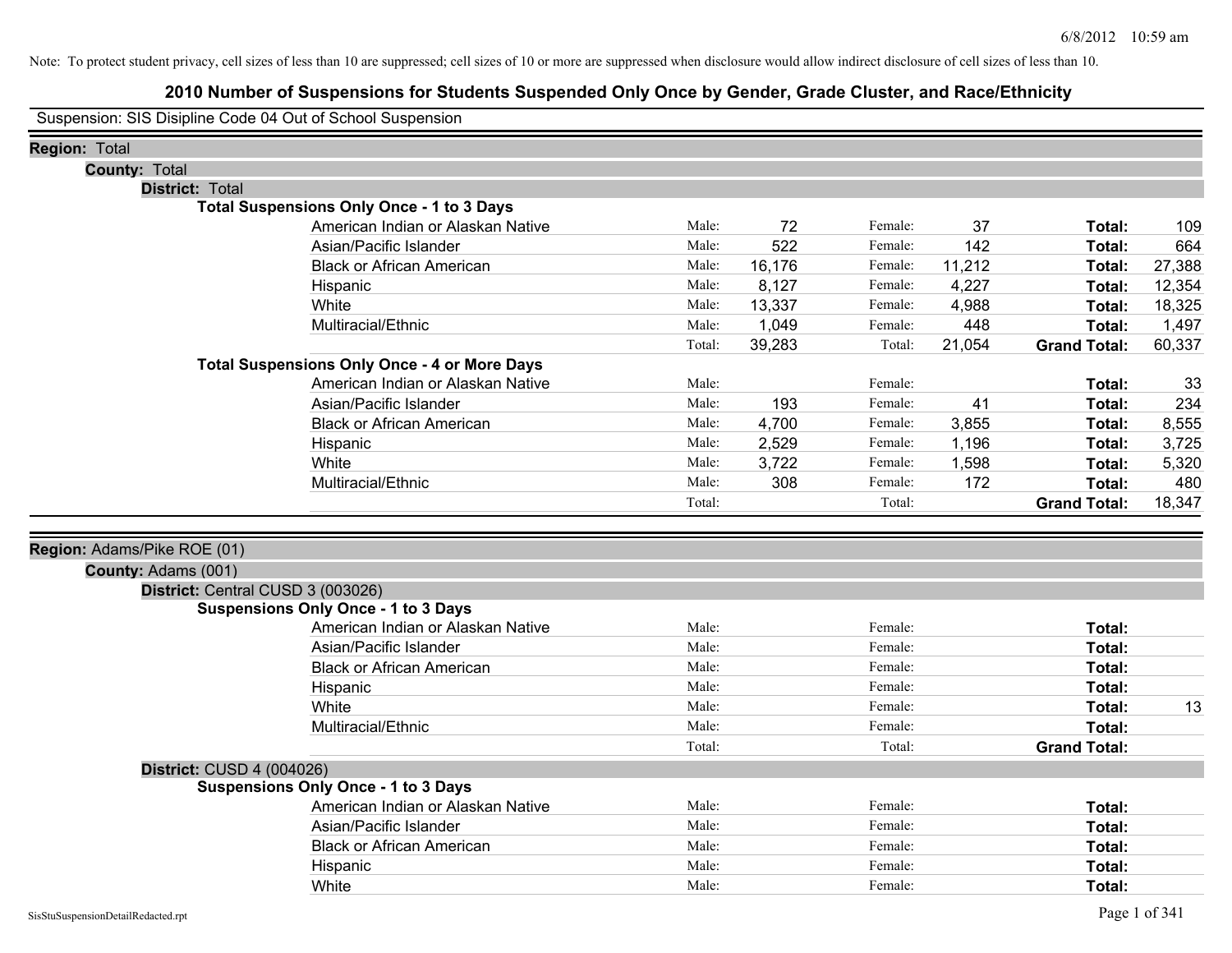| Suspension: SIS Disipline Code 04 Out of School Suspension |                                               |        |               |    |                     |     |
|------------------------------------------------------------|-----------------------------------------------|--------|---------------|----|---------------------|-----|
|                                                            | Multiracial/Ethnic                            | Male:  | Female:       |    | Total:              |     |
|                                                            |                                               | Total: | Total:        |    | <b>Grand Total:</b> |     |
|                                                            | <b>Suspensions Only Once - 4 or More Days</b> |        |               |    |                     |     |
|                                                            | American Indian or Alaskan Native             | Male:  | Female:       |    | Total:              |     |
|                                                            | Asian/Pacific Islander                        | Male:  | Female:       |    | Total:              |     |
|                                                            | <b>Black or African American</b>              | Male:  | Female:       |    | Total:              |     |
|                                                            | Hispanic                                      | Male:  | Female:       |    | Total:              |     |
|                                                            | White                                         | Male:  | Female:       |    | Total:              |     |
|                                                            | Multiracial/Ethnic                            | Male:  | Female:       |    | Total:              |     |
|                                                            |                                               | Total: | Total:        |    | <b>Grand Total:</b> |     |
| District: Liberty CUSD 2 (002026)                          |                                               |        |               |    |                     |     |
|                                                            | <b>Suspensions Only Once - 1 to 3 Days</b>    |        |               |    |                     |     |
|                                                            | American Indian or Alaskan Native             | Male:  | Female:       |    | Total:              |     |
|                                                            | Asian/Pacific Islander                        | Male:  | Female:       |    | Total:              |     |
|                                                            | <b>Black or African American</b>              | Male:  | Female:       |    | Total:              |     |
|                                                            | Hispanic                                      | Male:  | Female:       |    | Total:              |     |
|                                                            | White                                         | Male:  | Female:       |    | Total:              |     |
|                                                            | Multiracial/Ethnic                            | Male:  | Female:       |    | Total:              |     |
|                                                            |                                               | Total: | Total:        |    | <b>Grand Total:</b> |     |
|                                                            | <b>Suspensions Only Once - 4 or More Days</b> |        |               |    |                     |     |
|                                                            | American Indian or Alaskan Native             | Male:  | Female:       |    | Total:              |     |
|                                                            | Asian/Pacific Islander                        | Male:  | Female:       |    | Total:              |     |
|                                                            | <b>Black or African American</b>              | Male:  | Female:       |    | Total:              |     |
|                                                            | Hispanic                                      | Male:  | Female:       |    | Total:              |     |
|                                                            | White                                         | Male:  | Female:       |    | Total:              |     |
|                                                            | Multiracial/Ethnic                            | Male:  | Female:       |    | Total:              |     |
|                                                            |                                               | Total: | Total:        |    | <b>Grand Total:</b> |     |
| District: Quincy SD 172 (172022)                           |                                               |        |               |    |                     |     |
|                                                            | <b>Suspensions Only Once - 1 to 3 Days</b>    |        |               |    |                     |     |
|                                                            | American Indian or Alaskan Native             | Male:  | Female:       |    | Total:              |     |
|                                                            | Asian/Pacific Islander                        | Male:  | Female:       |    | Total:              |     |
|                                                            | <b>Black or African American</b>              | Male:  | Female:       |    | Total:              | 25  |
|                                                            | Hispanic                                      | Male:  | Female:       |    | Total:              |     |
|                                                            | White                                         | Male:  | 74<br>Female: | 27 | Total:              | 101 |
|                                                            | Multiracial/Ethnic                            | Male:  | Female:       |    | Total:              |     |
|                                                            |                                               | Total: | Total:        |    | <b>Grand Total:</b> | 137 |
|                                                            | <b>Suspensions Only Once - 4 or More Days</b> |        |               |    |                     |     |
|                                                            | American Indian or Alaskan Native             | Male:  | Female:       |    | Total:              |     |
|                                                            | Asian/Pacific Islander                        | Male:  | Female:       |    | Total:              |     |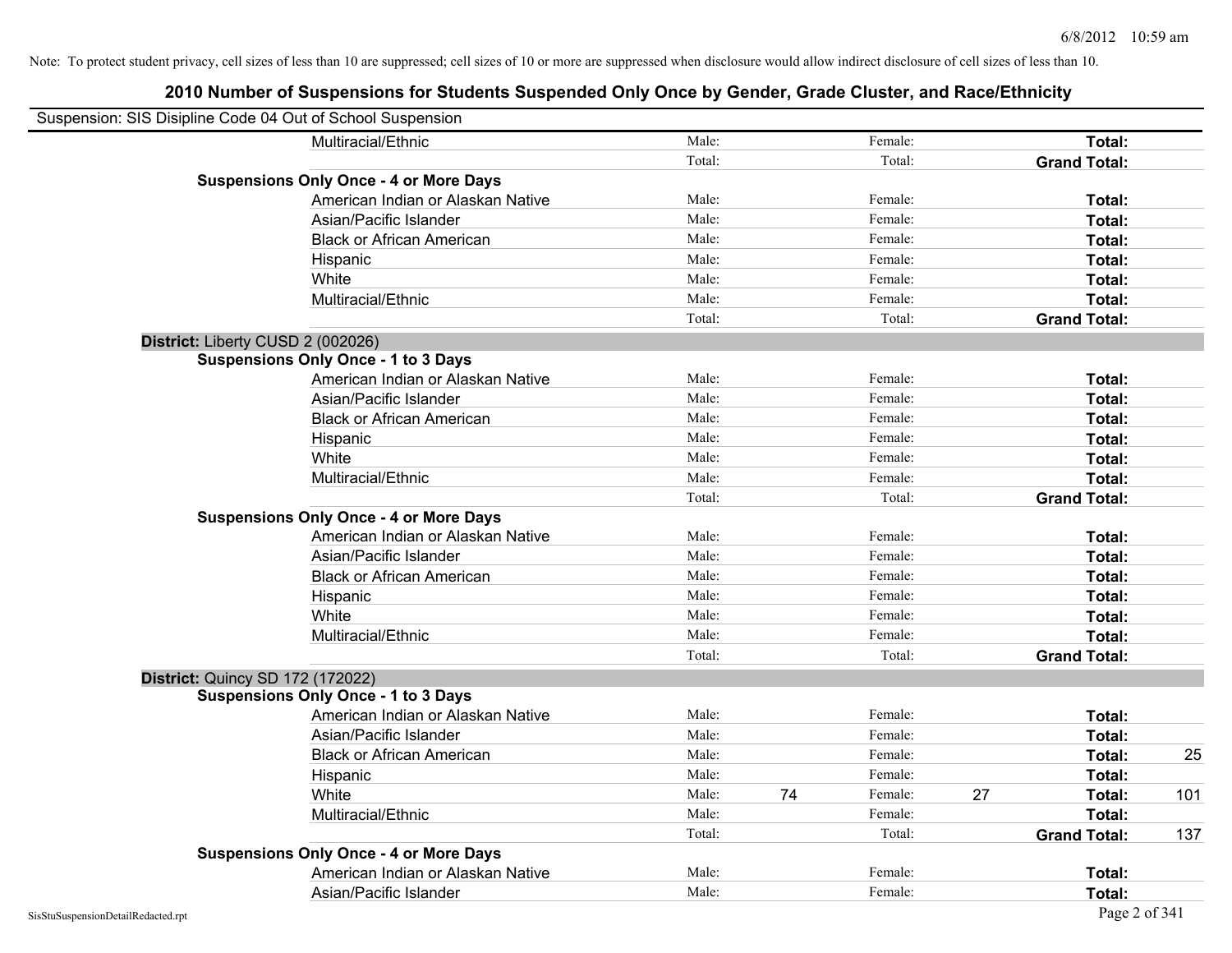| Suspension: SIS Disipline Code 04 Out of School Suspension |                                               |        |         |                     |    |
|------------------------------------------------------------|-----------------------------------------------|--------|---------|---------------------|----|
|                                                            | <b>Black or African American</b>              | Male:  | Female: | Total:              |    |
|                                                            | Hispanic                                      | Male:  | Female: | <b>Total:</b>       |    |
|                                                            | White                                         | Male:  | Female: | Total:              | 17 |
|                                                            | Multiracial/Ethnic                            | Male:  | Female: | Total:              |    |
|                                                            |                                               | Total: | Total:  | <b>Grand Total:</b> | 27 |
| County: Non-Public School (000)                            |                                               |        |         |                     |    |
| District: Adams/Pike ROE (000000)                          |                                               |        |         |                     |    |
|                                                            | <b>Suspensions Only Once - 1 to 3 Days</b>    |        |         |                     |    |
|                                                            | American Indian or Alaskan Native             | Male:  | Female: | Total:              |    |
|                                                            | Asian/Pacific Islander                        | Male:  | Female: | Total:              |    |
|                                                            | <b>Black or African American</b>              | Male:  | Female: | Total:              |    |
|                                                            | Hispanic                                      | Male:  | Female: | Total:              |    |
|                                                            | White                                         | Male:  | Female: | Total:              |    |
|                                                            | Multiracial/Ethnic                            | Male:  | Female: | Total:              |    |
|                                                            |                                               | Total: | Total:  | <b>Grand Total:</b> |    |
|                                                            | <b>Suspensions Only Once - 4 or More Days</b> |        |         |                     |    |
|                                                            | American Indian or Alaskan Native             | Male:  | Female: | Total:              |    |
|                                                            | Asian/Pacific Islander                        | Male:  | Female: | Total:              |    |
|                                                            | <b>Black or African American</b>              | Male:  | Female: | Total:              |    |
|                                                            | Hispanic                                      | Male:  | Female: | Total:              |    |
|                                                            | White                                         | Male:  | Female: | Total:              |    |
|                                                            | Multiracial/Ethnic                            | Male:  | Female: | Total:              |    |
|                                                            |                                               | Total: | Total:  | <b>Grand Total:</b> |    |
| County: Pike (075)                                         |                                               |        |         |                     |    |
|                                                            | District: Griggsville-Perry CUSD 4 (004026)   |        |         |                     |    |
|                                                            | <b>Suspensions Only Once - 1 to 3 Days</b>    |        |         |                     |    |
|                                                            | American Indian or Alaskan Native             | Male:  | Female: | Total:              |    |
|                                                            | Asian/Pacific Islander                        | Male:  | Female: | Total:              |    |
|                                                            | <b>Black or African American</b>              | Male:  | Female: | <b>Total:</b>       |    |
|                                                            | Hispanic                                      | Male:  | Female: | Total:              |    |
|                                                            | White                                         | Male:  | Female: | Total:              |    |
|                                                            | Multiracial/Ethnic                            | Male:  | Female: | Total:              |    |
|                                                            |                                               | Total: | Total:  | <b>Grand Total:</b> |    |
| District: Pikeland CUSD 10 (010026)                        |                                               |        |         |                     |    |
|                                                            | <b>Suspensions Only Once - 1 to 3 Days</b>    |        |         |                     |    |
|                                                            | American Indian or Alaskan Native             | Male:  | Female: | Total:              |    |
|                                                            | Asian/Pacific Islander                        | Male:  | Female: | Total:              |    |
|                                                            | <b>Black or African American</b>              | Male:  | Female: | Total:              |    |
|                                                            | Hispanic                                      | Male:  | Female: | Total:              |    |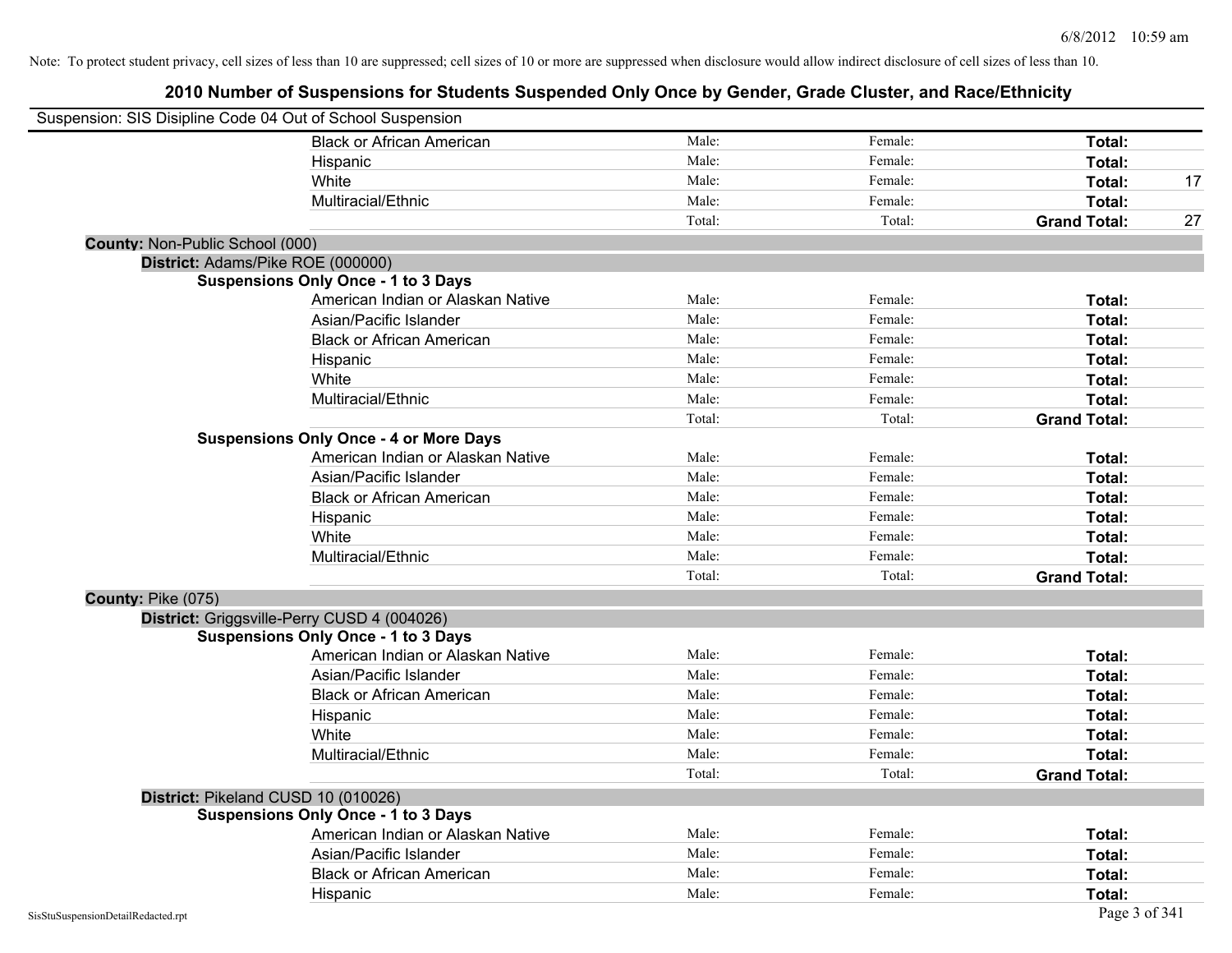| Suspension: SIS Disipline Code 04 Out of School Suspension |                                               |        |    |         |    |                     |    |
|------------------------------------------------------------|-----------------------------------------------|--------|----|---------|----|---------------------|----|
|                                                            | White                                         | Male:  | 35 | Female: | 13 | Total:              | 48 |
|                                                            | Multiracial/Ethnic                            | Male:  |    | Female: |    | Total:              |    |
|                                                            |                                               | Total: |    | Total:  |    | <b>Grand Total:</b> |    |
|                                                            | <b>Suspensions Only Once - 4 or More Days</b> |        |    |         |    |                     |    |
|                                                            | American Indian or Alaskan Native             | Male:  |    | Female: |    | Total:              |    |
|                                                            | Asian/Pacific Islander                        | Male:  |    | Female: |    | Total:              |    |
|                                                            | <b>Black or African American</b>              | Male:  |    | Female: |    | Total:              |    |
|                                                            | Hispanic                                      | Male:  |    | Female: |    | Total:              |    |
|                                                            | White                                         | Male:  |    | Female: |    | Total:              | 13 |
|                                                            | Multiracial/Ethnic                            | Male:  |    | Female: |    | Total:              |    |
|                                                            |                                               | Total: |    | Total:  |    | <b>Grand Total:</b> |    |
| District: Pleasant Hill CUSD 3 (003026)                    |                                               |        |    |         |    |                     |    |
|                                                            | <b>Suspensions Only Once - 1 to 3 Days</b>    |        |    |         |    |                     |    |
|                                                            | American Indian or Alaskan Native             | Male:  |    | Female: |    | Total:              |    |
|                                                            | Asian/Pacific Islander                        | Male:  |    | Female: |    | Total:              |    |
|                                                            | <b>Black or African American</b>              | Male:  |    | Female: |    | Total:              |    |
|                                                            | Hispanic                                      | Male:  |    | Female: |    | Total:              |    |
|                                                            | White                                         | Male:  |    | Female: |    | Total:              |    |
|                                                            | Multiracial/Ethnic                            | Male:  |    | Female: |    | Total:              |    |
|                                                            |                                               | Total: |    | Total:  |    | <b>Grand Total:</b> |    |
|                                                            | <b>Suspensions Only Once - 4 or More Days</b> |        |    |         |    |                     |    |
|                                                            | American Indian or Alaskan Native             | Male:  |    | Female: |    | Total:              |    |
|                                                            | Asian/Pacific Islander                        | Male:  |    | Female: |    | Total:              |    |
|                                                            | <b>Black or African American</b>              | Male:  |    | Female: |    | Total:              |    |
|                                                            | Hispanic                                      | Male:  |    | Female: |    | Total:              |    |
|                                                            | White                                         | Male:  |    | Female: |    | Total:              |    |
|                                                            | Multiracial/Ethnic                            | Male:  |    | Female: |    | Total:              |    |
|                                                            |                                               | Total: |    | Total:  |    | <b>Grand Total:</b> |    |
| District: Western CUSD 12 (012026)                         |                                               |        |    |         |    |                     |    |
|                                                            | <b>Suspensions Only Once - 1 to 3 Days</b>    |        |    |         |    |                     |    |
|                                                            | American Indian or Alaskan Native             | Male:  |    | Female: |    | Total:              |    |
|                                                            | Asian/Pacific Islander                        | Male:  |    | Female: |    | Total:              |    |
|                                                            | <b>Black or African American</b>              | Male:  |    | Female: |    | Total:              |    |
|                                                            | Hispanic                                      | Male:  |    | Female: |    | Total:              |    |
|                                                            | White                                         | Male:  |    | Female: |    | Total:              |    |
|                                                            | Multiracial/Ethnic                            | Male:  |    | Female: |    | Total:              |    |
|                                                            |                                               | Total: |    | Total:  |    | <b>Grand Total:</b> |    |
|                                                            | <b>Suspensions Only Once - 4 or More Days</b> |        |    |         |    |                     |    |
|                                                            | American Indian or Alaskan Native             | Male:  |    | Female: |    | Total:              |    |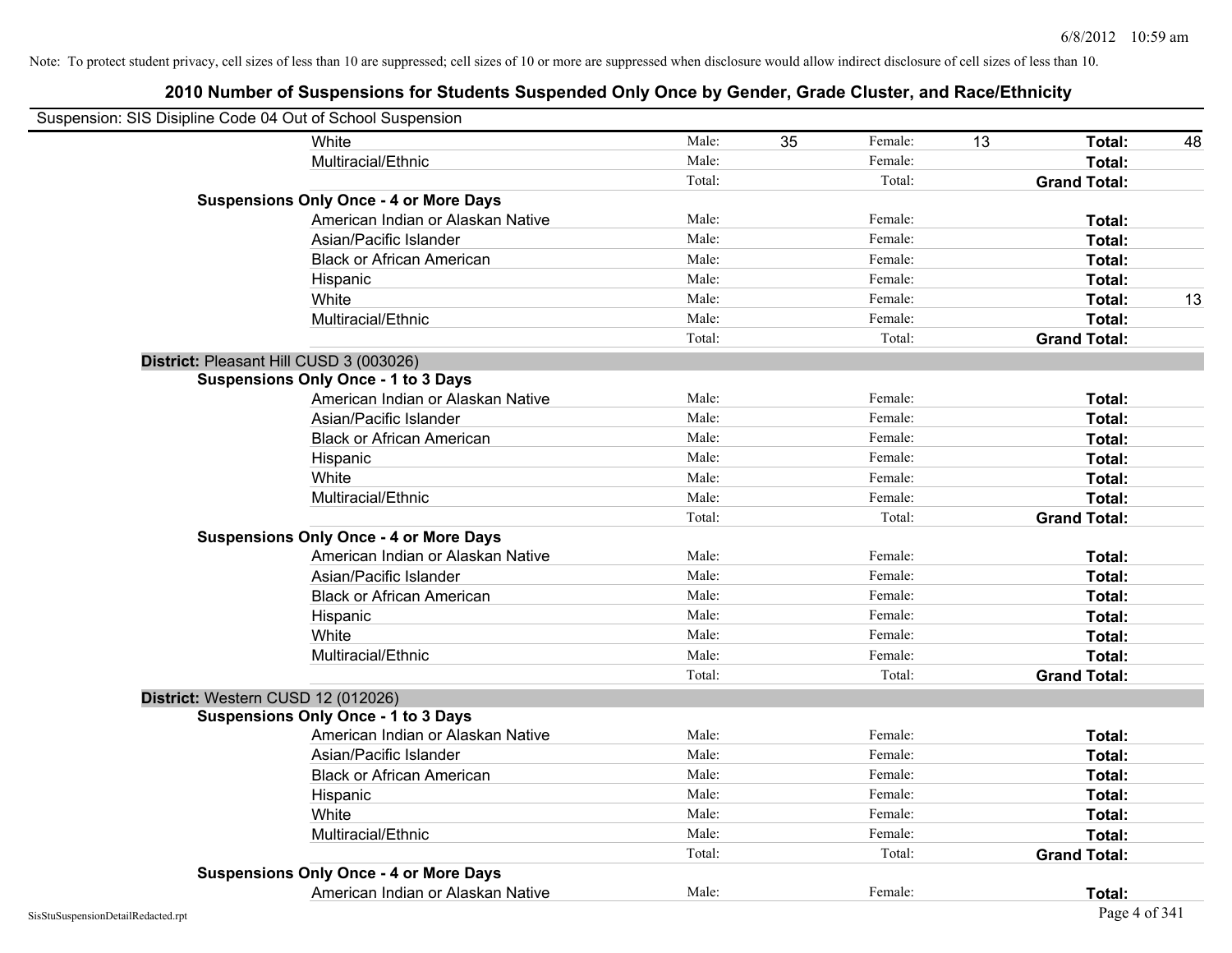|                                               | Suspension: SIS Disipline Code 04 Out of School Suspension                   |        |    |         |    |                     |    |
|-----------------------------------------------|------------------------------------------------------------------------------|--------|----|---------|----|---------------------|----|
|                                               | Asian/Pacific Islander                                                       | Male:  |    | Female: |    | Total:              |    |
|                                               | <b>Black or African American</b>                                             | Male:  |    | Female: |    | Total:              |    |
|                                               | Hispanic                                                                     | Male:  |    | Female: |    | Total:              |    |
|                                               | White                                                                        | Male:  |    | Female: |    | Total:              |    |
|                                               | Multiracial/Ethnic                                                           | Male:  |    | Female: |    | Total:              |    |
|                                               |                                                                              | Total: |    | Total:  |    | <b>Grand Total:</b> |    |
|                                               |                                                                              |        |    |         |    |                     |    |
| Region: Alxndr/John/Masc/Pulski/Unon ROE (02) |                                                                              |        |    |         |    |                     |    |
| County: Alexander (002)                       |                                                                              |        |    |         |    |                     |    |
|                                               | District: Cairo USD 1 (001022)<br><b>Suspensions Only Once - 1 to 3 Days</b> |        |    |         |    |                     |    |
|                                               | American Indian or Alaskan Native                                            | Male:  |    | Female: |    | Total:              |    |
|                                               | Asian/Pacific Islander                                                       | Male:  |    | Female: |    | Total:              |    |
|                                               | <b>Black or African American</b>                                             | Male:  | 27 | Female: | 22 | Total:              | 49 |
|                                               |                                                                              | Male:  |    | Female: |    | Total:              |    |
|                                               | Hispanic<br>White                                                            | Male:  |    | Female: |    | Total:              |    |
|                                               | Multiracial/Ethnic                                                           | Male:  |    | Female: |    | Total:              |    |
|                                               |                                                                              | Total: |    | Total:  |    | <b>Grand Total:</b> |    |
|                                               | <b>Suspensions Only Once - 4 or More Days</b>                                |        |    |         |    |                     |    |
|                                               | American Indian or Alaskan Native                                            | Male:  |    | Female: |    | Total:              |    |
|                                               | Asian/Pacific Islander                                                       | Male:  |    | Female: |    | Total:              |    |
|                                               | <b>Black or African American</b>                                             | Male:  |    | Female: |    | Total:              |    |
|                                               | Hispanic                                                                     | Male:  |    | Female: |    | Total:              |    |
|                                               | White                                                                        | Male:  |    | Female: |    | Total:              |    |
|                                               | Multiracial/Ethnic                                                           | Male:  |    | Female: |    | Total:              |    |
|                                               |                                                                              | Total: |    | Total:  |    | <b>Grand Total:</b> | 10 |
|                                               | District: Egyptian CUSD 5 (005026)                                           |        |    |         |    |                     |    |
|                                               | <b>Suspensions Only Once - 1 to 3 Days</b>                                   |        |    |         |    |                     |    |
|                                               | American Indian or Alaskan Native                                            | Male:  |    | Female: |    | Total:              |    |
|                                               | Asian/Pacific Islander                                                       | Male:  |    | Female: |    | Total:              |    |
|                                               | <b>Black or African American</b>                                             | Male:  |    | Female: |    | Total:              |    |
|                                               | Hispanic                                                                     | Male:  |    | Female: |    | Total:              |    |
|                                               | White                                                                        | Male:  |    | Female: |    | Total:              |    |
|                                               | Multiracial/Ethnic                                                           | Male:  |    | Female: |    | Total:              |    |
|                                               |                                                                              | Total: |    | Total:  |    | <b>Grand Total:</b> | 15 |
|                                               | <b>Suspensions Only Once - 4 or More Days</b>                                |        |    |         |    |                     |    |
|                                               | American Indian or Alaskan Native                                            | Male:  |    | Female: |    | <b>Total:</b>       |    |
|                                               | Asian/Pacific Islander                                                       | Male:  |    | Female: |    | Total:              |    |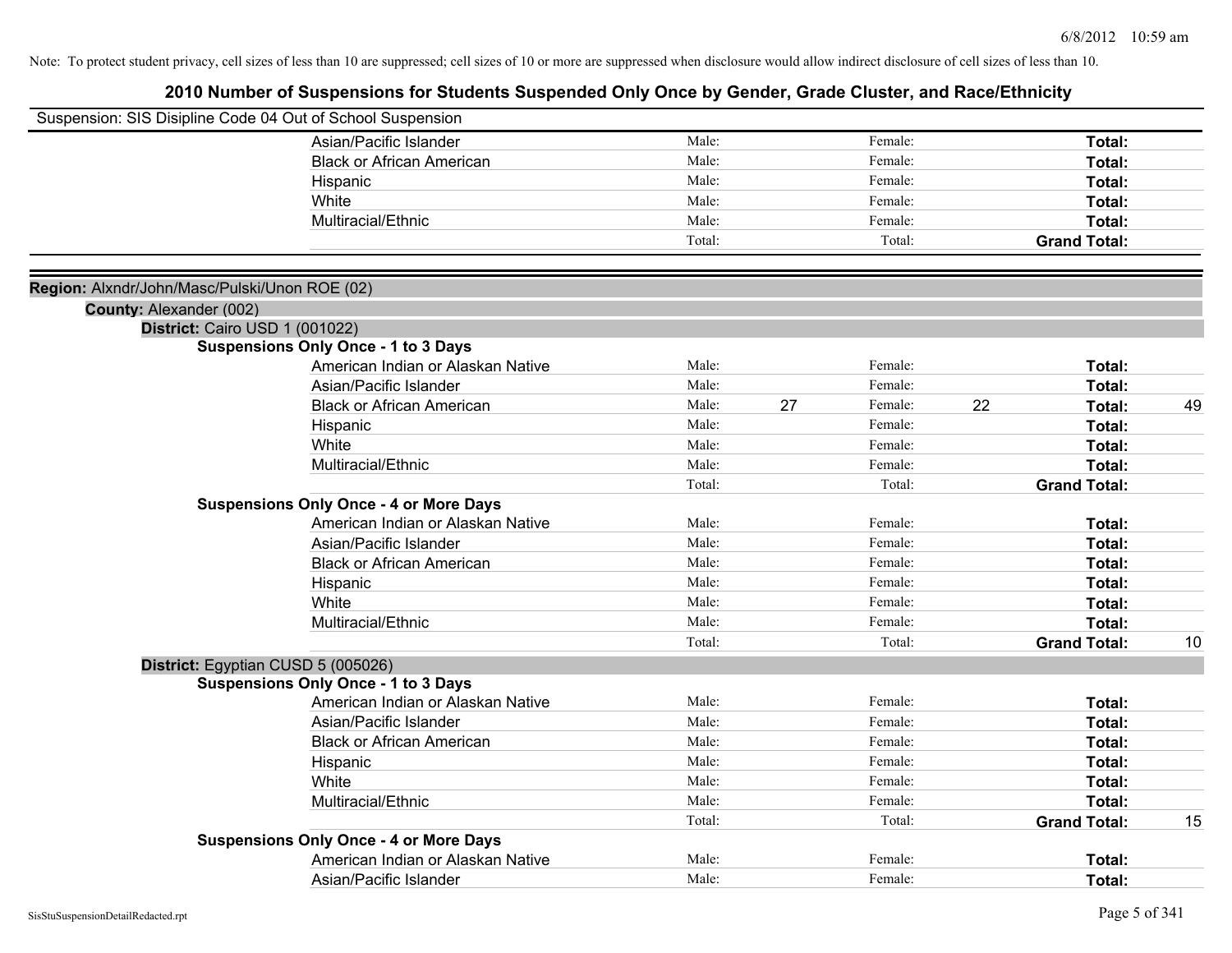|                       | Suspension: SIS Disipline Code 04 Out of School Suspension                              |        |         |                     |    |
|-----------------------|-----------------------------------------------------------------------------------------|--------|---------|---------------------|----|
|                       | <b>Black or African American</b>                                                        | Male:  | Female: | Total:              |    |
|                       | Hispanic                                                                                | Male:  | Female: | Total:              |    |
|                       | White                                                                                   | Male:  | Female: | Total:              | 12 |
|                       | Multiracial/Ethnic                                                                      | Male:  | Female: | Total:              |    |
|                       |                                                                                         | Total: | Total:  | <b>Grand Total:</b> |    |
| County: Johnson (044) |                                                                                         |        |         |                     |    |
|                       | District: Goreville CUD 1 (001026)                                                      |        |         |                     |    |
|                       | <b>Suspensions Only Once - 1 to 3 Days</b>                                              |        |         |                     |    |
|                       | American Indian or Alaskan Native                                                       | Male:  | Female: | Total:              |    |
|                       | Asian/Pacific Islander                                                                  | Male:  | Female: | Total:              |    |
|                       | <b>Black or African American</b>                                                        | Male:  | Female: | Total:              |    |
|                       | Hispanic                                                                                | Male:  | Female: | Total:              |    |
|                       | White                                                                                   | Male:  | Female: | Total:              |    |
|                       | Multiracial/Ethnic                                                                      | Male:  | Female: | Total:              |    |
|                       |                                                                                         | Total: | Total:  | <b>Grand Total:</b> |    |
|                       | <b>Suspensions Only Once - 4 or More Days</b>                                           |        |         |                     |    |
|                       | American Indian or Alaskan Native                                                       | Male:  | Female: | Total:              |    |
|                       | Asian/Pacific Islander                                                                  | Male:  | Female: | Total:              |    |
|                       | <b>Black or African American</b>                                                        | Male:  | Female: | Total:              |    |
|                       | Hispanic                                                                                | Male:  | Female: | Total:              |    |
|                       | White                                                                                   | Male:  | Female: | Total:              |    |
|                       | Multiracial/Ethnic                                                                      | Male:  | Female: | Total:              |    |
|                       |                                                                                         | Total: | Total:  | <b>Grand Total:</b> |    |
|                       | District: New Simpson Hill SD 32 (032003)<br><b>Suspensions Only Once - 1 to 3 Days</b> |        |         |                     |    |
|                       | American Indian or Alaskan Native                                                       | Male:  | Female: | Total:              |    |
|                       | Asian/Pacific Islander                                                                  | Male:  | Female: | Total:              |    |
|                       | <b>Black or African American</b>                                                        | Male:  | Female: | Total:              |    |
|                       | Hispanic                                                                                | Male:  | Female: | Total:              |    |
|                       | White                                                                                   | Male:  | Female: | Total:              |    |
|                       | Multiracial/Ethnic                                                                      | Male:  | Female: | Total:              |    |
|                       |                                                                                         | Total: | Total:  | <b>Grand Total:</b> |    |
|                       | District: Vienna HSD 133 (133017)                                                       |        |         |                     |    |
|                       | <b>Suspensions Only Once - 1 to 3 Days</b>                                              |        |         |                     |    |
|                       | American Indian or Alaskan Native                                                       | Male:  | Female: | Total:              |    |
|                       | Asian/Pacific Islander                                                                  | Male:  | Female: | Total:              |    |
|                       | <b>Black or African American</b>                                                        | Male:  | Female: | Total:              |    |
|                       | Hispanic                                                                                | Male:  | Female: | Total:              |    |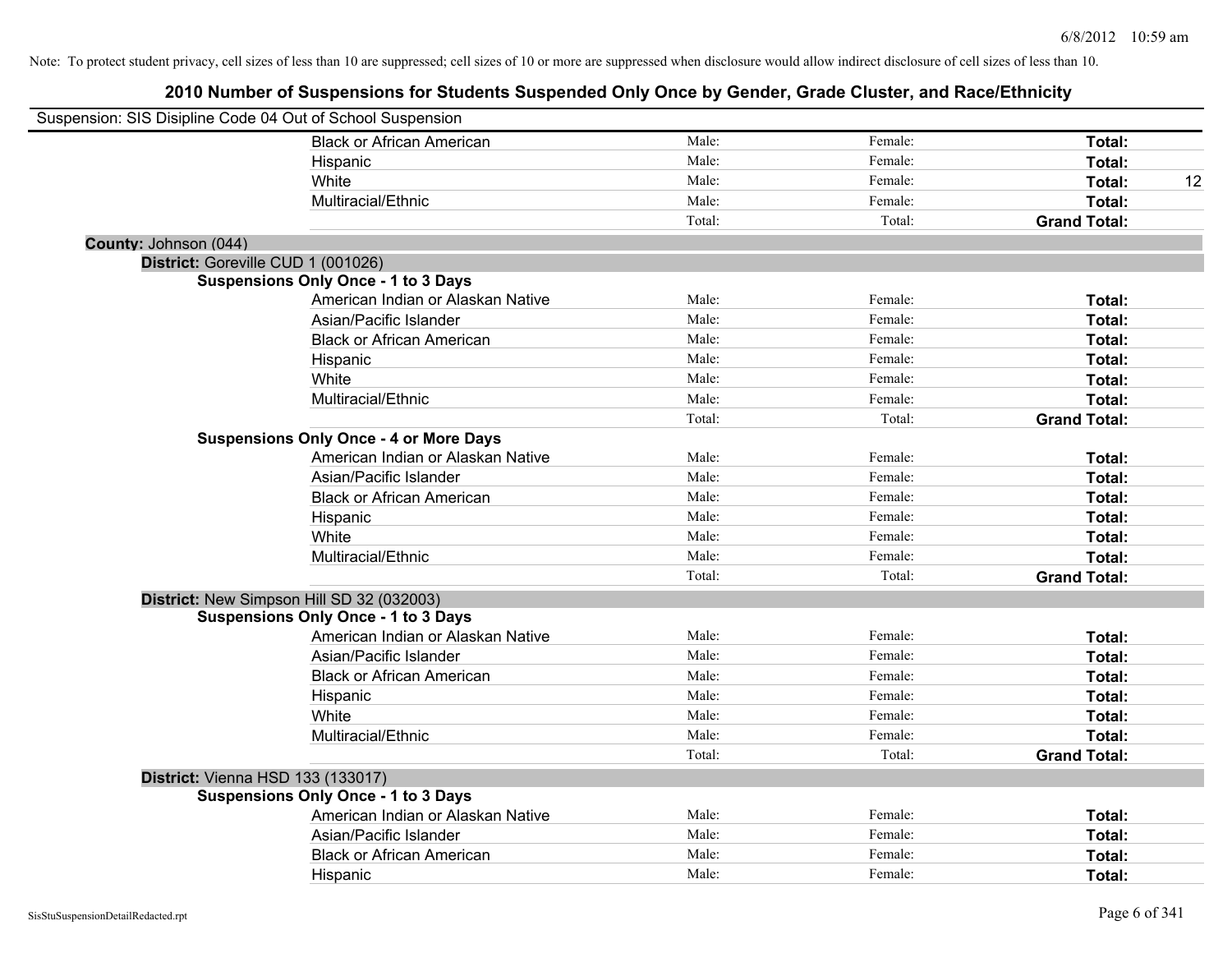| Suspension: SIS Disipline Code 04 Out of School Suspension |                                               |        |    |         |    |                     |    |
|------------------------------------------------------------|-----------------------------------------------|--------|----|---------|----|---------------------|----|
|                                                            | White                                         | Male:  |    | Female: |    | Total:              | 19 |
|                                                            | Multiracial/Ethnic                            | Male:  |    | Female: |    | Total:              |    |
|                                                            |                                               | Total: |    | Total:  |    | <b>Grand Total:</b> |    |
| District: Vienna SD 55 (055002)                            |                                               |        |    |         |    |                     |    |
|                                                            | <b>Suspensions Only Once - 1 to 3 Days</b>    |        |    |         |    |                     |    |
|                                                            | American Indian or Alaskan Native             | Male:  |    | Female: |    | Total:              |    |
|                                                            | Asian/Pacific Islander                        | Male:  |    | Female: |    | Total:              |    |
|                                                            | <b>Black or African American</b>              | Male:  |    | Female: |    | Total:              |    |
|                                                            | Hispanic                                      | Male:  |    | Female: |    | Total:              |    |
|                                                            | White                                         | Male:  |    | Female: |    | Total:              | 10 |
|                                                            | Multiracial/Ethnic                            | Male:  |    | Female: |    | Total:              |    |
|                                                            |                                               | Total: |    | Total:  |    | <b>Grand Total:</b> |    |
| County: Massac (061)                                       |                                               |        |    |         |    |                     |    |
|                                                            | District: Joppa-Maple Grove UD 38 (038026)    |        |    |         |    |                     |    |
|                                                            | <b>Suspensions Only Once - 1 to 3 Days</b>    |        |    |         |    |                     |    |
|                                                            | American Indian or Alaskan Native             | Male:  |    | Female: |    | Total:              |    |
|                                                            | Asian/Pacific Islander                        | Male:  |    | Female: |    | Total:              |    |
|                                                            | <b>Black or African American</b>              | Male:  |    | Female: |    | Total:              |    |
|                                                            | Hispanic                                      | Male:  |    | Female: |    | Total:              |    |
|                                                            | White                                         | Male:  |    | Female: |    | Total:              |    |
|                                                            | Multiracial/Ethnic                            | Male:  |    | Female: |    | Total:              |    |
|                                                            |                                               | Total: |    | Total:  |    | <b>Grand Total:</b> |    |
| District: Massac UD 1 (001026)                             |                                               |        |    |         |    |                     |    |
|                                                            | <b>Suspensions Only Once - 1 to 3 Days</b>    |        |    |         |    |                     |    |
|                                                            | American Indian or Alaskan Native             | Male:  |    | Female: |    | Total:              |    |
|                                                            | Asian/Pacific Islander                        | Male:  |    | Female: |    | Total:              |    |
|                                                            | <b>Black or African American</b>              | Male:  |    | Female: |    | Total:              |    |
|                                                            | Hispanic                                      | Male:  |    | Female: |    | Total:              |    |
|                                                            | White                                         | Male:  | 30 | Female: | 15 | Total:              | 45 |
|                                                            | Multiracial/Ethnic                            | Male:  |    | Female: |    | Total:              |    |
|                                                            |                                               | Total: |    | Total:  |    | <b>Grand Total:</b> | 62 |
|                                                            | <b>Suspensions Only Once - 4 or More Days</b> |        |    |         |    |                     |    |
|                                                            | American Indian or Alaskan Native             | Male:  |    | Female: |    | Total:              |    |
|                                                            | Asian/Pacific Islander                        | Male:  |    | Female: |    | Total:              |    |
|                                                            | <b>Black or African American</b>              | Male:  |    | Female: |    | Total:              |    |
|                                                            | Hispanic                                      | Male:  |    | Female: |    | Total:              |    |
|                                                            | White                                         | Male:  |    | Female: |    | <b>Total:</b>       | 14 |
|                                                            | Multiracial/Ethnic                            | Male:  |    | Female: |    | Total:              |    |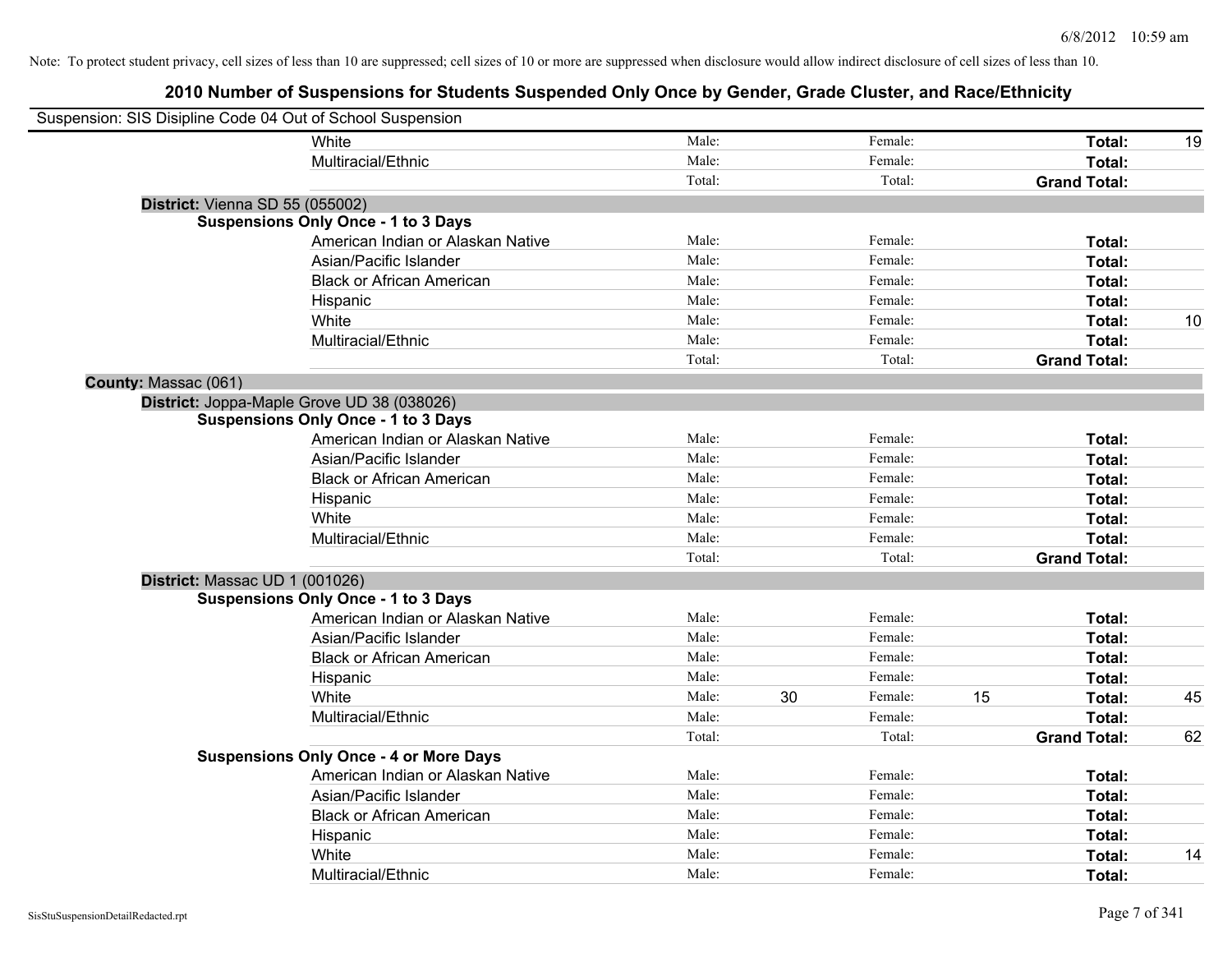|                                 | Suspension: SIS Disipline Code 04 Out of School Suspension |        |         |                     |    |
|---------------------------------|------------------------------------------------------------|--------|---------|---------------------|----|
|                                 |                                                            | Total: | Total:  | <b>Grand Total:</b> |    |
| County: Non-Public School (000) |                                                            |        |         |                     |    |
|                                 | District: Alxndr/John/Masc/Pulski/Unon ROE (000000)        |        |         |                     |    |
|                                 | <b>Suspensions Only Once - 1 to 3 Days</b>                 |        |         |                     |    |
|                                 | American Indian or Alaskan Native                          | Male:  | Female: | Total:              |    |
|                                 | Asian/Pacific Islander                                     | Male:  | Female: | Total:              |    |
|                                 | <b>Black or African American</b>                           | Male:  | Female: | Total:              |    |
|                                 | Hispanic                                                   | Male:  | Female: | Total:              |    |
|                                 | White                                                      | Male:  | Female: | Total:              |    |
|                                 | Multiracial/Ethnic                                         | Male:  | Female: | Total:              |    |
|                                 |                                                            | Total: | Total:  | <b>Grand Total:</b> |    |
|                                 | <b>Suspensions Only Once - 4 or More Days</b>              |        |         |                     |    |
|                                 | American Indian or Alaskan Native                          | Male:  | Female: | Total:              |    |
|                                 | Asian/Pacific Islander                                     | Male:  | Female: | Total:              |    |
|                                 | <b>Black or African American</b>                           | Male:  | Female: | Total:              |    |
|                                 | Hispanic                                                   | Male:  | Female: | Total:              |    |
|                                 | White                                                      | Male:  | Female: | Total:              |    |
|                                 | Multiracial/Ethnic                                         | Male:  | Female: | Total:              |    |
|                                 |                                                            | Total: | Total:  | <b>Grand Total:</b> |    |
| County: Pulaski (077)           |                                                            |        |         |                     |    |
|                                 | District: Century CUSD 100 (100026)                        |        |         |                     |    |
|                                 | <b>Suspensions Only Once - 1 to 3 Days</b>                 |        |         |                     |    |
|                                 | American Indian or Alaskan Native                          | Male:  | Female: | Total:              |    |
|                                 | Asian/Pacific Islander                                     | Male:  | Female: | Total:              |    |
|                                 | <b>Black or African American</b>                           | Male:  | Female: | Total:              |    |
|                                 | Hispanic                                                   | Male:  | Female: | Total:              |    |
|                                 | White                                                      | Male:  | Female: | Total:              |    |
|                                 | Multiracial/Ethnic                                         | Male:  | Female: | Total:              |    |
|                                 |                                                            | Total: | Total:  | <b>Grand Total:</b> | 11 |
|                                 | <b>Suspensions Only Once - 4 or More Days</b>              |        |         |                     |    |
|                                 | American Indian or Alaskan Native                          | Male:  | Female: | Total:              |    |
|                                 | Asian/Pacific Islander                                     | Male:  | Female: | Total:              |    |
|                                 | <b>Black or African American</b>                           | Male:  | Female: | Total:              |    |
|                                 | Hispanic                                                   | Male:  | Female: | Total:              |    |
|                                 | White                                                      | Male:  | Female: | Total:              |    |
|                                 | Multiracial/Ethnic                                         | Male:  | Female: | Total:              |    |
|                                 |                                                            | Total: | Total:  | <b>Grand Total:</b> |    |
|                                 |                                                            |        |         |                     |    |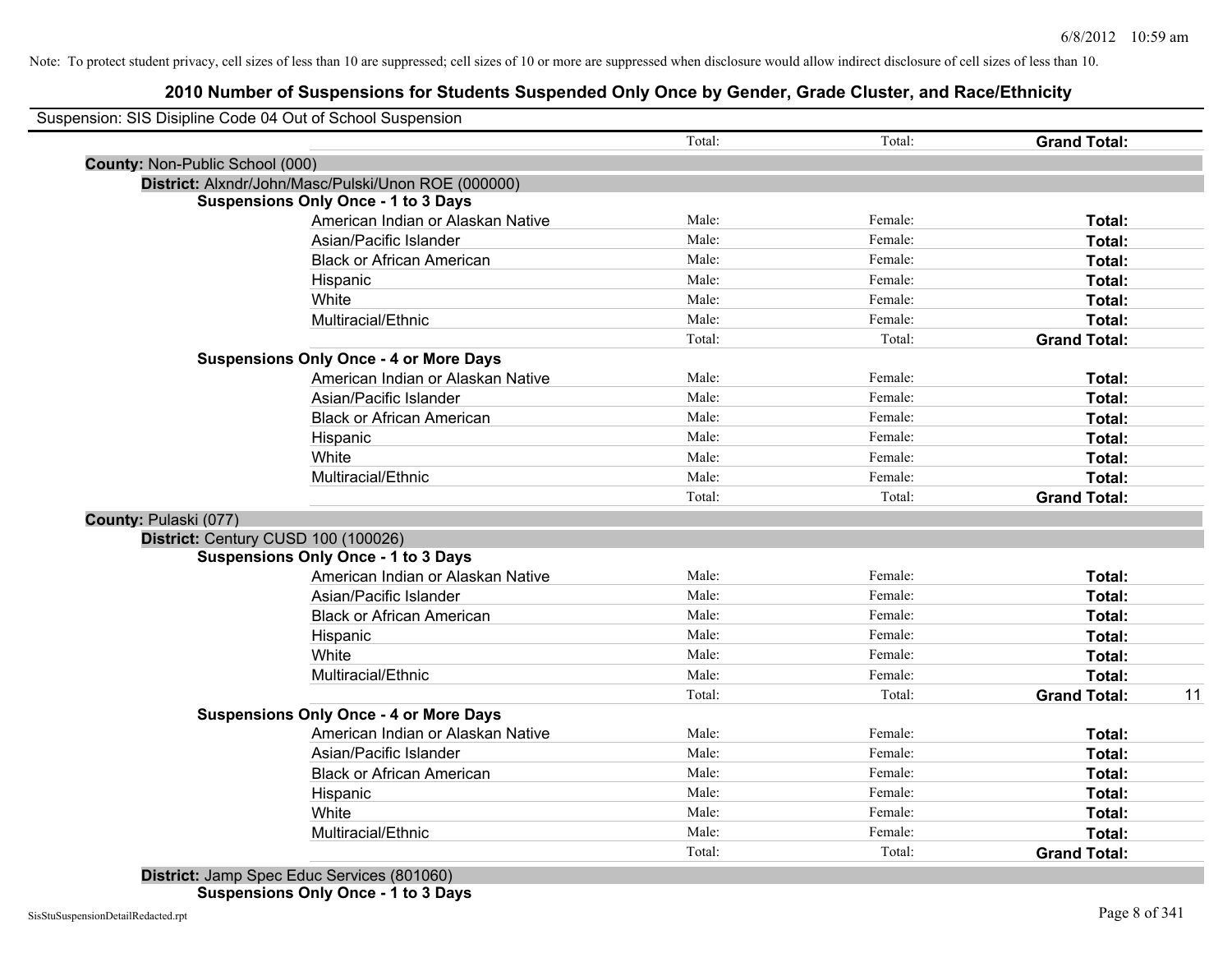|                     | Suspension: SIS Disipline Code 04 Out of School Suspension |        |    |         |    |                     |    |
|---------------------|------------------------------------------------------------|--------|----|---------|----|---------------------|----|
|                     | American Indian or Alaskan Native                          | Male:  |    | Female: |    | Total:              |    |
|                     | Asian/Pacific Islander                                     | Male:  |    | Female: |    | Total:              |    |
|                     | <b>Black or African American</b>                           | Male:  |    | Female: |    | Total:              |    |
|                     | Hispanic                                                   | Male:  |    | Female: |    | Total:              |    |
|                     | White                                                      | Male:  |    | Female: |    | Total:              |    |
|                     | Multiracial/Ethnic                                         | Male:  |    | Female: |    | Total:              |    |
|                     |                                                            | Total: |    | Total:  |    | <b>Grand Total:</b> |    |
|                     | District: Meridian CUSD 101 (101026)                       |        |    |         |    |                     |    |
|                     | <b>Suspensions Only Once - 1 to 3 Days</b>                 |        |    |         |    |                     |    |
|                     | American Indian or Alaskan Native                          | Male:  |    | Female: |    | Total:              |    |
|                     | Asian/Pacific Islander                                     | Male:  |    | Female: |    | Total:              |    |
|                     | <b>Black or African American</b>                           | Male:  | 21 | Female: | 16 | Total:              | 37 |
|                     | Hispanic                                                   | Male:  |    | Female: |    | Total:              |    |
|                     | White                                                      | Male:  |    | Female: |    | Total:              | 17 |
|                     | Multiracial/Ethnic                                         | Male:  |    | Female: |    | Total:              |    |
|                     |                                                            | Total: |    | Total:  |    | <b>Grand Total:</b> |    |
|                     | <b>Suspensions Only Once - 4 or More Days</b>              |        |    |         |    |                     |    |
|                     | American Indian or Alaskan Native                          | Male:  |    | Female: |    | Total:              |    |
|                     | Asian/Pacific Islander                                     | Male:  |    | Female: |    | Total:              |    |
|                     | <b>Black or African American</b>                           | Male:  |    | Female: |    | Total:              |    |
|                     | Hispanic                                                   | Male:  |    | Female: |    | Total:              |    |
|                     | White                                                      | Male:  |    | Female: |    | Total:              |    |
|                     | Multiracial/Ethnic                                         | Male:  |    | Female: |    | Total:              |    |
|                     |                                                            | Total: |    | Total:  |    | <b>Grand Total:</b> | 11 |
| County: Union (091) |                                                            |        |    |         |    |                     |    |
|                     | District: Anna CCSD 37 (037004)                            |        |    |         |    |                     |    |
|                     | <b>Suspensions Only Once - 1 to 3 Days</b>                 |        |    |         |    |                     |    |
|                     | American Indian or Alaskan Native                          | Male:  |    | Female: |    | Total:              |    |
|                     | Asian/Pacific Islander                                     | Male:  |    | Female: |    | Total:              |    |
|                     | <b>Black or African American</b>                           | Male:  |    | Female: |    | Total:              |    |
|                     | Hispanic                                                   | Male:  |    | Female: |    | Total:              |    |
|                     | White                                                      | Male:  |    | Female: |    | Total:              | 17 |
|                     | Multiracial/Ethnic                                         | Male:  |    | Female: |    | Total:              |    |
|                     |                                                            | Total: |    | Total:  |    | <b>Grand Total:</b> |    |
|                     | <b>Suspensions Only Once - 4 or More Days</b>              |        |    |         |    |                     |    |
|                     | American Indian or Alaskan Native                          | Male:  |    | Female: |    | Total:              |    |
|                     | Asian/Pacific Islander                                     | Male:  |    | Female: |    | Total:              |    |
|                     | <b>Black or African American</b>                           | Male:  |    | Female: |    | Total:              |    |
|                     | Hispanic                                                   | Male:  |    | Female: |    | Total:              |    |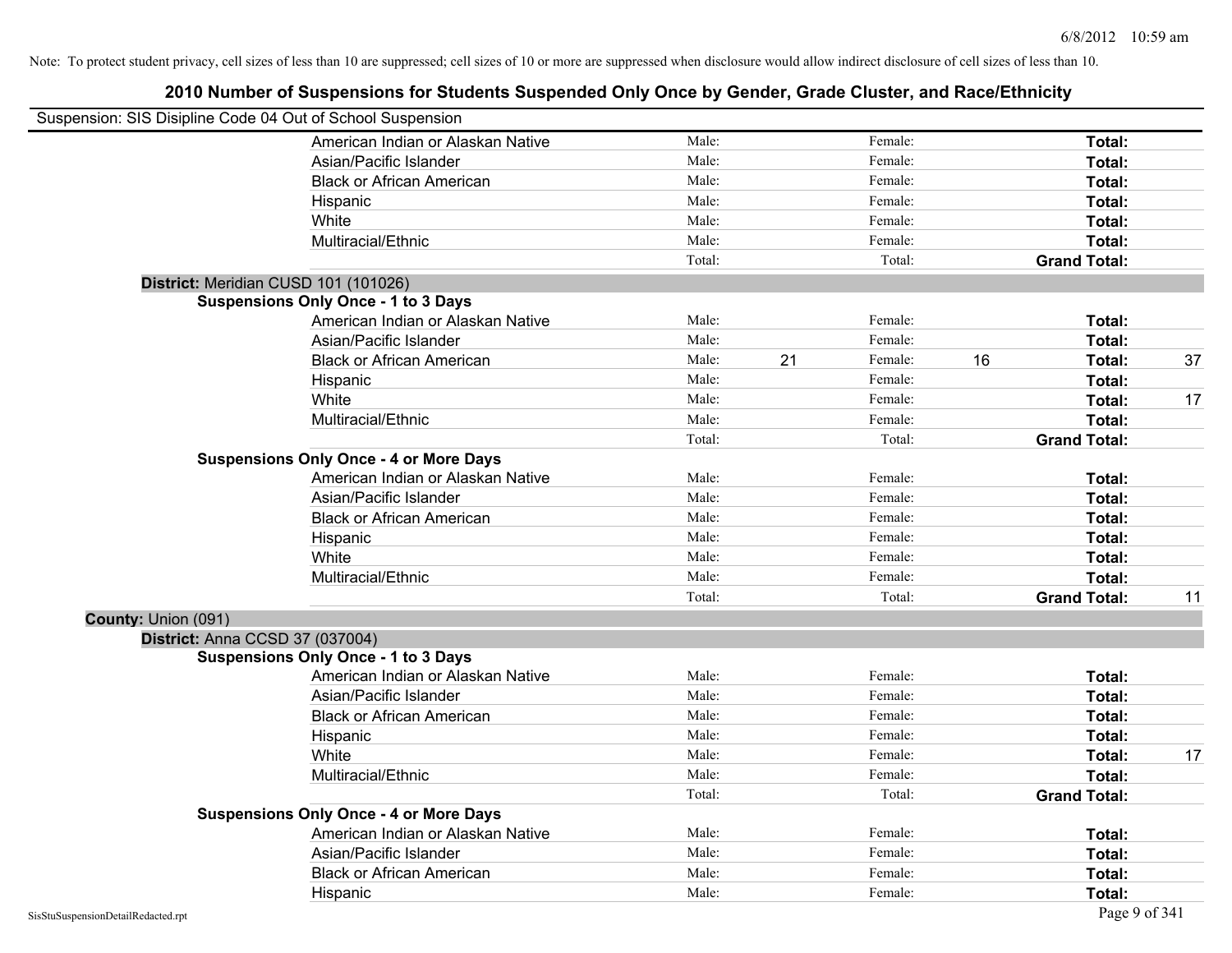| Suspension: SIS Disipline Code 04 Out of School Suspension |                                               |        |         |                     |    |
|------------------------------------------------------------|-----------------------------------------------|--------|---------|---------------------|----|
|                                                            | White                                         | Male:  | Female: | Total:              |    |
|                                                            | Multiracial/Ethnic                            | Male:  | Female: | Total:              |    |
|                                                            |                                               | Total: | Total:  | <b>Grand Total:</b> |    |
|                                                            | District: Anna Jonesboro CHSD 81 (081016)     |        |         |                     |    |
|                                                            | <b>Suspensions Only Once - 1 to 3 Days</b>    |        |         |                     |    |
|                                                            | American Indian or Alaskan Native             | Male:  | Female: | Total:              |    |
|                                                            | Asian/Pacific Islander                        | Male:  | Female: | Total:              |    |
|                                                            | <b>Black or African American</b>              | Male:  | Female: | Total:              |    |
|                                                            | Hispanic                                      | Male:  | Female: | Total:              |    |
|                                                            | White                                         | Male:  | Female: | Total:              | 28 |
|                                                            | Multiracial/Ethnic                            | Male:  | Female: | Total:              |    |
|                                                            |                                               | Total: | Total:  | <b>Grand Total:</b> |    |
| District: Cobden SUD 17 (017022)                           |                                               |        |         |                     |    |
|                                                            | <b>Suspensions Only Once - 1 to 3 Days</b>    |        |         |                     |    |
|                                                            | American Indian or Alaskan Native             | Male:  | Female: | Total:              |    |
|                                                            | Asian/Pacific Islander                        | Male:  | Female: | Total:              |    |
|                                                            | <b>Black or African American</b>              | Male:  | Female: | Total:              |    |
|                                                            | Hispanic                                      | Male:  | Female: | Total:              |    |
|                                                            | White                                         | Male:  | Female: | Total:              | 16 |
|                                                            | Multiracial/Ethnic                            | Male:  | Female: | Total:              |    |
|                                                            |                                               | Total: | Total:  | <b>Grand Total:</b> |    |
|                                                            | <b>Suspensions Only Once - 4 or More Days</b> |        |         |                     |    |
|                                                            | American Indian or Alaskan Native             | Male:  | Female: | Total:              |    |
|                                                            | Asian/Pacific Islander                        | Male:  | Female: | Total:              |    |
|                                                            | <b>Black or African American</b>              | Male:  | Female: | Total:              |    |
|                                                            | Hispanic                                      | Male:  | Female: | Total:              |    |
|                                                            | White                                         | Male:  | Female: | Total:              |    |
|                                                            | Multiracial/Ethnic                            | Male:  | Female: | Total:              |    |
|                                                            |                                               | Total: | Total:  | <b>Grand Total:</b> |    |
| District: Dongola USD 66 (066022)                          |                                               |        |         |                     |    |
|                                                            | <b>Suspensions Only Once - 1 to 3 Days</b>    |        |         |                     |    |
|                                                            | American Indian or Alaskan Native             | Male:  | Female: | Total:              |    |
|                                                            | Asian/Pacific Islander                        | Male:  | Female: | Total:              |    |
|                                                            | <b>Black or African American</b>              | Male:  | Female: | Total:              |    |
|                                                            | Hispanic                                      | Male:  | Female: | Total:              |    |
|                                                            | White                                         | Male:  | Female: | Total:              |    |
|                                                            | Multiracial/Ethnic                            | Male:  | Female: | Total:              |    |
|                                                            |                                               | Total: | Total:  | <b>Grand Total:</b> |    |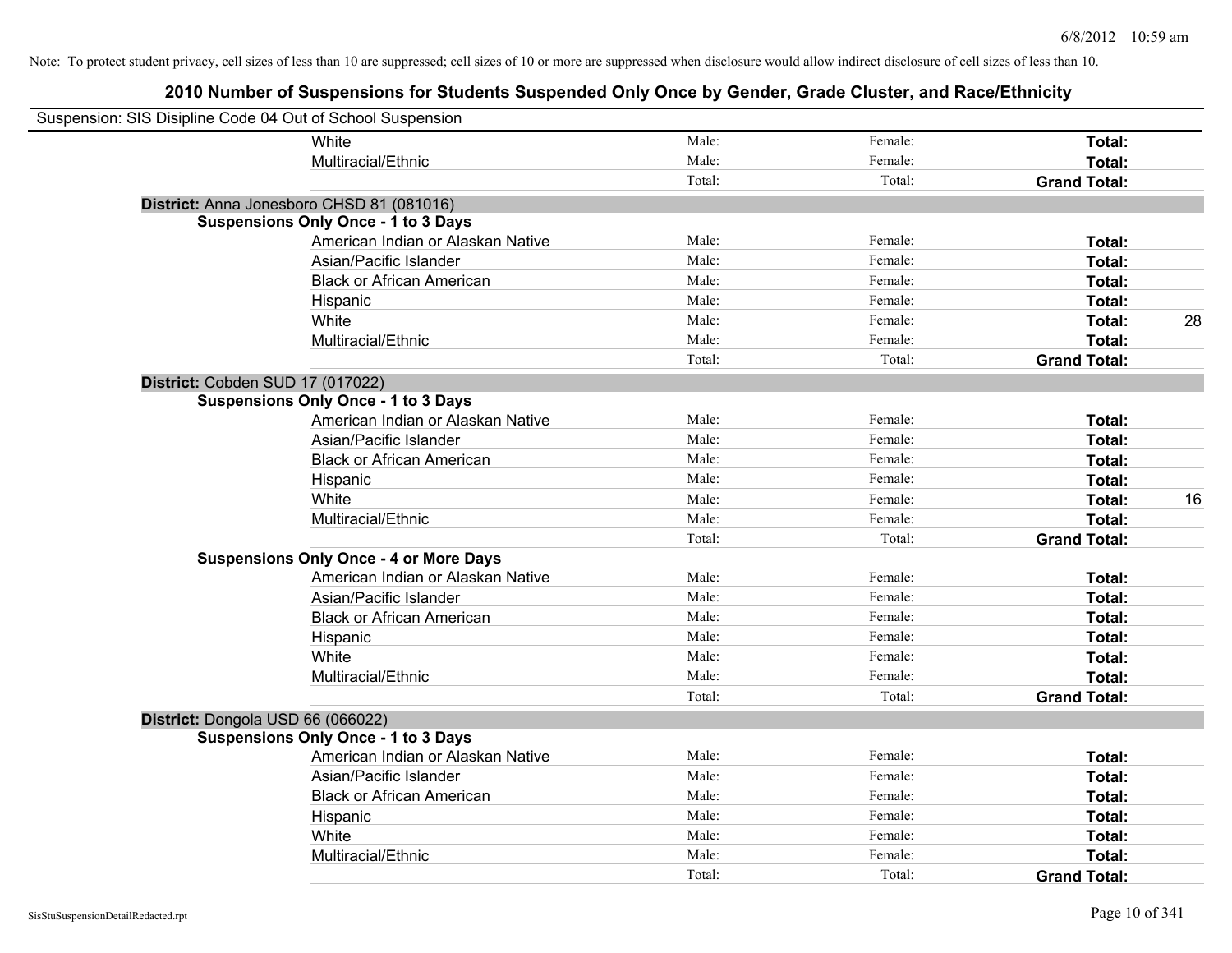# **2010 Number of Suspensions for Students Suspended Only Once by Gender, Grade Cluster, and Race/Ethnicity**

| Suspension: SIS Disipline Code 04 Out of School Suspension |                                               |        |         |                     |
|------------------------------------------------------------|-----------------------------------------------|--------|---------|---------------------|
| District: Jonesboro CCSD 43 (043004)                       |                                               |        |         |                     |
|                                                            | <b>Suspensions Only Once - 1 to 3 Days</b>    |        |         |                     |
|                                                            | American Indian or Alaskan Native             | Male:  | Female: | Total:              |
|                                                            | Asian/Pacific Islander                        | Male:  | Female: | Total:              |
|                                                            | <b>Black or African American</b>              | Male:  | Female: | Total:              |
|                                                            | Hispanic                                      | Male:  | Female: | Total:              |
|                                                            | White                                         | Male:  | Female: | 10<br>Total:        |
|                                                            | Multiracial/Ethnic                            | Male:  | Female: | Total:              |
|                                                            |                                               | Total: | Total:  | <b>Grand Total:</b> |
| District: Lick Creek CCSD 16 (016004)                      |                                               |        |         |                     |
|                                                            | <b>Suspensions Only Once - 1 to 3 Days</b>    |        |         |                     |
|                                                            | American Indian or Alaskan Native             | Male:  | Female: | Total:              |
|                                                            | Asian/Pacific Islander                        | Male:  | Female: | Total:              |
|                                                            | <b>Black or African American</b>              | Male:  | Female: | Total:              |
|                                                            | Hispanic                                      | Male:  | Female: | Total:              |
|                                                            | White                                         | Male:  | Female: | Total:              |
|                                                            | Multiracial/Ethnic                            | Male:  | Female: | Total:              |
|                                                            |                                               | Total: | Total:  | <b>Grand Total:</b> |
| District: Shawnee CUSD 84 (084026)                         |                                               |        |         |                     |
|                                                            | <b>Suspensions Only Once - 1 to 3 Days</b>    |        |         |                     |
|                                                            | American Indian or Alaskan Native             | Male:  | Female: | Total:              |
|                                                            | Asian/Pacific Islander                        | Male:  | Female: | Total:              |
|                                                            | <b>Black or African American</b>              | Male:  | Female: | Total:              |
|                                                            | Hispanic                                      | Male:  | Female: | Total:              |
|                                                            | White                                         | Male:  | Female: | Total:              |
|                                                            | Multiracial/Ethnic                            | Male:  | Female: | Total:              |
|                                                            |                                               | Total: | Total:  | <b>Grand Total:</b> |
|                                                            | <b>Suspensions Only Once - 4 or More Days</b> |        |         |                     |
|                                                            | American Indian or Alaskan Native             | Male:  | Female: | Total:              |
|                                                            | Asian/Pacific Islander                        | Male:  | Female: | Total:              |
|                                                            | <b>Black or African American</b>              | Male:  | Female: | Total:              |
|                                                            | Hispanic                                      | Male:  | Female: | Total:              |
|                                                            | White                                         | Male:  | Female: | Total:              |
|                                                            | Multiracial/Ethnic                            | Male:  | Female: | Total:              |
|                                                            |                                               | Total: | Total:  | <b>Grand Total:</b> |

**Region:** Bond/Effingham/Fayette ROE (03)

**County:** Bond (003)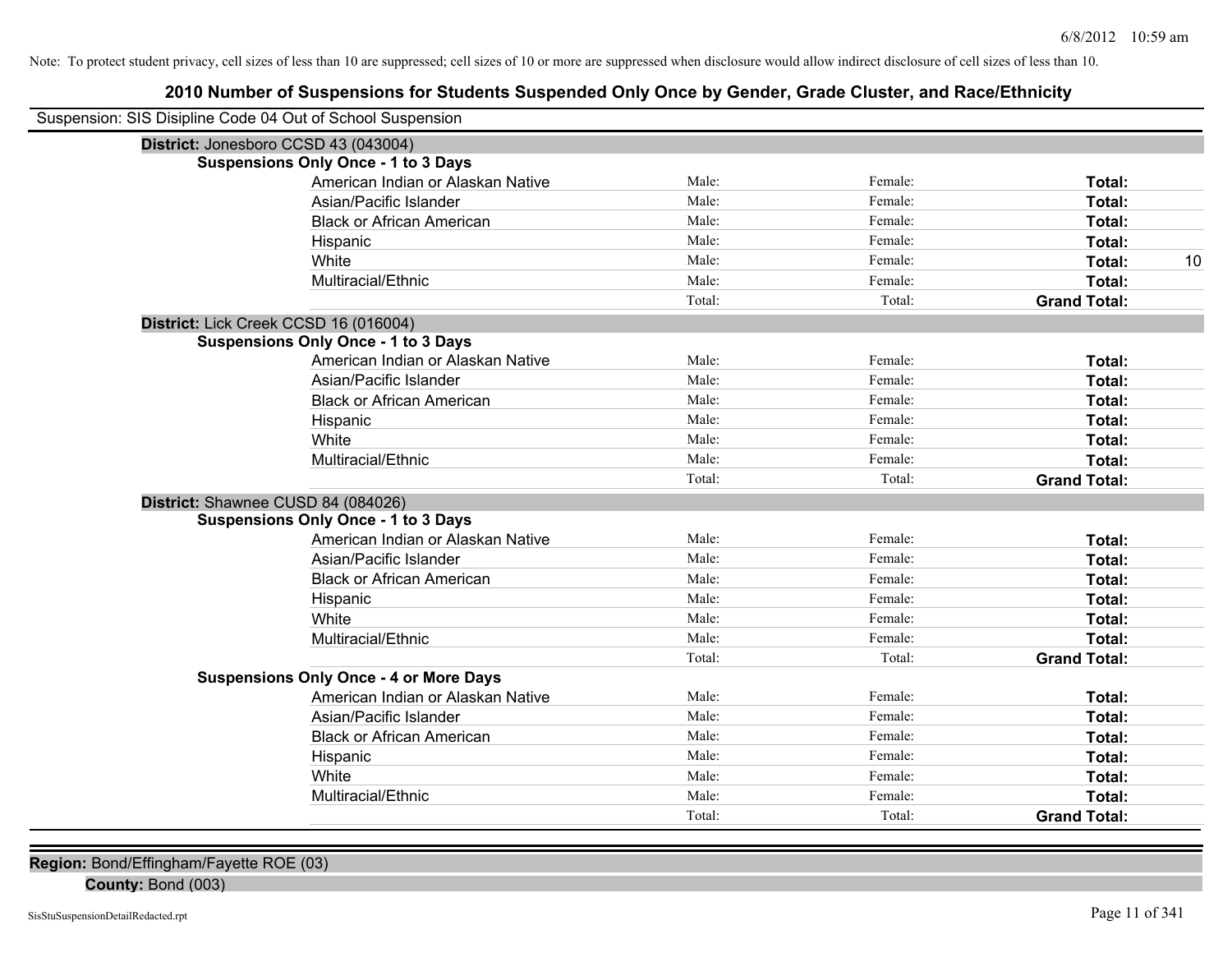| Suspension: SIS Disipline Code 04 Out of School Suspension |                                               |        |    |         |    |                     |    |
|------------------------------------------------------------|-----------------------------------------------|--------|----|---------|----|---------------------|----|
| District: Bond County CUSD 2 (002026)                      |                                               |        |    |         |    |                     |    |
|                                                            | <b>Suspensions Only Once - 1 to 3 Days</b>    |        |    |         |    |                     |    |
|                                                            | American Indian or Alaskan Native             | Male:  |    | Female: |    | Total:              |    |
|                                                            | Asian/Pacific Islander                        | Male:  |    | Female: |    | Total:              |    |
|                                                            | <b>Black or African American</b>              | Male:  |    | Female: |    | Total:              |    |
|                                                            | Hispanic                                      | Male:  |    | Female: |    | Total:              |    |
|                                                            | White                                         | Male:  | 17 | Female: | 10 | Total:              | 27 |
|                                                            | Multiracial/Ethnic                            | Male:  |    | Female: |    | Total:              |    |
|                                                            |                                               | Total: |    | Total:  |    | <b>Grand Total:</b> |    |
|                                                            | <b>Suspensions Only Once - 4 or More Days</b> |        |    |         |    |                     |    |
|                                                            | American Indian or Alaskan Native             | Male:  |    | Female: |    | Total:              |    |
|                                                            | Asian/Pacific Islander                        | Male:  |    | Female: |    | Total:              |    |
|                                                            | <b>Black or African American</b>              | Male:  |    | Female: |    | Total:              |    |
|                                                            | Hispanic                                      | Male:  |    | Female: |    | Total:              |    |
|                                                            | White                                         | Male:  |    | Female: |    | Total:              |    |
|                                                            | Multiracial/Ethnic                            | Male:  |    | Female: |    | Total:              |    |
|                                                            |                                               | Total: |    | Total:  |    | <b>Grand Total:</b> |    |
| District: Mulberry Grove CUSD 1 (001026)                   |                                               |        |    |         |    |                     |    |
|                                                            | <b>Suspensions Only Once - 1 to 3 Days</b>    |        |    |         |    |                     |    |
|                                                            | American Indian or Alaskan Native             | Male:  |    | Female: |    | Total:              |    |
|                                                            | Asian/Pacific Islander                        | Male:  |    | Female: |    | Total:              |    |
|                                                            | <b>Black or African American</b>              | Male:  |    | Female: |    | Total:              |    |
|                                                            | Hispanic                                      | Male:  |    | Female: |    | Total:              |    |
|                                                            | White                                         | Male:  |    | Female: |    | Total:              |    |
|                                                            | Multiracial/Ethnic                            | Male:  |    | Female: |    | Total:              |    |
|                                                            |                                               | Total: |    | Total:  |    | <b>Grand Total:</b> |    |
|                                                            | <b>Suspensions Only Once - 4 or More Days</b> |        |    |         |    |                     |    |
|                                                            | American Indian or Alaskan Native             | Male:  |    | Female: |    | Total:              |    |
|                                                            | Asian/Pacific Islander                        | Male:  |    | Female: |    | Total:              |    |
|                                                            | <b>Black or African American</b>              | Male:  |    | Female: |    | <b>Total:</b>       |    |
|                                                            | Hispanic                                      | Male:  |    | Female: |    | Total:              |    |
|                                                            | White                                         | Male:  |    | Female: |    | Total:              |    |
|                                                            | Multiracial/Ethnic                            | Male:  |    | Female: |    | Total:              |    |
|                                                            |                                               | Total: |    | Total:  |    | <b>Grand Total:</b> |    |
| County: Effingham (025)                                    |                                               |        |    |         |    |                     |    |
| District: Altamont CUSD 10 (010026)                        |                                               |        |    |         |    |                     |    |
|                                                            | <b>Suspensions Only Once - 1 to 3 Days</b>    |        |    |         |    |                     |    |
|                                                            | American Indian or Alaskan Native             | Male:  |    | Female: |    | Total:              |    |
|                                                            | Asian/Pacific Islander                        | Male:  |    | Female: |    | Total:              |    |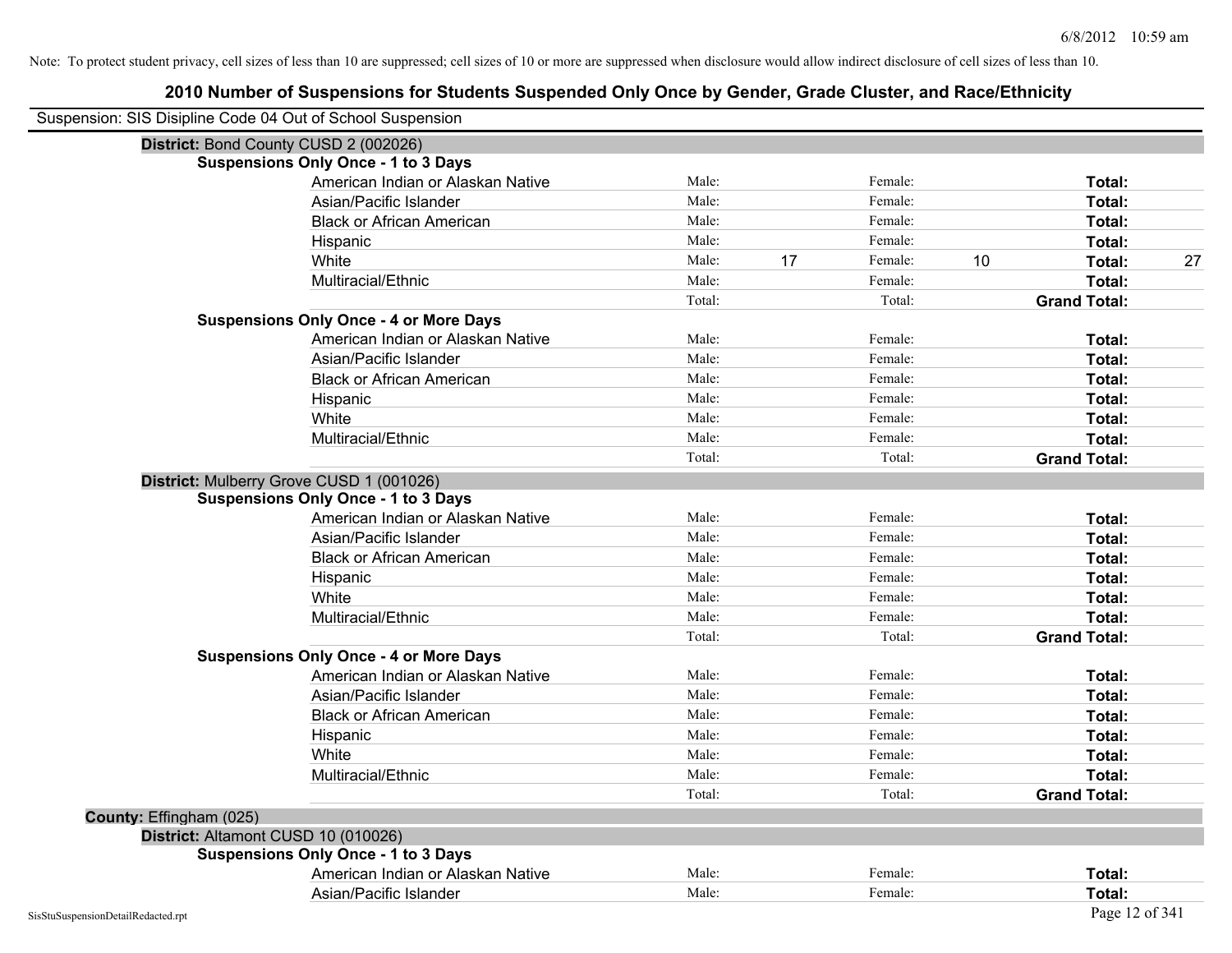| Suspension: SIS Disipline Code 04 Out of School Suspension |                                               |        |         |                     |
|------------------------------------------------------------|-----------------------------------------------|--------|---------|---------------------|
|                                                            | <b>Black or African American</b>              | Male:  | Female: | Total:              |
|                                                            | Hispanic                                      | Male:  | Female: | Total:              |
|                                                            | White                                         | Male:  | Female: | Total:              |
|                                                            | Multiracial/Ethnic                            | Male:  | Female: | Total:              |
|                                                            |                                               | Total: | Total:  | <b>Grand Total:</b> |
|                                                            | <b>Suspensions Only Once - 4 or More Days</b> |        |         |                     |
|                                                            | American Indian or Alaskan Native             | Male:  | Female: | Total:              |
|                                                            | Asian/Pacific Islander                        | Male:  | Female: | Total:              |
|                                                            | <b>Black or African American</b>              | Male:  | Female: | Total:              |
|                                                            | Hispanic                                      | Male:  | Female: | Total:              |
|                                                            | White                                         | Male:  | Female: | Total:              |
|                                                            | Multiracial/Ethnic                            | Male:  | Female: | Total:              |
|                                                            |                                               | Total: | Total:  | <b>Grand Total:</b> |
| District: Beecher City CUSD 20 (020026)                    |                                               |        |         |                     |
|                                                            | <b>Suspensions Only Once - 1 to 3 Days</b>    |        |         |                     |
|                                                            | American Indian or Alaskan Native             | Male:  | Female: | Total:              |
|                                                            | Asian/Pacific Islander                        | Male:  | Female: | Total:              |
|                                                            | <b>Black or African American</b>              | Male:  | Female: | Total:              |
|                                                            | Hispanic                                      | Male:  | Female: | Total:              |
|                                                            | White                                         | Male:  | Female: | Total:              |
|                                                            | Multiracial/Ethnic                            | Male:  | Female: | Total:              |
|                                                            |                                               | Total: | Total:  | <b>Grand Total:</b> |
|                                                            | <b>Suspensions Only Once - 4 or More Days</b> |        |         |                     |
|                                                            | American Indian or Alaskan Native             | Male:  | Female: | Total:              |
|                                                            | Asian/Pacific Islander                        | Male:  | Female: | Total:              |
|                                                            | <b>Black or African American</b>              | Male:  | Female: | Total:              |
|                                                            | Hispanic                                      | Male:  | Female: | Total:              |
|                                                            | White                                         | Male:  | Female: | Total:              |
|                                                            | Multiracial/Ethnic                            | Male:  | Female: | Total:              |
|                                                            |                                               | Total: | Total:  | <b>Grand Total:</b> |
| District: Dieterich CUSD 30 (030026)                       |                                               |        |         |                     |
|                                                            | <b>Suspensions Only Once - 1 to 3 Days</b>    |        |         |                     |
|                                                            | American Indian or Alaskan Native             | Male:  | Female: | Total:              |
|                                                            | Asian/Pacific Islander                        | Male:  | Female: | Total:              |
|                                                            | <b>Black or African American</b>              | Male:  | Female: | Total:              |
|                                                            | Hispanic                                      | Male:  | Female: | Total:              |
|                                                            | White                                         | Male:  | Female: | Total:              |
|                                                            | Multiracial/Ethnic                            | Male:  | Female: | Total:              |
|                                                            |                                               | Total: | Total:  | <b>Grand Total:</b> |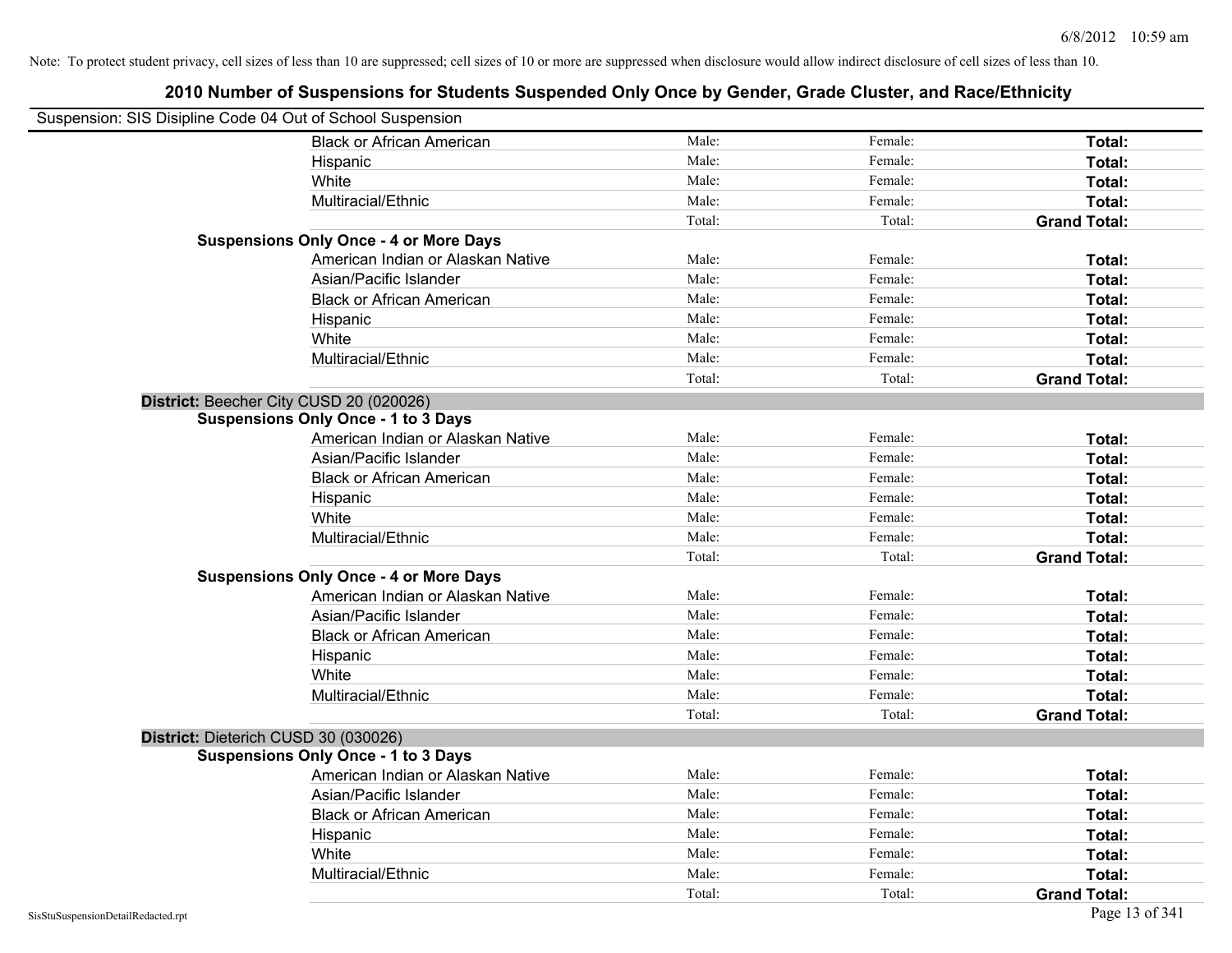| Suspension: SIS Disipline Code 04 Out of School Suspension |        |               |    |                     |    |
|------------------------------------------------------------|--------|---------------|----|---------------------|----|
| District: Effingham CUSD 40 (040026)                       |        |               |    |                     |    |
| <b>Suspensions Only Once - 1 to 3 Days</b>                 |        |               |    |                     |    |
| American Indian or Alaskan Native                          | Male:  | Female:       |    | Total:              |    |
| Asian/Pacific Islander                                     | Male:  | Female:       |    | Total:              |    |
| <b>Black or African American</b>                           | Male:  | Female:       |    | Total:              |    |
| Hispanic                                                   | Male:  | Female:       |    | Total:              |    |
| White                                                      | Male:  | 31<br>Female: | 16 | Total:              | 47 |
| Multiracial/Ethnic                                         | Male:  | Female:       |    | Total:              |    |
|                                                            | Total: | Total:        |    | <b>Grand Total:</b> |    |
| <b>Suspensions Only Once - 4 or More Days</b>              |        |               |    |                     |    |
| American Indian or Alaskan Native                          | Male:  | Female:       |    | Total:              |    |
| Asian/Pacific Islander                                     | Male:  | Female:       |    | Total:              |    |
| <b>Black or African American</b>                           | Male:  | Female:       |    | Total:              |    |
| Hispanic                                                   | Male:  | Female:       |    | Total:              |    |
| White                                                      | Male:  | Female:       |    | Total:              | 24 |
| Multiracial/Ethnic                                         | Male:  | Female:       |    | Total:              |    |
|                                                            | Total: | Total:        |    | <b>Grand Total:</b> |    |
| District: Teutopolis CUSD 50 (050026)                      |        |               |    |                     |    |
| <b>Suspensions Only Once - 1 to 3 Days</b>                 |        |               |    |                     |    |
| American Indian or Alaskan Native                          | Male:  | Female:       |    | Total:              |    |
| Asian/Pacific Islander                                     | Male:  | Female:       |    | Total:              |    |
| <b>Black or African American</b>                           | Male:  | Female:       |    | Total:              |    |
| Hispanic                                                   | Male:  | Female:       |    | Total:              |    |
| White                                                      | Male:  | Female:       |    | Total:              |    |
| Multiracial/Ethnic                                         | Male:  | Female:       |    | Total:              |    |
|                                                            | Total: | Total:        |    | <b>Grand Total:</b> |    |
| County: Fayette (026)                                      |        |               |    |                     |    |
| District: Brownstown CUSD 201 (201026)                     |        |               |    |                     |    |
| <b>Suspensions Only Once - 1 to 3 Days</b>                 |        |               |    |                     |    |
| American Indian or Alaskan Native                          | Male:  | Female:       |    | Total:              |    |
| Asian/Pacific Islander                                     | Male:  | Female:       |    | Total:              |    |
| <b>Black or African American</b>                           | Male:  | Female:       |    | Total:              |    |
| Hispanic                                                   | Male:  | Female:       |    | Total:              |    |
| White                                                      | Male:  | Female:       |    | Total:              |    |
| Multiracial/Ethnic                                         | Male:  | Female:       |    | Total:              |    |
|                                                            | Total: | Total:        |    | <b>Grand Total:</b> |    |
| <b>Suspensions Only Once - 4 or More Days</b>              |        |               |    |                     |    |
| American Indian or Alaskan Native                          | Male:  | Female:       |    | Total:              |    |
| Asian/Pacific Islander                                     | Male:  | Female:       |    | Total:              |    |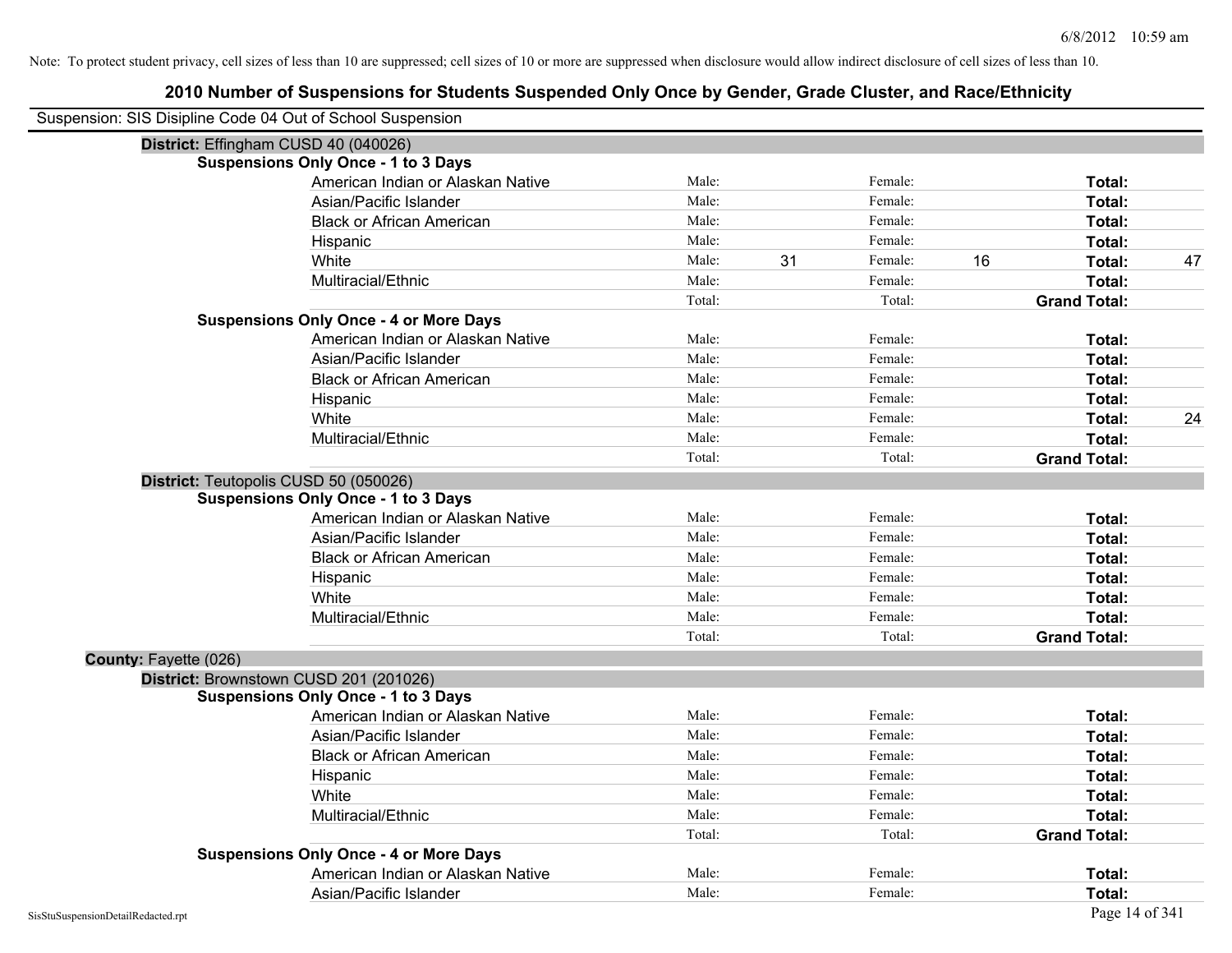| Suspension: SIS Disipline Code 04 Out of School Suspension |                                               |        |    |         |    |                     |    |
|------------------------------------------------------------|-----------------------------------------------|--------|----|---------|----|---------------------|----|
|                                                            | <b>Black or African American</b>              | Male:  |    | Female: |    | Total:              |    |
|                                                            | Hispanic                                      | Male:  |    | Female: |    | Total:              |    |
|                                                            | White                                         | Male:  |    | Female: |    | Total:              |    |
|                                                            | Multiracial/Ethnic                            | Male:  |    | Female: |    | Total:              |    |
|                                                            |                                               | Total: |    | Total:  |    | <b>Grand Total:</b> |    |
| District: Non-Public School (2030)                         |                                               |        |    |         |    |                     |    |
|                                                            | <b>Suspensions Only Once - 1 to 3 Days</b>    |        |    |         |    |                     |    |
|                                                            | American Indian or Alaskan Native             | Male:  |    | Female: |    | Total:              |    |
|                                                            | Asian/Pacific Islander                        | Male:  |    | Female: |    | Total:              |    |
|                                                            | <b>Black or African American</b>              | Male:  |    | Female: |    | Total:              |    |
|                                                            | Hispanic                                      | Male:  |    | Female: |    | Total:              |    |
|                                                            | White                                         | Male:  |    | Female: |    | Total:              |    |
|                                                            | Multiracial/Ethnic                            | Male:  |    | Female: |    | Total:              |    |
|                                                            |                                               | Total: |    | Total:  |    | <b>Grand Total:</b> |    |
| District: Ramsey CUSD 204 (204026)                         |                                               |        |    |         |    |                     |    |
|                                                            | <b>Suspensions Only Once - 1 to 3 Days</b>    |        |    |         |    |                     |    |
|                                                            | American Indian or Alaskan Native             | Male:  |    | Female: |    | Total:              |    |
|                                                            | Asian/Pacific Islander                        | Male:  |    | Female: |    | Total:              |    |
|                                                            | <b>Black or African American</b>              | Male:  |    | Female: |    | Total:              |    |
|                                                            | Hispanic                                      | Male:  |    | Female: |    | Total:              |    |
|                                                            | White                                         | Male:  |    | Female: |    | Total:              | 15 |
|                                                            | Multiracial/Ethnic                            | Male:  |    | Female: |    | Total:              |    |
|                                                            |                                               | Total: |    | Total:  |    | <b>Grand Total:</b> |    |
| District: St Elmo CUSD 202 (202026)                        |                                               |        |    |         |    |                     |    |
|                                                            | <b>Suspensions Only Once - 1 to 3 Days</b>    |        |    |         |    |                     |    |
|                                                            | American Indian or Alaskan Native             | Male:  |    | Female: |    | Total:              |    |
|                                                            | Asian/Pacific Islander                        | Male:  |    | Female: |    | Total:              |    |
|                                                            | <b>Black or African American</b>              | Male:  |    | Female: |    | Total:              |    |
|                                                            | Hispanic                                      | Male:  |    | Female: |    | Total:              |    |
|                                                            | White                                         | Male:  | 10 | Female: | 10 | Total:              | 20 |
|                                                            | Multiracial/Ethnic                            | Male:  |    | Female: |    | Total:              |    |
|                                                            |                                               | Total: |    | Total:  |    | <b>Grand Total:</b> |    |
|                                                            | <b>Suspensions Only Once - 4 or More Days</b> |        |    |         |    |                     |    |
|                                                            | American Indian or Alaskan Native             | Male:  |    | Female: |    | Total:              |    |
|                                                            | Asian/Pacific Islander                        | Male:  |    | Female: |    | Total:              |    |
|                                                            | <b>Black or African American</b>              | Male:  |    | Female: |    | Total:              |    |
|                                                            | Hispanic                                      | Male:  |    | Female: |    | Total:              |    |
|                                                            | White                                         | Male:  |    | Female: |    | Total:              |    |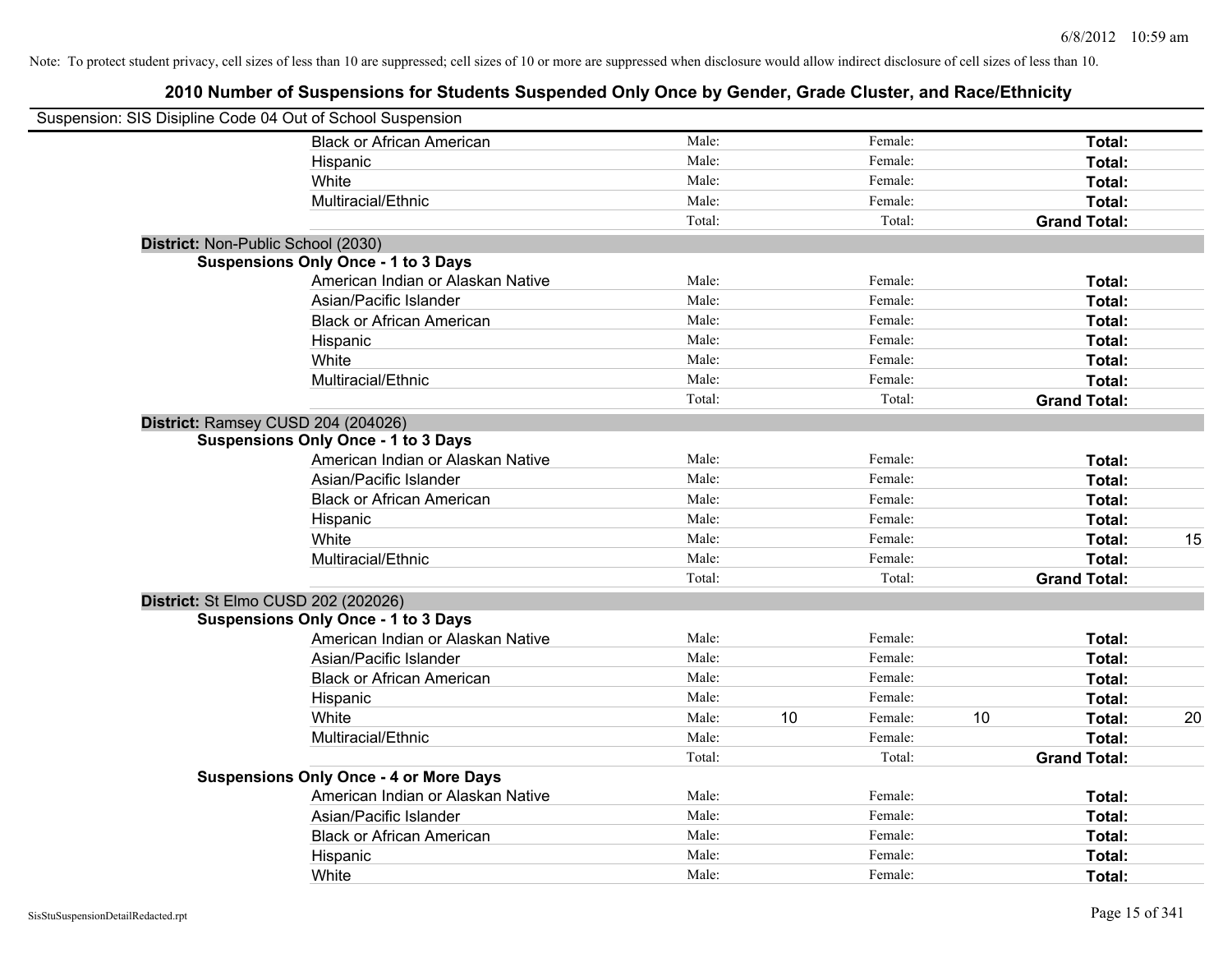| Suspension: SIS Disipline Code 04 Out of School Suspension |        |    |         |    |                     |    |
|------------------------------------------------------------|--------|----|---------|----|---------------------|----|
| Multiracial/Ethnic                                         | Male:  |    | Female: |    | Total:              |    |
|                                                            | Total: |    | Total:  |    | <b>Grand Total:</b> |    |
| District: Vandalia CUSD 203 (203026)                       |        |    |         |    |                     |    |
| <b>Suspensions Only Once - 1 to 3 Days</b>                 |        |    |         |    |                     |    |
| American Indian or Alaskan Native                          | Male:  |    | Female: |    | Total:              |    |
| Asian/Pacific Islander                                     | Male:  |    | Female: |    | Total:              |    |
| <b>Black or African American</b>                           | Male:  |    | Female: |    | Total:              |    |
| Hispanic                                                   | Male:  |    | Female: |    | Total:              |    |
| White                                                      | Male:  | 38 | Female: | 11 | Total:              | 49 |
| Multiracial/Ethnic                                         | Male:  |    | Female: |    | Total:              |    |
|                                                            | Total: |    | Total:  |    | <b>Grand Total:</b> |    |
| <b>Suspensions Only Once - 4 or More Days</b>              |        |    |         |    |                     |    |
| American Indian or Alaskan Native                          | Male:  |    | Female: |    | Total:              |    |
| Asian/Pacific Islander                                     | Male:  |    | Female: |    | Total:              |    |
| <b>Black or African American</b>                           | Male:  |    | Female: |    | Total:              |    |
| Hispanic                                                   | Male:  |    | Female: |    | Total:              |    |
| White                                                      | Male:  |    | Female: |    | Total:              |    |
| Multiracial/Ethnic                                         | Male:  |    | Female: |    | Total:              |    |
|                                                            | Total: |    | Total:  |    | <b>Grand Total:</b> |    |
| County: Non-Public School (000)                            |        |    |         |    |                     |    |
| District: Bond/Effingham/Fayette ROE (000000)              |        |    |         |    |                     |    |
| <b>Suspensions Only Once - 1 to 3 Days</b>                 |        |    |         |    |                     |    |
| American Indian or Alaskan Native                          | Male:  |    | Female: |    | Total:              |    |
| Asian/Pacific Islander                                     | Male:  |    | Female: |    | Total:              |    |
| <b>Black or African American</b>                           | Male:  |    | Female: |    | Total:              |    |
| Hispanic                                                   | Male:  |    | Female: |    | Total:              |    |
| White                                                      | Male:  |    | Female: |    | Total:              |    |
| Multiracial/Ethnic                                         | Male:  |    | Female: |    | Total:              |    |
|                                                            | Total: |    | Total:  |    | <b>Grand Total:</b> |    |
|                                                            |        |    |         |    |                     |    |
| Region: Boone/Winnebago ROE (04)                           |        |    |         |    |                     |    |
| County: Boone (004)                                        |        |    |         |    |                     |    |
| District: Belvidere CUSD 100 (100026)                      |        |    |         |    |                     |    |
| <b>Suspensions Only Once - 1 to 3 Days</b>                 |        |    |         |    |                     |    |
| American Indian or Alaskan Native                          | Male:  |    | Female: |    | Total:              |    |
| Asian/Pacific Islander                                     | Male:  |    | Female: |    | Total:              |    |
| <b>Black or African American</b>                           | Male:  |    | Female: |    | Total:              | 11 |
| Hispanic                                                   | Male:  | 38 | Female: | 40 | <b>Total:</b>       | 78 |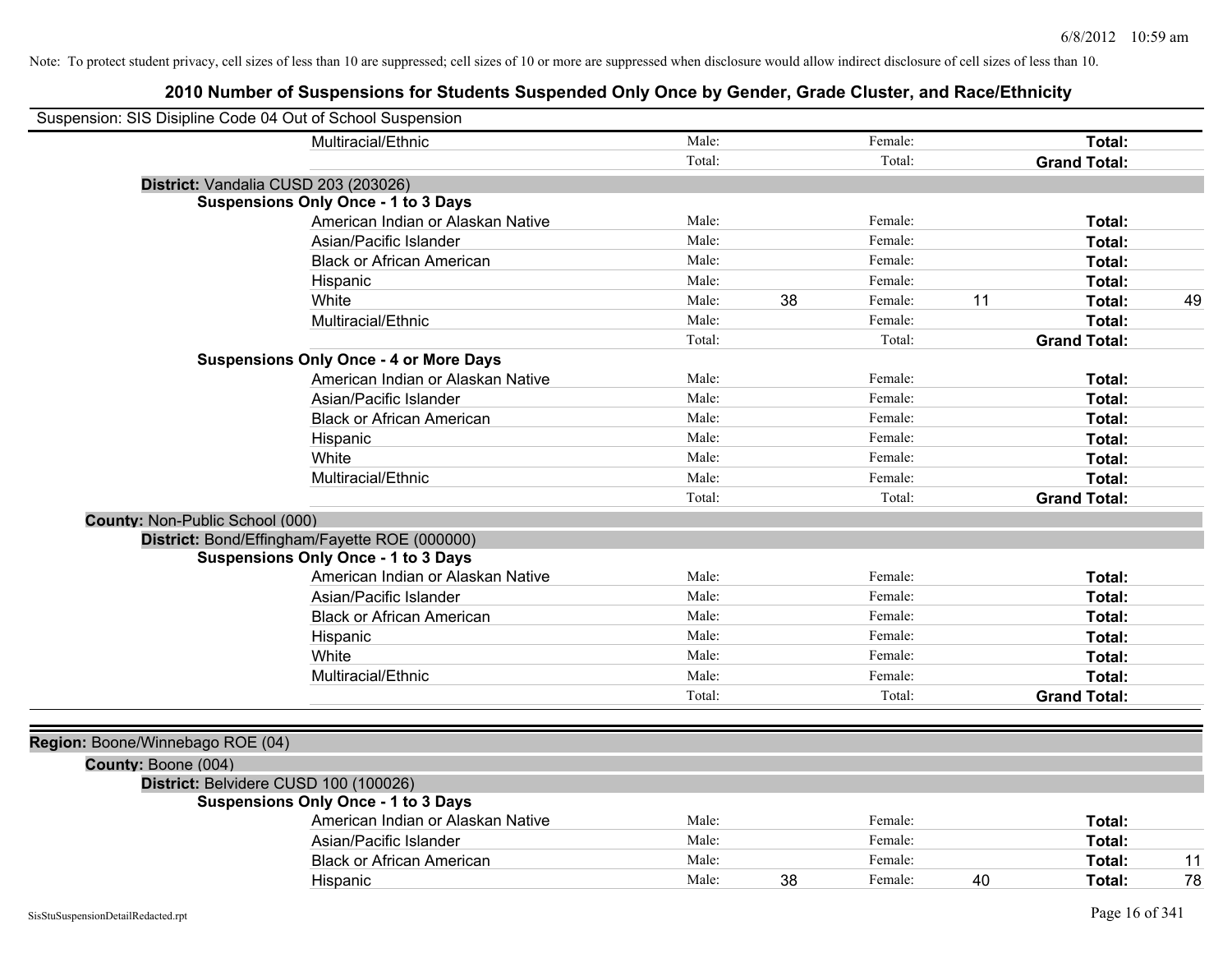| Suspension: SIS Disipline Code 04 Out of School Suspension |                                               |        |    |         |    |                     |    |
|------------------------------------------------------------|-----------------------------------------------|--------|----|---------|----|---------------------|----|
|                                                            | White                                         | Male:  | 60 | Female: | 38 | Total:              | 98 |
|                                                            | Multiracial/Ethnic                            | Male:  |    | Female: |    | Total:              |    |
|                                                            |                                               | Total: |    | Total:  |    | <b>Grand Total:</b> |    |
|                                                            | <b>Suspensions Only Once - 4 or More Days</b> |        |    |         |    |                     |    |
|                                                            | American Indian or Alaskan Native             | Male:  |    | Female: |    | Total:              |    |
|                                                            | Asian/Pacific Islander                        | Male:  |    | Female: |    | Total:              |    |
|                                                            | <b>Black or African American</b>              | Male:  |    | Female: |    | Total:              |    |
|                                                            | Hispanic                                      | Male:  |    | Female: |    | Total:              | 17 |
|                                                            | White                                         | Male:  | 29 | Female: | 13 | Total:              | 42 |
|                                                            | Multiracial/Ethnic                            | Male:  |    | Female: |    | Total:              |    |
|                                                            |                                               | Total: |    | Total:  |    | <b>Grand Total:</b> |    |
| County: Winnebago (101)                                    |                                               |        |    |         |    |                     |    |
|                                                            | District: County of Winnebago SD 320 (320026) |        |    |         |    |                     |    |
|                                                            | <b>Suspensions Only Once - 1 to 3 Days</b>    |        |    |         |    |                     |    |
|                                                            | American Indian or Alaskan Native             | Male:  |    | Female: |    | Total:              |    |
|                                                            | Asian/Pacific Islander                        | Male:  |    | Female: |    | Total:              |    |
|                                                            | <b>Black or African American</b>              | Male:  |    | Female: |    | Total:              |    |
|                                                            | Hispanic                                      | Male:  |    | Female: |    | Total:              |    |
|                                                            | White                                         | Male:  |    | Female: |    | Total:              | 38 |
|                                                            | Multiracial/Ethnic                            | Male:  |    | Female: |    | Total:              |    |
|                                                            |                                               | Total: | 42 | Total:  | 14 | <b>Grand Total:</b> | 56 |
|                                                            | <b>Suspensions Only Once - 4 or More Days</b> |        |    |         |    |                     |    |
|                                                            | American Indian or Alaskan Native             | Male:  |    | Female: |    | Total:              |    |
|                                                            | Asian/Pacific Islander                        | Male:  |    | Female: |    | Total:              |    |
|                                                            | <b>Black or African American</b>              | Male:  |    | Female: |    | Total:              |    |
|                                                            | Hispanic                                      | Male:  |    | Female: |    | Total:              |    |
|                                                            | White                                         | Male:  |    | Female: |    | Total:              |    |
|                                                            | Multiracial/Ethnic                            | Male:  |    | Female: |    | Total:              |    |
|                                                            |                                               | Total: |    | Total:  |    | <b>Grand Total:</b> |    |
|                                                            | District: Durand CUSD 322 (322026)            |        |    |         |    |                     |    |
|                                                            | <b>Suspensions Only Once - 1 to 3 Days</b>    |        |    |         |    |                     |    |
|                                                            | American Indian or Alaskan Native             | Male:  |    | Female: |    | Total:              |    |
|                                                            | Asian/Pacific Islander                        | Male:  |    | Female: |    | Total:              |    |
|                                                            | <b>Black or African American</b>              | Male:  |    | Female: |    | Total:              |    |
|                                                            | Hispanic                                      | Male:  |    | Female: |    | Total:              |    |
|                                                            | White                                         | Male:  |    | Female: |    | <b>Total:</b>       | 17 |
|                                                            | Multiracial/Ethnic                            | Male:  |    | Female: |    | Total:              |    |
|                                                            |                                               | Total: |    | Total:  |    | <b>Grand Total:</b> |    |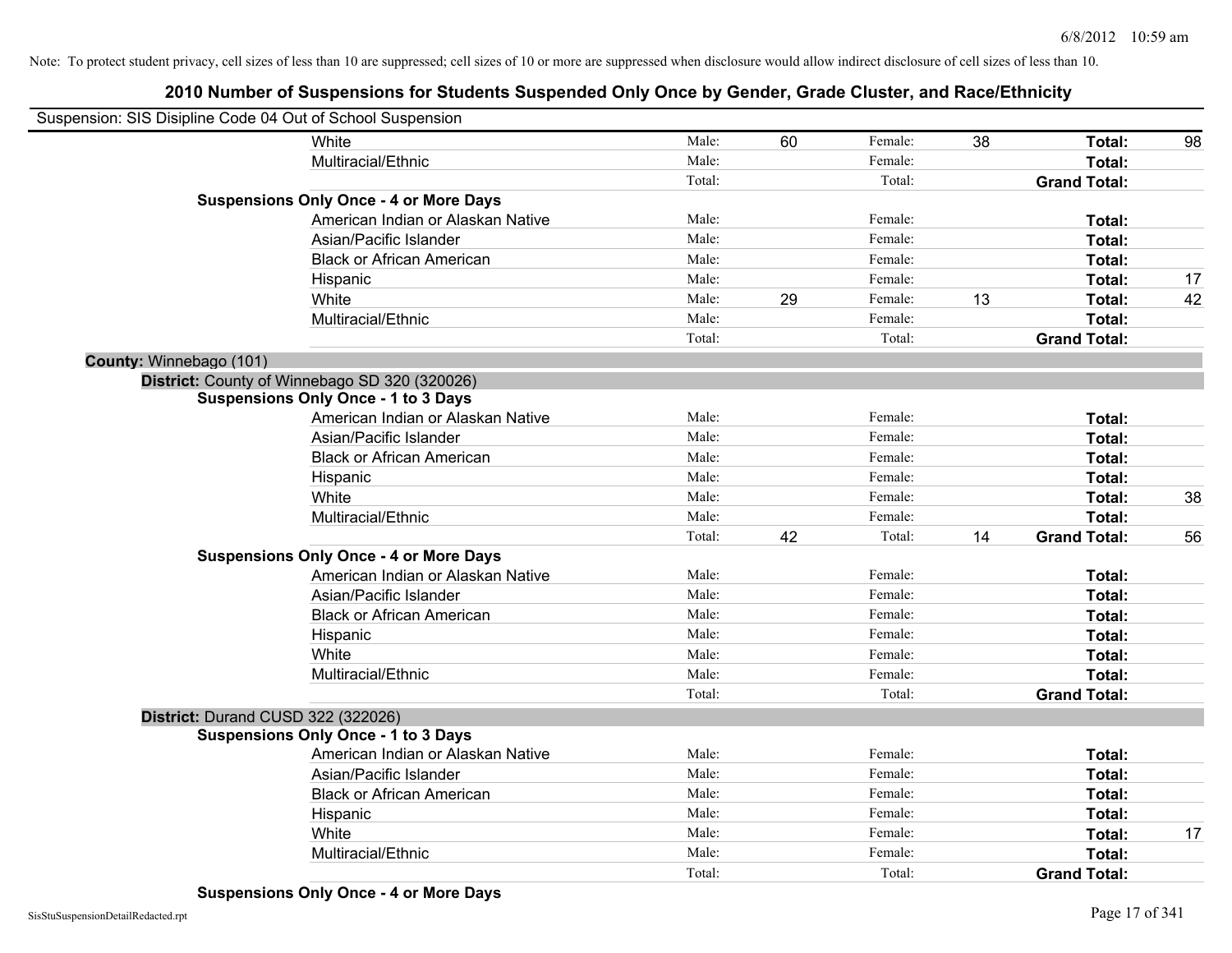| Suspension: SIS Disipline Code 04 Out of School Suspension |        |     |         |    |                     |     |
|------------------------------------------------------------|--------|-----|---------|----|---------------------|-----|
| American Indian or Alaskan Native                          | Male:  |     | Female: |    | Total:              |     |
| Asian/Pacific Islander                                     | Male:  |     | Female: |    | Total:              |     |
| <b>Black or African American</b>                           | Male:  |     | Female: |    | Total:              |     |
| Hispanic                                                   | Male:  |     | Female: |    | Total:              |     |
| White                                                      | Male:  |     | Female: |    | Total:              |     |
| Multiracial/Ethnic                                         | Male:  |     | Female: |    | Total:              |     |
|                                                            | Total: |     | Total:  |    | <b>Grand Total:</b> |     |
| District: Harlem UD 122 (122022)                           |        |     |         |    |                     |     |
| <b>Suspensions Only Once - 1 to 3 Days</b>                 |        |     |         |    |                     |     |
| American Indian or Alaskan Native                          | Male:  |     | Female: |    | Total:              |     |
| Asian/Pacific Islander                                     | Male:  |     | Female: |    | Total:              |     |
| <b>Black or African American</b>                           | Male:  | 11  | Female: | 15 | Total:              | 26  |
| Hispanic                                                   | Male:  |     | Female: |    | Total:              | 15  |
| White                                                      | Male:  | 129 | Female: | 62 | Total:              | 191 |
| Multiracial/Ethnic                                         | Male:  |     | Female: |    | Total:              | 10  |
|                                                            | Total: |     | Total:  |    | <b>Grand Total:</b> |     |
| <b>Suspensions Only Once - 4 or More Days</b>              |        |     |         |    |                     |     |
| American Indian or Alaskan Native                          | Male:  |     | Female: |    | Total:              |     |
| Asian/Pacific Islander                                     | Male:  |     | Female: |    | Total:              |     |
| <b>Black or African American</b>                           | Male:  |     | Female: |    | Total:              |     |
| Hispanic                                                   | Male:  |     | Female: |    | Total:              |     |
| White                                                      | Male:  | 32  | Female: | 15 | Total:              | 47  |
| Multiracial/Ethnic                                         | Male:  |     | Female: |    | Total:              |     |
|                                                            | Total: |     | Total:  |    | <b>Grand Total:</b> | 59  |
| District: Hononegah CHD 207 (207016)                       |        |     |         |    |                     |     |
| <b>Suspensions Only Once - 1 to 3 Days</b>                 |        |     |         |    |                     |     |
| American Indian or Alaskan Native                          | Male:  |     | Female: |    | Total:              |     |
| Asian/Pacific Islander                                     | Male:  |     | Female: |    | Total:              |     |
| <b>Black or African American</b>                           | Male:  |     | Female: |    | Total:              |     |
| Hispanic                                                   | Male:  |     | Female: |    | Total:              |     |
| White                                                      | Male:  |     | Female: |    | Total:              | 26  |
| Multiracial/Ethnic                                         | Male:  |     | Female: |    | Total:              |     |
|                                                            | Total: |     | Total:  |    | <b>Grand Total:</b> |     |
| <b>Suspensions Only Once - 4 or More Days</b>              |        |     |         |    |                     |     |
| American Indian or Alaskan Native                          | Male:  |     | Female: |    | Total:              |     |
| Asian/Pacific Islander                                     | Male:  |     | Female: |    | Total:              |     |
| <b>Black or African American</b>                           | Male:  |     | Female: |    | Total:              | 10  |
| Hispanic                                                   | Male:  |     | Female: |    | Total:              |     |
| White                                                      | Male:  | 37  | Female: | 22 | Total:              | 59  |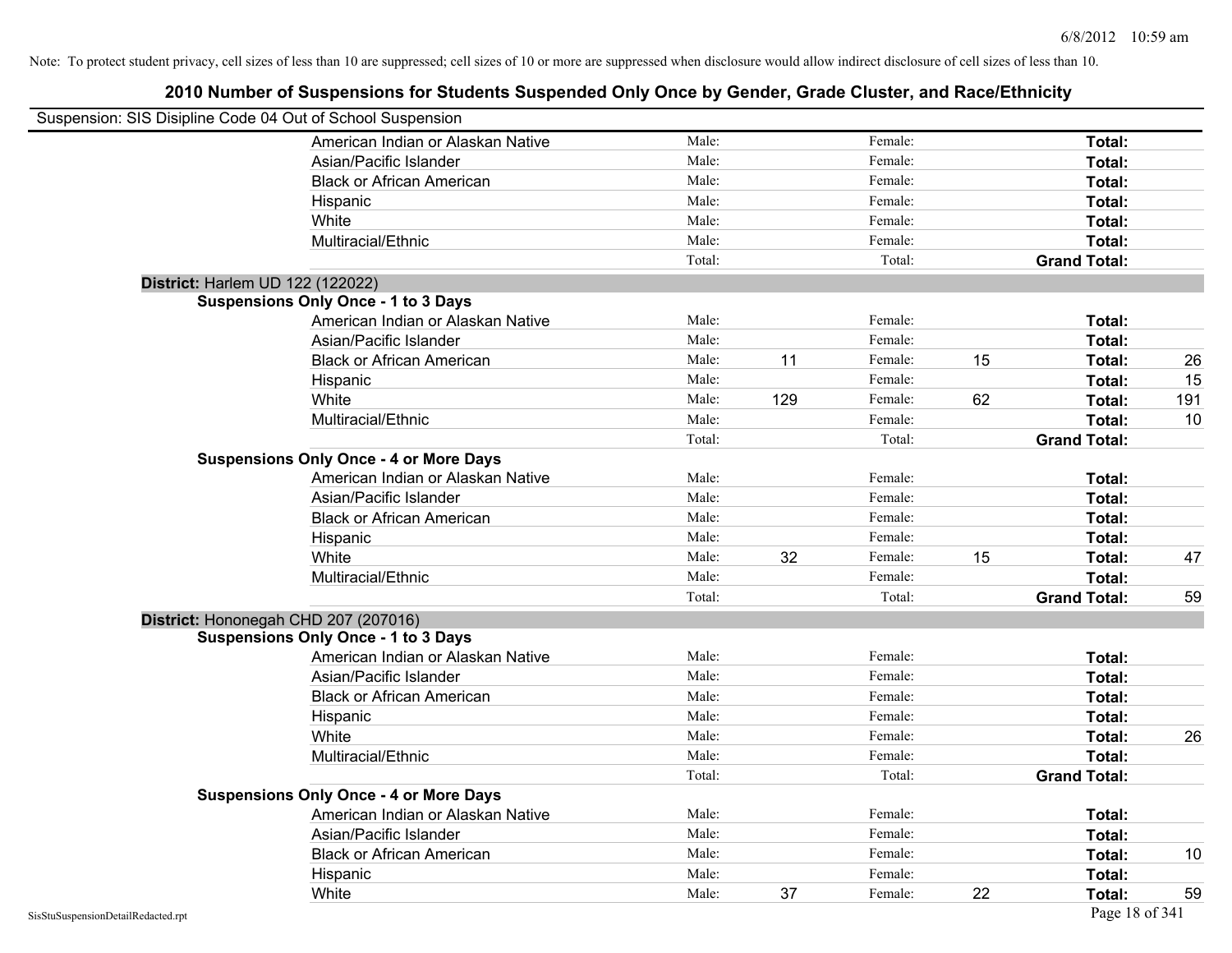| Suspension: SIS Disipline Code 04 Out of School Suspension |                                               |        |         |                     |    |
|------------------------------------------------------------|-----------------------------------------------|--------|---------|---------------------|----|
|                                                            | Multiracial/Ethnic                            | Male:  | Female: | Total:              |    |
|                                                            |                                               | Total: | Total:  | <b>Grand Total:</b> |    |
| District: Kinnikinnick CCSD 131 (131004)                   |                                               |        |         |                     |    |
|                                                            | <b>Suspensions Only Once - 1 to 3 Days</b>    |        |         |                     |    |
|                                                            | American Indian or Alaskan Native             | Male:  | Female: | Total:              |    |
|                                                            | Asian/Pacific Islander                        | Male:  | Female: | Total:              |    |
|                                                            | <b>Black or African American</b>              | Male:  | Female: | Total:              |    |
|                                                            | Hispanic                                      | Male:  | Female: | Total:              |    |
|                                                            | White                                         | Male:  | Female: | Total:              | 22 |
|                                                            | Multiracial/Ethnic                            | Male:  | Female: | Total:              |    |
|                                                            |                                               | Total: | Total:  | <b>Grand Total:</b> |    |
|                                                            | <b>Suspensions Only Once - 4 or More Days</b> |        |         |                     |    |
|                                                            | American Indian or Alaskan Native             | Male:  | Female: | Total:              |    |
|                                                            | Asian/Pacific Islander                        | Male:  | Female: | Total:              |    |
|                                                            | <b>Black or African American</b>              | Male:  | Female: | Total:              |    |
|                                                            | Hispanic                                      | Male:  | Female: | Total:              |    |
|                                                            | White                                         | Male:  | Female: | Total:              |    |
|                                                            | Multiracial/Ethnic                            | Male:  | Female: | Total:              |    |
|                                                            |                                               | Total: | Total:  | <b>Grand Total:</b> |    |
| District: Pecatonica CUSD 321 (321026)                     |                                               |        |         |                     |    |
|                                                            | <b>Suspensions Only Once - 1 to 3 Days</b>    |        |         |                     |    |
|                                                            | American Indian or Alaskan Native             | Male:  | Female: | Total:              |    |
|                                                            | Asian/Pacific Islander                        | Male:  | Female: | Total:              |    |
|                                                            | <b>Black or African American</b>              | Male:  | Female: | Total:              |    |
|                                                            | Hispanic                                      | Male:  | Female: | Total:              |    |
|                                                            | White                                         | Male:  | Female: | Total:              | 21 |
|                                                            | Multiracial/Ethnic                            | Male:  | Female: | Total:              |    |
|                                                            |                                               | Total: | Total:  | <b>Grand Total:</b> |    |
|                                                            | <b>Suspensions Only Once - 4 or More Days</b> |        |         |                     |    |
|                                                            | American Indian or Alaskan Native             | Male:  | Female: | Total:              |    |
|                                                            | Asian/Pacific Islander                        | Male:  | Female: | Total:              |    |
|                                                            | <b>Black or African American</b>              | Male:  | Female: | Total:              |    |
|                                                            | Hispanic                                      | Male:  | Female: | Total:              |    |
|                                                            | White                                         | Male:  | Female: | Total:              |    |
|                                                            | Multiracial/Ethnic                            | Male:  | Female: | Total:              |    |
|                                                            |                                               | Total: | Total:  | <b>Grand Total:</b> |    |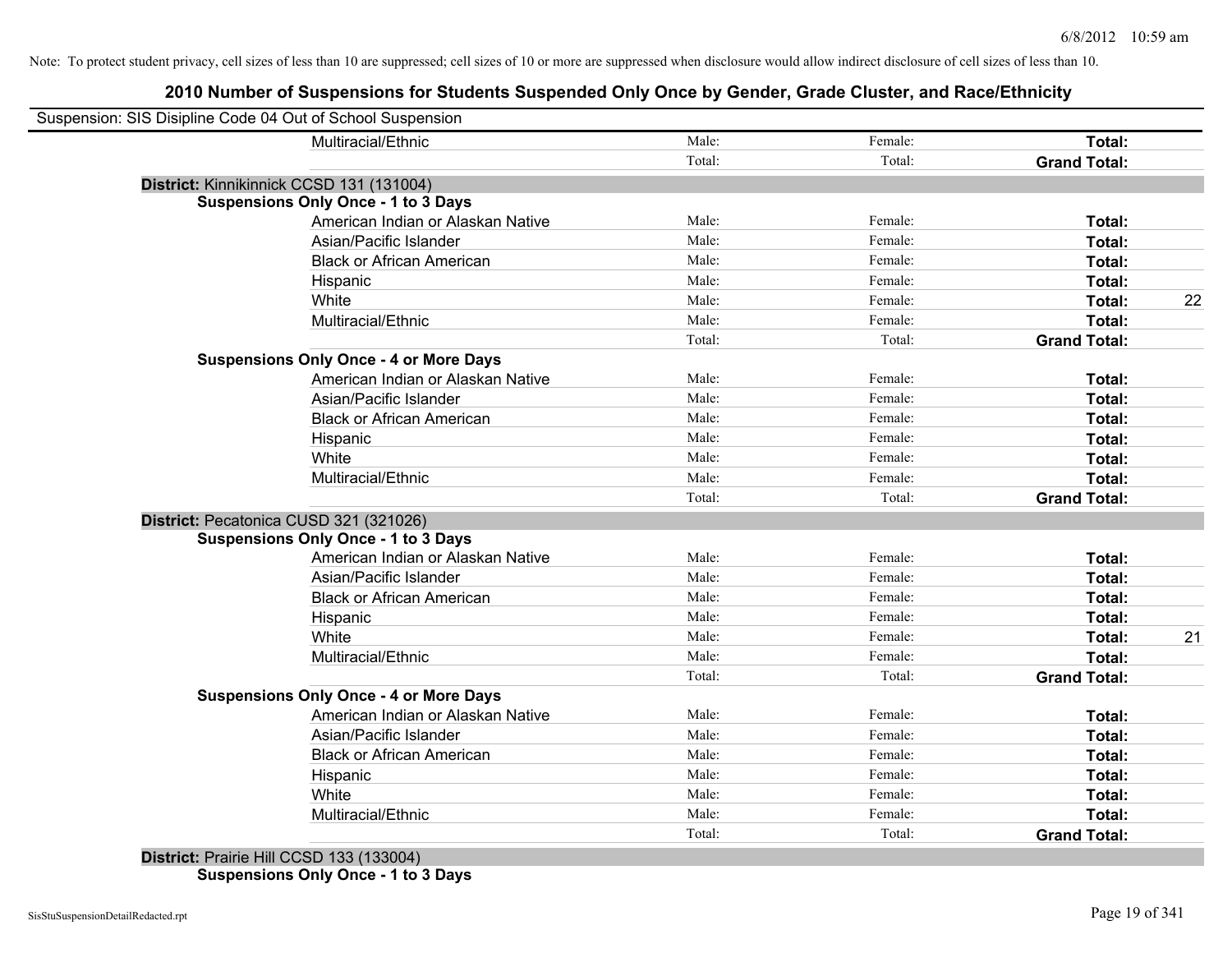| Suspension: SIS Disipline Code 04 Out of School Suspension |        |     |         |     |                     |     |
|------------------------------------------------------------|--------|-----|---------|-----|---------------------|-----|
| American Indian or Alaskan Native                          | Male:  |     | Female: |     | Total:              |     |
| Asian/Pacific Islander                                     | Male:  |     | Female: |     | Total:              |     |
| <b>Black or African American</b>                           | Male:  |     | Female: |     | Total:              |     |
| Hispanic                                                   | Male:  |     | Female: |     | Total:              |     |
| White                                                      | Male:  |     | Female: |     | Total:              |     |
| Multiracial/Ethnic                                         | Male:  |     | Female: |     | Total:              |     |
|                                                            | Total: |     | Total:  |     | <b>Grand Total:</b> |     |
| District: Rockford SD 205 (205025)                         |        |     |         |     |                     |     |
| <b>Suspensions Only Once - 1 to 3 Days</b>                 |        |     |         |     |                     |     |
| American Indian or Alaskan Native                          | Male:  |     | Female: |     | Total:              |     |
| Asian/Pacific Islander                                     | Male:  |     | Female: |     | Total:              |     |
| <b>Black or African American</b>                           | Male:  |     | Female: |     | Total:              |     |
| Hispanic                                                   | Male:  |     | Female: |     | Total:              |     |
| White                                                      | Male:  |     | Female: |     | Total:              |     |
| Multiracial/Ethnic                                         | Male:  |     | Female: |     | Total:              |     |
|                                                            | Total: |     | Total:  |     | <b>Grand Total:</b> |     |
| <b>Suspensions Only Once - 4 or More Days</b>              |        |     |         |     |                     |     |
| American Indian or Alaskan Native                          | Male:  |     | Female: |     | Total:              |     |
| Asian/Pacific Islander                                     | Male:  |     | Female: |     | Total:              | 20  |
| <b>Black or African American</b>                           | Male:  | 454 | Female: | 375 | Total:              | 829 |
| Hispanic                                                   | Male:  | 185 | Female: | 120 | Total:              | 305 |
| White                                                      | Male:  | 327 | Female: | 196 | Total:              | 523 |
| Multiracial/Ethnic                                         | Male:  | 74  | Female: | 31  | Total:              | 105 |
|                                                            | Total: |     | Total:  |     | <b>Grand Total:</b> |     |
| District: Rockton SD 140 (140004)                          |        |     |         |     |                     |     |
| Suspensions Only Once - 1 to 3 Days                        |        |     |         |     |                     |     |
| American Indian or Alaskan Native                          | Male:  |     | Female: |     | Total:              |     |
| Asian/Pacific Islander                                     | Male:  |     | Female: |     | Total:              |     |
| <b>Black or African American</b>                           | Male:  |     | Female: |     | Total:              |     |
| Hispanic                                                   | Male:  |     | Female: |     | Total:              |     |
| White                                                      | Male:  |     | Female: |     | Total:              | 16  |
| Multiracial/Ethnic                                         | Male:  |     | Female: |     | Total:              |     |
|                                                            | Total: |     | Total:  |     | <b>Grand Total:</b> |     |
| <b>Suspensions Only Once - 4 or More Days</b>              |        |     |         |     |                     |     |
| American Indian or Alaskan Native                          | Male:  |     | Female: |     | Total:              |     |
| Asian/Pacific Islander                                     | Male:  |     | Female: |     | Total:              |     |
| <b>Black or African American</b>                           | Male:  |     | Female: |     | Total:              |     |
| Hispanic                                                   | Male:  |     | Female: |     | Total:              |     |
| White                                                      | Male:  |     | Female: |     | Total:              |     |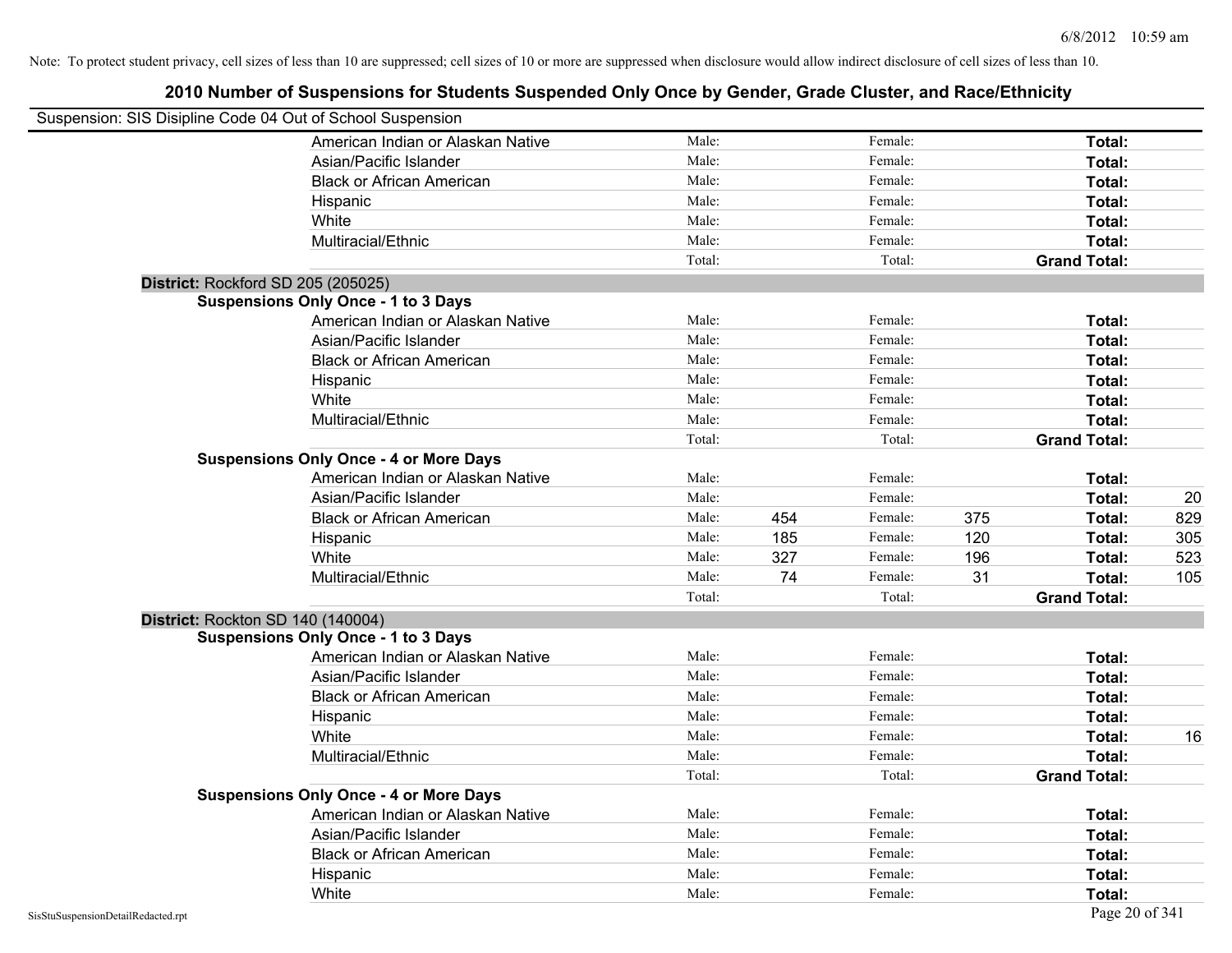|                                          | Suspension: SIS Disipline Code 04 Out of School Suspension |        |         |                     |    |
|------------------------------------------|------------------------------------------------------------|--------|---------|---------------------|----|
|                                          | Multiracial/Ethnic                                         | Male:  | Female: | Total:              |    |
|                                          |                                                            | Total: | Total:  | <b>Grand Total:</b> |    |
|                                          | District: Shirland CCSD 134 (134004)                       |        |         |                     |    |
|                                          | <b>Suspensions Only Once - 1 to 3 Days</b>                 |        |         |                     |    |
|                                          | American Indian or Alaskan Native                          | Male:  | Female: | Total:              |    |
|                                          | Asian/Pacific Islander                                     | Male:  | Female: | Total:              |    |
|                                          | <b>Black or African American</b>                           | Male:  | Female: | Total:              |    |
|                                          | Hispanic                                                   | Male:  | Female: | Total:              |    |
|                                          | White                                                      | Male:  | Female: | Total:              |    |
|                                          | Multiracial/Ethnic                                         | Male:  | Female: | Total:              |    |
|                                          |                                                            | Total: | Total:  | <b>Grand Total:</b> |    |
|                                          | District: Winnebago CUSD 323 (323026)                      |        |         |                     |    |
|                                          | <b>Suspensions Only Once - 1 to 3 Days</b>                 |        |         |                     |    |
|                                          | American Indian or Alaskan Native                          | Male:  | Female: | Total:              |    |
|                                          | Asian/Pacific Islander                                     | Male:  | Female: | Total:              |    |
|                                          | <b>Black or African American</b>                           | Male:  | Female: | Total:              |    |
|                                          | Hispanic                                                   | Male:  | Female: | Total:              |    |
|                                          | White                                                      | Male:  | Female: | Total:              | 16 |
|                                          | Multiracial/Ethnic                                         | Male:  | Female: | Total:              |    |
|                                          |                                                            | Total: | Total:  | <b>Grand Total:</b> |    |
|                                          | <b>Suspensions Only Once - 4 or More Days</b>              |        |         |                     |    |
|                                          | American Indian or Alaskan Native                          | Male:  | Female: | Total:              |    |
|                                          | Asian/Pacific Islander                                     | Male:  | Female: | Total:              |    |
|                                          | <b>Black or African American</b>                           | Male:  | Female: | Total:              |    |
|                                          | Hispanic                                                   | Male:  | Female: | Total:              |    |
|                                          | White                                                      | Male:  | Female: | Total:              |    |
|                                          | Multiracial/Ethnic                                         | Male:  | Female: | Total:              |    |
|                                          |                                                            | Total: | Total:  | <b>Grand Total:</b> |    |
|                                          |                                                            |        |         |                     |    |
| Region: Brown/Cass/Morgan/Scott ROE (46) |                                                            |        |         |                     |    |
| County: Brown (005)                      |                                                            |        |         |                     |    |
|                                          | District: Brown County CUSD 1 (001026)                     |        |         |                     |    |
|                                          | <b>Suspensions Only Once - 1 to 3 Days</b>                 |        |         |                     |    |
|                                          | American Indian or Alaskan Native                          | Male:  | Female: | Total:              |    |
|                                          | Asian/Pacific Islander                                     | Male:  | Female: | Total:              |    |
|                                          | <b>Black or African American</b>                           | Male:  | Female: | Total:              |    |
|                                          | Hispanic                                                   | Male:  | Female: | Total:              |    |
|                                          | White                                                      | Male:  | Female: | Total:              | 18 |
|                                          |                                                            |        |         |                     |    |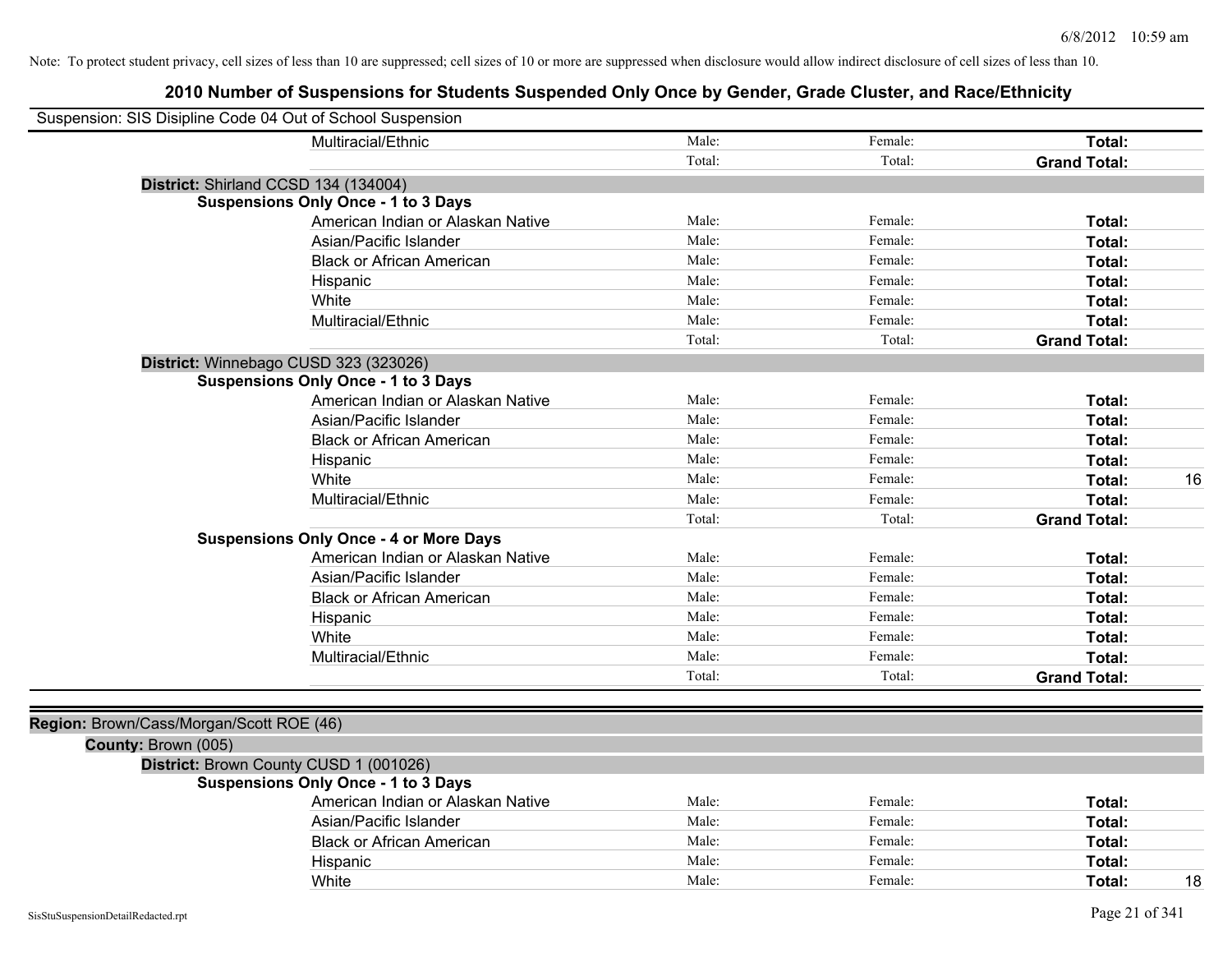|                    | Suspension: SIS Disipline Code 04 Out of School Suspension |        |         |                     |    |
|--------------------|------------------------------------------------------------|--------|---------|---------------------|----|
|                    | Multiracial/Ethnic                                         | Male:  | Female: | Total:              |    |
|                    |                                                            | Total: | Total:  | <b>Grand Total:</b> |    |
|                    | <b>Suspensions Only Once - 4 or More Days</b>              |        |         |                     |    |
|                    | American Indian or Alaskan Native                          | Male:  | Female: | Total:              |    |
|                    | Asian/Pacific Islander                                     | Male:  | Female: | Total:              |    |
|                    | <b>Black or African American</b>                           | Male:  | Female: | Total:              |    |
|                    | Hispanic                                                   | Male:  | Female: | Total:              |    |
|                    | White                                                      | Male:  | Female: | Total:              |    |
|                    | Multiracial/Ethnic                                         | Male:  | Female: | Total:              |    |
|                    |                                                            | Total: | Total:  | <b>Grand Total:</b> |    |
| County: Cass (009) |                                                            |        |         |                     |    |
|                    | District: A-C Central CUSD 262 (262026)                    |        |         |                     |    |
|                    | <b>Suspensions Only Once - 1 to 3 Days</b>                 |        |         |                     |    |
|                    | American Indian or Alaskan Native                          | Male:  | Female: | Total:              |    |
|                    | Asian/Pacific Islander                                     | Male:  | Female: | Total:              |    |
|                    | <b>Black or African American</b>                           | Male:  | Female: | Total:              |    |
|                    | Hispanic                                                   | Male:  | Female: | Total:              |    |
|                    | White                                                      | Male:  | Female: | Total:              |    |
|                    | Multiracial/Ethnic                                         | Male:  | Female: | Total:              |    |
|                    |                                                            | Total: | Total:  | <b>Grand Total:</b> |    |
|                    | <b>Suspensions Only Once - 4 or More Days</b>              |        |         |                     |    |
|                    | American Indian or Alaskan Native                          | Male:  | Female: | Total:              |    |
|                    | Asian/Pacific Islander                                     | Male:  | Female: | Total:              |    |
|                    | <b>Black or African American</b>                           | Male:  | Female: | Total:              |    |
|                    | Hispanic                                                   | Male:  | Female: | Total:              |    |
|                    | White                                                      | Male:  | Female: | Total:              |    |
|                    | Multiracial/Ethnic                                         | Male:  | Female: | Total:              |    |
|                    |                                                            | Total: | Total:  | <b>Grand Total:</b> |    |
|                    | District: Beardstown CUSD 15 (015026)                      |        |         |                     |    |
|                    | <b>Suspensions Only Once - 1 to 3 Days</b>                 |        |         |                     |    |
|                    | American Indian or Alaskan Native                          | Male:  | Female: | Total:              |    |
|                    | Asian/Pacific Islander                                     | Male:  | Female: | Total:              |    |
|                    | <b>Black or African American</b>                           | Male:  | Female: | Total:              |    |
|                    | Hispanic                                                   | Male:  | Female: | Total:              | 23 |
|                    | White                                                      | Male:  | Female: | Total:              | 22 |
|                    | Multiracial/Ethnic                                         | Male:  | Female: | Total:              |    |
|                    |                                                            | Total: | Total:  | <b>Grand Total:</b> |    |
|                    | <b>Suspensions Only Once - 4 or More Days</b>              |        |         |                     |    |
|                    | American Indian or Alaskan Native                          | Male:  | Female: | Total:              |    |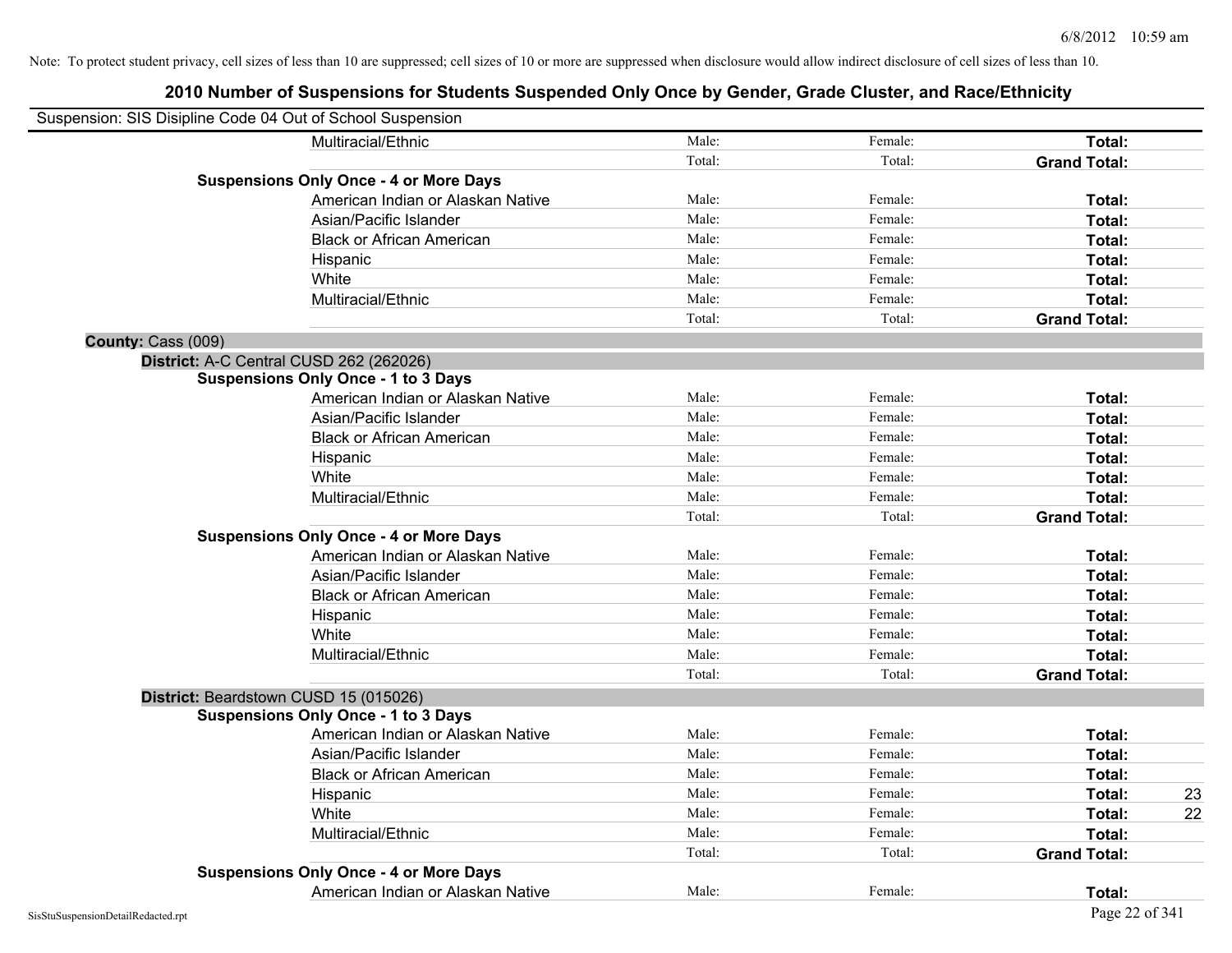| Suspension: SIS Disipline Code 04 Out of School Suspension |                                               |        |         |                     |
|------------------------------------------------------------|-----------------------------------------------|--------|---------|---------------------|
|                                                            | Asian/Pacific Islander                        | Male:  | Female: | Total:              |
|                                                            | <b>Black or African American</b>              | Male:  | Female: | Total:              |
|                                                            | Hispanic                                      | Male:  | Female: | Total:              |
|                                                            | White                                         | Male:  | Female: | Total:              |
|                                                            | Multiracial/Ethnic                            | Male:  | Female: | Total:              |
|                                                            |                                               | Total: | Total:  | <b>Grand Total:</b> |
| District: Virginia CUSD 64 (064026)                        |                                               |        |         |                     |
|                                                            | <b>Suspensions Only Once - 1 to 3 Days</b>    |        |         |                     |
|                                                            | American Indian or Alaskan Native             | Male:  | Female: | Total:              |
|                                                            | Asian/Pacific Islander                        | Male:  | Female: | Total:              |
|                                                            | <b>Black or African American</b>              | Male:  | Female: | Total:              |
|                                                            | Hispanic                                      | Male:  | Female: | Total:              |
|                                                            | White                                         | Male:  | Female: | Total:              |
|                                                            | Multiracial/Ethnic                            | Male:  | Female: | Total:              |
|                                                            |                                               | Total: | Total:  | <b>Grand Total:</b> |
|                                                            | <b>Suspensions Only Once - 4 or More Days</b> |        |         |                     |
|                                                            | American Indian or Alaskan Native             | Male:  | Female: | Total:              |
|                                                            | Asian/Pacific Islander                        | Male:  | Female: | Total:              |
|                                                            | <b>Black or African American</b>              | Male:  | Female: | Total:              |
|                                                            | Hispanic                                      | Male:  | Female: | Total:              |
|                                                            | White                                         | Male:  | Female: | Total:              |
|                                                            | Multiracial/Ethnic                            | Male:  | Female: | Total:              |
|                                                            |                                               | Total: | Total:  | <b>Grand Total:</b> |
| County: Morgan (069)                                       |                                               |        |         |                     |
| District: Franklin CUSD 1 (001026)                         |                                               |        |         |                     |
|                                                            | <b>Suspensions Only Once - 1 to 3 Days</b>    |        |         |                     |
|                                                            | American Indian or Alaskan Native             | Male:  | Female: | Total:              |
|                                                            | Asian/Pacific Islander                        | Male:  | Female: | Total:              |
|                                                            | <b>Black or African American</b>              | Male:  | Female: | Total:              |
|                                                            | Hispanic                                      | Male:  | Female: | Total:              |
|                                                            | White                                         | Male:  | Female: | Total:              |
|                                                            | Multiracial/Ethnic                            | Male:  | Female: | Total:              |
|                                                            |                                               | Total: | Total:  | <b>Grand Total:</b> |
|                                                            | <b>Suspensions Only Once - 4 or More Days</b> |        |         |                     |
|                                                            | American Indian or Alaskan Native             | Male:  | Female: | Total:              |
|                                                            | Asian/Pacific Islander                        | Male:  | Female: | Total:              |
|                                                            | <b>Black or African American</b>              | Male:  | Female: | Total:              |
|                                                            | Hispanic                                      | Male:  | Female: | <b>Total:</b>       |
|                                                            | White                                         | Male:  | Female: | Total:              |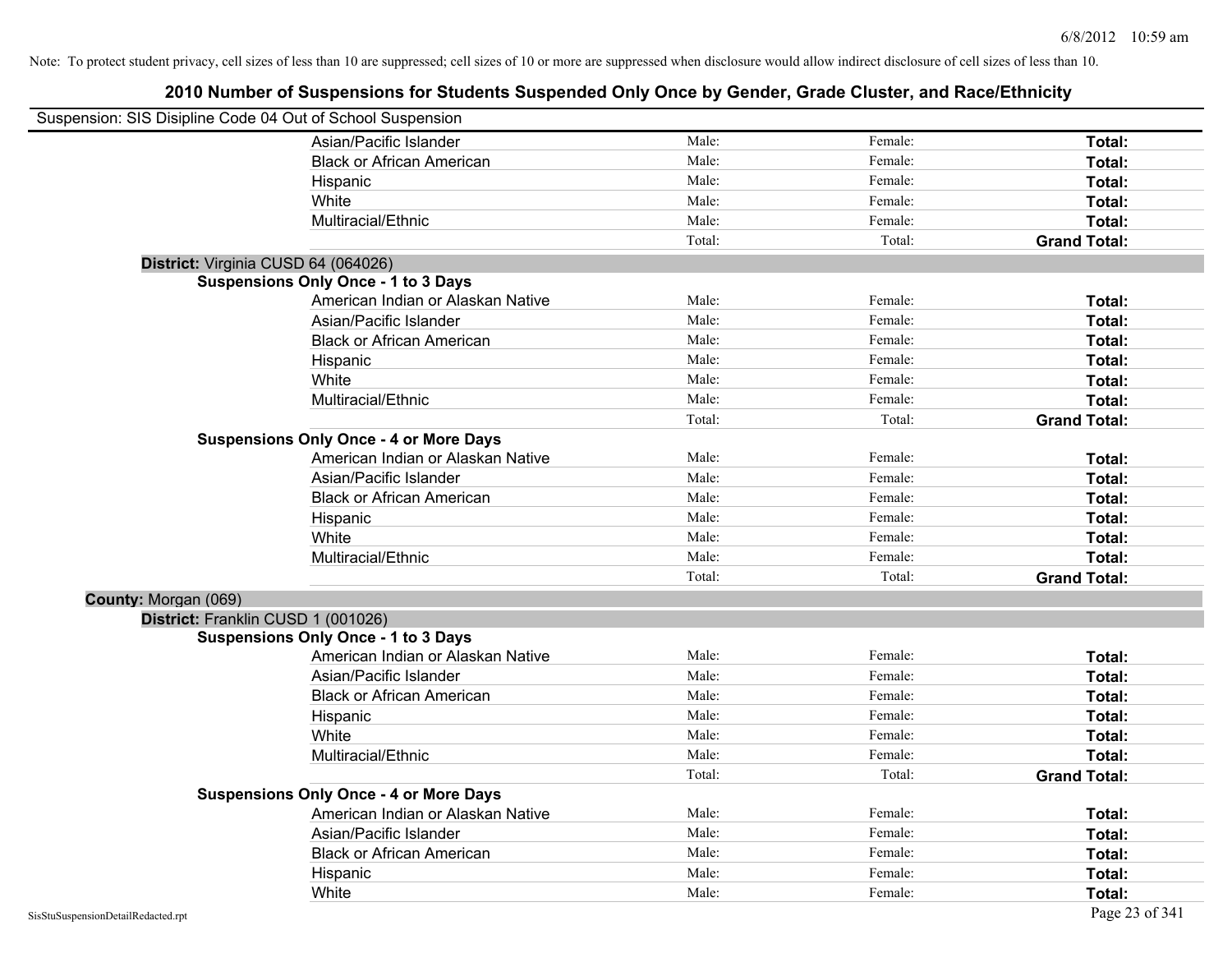| Suspension: SIS Disipline Code 04 Out of School Suspension |                                                   |        |               |                     |    |
|------------------------------------------------------------|---------------------------------------------------|--------|---------------|---------------------|----|
|                                                            | Multiracial/Ethnic                                | Male:  | Female:       | Total:              |    |
|                                                            |                                                   | Total: | Total:        | <b>Grand Total:</b> |    |
| District: Jacksonville SD 117 (117022)                     |                                                   |        |               |                     |    |
|                                                            | <b>Suspensions Only Once - 1 to 3 Days</b>        |        |               |                     |    |
|                                                            | American Indian or Alaskan Native                 | Male:  | Female:       | Total:              |    |
|                                                            | Asian/Pacific Islander                            | Male:  | Female:       | Total:              |    |
|                                                            | <b>Black or African American</b>                  | Male:  | Female:       | Total:              | 21 |
|                                                            | Hispanic                                          | Male:  | Female:       | Total:              |    |
|                                                            | White                                             | Male:  | 51<br>Female: | 30<br>Total:        | 81 |
|                                                            | Multiracial/Ethnic                                | Male:  | Female:       | Total:              | 11 |
|                                                            |                                                   | Total: | Total:        | <b>Grand Total:</b> |    |
|                                                            | <b>Suspensions Only Once - 4 or More Days</b>     |        |               |                     |    |
|                                                            | American Indian or Alaskan Native                 | Male:  | Female:       | Total:              |    |
|                                                            | Asian/Pacific Islander                            | Male:  | Female:       | Total:              |    |
|                                                            | <b>Black or African American</b>                  | Male:  | Female:       | Total:              |    |
|                                                            | Hispanic                                          | Male:  | Female:       | Total:              |    |
|                                                            | White                                             | Male:  | Female:       | Total:              | 19 |
|                                                            | Multiracial/Ethnic                                | Male:  | Female:       | Total:              |    |
|                                                            |                                                   | Total: | Total:        | <b>Grand Total:</b> |    |
|                                                            | District: Meredosia-Chambersburg CUSD 11 (011026) |        |               |                     |    |
|                                                            | <b>Suspensions Only Once - 1 to 3 Days</b>        |        |               |                     |    |
|                                                            | American Indian or Alaskan Native                 | Male:  | Female:       | Total:              |    |
|                                                            | Asian/Pacific Islander                            | Male:  | Female:       | Total:              |    |
|                                                            | <b>Black or African American</b>                  | Male:  | Female:       | Total:              |    |
|                                                            | Hispanic                                          | Male:  | Female:       | Total:              |    |
|                                                            | White                                             | Male:  | Female:       | Total:              | 14 |
|                                                            | Multiracial/Ethnic                                | Male:  | Female:       | Total:              |    |
|                                                            |                                                   | Total: | Total:        | <b>Grand Total:</b> |    |
| District: Triopia CUSD 27 (027026)                         |                                                   |        |               |                     |    |
|                                                            | <b>Suspensions Only Once - 1 to 3 Days</b>        |        |               |                     |    |
|                                                            | American Indian or Alaskan Native                 | Male:  | Female:       | Total:              |    |
|                                                            | Asian/Pacific Islander                            | Male:  | Female:       | Total:              |    |
|                                                            | <b>Black or African American</b>                  | Male:  | Female:       | Total:              |    |
|                                                            | Hispanic                                          | Male:  | Female:       | Total:              |    |
|                                                            | White                                             | Male:  | Female:       | Total:              |    |
|                                                            | Multiracial/Ethnic                                | Male:  | Female:       | Total:              |    |
|                                                            |                                                   | Total: | Total:        | <b>Grand Total:</b> |    |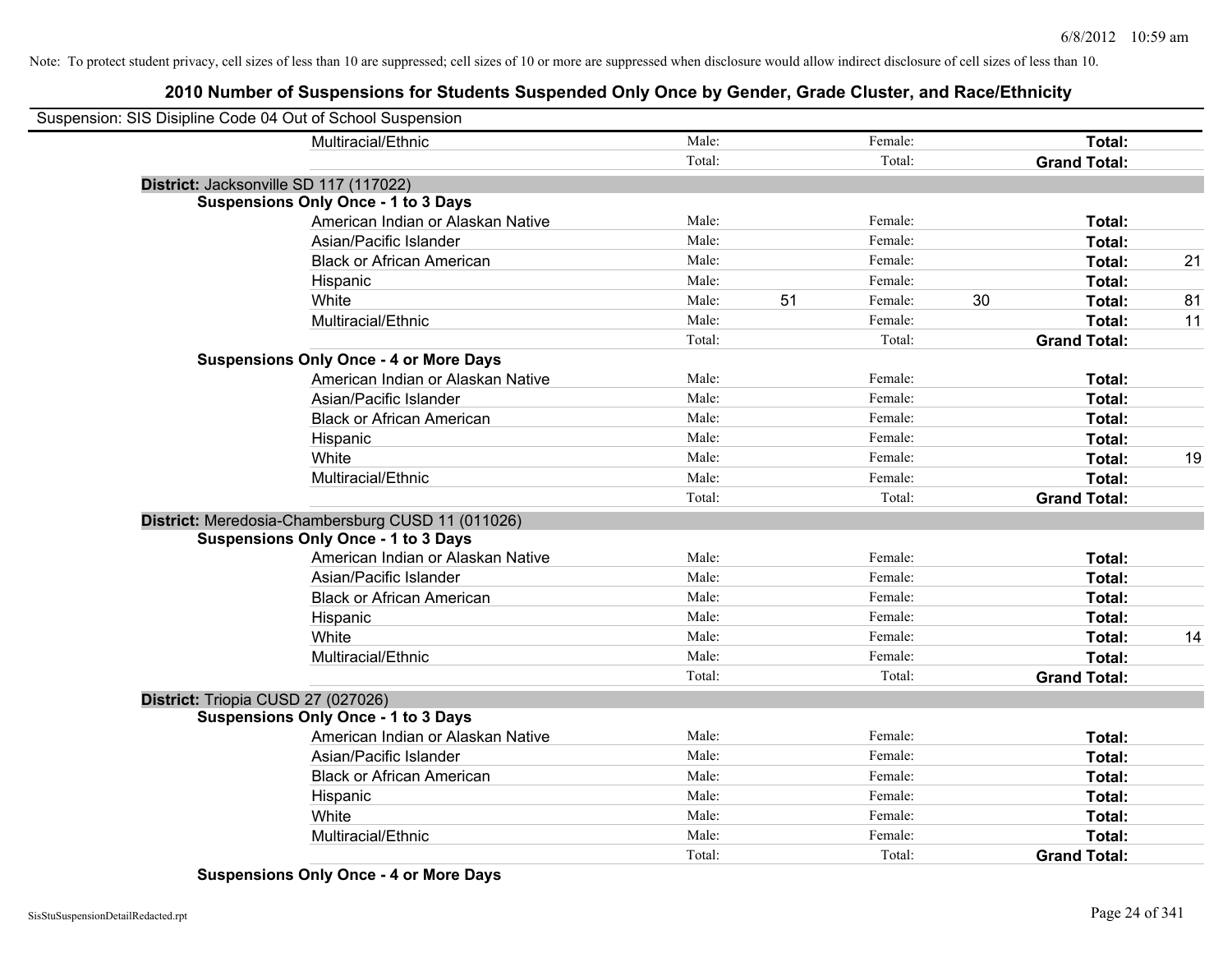# **2010 Number of Suspensions for Students Suspended Only Once by Gender, Grade Cluster, and Race/Ethnicity**

| Suspension: SIS Disipline Code 04 Out of School Suspension |                                                |        |         |                     |
|------------------------------------------------------------|------------------------------------------------|--------|---------|---------------------|
|                                                            | American Indian or Alaskan Native              | Male:  | Female: | Total:              |
|                                                            | Asian/Pacific Islander                         | Male:  | Female: | Total:              |
|                                                            | <b>Black or African American</b>               | Male:  | Female: | Total:              |
|                                                            | Hispanic                                       | Male:  | Female: | Total:              |
|                                                            | White                                          | Male:  | Female: | Total:              |
|                                                            | Multiracial/Ethnic                             | Male:  | Female: | Total:              |
|                                                            |                                                | Total: | Total:  | <b>Grand Total:</b> |
| County: Non-Public School (000)                            |                                                |        |         |                     |
|                                                            | District: Brown/Cass/Morgan/Scott ROE (000000) |        |         |                     |
|                                                            | <b>Suspensions Only Once - 1 to 3 Days</b>     |        |         |                     |
|                                                            | American Indian or Alaskan Native              | Male:  | Female: | Total:              |
|                                                            | Asian/Pacific Islander                         | Male:  | Female: | Total:              |
|                                                            | <b>Black or African American</b>               | Male:  | Female: | Total:              |
|                                                            | Hispanic                                       | Male:  | Female: | Total:              |
|                                                            | White                                          | Male:  | Female: | Total:              |
|                                                            | Multiracial/Ethnic                             | Male:  | Female: | Total:              |
|                                                            |                                                | Total: | Total:  | <b>Grand Total:</b> |
| County: Scott (086)                                        |                                                |        |         |                     |
| District: Scott-Morgan CUSD 2 (002026)                     |                                                |        |         |                     |
|                                                            | <b>Suspensions Only Once - 1 to 3 Days</b>     |        |         |                     |
|                                                            | American Indian or Alaskan Native              | Male:  | Female: | Total:              |
|                                                            | Asian/Pacific Islander                         | Male:  | Female: | <b>Total:</b>       |
|                                                            | <b>Black or African American</b>               | Male:  | Female: | Total:              |
|                                                            | Hispanic                                       | Male:  | Female: | Total:              |
|                                                            | White                                          | Male:  | Female: | <b>Total:</b>       |
|                                                            | Multiracial/Ethnic                             | Male:  | Female: | Total:              |
|                                                            |                                                | Total: | Total:  | <b>Grand Total:</b> |
| District: Winchester CUSD 1 (001026)                       |                                                |        |         |                     |
|                                                            | <b>Suspensions Only Once - 1 to 3 Days</b>     |        |         |                     |
|                                                            | American Indian or Alaskan Native              | Male:  | Female: | Total:              |
|                                                            | Asian/Pacific Islander                         | Male:  | Female: | Total:              |
|                                                            | <b>Black or African American</b>               | Male:  | Female: | Total:              |
|                                                            | Hispanic                                       | Male:  | Female: | Total:              |
|                                                            | White                                          | Male:  | Female: | 18<br>Total:        |
|                                                            | Multiracial/Ethnic                             | Male:  | Female: | <b>Total:</b>       |
|                                                            |                                                | Total: | Total:  | <b>Grand Total:</b> |

**Region:** Bureau/Henry/Stark ROE (28)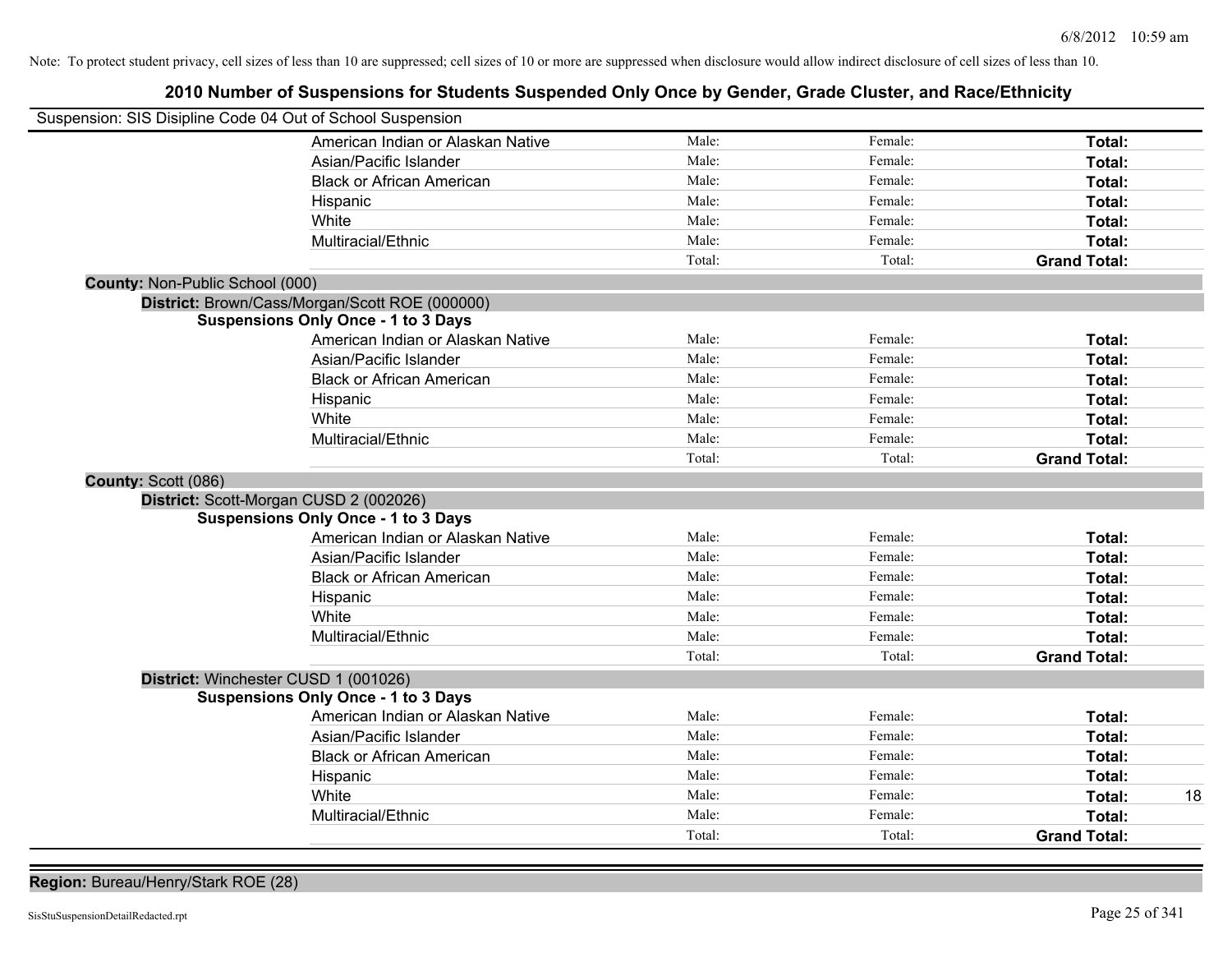| Suspension: SIS Disipline Code 04 Out of School Suspension |                                               |        |         |                     |
|------------------------------------------------------------|-----------------------------------------------|--------|---------|---------------------|
| County: Bureau (006)                                       |                                               |        |         |                     |
|                                                            | District: Bureau Valley CUSD 340 (340026)     |        |         |                     |
|                                                            | <b>Suspensions Only Once - 1 to 3 Days</b>    |        |         |                     |
|                                                            | American Indian or Alaskan Native             | Male:  | Female: | Total:              |
|                                                            | Asian/Pacific Islander                        | Male:  | Female: | Total:              |
|                                                            | <b>Black or African American</b>              | Male:  | Female: | Total:              |
|                                                            | Hispanic                                      | Male:  | Female: | Total:              |
|                                                            | White                                         | Male:  | Female: | 19<br>Total:        |
|                                                            | Multiracial/Ethnic                            | Male:  | Female: | Total:              |
|                                                            |                                               | Total: | Total:  | <b>Grand Total:</b> |
|                                                            | <b>Suspensions Only Once - 4 or More Days</b> |        |         |                     |
|                                                            | American Indian or Alaskan Native             | Male:  | Female: | Total:              |
|                                                            | Asian/Pacific Islander                        | Male:  | Female: | Total:              |
|                                                            | <b>Black or African American</b>              | Male:  | Female: | Total:              |
|                                                            | Hispanic                                      | Male:  | Female: | Total:              |
|                                                            | White                                         | Male:  | Female: | Total:              |
|                                                            | Multiracial/Ethnic                            | Male:  | Female: | Total:              |
|                                                            |                                               | Total: | Total:  | <b>Grand Total:</b> |
|                                                            | District: DePue USD 103 (103022)              |        |         |                     |
|                                                            | <b>Suspensions Only Once - 1 to 3 Days</b>    |        |         |                     |
|                                                            | American Indian or Alaskan Native             | Male:  | Female: | Total:              |
|                                                            | Asian/Pacific Islander                        | Male:  | Female: | Total:              |
|                                                            | <b>Black or African American</b>              | Male:  | Female: | Total:              |
|                                                            | Hispanic                                      | Male:  | Female: | Total:              |
|                                                            | White                                         | Male:  | Female: | Total:              |
|                                                            | Multiracial/Ethnic                            | Male:  | Female: | Total:              |
|                                                            |                                               | Total: | Total:  | <b>Grand Total:</b> |
|                                                            | <b>Suspensions Only Once - 4 or More Days</b> |        |         |                     |
|                                                            | American Indian or Alaskan Native             | Male:  | Female: | Total:              |
|                                                            | Asian/Pacific Islander                        | Male:  | Female: | Total:              |
|                                                            | <b>Black or African American</b>              | Male:  | Female: | Total:              |
|                                                            | Hispanic                                      | Male:  | Female: | Total:              |
|                                                            | White                                         | Male:  | Female: | Total:              |
|                                                            | Multiracial/Ethnic                            | Male:  | Female: | Total:              |
|                                                            |                                               | Total: | Total:  | <b>Grand Total:</b> |
| District: Hall HSD 502 (502017)                            |                                               |        |         |                     |
|                                                            | <b>Suspensions Only Once - 1 to 3 Days</b>    |        |         |                     |
|                                                            | American Indian or Alaskan Native             | Male:  | Female: | Total:              |
|                                                            | Asian/Pacific Islander                        | Male:  | Female: | Total:              |
| SisStuSuspensionDetailRedacted.rpt                         |                                               |        |         | Page 26 of 341      |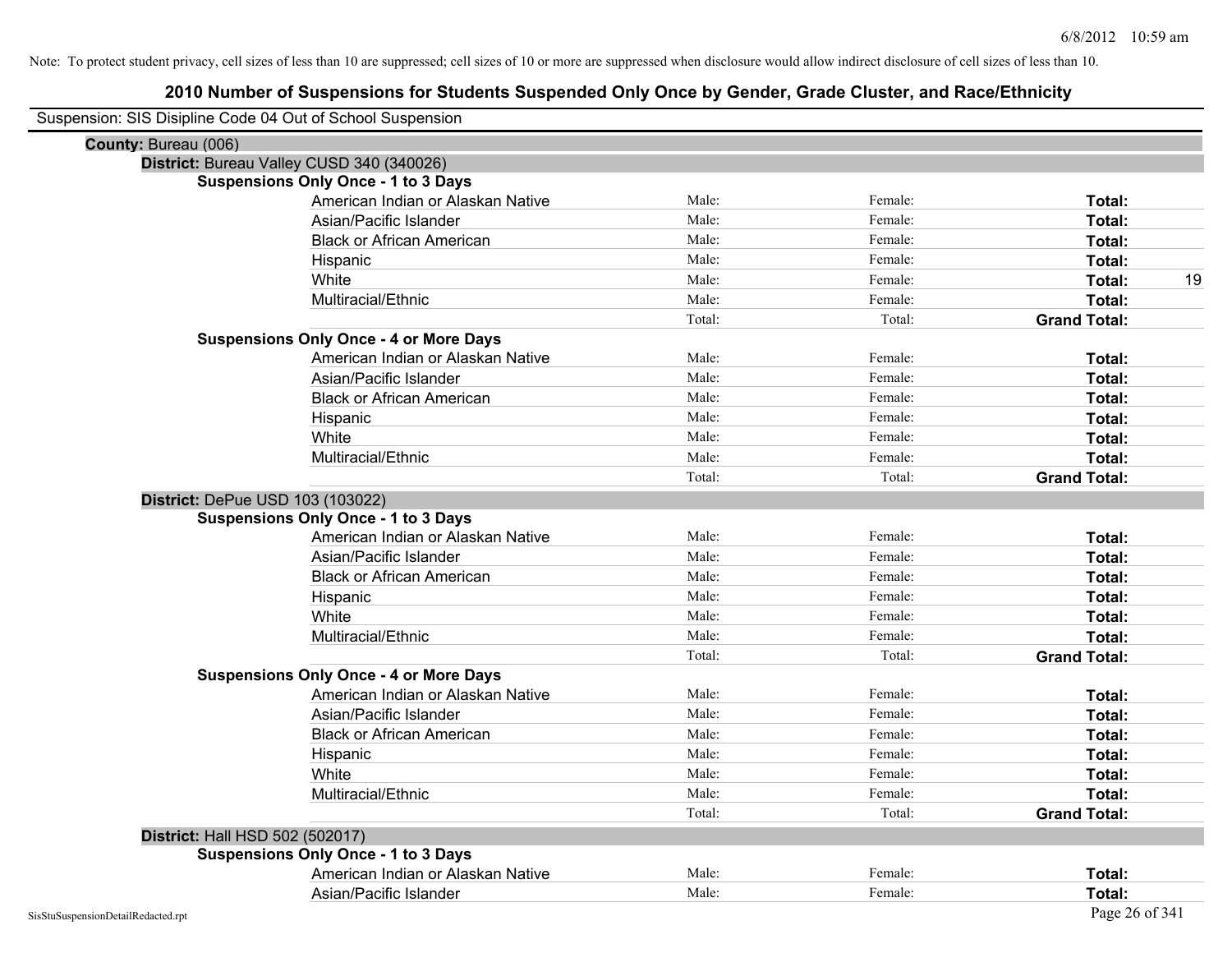| Suspension: SIS Disipline Code 04 Out of School Suspension |                                               |        |         |                     |    |
|------------------------------------------------------------|-----------------------------------------------|--------|---------|---------------------|----|
|                                                            | <b>Black or African American</b>              | Male:  | Female: | Total:              |    |
|                                                            | Hispanic                                      | Male:  | Female: | Total:              |    |
|                                                            | White                                         | Male:  | Female: | <b>Total:</b>       | 11 |
|                                                            | Multiracial/Ethnic                            | Male:  | Female: | Total:              |    |
|                                                            |                                               | Total: | Total:  | <b>Grand Total:</b> |    |
|                                                            | <b>Suspensions Only Once - 4 or More Days</b> |        |         |                     |    |
|                                                            | American Indian or Alaskan Native             | Male:  | Female: | Total:              |    |
|                                                            | Asian/Pacific Islander                        | Male:  | Female: | Total:              |    |
|                                                            | <b>Black or African American</b>              | Male:  | Female: | Total:              |    |
|                                                            | Hispanic                                      | Male:  | Female: | Total:              |    |
|                                                            | White                                         | Male:  | Female: | Total:              | 10 |
|                                                            | Multiracial/Ethnic                            | Male:  | Female: | Total:              |    |
|                                                            |                                               | Total: | Total:  | <b>Grand Total:</b> |    |
| District: La Moille CUSD 303 (303026)                      |                                               |        |         |                     |    |
|                                                            | <b>Suspensions Only Once - 1 to 3 Days</b>    |        |         |                     |    |
|                                                            | American Indian or Alaskan Native             | Male:  | Female: | Total:              |    |
|                                                            | Asian/Pacific Islander                        | Male:  | Female: | Total:              |    |
|                                                            | <b>Black or African American</b>              | Male:  | Female: | Total:              |    |
|                                                            | Hispanic                                      | Male:  | Female: | Total:              |    |
|                                                            | White                                         | Male:  | Female: | Total:              |    |
|                                                            | Multiracial/Ethnic                            | Male:  | Female: | Total:              |    |
|                                                            |                                               | Total: | Total:  | <b>Grand Total:</b> |    |
|                                                            | <b>Suspensions Only Once - 4 or More Days</b> |        |         |                     |    |
|                                                            | American Indian or Alaskan Native             | Male:  | Female: | Total:              |    |
|                                                            | Asian/Pacific Islander                        | Male:  | Female: | Total:              |    |
|                                                            | <b>Black or African American</b>              | Male:  | Female: | Total:              |    |
|                                                            | Hispanic                                      | Male:  | Female: | Total:              |    |
|                                                            | White                                         | Male:  | Female: | Total:              |    |
|                                                            | Multiracial/Ethnic                            | Male:  | Female: | Total:              |    |
|                                                            |                                               | Total: | Total:  | <b>Grand Total:</b> |    |
| District: Malden CCSD 84 (084004)                          |                                               |        |         |                     |    |
|                                                            | <b>Suspensions Only Once - 1 to 3 Days</b>    |        |         |                     |    |
|                                                            | American Indian or Alaskan Native             | Male:  | Female: | Total:              |    |
|                                                            | Asian/Pacific Islander                        | Male:  | Female: | Total:              |    |
|                                                            | <b>Black or African American</b>              | Male:  | Female: | Total:              |    |
|                                                            | Hispanic                                      | Male:  | Female: | Total:              |    |
|                                                            | White                                         | Male:  | Female: | Total:              |    |
|                                                            | Multiracial/Ethnic                            | Male:  | Female: | Total:              |    |
|                                                            |                                               | Total: | Total:  | <b>Grand Total:</b> |    |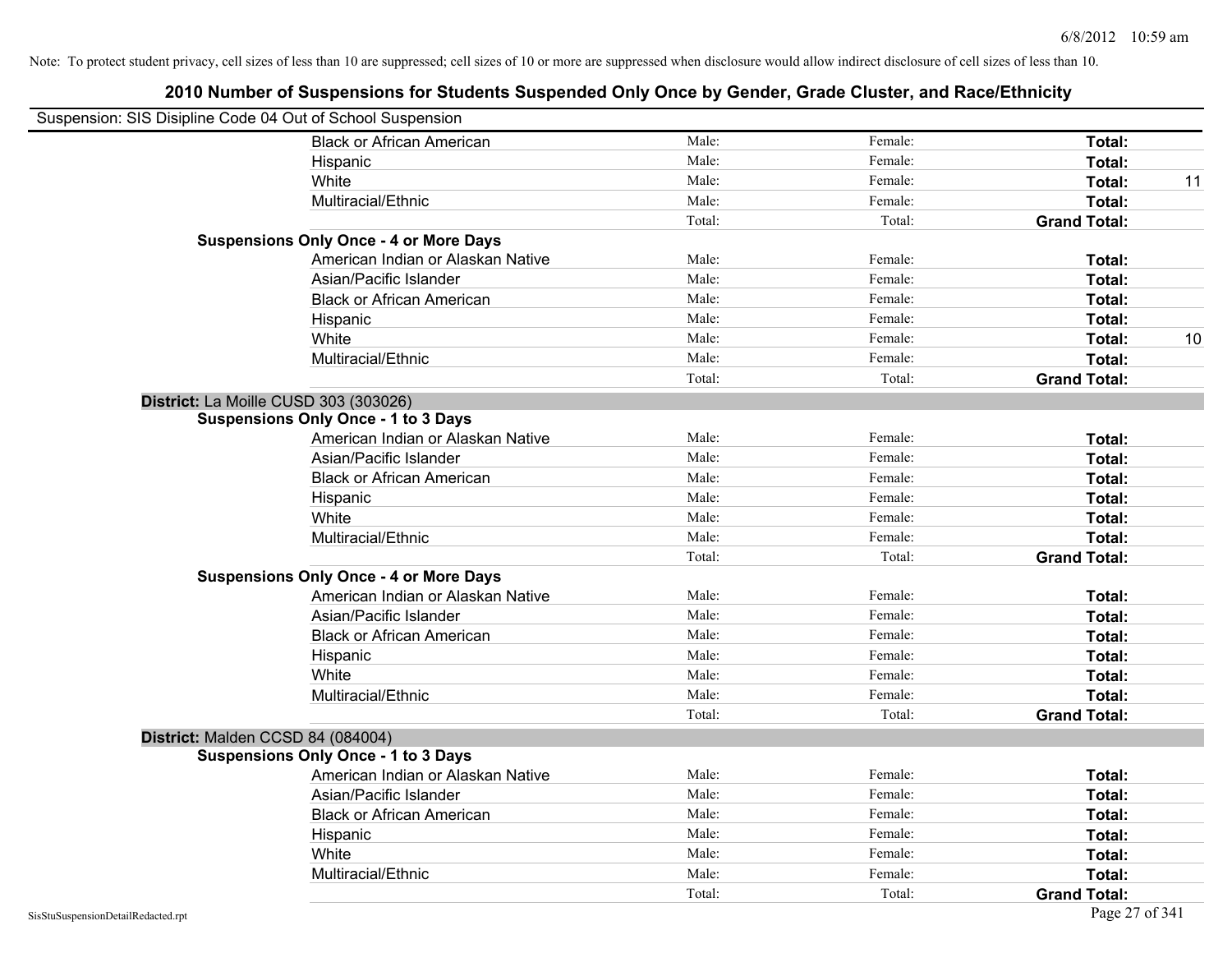| Suspension: SIS Disipline Code 04 Out of School Suspension |        |         |                     |
|------------------------------------------------------------|--------|---------|---------------------|
| District: Princeton ESD 115 (115002)                       |        |         |                     |
| <b>Suspensions Only Once - 1 to 3 Days</b>                 |        |         |                     |
| American Indian or Alaskan Native                          | Male:  | Female: | Total:              |
| Asian/Pacific Islander                                     | Male:  | Female: | Total:              |
| <b>Black or African American</b>                           | Male:  | Female: | Total:              |
| Hispanic                                                   | Male:  | Female: | Total:              |
| White                                                      | Male:  | Female: | Total:<br>12        |
| Multiracial/Ethnic                                         | Male:  | Female: | Total:              |
|                                                            | Total: | Total:  | <b>Grand Total:</b> |
| <b>Suspensions Only Once - 4 or More Days</b>              |        |         |                     |
| American Indian or Alaskan Native                          | Male:  | Female: | Total:              |
| Asian/Pacific Islander                                     | Male:  | Female: | Total:              |
| <b>Black or African American</b>                           | Male:  | Female: | Total:              |
| Hispanic                                                   | Male:  | Female: | Total:              |
| White                                                      | Male:  | Female: | Total:              |
| Multiracial/Ethnic                                         | Male:  | Female: | Total:              |
|                                                            | Total: | Total:  | <b>Grand Total:</b> |
| District: Princeton HSD 500 (500015)                       |        |         |                     |
| <b>Suspensions Only Once - 1 to 3 Days</b>                 |        |         |                     |
| American Indian or Alaskan Native                          | Male:  | Female: | Total:              |
| Asian/Pacific Islander                                     | Male:  | Female: | Total:              |
| <b>Black or African American</b>                           | Male:  | Female: | Total:              |
| Hispanic                                                   | Male:  | Female: | Total:              |
| White                                                      | Male:  | Female: | Total:              |
| Multiracial/Ethnic                                         | Male:  | Female: | Total:              |
|                                                            | Total: | Total:  | <b>Grand Total:</b> |
| <b>Suspensions Only Once - 4 or More Days</b>              |        |         |                     |
| American Indian or Alaskan Native                          | Male:  | Female: | Total:              |
| Asian/Pacific Islander                                     | Male:  | Female: | Total:              |
| <b>Black or African American</b>                           | Male:  | Female: | Total:              |
| Hispanic                                                   | Male:  | Female: | Total:              |
| White                                                      | Male:  | Female: | Total:              |
| Multiracial/Ethnic                                         | Male:  | Female: | Total:              |
|                                                            | Total: | Total:  | <b>Grand Total:</b> |
| District: Spring Valley CCSD 99 (099004)                   |        |         |                     |
| <b>Suspensions Only Once - 1 to 3 Days</b>                 |        |         |                     |
| American Indian or Alaskan Native                          | Male:  | Female: | Total:              |
| Asian/Pacific Islander                                     | Male:  | Female: | Total:              |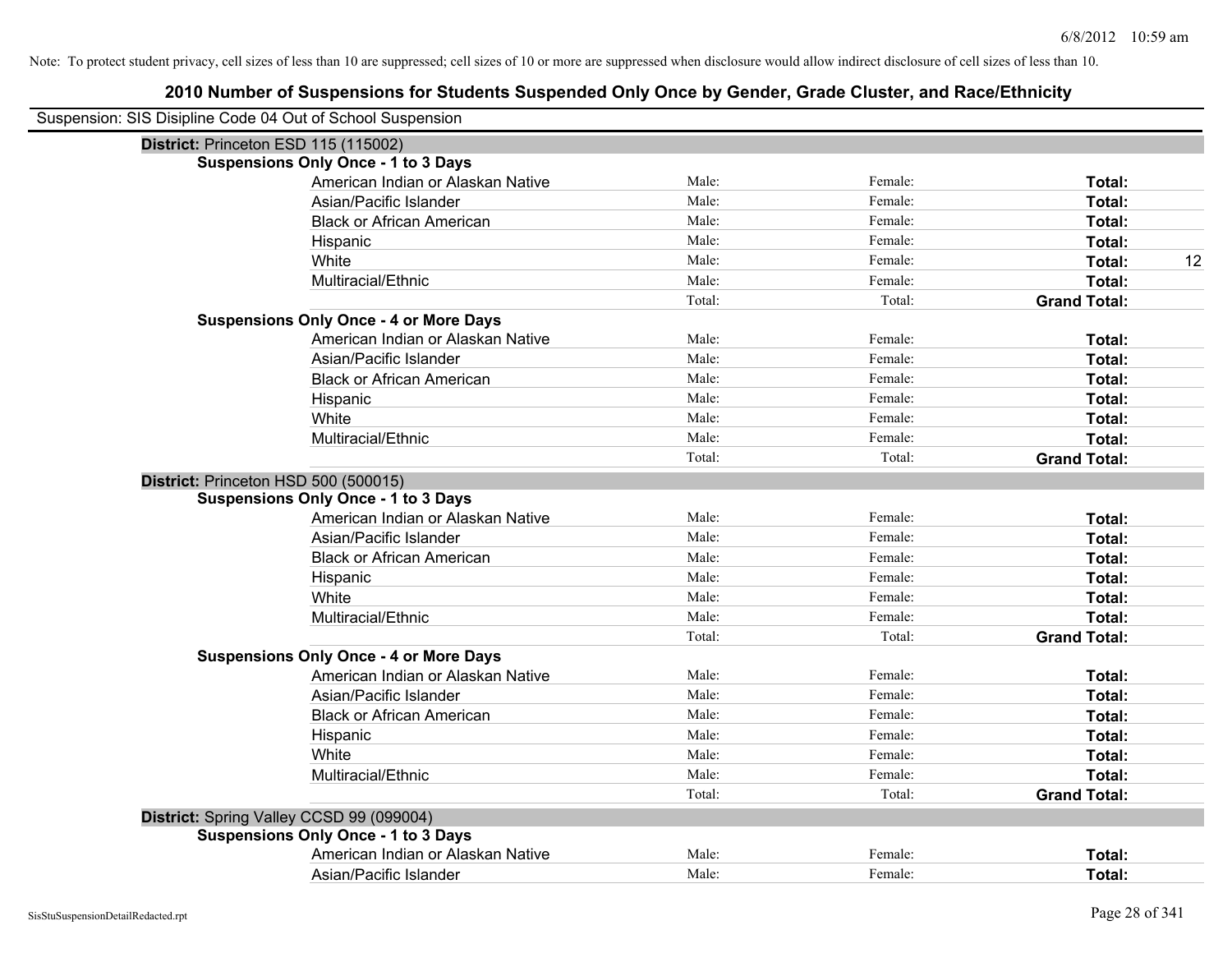|                     | Suspension: SIS Disipline Code 04 Out of School Suspension |        |         |                     |
|---------------------|------------------------------------------------------------|--------|---------|---------------------|
|                     | <b>Black or African American</b>                           | Male:  | Female: | Total:              |
|                     | Hispanic                                                   | Male:  | Female: | Total:              |
|                     | White                                                      | Male:  | Female: | Total:<br>11        |
|                     | Multiracial/Ethnic                                         | Male:  | Female: | Total:              |
|                     |                                                            | Total: | Total:  | <b>Grand Total:</b> |
|                     | <b>Suspensions Only Once - 4 or More Days</b>              |        |         |                     |
|                     | American Indian or Alaskan Native                          | Male:  | Female: | Total:              |
|                     | Asian/Pacific Islander                                     | Male:  | Female: | Total:              |
|                     | <b>Black or African American</b>                           | Male:  | Female: | Total:              |
|                     | Hispanic                                                   | Male:  | Female: | Total:              |
|                     | White                                                      | Male:  | Female: | Total:              |
|                     | Multiracial/Ethnic                                         | Male:  | Female: | Total:              |
|                     |                                                            | Total: | Total:  | <b>Grand Total:</b> |
| County: Henry (037) |                                                            |        |         |                     |
|                     | District: AlWood CUSD 225 (225026)                         |        |         |                     |
|                     | <b>Suspensions Only Once - 1 to 3 Days</b>                 |        |         |                     |
|                     | American Indian or Alaskan Native                          | Male:  | Female: | Total:              |
|                     | Asian/Pacific Islander                                     | Male:  | Female: | Total:              |
|                     | <b>Black or African American</b>                           | Male:  | Female: | Total:              |
|                     | Hispanic                                                   | Male:  | Female: | Total:              |
|                     | White                                                      | Male:  | Female: | Total:              |
|                     | Multiracial/Ethnic                                         | Male:  | Female: | Total:              |
|                     |                                                            | Total: | Total:  | <b>Grand Total:</b> |
|                     | District: Annawan CUSD 226 (226026)                        |        |         |                     |
|                     | <b>Suspensions Only Once - 1 to 3 Days</b>                 |        |         |                     |
|                     | American Indian or Alaskan Native                          | Male:  | Female: | Total:              |
|                     | Asian/Pacific Islander                                     | Male:  | Female: | Total:              |
|                     | <b>Black or African American</b>                           | Male:  | Female: | Total:              |
|                     | Hispanic                                                   | Male:  | Female: | Total:              |
|                     | White                                                      | Male:  | Female: | Total:              |
|                     | Multiracial/Ethnic                                         | Male:  | Female: | Total:              |
|                     |                                                            | Total: | Total:  | <b>Grand Total:</b> |
|                     | <b>Suspensions Only Once - 4 or More Days</b>              |        |         |                     |
|                     | American Indian or Alaskan Native                          | Male:  | Female: | Total:              |
|                     | Asian/Pacific Islander                                     | Male:  | Female: | Total:              |
|                     | <b>Black or African American</b>                           | Male:  | Female: | Total:              |
|                     | Hispanic                                                   | Male:  | Female: | Total:              |
|                     | White                                                      | Male:  | Female: | Total:              |
|                     | Multiracial/Ethnic                                         | Male:  | Female: | Total:              |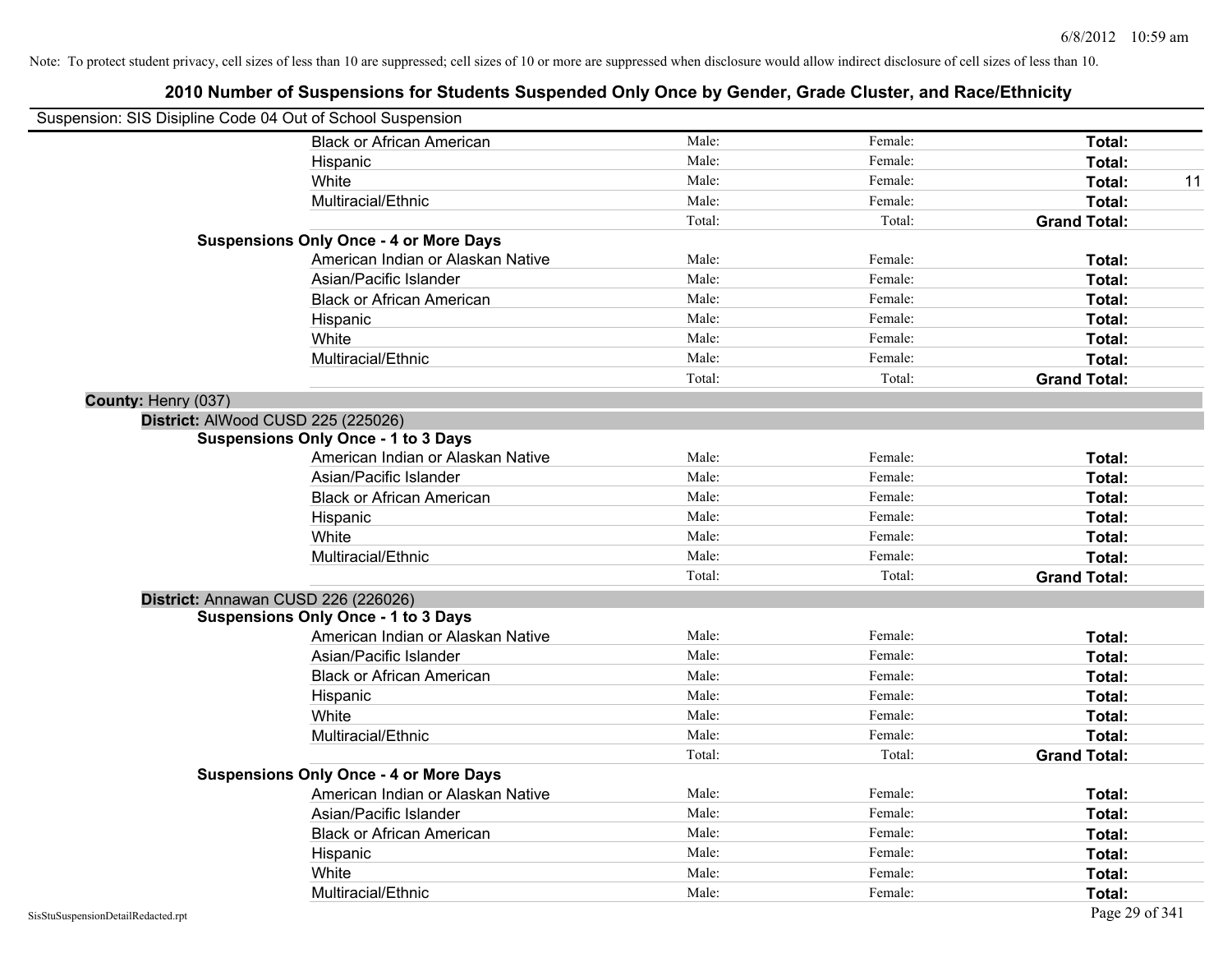| Suspension: SIS Disipline Code 04 Out of School Suspension |        |         |                     |
|------------------------------------------------------------|--------|---------|---------------------|
|                                                            | Total: | Total:  | <b>Grand Total:</b> |
| District: Cambridge CUSD 227 (227026)                      |        |         |                     |
| <b>Suspensions Only Once - 1 to 3 Days</b>                 |        |         |                     |
| American Indian or Alaskan Native                          | Male:  | Female: | Total:              |
| Asian/Pacific Islander                                     | Male:  | Female: | Total:              |
| <b>Black or African American</b>                           | Male:  | Female: | Total:              |
| Hispanic                                                   | Male:  | Female: | Total:              |
| White                                                      | Male:  | Female: | Total:              |
| Multiracial/Ethnic                                         | Male:  | Female: | Total:              |
|                                                            | Total: | Total:  | <b>Grand Total:</b> |
| <b>Suspensions Only Once - 4 or More Days</b>              |        |         |                     |
| American Indian or Alaskan Native                          | Male:  | Female: | Total:              |
| Asian/Pacific Islander                                     | Male:  | Female: | Total:              |
| <b>Black or African American</b>                           | Male:  | Female: | Total:              |
| Hispanic                                                   | Male:  | Female: | Total:              |
| White                                                      | Male:  | Female: | Total:              |
| Multiracial/Ethnic                                         | Male:  | Female: | Total:              |
|                                                            | Total: | Total:  | <b>Grand Total:</b> |
| District: Colona SD 190 (190002)                           |        |         |                     |
| <b>Suspensions Only Once - 1 to 3 Days</b>                 |        |         |                     |
| American Indian or Alaskan Native                          | Male:  | Female: | Total:              |
| Asian/Pacific Islander                                     | Male:  | Female: | Total:              |
| <b>Black or African American</b>                           | Male:  | Female: | Total:              |
| Hispanic                                                   | Male:  | Female: | Total:              |
| White                                                      | Male:  | Female: | Total:              |
| Multiracial/Ethnic                                         | Male:  | Female: | Total:              |
|                                                            | Total: | Total:  | <b>Grand Total:</b> |
| <b>Suspensions Only Once - 4 or More Days</b>              |        |         |                     |
| American Indian or Alaskan Native                          | Male:  | Female: | Total:              |
| Asian/Pacific Islander                                     | Male:  | Female: | Total:              |
| <b>Black or African American</b>                           | Male:  | Female: | Total:              |
| Hispanic                                                   | Male:  | Female: | Total:              |
| White                                                      | Male:  | Female: | Total:              |
| Multiracial/Ethnic                                         | Male:  | Female: | Total:              |
|                                                            | Total: | Total:  | <b>Grand Total:</b> |
| District: Galva CUSD 224 (224026)                          |        |         |                     |
| <b>Suspensions Only Once - 1 to 3 Days</b>                 |        |         |                     |
| American Indian or Alaskan Native                          | Male:  | Female: | Total:              |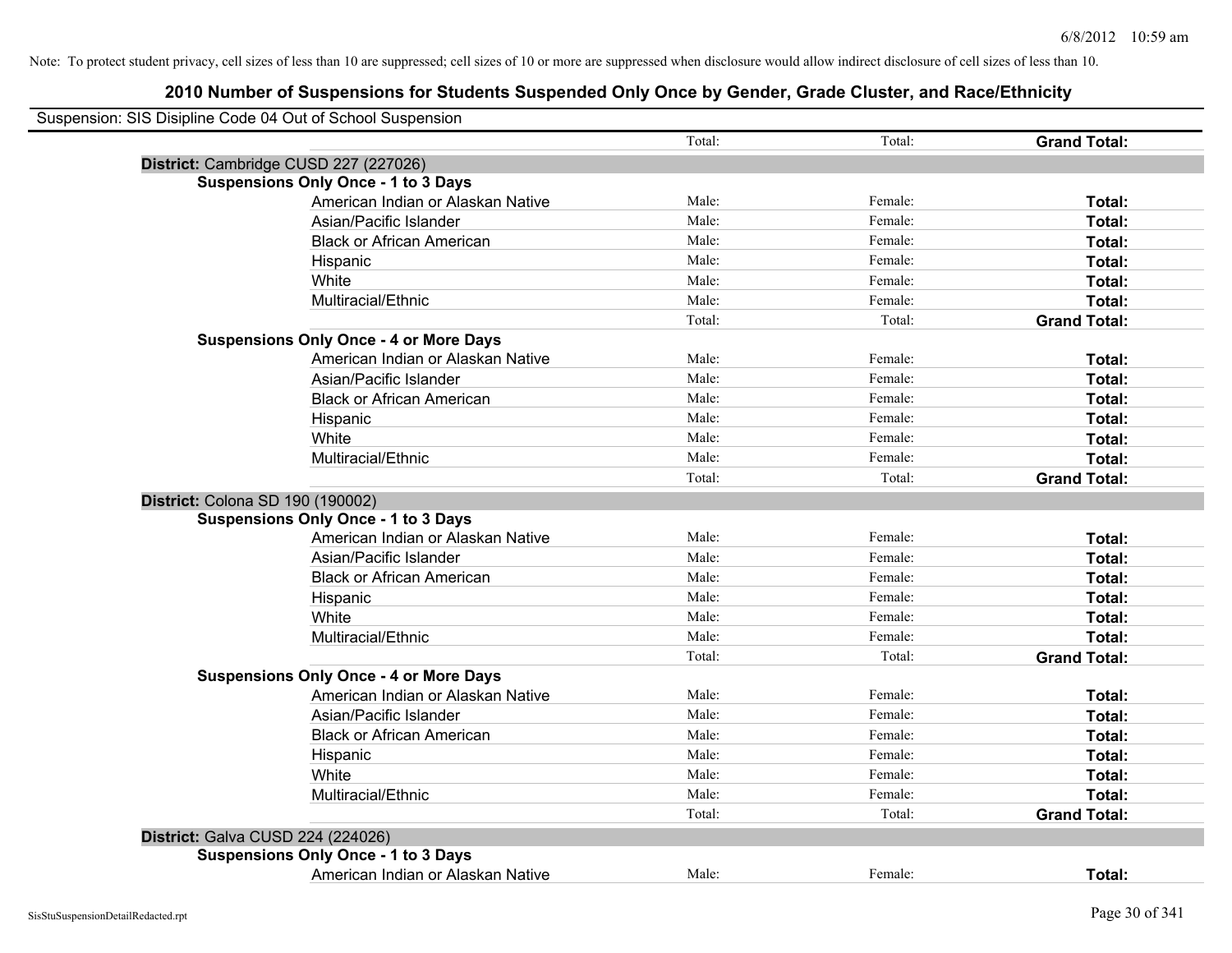| Suspension: SIS Disipline Code 04 Out of School Suspension |                                                    |        |    |         |    |                     |    |
|------------------------------------------------------------|----------------------------------------------------|--------|----|---------|----|---------------------|----|
|                                                            | Asian/Pacific Islander                             | Male:  |    | Female: |    | Total:              |    |
|                                                            | <b>Black or African American</b>                   | Male:  |    | Female: |    | Total:              |    |
|                                                            | Hispanic                                           | Male:  |    | Female: |    | Total:              |    |
|                                                            | White                                              | Male:  | 12 | Female: | 10 | Total:              | 22 |
|                                                            | Multiracial/Ethnic                                 | Male:  |    | Female: |    | Total:              |    |
|                                                            |                                                    | Total: |    | Total:  |    | <b>Grand Total:</b> |    |
|                                                            | <b>Suspensions Only Once - 4 or More Days</b>      |        |    |         |    |                     |    |
|                                                            | American Indian or Alaskan Native                  | Male:  |    | Female: |    | Total:              |    |
|                                                            | Asian/Pacific Islander                             | Male:  |    | Female: |    | Total:              |    |
|                                                            | <b>Black or African American</b>                   | Male:  |    | Female: |    | Total:              |    |
|                                                            | Hispanic                                           | Male:  |    | Female: |    | Total:              |    |
|                                                            | White                                              | Male:  |    | Female: |    | Total:              |    |
|                                                            | Multiracial/Ethnic                                 | Male:  |    | Female: |    | Total:              |    |
|                                                            |                                                    | Total: |    | Total:  |    | <b>Grand Total:</b> |    |
| District: Geneseo CUSD 228 (228026)                        |                                                    |        |    |         |    |                     |    |
|                                                            | <b>Suspensions Only Once - 1 to 3 Days</b>         |        |    |         |    |                     |    |
|                                                            | American Indian or Alaskan Native                  | Male:  |    | Female: |    | Total:              |    |
|                                                            | Asian/Pacific Islander                             | Male:  |    | Female: |    | Total:              |    |
|                                                            | <b>Black or African American</b>                   | Male:  |    | Female: |    | Total:              |    |
|                                                            | Hispanic                                           | Male:  |    | Female: |    | Total:              |    |
|                                                            | White                                              | Male:  |    | Female: |    | Total:              | 14 |
|                                                            | Multiracial/Ethnic                                 | Male:  |    | Female: |    | Total:              |    |
|                                                            |                                                    | Total: |    | Total:  |    | <b>Grand Total:</b> |    |
|                                                            | <b>Suspensions Only Once - 4 or More Days</b>      |        |    |         |    |                     |    |
|                                                            | American Indian or Alaskan Native                  | Male:  |    | Female: |    | Total:              |    |
|                                                            | Asian/Pacific Islander                             | Male:  |    | Female: |    | Total:              |    |
|                                                            | <b>Black or African American</b>                   | Male:  |    | Female: |    | Total:              |    |
|                                                            | Hispanic                                           | Male:  |    | Female: |    | Total:              |    |
|                                                            | White                                              | Male:  |    | Female: |    | Total:              |    |
|                                                            | Multiracial/Ethnic                                 | Male:  |    | Female: |    | Total:              |    |
|                                                            |                                                    | Total: |    | Total:  |    | <b>Grand Total:</b> |    |
|                                                            | District: Henry-Stark County Spec Ed Dist (801060) |        |    |         |    |                     |    |
|                                                            | <b>Suspensions Only Once - 1 to 3 Days</b>         |        |    |         |    |                     |    |
|                                                            | American Indian or Alaskan Native                  | Male:  |    | Female: |    | Total:              |    |
|                                                            | Asian/Pacific Islander                             | Male:  |    | Female: |    | Total:              |    |
|                                                            | <b>Black or African American</b>                   | Male:  |    | Female: |    | Total:              |    |
|                                                            | Hispanic                                           | Male:  |    | Female: |    | Total:              |    |
|                                                            | White                                              | Male:  |    | Female: |    | Total:              |    |
|                                                            | Multiracial/Ethnic                                 | Male:  |    | Female: |    | Total:              |    |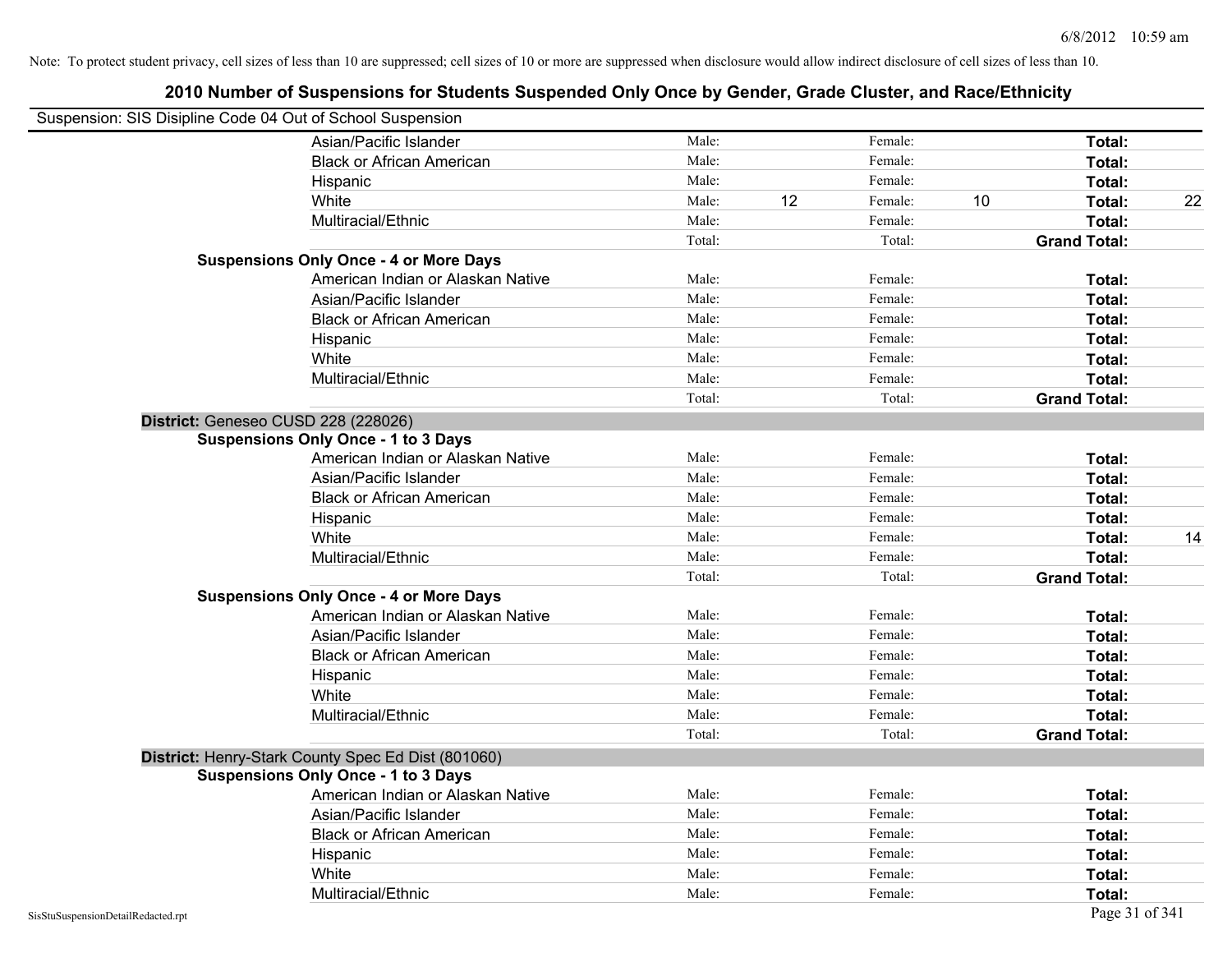| Suspension: SIS Disipline Code 04 Out of School Suspension |        |    |         |    |                     |    |
|------------------------------------------------------------|--------|----|---------|----|---------------------|----|
|                                                            | Total: |    | Total:  |    | <b>Grand Total:</b> |    |
| District: Kewanee CUSD 229 (229026)                        |        |    |         |    |                     |    |
| <b>Suspensions Only Once - 1 to 3 Days</b>                 |        |    |         |    |                     |    |
| American Indian or Alaskan Native                          | Male:  |    | Female: |    | Total:              |    |
| Asian/Pacific Islander                                     | Male:  |    | Female: |    | Total:              |    |
| <b>Black or African American</b>                           | Male:  |    | Female: |    | Total:              | 12 |
| Hispanic                                                   | Male:  |    | Female: |    | Total:              |    |
| White                                                      | Male:  | 35 | Female: | 12 | Total:              | 47 |
| Multiracial/Ethnic                                         | Male:  |    | Female: |    | Total:              |    |
|                                                            | Total: | 48 | Total:  | 23 | <b>Grand Total:</b> | 71 |
| <b>Suspensions Only Once - 4 or More Days</b>              |        |    |         |    |                     |    |
| American Indian or Alaskan Native                          | Male:  |    | Female: |    | Total:              |    |
| Asian/Pacific Islander                                     | Male:  |    | Female: |    | Total:              |    |
| <b>Black or African American</b>                           | Male:  |    | Female: |    | Total:              |    |
| Hispanic                                                   | Male:  |    | Female: |    | Total:              |    |
| White                                                      | Male:  |    | Female: |    | Total:              |    |
| Multiracial/Ethnic                                         | Male:  |    | Female: |    | Total:              |    |
|                                                            | Total: |    | Total:  |    | <b>Grand Total:</b> |    |
| District: Orion CUSD 223 (223026)                          |        |    |         |    |                     |    |
| <b>Suspensions Only Once - 1 to 3 Days</b>                 |        |    |         |    |                     |    |
| American Indian or Alaskan Native                          | Male:  |    | Female: |    | Total:              |    |
| Asian/Pacific Islander                                     | Male:  |    | Female: |    | Total:              |    |
| <b>Black or African American</b>                           | Male:  |    | Female: |    | Total:              |    |
| Hispanic                                                   | Male:  |    | Female: |    | Total:              |    |
| White                                                      | Male:  |    | Female: |    | Total:              |    |
| Multiracial/Ethnic                                         | Male:  |    | Female: |    | Total:              |    |
|                                                            | Total: |    | Total:  |    | <b>Grand Total:</b> | 10 |
| District: Wethersfield CUSD 230 (230026)                   |        |    |         |    |                     |    |
| <b>Suspensions Only Once - 1 to 3 Days</b>                 |        |    |         |    |                     |    |
| American Indian or Alaskan Native                          | Male:  |    | Female: |    | Total:              |    |
| Asian/Pacific Islander                                     | Male:  |    | Female: |    | Total:              |    |
| <b>Black or African American</b>                           | Male:  |    | Female: |    | Total:              |    |
| Hispanic                                                   | Male:  |    | Female: |    | Total:              |    |
| White                                                      | Male:  |    | Female: |    | Total:              | 18 |
| Multiracial/Ethnic                                         | Male:  |    | Female: |    | Total:              |    |
|                                                            | Total: |    | Total:  |    | <b>Grand Total:</b> |    |
| <b>Suspensions Only Once - 4 or More Days</b>              |        |    |         |    |                     |    |
| American Indian or Alaskan Native                          | Male:  |    | Female: |    | Total:              |    |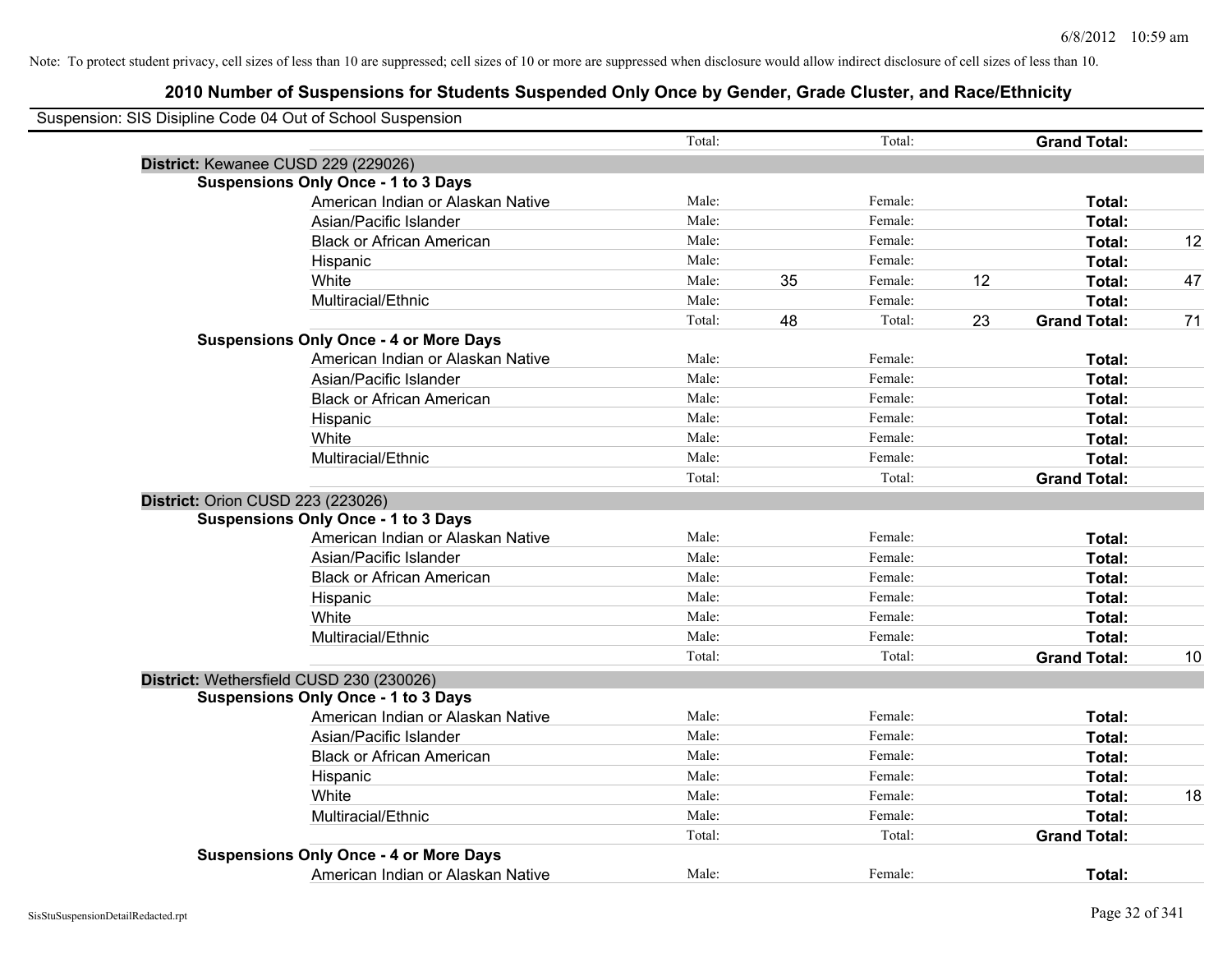|                                 | Suspension: SIS Disipline Code 04 Out of School Suspension |        |               |                     |    |
|---------------------------------|------------------------------------------------------------|--------|---------------|---------------------|----|
|                                 | Asian/Pacific Islander                                     | Male:  | Female:       | Total:              |    |
|                                 | <b>Black or African American</b>                           | Male:  | Female:       | Total:              |    |
|                                 | Hispanic                                                   | Male:  | Female:       | Total:              |    |
|                                 | White                                                      | Male:  | Female:       | Total:              |    |
|                                 | Multiracial/Ethnic                                         | Male:  | Female:       | Total:              |    |
|                                 |                                                            | Total: | Total:        | <b>Grand Total:</b> |    |
| County: Non-Public School (000) |                                                            |        |               |                     |    |
|                                 | District: Bureau/Henry/Stark ROE (000000)                  |        |               |                     |    |
|                                 | <b>Suspensions Only Once - 4 or More Days</b>              |        |               |                     |    |
|                                 | American Indian or Alaskan Native                          | Male:  | Female:       | Total:              |    |
|                                 | Asian/Pacific Islander                                     | Male:  | Female:       | Total:              |    |
|                                 | <b>Black or African American</b>                           | Male:  | Female:       | Total:              |    |
|                                 | Hispanic                                                   | Male:  | Female:       | Total:              |    |
|                                 | White                                                      | Male:  | Female:       | Total:              |    |
|                                 | Multiracial/Ethnic                                         | Male:  | Female:       | Total:              |    |
|                                 |                                                            | Total: | Total:        | <b>Grand Total:</b> |    |
| County: Stark (088)             |                                                            |        |               |                     |    |
|                                 | District: Bradford CUSD 1 (001026)                         |        |               |                     |    |
|                                 | <b>Suspensions Only Once - 1 to 3 Days</b>                 |        |               |                     |    |
|                                 | American Indian or Alaskan Native                          | Male:  | Female:       | Total:              |    |
|                                 | Asian/Pacific Islander                                     | Male:  | Female:       | Total:              |    |
|                                 | <b>Black or African American</b>                           | Male:  | Female:       | Total:              |    |
|                                 | Hispanic                                                   | Male:  | Female:       | Total:              |    |
|                                 | White                                                      | Male:  | Female:       | Total:              |    |
|                                 | Multiracial/Ethnic                                         | Male:  | Female:       | Total:              |    |
|                                 |                                                            | Total: | Total:        | <b>Grand Total:</b> |    |
|                                 | District: Stark County CUSD 100 (100026)                   |        |               |                     |    |
|                                 | <b>Suspensions Only Once - 1 to 3 Days</b>                 |        |               |                     |    |
|                                 | American Indian or Alaskan Native                          | Male:  | Female:       | Total:              |    |
|                                 | Asian/Pacific Islander                                     | Male:  | Female:       | Total:              |    |
|                                 | <b>Black or African American</b>                           | Male:  | Female:       | Total:              |    |
|                                 | Hispanic                                                   | Male:  | Female:       | Total:              |    |
|                                 | White                                                      | Male:  | 30<br>Female: | 13<br>Total:        | 43 |
|                                 | Multiracial/Ethnic                                         | Male:  | Female:       | Total:              |    |
|                                 |                                                            | Total: | Total:        | <b>Grand Total:</b> |    |
|                                 | <b>Suspensions Only Once - 4 or More Days</b>              |        |               |                     |    |
|                                 | American Indian or Alaskan Native                          | Male:  | Female:       | Total:              |    |
|                                 | Asian/Pacific Islander                                     | Male:  | Female:       | Total:              |    |
|                                 | <b>Black or African American</b>                           | Male:  | Female:       | Total:              |    |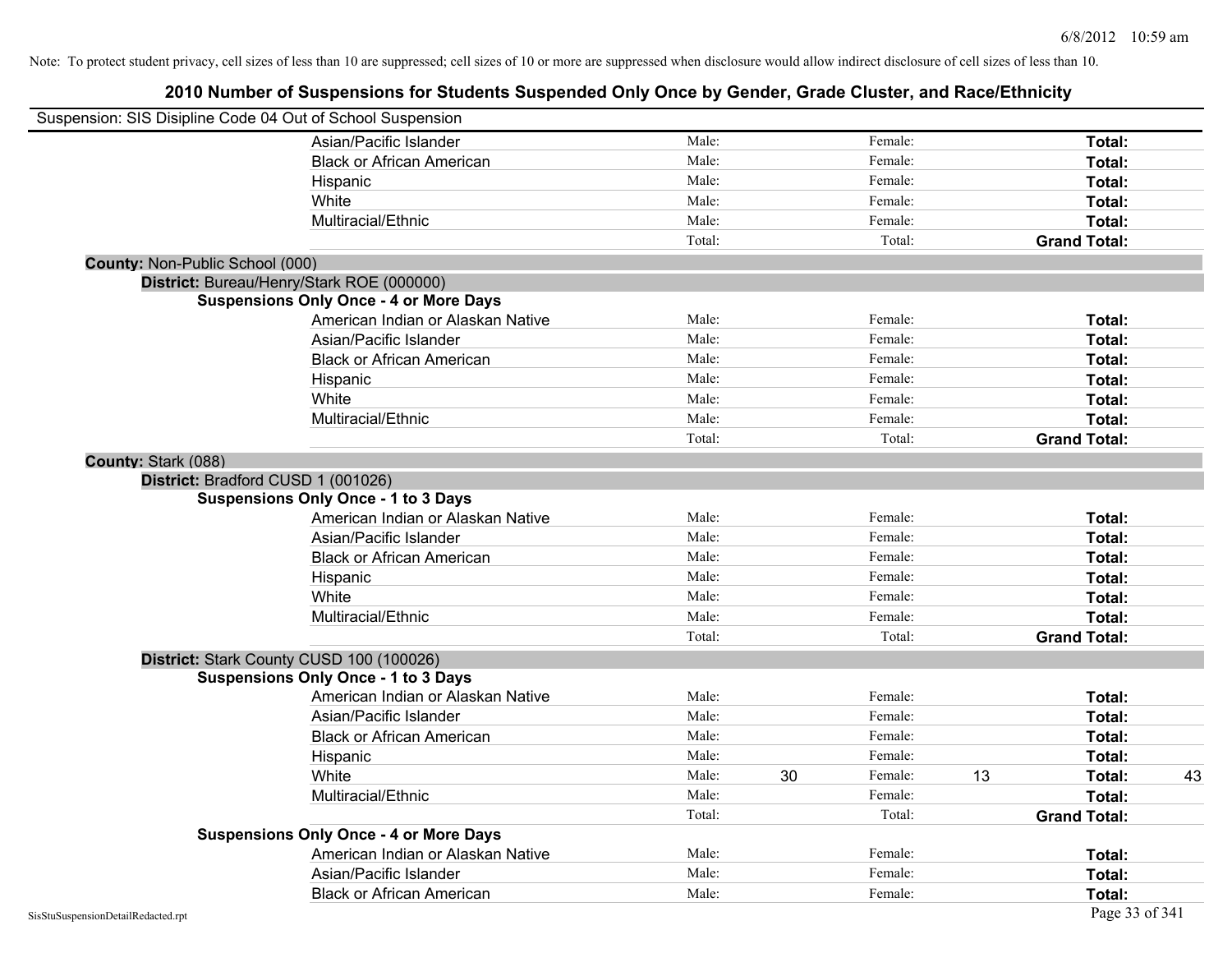|                                                | Suspension: SIS Disipline Code 04 Out of School Suspension                         |        |         |                     |
|------------------------------------------------|------------------------------------------------------------------------------------|--------|---------|---------------------|
|                                                | Hispanic                                                                           | Male:  | Female: | Total:              |
|                                                | White                                                                              | Male:  | Female: | Total:              |
|                                                | Multiracial/Ethnic                                                                 | Male:  | Female: | Total:              |
|                                                |                                                                                    | Total: | Total:  | <b>Grand Total:</b> |
|                                                |                                                                                    |        |         |                     |
| Region: Calhoun/Greene/Jersy/Macoupin ROE (40) |                                                                                    |        |         |                     |
| County: Calhoun (007)                          |                                                                                    |        |         |                     |
|                                                | District: Brussels CUSD 42 (042026)                                                |        |         |                     |
|                                                | <b>Suspensions Only Once - 1 to 3 Days</b>                                         |        |         |                     |
|                                                | American Indian or Alaskan Native                                                  | Male:  | Female: | Total:              |
|                                                | Asian/Pacific Islander                                                             | Male:  | Female: | Total:              |
|                                                | <b>Black or African American</b>                                                   | Male:  | Female: | Total:              |
|                                                | Hispanic                                                                           | Male:  | Female: | Total:              |
|                                                | White                                                                              | Male:  | Female: | Total:              |
|                                                | Multiracial/Ethnic                                                                 | Male:  | Female: | Total:              |
|                                                |                                                                                    | Total: | Total:  | <b>Grand Total:</b> |
|                                                | <b>Suspensions Only Once - 4 or More Days</b>                                      |        |         |                     |
|                                                | American Indian or Alaskan Native                                                  | Male:  | Female: | Total:              |
|                                                | Asian/Pacific Islander                                                             | Male:  | Female: | Total:              |
|                                                | <b>Black or African American</b>                                                   | Male:  | Female: | Total:              |
|                                                | Hispanic                                                                           | Male:  | Female: | Total:              |
|                                                | White                                                                              | Male:  | Female: | Total:              |
|                                                | Multiracial/Ethnic                                                                 | Male:  | Female: | Total:              |
|                                                |                                                                                    | Total: | Total:  | <b>Grand Total:</b> |
|                                                |                                                                                    |        |         |                     |
|                                                | District: Calhoun CUSD 40 (040026)                                                 |        |         |                     |
|                                                | <b>Suspensions Only Once - 1 to 3 Days</b><br>American Indian or Alaskan Native    | Male:  | Female: | Total:              |
|                                                | Asian/Pacific Islander                                                             | Male:  | Female: | Total:              |
|                                                | <b>Black or African American</b>                                                   | Male:  | Female: |                     |
|                                                |                                                                                    | Male:  | Female: | Total:              |
|                                                | Hispanic<br>White                                                                  | Male:  |         | Total:              |
|                                                | Multiracial/Ethnic                                                                 | Male:  | Female: | Total:              |
|                                                |                                                                                    |        | Female: | Total:              |
|                                                |                                                                                    | Total: | Total:  | <b>Grand Total:</b> |
|                                                | <b>Suspensions Only Once - 4 or More Days</b><br>American Indian or Alaskan Native | Male:  | Female: |                     |
|                                                | Asian/Pacific Islander                                                             | Male:  | Female: | Total:              |
|                                                |                                                                                    | Male:  |         | Total:              |
|                                                | <b>Black or African American</b>                                                   |        | Female: | Total:              |
|                                                | Hispanic                                                                           | Male:  | Female: | Total:              |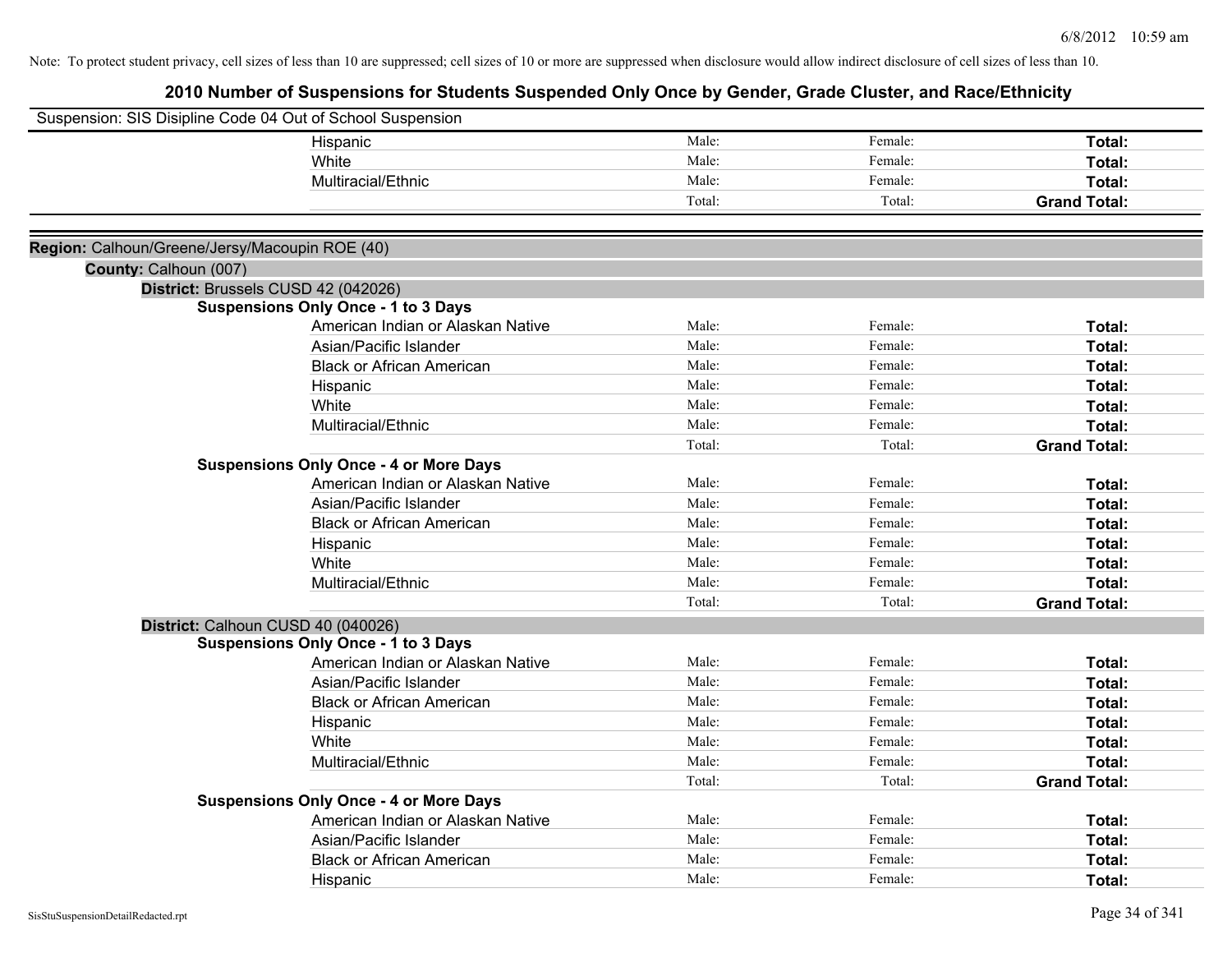| Suspension: SIS Disipline Code 04 Out of School Suspension |                                               |        |    |         |    |                     |    |
|------------------------------------------------------------|-----------------------------------------------|--------|----|---------|----|---------------------|----|
|                                                            | White                                         | Male:  |    | Female: |    | Total:              |    |
|                                                            | Multiracial/Ethnic                            | Male:  |    | Female: |    | Total:              |    |
|                                                            |                                               | Total: |    | Total:  |    | <b>Grand Total:</b> |    |
| County: Greene (031)                                       |                                               |        |    |         |    |                     |    |
| District: Carrollton CUSD 1 (001026)                       |                                               |        |    |         |    |                     |    |
|                                                            | <b>Suspensions Only Once - 1 to 3 Days</b>    |        |    |         |    |                     |    |
|                                                            | American Indian or Alaskan Native             | Male:  |    | Female: |    | Total:              |    |
|                                                            | Asian/Pacific Islander                        | Male:  |    | Female: |    | Total:              |    |
|                                                            | <b>Black or African American</b>              | Male:  |    | Female: |    | Total:              |    |
|                                                            | Hispanic                                      | Male:  |    | Female: |    | Total:              |    |
|                                                            | White                                         | Male:  |    | Female: |    | Total:              |    |
|                                                            | Multiracial/Ethnic                            | Male:  |    | Female: |    | Total:              |    |
|                                                            |                                               | Total: |    | Total:  |    | <b>Grand Total:</b> |    |
|                                                            | <b>Suspensions Only Once - 4 or More Days</b> |        |    |         |    |                     |    |
|                                                            | American Indian or Alaskan Native             | Male:  |    | Female: |    | Total:              |    |
|                                                            | Asian/Pacific Islander                        | Male:  |    | Female: |    | Total:              |    |
|                                                            | <b>Black or African American</b>              | Male:  |    | Female: |    | Total:              |    |
|                                                            | Hispanic                                      | Male:  |    | Female: |    | Total:              |    |
|                                                            | White                                         | Male:  |    | Female: |    | Total:              |    |
|                                                            | Multiracial/Ethnic                            | Male:  |    | Female: |    | Total:              |    |
|                                                            |                                               | Total: |    | Total:  |    | <b>Grand Total:</b> |    |
|                                                            | District: North Greene CUSD 3 (003026)        |        |    |         |    |                     |    |
|                                                            | <b>Suspensions Only Once - 1 to 3 Days</b>    |        |    |         |    |                     |    |
|                                                            | American Indian or Alaskan Native             | Male:  |    | Female: |    | Total:              |    |
|                                                            | Asian/Pacific Islander                        | Male:  |    | Female: |    | Total:              |    |
|                                                            | <b>Black or African American</b>              | Male:  |    | Female: |    | Total:              |    |
|                                                            | Hispanic                                      | Male:  |    | Female: |    | Total:              |    |
|                                                            | White                                         | Male:  | 20 | Female: | 16 | Total:              | 36 |
|                                                            | Multiracial/Ethnic                            | Male:  |    | Female: |    | Total:              |    |
|                                                            |                                               | Total: |    | Total:  |    | <b>Grand Total:</b> |    |
| County: Jersey (042)                                       |                                               |        |    |         |    |                     |    |
| District: Jersey CUSD 100 (100026)                         |                                               |        |    |         |    |                     |    |
|                                                            | <b>Suspensions Only Once - 1 to 3 Days</b>    |        |    |         |    |                     |    |
|                                                            | American Indian or Alaskan Native             | Male:  |    | Female: |    | Total:              |    |
|                                                            | Asian/Pacific Islander                        | Male:  |    | Female: |    | Total:              |    |
|                                                            | <b>Black or African American</b>              | Male:  |    | Female: |    | Total:              |    |
|                                                            | Hispanic                                      | Male:  |    | Female: |    | Total:              |    |
|                                                            | White                                         | Male:  | 43 | Female: | 34 | Total:              | 77 |
|                                                            | Multiracial/Ethnic                            | Male:  |    | Female: |    | Total:              |    |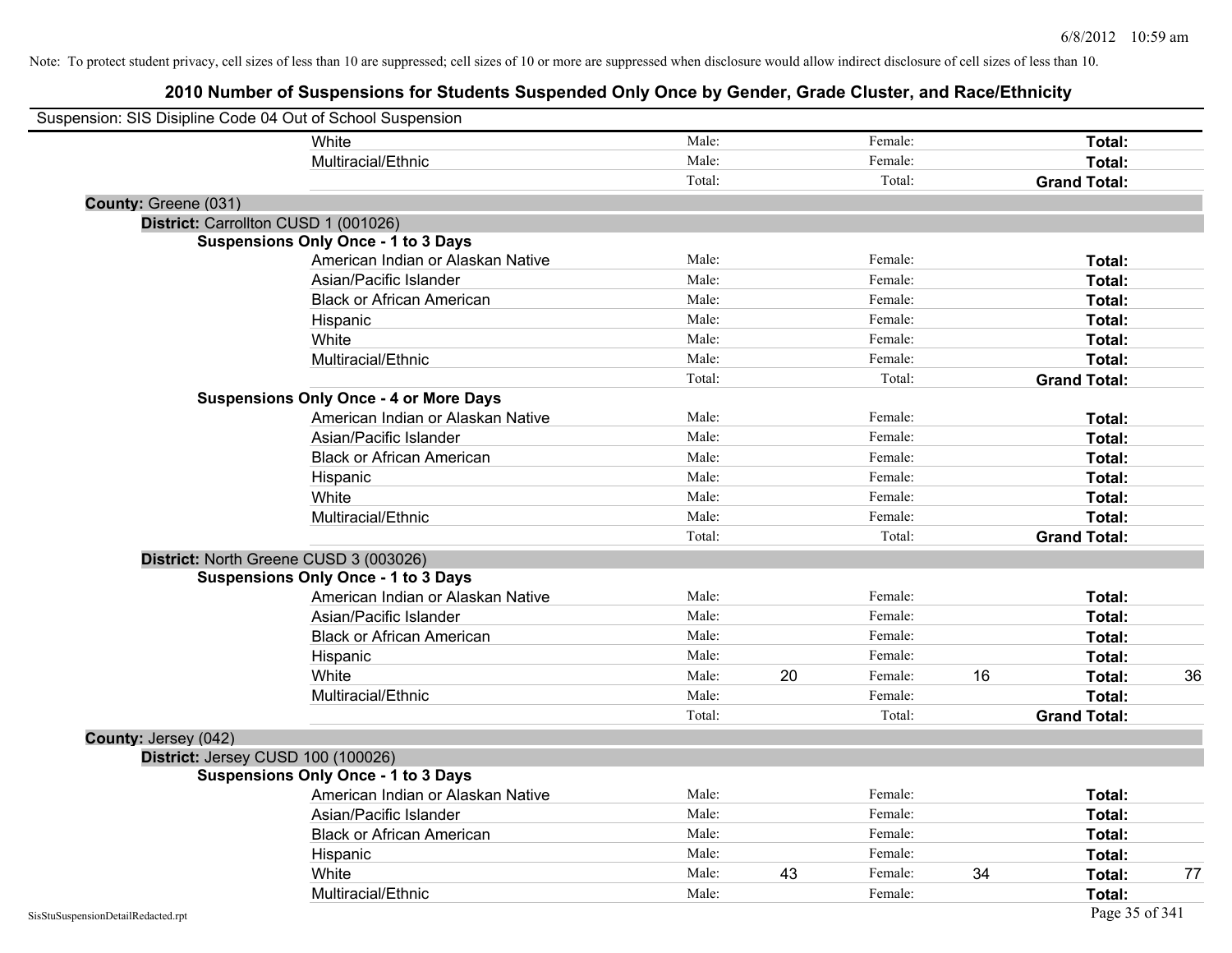|                        | Suspension: SIS Disipline Code 04 Out of School Suspension |        |         |                     |    |
|------------------------|------------------------------------------------------------|--------|---------|---------------------|----|
|                        |                                                            | Total: | Total:  | <b>Grand Total:</b> |    |
|                        | <b>Suspensions Only Once - 4 or More Days</b>              |        |         |                     |    |
|                        | American Indian or Alaskan Native                          | Male:  | Female: | Total:              |    |
|                        | Asian/Pacific Islander                                     | Male:  | Female: | Total:              |    |
|                        | <b>Black or African American</b>                           | Male:  | Female: | Total:              |    |
|                        | Hispanic                                                   | Male:  | Female: | Total:              |    |
|                        | White                                                      | Male:  | Female: | Total:              | 25 |
|                        | Multiracial/Ethnic                                         | Male:  | Female: | Total:              |    |
|                        |                                                            | Total: | Total:  | <b>Grand Total:</b> |    |
| County: Macoupin (056) |                                                            |        |         |                     |    |
|                        | District: Bunker Hill CUSD 8 (008026)                      |        |         |                     |    |
|                        | <b>Suspensions Only Once - 1 to 3 Days</b>                 |        |         |                     |    |
|                        | American Indian or Alaskan Native                          | Male:  | Female: | Total:              |    |
|                        | Asian/Pacific Islander                                     | Male:  | Female: | Total:              |    |
|                        | <b>Black or African American</b>                           | Male:  | Female: | Total:              |    |
|                        | Hispanic                                                   | Male:  | Female: | Total:              |    |
|                        | White                                                      | Male:  | Female: | Total:              | 11 |
|                        | Multiracial/Ethnic                                         | Male:  | Female: | Total:              |    |
|                        |                                                            | Total: | Total:  | <b>Grand Total:</b> |    |
|                        | <b>Suspensions Only Once - 4 or More Days</b>              |        |         |                     |    |
|                        | American Indian or Alaskan Native                          | Male:  | Female: | Total:              |    |
|                        | Asian/Pacific Islander                                     | Male:  | Female: | Total:              |    |
|                        | <b>Black or African American</b>                           | Male:  | Female: | Total:              |    |
|                        | Hispanic                                                   | Male:  | Female: | Total:              |    |
|                        | White                                                      | Male:  | Female: | Total:              |    |
|                        | Multiracial/Ethnic                                         | Male:  | Female: | Total:              |    |
|                        |                                                            | Total: | Total:  | <b>Grand Total:</b> |    |
|                        | District: Carlinville CUSD 1 (001026)                      |        |         |                     |    |
|                        | <b>Suspensions Only Once - 1 to 3 Days</b>                 |        |         |                     |    |
|                        | American Indian or Alaskan Native                          | Male:  | Female: | Total:              |    |
|                        | Asian/Pacific Islander                                     | Male:  | Female: | Total:              |    |
|                        | <b>Black or African American</b>                           | Male:  | Female: | Total:              |    |
|                        | Hispanic                                                   | Male:  | Female: | Total:              |    |
|                        | White                                                      | Male:  | Female: | Total:              | 12 |
|                        | Multiracial/Ethnic                                         | Male:  | Female: | Total:              |    |
|                        |                                                            | Total: | Total:  | <b>Grand Total:</b> |    |
|                        | <b>Suspensions Only Once - 4 or More Days</b>              |        |         |                     |    |
|                        | American Indian or Alaskan Native                          | Male:  | Female: | Total:              |    |
|                        | Asian/Pacific Islander                                     | Male:  | Female: | Total:              |    |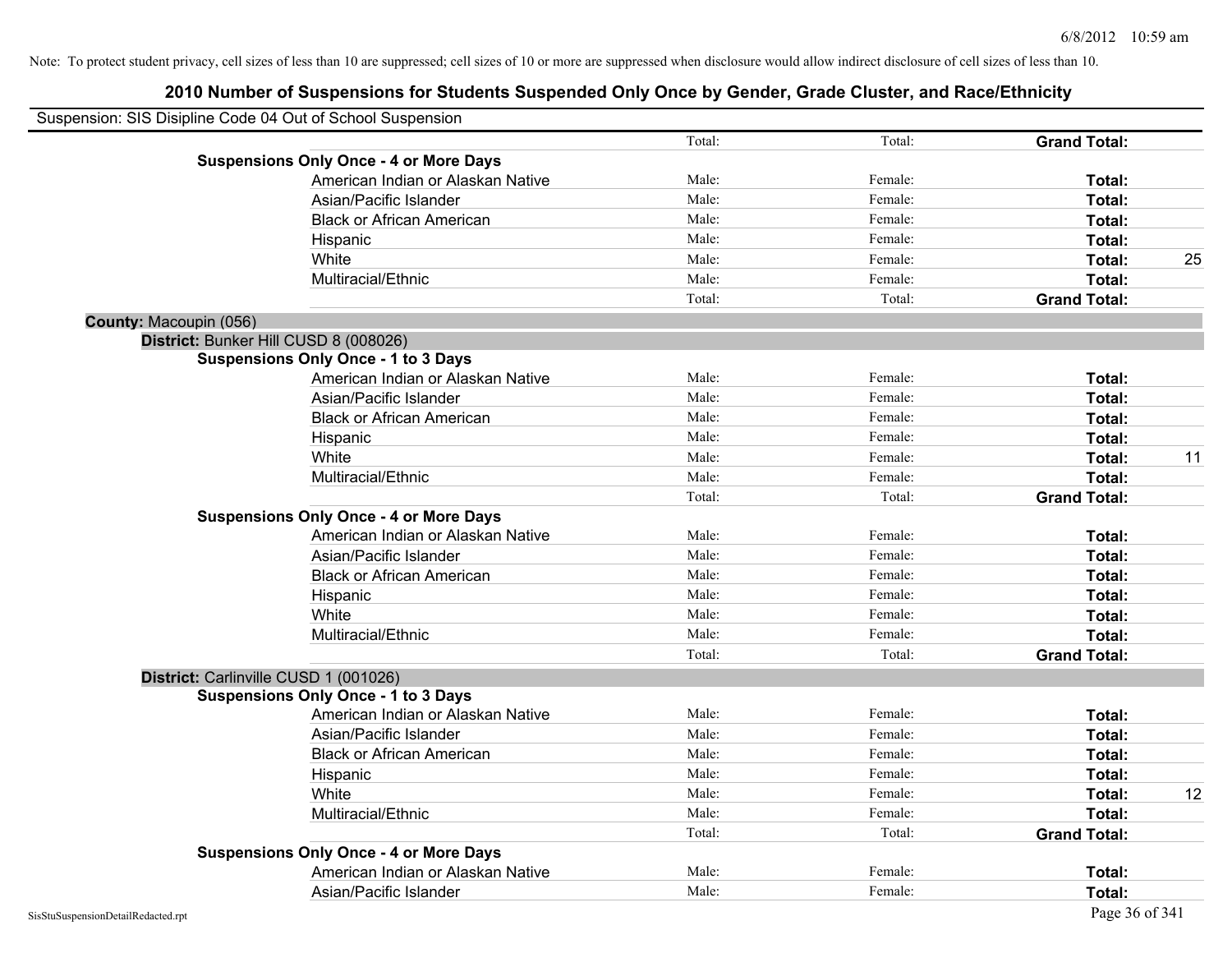| Suspension: SIS Disipline Code 04 Out of School Suspension |                                            |        |         |                     |    |
|------------------------------------------------------------|--------------------------------------------|--------|---------|---------------------|----|
|                                                            | <b>Black or African American</b>           | Male:  | Female: | Total:              |    |
|                                                            | Hispanic                                   | Male:  | Female: | Total:              |    |
|                                                            | White                                      | Male:  | Female: | Total:              |    |
|                                                            | Multiracial/Ethnic                         | Male:  | Female: | Total:              |    |
|                                                            |                                            | Total: | Total:  | <b>Grand Total:</b> |    |
|                                                            | District: Gillespie CUSD 7 (007026)        |        |         |                     |    |
|                                                            | <b>Suspensions Only Once - 1 to 3 Days</b> |        |         |                     |    |
|                                                            | American Indian or Alaskan Native          | Male:  | Female: | Total:              |    |
|                                                            | Asian/Pacific Islander                     | Male:  | Female: | Total:              |    |
|                                                            | <b>Black or African American</b>           | Male:  | Female: | Total:              |    |
|                                                            | Hispanic                                   | Male:  | Female: | Total:              |    |
|                                                            | White                                      | Male:  | Female: | Total:              | 23 |
|                                                            | Multiracial/Ethnic                         | Male:  | Female: | Total:              |    |
|                                                            |                                            | Total: | Total:  | <b>Grand Total:</b> |    |
| District: Girard CUSD 3 (003026)                           |                                            |        |         |                     |    |
|                                                            | <b>Suspensions Only Once - 1 to 3 Days</b> |        |         |                     |    |
|                                                            | American Indian or Alaskan Native          | Male:  | Female: | Total:              |    |
|                                                            | Asian/Pacific Islander                     | Male:  | Female: | Total:              |    |
|                                                            | <b>Black or African American</b>           | Male:  | Female: | Total:              |    |
|                                                            | Hispanic                                   | Male:  | Female: | Total:              |    |
|                                                            | White                                      | Male:  | Female: | Total:              |    |
|                                                            | Multiracial/Ethnic                         | Male:  | Female: | Total:              |    |
|                                                            |                                            | Total: | Total:  | <b>Grand Total:</b> |    |
|                                                            | District: Mount Olive CUSD 5 (005026)      |        |         |                     |    |
|                                                            | <b>Suspensions Only Once - 1 to 3 Days</b> |        |         |                     |    |
|                                                            | American Indian or Alaskan Native          | Male:  | Female: | Total:              |    |
|                                                            | Asian/Pacific Islander                     | Male:  | Female: | Total:              |    |
|                                                            | <b>Black or African American</b>           | Male:  | Female: | Total:              |    |
|                                                            | Hispanic                                   | Male:  | Female: | Total:              |    |
|                                                            | White                                      | Male:  | Female: | Total:              | 12 |
|                                                            | Multiracial/Ethnic                         | Male:  | Female: | Total:              |    |
|                                                            |                                            | Total: | Total:  | <b>Grand Total:</b> |    |
|                                                            | District: Northwestern CUSD 2 (002026)     |        |         |                     |    |
|                                                            | <b>Suspensions Only Once - 1 to 3 Days</b> |        |         |                     |    |
|                                                            | American Indian or Alaskan Native          | Male:  | Female: | Total:              |    |
|                                                            | Asian/Pacific Islander                     | Male:  | Female: | Total:              |    |
|                                                            | <b>Black or African American</b>           | Male:  | Female: | Total:              |    |
|                                                            | Hispanic                                   | Male:  | Female: | Total:              |    |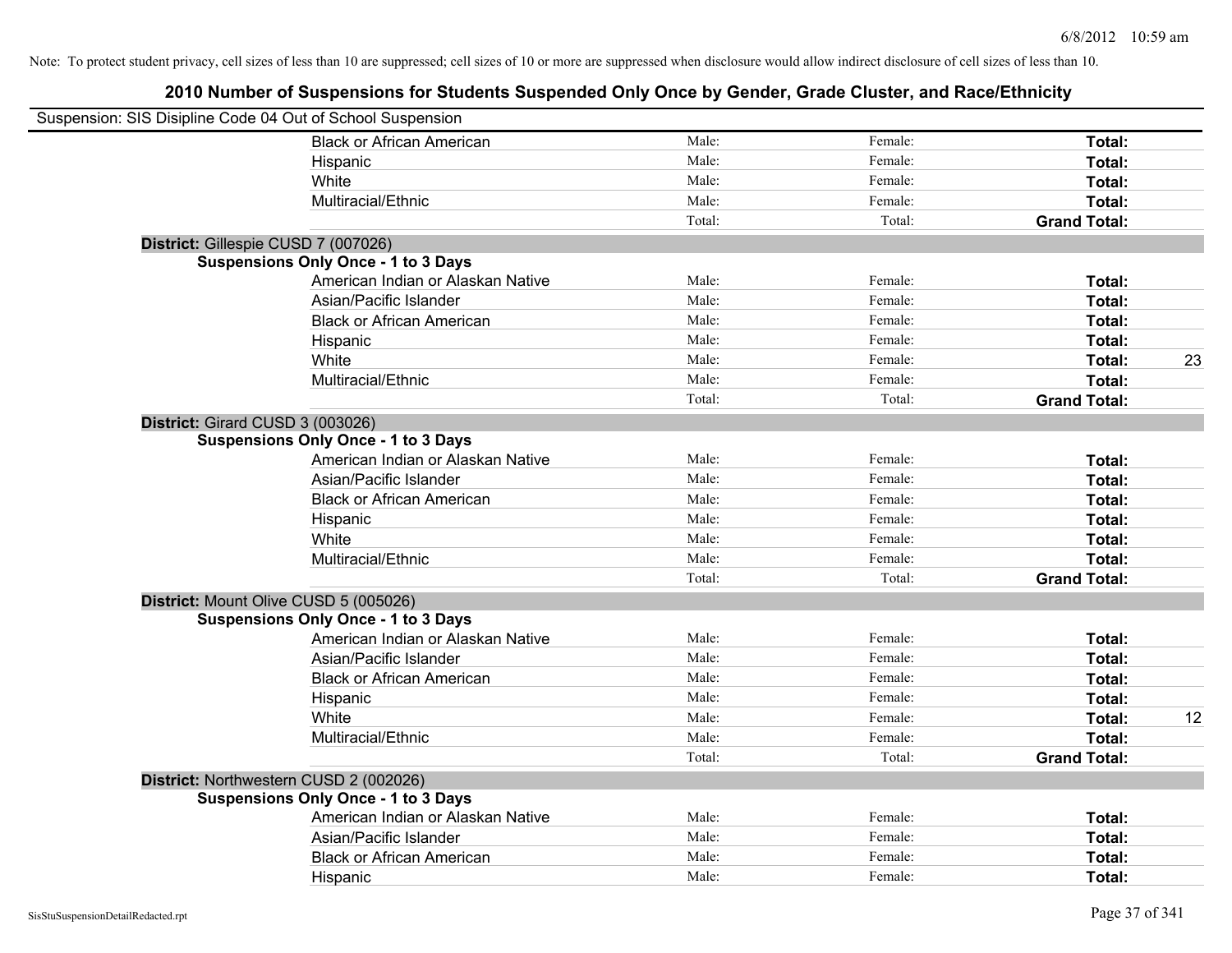| Suspension: SIS Disipline Code 04 Out of School Suspension |                                               |        |         |                     |    |
|------------------------------------------------------------|-----------------------------------------------|--------|---------|---------------------|----|
|                                                            | White                                         | Male:  | Female: | Total:              |    |
|                                                            | Multiracial/Ethnic                            | Male:  | Female: | Total:              |    |
|                                                            |                                               | Total: | Total:  | <b>Grand Total:</b> |    |
|                                                            | <b>Suspensions Only Once - 4 or More Days</b> |        |         |                     |    |
|                                                            | American Indian or Alaskan Native             | Male:  | Female: | Total:              |    |
|                                                            | Asian/Pacific Islander                        | Male:  | Female: | Total:              |    |
|                                                            | <b>Black or African American</b>              | Male:  | Female: | Total:              |    |
|                                                            | Hispanic                                      | Male:  | Female: | Total:              |    |
|                                                            | White                                         | Male:  | Female: | Total:              |    |
|                                                            | Multiracial/Ethnic                            | Male:  | Female: | Total:              |    |
|                                                            |                                               | Total: | Total:  | <b>Grand Total:</b> |    |
|                                                            | District: Southwestern CUSD 9 (009026)        |        |         |                     |    |
|                                                            | <b>Suspensions Only Once - 1 to 3 Days</b>    |        |         |                     |    |
|                                                            | American Indian or Alaskan Native             | Male:  | Female: | Total:              |    |
|                                                            | Asian/Pacific Islander                        | Male:  | Female: | Total:              |    |
|                                                            | <b>Black or African American</b>              | Male:  | Female: | Total:              |    |
|                                                            | Hispanic                                      | Male:  | Female: | Total:              |    |
|                                                            | White                                         | Male:  | Female: | Total:              | 28 |
|                                                            | Multiracial/Ethnic                            | Male:  | Female: | Total:              |    |
|                                                            |                                               | Total: | Total:  | <b>Grand Total:</b> |    |
|                                                            | <b>Suspensions Only Once - 4 or More Days</b> |        |         |                     |    |
|                                                            | American Indian or Alaskan Native             | Male:  | Female: | Total:              |    |
|                                                            | Asian/Pacific Islander                        | Male:  | Female: | Total:              |    |
|                                                            | <b>Black or African American</b>              | Male:  | Female: | Total:              |    |
|                                                            | Hispanic                                      | Male:  | Female: | Total:              |    |
|                                                            | White                                         | Male:  | Female: | Total:              |    |
|                                                            | Multiracial/Ethnic                            | Male:  | Female: | Total:              |    |
|                                                            |                                               | Total: | Total:  | <b>Grand Total:</b> |    |
| District: Staunton CUSD 6 (006026)                         |                                               |        |         |                     |    |
|                                                            | <b>Suspensions Only Once - 1 to 3 Days</b>    |        |         |                     |    |
|                                                            | American Indian or Alaskan Native             | Male:  | Female: | Total:              |    |
|                                                            | Asian/Pacific Islander                        | Male:  | Female: | Total:              |    |
|                                                            | <b>Black or African American</b>              | Male:  | Female: | Total:              |    |
|                                                            | Hispanic                                      | Male:  | Female: | Total:              |    |
|                                                            | White                                         | Male:  | Female: | Total:              | 23 |
|                                                            | Multiracial/Ethnic                            | Male:  | Female: | Total:              |    |
|                                                            |                                               | Total: | Total:  | <b>Grand Total:</b> |    |
|                                                            | <b>Suspensions Only Once - 4 or More Days</b> |        |         |                     |    |
|                                                            | American Indian or Alaskan Native             | Male:  | Female: | Total:              |    |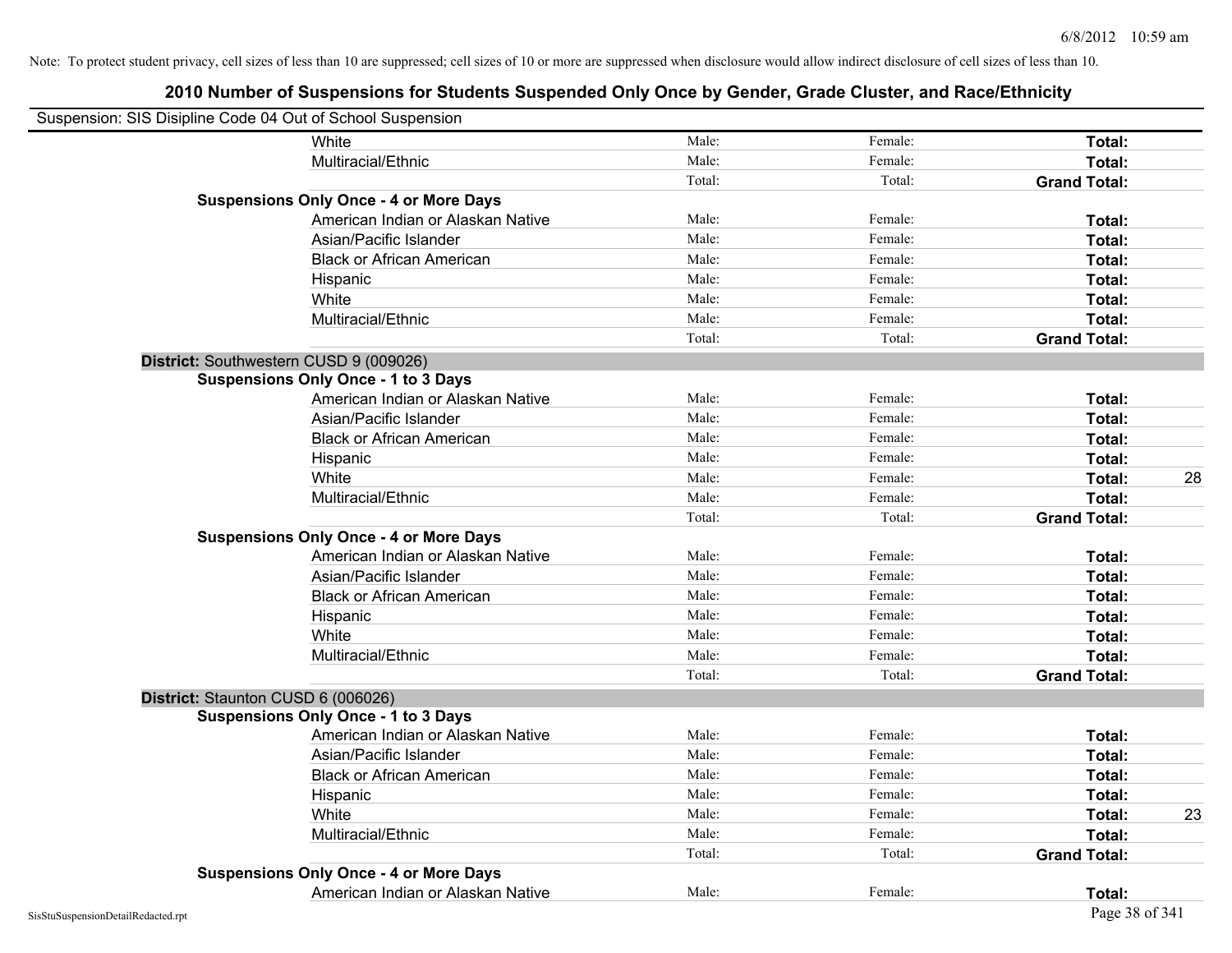| Suspension: SIS Disipline Code 04 Out of School Suspension |                                                    |        |         |                     |    |
|------------------------------------------------------------|----------------------------------------------------|--------|---------|---------------------|----|
|                                                            | Asian/Pacific Islander                             | Male:  | Female: | Total:              |    |
|                                                            | <b>Black or African American</b>                   | Male:  | Female: | Total:              |    |
|                                                            | Hispanic                                           | Male:  | Female: | <b>Total:</b>       |    |
|                                                            | White                                              | Male:  | Female: | Total:              |    |
|                                                            | Multiracial/Ethnic                                 | Male:  | Female: | <b>Total:</b>       |    |
|                                                            |                                                    | Total: | Total:  | <b>Grand Total:</b> |    |
|                                                            | District: Virden CUSD 4 (004026)                   |        |         |                     |    |
|                                                            | <b>Suspensions Only Once - 1 to 3 Days</b>         |        |         |                     |    |
|                                                            | American Indian or Alaskan Native                  | Male:  | Female: | Total:              |    |
|                                                            | Asian/Pacific Islander                             | Male:  | Female: | Total:              |    |
|                                                            | <b>Black or African American</b>                   | Male:  | Female: | Total:              |    |
|                                                            | Hispanic                                           | Male:  | Female: | <b>Total:</b>       |    |
|                                                            | White                                              | Male:  | Female: | <b>Total:</b>       | 21 |
|                                                            | Multiracial/Ethnic                                 | Male:  | Female: | <b>Total:</b>       |    |
|                                                            |                                                    | Total: | Total:  | <b>Grand Total:</b> |    |
|                                                            | <b>Suspensions Only Once - 4 or More Days</b>      |        |         |                     |    |
|                                                            | American Indian or Alaskan Native                  | Male:  | Female: | <b>Total:</b>       |    |
|                                                            | Asian/Pacific Islander                             | Male:  | Female: | Total:              |    |
|                                                            | <b>Black or African American</b>                   | Male:  | Female: | Total:              |    |
|                                                            | Hispanic                                           | Male:  | Female: | Total:              |    |
|                                                            | White                                              | Male:  | Female: | Total:              |    |
|                                                            | Multiracial/Ethnic                                 | Male:  | Female: | <b>Total:</b>       |    |
|                                                            |                                                    | Total: | Total:  | <b>Grand Total:</b> |    |
| Region: Carroll/Jo Daviess/Stephenson ROE (08)             |                                                    |        |         |                     |    |
| County: Carroll (008)                                      |                                                    |        |         |                     |    |
|                                                            | District: Chadwick-Milledgeville CUSD 399 (399026) |        |         |                     |    |
|                                                            | <b>Suspensions Only Once - 1 to 3 Days</b>         |        |         |                     |    |
|                                                            | American Indian or Alaskan Native                  | Male:  | Female: | <b>Total:</b>       |    |
|                                                            | Asian/Pacific Islander                             | Male:  | Female: | <b>Total:</b>       |    |
|                                                            | <b>Black or African American</b>                   | Male:  | Female: | <b>Total:</b>       |    |
|                                                            | Hispanic                                           | Male:  | Female: | <b>Total:</b>       |    |
|                                                            | White                                              | Male:  | Female: | Total:              | 11 |
|                                                            | Multiracial/Ethnic                                 | Male:  | Female: | Total:              |    |
|                                                            |                                                    | Total: | Total:  | <b>Grand Total:</b> |    |
|                                                            | <b>Suspensions Only Once - 4 or More Days</b>      |        |         |                     |    |
|                                                            | American Indian or Alaskan Native                  | Male:  | Female: | <b>Total:</b>       |    |
|                                                            | Asian/Pacific Islander                             | Male:  | Female: | Total:              |    |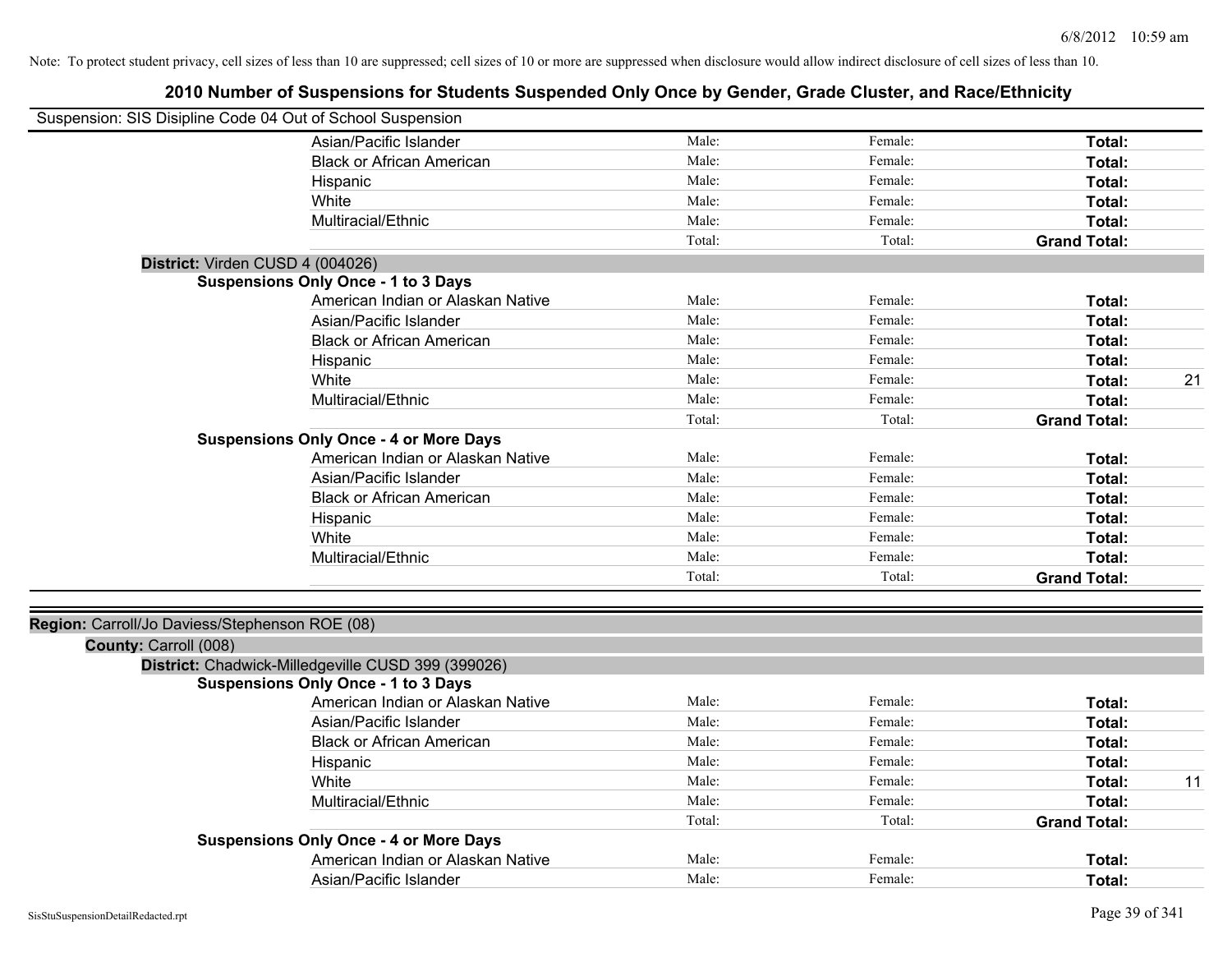| Suspension: SIS Disipline Code 04 Out of School Suspension |                                               |        |    |         |    |                     |    |
|------------------------------------------------------------|-----------------------------------------------|--------|----|---------|----|---------------------|----|
|                                                            | <b>Black or African American</b>              | Male:  |    | Female: |    | Total:              |    |
|                                                            | Hispanic                                      | Male:  |    | Female: |    | Total:              |    |
|                                                            | White                                         | Male:  |    | Female: |    | Total:              |    |
|                                                            | Multiracial/Ethnic                            | Male:  |    | Female: |    | Total:              |    |
|                                                            |                                               | Total: |    | Total:  |    | <b>Grand Total:</b> |    |
| District: Eastland CUSD 308 (308026)                       |                                               |        |    |         |    |                     |    |
|                                                            | <b>Suspensions Only Once - 1 to 3 Days</b>    |        |    |         |    |                     |    |
|                                                            | American Indian or Alaskan Native             | Male:  |    | Female: |    | Total:              |    |
|                                                            | Asian/Pacific Islander                        | Male:  |    | Female: |    | Total:              |    |
|                                                            | <b>Black or African American</b>              | Male:  |    | Female: |    | Total:              |    |
|                                                            | Hispanic                                      | Male:  |    | Female: |    | Total:              |    |
|                                                            | White                                         | Male:  |    | Female: |    | Total:              |    |
|                                                            | Multiracial/Ethnic                            | Male:  |    | Female: |    | Total:              |    |
|                                                            |                                               | Total: |    | Total:  |    | <b>Grand Total:</b> |    |
|                                                            | District: West Carroll CUSD 314 (314026)      |        |    |         |    |                     |    |
|                                                            | <b>Suspensions Only Once - 1 to 3 Days</b>    |        |    |         |    |                     |    |
|                                                            | American Indian or Alaskan Native             | Male:  |    | Female: |    | Total:              |    |
|                                                            | Asian/Pacific Islander                        | Male:  |    | Female: |    | Total:              |    |
|                                                            | <b>Black or African American</b>              | Male:  |    | Female: |    | Total:              |    |
|                                                            | Hispanic                                      | Male:  |    | Female: |    | Total:              |    |
|                                                            | White                                         | Male:  | 40 | Female: | 20 | Total:              | 60 |
|                                                            | Multiracial/Ethnic                            | Male:  |    | Female: |    | Total:              |    |
|                                                            |                                               | Total: |    | Total:  |    | <b>Grand Total:</b> |    |
|                                                            | <b>Suspensions Only Once - 4 or More Days</b> |        |    |         |    |                     |    |
|                                                            | American Indian or Alaskan Native             | Male:  |    | Female: |    | Total:              |    |
|                                                            | Asian/Pacific Islander                        | Male:  |    | Female: |    | Total:              |    |
|                                                            | <b>Black or African American</b>              | Male:  |    | Female: |    | Total:              |    |
|                                                            | Hispanic                                      | Male:  |    | Female: |    | Total:              |    |
|                                                            | White                                         | Male:  |    | Female: |    | Total:              |    |
|                                                            | Multiracial/Ethnic                            | Male:  |    | Female: |    | Total:              |    |
|                                                            |                                               | Total: |    | Total:  |    | <b>Grand Total:</b> |    |
| County: Jodaviess (043)                                    |                                               |        |    |         |    |                     |    |
|                                                            | District: East Dubuque USD 119 (119022)       |        |    |         |    |                     |    |
|                                                            | <b>Suspensions Only Once - 1 to 3 Days</b>    |        |    |         |    |                     |    |
|                                                            | American Indian or Alaskan Native             | Male:  |    | Female: |    | <b>Total:</b>       |    |
|                                                            | Asian/Pacific Islander                        | Male:  |    | Female: |    | Total:              |    |
|                                                            | <b>Black or African American</b>              | Male:  |    | Female: |    | Total:              |    |
|                                                            | Hispanic                                      | Male:  |    | Female: |    | Total:              |    |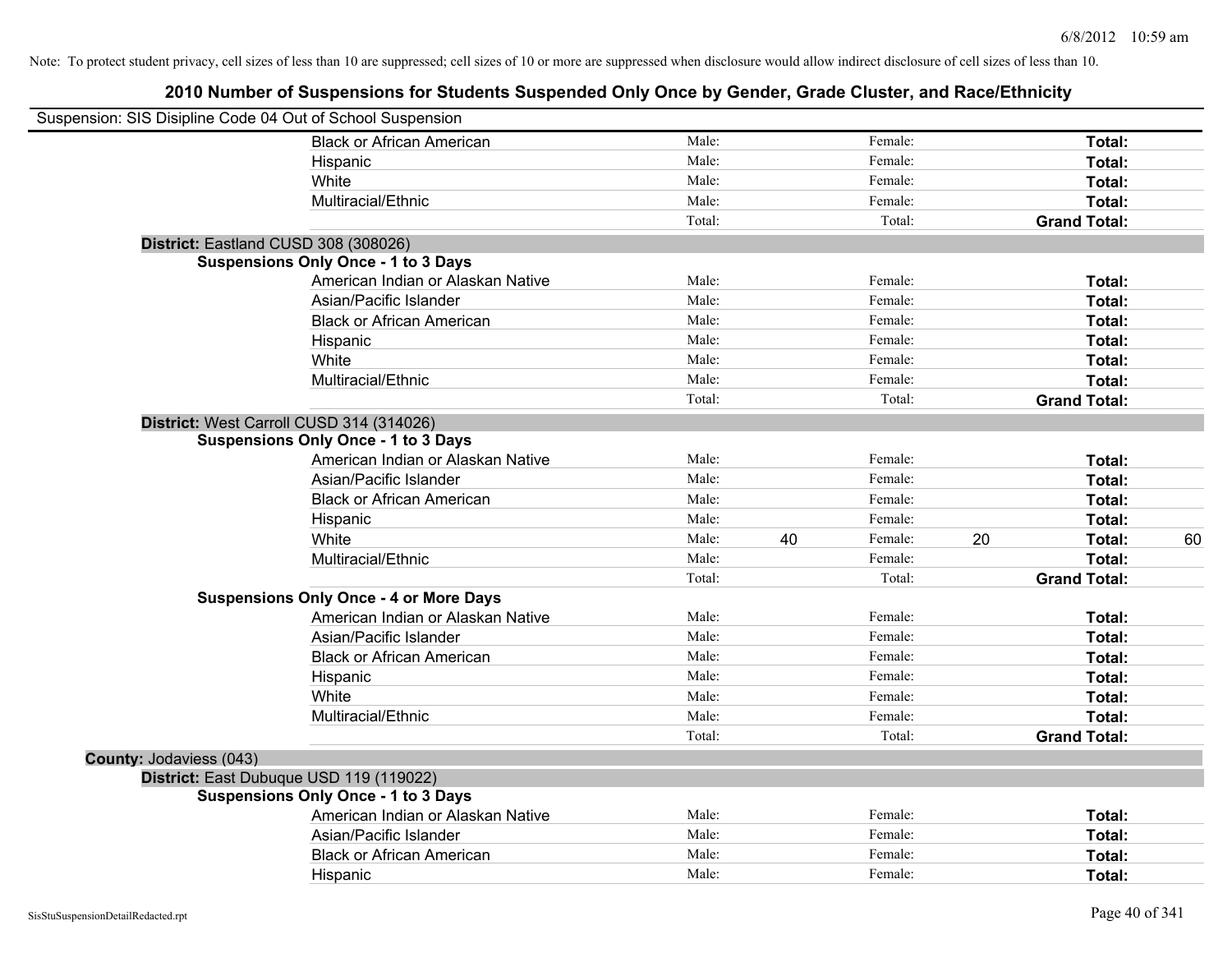| Suspension: SIS Disipline Code 04 Out of School Suspension |                                               |        |         |                     |
|------------------------------------------------------------|-----------------------------------------------|--------|---------|---------------------|
|                                                            | White                                         | Male:  | Female: | Total:              |
|                                                            | Multiracial/Ethnic                            | Male:  | Female: | Total:              |
|                                                            |                                               | Total: | Total:  | <b>Grand Total:</b> |
| District: Galena USD 120 (120022)                          |                                               |        |         |                     |
|                                                            | <b>Suspensions Only Once - 1 to 3 Days</b>    |        |         |                     |
|                                                            | American Indian or Alaskan Native             | Male:  | Female: | Total:              |
|                                                            | Asian/Pacific Islander                        | Male:  | Female: | Total:              |
|                                                            | <b>Black or African American</b>              | Male:  | Female: | Total:              |
|                                                            | Hispanic                                      | Male:  | Female: | Total:              |
|                                                            | White                                         | Male:  | Female: | Total:              |
|                                                            | Multiracial/Ethnic                            | Male:  | Female: | Total:              |
|                                                            |                                               | Total: | Total:  | <b>Grand Total:</b> |
|                                                            | <b>Suspensions Only Once - 4 or More Days</b> |        |         |                     |
|                                                            | American Indian or Alaskan Native             | Male:  | Female: | Total:              |
|                                                            | Asian/Pacific Islander                        | Male:  | Female: | Total:              |
|                                                            | <b>Black or African American</b>              | Male:  | Female: | Total:              |
|                                                            | Hispanic                                      | Male:  | Female: | Total:              |
|                                                            | White                                         | Male:  | Female: | Total:              |
|                                                            | Multiracial/Ethnic                            | Male:  | Female: | Total:              |
|                                                            |                                               | Total: | Total:  | <b>Grand Total:</b> |
| District: River Ridge CUSD 210 (210026)                    |                                               |        |         |                     |
|                                                            | <b>Suspensions Only Once - 1 to 3 Days</b>    |        |         |                     |
|                                                            | American Indian or Alaskan Native             | Male:  | Female: | Total:              |
|                                                            | Asian/Pacific Islander                        | Male:  | Female: | Total:              |
|                                                            | <b>Black or African American</b>              | Male:  | Female: | Total:              |
|                                                            | Hispanic                                      | Male:  | Female: | Total:              |
|                                                            | White                                         | Male:  | Female: | Total:              |
|                                                            | Multiracial/Ethnic                            | Male:  | Female: | Total:              |
|                                                            |                                               | Total: | Total:  | <b>Grand Total:</b> |
| District: Stockton CUSD 206 (206026)                       |                                               |        |         |                     |
|                                                            | <b>Suspensions Only Once - 1 to 3 Days</b>    |        |         |                     |
|                                                            | American Indian or Alaskan Native             | Male:  | Female: | Total:              |
|                                                            | Asian/Pacific Islander                        | Male:  | Female: | Total:              |
|                                                            | <b>Black or African American</b>              | Male:  | Female: | Total:              |
|                                                            | Hispanic                                      | Male:  | Female: | Total:              |
|                                                            | White                                         | Male:  | Female: | Total:              |
|                                                            | Multiracial/Ethnic                            | Male:  | Female: | Total:              |
|                                                            |                                               | Total: | Total:  | <b>Grand Total:</b> |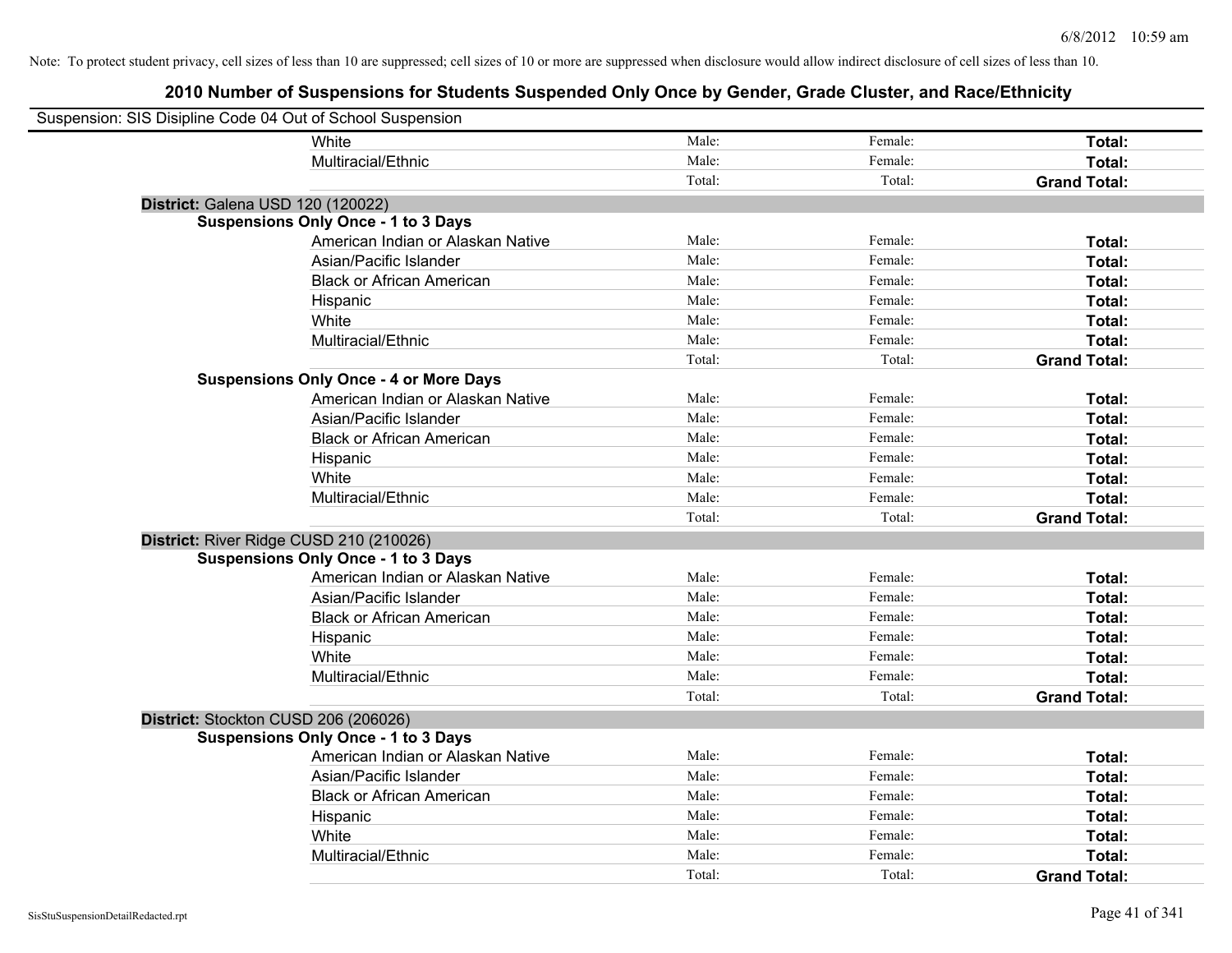| Suspension: SIS Disipline Code 04 Out of School Suspension |                                                      |        |         |                     |
|------------------------------------------------------------|------------------------------------------------------|--------|---------|---------------------|
|                                                            | <b>Suspensions Only Once - 4 or More Days</b>        |        |         |                     |
|                                                            | American Indian or Alaskan Native                    | Male:  | Female: | Total:              |
|                                                            | Asian/Pacific Islander                               | Male:  | Female: | Total:              |
|                                                            | <b>Black or African American</b>                     | Male:  | Female: | Total:              |
|                                                            | Hispanic                                             | Male:  | Female: | Total:              |
|                                                            | White                                                | Male:  | Female: | Total:              |
|                                                            | Multiracial/Ethnic                                   | Male:  | Female: | Total:              |
|                                                            |                                                      | Total: | Total:  | <b>Grand Total:</b> |
| District: Warren CUSD 205 (205026)                         |                                                      |        |         |                     |
|                                                            | <b>Suspensions Only Once - 1 to 3 Days</b>           |        |         |                     |
|                                                            | American Indian or Alaskan Native                    | Male:  | Female: | Total:              |
|                                                            | Asian/Pacific Islander                               | Male:  | Female: | Total:              |
|                                                            | <b>Black or African American</b>                     | Male:  | Female: | Total:              |
|                                                            | Hispanic                                             | Male:  | Female: | Total:              |
|                                                            | White                                                | Male:  | Female: | Total:              |
|                                                            | Multiracial/Ethnic                                   | Male:  | Female: | Total:              |
|                                                            |                                                      | Total: | Total:  | <b>Grand Total:</b> |
|                                                            | <b>Suspensions Only Once - 4 or More Days</b>        |        |         |                     |
|                                                            | American Indian or Alaskan Native                    | Male:  | Female: | Total:              |
|                                                            | Asian/Pacific Islander                               | Male:  | Female: | Total:              |
|                                                            | <b>Black or African American</b>                     | Male:  | Female: | Total:              |
|                                                            | Hispanic                                             | Male:  | Female: | Total:              |
|                                                            | White                                                | Male:  | Female: | Total:              |
|                                                            | Multiracial/Ethnic                                   | Male:  | Female: | Total:              |
|                                                            |                                                      | Total: | Total:  | <b>Grand Total:</b> |
| County: Non-Public School (000)                            |                                                      |        |         |                     |
|                                                            | District: Carroll/Jo Daviess/Stephenson ROE (000000) |        |         |                     |
|                                                            | <b>Suspensions Only Once - 1 to 3 Days</b>           |        |         |                     |
|                                                            | American Indian or Alaskan Native                    | Male:  | Female: | Total:              |
|                                                            | Asian/Pacific Islander                               | Male:  | Female: | Total:              |
|                                                            | <b>Black or African American</b>                     | Male:  | Female: | Total:              |
|                                                            | Hispanic                                             | Male:  | Female: | Total:              |
|                                                            | White                                                | Male:  | Female: | Total:              |
|                                                            | Multiracial/Ethnic                                   | Male:  | Female: | Total:              |
|                                                            |                                                      | Total: | Total:  | <b>Grand Total:</b> |
| County: Stephenson (089)                                   |                                                      |        |         |                     |
| District: Dakota CUSD 201 (201026)                         |                                                      |        |         |                     |
|                                                            | <b>Suspensions Only Once - 1 to 3 Days</b>           |        |         |                     |
|                                                            | American Indian or Alaskan Native                    | Male:  | Female: | Total:              |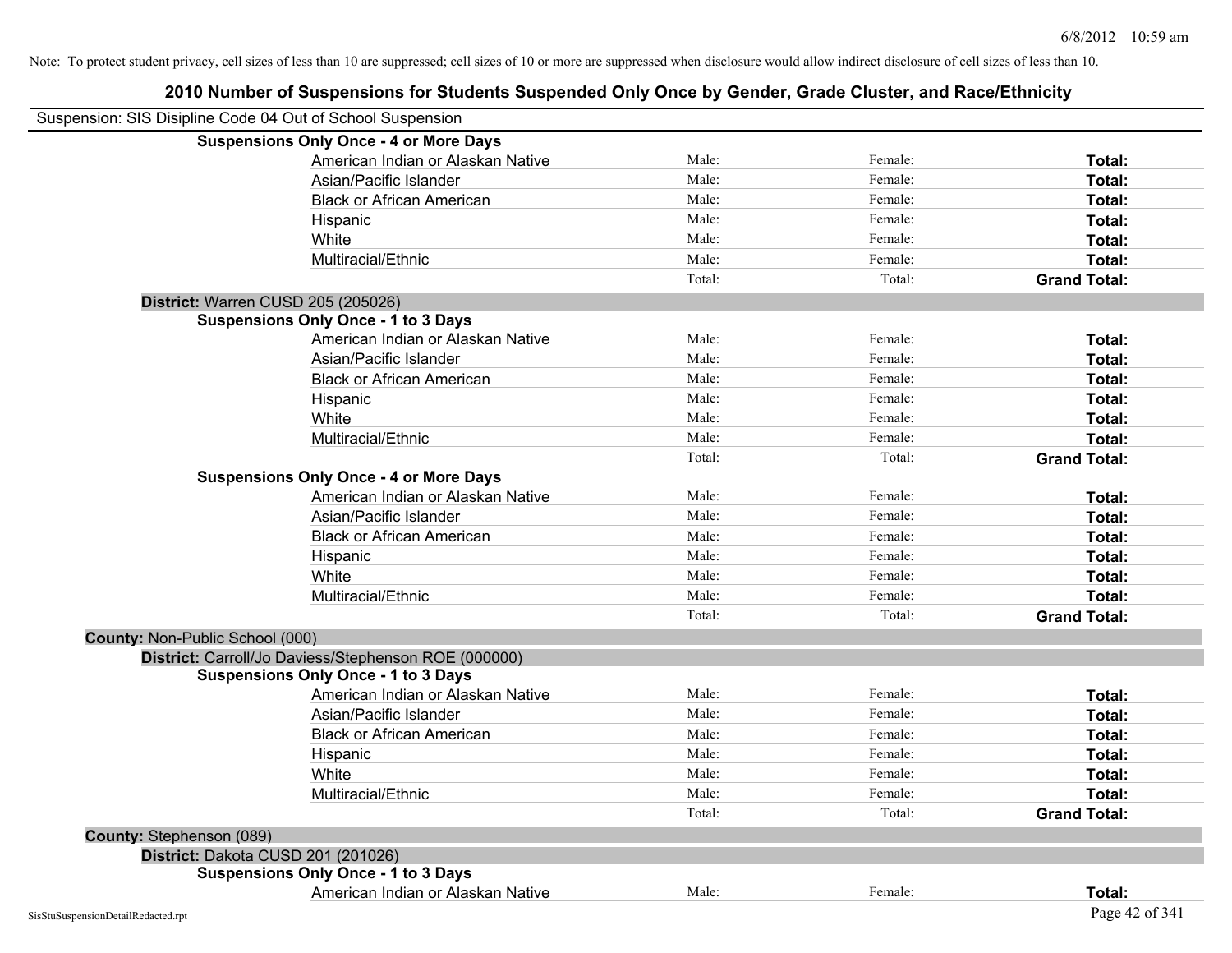| Suspension: SIS Disipline Code 04 Out of School Suspension |                                               |        |    |         |                     |    |
|------------------------------------------------------------|-----------------------------------------------|--------|----|---------|---------------------|----|
|                                                            | Asian/Pacific Islander                        | Male:  |    | Female: | Total:              |    |
|                                                            | <b>Black or African American</b>              | Male:  |    | Female: | Total:              |    |
|                                                            | Hispanic                                      | Male:  |    | Female: | Total:              |    |
|                                                            | White                                         | Male:  |    | Female: | Total:              | 24 |
|                                                            | Multiracial/Ethnic                            | Male:  |    | Female: | Total:              |    |
|                                                            |                                               | Total: |    | Total:  | <b>Grand Total:</b> |    |
| District: Freeport SD 145 (145022)                         |                                               |        |    |         |                     |    |
|                                                            | <b>Suspensions Only Once - 1 to 3 Days</b>    |        |    |         |                     |    |
|                                                            | American Indian or Alaskan Native             | Male:  |    | Female: | Total:              |    |
|                                                            | Asian/Pacific Islander                        | Male:  |    | Female: | Total:              |    |
|                                                            | <b>Black or African American</b>              | Male:  | 55 | Female: | 32<br>Total:        | 87 |
|                                                            | Hispanic                                      | Male:  |    | Female: | Total:              |    |
|                                                            | White                                         | Male:  | 60 | Female: | 18<br>Total:        | 78 |
|                                                            | Multiracial/Ethnic                            | Male:  |    | Female: | Total:              | 29 |
|                                                            |                                               | Total: |    | Total:  | <b>Grand Total:</b> |    |
|                                                            | <b>Suspensions Only Once - 4 or More Days</b> |        |    |         |                     |    |
|                                                            | American Indian or Alaskan Native             | Male:  |    | Female: | Total:              |    |
|                                                            | Asian/Pacific Islander                        | Male:  |    | Female: | Total:              |    |
|                                                            | <b>Black or African American</b>              | Male:  |    | Female: | Total:              | 19 |
|                                                            | Hispanic                                      | Male:  |    | Female: | Total:              |    |
|                                                            | White                                         | Male:  |    | Female: | Total:              | 26 |
|                                                            | Multiracial/Ethnic                            | Male:  |    | Female: | Total:              |    |
|                                                            |                                               | Total: |    | Total:  | <b>Grand Total:</b> |    |
|                                                            | District: Lena Winslow CUSD 202 (202026)      |        |    |         |                     |    |
|                                                            | <b>Suspensions Only Once - 1 to 3 Days</b>    |        |    |         |                     |    |
|                                                            | American Indian or Alaskan Native             | Male:  |    | Female: | Total:              |    |
|                                                            | Asian/Pacific Islander                        | Male:  |    | Female: | Total:              |    |
|                                                            | <b>Black or African American</b>              | Male:  |    | Female: | Total:              |    |
|                                                            | Hispanic                                      | Male:  |    | Female: | Total:              |    |
|                                                            | White                                         | Male:  |    | Female: | Total:              | 17 |
|                                                            | Multiracial/Ethnic                            | Male:  |    | Female: | Total:              |    |
|                                                            |                                               | Total: |    | Total:  | <b>Grand Total:</b> |    |
|                                                            | <b>Suspensions Only Once - 4 or More Days</b> |        |    |         |                     |    |
|                                                            | American Indian or Alaskan Native             | Male:  |    | Female: | Total:              |    |
|                                                            | Asian/Pacific Islander                        | Male:  |    | Female: | Total:              |    |
|                                                            | <b>Black or African American</b>              | Male:  |    | Female: | Total:              |    |
|                                                            | Hispanic                                      | Male:  |    | Female: | Total:              |    |
|                                                            | White                                         | Male:  |    | Female: | Total:              |    |
|                                                            | Multiracial/Ethnic                            | Male:  |    | Female: | Total:              |    |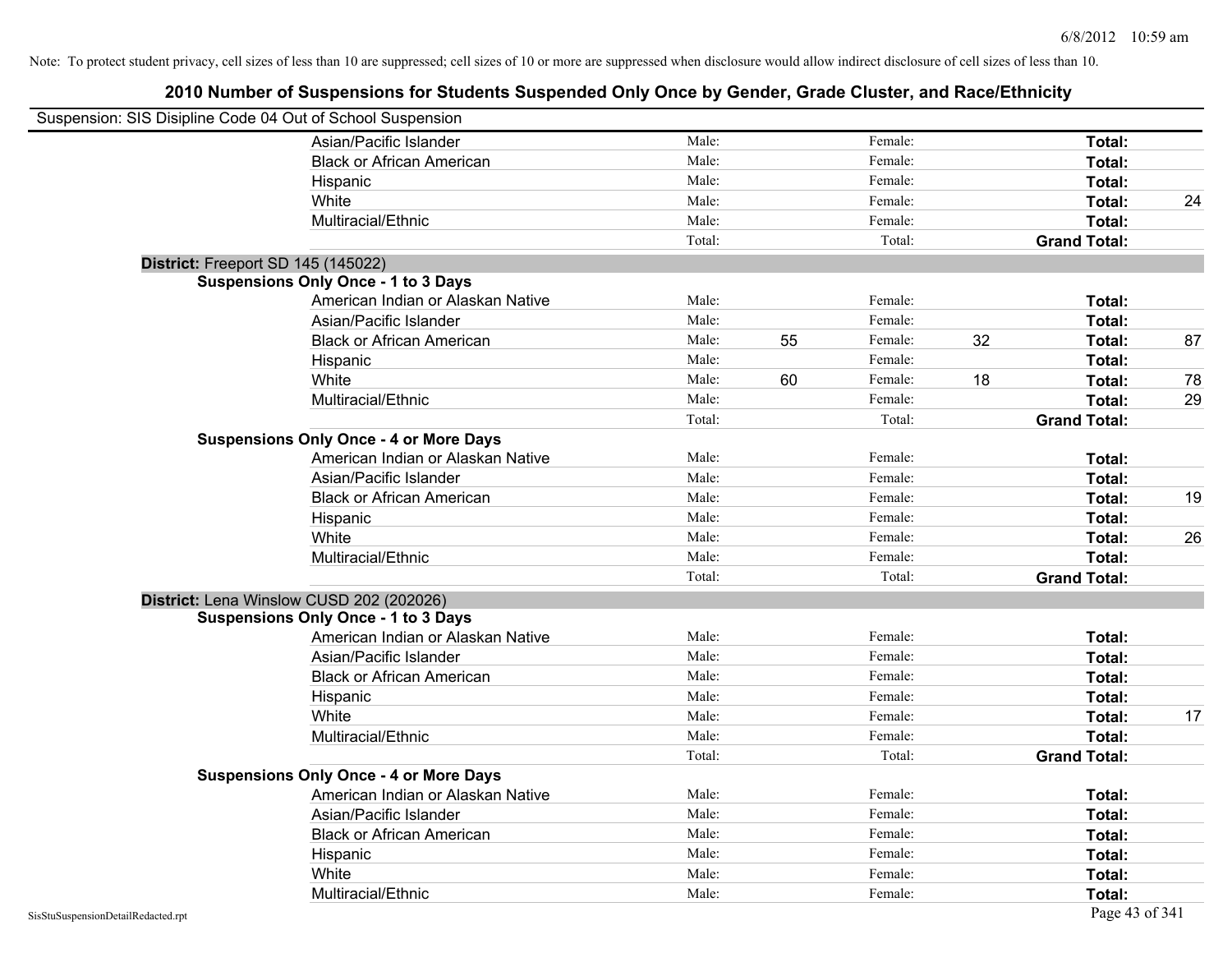| Suspension: SIS Disipline Code 04 Out of School Suspension |                                               |        |     |         |     |                     |     |
|------------------------------------------------------------|-----------------------------------------------|--------|-----|---------|-----|---------------------|-----|
|                                                            |                                               | Total: |     | Total:  |     | <b>Grand Total:</b> |     |
|                                                            | District: Orangeville CUSD 203 (203026)       |        |     |         |     |                     |     |
|                                                            | <b>Suspensions Only Once - 1 to 3 Days</b>    |        |     |         |     |                     |     |
|                                                            | American Indian or Alaskan Native             | Male:  |     | Female: |     | Total:              |     |
|                                                            | Asian/Pacific Islander                        | Male:  |     | Female: |     | Total:              |     |
|                                                            | <b>Black or African American</b>              | Male:  |     | Female: |     | Total:              |     |
|                                                            | Hispanic                                      | Male:  |     | Female: |     | Total:              |     |
|                                                            | White                                         | Male:  |     | Female: |     | Total:              | 13  |
|                                                            | Multiracial/Ethnic                            | Male:  |     | Female: |     | Total:              |     |
|                                                            |                                               | Total: |     | Total:  |     | <b>Grand Total:</b> |     |
|                                                            | District: Pearl City CUSD 200 (200026)        |        |     |         |     |                     |     |
|                                                            | <b>Suspensions Only Once - 4 or More Days</b> |        |     |         |     |                     |     |
|                                                            | American Indian or Alaskan Native             | Male:  |     | Female: |     | Total:              |     |
|                                                            | Asian/Pacific Islander                        | Male:  |     | Female: |     | Total:              |     |
|                                                            | <b>Black or African American</b>              | Male:  |     | Female: |     | Total:              |     |
|                                                            | Hispanic                                      | Male:  |     | Female: |     | Total:              |     |
|                                                            | White                                         | Male:  |     | Female: |     | Total:              |     |
|                                                            | Multiracial/Ethnic                            | Male:  |     | Female: |     | Total:              |     |
|                                                            |                                               | Total: |     | Total:  |     | <b>Grand Total:</b> |     |
|                                                            |                                               |        |     |         |     |                     |     |
| Region: Champaign/Ford ROE (09)                            |                                               |        |     |         |     |                     |     |
| County: Champaign (010)                                    |                                               |        |     |         |     |                     |     |
|                                                            | District: Champaign CUSD 4 (004026)           |        |     |         |     |                     |     |
|                                                            | <b>Suspensions Only Once - 1 to 3 Days</b>    |        |     |         |     |                     |     |
|                                                            | American Indian or Alaskan Native             | Male:  |     | Female: |     | Total:              |     |
|                                                            | Asian/Pacific Islander                        | Male:  |     | Female: |     | Total:              |     |
|                                                            | <b>Black or African American</b>              | Male:  | 180 | Female: | 113 | Total:              | 293 |
|                                                            | Hispanic                                      | Male:  |     | Female: |     | Total:              | 25  |
|                                                            | White                                         | Male:  | 73  | Female: | 20  | Total:              | 93  |
|                                                            | Multiracial/Ethnic                            | Male:  |     | Female: |     | Total:              |     |
|                                                            |                                               | Total: |     | Total:  |     | <b>Grand Total:</b> |     |
|                                                            | <b>Suspensions Only Once - 4 or More Days</b> |        |     |         |     |                     |     |
|                                                            | American Indian or Alaskan Native             | Male:  |     | Female: |     | Total:              |     |
|                                                            | Asian/Pacific Islander                        | Male:  |     | Female: |     | Total:              |     |
|                                                            | <b>Black or African American</b>              | Male:  | 24  | Female: | 23  | Total:              | 47  |
|                                                            | Hispanic                                      | Male:  |     | Female: |     | Total:              |     |
|                                                            | White                                         | Male:  |     | Female: |     | Total:              | 12  |
|                                                            | Multiracial/Ethnic                            | Male:  |     | Female: |     | Total:              |     |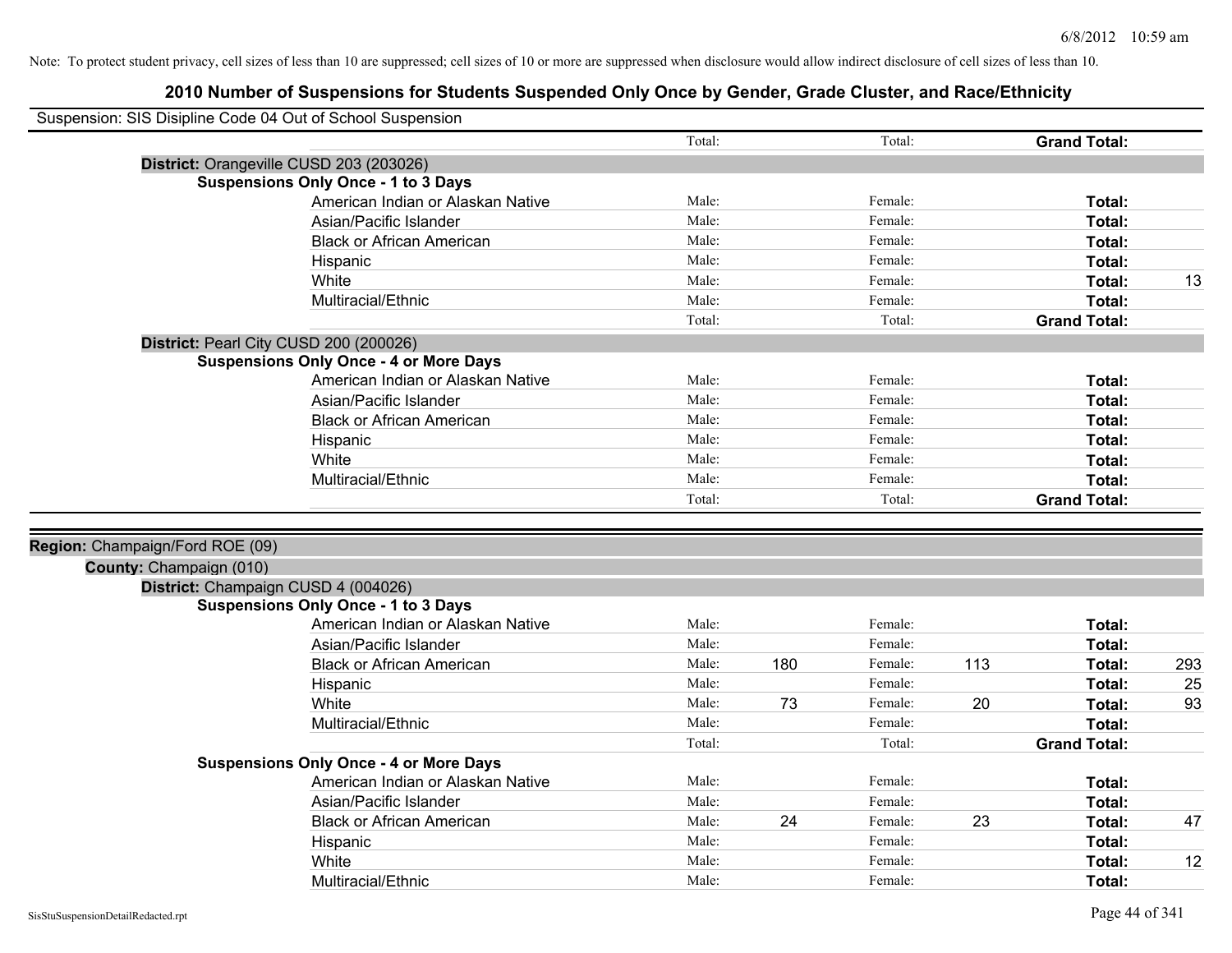# **2010 Number of Suspensions for Students Suspended Only Once by Gender, Grade Cluster, and Race/Ethnicity**

|                                               | Total: | Total:  | <b>Grand Total:</b> |
|-----------------------------------------------|--------|---------|---------------------|
| District: Cunningham Childrens Home (006700)  |        |         |                     |
| <b>Suspensions Only Once - 1 to 3 Days</b>    |        |         |                     |
| American Indian or Alaskan Native             | Male:  | Female: | Total:              |
| Asian/Pacific Islander                        | Male:  | Female: | Total:              |
| <b>Black or African American</b>              | Male:  | Female: | Total:              |
| Hispanic                                      | Male:  | Female: | Total:              |
| White                                         | Male:  | Female: | Total:              |
| Multiracial/Ethnic                            | Male:  | Female: | Total:              |
|                                               | Total: | Total:  | <b>Grand Total:</b> |
| District: Fisher CUSD 1 (001026)              |        |         |                     |
| <b>Suspensions Only Once - 1 to 3 Days</b>    |        |         |                     |
| American Indian or Alaskan Native             | Male:  | Female: | <b>Total:</b>       |
| Asian/Pacific Islander                        | Male:  | Female: | Total:              |
| <b>Black or African American</b>              | Male:  | Female: | Total:              |
| Hispanic                                      | Male:  | Female: | Total:              |
| White                                         | Male:  | Female: | Total:              |
| Multiracial/Ethnic                            | Male:  | Female: | Total:              |
|                                               | Total: | Total:  | <b>Grand Total:</b> |
| <b>Suspensions Only Once - 4 or More Days</b> |        |         |                     |
| American Indian or Alaskan Native             | Male:  | Female: | Total:              |
| Asian/Pacific Islander                        | Male:  | Female: | Total:              |
| <b>Black or African American</b>              | Male:  | Female: | Total:              |
| Hispanic                                      | Male:  | Female: | Total:              |
| White                                         | Male:  | Female: | Total:              |
| Multiracial/Ethnic                            | Male:  | Female: | Total:              |
|                                               | Total: | Total:  | <b>Grand Total:</b> |
| District: Gifford CCSD 188 (188004)           |        |         |                     |
| <b>Suspensions Only Once - 1 to 3 Days</b>    |        |         |                     |
| American Indian or Alaskan Native             | Male:  | Female: | Total:              |
| Asian/Pacific Islander                        | Male:  | Female: | Total:              |
| <b>Black or African American</b>              | Male:  | Female: | Total:              |
| Hispanic                                      | Male:  | Female: | Total:              |
| White                                         | Male:  | Female: | Total:              |
| Multiracial/Ethnic                            | Male:  | Female: | Total:              |
|                                               | Total: | Total:  | <b>Grand Total:</b> |

**District:** Heritage CUSD 8 (008026) **Suspensions Only Once - 1 to 3 Days**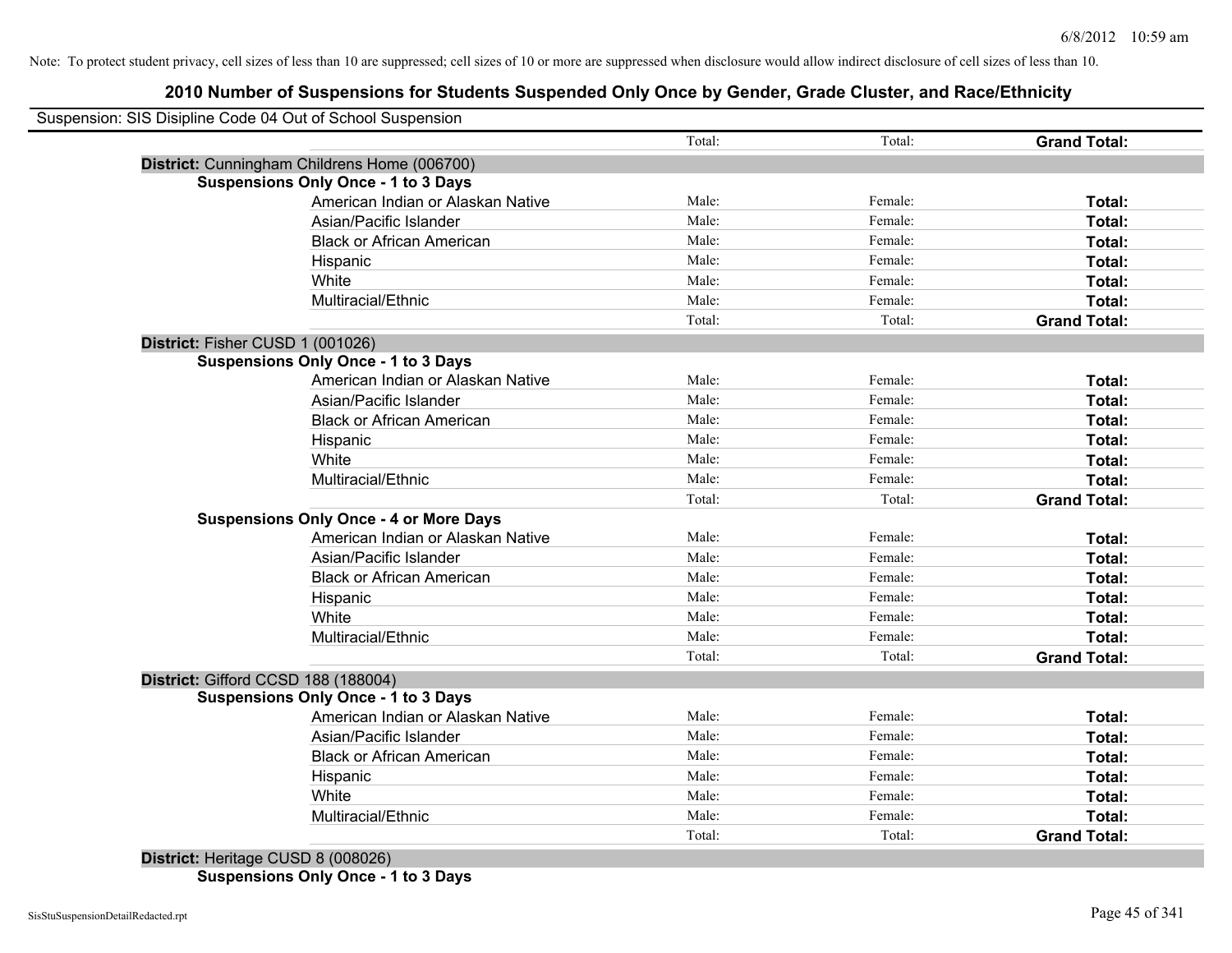# **2010 Number of Suspensions for Students Suspended Only Once by Gender, Grade Cluster, and Race/Ethnicity** Suspension: SIS Disipline Code 04 Out of School Suspension American Indian or Alaskan Native **Male:** Male: Female: Female: **Total:** Total: Asian/Pacific Islander **Figure 1.1 Contained Asian** Male: Female: Female: **Total:** Total: Black or African American **American** Male: Male: Female: **Female: Total: Total: Total: Female: Total: Total: Total: Total: Total: Total: Total: Total: Total: Total: Total: Total: Total:** Hispanic **Total:** Male: Female: **Total:** Female: **Total:** Total: **Total:** Female: **Total:** Total: **Total:** Total: **Total:** Total: **Total:** Total: **Total:** Total: **Total:** Total: **Total:** Total: **Total:** Total: **Total:** Tot White **Total:** Male: Female: **Total:** Female: **Total:** Total: Multiracial/Ethnic **Total:** Male: Female: **Total:** Female: **Total:** Female: **Total:** Female: **Total:** Female: **Total:** Female: **Total:** Female: **Total:** Female: **Total:** Female: **Total:** Female: **Total:** Female: **Total:** F Total: Total: Total: **Grand Total: Suspensions Only Once - 4 or More Days** American Indian or Alaskan Native **Male:** Male: Female: Female: **Total:** Total: Asian/Pacific Islander **Figure 1.1 Contact Contact Contact Contact Contact Contact Contact Contact Total: Total:** Black or African American **Figure 1.1 and Total:** Male: Female: Female: **Total:** Total: Hispanic **Total:** Male: Female: **Total:** Female: **Total:** Total: **Total:** Female: **Total:** Total: **Total:** Total: **Total:** Total: **Total:** Total: **Total:** Total: **Total:** Total: **Total:** Total: **Total:** Total: **Total:** Tot White **Total:** Male: Female: **Total:** Female: **Total:** Total: Multiracial/Ethnic **Total:** Male: Female: **Total:** Female: **Total:** Female: **Total:** Female: **Total:** Female: **Total:** Female: **Total:** Female: **Total:** Female: **Total:** Female: **Total:** Female: **Total:** Female: **Total:** F Total: Total: **Grand Total: District:** Ludlow CCSD 142 (142004) **Suspensions Only Once - 4 or More Days** American Indian or Alaskan Native **Male:** Male: Female: Female: **Total:** Total: Asian/Pacific Islander **Figure 1.1 Contact Contact Contact Contact Contact Contact Contact Contact Contact Conta** Black or African American **American** Male: Male: Female: **Female: Total: Total: Total: Female: Total: Total: Total: Total: Total: Total: Total: Total: Total: Total: Total: Total: Total:** Hispanic **Total:** Male: Female: **Total:** Female: **Total:** Total: White **Total:** Male: Female: **Total:** Total: **Total:** Female: **Total:** Total: Multiracial/Ethnic **Total:** Male: Female: **Total:** Female: **Total:** Female: **Total:** Total: Total: Total: **Grand Total: District:** Mahomet-Seymour CUSD 3 (003026) **Suspensions Only Once - 1 to 3 Days** American Indian or Alaskan Native **Male:** Male: Female: Female: **Total:** Total: Asian/Pacific Islander **Figure 1.1 Contained Asian** Male: Female: **Female: Total: Total: Total: Total: Total: Total: Total: Total: Total: Total: Total: Total: Total: Total: Total: Total: T** Black or African American **Figure 1.1 and Total:** Male: Female: Female: **Total:** Total: Hispanic **Total:** Male: Female: **Total:** Female: **Total:** Total: **Total:** Female: **Total:** Total: **Total:** Total: **Total:** Total: **Total:** Total: **Total:** Total: **Total:** Total: **Total:** Total: **Total:** Total: **Total:** Tot White **Male:** 57 Female: 19 Total: 76 Total: 76 Multiracial/Ethnic **Total:** Male: Male: Female: **Total:** Total: Total: Total: **Grand Total: Suspensions Only Once - 4 or More Days** American Indian or Alaskan Native **Male:** Male: Female: Female: **Total:** Total: Asian/Pacific Islander **Figure 1.1 Contained Asian** Male: Female: **Female: Total: Total: Total: Total: Total: Total: Total: Total: Total: Total: Total: Total: Total: Total: Total: Total: T** Black or African American **Figure 1.1 and Total:** Male: Female: Female: **Total:** Total: Hispanic **Total:** Male: Female: **Total:** Female: **Total:** Total: **Total:** Female: **Total:** Total: **Total:** Total: **Total:** Total: **Total:** Total: **Total:** Total: **Total:** Total: **Total:** Total: **Total:** Total: **Total:** Tot White **Total:** Male: Female: **Total:** Female: **Total:** Total: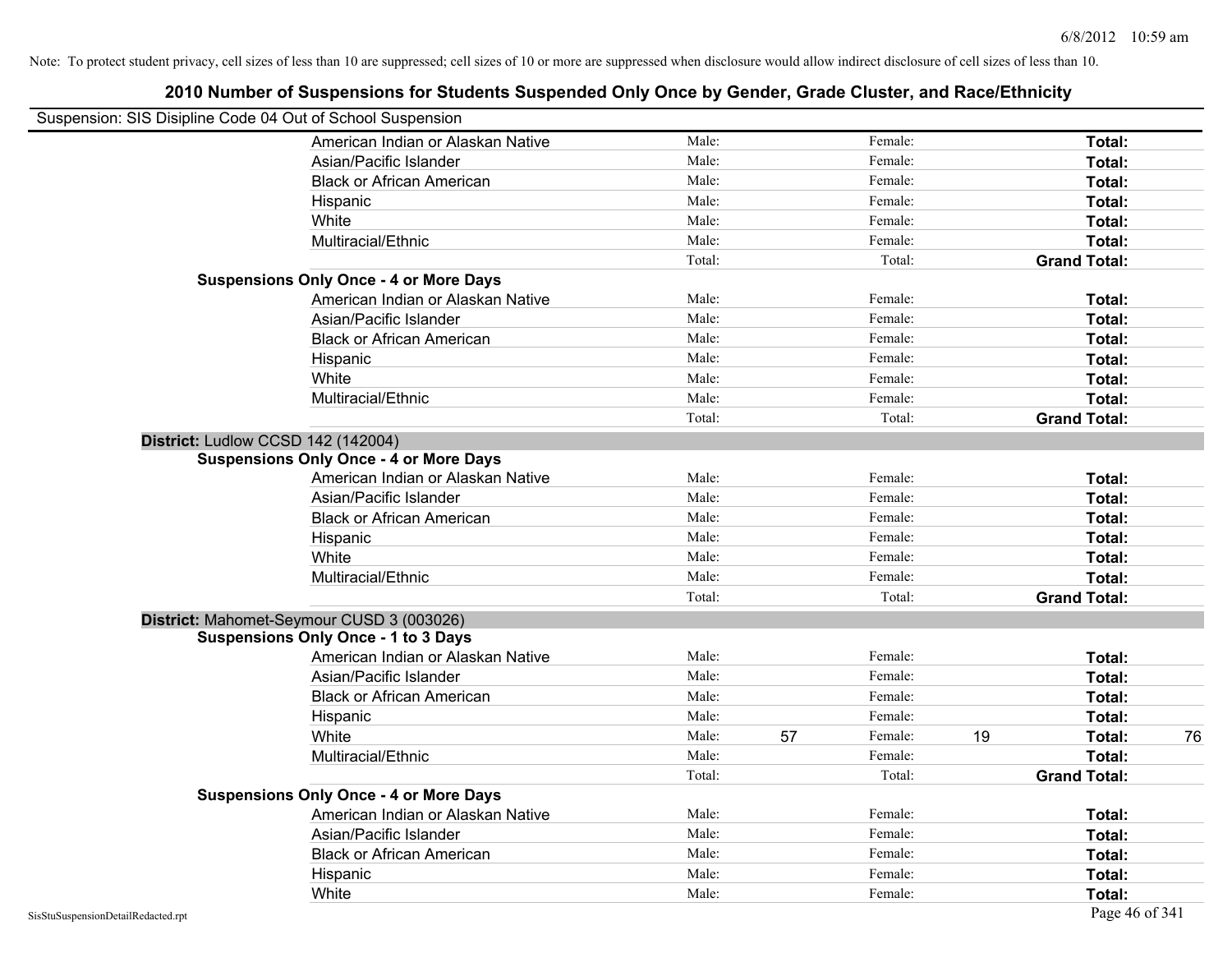# **2010 Number of Suspensions for Students Suspended Only Once by Gender, Grade Cluster, and Race/Ethnicity**

| Suspension: SIS Disipline Code 04 Out of School Suspension |                                                    |        |    |         |    |                     |    |
|------------------------------------------------------------|----------------------------------------------------|--------|----|---------|----|---------------------|----|
|                                                            | Multiracial/Ethnic                                 | Male:  |    | Female: |    | Total:              |    |
|                                                            |                                                    | Total: |    | Total:  |    | <b>Grand Total:</b> |    |
|                                                            | District: Prairieview-Ogden CCSD 197 (197004)      |        |    |         |    |                     |    |
|                                                            | <b>Suspensions Only Once - 1 to 3 Days</b>         |        |    |         |    |                     |    |
|                                                            | American Indian or Alaskan Native                  | Male:  |    | Female: |    | Total:              |    |
|                                                            | Asian/Pacific Islander                             | Male:  |    | Female: |    | Total:              |    |
|                                                            | <b>Black or African American</b>                   | Male:  |    | Female: |    | Total:              |    |
|                                                            | Hispanic                                           | Male:  |    | Female: |    | Total:              |    |
|                                                            | White                                              | Male:  |    | Female: |    | Total:              |    |
|                                                            | Multiracial/Ethnic                                 | Male:  |    | Female: |    | Total:              |    |
|                                                            |                                                    | Total: |    | Total:  |    | <b>Grand Total:</b> |    |
|                                                            | District: Rantoul City SD 137 (137002)             |        |    |         |    |                     |    |
|                                                            | <b>Suspensions Only Once - 1 to 3 Days</b>         |        |    |         |    |                     |    |
|                                                            | American Indian or Alaskan Native                  | Male:  |    | Female: |    | Total:              |    |
|                                                            | Asian/Pacific Islander                             | Male:  |    | Female: |    | Total:              |    |
|                                                            | <b>Black or African American</b>                   | Male:  | 25 | Female: | 17 | Total:              | 42 |
|                                                            | Hispanic                                           | Male:  |    | Female: |    | Total:              |    |
|                                                            | White                                              | Male:  | 21 | Female: | 14 | Total:              | 35 |
|                                                            | Multiracial/Ethnic                                 | Male:  |    | Female: |    | Total:              |    |
|                                                            |                                                    | Total: |    | Total:  |    | <b>Grand Total:</b> | 94 |
|                                                            | <b>Suspensions Only Once - 4 or More Days</b>      |        |    |         |    |                     |    |
|                                                            | American Indian or Alaskan Native                  | Male:  |    | Female: |    | Total:              |    |
|                                                            | Asian/Pacific Islander                             | Male:  |    | Female: |    | Total:              |    |
|                                                            | <b>Black or African American</b>                   | Male:  |    | Female: |    | Total:              |    |
|                                                            | Hispanic                                           | Male:  |    | Female: |    | Total:              |    |
|                                                            | White                                              | Male:  |    | Female: |    | Total:              |    |
|                                                            | Multiracial/Ethnic                                 | Male:  |    | Female: |    | Total:              |    |
|                                                            |                                                    | Total: |    | Total:  |    | <b>Grand Total:</b> |    |
|                                                            | District: Rural Champaign Co Spec Ed Coop (000061) |        |    |         |    |                     |    |
|                                                            | <b>Suspensions Only Once - 1 to 3 Days</b>         |        |    |         |    |                     |    |
|                                                            | American Indian or Alaskan Native                  | Male:  |    | Female: |    | Total:              |    |
|                                                            | Asian/Pacific Islander                             | Male:  |    | Female: |    | Total:              |    |
|                                                            | <b>Black or African American</b>                   | Male:  |    | Female: |    | Total:              |    |
|                                                            | Hispanic                                           | Male:  |    | Female: |    | Total:              |    |
|                                                            | White                                              | Male:  |    | Female: |    | Total:              |    |
|                                                            | Multiracial/Ethnic                                 | Male:  |    | Female: |    | Total:              |    |
|                                                            |                                                    | Total: |    | Total:  |    | <b>Grand Total:</b> |    |
|                                                            |                                                    |        |    |         |    |                     |    |

**District:** St Joseph CCSD 169 (169004)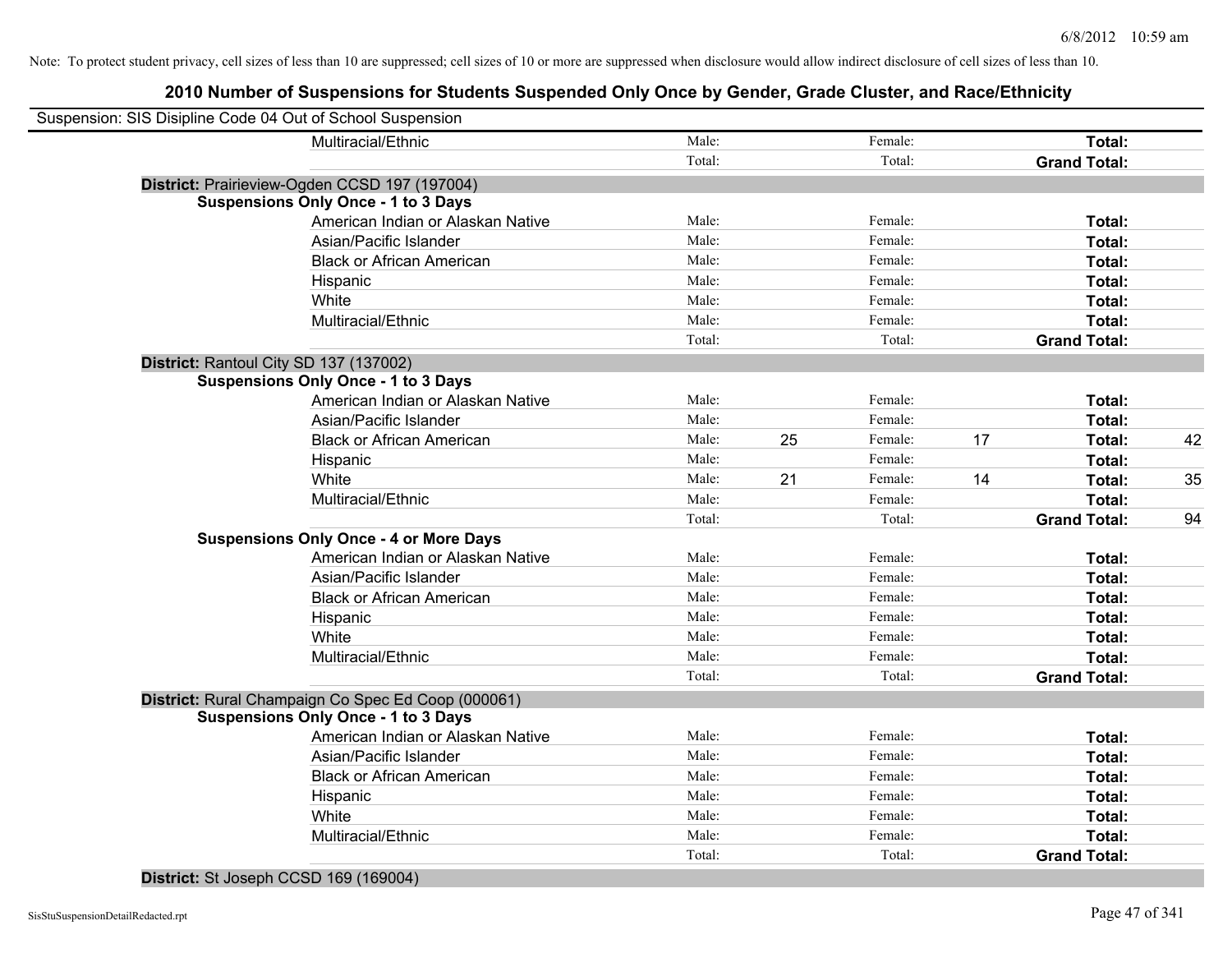| Suspension: SIS Disipline Code 04 Out of School Suspension |                                               |        |         |                     |
|------------------------------------------------------------|-----------------------------------------------|--------|---------|---------------------|
|                                                            | <b>Suspensions Only Once - 4 or More Days</b> |        |         |                     |
|                                                            | American Indian or Alaskan Native             | Male:  | Female: | Total:              |
|                                                            | Asian/Pacific Islander                        | Male:  | Female: | Total:              |
|                                                            | <b>Black or African American</b>              | Male:  | Female: | Total:              |
|                                                            | Hispanic                                      | Male:  | Female: | Total:              |
|                                                            | White                                         | Male:  | Female: | Total:              |
|                                                            | Multiracial/Ethnic                            | Male:  | Female: | Total:              |
|                                                            |                                               | Total: | Total:  | <b>Grand Total:</b> |
|                                                            | District: St Joseph Ogden CHSD 305 (305016)   |        |         |                     |
|                                                            | <b>Suspensions Only Once - 1 to 3 Days</b>    |        |         |                     |
|                                                            | American Indian or Alaskan Native             | Male:  | Female: | Total:              |
|                                                            | Asian/Pacific Islander                        | Male:  | Female: | Total:              |
|                                                            | <b>Black or African American</b>              | Male:  | Female: | Total:              |
|                                                            | Hispanic                                      | Male:  | Female: | Total:              |
|                                                            | White                                         | Male:  | Female: | Total:              |
|                                                            | Multiracial/Ethnic                            | Male:  | Female: | Total:              |
|                                                            |                                               | Total: | Total:  | <b>Grand Total:</b> |
|                                                            | <b>Suspensions Only Once - 4 or More Days</b> |        |         |                     |
|                                                            | American Indian or Alaskan Native             | Male:  | Female: | Total:              |
|                                                            | Asian/Pacific Islander                        | Male:  | Female: | Total:              |
|                                                            | <b>Black or African American</b>              | Male:  | Female: | Total:              |
|                                                            | Hispanic                                      | Male:  | Female: | Total:              |
|                                                            | White                                         | Male:  | Female: | 12<br>Total:        |
|                                                            | Multiracial/Ethnic                            | Male:  | Female: | Total:              |
|                                                            |                                               | Total: | Total:  | <b>Grand Total:</b> |
|                                                            | District: Thomasboro CCSD 130 (130004)        |        |         |                     |
|                                                            | <b>Suspensions Only Once - 1 to 3 Days</b>    |        |         |                     |
|                                                            | American Indian or Alaskan Native             | Male:  | Female: | Total:              |
|                                                            | Asian/Pacific Islander                        | Male:  | Female: | Total:              |
|                                                            | <b>Black or African American</b>              | Male:  | Female: | Total:              |
|                                                            | Hispanic                                      | Male:  | Female: | Total:              |
|                                                            | White                                         | Male:  | Female: | Total:              |
|                                                            | Multiracial/Ethnic                            | Male:  | Female: | Total:              |
|                                                            |                                               | Total: | Total:  | <b>Grand Total:</b> |
| District: Tolono CUSD 7 (007026)                           |                                               |        |         |                     |
|                                                            | <b>Suspensions Only Once - 1 to 3 Days</b>    |        |         |                     |
|                                                            | American Indian or Alaskan Native             | Male:  | Female: | Total:              |
|                                                            | Asian/Pacific Islander                        | Male:  | Female: | Total:              |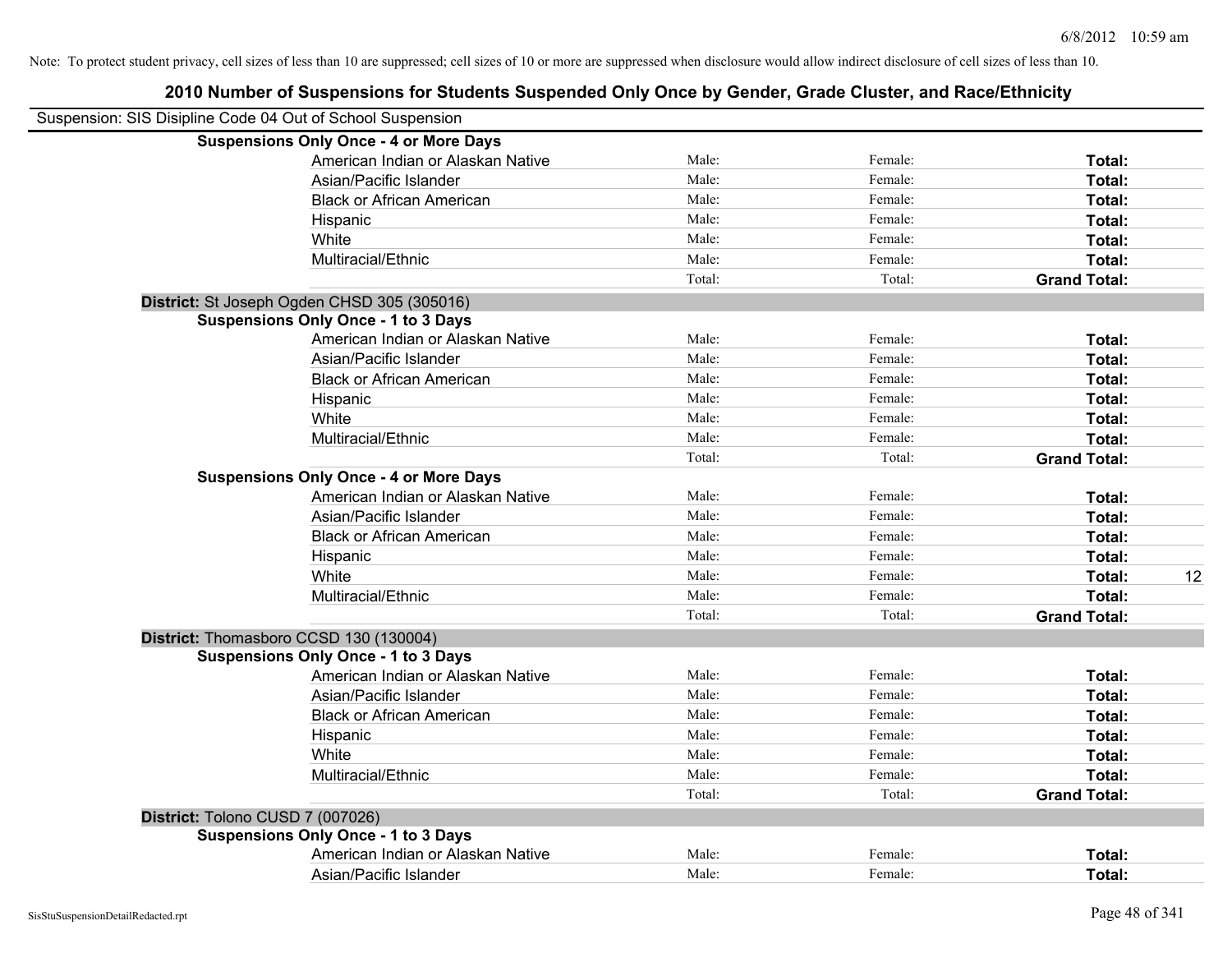| Suspension: SIS Disipline Code 04 Out of School Suspension |                                                     |        |    |         |    |                     |    |
|------------------------------------------------------------|-----------------------------------------------------|--------|----|---------|----|---------------------|----|
|                                                            | <b>Black or African American</b>                    | Male:  |    | Female: |    | Total:              |    |
|                                                            | Hispanic                                            | Male:  |    | Female: |    | Total:              |    |
|                                                            | White                                               | Male:  |    | Female: |    | Total:              | 12 |
|                                                            | Multiracial/Ethnic                                  | Male:  |    | Female: |    | Total:              |    |
|                                                            |                                                     | Total: |    | Total:  |    | <b>Grand Total:</b> |    |
|                                                            | <b>Suspensions Only Once - 4 or More Days</b>       |        |    |         |    |                     |    |
|                                                            | American Indian or Alaskan Native                   | Male:  |    | Female: |    | Total:              |    |
|                                                            | Asian/Pacific Islander                              | Male:  |    | Female: |    | Total:              |    |
|                                                            | <b>Black or African American</b>                    | Male:  |    | Female: |    | Total:              |    |
|                                                            | Hispanic                                            | Male:  |    | Female: |    | Total:              |    |
|                                                            | White                                               | Male:  |    | Female: |    | Total:              |    |
|                                                            | Multiracial/Ethnic                                  | Male:  |    | Female: |    | Total:              |    |
|                                                            |                                                     | Total: |    | Total:  |    | <b>Grand Total:</b> |    |
|                                                            | District: Urbana SD 116 (116022)                    |        |    |         |    |                     |    |
|                                                            | <b>Suspensions Only Once - 1 to 3 Days</b>          |        |    |         |    |                     |    |
|                                                            | American Indian or Alaskan Native                   | Male:  |    | Female: |    | Total:              |    |
|                                                            | Asian/Pacific Islander                              | Male:  |    | Female: |    | Total:              |    |
|                                                            | <b>Black or African American</b>                    | Male:  | 56 | Female: | 36 | Total:              | 92 |
|                                                            | Hispanic                                            | Male:  |    | Female: |    | Total:              | 16 |
|                                                            | White                                               | Male:  | 41 | Female: | 16 | Total:              | 57 |
|                                                            | Multiracial/Ethnic                                  | Male:  |    | Female: |    | Total:              | 10 |
|                                                            |                                                     | Total: |    | Total:  |    | <b>Grand Total:</b> |    |
|                                                            | <b>Suspensions Only Once - 4 or More Days</b>       |        |    |         |    |                     |    |
|                                                            | American Indian or Alaskan Native                   | Male:  |    | Female: |    | Total:              |    |
|                                                            | Asian/Pacific Islander                              | Male:  |    | Female: |    | Total:              |    |
|                                                            | <b>Black or African American</b>                    | Male:  | 29 | Female: | 18 | Total:              | 47 |
|                                                            | Hispanic                                            | Male:  |    | Female: |    | Total:              |    |
|                                                            | White                                               | Male:  |    | Female: |    | Total:              |    |
|                                                            | Multiracial/Ethnic                                  | Male:  |    | Female: |    | Total:              |    |
|                                                            |                                                     | Total: |    | Total:  |    | <b>Grand Total:</b> | 63 |
| County: Ford (027)                                         |                                                     |        |    |         |    |                     |    |
|                                                            | District: Gibson City-Melvin-Sibley CUSD 5 (005026) |        |    |         |    |                     |    |
|                                                            | <b>Suspensions Only Once - 1 to 3 Days</b>          |        |    |         |    |                     |    |
|                                                            | American Indian or Alaskan Native                   | Male:  |    | Female: |    | Total:              |    |
|                                                            | Asian/Pacific Islander                              | Male:  |    | Female: |    | Total:              |    |
|                                                            | <b>Black or African American</b>                    | Male:  |    | Female: |    | Total:              |    |
|                                                            | Hispanic                                            | Male:  |    | Female: |    | Total:              |    |
|                                                            | White                                               | Male:  |    | Female: |    | Total:              | 22 |
|                                                            | Multiracial/Ethnic                                  | Male:  |    | Female: |    | Total:              |    |
| SisStuSuspensionDetailRedacted.rpt                         |                                                     |        |    |         |    | Page 49 of 341      |    |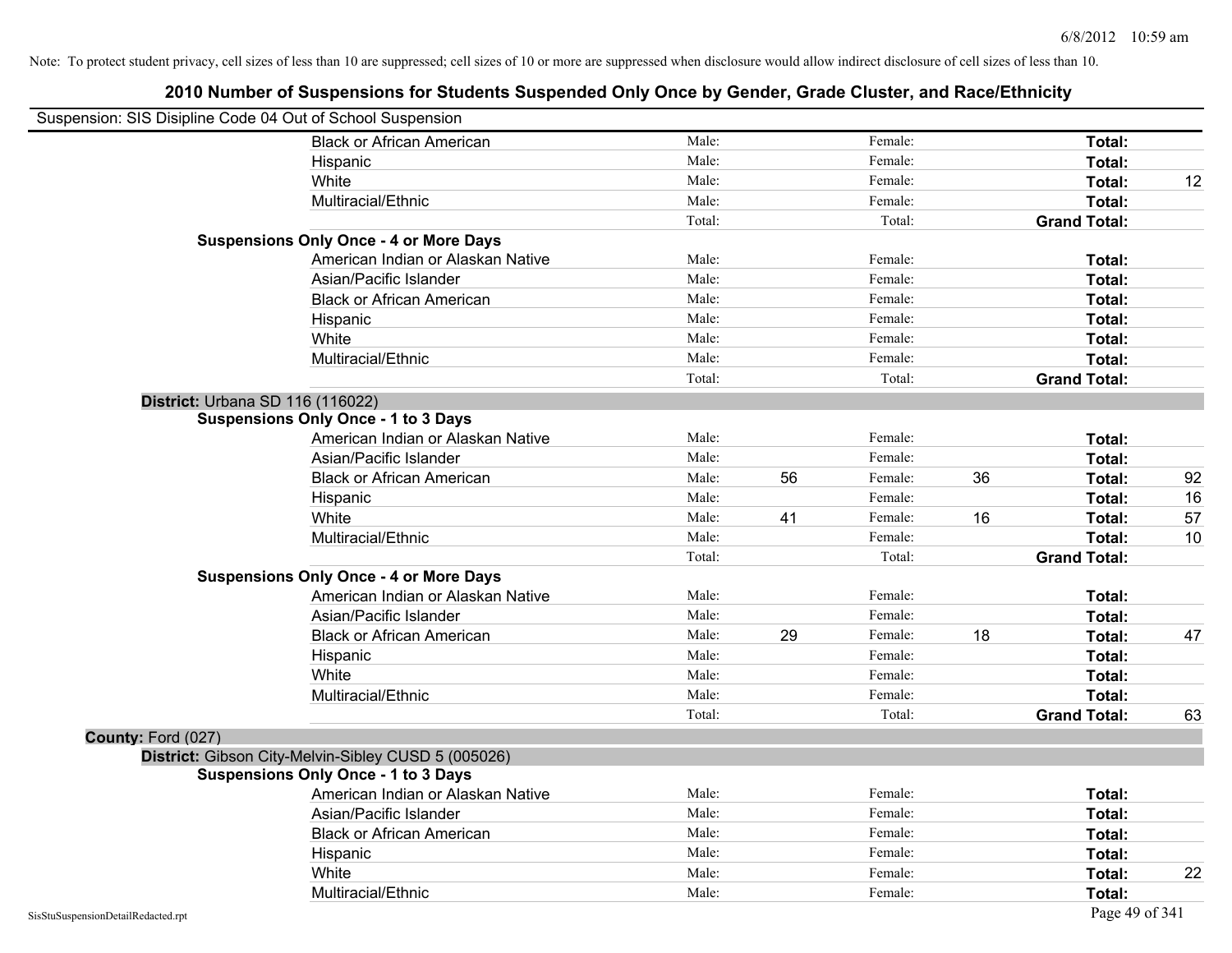| Suspension: SIS Disipline Code 04 Out of School Suspension |                                               |        |         |                     |    |
|------------------------------------------------------------|-----------------------------------------------|--------|---------|---------------------|----|
|                                                            |                                               | Total: | Total:  | <b>Grand Total:</b> |    |
|                                                            | <b>Suspensions Only Once - 4 or More Days</b> |        |         |                     |    |
|                                                            | American Indian or Alaskan Native             | Male:  | Female: | Total:              |    |
|                                                            | Asian/Pacific Islander                        | Male:  | Female: | Total:              |    |
|                                                            | <b>Black or African American</b>              | Male:  | Female: | Total:              |    |
|                                                            | Hispanic                                      | Male:  | Female: | Total:              |    |
|                                                            | White                                         | Male:  | Female: | Total:              |    |
|                                                            | Multiracial/Ethnic                            | Male:  | Female: | Total:              |    |
|                                                            |                                               | Total: | Total:  | <b>Grand Total:</b> |    |
|                                                            | District: Paxton-Buckley-Loda CUD 10 (010026) |        |         |                     |    |
|                                                            | <b>Suspensions Only Once - 1 to 3 Days</b>    |        |         |                     |    |
|                                                            | American Indian or Alaskan Native             | Male:  | Female: | Total:              |    |
|                                                            | Asian/Pacific Islander                        | Male:  | Female: | Total:              |    |
|                                                            | <b>Black or African American</b>              | Male:  | Female: | Total:              |    |
|                                                            | Hispanic                                      | Male:  | Female: | Total:              |    |
|                                                            | White                                         | Male:  | Female: | Total:              | 31 |
|                                                            | Multiracial/Ethnic                            | Male:  | Female: | Total:              |    |
|                                                            |                                               | Total: | Total:  | <b>Grand Total:</b> |    |
|                                                            | <b>Suspensions Only Once - 4 or More Days</b> |        |         |                     |    |
|                                                            | American Indian or Alaskan Native             | Male:  | Female: | Total:              |    |
|                                                            | Asian/Pacific Islander                        | Male:  | Female: | Total:              |    |
|                                                            | <b>Black or African American</b>              | Male:  | Female: | Total:              |    |
|                                                            | Hispanic                                      | Male:  | Female: | Total:              |    |
|                                                            | White                                         | Male:  | Female: | Total:              |    |
|                                                            | Multiracial/Ethnic                            | Male:  | Female: | Total:              |    |
|                                                            |                                               | Total: | Total:  | <b>Grand Total:</b> |    |
| County: Non-Public School (000)                            |                                               |        |         |                     |    |
|                                                            | District: Champaign/Ford ROE (000000)         |        |         |                     |    |
|                                                            | <b>Suspensions Only Once - 1 to 3 Days</b>    |        |         |                     |    |
|                                                            | American Indian or Alaskan Native             | Male:  | Female: | Total:              |    |
|                                                            | Asian/Pacific Islander                        | Male:  | Female: | Total:              |    |
|                                                            | <b>Black or African American</b>              | Male:  | Female: | Total:              |    |
|                                                            | Hispanic                                      | Male:  | Female: | Total:              |    |
|                                                            | White                                         | Male:  | Female: | Total:              |    |
|                                                            | Multiracial/Ethnic                            | Male:  | Female: | Total:              |    |
|                                                            |                                               | Total: | Total:  | <b>Grand Total:</b> |    |
|                                                            | <b>Suspensions Only Once - 4 or More Days</b> |        |         |                     |    |
|                                                            | American Indian or Alaskan Native             | Male:  | Female: | <b>Total:</b>       |    |
|                                                            | Asian/Pacific Islander                        | Male:  | Female: | Total:              |    |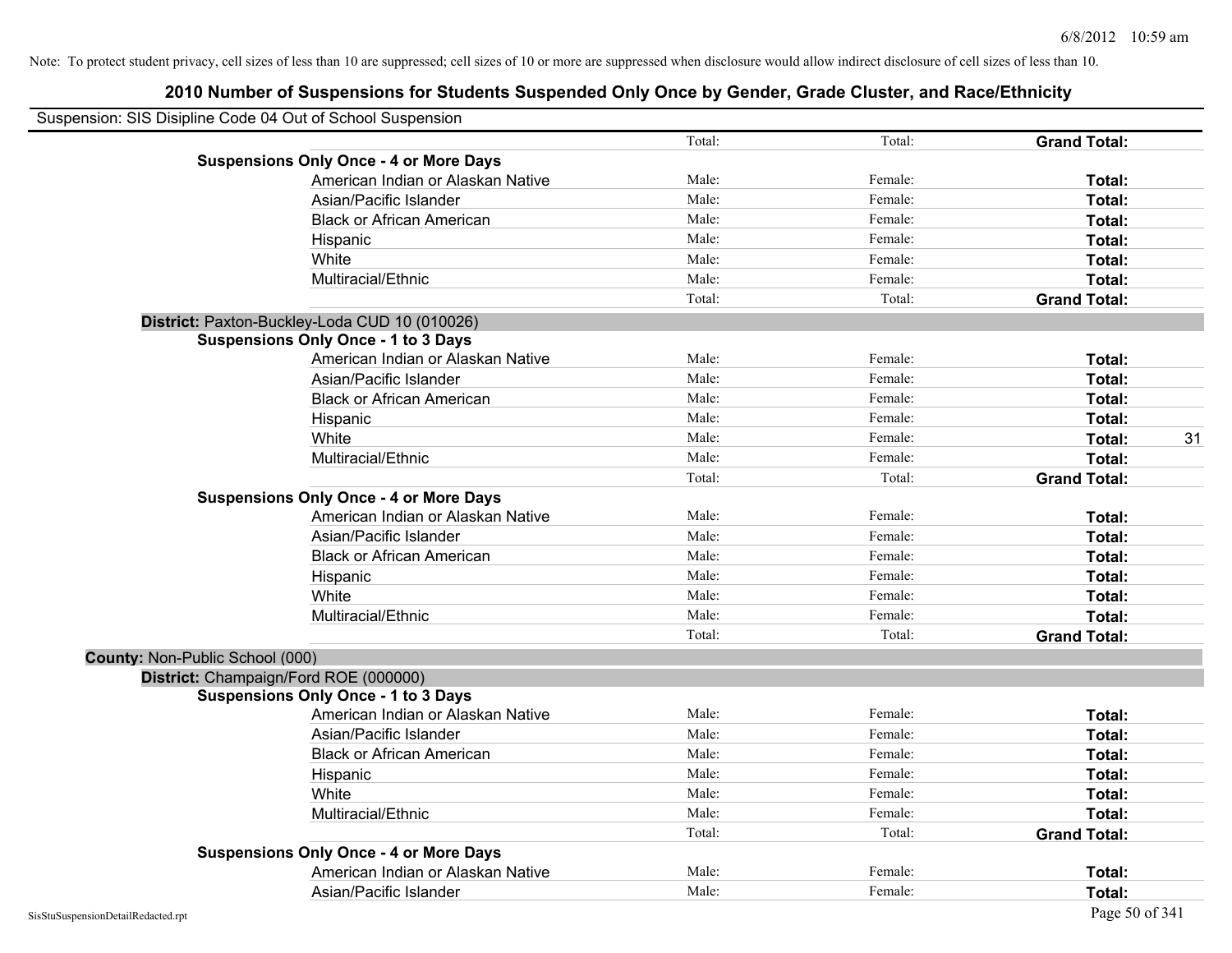| Male:<br>Female:<br><b>Black or African American</b><br>Total:<br>Male:<br>Female:<br>Total:<br>Hispanic<br>Male:<br>Female:<br>White<br>Total:<br>Male:<br>Multiracial/Ethnic<br>Female:<br>Total:<br>Total:<br>Total:<br><b>Grand Total:</b><br>Region: Christian/Montgomery ROE (10)<br>County: Christian (011)<br>District: Edinburg CUSD 4 (004026)<br><b>Suspensions Only Once - 1 to 3 Days</b><br>American Indian or Alaskan Native<br>Male:<br>Female:<br>Total:<br>Male:<br>Female:<br>Asian/Pacific Islander<br>Total:<br>Male:<br><b>Black or African American</b><br>Female:<br>Total:<br>Male:<br>Female:<br>Total:<br>Hispanic<br>Male:<br>Female:<br>White<br>Total:<br>Male:<br>Female:<br>Total:<br>Multiracial/Ethnic<br>Total:<br>Total:<br><b>Grand Total:</b><br><b>Suspensions Only Once - 4 or More Days</b><br>American Indian or Alaskan Native<br>Male:<br>Female:<br>Total:<br>Asian/Pacific Islander<br>Male:<br>Female:<br>Total:<br>Male:<br>Female:<br><b>Black or African American</b><br>Total:<br>Male:<br>Female:<br>Total:<br>Hispanic<br>Male:<br>Female:<br>White<br>Total:<br>Male:<br>Female:<br>Total:<br>Multiracial/Ethnic<br>Total:<br>Total:<br><b>Grand Total:</b><br>District: Morrisonville CUSD 1 (001026)<br><b>Suspensions Only Once - 1 to 3 Days</b><br>American Indian or Alaskan Native<br>Male:<br>Female:<br>Total:<br>Male:<br>Asian/Pacific Islander<br>Female:<br>Total:<br>Male:<br><b>Black or African American</b><br>Female:<br>Total:<br>Male:<br>Female:<br>Hispanic<br>Total:<br>Male:<br>White<br>Female:<br>Total:<br>Multiracial/Ethnic<br>Male:<br>Female:<br>Total:<br>Total:<br>Total:<br><b>Grand Total:</b><br>District: Pana CUSD 8 (008026)<br><b>Suspensions Only Once - 1 to 3 Days</b><br>Male:<br>Female:<br>American Indian or Alaskan Native<br>Total: | Suspension: SIS Disipline Code 04 Out of School Suspension |       |         |        |
|--------------------------------------------------------------------------------------------------------------------------------------------------------------------------------------------------------------------------------------------------------------------------------------------------------------------------------------------------------------------------------------------------------------------------------------------------------------------------------------------------------------------------------------------------------------------------------------------------------------------------------------------------------------------------------------------------------------------------------------------------------------------------------------------------------------------------------------------------------------------------------------------------------------------------------------------------------------------------------------------------------------------------------------------------------------------------------------------------------------------------------------------------------------------------------------------------------------------------------------------------------------------------------------------------------------------------------------------------------------------------------------------------------------------------------------------------------------------------------------------------------------------------------------------------------------------------------------------------------------------------------------------------------------------------------------------------------------------------------------------------------------------------------------------------------------------------------------------|------------------------------------------------------------|-------|---------|--------|
|                                                                                                                                                                                                                                                                                                                                                                                                                                                                                                                                                                                                                                                                                                                                                                                                                                                                                                                                                                                                                                                                                                                                                                                                                                                                                                                                                                                                                                                                                                                                                                                                                                                                                                                                                                                                                                            |                                                            |       |         |        |
|                                                                                                                                                                                                                                                                                                                                                                                                                                                                                                                                                                                                                                                                                                                                                                                                                                                                                                                                                                                                                                                                                                                                                                                                                                                                                                                                                                                                                                                                                                                                                                                                                                                                                                                                                                                                                                            |                                                            |       |         |        |
|                                                                                                                                                                                                                                                                                                                                                                                                                                                                                                                                                                                                                                                                                                                                                                                                                                                                                                                                                                                                                                                                                                                                                                                                                                                                                                                                                                                                                                                                                                                                                                                                                                                                                                                                                                                                                                            |                                                            |       |         |        |
|                                                                                                                                                                                                                                                                                                                                                                                                                                                                                                                                                                                                                                                                                                                                                                                                                                                                                                                                                                                                                                                                                                                                                                                                                                                                                                                                                                                                                                                                                                                                                                                                                                                                                                                                                                                                                                            |                                                            |       |         |        |
|                                                                                                                                                                                                                                                                                                                                                                                                                                                                                                                                                                                                                                                                                                                                                                                                                                                                                                                                                                                                                                                                                                                                                                                                                                                                                                                                                                                                                                                                                                                                                                                                                                                                                                                                                                                                                                            |                                                            |       |         |        |
|                                                                                                                                                                                                                                                                                                                                                                                                                                                                                                                                                                                                                                                                                                                                                                                                                                                                                                                                                                                                                                                                                                                                                                                                                                                                                                                                                                                                                                                                                                                                                                                                                                                                                                                                                                                                                                            |                                                            |       |         |        |
|                                                                                                                                                                                                                                                                                                                                                                                                                                                                                                                                                                                                                                                                                                                                                                                                                                                                                                                                                                                                                                                                                                                                                                                                                                                                                                                                                                                                                                                                                                                                                                                                                                                                                                                                                                                                                                            |                                                            |       |         |        |
|                                                                                                                                                                                                                                                                                                                                                                                                                                                                                                                                                                                                                                                                                                                                                                                                                                                                                                                                                                                                                                                                                                                                                                                                                                                                                                                                                                                                                                                                                                                                                                                                                                                                                                                                                                                                                                            |                                                            |       |         |        |
|                                                                                                                                                                                                                                                                                                                                                                                                                                                                                                                                                                                                                                                                                                                                                                                                                                                                                                                                                                                                                                                                                                                                                                                                                                                                                                                                                                                                                                                                                                                                                                                                                                                                                                                                                                                                                                            |                                                            |       |         |        |
|                                                                                                                                                                                                                                                                                                                                                                                                                                                                                                                                                                                                                                                                                                                                                                                                                                                                                                                                                                                                                                                                                                                                                                                                                                                                                                                                                                                                                                                                                                                                                                                                                                                                                                                                                                                                                                            |                                                            |       |         |        |
|                                                                                                                                                                                                                                                                                                                                                                                                                                                                                                                                                                                                                                                                                                                                                                                                                                                                                                                                                                                                                                                                                                                                                                                                                                                                                                                                                                                                                                                                                                                                                                                                                                                                                                                                                                                                                                            |                                                            |       |         |        |
|                                                                                                                                                                                                                                                                                                                                                                                                                                                                                                                                                                                                                                                                                                                                                                                                                                                                                                                                                                                                                                                                                                                                                                                                                                                                                                                                                                                                                                                                                                                                                                                                                                                                                                                                                                                                                                            |                                                            |       |         |        |
|                                                                                                                                                                                                                                                                                                                                                                                                                                                                                                                                                                                                                                                                                                                                                                                                                                                                                                                                                                                                                                                                                                                                                                                                                                                                                                                                                                                                                                                                                                                                                                                                                                                                                                                                                                                                                                            |                                                            |       |         |        |
|                                                                                                                                                                                                                                                                                                                                                                                                                                                                                                                                                                                                                                                                                                                                                                                                                                                                                                                                                                                                                                                                                                                                                                                                                                                                                                                                                                                                                                                                                                                                                                                                                                                                                                                                                                                                                                            |                                                            |       |         |        |
|                                                                                                                                                                                                                                                                                                                                                                                                                                                                                                                                                                                                                                                                                                                                                                                                                                                                                                                                                                                                                                                                                                                                                                                                                                                                                                                                                                                                                                                                                                                                                                                                                                                                                                                                                                                                                                            |                                                            |       |         |        |
|                                                                                                                                                                                                                                                                                                                                                                                                                                                                                                                                                                                                                                                                                                                                                                                                                                                                                                                                                                                                                                                                                                                                                                                                                                                                                                                                                                                                                                                                                                                                                                                                                                                                                                                                                                                                                                            |                                                            |       |         |        |
|                                                                                                                                                                                                                                                                                                                                                                                                                                                                                                                                                                                                                                                                                                                                                                                                                                                                                                                                                                                                                                                                                                                                                                                                                                                                                                                                                                                                                                                                                                                                                                                                                                                                                                                                                                                                                                            |                                                            |       |         |        |
|                                                                                                                                                                                                                                                                                                                                                                                                                                                                                                                                                                                                                                                                                                                                                                                                                                                                                                                                                                                                                                                                                                                                                                                                                                                                                                                                                                                                                                                                                                                                                                                                                                                                                                                                                                                                                                            |                                                            |       |         |        |
|                                                                                                                                                                                                                                                                                                                                                                                                                                                                                                                                                                                                                                                                                                                                                                                                                                                                                                                                                                                                                                                                                                                                                                                                                                                                                                                                                                                                                                                                                                                                                                                                                                                                                                                                                                                                                                            |                                                            |       |         |        |
|                                                                                                                                                                                                                                                                                                                                                                                                                                                                                                                                                                                                                                                                                                                                                                                                                                                                                                                                                                                                                                                                                                                                                                                                                                                                                                                                                                                                                                                                                                                                                                                                                                                                                                                                                                                                                                            |                                                            |       |         |        |
|                                                                                                                                                                                                                                                                                                                                                                                                                                                                                                                                                                                                                                                                                                                                                                                                                                                                                                                                                                                                                                                                                                                                                                                                                                                                                                                                                                                                                                                                                                                                                                                                                                                                                                                                                                                                                                            |                                                            |       |         |        |
|                                                                                                                                                                                                                                                                                                                                                                                                                                                                                                                                                                                                                                                                                                                                                                                                                                                                                                                                                                                                                                                                                                                                                                                                                                                                                                                                                                                                                                                                                                                                                                                                                                                                                                                                                                                                                                            |                                                            |       |         |        |
|                                                                                                                                                                                                                                                                                                                                                                                                                                                                                                                                                                                                                                                                                                                                                                                                                                                                                                                                                                                                                                                                                                                                                                                                                                                                                                                                                                                                                                                                                                                                                                                                                                                                                                                                                                                                                                            |                                                            |       |         |        |
|                                                                                                                                                                                                                                                                                                                                                                                                                                                                                                                                                                                                                                                                                                                                                                                                                                                                                                                                                                                                                                                                                                                                                                                                                                                                                                                                                                                                                                                                                                                                                                                                                                                                                                                                                                                                                                            |                                                            |       |         |        |
|                                                                                                                                                                                                                                                                                                                                                                                                                                                                                                                                                                                                                                                                                                                                                                                                                                                                                                                                                                                                                                                                                                                                                                                                                                                                                                                                                                                                                                                                                                                                                                                                                                                                                                                                                                                                                                            |                                                            |       |         |        |
|                                                                                                                                                                                                                                                                                                                                                                                                                                                                                                                                                                                                                                                                                                                                                                                                                                                                                                                                                                                                                                                                                                                                                                                                                                                                                                                                                                                                                                                                                                                                                                                                                                                                                                                                                                                                                                            |                                                            |       |         |        |
|                                                                                                                                                                                                                                                                                                                                                                                                                                                                                                                                                                                                                                                                                                                                                                                                                                                                                                                                                                                                                                                                                                                                                                                                                                                                                                                                                                                                                                                                                                                                                                                                                                                                                                                                                                                                                                            |                                                            |       |         |        |
|                                                                                                                                                                                                                                                                                                                                                                                                                                                                                                                                                                                                                                                                                                                                                                                                                                                                                                                                                                                                                                                                                                                                                                                                                                                                                                                                                                                                                                                                                                                                                                                                                                                                                                                                                                                                                                            |                                                            |       |         |        |
|                                                                                                                                                                                                                                                                                                                                                                                                                                                                                                                                                                                                                                                                                                                                                                                                                                                                                                                                                                                                                                                                                                                                                                                                                                                                                                                                                                                                                                                                                                                                                                                                                                                                                                                                                                                                                                            |                                                            |       |         |        |
|                                                                                                                                                                                                                                                                                                                                                                                                                                                                                                                                                                                                                                                                                                                                                                                                                                                                                                                                                                                                                                                                                                                                                                                                                                                                                                                                                                                                                                                                                                                                                                                                                                                                                                                                                                                                                                            |                                                            |       |         |        |
|                                                                                                                                                                                                                                                                                                                                                                                                                                                                                                                                                                                                                                                                                                                                                                                                                                                                                                                                                                                                                                                                                                                                                                                                                                                                                                                                                                                                                                                                                                                                                                                                                                                                                                                                                                                                                                            |                                                            |       |         |        |
|                                                                                                                                                                                                                                                                                                                                                                                                                                                                                                                                                                                                                                                                                                                                                                                                                                                                                                                                                                                                                                                                                                                                                                                                                                                                                                                                                                                                                                                                                                                                                                                                                                                                                                                                                                                                                                            |                                                            |       |         |        |
|                                                                                                                                                                                                                                                                                                                                                                                                                                                                                                                                                                                                                                                                                                                                                                                                                                                                                                                                                                                                                                                                                                                                                                                                                                                                                                                                                                                                                                                                                                                                                                                                                                                                                                                                                                                                                                            |                                                            |       |         |        |
|                                                                                                                                                                                                                                                                                                                                                                                                                                                                                                                                                                                                                                                                                                                                                                                                                                                                                                                                                                                                                                                                                                                                                                                                                                                                                                                                                                                                                                                                                                                                                                                                                                                                                                                                                                                                                                            |                                                            |       |         |        |
|                                                                                                                                                                                                                                                                                                                                                                                                                                                                                                                                                                                                                                                                                                                                                                                                                                                                                                                                                                                                                                                                                                                                                                                                                                                                                                                                                                                                                                                                                                                                                                                                                                                                                                                                                                                                                                            |                                                            |       |         |        |
|                                                                                                                                                                                                                                                                                                                                                                                                                                                                                                                                                                                                                                                                                                                                                                                                                                                                                                                                                                                                                                                                                                                                                                                                                                                                                                                                                                                                                                                                                                                                                                                                                                                                                                                                                                                                                                            |                                                            |       |         |        |
|                                                                                                                                                                                                                                                                                                                                                                                                                                                                                                                                                                                                                                                                                                                                                                                                                                                                                                                                                                                                                                                                                                                                                                                                                                                                                                                                                                                                                                                                                                                                                                                                                                                                                                                                                                                                                                            | Asian/Pacific Islander                                     | Male: | Female: | Total: |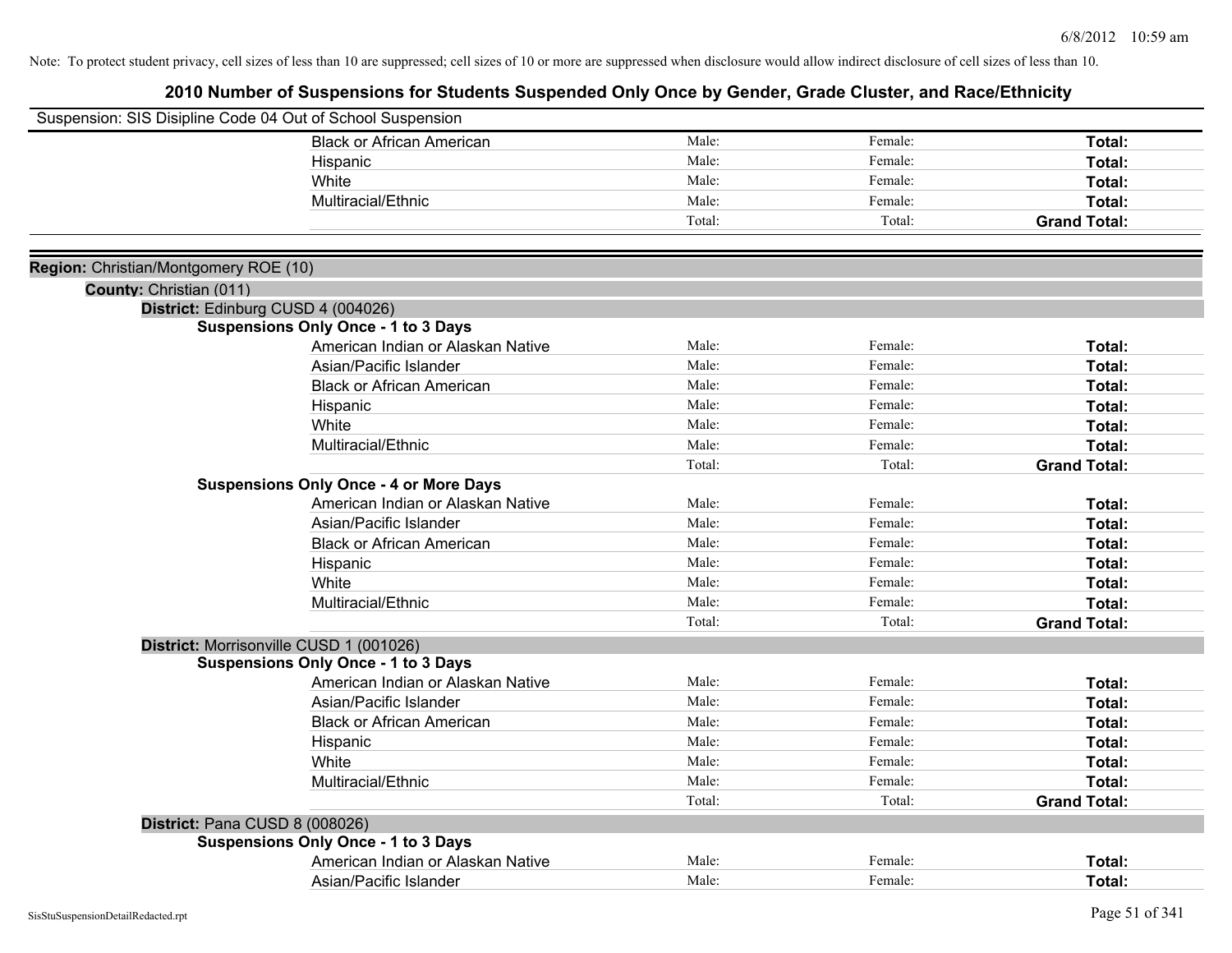| Suspension: SIS Disipline Code 04 Out of School Suspension |                                               |        |    |         |    |                     |    |
|------------------------------------------------------------|-----------------------------------------------|--------|----|---------|----|---------------------|----|
|                                                            | <b>Black or African American</b>              | Male:  |    | Female: |    | Total:              |    |
|                                                            | Hispanic                                      | Male:  |    | Female: |    | Total:              |    |
|                                                            | White                                         | Male:  | 27 | Female: | 11 | Total:              | 38 |
|                                                            | Multiracial/Ethnic                            | Male:  |    | Female: |    | Total:              |    |
|                                                            |                                               | Total: |    | Total:  |    | <b>Grand Total:</b> |    |
|                                                            | <b>Suspensions Only Once - 4 or More Days</b> |        |    |         |    |                     |    |
|                                                            | American Indian or Alaskan Native             | Male:  |    | Female: |    | Total:              |    |
|                                                            | Asian/Pacific Islander                        | Male:  |    | Female: |    | Total:              |    |
|                                                            | <b>Black or African American</b>              | Male:  |    | Female: |    | Total:              |    |
|                                                            | Hispanic                                      | Male:  |    | Female: |    | Total:              |    |
|                                                            | White                                         | Male:  |    | Female: |    | Total:              |    |
|                                                            | Multiracial/Ethnic                            | Male:  |    | Female: |    | Total:              |    |
|                                                            |                                               | Total: |    | Total:  |    | <b>Grand Total:</b> |    |
| District: South Fork SD 14 (014024)                        |                                               |        |    |         |    |                     |    |
|                                                            | <b>Suspensions Only Once - 1 to 3 Days</b>    |        |    |         |    |                     |    |
|                                                            | American Indian or Alaskan Native             | Male:  |    | Female: |    | Total:              |    |
|                                                            | Asian/Pacific Islander                        | Male:  |    | Female: |    | Total:              |    |
|                                                            | <b>Black or African American</b>              | Male:  |    | Female: |    | Total:              |    |
|                                                            | Hispanic                                      | Male:  |    | Female: |    | Total:              |    |
|                                                            | White                                         | Male:  |    | Female: |    | Total:              |    |
|                                                            | Multiracial/Ethnic                            | Male:  |    | Female: |    | Total:              |    |
|                                                            |                                               | Total: |    | Total:  |    | <b>Grand Total:</b> |    |
| District: Taylorville CUSD 3 (003026)                      |                                               |        |    |         |    |                     |    |
|                                                            | <b>Suspensions Only Once - 1 to 3 Days</b>    |        |    |         |    |                     |    |
|                                                            | American Indian or Alaskan Native             | Male:  |    | Female: |    | Total:              |    |
|                                                            | Asian/Pacific Islander                        | Male:  |    | Female: |    | Total:              |    |
|                                                            | <b>Black or African American</b>              | Male:  |    | Female: |    | Total:              |    |
|                                                            | Hispanic                                      | Male:  |    | Female: |    | Total:              |    |
|                                                            | White                                         | Male:  |    | Female: |    | Total:              |    |
|                                                            | Multiracial/Ethnic                            | Male:  |    | Female: |    | Total:              |    |
|                                                            |                                               | Total: |    | Total:  |    | <b>Grand Total:</b> |    |
|                                                            | <b>Suspensions Only Once - 4 or More Days</b> |        |    |         |    |                     |    |
|                                                            | American Indian or Alaskan Native             | Male:  |    | Female: |    | Total:              |    |
|                                                            | Asian/Pacific Islander                        | Male:  |    | Female: |    | Total:              |    |
|                                                            | <b>Black or African American</b>              | Male:  |    | Female: |    | Total:              |    |
|                                                            | Hispanic                                      | Male:  |    | Female: |    | Total:              |    |
|                                                            | White                                         | Male:  |    | Female: |    | Total:              |    |
|                                                            | Multiracial/Ethnic                            | Male:  |    | Female: |    | <b>Total:</b>       |    |
|                                                            |                                               | Total: |    | Total:  |    | <b>Grand Total:</b> |    |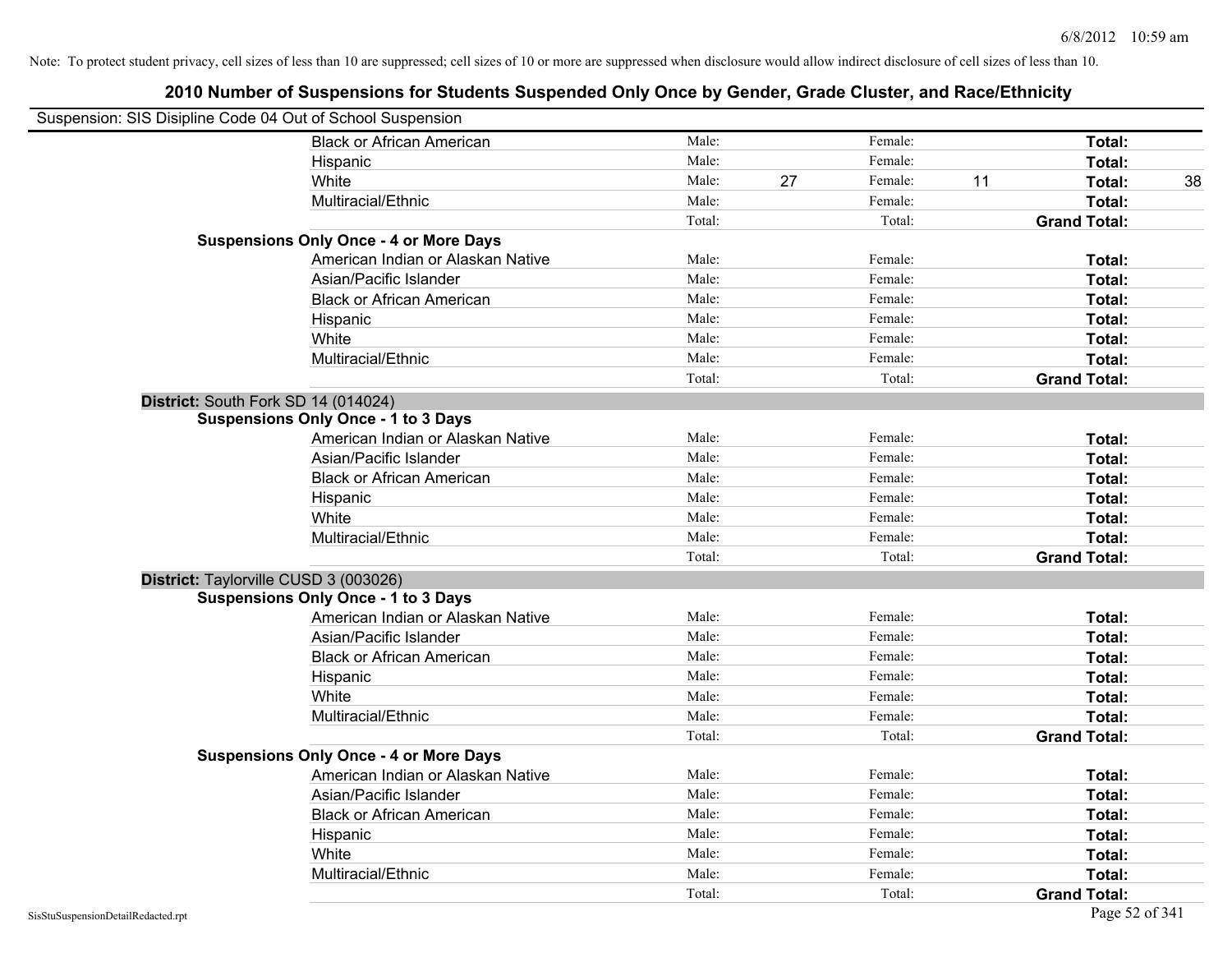|                                    | Suspension: SIS Disipline Code 04 Out of School Suspension |        |         |                     |
|------------------------------------|------------------------------------------------------------|--------|---------|---------------------|
| <b>County: Montgomery (068)</b>    |                                                            |        |         |                     |
|                                    | District: Hillsboro CUSD 3 (003026)                        |        |         |                     |
|                                    | <b>Suspensions Only Once - 1 to 3 Days</b>                 |        |         |                     |
|                                    | American Indian or Alaskan Native                          | Male:  | Female: | Total:              |
|                                    | Asian/Pacific Islander                                     | Male:  | Female: | Total:              |
|                                    | <b>Black or African American</b>                           | Male:  | Female: | Total:              |
|                                    | Hispanic                                                   | Male:  | Female: | Total:              |
|                                    | White                                                      | Male:  | Female: | 47<br>Total:        |
|                                    | Multiracial/Ethnic                                         | Male:  | Female: | Total:              |
|                                    |                                                            | Total: | Total:  | <b>Grand Total:</b> |
|                                    | <b>Suspensions Only Once - 4 or More Days</b>              |        |         |                     |
|                                    | American Indian or Alaskan Native                          | Male:  | Female: | Total:              |
|                                    | Asian/Pacific Islander                                     | Male:  | Female: | Total:              |
|                                    | <b>Black or African American</b>                           | Male:  | Female: | Total:              |
|                                    | Hispanic                                                   | Male:  | Female: | Total:              |
|                                    | White                                                      | Male:  | Female: | 13<br>Total:        |
|                                    | Multiracial/Ethnic                                         | Male:  | Female: | Total:              |
|                                    |                                                            | Total: | Total:  | <b>Grand Total:</b> |
|                                    | District: Litchfield CUSD 12 (012026)                      |        |         |                     |
|                                    | <b>Suspensions Only Once - 1 to 3 Days</b>                 |        |         |                     |
|                                    | American Indian or Alaskan Native                          | Male:  | Female: | Total:              |
|                                    | Asian/Pacific Islander                                     | Male:  | Female: | Total:              |
|                                    | <b>Black or African American</b>                           | Male:  | Female: | Total:              |
|                                    | Hispanic                                                   | Male:  | Female: | Total:              |
|                                    | White                                                      | Male:  | Female: | Total:<br>40        |
|                                    | Multiracial/Ethnic                                         | Male:  | Female: | Total:              |
|                                    |                                                            | Total: | Total:  | <b>Grand Total:</b> |
|                                    | <b>Suspensions Only Once - 4 or More Days</b>              |        |         |                     |
|                                    | American Indian or Alaskan Native                          | Male:  | Female: | Total:              |
|                                    | Asian/Pacific Islander                                     | Male:  | Female: | Total:              |
|                                    | <b>Black or African American</b>                           | Male:  | Female: | Total:              |
|                                    | Hispanic                                                   | Male:  | Female: | Total:              |
|                                    | White                                                      | Male:  | Female: | Total:              |
|                                    | Multiracial/Ethnic                                         | Male:  | Female: | Total:              |
|                                    |                                                            | Total: | Total:  | <b>Grand Total:</b> |
|                                    | District: Nokomis CUSD 22 (022026)                         |        |         |                     |
|                                    | <b>Suspensions Only Once - 1 to 3 Days</b>                 |        |         |                     |
|                                    | American Indian or Alaskan Native                          | Male:  | Female: | Total:              |
|                                    | Asian/Pacific Islander                                     | Male:  | Female: | Total:              |
| SisStuSuspensionDetailRedacted.rpt |                                                            |        |         | Page 53 of 341      |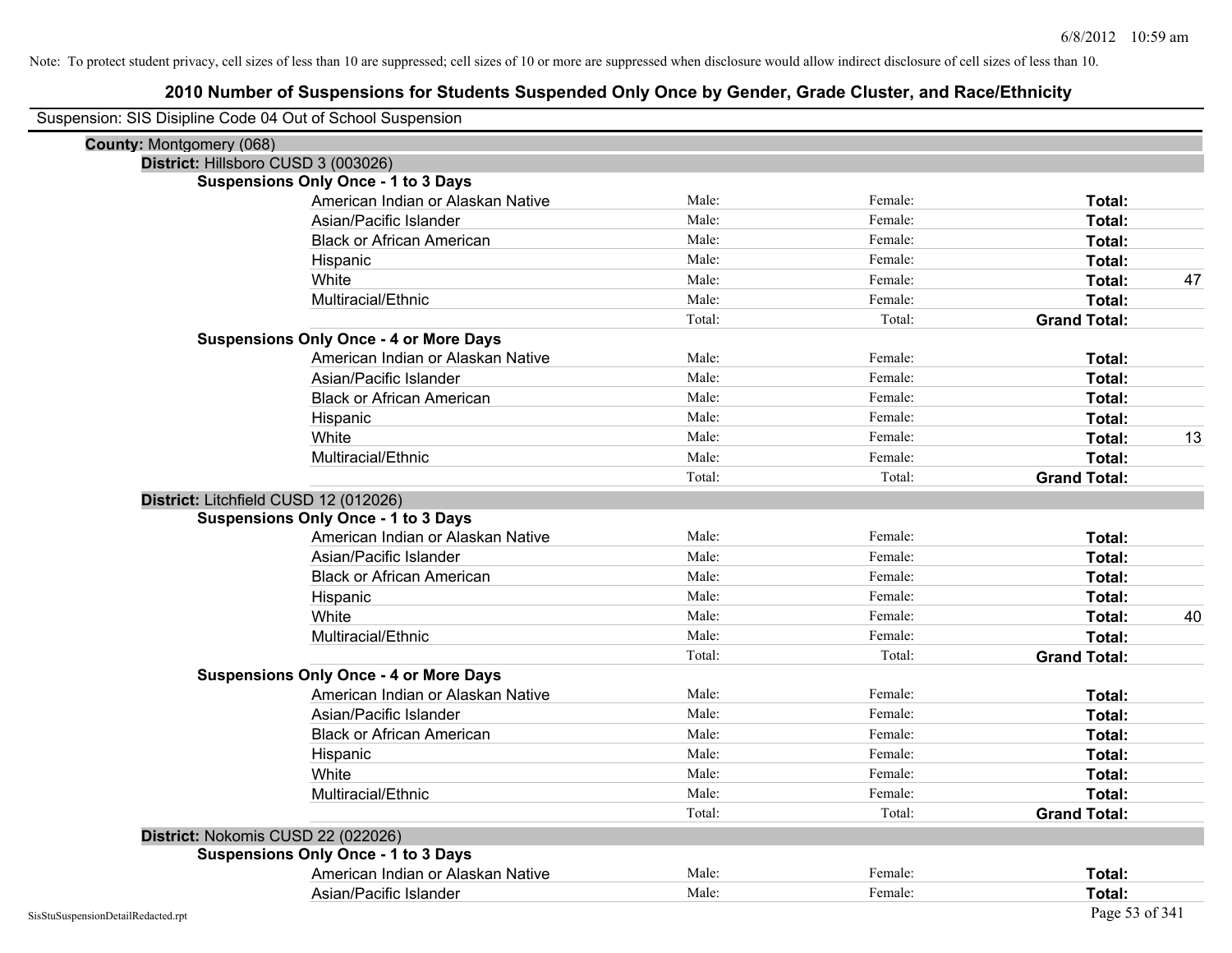| Suspension: SIS Disipline Code 04 Out of School Suspension |                                               |        |         |                     |    |
|------------------------------------------------------------|-----------------------------------------------|--------|---------|---------------------|----|
|                                                            | <b>Black or African American</b>              | Male:  | Female: | Total:              |    |
|                                                            | Hispanic                                      | Male:  | Female: | Total:              |    |
|                                                            | White                                         | Male:  | Female: | Total:              | 19 |
|                                                            | Multiracial/Ethnic                            | Male:  | Female: | Total:              |    |
|                                                            |                                               | Total: | Total:  | <b>Grand Total:</b> |    |
|                                                            | <b>Suspensions Only Once - 4 or More Days</b> |        |         |                     |    |
|                                                            | American Indian or Alaskan Native             | Male:  | Female: | Total:              |    |
|                                                            | Asian/Pacific Islander                        | Male:  | Female: | Total:              |    |
|                                                            | <b>Black or African American</b>              | Male:  | Female: | Total:              |    |
|                                                            | Hispanic                                      | Male:  | Female: | Total:              |    |
|                                                            | White                                         | Male:  | Female: | Total:              |    |
|                                                            | Multiracial/Ethnic                            | Male:  | Female: | Total:              |    |
|                                                            |                                               | Total: | Total:  | <b>Grand Total:</b> |    |
|                                                            | District: Panhandle CUSD 2 (002026)           |        |         |                     |    |
|                                                            | <b>Suspensions Only Once - 1 to 3 Days</b>    |        |         |                     |    |
|                                                            | American Indian or Alaskan Native             | Male:  | Female: | Total:              |    |
|                                                            | Asian/Pacific Islander                        | Male:  | Female: | Total:              |    |
|                                                            | <b>Black or African American</b>              | Male:  | Female: | Total:              |    |
|                                                            | Hispanic                                      | Male:  | Female: | Total:              |    |
|                                                            | White                                         | Male:  | Female: | Total:              |    |
|                                                            | Multiracial/Ethnic                            | Male:  | Female: | Total:              |    |
|                                                            |                                               | Total: | Total:  | <b>Grand Total:</b> | 10 |
| County: Non-Public School (000)                            |                                               |        |         |                     |    |
|                                                            | District: Christian/Montgomery ROE (000000)   |        |         |                     |    |
|                                                            | <b>Suspensions Only Once - 1 to 3 Days</b>    |        |         |                     |    |
|                                                            | American Indian or Alaskan Native             | Male:  | Female: | Total:              |    |
|                                                            | Asian/Pacific Islander                        | Male:  | Female: | Total:              |    |
|                                                            | <b>Black or African American</b>              | Male:  | Female: | Total:              |    |
|                                                            | Hispanic                                      | Male:  | Female: | Total:              |    |
|                                                            | White                                         | Male:  | Female: | Total:              |    |
|                                                            | Multiracial/Ethnic                            | Male:  | Female: | Total:              |    |
|                                                            |                                               | Total: | Total:  | <b>Grand Total:</b> |    |
|                                                            |                                               |        |         |                     |    |
| Region: Clay/Cwford/Jsper/Lwrnce/Rhland (12)               |                                               |        |         |                     |    |
| County: Clay (013)                                         |                                               |        |         |                     |    |
|                                                            | District: Clay City CUSD 10 (010026)          |        |         |                     |    |
|                                                            | <b>Suspensions Only Once - 1 to 3 Days</b>    |        |         |                     |    |
|                                                            | American Indian or Alaskan Native             | Male:  | Female: | Total:              |    |
| SisStuSuspensionDetailRedacted.rpt                         |                                               |        |         | Page 54 of 341      |    |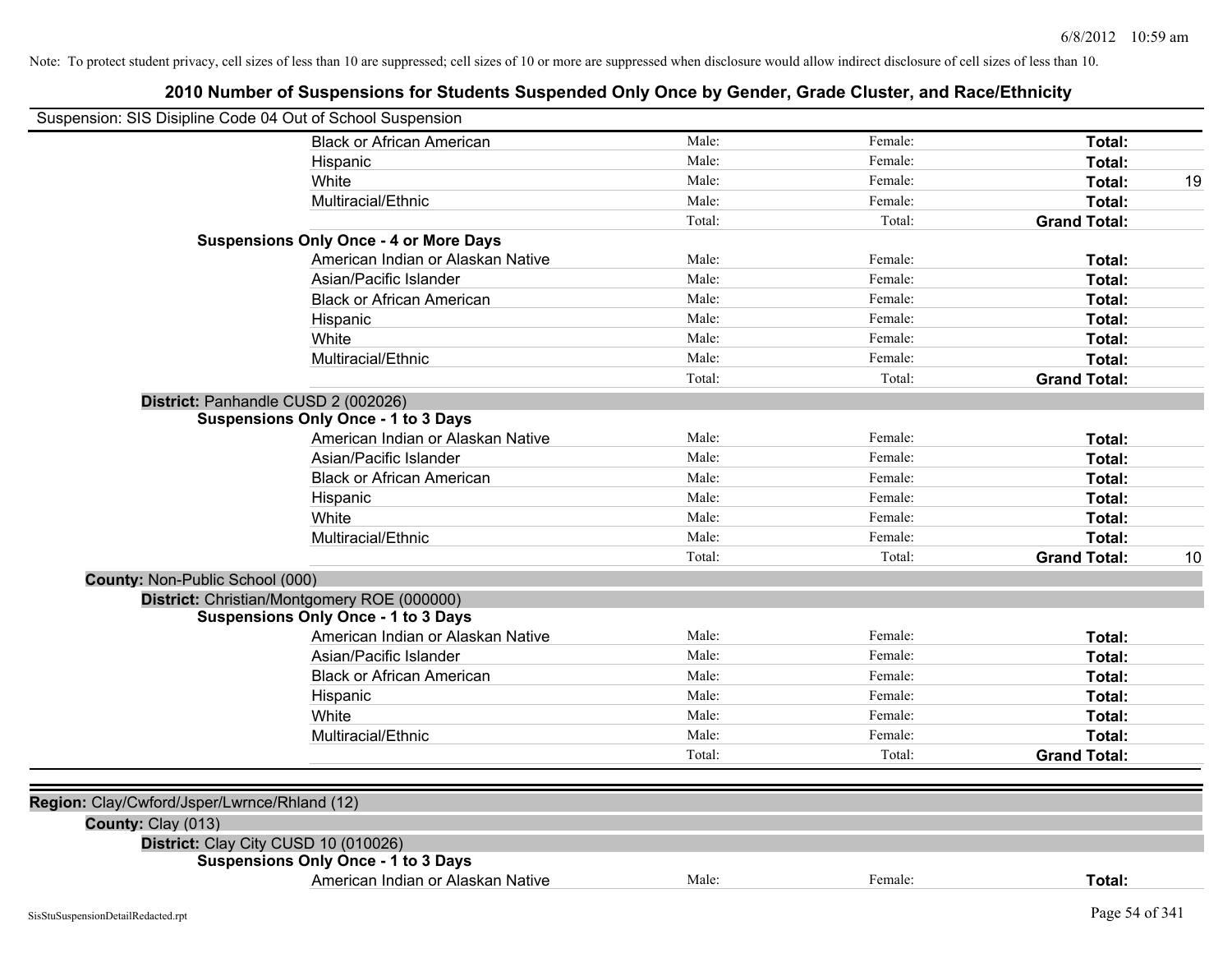| Suspension: SIS Disipline Code 04 Out of School Suspension |        |         |                     |    |
|------------------------------------------------------------|--------|---------|---------------------|----|
| Asian/Pacific Islander                                     | Male:  | Female: | Total:              |    |
| <b>Black or African American</b>                           | Male:  | Female: | Total:              |    |
| Hispanic                                                   | Male:  | Female: | Total:              |    |
| White                                                      | Male:  | Female: | Total:              |    |
| Multiracial/Ethnic                                         | Male:  | Female: | Total:              |    |
|                                                            | Total: | Total:  | <b>Grand Total:</b> |    |
| <b>Suspensions Only Once - 4 or More Days</b>              |        |         |                     |    |
| American Indian or Alaskan Native                          | Male:  | Female: | Total:              |    |
| Asian/Pacific Islander                                     | Male:  | Female: | Total:              |    |
| <b>Black or African American</b>                           | Male:  | Female: | Total:              |    |
| Hispanic                                                   | Male:  | Female: | Total:              |    |
| White                                                      | Male:  | Female: | Total:              |    |
| Multiracial/Ethnic                                         | Male:  | Female: | Total:              |    |
|                                                            | Total: | Total:  | <b>Grand Total:</b> |    |
| District: Flora CUSD 35 (035026)                           |        |         |                     |    |
| <b>Suspensions Only Once - 1 to 3 Days</b>                 |        |         |                     |    |
| American Indian or Alaskan Native                          | Male:  | Female: | Total:              |    |
| Asian/Pacific Islander                                     | Male:  | Female: | Total:              |    |
| <b>Black or African American</b>                           | Male:  | Female: | Total:              |    |
| Hispanic                                                   | Male:  | Female: | Total:              |    |
| White                                                      | Male:  | Female: | Total:              | 11 |
| Multiracial/Ethnic                                         | Male:  | Female: | Total:              |    |
|                                                            | Total: | Total:  | <b>Grand Total:</b> |    |
| <b>Suspensions Only Once - 4 or More Days</b>              |        |         |                     |    |
| American Indian or Alaskan Native                          | Male:  | Female: | Total:              |    |
| Asian/Pacific Islander                                     | Male:  | Female: | Total:              |    |
| <b>Black or African American</b>                           | Male:  | Female: | Total:              |    |
| Hispanic                                                   | Male:  | Female: | Total:              |    |
| White                                                      | Male:  | Female: | Total:              |    |
| Multiracial/Ethnic                                         | Male:  | Female: | Total:              |    |
|                                                            | Total: | Total:  | <b>Grand Total:</b> |    |
| District: North Clay CUSD 25 (025026)                      |        |         |                     |    |
| <b>Suspensions Only Once - 1 to 3 Days</b>                 |        |         |                     |    |
| American Indian or Alaskan Native                          | Male:  | Female: | Total:              |    |
| Asian/Pacific Islander                                     | Male:  | Female: | Total:              |    |
| <b>Black or African American</b>                           | Male:  | Female: | Total:              |    |
| Hispanic                                                   | Male:  | Female: | Total:              |    |
| White                                                      | Male:  | Female: | Total:              | 13 |
| Multiracial/Ethnic                                         | Male:  | Female: | Total:              |    |
| SisStuSuspensionDetailRedacted.rpt                         |        |         | Page 55 of 341      |    |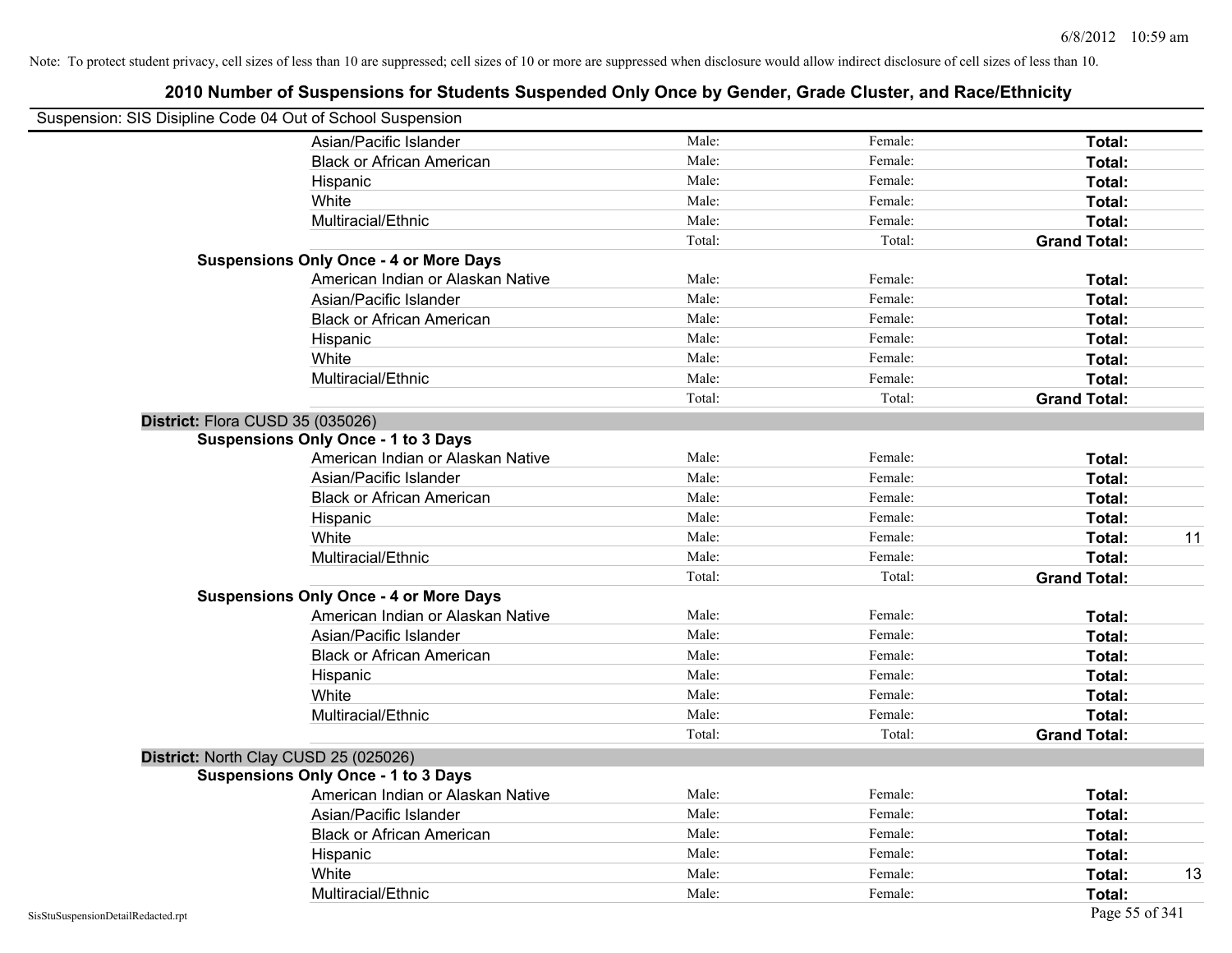| Suspension: SIS Disipline Code 04 Out of School Suspension |                                               |        |         |                           |
|------------------------------------------------------------|-----------------------------------------------|--------|---------|---------------------------|
|                                                            |                                               | Total: | Total:  | <b>Grand Total:</b>       |
|                                                            | <b>Suspensions Only Once - 4 or More Days</b> |        |         |                           |
|                                                            | American Indian or Alaskan Native             | Male:  | Female: | Total:                    |
|                                                            | Asian/Pacific Islander                        | Male:  | Female: | Total:                    |
|                                                            | <b>Black or African American</b>              | Male:  | Female: | Total:                    |
|                                                            | Hispanic                                      | Male:  | Female: | Total:                    |
|                                                            | White                                         | Male:  | Female: | Total:                    |
|                                                            | Multiracial/Ethnic                            | Male:  | Female: | Total:                    |
|                                                            |                                               | Total: | Total:  | <b>Grand Total:</b>       |
| County: Crawford (017)                                     |                                               |        |         |                           |
| District: Oblong CUSD 4 (004026)                           |                                               |        |         |                           |
|                                                            | <b>Suspensions Only Once - 1 to 3 Days</b>    |        |         |                           |
|                                                            | American Indian or Alaskan Native             | Male:  | Female: | Total:                    |
|                                                            | Asian/Pacific Islander                        | Male:  | Female: | Total:                    |
|                                                            | <b>Black or African American</b>              | Male:  | Female: | Total:                    |
|                                                            | Hispanic                                      | Male:  | Female: | Total:                    |
|                                                            | White                                         | Male:  | Female: | Total:                    |
|                                                            | Multiracial/Ethnic                            | Male:  | Female: | Total:                    |
|                                                            |                                               | Total: | Total:  | <b>Grand Total:</b><br>11 |
|                                                            | <b>Suspensions Only Once - 4 or More Days</b> |        |         |                           |
|                                                            | American Indian or Alaskan Native             | Male:  | Female: | Total:                    |
|                                                            | Asian/Pacific Islander                        | Male:  | Female: | Total:                    |
|                                                            | <b>Black or African American</b>              | Male:  | Female: | Total:                    |
|                                                            | Hispanic                                      | Male:  | Female: | Total:                    |
|                                                            | White                                         | Male:  | Female: | Total:                    |
|                                                            | Multiracial/Ethnic                            | Male:  | Female: | Total:                    |
|                                                            |                                               | Total: | Total:  | <b>Grand Total:</b>       |
| District: Palestine CUSD 3 (003026)                        |                                               |        |         |                           |
|                                                            | <b>Suspensions Only Once - 1 to 3 Days</b>    |        |         |                           |
|                                                            | American Indian or Alaskan Native             | Male:  | Female: | Total:                    |
|                                                            | Asian/Pacific Islander                        | Male:  | Female: | Total:                    |
|                                                            | <b>Black or African American</b>              | Male:  | Female: | Total:                    |
|                                                            | Hispanic                                      | Male:  | Female: | Total:                    |
|                                                            | White                                         | Male:  | Female: | Total:                    |
|                                                            | Multiracial/Ethnic                            | Male:  | Female: | Total:                    |
|                                                            |                                               | Total: | Total:  | <b>Grand Total:</b>       |
| District: Robinson CUSD 2 (002026)                         |                                               |        |         |                           |
|                                                            | <b>Suspensions Only Once - 1 to 3 Days</b>    |        |         |                           |
|                                                            | American Indian or Alaskan Native             | Male:  | Female: | Total:                    |
| SisStuSuspensionDetailRedacted.rpt                         |                                               |        |         | Page 56 of 341            |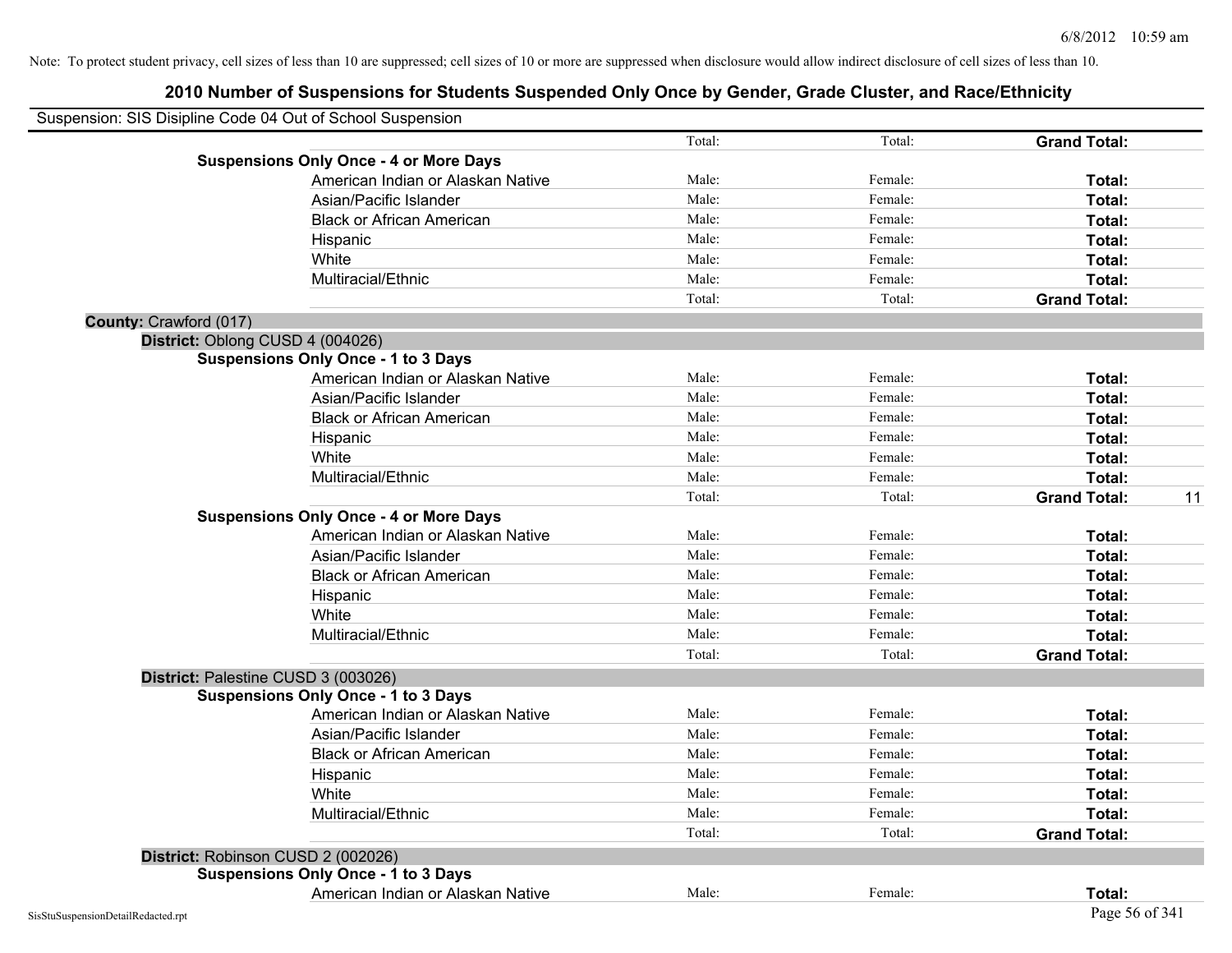| Suspension: SIS Disipline Code 04 Out of School Suspension |                                                |        |         |                     |
|------------------------------------------------------------|------------------------------------------------|--------|---------|---------------------|
|                                                            | Asian/Pacific Islander                         | Male:  | Female: | Total:              |
|                                                            | <b>Black or African American</b>               | Male:  | Female: | Total:              |
|                                                            | Hispanic                                       | Male:  | Female: | Total:              |
|                                                            | White                                          | Male:  | Female: | Total:<br>17        |
|                                                            | Multiracial/Ethnic                             | Male:  | Female: | Total:              |
|                                                            |                                                | Total: | Total:  | <b>Grand Total:</b> |
|                                                            | <b>Suspensions Only Once - 4 or More Days</b>  |        |         |                     |
|                                                            | American Indian or Alaskan Native              | Male:  | Female: | Total:              |
|                                                            | Asian/Pacific Islander                         | Male:  | Female: | Total:              |
|                                                            | <b>Black or African American</b>               | Male:  | Female: | Total:              |
|                                                            | Hispanic                                       | Male:  | Female: | Total:              |
|                                                            | White                                          | Male:  | Female: | Total:              |
|                                                            | Multiracial/Ethnic                             | Male:  | Female: | Total:              |
|                                                            |                                                | Total: | Total:  | <b>Grand Total:</b> |
|                                                            | District: South Eastern Sp Ed Program (801060) |        |         |                     |
|                                                            | <b>Suspensions Only Once - 1 to 3 Days</b>     |        |         |                     |
|                                                            | American Indian or Alaskan Native              | Male:  | Female: | Total:              |
|                                                            | Asian/Pacific Islander                         | Male:  | Female: | Total:              |
|                                                            | <b>Black or African American</b>               | Male:  | Female: | Total:              |
|                                                            | Hispanic                                       | Male:  | Female: | Total:              |
|                                                            | White                                          | Male:  | Female: | Total:              |
|                                                            | Multiracial/Ethnic                             | Male:  | Female: | Total:              |
|                                                            |                                                | Total: | Total:  | <b>Grand Total:</b> |
| County: Jasper (040)                                       |                                                |        |         |                     |
|                                                            | District: Jasper County CUD 1 (001026)         |        |         |                     |
|                                                            | <b>Suspensions Only Once - 1 to 3 Days</b>     |        |         |                     |
|                                                            | American Indian or Alaskan Native              | Male:  | Female: | Total:              |
|                                                            | Asian/Pacific Islander                         | Male:  | Female: | Total:              |
|                                                            | <b>Black or African American</b>               | Male:  | Female: | Total:              |
|                                                            | Hispanic                                       | Male:  | Female: | Total:              |
|                                                            | White                                          | Male:  | Female: | 31<br>Total:        |
|                                                            | Multiracial/Ethnic                             | Male:  | Female: | Total:              |
|                                                            |                                                | Total: | Total:  | <b>Grand Total:</b> |
|                                                            | <b>Suspensions Only Once - 4 or More Days</b>  |        |         |                     |
|                                                            | American Indian or Alaskan Native              | Male:  | Female: | Total:              |
|                                                            | Asian/Pacific Islander                         | Male:  | Female: | Total:              |
|                                                            | <b>Black or African American</b>               | Male:  | Female: | Total:              |
|                                                            | Hispanic                                       | Male:  | Female: | Total:              |
|                                                            | White                                          | Male:  | Female: | Total:              |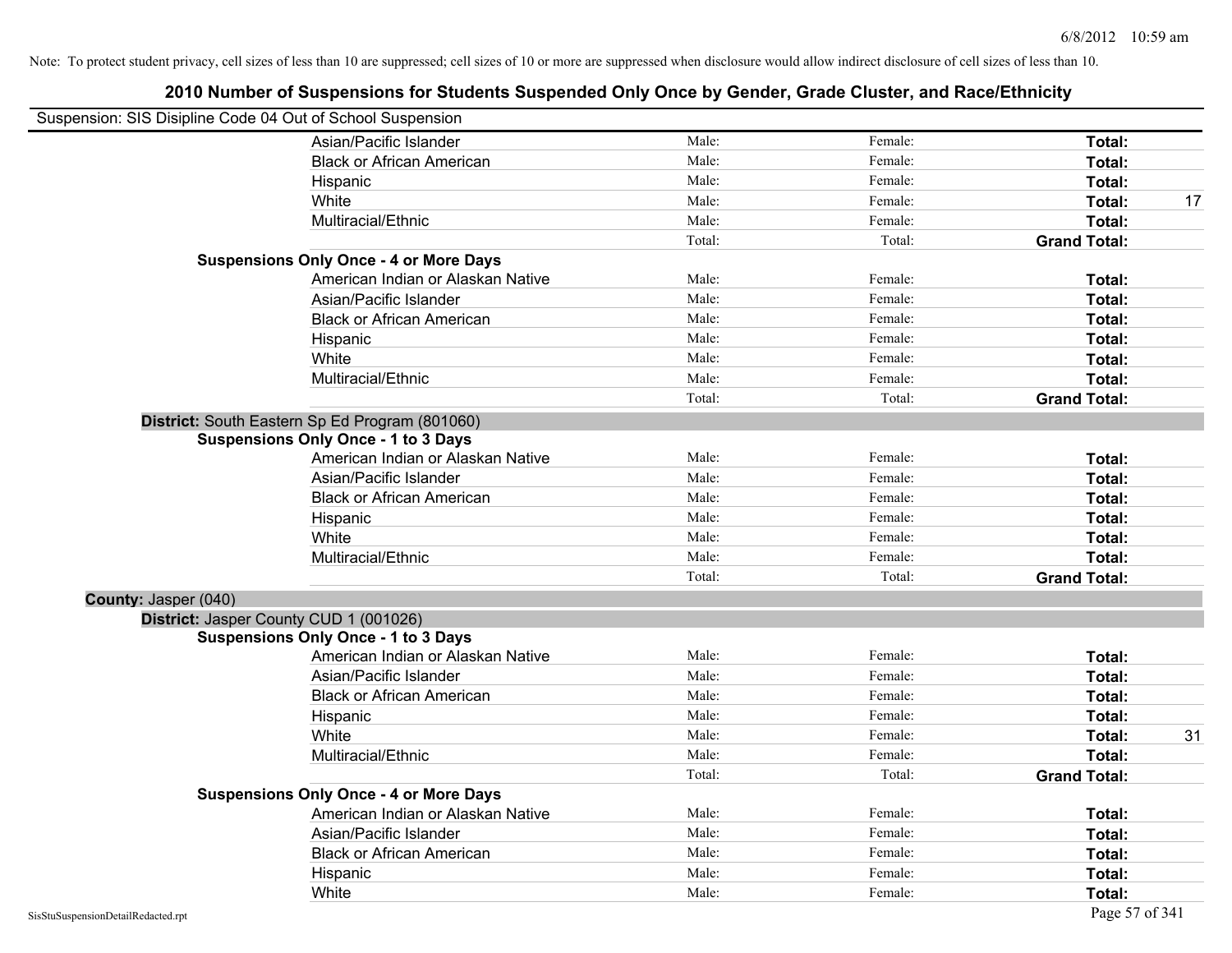# **2010 Number of Suspensions for Students Suspended Only Once by Gender, Grade Cluster, and Race/Ethnicity**

|                        | Suspension: SIS Disipline Code 04 Out of School Suspension |        |         |                     |    |
|------------------------|------------------------------------------------------------|--------|---------|---------------------|----|
|                        | Multiracial/Ethnic                                         | Male:  | Female: | Total:              |    |
|                        |                                                            | Total: | Total:  | <b>Grand Total:</b> |    |
| County: Lawrence (051) |                                                            |        |         |                     |    |
|                        | District: Lawrence County CUD 20 (020026)                  |        |         |                     |    |
|                        | <b>Suspensions Only Once - 1 to 3 Days</b>                 |        |         |                     |    |
|                        | American Indian or Alaskan Native                          | Male:  | Female: | Total:              |    |
|                        | Asian/Pacific Islander                                     | Male:  | Female: | Total:              |    |
|                        | <b>Black or African American</b>                           | Male:  | Female: | Total:              |    |
|                        | Hispanic                                                   | Male:  | Female: | Total:              |    |
|                        | White                                                      | Male:  | Female: | Total:              | 20 |
|                        | Multiracial/Ethnic                                         | Male:  | Female: | Total:              |    |
|                        |                                                            | Total: | Total:  | <b>Grand Total:</b> |    |
|                        | <b>Suspensions Only Once - 4 or More Days</b>              |        |         |                     |    |
|                        | American Indian or Alaskan Native                          | Male:  | Female: | Total:              |    |
|                        | Asian/Pacific Islander                                     | Male:  | Female: | Total:              |    |
|                        | <b>Black or African American</b>                           | Male:  | Female: | Total:              |    |
|                        | Hispanic                                                   | Male:  | Female: | Total:              |    |
|                        | White                                                      | Male:  | Female: | Total:              |    |
|                        | Multiracial/Ethnic                                         | Male:  | Female: | Total:              |    |
|                        |                                                            | Total: | Total:  | <b>Grand Total:</b> |    |
|                        | District: Red Hill CUSD 10 (010026)                        |        |         |                     |    |
|                        | <b>Suspensions Only Once - 1 to 3 Days</b>                 |        |         |                     |    |
|                        | American Indian or Alaskan Native                          | Male:  | Female: | Total:              |    |
|                        | Asian/Pacific Islander                                     | Male:  | Female: | Total:              |    |
|                        | <b>Black or African American</b>                           | Male:  | Female: | Total:              |    |
|                        | Hispanic                                                   | Male:  | Female: | Total:              |    |
|                        | White                                                      | Male:  | Female: | Total:              | 35 |
|                        | Multiracial/Ethnic                                         | Male:  | Female: | Total:              |    |
|                        |                                                            | Total: | Total:  | <b>Grand Total:</b> |    |
|                        | <b>Suspensions Only Once - 4 or More Days</b>              |        |         |                     |    |
|                        | American Indian or Alaskan Native                          | Male:  | Female: | Total:              |    |
|                        | Asian/Pacific Islander                                     | Male:  | Female: | Total:              |    |
|                        | <b>Black or African American</b>                           | Male:  | Female: | Total:              |    |
|                        | Hispanic                                                   | Male:  | Female: | Total:              |    |
|                        | White                                                      | Male:  | Female: | Total:              |    |
|                        | Multiracial/Ethnic                                         | Male:  | Female: | Total:              |    |
|                        |                                                            | Total: | Total:  | <b>Grand Total:</b> |    |
|                        |                                                            |        |         |                     |    |

**County:** Non-Public School (000)

**District:** Clay/Cwford/Jsper/Lwrnce/Rhland (000000)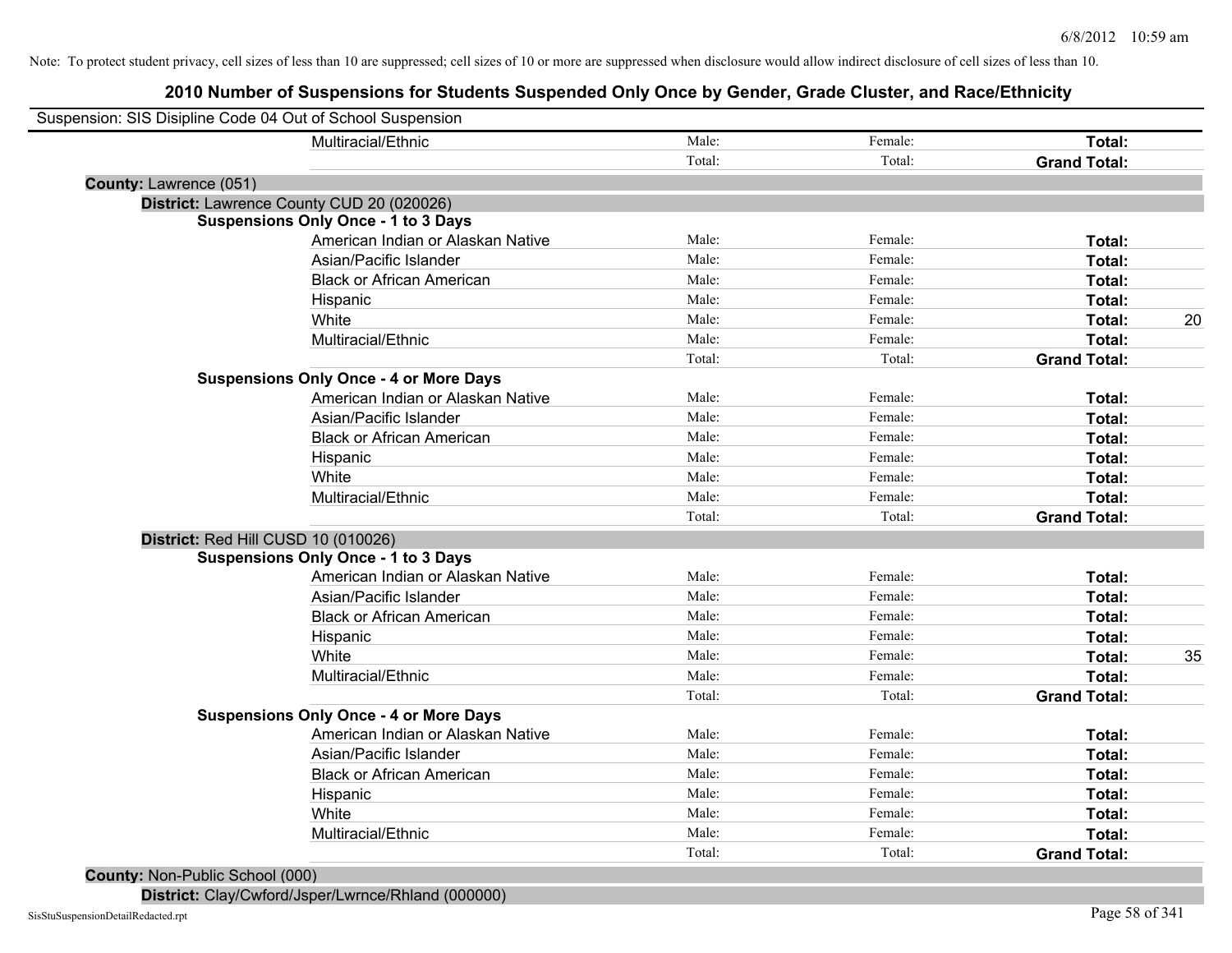| 2010 Number of Suspensions for Students Suspended Only Once by Gender, Grade Cluster, and Race/Ethnicity |        |    |         |    |                     |    |
|----------------------------------------------------------------------------------------------------------|--------|----|---------|----|---------------------|----|
| Suspension: SIS Disipline Code 04 Out of School Suspension                                               |        |    |         |    |                     |    |
| <b>Suspensions Only Once - 1 to 3 Days</b>                                                               |        |    |         |    |                     |    |
| American Indian or Alaskan Native                                                                        | Male:  |    | Female: |    | Total:              |    |
| Asian/Pacific Islander                                                                                   | Male:  |    | Female: |    | Total:              |    |
| <b>Black or African American</b>                                                                         | Male:  |    | Female: |    | Total:              |    |
| Hispanic                                                                                                 | Male:  |    | Female: |    | Total:              |    |
| White                                                                                                    | Male:  |    | Female: |    | Total:              |    |
| Multiracial/Ethnic                                                                                       | Male:  |    | Female: |    | Total:              |    |
|                                                                                                          | Total: |    | Total:  |    | <b>Grand Total:</b> |    |
| <b>Suspensions Only Once - 4 or More Days</b>                                                            |        |    |         |    |                     |    |
| American Indian or Alaskan Native                                                                        | Male:  |    | Female: |    | Total:              |    |
| Asian/Pacific Islander                                                                                   | Male:  |    | Female: |    | Total:              |    |
| <b>Black or African American</b>                                                                         | Male:  |    | Female: |    | Total:              |    |
| Hispanic                                                                                                 | Male:  |    | Female: |    | Total:              |    |
| White                                                                                                    | Male:  |    | Female: |    | Total:              |    |
| Multiracial/Ethnic                                                                                       | Male:  |    | Female: |    | Total:              |    |
|                                                                                                          | Total: |    | Total:  |    | <b>Grand Total:</b> |    |
| County: Richland (080)                                                                                   |        |    |         |    |                     |    |
| District: East Richland CUSD 1 (001026)                                                                  |        |    |         |    |                     |    |
| <b>Suspensions Only Once - 1 to 3 Days</b>                                                               |        |    |         |    |                     |    |
| American Indian or Alaskan Native                                                                        | Male:  |    | Female: |    | Total:              |    |
| Asian/Pacific Islander                                                                                   | Male:  |    | Female: |    | Total:              |    |
| <b>Black or African American</b>                                                                         | Male:  |    | Female: |    | Total:              |    |
| Hispanic                                                                                                 | Male:  |    | Female: |    | Total:              |    |
| White                                                                                                    | Male:  | 36 | Female: | 14 | Total:              | 50 |
| Multiracial/Ethnic                                                                                       | Male:  |    | Female: |    | Total:              |    |
|                                                                                                          | Total: |    | Total:  |    | <b>Grand Total:</b> |    |
| <b>Suspensions Only Once - 4 or More Days</b>                                                            |        |    |         |    |                     |    |
| American Indian or Alaskan Native                                                                        | Male:  |    | Female: |    | Total:              |    |
| Asian/Pacific Islander                                                                                   | Male:  |    | Female: |    | Total:              |    |
| <b>Black or African American</b>                                                                         | Male:  |    | Female: |    | Total:              |    |
| Hispanic                                                                                                 | Male:  |    | Female: |    | Total:              |    |
| White                                                                                                    | Male:  |    | Female: |    | Total:              | 10 |
| Multiracial/Ethnic                                                                                       | Male:  |    | Female: |    | Total:              |    |
|                                                                                                          | Total: |    | Total:  |    | <b>Grand Total:</b> |    |
| District: West Richland CUSD 2 (002026)                                                                  |        |    |         |    |                     |    |
| <b>Suspensions Only Once - 1 to 3 Days</b>                                                               |        |    |         |    |                     |    |
| American Indian or Alaskan Native                                                                        | Male:  |    | Female: |    | Total:              |    |
| Asian/Pacific Islander                                                                                   | Male:  |    | Female: |    | Total:              |    |
| <b>Black or African American</b>                                                                         | Male:  |    | Female: |    | Total:              |    |
| SisStuSuspensionDetailRedacted.rpt                                                                       |        |    |         |    | Page 59 of 341      |    |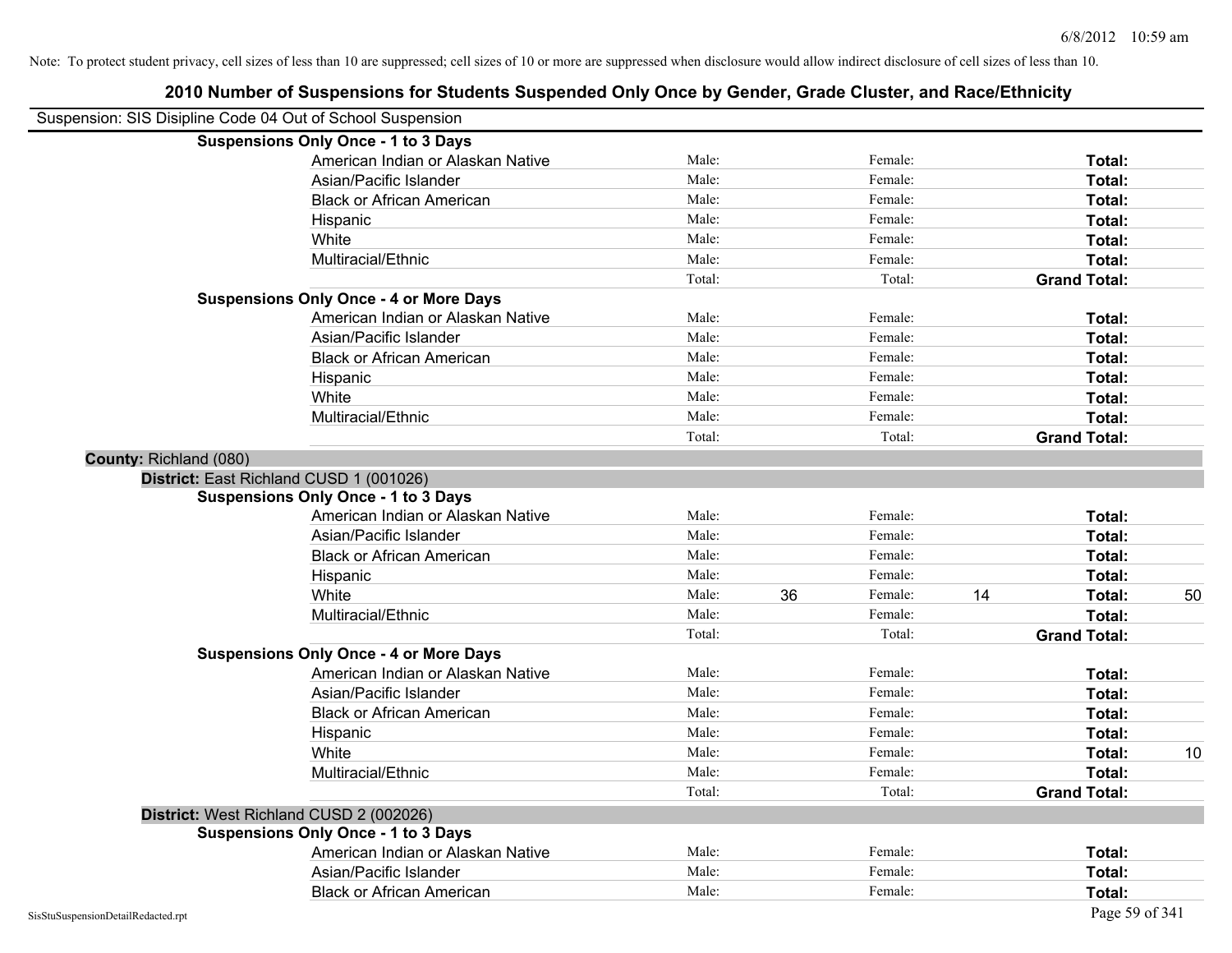|                                            | Suspension: SIS Disipline Code 04 Out of School Suspension |        |         |                     |    |
|--------------------------------------------|------------------------------------------------------------|--------|---------|---------------------|----|
|                                            | Hispanic                                                   | Male:  | Female: | Total:              |    |
|                                            | White                                                      | Male:  | Female: | Total:              | 10 |
|                                            | Multiracial/Ethnic                                         | Male:  | Female: | Total:              |    |
|                                            |                                                            | Total: | Total:  | <b>Grand Total:</b> |    |
|                                            | <b>Suspensions Only Once - 4 or More Days</b>              |        |         |                     |    |
|                                            | American Indian or Alaskan Native                          | Male:  | Female: | Total:              |    |
|                                            | Asian/Pacific Islander                                     | Male:  | Female: | Total:              |    |
|                                            | <b>Black or African American</b>                           | Male:  | Female: | Total:              |    |
|                                            | Hispanic                                                   | Male:  | Female: | Total:              |    |
|                                            | White                                                      | Male:  | Female: | Total:              |    |
|                                            | Multiracial/Ethnic                                         | Male:  | Female: | Total:              |    |
|                                            |                                                            | Total: | Total:  | <b>Grand Total:</b> |    |
|                                            |                                                            |        |         |                     |    |
| Region: Clinton/Marion/Washington ROE (13) |                                                            |        |         |                     |    |
| County: Clinton (014)                      |                                                            |        |         |                     |    |
|                                            | District: Albers SD 63 (063002)                            |        |         |                     |    |
|                                            | <b>Suspensions Only Once - 1 to 3 Days</b>                 |        |         |                     |    |
|                                            | American Indian or Alaskan Native                          | Male:  | Female: | Total:              |    |
|                                            | Asian/Pacific Islander                                     | Male:  | Female: | Total:              |    |
|                                            | <b>Black or African American</b>                           | Male:  | Female: | Total:              |    |
|                                            | Hispanic                                                   | Male:  | Female: | Total:              |    |
|                                            | White                                                      | Male:  | Female: | Total:              |    |
|                                            | Multiracial/Ethnic                                         | Male:  | Female: | Total:              |    |
|                                            |                                                            | Total: | Total:  | <b>Grand Total:</b> |    |
|                                            | <b>Suspensions Only Once - 4 or More Days</b>              |        |         |                     |    |
|                                            | American Indian or Alaskan Native                          | Male:  | Female: | Total:              |    |
|                                            | Asian/Pacific Islander                                     | Male:  | Female: | Total:              |    |
|                                            | <b>Black or African American</b>                           | Male:  | Female: | Total:              |    |
|                                            | Hispanic                                                   | Male:  | Female: | Total:              |    |
|                                            | White                                                      | Male:  | Female: | Total:              |    |
|                                            | Multiracial/Ethnic                                         | Male:  | Female: | Total:              |    |
|                                            |                                                            | Total: | Total:  | <b>Grand Total:</b> |    |
|                                            | District: Aviston SD 21 (021002)                           |        |         |                     |    |
|                                            | <b>Suspensions Only Once - 1 to 3 Days</b>                 |        |         |                     |    |
|                                            | American Indian or Alaskan Native                          | Male:  | Female: | Total:              |    |
|                                            | Asian/Pacific Islander                                     | Male:  | Female: | Total:              |    |
|                                            | <b>Black or African American</b>                           | Male:  | Female: | Total:              |    |
|                                            | Hispanic                                                   | Male:  | Female: | Total:              |    |
|                                            |                                                            |        |         |                     |    |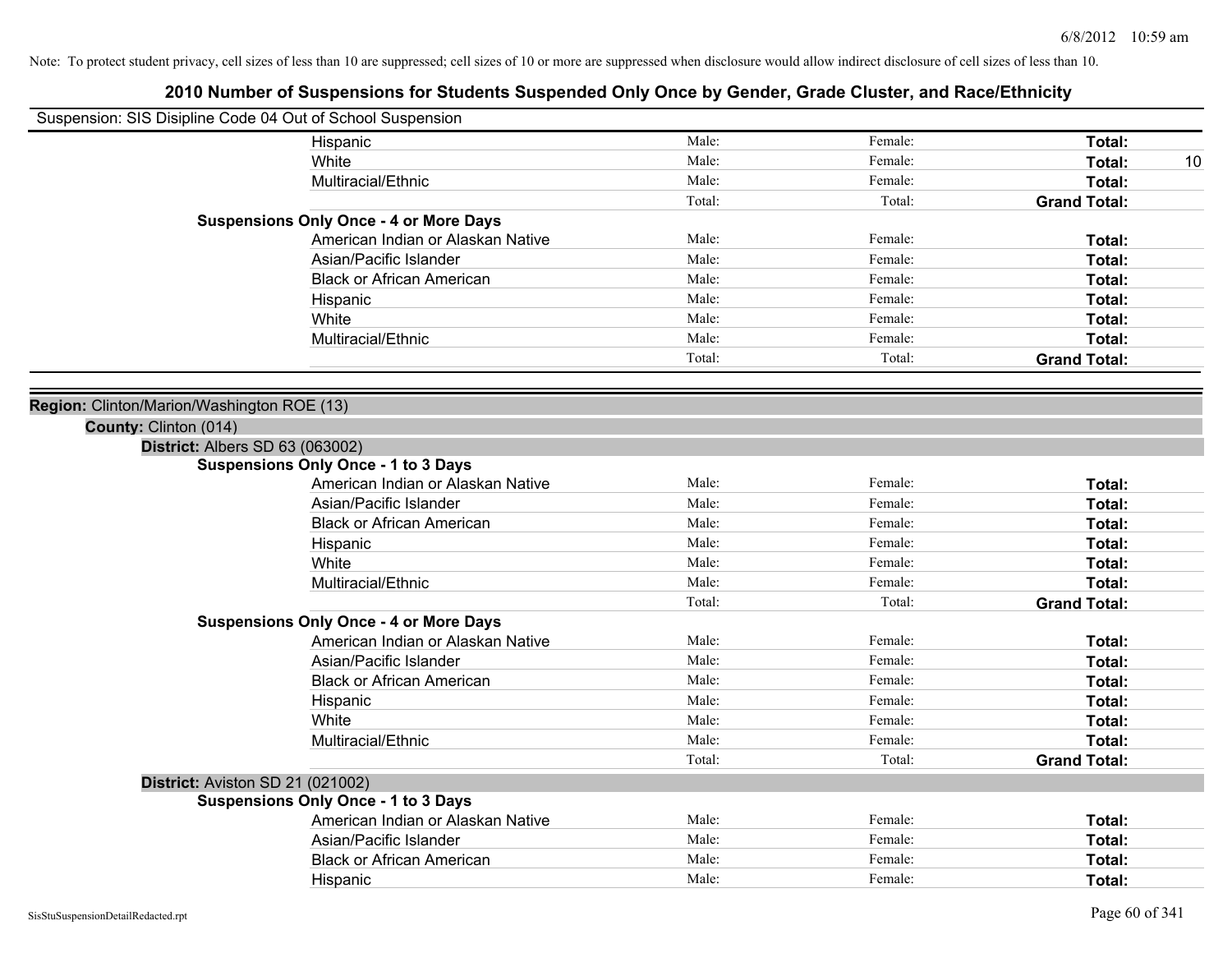# **2010 Number of Suspensions for Students Suspended Only Once by Gender, Grade Cluster, and Race/Ethnicity**

| Suspension: SIS Disipline Code 04 Out of School Suspension |        |         |                     |    |
|------------------------------------------------------------|--------|---------|---------------------|----|
| White                                                      | Male:  | Female: | Total:              |    |
| Multiracial/Ethnic                                         | Male:  | Female: | Total:              |    |
|                                                            | Total: | Total:  | <b>Grand Total:</b> |    |
| <b>District: Breese SD 12 (012004)</b>                     |        |         |                     |    |
| <b>Suspensions Only Once - 1 to 3 Days</b>                 |        |         |                     |    |
| American Indian or Alaskan Native                          | Male:  | Female: | Total:              |    |
| Asian/Pacific Islander                                     | Male:  | Female: | Total:              |    |
| <b>Black or African American</b>                           | Male:  | Female: | Total:              |    |
| Hispanic                                                   | Male:  | Female: | Total:              |    |
| White                                                      | Male:  | Female: | Total:              |    |
| Multiracial/Ethnic                                         | Male:  | Female: | Total:              |    |
|                                                            | Total: | Total:  | <b>Grand Total:</b> | 10 |
| <b>Suspensions Only Once - 4 or More Days</b>              |        |         |                     |    |
| American Indian or Alaskan Native                          | Male:  | Female: | Total:              |    |
| Asian/Pacific Islander                                     | Male:  | Female: | Total:              |    |
| <b>Black or African American</b>                           | Male:  | Female: | Total:              |    |
| Hispanic                                                   | Male:  | Female: | Total:              |    |
| White                                                      | Male:  | Female: | Total:              |    |
| Multiracial/Ethnic                                         | Male:  | Female: | <b>Total:</b>       |    |
|                                                            | Total: | Total:  | <b>Grand Total:</b> |    |
| District: Carlyle CUSD 1 (001026)                          |        |         |                     |    |
| <b>Suspensions Only Once - 1 to 3 Days</b>                 |        |         |                     |    |
| American Indian or Alaskan Native                          | Male:  | Female: | Total:              |    |
| Asian/Pacific Islander                                     | Male:  | Female: | Total:              |    |
| <b>Black or African American</b>                           | Male:  | Female: | Total:              |    |
| Hispanic                                                   | Male:  | Female: | Total:              |    |
| White                                                      | Male:  | Female: | Total:              | 14 |
| Multiracial/Ethnic                                         | Male:  | Female: | <b>Total:</b>       |    |
|                                                            | Total: | Total:  | <b>Grand Total:</b> |    |
| <b>Suspensions Only Once - 4 or More Days</b>              |        |         |                     |    |
| American Indian or Alaskan Native                          | Male:  | Female: | Total:              |    |
| Asian/Pacific Islander                                     | Male:  | Female: | Total:              |    |
| <b>Black or African American</b>                           | Male:  | Female: | Total:              |    |
| Hispanic                                                   | Male:  | Female: | Total:              |    |
| White                                                      | Male:  | Female: | Total:              |    |
| Multiracial/Ethnic                                         | Male:  | Female: | <b>Total:</b>       |    |
|                                                            | Total: | Total:  | <b>Grand Total:</b> |    |
|                                                            |        |         |                     |    |

#### **District:** Central CHSD 71 (071016)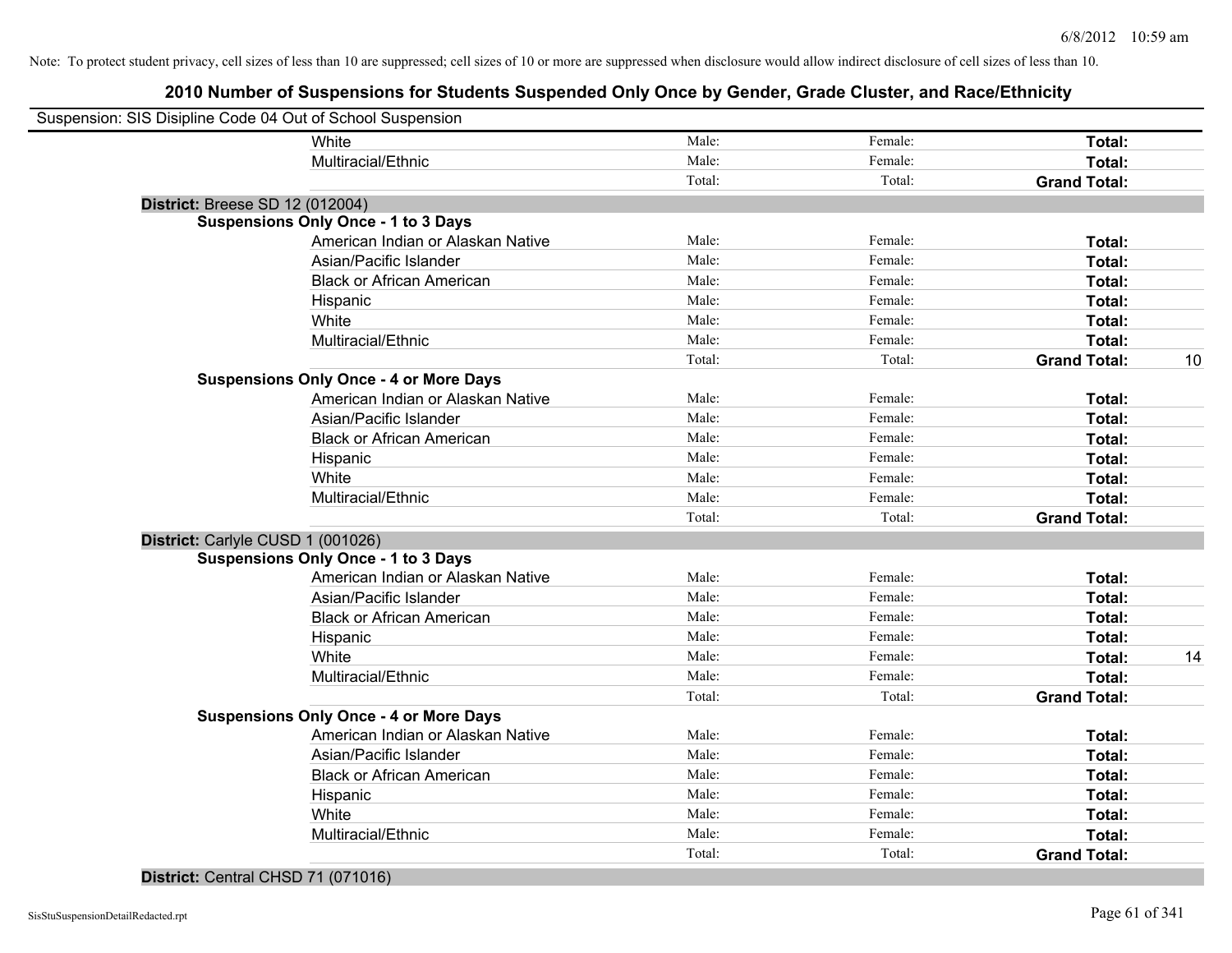| Suspension: SIS Disipline Code 04 Out of School Suspension |        |         |                     |    |
|------------------------------------------------------------|--------|---------|---------------------|----|
| <b>Suspensions Only Once - 4 or More Days</b>              |        |         |                     |    |
| American Indian or Alaskan Native                          | Male:  | Female: | Total:              |    |
| Asian/Pacific Islander                                     | Male:  | Female: | Total:              |    |
| <b>Black or African American</b>                           | Male:  | Female: | Total:              |    |
| Hispanic                                                   | Male:  | Female: | Total:              |    |
| White                                                      | Male:  | Female: | Total:              |    |
| Multiracial/Ethnic                                         | Male:  | Female: | Total:              |    |
|                                                            | Total: | Total:  | <b>Grand Total:</b> |    |
| District: Germantown SD 60 (060002)                        |        |         |                     |    |
| <b>Suspensions Only Once - 1 to 3 Days</b>                 |        |         |                     |    |
| American Indian or Alaskan Native                          | Male:  | Female: | Total:              |    |
| Asian/Pacific Islander                                     | Male:  | Female: | Total:              |    |
| <b>Black or African American</b>                           | Male:  | Female: | Total:              |    |
| Hispanic                                                   | Male:  | Female: | Total:              |    |
| White                                                      | Male:  | Female: | Total:              |    |
| Multiracial/Ethnic                                         | Male:  | Female: | Total:              |    |
|                                                            | Total: | Total:  | <b>Grand Total:</b> |    |
| District: North Wamac SD 186 (186002)                      |        |         |                     |    |
| <b>Suspensions Only Once - 1 to 3 Days</b>                 |        |         |                     |    |
| American Indian or Alaskan Native                          | Male:  | Female: | Total:              |    |
| Asian/Pacific Islander                                     | Male:  | Female: | Total:              |    |
| <b>Black or African American</b>                           | Male:  | Female: | Total:              |    |
| Hispanic                                                   | Male:  | Female: | Total:              |    |
| White                                                      | Male:  | Female: | Total:              |    |
| Multiracial/Ethnic                                         | Male:  | Female: | Total:              |    |
|                                                            | Total: | Total:  | <b>Grand Total:</b> |    |
| District: Wesclin CUSD 3 (003026)                          |        |         |                     |    |
| <b>Suspensions Only Once - 1 to 3 Days</b>                 |        |         |                     |    |
| American Indian or Alaskan Native                          | Male:  | Female: | Total:              |    |
| Asian/Pacific Islander                                     | Male:  | Female: | Total:              |    |
| <b>Black or African American</b>                           | Male:  | Female: | Total:              |    |
| Hispanic                                                   | Male:  | Female: | Total:              |    |
| White                                                      | Male:  | Female: | Total:              | 17 |
| Multiracial/Ethnic                                         | Male:  | Female: | Total:              |    |
|                                                            | Total: | Total:  | <b>Grand Total:</b> |    |
| <b>Suspensions Only Once - 4 or More Days</b>              |        |         |                     |    |
| American Indian or Alaskan Native                          | Male:  | Female: | Total:              |    |
| Asian/Pacific Islander                                     | Male:  | Female: | Total:              |    |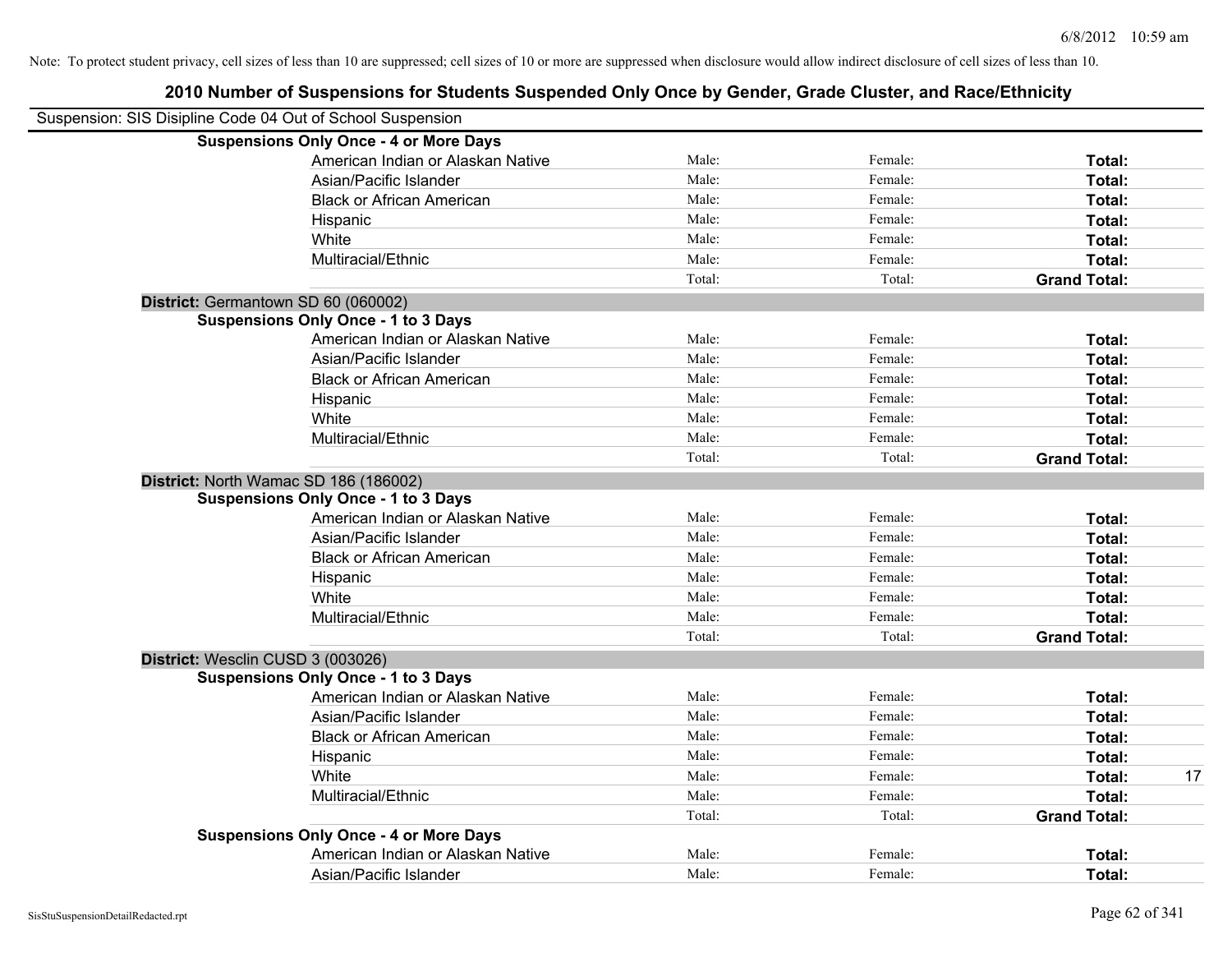| Suspension: SIS Disipline Code 04 Out of School Suspension |                                               |        |    |         |    |                     |    |
|------------------------------------------------------------|-----------------------------------------------|--------|----|---------|----|---------------------|----|
|                                                            | <b>Black or African American</b>              | Male:  |    | Female: |    | Total:              |    |
|                                                            | Hispanic                                      | Male:  |    | Female: |    | Total:              |    |
|                                                            | White                                         | Male:  |    | Female: |    | Total:              |    |
|                                                            | Multiracial/Ethnic                            | Male:  |    | Female: |    | Total:              |    |
|                                                            |                                               | Total: |    | Total:  |    | <b>Grand Total:</b> |    |
| District: Willow Grove SD 46 (046002)                      |                                               |        |    |         |    |                     |    |
|                                                            | <b>Suspensions Only Once - 1 to 3 Days</b>    |        |    |         |    |                     |    |
|                                                            | American Indian or Alaskan Native             | Male:  |    | Female: |    | Total:              |    |
|                                                            | Asian/Pacific Islander                        | Male:  |    | Female: |    | Total:              |    |
|                                                            | <b>Black or African American</b>              | Male:  |    | Female: |    | Total:              |    |
|                                                            | Hispanic                                      | Male:  |    | Female: |    | Total:              |    |
|                                                            | White                                         | Male:  |    | Female: |    | Total:              |    |
|                                                            | Multiracial/Ethnic                            | Male:  |    | Female: |    | Total:              |    |
|                                                            |                                               | Total: |    | Total:  |    | <b>Grand Total:</b> |    |
|                                                            | <b>Suspensions Only Once - 4 or More Days</b> |        |    |         |    |                     |    |
|                                                            | American Indian or Alaskan Native             | Male:  |    | Female: |    | Total:              |    |
|                                                            | Asian/Pacific Islander                        | Male:  |    | Female: |    | Total:              |    |
|                                                            | <b>Black or African American</b>              | Male:  |    | Female: |    | Total:              |    |
|                                                            | Hispanic                                      | Male:  |    | Female: |    | Total:              |    |
|                                                            | White                                         | Male:  |    | Female: |    | Total:              |    |
|                                                            | Multiracial/Ethnic                            | Male:  |    | Female: |    | Total:              |    |
|                                                            |                                               | Total: |    | Total:  |    | <b>Grand Total:</b> |    |
| County: Marion (058)                                       |                                               |        |    |         |    |                     |    |
| District: Centralia HSD 200 (200017)                       |                                               |        |    |         |    |                     |    |
|                                                            | <b>Suspensions Only Once - 1 to 3 Days</b>    |        |    |         |    |                     |    |
|                                                            | American Indian or Alaskan Native             | Male:  |    | Female: |    | Total:              |    |
|                                                            | Asian/Pacific Islander                        | Male:  |    | Female: |    | Total:              |    |
|                                                            | <b>Black or African American</b>              | Male:  |    | Female: |    | Total:              | 12 |
|                                                            | Hispanic                                      | Male:  |    | Female: |    | Total:              |    |
|                                                            | White                                         | Male:  | 21 | Female: | 13 | Total:              | 34 |
|                                                            | Multiracial/Ethnic                            | Male:  |    | Female: |    | Total:              |    |
|                                                            |                                               | Total: |    | Total:  |    | <b>Grand Total:</b> |    |
|                                                            | <b>Suspensions Only Once - 4 or More Days</b> |        |    |         |    |                     |    |
|                                                            | American Indian or Alaskan Native             | Male:  |    | Female: |    | Total:              |    |
|                                                            | Asian/Pacific Islander                        | Male:  |    | Female: |    | Total:              |    |
|                                                            | <b>Black or African American</b>              | Male:  |    | Female: |    | Total:              |    |
|                                                            | Hispanic                                      | Male:  |    | Female: |    | Total:              |    |
|                                                            | White                                         | Male:  |    | Female: |    | <b>Total:</b>       | 16 |
|                                                            | Multiracial/Ethnic                            | Male:  |    | Female: |    | Total:              |    |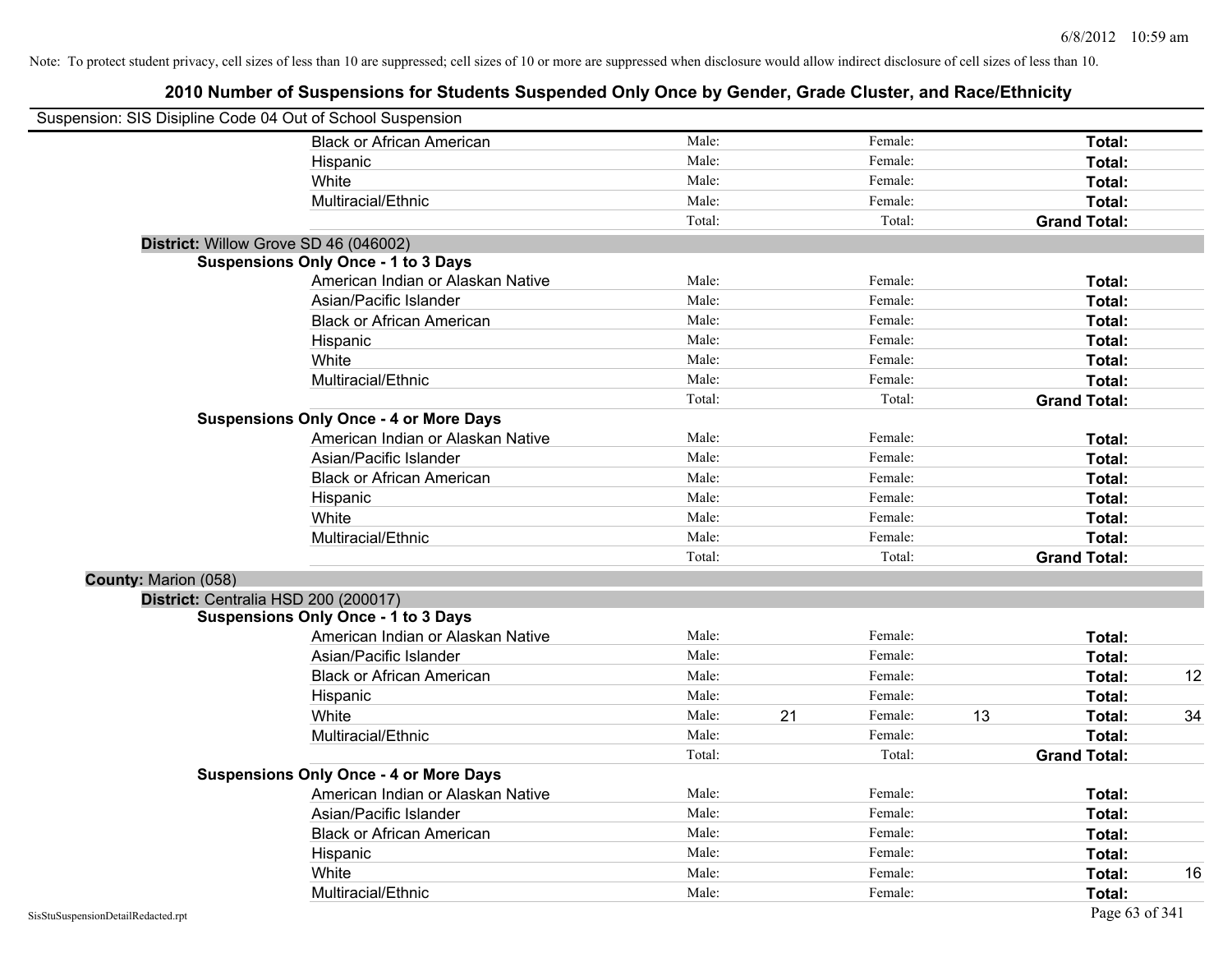# **2010 Number of Suspensions for Students Suspended Only Once by Gender, Grade Cluster, and Race/Ethnicity**

|                                     |                                                 | Total: |    | Total:  |    | <b>Grand Total:</b> |
|-------------------------------------|-------------------------------------------------|--------|----|---------|----|---------------------|
| District: Centralia SD 135 (135002) |                                                 |        |    |         |    |                     |
|                                     | <b>Suspensions Only Once - 1 to 3 Days</b>      |        |    |         |    |                     |
|                                     | American Indian or Alaskan Native               | Male:  |    | Female: |    | Total:              |
|                                     | Asian/Pacific Islander                          | Male:  |    | Female: |    | Total:              |
|                                     | <b>Black or African American</b>                | Male:  |    | Female: |    | Total:              |
|                                     | Hispanic                                        | Male:  |    | Female: |    | Total:              |
|                                     | White                                           | Male:  | 41 | Female: | 12 | Total:              |
|                                     | Multiracial/Ethnic                              | Male:  |    | Female: |    | Total:              |
|                                     |                                                 | Total: |    | Total:  |    | <b>Grand Total:</b> |
|                                     | <b>Suspensions Only Once - 4 or More Days</b>   |        |    |         |    |                     |
|                                     | American Indian or Alaskan Native               | Male:  |    | Female: |    | Total:              |
|                                     | Asian/Pacific Islander                          | Male:  |    | Female: |    | Total:              |
|                                     | <b>Black or African American</b>                | Male:  |    | Female: |    | Total:              |
|                                     | Hispanic                                        | Male:  |    | Female: |    | Total:              |
|                                     | White                                           | Male:  |    | Female: |    | Total:              |
|                                     | Multiracial/Ethnic                              | Male:  |    | Female: |    | Total:              |
|                                     |                                                 | Total: |    | Total:  |    | <b>Grand Total:</b> |
| District: luka CCSD 7 (007004)      |                                                 |        |    |         |    |                     |
|                                     | <b>Suspensions Only Once - 1 to 3 Days</b>      |        |    |         |    |                     |
|                                     | American Indian or Alaskan Native               | Male:  |    | Female: |    | Total:              |
|                                     | Asian/Pacific Islander                          | Male:  |    | Female: |    | Total:              |
|                                     | <b>Black or African American</b>                | Male:  |    | Female: |    | Total:              |
|                                     | Hispanic                                        | Male:  |    | Female: |    | Total:              |
|                                     | White                                           | Male:  |    | Female: |    | Total:              |
|                                     | Multiracial/Ethnic                              | Male:  |    | Female: |    | Total:              |
|                                     |                                                 | Total: |    | Total:  |    | <b>Grand Total:</b> |
|                                     | District: Kaskaskia Spec Educ District (801060) |        |    |         |    |                     |
|                                     | <b>Suspensions Only Once - 1 to 3 Days</b>      |        |    |         |    |                     |
|                                     | American Indian or Alaskan Native               | Male:  |    | Female: |    | Total:              |
|                                     | Asian/Pacific Islander                          | Male:  |    | Female: |    | Total:              |
|                                     | <b>Black or African American</b>                | Male:  |    | Female: |    | Total:              |
|                                     | Hispanic                                        | Male:  |    | Female: |    | Total:              |
|                                     | White                                           | Male:  |    | Female: |    | <b>Total:</b>       |
|                                     | Multiracial/Ethnic                              | Male:  |    | Female: |    | <b>Total:</b>       |
|                                     |                                                 | Total: |    | Total:  |    | <b>Grand Total:</b> |

**Suspensions Only Once - 1 to 3 Days**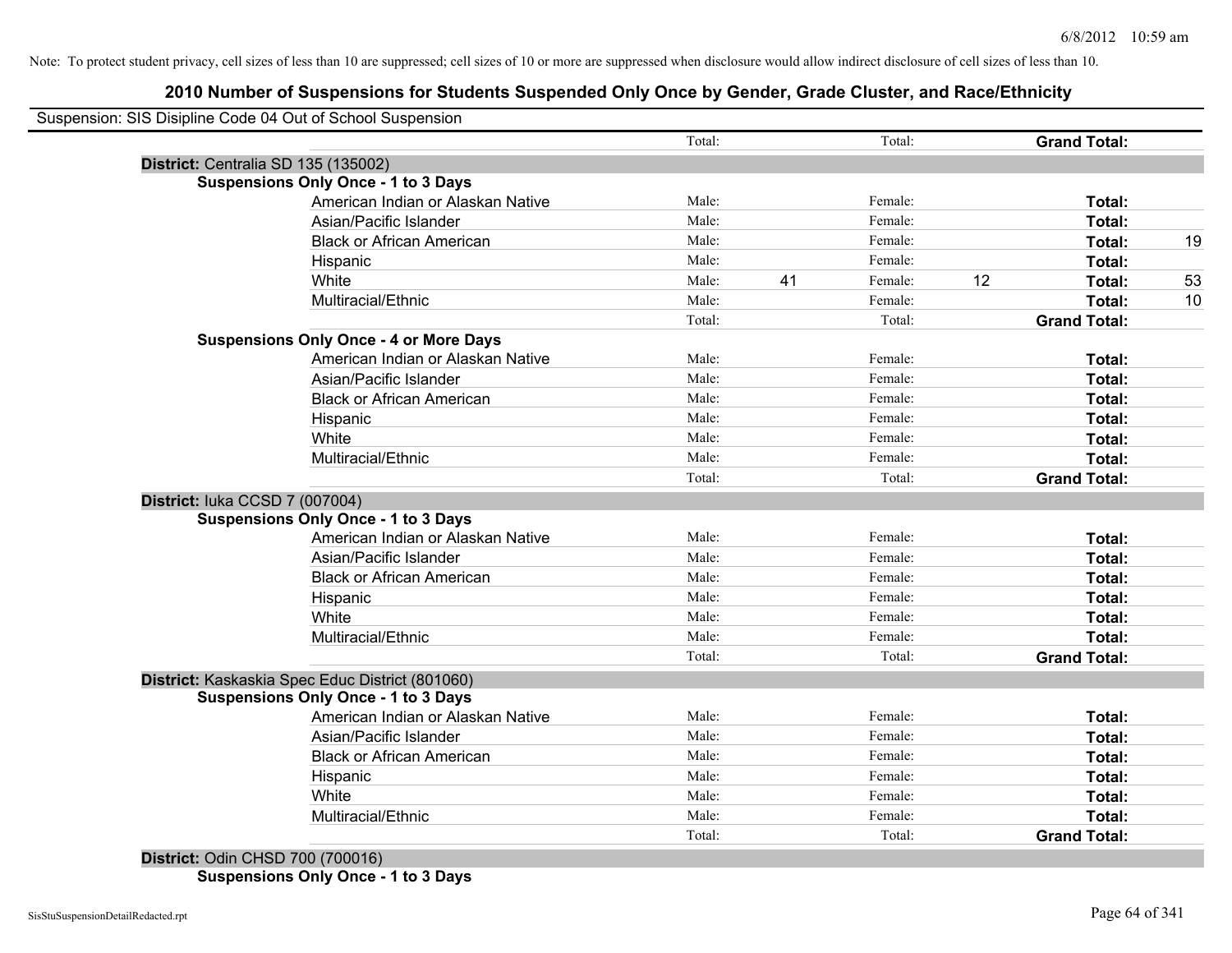# Suspension: SIS Disipline Code 04 Out of School Suspension American Indian or Alaskan Native **Male:** Male: Female: Female: **Total:** Total: Asian/Pacific Islander **Figure 1.1 Contained Asian** Male: Female: Female: **Total:** Total: Black or African American **American** Male: Male: Female: **Female: Total: Total: Total: Female: Total: Total: Total: Total: Total: Total: Total: Total: Total: Total: Total: Total: Total:** Hispanic **Total:** Male: Female: **Total:** Female: **Total:** Total: **Total:** Female: **Total:** Total: **Total:** Total: **Total:** Total: **Total:** Total: **Total:** Total: **Total:** Total: **Total:** Total: **Total:** Total: **Total:** Tot White **Total:** Male: Female: **Total:** Female: **Total:** Total: Multiracial/Ethnic **Total:** Male: Female: **Total:** Female: **Total:** Female: **Total:** Female: **Total:** Female: **Total:** Female: **Total:** Female: **Total:** Female: **Total:** Female: **Total:** Female: **Total:** Female: **Total:** F Total: Total: Total: **Grand Total: Suspensions Only Once - 4 or More Days** American Indian or Alaskan Native **Male:** Male: Female: Female: **Total:** Total: Asian/Pacific Islander **Figure 1.1 Contact Contact Contact Contact Contact Contact Contact Contact Total: Total:** Black or African American **Figure 1.1 and Total:** Male: Female: Female: **Total: Total:** Total: Hispanic **Total:** Male: Female: **Total:** Female: **Total:** Total: **Total:** Female: **Total:** Total: **Total:** Total: **Total:** Total: **Total:** Total: **Total:** Total: **Total:** Total: **Total:** Total: **Total:** Total: **Total:** Tot White **Total:** Male: Female: **Total:** Female: **Total:** Total: Multiracial/Ethnic **Total:** Male: Female: **Total:** Female: **Total:** Female: **Total:** Female: **Total:** Female: **Total:** Female: **Total:** Female: **Total:** Female: **Total:** Female: **Total:** Female: **Total:** Female: **Total:** F Total: Total: **Grand Total: District:** Odin SD 122 (122002) **Suspensions Only Once - 1 to 3 Days** American Indian or Alaskan Native **Male:** Male: Female: Female: **Total:** Total: Asian/Pacific Islander **Figure 1.1 Contact Contact Contact Contact Contact Contact Contact Contact Contact Conta** Black or African American **American** Male: Male: Female: **Female: Total: Total: Total: Female: Total: Total: Total: Total: Total: Total: Total: Total: Total: Total: Total: Total: Total:** Hispanic **Total:** Male: Female: **Total:** Female: **Total:** Total: White **Total:** Male: Female: **Total:** Total: **Total:** Female: **Total:** Total: Multiracial/Ethnic **Total:** Male: Female: **Total:** Female: **Total:** Female: **Total:** Total: Total: Total: **Grand Total: District:** Patoka CUSD 100 (100026) **Suspensions Only Once - 1 to 3 Days** American Indian or Alaskan Native **Male:** Male: Female: Female: **Total:** Total: Asian/Pacific Islander **Figure 1.1 Contained Asian** Male: Female: **Female: Total: Total: Total: Total: Total: Total: Total: Total: Total: Total: Total: Total: Total: Total: Total: Total: T** Black or African American **Figure 1.1 and Total:** Male: Female: Female: **Total:** Total: Hispanic **Total:** Male: Female: **Total:** Female: **Total:** Total: **Total:** Female: **Total:** Total: **Total:** Total: **Total:** Total: **Total:** Total: **Total:** Total: **Total:** Total: **Total:** Total: **Total:** Total: **Total:** Tot White **Male:** Male: **Total: 10** Male: **Total: 10** Male: **Total: 10** Multiracial/Ethnic **Total:** Male: Male: Female: **Total:** Total: Total: Total: **Grand Total: Suspensions Only Once - 4 or More Days** American Indian or Alaskan Native **Male:** Male: Female: Female: **Total:** Total: Asian/Pacific Islander **Figure 1.1 Contained Asian** Male: Female: **Female: Total: Total: Total: Total: Total: Total: Total: Total: Total: Total: Total: Total: Total: Total: Total: Total: T** Black or African American **Figure 1.1 and Total:** Male: Female: Female: **Total:** Total: Hispanic **Total:** Male: Female: **Total:** Female: **Total:** Total: **Total:** Female: **Total:** Total: **Total:** Total: **Total:** Total: **Total:** Total: **Total:** Total: **Total:** Total: **Total:** Total: **Total:** Total: **Total:** Tot White **Total:** Male: Female: **Total:** Female: **Total:** Total: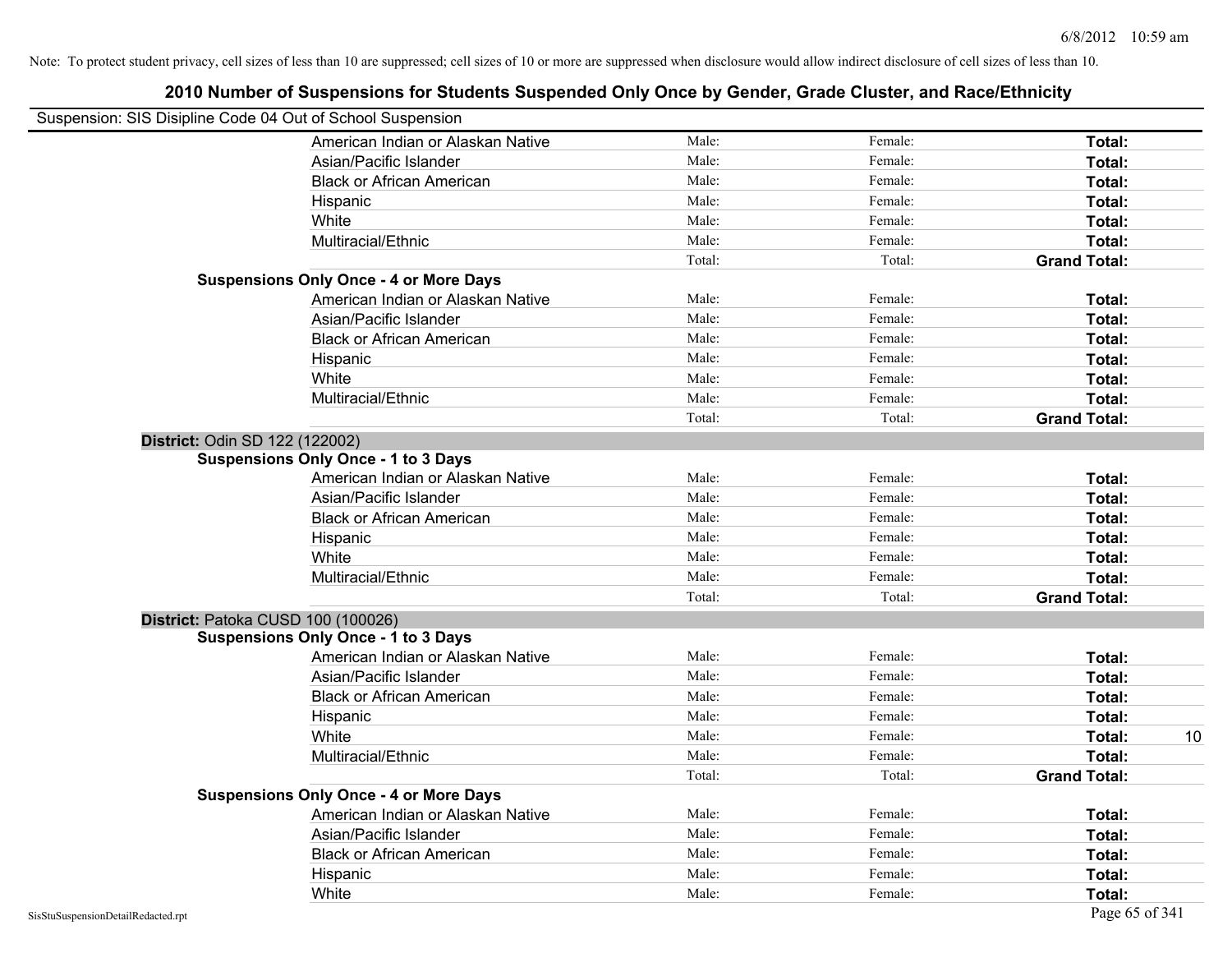# **2010 Number of Suspensions for Students Suspended Only Once by Gender, Grade Cluster, and Race/Ethnicity**

| Suspension: SIS Disipline Code 04 Out of School Suspension |                                               |        |         |                     |    |
|------------------------------------------------------------|-----------------------------------------------|--------|---------|---------------------|----|
|                                                            | Multiracial/Ethnic                            | Male:  | Female: | Total:              |    |
|                                                            |                                               | Total: | Total:  | <b>Grand Total:</b> |    |
| District: Salem CHSD 600 (600016)                          |                                               |        |         |                     |    |
|                                                            | <b>Suspensions Only Once - 1 to 3 Days</b>    |        |         |                     |    |
|                                                            | American Indian or Alaskan Native             | Male:  | Female: | Total:              |    |
|                                                            | Asian/Pacific Islander                        | Male:  | Female: | Total:              |    |
|                                                            | <b>Black or African American</b>              | Male:  | Female: | Total:              |    |
|                                                            | Hispanic                                      | Male:  | Female: | Total:              |    |
|                                                            | White                                         | Male:  | Female: | Total:              | 21 |
|                                                            | Multiracial/Ethnic                            | Male:  | Female: | Total:              |    |
|                                                            |                                               | Total: | Total:  | <b>Grand Total:</b> |    |
|                                                            | <b>Suspensions Only Once - 4 or More Days</b> |        |         |                     |    |
|                                                            | American Indian or Alaskan Native             | Male:  | Female: | Total:              |    |
|                                                            | Asian/Pacific Islander                        | Male:  | Female: | Total:              |    |
|                                                            | <b>Black or African American</b>              | Male:  | Female: | Total:              |    |
|                                                            | Hispanic                                      | Male:  | Female: | Total:              |    |
|                                                            | White                                         | Male:  | Female: | Total:              | 14 |
|                                                            | Multiracial/Ethnic                            | Male:  | Female: | Total:              |    |
|                                                            |                                               | Total: | Total:  | <b>Grand Total:</b> |    |
| District: Salem SD 111 (111002)                            |                                               |        |         |                     |    |
|                                                            | <b>Suspensions Only Once - 1 to 3 Days</b>    |        |         |                     |    |
|                                                            | American Indian or Alaskan Native             | Male:  | Female: | Total:              |    |
|                                                            | Asian/Pacific Islander                        | Male:  | Female: | Total:              |    |
|                                                            | <b>Black or African American</b>              | Male:  | Female: | Total:              |    |
|                                                            | Hispanic                                      | Male:  | Female: | Total:              |    |
|                                                            | White                                         | Male:  | Female: | Total:              | 17 |
|                                                            | Multiracial/Ethnic                            | Male:  | Female: | Total:              |    |
|                                                            |                                               | Total: | Total:  | <b>Grand Total:</b> |    |
|                                                            | <b>Suspensions Only Once - 4 or More Days</b> |        |         |                     |    |
|                                                            | American Indian or Alaskan Native             | Male:  | Female: | Total:              |    |
|                                                            | Asian/Pacific Islander                        | Male:  | Female: | Total:              |    |
|                                                            | <b>Black or African American</b>              | Male:  | Female: | Total:              |    |
|                                                            | Hispanic                                      | Male:  | Female: | Total:              |    |
|                                                            | White                                         | Male:  | Female: | Total:              |    |
|                                                            | Multiracial/Ethnic                            | Male:  | Female: | Total:              |    |
|                                                            |                                               | Total: | Total:  | <b>Grand Total:</b> |    |

**District:** Sandoval CUSD 501 (501026) **Suspensions Only Once - 1 to 3 Days**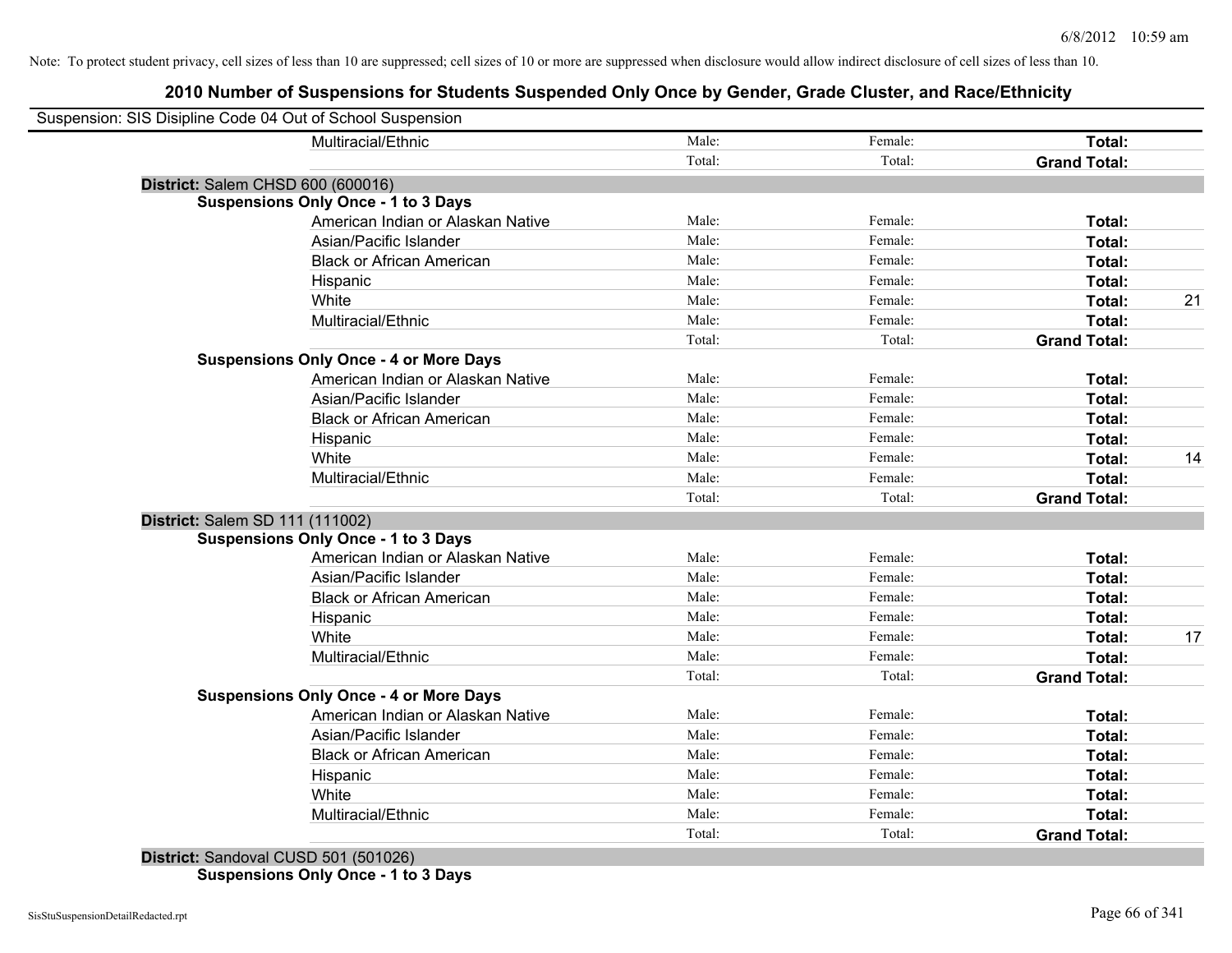| Female:<br>American Indian or Alaskan Native<br>Male:<br>Female:<br>Asian/Pacific Islander<br>Total:<br>Male:<br><b>Black or African American</b><br>Female:<br>Total:<br>Male:<br>Female:<br>Total:<br>Hispanic<br>Male:<br>Female:<br>White<br>Total:<br>Male:<br>Multiracial/Ethnic<br>Female:<br>Total:<br>Total:<br><b>Grand Total:</b><br>Total:<br><b>Suspensions Only Once - 4 or More Days</b><br>American Indian or Alaskan Native<br>Male:<br>Female:<br>Total:<br>Male:<br>Female:<br>Asian/Pacific Islander<br>Total:<br>Male:<br>Female:<br>Total:<br><b>Black or African American</b><br>Male:<br>Female:<br>Total:<br>Hispanic<br>Male:<br>Female:<br>White<br>Total:<br>Male:<br>Female:<br>Multiracial/Ethnic<br>Total:<br>Total:<br>Total:<br><b>Grand Total:</b><br>District: South Central CUD 401 (401026)<br><b>Suspensions Only Once - 1 to 3 Days</b><br>American Indian or Alaskan Native<br>Male:<br>Female:<br>Total:<br>Male:<br>Asian/Pacific Islander<br>Female:<br>Total:<br><b>Black or African American</b><br>Male:<br>Female:<br>Total:<br>Male:<br>Female:<br>Total:<br>Hispanic<br>Male:<br>White<br>Female:<br>Total:<br>Multiracial/Ethnic<br>Male:<br>Female:<br>Total:<br>Total:<br><b>Grand Total:</b><br>Total:<br>County: Non-Public School (000)<br>District: Clinton/Marion/Washington ROE (000000)<br><b>Suspensions Only Once - 1 to 3 Days</b><br>American Indian or Alaskan Native<br>Male:<br>Female:<br>Total:<br>Male:<br>Asian/Pacific Islander<br>Female:<br>Total:<br>Male:<br><b>Black or African American</b><br>Female:<br>Total:<br>Male:<br>Female:<br>Hispanic<br>Total:<br>White<br>Male:<br>Female:<br>Total:<br>Multiracial/Ethnic<br>Male:<br>Female:<br>Total:<br>Total:<br>Total:<br><b>Grand Total:</b><br>County: Washington (095)<br>District: Ashley CCSD 15 (015004)<br><b>Suspensions Only Once - 1 to 3 Days</b><br>American Indian or Alaskan Native<br>Male:<br>Female:<br>Total:<br>Male:<br>Asian/Pacific Islander<br>Female:<br>Total: |                                    | Suspension: SIS Disipline Code 04 Out of School Suspension |       |                |
|-------------------------------------------------------------------------------------------------------------------------------------------------------------------------------------------------------------------------------------------------------------------------------------------------------------------------------------------------------------------------------------------------------------------------------------------------------------------------------------------------------------------------------------------------------------------------------------------------------------------------------------------------------------------------------------------------------------------------------------------------------------------------------------------------------------------------------------------------------------------------------------------------------------------------------------------------------------------------------------------------------------------------------------------------------------------------------------------------------------------------------------------------------------------------------------------------------------------------------------------------------------------------------------------------------------------------------------------------------------------------------------------------------------------------------------------------------------------------------------------------------------------------------------------------------------------------------------------------------------------------------------------------------------------------------------------------------------------------------------------------------------------------------------------------------------------------------------------------------------------------------------------------------------------------------------------------------------------------------------------------------------------------|------------------------------------|------------------------------------------------------------|-------|----------------|
|                                                                                                                                                                                                                                                                                                                                                                                                                                                                                                                                                                                                                                                                                                                                                                                                                                                                                                                                                                                                                                                                                                                                                                                                                                                                                                                                                                                                                                                                                                                                                                                                                                                                                                                                                                                                                                                                                                                                                                                                                         |                                    |                                                            | Male: | Total:         |
|                                                                                                                                                                                                                                                                                                                                                                                                                                                                                                                                                                                                                                                                                                                                                                                                                                                                                                                                                                                                                                                                                                                                                                                                                                                                                                                                                                                                                                                                                                                                                                                                                                                                                                                                                                                                                                                                                                                                                                                                                         |                                    |                                                            |       |                |
|                                                                                                                                                                                                                                                                                                                                                                                                                                                                                                                                                                                                                                                                                                                                                                                                                                                                                                                                                                                                                                                                                                                                                                                                                                                                                                                                                                                                                                                                                                                                                                                                                                                                                                                                                                                                                                                                                                                                                                                                                         |                                    |                                                            |       |                |
|                                                                                                                                                                                                                                                                                                                                                                                                                                                                                                                                                                                                                                                                                                                                                                                                                                                                                                                                                                                                                                                                                                                                                                                                                                                                                                                                                                                                                                                                                                                                                                                                                                                                                                                                                                                                                                                                                                                                                                                                                         |                                    |                                                            |       |                |
|                                                                                                                                                                                                                                                                                                                                                                                                                                                                                                                                                                                                                                                                                                                                                                                                                                                                                                                                                                                                                                                                                                                                                                                                                                                                                                                                                                                                                                                                                                                                                                                                                                                                                                                                                                                                                                                                                                                                                                                                                         |                                    |                                                            |       |                |
|                                                                                                                                                                                                                                                                                                                                                                                                                                                                                                                                                                                                                                                                                                                                                                                                                                                                                                                                                                                                                                                                                                                                                                                                                                                                                                                                                                                                                                                                                                                                                                                                                                                                                                                                                                                                                                                                                                                                                                                                                         |                                    |                                                            |       |                |
|                                                                                                                                                                                                                                                                                                                                                                                                                                                                                                                                                                                                                                                                                                                                                                                                                                                                                                                                                                                                                                                                                                                                                                                                                                                                                                                                                                                                                                                                                                                                                                                                                                                                                                                                                                                                                                                                                                                                                                                                                         |                                    |                                                            |       |                |
|                                                                                                                                                                                                                                                                                                                                                                                                                                                                                                                                                                                                                                                                                                                                                                                                                                                                                                                                                                                                                                                                                                                                                                                                                                                                                                                                                                                                                                                                                                                                                                                                                                                                                                                                                                                                                                                                                                                                                                                                                         |                                    |                                                            |       |                |
|                                                                                                                                                                                                                                                                                                                                                                                                                                                                                                                                                                                                                                                                                                                                                                                                                                                                                                                                                                                                                                                                                                                                                                                                                                                                                                                                                                                                                                                                                                                                                                                                                                                                                                                                                                                                                                                                                                                                                                                                                         |                                    |                                                            |       |                |
|                                                                                                                                                                                                                                                                                                                                                                                                                                                                                                                                                                                                                                                                                                                                                                                                                                                                                                                                                                                                                                                                                                                                                                                                                                                                                                                                                                                                                                                                                                                                                                                                                                                                                                                                                                                                                                                                                                                                                                                                                         |                                    |                                                            |       |                |
|                                                                                                                                                                                                                                                                                                                                                                                                                                                                                                                                                                                                                                                                                                                                                                                                                                                                                                                                                                                                                                                                                                                                                                                                                                                                                                                                                                                                                                                                                                                                                                                                                                                                                                                                                                                                                                                                                                                                                                                                                         |                                    |                                                            |       |                |
|                                                                                                                                                                                                                                                                                                                                                                                                                                                                                                                                                                                                                                                                                                                                                                                                                                                                                                                                                                                                                                                                                                                                                                                                                                                                                                                                                                                                                                                                                                                                                                                                                                                                                                                                                                                                                                                                                                                                                                                                                         |                                    |                                                            |       |                |
|                                                                                                                                                                                                                                                                                                                                                                                                                                                                                                                                                                                                                                                                                                                                                                                                                                                                                                                                                                                                                                                                                                                                                                                                                                                                                                                                                                                                                                                                                                                                                                                                                                                                                                                                                                                                                                                                                                                                                                                                                         |                                    |                                                            |       |                |
|                                                                                                                                                                                                                                                                                                                                                                                                                                                                                                                                                                                                                                                                                                                                                                                                                                                                                                                                                                                                                                                                                                                                                                                                                                                                                                                                                                                                                                                                                                                                                                                                                                                                                                                                                                                                                                                                                                                                                                                                                         |                                    |                                                            |       |                |
|                                                                                                                                                                                                                                                                                                                                                                                                                                                                                                                                                                                                                                                                                                                                                                                                                                                                                                                                                                                                                                                                                                                                                                                                                                                                                                                                                                                                                                                                                                                                                                                                                                                                                                                                                                                                                                                                                                                                                                                                                         |                                    |                                                            |       |                |
|                                                                                                                                                                                                                                                                                                                                                                                                                                                                                                                                                                                                                                                                                                                                                                                                                                                                                                                                                                                                                                                                                                                                                                                                                                                                                                                                                                                                                                                                                                                                                                                                                                                                                                                                                                                                                                                                                                                                                                                                                         |                                    |                                                            |       |                |
|                                                                                                                                                                                                                                                                                                                                                                                                                                                                                                                                                                                                                                                                                                                                                                                                                                                                                                                                                                                                                                                                                                                                                                                                                                                                                                                                                                                                                                                                                                                                                                                                                                                                                                                                                                                                                                                                                                                                                                                                                         |                                    |                                                            |       |                |
|                                                                                                                                                                                                                                                                                                                                                                                                                                                                                                                                                                                                                                                                                                                                                                                                                                                                                                                                                                                                                                                                                                                                                                                                                                                                                                                                                                                                                                                                                                                                                                                                                                                                                                                                                                                                                                                                                                                                                                                                                         |                                    |                                                            |       |                |
|                                                                                                                                                                                                                                                                                                                                                                                                                                                                                                                                                                                                                                                                                                                                                                                                                                                                                                                                                                                                                                                                                                                                                                                                                                                                                                                                                                                                                                                                                                                                                                                                                                                                                                                                                                                                                                                                                                                                                                                                                         |                                    |                                                            |       |                |
|                                                                                                                                                                                                                                                                                                                                                                                                                                                                                                                                                                                                                                                                                                                                                                                                                                                                                                                                                                                                                                                                                                                                                                                                                                                                                                                                                                                                                                                                                                                                                                                                                                                                                                                                                                                                                                                                                                                                                                                                                         |                                    |                                                            |       |                |
|                                                                                                                                                                                                                                                                                                                                                                                                                                                                                                                                                                                                                                                                                                                                                                                                                                                                                                                                                                                                                                                                                                                                                                                                                                                                                                                                                                                                                                                                                                                                                                                                                                                                                                                                                                                                                                                                                                                                                                                                                         |                                    |                                                            |       |                |
|                                                                                                                                                                                                                                                                                                                                                                                                                                                                                                                                                                                                                                                                                                                                                                                                                                                                                                                                                                                                                                                                                                                                                                                                                                                                                                                                                                                                                                                                                                                                                                                                                                                                                                                                                                                                                                                                                                                                                                                                                         |                                    |                                                            |       |                |
|                                                                                                                                                                                                                                                                                                                                                                                                                                                                                                                                                                                                                                                                                                                                                                                                                                                                                                                                                                                                                                                                                                                                                                                                                                                                                                                                                                                                                                                                                                                                                                                                                                                                                                                                                                                                                                                                                                                                                                                                                         |                                    |                                                            |       |                |
|                                                                                                                                                                                                                                                                                                                                                                                                                                                                                                                                                                                                                                                                                                                                                                                                                                                                                                                                                                                                                                                                                                                                                                                                                                                                                                                                                                                                                                                                                                                                                                                                                                                                                                                                                                                                                                                                                                                                                                                                                         |                                    |                                                            |       |                |
|                                                                                                                                                                                                                                                                                                                                                                                                                                                                                                                                                                                                                                                                                                                                                                                                                                                                                                                                                                                                                                                                                                                                                                                                                                                                                                                                                                                                                                                                                                                                                                                                                                                                                                                                                                                                                                                                                                                                                                                                                         |                                    |                                                            |       |                |
|                                                                                                                                                                                                                                                                                                                                                                                                                                                                                                                                                                                                                                                                                                                                                                                                                                                                                                                                                                                                                                                                                                                                                                                                                                                                                                                                                                                                                                                                                                                                                                                                                                                                                                                                                                                                                                                                                                                                                                                                                         |                                    |                                                            |       |                |
|                                                                                                                                                                                                                                                                                                                                                                                                                                                                                                                                                                                                                                                                                                                                                                                                                                                                                                                                                                                                                                                                                                                                                                                                                                                                                                                                                                                                                                                                                                                                                                                                                                                                                                                                                                                                                                                                                                                                                                                                                         |                                    |                                                            |       |                |
|                                                                                                                                                                                                                                                                                                                                                                                                                                                                                                                                                                                                                                                                                                                                                                                                                                                                                                                                                                                                                                                                                                                                                                                                                                                                                                                                                                                                                                                                                                                                                                                                                                                                                                                                                                                                                                                                                                                                                                                                                         |                                    |                                                            |       |                |
|                                                                                                                                                                                                                                                                                                                                                                                                                                                                                                                                                                                                                                                                                                                                                                                                                                                                                                                                                                                                                                                                                                                                                                                                                                                                                                                                                                                                                                                                                                                                                                                                                                                                                                                                                                                                                                                                                                                                                                                                                         |                                    |                                                            |       |                |
|                                                                                                                                                                                                                                                                                                                                                                                                                                                                                                                                                                                                                                                                                                                                                                                                                                                                                                                                                                                                                                                                                                                                                                                                                                                                                                                                                                                                                                                                                                                                                                                                                                                                                                                                                                                                                                                                                                                                                                                                                         |                                    |                                                            |       |                |
|                                                                                                                                                                                                                                                                                                                                                                                                                                                                                                                                                                                                                                                                                                                                                                                                                                                                                                                                                                                                                                                                                                                                                                                                                                                                                                                                                                                                                                                                                                                                                                                                                                                                                                                                                                                                                                                                                                                                                                                                                         |                                    |                                                            |       |                |
|                                                                                                                                                                                                                                                                                                                                                                                                                                                                                                                                                                                                                                                                                                                                                                                                                                                                                                                                                                                                                                                                                                                                                                                                                                                                                                                                                                                                                                                                                                                                                                                                                                                                                                                                                                                                                                                                                                                                                                                                                         |                                    |                                                            |       |                |
|                                                                                                                                                                                                                                                                                                                                                                                                                                                                                                                                                                                                                                                                                                                                                                                                                                                                                                                                                                                                                                                                                                                                                                                                                                                                                                                                                                                                                                                                                                                                                                                                                                                                                                                                                                                                                                                                                                                                                                                                                         |                                    |                                                            |       |                |
|                                                                                                                                                                                                                                                                                                                                                                                                                                                                                                                                                                                                                                                                                                                                                                                                                                                                                                                                                                                                                                                                                                                                                                                                                                                                                                                                                                                                                                                                                                                                                                                                                                                                                                                                                                                                                                                                                                                                                                                                                         |                                    |                                                            |       |                |
|                                                                                                                                                                                                                                                                                                                                                                                                                                                                                                                                                                                                                                                                                                                                                                                                                                                                                                                                                                                                                                                                                                                                                                                                                                                                                                                                                                                                                                                                                                                                                                                                                                                                                                                                                                                                                                                                                                                                                                                                                         |                                    |                                                            |       |                |
|                                                                                                                                                                                                                                                                                                                                                                                                                                                                                                                                                                                                                                                                                                                                                                                                                                                                                                                                                                                                                                                                                                                                                                                                                                                                                                                                                                                                                                                                                                                                                                                                                                                                                                                                                                                                                                                                                                                                                                                                                         |                                    |                                                            |       |                |
|                                                                                                                                                                                                                                                                                                                                                                                                                                                                                                                                                                                                                                                                                                                                                                                                                                                                                                                                                                                                                                                                                                                                                                                                                                                                                                                                                                                                                                                                                                                                                                                                                                                                                                                                                                                                                                                                                                                                                                                                                         |                                    |                                                            |       |                |
|                                                                                                                                                                                                                                                                                                                                                                                                                                                                                                                                                                                                                                                                                                                                                                                                                                                                                                                                                                                                                                                                                                                                                                                                                                                                                                                                                                                                                                                                                                                                                                                                                                                                                                                                                                                                                                                                                                                                                                                                                         |                                    |                                                            |       |                |
|                                                                                                                                                                                                                                                                                                                                                                                                                                                                                                                                                                                                                                                                                                                                                                                                                                                                                                                                                                                                                                                                                                                                                                                                                                                                                                                                                                                                                                                                                                                                                                                                                                                                                                                                                                                                                                                                                                                                                                                                                         |                                    |                                                            |       |                |
|                                                                                                                                                                                                                                                                                                                                                                                                                                                                                                                                                                                                                                                                                                                                                                                                                                                                                                                                                                                                                                                                                                                                                                                                                                                                                                                                                                                                                                                                                                                                                                                                                                                                                                                                                                                                                                                                                                                                                                                                                         | SisStuSuspensionDetailRedacted.rpt |                                                            |       | Page 67 of 341 |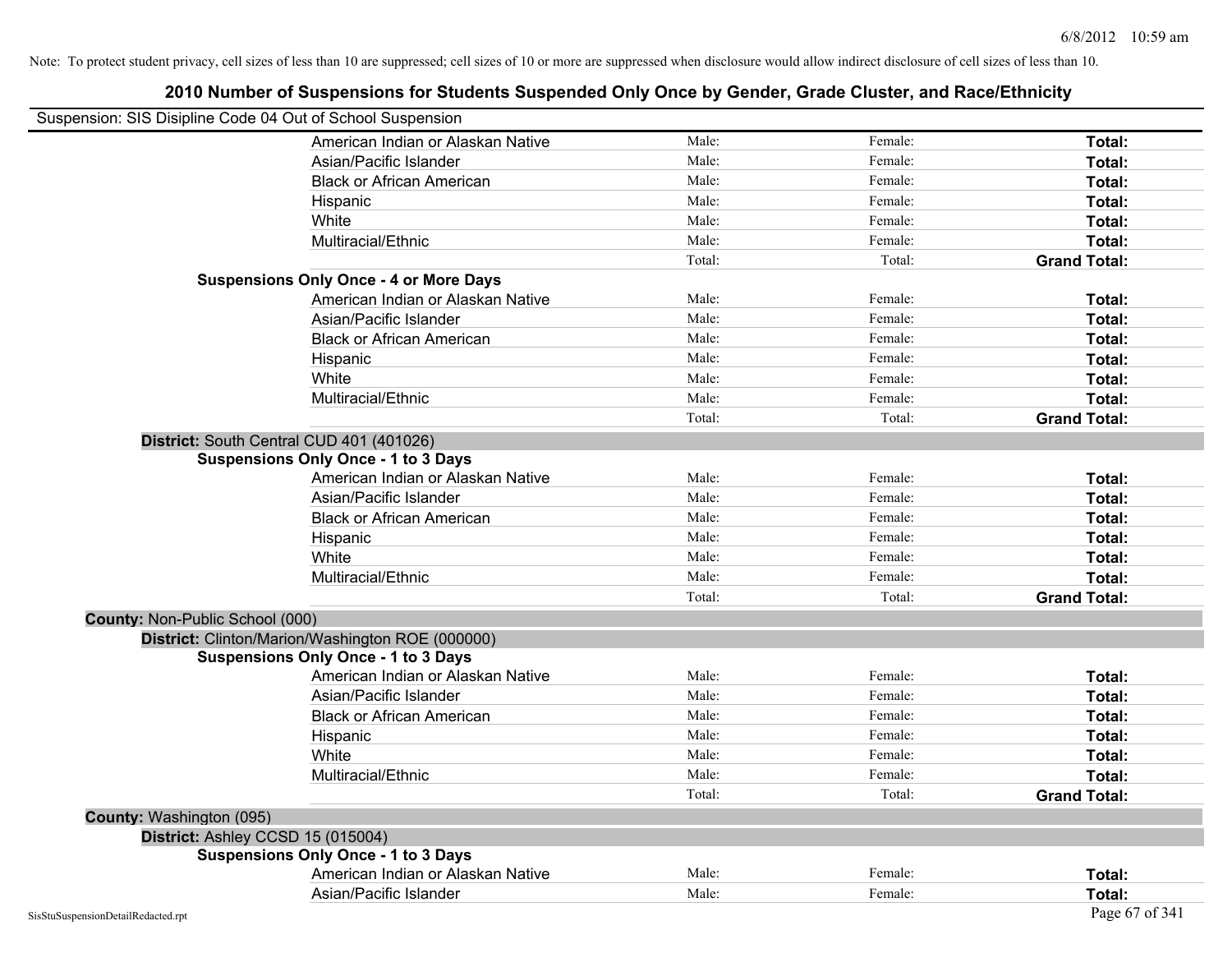| Suspension: SIS Disipline Code 04 Out of School Suspension |                                               |        |         |                     |
|------------------------------------------------------------|-----------------------------------------------|--------|---------|---------------------|
|                                                            | <b>Black or African American</b>              | Male:  | Female: | Total:              |
|                                                            | Hispanic                                      | Male:  | Female: | Total:              |
|                                                            | White                                         | Male:  | Female: | Total:              |
|                                                            | Multiracial/Ethnic                            | Male:  | Female: | Total:              |
|                                                            |                                               | Total: | Total:  | <b>Grand Total:</b> |
|                                                            | <b>Suspensions Only Once - 4 or More Days</b> |        |         |                     |
|                                                            | American Indian or Alaskan Native             | Male:  | Female: | Total:              |
|                                                            | Asian/Pacific Islander                        | Male:  | Female: | Total:              |
|                                                            | <b>Black or African American</b>              | Male:  | Female: | Total:              |
|                                                            | Hispanic                                      | Male:  | Female: | Total:              |
|                                                            | White                                         | Male:  | Female: | Total:              |
|                                                            | Multiracial/Ethnic                            | Male:  | Female: | Total:              |
|                                                            |                                               | Total: | Total:  | <b>Grand Total:</b> |
| District: Hoyleton Cons SD 29 (029003)                     |                                               |        |         |                     |
|                                                            | <b>Suspensions Only Once - 1 to 3 Days</b>    |        |         |                     |
|                                                            | American Indian or Alaskan Native             | Male:  | Female: | Total:              |
|                                                            | Asian/Pacific Islander                        | Male:  | Female: | Total:              |
|                                                            | <b>Black or African American</b>              | Male:  | Female: | Total:              |
|                                                            | Hispanic                                      | Male:  | Female: | Total:              |
|                                                            | White                                         | Male:  | Female: | Total:              |
|                                                            | Multiracial/Ethnic                            | Male:  | Female: | Total:              |
|                                                            |                                               | Total: | Total:  | <b>Grand Total:</b> |
| District: Irvington CCSD 11 (011004)                       |                                               |        |         |                     |
|                                                            | <b>Suspensions Only Once - 1 to 3 Days</b>    |        |         |                     |
|                                                            | American Indian or Alaskan Native             | Male:  | Female: | Total:              |
|                                                            | Asian/Pacific Islander                        | Male:  | Female: | Total:              |
|                                                            | <b>Black or African American</b>              | Male:  | Female: | Total:              |
|                                                            | Hispanic                                      | Male:  | Female: | Total:              |
|                                                            | White                                         | Male:  | Female: | Total:              |
|                                                            | Multiracial/Ethnic                            | Male:  | Female: | Total:              |
|                                                            |                                               | Total: | Total:  | <b>Grand Total:</b> |
|                                                            | <b>Suspensions Only Once - 4 or More Days</b> |        |         |                     |
|                                                            | American Indian or Alaskan Native             | Male:  | Female: | Total:              |
|                                                            | Asian/Pacific Islander                        | Male:  | Female: | Total:              |
|                                                            | <b>Black or African American</b>              | Male:  | Female: | Total:              |
|                                                            | Hispanic                                      | Male:  | Female: | Total:              |
|                                                            | White                                         | Male:  | Female: | Total:              |
|                                                            | Multiracial/Ethnic                            | Male:  | Female: | <b>Total:</b>       |
|                                                            |                                               | Total: | Total:  | <b>Grand Total:</b> |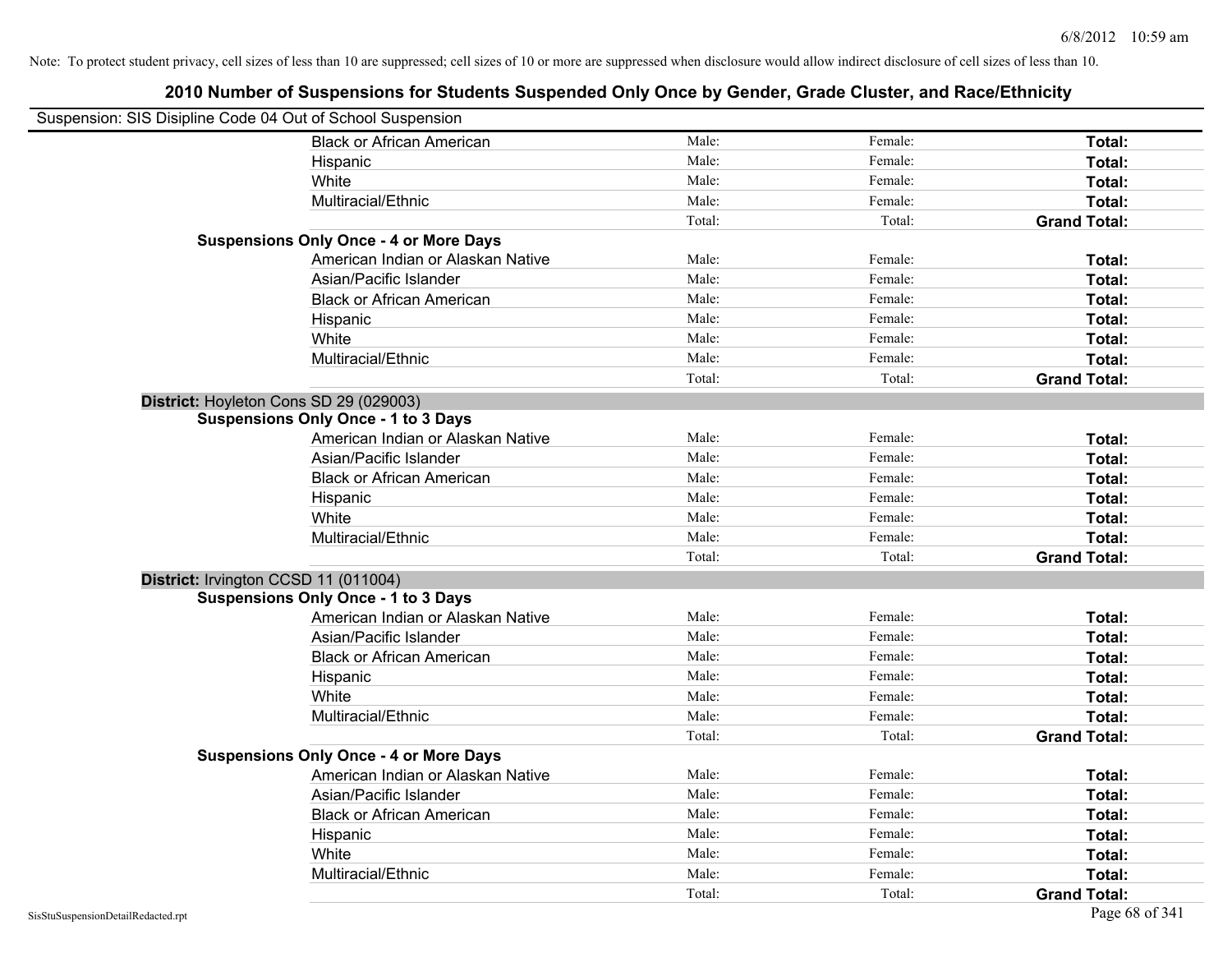| Suspension: SIS Disipline Code 04 Out of School Suspension |        |         |                     |    |
|------------------------------------------------------------|--------|---------|---------------------|----|
| District: Nashville CCSD 49 (049004)                       |        |         |                     |    |
| <b>Suspensions Only Once - 1 to 3 Days</b>                 |        |         |                     |    |
| American Indian or Alaskan Native                          | Male:  | Female: | Total:              |    |
| Asian/Pacific Islander                                     | Male:  | Female: | Total:              |    |
| <b>Black or African American</b>                           | Male:  | Female: | Total:              |    |
| Hispanic                                                   | Male:  | Female: | Total:              |    |
| White                                                      | Male:  | Female: | Total:              |    |
| Multiracial/Ethnic                                         | Male:  | Female: | Total:              |    |
|                                                            | Total: | Total:  | <b>Grand Total:</b> |    |
| District: Nashville CHSD 99 (099016)                       |        |         |                     |    |
| <b>Suspensions Only Once - 1 to 3 Days</b>                 |        |         |                     |    |
| American Indian or Alaskan Native                          | Male:  | Female: | Total:              |    |
| Asian/Pacific Islander                                     | Male:  | Female: | Total:              |    |
| <b>Black or African American</b>                           | Male:  | Female: | Total:              |    |
| Hispanic                                                   | Male:  | Female: | Total:              |    |
| White                                                      | Male:  | Female: | <b>Total:</b>       | 11 |
| Multiracial/Ethnic                                         | Male:  | Female: | Total:              |    |
|                                                            | Total: | Total:  | <b>Grand Total:</b> |    |
| <b>Suspensions Only Once - 4 or More Days</b>              |        |         |                     |    |
| American Indian or Alaskan Native                          | Male:  | Female: | Total:              |    |
| Asian/Pacific Islander                                     | Male:  | Female: | Total:              |    |
| <b>Black or African American</b>                           | Male:  | Female: | Total:              |    |
| Hispanic                                                   | Male:  | Female: | Total:              |    |
| White                                                      | Male:  | Female: | Total:              |    |
| Multiracial/Ethnic                                         | Male:  | Female: | Total:              |    |
|                                                            | Total: | Total:  | <b>Grand Total:</b> |    |
| District: West Washington Co CUD 10 (010026)               |        |         |                     |    |
| <b>Suspensions Only Once - 1 to 3 Days</b>                 |        |         |                     |    |
| American Indian or Alaskan Native                          | Male:  | Female: | Total:              |    |
| Asian/Pacific Islander                                     | Male:  | Female: | Total:              |    |
| <b>Black or African American</b>                           | Male:  | Female: | Total:              |    |
| Hispanic                                                   | Male:  | Female: | Total:              |    |
| White                                                      | Male:  | Female: | Total:              | 10 |
| Multiracial/Ethnic                                         | Male:  | Female: | Total:              |    |
|                                                            | Total: | Total:  | <b>Grand Total:</b> |    |
| <b>Suspensions Only Once - 4 or More Days</b>              |        |         |                     |    |
| American Indian or Alaskan Native                          | Male:  | Female: | <b>Total:</b>       |    |
| Asian/Pacific Islander                                     | Male:  | Female: | Total:              |    |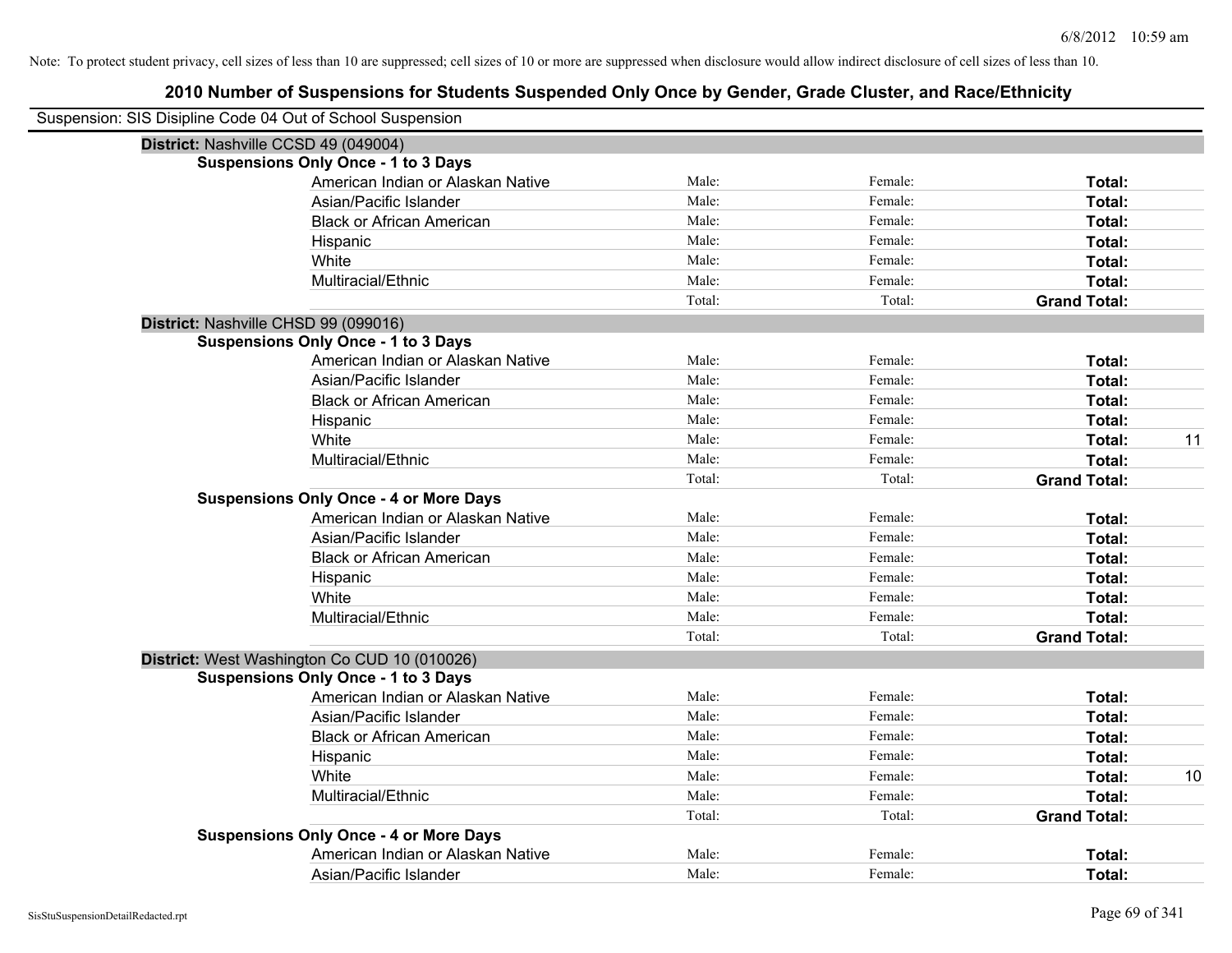|                                                | Suspension: SIS Disipline Code 04 Out of School Suspension |        |         |                     |
|------------------------------------------------|------------------------------------------------------------|--------|---------|---------------------|
|                                                | <b>Black or African American</b>                           | Male:  | Female: | Total:              |
|                                                | Hispanic                                                   | Male:  | Female: | Total:              |
|                                                | White                                                      | Male:  | Female: | Total:              |
|                                                | Multiracial/Ethnic                                         | Male:  | Female: | Total:              |
|                                                |                                                            | Total: | Total:  | <b>Grand Total:</b> |
| Region: Clk/Cls/Cmbn/Dglas/Edgr/Mltr/Shlb (11) |                                                            |        |         |                     |
| County: Clark (012)                            |                                                            |        |         |                     |
|                                                | District: Casey-Westfield CUSD 4C (004C26)                 |        |         |                     |
|                                                | <b>Suspensions Only Once - 1 to 3 Days</b>                 |        |         |                     |
|                                                | American Indian or Alaskan Native                          | Male:  | Female: | Total:              |
|                                                | Asian/Pacific Islander                                     | Male:  | Female: | Total:              |
|                                                | <b>Black or African American</b>                           | Male:  | Female: | Total:              |
|                                                | Hispanic                                                   | Male:  | Female: | Total:              |
|                                                | White                                                      | Male:  | Female: | Total:              |
|                                                | Multiracial/Ethnic                                         | Male:  | Female: | Total:              |
|                                                |                                                            | Total: | Total:  | <b>Grand Total:</b> |
|                                                | <b>Suspensions Only Once - 4 or More Days</b>              |        |         |                     |
|                                                | American Indian or Alaskan Native                          | Male:  | Female: | Total:              |
|                                                | Asian/Pacific Islander                                     | Male:  | Female: | Total:              |
|                                                | <b>Black or African American</b>                           | Male:  | Female: | Total:              |
|                                                | Hispanic                                                   | Male:  | Female: | Total:              |
|                                                | White                                                      | Male:  | Female: | Total:              |
|                                                | Multiracial/Ethnic                                         | Male:  | Female: | <b>Total:</b>       |
|                                                |                                                            | Total: | Total:  | <b>Grand Total:</b> |
|                                                | District: Marshall CUSD 2C (002C26)                        |        |         |                     |
|                                                | <b>Suspensions Only Once - 1 to 3 Days</b>                 |        |         |                     |
|                                                | American Indian or Alaskan Native                          | Male:  | Female: | Total:              |
|                                                | Asian/Pacific Islander                                     | Male:  | Female: | Total:              |
|                                                | <b>Black or African American</b>                           | Male:  | Female: | Total:              |
|                                                | Hispanic                                                   | Male:  | Female: | Total:              |
|                                                | White                                                      | Male:  | Female: | 23<br>Total:        |
|                                                | Multiracial/Ethnic                                         | Male:  | Female: | Total:              |
|                                                |                                                            | Total: | Total:  | <b>Grand Total:</b> |
|                                                | <b>Suspensions Only Once - 4 or More Days</b>              |        |         |                     |
|                                                | American Indian or Alaskan Native                          | Male:  | Female: | Total:              |
|                                                | Asian/Pacific Islander                                     | Male:  | Female: | <b>Total:</b>       |
|                                                | <b>Black or African American</b>                           | Male:  | Female: | Total:              |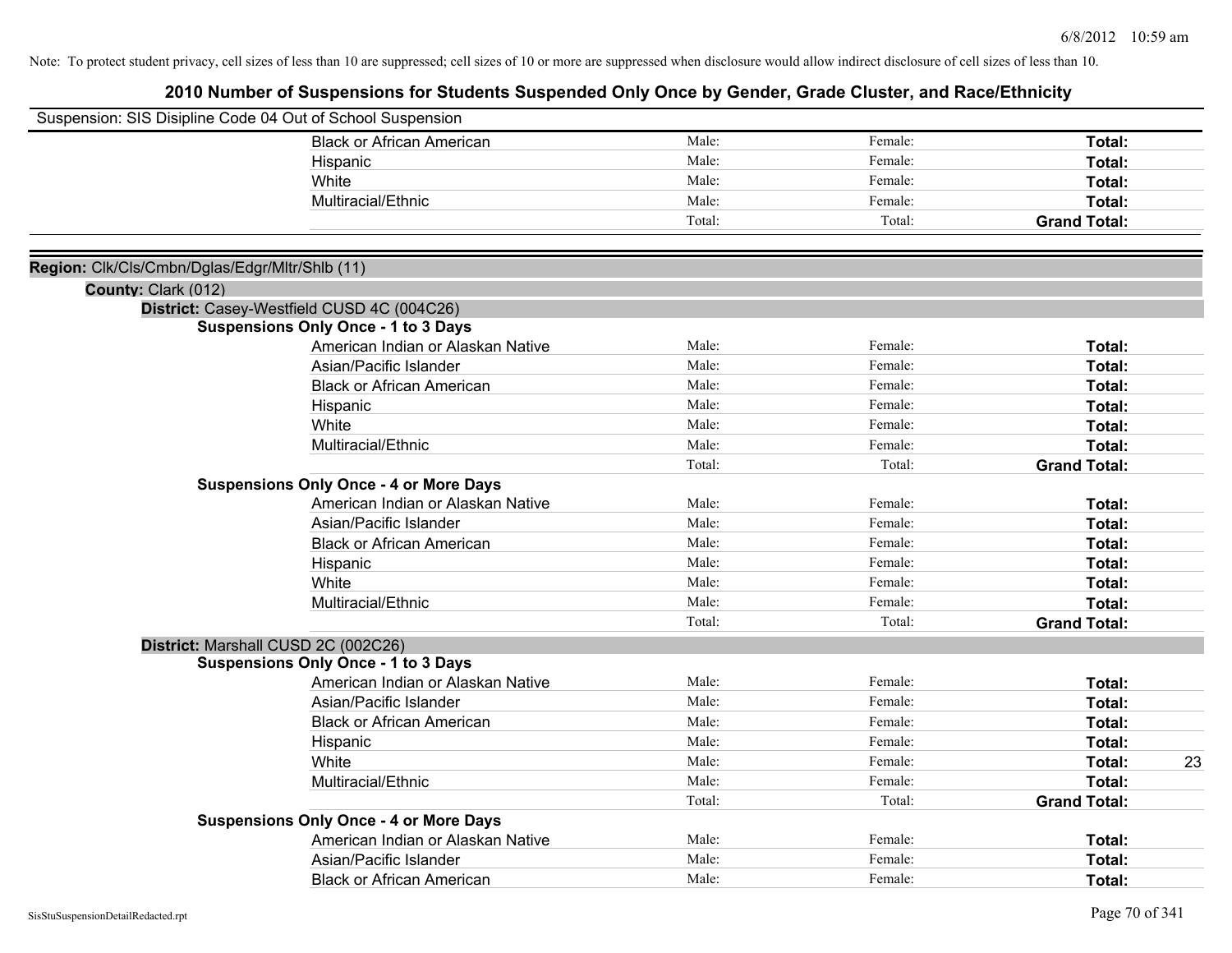| Suspension: SIS Disipline Code 04 Out of School Suspension |                                               |        |    |         |    |                     |    |
|------------------------------------------------------------|-----------------------------------------------|--------|----|---------|----|---------------------|----|
|                                                            | Hispanic                                      | Male:  |    | Female: |    | Total:              |    |
|                                                            | White                                         | Male:  |    | Female: |    | Total:              |    |
|                                                            | Multiracial/Ethnic                            | Male:  |    | Female: |    | Total:              |    |
|                                                            |                                               | Total: |    | Total:  |    | <b>Grand Total:</b> |    |
| District: Martinsville CUSD 3C (003C26)                    |                                               |        |    |         |    |                     |    |
|                                                            | <b>Suspensions Only Once - 1 to 3 Days</b>    |        |    |         |    |                     |    |
|                                                            | American Indian or Alaskan Native             | Male:  |    | Female: |    | Total:              |    |
|                                                            | Asian/Pacific Islander                        | Male:  |    | Female: |    | Total:              |    |
|                                                            | <b>Black or African American</b>              | Male:  |    | Female: |    | Total:              |    |
|                                                            | Hispanic                                      | Male:  |    | Female: |    | Total:              |    |
|                                                            | White                                         | Male:  |    | Female: |    | Total:              |    |
|                                                            | Multiracial/Ethnic                            | Male:  |    | Female: |    | Total:              |    |
|                                                            |                                               | Total: |    | Total:  |    | <b>Grand Total:</b> |    |
|                                                            | <b>Suspensions Only Once - 4 or More Days</b> |        |    |         |    |                     |    |
|                                                            | American Indian or Alaskan Native             | Male:  |    | Female: |    | Total:              |    |
|                                                            | Asian/Pacific Islander                        | Male:  |    | Female: |    | Total:              |    |
|                                                            | <b>Black or African American</b>              | Male:  |    | Female: |    | Total:              |    |
|                                                            | Hispanic                                      | Male:  |    | Female: |    | Total:              |    |
|                                                            | White                                         | Male:  |    | Female: |    | Total:              |    |
|                                                            | Multiracial/Ethnic                            | Male:  |    | Female: |    | Total:              |    |
|                                                            |                                               | Total: |    | Total:  |    | <b>Grand Total:</b> |    |
| County: Coles (015)                                        |                                               |        |    |         |    |                     |    |
| District: Charleston CUSD 1 (001026)                       |                                               |        |    |         |    |                     |    |
|                                                            | <b>Suspensions Only Once - 1 to 3 Days</b>    |        |    |         |    |                     |    |
|                                                            | American Indian or Alaskan Native             | Male:  |    | Female: |    | Total:              |    |
|                                                            | Asian/Pacific Islander                        | Male:  |    | Female: |    | Total:              |    |
|                                                            | <b>Black or African American</b>              | Male:  |    | Female: |    | Total:              |    |
|                                                            | Hispanic                                      | Male:  |    | Female: |    | Total:              |    |
|                                                            | White                                         | Male:  | 35 | Female: | 17 | Total:              | 52 |
|                                                            | Multiracial/Ethnic                            | Male:  |    | Female: |    | Total:              |    |
|                                                            |                                               | Total: |    | Total:  |    | <b>Grand Total:</b> |    |
|                                                            | <b>Suspensions Only Once - 4 or More Days</b> |        |    |         |    |                     |    |
|                                                            | American Indian or Alaskan Native             | Male:  |    | Female: |    | Total:              |    |
|                                                            | Asian/Pacific Islander                        | Male:  |    | Female: |    | Total:              |    |
|                                                            | <b>Black or African American</b>              | Male:  |    | Female: |    | Total:              |    |
|                                                            | Hispanic                                      | Male:  |    | Female: |    | Total:              |    |
|                                                            | White                                         | Male:  |    | Female: |    | Total:              |    |
|                                                            | Multiracial/Ethnic                            | Male:  |    | Female: |    | Total:              |    |
|                                                            |                                               | Total: |    | Total:  |    | <b>Grand Total:</b> |    |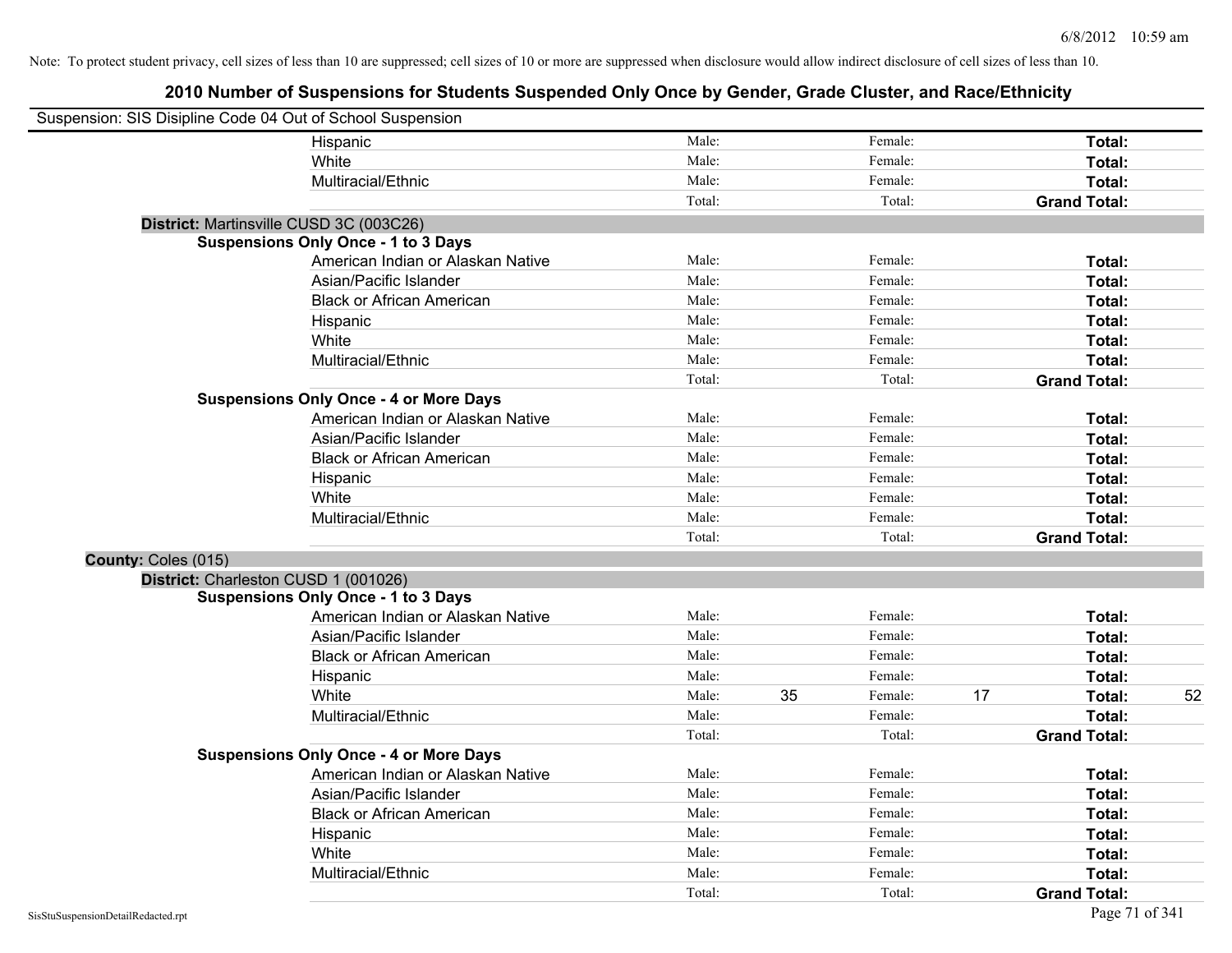| Male:  |                                                                                                                                       |         |                                                                                                                                                      |                     |
|--------|---------------------------------------------------------------------------------------------------------------------------------------|---------|------------------------------------------------------------------------------------------------------------------------------------------------------|---------------------|
|        |                                                                                                                                       |         |                                                                                                                                                      |                     |
|        |                                                                                                                                       |         |                                                                                                                                                      |                     |
|        |                                                                                                                                       |         |                                                                                                                                                      |                     |
|        |                                                                                                                                       | Female: |                                                                                                                                                      | Total:              |
|        |                                                                                                                                       | Female: |                                                                                                                                                      | Total:              |
| Male:  |                                                                                                                                       | Female: |                                                                                                                                                      | Total:              |
| Male:  |                                                                                                                                       | Female: |                                                                                                                                                      | Total:              |
| Male:  | 46                                                                                                                                    | Female: | 17                                                                                                                                                   | 63<br>Total:        |
| Male:  |                                                                                                                                       | Female: |                                                                                                                                                      | Total:              |
| Total: |                                                                                                                                       | Total:  |                                                                                                                                                      | <b>Grand Total:</b> |
|        |                                                                                                                                       |         |                                                                                                                                                      |                     |
|        |                                                                                                                                       |         |                                                                                                                                                      |                     |
| Male:  |                                                                                                                                       | Female: |                                                                                                                                                      | Total:              |
| Male:  |                                                                                                                                       | Female: |                                                                                                                                                      | Total:              |
| Male:  |                                                                                                                                       | Female: |                                                                                                                                                      | Total:              |
| Male:  |                                                                                                                                       | Female: |                                                                                                                                                      | Total:              |
| Male:  |                                                                                                                                       | Female: |                                                                                                                                                      | Total:              |
| Male:  |                                                                                                                                       | Female: |                                                                                                                                                      | Total:              |
| Total: |                                                                                                                                       | Total:  |                                                                                                                                                      | <b>Grand Total:</b> |
|        |                                                                                                                                       |         |                                                                                                                                                      |                     |
|        |                                                                                                                                       |         |                                                                                                                                                      |                     |
|        |                                                                                                                                       |         |                                                                                                                                                      |                     |
|        |                                                                                                                                       |         |                                                                                                                                                      | Total:              |
|        |                                                                                                                                       |         |                                                                                                                                                      | Total:              |
|        |                                                                                                                                       |         |                                                                                                                                                      | Total:              |
|        |                                                                                                                                       |         |                                                                                                                                                      | Total:              |
|        |                                                                                                                                       |         |                                                                                                                                                      | Total:              |
|        |                                                                                                                                       |         |                                                                                                                                                      | Total:              |
|        |                                                                                                                                       |         |                                                                                                                                                      | <b>Grand Total:</b> |
|        |                                                                                                                                       |         |                                                                                                                                                      |                     |
|        |                                                                                                                                       |         |                                                                                                                                                      | Total:              |
|        |                                                                                                                                       |         |                                                                                                                                                      | Total:              |
|        |                                                                                                                                       |         |                                                                                                                                                      | Total:              |
|        |                                                                                                                                       |         |                                                                                                                                                      | Total:              |
|        |                                                                                                                                       |         |                                                                                                                                                      | Total:              |
|        |                                                                                                                                       |         |                                                                                                                                                      | Total:              |
|        |                                                                                                                                       |         |                                                                                                                                                      | <b>Grand Total:</b> |
|        | Male:<br>Male:<br>Male:<br>Male:<br>Male:<br>Male:<br>Male:<br>Total:<br>Male:<br>Male:<br>Male:<br>Male:<br>Male:<br>Male:<br>Total: |         | Female:<br>Female:<br>Female:<br>Female:<br>Female:<br>Female:<br>Total:<br>Female:<br>Female:<br>Female:<br>Female:<br>Female:<br>Female:<br>Total: |                     |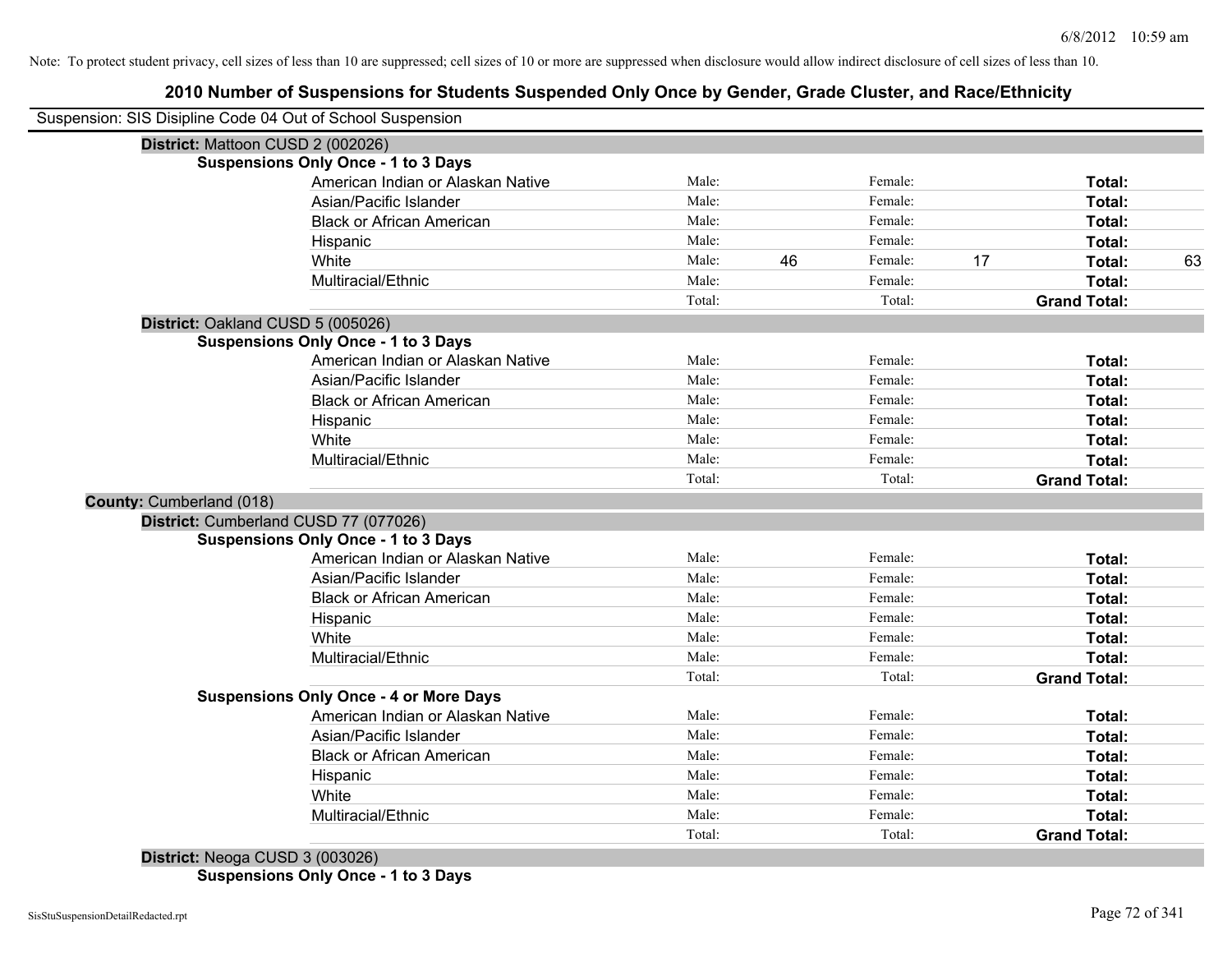| Suspension: SIS Disipline Code 04 Out of School Suspension |                                               |        |         |                     |    |
|------------------------------------------------------------|-----------------------------------------------|--------|---------|---------------------|----|
|                                                            | American Indian or Alaskan Native             | Male:  | Female: | Total:              |    |
|                                                            | Asian/Pacific Islander                        | Male:  | Female: | Total:              |    |
|                                                            | <b>Black or African American</b>              | Male:  | Female: | Total:              |    |
|                                                            | Hispanic                                      | Male:  | Female: | Total:              |    |
|                                                            | White                                         | Male:  | Female: | Total:              | 11 |
|                                                            | Multiracial/Ethnic                            | Male:  | Female: | Total:              |    |
|                                                            |                                               | Total: | Total:  | <b>Grand Total:</b> |    |
| <b>County: Douglas (021)</b>                               |                                               |        |         |                     |    |
|                                                            | District: Arcola CUSD 306 (306026)            |        |         |                     |    |
|                                                            | <b>Suspensions Only Once - 1 to 3 Days</b>    |        |         |                     |    |
|                                                            | American Indian or Alaskan Native             | Male:  | Female: | Total:              |    |
|                                                            | Asian/Pacific Islander                        | Male:  | Female: | Total:              |    |
|                                                            | <b>Black or African American</b>              | Male:  | Female: | Total:              |    |
|                                                            | Hispanic                                      | Male:  | Female: | Total:              |    |
|                                                            | White                                         | Male:  | Female: | Total:              |    |
|                                                            | Multiracial/Ethnic                            | Male:  | Female: | Total:              |    |
|                                                            |                                               | Total: | Total:  | <b>Grand Total:</b> | 11 |
|                                                            | <b>Suspensions Only Once - 4 or More Days</b> |        |         |                     |    |
|                                                            | American Indian or Alaskan Native             | Male:  | Female: | Total:              |    |
|                                                            | Asian/Pacific Islander                        | Male:  | Female: | Total:              |    |
|                                                            | <b>Black or African American</b>              | Male:  | Female: | Total:              |    |
|                                                            | Hispanic                                      | Male:  | Female: | Total:              |    |
|                                                            | White                                         | Male:  | Female: | Total:              |    |
|                                                            | Multiracial/Ethnic                            | Male:  | Female: | Total:              |    |
|                                                            |                                               | Total: | Total:  | <b>Grand Total:</b> |    |
| District: Arthur CUSD 305 (305026)                         |                                               |        |         |                     |    |
|                                                            | <b>Suspensions Only Once - 1 to 3 Days</b>    |        |         |                     |    |
|                                                            | American Indian or Alaskan Native             | Male:  | Female: | Total:              |    |
|                                                            | Asian/Pacific Islander                        | Male:  | Female: | Total:              |    |
|                                                            | <b>Black or African American</b>              | Male:  | Female: | Total:              |    |
|                                                            | Hispanic                                      | Male:  | Female: | Total:              |    |
|                                                            | White                                         | Male:  | Female: | Total:              |    |
|                                                            | Multiracial/Ethnic                            | Male:  | Female: | Total:              |    |
|                                                            |                                               | Total: | Total:  | <b>Grand Total:</b> |    |
|                                                            | District: Tuscola CUSD 301 (301026)           |        |         |                     |    |
|                                                            | <b>Suspensions Only Once - 1 to 3 Days</b>    |        |         |                     |    |
|                                                            | American Indian or Alaskan Native             | Male:  | Female: | <b>Total:</b>       |    |
|                                                            | Asian/Pacific Islander                        | Male:  | Female: | Total:              |    |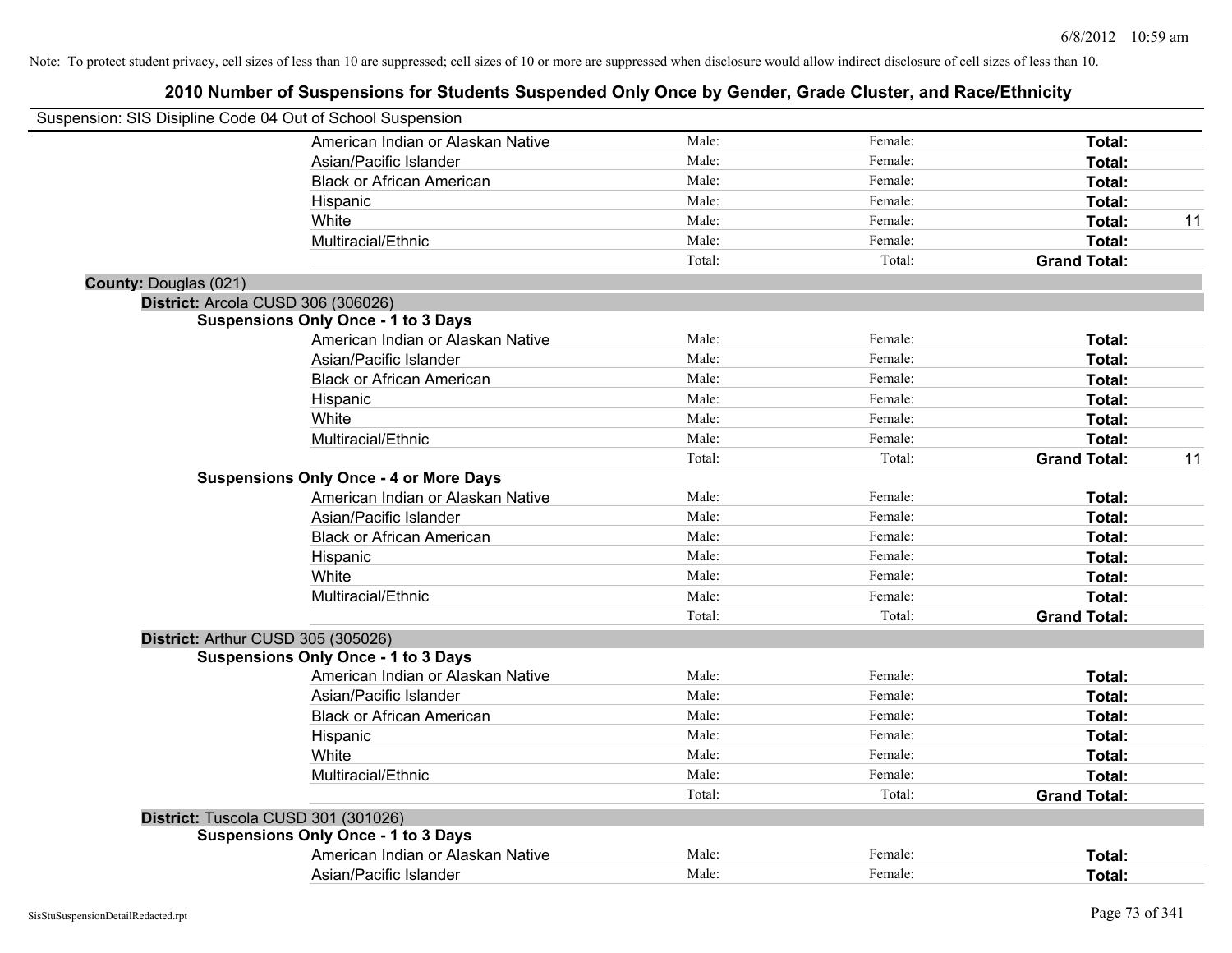|                     | Suspension: SIS Disipline Code 04 Out of School Suspension |        |         |                     |    |
|---------------------|------------------------------------------------------------|--------|---------|---------------------|----|
|                     | <b>Black or African American</b>                           | Male:  | Female: | Total:              |    |
|                     | Hispanic                                                   | Male:  | Female: | Total:              |    |
|                     | White                                                      | Male:  | Female: | Total:              |    |
|                     | Multiracial/Ethnic                                         | Male:  | Female: | Total:              |    |
|                     |                                                            | Total: | Total:  | <b>Grand Total:</b> |    |
|                     | District: Villa Grove CUSD 302 (302026)                    |        |         |                     |    |
|                     | <b>Suspensions Only Once - 1 to 3 Days</b>                 |        |         |                     |    |
|                     | American Indian or Alaskan Native                          | Male:  | Female: | Total:              |    |
|                     | Asian/Pacific Islander                                     | Male:  | Female: | Total:              |    |
|                     | <b>Black or African American</b>                           | Male:  | Female: | Total:              |    |
|                     | Hispanic                                                   | Male:  | Female: | Total:              |    |
|                     | White                                                      | Male:  | Female: | Total:              | 21 |
|                     | Multiracial/Ethnic                                         | Male:  | Female: | Total:              |    |
|                     |                                                            | Total: | Total:  | <b>Grand Total:</b> |    |
| County: Edgar (023) |                                                            |        |         |                     |    |
|                     | District: Edgar County CUD 6 (006026)                      |        |         |                     |    |
|                     | <b>Suspensions Only Once - 1 to 3 Days</b>                 |        |         |                     |    |
|                     | American Indian or Alaskan Native                          | Male:  | Female: | Total:              |    |
|                     | Asian/Pacific Islander                                     | Male:  | Female: | Total:              |    |
|                     | <b>Black or African American</b>                           | Male:  | Female: | Total:              |    |
|                     | Hispanic                                                   | Male:  | Female: | Total:              |    |
|                     | White                                                      | Male:  | Female: | Total:              |    |
|                     | Multiracial/Ethnic                                         | Male:  | Female: | Total:              |    |
|                     |                                                            | Total: | Total:  | <b>Grand Total:</b> |    |
|                     | District: Paris CUSD 4 (004026)                            |        |         |                     |    |
|                     | <b>Suspensions Only Once - 1 to 3 Days</b>                 |        |         |                     |    |
|                     | American Indian or Alaskan Native                          | Male:  | Female: | Total:              |    |
|                     | Asian/Pacific Islander                                     | Male:  | Female: | Total:              |    |
|                     | <b>Black or African American</b>                           | Male:  | Female: | Total:              |    |
|                     | Hispanic                                                   | Male:  | Female: | Total:              |    |
|                     | White                                                      | Male:  | Female: | Total:              |    |
|                     | Multiracial/Ethnic                                         | Male:  | Female: | Total:              |    |
|                     |                                                            | Total: | Total:  | <b>Grand Total:</b> |    |
|                     | <b>Suspensions Only Once - 4 or More Days</b>              |        |         |                     |    |
|                     | American Indian or Alaskan Native                          | Male:  | Female: | Total:              |    |
|                     | Asian/Pacific Islander                                     | Male:  | Female: | Total:              |    |
|                     | <b>Black or African American</b>                           | Male:  | Female: | Total:              |    |
|                     | Hispanic                                                   | Male:  | Female: | Total:              |    |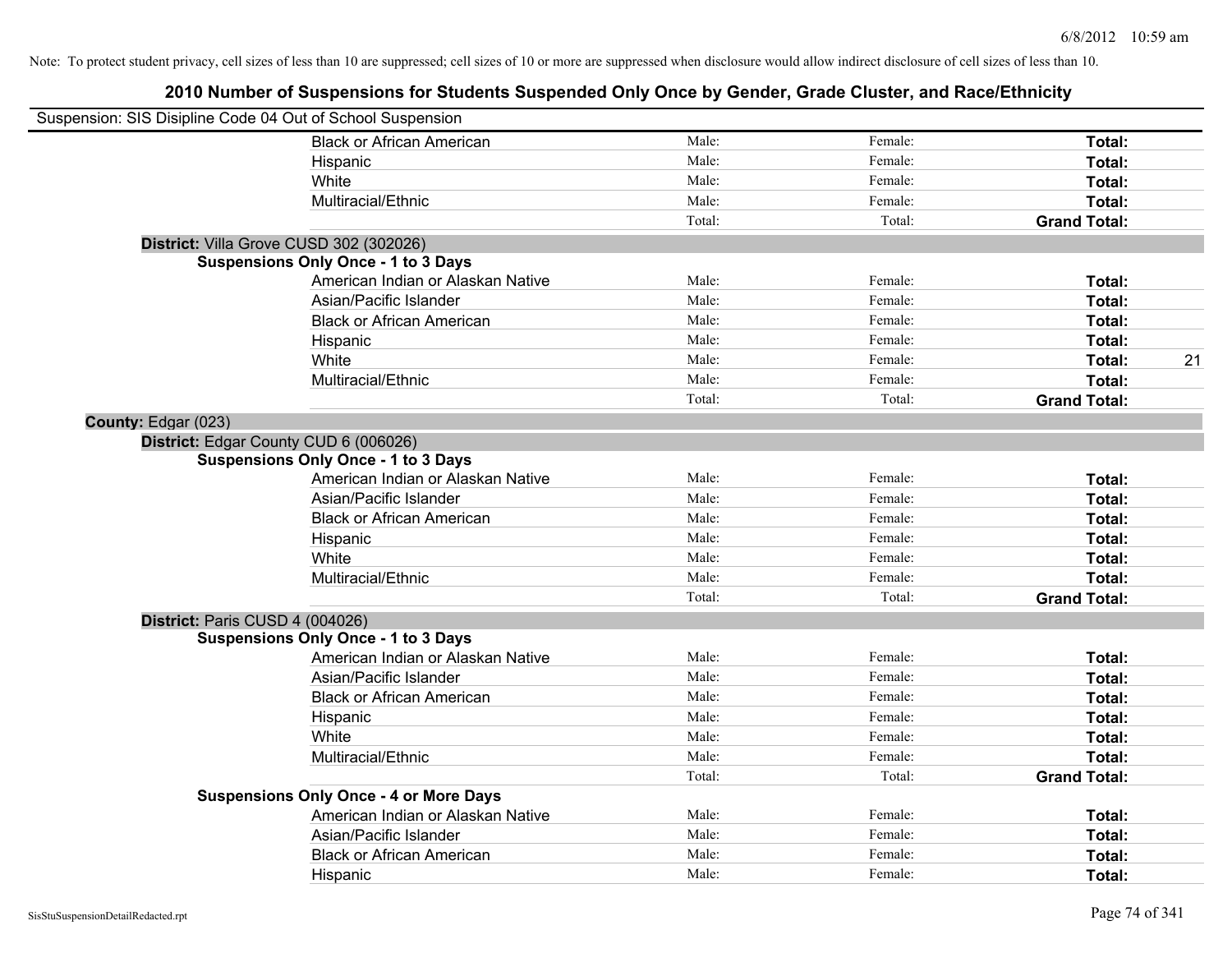| Suspension: SIS Disipline Code 04 Out of School Suspension |                                               |        |         |                     |
|------------------------------------------------------------|-----------------------------------------------|--------|---------|---------------------|
|                                                            | White                                         | Male:  | Female: | Total:              |
|                                                            | Multiracial/Ethnic                            | Male:  | Female: | Total:              |
|                                                            |                                               | Total: | Total:  | <b>Grand Total:</b> |
| District: Paris-Union SD 95 (095025)                       |                                               |        |         |                     |
|                                                            | <b>Suspensions Only Once - 1 to 3 Days</b>    |        |         |                     |
|                                                            | American Indian or Alaskan Native             | Male:  | Female: | Total:              |
|                                                            | Asian/Pacific Islander                        | Male:  | Female: | Total:              |
|                                                            | <b>Black or African American</b>              | Male:  | Female: | Total:              |
|                                                            | Hispanic                                      | Male:  | Female: | Total:              |
|                                                            | White                                         | Male:  | Female: | Total:              |
|                                                            | Multiracial/Ethnic                            | Male:  | Female: | Total:              |
|                                                            |                                               | Total: | Total:  | <b>Grand Total:</b> |
|                                                            | <b>Suspensions Only Once - 4 or More Days</b> |        |         |                     |
|                                                            | American Indian or Alaskan Native             | Male:  | Female: | Total:              |
|                                                            | Asian/Pacific Islander                        | Male:  | Female: | Total:              |
|                                                            | <b>Black or African American</b>              | Male:  | Female: | Total:              |
|                                                            | Hispanic                                      | Male:  | Female: | Total:              |
|                                                            | White                                         | Male:  | Female: | Total:              |
|                                                            | Multiracial/Ethnic                            | Male:  | Female: | Total:              |
|                                                            |                                               | Total: | Total:  | <b>Grand Total:</b> |
| District: Shiloh CUSD 1 (001026)                           |                                               |        |         |                     |
|                                                            | <b>Suspensions Only Once - 1 to 3 Days</b>    |        |         |                     |
|                                                            | American Indian or Alaskan Native             | Male:  | Female: | Total:              |
|                                                            | Asian/Pacific Islander                        | Male:  | Female: | Total:              |
|                                                            | <b>Black or African American</b>              | Male:  | Female: | Total:              |
|                                                            | Hispanic                                      | Male:  | Female: | Total:              |
|                                                            | White                                         | Male:  | Female: | Total:              |
|                                                            | Multiracial/Ethnic                            | Male:  | Female: | Total:              |
|                                                            |                                               | Total: | Total:  | <b>Grand Total:</b> |
| <b>County: Moultrie (070)</b>                              |                                               |        |         |                     |
| District: Lovington CUSD 303 (303026)                      |                                               |        |         |                     |
|                                                            | <b>Suspensions Only Once - 1 to 3 Days</b>    |        |         |                     |
|                                                            | American Indian or Alaskan Native             | Male:  | Female: | Total:              |
|                                                            | Asian/Pacific Islander                        | Male:  | Female: | Total:              |
|                                                            | <b>Black or African American</b>              | Male:  | Female: | Total:              |
|                                                            | Hispanic                                      | Male:  | Female: | Total:              |
|                                                            | White                                         | Male:  | Female: | Total:              |
|                                                            | Multiracial/Ethnic                            | Male:  | Female: | Total:              |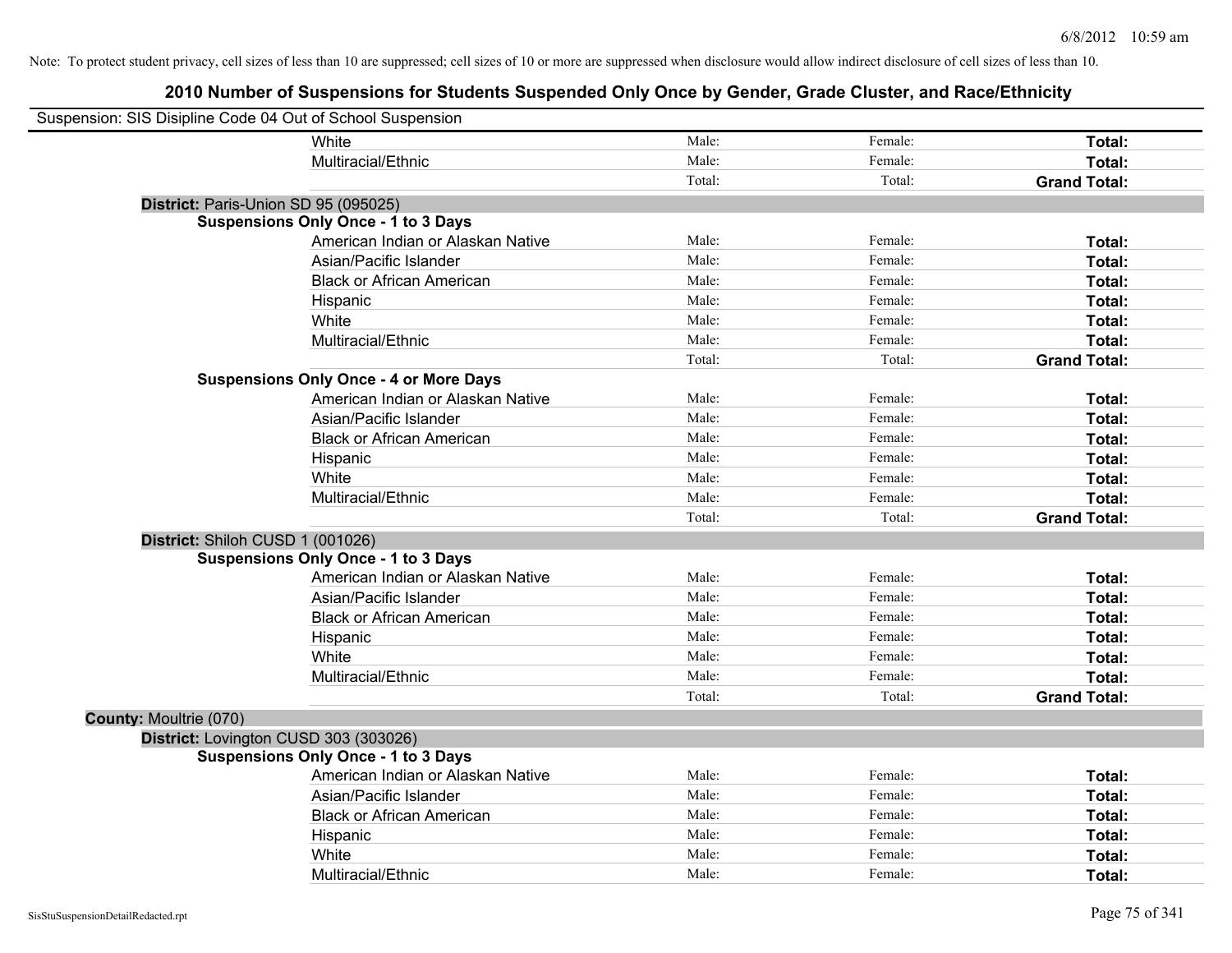| Suspension: SIS Disipline Code 04 Out of School Suspension |                                                      |        |         |                     |
|------------------------------------------------------------|------------------------------------------------------|--------|---------|---------------------|
|                                                            |                                                      | Total: | Total:  | <b>Grand Total:</b> |
|                                                            | District: Okaw Valley CUSD 302 (302026)              |        |         |                     |
|                                                            | <b>Suspensions Only Once - 1 to 3 Days</b>           |        |         |                     |
|                                                            | American Indian or Alaskan Native                    | Male:  | Female: | Total:              |
|                                                            | Asian/Pacific Islander                               | Male:  | Female: | Total:              |
|                                                            | <b>Black or African American</b>                     | Male:  | Female: | Total:              |
|                                                            | Hispanic                                             | Male:  | Female: | Total:              |
|                                                            | White                                                | Male:  | Female: | Total:              |
|                                                            | Multiracial/Ethnic                                   | Male:  | Female: | Total:              |
|                                                            |                                                      | Total: | Total:  | <b>Grand Total:</b> |
|                                                            | <b>Suspensions Only Once - 4 or More Days</b>        |        |         |                     |
|                                                            | American Indian or Alaskan Native                    | Male:  | Female: | Total:              |
|                                                            | Asian/Pacific Islander                               | Male:  | Female: | Total:              |
|                                                            | <b>Black or African American</b>                     | Male:  | Female: | Total:              |
|                                                            | Hispanic                                             | Male:  | Female: | Total:              |
|                                                            | White                                                | Male:  | Female: | Total:              |
|                                                            | Multiracial/Ethnic                                   | Male:  | Female: | Total:              |
|                                                            |                                                      | Total: | Total:  | <b>Grand Total:</b> |
|                                                            | District: Sullivan CUSD 300 (300026)                 |        |         |                     |
|                                                            | <b>Suspensions Only Once - 1 to 3 Days</b>           |        |         |                     |
|                                                            | American Indian or Alaskan Native                    | Male:  | Female: | Total:              |
|                                                            | Asian/Pacific Islander                               | Male:  | Female: | Total:              |
|                                                            | <b>Black or African American</b>                     | Male:  | Female: | Total:              |
|                                                            | Hispanic                                             | Male:  | Female: | <b>Total:</b>       |
|                                                            | White                                                | Male:  | Female: | Total:              |
|                                                            | Multiracial/Ethnic                                   | Male:  | Female: | Total:              |
|                                                            |                                                      | Total: | Total:  | <b>Grand Total:</b> |
|                                                            | <b>Suspensions Only Once - 4 or More Days</b>        |        |         |                     |
|                                                            | American Indian or Alaskan Native                    | Male:  | Female: | Total:              |
|                                                            | Asian/Pacific Islander                               | Male:  | Female: | Total:              |
|                                                            | <b>Black or African American</b>                     | Male:  | Female: | Total:              |
|                                                            | Hispanic                                             | Male:  | Female: | Total:              |
|                                                            | White                                                | Male:  | Female: | <b>Total:</b>       |
|                                                            | Multiracial/Ethnic                                   | Male:  | Female: | Total:              |
|                                                            |                                                      | Total: | Total:  | <b>Grand Total:</b> |
| <b>County: Non-Public School (000)</b>                     |                                                      |        |         |                     |
|                                                            | District: Clk/Cls/Cmbn/Dglas/Edgr/Mltr/Shlb (000000) |        |         |                     |
|                                                            | <b>Suspensions Only Once - 1 to 3 Days</b>           |        |         |                     |
|                                                            | American Indian or Alaskan Native                    | Male:  | Female: | Total:              |
| SisStuSuspensionDetailRedacted.rpt                         |                                                      |        |         | Page 76 of 341      |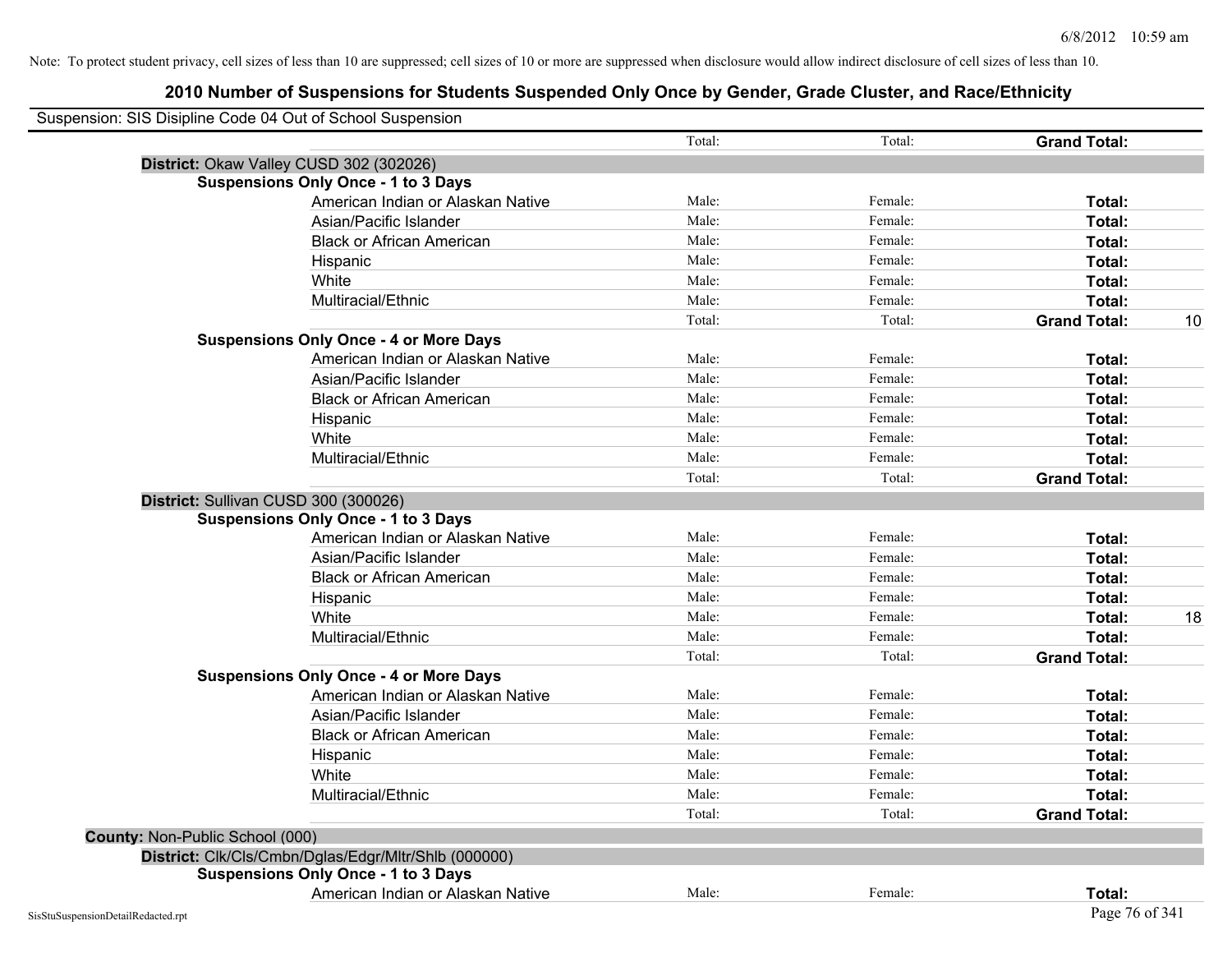| Suspension: SIS Disipline Code 04 Out of School Suspension |                                               |        |         |                     |    |
|------------------------------------------------------------|-----------------------------------------------|--------|---------|---------------------|----|
|                                                            | Asian/Pacific Islander                        | Male:  | Female: | Total:              |    |
|                                                            | <b>Black or African American</b>              | Male:  | Female: | Total:              |    |
|                                                            | Hispanic                                      | Male:  | Female: | Total:              |    |
|                                                            | White                                         | Male:  | Female: | Total:              |    |
|                                                            | Multiracial/Ethnic                            | Male:  | Female: | Total:              |    |
|                                                            |                                               | Total: | Total:  | <b>Grand Total:</b> |    |
| County: Shelby (087)                                       |                                               |        |         |                     |    |
| District: Central A & M CUD 21 (021026)                    |                                               |        |         |                     |    |
|                                                            | <b>Suspensions Only Once - 1 to 3 Days</b>    |        |         |                     |    |
|                                                            | American Indian or Alaskan Native             | Male:  | Female: | Total:              |    |
|                                                            | Asian/Pacific Islander                        | Male:  | Female: | Total:              |    |
|                                                            | <b>Black or African American</b>              | Male:  | Female: | Total:              |    |
|                                                            | Hispanic                                      | Male:  | Female: | Total:              |    |
|                                                            | White                                         | Male:  | Female: | Total:              | 20 |
|                                                            | Multiracial/Ethnic                            | Male:  | Female: | Total:              |    |
|                                                            |                                               | Total: | Total:  | <b>Grand Total:</b> |    |
|                                                            | <b>Suspensions Only Once - 4 or More Days</b> |        |         |                     |    |
|                                                            | American Indian or Alaskan Native             | Male:  | Female: | Total:              |    |
|                                                            | Asian/Pacific Islander                        | Male:  | Female: | Total:              |    |
|                                                            | <b>Black or African American</b>              | Male:  | Female: | Total:              |    |
|                                                            | Hispanic                                      | Male:  | Female: | Total:              |    |
|                                                            | White                                         | Male:  | Female: | Total:              |    |
|                                                            | Multiracial/Ethnic                            | Male:  | Female: | Total:              |    |
|                                                            |                                               | Total: | Total:  | <b>Grand Total:</b> |    |
|                                                            | District: Cowden-Herrick CUSD 3A (003A26)     |        |         |                     |    |
|                                                            | <b>Suspensions Only Once - 1 to 3 Days</b>    |        |         |                     |    |
|                                                            | American Indian or Alaskan Native             | Male:  | Female: | Total:              |    |
|                                                            | Asian/Pacific Islander                        | Male:  | Female: | Total:              |    |
|                                                            | <b>Black or African American</b>              | Male:  | Female: | Total:              |    |
|                                                            | Hispanic                                      | Male:  | Female: | Total:              |    |
|                                                            | White                                         | Male:  | Female: | Total:              |    |
|                                                            | Multiracial/Ethnic                            | Male:  | Female: | Total:              |    |
|                                                            |                                               | Total: | Total:  | <b>Grand Total:</b> |    |
| District: Shelbyville CUSD 4 (004026)                      |                                               |        |         |                     |    |
|                                                            | <b>Suspensions Only Once - 1 to 3 Days</b>    |        |         |                     |    |
|                                                            | American Indian or Alaskan Native             | Male:  | Female: | Total:              |    |
|                                                            | Asian/Pacific Islander                        | Male:  | Female: | <b>Total:</b>       |    |
|                                                            | <b>Black or African American</b>              | Male:  | Female: | Total:              |    |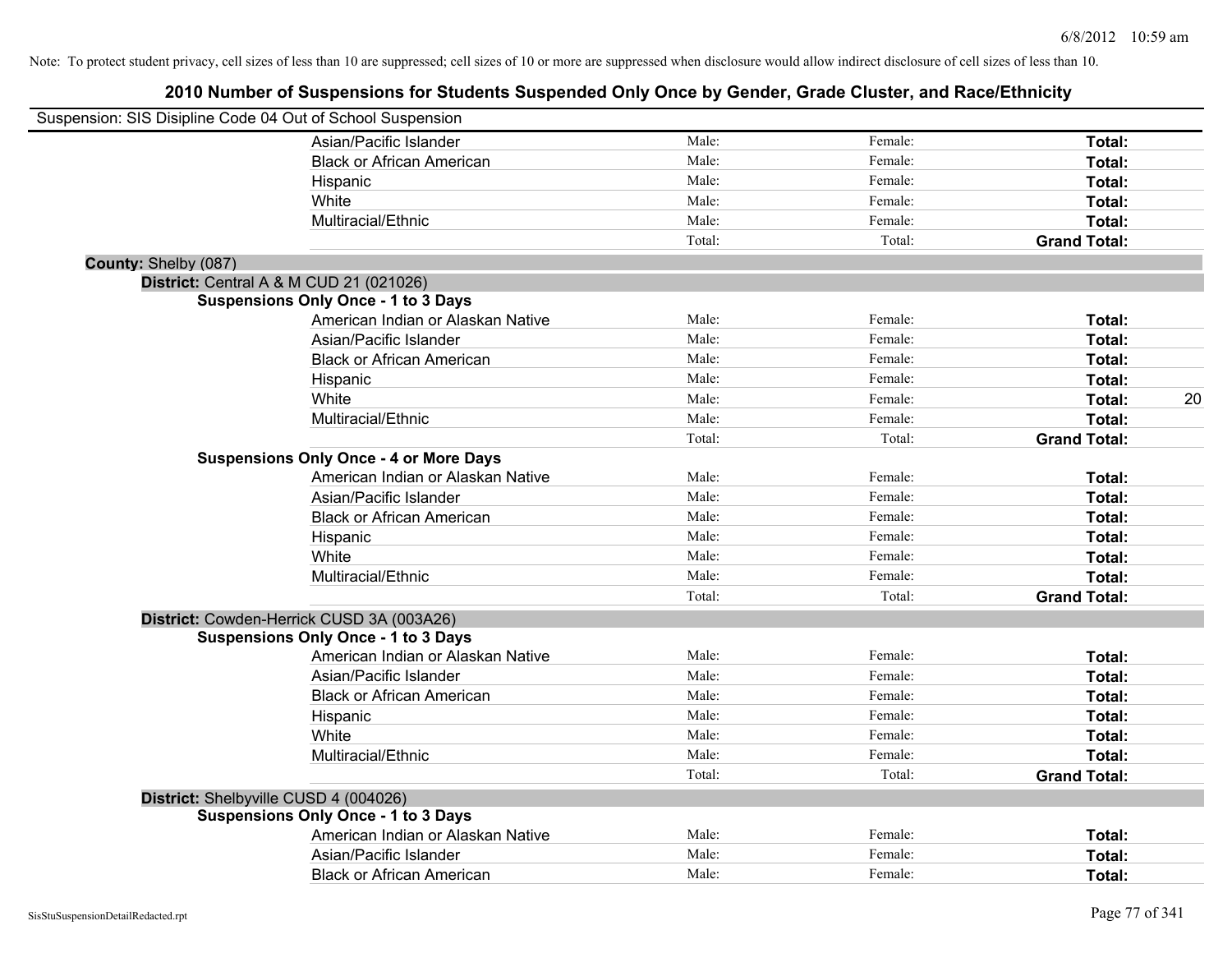| Suspension: SIS Disipline Code 04 Out of School Suspension |        |         |                     |    |
|------------------------------------------------------------|--------|---------|---------------------|----|
| Hispanic                                                   | Male:  | Female: | Total:              |    |
| White                                                      | Male:  | Female: | Total:              | 16 |
| Multiracial/Ethnic                                         | Male:  | Female: | Total:              |    |
|                                                            | Total: | Total:  | <b>Grand Total:</b> |    |
| <b>Suspensions Only Once - 4 or More Days</b>              |        |         |                     |    |
| American Indian or Alaskan Native                          | Male:  | Female: | Total:              |    |
| Asian/Pacific Islander                                     | Male:  | Female: | Total:              |    |
| <b>Black or African American</b>                           | Male:  | Female: | Total:              |    |
| Hispanic                                                   | Male:  | Female: | Total:              |    |
| White                                                      | Male:  | Female: | Total:              |    |
| Multiracial/Ethnic                                         | Male:  | Female: | Total:              |    |
|                                                            | Total: | Total:  | <b>Grand Total:</b> |    |
| District: Stewardson-Strasburg CUD 5A (005A26)             |        |         |                     |    |
| <b>Suspensions Only Once - 1 to 3 Days</b>                 |        |         |                     |    |
| American Indian or Alaskan Native                          | Male:  | Female: | Total:              |    |
| Asian/Pacific Islander                                     | Male:  | Female: | Total:              |    |
| <b>Black or African American</b>                           | Male:  | Female: | Total:              |    |
| Hispanic                                                   | Male:  | Female: | Total:              |    |
| White                                                      | Male:  | Female: | Total:              |    |
| Multiracial/Ethnic                                         | Male:  | Female: | Total:              |    |
|                                                            | Total: | Total:  | <b>Grand Total:</b> |    |
| District: Windsor CUSD 1 (001026)                          |        |         |                     |    |
| <b>Suspensions Only Once - 1 to 3 Days</b>                 |        |         |                     |    |
| American Indian or Alaskan Native                          | Male:  | Female: | Total:              |    |
| Asian/Pacific Islander                                     | Male:  | Female: | Total:              |    |
| <b>Black or African American</b>                           | Male:  | Female: | Total:              |    |
| Hispanic                                                   | Male:  | Female: | Total:              |    |
| White                                                      | Male:  | Female: | Total:              | 10 |
| Multiracial/Ethnic                                         | Male:  | Female: | Total:              |    |
|                                                            | Total: | Total:  | <b>Grand Total:</b> |    |
| <b>Suspensions Only Once - 4 or More Days</b>              |        |         |                     |    |
| American Indian or Alaskan Native                          | Male:  | Female: | Total:              |    |
| Asian/Pacific Islander                                     | Male:  | Female: | Total:              |    |
| <b>Black or African American</b>                           | Male:  | Female: | Total:              |    |
| Hispanic                                                   | Male:  | Female: | Total:              |    |
| White                                                      | Male:  | Female: | Total:              |    |
| Multiracial/Ethnic                                         | Male:  | Female: | <b>Total:</b>       |    |
|                                                            | Total: | Total:  | <b>Grand Total:</b> |    |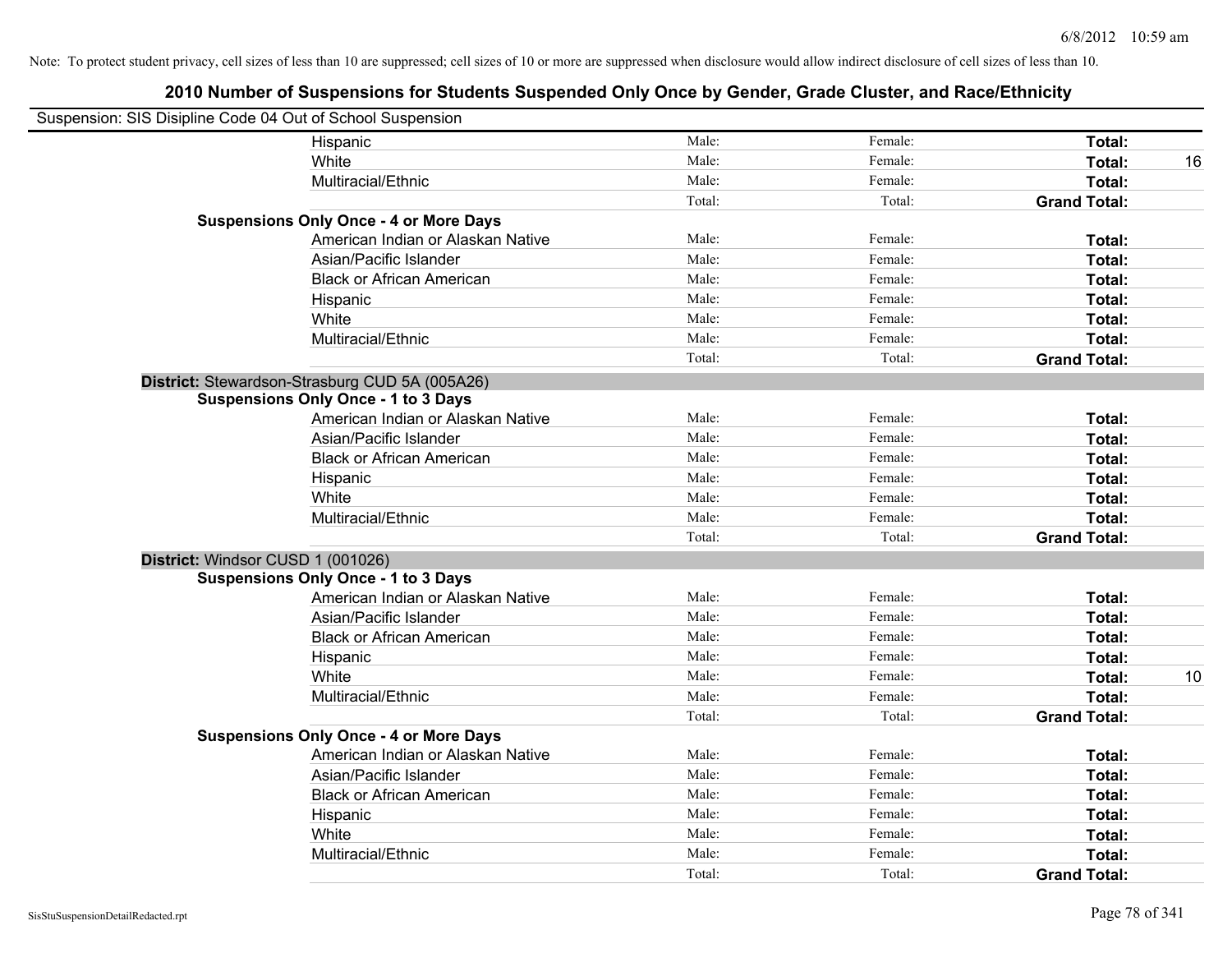# **2010 Number of Suspensions for Students Suspended Only Once by Gender, Grade Cluster, and Race/Ethnicity**

Suspension: SIS Disipline Code 04 Out of School Suspension

| Region: Crawford-Lawrence Educ Serv Reg (15) |                                               |        |       |         |       |                     |        |
|----------------------------------------------|-----------------------------------------------|--------|-------|---------|-------|---------------------|--------|
| County: Cook (016)                           |                                               |        |       |         |       |                     |        |
|                                              | District: City of Chicago SD 299 (299025)     |        |       |         |       |                     |        |
|                                              | <b>Suspensions Only Once - 1 to 3 Days</b>    |        |       |         |       |                     |        |
|                                              | American Indian or Alaskan Native             | Male:  |       | Female: |       | Total:              | 21     |
|                                              | Asian/Pacific Islander                        | Male:  | 144   | Female: | 40    | Total:              | 184    |
|                                              | <b>Black or African American</b>              | Male:  | 7,610 | Female: | 5,408 | Total:              | 13,018 |
|                                              | Hispanic                                      | Male:  | 3,252 | Female: | 1,800 | Total:              | 5,052  |
|                                              | White                                         | Male:  | 584   | Female: | 275   | Total:              | 859    |
|                                              | Multiracial/Ethnic                            | Male:  |       | Female: |       | Total:              |        |
|                                              |                                               | Total: |       | Total:  |       | <b>Grand Total:</b> |        |
|                                              | <b>Suspensions Only Once - 4 or More Days</b> |        |       |         |       |                     |        |
|                                              | American Indian or Alaskan Native             | Male:  |       | Female: |       | Total:              |        |
|                                              | Asian/Pacific Islander                        | Male:  |       | Female: |       | Total:              | 50     |
|                                              | <b>Black or African American</b>              | Male:  | 2,255 | Female: | 1,942 | Total:              | 4,197  |
|                                              | Hispanic                                      | Male:  | 976   | Female: | 419   | Total:              | 1,395  |
|                                              | White                                         | Male:  | 134   | Female: | 57    | Total:              | 191    |
|                                              | Multiracial/Ethnic                            | Male:  |       | Female: |       | Total:              |        |
|                                              |                                               | Total: |       | Total:  |       | <b>Grand Total:</b> |        |
|                                              | District: One Hope United (003500)            |        |       |         |       |                     |        |
|                                              | <b>Suspensions Only Once - 1 to 3 Days</b>    |        |       |         |       |                     |        |
|                                              | American Indian or Alaskan Native             | Male:  |       | Female: |       | Total:              |        |
|                                              | Asian/Pacific Islander                        | Male:  |       | Female: |       | Total:              |        |
|                                              | <b>Black or African American</b>              | Male:  |       | Female: |       | Total:              |        |
|                                              | Hispanic                                      | Male:  |       | Female: |       | Total:              |        |
|                                              | White                                         | Male:  |       | Female: |       | Total:              |        |
|                                              | Multiracial/Ethnic                            | Male:  |       | Female: |       | Total:              |        |
|                                              |                                               | Total: |       | Total:  |       | <b>Grand Total:</b> |        |
|                                              |                                               |        |       |         |       |                     |        |
| Region: De Kalb ROE (16)                     |                                               |        |       |         |       |                     |        |
| County: Dekalb (019)                         |                                               |        |       |         |       |                     |        |
|                                              | District: DeKalb CUSD 428 (428026)            |        |       |         |       |                     |        |
|                                              | <b>Suspensions Only Once - 1 to 3 Days</b>    |        |       |         |       |                     |        |
|                                              | American Indian or Alaskan Native             | Male:  |       | Female: |       | Total:              |        |
|                                              | Asian/Pacific Islander                        | Male:  |       | Female: |       | Total:              |        |
|                                              | <b>Black or African American</b>              | Male:  | 39    | Female: | 18    | Total:              | 57     |
|                                              | Hispanic                                      | Male:  | 28    | Female: | 28    | Total:              | 56     |
| SisStuSuspensionDetailRedacted.rpt           |                                               |        |       |         |       | Page 79 of 341      |        |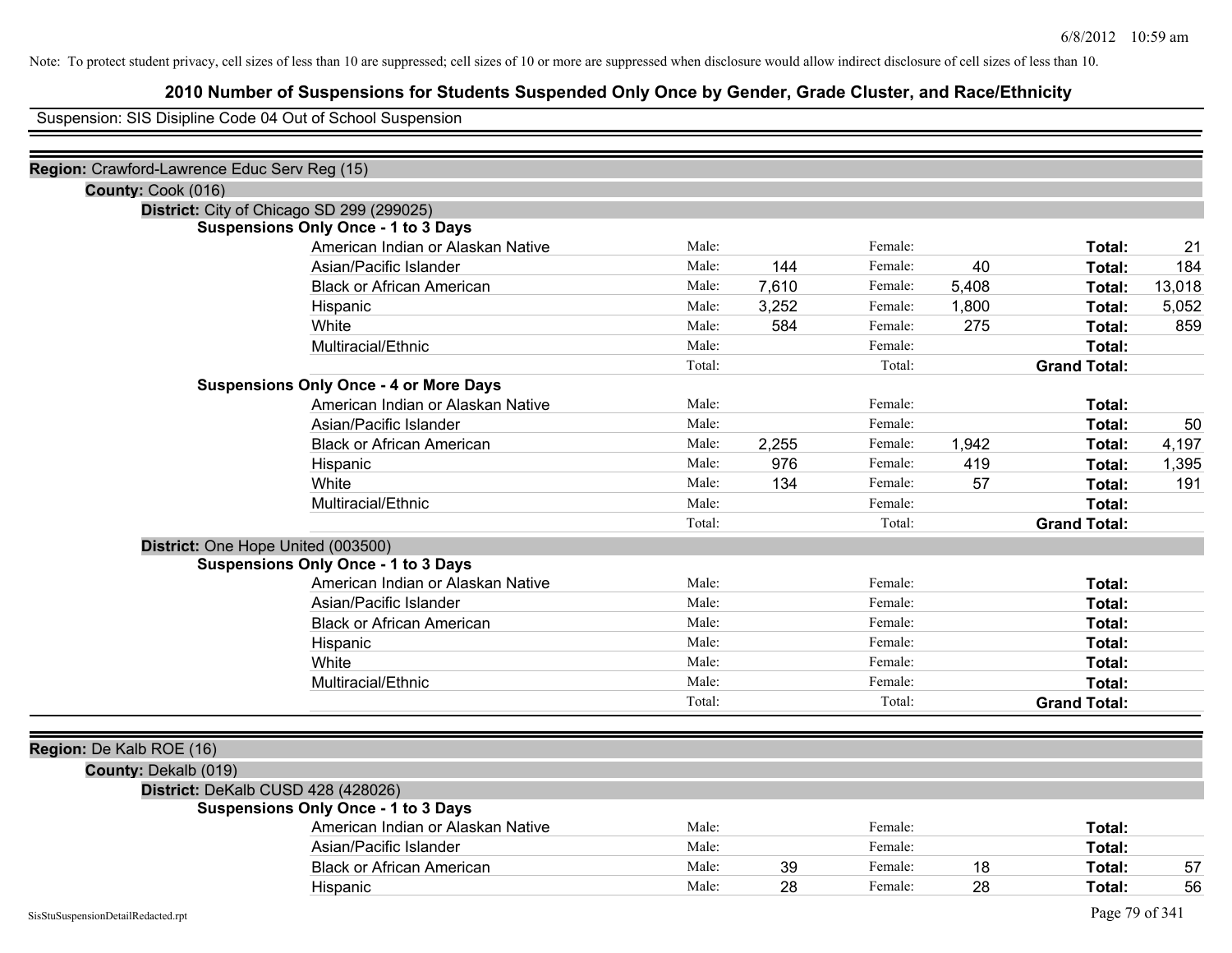| Suspension: SIS Disipline Code 04 Out of School Suspension |                                   |        |    |         |    |                     |    |
|------------------------------------------------------------|-----------------------------------|--------|----|---------|----|---------------------|----|
| White                                                      |                                   | Male:  | 67 | Female: | 31 | Total:              | 98 |
|                                                            | Multiracial/Ethnic                | Male:  |    | Female: |    | Total:              |    |
|                                                            |                                   | Total: |    | Total:  |    | <b>Grand Total:</b> |    |
| <b>Suspensions Only Once - 4 or More Days</b>              |                                   |        |    |         |    |                     |    |
|                                                            | American Indian or Alaskan Native | Male:  |    | Female: |    | Total:              |    |
|                                                            | Asian/Pacific Islander            | Male:  |    | Female: |    | Total:              |    |
|                                                            | <b>Black or African American</b>  | Male:  |    | Female: |    | Total:              |    |
| Hispanic                                                   |                                   | Male:  |    | Female: |    | Total:              | 10 |
| White                                                      |                                   | Male:  | 14 | Female: | 10 | Total:              | 24 |
|                                                            | Multiracial/Ethnic                | Male:  |    | Female: |    | Total:              |    |
|                                                            |                                   | Total: | 26 | Total:  | 20 | <b>Grand Total:</b> | 46 |
| District: Genoa Kingston CUSD 424 (424026)                 |                                   |        |    |         |    |                     |    |
| <b>Suspensions Only Once - 1 to 3 Days</b>                 |                                   |        |    |         |    |                     |    |
|                                                            | American Indian or Alaskan Native | Male:  |    | Female: |    | Total:              |    |
|                                                            | Asian/Pacific Islander            | Male:  |    | Female: |    | Total:              |    |
|                                                            | <b>Black or African American</b>  | Male:  |    | Female: |    | Total:              |    |
| Hispanic                                                   |                                   | Male:  |    | Female: |    | Total:              |    |
| White                                                      |                                   | Male:  | 36 | Female: | 15 | Total:              | 51 |
|                                                            | Multiracial/Ethnic                | Male:  |    | Female: |    | Total:              |    |
|                                                            |                                   | Total: |    | Total:  |    | <b>Grand Total:</b> |    |
| <b>Suspensions Only Once - 4 or More Days</b>              |                                   |        |    |         |    |                     |    |
|                                                            | American Indian or Alaskan Native | Male:  |    | Female: |    | Total:              |    |
|                                                            | Asian/Pacific Islander            | Male:  |    | Female: |    | Total:              |    |
|                                                            | <b>Black or African American</b>  | Male:  |    | Female: |    | Total:              |    |
| Hispanic                                                   |                                   | Male:  |    | Female: |    | Total:              |    |
| White                                                      |                                   | Male:  |    | Female: |    | Total:              |    |
|                                                            | Multiracial/Ethnic                | Male:  |    | Female: |    | Total:              |    |
|                                                            |                                   | Total: |    | Total:  |    | <b>Grand Total:</b> |    |
| District: Hiawatha CUSD 426 (426026)                       |                                   |        |    |         |    |                     |    |
| <b>Suspensions Only Once - 1 to 3 Days</b>                 |                                   |        |    |         |    |                     |    |
|                                                            | American Indian or Alaskan Native | Male:  |    | Female: |    | Total:              |    |
|                                                            | Asian/Pacific Islander            | Male:  |    | Female: |    | Total:              |    |
|                                                            | <b>Black or African American</b>  | Male:  |    | Female: |    | Total:              |    |
| Hispanic                                                   |                                   | Male:  |    | Female: |    | Total:              |    |
| White                                                      |                                   | Male:  |    | Female: |    | Total:              | 12 |
|                                                            | Multiracial/Ethnic                | Male:  |    | Female: |    | Total:              |    |
|                                                            |                                   | Total: |    | Total:  |    | <b>Grand Total:</b> |    |
| <b>Suspensions Only Once - 4 or More Days</b>              |                                   |        |    |         |    |                     |    |
|                                                            | American Indian or Alaskan Native | Male:  |    | Female: |    | Total:              |    |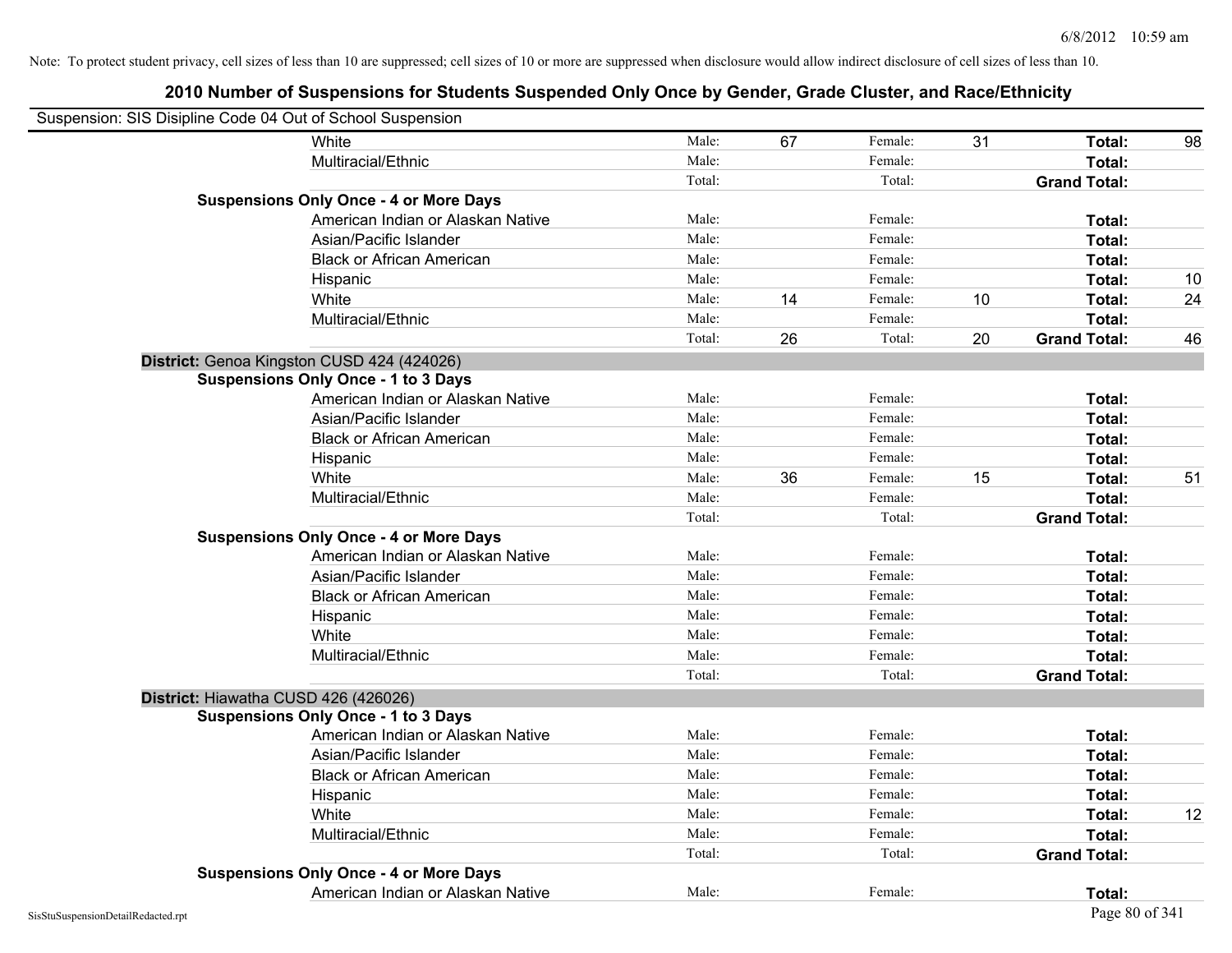| Suspension: SIS Disipline Code 04 Out of School Suspension |                                               |        |         |                     |    |
|------------------------------------------------------------|-----------------------------------------------|--------|---------|---------------------|----|
|                                                            | Asian/Pacific Islander                        | Male:  | Female: | Total:              |    |
|                                                            | <b>Black or African American</b>              | Male:  | Female: | Total:              |    |
|                                                            | Hispanic                                      | Male:  | Female: | Total:              |    |
|                                                            | White                                         | Male:  | Female: | Total:              |    |
|                                                            | Multiracial/Ethnic                            | Male:  | Female: | Total:              |    |
|                                                            |                                               | Total: | Total:  | <b>Grand Total:</b> |    |
|                                                            | District: Hinckley Big Rock CUSD 429 (429026) |        |         |                     |    |
|                                                            | <b>Suspensions Only Once - 1 to 3 Days</b>    |        |         |                     |    |
|                                                            | American Indian or Alaskan Native             | Male:  | Female: | Total:              |    |
|                                                            | Asian/Pacific Islander                        | Male:  | Female: | Total:              |    |
|                                                            | <b>Black or African American</b>              | Male:  | Female: | Total:              |    |
|                                                            | Hispanic                                      | Male:  | Female: | Total:              |    |
|                                                            | White                                         | Male:  | Female: | Total:              |    |
|                                                            | Multiracial/Ethnic                            | Male:  | Female: | Total:              |    |
|                                                            |                                               | Total: | Total:  | <b>Grand Total:</b> |    |
|                                                            | <b>Suspensions Only Once - 4 or More Days</b> |        |         |                     |    |
|                                                            | American Indian or Alaskan Native             | Male:  | Female: | Total:              |    |
|                                                            | Asian/Pacific Islander                        | Male:  | Female: | Total:              |    |
|                                                            | <b>Black or African American</b>              | Male:  | Female: | Total:              |    |
|                                                            | Hispanic                                      | Male:  | Female: | Total:              |    |
|                                                            | White                                         | Male:  | Female: | Total:              |    |
|                                                            | Multiracial/Ethnic                            | Male:  | Female: | Total:              |    |
|                                                            |                                               | Total: | Total:  | <b>Grand Total:</b> |    |
| District: Indian Creek CUSD 425 (425026)                   |                                               |        |         |                     |    |
|                                                            | <b>Suspensions Only Once - 1 to 3 Days</b>    |        |         |                     |    |
|                                                            | American Indian or Alaskan Native             | Male:  | Female: | Total:              |    |
|                                                            | Asian/Pacific Islander                        | Male:  | Female: | Total:              |    |
|                                                            | <b>Black or African American</b>              | Male:  | Female: | Total:              |    |
|                                                            | Hispanic                                      | Male:  | Female: | Total:              |    |
|                                                            | White                                         | Male:  | Female: | Total:              | 16 |
|                                                            | Multiracial/Ethnic                            | Male:  | Female: | Total:              |    |
|                                                            |                                               | Total: | Total:  | <b>Grand Total:</b> |    |
|                                                            | <b>Suspensions Only Once - 4 or More Days</b> |        |         |                     |    |
|                                                            | American Indian or Alaskan Native             | Male:  | Female: | Total:              |    |
|                                                            | Asian/Pacific Islander                        | Male:  | Female: | Total:              |    |
|                                                            | <b>Black or African American</b>              | Male:  | Female: | Total:              |    |
|                                                            | Hispanic                                      | Male:  | Female: | Total:              |    |
|                                                            | White                                         | Male:  | Female: | Total:              |    |
|                                                            | Multiracial/Ethnic                            | Male:  | Female: | Total:              |    |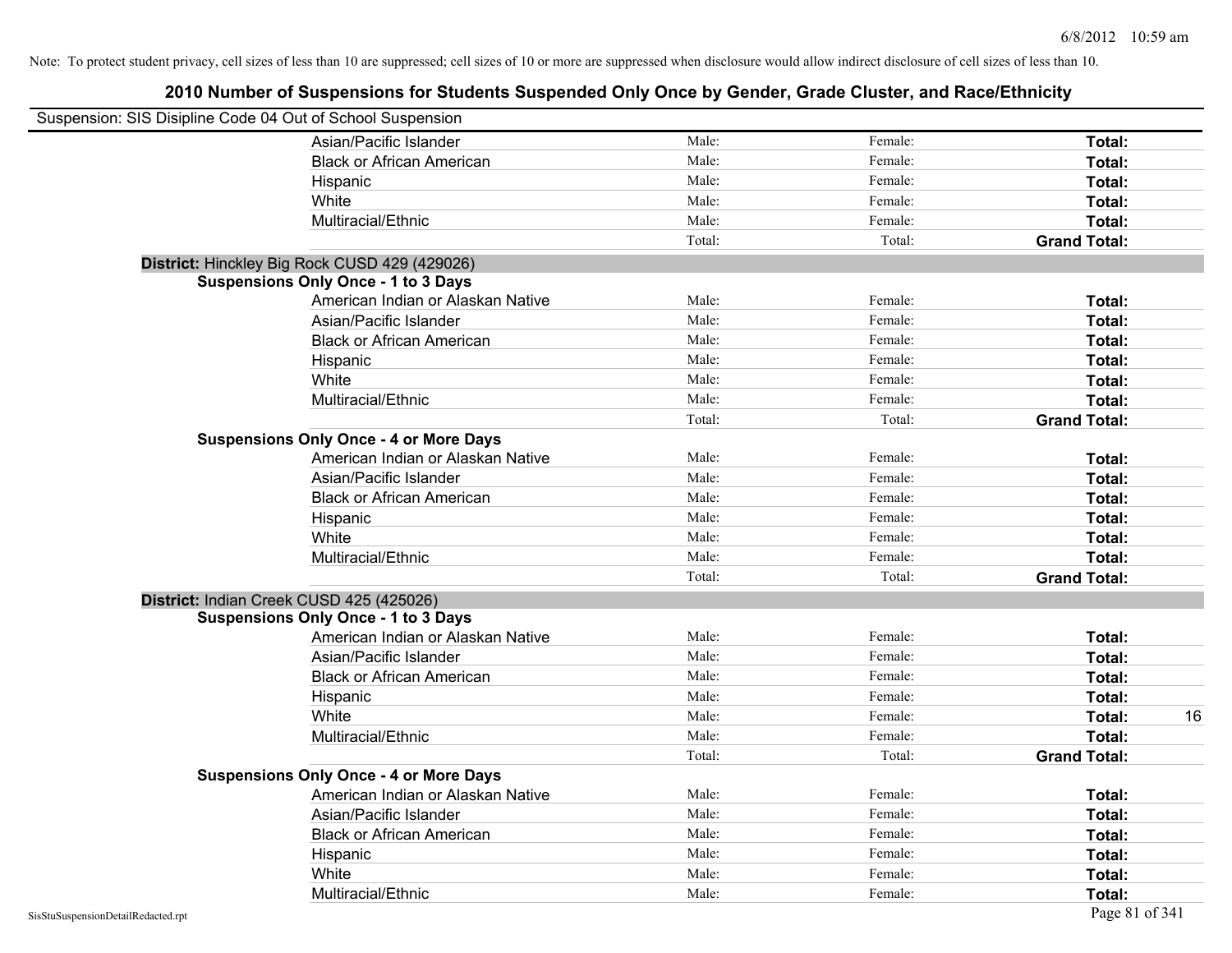| Suspension: SIS Disipline Code 04 Out of School Suspension |                                               |        |         |                     |    |
|------------------------------------------------------------|-----------------------------------------------|--------|---------|---------------------|----|
|                                                            |                                               | Total: | Total:  | <b>Grand Total:</b> |    |
| District: Sandwich CUSD 430 (430026)                       |                                               |        |         |                     |    |
|                                                            | <b>Suspensions Only Once - 1 to 3 Days</b>    |        |         |                     |    |
|                                                            | American Indian or Alaskan Native             | Male:  | Female: | Total:              |    |
|                                                            | Asian/Pacific Islander                        | Male:  | Female: | Total:              |    |
|                                                            | <b>Black or African American</b>              | Male:  | Female: | Total:              |    |
|                                                            | Hispanic                                      | Male:  | Female: | Total:              |    |
|                                                            | White                                         | Male:  | Female: | Total:              | 23 |
|                                                            | Multiracial/Ethnic                            | Male:  | Female: | Total:              |    |
|                                                            |                                               | Total: | Total:  | <b>Grand Total:</b> |    |
|                                                            | <b>Suspensions Only Once - 4 or More Days</b> |        |         |                     |    |
|                                                            | American Indian or Alaskan Native             | Male:  | Female: | Total:              |    |
|                                                            | Asian/Pacific Islander                        | Male:  | Female: | Total:              |    |
|                                                            | <b>Black or African American</b>              | Male:  | Female: | Total:              |    |
|                                                            | Hispanic                                      | Male:  | Female: | Total:              |    |
|                                                            | White                                         | Male:  | Female: | Total:              |    |
|                                                            | Multiracial/Ethnic                            | Male:  | Female: | Total:              |    |
|                                                            |                                               | Total: | Total:  | <b>Grand Total:</b> |    |
| District: Somonauk CUSD 432 (432026)                       |                                               |        |         |                     |    |
|                                                            | <b>Suspensions Only Once - 1 to 3 Days</b>    |        |         |                     |    |
|                                                            | American Indian or Alaskan Native             | Male:  | Female: | Total:              |    |
|                                                            | Asian/Pacific Islander                        | Male:  | Female: | Total:              |    |
|                                                            | <b>Black or African American</b>              | Male:  | Female: | Total:              |    |
|                                                            | Hispanic                                      | Male:  | Female: | Total:              |    |
|                                                            | White                                         | Male:  | Female: | Total:              | 20 |
|                                                            | Multiracial/Ethnic                            | Male:  | Female: | Total:              |    |
|                                                            |                                               | Total: | Total:  | <b>Grand Total:</b> |    |
|                                                            | <b>Suspensions Only Once - 4 or More Days</b> |        |         |                     |    |
|                                                            | American Indian or Alaskan Native             | Male:  | Female: | Total:              |    |
|                                                            | Asian/Pacific Islander                        | Male:  | Female: | Total:              |    |
|                                                            | <b>Black or African American</b>              | Male:  | Female: | Total:              |    |
|                                                            | Hispanic                                      | Male:  | Female: | Total:              |    |
|                                                            | White                                         | Male:  | Female: | Total:              |    |
|                                                            | Multiracial/Ethnic                            | Male:  | Female: | Total:              |    |
|                                                            |                                               | Total: | Total:  | <b>Grand Total:</b> |    |
| District: Sycamore CUSD 427 (427026)                       |                                               |        |         |                     |    |
|                                                            | <b>Suspensions Only Once - 1 to 3 Days</b>    |        |         |                     |    |
|                                                            | American Indian or Alaskan Native             | Male:  | Female: | Total:              |    |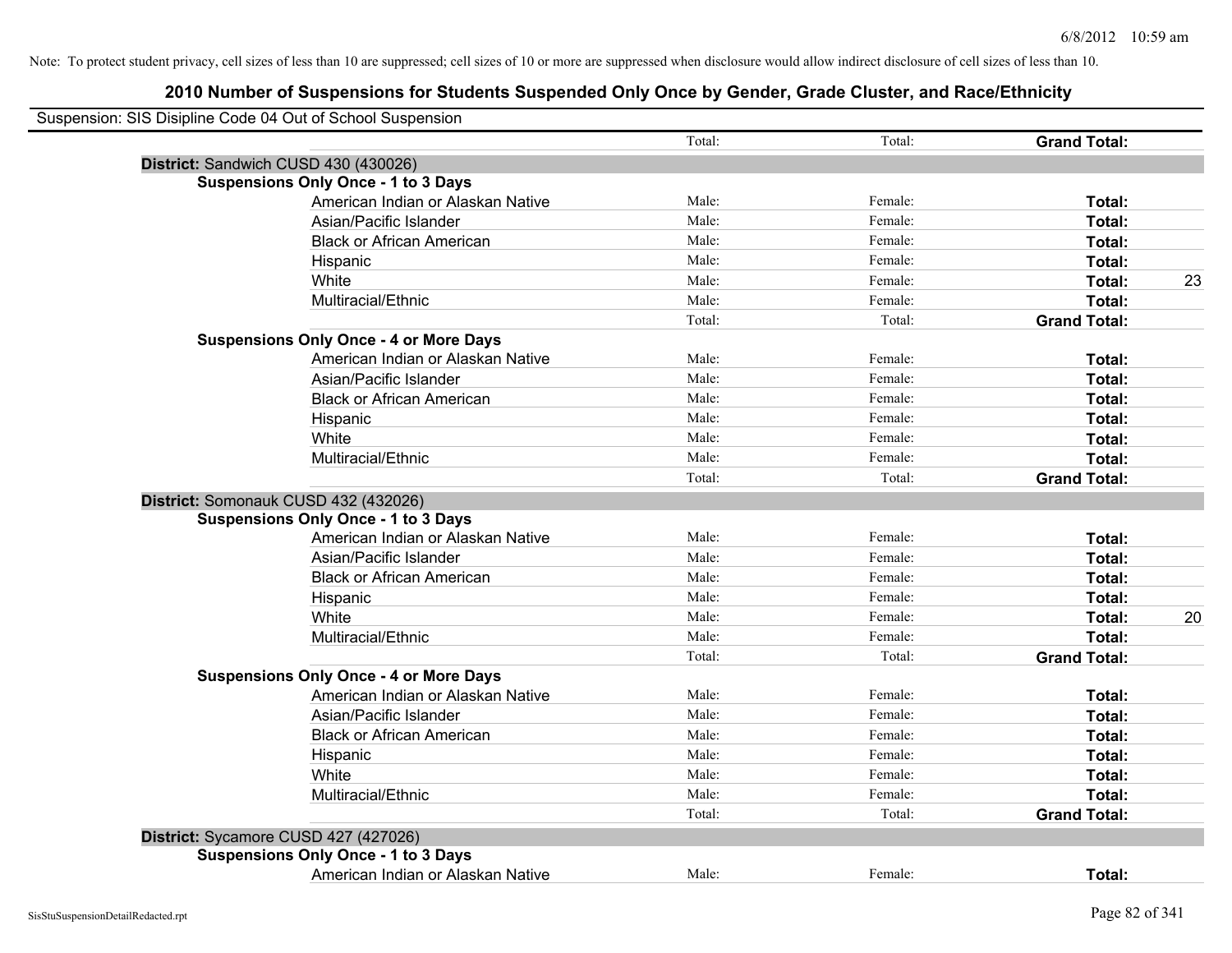| Suspension: SIS Disipline Code 04 Out of School Suspension |                                               |        |         |                     |    |
|------------------------------------------------------------|-----------------------------------------------|--------|---------|---------------------|----|
|                                                            | Asian/Pacific Islander                        | Male:  | Female: | Total:              |    |
|                                                            | <b>Black or African American</b>              | Male:  | Female: | Total:              |    |
|                                                            | Hispanic                                      | Male:  | Female: | Total:              | 10 |
|                                                            | White                                         | Male:  | Female: | Total:              | 35 |
|                                                            | Multiracial/Ethnic                            | Male:  | Female: | Total:              |    |
|                                                            |                                               | Total: | Total:  | <b>Grand Total:</b> |    |
|                                                            | <b>Suspensions Only Once - 4 or More Days</b> |        |         |                     |    |
|                                                            | American Indian or Alaskan Native             | Male:  | Female: | Total:              |    |
|                                                            | Asian/Pacific Islander                        | Male:  | Female: | Total:              |    |
|                                                            | <b>Black or African American</b>              | Male:  | Female: | Total:              |    |
|                                                            | Hispanic                                      | Male:  | Female: | Total:              |    |
|                                                            | White                                         | Male:  | Female: | Total:              | 16 |
|                                                            | Multiracial/Ethnic                            | Male:  | Female: | Total:              |    |
|                                                            |                                               | Total: | Total:  | <b>Grand Total:</b> |    |
| County: Non-Public School (000)                            |                                               |        |         |                     |    |
| District: Non-Public School (0000)                         |                                               |        |         |                     |    |
|                                                            | <b>Suspensions Only Once - 1 to 3 Days</b>    |        |         |                     |    |
|                                                            | American Indian or Alaskan Native             | Male:  | Female: | <b>Total:</b>       |    |
|                                                            | American Indian or Alaskan Native             | Male:  | Female: | Total:              |    |
|                                                            | Asian/Pacific Islander                        | Male:  | Female: | Total:              |    |
|                                                            | Asian/Pacific Islander                        | Male:  | Female: | Total:              |    |
|                                                            | <b>Black or African American</b>              | Male:  | Female: | Total:              |    |
|                                                            | <b>Black or African American</b>              | Male:  | Female: | Total:              |    |
|                                                            | Hispanic                                      | Male:  | Female: | Total:              |    |
|                                                            | Hispanic                                      | Male:  | Female: | Total:              |    |
|                                                            | White                                         | Male:  | Female: | Total:              |    |
|                                                            | White                                         | Male:  | Female: | Total:              |    |
|                                                            | Multiracial/Ethnic                            | Male:  | Female: | Total:              |    |
|                                                            | Multiracial/Ethnic                            | Male:  | Female: | Total:              |    |
|                                                            |                                               | Total: | Total:  | <b>Grand Total:</b> |    |
|                                                            |                                               | Total: | Total:  | <b>Grand Total:</b> |    |
|                                                            | <b>Suspensions Only Once - 4 or More Days</b> |        |         |                     |    |
|                                                            | American Indian or Alaskan Native             | Male:  | Female: | Total:              |    |
|                                                            | Asian/Pacific Islander                        | Male:  | Female: | Total:              |    |
|                                                            | <b>Black or African American</b>              | Male:  | Female: | Total:              |    |
|                                                            | Hispanic                                      | Male:  | Female: | Total:              |    |
|                                                            | White                                         | Male:  | Female: | Total:              |    |
|                                                            | Multiracial/Ethnic                            | Male:  | Female: | Total:              |    |
|                                                            |                                               | Total: | Total:  | <b>Grand Total:</b> |    |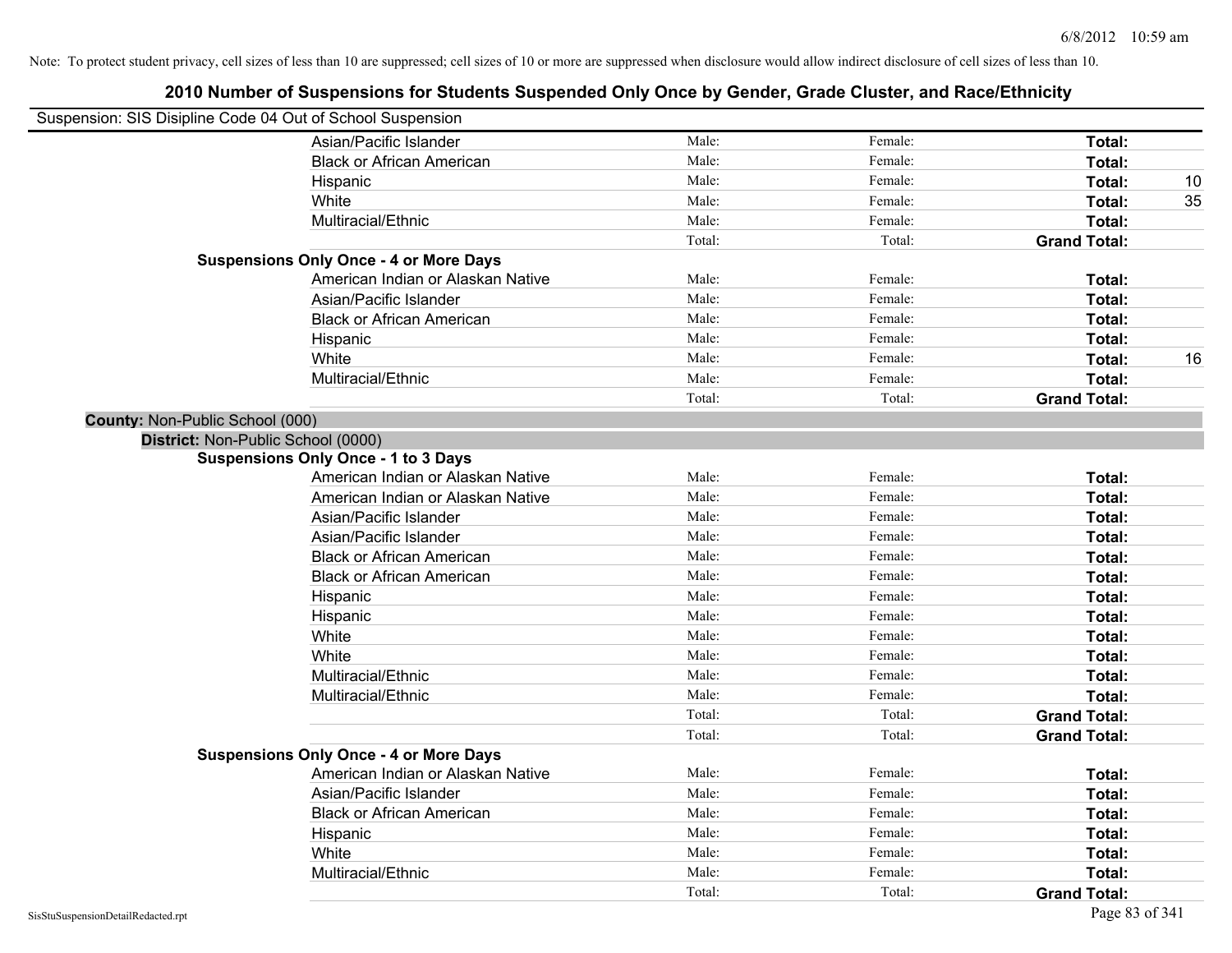# **2010 Number of Suspensions for Students Suspended Only Once by Gender, Grade Cluster, and Race/Ethnicity**

Suspension: SIS Disipline Code 04 Out of School Suspension

|                      | Region: De Witt/Livingston/McLean ROE (17)    |        |         |                     |    |
|----------------------|-----------------------------------------------|--------|---------|---------------------|----|
| County: Dewitt (020) |                                               |        |         |                     |    |
|                      | District: Blue Ridge CUSD 18 (018026)         |        |         |                     |    |
|                      | <b>Suspensions Only Once - 1 to 3 Days</b>    |        |         |                     |    |
|                      | American Indian or Alaskan Native             | Male:  | Female: | Total:              |    |
|                      | Asian/Pacific Islander                        | Male:  | Female: | <b>Total:</b>       |    |
|                      | <b>Black or African American</b>              | Male:  | Female: | Total:              |    |
|                      | Hispanic                                      | Male:  | Female: | Total:              |    |
|                      | White                                         | Male:  | Female: | Total:              | 18 |
|                      | Multiracial/Ethnic                            | Male:  | Female: | Total:              |    |
|                      |                                               | Total: | Total:  | <b>Grand Total:</b> |    |
|                      | <b>Suspensions Only Once - 4 or More Days</b> |        |         |                     |    |
|                      | American Indian or Alaskan Native             | Male:  | Female: | Total:              |    |
|                      | Asian/Pacific Islander                        | Male:  | Female: | Total:              |    |
|                      | <b>Black or African American</b>              | Male:  | Female: | Total:              |    |
|                      | Hispanic                                      | Male:  | Female: | Total:              |    |
|                      | White                                         | Male:  | Female: | Total:              |    |
|                      | Multiracial/Ethnic                            | Male:  | Female: | Total:              |    |
|                      |                                               | Total: | Total:  | <b>Grand Total:</b> |    |
|                      | District: Clinton CUSD 15 (015026)            |        |         |                     |    |
|                      | <b>Suspensions Only Once - 1 to 3 Days</b>    |        |         |                     |    |
|                      | American Indian or Alaskan Native             | Male:  | Female: | <b>Total:</b>       |    |
|                      | Asian/Pacific Islander                        | Male:  | Female: | Total:              |    |
|                      | <b>Black or African American</b>              | Male:  | Female: | Total:              |    |
|                      | Hispanic                                      | Male:  | Female: | <b>Total:</b>       |    |
|                      | White                                         | Male:  | Female: | Total:              | 19 |
|                      | Multiracial/Ethnic                            | Male:  | Female: | Total:              |    |
|                      |                                               | Total: | Total:  | <b>Grand Total:</b> |    |
|                      | <b>Suspensions Only Once - 4 or More Days</b> |        |         |                     |    |
|                      | American Indian or Alaskan Native             | Male:  | Female: | Total:              |    |
|                      | Asian/Pacific Islander                        | Male:  | Female: | Total:              |    |
|                      | <b>Black or African American</b>              | Male:  | Female: | Total:              |    |
|                      | Hispanic                                      | Male:  | Female: | Total:              |    |
|                      | White                                         | Male:  | Female: | Total:              |    |
|                      | Multiracial/Ethnic                            | Male:  | Female: | <b>Total:</b>       |    |
|                      |                                               | Total: | Total:  | <b>Grand Total:</b> |    |
|                      |                                               |        |         |                     |    |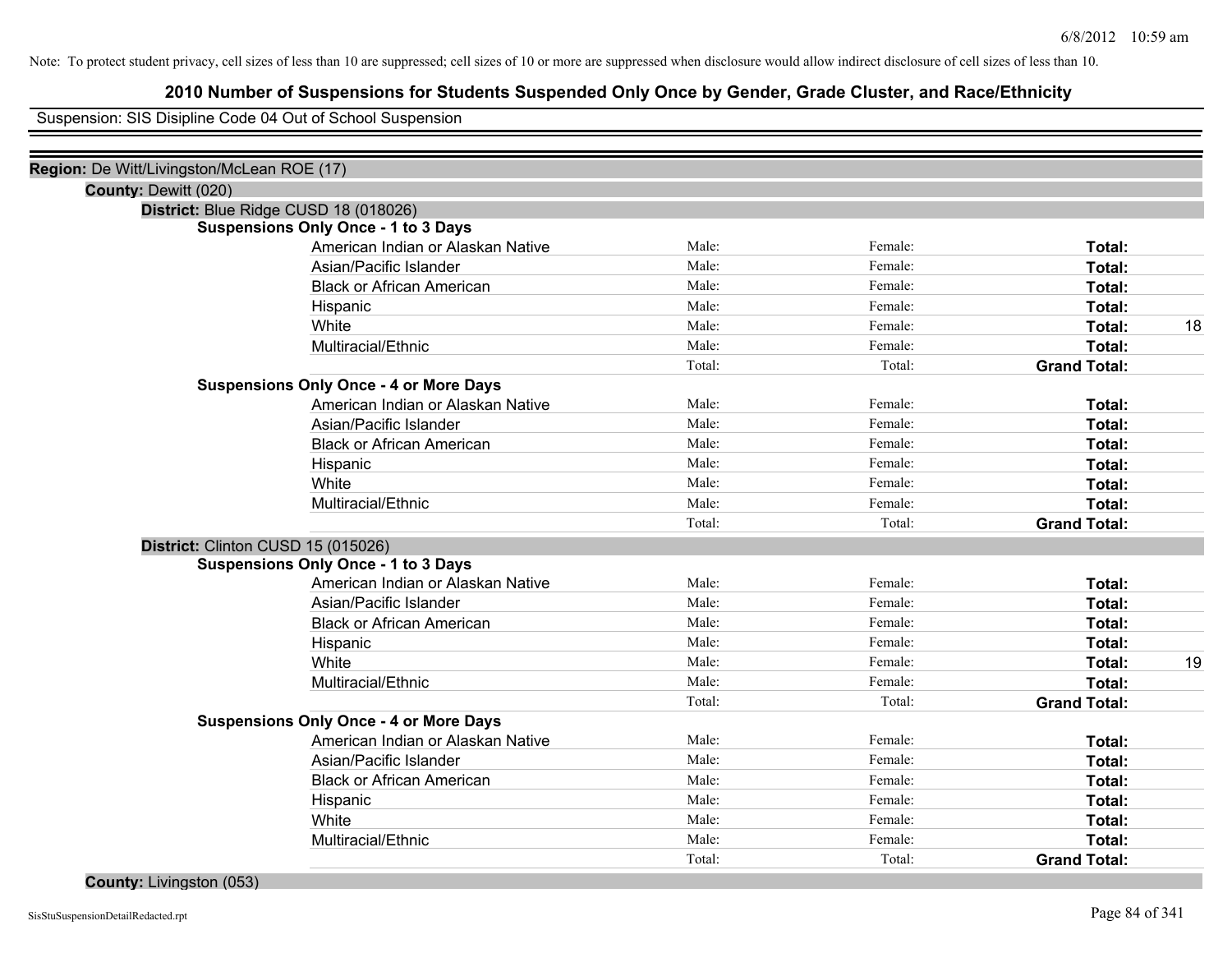| Suspension: SIS Disipline Code 04 Out of School Suspension |                                               |        |         |                     |
|------------------------------------------------------------|-----------------------------------------------|--------|---------|---------------------|
| District: Cornell CCSD 426 (426004)                        |                                               |        |         |                     |
|                                                            | <b>Suspensions Only Once - 1 to 3 Days</b>    |        |         |                     |
|                                                            | American Indian or Alaskan Native             | Male:  | Female: | Total:              |
|                                                            | Asian/Pacific Islander                        | Male:  | Female: | Total:              |
|                                                            | <b>Black or African American</b>              | Male:  | Female: | Total:              |
|                                                            | Hispanic                                      | Male:  | Female: | Total:              |
|                                                            | White                                         | Male:  | Female: | Total:              |
|                                                            | Multiracial/Ethnic                            | Male:  | Female: | Total:              |
|                                                            |                                               | Total: | Total:  | <b>Grand Total:</b> |
|                                                            | <b>Suspensions Only Once - 4 or More Days</b> |        |         |                     |
|                                                            | American Indian or Alaskan Native             | Male:  | Female: | Total:              |
|                                                            | Asian/Pacific Islander                        | Male:  | Female: | Total:              |
|                                                            | <b>Black or African American</b>              | Male:  | Female: | Total:              |
|                                                            | Hispanic                                      | Male:  | Female: | Total:              |
|                                                            | White                                         | Male:  | Female: | Total:              |
|                                                            | Multiracial/Ethnic                            | Male:  | Female: | Total:              |
|                                                            |                                               | Total: | Total:  | <b>Grand Total:</b> |
|                                                            | District: Dwight Common SD 232 (232002)       |        |         |                     |
|                                                            | <b>Suspensions Only Once - 1 to 3 Days</b>    |        |         |                     |
|                                                            | American Indian or Alaskan Native             | Male:  | Female: | Total:              |
|                                                            | Asian/Pacific Islander                        | Male:  | Female: | Total:              |
|                                                            | <b>Black or African American</b>              | Male:  | Female: | Total:              |
|                                                            | Hispanic                                      | Male:  | Female: | Total:              |
|                                                            | White                                         | Male:  | Female: | Total:              |
|                                                            | Multiracial/Ethnic                            | Male:  | Female: | Total:              |
|                                                            |                                               | Total: | Total:  | <b>Grand Total:</b> |
|                                                            | <b>Suspensions Only Once - 4 or More Days</b> |        |         |                     |
|                                                            | American Indian or Alaskan Native             | Male:  | Female: | Total:              |
|                                                            | Asian/Pacific Islander                        | Male:  | Female: | Total:              |
|                                                            | <b>Black or African American</b>              | Male:  | Female: | Total:              |
|                                                            | Hispanic                                      | Male:  | Female: | Total:              |
|                                                            | White                                         | Male:  | Female: | Total:              |
|                                                            | Multiracial/Ethnic                            | Male:  | Female: | Total:              |
|                                                            |                                               | Total: | Total:  | <b>Grand Total:</b> |
| District: Dwight Twp HSD 230 (230017)                      |                                               |        |         |                     |
|                                                            | <b>Suspensions Only Once - 1 to 3 Days</b>    |        |         |                     |
|                                                            | American Indian or Alaskan Native             | Male:  | Female: | Total:              |
|                                                            | Asian/Pacific Islander                        | Male:  | Female: | Total:              |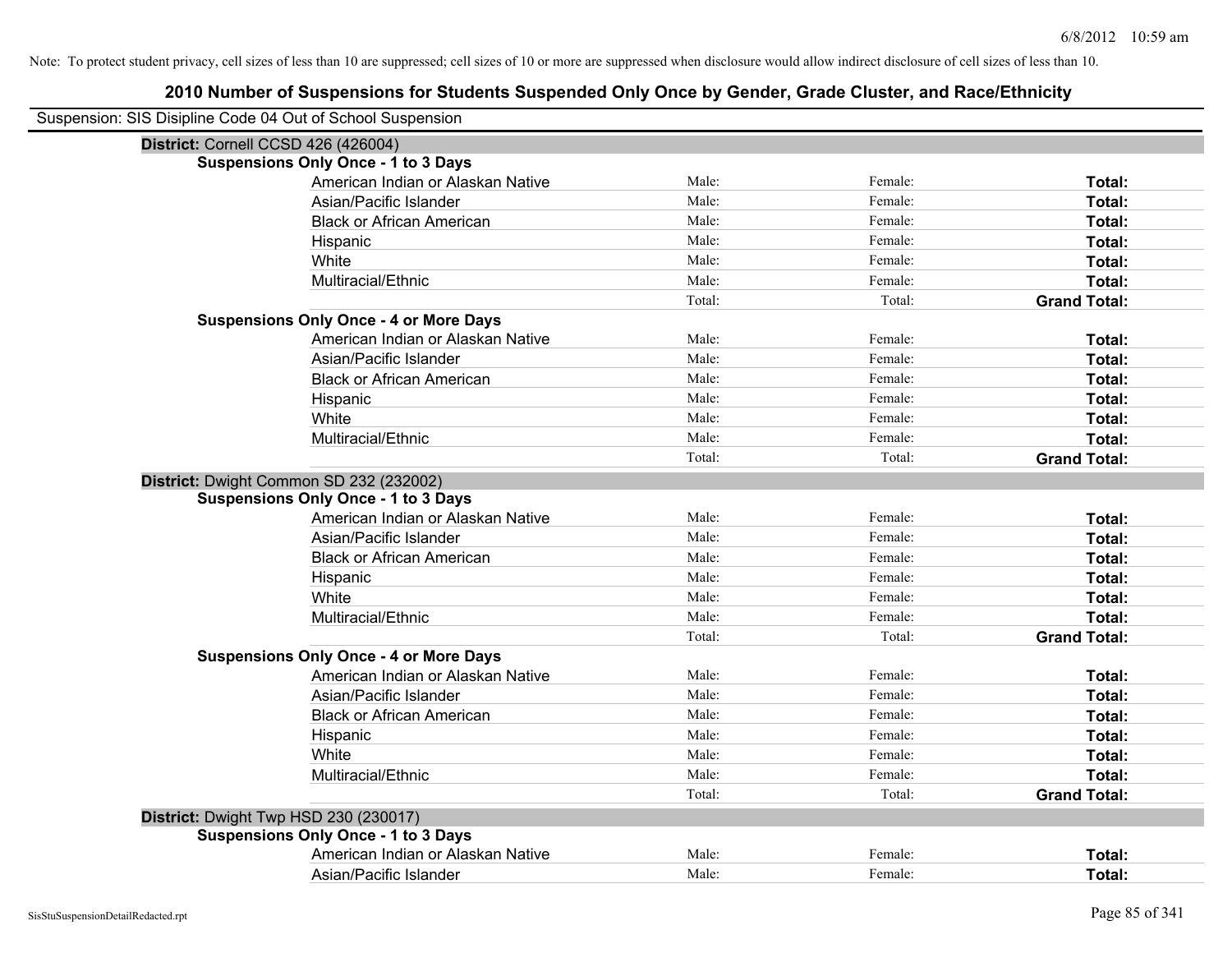| Suspension: SIS Disipline Code 04 Out of School Suspension |                                               |        |         |                     |    |
|------------------------------------------------------------|-----------------------------------------------|--------|---------|---------------------|----|
|                                                            | <b>Black or African American</b>              | Male:  | Female: | Total:              |    |
|                                                            | Hispanic                                      | Male:  | Female: | Total:              |    |
|                                                            | White                                         | Male:  | Female: | Total:              | 18 |
|                                                            | Multiracial/Ethnic                            | Male:  | Female: | Total:              |    |
|                                                            |                                               | Total: | Total:  | <b>Grand Total:</b> |    |
| District: Flanagan-Cornell Dist 74 (074027)                |                                               |        |         |                     |    |
|                                                            | <b>Suspensions Only Once - 1 to 3 Days</b>    |        |         |                     |    |
|                                                            | American Indian or Alaskan Native             | Male:  | Female: | Total:              |    |
|                                                            | Asian/Pacific Islander                        | Male:  | Female: | Total:              |    |
|                                                            | <b>Black or African American</b>              | Male:  | Female: | Total:              |    |
|                                                            | Hispanic                                      | Male:  | Female: | Total:              |    |
|                                                            | White                                         | Male:  | Female: | Total:              |    |
|                                                            | Multiracial/Ethnic                            | Male:  | Female: | Total:              |    |
|                                                            |                                               | Total: | Total:  | <b>Grand Total:</b> |    |
|                                                            | <b>Suspensions Only Once - 4 or More Days</b> |        |         |                     |    |
|                                                            | American Indian or Alaskan Native             | Male:  | Female: | Total:              |    |
|                                                            | Asian/Pacific Islander                        | Male:  | Female: | Total:              |    |
|                                                            | <b>Black or African American</b>              | Male:  | Female: | Total:              |    |
|                                                            | Hispanic                                      | Male:  | Female: | Total:              |    |
|                                                            | White                                         | Male:  | Female: | Total:              |    |
|                                                            | Multiracial/Ethnic                            | Male:  | Female: | Total:              |    |
|                                                            |                                               | Total: | Total:  | <b>Grand Total:</b> |    |
| District: Odell CCSD 435 (435004)                          |                                               |        |         |                     |    |
|                                                            | <b>Suspensions Only Once - 1 to 3 Days</b>    |        |         |                     |    |
|                                                            | American Indian or Alaskan Native             | Male:  | Female: | Total:              |    |
|                                                            | Asian/Pacific Islander                        | Male:  | Female: | Total:              |    |
|                                                            | <b>Black or African American</b>              | Male:  | Female: | Total:              |    |
|                                                            | Hispanic                                      | Male:  | Female: | Total:              |    |
|                                                            | White                                         | Male:  | Female: | Total:              |    |
|                                                            | Multiracial/Ethnic                            | Male:  | Female: | Total:              |    |
|                                                            |                                               | Total: | Total:  | <b>Grand Total:</b> |    |
|                                                            | <b>Suspensions Only Once - 4 or More Days</b> |        |         |                     |    |
|                                                            | American Indian or Alaskan Native             | Male:  | Female: | Total:              |    |
|                                                            | Asian/Pacific Islander                        | Male:  | Female: | Total:              |    |
|                                                            | <b>Black or African American</b>              | Male:  | Female: | Total:              |    |
|                                                            | Hispanic                                      | Male:  | Female: | Total:              |    |
|                                                            | White                                         | Male:  | Female: | Total:              |    |
|                                                            | Multiracial/Ethnic                            | Male:  | Female: | Total:              |    |
|                                                            |                                               | Total: | Total:  | <b>Grand Total:</b> |    |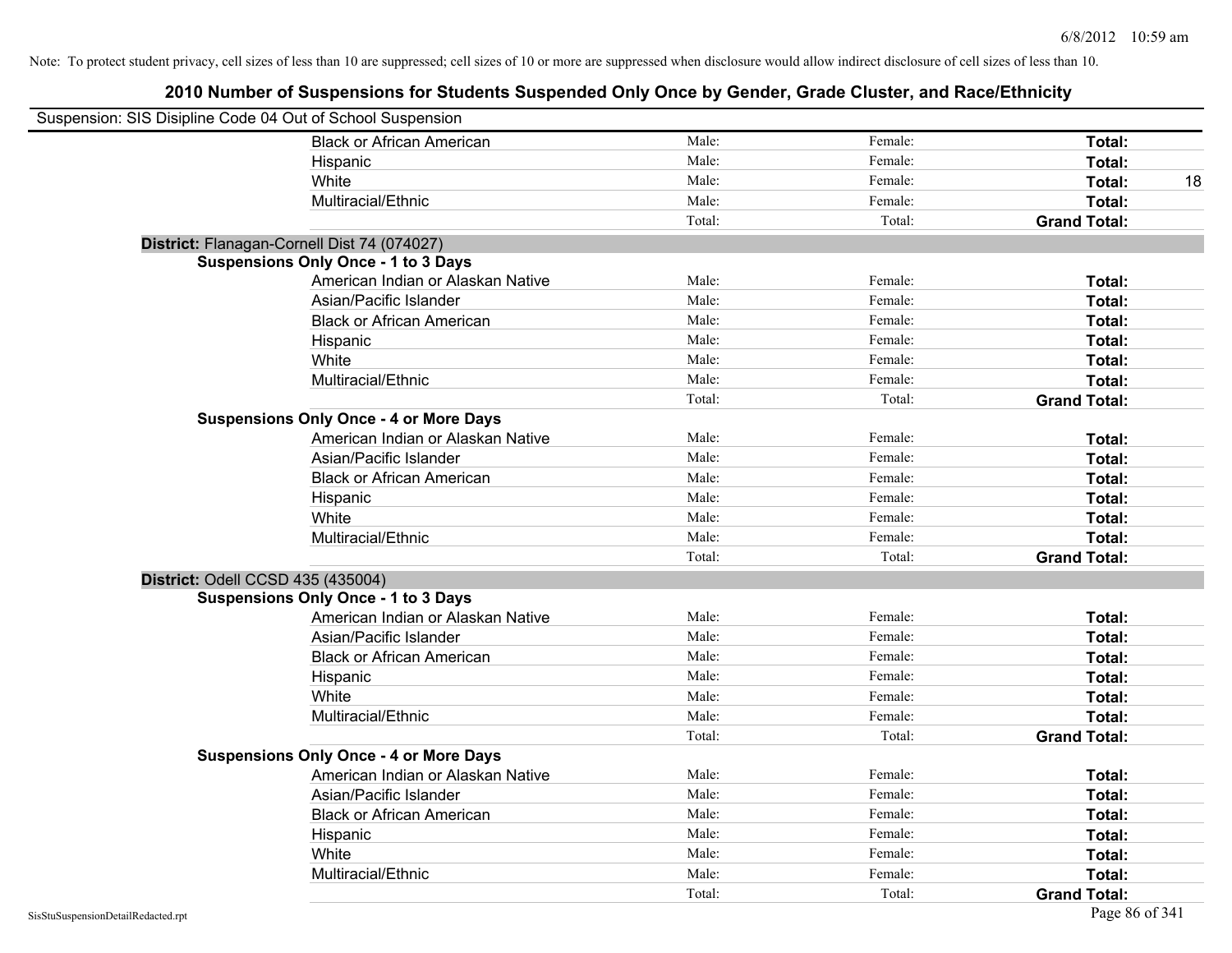| Suspension: SIS Disipline Code 04 Out of School Suspension |                                               |        |    |         |                     |    |
|------------------------------------------------------------|-----------------------------------------------|--------|----|---------|---------------------|----|
|                                                            | District: Pontiac CCSD 429 (429004)           |        |    |         |                     |    |
|                                                            | <b>Suspensions Only Once - 1 to 3 Days</b>    |        |    |         |                     |    |
|                                                            | American Indian or Alaskan Native             | Male:  |    | Female: | Total:              |    |
|                                                            | Asian/Pacific Islander                        | Male:  |    | Female: | Total:              |    |
|                                                            | <b>Black or African American</b>              | Male:  |    | Female: | <b>Total:</b>       |    |
|                                                            | Hispanic                                      | Male:  |    | Female: | Total:              |    |
|                                                            | White                                         | Male:  |    | Female: | Total:              | 14 |
|                                                            | Multiracial/Ethnic                            | Male:  |    | Female: | Total:              |    |
|                                                            |                                               | Total: |    | Total:  | <b>Grand Total:</b> |    |
|                                                            | <b>Suspensions Only Once - 4 or More Days</b> |        |    |         |                     |    |
|                                                            | American Indian or Alaskan Native             | Male:  |    | Female: | Total:              |    |
|                                                            | Asian/Pacific Islander                        | Male:  |    | Female: | Total:              |    |
|                                                            | <b>Black or African American</b>              | Male:  |    | Female: | Total:              |    |
|                                                            | Hispanic                                      | Male:  |    | Female: | <b>Total:</b>       |    |
|                                                            | White                                         | Male:  |    | Female: | <b>Total:</b>       |    |
|                                                            | Multiracial/Ethnic                            | Male:  |    | Female: | Total:              |    |
|                                                            |                                               | Total: |    | Total:  | <b>Grand Total:</b> |    |
|                                                            | District: Pontiac Twp HSD 90 (090017)         |        |    |         |                     |    |
|                                                            | <b>Suspensions Only Once - 1 to 3 Days</b>    |        |    |         |                     |    |
|                                                            | American Indian or Alaskan Native             | Male:  |    | Female: | Total:              |    |
|                                                            | Asian/Pacific Islander                        | Male:  |    | Female: | Total:              |    |
|                                                            | <b>Black or African American</b>              | Male:  |    | Female: | Total:              |    |
|                                                            | Hispanic                                      | Male:  |    | Female: | Total:              |    |
|                                                            | White                                         | Male:  | 20 | Female: | 13<br>Total:        | 33 |
|                                                            | Multiracial/Ethnic                            | Male:  |    | Female: | Total:              |    |
|                                                            |                                               | Total: |    | Total:  | <b>Grand Total:</b> |    |
|                                                            | <b>Suspensions Only Once - 4 or More Days</b> |        |    |         |                     |    |
|                                                            | American Indian or Alaskan Native             | Male:  |    | Female: | Total:              |    |
|                                                            | Asian/Pacific Islander                        | Male:  |    | Female: | Total:              |    |
|                                                            | <b>Black or African American</b>              | Male:  |    | Female: | Total:              |    |
|                                                            | Hispanic                                      | Male:  |    | Female: | Total:              |    |
|                                                            | White                                         | Male:  |    | Female: | Total:              | 19 |
|                                                            | Multiracial/Ethnic                            | Male:  |    | Female: | Total:              |    |
|                                                            |                                               | Total: |    | Total:  | <b>Grand Total:</b> |    |
|                                                            | District: Prairie Central CUSD 8 (008026)     |        |    |         |                     |    |
|                                                            | <b>Suspensions Only Once - 1 to 3 Days</b>    |        |    |         |                     |    |
|                                                            | American Indian or Alaskan Native             | Male:  |    | Female: | Total:              |    |
|                                                            | Asian/Pacific Islander                        | Male:  |    | Female: | Total:              |    |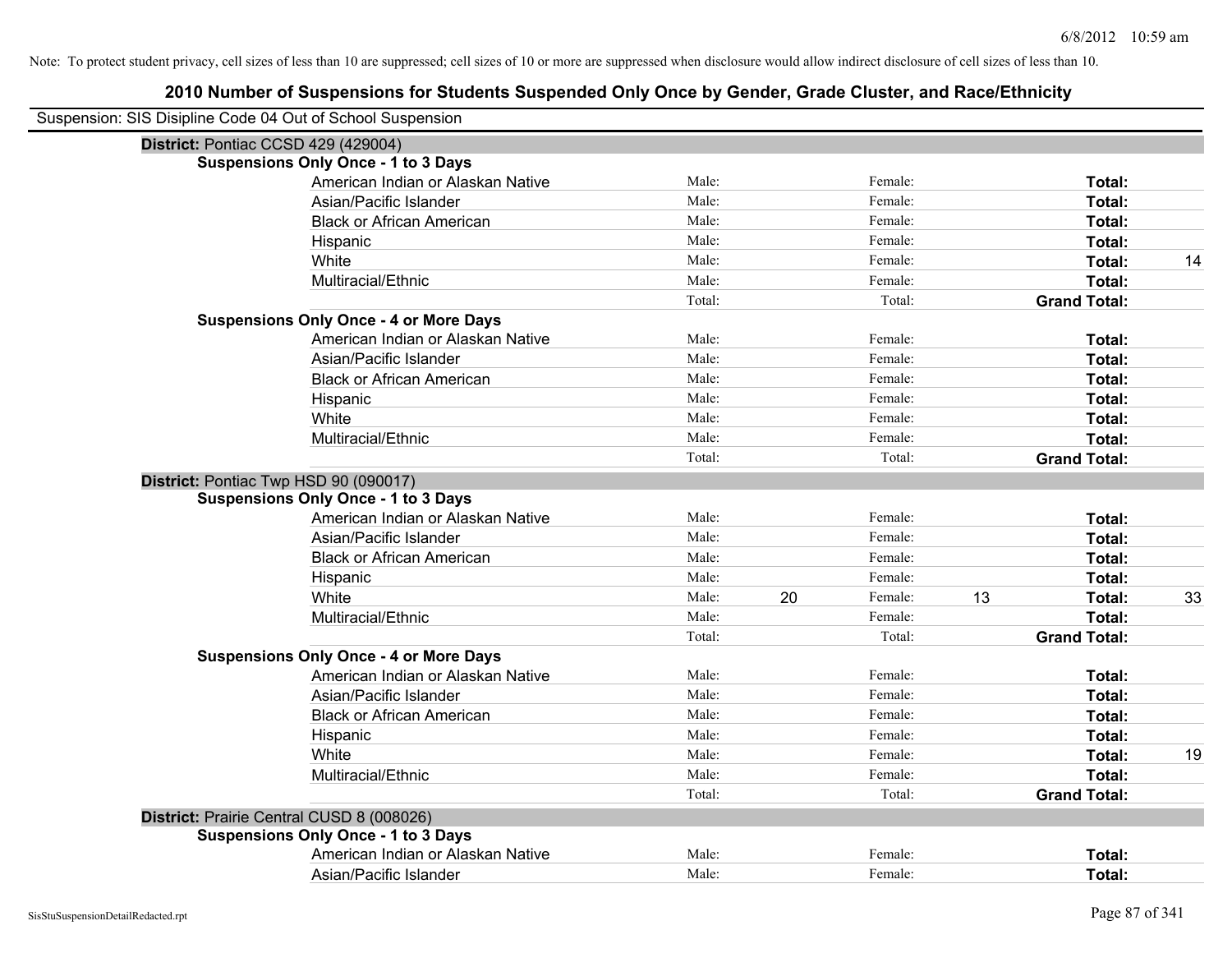| Suspension: SIS Disipline Code 04 Out of School Suspension |                                               |        |    |         |                     |                |
|------------------------------------------------------------|-----------------------------------------------|--------|----|---------|---------------------|----------------|
|                                                            | <b>Black or African American</b>              | Male:  |    | Female: |                     | Total:         |
|                                                            | Hispanic                                      | Male:  |    | Female: |                     | Total:         |
|                                                            | White                                         | Male:  |    | Female: |                     | 12<br>Total:   |
|                                                            | Multiracial/Ethnic                            | Male:  |    | Female: |                     | Total:         |
|                                                            |                                               | Total: |    | Total:  | <b>Grand Total:</b> |                |
|                                                            | <b>Suspensions Only Once - 4 or More Days</b> |        |    |         |                     |                |
|                                                            | American Indian or Alaskan Native             | Male:  |    | Female: |                     | Total:         |
|                                                            | Asian/Pacific Islander                        | Male:  |    | Female: |                     | Total:         |
|                                                            | <b>Black or African American</b>              | Male:  |    | Female: |                     | Total:         |
|                                                            | Hispanic                                      | Male:  |    | Female: |                     | Total:         |
|                                                            | White                                         | Male:  |    | Female: |                     | Total:         |
|                                                            | Multiracial/Ethnic                            | Male:  |    | Female: |                     | Total:         |
|                                                            |                                               | Total: |    | Total:  | <b>Grand Total:</b> |                |
| District: Woodland CUSD 5 (005026)                         |                                               |        |    |         |                     |                |
|                                                            | <b>Suspensions Only Once - 1 to 3 Days</b>    |        |    |         |                     |                |
|                                                            | American Indian or Alaskan Native             | Male:  |    | Female: |                     | Total:         |
|                                                            | Asian/Pacific Islander                        | Male:  |    | Female: |                     | Total:         |
|                                                            | <b>Black or African American</b>              | Male:  |    | Female: |                     | Total:         |
|                                                            | Hispanic                                      | Male:  |    | Female: |                     | Total:         |
|                                                            | White                                         | Male:  |    | Female: |                     | 14<br>Total:   |
|                                                            | Multiracial/Ethnic                            | Male:  |    | Female: |                     | Total:         |
|                                                            |                                               | Total: |    | Total:  | <b>Grand Total:</b> |                |
|                                                            | <b>Suspensions Only Once - 4 or More Days</b> |        |    |         |                     |                |
|                                                            | American Indian or Alaskan Native             | Male:  |    | Female: |                     | Total:         |
|                                                            | Asian/Pacific Islander                        | Male:  |    | Female: |                     | Total:         |
|                                                            | <b>Black or African American</b>              | Male:  |    | Female: |                     | Total:         |
|                                                            | Hispanic                                      | Male:  |    | Female: |                     | Total:         |
|                                                            | White                                         | Male:  |    | Female: |                     | Total:         |
|                                                            | Multiracial/Ethnic                            | Male:  |    | Female: |                     | Total:         |
|                                                            |                                               | Total: |    | Total:  | <b>Grand Total:</b> |                |
| County: Mclean (064)                                       |                                               |        |    |         |                     |                |
| District: Bloomington SD 87 (087025)                       |                                               |        |    |         |                     |                |
|                                                            | <b>Suspensions Only Once - 1 to 3 Days</b>    |        |    |         |                     |                |
|                                                            | American Indian or Alaskan Native             | Male:  |    | Female: |                     | Total:         |
|                                                            | Asian/Pacific Islander                        | Male:  |    | Female: |                     | Total:         |
|                                                            | <b>Black or African American</b>              | Male:  | 63 | Female: | 37                  | 100<br>Total:  |
|                                                            | Hispanic                                      | Male:  |    | Female: |                     | 13<br>Total:   |
|                                                            | White                                         | Male:  | 49 | Female: | 27                  | 76<br>Total:   |
|                                                            | Multiracial/Ethnic                            | Male:  |    | Female: |                     | 16<br>Total:   |
| SisStuSuspensionDetailRedacted.rpt                         |                                               |        |    |         |                     | Page 88 of 341 |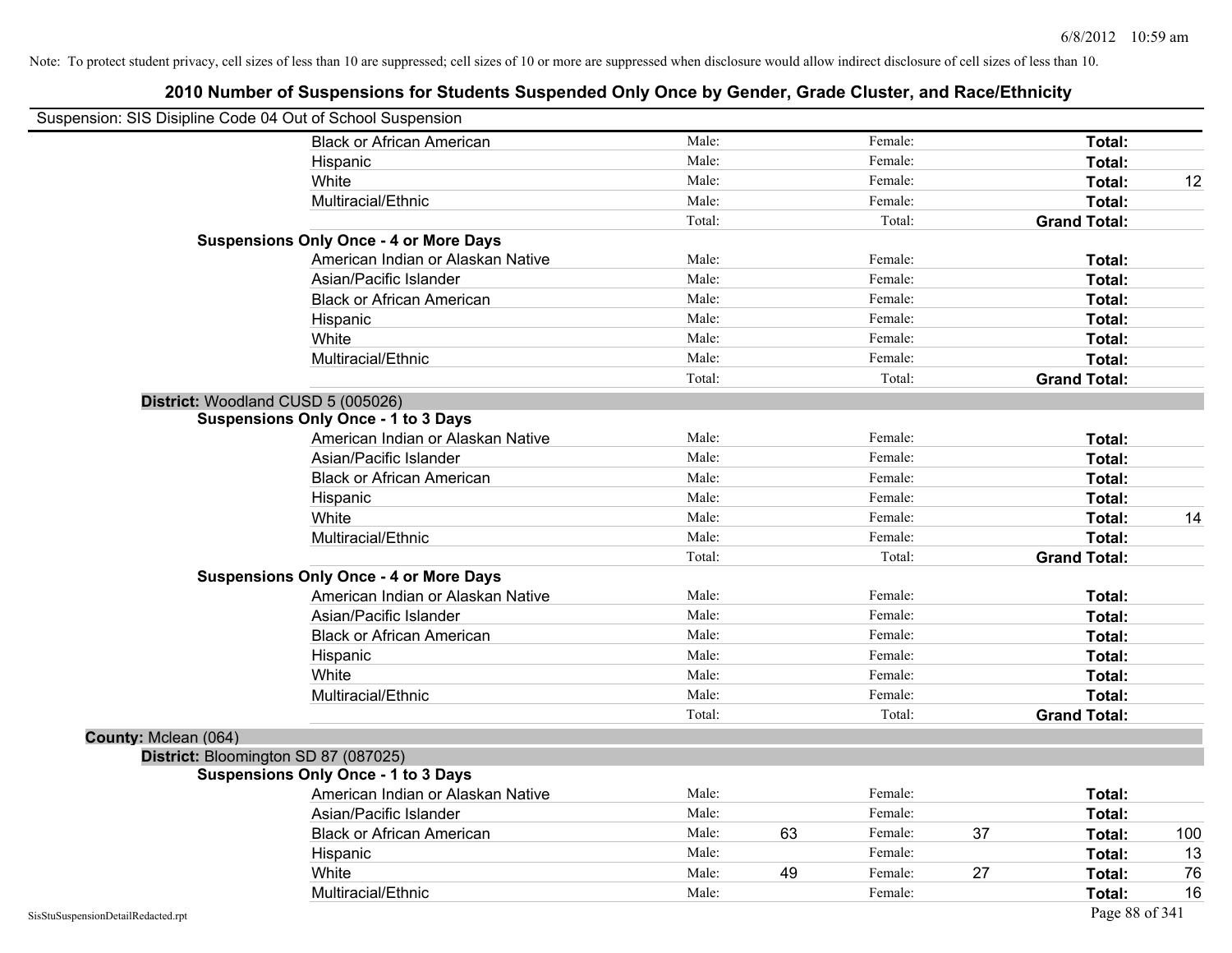| Suspension: SIS Disipline Code 04 Out of School Suspension                         |                |    |         |    |                     |    |
|------------------------------------------------------------------------------------|----------------|----|---------|----|---------------------|----|
|                                                                                    | Total:         |    | Total:  |    | <b>Grand Total:</b> |    |
| <b>Suspensions Only Once - 4 or More Days</b>                                      |                |    |         |    |                     |    |
| American Indian or Alaskan Native                                                  | Male:          |    | Female: |    | Total:              |    |
| Asian/Pacific Islander                                                             | Male:          |    | Female: |    | Total:              |    |
| <b>Black or African American</b>                                                   | Male:          | 23 | Female: | 11 | Total:              | 34 |
| Hispanic                                                                           | Male:          |    | Female: |    | Total:              |    |
| White                                                                              | Male:          | 14 | Female: | 13 | Total:              | 27 |
| Multiracial/Ethnic                                                                 | Male:          |    | Female: |    | Total:              |    |
|                                                                                    | Total:         |    | Total:  |    | <b>Grand Total:</b> |    |
| District: Heyworth CUSD 4 (004026)                                                 |                |    |         |    |                     |    |
| <b>Suspensions Only Once - 1 to 3 Days</b>                                         |                |    |         |    |                     |    |
| American Indian or Alaskan Native                                                  | Male:          |    | Female: |    | Total:              |    |
| Asian/Pacific Islander                                                             | Male:          |    | Female: |    | Total:              |    |
| <b>Black or African American</b>                                                   | Male:          |    | Female: |    | Total:              |    |
| Hispanic                                                                           | Male:          |    | Female: |    | Total:              |    |
| White                                                                              | Male:          |    | Female: |    | Total:              |    |
| Multiracial/Ethnic                                                                 | Male:          |    | Female: |    | Total:              |    |
|                                                                                    | Total:         |    | Total:  |    | <b>Grand Total:</b> |    |
| <b>Suspensions Only Once - 4 or More Days</b>                                      |                |    |         |    |                     |    |
| American Indian or Alaskan Native                                                  | Male:          |    | Female: |    | Total:              |    |
| Asian/Pacific Islander                                                             | Male:          |    | Female: |    | Total:              |    |
| <b>Black or African American</b>                                                   | Male:          |    | Female: |    | Total:              |    |
| Hispanic                                                                           | Male:          |    | Female: |    | Total:              |    |
| White                                                                              | Male:          |    | Female: |    | Total:              |    |
| Multiracial/Ethnic                                                                 | Male:          |    | Female: |    | Total:              |    |
|                                                                                    | Total:         |    | Total:  |    | <b>Grand Total:</b> |    |
| District: LeRoy CUSD 2 (002026)                                                    |                |    |         |    |                     |    |
| <b>Suspensions Only Once - 1 to 3 Days</b>                                         |                |    |         |    |                     |    |
| American Indian or Alaskan Native                                                  | Male:          |    | Female: |    | Total:              |    |
| Asian/Pacific Islander                                                             | Male:          |    | Female: |    | Total:              |    |
| <b>Black or African American</b>                                                   | Male:          |    | Female: |    | Total:              |    |
| Hispanic                                                                           | Male:<br>Male: |    | Female: |    | Total:              |    |
| White                                                                              |                |    | Female: |    | Total:              |    |
| Multiracial/Ethnic                                                                 | Male:          |    | Female: |    | Total:              |    |
|                                                                                    | Total:         |    | Total:  |    | <b>Grand Total:</b> |    |
| <b>Suspensions Only Once - 4 or More Days</b><br>American Indian or Alaskan Native | Male:          |    | Female: |    | Total:              |    |
| Asian/Pacific Islander                                                             | Male:          |    | Female: |    | Total:              |    |
|                                                                                    | Male:          |    | Female: |    | Total:              |    |
| <b>Black or African American</b>                                                   |                |    |         |    |                     |    |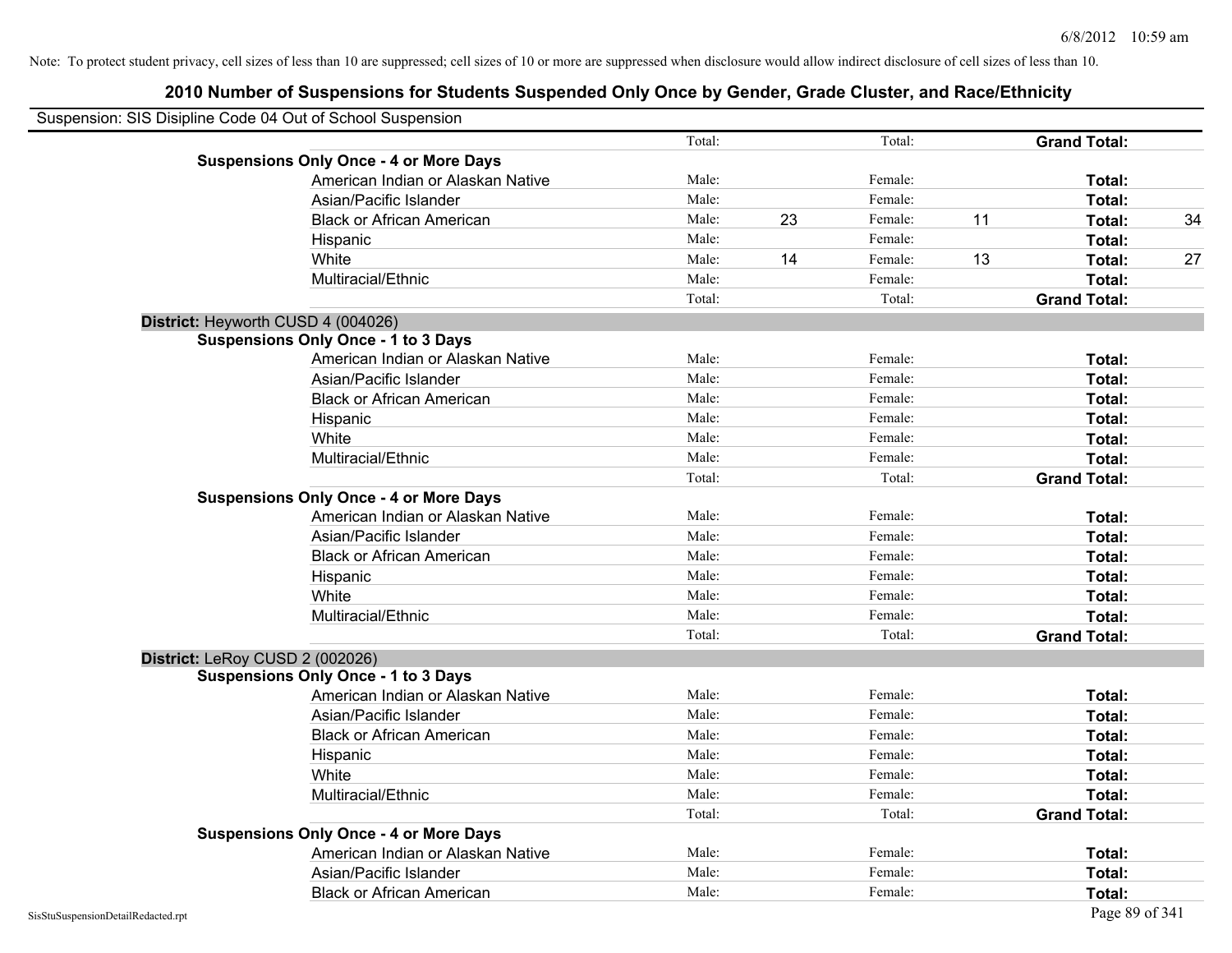| Suspension: SIS Disipline Code 04 Out of School Suspension |                                               |        |     |         |    |                     |     |
|------------------------------------------------------------|-----------------------------------------------|--------|-----|---------|----|---------------------|-----|
|                                                            | Hispanic                                      | Male:  |     | Female: |    | Total:              |     |
|                                                            | White                                         | Male:  |     | Female: |    | Total:              |     |
|                                                            | Multiracial/Ethnic                            | Male:  |     | Female: |    | Total:              |     |
|                                                            |                                               | Total: |     | Total:  |    | <b>Grand Total:</b> |     |
| District: Lexington CUSD 7 (007026)                        |                                               |        |     |         |    |                     |     |
|                                                            | <b>Suspensions Only Once - 1 to 3 Days</b>    |        |     |         |    |                     |     |
|                                                            | American Indian or Alaskan Native             | Male:  |     | Female: |    | Total:              |     |
|                                                            | Asian/Pacific Islander                        | Male:  |     | Female: |    | Total:              |     |
|                                                            | <b>Black or African American</b>              | Male:  |     | Female: |    | Total:              |     |
|                                                            | Hispanic                                      | Male:  |     | Female: |    | Total:              |     |
|                                                            | White                                         | Male:  |     | Female: |    | Total:              |     |
|                                                            | Multiracial/Ethnic                            | Male:  |     | Female: |    | Total:              |     |
|                                                            |                                               | Total: |     | Total:  |    | <b>Grand Total:</b> |     |
| District: McLean County USD 5 (005026)                     |                                               |        |     |         |    |                     |     |
|                                                            | <b>Suspensions Only Once - 1 to 3 Days</b>    |        |     |         |    |                     |     |
|                                                            | American Indian or Alaskan Native             | Male:  |     | Female: |    | Total:              |     |
|                                                            | Asian/Pacific Islander                        | Male:  |     | Female: |    | Total:              |     |
|                                                            | <b>Black or African American</b>              | Male:  | 67  | Female: | 39 | Total:              | 106 |
|                                                            | Hispanic                                      | Male:  |     | Female: |    | Total:              | 12  |
|                                                            | White                                         | Male:  | 125 | Female: | 40 | Total:              | 165 |
|                                                            | Multiracial/Ethnic                            | Male:  |     | Female: |    | Total:              | 32  |
|                                                            |                                               | Total: |     | Total:  |    | <b>Grand Total:</b> |     |
|                                                            | <b>Suspensions Only Once - 4 or More Days</b> |        |     |         |    |                     |     |
|                                                            | American Indian or Alaskan Native             | Male:  |     | Female: |    | Total:              |     |
|                                                            | Asian/Pacific Islander                        | Male:  |     | Female: |    | Total:              |     |
|                                                            | <b>Black or African American</b>              | Male:  | 16  | Female: | 14 | Total:              | 30  |
|                                                            | Hispanic                                      | Male:  |     | Female: |    | Total:              |     |
|                                                            | White                                         | Male:  |     | Female: |    | Total:              | 38  |
|                                                            | Multiracial/Ethnic                            | Male:  |     | Female: |    | Total:              |     |
|                                                            |                                               | Total: |     | Total:  |    | <b>Grand Total:</b> |     |
| District: Olympia CUSD 16 (016026)                         |                                               |        |     |         |    |                     |     |
|                                                            | <b>Suspensions Only Once - 1 to 3 Days</b>    |        |     |         |    |                     |     |
|                                                            | American Indian or Alaskan Native             | Male:  |     | Female: |    | Total:              |     |
|                                                            | Asian/Pacific Islander                        | Male:  |     | Female: |    | Total:              |     |
|                                                            | <b>Black or African American</b>              | Male:  |     | Female: |    | Total:              |     |
|                                                            | Hispanic                                      | Male:  |     | Female: |    | Total:              |     |
|                                                            | White                                         | Male:  | 20  | Female: | 12 | Total:              | 32  |
|                                                            | Multiracial/Ethnic                            | Male:  |     | Female: |    | Total:              |     |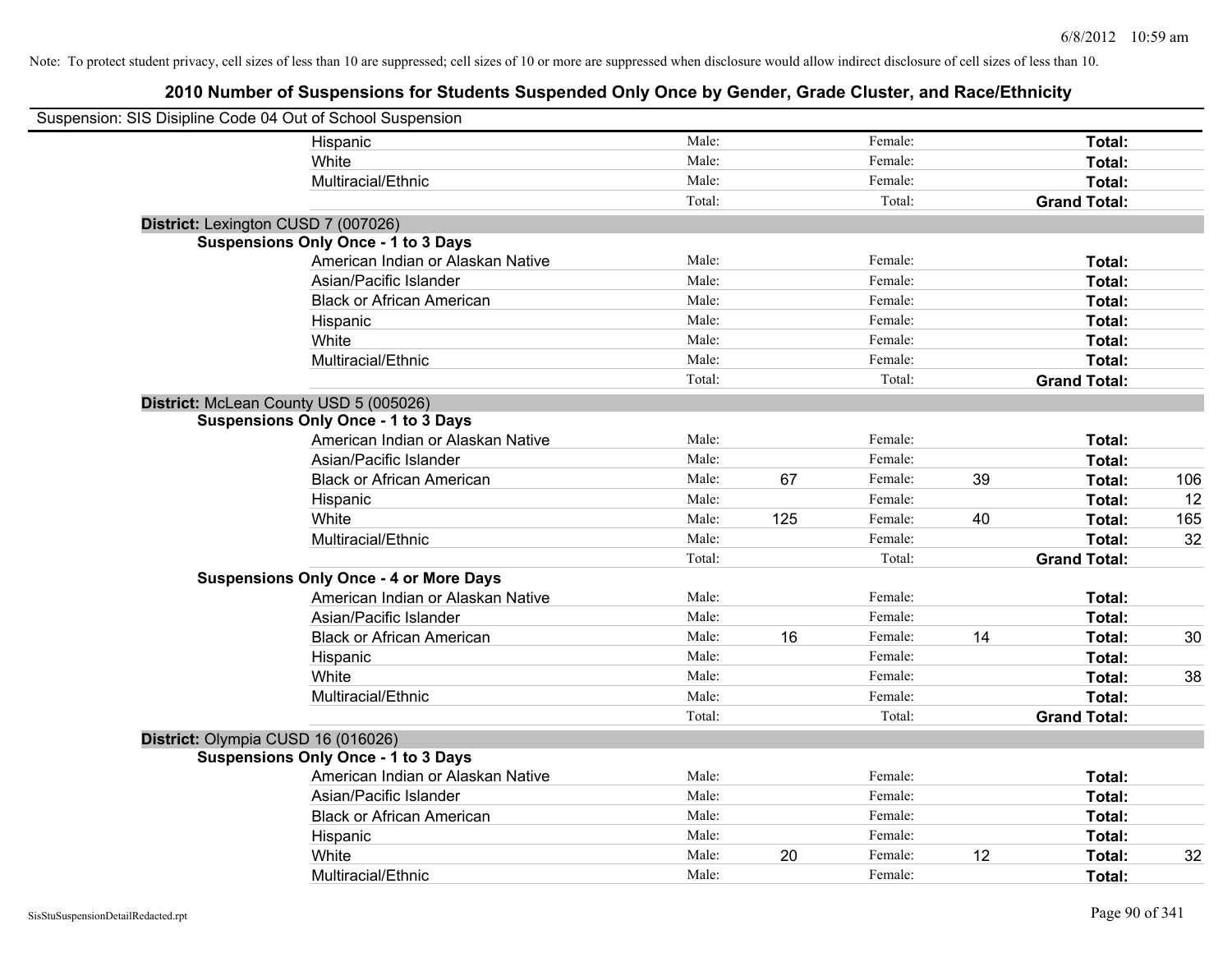| Suspension: SIS Disipline Code 04 Out of School Suspension |                                                  |        |         |                     |
|------------------------------------------------------------|--------------------------------------------------|--------|---------|---------------------|
|                                                            |                                                  | Total: | Total:  | <b>Grand Total:</b> |
|                                                            | <b>Suspensions Only Once - 4 or More Days</b>    |        |         |                     |
|                                                            | American Indian or Alaskan Native                | Male:  | Female: | Total:              |
|                                                            | Asian/Pacific Islander                           | Male:  | Female: | Total:              |
|                                                            | <b>Black or African American</b>                 | Male:  | Female: | Total:              |
|                                                            | Hispanic                                         | Male:  | Female: | Total:              |
|                                                            | White                                            | Male:  | Female: | Total:              |
|                                                            | Multiracial/Ethnic                               | Male:  | Female: | Total:              |
|                                                            |                                                  | Total: | Total:  | <b>Grand Total:</b> |
| District: Ridgeview CUSD 19 (019026)                       |                                                  |        |         |                     |
|                                                            | <b>Suspensions Only Once - 1 to 3 Days</b>       |        |         |                     |
|                                                            | American Indian or Alaskan Native                | Male:  | Female: | Total:              |
|                                                            | Asian/Pacific Islander                           | Male:  | Female: | Total:              |
|                                                            | <b>Black or African American</b>                 | Male:  | Female: | Total:              |
|                                                            | Hispanic                                         | Male:  | Female: | Total:              |
|                                                            | White                                            | Male:  | Female: | Total:              |
|                                                            | Multiracial/Ethnic                               | Male:  | Female: | Total:              |
|                                                            |                                                  | Total: | Total:  | <b>Grand Total:</b> |
|                                                            | <b>Suspensions Only Once - 4 or More Days</b>    |        |         |                     |
|                                                            | American Indian or Alaskan Native                | Male:  | Female: | Total:              |
|                                                            | Asian/Pacific Islander                           | Male:  | Female: | Total:              |
|                                                            | <b>Black or African American</b>                 | Male:  | Female: | Total:              |
|                                                            | Hispanic                                         | Male:  | Female: | Total:              |
|                                                            | White                                            | Male:  | Female: | Total:              |
|                                                            | Multiracial/Ethnic                               | Male:  | Female: | Total:              |
|                                                            |                                                  | Total: | Total:  | <b>Grand Total:</b> |
| District: Tri Valley CUSD 3 (003026)                       |                                                  |        |         |                     |
|                                                            | <b>Suspensions Only Once - 1 to 3 Days</b>       |        |         |                     |
|                                                            | American Indian or Alaskan Native                | Male:  | Female: | Total:              |
|                                                            | Asian/Pacific Islander                           | Male:  | Female: | Total:              |
|                                                            | <b>Black or African American</b>                 | Male:  | Female: | Total:              |
|                                                            | Hispanic                                         | Male:  | Female: | Total:              |
|                                                            | White                                            | Male:  | Female: | Total:              |
|                                                            | Multiracial/Ethnic                               | Male:  | Female: | Total:              |
|                                                            |                                                  | Total: | Total:  | <b>Grand Total:</b> |
| County: Non-Public School (000)                            |                                                  |        |         |                     |
|                                                            | District: De Witt/Livingston/McLean ROE (000000) |        |         |                     |
|                                                            | <b>Suspensions Only Once - 1 to 3 Days</b>       |        |         |                     |
|                                                            | American Indian or Alaskan Native                | Male:  | Female: | Total:              |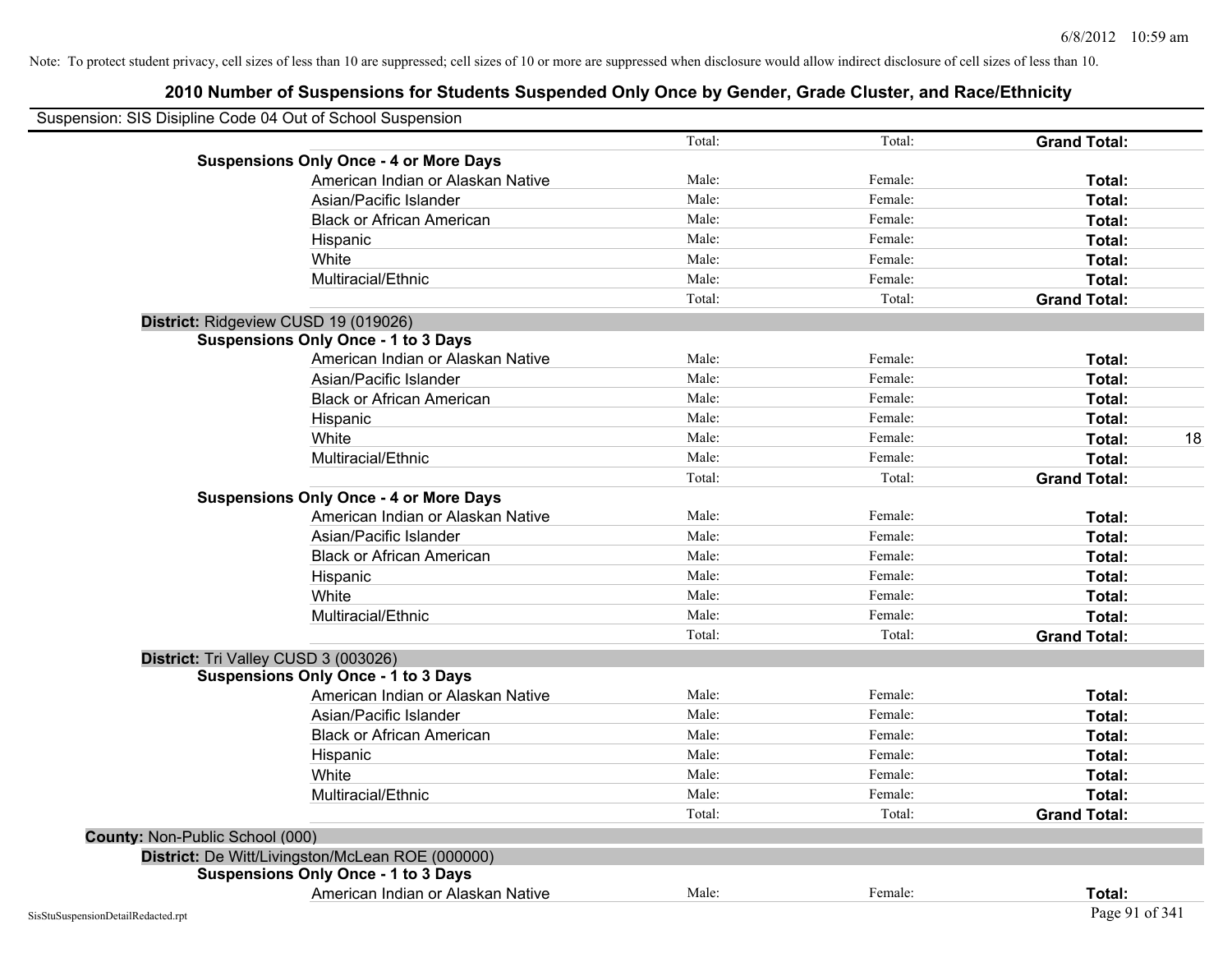|                         | Suspension: SIS Disipline Code 04 Out of School Suspension |        |         |                     |
|-------------------------|------------------------------------------------------------|--------|---------|---------------------|
|                         | Asian/Pacific Islander                                     | Male:  | Female: | Total:              |
|                         | <b>Black or African American</b>                           | Male:  | Female: | Total:              |
|                         | Hispanic                                                   | Male:  | Female: | Total:              |
|                         | White                                                      | Male:  | Female: | Total:              |
|                         | Multiracial/Ethnic                                         | Male:  | Female: | Total:              |
|                         |                                                            | Total: | Total:  | <b>Grand Total:</b> |
|                         | <b>Suspensions Only Once - 4 or More Days</b>              |        |         |                     |
|                         | American Indian or Alaskan Native                          | Male:  | Female: | Total:              |
|                         | Asian/Pacific Islander                                     | Male:  | Female: | Total:              |
|                         | <b>Black or African American</b>                           | Male:  | Female: | Total:              |
|                         | Hispanic                                                   | Male:  | Female: | Total:              |
|                         | White                                                      | Male:  | Female: | Total:              |
|                         | Multiracial/Ethnic                                         | Male:  | Female: | Total:              |
|                         |                                                            | Total: | Total:  | <b>Grand Total:</b> |
| Region: DuPage ROE (19) |                                                            |        |         |                     |
| County: Dupage (022)    |                                                            |        |         |                     |
|                         | District: Addison SD 4 (004002)                            |        |         |                     |
|                         | <b>Suspensions Only Once - 1 to 3 Days</b>                 |        |         |                     |
|                         | American Indian or Alaskan Native                          | Male:  | Female: | Total:              |
|                         | Asian/Pacific Islander                                     | Male:  | Female: | Total:              |
|                         | <b>Black or African American</b>                           | Male:  | Female: | Total:              |
|                         | Hispanic                                                   | Male:  | Female: | 23<br>Total:        |
|                         | White                                                      | Male:  | Female: | Total:<br>14        |
|                         | Multiracial/Ethnic                                         | Male:  | Female: | Total:              |
|                         |                                                            | Total: | Total:  | <b>Grand Total:</b> |
|                         | <b>Suspensions Only Once - 4 or More Days</b>              |        |         |                     |
|                         | American Indian or Alaskan Native                          | Male:  | Female: | Total:              |
|                         | Asian/Pacific Islander                                     | Male:  | Female: | Total:              |
|                         | <b>Black or African American</b>                           | Male:  | Female: | Total:              |
|                         | Hispanic                                                   | Male:  | Female: | Total:              |
|                         | White                                                      | Male:  | Female: | Total:              |
|                         | Multiracial/Ethnic                                         | Male:  | Female: | Total:              |
|                         |                                                            | Total: | Total:  | <b>Grand Total:</b> |
|                         | District: Adventist GlenOaks Hospital (024200)             |        |         |                     |
|                         | <b>Suspensions Only Once - 4 or More Days</b>              |        |         |                     |
|                         | American Indian or Alaskan Native                          | Male:  | Female: | Total:              |
|                         | Asian/Pacific Islander                                     | Male:  | Female: | Total:              |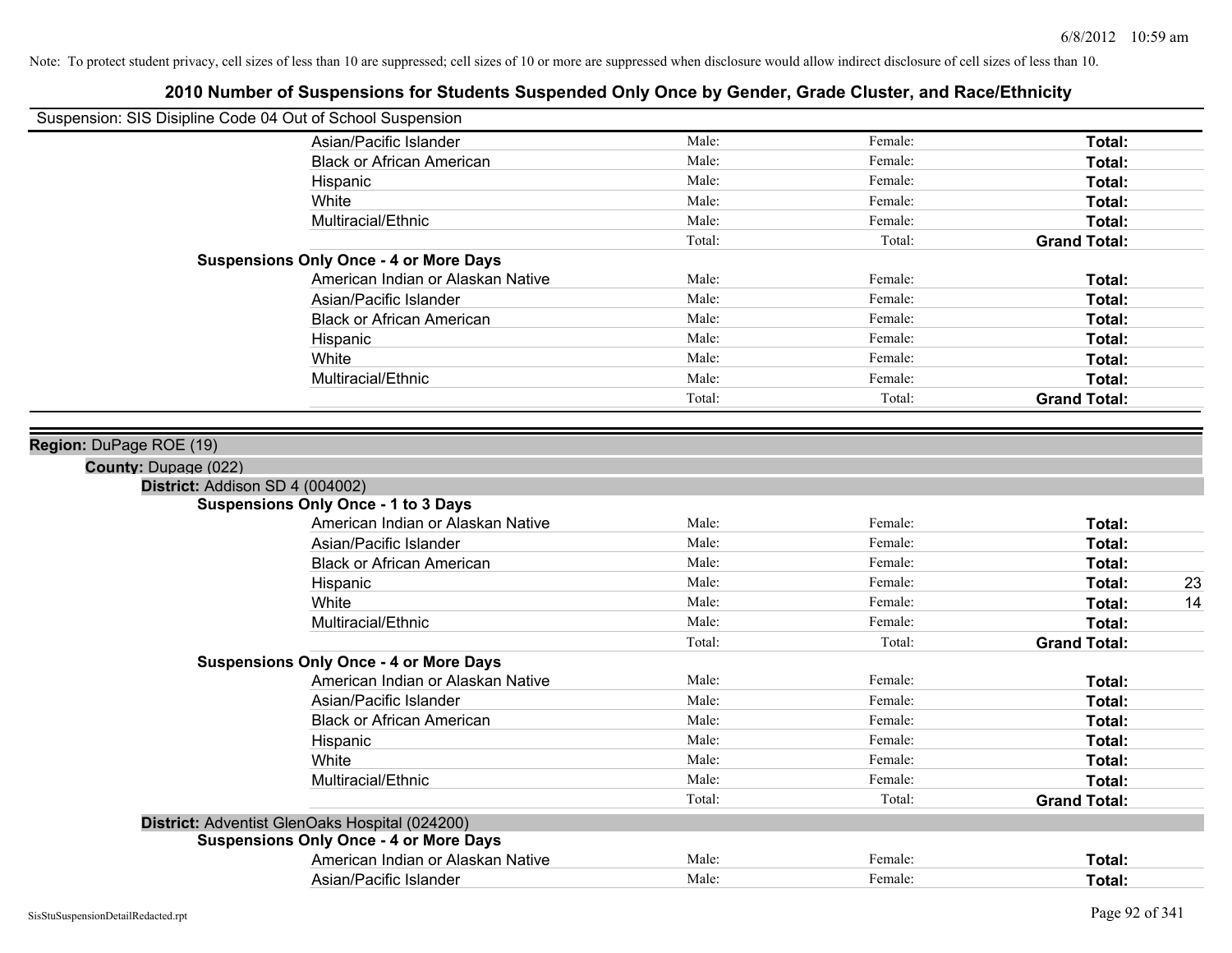| Suspension: SIS Disipline Code 04 Out of School Suspension |                                               |        |         |                     |    |
|------------------------------------------------------------|-----------------------------------------------|--------|---------|---------------------|----|
|                                                            | <b>Black or African American</b>              | Male:  | Female: | Total:              |    |
|                                                            | Hispanic                                      | Male:  | Female: | Total:              |    |
|                                                            | White                                         | Male:  | Female: | Total:              |    |
|                                                            | Multiracial/Ethnic                            | Male:  | Female: | Total:              |    |
|                                                            |                                               | Total: | Total:  | <b>Grand Total:</b> |    |
| District: Adventist Healthcare (027500)                    |                                               |        |         |                     |    |
|                                                            | <b>Suspensions Only Once - 1 to 3 Days</b>    |        |         |                     |    |
|                                                            | American Indian or Alaskan Native             | Male:  | Female: | Total:              |    |
|                                                            | Asian/Pacific Islander                        | Male:  | Female: | Total:              |    |
|                                                            | <b>Black or African American</b>              | Male:  | Female: | Total:              |    |
|                                                            | Hispanic                                      | Male:  | Female: | Total:              |    |
|                                                            | White                                         | Male:  | Female: | Total:              |    |
|                                                            | Multiracial/Ethnic                            | Male:  | Female: | Total:              |    |
|                                                            |                                               | Total: | Total:  | <b>Grand Total:</b> |    |
| District: Benjamin SD 25 (025002)                          |                                               |        |         |                     |    |
|                                                            | <b>Suspensions Only Once - 1 to 3 Days</b>    |        |         |                     |    |
|                                                            | American Indian or Alaskan Native             | Male:  | Female: | Total:              |    |
|                                                            | Asian/Pacific Islander                        | Male:  | Female: | Total:              |    |
|                                                            | <b>Black or African American</b>              | Male:  | Female: | Total:              |    |
|                                                            | Hispanic                                      | Male:  | Female: | Total:              |    |
|                                                            | White                                         | Male:  | Female: | Total:              |    |
|                                                            | Multiracial/Ethnic                            | Male:  | Female: | Total:              |    |
|                                                            |                                               | Total: | Total:  | <b>Grand Total:</b> |    |
| District: Bensenville SD 2 (002002)                        |                                               |        |         |                     |    |
|                                                            | <b>Suspensions Only Once - 1 to 3 Days</b>    |        |         |                     |    |
|                                                            | American Indian or Alaskan Native             | Male:  | Female: | Total:              |    |
|                                                            | Asian/Pacific Islander                        | Male:  | Female: | Total:              |    |
|                                                            | <b>Black or African American</b>              | Male:  | Female: | Total:              |    |
|                                                            | Hispanic                                      | Male:  | Female: | Total:              | 27 |
|                                                            | White                                         | Male:  | Female: | Total:              | 11 |
|                                                            | Multiracial/Ethnic                            | Male:  | Female: | Total:              |    |
|                                                            |                                               | Total: | Total:  | <b>Grand Total:</b> |    |
|                                                            | <b>Suspensions Only Once - 4 or More Days</b> |        |         |                     |    |
|                                                            | American Indian or Alaskan Native             | Male:  | Female: | Total:              |    |
|                                                            | Asian/Pacific Islander                        | Male:  | Female: | Total:              |    |
|                                                            | <b>Black or African American</b>              | Male:  | Female: | Total:              |    |
|                                                            | Hispanic                                      | Male:  | Female: | Total:              |    |
|                                                            | White                                         | Male:  | Female: | Total:              |    |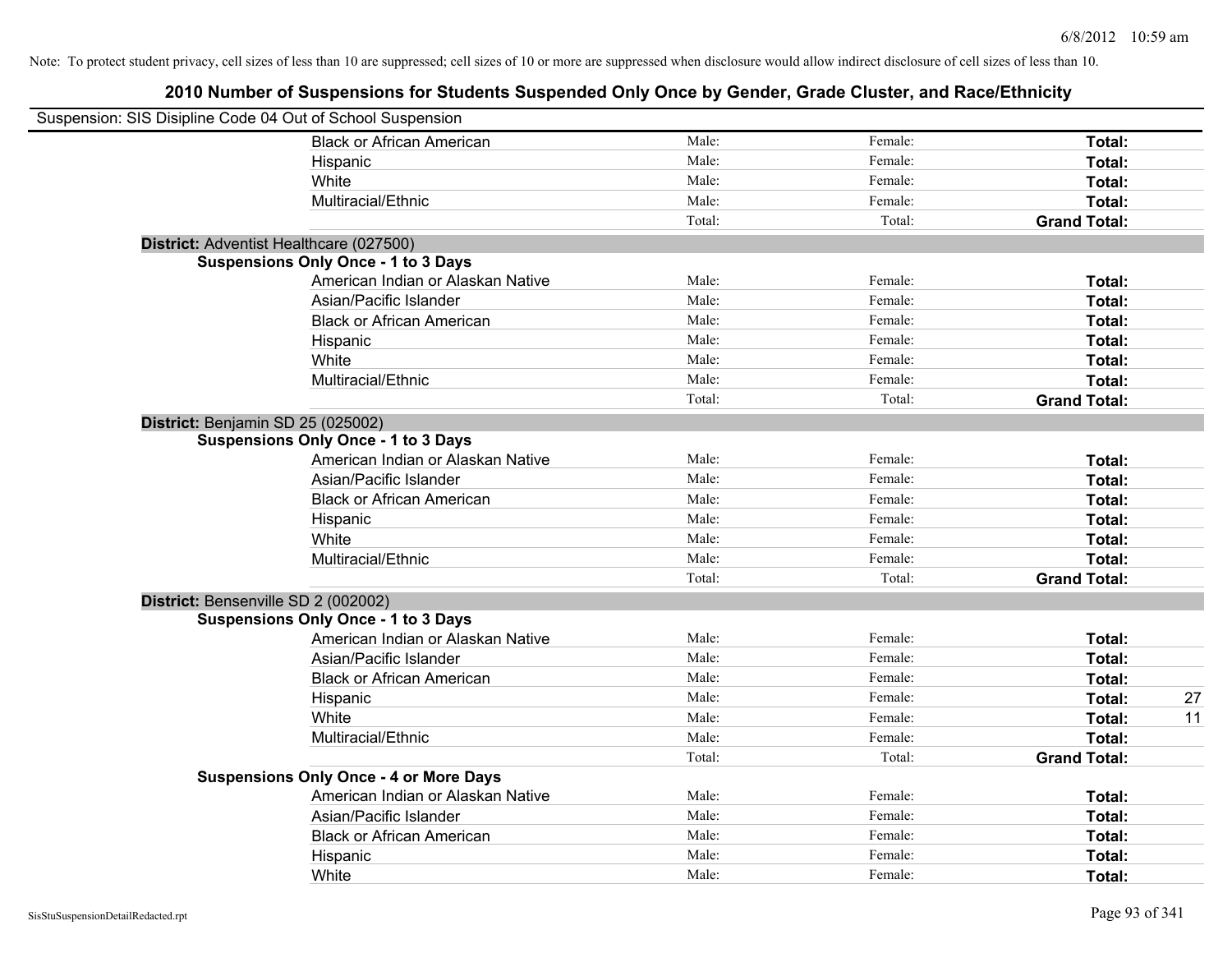| Suspension: SIS Disipline Code 04 Out of School Suspension |                                               |        |         |                     |
|------------------------------------------------------------|-----------------------------------------------|--------|---------|---------------------|
|                                                            | Multiracial/Ethnic                            | Male:  | Female: | Total:              |
|                                                            |                                               | Total: | Total:  | <b>Grand Total:</b> |
| District: Bloomingdale SD 13 (013002)                      |                                               |        |         |                     |
|                                                            | <b>Suspensions Only Once - 1 to 3 Days</b>    |        |         |                     |
|                                                            | American Indian or Alaskan Native             | Male:  | Female: | Total:              |
|                                                            | Asian/Pacific Islander                        | Male:  | Female: | Total:              |
|                                                            | <b>Black or African American</b>              | Male:  | Female: | Total:              |
|                                                            | Hispanic                                      | Male:  | Female: | Total:              |
|                                                            | White                                         | Male:  | Female: | Total:              |
|                                                            | Multiracial/Ethnic                            | Male:  | Female: | Total:              |
|                                                            |                                               | Total: | Total:  | <b>Grand Total:</b> |
|                                                            | <b>Suspensions Only Once - 4 or More Days</b> |        |         |                     |
|                                                            | American Indian or Alaskan Native             | Male:  | Female: | Total:              |
|                                                            | Asian/Pacific Islander                        | Male:  | Female: | Total:              |
|                                                            | <b>Black or African American</b>              | Male:  | Female: | Total:              |
|                                                            | Hispanic                                      | Male:  | Female: | Total:              |
|                                                            | White                                         | Male:  | Female: | Total:              |
|                                                            | Multiracial/Ethnic                            | Male:  | Female: | Total:              |
|                                                            |                                               | Total: | Total:  | <b>Grand Total:</b> |
| <b>District: Cass SD 63 (063002)</b>                       |                                               |        |         |                     |
|                                                            | <b>Suspensions Only Once - 1 to 3 Days</b>    |        |         |                     |
|                                                            | American Indian or Alaskan Native             | Male:  | Female: | Total:              |
|                                                            | Asian/Pacific Islander                        | Male:  | Female: | Total:              |
|                                                            | <b>Black or African American</b>              | Male:  | Female: | Total:              |
|                                                            | Hispanic                                      | Male:  | Female: | Total:              |
|                                                            | White                                         | Male:  | Female: | Total:              |
|                                                            | Multiracial/Ethnic                            | Male:  | Female: | Total:              |
|                                                            |                                               | Total: | Total:  | <b>Grand Total:</b> |
|                                                            | <b>Suspensions Only Once - 4 or More Days</b> |        |         |                     |
|                                                            | American Indian or Alaskan Native             | Male:  | Female: | Total:              |
|                                                            | Asian/Pacific Islander                        | Male:  | Female: | Total:              |
|                                                            | <b>Black or African American</b>              | Male:  | Female: | Total:              |
|                                                            | Hispanic                                      | Male:  | Female: | Total:              |
|                                                            | White                                         | Male:  | Female: | Total:              |
|                                                            | Multiracial/Ethnic                            | Male:  | Female: | Total:              |
|                                                            |                                               | Total: | Total:  | <b>Grand Total:</b> |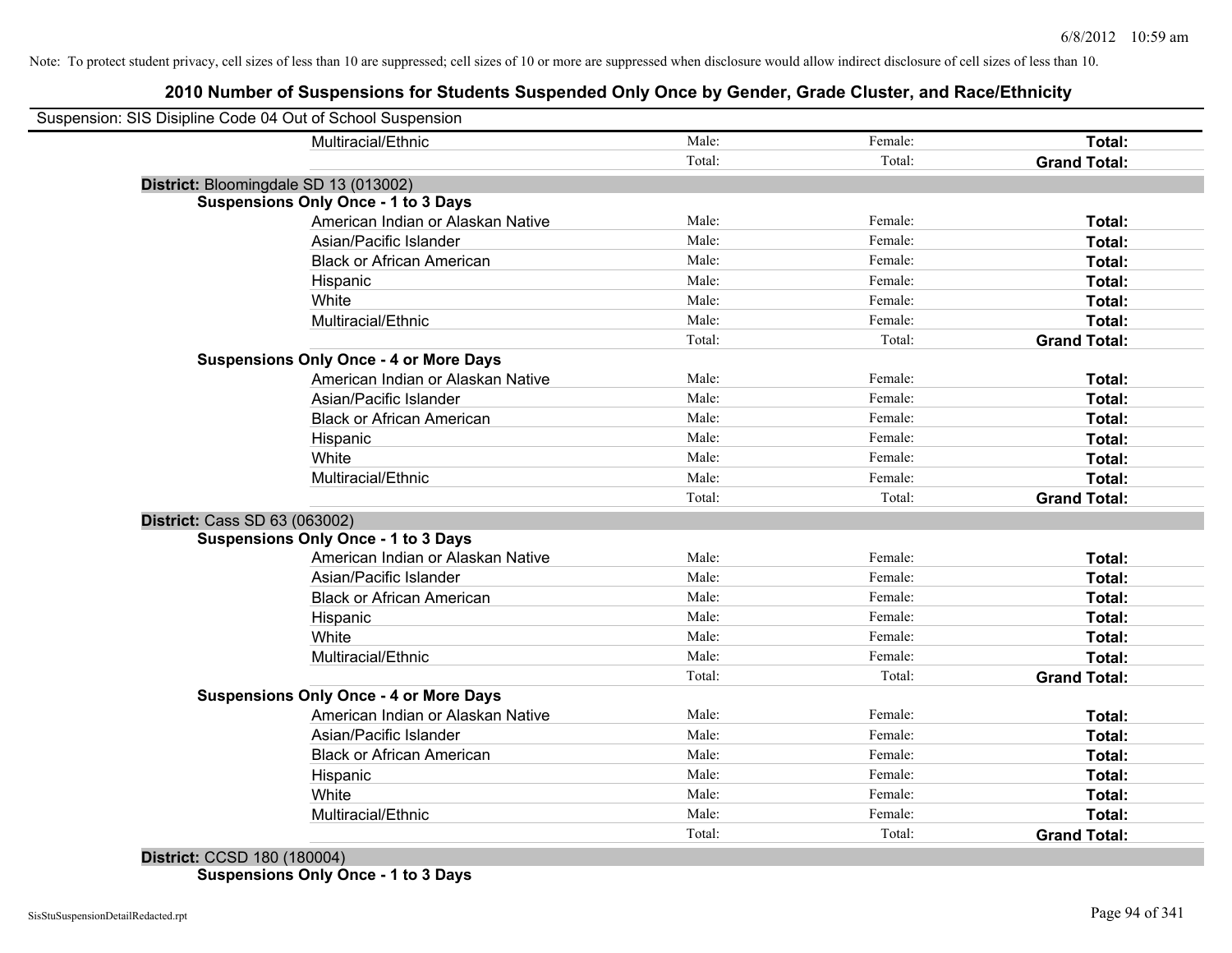|                                    | Suspension: SIS Disipline Code 04 Out of School Suspension<br>American Indian or Alaskan Native | Male:  |    | Female: |    | Total:              |    |
|------------------------------------|-------------------------------------------------------------------------------------------------|--------|----|---------|----|---------------------|----|
|                                    | Asian/Pacific Islander                                                                          | Male:  |    | Female: |    | Total:              |    |
|                                    | <b>Black or African American</b>                                                                | Male:  | 29 | Female: | 20 | Total:              | 49 |
|                                    |                                                                                                 | Male:  |    | Female: |    |                     |    |
|                                    | Hispanic                                                                                        | Male:  |    | Female: |    | Total:              |    |
|                                    | White                                                                                           | Male:  |    | Female: |    | <b>Total:</b>       |    |
|                                    | Multiracial/Ethnic                                                                              | Total: |    | Total:  |    | <b>Total:</b>       |    |
|                                    | <b>Suspensions Only Once - 4 or More Days</b>                                                   |        |    |         |    | <b>Grand Total:</b> | 59 |
|                                    | American Indian or Alaskan Native                                                               | Male:  |    | Female: |    | Total:              |    |
|                                    | Asian/Pacific Islander                                                                          | Male:  |    | Female: |    | <b>Total:</b>       |    |
|                                    | <b>Black or African American</b>                                                                | Male:  |    | Female: |    | Total:              |    |
|                                    | Hispanic                                                                                        | Male:  |    | Female: |    | Total:              |    |
|                                    | White                                                                                           | Male:  |    | Female: |    | Total:              |    |
|                                    | Multiracial/Ethnic                                                                              | Male:  |    | Female: |    | <b>Total:</b>       |    |
|                                    |                                                                                                 | Total: |    | Total:  |    | <b>Grand Total:</b> |    |
| District: CCSD 89 (089004)         |                                                                                                 |        |    |         |    |                     |    |
|                                    | <b>Suspensions Only Once - 1 to 3 Days</b>                                                      |        |    |         |    |                     |    |
|                                    | American Indian or Alaskan Native                                                               | Male:  |    | Female: |    | Total:              |    |
|                                    | Asian/Pacific Islander                                                                          | Male:  |    | Female: |    | <b>Total:</b>       |    |
|                                    | <b>Black or African American</b>                                                                | Male:  |    | Female: |    | Total:              |    |
|                                    | Hispanic                                                                                        | Male:  |    | Female: |    | <b>Total:</b>       |    |
|                                    | White                                                                                           | Male:  |    | Female: |    | <b>Total:</b>       | 14 |
|                                    | Multiracial/Ethnic                                                                              | Male:  |    | Female: |    | Total:              |    |
|                                    |                                                                                                 | Total: |    | Total:  |    | <b>Grand Total:</b> | 26 |
|                                    | <b>Suspensions Only Once - 4 or More Days</b>                                                   |        |    |         |    |                     |    |
|                                    | American Indian or Alaskan Native                                                               | Male:  |    | Female: |    | Total:              |    |
|                                    | Asian/Pacific Islander                                                                          | Male:  |    | Female: |    | Total:              |    |
|                                    | <b>Black or African American</b>                                                                | Male:  |    | Female: |    | Total:              |    |
|                                    | Hispanic                                                                                        | Male:  |    | Female: |    | Total:              |    |
|                                    | White                                                                                           | Male:  |    | Female: |    | <b>Total:</b>       |    |
|                                    | Multiracial/Ethnic                                                                              | Male:  |    | Female: |    | <b>Total:</b>       |    |
|                                    |                                                                                                 | Total: |    | Total:  |    | <b>Grand Total:</b> |    |
| District: CCSD 93 (093004)         |                                                                                                 |        |    |         |    |                     |    |
|                                    | <b>Suspensions Only Once - 1 to 3 Days</b>                                                      |        |    |         |    |                     |    |
|                                    | American Indian or Alaskan Native                                                               | Male:  |    | Female: |    | Total:              |    |
|                                    | Asian/Pacific Islander                                                                          | Male:  |    | Female: |    | Total:              |    |
|                                    | <b>Black or African American</b>                                                                | Male:  |    | Female: |    | Total:              |    |
|                                    | Hispanic                                                                                        | Male:  |    | Female: |    | Total:              |    |
|                                    | White                                                                                           | Male:  |    | Female: |    | Total:              |    |
| SisStuSuspensionDetailRedacted.rpt |                                                                                                 |        |    |         |    | Page 95 of 341      |    |

### **2010 Number of Suspensions for Students Suspended Only Once by Gender, Grade Cluster, and Race/Ethnicity**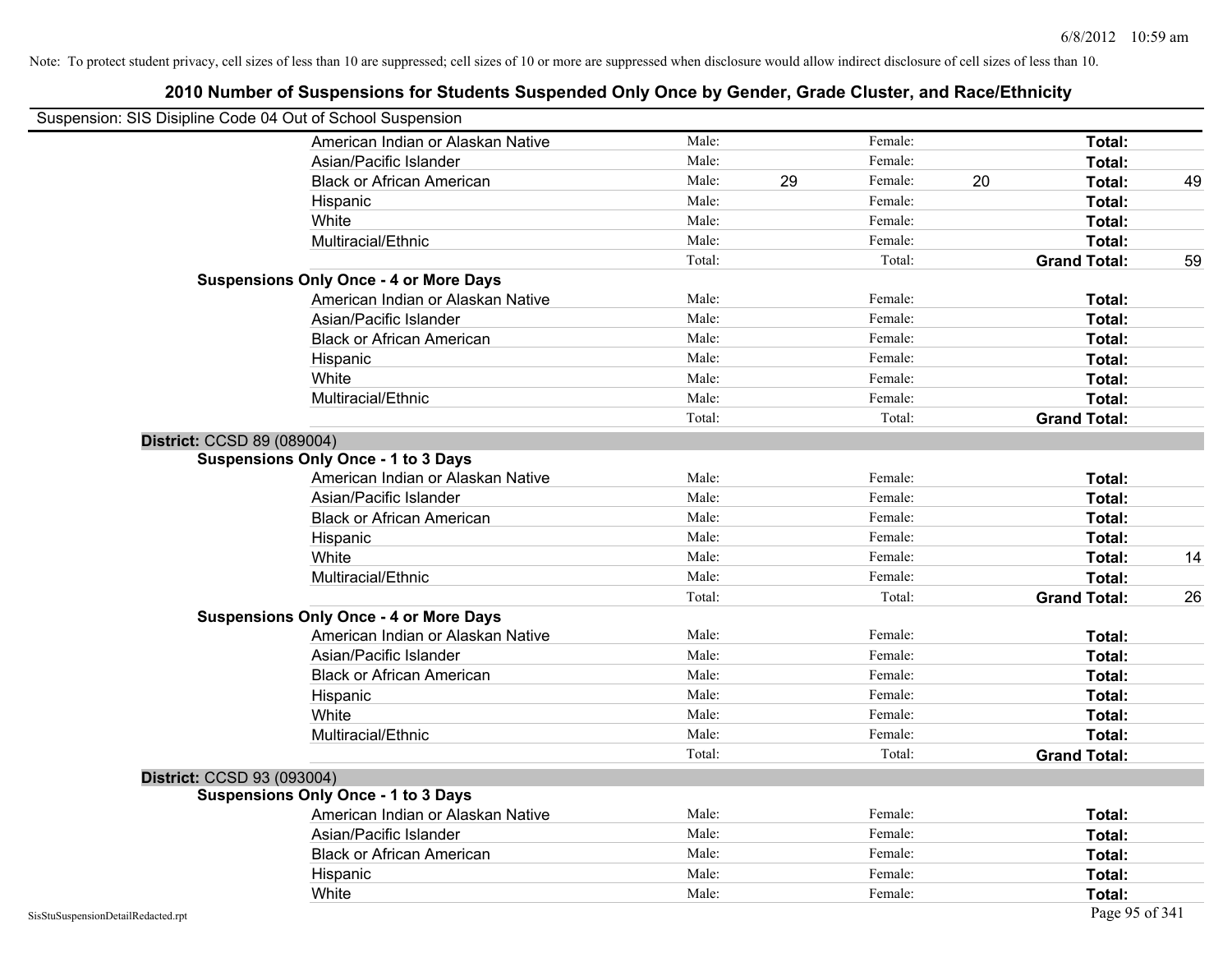| Suspension: SIS Disipline Code 04 Out of School Suspension |                                               |        |               |    |                     |    |
|------------------------------------------------------------|-----------------------------------------------|--------|---------------|----|---------------------|----|
|                                                            | Multiracial/Ethnic                            | Male:  | Female:       |    | Total:              |    |
|                                                            |                                               | Total: | Total:        |    | <b>Grand Total:</b> |    |
|                                                            | <b>Suspensions Only Once - 4 or More Days</b> |        |               |    |                     |    |
|                                                            | American Indian or Alaskan Native             | Male:  | Female:       |    | Total:              |    |
|                                                            | Asian/Pacific Islander                        | Male:  | Female:       |    | Total:              |    |
|                                                            | <b>Black or African American</b>              | Male:  | Female:       |    | Total:              |    |
|                                                            | Hispanic                                      | Male:  | Female:       |    | Total:              |    |
|                                                            | White                                         | Male:  | Female:       |    | Total:              |    |
|                                                            | Multiracial/Ethnic                            | Male:  | Female:       |    | Total:              |    |
|                                                            |                                               | Total: | Total:        |    | <b>Grand Total:</b> |    |
| District: Center Cass SD 66 (066002)                       |                                               |        |               |    |                     |    |
|                                                            | <b>Suspensions Only Once - 1 to 3 Days</b>    |        |               |    |                     |    |
|                                                            | American Indian or Alaskan Native             | Male:  | Female:       |    | Total:              |    |
|                                                            | Asian/Pacific Islander                        | Male:  | Female:       |    | Total:              |    |
|                                                            | <b>Black or African American</b>              | Male:  | Female:       |    | Total:              |    |
|                                                            | Hispanic                                      | Male:  | Female:       |    | Total:              |    |
|                                                            | White                                         | Male:  | Female:       |    | Total:              |    |
|                                                            | Multiracial/Ethnic                            | Male:  | Female:       |    | Total:              |    |
|                                                            |                                               | Total: | Total:        |    | <b>Grand Total:</b> | 13 |
| District: CHSD 94 (094016)                                 |                                               |        |               |    |                     |    |
|                                                            | <b>Suspensions Only Once - 1 to 3 Days</b>    |        |               |    |                     |    |
|                                                            | American Indian or Alaskan Native             | Male:  | Female:       |    | Total:              |    |
|                                                            | Asian/Pacific Islander                        | Male:  | Female:       |    | Total:              |    |
|                                                            | <b>Black or African American</b>              | Male:  | Female:       |    | Total:              |    |
|                                                            | Hispanic                                      | Male:  | Female:       |    | Total:              | 15 |
|                                                            | White                                         | Male:  | Female:       |    | Total:              | 14 |
|                                                            | Multiracial/Ethnic                            | Male:  | Female:       |    | Total:              |    |
|                                                            |                                               | Total: | Total:        |    | <b>Grand Total:</b> |    |
|                                                            | <b>Suspensions Only Once - 4 or More Days</b> |        |               |    |                     |    |
|                                                            | American Indian or Alaskan Native             | Male:  | Female:       |    | Total:              |    |
|                                                            | Asian/Pacific Islander                        | Male:  | Female:       |    | Total:              |    |
|                                                            | <b>Black or African American</b>              | Male:  | Female:       |    | Total:              |    |
|                                                            | Hispanic                                      | Male:  | 27<br>Female: | 12 | Total:              | 39 |
|                                                            | White                                         | Male:  | Female:       |    | Total:              | 18 |
|                                                            | Multiracial/Ethnic                            | Male:  | Female:       |    | Total:              |    |
|                                                            |                                               | Total: | Total:        |    | <b>Grand Total:</b> |    |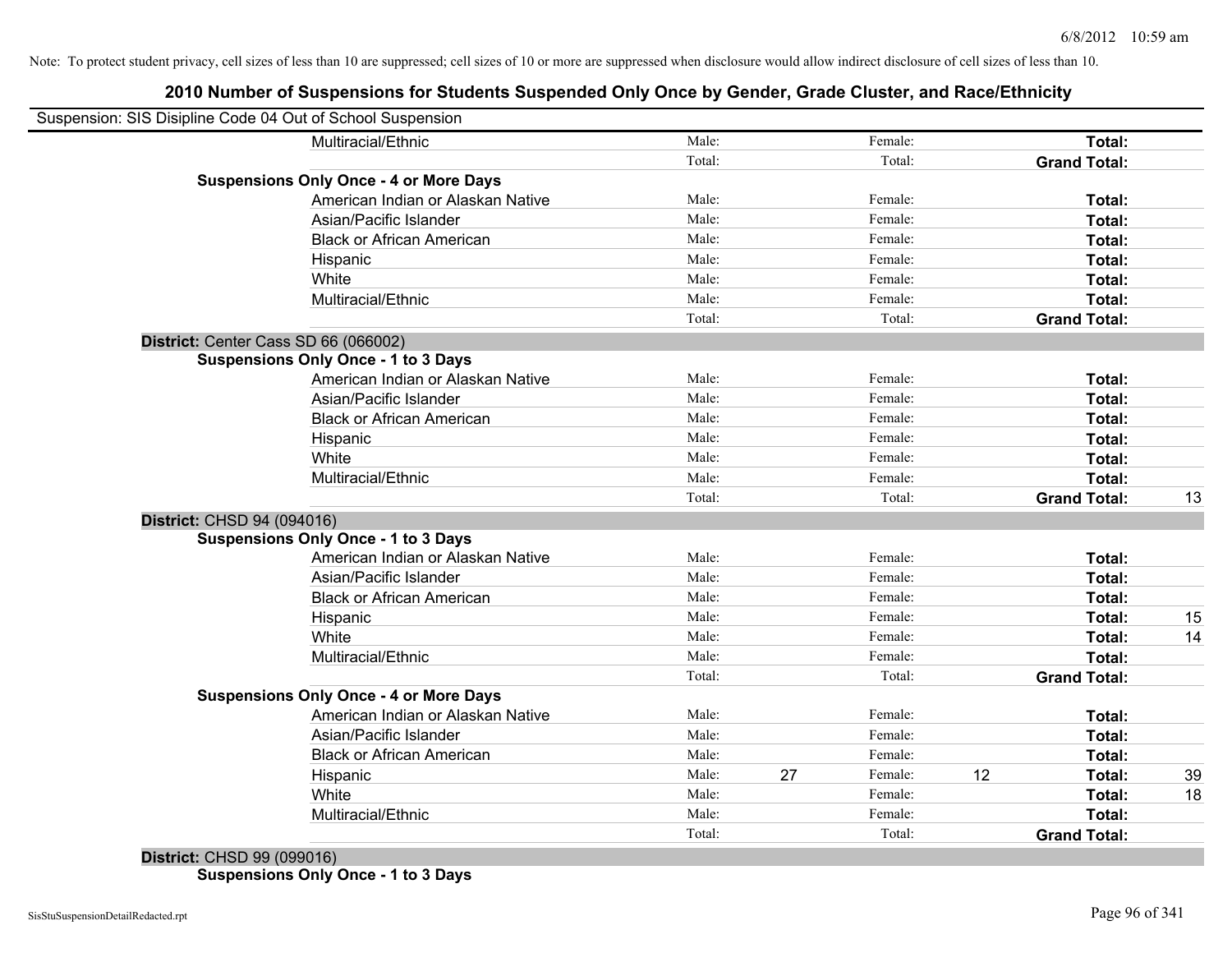|                                                            | 2010 Number of Suspensions for Students Suspended Only Once by Gender, Grade Cluster, and Race/Ethnicity |        |    |         |    |                     |     |
|------------------------------------------------------------|----------------------------------------------------------------------------------------------------------|--------|----|---------|----|---------------------|-----|
| Suspension: SIS Disipline Code 04 Out of School Suspension |                                                                                                          |        |    |         |    |                     |     |
|                                                            | American Indian or Alaskan Native                                                                        | Male:  |    | Female: |    | Total:              |     |
|                                                            | Asian/Pacific Islander                                                                                   | Male:  |    | Female: |    | Total:              |     |
|                                                            | <b>Black or African American</b>                                                                         | Male:  | 23 | Female: | 12 | Total:              | 35  |
|                                                            | Hispanic                                                                                                 | Male:  |    | Female: |    | Total:              | 16  |
|                                                            | White                                                                                                    | Male:  | 46 | Female: | 10 | Total:              | 56  |
|                                                            | Multiracial/Ethnic                                                                                       | Male:  |    | Female: |    | Total:              |     |
|                                                            |                                                                                                          | Total: |    | Total:  |    | <b>Grand Total:</b> | 121 |
|                                                            | <b>Suspensions Only Once - 4 or More Days</b>                                                            |        |    |         |    |                     |     |
|                                                            | American Indian or Alaskan Native                                                                        | Male:  |    | Female: |    | Total:              |     |
|                                                            | Asian/Pacific Islander                                                                                   | Male:  |    | Female: |    | Total:              |     |
|                                                            | <b>Black or African American</b>                                                                         | Male:  | 15 | Female: | 10 | Total:              | 25  |
|                                                            | Hispanic                                                                                                 | Male:  |    | Female: |    | Total:              | 10  |
|                                                            | White                                                                                                    | Male:  | 37 | Female: | 14 | Total:              | 51  |
|                                                            | Multiracial/Ethnic                                                                                       | Male:  |    | Female: |    | Total:              |     |
|                                                            |                                                                                                          | Total: |    | Total:  |    | <b>Grand Total:</b> | 98  |
|                                                            | District: Coop Assoc for Spec Educ (041061)                                                              |        |    |         |    |                     |     |
|                                                            | <b>Suspensions Only Once - 1 to 3 Days</b>                                                               |        |    |         |    |                     |     |
|                                                            | American Indian or Alaskan Native                                                                        | Male:  |    | Female: |    | Total:              |     |
|                                                            | Asian/Pacific Islander                                                                                   | Male:  |    | Female: |    | Total:              |     |
|                                                            | <b>Black or African American</b>                                                                         | Male:  |    | Female: |    | Total:              |     |
|                                                            | Hispanic                                                                                                 | Male:  |    | Female: |    | Total:              |     |
|                                                            | White                                                                                                    | Male:  |    | Female: |    | Total:              |     |
|                                                            | Multiracial/Ethnic                                                                                       | Male:  |    | Female: |    | Total:              |     |
|                                                            |                                                                                                          | Total: |    | Total:  |    | <b>Grand Total:</b> |     |
|                                                            | <b>Suspensions Only Once - 4 or More Days</b>                                                            |        |    |         |    |                     |     |
|                                                            | American Indian or Alaskan Native                                                                        | Male:  |    | Female: |    | Total:              |     |
|                                                            | Asian/Pacific Islander                                                                                   | Male:  |    | Female: |    | Total:              |     |
|                                                            | <b>Black or African American</b>                                                                         | Male:  |    | Female: |    | Total:              |     |
|                                                            | Hispanic                                                                                                 | Male:  |    | Female: |    | Total:              |     |
|                                                            | White                                                                                                    | Male:  |    | Female: |    | Total:              |     |
|                                                            | Multiracial/Ethnic                                                                                       | Male:  |    | Female: |    | Total:              |     |
|                                                            |                                                                                                          | Total: |    | Total:  |    | <b>Grand Total:</b> |     |
| District: CUSD 200 (200026)                                |                                                                                                          |        |    |         |    |                     |     |
|                                                            | <b>Suspensions Only Once - 1 to 3 Days</b>                                                               |        |    |         |    |                     |     |
|                                                            | American Indian or Alaskan Native                                                                        | Male:  |    | Female: |    | Total:              |     |
|                                                            | Asian/Pacific Islander                                                                                   | Male:  |    | Female: |    | Total:              |     |
|                                                            | <b>Black or African American</b>                                                                         | Male:  | 27 | Female: | 17 | Total:              | 44  |
|                                                            | Hispanic                                                                                                 | Male:  | 31 | Female: | 12 | Total:              | 43  |
|                                                            | White                                                                                                    | Male:  | 60 | Female: | 11 | Total:              | 71  |
| SisStuSuspensionDetailRedacted.rpt                         |                                                                                                          |        |    |         |    | Page 97 of 341      |     |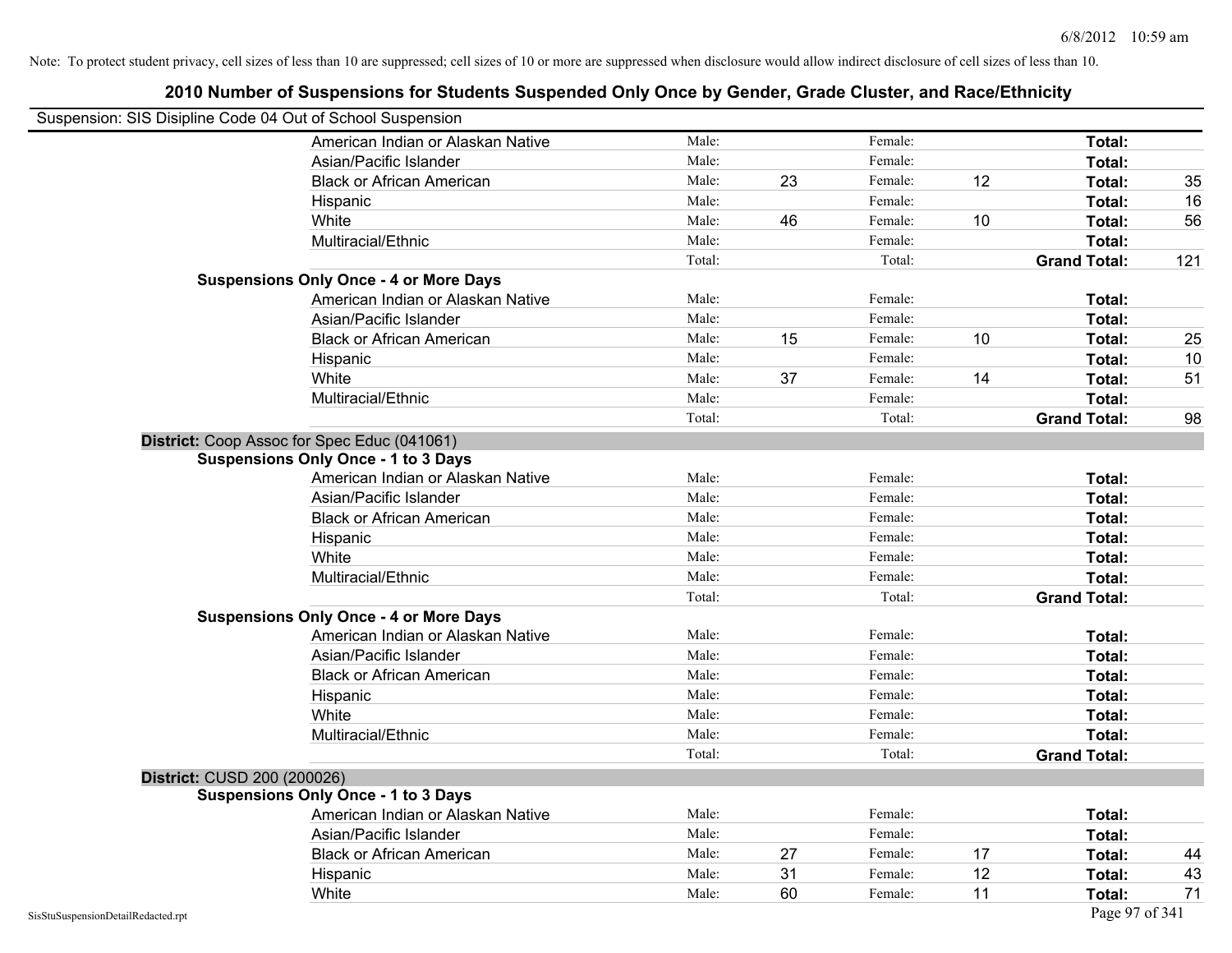| Suspension: SIS Disipline Code 04 Out of School Suspension |                                               |        |    |         |    |                     |     |
|------------------------------------------------------------|-----------------------------------------------|--------|----|---------|----|---------------------|-----|
|                                                            | Multiracial/Ethnic                            | Male:  |    | Female: |    | Total:              |     |
|                                                            |                                               | Total: |    | Total:  |    | <b>Grand Total:</b> | 169 |
|                                                            | <b>Suspensions Only Once - 4 or More Days</b> |        |    |         |    |                     |     |
|                                                            | American Indian or Alaskan Native             | Male:  |    | Female: |    | Total:              |     |
|                                                            | Asian/Pacific Islander                        | Male:  |    | Female: |    | Total:              |     |
|                                                            | <b>Black or African American</b>              | Male:  |    | Female: |    | Total:              | 13  |
|                                                            | Hispanic                                      | Male:  |    | Female: |    | Total:              | 14  |
|                                                            | White                                         | Male:  |    | Female: |    | Total:              | 26  |
|                                                            | Multiracial/Ethnic                            | Male:  |    | Female: |    | Total:              |     |
|                                                            |                                               | Total: |    | Total:  |    | <b>Grand Total:</b> |     |
| District: CUSD 201 (201026)                                |                                               |        |    |         |    |                     |     |
|                                                            | <b>Suspensions Only Once - 1 to 3 Days</b>    |        |    |         |    |                     |     |
|                                                            | American Indian or Alaskan Native             | Male:  |    | Female: |    | Total:              |     |
|                                                            | Asian/Pacific Islander                        | Male:  |    | Female: |    | Total:              |     |
|                                                            | <b>Black or African American</b>              | Male:  |    | Female: |    | Total:              |     |
|                                                            | Hispanic                                      | Male:  |    | Female: |    | Total:              | 11  |
|                                                            | White                                         | Male:  | 31 | Female: | 12 | Total:              | 43  |
|                                                            | Multiracial/Ethnic                            | Male:  |    | Female: |    | Total:              |     |
|                                                            |                                               | Total: | 49 | Total:  | 25 | <b>Grand Total:</b> | 74  |
|                                                            | <b>Suspensions Only Once - 4 or More Days</b> |        |    |         |    |                     |     |
|                                                            | American Indian or Alaskan Native             | Male:  |    | Female: |    | Total:              |     |
|                                                            | Asian/Pacific Islander                        | Male:  |    | Female: |    | Total:              |     |
|                                                            | <b>Black or African American</b>              | Male:  |    | Female: |    | Total:              |     |
|                                                            | Hispanic                                      | Male:  |    | Female: |    | Total:              |     |
|                                                            | White                                         | Male:  |    | Female: |    | Total:              |     |
|                                                            | Multiracial/Ethnic                            | Male:  |    | Female: |    | Total:              |     |
|                                                            |                                               | Total: |    | Total:  |    | <b>Grand Total:</b> |     |
| District: Darien SD 61 (061002)                            |                                               |        |    |         |    |                     |     |
|                                                            | <b>Suspensions Only Once - 1 to 3 Days</b>    |        |    |         |    |                     |     |
|                                                            | American Indian or Alaskan Native             | Male:  |    | Female: |    | Total:              |     |
|                                                            | Asian/Pacific Islander                        | Male:  |    | Female: |    | Total:              |     |
|                                                            | <b>Black or African American</b>              | Male:  |    | Female: |    | Total:              |     |
|                                                            | Hispanic                                      | Male:  |    | Female: |    | Total:              |     |
|                                                            | White                                         | Male:  |    | Female: |    | Total:              |     |
|                                                            | Multiracial/Ethnic                            | Male:  |    | Female: |    | Total:              |     |
|                                                            |                                               | Total: |    | Total:  |    | <b>Grand Total:</b> |     |
|                                                            | <b>Suspensions Only Once - 4 or More Days</b> |        |    |         |    |                     |     |
|                                                            | American Indian or Alaskan Native             | Male:  |    | Female: |    | <b>Total:</b>       |     |
|                                                            | Asian/Pacific Islander                        | Male:  |    | Female: |    | Total:              |     |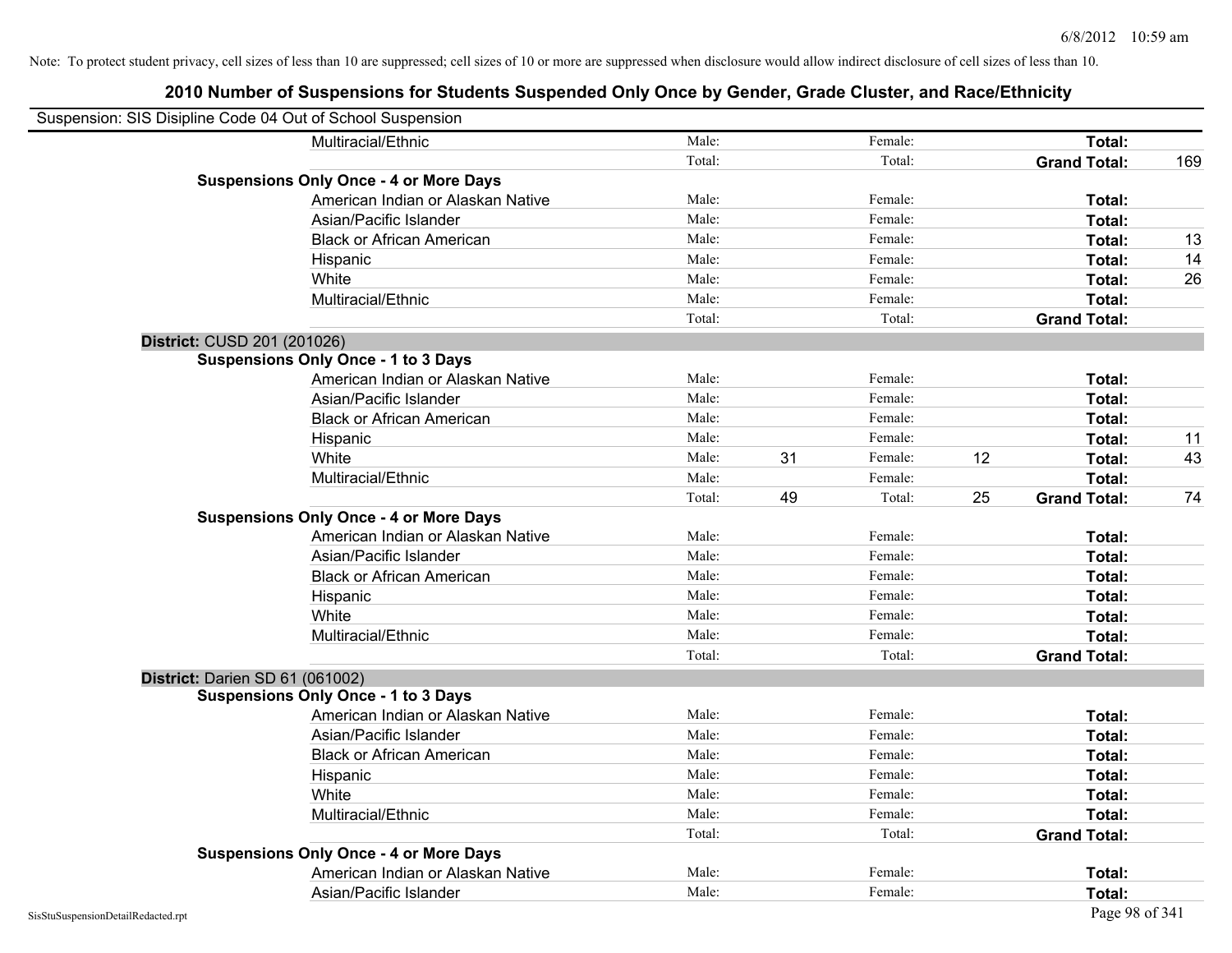| Suspension: SIS Disipline Code 04 Out of School Suspension |                                               |        |    |         |    |                     |    |
|------------------------------------------------------------|-----------------------------------------------|--------|----|---------|----|---------------------|----|
|                                                            | <b>Black or African American</b>              | Male:  |    | Female: |    | Total:              |    |
|                                                            | Hispanic                                      | Male:  |    | Female: |    | Total:              |    |
|                                                            | White                                         | Male:  |    | Female: |    | Total:              |    |
|                                                            | Multiracial/Ethnic                            | Male:  |    | Female: |    | Total:              |    |
|                                                            |                                               | Total: |    | Total:  |    | <b>Grand Total:</b> |    |
| District: Downers Grove GSD 58 (058002)                    |                                               |        |    |         |    |                     |    |
|                                                            | <b>Suspensions Only Once - 1 to 3 Days</b>    |        |    |         |    |                     |    |
|                                                            | American Indian or Alaskan Native             | Male:  |    | Female: |    | Total:              |    |
|                                                            | Asian/Pacific Islander                        | Male:  |    | Female: |    | Total:              |    |
|                                                            | <b>Black or African American</b>              | Male:  |    | Female: |    | Total:              |    |
|                                                            | Hispanic                                      | Male:  |    | Female: |    | Total:              |    |
|                                                            | White                                         | Male:  |    | Female: |    | Total:              |    |
|                                                            | Multiracial/Ethnic                            | Male:  |    | Female: |    | Total:              |    |
|                                                            |                                               | Total: |    | Total:  |    | <b>Grand Total:</b> | 10 |
|                                                            | <b>Suspensions Only Once - 4 or More Days</b> |        |    |         |    |                     |    |
|                                                            | American Indian or Alaskan Native             | Male:  |    | Female: |    | Total:              |    |
|                                                            | Asian/Pacific Islander                        | Male:  |    | Female: |    | Total:              |    |
|                                                            | <b>Black or African American</b>              | Male:  |    | Female: |    | Total:              |    |
|                                                            | Hispanic                                      | Male:  |    | Female: |    | Total:              |    |
|                                                            | White                                         | Male:  |    | Female: |    | Total:              |    |
|                                                            | Multiracial/Ethnic                            | Male:  |    | Female: |    | Total:              |    |
|                                                            |                                               | Total: |    | Total:  |    | <b>Grand Total:</b> |    |
| District: DuPage HSD 88 (088016)                           |                                               |        |    |         |    |                     |    |
|                                                            | <b>Suspensions Only Once - 1 to 3 Days</b>    |        |    |         |    |                     |    |
|                                                            | American Indian or Alaskan Native             | Male:  |    | Female: |    | Total:              |    |
|                                                            | Asian/Pacific Islander                        | Male:  |    | Female: |    | Total:              |    |
|                                                            | <b>Black or African American</b>              | Male:  | 12 | Female: | 13 | Total:              | 25 |
|                                                            | Hispanic                                      | Male:  | 56 | Female: | 33 | Total:              | 89 |
|                                                            | White                                         | Male:  | 67 | Female: | 24 | Total:              | 91 |
|                                                            | Multiracial/Ethnic                            | Male:  |    | Female: |    | Total:              |    |
|                                                            |                                               | Total: |    | Total:  |    | <b>Grand Total:</b> |    |
|                                                            | <b>Suspensions Only Once - 4 or More Days</b> |        |    |         |    |                     |    |
|                                                            | American Indian or Alaskan Native             | Male:  |    | Female: |    | Total:              |    |
|                                                            | Asian/Pacific Islander                        | Male:  |    | Female: |    | Total:              |    |
|                                                            | <b>Black or African American</b>              | Male:  |    | Female: |    | Total:              | 22 |
|                                                            | Hispanic                                      | Male:  | 32 | Female: | 11 | Total:              | 43 |
|                                                            | White                                         | Male:  | 19 | Female: | 12 | Total:              | 31 |
|                                                            | Multiracial/Ethnic                            | Male:  |    | Female: |    | Total:              |    |
|                                                            |                                               | Total: |    | Total:  |    | <b>Grand Total:</b> |    |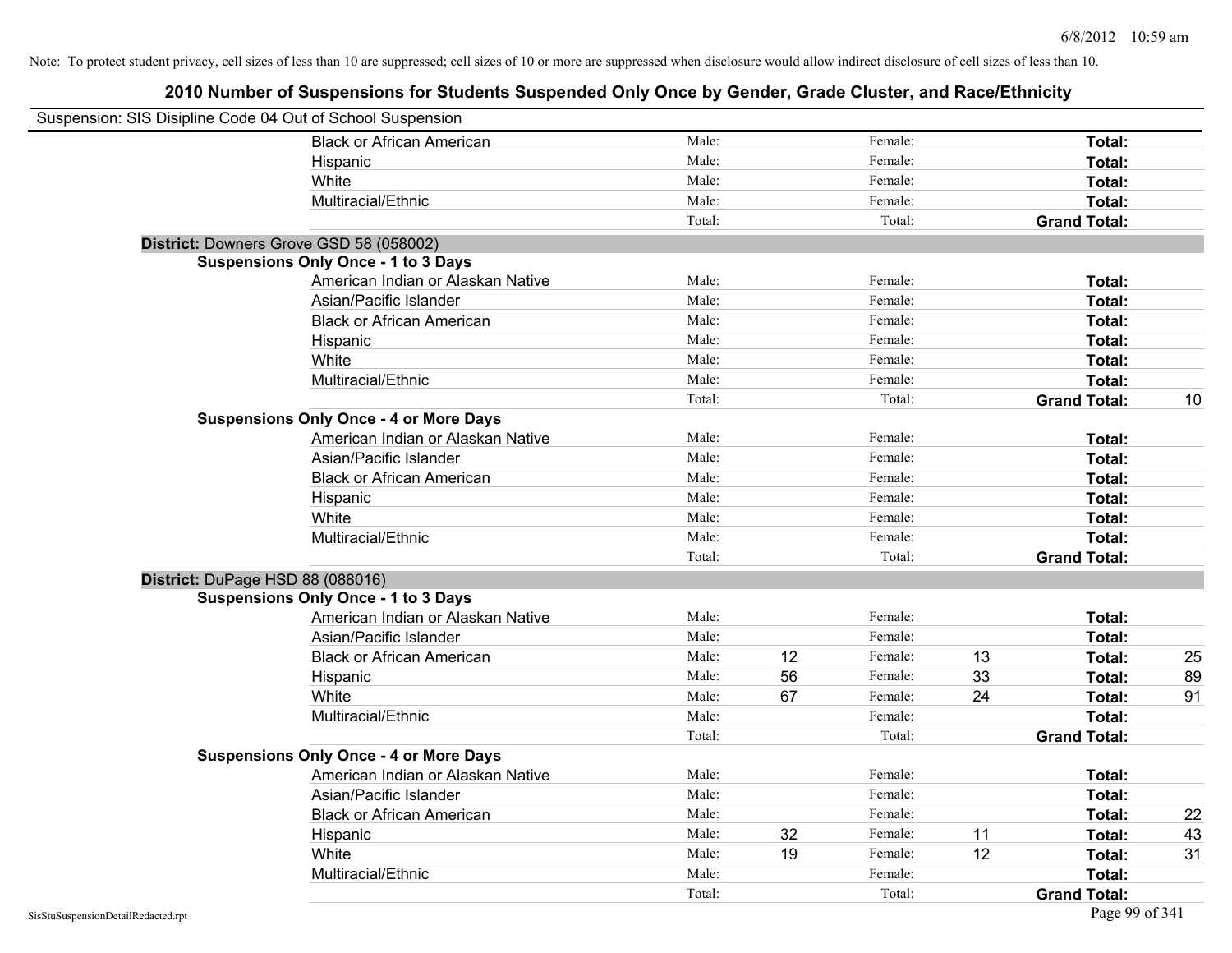| Suspension: SIS Disipline Code 04 Out of School Suspension |                                               |        |    |         |    |                     |    |
|------------------------------------------------------------|-----------------------------------------------|--------|----|---------|----|---------------------|----|
| District: Elmhurst SD 205 (205026)                         |                                               |        |    |         |    |                     |    |
|                                                            | <b>Suspensions Only Once - 1 to 3 Days</b>    |        |    |         |    |                     |    |
|                                                            | American Indian or Alaskan Native             | Male:  |    | Female: |    | Total:              |    |
|                                                            | Asian/Pacific Islander                        | Male:  |    | Female: |    | Total:              |    |
|                                                            | <b>Black or African American</b>              | Male:  |    | Female: |    | <b>Total:</b>       | 11 |
|                                                            | Hispanic                                      | Male:  |    | Female: |    | Total:              | 12 |
|                                                            | White                                         | Male:  | 49 | Female: | 11 | Total:              | 60 |
|                                                            | Multiracial/Ethnic                            | Male:  |    | Female: |    | Total:              |    |
|                                                            |                                               | Total: |    | Total:  |    | <b>Grand Total:</b> |    |
|                                                            | <b>Suspensions Only Once - 4 or More Days</b> |        |    |         |    |                     |    |
|                                                            | American Indian or Alaskan Native             | Male:  |    | Female: |    | Total:              |    |
|                                                            | Asian/Pacific Islander                        | Male:  |    | Female: |    | Total:              |    |
|                                                            | <b>Black or African American</b>              | Male:  |    | Female: |    | Total:              |    |
|                                                            | Hispanic                                      | Male:  |    | Female: |    | Total:              |    |
|                                                            | White                                         | Male:  |    | Female: |    | Total:              | 27 |
|                                                            | Multiracial/Ethnic                            | Male:  |    | Female: |    | Total:              |    |
|                                                            |                                               | Total: | 29 | Total:  | 15 | <b>Grand Total:</b> | 44 |
| District: Fenton CHSD 100 (100016)                         |                                               |        |    |         |    |                     |    |
|                                                            | <b>Suspensions Only Once - 1 to 3 Days</b>    |        |    |         |    |                     |    |
|                                                            | American Indian or Alaskan Native             | Male:  |    | Female: |    | Total:              |    |
|                                                            | Asian/Pacific Islander                        | Male:  |    | Female: |    | Total:              |    |
|                                                            | <b>Black or African American</b>              | Male:  |    | Female: |    | Total:              |    |
|                                                            | Hispanic                                      | Male:  | 36 | Female: | 21 | Total:              | 57 |
|                                                            | White                                         | Male:  |    | Female: |    | Total:              | 20 |
|                                                            | Multiracial/Ethnic                            | Male:  |    | Female: |    | Total:              |    |
|                                                            |                                               | Total: | 54 | Total:  | 35 | <b>Grand Total:</b> | 89 |
|                                                            | <b>Suspensions Only Once - 4 or More Days</b> |        |    |         |    |                     |    |
|                                                            | American Indian or Alaskan Native             | Male:  |    | Female: |    | Total:              |    |
|                                                            | Asian/Pacific Islander                        | Male:  |    | Female: |    | Total:              |    |
|                                                            | <b>Black or African American</b>              | Male:  |    | Female: |    | Total:              |    |
|                                                            | Hispanic                                      | Male:  |    | Female: |    | Total:              |    |
|                                                            | White                                         | Male:  |    | Female: |    | Total:              |    |
|                                                            | Multiracial/Ethnic                            | Male:  |    | Female: |    | Total:              |    |
|                                                            |                                               | Total: |    | Total:  |    | <b>Grand Total:</b> | 18 |
| District: Glen Ellyn SD 41 (041002)                        |                                               |        |    |         |    |                     |    |
|                                                            | <b>Suspensions Only Once - 1 to 3 Days</b>    |        |    |         |    |                     |    |
|                                                            | American Indian or Alaskan Native             | Male:  |    | Female: |    | Total:              |    |
|                                                            | Asian/Pacific Islander                        | Male:  |    | Female: |    | Total:              |    |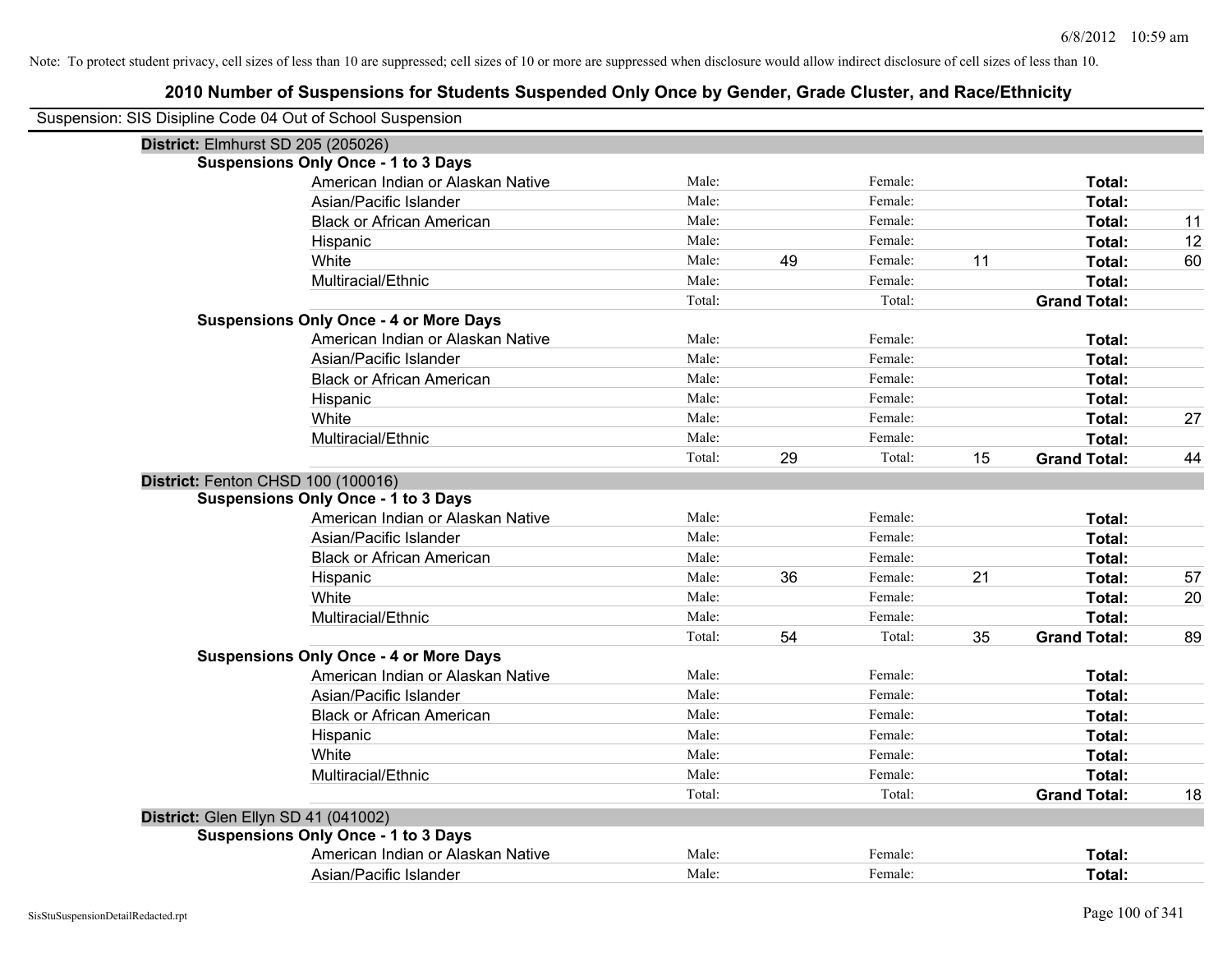| Suspension: SIS Disipline Code 04 Out of School Suspension |                                               |        |    |         |    |                     |     |
|------------------------------------------------------------|-----------------------------------------------|--------|----|---------|----|---------------------|-----|
|                                                            | <b>Black or African American</b>              | Male:  |    | Female: |    | Total:              |     |
|                                                            | Hispanic                                      | Male:  |    | Female: |    | Total:              |     |
|                                                            | White                                         | Male:  |    | Female: |    | Total:              | 17  |
|                                                            | Multiracial/Ethnic                            | Male:  |    | Female: |    | Total:              |     |
|                                                            |                                               | Total: |    | Total:  |    | <b>Grand Total:</b> | 29  |
|                                                            | <b>Suspensions Only Once - 4 or More Days</b> |        |    |         |    |                     |     |
|                                                            | American Indian or Alaskan Native             | Male:  |    | Female: |    | Total:              |     |
|                                                            | Asian/Pacific Islander                        | Male:  |    | Female: |    | Total:              |     |
|                                                            | <b>Black or African American</b>              | Male:  |    | Female: |    | Total:              |     |
|                                                            | Hispanic                                      | Male:  |    | Female: |    | Total:              |     |
|                                                            | White                                         | Male:  |    | Female: |    | Total:              |     |
|                                                            | Multiracial/Ethnic                            | Male:  |    | Female: |    | Total:              |     |
|                                                            |                                               | Total: |    | Total:  |    | <b>Grand Total:</b> | 12  |
|                                                            | District: Glenbard Twp HSD 87 (087017)        |        |    |         |    |                     |     |
|                                                            | <b>Suspensions Only Once - 1 to 3 Days</b>    |        |    |         |    |                     |     |
|                                                            | American Indian or Alaskan Native             | Male:  |    | Female: |    | Total:              |     |
|                                                            | Asian/Pacific Islander                        | Male:  |    | Female: |    | Total:              | 11  |
|                                                            | <b>Black or African American</b>              | Male:  | 32 | Female: | 11 | Total:              | 43  |
|                                                            | Hispanic                                      | Male:  | 27 | Female: | 15 | Total:              | 42  |
|                                                            | White                                         | Male:  | 53 | Female: | 28 | Total:              | 81  |
|                                                            | Multiracial/Ethnic                            | Male:  |    | Female: |    | Total:              | 14  |
|                                                            |                                               | Total: |    | Total:  |    | <b>Grand Total:</b> |     |
|                                                            | <b>Suspensions Only Once - 4 or More Days</b> |        |    |         |    |                     |     |
|                                                            | American Indian or Alaskan Native             | Male:  |    | Female: |    | Total:              |     |
|                                                            | Asian/Pacific Islander                        | Male:  |    | Female: |    | Total:              |     |
|                                                            | <b>Black or African American</b>              | Male:  |    | Female: |    | Total:              | 32  |
|                                                            | Hispanic                                      | Male:  | 20 | Female: | 17 | Total:              | 37  |
|                                                            | White                                         | Male:  | 42 | Female: | 20 | Total:              | 62  |
|                                                            | Multiracial/Ethnic                            | Male:  |    | Female: |    | Total:              |     |
|                                                            |                                               | Total: | 94 | Total:  | 53 | <b>Grand Total:</b> | 147 |
| District: Gower SD 62 (062002)                             |                                               |        |    |         |    |                     |     |
|                                                            | <b>Suspensions Only Once - 1 to 3 Days</b>    |        |    |         |    |                     |     |
|                                                            | American Indian or Alaskan Native             | Male:  |    | Female: |    | Total:              |     |
|                                                            | Asian/Pacific Islander                        | Male:  |    | Female: |    | Total:              |     |
|                                                            | <b>Black or African American</b>              | Male:  |    | Female: |    | Total:              |     |
|                                                            | Hispanic                                      | Male:  |    | Female: |    | Total:              |     |
|                                                            | White                                         | Male:  |    | Female: |    | Total:              | 17  |
|                                                            | Multiracial/Ethnic                            | Male:  |    | Female: |    | Total:              |     |
|                                                            |                                               | Total: |    | Total:  |    | <b>Grand Total:</b> |     |
| SisStuSuspensionDetailRedacted.rpt                         |                                               |        |    |         |    | Page 101 of 341     |     |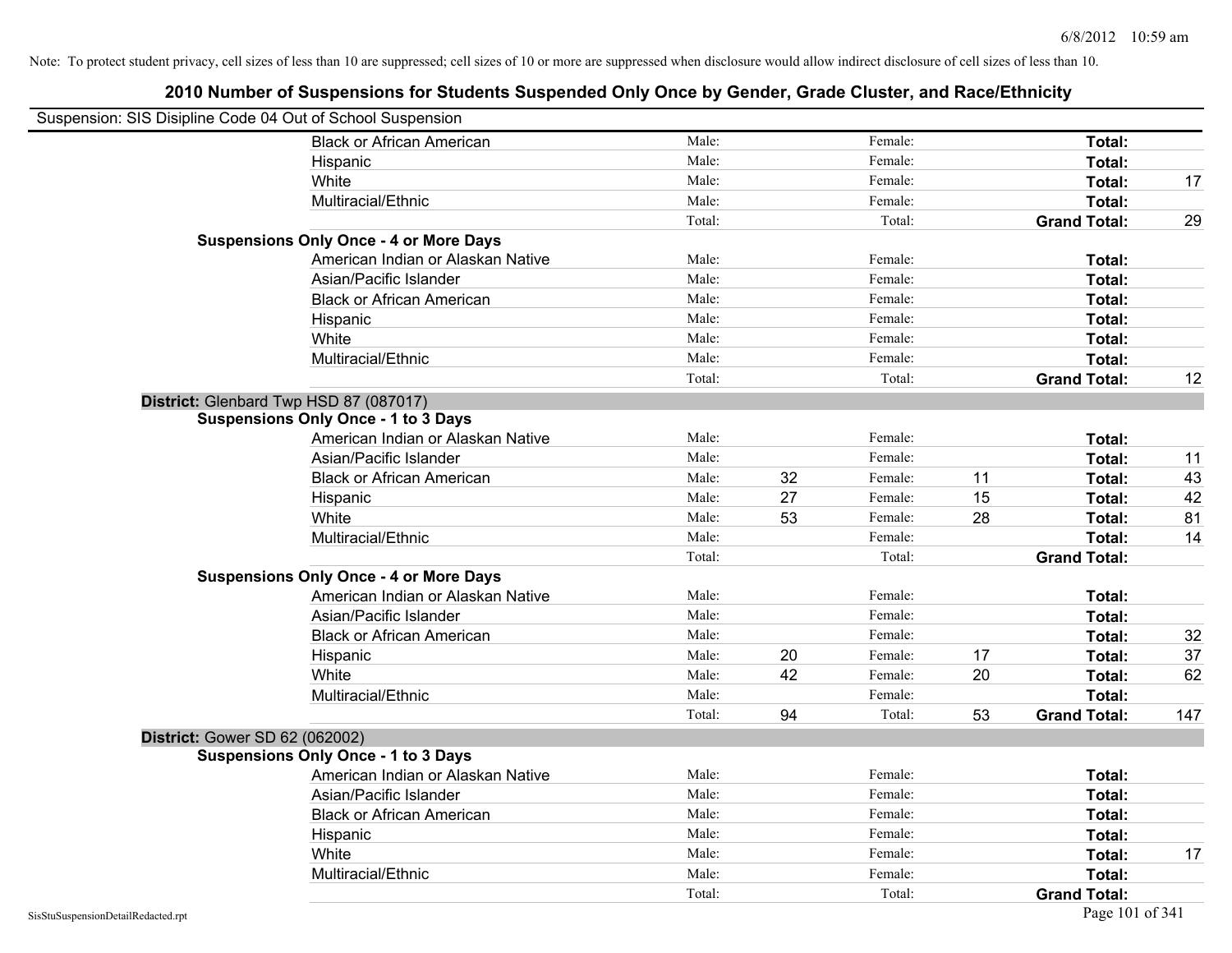| Suspension: SIS Disipline Code 04 Out of School Suspension |                                               |        |    |         |    |                     |     |
|------------------------------------------------------------|-----------------------------------------------|--------|----|---------|----|---------------------|-----|
|                                                            | <b>Suspensions Only Once - 4 or More Days</b> |        |    |         |    |                     |     |
|                                                            | American Indian or Alaskan Native             | Male:  |    | Female: |    | Total:              |     |
|                                                            | Asian/Pacific Islander                        | Male:  |    | Female: |    | Total:              |     |
|                                                            | <b>Black or African American</b>              | Male:  |    | Female: |    | Total:              |     |
|                                                            | Hispanic                                      | Male:  |    | Female: |    | Total:              |     |
|                                                            | White                                         | Male:  |    | Female: |    | Total:              |     |
|                                                            | Multiracial/Ethnic                            | Male:  |    | Female: |    | Total:              |     |
|                                                            |                                               | Total: |    | Total:  |    | <b>Grand Total:</b> |     |
| District: Hinsdale CCSD 181 (181004)                       |                                               |        |    |         |    |                     |     |
|                                                            | <b>Suspensions Only Once - 1 to 3 Days</b>    |        |    |         |    |                     |     |
|                                                            | American Indian or Alaskan Native             | Male:  |    | Female: |    | Total:              |     |
|                                                            | Asian/Pacific Islander                        | Male:  |    | Female: |    | Total:              |     |
|                                                            | <b>Black or African American</b>              | Male:  |    | Female: |    | Total:              |     |
|                                                            | Hispanic                                      | Male:  |    | Female: |    | Total:              |     |
|                                                            | White                                         | Male:  |    | Female: |    | Total:              | 12  |
|                                                            | Multiracial/Ethnic                            | Male:  |    | Female: |    | <b>Total:</b>       |     |
|                                                            |                                               | Total: |    | Total:  |    | <b>Grand Total:</b> |     |
|                                                            | <b>Suspensions Only Once - 4 or More Days</b> |        |    |         |    |                     |     |
|                                                            | American Indian or Alaskan Native             | Male:  |    | Female: |    | Total:              |     |
|                                                            | Asian/Pacific Islander                        | Male:  |    | Female: |    | Total:              |     |
|                                                            | <b>Black or African American</b>              | Male:  |    | Female: |    | Total:              |     |
|                                                            | Hispanic                                      | Male:  |    | Female: |    | Total:              |     |
|                                                            | White                                         | Male:  |    | Female: |    | Total:              |     |
|                                                            | Multiracial/Ethnic                            | Male:  |    | Female: |    | Total:              |     |
|                                                            |                                               | Total: |    | Total:  |    | <b>Grand Total:</b> |     |
| District: Hinsdale Twp HSD 86 (086017)                     |                                               |        |    |         |    |                     |     |
|                                                            | <b>Suspensions Only Once - 1 to 3 Days</b>    |        |    |         |    |                     |     |
|                                                            | American Indian or Alaskan Native             | Male:  |    | Female: |    | <b>Total:</b>       |     |
|                                                            | Asian/Pacific Islander                        | Male:  |    | Female: |    | Total:              |     |
|                                                            | <b>Black or African American</b>              | Male:  | 13 | Female: | 14 | Total:              | 27  |
|                                                            | Hispanic                                      | Male:  |    | Female: |    | Total:              |     |
|                                                            | White                                         | Male:  | 56 | Female: | 19 | Total:              | 75  |
|                                                            | Multiracial/Ethnic                            | Male:  |    | Female: |    | Total:              |     |
|                                                            |                                               | Total: |    | Total:  |    | <b>Grand Total:</b> | 120 |
|                                                            | <b>Suspensions Only Once - 4 or More Days</b> |        |    |         |    |                     |     |
|                                                            | American Indian or Alaskan Native             | Male:  |    | Female: |    | Total:              |     |
|                                                            | Asian/Pacific Islander                        | Male:  |    | Female: |    | Total:              |     |
|                                                            | <b>Black or African American</b>              | Male:  | 11 | Female: | 13 | Total:              | 24  |
|                                                            | Hispanic                                      | Male:  |    | Female: |    | Total:              |     |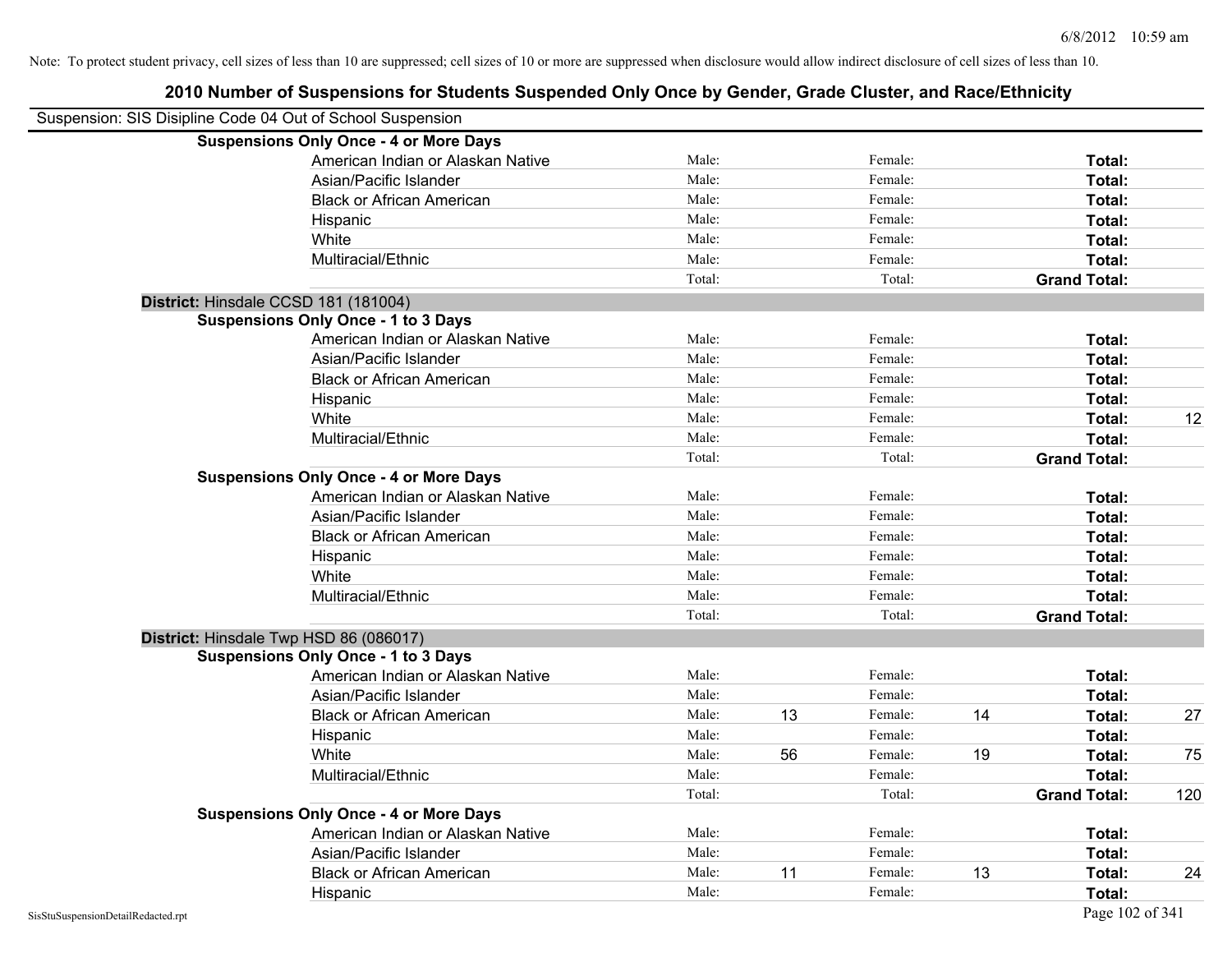| Suspension: SIS Disipline Code 04 Out of School Suspension |                                               |        |     |         |    |                     |     |
|------------------------------------------------------------|-----------------------------------------------|--------|-----|---------|----|---------------------|-----|
|                                                            | <b>White</b>                                  | Male:  |     | Female: |    | Total:              | 19  |
|                                                            | Multiracial/Ethnic                            | Male:  |     | Female: |    | Total:              |     |
|                                                            |                                               | Total: |     | Total:  |    | <b>Grand Total:</b> |     |
| District: Indian Prairie CUSD 204 (204026)                 |                                               |        |     |         |    |                     |     |
|                                                            | <b>Suspensions Only Once - 1 to 3 Days</b>    |        |     |         |    |                     |     |
|                                                            | American Indian or Alaskan Native             | Male:  |     | Female: |    | Total:              |     |
|                                                            | Asian/Pacific Islander                        | Male:  |     | Female: |    | Total:              | 37  |
|                                                            | <b>Black or African American</b>              | Male:  | 106 | Female: | 37 | Total:              | 143 |
|                                                            | Hispanic                                      | Male:  |     | Female: |    | Total:              | 49  |
|                                                            | White                                         | Male:  | 163 | Female: | 21 | Total:              | 184 |
|                                                            | Multiracial/Ethnic                            | Male:  |     | Female: |    | Total:              | 13  |
|                                                            |                                               | Total: |     | Total:  |    | <b>Grand Total:</b> |     |
|                                                            | <b>Suspensions Only Once - 4 or More Days</b> |        |     |         |    |                     |     |
|                                                            | American Indian or Alaskan Native             | Male:  |     | Female: |    | Total:              |     |
|                                                            | Asian/Pacific Islander                        | Male:  |     | Female: |    | Total:              | 19  |
|                                                            | <b>Black or African American</b>              | Male:  | 20  | Female: | 13 | Total:              | 33  |
|                                                            | Hispanic                                      | Male:  |     | Female: |    | Total:              | 16  |
|                                                            | White                                         | Male:  | 51  | Female: | 18 | Total:              | 69  |
|                                                            | Multiracial/Ethnic                            | Male:  |     | Female: |    | Total:              |     |
|                                                            |                                               | Total: |     | Total:  |    | <b>Grand Total:</b> |     |
| District: Itasca SD 10 (010002)                            |                                               |        |     |         |    |                     |     |
|                                                            | <b>Suspensions Only Once - 1 to 3 Days</b>    |        |     |         |    |                     |     |
|                                                            | American Indian or Alaskan Native             | Male:  |     | Female: |    | Total:              |     |
|                                                            | Asian/Pacific Islander                        | Male:  |     | Female: |    | Total:              |     |
|                                                            | <b>Black or African American</b>              | Male:  |     | Female: |    | Total:              |     |
|                                                            | Hispanic                                      | Male:  |     | Female: |    | Total:              |     |
|                                                            | White                                         | Male:  |     | Female: |    | Total:              |     |
|                                                            | Multiracial/Ethnic                            | Male:  |     | Female: |    | Total:              |     |
|                                                            |                                               | Total: |     | Total:  |    | <b>Grand Total:</b> |     |
| District: Keeneyville SD 20 (020002)                       |                                               |        |     |         |    |                     |     |
|                                                            | <b>Suspensions Only Once - 1 to 3 Days</b>    |        |     |         |    |                     |     |
|                                                            | American Indian or Alaskan Native             | Male:  |     | Female: |    | Total:              |     |
|                                                            | Asian/Pacific Islander                        | Male:  |     | Female: |    | Total:              |     |
|                                                            | <b>Black or African American</b>              | Male:  |     | Female: |    | Total:              |     |
|                                                            | Hispanic                                      | Male:  |     | Female: |    | Total:              |     |
|                                                            | White                                         | Male:  |     | Female: |    | Total:              |     |
|                                                            | Multiracial/Ethnic                            | Male:  |     | Female: |    | Total:              |     |
|                                                            |                                               | Total: |     | Total:  |    | <b>Grand Total:</b> | 13  |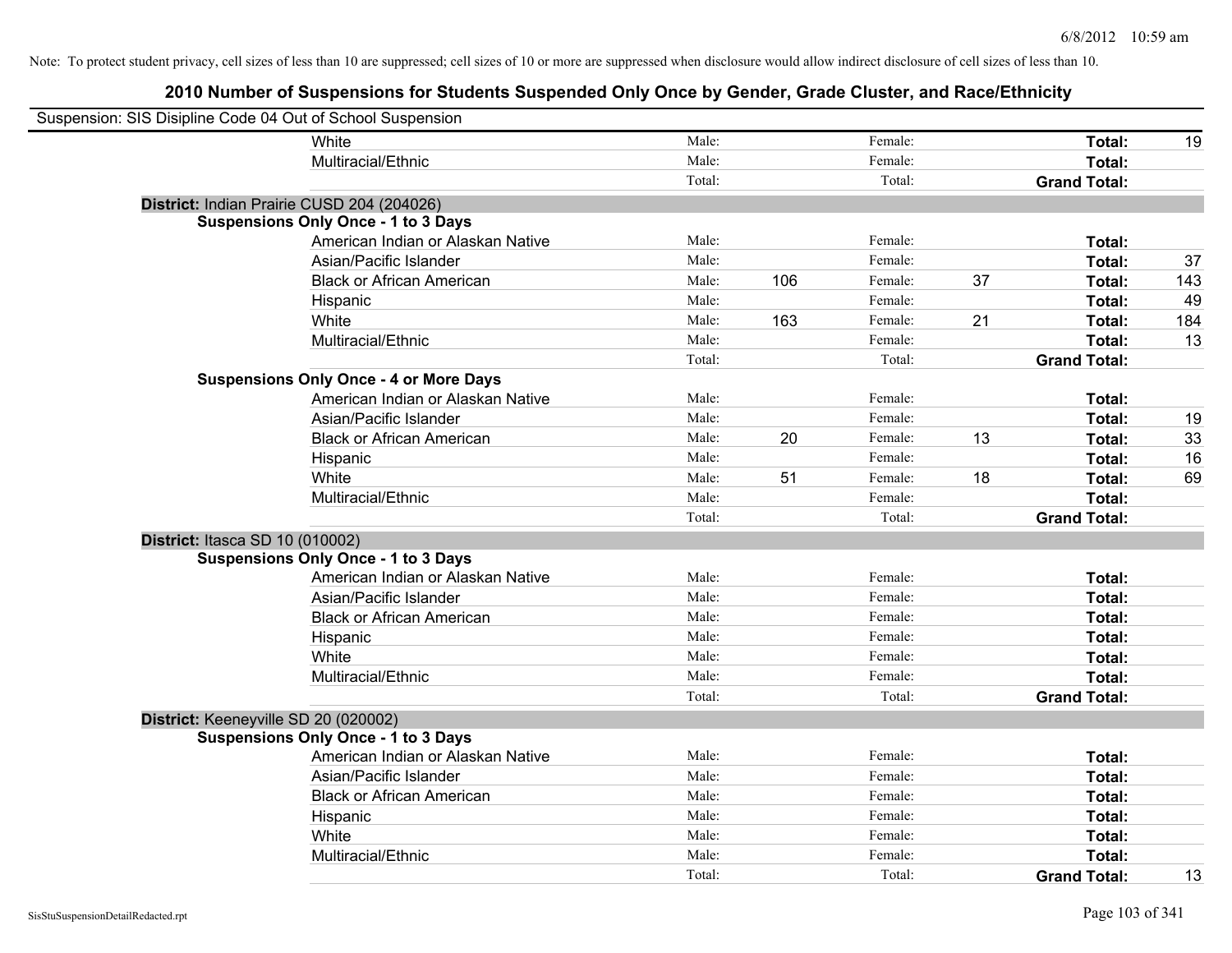| Suspension: SIS Disipline Code 04 Out of School Suspension |                                               |        |         |                     |    |
|------------------------------------------------------------|-----------------------------------------------|--------|---------|---------------------|----|
|                                                            | <b>Suspensions Only Once - 4 or More Days</b> |        |         |                     |    |
|                                                            | American Indian or Alaskan Native             | Male:  | Female: | Total:              |    |
|                                                            | Asian/Pacific Islander                        | Male:  | Female: | Total:              |    |
|                                                            | <b>Black or African American</b>              | Male:  | Female: | Total:              |    |
|                                                            | Hispanic                                      | Male:  | Female: | Total:              |    |
|                                                            | White                                         | Male:  | Female: | Total:              |    |
|                                                            | Multiracial/Ethnic                            | Male:  | Female: | Total:              |    |
|                                                            |                                               | Total: | Total:  | <b>Grand Total:</b> |    |
|                                                            | District: Lake Park CHSD 108 (108016)         |        |         |                     |    |
|                                                            | <b>Suspensions Only Once - 1 to 3 Days</b>    |        |         |                     |    |
|                                                            | American Indian or Alaskan Native             | Male:  | Female: | <b>Total:</b>       |    |
|                                                            | Asian/Pacific Islander                        | Male:  | Female: | Total:              |    |
|                                                            | <b>Black or African American</b>              | Male:  | Female: | Total:              | 11 |
|                                                            | Hispanic                                      | Male:  | Female: | Total:              | 10 |
|                                                            | White                                         | Male:  | Female: | Total:              | 22 |
|                                                            | Multiracial/Ethnic                            | Male:  | Female: | Total:              |    |
|                                                            |                                               | Total: | Total:  | <b>Grand Total:</b> |    |
|                                                            | <b>Suspensions Only Once - 4 or More Days</b> |        |         |                     |    |
|                                                            | American Indian or Alaskan Native             | Male:  | Female: | Total:              |    |
|                                                            | Asian/Pacific Islander                        | Male:  | Female: | Total:              |    |
|                                                            | <b>Black or African American</b>              | Male:  | Female: | Total:              |    |
|                                                            | Hispanic                                      | Male:  | Female: | Total:              |    |
|                                                            | White                                         | Male:  | Female: | Total:              | 13 |
|                                                            | Multiracial/Ethnic                            | Male:  | Female: | Total:              |    |
|                                                            |                                               | Total: | Total:  | <b>Grand Total:</b> | 24 |
| District: Lisle CUSD 202 (202026)                          |                                               |        |         |                     |    |
|                                                            | <b>Suspensions Only Once - 1 to 3 Days</b>    |        |         |                     |    |
|                                                            | American Indian or Alaskan Native             | Male:  | Female: | Total:              |    |
|                                                            | Asian/Pacific Islander                        | Male:  | Female: | Total:              |    |
|                                                            | <b>Black or African American</b>              | Male:  | Female: | Total:              |    |
|                                                            | Hispanic                                      | Male:  | Female: | Total:              |    |
|                                                            | White                                         | Male:  | Female: | Total:              | 22 |
|                                                            | Multiracial/Ethnic                            | Male:  | Female: | <b>Total:</b>       |    |
|                                                            |                                               | Total: | Total:  | <b>Grand Total:</b> | 34 |
|                                                            | <b>Suspensions Only Once - 4 or More Days</b> |        |         |                     |    |
|                                                            | American Indian or Alaskan Native             | Male:  | Female: | Total:              |    |
|                                                            | Asian/Pacific Islander                        | Male:  | Female: | Total:              |    |
|                                                            | <b>Black or African American</b>              | Male:  | Female: | Total:              |    |
|                                                            | Hispanic                                      | Male:  | Female: | Total:              |    |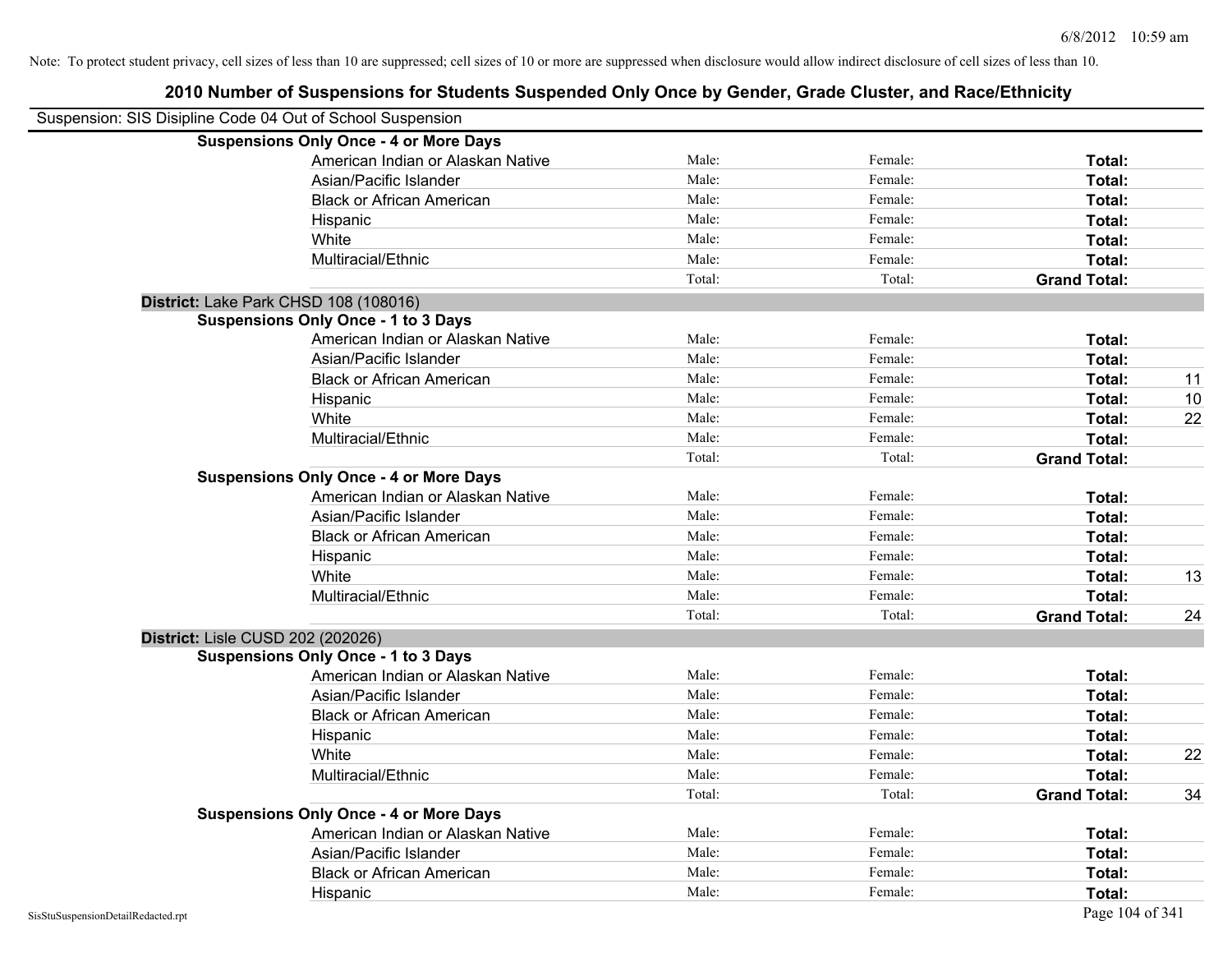| Suspension: SIS Disipline Code 04 Out of School Suspension |                                                     |        |         |                     |    |
|------------------------------------------------------------|-----------------------------------------------------|--------|---------|---------------------|----|
|                                                            | White                                               | Male:  | Female: | Total:              | 12 |
|                                                            | Multiracial/Ethnic                                  | Male:  | Female: | Total:              |    |
|                                                            |                                                     | Total: | Total:  | <b>Grand Total:</b> |    |
| District: Lombard SD 44 (044002)                           |                                                     |        |         |                     |    |
|                                                            | <b>Suspensions Only Once - 1 to 3 Days</b>          |        |         |                     |    |
|                                                            | American Indian or Alaskan Native                   | Male:  | Female: | Total:              |    |
|                                                            | Asian/Pacific Islander                              | Male:  | Female: | Total:              |    |
|                                                            | <b>Black or African American</b>                    | Male:  | Female: | Total:              |    |
|                                                            | Hispanic                                            | Male:  | Female: | Total:              |    |
|                                                            | White                                               | Male:  | Female: | Total:              |    |
|                                                            | Multiracial/Ethnic                                  | Male:  | Female: | Total:              |    |
|                                                            |                                                     | Total: | Total:  | <b>Grand Total:</b> | 15 |
|                                                            | <b>Suspensions Only Once - 4 or More Days</b>       |        |         |                     |    |
|                                                            | American Indian or Alaskan Native                   | Male:  | Female: | Total:              |    |
|                                                            | Asian/Pacific Islander                              | Male:  | Female: | Total:              |    |
|                                                            | <b>Black or African American</b>                    | Male:  | Female: | Total:              |    |
|                                                            | Hispanic                                            | Male:  | Female: | Total:              |    |
|                                                            | White                                               | Male:  | Female: | Total:              |    |
|                                                            | Multiracial/Ethnic                                  | Male:  | Female: | Total:              |    |
|                                                            |                                                     | Total: | Total:  | <b>Grand Total:</b> |    |
|                                                            | District: Lutheran Child & Family Services (013900) |        |         |                     |    |
|                                                            | <b>Suspensions Only Once - 4 or More Days</b>       |        |         |                     |    |
|                                                            | American Indian or Alaskan Native                   | Male:  | Female: | Total:              |    |
|                                                            | Asian/Pacific Islander                              | Male:  | Female: | Total:              |    |
|                                                            | <b>Black or African American</b>                    | Male:  | Female: | Total:              |    |
|                                                            | Hispanic                                            | Male:  | Female: | Total:              |    |
|                                                            | White                                               | Male:  | Female: | Total:              |    |
|                                                            | Multiracial/Ethnic                                  | Male:  | Female: | Total:              |    |
|                                                            |                                                     | Total: | Total:  | <b>Grand Total:</b> |    |
| District: Maercker SD 60 (060002)                          |                                                     |        |         |                     |    |
|                                                            | <b>Suspensions Only Once - 1 to 3 Days</b>          |        |         |                     |    |
|                                                            | American Indian or Alaskan Native                   | Male:  | Female: | Total:              |    |
|                                                            | Asian/Pacific Islander                              | Male:  | Female: | Total:              |    |
|                                                            | <b>Black or African American</b>                    | Male:  | Female: | Total:              |    |
|                                                            | Hispanic                                            | Male:  | Female: | Total:              |    |
|                                                            | White                                               | Male:  | Female: | Total:              |    |
|                                                            | Multiracial/Ethnic                                  | Male:  | Female: | Total:              |    |
|                                                            |                                                     | Total: | Total:  | <b>Grand Total:</b> | 11 |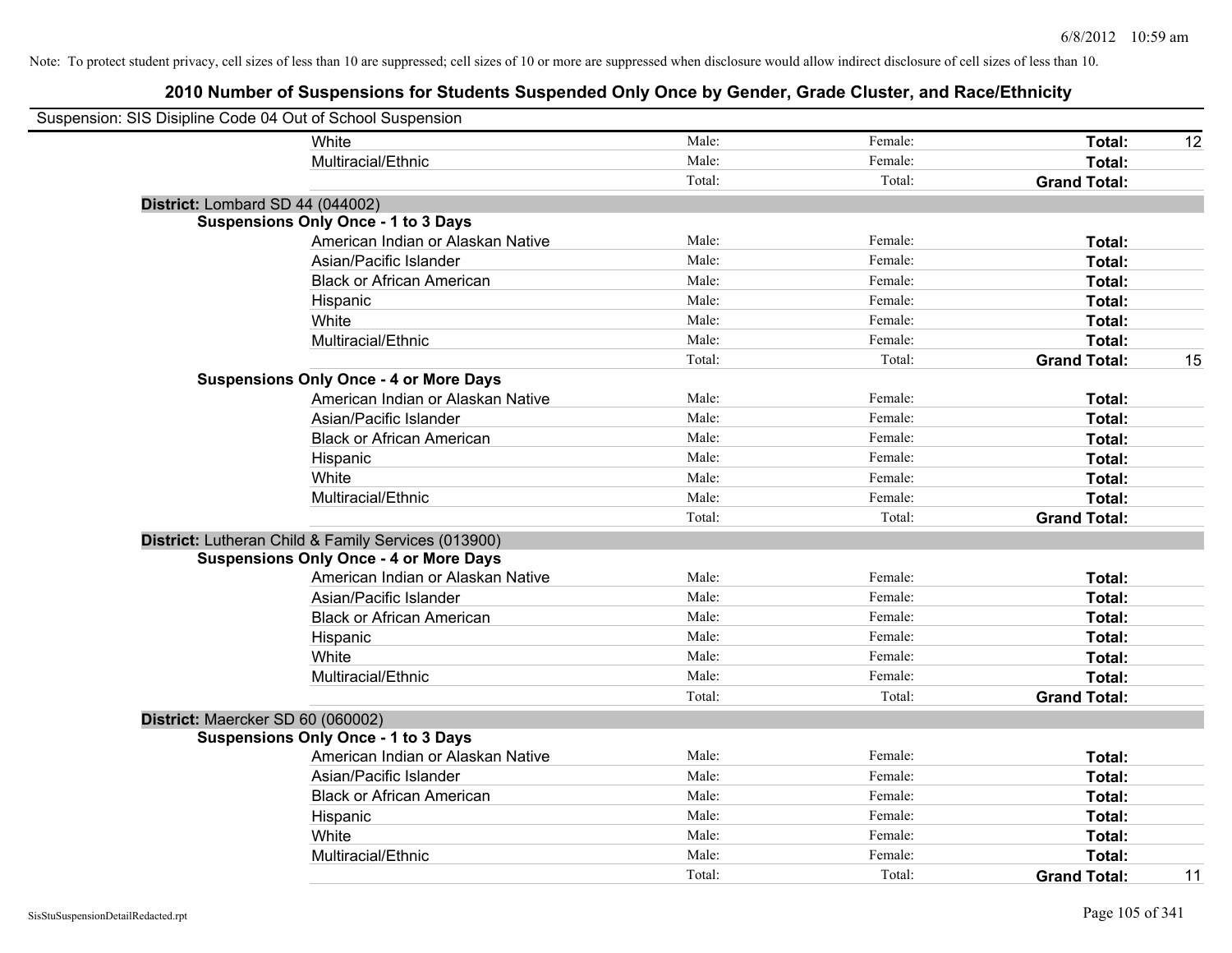| Suspension: SIS Disipline Code 04 Out of School Suspension |        |         |                     |    |
|------------------------------------------------------------|--------|---------|---------------------|----|
| <b>Suspensions Only Once - 4 or More Days</b>              |        |         |                     |    |
| American Indian or Alaskan Native                          | Male:  | Female: | Total:              |    |
| Asian/Pacific Islander                                     | Male:  | Female: | Total:              |    |
| <b>Black or African American</b>                           | Male:  | Female: | Total:              |    |
| Hispanic                                                   | Male:  | Female: | Total:              |    |
| White                                                      | Male:  | Female: | Total:              |    |
| Multiracial/Ethnic                                         | Male:  | Female: | Total:              |    |
|                                                            | Total: | Total:  | <b>Grand Total:</b> |    |
| District: Marquardt SD 15 (015002)                         |        |         |                     |    |
| <b>Suspensions Only Once - 1 to 3 Days</b>                 |        |         |                     |    |
| American Indian or Alaskan Native                          | Male:  | Female: | Total:              |    |
| Asian/Pacific Islander                                     | Male:  | Female: | Total:              |    |
| <b>Black or African American</b>                           | Male:  | Female: | Total:              | 14 |
| Hispanic                                                   | Male:  | Female: | Total:              |    |
| White                                                      | Male:  | Female: | Total:              |    |
| Multiracial/Ethnic                                         | Male:  | Female: | Total:              |    |
|                                                            | Total: | Total:  | <b>Grand Total:</b> | 24 |
| <b>Suspensions Only Once - 4 or More Days</b>              |        |         |                     |    |
| American Indian or Alaskan Native                          | Male:  | Female: | Total:              |    |
| Asian/Pacific Islander                                     | Male:  | Female: | Total:              |    |
| <b>Black or African American</b>                           | Male:  | Female: | Total:              |    |
| Hispanic                                                   | Male:  | Female: | Total:              |    |
| White                                                      | Male:  | Female: | Total:              |    |
| Multiracial/Ethnic                                         | Male:  | Female: | Total:              |    |
|                                                            | Total: | Total:  | <b>Grand Total:</b> |    |
| District: Medinah SD 11 (011002)                           |        |         |                     |    |
| <b>Suspensions Only Once - 1 to 3 Days</b>                 |        |         |                     |    |
| American Indian or Alaskan Native                          | Male:  | Female: | Total:              |    |
| Asian/Pacific Islander                                     | Male:  | Female: | Total:              |    |
| <b>Black or African American</b>                           | Male:  | Female: | Total:              |    |
| Hispanic                                                   | Male:  | Female: | Total:              |    |
| White                                                      | Male:  | Female: | Total:              |    |
| Multiracial/Ethnic                                         | Male:  | Female: | Total:              |    |
|                                                            | Total: | Total:  | <b>Grand Total:</b> | 11 |
| <b>Suspensions Only Once - 4 or More Days</b>              |        |         |                     |    |
| American Indian or Alaskan Native                          | Male:  | Female: | Total:              |    |
| Asian/Pacific Islander                                     | Male:  | Female: | Total:              |    |
| <b>Black or African American</b>                           | Male:  | Female: | Total:              |    |
| Hispanic                                                   | Male:  | Female: | Total:              |    |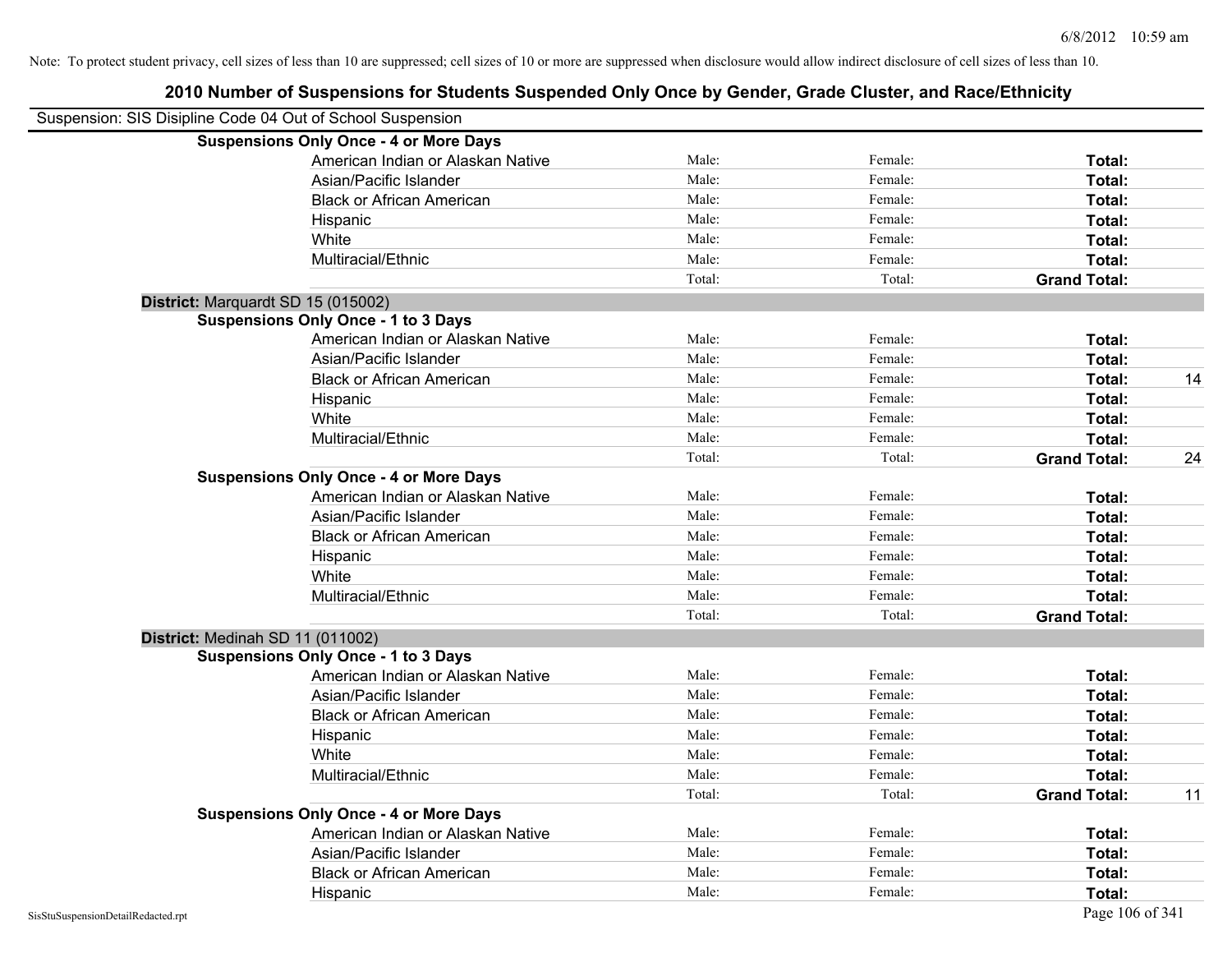# **2010 Number of Suspensions for Students Suspended Only Once by Gender, Grade Cluster, and Race/Ethnicity**

| Suspension: SIS Disipline Code 04 Out of School Suspension |        |    |         |    |                     |     |
|------------------------------------------------------------|--------|----|---------|----|---------------------|-----|
| White                                                      | Male:  |    | Female: |    | Total:              |     |
| Multiracial/Ethnic                                         | Male:  |    | Female: |    | Total:              |     |
|                                                            | Total: |    | Total:  |    | <b>Grand Total:</b> |     |
| District: Naperville CUSD 203 (203026)                     |        |    |         |    |                     |     |
| <b>Suspensions Only Once - 1 to 3 Days</b>                 |        |    |         |    |                     |     |
| American Indian or Alaskan Native                          | Male:  |    | Female: |    | Total:              |     |
| Asian/Pacific Islander                                     | Male:  |    | Female: |    | Total:              | 13  |
| <b>Black or African American</b>                           | Male:  | 39 | Female: | 21 | Total:              | 60  |
| Hispanic                                                   | Male:  |    | Female: |    | Total:              | 24  |
| White                                                      | Male:  | 99 | Female: | 18 | Total:              | 117 |
| Multiracial/Ethnic                                         | Male:  |    | Female: |    | Total:              |     |
|                                                            | Total: |    | Total:  |    | <b>Grand Total:</b> |     |
| <b>Suspensions Only Once - 4 or More Days</b>              |        |    |         |    |                     |     |
| American Indian or Alaskan Native                          | Male:  |    | Female: |    | Total:              |     |
| Asian/Pacific Islander                                     | Male:  |    | Female: |    | Total:              |     |
| <b>Black or African American</b>                           | Male:  |    | Female: |    | Total:              |     |
| Hispanic                                                   | Male:  |    | Female: |    | Total:              |     |
| White                                                      | Male:  | 15 | Female: | 12 | Total:              | 27  |
| Multiracial/Ethnic                                         | Male:  |    | Female: |    | Total:              |     |
|                                                            | Total: |    | Total:  |    | <b>Grand Total:</b> | 45  |
| District: Non-Public School (5020)                         |        |    |         |    |                     |     |
| <b>Suspensions Only Once - 1 to 3 Days</b>                 |        |    |         |    |                     |     |
| American Indian or Alaskan Native                          | Male:  |    | Female: |    | Total:              |     |
| Asian/Pacific Islander                                     | Male:  |    | Female: |    | Total:              |     |
| <b>Black or African American</b>                           | Male:  |    | Female: |    | Total:              |     |
| Hispanic                                                   | Male:  |    | Female: |    | Total:              |     |
| White                                                      | Male:  |    | Female: |    | Total:              |     |
| Multiracial/Ethnic                                         | Male:  |    | Female: |    | Total:              |     |
|                                                            | Total: |    | Total:  |    | <b>Grand Total:</b> |     |
| <b>Suspensions Only Once - 4 or More Days</b>              |        |    |         |    |                     |     |
| American Indian or Alaskan Native                          | Male:  |    | Female: |    | Total:              |     |
| Asian/Pacific Islander                                     | Male:  |    | Female: |    | Total:              |     |
| <b>Black or African American</b>                           | Male:  |    | Female: |    | Total:              |     |
| Hispanic                                                   | Male:  |    | Female: |    | Total:              |     |
| White                                                      | Male:  |    | Female: |    | Total:              |     |
| Multiracial/Ethnic                                         | Male:  |    | Female: |    | Total:              |     |
|                                                            | Total: |    | Total:  |    | <b>Grand Total:</b> |     |
|                                                            |        |    |         |    |                     |     |

**District:** North DuPage Sp Ed Cooperative (802060)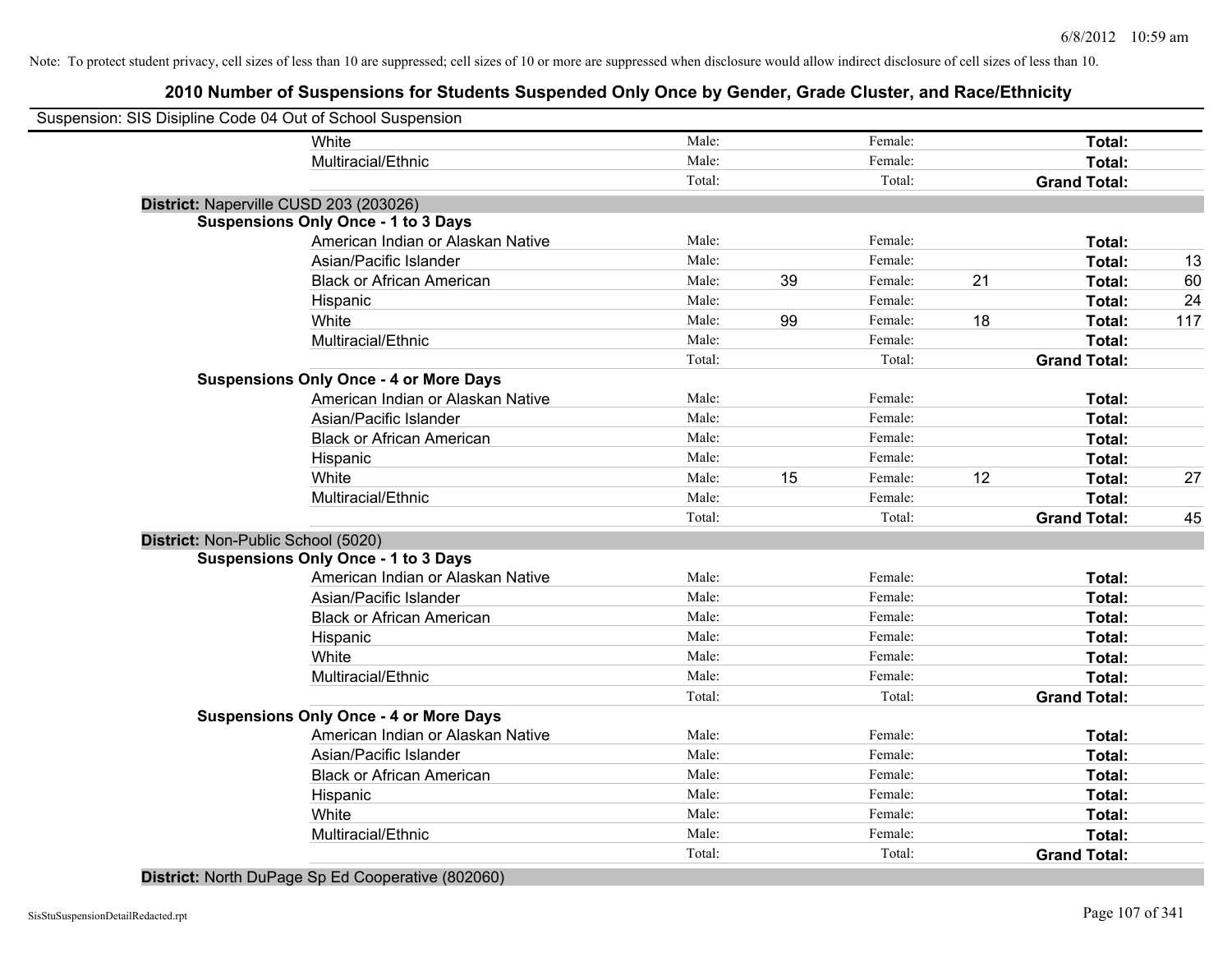| Suspension: SIS Disipline Code 04 Out of School Suspension |        |         |                     |    |
|------------------------------------------------------------|--------|---------|---------------------|----|
| <b>Suspensions Only Once - 1 to 3 Days</b>                 |        |         |                     |    |
| American Indian or Alaskan Native                          | Male:  | Female: | Total:              |    |
| Asian/Pacific Islander                                     | Male:  | Female: | Total:              |    |
| <b>Black or African American</b>                           | Male:  | Female: | Total:              |    |
| Hispanic                                                   | Male:  | Female: | Total:              |    |
| White                                                      | Male:  | Female: | Total:              |    |
| Multiracial/Ethnic                                         | Male:  | Female: | Total:              |    |
|                                                            | Total: | Total:  | <b>Grand Total:</b> |    |
| District: Queen Bee SD 16 (016002)                         |        |         |                     |    |
| <b>Suspensions Only Once - 1 to 3 Days</b>                 |        |         |                     |    |
| American Indian or Alaskan Native                          | Male:  | Female: | Total:              |    |
| Asian/Pacific Islander                                     | Male:  | Female: | Total:              |    |
| <b>Black or African American</b>                           | Male:  | Female: | Total:              |    |
| Hispanic                                                   | Male:  | Female: | Total:              |    |
| White                                                      | Male:  | Female: | Total:              |    |
| Multiracial/Ethnic                                         | Male:  | Female: | Total:              |    |
|                                                            | Total: | Total:  | <b>Grand Total:</b> | 17 |
| <b>Suspensions Only Once - 4 or More Days</b>              |        |         |                     |    |
| American Indian or Alaskan Native                          | Male:  | Female: | Total:              |    |
| Asian/Pacific Islander                                     | Male:  | Female: | Total:              |    |
| <b>Black or African American</b>                           | Male:  | Female: | Total:              |    |
| Hispanic                                                   | Male:  | Female: | Total:              |    |
| White                                                      | Male:  | Female: | Total:              |    |
| Multiracial/Ethnic                                         | Male:  | Female: | Total:              |    |
|                                                            | Total: | Total:  | <b>Grand Total:</b> |    |
| District: Roselle SD 12 (012002)                           |        |         |                     |    |
| <b>Suspensions Only Once - 1 to 3 Days</b>                 |        |         |                     |    |
| American Indian or Alaskan Native                          | Male:  | Female: | Total:              |    |
| Asian/Pacific Islander                                     | Male:  | Female: | Total:              |    |
| <b>Black or African American</b>                           | Male:  | Female: | Total:              |    |
| Hispanic                                                   | Male:  | Female: | Total:              |    |
| White                                                      | Male:  | Female: | Total:              |    |
| Multiracial/Ethnic                                         | Male:  | Female: | Total:              |    |
|                                                            | Total: | Total:  | <b>Grand Total:</b> |    |
| District: Salt Creek SD 48 (048002)                        |        |         |                     |    |
| <b>Suspensions Only Once - 1 to 3 Days</b>                 |        |         |                     |    |
| American Indian or Alaskan Native                          | Male:  | Female: | Total:              |    |
| Asian/Pacific Islander                                     | Male:  | Female: | Total:              |    |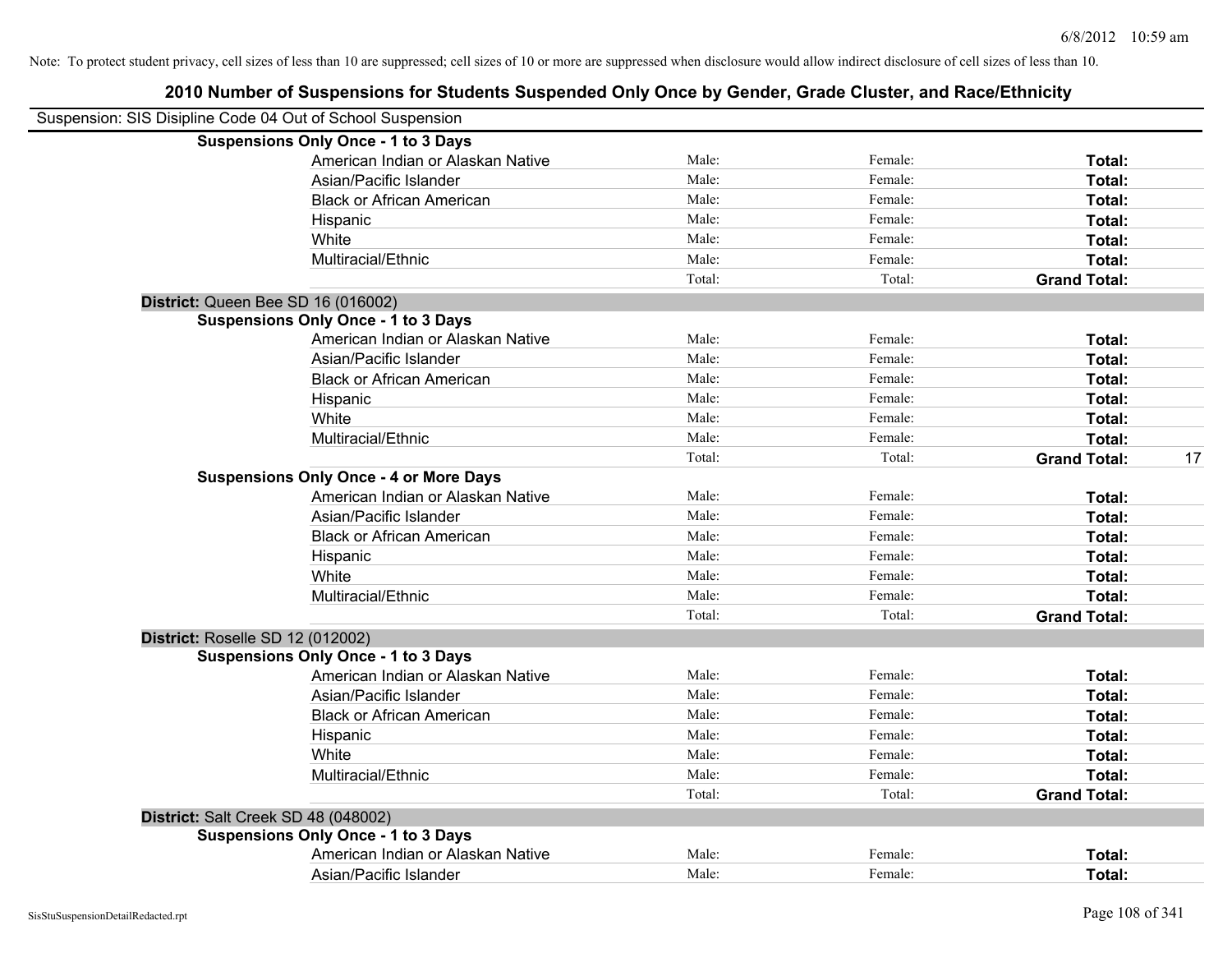| Suspension: SIS Disipline Code 04 Out of School Suspension |                                                     |        |         |                     |    |
|------------------------------------------------------------|-----------------------------------------------------|--------|---------|---------------------|----|
|                                                            | <b>Black or African American</b>                    | Male:  | Female: | Total:              |    |
|                                                            | Hispanic                                            | Male:  | Female: | Total:              |    |
|                                                            | White                                               | Male:  | Female: | Total:              |    |
|                                                            | Multiracial/Ethnic                                  | Male:  | Female: | Total:              |    |
|                                                            |                                                     | Total: | Total:  | <b>Grand Total:</b> |    |
|                                                            | District: Sch Assoc Sped Educ DuPage SASED (066061) |        |         |                     |    |
|                                                            | <b>Suspensions Only Once - 1 to 3 Days</b>          |        |         |                     |    |
|                                                            | American Indian or Alaskan Native                   | Male:  | Female: | Total:              |    |
|                                                            | Asian/Pacific Islander                              | Male:  | Female: | Total:              |    |
|                                                            | <b>Black or African American</b>                    | Male:  | Female: | Total:              |    |
|                                                            | Hispanic                                            | Male:  | Female: | Total:              |    |
|                                                            | White                                               | Male:  | Female: | Total:              |    |
|                                                            | Multiracial/Ethnic                                  | Male:  | Female: | Total:              |    |
|                                                            |                                                     | Total: | Total:  | <b>Grand Total:</b> |    |
|                                                            | District: SD 45 DuPage County (045002)              |        |         |                     |    |
|                                                            | <b>Suspensions Only Once - 1 to 3 Days</b>          |        |         |                     |    |
|                                                            | American Indian or Alaskan Native                   | Male:  | Female: | Total:              |    |
|                                                            | Asian/Pacific Islander                              | Male:  | Female: | Total:              |    |
|                                                            | <b>Black or African American</b>                    | Male:  | Female: | Total:              |    |
|                                                            | Hispanic                                            | Male:  | Female: | Total:              | 11 |
|                                                            | White                                               | Male:  | Female: | Total:              | 20 |
|                                                            | Multiracial/Ethnic                                  | Male:  | Female: | Total:              |    |
|                                                            |                                                     | Total: | Total:  | <b>Grand Total:</b> |    |
|                                                            | <b>Suspensions Only Once - 4 or More Days</b>       |        |         |                     |    |
|                                                            | American Indian or Alaskan Native                   | Male:  | Female: | Total:              |    |
|                                                            | Asian/Pacific Islander                              | Male:  | Female: | Total:              |    |
|                                                            | <b>Black or African American</b>                    | Male:  | Female: | Total:              |    |
|                                                            | Hispanic                                            | Male:  | Female: | Total:              |    |
|                                                            | White                                               | Male:  | Female: | Total:              |    |
|                                                            | Multiracial/Ethnic                                  | Male:  | Female: | Total:              |    |
|                                                            |                                                     | Total: | Total:  | <b>Grand Total:</b> | 25 |
|                                                            | District: West Chicago ESD 33 (033002)              |        |         |                     |    |
|                                                            | <b>Suspensions Only Once - 1 to 3 Days</b>          |        |         |                     |    |
|                                                            | American Indian or Alaskan Native                   | Male:  | Female: | Total:              |    |
|                                                            | Asian/Pacific Islander                              | Male:  | Female: | Total:              |    |
|                                                            | <b>Black or African American</b>                    | Male:  | Female: | Total:              |    |
|                                                            | Hispanic                                            | Male:  | Female: | Total:              | 28 |
|                                                            | White                                               | Male:  | Female: | Total:              |    |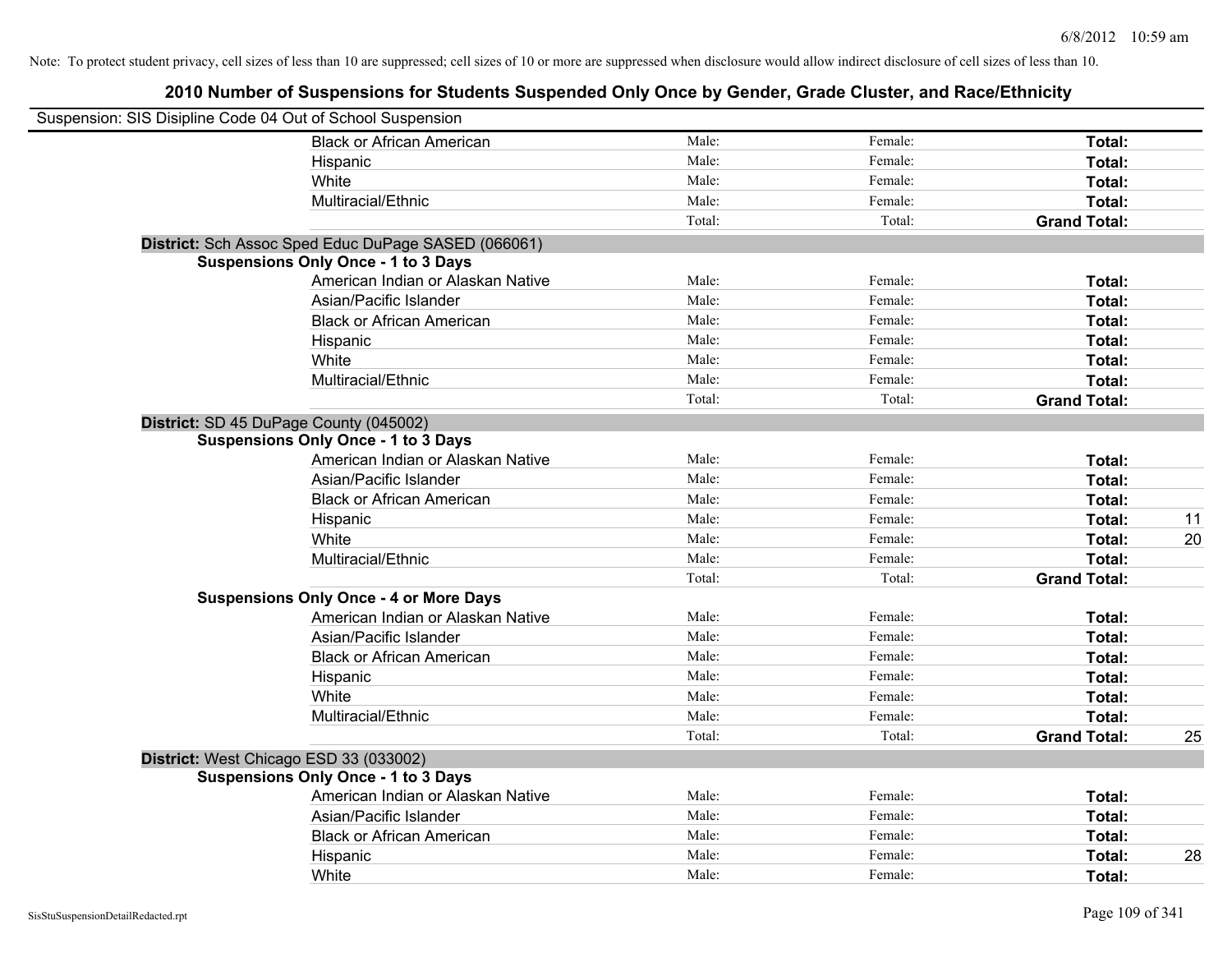| Suspension: SIS Disipline Code 04 Out of School Suspension |                                               |        |         |                     |    |
|------------------------------------------------------------|-----------------------------------------------|--------|---------|---------------------|----|
|                                                            | Multiracial/Ethnic                            | Male:  | Female: | Total:              |    |
|                                                            |                                               | Total: | Total:  | <b>Grand Total:</b> |    |
|                                                            | <b>Suspensions Only Once - 4 or More Days</b> |        |         |                     |    |
|                                                            | American Indian or Alaskan Native             | Male:  | Female: | Total:              |    |
|                                                            | Asian/Pacific Islander                        | Male:  | Female: | Total:              |    |
|                                                            | <b>Black or African American</b>              | Male:  | Female: | Total:              |    |
|                                                            | Hispanic                                      | Male:  | Female: | Total:              | 14 |
|                                                            | White                                         | Male:  | Female: | Total:              |    |
|                                                            | Multiracial/Ethnic                            | Male:  | Female: | Total:              |    |
|                                                            |                                               | Total: | Total:  | <b>Grand Total:</b> |    |
| District: Wood Dale SD 7 (007002)                          |                                               |        |         |                     |    |
|                                                            | <b>Suspensions Only Once - 1 to 3 Days</b>    |        |         |                     |    |
|                                                            | American Indian or Alaskan Native             | Male:  | Female: | Total:              |    |
|                                                            | Asian/Pacific Islander                        | Male:  | Female: | Total:              |    |
|                                                            | <b>Black or African American</b>              | Male:  | Female: | Total:              |    |
|                                                            | Hispanic                                      | Male:  | Female: | Total:              |    |
|                                                            | White                                         | Male:  | Female: | Total:              |    |
|                                                            | Multiracial/Ethnic                            | Male:  | Female: | Total:              |    |
|                                                            |                                               | Total: | Total:  | <b>Grand Total:</b> | 20 |
|                                                            | <b>Suspensions Only Once - 4 or More Days</b> |        |         |                     |    |
|                                                            | American Indian or Alaskan Native             | Male:  | Female: | Total:              |    |
|                                                            | Asian/Pacific Islander                        | Male:  | Female: | Total:              |    |
|                                                            | <b>Black or African American</b>              | Male:  | Female: | Total:              |    |
|                                                            | Hispanic                                      | Male:  | Female: | Total:              |    |
|                                                            | White                                         | Male:  | Female: | Total:              |    |
|                                                            | Multiracial/Ethnic                            | Male:  | Female: | Total:              |    |
|                                                            |                                               | Total: | Total:  | <b>Grand Total:</b> |    |
|                                                            | District: Woodridge SD 68 (068002)            |        |         |                     |    |
|                                                            | <b>Suspensions Only Once - 1 to 3 Days</b>    |        |         |                     |    |
|                                                            | American Indian or Alaskan Native             | Male:  | Female: | Total:              |    |
|                                                            | Asian/Pacific Islander                        | Male:  | Female: | Total:              |    |
|                                                            | <b>Black or African American</b>              | Male:  | Female: | Total:              | 18 |
|                                                            | Hispanic                                      | Male:  | Female: | Total:              |    |
|                                                            | White                                         | Male:  | Female: | Total:              | 15 |
|                                                            | Multiracial/Ethnic                            | Male:  | Female: | Total:              |    |
|                                                            |                                               | Total: | Total:  | <b>Grand Total:</b> | 46 |
|                                                            | <b>Suspensions Only Once - 4 or More Days</b> |        |         |                     |    |
|                                                            | American Indian or Alaskan Native             | Male:  | Female: | Total:              |    |
|                                                            | Asian/Pacific Islander                        | Male:  | Female: | Total:              |    |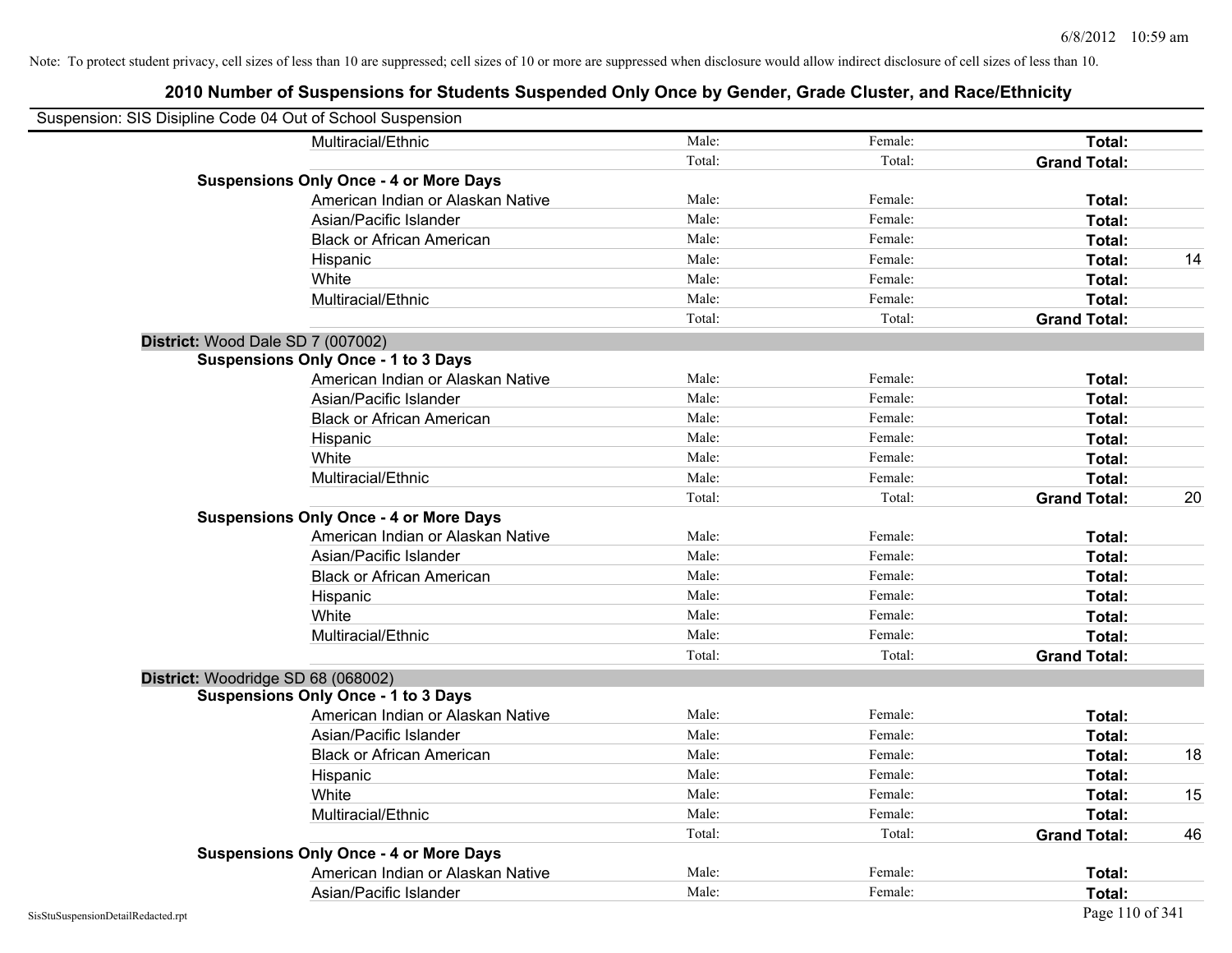| Suspension: SIS Disipline Code 04 Out of School Suspension |                                               |        |               |    |                     |
|------------------------------------------------------------|-----------------------------------------------|--------|---------------|----|---------------------|
|                                                            | <b>Black or African American</b>              | Male:  | Female:       |    | Total:              |
|                                                            | Hispanic                                      | Male:  | Female:       |    | Total:              |
|                                                            | White                                         | Male:  | Female:       |    | Total:              |
|                                                            | Multiracial/Ethnic                            | Male:  | Female:       |    | Total:              |
|                                                            |                                               | Total: | Total:        |    | <b>Grand Total:</b> |
| <b>County: Non-Public School (000)</b>                     |                                               |        |               |    |                     |
| District: DuPage ROE (000000)                              |                                               |        |               |    |                     |
|                                                            | <b>Suspensions Only Once - 1 to 3 Days</b>    |        |               |    |                     |
|                                                            | American Indian or Alaskan Native             | Male:  | Female:       |    | Total:              |
|                                                            | Asian/Pacific Islander                        | Male:  | Female:       |    | Total:              |
|                                                            | <b>Black or African American</b>              | Male:  | Female:       |    | Total:              |
|                                                            | Hispanic                                      | Male:  | Female:       |    | Total:              |
|                                                            | White                                         | Male:  | Female:       |    | Total:              |
|                                                            | Multiracial/Ethnic                            | Male:  | Female:       |    | Total:              |
|                                                            |                                               | Total: | Total:        |    | <b>Grand Total:</b> |
|                                                            | <b>Suspensions Only Once - 4 or More Days</b> |        |               |    |                     |
|                                                            | American Indian or Alaskan Native             | Male:  | Female:       |    | Total:              |
|                                                            | Asian/Pacific Islander                        | Male:  | Female:       |    | Total:              |
|                                                            | <b>Black or African American</b>              | Male:  | Female:       |    | Total:              |
|                                                            | Hispanic                                      | Male:  | Female:       |    | Total:              |
|                                                            | White                                         | Male:  | Female:       |    | Total:              |
|                                                            | Multiracial/Ethnic                            | Male:  | Female:       |    | Total:              |
|                                                            |                                               | Total: | Total:        |    | <b>Grand Total:</b> |
| Region: Edwd/Gltn/Hdin/Pop/Slne/Wbh/Wn/Wh (20)             |                                               |        |               |    |                     |
| County: Edwards (024)                                      |                                               |        |               |    |                     |
| District: Edwards County CUSD 1 (001026)                   |                                               |        |               |    |                     |
|                                                            | <b>Suspensions Only Once - 1 to 3 Days</b>    |        |               |    |                     |
|                                                            | American Indian or Alaskan Native             | Male:  | Female:       |    | Total:              |
|                                                            | Asian/Pacific Islander                        | Male:  | Female:       |    | Total:              |
|                                                            | <b>Black or African American</b>              | Male:  | Female:       |    | Total:              |
|                                                            | Hispanic                                      | Male:  | Female:       |    | Total:              |
|                                                            | White                                         | Male:  | 25<br>Female: | 11 | 36<br>Total:        |
|                                                            | Multiracial/Ethnic                            | Male:  | Female:       |    | Total:              |
|                                                            |                                               | Total: | Total:        |    | <b>Grand Total:</b> |
|                                                            | <b>Suspensions Only Once - 4 or More Days</b> |        |               |    |                     |
|                                                            | American Indian or Alaskan Native             | Male:  | Female:       |    | Total:              |
|                                                            | Asian/Pacific Islander                        | Male:  | Female:       |    | Total:              |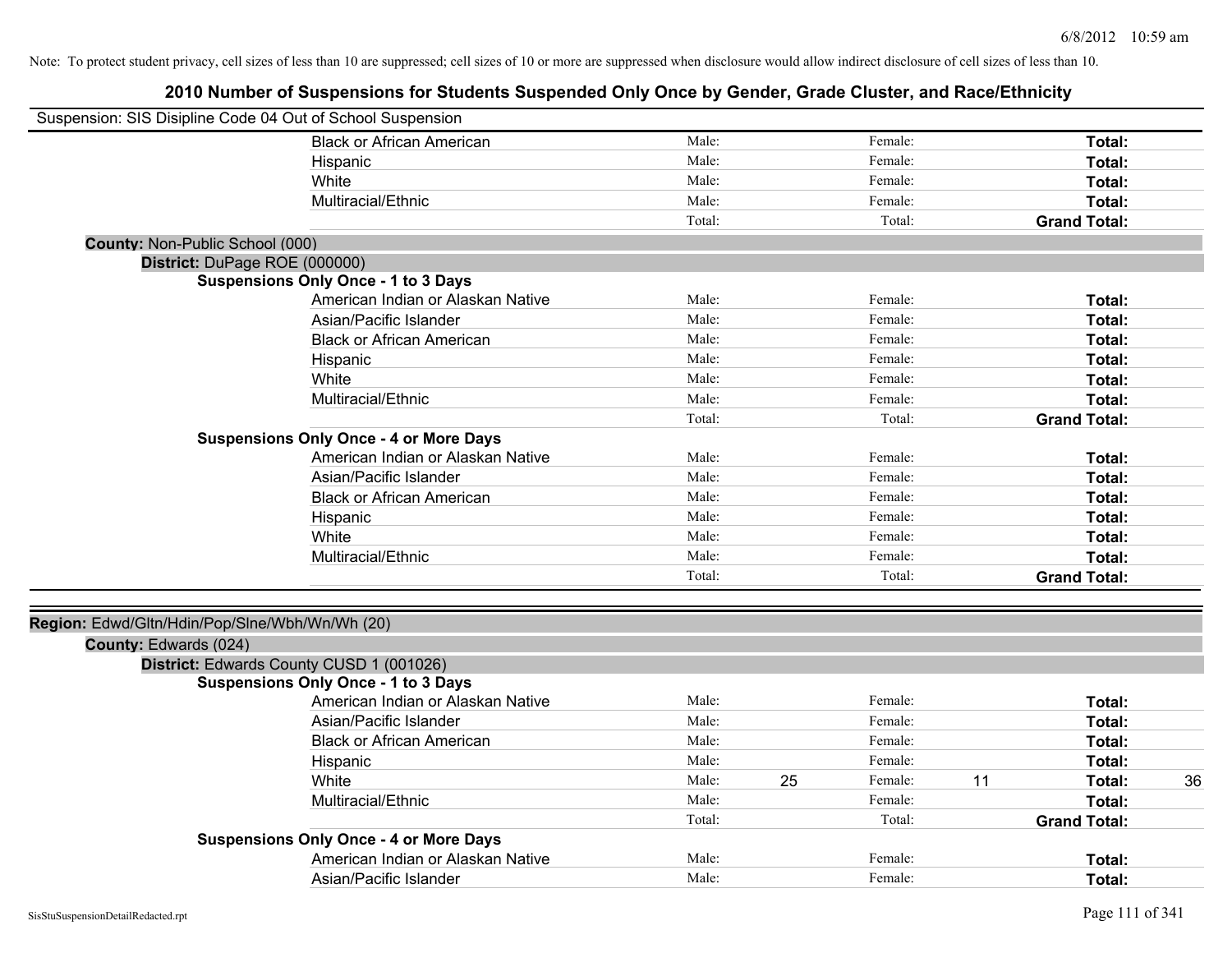|                        | Suspension: SIS Disipline Code 04 Out of School Suspension |        |         |                     |    |
|------------------------|------------------------------------------------------------|--------|---------|---------------------|----|
|                        | <b>Black or African American</b>                           | Male:  | Female: | Total:              |    |
|                        | Hispanic                                                   | Male:  | Female: | Total:              |    |
|                        | White                                                      | Male:  | Female: | Total:              |    |
|                        | Multiracial/Ethnic                                         | Male:  | Female: | Total:              |    |
|                        |                                                            | Total: | Total:  | <b>Grand Total:</b> |    |
| County: Gallatin (030) |                                                            |        |         |                     |    |
|                        | District: Gallatin CUSD 7 (007026)                         |        |         |                     |    |
|                        | <b>Suspensions Only Once - 1 to 3 Days</b>                 |        |         |                     |    |
|                        | American Indian or Alaskan Native                          | Male:  | Female: | Total:              |    |
|                        | Asian/Pacific Islander                                     | Male:  | Female: | Total:              |    |
|                        | <b>Black or African American</b>                           | Male:  | Female: | Total:              |    |
|                        | Hispanic                                                   | Male:  | Female: | Total:              |    |
|                        | White                                                      | Male:  | Female: | Total:              | 14 |
|                        | Multiracial/Ethnic                                         | Male:  | Female: | Total:              |    |
|                        |                                                            | Total: | Total:  | <b>Grand Total:</b> |    |
|                        | <b>Suspensions Only Once - 4 or More Days</b>              |        |         |                     |    |
|                        | American Indian or Alaskan Native                          | Male:  | Female: | Total:              |    |
|                        | Asian/Pacific Islander                                     | Male:  | Female: | Total:              |    |
|                        | <b>Black or African American</b>                           | Male:  | Female: | Total:              |    |
|                        | Hispanic                                                   | Male:  | Female: | Total:              |    |
|                        | White                                                      | Male:  | Female: | Total:              |    |
|                        | Multiracial/Ethnic                                         | Male:  | Female: | Total:              |    |
|                        |                                                            | Total: | Total:  | <b>Grand Total:</b> |    |
| County: Hardin (035)   |                                                            |        |         |                     |    |
|                        | District: Hardin County CUSD 1 (001026)                    |        |         |                     |    |
|                        | <b>Suspensions Only Once - 1 to 3 Days</b>                 |        |         |                     |    |
|                        | American Indian or Alaskan Native                          | Male:  | Female: | Total:              |    |
|                        | Asian/Pacific Islander                                     | Male:  | Female: | Total:              |    |
|                        | <b>Black or African American</b>                           | Male:  | Female: | Total:              |    |
|                        | Hispanic                                                   | Male:  | Female: | Total:              |    |
|                        | White                                                      | Male:  | Female: | Total:              | 36 |
|                        | Multiracial/Ethnic                                         | Male:  | Female: | Total:              |    |
|                        |                                                            | Total: | Total:  | <b>Grand Total:</b> |    |
|                        | <b>Suspensions Only Once - 4 or More Days</b>              |        |         |                     |    |
|                        | American Indian or Alaskan Native                          | Male:  | Female: | Total:              |    |
|                        | Asian/Pacific Islander                                     | Male:  | Female: | Total:              |    |
|                        | <b>Black or African American</b>                           | Male:  | Female: | Total:              |    |
|                        | Hispanic                                                   | Male:  | Female: | Total:              |    |
|                        | White                                                      | Male:  | Female: | Total:              |    |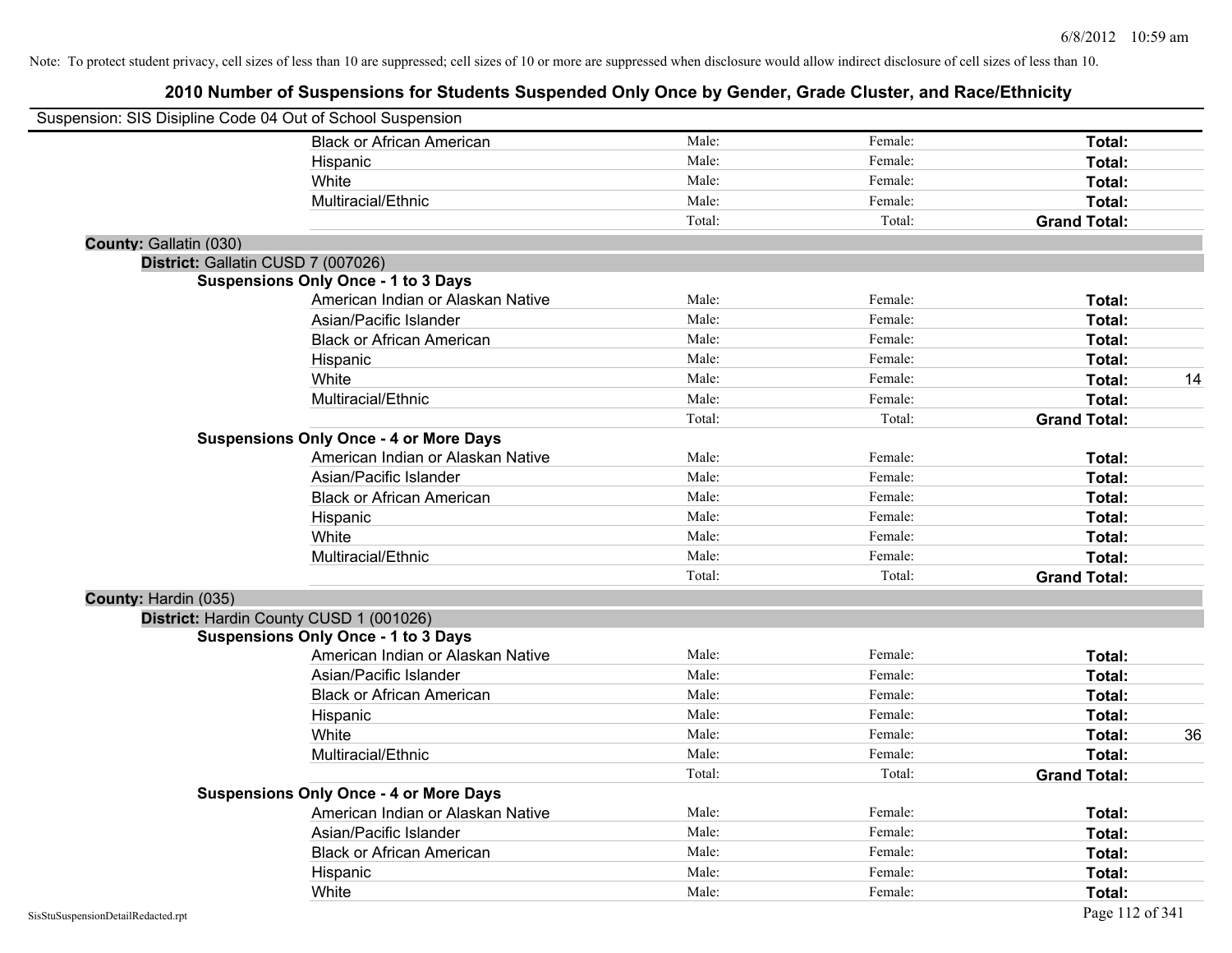|                                  | Suspension: SIS Disipline Code 04 Out of School Suspension |        |         |                     |
|----------------------------------|------------------------------------------------------------|--------|---------|---------------------|
|                                  | Multiracial/Ethnic                                         | Male:  | Female: | Total:              |
|                                  |                                                            | Total: | Total:  | <b>Grand Total:</b> |
| County: Non-Public School (000)  |                                                            |        |         |                     |
|                                  | District: Edwd/Gltn/Hdin/Pop/Slne/Wbh/Wn/Wh (000000)       |        |         |                     |
|                                  | <b>Suspensions Only Once - 4 or More Days</b>              |        |         |                     |
|                                  | American Indian or Alaskan Native                          | Male:  | Female: | Total:              |
|                                  | Asian/Pacific Islander                                     | Male:  | Female: | Total:              |
|                                  | <b>Black or African American</b>                           | Male:  | Female: | Total:              |
|                                  | Hispanic                                                   | Male:  | Female: | Total:              |
|                                  | White                                                      | Male:  | Female: | Total:              |
|                                  | Multiracial/Ethnic                                         | Male:  | Female: | Total:              |
|                                  |                                                            | Total: | Total:  | <b>Grand Total:</b> |
| County: Pope (076)               |                                                            |        |         |                     |
| District: Pope Co CUD 1 (001026) |                                                            |        |         |                     |
|                                  | <b>Suspensions Only Once - 1 to 3 Days</b>                 |        |         |                     |
|                                  | American Indian or Alaskan Native                          | Male:  | Female: | Total:              |
|                                  | Asian/Pacific Islander                                     | Male:  | Female: | Total:              |
|                                  | <b>Black or African American</b>                           | Male:  | Female: | Total:              |
|                                  | Hispanic                                                   | Male:  | Female: | Total:              |
|                                  | White                                                      | Male:  | Female: | 15<br>Total:        |
|                                  | Multiracial/Ethnic                                         | Male:  | Female: | Total:              |
|                                  |                                                            | Total: | Total:  | <b>Grand Total:</b> |
|                                  | <b>Suspensions Only Once - 4 or More Days</b>              |        |         |                     |
|                                  | American Indian or Alaskan Native                          | Male:  | Female: | Total:              |
|                                  | Asian/Pacific Islander                                     | Male:  | Female: | Total:              |
|                                  | <b>Black or African American</b>                           | Male:  | Female: | Total:              |
|                                  | Hispanic                                                   | Male:  | Female: | Total:              |
|                                  | White                                                      | Male:  | Female: | Total:              |
|                                  | Multiracial/Ethnic                                         | Male:  | Female: | Total:              |
|                                  |                                                            | Total: | Total:  | <b>Grand Total:</b> |
| County: Saline (083)             |                                                            |        |         |                     |
|                                  | District: Carrier Mills-Stonefort CUSD 2 (002026)          |        |         |                     |
|                                  | <b>Suspensions Only Once - 1 to 3 Days</b>                 |        |         |                     |
|                                  | American Indian or Alaskan Native                          | Male:  | Female: | Total:              |
|                                  | Asian/Pacific Islander                                     | Male:  | Female: | Total:              |
|                                  | <b>Black or African American</b>                           | Male:  | Female: | Total:              |
|                                  | Hispanic                                                   | Male:  | Female: | Total:              |
|                                  | White                                                      | Male:  | Female: | Total:<br>24        |
|                                  | Multiracial/Ethnic                                         | Male:  | Female: | Total:              |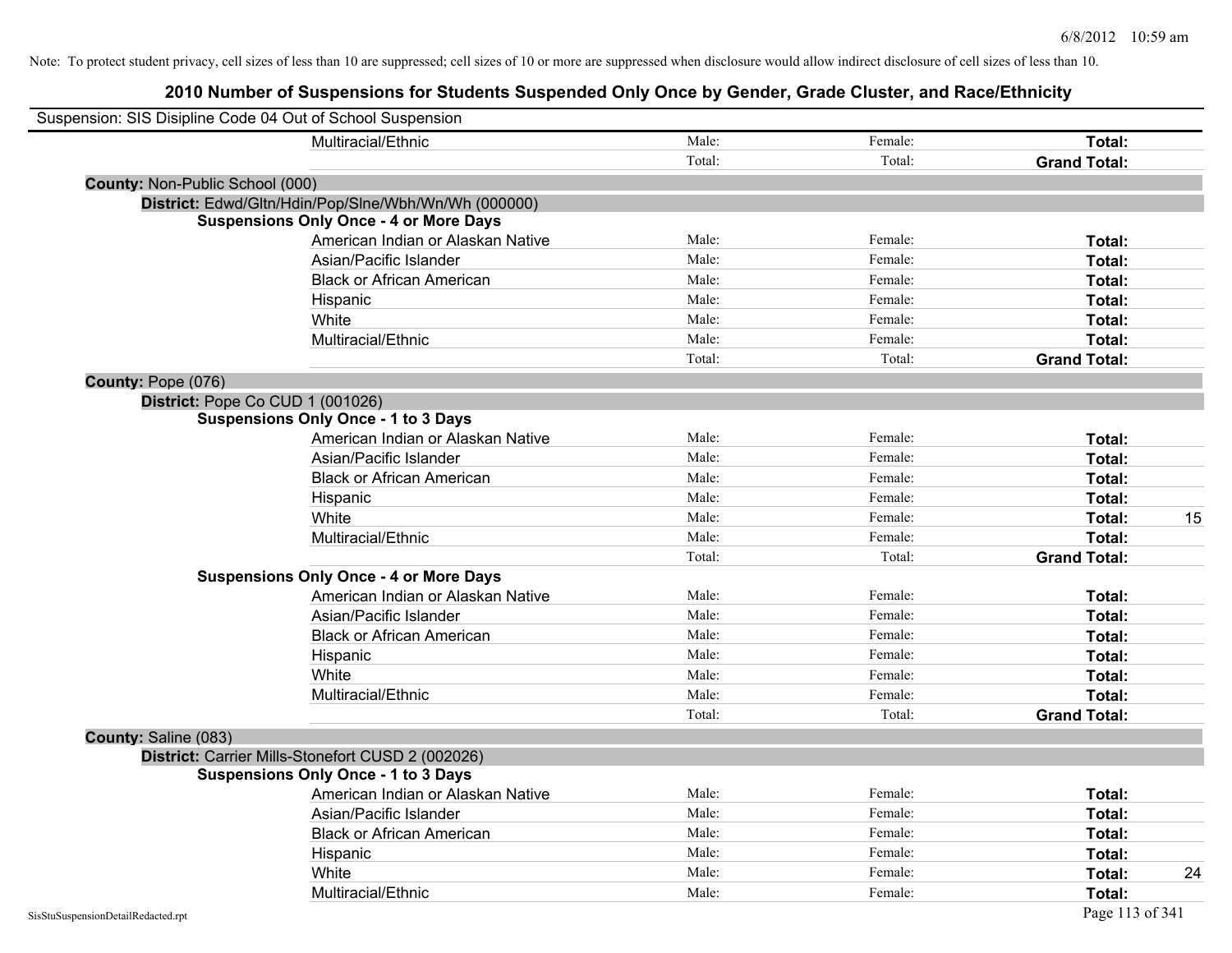| Suspension: SIS Disipline Code 04 Out of School Suspension |        |         |                     |    |
|------------------------------------------------------------|--------|---------|---------------------|----|
|                                                            | Total: | Total:  | <b>Grand Total:</b> |    |
| <b>Suspensions Only Once - 4 or More Days</b>              |        |         |                     |    |
| American Indian or Alaskan Native                          | Male:  | Female: | Total:              |    |
| Asian/Pacific Islander                                     | Male:  | Female: | Total:              |    |
| <b>Black or African American</b>                           | Male:  | Female: | Total:              |    |
| Hispanic                                                   | Male:  | Female: | Total:              |    |
| White                                                      | Male:  | Female: | Total:              |    |
| Multiracial/Ethnic                                         | Male:  | Female: | Total:              |    |
|                                                            | Total: | Total:  | <b>Grand Total:</b> |    |
| District: Eldorado CUSD 4 (004026)                         |        |         |                     |    |
| <b>Suspensions Only Once - 1 to 3 Days</b>                 |        |         |                     |    |
| American Indian or Alaskan Native                          | Male:  | Female: | Total:              |    |
| Asian/Pacific Islander                                     | Male:  | Female: | Total:              |    |
| <b>Black or African American</b>                           | Male:  | Female: | Total:              |    |
| Hispanic                                                   | Male:  | Female: | Total:              |    |
| White                                                      | Male:  | Female: | Total:              | 26 |
| Multiracial/Ethnic                                         | Male:  | Female: | Total:              |    |
|                                                            | Total: | Total:  | <b>Grand Total:</b> |    |
| <b>Suspensions Only Once - 4 or More Days</b>              |        |         |                     |    |
| American Indian or Alaskan Native                          | Male:  | Female: | Total:              |    |
| Asian/Pacific Islander                                     | Male:  | Female: | Total:              |    |
| <b>Black or African American</b>                           | Male:  | Female: | Total:              |    |
| Hispanic                                                   | Male:  | Female: | Total:              |    |
| White                                                      | Male:  | Female: | Total:              |    |
| Multiracial/Ethnic                                         | Male:  | Female: | Total:              |    |
|                                                            | Total: | Total:  | <b>Grand Total:</b> |    |
| District: Galatia CUSD 1 (001026)                          |        |         |                     |    |
| <b>Suspensions Only Once - 1 to 3 Days</b>                 |        |         |                     |    |
| American Indian or Alaskan Native                          | Male:  | Female: | Total:              |    |
| Asian/Pacific Islander                                     | Male:  | Female: | Total:              |    |
| <b>Black or African American</b>                           | Male:  | Female: | Total:              |    |
| Hispanic                                                   | Male:  | Female: | Total:              |    |
| White                                                      | Male:  | Female: | Total:              |    |
| Multiracial/Ethnic                                         | Male:  | Female: | Total:              |    |
|                                                            | Total: | Total:  | <b>Grand Total:</b> |    |
| District: Harrisburg CUSD 3 (003026)                       |        |         |                     |    |
| <b>Suspensions Only Once - 1 to 3 Days</b>                 |        |         |                     |    |
| American Indian or Alaskan Native                          | Male:  | Female: | Total:              |    |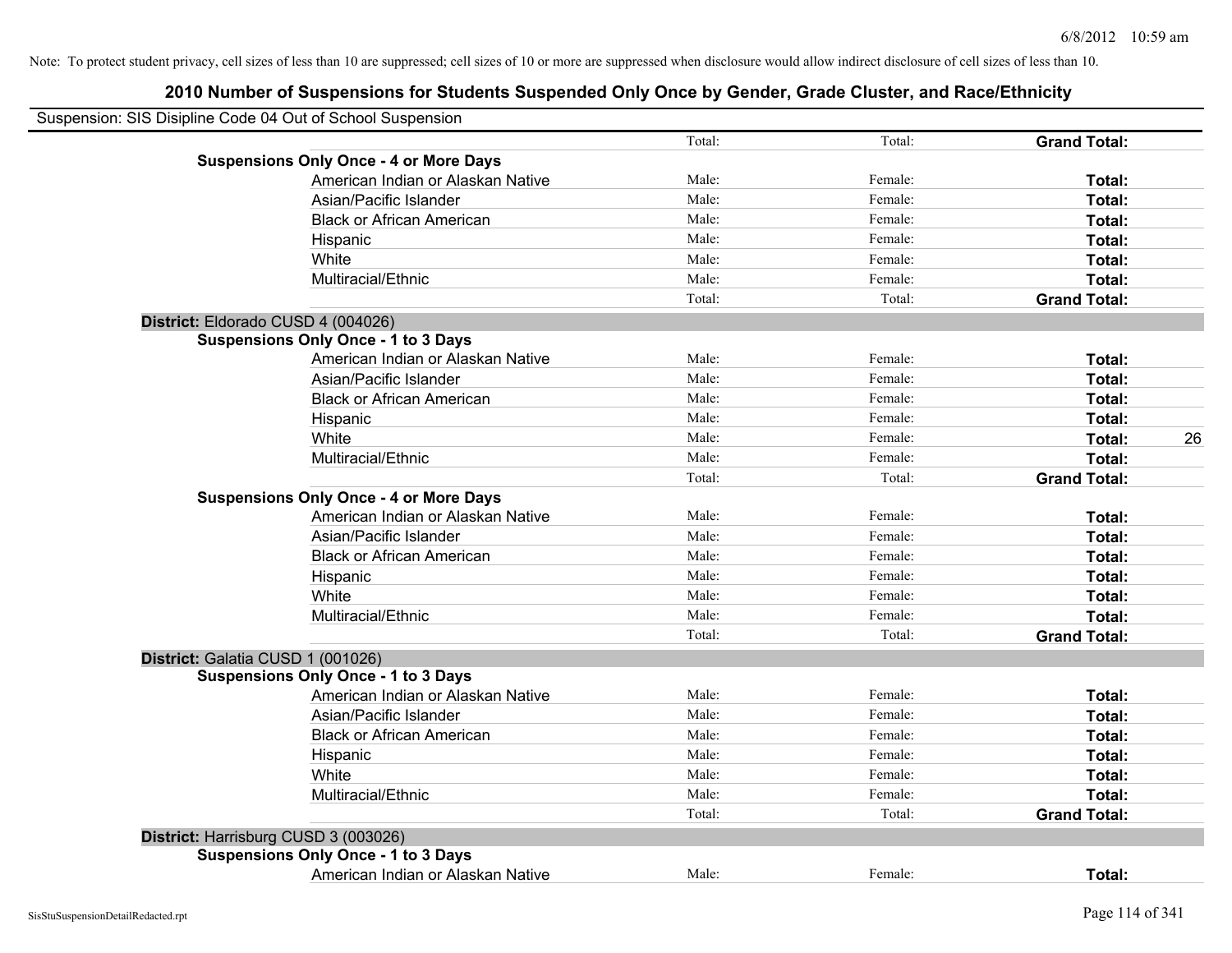| Suspension: SIS Disipline Code 04 Out of School Suspension |                                               |        |    |         |    |                     |    |
|------------------------------------------------------------|-----------------------------------------------|--------|----|---------|----|---------------------|----|
|                                                            | Asian/Pacific Islander                        | Male:  |    | Female: |    | Total:              |    |
|                                                            | <b>Black or African American</b>              | Male:  |    | Female: |    | Total:              |    |
|                                                            | Hispanic                                      | Male:  |    | Female: |    | Total:              |    |
|                                                            | White                                         | Male:  | 35 | Female: | 16 | Total:              | 51 |
|                                                            | Multiracial/Ethnic                            | Male:  |    | Female: |    | Total:              |    |
|                                                            |                                               | Total: |    | Total:  |    | <b>Grand Total:</b> | 63 |
|                                                            | <b>Suspensions Only Once - 4 or More Days</b> |        |    |         |    |                     |    |
|                                                            | American Indian or Alaskan Native             | Male:  |    | Female: |    | Total:              |    |
|                                                            | Asian/Pacific Islander                        | Male:  |    | Female: |    | Total:              |    |
|                                                            | <b>Black or African American</b>              | Male:  |    | Female: |    | Total:              |    |
|                                                            | Hispanic                                      | Male:  |    | Female: |    | Total:              |    |
|                                                            | White                                         | Male:  |    | Female: |    | Total:              |    |
|                                                            | Multiracial/Ethnic                            | Male:  |    | Female: |    | Total:              |    |
|                                                            |                                               | Total: |    | Total:  |    | <b>Grand Total:</b> |    |
| County: Wabash (093)                                       |                                               |        |    |         |    |                     |    |
| District: Allendale CCSD 17 (017024)                       |                                               |        |    |         |    |                     |    |
|                                                            | <b>Suspensions Only Once - 1 to 3 Days</b>    |        |    |         |    |                     |    |
|                                                            | American Indian or Alaskan Native             | Male:  |    | Female: |    | Total:              |    |
|                                                            | Asian/Pacific Islander                        | Male:  |    | Female: |    | Total:              |    |
|                                                            | <b>Black or African American</b>              | Male:  |    | Female: |    | Total:              |    |
|                                                            | Hispanic                                      | Male:  |    | Female: |    | Total:              |    |
|                                                            | White                                         | Male:  |    | Female: |    | Total:              |    |
|                                                            | Multiracial/Ethnic                            | Male:  |    | Female: |    | Total:              |    |
|                                                            |                                               | Total: |    | Total:  |    | <b>Grand Total:</b> |    |
| District: Wabash CUSD 348 (348026)                         |                                               |        |    |         |    |                     |    |
|                                                            | <b>Suspensions Only Once - 1 to 3 Days</b>    |        |    |         |    |                     |    |
|                                                            | American Indian or Alaskan Native             | Male:  |    | Female: |    | Total:              |    |
|                                                            | Asian/Pacific Islander                        | Male:  |    | Female: |    | Total:              |    |
|                                                            | <b>Black or African American</b>              | Male:  |    | Female: |    | Total:              |    |
|                                                            | Hispanic                                      | Male:  |    | Female: |    | Total:              |    |
|                                                            | White                                         | Male:  | 50 | Female: | 13 | Total:              | 63 |
|                                                            | Multiracial/Ethnic                            | Male:  |    | Female: |    | Total:              |    |
|                                                            |                                               | Total: |    | Total:  |    | <b>Grand Total:</b> |    |
|                                                            | <b>Suspensions Only Once - 4 or More Days</b> |        |    |         |    |                     |    |
|                                                            | American Indian or Alaskan Native             | Male:  |    | Female: |    | Total:              |    |
|                                                            | Asian/Pacific Islander                        | Male:  |    | Female: |    | Total:              |    |
|                                                            | <b>Black or African American</b>              | Male:  |    | Female: |    | Total:              |    |
|                                                            | Hispanic                                      | Male:  |    | Female: |    | <b>Total:</b>       |    |
|                                                            | White                                         | Male:  |    | Female: |    | Total:              |    |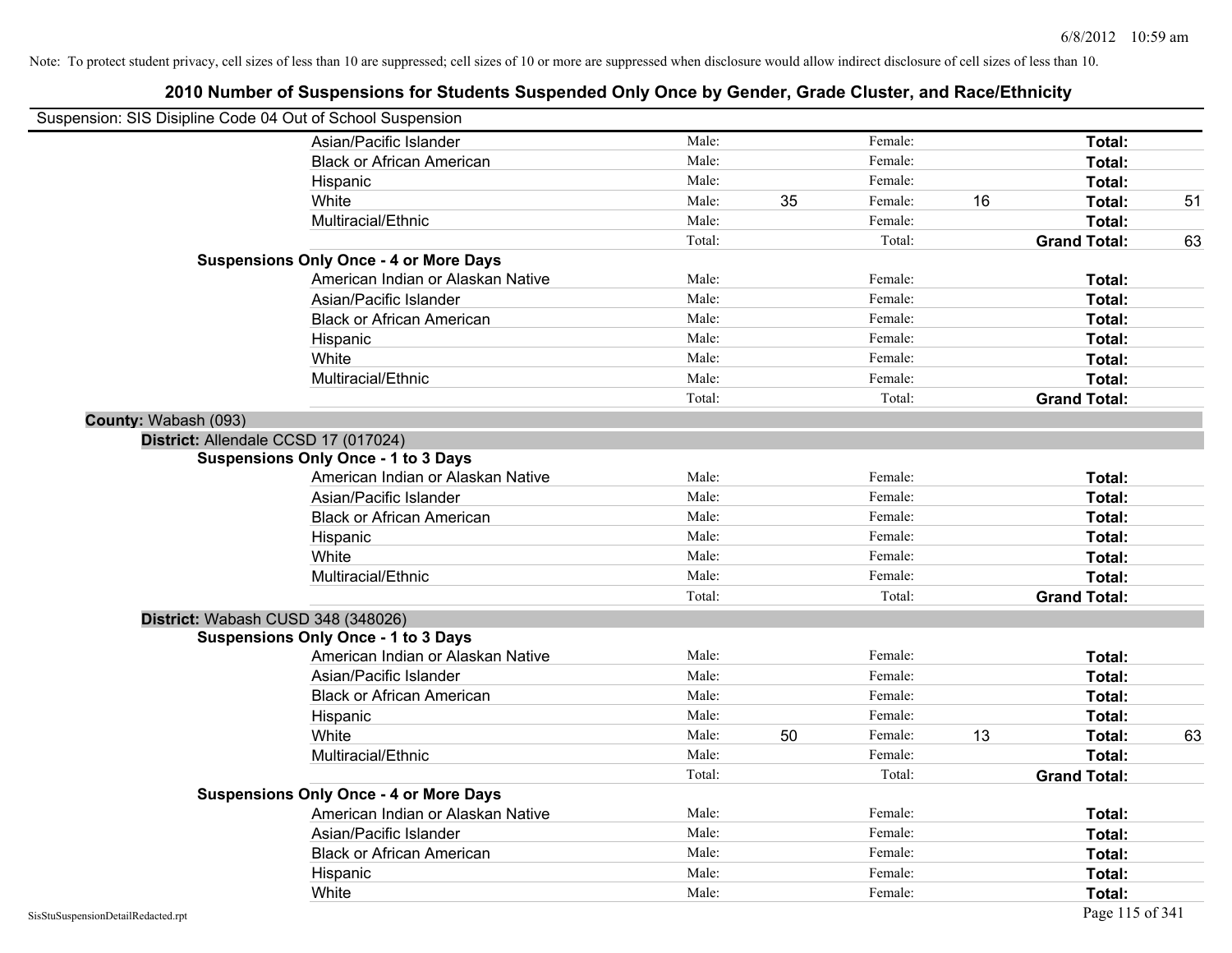|                     | Suspension: SIS Disipline Code 04 Out of School Suspension |        |         |                     |    |
|---------------------|------------------------------------------------------------|--------|---------|---------------------|----|
|                     | Multiracial/Ethnic                                         | Male:  | Female: | Total:              |    |
|                     |                                                            | Total: | Total:  | <b>Grand Total:</b> |    |
| County: Wayne (096) |                                                            |        |         |                     |    |
|                     | District: Fairfield Comm H S Dist 225 (225016)             |        |         |                     |    |
|                     | <b>Suspensions Only Once - 1 to 3 Days</b>                 |        |         |                     |    |
|                     | American Indian or Alaskan Native                          | Male:  | Female: | Total:              |    |
|                     | Asian/Pacific Islander                                     | Male:  | Female: | Total:              |    |
|                     | <b>Black or African American</b>                           | Male:  | Female: | Total:              |    |
|                     | Hispanic                                                   | Male:  | Female: | Total:              |    |
|                     | White                                                      | Male:  | Female: | Total:              | 31 |
|                     | Multiracial/Ethnic                                         | Male:  | Female: | Total:              |    |
|                     |                                                            | Total: | Total:  | <b>Grand Total:</b> |    |
|                     | <b>Suspensions Only Once - 4 or More Days</b>              |        |         |                     |    |
|                     | American Indian or Alaskan Native                          | Male:  | Female: | Total:              |    |
|                     | Asian/Pacific Islander                                     | Male:  | Female: | Total:              |    |
|                     | <b>Black or African American</b>                           | Male:  | Female: | Total:              |    |
|                     | Hispanic                                                   | Male:  | Female: | Total:              |    |
|                     | White                                                      | Male:  | Female: | Total:              |    |
|                     | Multiracial/Ethnic                                         | Male:  | Female: | Total:              |    |
|                     |                                                            | Total: | Total:  | <b>Grand Total:</b> |    |
|                     | District: Fairfield PSD 112 (112004)                       |        |         |                     |    |
|                     | <b>Suspensions Only Once - 1 to 3 Days</b>                 |        |         |                     |    |
|                     | American Indian or Alaskan Native                          | Male:  | Female: | Total:              |    |
|                     | Asian/Pacific Islander                                     | Male:  | Female: | Total:              |    |
|                     | <b>Black or African American</b>                           | Male:  | Female: | Total:              |    |
|                     | Hispanic                                                   | Male:  | Female: | Total:              |    |
|                     | White                                                      | Male:  | Female: | Total:              | 11 |
|                     | Multiracial/Ethnic                                         | Male:  | Female: | Total:              |    |
|                     |                                                            | Total: | Total:  | <b>Grand Total:</b> |    |
|                     | District: Jasper CCSD 17 (017004)                          |        |         |                     |    |
|                     | <b>Suspensions Only Once - 1 to 3 Days</b>                 |        |         |                     |    |
|                     | American Indian or Alaskan Native                          | Male:  | Female: | Total:              |    |
|                     | Asian/Pacific Islander                                     | Male:  | Female: | Total:              |    |
|                     | <b>Black or African American</b>                           | Male:  | Female: | Total:              |    |
|                     | Hispanic                                                   | Male:  | Female: | Total:              |    |
|                     | White                                                      | Male:  | Female: | Total:              |    |
|                     | Multiracial/Ethnic                                         | Male:  | Female: | Total:              |    |
|                     |                                                            | Total: | Total:  | <b>Grand Total:</b> |    |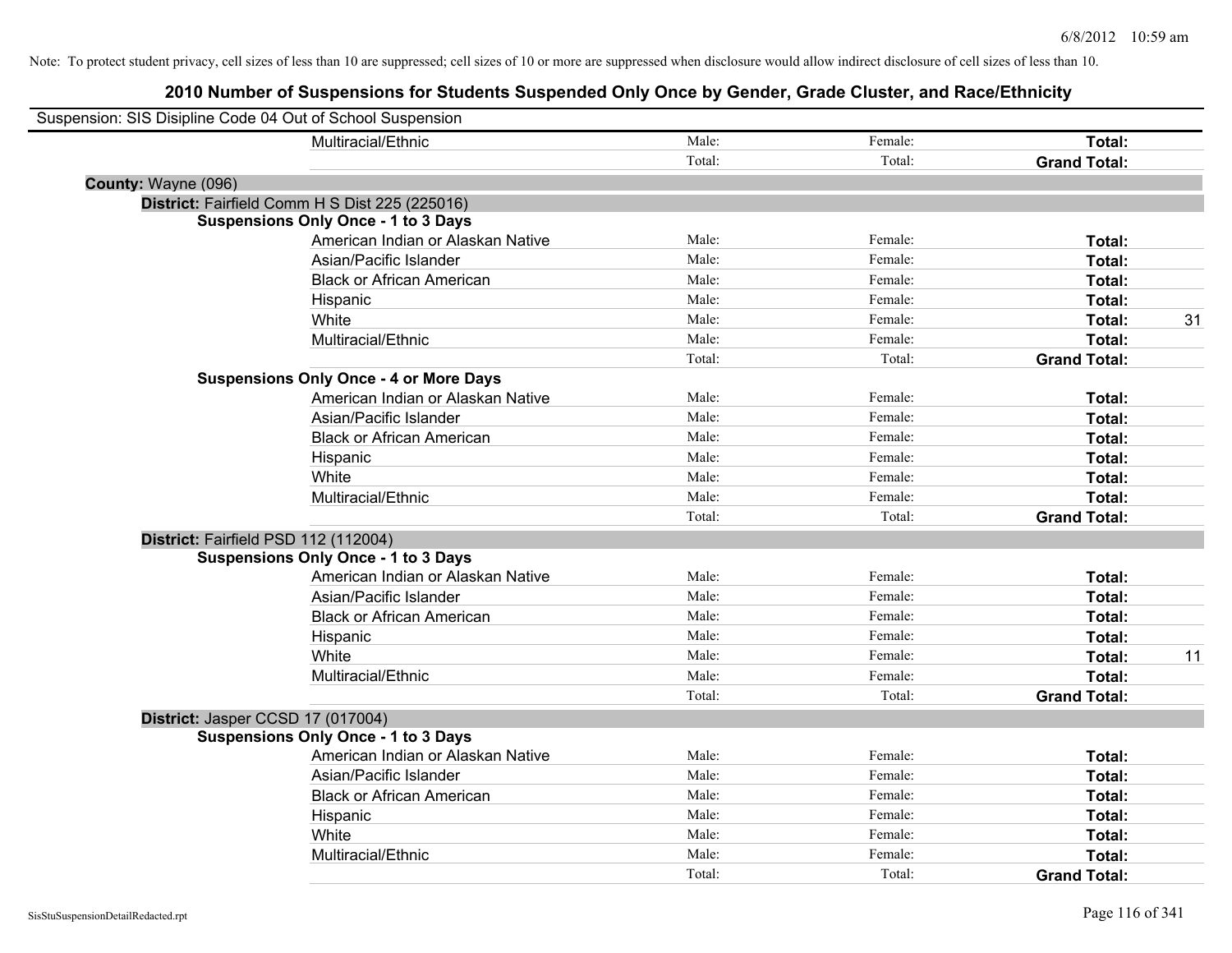| Suspension: SIS Disipline Code 04 Out of School Suspension |        |         |                     |    |
|------------------------------------------------------------|--------|---------|---------------------|----|
| District: New Hope CCSD 6 (006004)                         |        |         |                     |    |
| <b>Suspensions Only Once - 1 to 3 Days</b>                 |        |         |                     |    |
| American Indian or Alaskan Native                          | Male:  | Female: | Total:              |    |
| Asian/Pacific Islander                                     | Male:  | Female: | Total:              |    |
| <b>Black or African American</b>                           | Male:  | Female: | Total:              |    |
| Hispanic                                                   | Male:  | Female: | Total:              |    |
| White                                                      | Male:  | Female: | Total:              |    |
| Multiracial/Ethnic                                         | Male:  | Female: | Total:              |    |
|                                                            | Total: | Total:  | <b>Grand Total:</b> |    |
| District: North Wayne CUSD 200 (200026)                    |        |         |                     |    |
| <b>Suspensions Only Once - 1 to 3 Days</b>                 |        |         |                     |    |
| American Indian or Alaskan Native                          | Male:  | Female: | Total:              |    |
| Asian/Pacific Islander                                     | Male:  | Female: | Total:              |    |
| <b>Black or African American</b>                           | Male:  | Female: | Total:              |    |
| Hispanic                                                   | Male:  | Female: | Total:              |    |
| White                                                      | Male:  | Female: | Total:              | 10 |
| Multiracial/Ethnic                                         | Male:  | Female: | Total:              |    |
|                                                            | Total: | Total:  | <b>Grand Total:</b> |    |
| <b>Suspensions Only Once - 4 or More Days</b>              |        |         |                     |    |
| American Indian or Alaskan Native                          | Male:  | Female: | Total:              |    |
| Asian/Pacific Islander                                     | Male:  | Female: | Total:              |    |
| <b>Black or African American</b>                           | Male:  | Female: | Total:              |    |
| Hispanic                                                   | Male:  | Female: | Total:              |    |
| White                                                      | Male:  | Female: | Total:              |    |
| Multiracial/Ethnic                                         | Male:  | Female: | Total:              |    |
|                                                            | Total: | Total:  | <b>Grand Total:</b> |    |
| District: Wayne City CUSD 100 (100026)                     |        |         |                     |    |
| <b>Suspensions Only Once - 1 to 3 Days</b>                 |        |         |                     |    |
| American Indian or Alaskan Native                          | Male:  | Female: | Total:              |    |
| Asian/Pacific Islander                                     | Male:  | Female: | Total:              |    |
| <b>Black or African American</b>                           | Male:  | Female: | Total:              |    |
| Hispanic                                                   | Male:  | Female: | Total:              |    |
| White                                                      | Male:  | Female: | Total:              | 20 |
| Multiracial/Ethnic                                         | Male:  | Female: | Total:              |    |
|                                                            | Total: | Total:  | <b>Grand Total:</b> |    |
| <b>Suspensions Only Once - 4 or More Days</b>              |        |         |                     |    |
| American Indian or Alaskan Native                          | Male:  | Female: | Total:              |    |
| Asian/Pacific Islander                                     | Male:  | Female: | Total:              |    |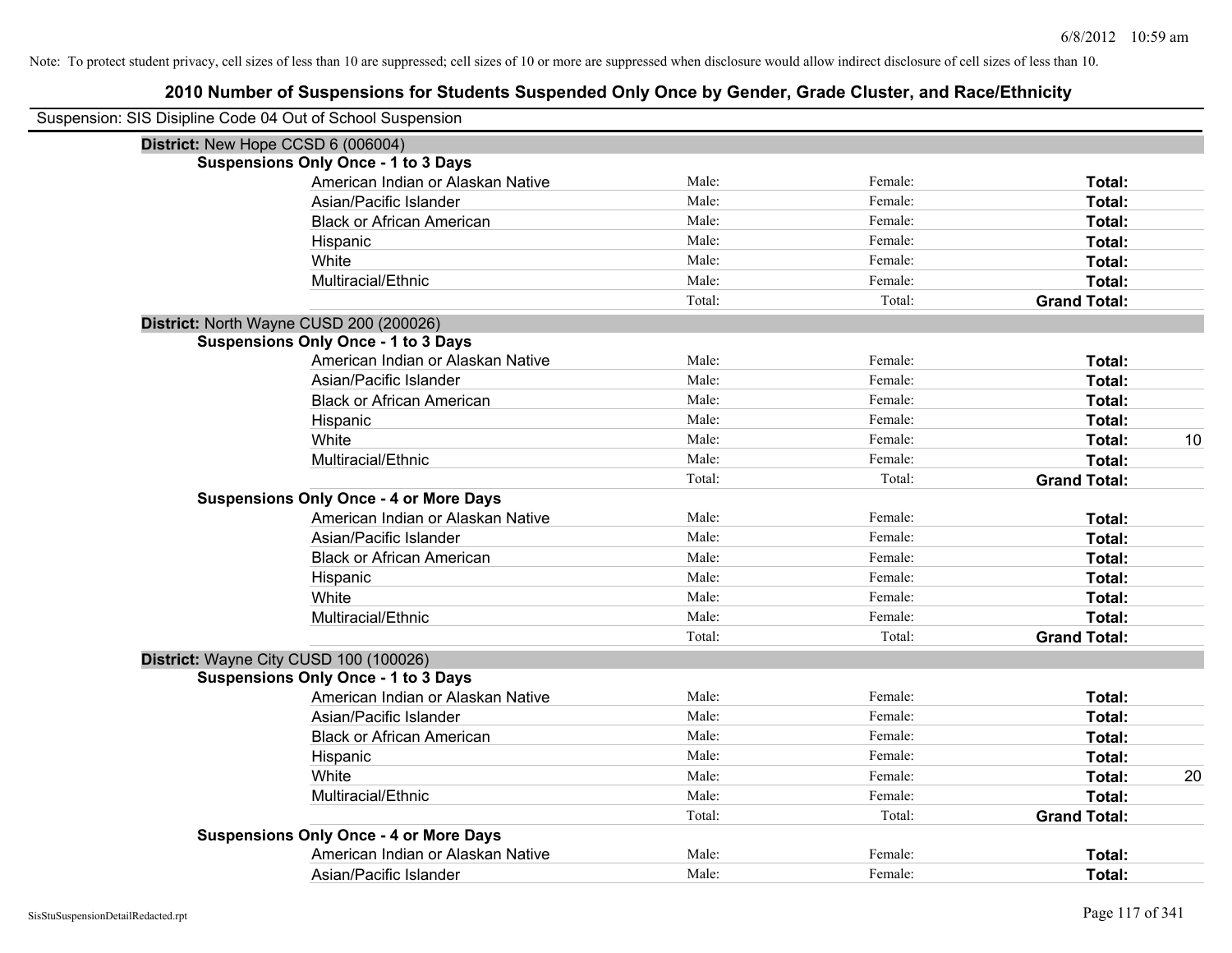| Suspension: SIS Disipline Code 04 Out of School Suspension |                                               |        |         |                     |    |
|------------------------------------------------------------|-----------------------------------------------|--------|---------|---------------------|----|
|                                                            | <b>Black or African American</b>              | Male:  | Female: | Total:              |    |
|                                                            | Hispanic                                      | Male:  | Female: | Total:              |    |
|                                                            | White                                         | Male:  | Female: | Total:              |    |
|                                                            | Multiracial/Ethnic                            | Male:  | Female: | Total:              |    |
|                                                            |                                               | Total: | Total:  | <b>Grand Total:</b> |    |
| County: White (097)                                        |                                               |        |         |                     |    |
|                                                            | District: Carmi-White County CUSD 5 (005026)  |        |         |                     |    |
|                                                            | <b>Suspensions Only Once - 1 to 3 Days</b>    |        |         |                     |    |
|                                                            | American Indian or Alaskan Native             | Male:  | Female: | Total:              |    |
|                                                            | Asian/Pacific Islander                        | Male:  | Female: | Total:              |    |
|                                                            | <b>Black or African American</b>              | Male:  | Female: | Total:              |    |
|                                                            | Hispanic                                      | Male:  | Female: | Total:              |    |
|                                                            | White                                         | Male:  | Female: | Total:              | 11 |
|                                                            | Multiracial/Ethnic                            | Male:  | Female: | Total:              |    |
|                                                            |                                               | Total: | Total:  | <b>Grand Total:</b> |    |
|                                                            | <b>Suspensions Only Once - 4 or More Days</b> |        |         |                     |    |
|                                                            | American Indian or Alaskan Native             | Male:  | Female: | Total:              |    |
|                                                            | Asian/Pacific Islander                        | Male:  | Female: | Total:              |    |
|                                                            | <b>Black or African American</b>              | Male:  | Female: | Total:              |    |
|                                                            | Hispanic                                      | Male:  | Female: | Total:              |    |
|                                                            | White                                         | Male:  | Female: | Total:              | 12 |
|                                                            | Multiracial/Ethnic                            | Male:  | Female: | Total:              |    |
|                                                            |                                               | Total: | Total:  | <b>Grand Total:</b> |    |
|                                                            | District: Grayville CUSD 1 (001026)           |        |         |                     |    |
|                                                            | <b>Suspensions Only Once - 1 to 3 Days</b>    |        |         |                     |    |
|                                                            | American Indian or Alaskan Native             | Male:  | Female: | Total:              |    |
|                                                            | Asian/Pacific Islander                        | Male:  | Female: | Total:              |    |
|                                                            | <b>Black or African American</b>              | Male:  | Female: | Total:              |    |
|                                                            | Hispanic                                      | Male:  | Female: | Total:              |    |
|                                                            | White                                         | Male:  | Female: | Total:              | 21 |
|                                                            | Multiracial/Ethnic                            | Male:  | Female: | Total:              |    |
|                                                            |                                               | Total: | Total:  | <b>Grand Total:</b> |    |
|                                                            | <b>Suspensions Only Once - 4 or More Days</b> |        |         |                     |    |
|                                                            | American Indian or Alaskan Native             | Male:  | Female: | Total:              |    |
|                                                            | Asian/Pacific Islander                        | Male:  | Female: | Total:              |    |
|                                                            | <b>Black or African American</b>              | Male:  | Female: | Total:              |    |
|                                                            | Hispanic                                      | Male:  | Female: | Total:              |    |
|                                                            | White                                         | Male:  | Female: | Total:              |    |
|                                                            | Multiracial/Ethnic                            | Male:  | Female: | Total:              |    |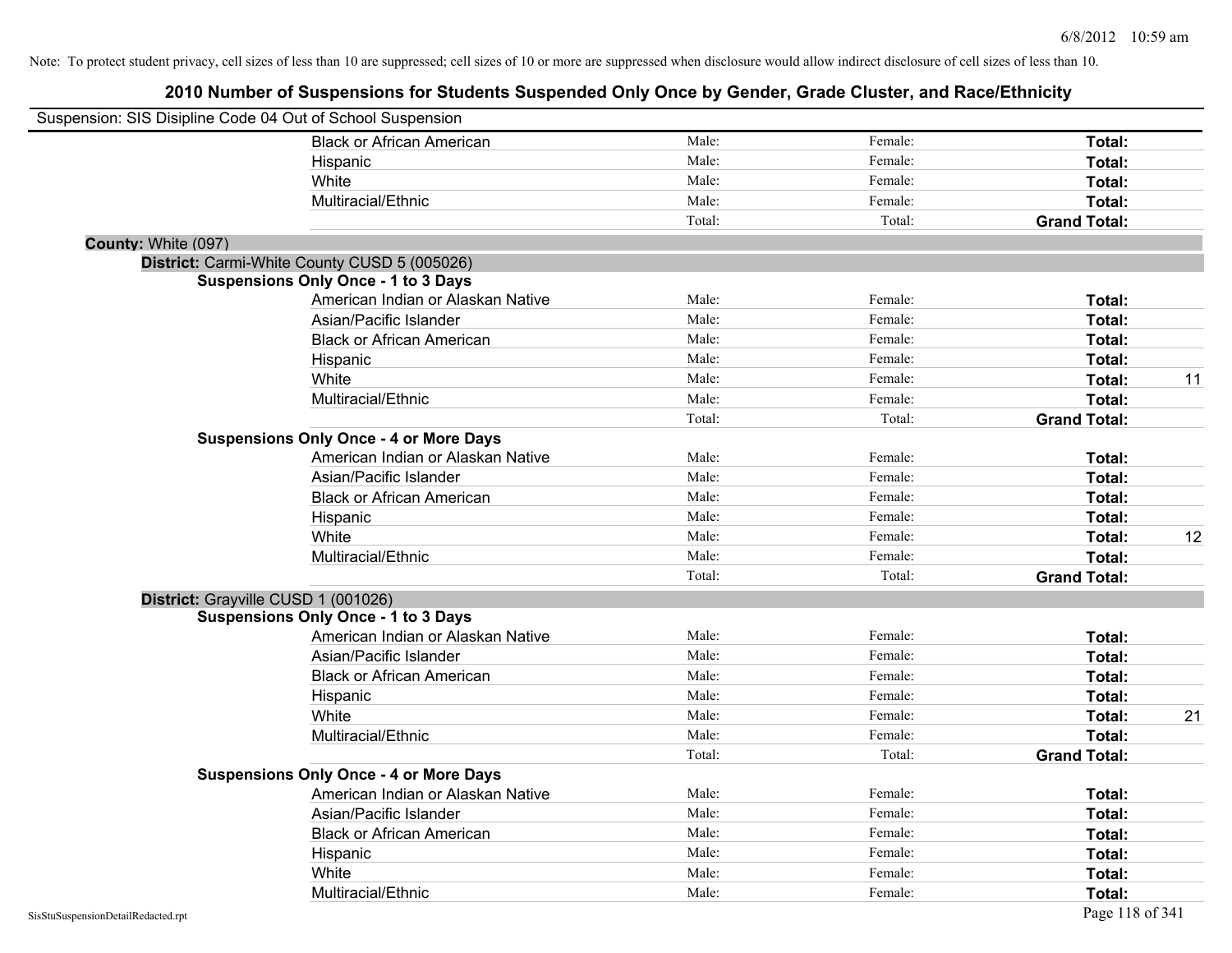| Suspension: SIS Disipline Code 04 Out of School Suspension |                                                     |        |         |                     |
|------------------------------------------------------------|-----------------------------------------------------|--------|---------|---------------------|
|                                                            |                                                     | Total: | Total:  | <b>Grand Total:</b> |
|                                                            | District: Norris City-Omaha-Enfield CUSD 3 (003026) |        |         |                     |
|                                                            | <b>Suspensions Only Once - 1 to 3 Days</b>          |        |         |                     |
|                                                            | American Indian or Alaskan Native                   | Male:  | Female: | Total:              |
|                                                            | Asian/Pacific Islander                              | Male:  | Female: | Total:              |
|                                                            | <b>Black or African American</b>                    | Male:  | Female: | Total:              |
|                                                            | Hispanic                                            | Male:  | Female: | Total:              |
|                                                            | White                                               | Male:  | Female: | Total:<br>14        |
|                                                            | Multiracial/Ethnic                                  | Male:  | Female: | Total:              |
|                                                            |                                                     | Total: | Total:  | <b>Grand Total:</b> |
|                                                            | District: Wabash & Ohio Valley Sp Ed Dist (801060)  |        |         |                     |
|                                                            | <b>Suspensions Only Once - 1 to 3 Days</b>          |        |         |                     |
|                                                            | American Indian or Alaskan Native                   | Male:  | Female: | Total:              |
|                                                            | Asian/Pacific Islander                              | Male:  | Female: | Total:              |
|                                                            | <b>Black or African American</b>                    | Male:  | Female: | Total:              |
|                                                            | Hispanic                                            | Male:  | Female: | Total:              |
|                                                            | White                                               | Male:  | Female: | Total:              |
|                                                            | Multiracial/Ethnic                                  | Male:  | Female: | Total:              |
|                                                            |                                                     | Total: | Total:  | <b>Grand Total:</b> |
|                                                            |                                                     |        |         |                     |
| Region: Franklin/Williamson ROE (21)                       |                                                     |        |         |                     |
| County: Franklin (028)                                     |                                                     |        |         |                     |
| District: Akin CCSD 91 (091004)                            |                                                     |        |         |                     |
|                                                            | <b>Suspensions Only Once - 1 to 3 Days</b>          |        |         |                     |
|                                                            | American Indian or Alaskan Native                   | Male:  | Female: | Total:              |
|                                                            | Asian/Pacific Islander                              | Male:  | Female: | Total:              |
|                                                            | <b>Black or African American</b>                    | Male:  | Female: | Total:              |
|                                                            | Hispanic                                            | Male:  | Female: | Total:              |
|                                                            | White                                               | Male:  | Female: | Total:              |
|                                                            | Multiracial/Ethnic                                  | Male:  | Female: | Total:              |
|                                                            |                                                     | Total: | Total:  | <b>Grand Total:</b> |
|                                                            | District: Benton CCSD 47 (047004)                   |        |         |                     |
|                                                            | <b>Suspensions Only Once - 1 to 3 Days</b>          |        |         |                     |
|                                                            | American Indian or Alaskan Native                   | Male:  | Female: | Total:              |
|                                                            | Asian/Pacific Islander                              | Male:  | Female: | Total:              |
|                                                            | <b>Black or African American</b>                    | Male:  | Female: | Total:              |
|                                                            | Hispanic                                            | Male:  | Female: | <b>Total:</b>       |
|                                                            | White                                               | Male:  | Female: | Total:              |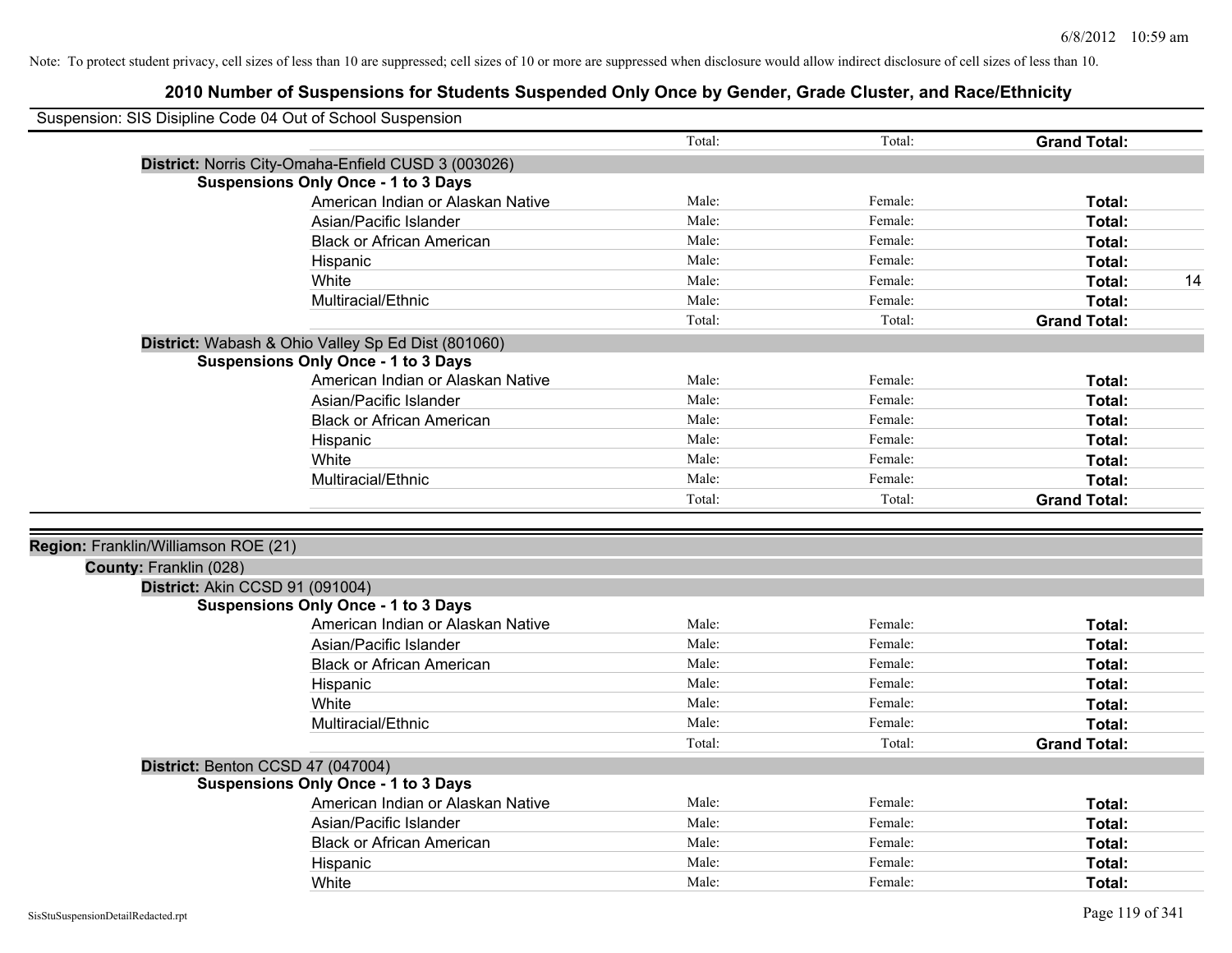| Suspension: SIS Disipline Code 04 Out of School Suspension |                                               |        |               |    |                     |    |
|------------------------------------------------------------|-----------------------------------------------|--------|---------------|----|---------------------|----|
|                                                            | Multiracial/Ethnic                            | Male:  | Female:       |    | Total:              |    |
|                                                            |                                               | Total: | Total:        |    | <b>Grand Total:</b> |    |
|                                                            | <b>Suspensions Only Once - 4 or More Days</b> |        |               |    |                     |    |
|                                                            | American Indian or Alaskan Native             | Male:  | Female:       |    | Total:              |    |
|                                                            | Asian/Pacific Islander                        | Male:  | Female:       |    | Total:              |    |
|                                                            | <b>Black or African American</b>              | Male:  | Female:       |    | Total:              |    |
|                                                            | Hispanic                                      | Male:  | Female:       |    | Total:              |    |
|                                                            | White                                         | Male:  | Female:       |    | Total:              |    |
|                                                            | Multiracial/Ethnic                            | Male:  | Female:       |    | Total:              |    |
|                                                            |                                               | Total: | Total:        |    | <b>Grand Total:</b> |    |
|                                                            | District: Benton Cons HSD 103 (103013)        |        |               |    |                     |    |
|                                                            | <b>Suspensions Only Once - 1 to 3 Days</b>    |        |               |    |                     |    |
|                                                            | American Indian or Alaskan Native             | Male:  | Female:       |    | Total:              |    |
|                                                            | Asian/Pacific Islander                        | Male:  | Female:       |    | Total:              |    |
|                                                            | <b>Black or African American</b>              | Male:  | Female:       |    | Total:              |    |
|                                                            | Hispanic                                      | Male:  | Female:       |    | Total:              |    |
|                                                            | White                                         | Male:  | Female:       |    | Total:              | 30 |
|                                                            | Multiracial/Ethnic                            | Male:  | Female:       |    | Total:              |    |
|                                                            |                                               | Total: | Total:        |    | <b>Grand Total:</b> |    |
|                                                            | <b>Suspensions Only Once - 4 or More Days</b> |        |               |    |                     |    |
|                                                            | American Indian or Alaskan Native             | Male:  | Female:       |    | Total:              |    |
|                                                            | Asian/Pacific Islander                        | Male:  | Female:       |    | Total:              |    |
|                                                            | <b>Black or African American</b>              | Male:  | Female:       |    | Total:              |    |
|                                                            | Hispanic                                      | Male:  | Female:       |    | Total:              |    |
|                                                            | White                                         | Male:  | Female:       |    | Total:              |    |
|                                                            | Multiracial/Ethnic                            | Male:  | Female:       |    | Total:              |    |
|                                                            |                                               | Total: | Total:        |    | <b>Grand Total:</b> |    |
| District: Christopher USD 99 (099026)                      |                                               |        |               |    |                     |    |
|                                                            | <b>Suspensions Only Once - 1 to 3 Days</b>    |        |               |    |                     |    |
|                                                            | American Indian or Alaskan Native             | Male:  | Female:       |    | Total:              |    |
|                                                            | Asian/Pacific Islander                        | Male:  | Female:       |    | Total:              |    |
|                                                            | <b>Black or African American</b>              | Male:  | Female:       |    | Total:              |    |
|                                                            | Hispanic                                      | Male:  | Female:       |    | Total:              |    |
|                                                            | White                                         | Male:  | 32<br>Female: | 19 | Total:              | 51 |
|                                                            | Multiracial/Ethnic                            | Male:  | Female:       |    | Total:              |    |
|                                                            |                                               | Total: | Total:        |    | <b>Grand Total:</b> |    |
|                                                            | <b>Suspensions Only Once - 4 or More Days</b> |        |               |    |                     |    |
|                                                            | American Indian or Alaskan Native             | Male:  | Female:       |    | Total:              |    |
|                                                            | Asian/Pacific Islander                        | Male:  | Female:       |    | Total:              |    |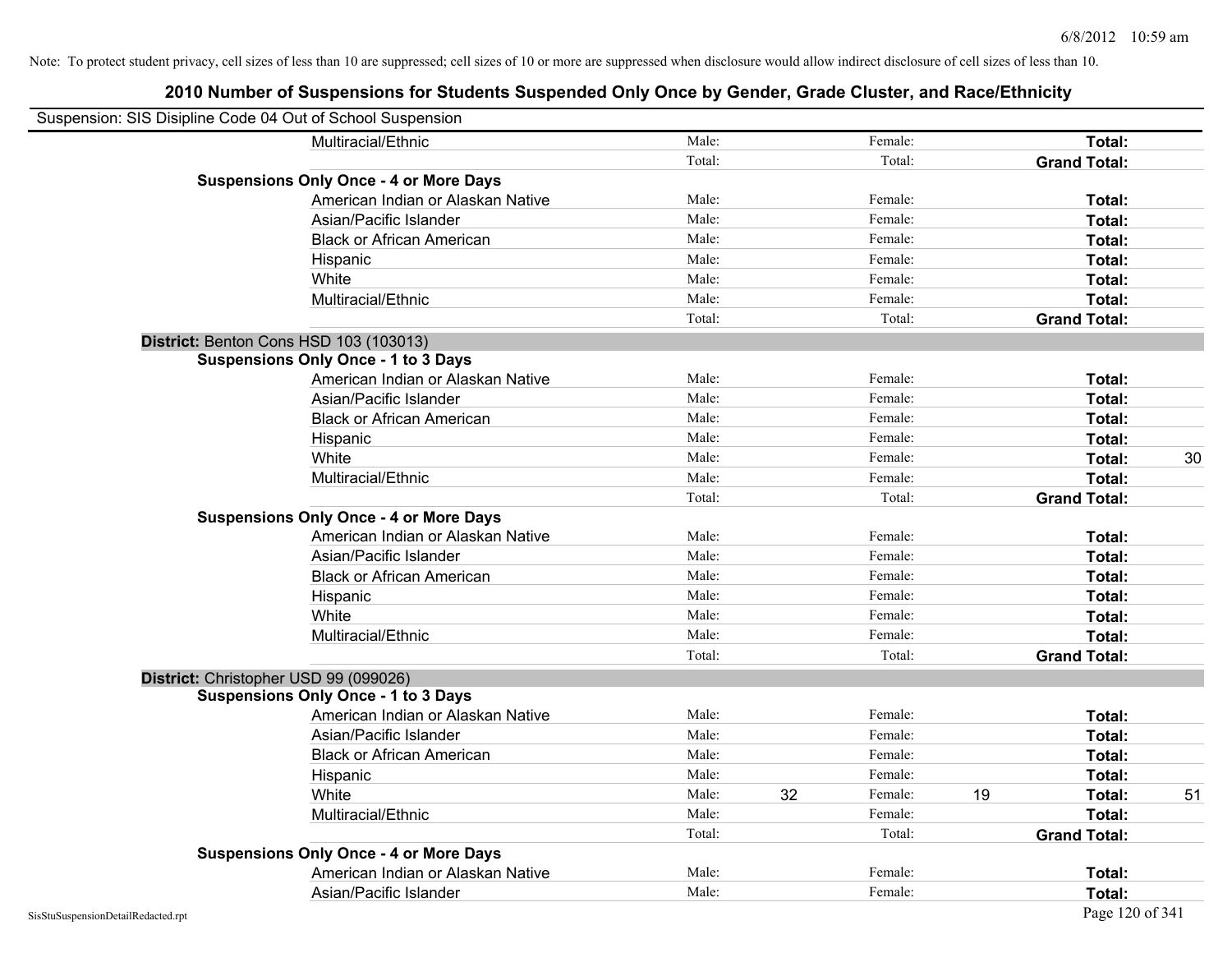| Suspension: SIS Disipline Code 04 Out of School Suspension |                                               |        |         |                     |
|------------------------------------------------------------|-----------------------------------------------|--------|---------|---------------------|
|                                                            | <b>Black or African American</b>              | Male:  | Female: | Total:              |
|                                                            | Hispanic                                      | Male:  | Female: | Total:              |
|                                                            | White                                         | Male:  | Female: | Total:              |
|                                                            | Multiracial/Ethnic                            | Male:  | Female: | Total:              |
|                                                            |                                               | Total: | Total:  | <b>Grand Total:</b> |
| District: Frankfort CUSD 168 (168026)                      |                                               |        |         |                     |
|                                                            | <b>Suspensions Only Once - 1 to 3 Days</b>    |        |         |                     |
|                                                            | American Indian or Alaskan Native             | Male:  | Female: | Total:              |
|                                                            | Asian/Pacific Islander                        | Male:  | Female: | Total:              |
|                                                            | <b>Black or African American</b>              | Male:  | Female: | Total:              |
|                                                            | Hispanic                                      | Male:  | Female: | Total:              |
|                                                            | White                                         | Male:  | Female: | Total:              |
|                                                            | Multiracial/Ethnic                            | Male:  | Female: | Total:              |
|                                                            |                                               | Total: | Total:  | <b>Grand Total:</b> |
|                                                            | <b>Suspensions Only Once - 4 or More Days</b> |        |         |                     |
|                                                            | American Indian or Alaskan Native             | Male:  | Female: | Total:              |
|                                                            | Asian/Pacific Islander                        | Male:  | Female: | Total:              |
|                                                            | <b>Black or African American</b>              | Male:  | Female: | Total:              |
|                                                            | Hispanic                                      | Male:  | Female: | Total:              |
|                                                            | White                                         | Male:  | Female: | Total:              |
|                                                            | Multiracial/Ethnic                            | Male:  | Female: | Total:              |
|                                                            |                                               | Total: | Total:  | <b>Grand Total:</b> |
| District: Sesser-Valier CUSD 196 (196026)                  |                                               |        |         |                     |
|                                                            | <b>Suspensions Only Once - 1 to 3 Days</b>    |        |         |                     |
|                                                            | American Indian or Alaskan Native             | Male:  | Female: | Total:              |
|                                                            | Asian/Pacific Islander                        | Male:  | Female: | Total:              |
|                                                            | <b>Black or African American</b>              | Male:  | Female: | Total:              |
|                                                            | Hispanic                                      | Male:  | Female: | Total:              |
|                                                            | White                                         | Male:  | Female: | Total:<br>19        |
|                                                            | Multiracial/Ethnic                            | Male:  | Female: | Total:              |
|                                                            |                                               | Total: | Total:  | <b>Grand Total:</b> |
|                                                            | <b>Suspensions Only Once - 4 or More Days</b> |        |         |                     |
|                                                            | American Indian or Alaskan Native             | Male:  | Female: | Total:              |
|                                                            | Asian/Pacific Islander                        | Male:  | Female: | Total:              |
|                                                            | <b>Black or African American</b>              | Male:  | Female: | Total:              |
|                                                            | Hispanic                                      | Male:  | Female: | Total:              |
|                                                            | White                                         | Male:  | Female: | Total:              |
|                                                            | Multiracial/Ethnic                            | Male:  | Female: | Total:              |
|                                                            |                                               | Total: | Total:  | <b>Grand Total:</b> |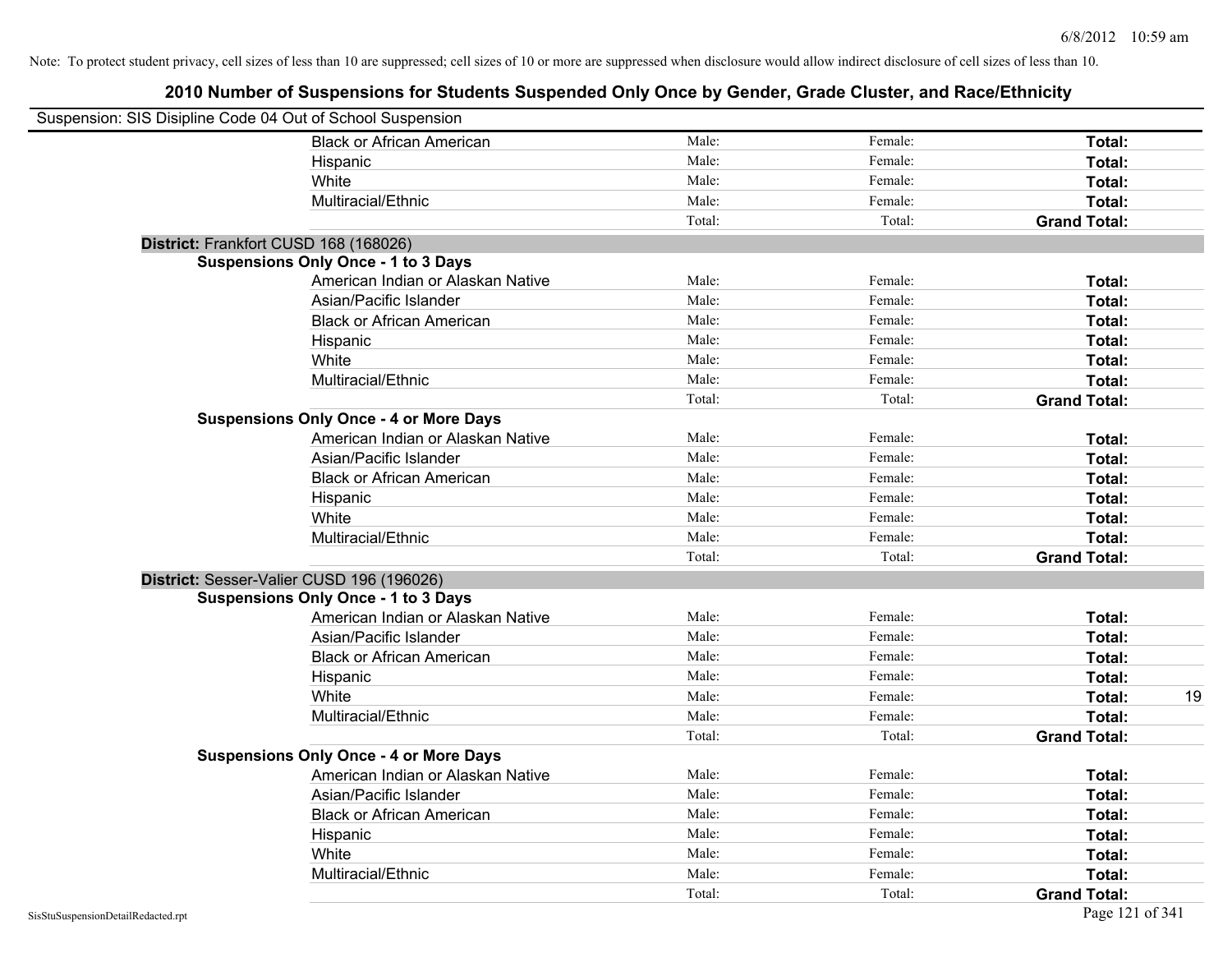|                                        | Suspension: SIS Disipline Code 04 Out of School Suspension |        |         |                     |
|----------------------------------------|------------------------------------------------------------|--------|---------|---------------------|
|                                        | District: Thompsonville CUSD 174 (174026)                  |        |         |                     |
|                                        | <b>Suspensions Only Once - 1 to 3 Days</b>                 |        |         |                     |
|                                        | American Indian or Alaskan Native                          | Male:  | Female: | Total:              |
|                                        | Asian/Pacific Islander                                     | Male:  | Female: | Total:              |
|                                        | <b>Black or African American</b>                           | Male:  | Female: | Total:              |
|                                        | Hispanic                                                   | Male:  | Female: | Total:              |
|                                        | White                                                      | Male:  | Female: | 14<br>Total:        |
|                                        | Multiracial/Ethnic                                         | Male:  | Female: | Total:              |
|                                        |                                                            | Total: | Total:  | <b>Grand Total:</b> |
|                                        | District: Zeigler-Royalton CUSD 188 (188026)               |        |         |                     |
|                                        | <b>Suspensions Only Once - 1 to 3 Days</b>                 |        |         |                     |
|                                        | American Indian or Alaskan Native                          | Male:  | Female: | Total:              |
|                                        | Asian/Pacific Islander                                     | Male:  | Female: | Total:              |
|                                        | <b>Black or African American</b>                           | Male:  | Female: | Total:              |
|                                        | Hispanic                                                   | Male:  | Female: | Total:              |
|                                        | White                                                      | Male:  | Female: | Total:              |
|                                        | Multiracial/Ethnic                                         | Male:  | Female: | Total:              |
|                                        |                                                            | Total: | Total:  | <b>Grand Total:</b> |
|                                        | <b>Suspensions Only Once - 4 or More Days</b>              |        |         |                     |
|                                        | American Indian or Alaskan Native                          | Male:  | Female: | Total:              |
|                                        | Asian/Pacific Islander                                     | Male:  | Female: | Total:              |
|                                        | <b>Black or African American</b>                           | Male:  | Female: | Total:              |
|                                        | Hispanic                                                   | Male:  | Female: | Total:              |
|                                        | White                                                      | Male:  | Female: | Total:              |
|                                        | Multiracial/Ethnic                                         | Male:  | Female: | Total:              |
|                                        |                                                            | Total: | Total:  | <b>Grand Total:</b> |
| <b>County: Non-Public School (000)</b> |                                                            |        |         |                     |
|                                        | District: Franklin/Williamson ROE (000000)                 |        |         |                     |
|                                        | <b>Suspensions Only Once - 1 to 3 Days</b>                 |        |         |                     |
|                                        | American Indian or Alaskan Native                          | Male:  | Female: | Total:              |
|                                        | Asian/Pacific Islander                                     | Male:  | Female: | Total:              |
|                                        | <b>Black or African American</b>                           | Male:  | Female: | Total:              |
|                                        | Hispanic                                                   | Male:  | Female: | Total:              |
|                                        | White                                                      | Male:  | Female: | Total:              |
|                                        | Multiracial/Ethnic                                         | Male:  | Female: | Total:              |
|                                        |                                                            | Total: | Total:  | <b>Grand Total:</b> |
|                                        | <b>Suspensions Only Once - 4 or More Days</b>              |        |         |                     |
|                                        | American Indian or Alaskan Native                          | Male:  | Female: | Total:              |
|                                        | Asian/Pacific Islander                                     | Male:  | Female: | Total:              |
| SisStuSuspensionDetailRedacted.rpt     |                                                            |        |         | Page 122 of 341     |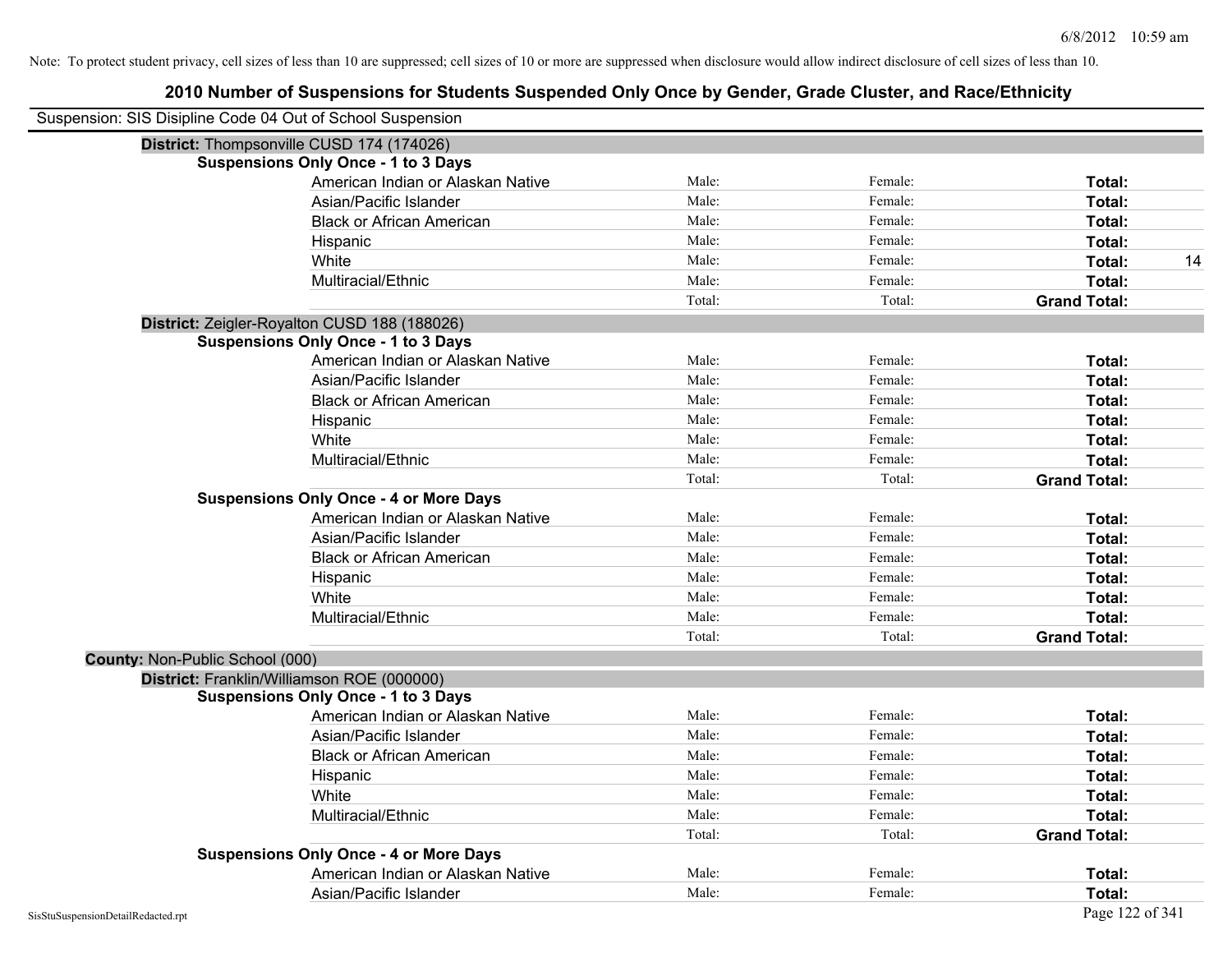| Suspension: SIS Disipline Code 04 Out of School Suspension |                                               |        |         |                     |
|------------------------------------------------------------|-----------------------------------------------|--------|---------|---------------------|
|                                                            | <b>Black or African American</b>              | Male:  | Female: | Total:              |
|                                                            | Hispanic                                      | Male:  | Female: | Total:              |
|                                                            | White                                         | Male:  | Female: | <b>Total:</b>       |
|                                                            | Multiracial/Ethnic                            | Male:  | Female: | Total:              |
|                                                            |                                               | Total: | Total:  | <b>Grand Total:</b> |
| County: Williamson (100)                                   |                                               |        |         |                     |
|                                                            | District: Carterville CUSD 5 (005026)         |        |         |                     |
|                                                            | <b>Suspensions Only Once - 1 to 3 Days</b>    |        |         |                     |
|                                                            | American Indian or Alaskan Native             | Male:  | Female: | Total:              |
|                                                            | Asian/Pacific Islander                        | Male:  | Female: | Total:              |
|                                                            | <b>Black or African American</b>              | Male:  | Female: | Total:              |
|                                                            | Hispanic                                      | Male:  | Female: | Total:              |
|                                                            | White                                         | Male:  | Female: | Total:<br>44        |
|                                                            | Multiracial/Ethnic                            | Male:  | Female: | Total:              |
|                                                            |                                               | Total: | Total:  | <b>Grand Total:</b> |
|                                                            | District: Crab Orchard CUSD 3 (003026)        |        |         |                     |
|                                                            | <b>Suspensions Only Once - 1 to 3 Days</b>    |        |         |                     |
|                                                            | American Indian or Alaskan Native             | Male:  | Female: | Total:              |
|                                                            | Asian/Pacific Islander                        | Male:  | Female: | Total:              |
|                                                            | <b>Black or African American</b>              | Male:  | Female: | Total:              |
|                                                            | Hispanic                                      | Male:  | Female: | Total:              |
|                                                            | White                                         | Male:  | Female: | Total:              |
|                                                            | Multiracial/Ethnic                            | Male:  | Female: | Total:              |
|                                                            |                                               | Total: | Total:  | <b>Grand Total:</b> |
|                                                            | <b>Suspensions Only Once - 4 or More Days</b> |        |         |                     |
|                                                            | American Indian or Alaskan Native             | Male:  | Female: | Total:              |
|                                                            | Asian/Pacific Islander                        | Male:  | Female: | Total:              |
|                                                            | <b>Black or African American</b>              | Male:  | Female: | Total:              |
|                                                            | Hispanic                                      | Male:  | Female: | Total:              |
|                                                            | White                                         | Male:  | Female: | Total:              |
|                                                            | Multiracial/Ethnic                            | Male:  | Female: | Total:              |
|                                                            |                                               | Total: | Total:  | <b>Grand Total:</b> |
| District: Herrin CUSD 4 (004026)                           |                                               |        |         |                     |
|                                                            | <b>Suspensions Only Once - 1 to 3 Days</b>    |        |         |                     |
|                                                            | American Indian or Alaskan Native             | Male:  | Female: | Total:              |
|                                                            | Asian/Pacific Islander                        | Male:  | Female: | Total:              |
|                                                            | <b>Black or African American</b>              | Male:  | Female: | 14<br>Total:        |
|                                                            | Hispanic                                      | Male:  | Female: | Total:              |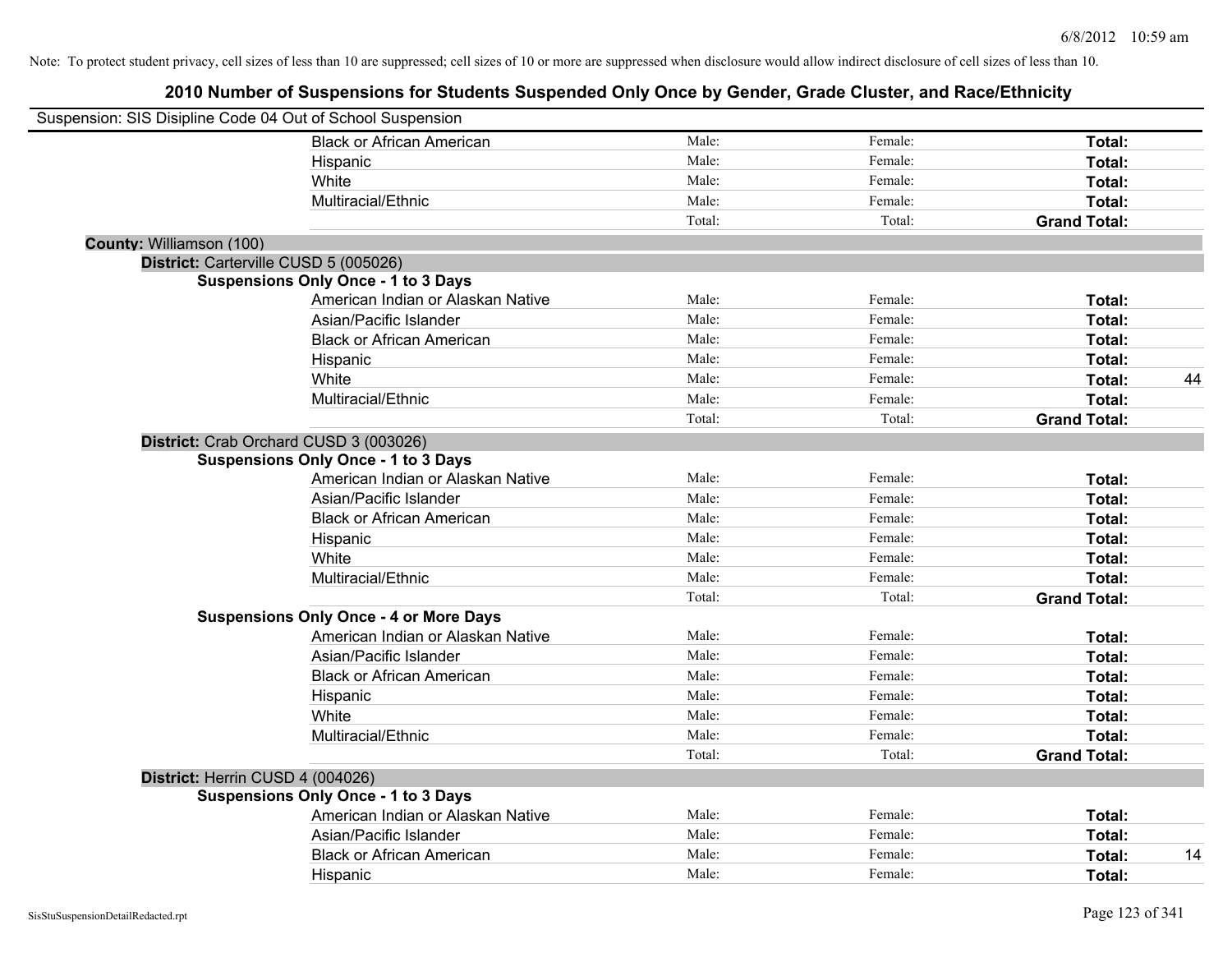| Suspension: SIS Disipline Code 04 Out of School Suspension |                                               |        |    |         |    |                     |    |
|------------------------------------------------------------|-----------------------------------------------|--------|----|---------|----|---------------------|----|
|                                                            | White                                         | Male:  | 36 | Female: | 23 | Total:              | 59 |
|                                                            | Multiracial/Ethnic                            | Male:  |    | Female: |    | Total:              | 12 |
|                                                            |                                               | Total: |    | Total:  |    | <b>Grand Total:</b> |    |
|                                                            | <b>Suspensions Only Once - 4 or More Days</b> |        |    |         |    |                     |    |
|                                                            | American Indian or Alaskan Native             | Male:  |    | Female: |    | Total:              |    |
|                                                            | Asian/Pacific Islander                        | Male:  |    | Female: |    | Total:              |    |
|                                                            | <b>Black or African American</b>              | Male:  |    | Female: |    | Total:              |    |
|                                                            | Hispanic                                      | Male:  |    | Female: |    | Total:              |    |
|                                                            | White                                         | Male:  | 22 | Female: | 15 | Total:              | 37 |
|                                                            | Multiracial/Ethnic                            | Male:  |    | Female: |    | Total:              |    |
|                                                            |                                               | Total: |    | Total:  |    | <b>Grand Total:</b> |    |
| District: Johnston City CUSD 1 (001026)                    |                                               |        |    |         |    |                     |    |
|                                                            | <b>Suspensions Only Once - 4 or More Days</b> |        |    |         |    |                     |    |
|                                                            | American Indian or Alaskan Native             | Male:  |    | Female: |    | Total:              |    |
|                                                            | Asian/Pacific Islander                        | Male:  |    | Female: |    | Total:              |    |
|                                                            | <b>Black or African American</b>              | Male:  |    | Female: |    | Total:              |    |
|                                                            | Hispanic                                      | Male:  |    | Female: |    | Total:              |    |
|                                                            | White                                         | Male:  |    | Female: |    | Total:              |    |
|                                                            | Multiracial/Ethnic                            | Male:  |    | Female: |    | Total:              |    |
|                                                            |                                               | Total: |    | Total:  |    | <b>Grand Total:</b> |    |
| District: Marion CUSD 2 (002026)                           |                                               |        |    |         |    |                     |    |
|                                                            | <b>Suspensions Only Once - 1 to 3 Days</b>    |        |    |         |    |                     |    |
|                                                            | American Indian or Alaskan Native             | Male:  |    | Female: |    | Total:              |    |
|                                                            | Asian/Pacific Islander                        | Male:  |    | Female: |    | Total:              |    |
|                                                            | <b>Black or African American</b>              | Male:  |    | Female: |    | Total:              |    |
|                                                            | Hispanic                                      | Male:  |    | Female: |    | Total:              |    |
|                                                            | White                                         | Male:  |    | Female: |    | Total:              |    |
|                                                            | Multiracial/Ethnic                            | Male:  |    | Female: |    | Total:              |    |
|                                                            |                                               | Total: |    | Total:  |    | <b>Grand Total:</b> |    |
|                                                            | <b>Suspensions Only Once - 4 or More Days</b> |        |    |         |    |                     |    |
|                                                            | American Indian or Alaskan Native             | Male:  |    | Female: |    | Total:              |    |
|                                                            | Asian/Pacific Islander                        | Male:  |    | Female: |    | Total:              |    |
|                                                            | <b>Black or African American</b>              | Male:  |    | Female: |    | Total:              |    |
|                                                            | Hispanic                                      | Male:  |    | Female: |    | Total:              |    |
|                                                            | White                                         | Male:  |    | Female: |    | Total:              |    |
|                                                            | Multiracial/Ethnic                            | Male:  |    | Female: |    | Total:              |    |
|                                                            |                                               | Total: |    | Total:  |    | <b>Grand Total:</b> |    |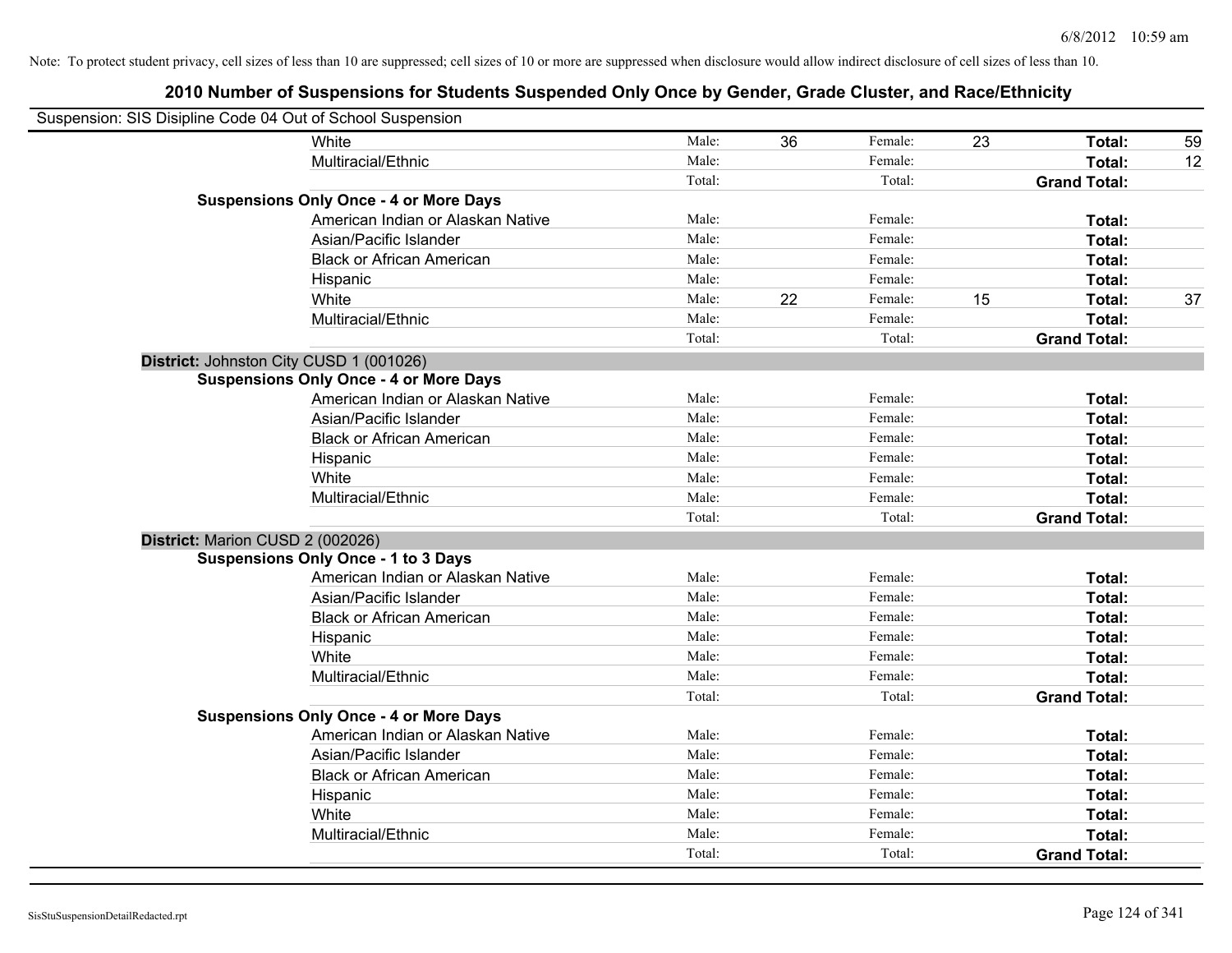# **2010 Number of Suspensions for Students Suspended Only Once by Gender, Grade Cluster, and Race/Ethnicity**

| Suspension: SIS Disipline Code 04 Out of School Suspension |        |         |                     |    |
|------------------------------------------------------------|--------|---------|---------------------|----|
| Region: Fulton/Schuyler ROE (22)                           |        |         |                     |    |
| County: Fulton (029)                                       |        |         |                     |    |
| District: Astoria CUSD 1 (001026)                          |        |         |                     |    |
| <b>Suspensions Only Once - 1 to 3 Days</b>                 |        |         |                     |    |
| American Indian or Alaskan Native                          | Male:  | Female: | Total:              |    |
| Asian/Pacific Islander                                     | Male:  | Female: | Total:              |    |
| <b>Black or African American</b>                           | Male:  | Female: | Total:              |    |
| Hispanic                                                   | Male:  | Female: | <b>Total:</b>       |    |
| White                                                      | Male:  | Female: | Total:              | 22 |
| Multiracial/Ethnic                                         | Male:  | Female: | Total:              |    |
|                                                            | Total: | Total:  | <b>Grand Total:</b> |    |
| District: Avon CUSD 176 (176026)                           |        |         |                     |    |
| <b>Suspensions Only Once - 1 to 3 Days</b>                 |        |         |                     |    |
| American Indian or Alaskan Native                          | Male:  | Female: | Total:              |    |
| Asian/Pacific Islander                                     | Male:  | Female: | Total:              |    |
| <b>Black or African American</b>                           | Male:  | Female: | Total:              |    |
| Hispanic                                                   | Male:  | Female: | Total:              |    |
| White                                                      | Male:  | Female: | Total:              |    |
| Multiracial/Ethnic                                         | Male:  | Female: | Total:              |    |
|                                                            | Total: | Total:  | <b>Grand Total:</b> |    |
| District: Canton Union SD 66 (066025)                      |        |         |                     |    |
| <b>Suspensions Only Once - 1 to 3 Days</b>                 |        |         |                     |    |
| American Indian or Alaskan Native                          | Male:  | Female: | Total:              |    |
| Asian/Pacific Islander                                     | Male:  | Female: | Total:              |    |
| <b>Black or African American</b>                           | Male:  | Female: | Total:              |    |
| Hispanic                                                   | Male:  | Female: | Total:              |    |
| White                                                      | Male:  | Female: | Total:              | 23 |
| Multiracial/Ethnic                                         | Male:  | Female: | Total:              |    |
|                                                            | Total: | Total:  | <b>Grand Total:</b> |    |
| <b>Suspensions Only Once - 4 or More Days</b>              |        |         |                     |    |
| American Indian or Alaskan Native                          | Male:  | Female: | Total:              |    |
| Asian/Pacific Islander                                     | Male:  | Female: | Total:              |    |
| <b>Black or African American</b>                           | Male:  | Female: | Total:              |    |
| Hispanic                                                   | Male:  | Female: | Total:              |    |
| White                                                      | Male:  | Female: | Total:              | 13 |
| Multiracial/Ethnic                                         | Male:  | Female: | Total:              |    |
|                                                            | Total: | Total:  | <b>Grand Total:</b> |    |

### **District:** CUSD 3 Fulton County (003026)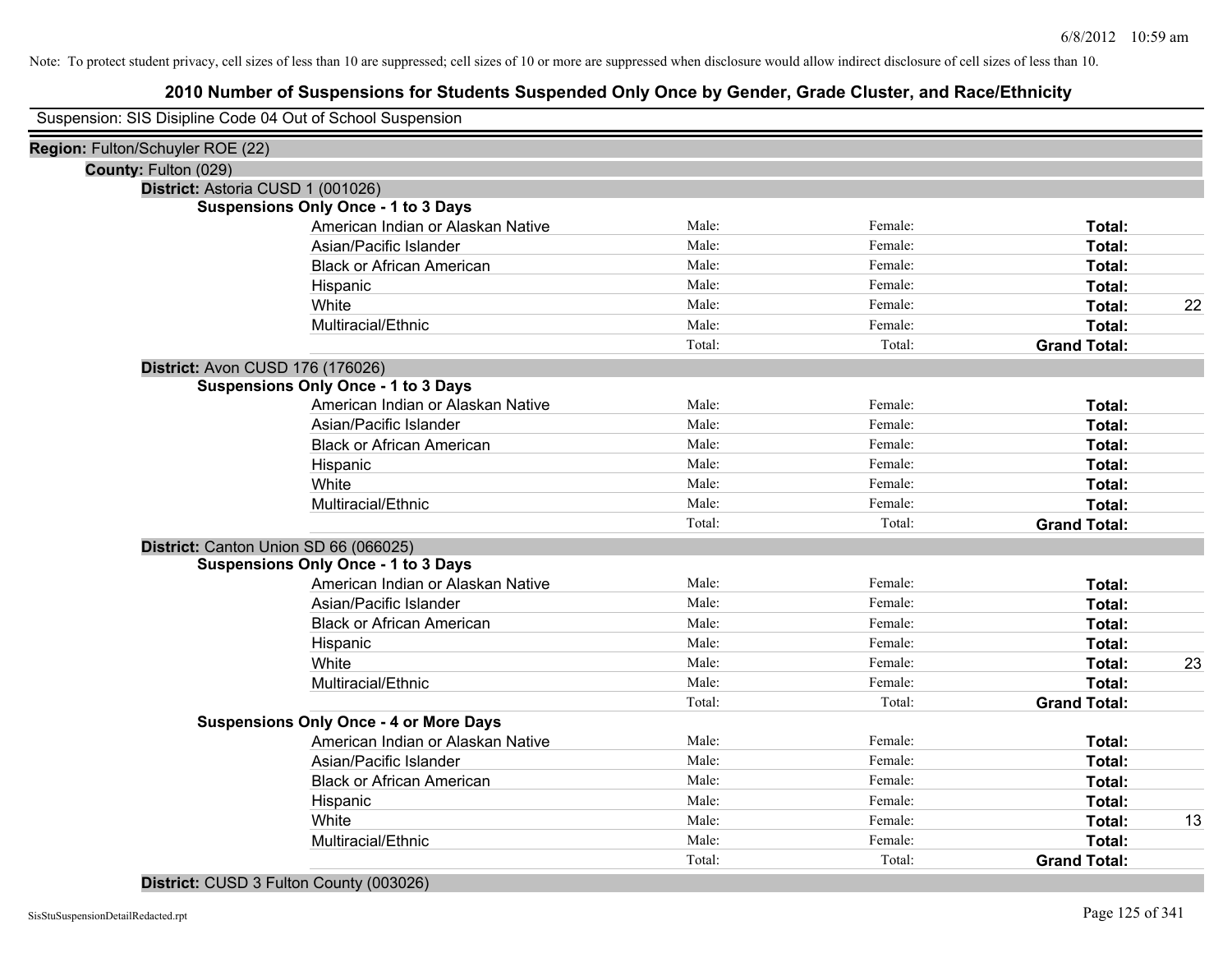| Suspension: SIS Disipline Code 04 Out of School Suspension |                                               |        |         |                     |
|------------------------------------------------------------|-----------------------------------------------|--------|---------|---------------------|
|                                                            | <b>Suspensions Only Once - 1 to 3 Days</b>    |        |         |                     |
|                                                            | American Indian or Alaskan Native             | Male:  | Female: | Total:              |
|                                                            | Asian/Pacific Islander                        | Male:  | Female: | Total:              |
|                                                            | <b>Black or African American</b>              | Male:  | Female: | Total:              |
|                                                            | Hispanic                                      | Male:  | Female: | Total:              |
|                                                            | White                                         | Male:  | Female: | Total:<br>11        |
|                                                            | Multiracial/Ethnic                            | Male:  | Female: | Total:              |
|                                                            |                                               | Total: | Total:  | <b>Grand Total:</b> |
|                                                            | <b>Suspensions Only Once - 4 or More Days</b> |        |         |                     |
|                                                            | American Indian or Alaskan Native             | Male:  | Female: | Total:              |
|                                                            | Asian/Pacific Islander                        | Male:  | Female: | Total:              |
|                                                            | <b>Black or African American</b>              | Male:  | Female: | Total:              |
|                                                            | Hispanic                                      | Male:  | Female: | Total:              |
|                                                            | White                                         | Male:  | Female: | Total:              |
|                                                            | Multiracial/Ethnic                            | Male:  | Female: | Total:              |
|                                                            |                                               | Total: | Total:  | <b>Grand Total:</b> |
| District: Lewistown CUSD 97 (097026)                       |                                               |        |         |                     |
|                                                            | <b>Suspensions Only Once - 1 to 3 Days</b>    |        |         |                     |
|                                                            | American Indian or Alaskan Native             | Male:  | Female: | Total:              |
|                                                            | Asian/Pacific Islander                        | Male:  | Female: | Total:              |
|                                                            | <b>Black or African American</b>              | Male:  | Female: | Total:              |
|                                                            | Hispanic                                      | Male:  | Female: | Total:              |
|                                                            | White                                         | Male:  | Female: | 17<br>Total:        |
|                                                            | Multiracial/Ethnic                            | Male:  | Female: | Total:              |
|                                                            |                                               | Total: | Total:  | <b>Grand Total:</b> |
|                                                            | <b>Suspensions Only Once - 4 or More Days</b> |        |         |                     |
|                                                            | American Indian or Alaskan Native             | Male:  | Female: | Total:              |
|                                                            | Asian/Pacific Islander                        | Male:  | Female: | Total:              |
|                                                            | <b>Black or African American</b>              | Male:  | Female: | Total:              |
|                                                            | Hispanic                                      | Male:  | Female: | Total:              |
|                                                            | White                                         | Male:  | Female: | Total:              |
|                                                            | Multiracial/Ethnic                            | Male:  | Female: | Total:              |
|                                                            |                                               | Total: | Total:  | <b>Grand Total:</b> |
| District: Spoon River Valley CUSD 4 (004026)               |                                               |        |         |                     |
|                                                            | <b>Suspensions Only Once - 1 to 3 Days</b>    |        |         |                     |
|                                                            | American Indian or Alaskan Native             | Male:  | Female: | Total:              |
|                                                            | Asian/Pacific Islander                        | Male:  | Female: | Total:              |
|                                                            | <b>Black or African American</b>              | Male:  | Female: | Total:              |
|                                                            | Hispanic                                      | Male:  | Female: | Total:              |
| SisStuSuspensionDetailRedacted.rpt                         |                                               |        |         | Page 126 of 341     |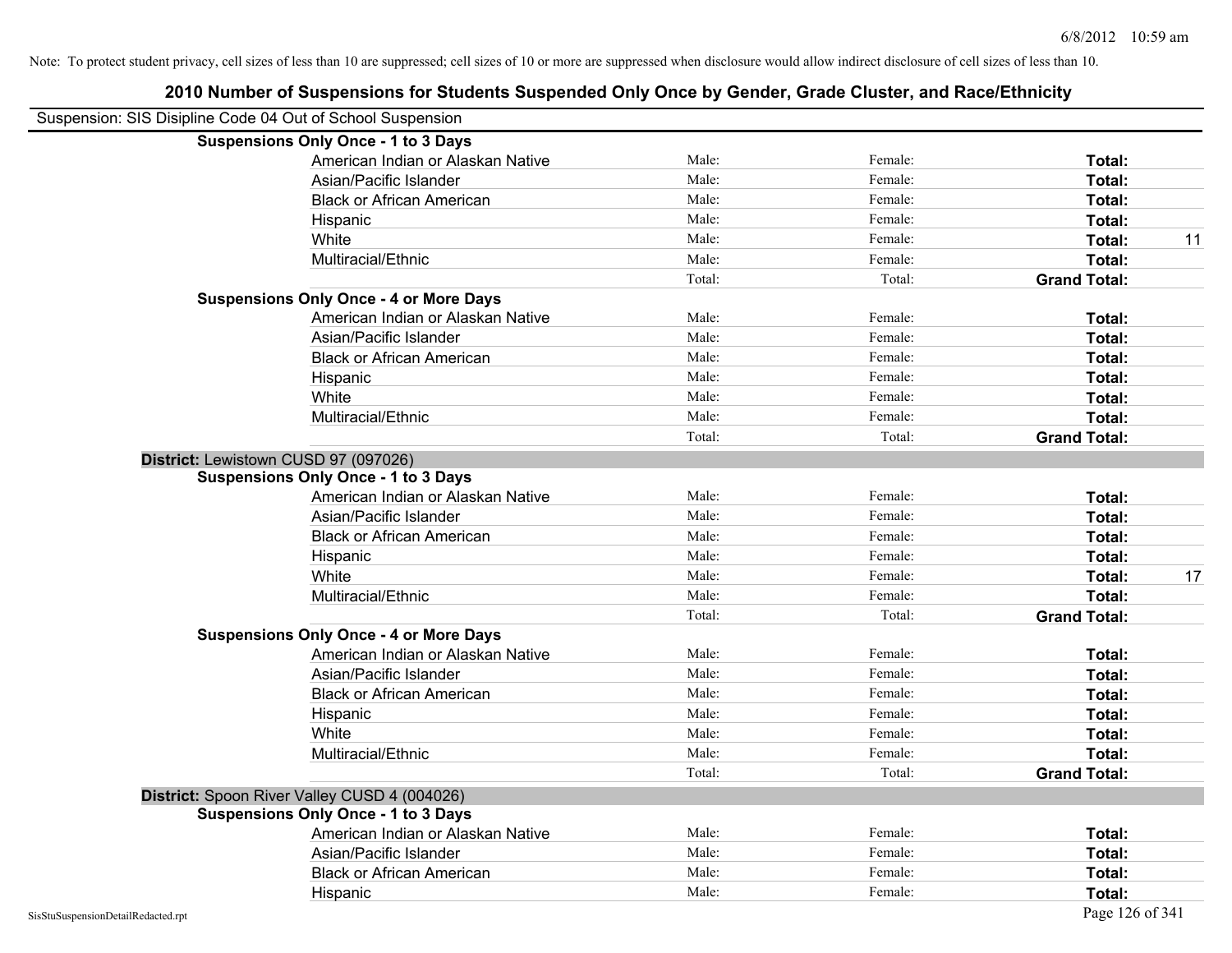| Suspension: SIS Disipline Code 04 Out of School Suspension |        |         |                     |    |
|------------------------------------------------------------|--------|---------|---------------------|----|
| White                                                      | Male:  | Female: | Total:              | 15 |
| Multiracial/Ethnic                                         | Male:  | Female: | Total:              |    |
|                                                            | Total: | Total:  | <b>Grand Total:</b> |    |
| <b>Suspensions Only Once - 4 or More Days</b>              |        |         |                     |    |
| American Indian or Alaskan Native                          | Male:  | Female: | Total:              |    |
| Asian/Pacific Islander                                     | Male:  | Female: | Total:              |    |
| <b>Black or African American</b>                           | Male:  | Female: | Total:              |    |
| Hispanic                                                   | Male:  | Female: | Total:              |    |
| White                                                      | Male:  | Female: | Total:              |    |
| Multiracial/Ethnic                                         | Male:  | Female: | Total:              |    |
|                                                            | Total: | Total:  | <b>Grand Total:</b> |    |
| District: V I T CUSD 2 (002026)                            |        |         |                     |    |
| <b>Suspensions Only Once - 1 to 3 Days</b>                 |        |         |                     |    |
| American Indian or Alaskan Native                          | Male:  | Female: | Total:              |    |
| Asian/Pacific Islander                                     | Male:  | Female: | Total:              |    |
| <b>Black or African American</b>                           | Male:  | Female: | Total:              |    |
| Hispanic                                                   | Male:  | Female: | Total:              |    |
| White                                                      | Male:  | Female: | Total:              | 12 |
| Multiracial/Ethnic                                         | Male:  | Female: | Total:              |    |
|                                                            | Total: | Total:  | <b>Grand Total:</b> |    |
| County: Non-Public School (000)                            |        |         |                     |    |
| District: Fulton/Schuyler ROE (000000)                     |        |         |                     |    |
| <b>Suspensions Only Once - 1 to 3 Days</b>                 |        |         |                     |    |
| American Indian or Alaskan Native                          | Male:  | Female: | Total:              |    |
| Asian/Pacific Islander                                     | Male:  | Female: | Total:              |    |
| <b>Black or African American</b>                           | Male:  | Female: | Total:              |    |
| Hispanic                                                   | Male:  | Female: | Total:              |    |
| White                                                      | Male:  | Female: | Total:              |    |
| Multiracial/Ethnic                                         | Male:  | Female: | Total:              |    |
|                                                            | Total: | Total:  | <b>Grand Total:</b> |    |
| <b>Suspensions Only Once - 4 or More Days</b>              |        |         |                     |    |
| American Indian or Alaskan Native                          | Male:  | Female: | Total:              |    |
| Asian/Pacific Islander                                     | Male:  | Female: | Total:              |    |
| <b>Black or African American</b>                           | Male:  | Female: | Total:              |    |
| Hispanic                                                   | Male:  | Female: | Total:              |    |
| White                                                      | Male:  | Female: | Total:              |    |
| Multiracial/Ethnic                                         | Male:  | Female: | Total:              |    |
|                                                            | Total: | Total:  | <b>Grand Total:</b> |    |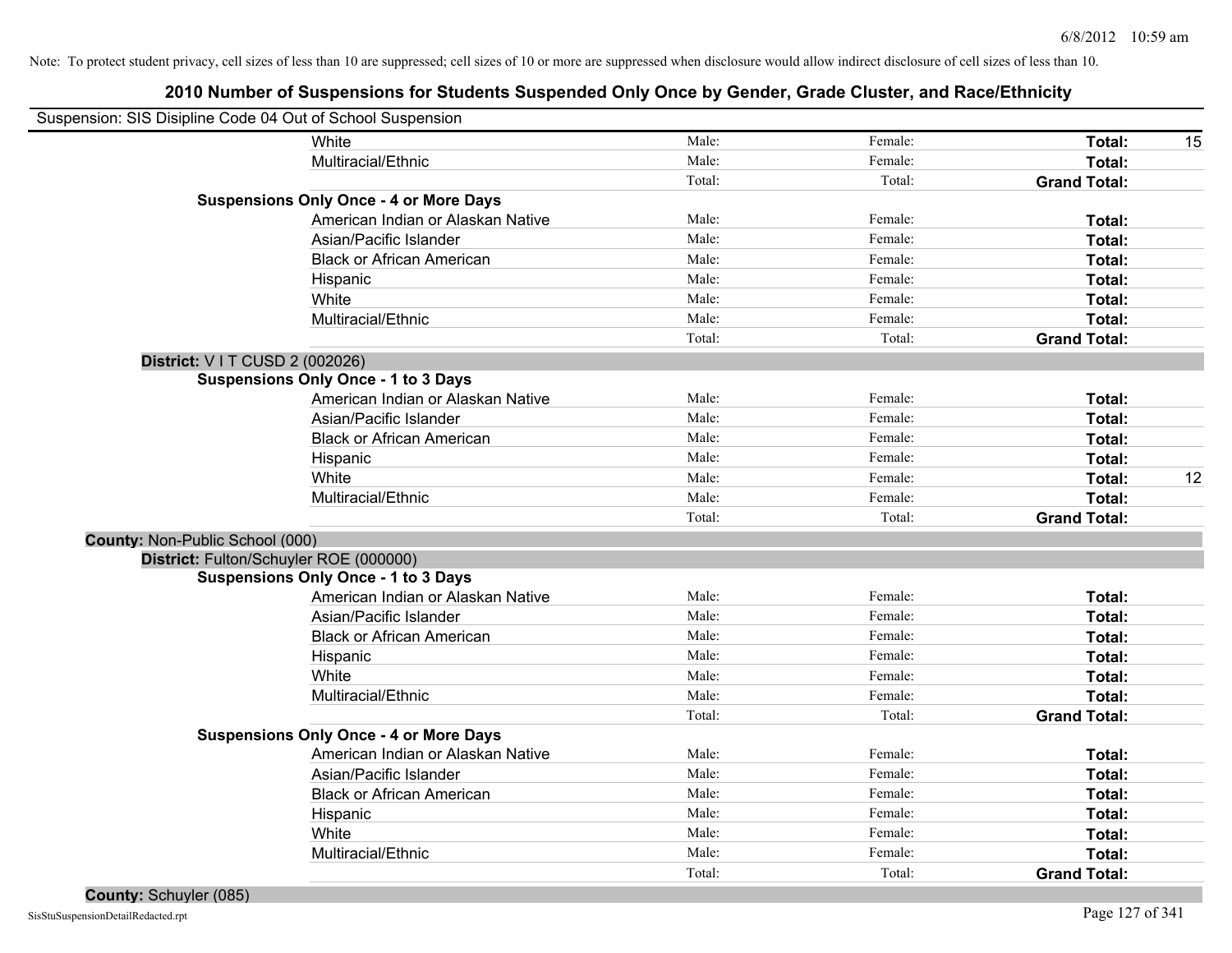# **2010 Number of Suspensions for Students Suspended Only Once by Gender, Grade Cluster, and Race/Ethnicity**

| Suspension: SIS Disipline Code 04 Out of School Suspension                                     |                                               |                |                    |                     |    |
|------------------------------------------------------------------------------------------------|-----------------------------------------------|----------------|--------------------|---------------------|----|
|                                                                                                | District: Schuyler-Industry CUSD 5 (005026)   |                |                    |                     |    |
|                                                                                                | <b>Suspensions Only Once - 1 to 3 Days</b>    |                |                    |                     |    |
|                                                                                                | American Indian or Alaskan Native             | Male:          | Female:            | Total:              |    |
|                                                                                                | Asian/Pacific Islander                        | Male:          | Female:            | Total:              |    |
|                                                                                                | <b>Black or African American</b>              | Male:          | Female:            | Total:              |    |
|                                                                                                | Hispanic                                      | Male:          | Female:            | Total:              |    |
|                                                                                                | White                                         | Male:          | Female:            | Total:              | 17 |
|                                                                                                | Multiracial/Ethnic                            | Male:          | Female:            | Total:              |    |
|                                                                                                |                                               | Total:         | Total:             | <b>Grand Total:</b> |    |
|                                                                                                | <b>Suspensions Only Once - 4 or More Days</b> |                |                    |                     |    |
|                                                                                                | American Indian or Alaskan Native             | Male:          | Female:            | Total:              |    |
|                                                                                                | Asian/Pacific Islander                        | Male:          | Female:            | Total:              |    |
|                                                                                                | <b>Black or African American</b>              | Male:          | Female:            | Total:              |    |
|                                                                                                | Hispanic                                      | Male:          | Female:            | Total:              |    |
|                                                                                                | White                                         | Male:          | Female:            | Total:              |    |
|                                                                                                | Multiracial/Ethnic                            | Male:          | Female:            | Total:              |    |
|                                                                                                |                                               | Total:         | Total:             | <b>Grand Total:</b> |    |
| Region: Grundy/Kendall ROE (24)<br>County: Grundy (032)<br>District: Coal City CUSD 1 (001026) |                                               |                |                    |                     |    |
|                                                                                                | <b>Suspensions Only Once - 1 to 3 Days</b>    |                |                    |                     |    |
|                                                                                                | American Indian or Alaskan Native             | Male:          | Female:            | Total:              |    |
|                                                                                                | Asian/Pacific Islander                        | Male:          | Female:            | Total:              |    |
|                                                                                                | <b>Black or African American</b>              | Male:          | Female:            | Total:              |    |
|                                                                                                | Hispanic                                      | Male:          | Female:            | Total:              |    |
|                                                                                                | White                                         | Male:          | Female:            | Total:              | 24 |
|                                                                                                | Multiracial/Ethnic                            | Male:          | Female:            | Total:              |    |
|                                                                                                |                                               | Total:         | Total:             | <b>Grand Total:</b> |    |
|                                                                                                | <b>Suspensions Only Once - 4 or More Days</b> |                |                    |                     |    |
|                                                                                                |                                               |                | Female:            |                     |    |
|                                                                                                |                                               |                |                    |                     |    |
|                                                                                                | American Indian or Alaskan Native             | Male:          |                    | Total:              |    |
|                                                                                                | Asian/Pacific Islander                        | Male:          | Female:            | Total:              |    |
|                                                                                                | <b>Black or African American</b>              | Male:<br>Male: | Female:<br>Female: | Total:              |    |
|                                                                                                | Hispanic<br>White                             | Male:          | Female:            | Total:<br>Total:    | 23 |
|                                                                                                | Multiracial/Ethnic                            | Male:          | Female:            | Total:              |    |
|                                                                                                |                                               | Total:         | Total:             | <b>Grand Total:</b> |    |

### **District:** Gardner S Wilmington Twp HSD 73 (073017)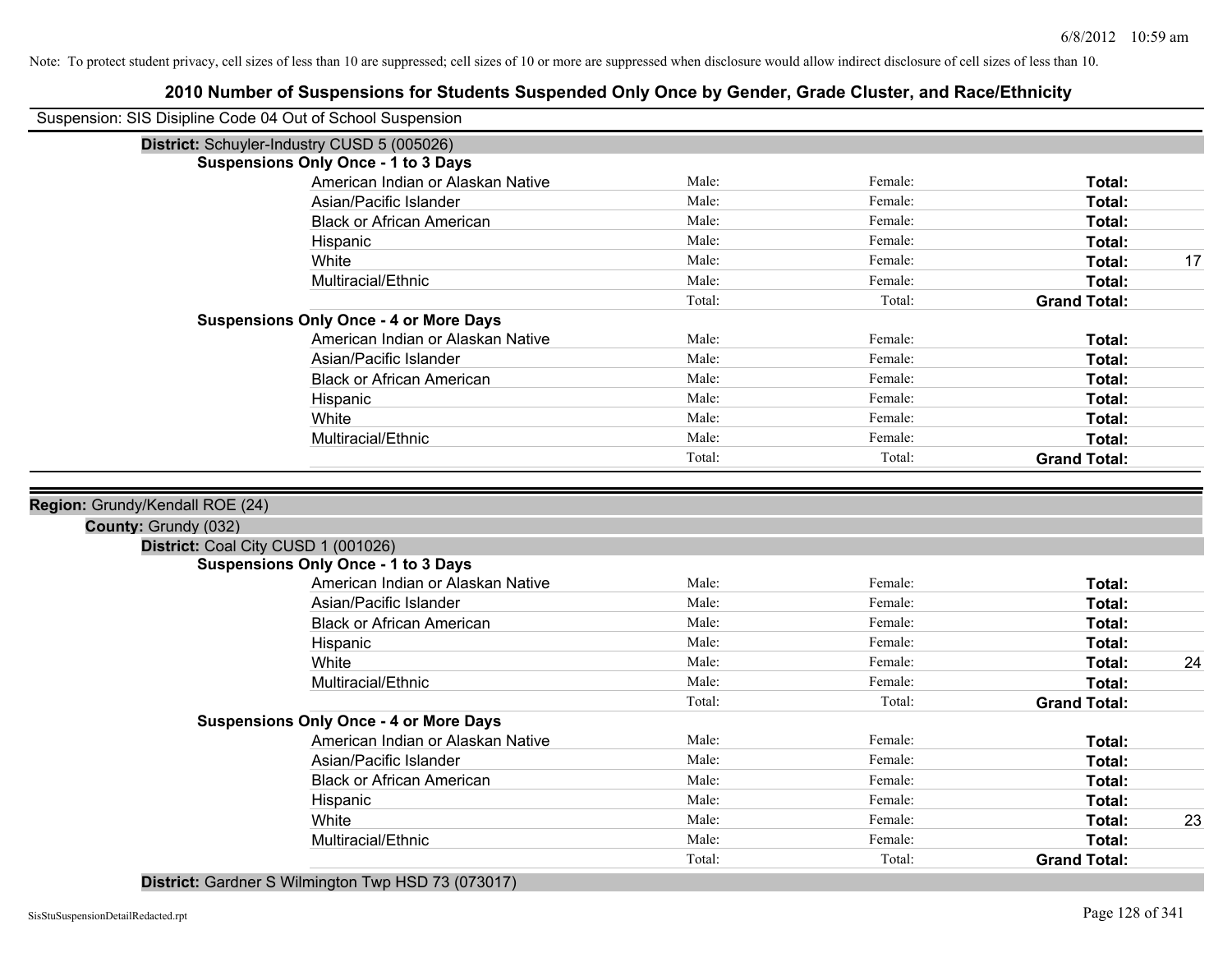| 2010 Number of Suspensions for Students Suspended Only Once by Gender, Grade Cluster, and Race/Ethnicity |        |         |                     |
|----------------------------------------------------------------------------------------------------------|--------|---------|---------------------|
| Suspension: SIS Disipline Code 04 Out of School Suspension                                               |        |         |                     |
| <b>Suspensions Only Once - 1 to 3 Days</b>                                                               |        |         |                     |
| American Indian or Alaskan Native                                                                        | Male:  | Female: | Total:              |
| Asian/Pacific Islander                                                                                   | Male:  | Female: | Total:              |
| <b>Black or African American</b>                                                                         | Male:  | Female: | Total:              |
| Hispanic                                                                                                 | Male:  | Female: | Total:              |
| White                                                                                                    | Male:  | Female: | 14<br>Total:        |
| Multiracial/Ethnic                                                                                       | Male:  | Female: | Total:              |
|                                                                                                          | Total: | Total:  | <b>Grand Total:</b> |
| <b>Suspensions Only Once - 4 or More Days</b>                                                            |        |         |                     |
| American Indian or Alaskan Native                                                                        | Male:  | Female: | Total:              |
| Asian/Pacific Islander                                                                                   | Male:  | Female: | Total:              |
| <b>Black or African American</b>                                                                         | Male:  | Female: | Total:              |
| Hispanic                                                                                                 | Male:  | Female: | Total:              |
| White                                                                                                    | Male:  | Female: | Total:              |
| Multiracial/Ethnic                                                                                       | Male:  | Female: | Total:              |
|                                                                                                          | Total: | Total:  | <b>Grand Total:</b> |
| District: Grundy County Spec Educ Coop (101061)                                                          |        |         |                     |
| <b>Suspensions Only Once - 1 to 3 Days</b>                                                               |        |         |                     |
| American Indian or Alaskan Native                                                                        | Male:  | Female: | Total:              |
| Asian/Pacific Islander                                                                                   | Male:  | Female: | Total:              |
| <b>Black or African American</b>                                                                         | Male:  | Female: | Total:              |
| Hispanic                                                                                                 | Male:  | Female: | Total:              |
| White                                                                                                    | Male:  | Female: | Total:              |
| Multiracial/Ethnic                                                                                       | Male:  | Female: | Total:              |
|                                                                                                          | Total: | Total:  | <b>Grand Total:</b> |
| District: Mazon-Verona-Kinsman ESD 2C (002C02)                                                           |        |         |                     |
| <b>Suspensions Only Once - 1 to 3 Days</b>                                                               |        |         |                     |
| American Indian or Alaskan Native                                                                        | Male:  | Female: | Total:              |
| Asian/Pacific Islander                                                                                   | Male:  | Female: | Total:              |
| <b>Black or African American</b>                                                                         | Male:  | Female: | Total:              |
| Hispanic                                                                                                 | Male:  | Female: | Total:              |
| White                                                                                                    | Male:  | Female: | Total:              |
| Multiracial/Ethnic                                                                                       | Male:  | Female: | Total:              |
|                                                                                                          | Total: | Total:  | <b>Grand Total:</b> |
| District: Minooka CCSD 201 (201004)                                                                      |        |         |                     |
| <b>Suspensions Only Once - 1 to 3 Days</b>                                                               |        |         |                     |
| American Indian or Alaskan Native                                                                        | Male:  | Female: | Total:              |
| Asian/Pacific Islander                                                                                   | Male:  | Female: | Total:              |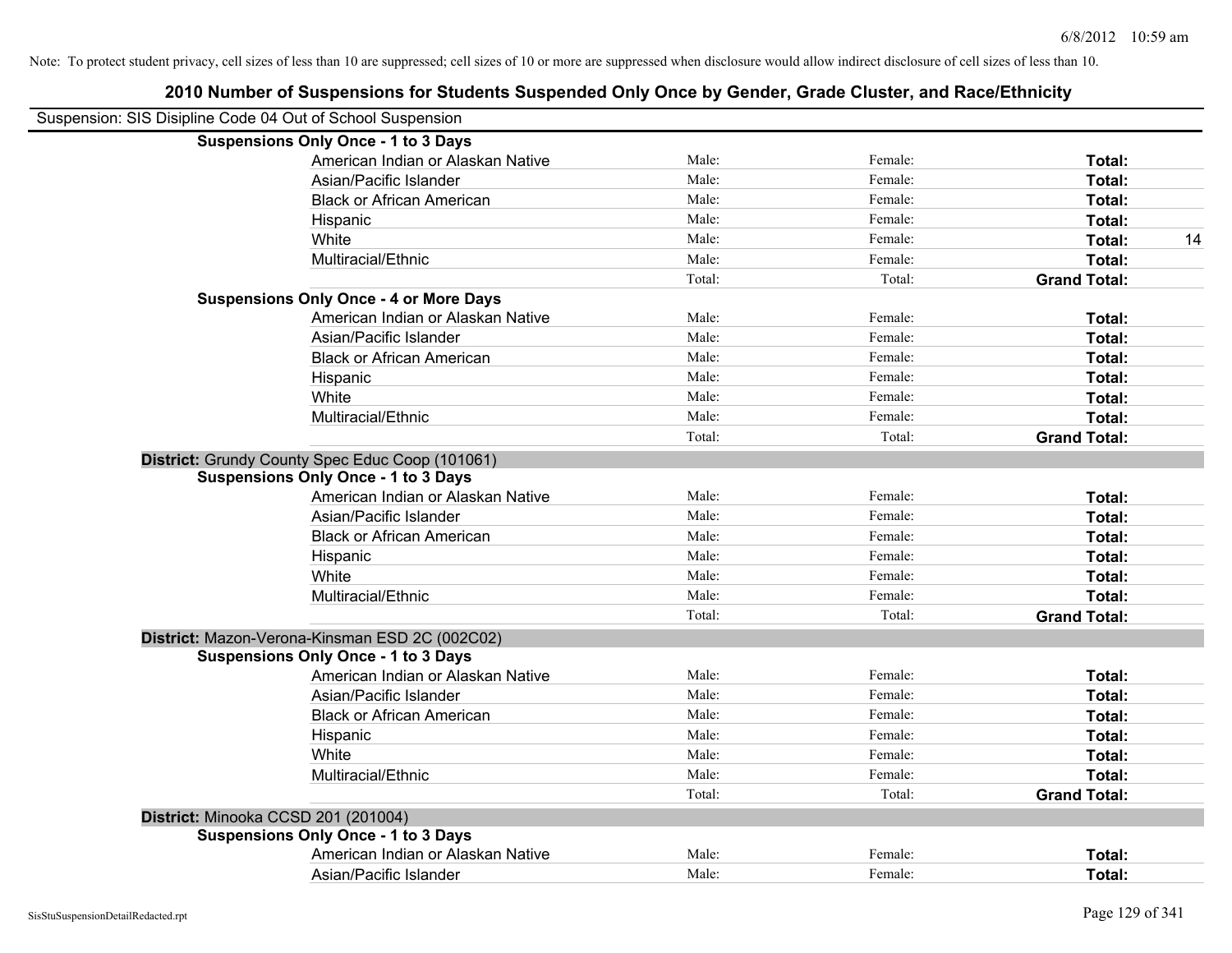|                                    | Suspension: SIS Disipline Code 04 Out of School Suspension |        |         |                     |    |
|------------------------------------|------------------------------------------------------------|--------|---------|---------------------|----|
|                                    | <b>Black or African American</b>                           | Male:  | Female: | Total:              | 11 |
|                                    | Hispanic                                                   | Male:  | Female: | Total:              |    |
|                                    | White                                                      | Male:  | Female: | Total:              | 32 |
|                                    | Multiracial/Ethnic                                         | Male:  | Female: | Total:              |    |
|                                    |                                                            | Total: | Total:  | <b>Grand Total:</b> | 54 |
|                                    | <b>Suspensions Only Once - 4 or More Days</b>              |        |         |                     |    |
|                                    | American Indian or Alaskan Native                          | Male:  | Female: | Total:              |    |
|                                    | Asian/Pacific Islander                                     | Male:  | Female: | Total:              |    |
|                                    | <b>Black or African American</b>                           | Male:  | Female: | Total:              |    |
|                                    | Hispanic                                                   | Male:  | Female: | Total:              |    |
|                                    | White                                                      | Male:  | Female: | Total:              |    |
|                                    | Multiracial/Ethnic                                         | Male:  | Female: | Total:              |    |
|                                    |                                                            | Total: | Total:  | <b>Grand Total:</b> |    |
|                                    | District: Minooka CHSD 111 (111016)                        |        |         |                     |    |
|                                    | <b>Suspensions Only Once - 1 to 3 Days</b>                 |        |         |                     |    |
|                                    | American Indian or Alaskan Native                          | Male:  | Female: | Total:              |    |
|                                    | Asian/Pacific Islander                                     | Male:  | Female: | Total:              |    |
|                                    | <b>Black or African American</b>                           | Male:  | Female: | Total:              |    |
|                                    | Hispanic                                                   | Male:  | Female: | Total:              |    |
|                                    | White                                                      | Male:  | Female: | Total:              | 11 |
|                                    | Multiracial/Ethnic                                         | Male:  | Female: | Total:              |    |
|                                    |                                                            | Total: | Total:  | <b>Grand Total:</b> |    |
|                                    | <b>Suspensions Only Once - 4 or More Days</b>              |        |         |                     |    |
|                                    | American Indian or Alaskan Native                          | Male:  | Female: | Total:              |    |
|                                    | Asian/Pacific Islander                                     | Male:  | Female: | Total:              |    |
|                                    | <b>Black or African American</b>                           | Male:  | Female: | Total:              |    |
|                                    | Hispanic                                                   | Male:  | Female: | Total:              |    |
|                                    | White                                                      | Male:  | Female: | Total:              | 15 |
|                                    | Multiracial/Ethnic                                         | Male:  | Female: | Total:              |    |
|                                    |                                                            | Total: | Total:  | <b>Grand Total:</b> |    |
|                                    | District: Morris CHSD 101 (101016)                         |        |         |                     |    |
|                                    | <b>Suspensions Only Once - 1 to 3 Days</b>                 |        |         |                     |    |
|                                    | American Indian or Alaskan Native                          | Male:  | Female: | Total:              |    |
|                                    | Asian/Pacific Islander                                     | Male:  | Female: | Total:              |    |
|                                    | <b>Black or African American</b>                           | Male:  | Female: | Total:              |    |
|                                    | Hispanic                                                   | Male:  | Female: | Total:              |    |
|                                    | White                                                      | Male:  | Female: | Total:              | 24 |
|                                    | Multiracial/Ethnic                                         | Male:  | Female: | Total:              |    |
|                                    |                                                            | Total: | Total:  | <b>Grand Total:</b> |    |
| SisStuSuspensionDetailRedacted.rpt |                                                            |        |         | Page 130 of 341     |    |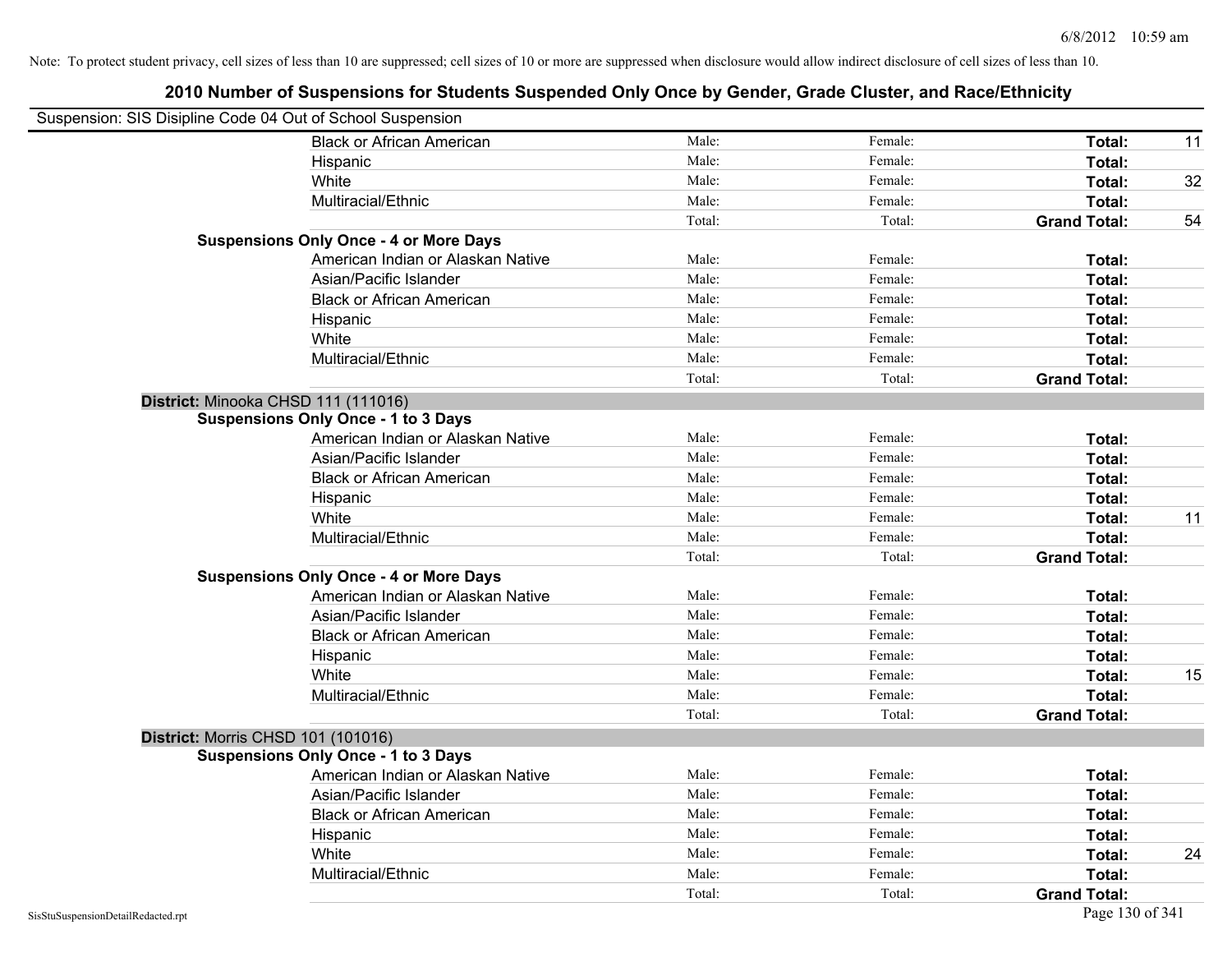|                                        | Suspension: SIS Disipline Code 04 Out of School Suspension |        |         |                     |
|----------------------------------------|------------------------------------------------------------|--------|---------|---------------------|
|                                        | <b>Suspensions Only Once - 4 or More Days</b>              |        |         |                     |
|                                        | American Indian or Alaskan Native                          | Male:  | Female: | Total:              |
|                                        | Asian/Pacific Islander                                     | Male:  | Female: | Total:              |
|                                        | <b>Black or African American</b>                           | Male:  | Female: | Total:              |
|                                        | Hispanic                                                   | Male:  | Female: | Total:              |
|                                        | White                                                      | Male:  | Female: | Total:<br>15        |
|                                        | Multiracial/Ethnic                                         | Male:  | Female: | Total:              |
|                                        |                                                            | Total: | Total:  | <b>Grand Total:</b> |
| <b>District: Morris SD 54 (054002)</b> |                                                            |        |         |                     |
|                                        | <b>Suspensions Only Once - 1 to 3 Days</b>                 |        |         |                     |
|                                        | American Indian or Alaskan Native                          | Male:  | Female: | Total:              |
|                                        | Asian/Pacific Islander                                     | Male:  | Female: | Total:              |
|                                        | <b>Black or African American</b>                           | Male:  | Female: | Total:              |
|                                        | Hispanic                                                   | Male:  | Female: | Total:              |
|                                        | White                                                      | Male:  | Female: | Total:              |
|                                        | Multiracial/Ethnic                                         | Male:  | Female: | Total:              |
|                                        |                                                            | Total: | Total:  | <b>Grand Total:</b> |
|                                        | <b>Suspensions Only Once - 4 or More Days</b>              |        |         |                     |
|                                        | American Indian or Alaskan Native                          | Male:  | Female: | Total:              |
|                                        | Asian/Pacific Islander                                     | Male:  | Female: | Total:              |
|                                        | <b>Black or African American</b>                           | Male:  | Female: | Total:              |
|                                        | Hispanic                                                   | Male:  | Female: | Total:              |
|                                        | White                                                      | Male:  | Female: | Total:              |
|                                        | Multiracial/Ethnic                                         | Male:  | Female: | Total:              |
|                                        |                                                            | Total: | Total:  | <b>Grand Total:</b> |
|                                        | District: Saratoga CCSD 60C (060C04)                       |        |         |                     |
|                                        | <b>Suspensions Only Once - 1 to 3 Days</b>                 |        |         |                     |
|                                        | American Indian or Alaskan Native                          | Male:  | Female: | Total:              |
|                                        | Asian/Pacific Islander                                     | Male:  | Female: | Total:              |
|                                        | <b>Black or African American</b>                           | Male:  | Female: | Total:              |
|                                        | Hispanic                                                   | Male:  | Female: | Total:              |
|                                        | White                                                      | Male:  | Female: | Total:              |
|                                        | Multiracial/Ethnic                                         | Male:  | Female: | Total:              |
|                                        |                                                            | Total: | Total:  | <b>Grand Total:</b> |
|                                        | District: South Wilmington CCSD 74 (074003)                |        |         |                     |
|                                        | <b>Suspensions Only Once - 1 to 3 Days</b>                 |        |         |                     |
|                                        | American Indian or Alaskan Native                          | Male:  | Female: | Total:              |
|                                        | Asian/Pacific Islander                                     | Male:  | Female: | Total:              |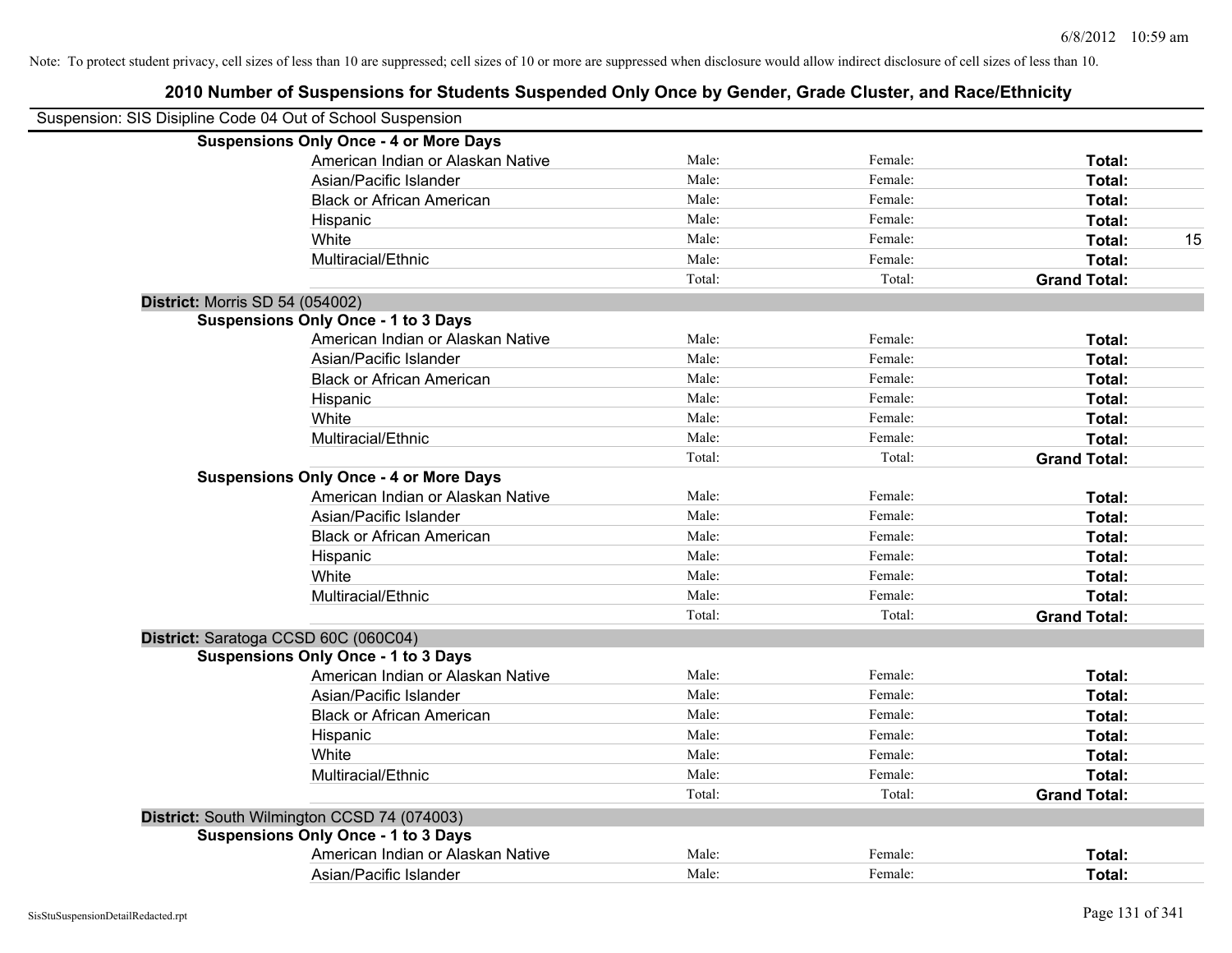|                       | Suspension: SIS Disipline Code 04 Out of School Suspension |        |     |         |    |                     |     |
|-----------------------|------------------------------------------------------------|--------|-----|---------|----|---------------------|-----|
|                       | <b>Black or African American</b>                           | Male:  |     | Female: |    | Total:              |     |
|                       | Hispanic                                                   | Male:  |     | Female: |    | Total:              |     |
|                       | White                                                      | Male:  |     | Female: |    | Total:              |     |
|                       | Multiracial/Ethnic                                         | Male:  |     | Female: |    | Total:              |     |
|                       |                                                            | Total: |     | Total:  |    | <b>Grand Total:</b> |     |
| County: Kendall (047) |                                                            |        |     |         |    |                     |     |
|                       | District: Kendall Co Spec Educ Coop (000061)               |        |     |         |    |                     |     |
|                       | <b>Suspensions Only Once - 1 to 3 Days</b>                 |        |     |         |    |                     |     |
|                       | American Indian or Alaskan Native                          | Male:  |     | Female: |    | Total:              |     |
|                       | Asian/Pacific Islander                                     | Male:  |     | Female: |    | Total:              |     |
|                       | <b>Black or African American</b>                           | Male:  |     | Female: |    | Total:              |     |
|                       | Hispanic                                                   | Male:  |     | Female: |    | Total:              |     |
|                       | White                                                      | Male:  |     | Female: |    | Total:              |     |
|                       | Multiracial/Ethnic                                         | Male:  |     | Female: |    | Total:              |     |
|                       |                                                            | Total: |     | Total:  |    | <b>Grand Total:</b> |     |
|                       | District: Newark CHSD 18 (018016)                          |        |     |         |    |                     |     |
|                       | <b>Suspensions Only Once - 1 to 3 Days</b>                 |        |     |         |    |                     |     |
|                       | American Indian or Alaskan Native                          | Male:  |     | Female: |    | Total:              |     |
|                       | Asian/Pacific Islander                                     | Male:  |     | Female: |    | Total:              |     |
|                       | <b>Black or African American</b>                           | Male:  |     | Female: |    | Total:              |     |
|                       | Hispanic                                                   | Male:  |     | Female: |    | Total:              |     |
|                       | White                                                      | Male:  |     | Female: |    | Total:              |     |
|                       | Multiracial/Ethnic                                         | Male:  |     | Female: |    | Total:              |     |
|                       |                                                            | Total: |     | Total:  |    | <b>Grand Total:</b> | 10  |
|                       | District: Oswego CUSD 308 (308026)                         |        |     |         |    |                     |     |
|                       | <b>Suspensions Only Once - 1 to 3 Days</b>                 |        |     |         |    |                     |     |
|                       | American Indian or Alaskan Native                          | Male:  |     | Female: |    | Total:              |     |
|                       | Asian/Pacific Islander                                     | Male:  |     | Female: |    | Total:              |     |
|                       | <b>Black or African American</b>                           | Male:  | 31  | Female: | 23 | Total:              | 54  |
|                       | Hispanic                                                   | Male:  | 38  | Female: | 18 | Total:              | 56  |
|                       | White                                                      | Male:  | 102 | Female: | 37 | Total:              | 139 |
|                       | Multiracial/Ethnic                                         | Male:  |     | Female: |    | Total:              | 18  |
|                       |                                                            | Total: |     | Total:  |    | <b>Grand Total:</b> |     |
|                       | <b>Suspensions Only Once - 4 or More Days</b>              |        |     |         |    |                     |     |
|                       | American Indian or Alaskan Native                          | Male:  |     | Female: |    | Total:              |     |
|                       | Asian/Pacific Islander                                     | Male:  |     | Female: |    | Total:              |     |
|                       | <b>Black or African American</b>                           | Male:  |     | Female: |    | Total:              | 19  |
|                       | Hispanic                                                   | Male:  |     | Female: |    | Total:              | 29  |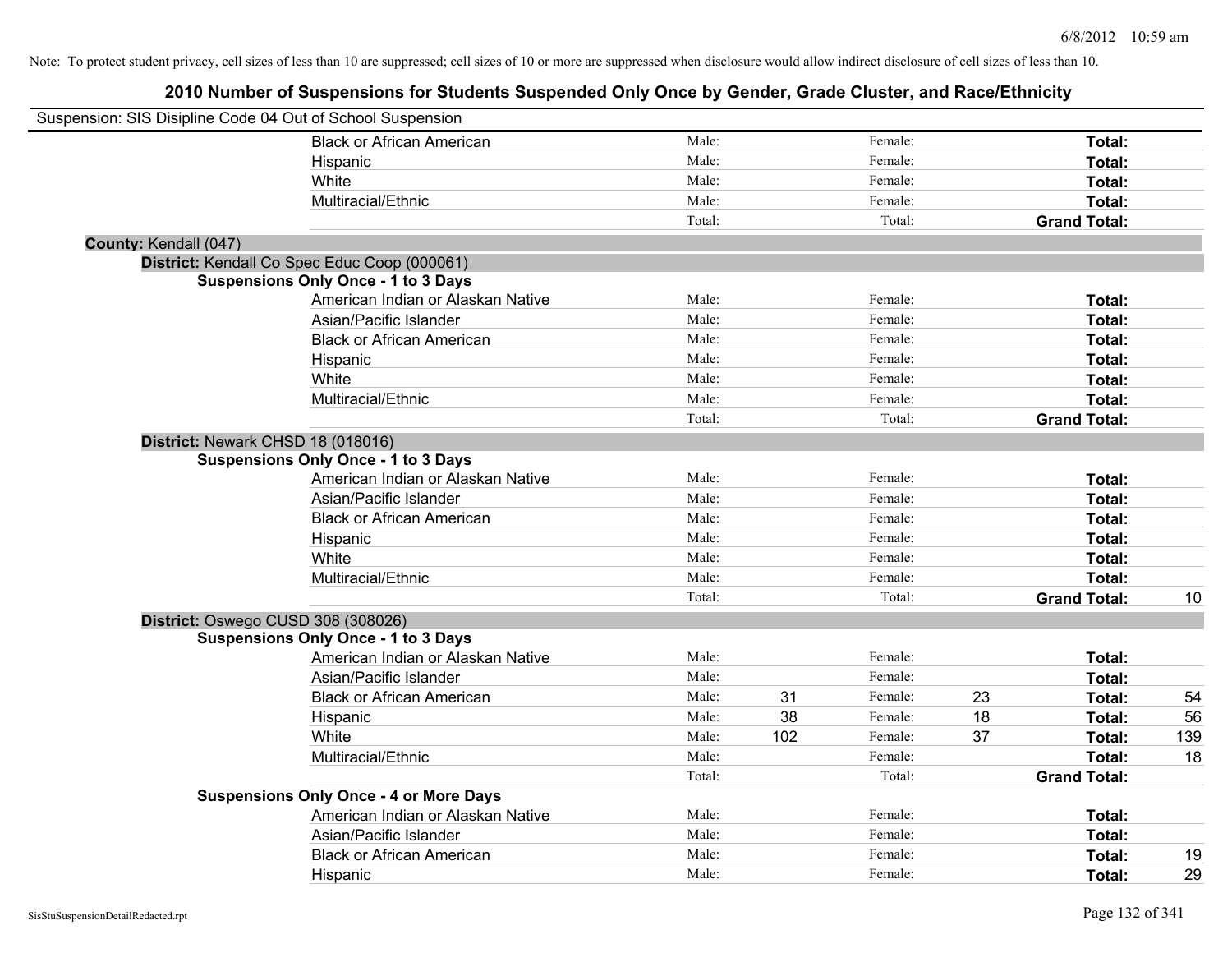| Suspension: SIS Disipline Code 04 Out of School Suspension |                                               |        |    |         |    |                     |    |
|------------------------------------------------------------|-----------------------------------------------|--------|----|---------|----|---------------------|----|
|                                                            | White                                         | Male:  | 31 | Female: | 16 | Total:              | 47 |
|                                                            | Multiracial/Ethnic                            | Male:  |    | Female: |    | Total:              |    |
|                                                            |                                               | Total: |    | Total:  |    | <b>Grand Total:</b> |    |
| District: Plano CUSD 88 (088026)                           |                                               |        |    |         |    |                     |    |
|                                                            | <b>Suspensions Only Once - 1 to 3 Days</b>    |        |    |         |    |                     |    |
|                                                            | American Indian or Alaskan Native             | Male:  |    | Female: |    | Total:              |    |
|                                                            | Asian/Pacific Islander                        | Male:  |    | Female: |    | Total:              |    |
|                                                            | <b>Black or African American</b>              | Male:  |    | Female: |    | Total:              | 11 |
|                                                            | Hispanic                                      | Male:  |    | Female: |    | Total:              | 19 |
|                                                            | White                                         | Male:  |    | Female: |    | Total:              | 11 |
|                                                            | Multiracial/Ethnic                            | Male:  |    | Female: |    | Total:              |    |
|                                                            |                                               | Total: |    | Total:  |    | <b>Grand Total:</b> |    |
|                                                            | <b>Suspensions Only Once - 4 or More Days</b> |        |    |         |    |                     |    |
|                                                            | American Indian or Alaskan Native             | Male:  |    | Female: |    | Total:              |    |
|                                                            | Asian/Pacific Islander                        | Male:  |    | Female: |    | Total:              |    |
|                                                            | <b>Black or African American</b>              | Male:  |    | Female: |    | Total:              |    |
|                                                            | Hispanic                                      | Male:  |    | Female: |    | Total:              |    |
|                                                            | White                                         | Male:  |    | Female: |    | Total:              |    |
|                                                            | Multiracial/Ethnic                            | Male:  |    | Female: |    | Total:              |    |
|                                                            |                                               | Total: |    | Total:  |    | <b>Grand Total:</b> |    |
| District: Yorkville CUSD 115 (115026)                      |                                               |        |    |         |    |                     |    |
|                                                            | <b>Suspensions Only Once - 1 to 3 Days</b>    |        |    |         |    |                     |    |
|                                                            | American Indian or Alaskan Native             | Male:  |    | Female: |    | Total:              |    |
|                                                            | Asian/Pacific Islander                        | Male:  |    | Female: |    | Total:              |    |
|                                                            | <b>Black or African American</b>              | Male:  |    | Female: |    | Total:              | 14 |
|                                                            | Hispanic                                      | Male:  | 12 | Female: | 12 | Total:              | 24 |
|                                                            | White                                         | Male:  | 51 | Female: | 25 | Total:              | 76 |
|                                                            | Multiracial/Ethnic                            | Male:  |    | Female: |    | Total:              |    |
|                                                            |                                               | Total: |    | Total:  |    | <b>Grand Total:</b> |    |
|                                                            | <b>Suspensions Only Once - 4 or More Days</b> |        |    |         |    |                     |    |
|                                                            | American Indian or Alaskan Native             | Male:  |    | Female: |    | Total:              |    |
|                                                            | Asian/Pacific Islander                        | Male:  |    | Female: |    | Total:              |    |
|                                                            | <b>Black or African American</b>              | Male:  |    | Female: |    | Total:              |    |
|                                                            | Hispanic                                      | Male:  |    | Female: |    | Total:              |    |
|                                                            | White                                         | Male:  |    | Female: |    | Total:              | 17 |
|                                                            | Multiracial/Ethnic                            | Male:  |    | Female: |    | Total:              |    |
|                                                            |                                               | Total: |    | Total:  |    | <b>Grand Total:</b> |    |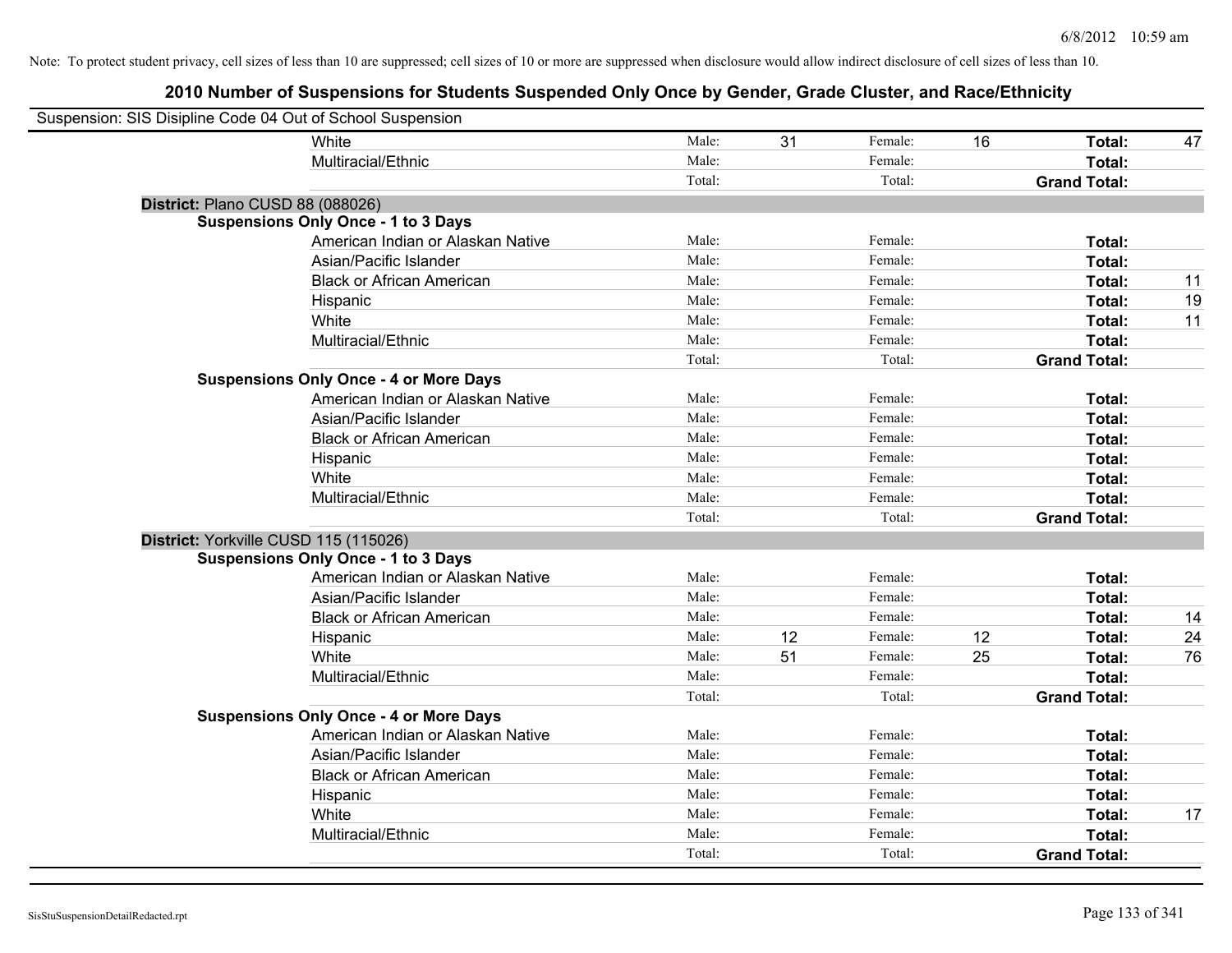|                                     | Suspension: SIS Disipline Code 04 Out of School Suspension |        |         |                     |
|-------------------------------------|------------------------------------------------------------|--------|---------|---------------------|
| Region: Hamilton/Jefferson ROE (25) |                                                            |        |         |                     |
| County: Hamilton (033)              |                                                            |        |         |                     |
|                                     | District: Hamilton Co CUSD 10 (010026)                     |        |         |                     |
|                                     | <b>Suspensions Only Once - 1 to 3 Days</b>                 |        |         |                     |
|                                     | American Indian or Alaskan Native                          | Male:  | Female: | Total:              |
|                                     | Asian/Pacific Islander                                     | Male:  | Female: | Total:              |
|                                     | <b>Black or African American</b>                           | Male:  | Female: | Total:              |
|                                     | Hispanic                                                   | Male:  | Female: | Total:              |
|                                     | White                                                      | Male:  | Female: | Total:              |
|                                     | Multiracial/Ethnic                                         | Male:  | Female: | Total:              |
|                                     |                                                            | Total: | Total:  | <b>Grand Total:</b> |
| County: Jefferson (041)             |                                                            |        |         |                     |
|                                     | District: Bethel SD 82 (082002)                            |        |         |                     |
|                                     | <b>Suspensions Only Once - 4 or More Days</b>              |        |         |                     |
|                                     | American Indian or Alaskan Native                          | Male:  | Female: | Total:              |
|                                     | Asian/Pacific Islander                                     | Male:  | Female: | Total:              |
|                                     | <b>Black or African American</b>                           | Male:  | Female: | Total:              |
|                                     | Hispanic                                                   | Male:  | Female: | Total:              |
|                                     | White                                                      | Male:  | Female: | Total:              |
|                                     | Multiracial/Ethnic                                         | Male:  | Female: | Total:              |
|                                     |                                                            | Total: | Total:  | <b>Grand Total:</b> |
|                                     | District: Bluford CCSD 114 (114004)                        |        |         |                     |
|                                     | <b>Suspensions Only Once - 1 to 3 Days</b>                 |        |         |                     |
|                                     | American Indian or Alaskan Native                          | Male:  | Female: | Total:              |
|                                     | Asian/Pacific Islander                                     | Male:  | Female: | Total:              |
|                                     | <b>Black or African American</b>                           | Male:  | Female: | Total:              |
|                                     | Hispanic                                                   | Male:  | Female: | Total:              |
|                                     | White                                                      | Male:  | Female: | Total:              |
|                                     | Multiracial/Ethnic                                         | Male:  | Female: | Total:              |
|                                     |                                                            | Total: | Total:  | <b>Grand Total:</b> |
|                                     | <b>Suspensions Only Once - 4 or More Days</b>              |        |         |                     |
|                                     | American Indian or Alaskan Native                          | Male:  | Female: | Total:              |
|                                     | Asian/Pacific Islander                                     | Male:  | Female: | Total:              |
|                                     | <b>Black or African American</b>                           | Male:  | Female: | Total:              |
|                                     | Hispanic                                                   | Male:  | Female: | Total:              |
|                                     | White                                                      | Male:  | Female: | Total:              |
|                                     | Multiracial/Ethnic                                         | Male:  | Female: | Total:              |
|                                     |                                                            | Total: | Total:  | <b>Grand Total:</b> |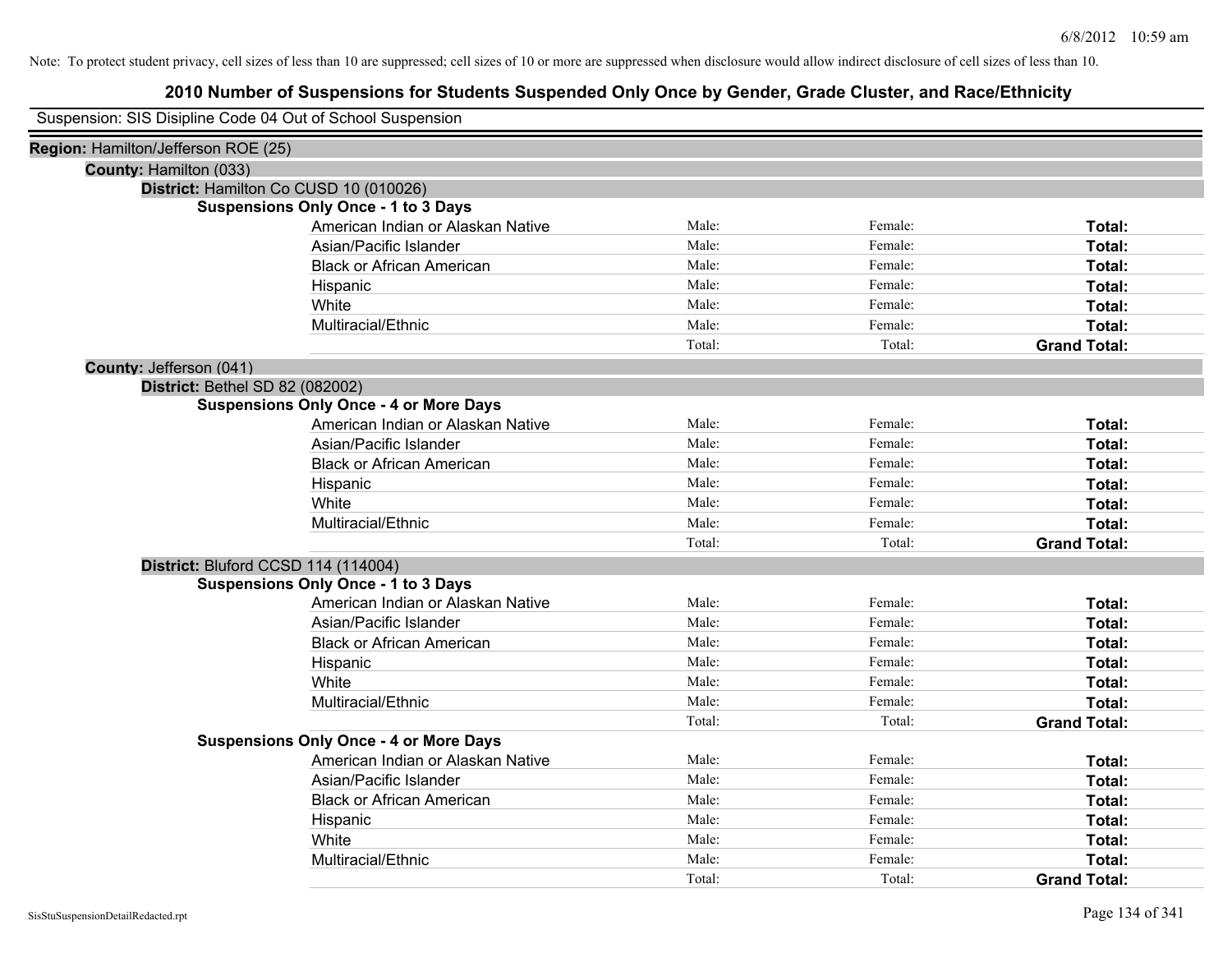| Suspension: SIS Disipline Code 04 Out of School Suspension |                                               |        |    |         |    |                     |    |
|------------------------------------------------------------|-----------------------------------------------|--------|----|---------|----|---------------------|----|
| District: Dodds CCSD 7 (007004)                            |                                               |        |    |         |    |                     |    |
|                                                            | <b>Suspensions Only Once - 1 to 3 Days</b>    |        |    |         |    |                     |    |
|                                                            | American Indian or Alaskan Native             | Male:  |    | Female: |    | Total:              |    |
|                                                            | Asian/Pacific Islander                        | Male:  |    | Female: |    | Total:              |    |
|                                                            | <b>Black or African American</b>              | Male:  |    | Female: |    | Total:              |    |
|                                                            | Hispanic                                      | Male:  |    | Female: |    | <b>Total:</b>       |    |
|                                                            | White                                         | Male:  |    | Female: |    | Total:              |    |
|                                                            | Multiracial/Ethnic                            | Male:  |    | Female: |    | Total:              |    |
|                                                            |                                               | Total: |    | Total:  |    | <b>Grand Total:</b> |    |
| District: Mount Vernon SD 80 (080002)                      |                                               |        |    |         |    |                     |    |
|                                                            | <b>Suspensions Only Once - 1 to 3 Days</b>    |        |    |         |    |                     |    |
|                                                            | American Indian or Alaskan Native             | Male:  |    | Female: |    | Total:              |    |
|                                                            | Asian/Pacific Islander                        | Male:  |    | Female: |    | Total:              |    |
|                                                            | <b>Black or African American</b>              | Male:  | 32 | Female: | 10 | Total:              | 42 |
|                                                            | Hispanic                                      | Male:  |    | Female: |    | Total:              |    |
|                                                            | White                                         | Male:  |    | Female: |    | Total:              | 29 |
|                                                            | Multiracial/Ethnic                            | Male:  |    | Female: |    | Total:              |    |
|                                                            |                                               | Total: |    | Total:  |    | <b>Grand Total:</b> |    |
|                                                            | <b>Suspensions Only Once - 4 or More Days</b> |        |    |         |    |                     |    |
|                                                            | American Indian or Alaskan Native             | Male:  |    | Female: |    | Total:              |    |
|                                                            | Asian/Pacific Islander                        | Male:  |    | Female: |    | Total:              |    |
|                                                            | <b>Black or African American</b>              | Male:  |    | Female: |    | Total:              |    |
|                                                            | Hispanic                                      | Male:  |    | Female: |    | Total:              |    |
|                                                            | White                                         | Male:  |    | Female: |    | Total:              |    |
|                                                            | Multiracial/Ethnic                            | Male:  |    | Female: |    | Total:              |    |
|                                                            |                                               | Total: |    | Total:  |    | <b>Grand Total:</b> |    |
|                                                            | District: Mt Vernon Twp HSD 201 (201017)      |        |    |         |    |                     |    |
|                                                            | <b>Suspensions Only Once - 1 to 3 Days</b>    |        |    |         |    |                     |    |
|                                                            | American Indian or Alaskan Native             | Male:  |    | Female: |    | Total:              |    |
|                                                            | Asian/Pacific Islander                        | Male:  |    | Female: |    | Total:              |    |
|                                                            | <b>Black or African American</b>              | Male:  |    | Female: |    | Total:              | 16 |
|                                                            | Hispanic                                      | Male:  |    | Female: |    | Total:              |    |
|                                                            | White                                         | Male:  | 26 | Female: | 14 | Total:              | 40 |
|                                                            | Multiracial/Ethnic                            | Male:  |    | Female: |    | Total:              |    |
|                                                            |                                               | Total: |    | Total:  |    | <b>Grand Total:</b> |    |
|                                                            | <b>Suspensions Only Once - 4 or More Days</b> |        |    |         |    |                     |    |
|                                                            | American Indian or Alaskan Native             | Male:  |    | Female: |    | Total:              |    |
|                                                            | Asian/Pacific Islander                        | Male:  |    | Female: |    | Total:              |    |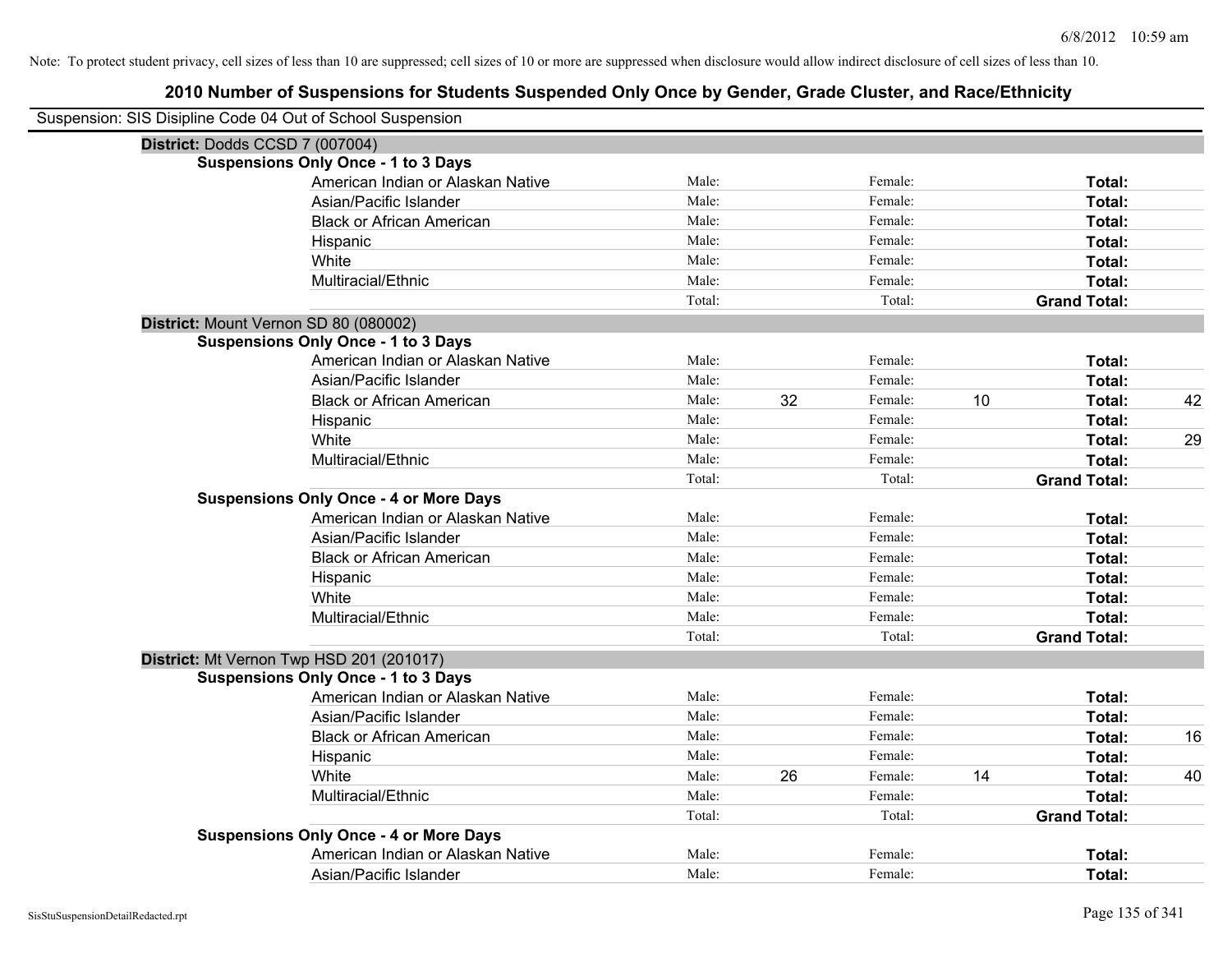| Suspension: SIS Disipline Code 04 Out of School Suspension |                                               |        |         |                     |
|------------------------------------------------------------|-----------------------------------------------|--------|---------|---------------------|
|                                                            | <b>Black or African American</b>              | Male:  | Female: | Total:              |
|                                                            | Hispanic                                      | Male:  | Female: | Total:              |
|                                                            | White                                         | Male:  | Female: | Total:              |
|                                                            | Multiracial/Ethnic                            | Male:  | Female: | Total:              |
|                                                            |                                               | Total: | Total:  | <b>Grand Total:</b> |
|                                                            | District: Opdyke-Belle-Rive CCSD 5 (005004)   |        |         |                     |
|                                                            | <b>Suspensions Only Once - 4 or More Days</b> |        |         |                     |
|                                                            | American Indian or Alaskan Native             | Male:  | Female: | Total:              |
|                                                            | Asian/Pacific Islander                        | Male:  | Female: | Total:              |
|                                                            | <b>Black or African American</b>              | Male:  | Female: | Total:              |
|                                                            | Hispanic                                      | Male:  | Female: | Total:              |
|                                                            | White                                         | Male:  | Female: | Total:              |
|                                                            | Multiracial/Ethnic                            | Male:  | Female: | Total:              |
|                                                            |                                               | Total: | Total:  | <b>Grand Total:</b> |
| District: Rome CCSD 2 (002004)                             |                                               |        |         |                     |
|                                                            | <b>Suspensions Only Once - 1 to 3 Days</b>    |        |         |                     |
|                                                            | American Indian or Alaskan Native             | Male:  | Female: | Total:              |
|                                                            | Asian/Pacific Islander                        | Male:  | Female: | Total:              |
|                                                            | <b>Black or African American</b>              | Male:  | Female: | Total:              |
|                                                            | Hispanic                                      | Male:  | Female: | Total:              |
|                                                            | White                                         | Male:  | Female: | Total:              |
|                                                            | Multiracial/Ethnic                            | Male:  | Female: | Total:              |
|                                                            |                                               | Total: | Total:  | <b>Grand Total:</b> |
| District: Summersville SD 79 (079002)                      |                                               |        |         |                     |
|                                                            | <b>Suspensions Only Once - 1 to 3 Days</b>    |        |         |                     |
|                                                            | American Indian or Alaskan Native             | Male:  | Female: | Total:              |
|                                                            | Asian/Pacific Islander                        | Male:  | Female: | Total:              |
|                                                            | <b>Black or African American</b>              | Male:  | Female: | Total:              |
|                                                            | Hispanic                                      | Male:  | Female: | Total:              |
|                                                            | White                                         | Male:  | Female: | Total:              |
|                                                            | Multiracial/Ethnic                            | Male:  | Female: | Total:              |
|                                                            |                                               | Total: | Total:  | <b>Grand Total:</b> |
| District: Waltonville CUSD 1 (001026)                      |                                               |        |         |                     |
|                                                            | <b>Suspensions Only Once - 1 to 3 Days</b>    |        |         |                     |
|                                                            | American Indian or Alaskan Native             | Male:  | Female: | Total:              |
|                                                            | Asian/Pacific Islander                        | Male:  | Female: | Total:              |
|                                                            | <b>Black or African American</b>              | Male:  | Female: | Total:              |
|                                                            | Hispanic                                      | Male:  | Female: | Total:              |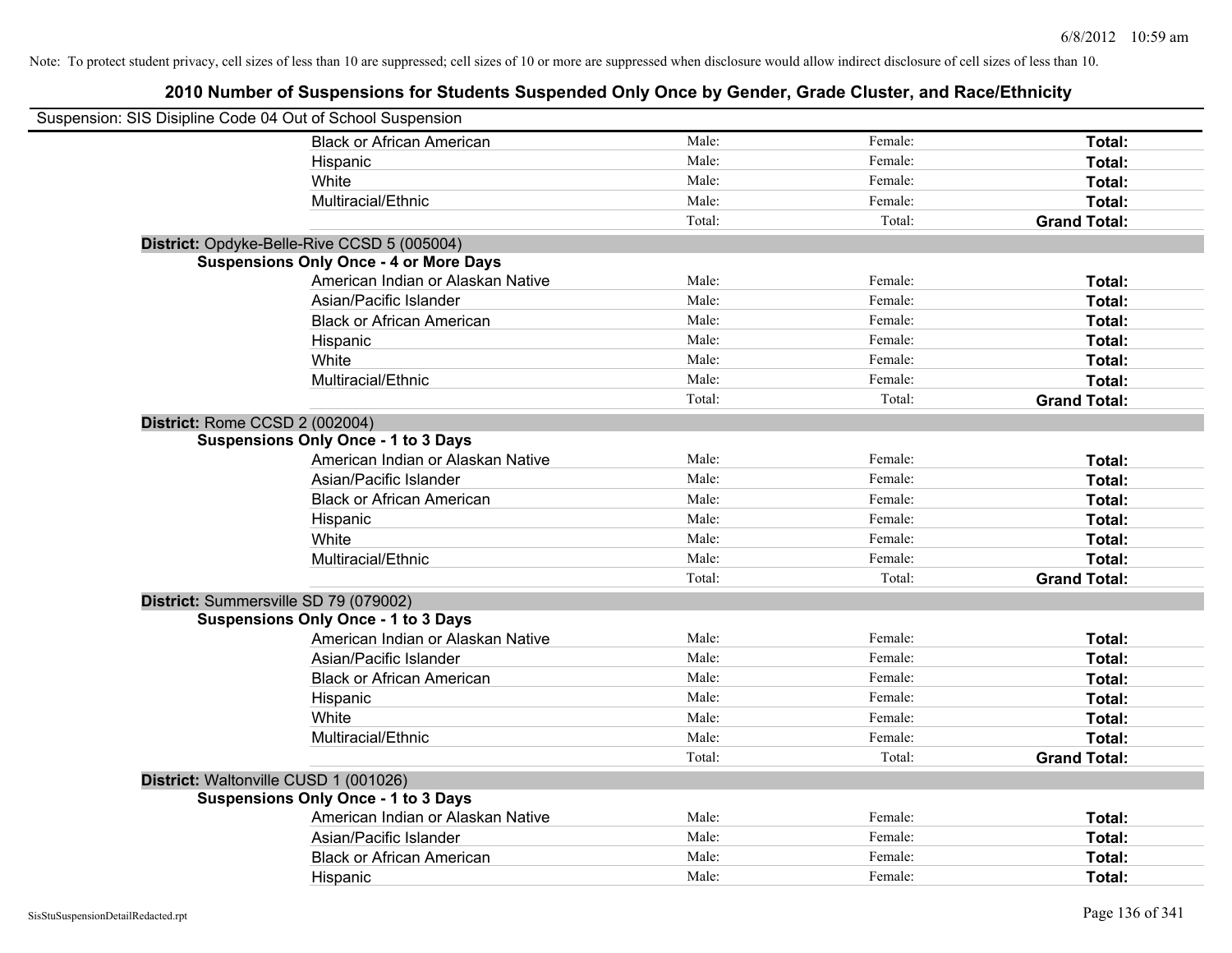| Suspension: SIS Disipline Code 04 Out of School Suspension |                                               |        |         |                     |
|------------------------------------------------------------|-----------------------------------------------|--------|---------|---------------------|
|                                                            | White                                         | Male:  | Female: | Total:              |
|                                                            | Multiracial/Ethnic                            | Male:  | Female: | Total:              |
|                                                            |                                               | Total: | Total:  | <b>Grand Total:</b> |
| District: Webber Twp HSD 204 (204017)                      |                                               |        |         |                     |
|                                                            | <b>Suspensions Only Once - 1 to 3 Days</b>    |        |         |                     |
|                                                            | American Indian or Alaskan Native             | Male:  | Female: | Total:              |
|                                                            | Asian/Pacific Islander                        | Male:  | Female: | Total:              |
|                                                            | <b>Black or African American</b>              | Male:  | Female: | Total:              |
|                                                            | Hispanic                                      | Male:  | Female: | Total:              |
|                                                            | White                                         | Male:  | Female: | Total:              |
|                                                            | Multiracial/Ethnic                            | Male:  | Female: | Total:              |
|                                                            |                                               | Total: | Total:  | <b>Grand Total:</b> |
| District: Woodlawn CCSD 4 (004004)                         |                                               |        |         |                     |
|                                                            | <b>Suspensions Only Once - 1 to 3 Days</b>    |        |         |                     |
|                                                            | American Indian or Alaskan Native             | Male:  | Female: | Total:              |
|                                                            | Asian/Pacific Islander                        | Male:  | Female: | Total:              |
|                                                            | <b>Black or African American</b>              | Male:  | Female: | Total:              |
|                                                            | Hispanic                                      | Male:  | Female: | Total:              |
|                                                            | White                                         | Male:  | Female: | Total:              |
|                                                            | Multiracial/Ethnic                            | Male:  | Female: | Total:              |
|                                                            |                                               | Total: | Total:  | <b>Grand Total:</b> |
| District: Woodlawn CHSD 205 (205016)                       |                                               |        |         |                     |
|                                                            | <b>Suspensions Only Once - 1 to 3 Days</b>    |        |         |                     |
|                                                            | American Indian or Alaskan Native             | Male:  | Female: | Total:              |
|                                                            | Asian/Pacific Islander                        | Male:  | Female: | Total:              |
|                                                            | <b>Black or African American</b>              | Male:  | Female: | Total:              |
|                                                            | Hispanic                                      | Male:  | Female: | Total:              |
|                                                            | White                                         | Male:  | Female: | Total:              |
|                                                            | Multiracial/Ethnic                            | Male:  | Female: | Total:              |
|                                                            |                                               | Total: | Total:  | <b>Grand Total:</b> |
|                                                            | <b>Suspensions Only Once - 4 or More Days</b> |        |         |                     |
|                                                            | American Indian or Alaskan Native             | Male:  | Female: | Total:              |
|                                                            | Asian/Pacific Islander                        | Male:  | Female: | Total:              |
|                                                            | <b>Black or African American</b>              | Male:  | Female: | Total:              |
|                                                            | Hispanic                                      | Male:  | Female: | Total:              |
|                                                            | White                                         | Male:  | Female: | Total:              |
|                                                            | Multiracial/Ethnic                            | Male:  | Female: | Total:              |
|                                                            |                                               | Total: | Total:  | <b>Grand Total:</b> |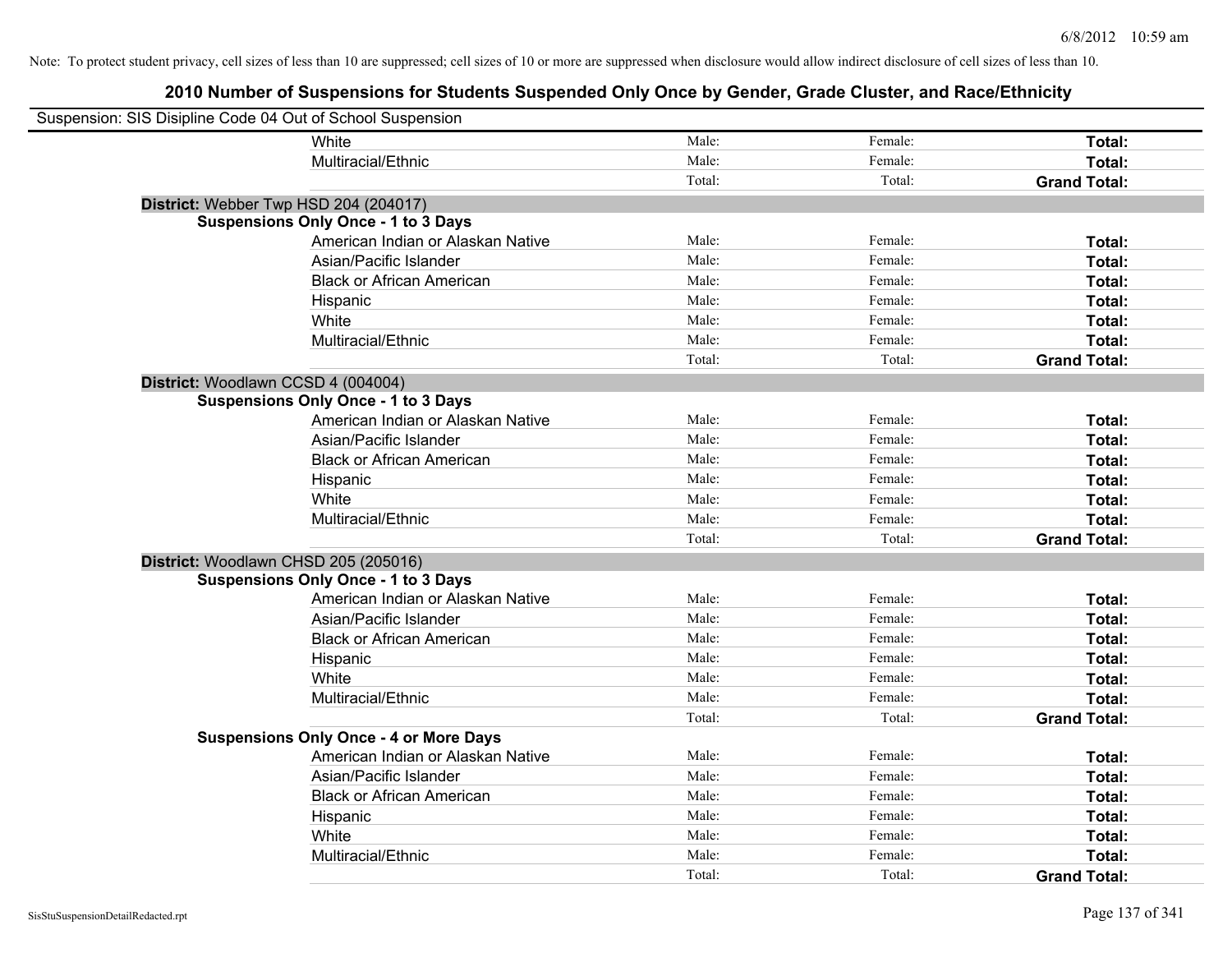# **2010 Number of Suspensions for Students Suspended Only Once by Gender, Grade Cluster, and Race/Ethnicity**

Suspension: SIS Disipline Code 04 Out of School Suspension

| Region: Hancock/McDonough ROE (26) |                                               |        |         |                     |
|------------------------------------|-----------------------------------------------|--------|---------|---------------------|
| County: Hancock (034)              |                                               |        |         |                     |
|                                    | District: Carthage ESD 317 (317004)           |        |         |                     |
|                                    | <b>Suspensions Only Once - 1 to 3 Days</b>    |        |         |                     |
|                                    | American Indian or Alaskan Native             | Male:  | Female: | Total:              |
|                                    | Asian/Pacific Islander                        | Male:  | Female: | Total:              |
|                                    | <b>Black or African American</b>              | Male:  | Female: | Total:              |
|                                    | Hispanic                                      | Male:  | Female: | Total:              |
|                                    | White                                         | Male:  | Female: | Total:              |
|                                    | Multiracial/Ethnic                            | Male:  | Female: | Total:              |
|                                    |                                               | Total: | Total:  | <b>Grand Total:</b> |
|                                    | <b>Suspensions Only Once - 4 or More Days</b> |        |         |                     |
|                                    | American Indian or Alaskan Native             | Male:  | Female: | Total:              |
|                                    | Asian/Pacific Islander                        | Male:  | Female: | Total:              |
|                                    | <b>Black or African American</b>              | Male:  | Female: | Total:              |
|                                    | Hispanic                                      | Male:  | Female: | Total:              |
|                                    | White                                         | Male:  | Female: | Total:              |
|                                    | Multiracial/Ethnic                            | Male:  | Female: | Total:              |
|                                    |                                               | Total: | Total:  | <b>Grand Total:</b> |
| District: Dallas ESD 327 (327004)  |                                               |        |         |                     |
|                                    | <b>Suspensions Only Once - 1 to 3 Days</b>    |        |         |                     |
|                                    | American Indian or Alaskan Native             | Male:  | Female: | Total:              |
|                                    | Asian/Pacific Islander                        | Male:  | Female: | Total:              |
|                                    | <b>Black or African American</b>              | Male:  | Female: | Total:              |
|                                    | Hispanic                                      | Male:  | Female: | Total:              |
|                                    | White                                         | Male:  | Female: | Total:              |
|                                    | Multiracial/Ethnic                            | Male:  | Female: | Total:              |
|                                    |                                               | Total: | Total:  | <b>Grand Total:</b> |
|                                    | District: Hamilton CCSD 328 (328024)          |        |         |                     |
|                                    | <b>Suspensions Only Once - 1 to 3 Days</b>    |        |         |                     |
|                                    | American Indian or Alaskan Native             | Male:  | Female: | Total:              |
|                                    | Asian/Pacific Islander                        | Male:  | Female: | Total:              |
|                                    | <b>Black or African American</b>              | Male:  | Female: | Total:              |
|                                    | Hispanic                                      | Male:  | Female: | Total:              |
|                                    | White                                         | Male:  | Female: | Total:              |
|                                    | Multiracial/Ethnic                            | Male:  | Female: | Total:              |
|                                    |                                               | Total: | Total:  | <b>Grand Total:</b> |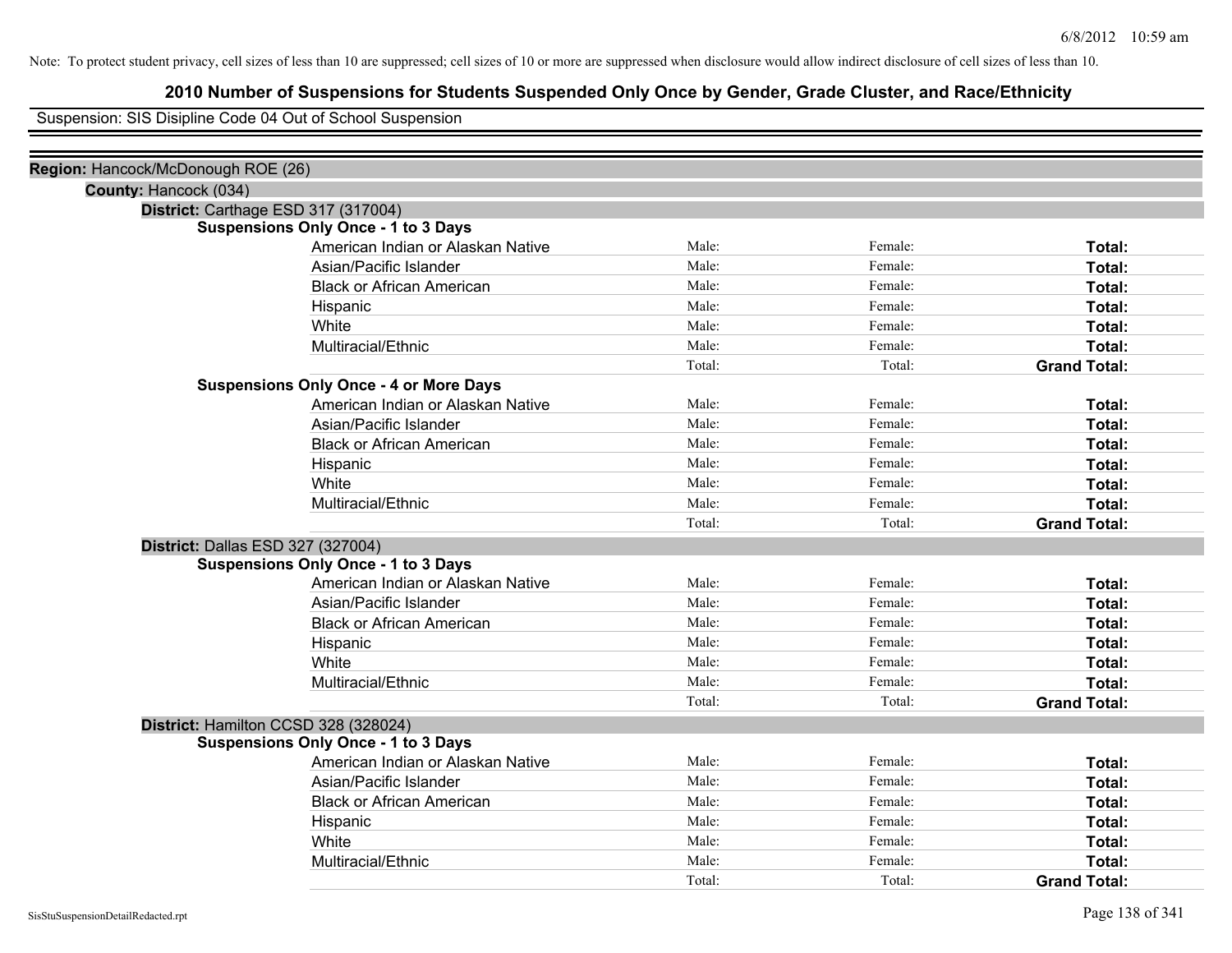| Suspension: SIS Disipline Code 04 Out of School Suspension |                                               |        |         |                     |
|------------------------------------------------------------|-----------------------------------------------|--------|---------|---------------------|
|                                                            | <b>Suspensions Only Once - 4 or More Days</b> |        |         |                     |
|                                                            | American Indian or Alaskan Native             | Male:  | Female: | Total:              |
|                                                            | Asian/Pacific Islander                        | Male:  | Female: | Total:              |
|                                                            | <b>Black or African American</b>              | Male:  | Female: | Total:              |
|                                                            | Hispanic                                      | Male:  | Female: | Total:              |
|                                                            | White                                         | Male:  | Female: | Total:              |
|                                                            | Multiracial/Ethnic                            | Male:  | Female: | Total:              |
|                                                            |                                               | Total: | Total:  | <b>Grand Total:</b> |
|                                                            | District: Illini West H S Dist 307 (307016)   |        |         |                     |
|                                                            | <b>Suspensions Only Once - 1 to 3 Days</b>    |        |         |                     |
|                                                            | American Indian or Alaskan Native             | Male:  | Female: | Total:              |
|                                                            | Asian/Pacific Islander                        | Male:  | Female: | Total:              |
|                                                            | <b>Black or African American</b>              | Male:  | Female: | Total:              |
|                                                            | Hispanic                                      | Male:  | Female: | Total:              |
|                                                            | White                                         | Male:  | Female: | Total:              |
|                                                            | Multiracial/Ethnic                            | Male:  | Female: | Total:              |
|                                                            |                                               | Total: | Total:  | <b>Grand Total:</b> |
|                                                            | <b>Suspensions Only Once - 4 or More Days</b> |        |         |                     |
|                                                            | American Indian or Alaskan Native             | Male:  | Female: | Total:              |
|                                                            | Asian/Pacific Islander                        | Male:  | Female: | Total:              |
|                                                            | <b>Black or African American</b>              | Male:  | Female: | Total:              |
|                                                            | Hispanic                                      | Male:  | Female: | Total:              |
|                                                            | White                                         | Male:  | Female: | Total:              |
|                                                            | Multiracial/Ethnic                            | Male:  | Female: | Total:              |
|                                                            |                                               | Total: | Total:  | <b>Grand Total:</b> |
| District: La Harpe CSD 347 (347004)                        |                                               |        |         |                     |
|                                                            | <b>Suspensions Only Once - 1 to 3 Days</b>    |        |         |                     |
|                                                            | American Indian or Alaskan Native             | Male:  | Female: | Total:              |
|                                                            | Asian/Pacific Islander                        | Male:  | Female: | Total:              |
|                                                            | <b>Black or African American</b>              | Male:  | Female: | Total:              |
|                                                            | Hispanic                                      | Male:  | Female: | Total:              |
|                                                            | White                                         | Male:  | Female: | Total:              |
|                                                            | Multiracial/Ethnic                            | Male:  | Female: | Total:              |
|                                                            |                                               | Total: | Total:  | <b>Grand Total:</b> |
|                                                            | District: Southeastern CUSD 337 (337026)      |        |         |                     |
|                                                            | <b>Suspensions Only Once - 1 to 3 Days</b>    |        |         |                     |
|                                                            | American Indian or Alaskan Native             | Male:  | Female: | Total:              |
|                                                            | Asian/Pacific Islander                        | Male:  | Female: | Total:              |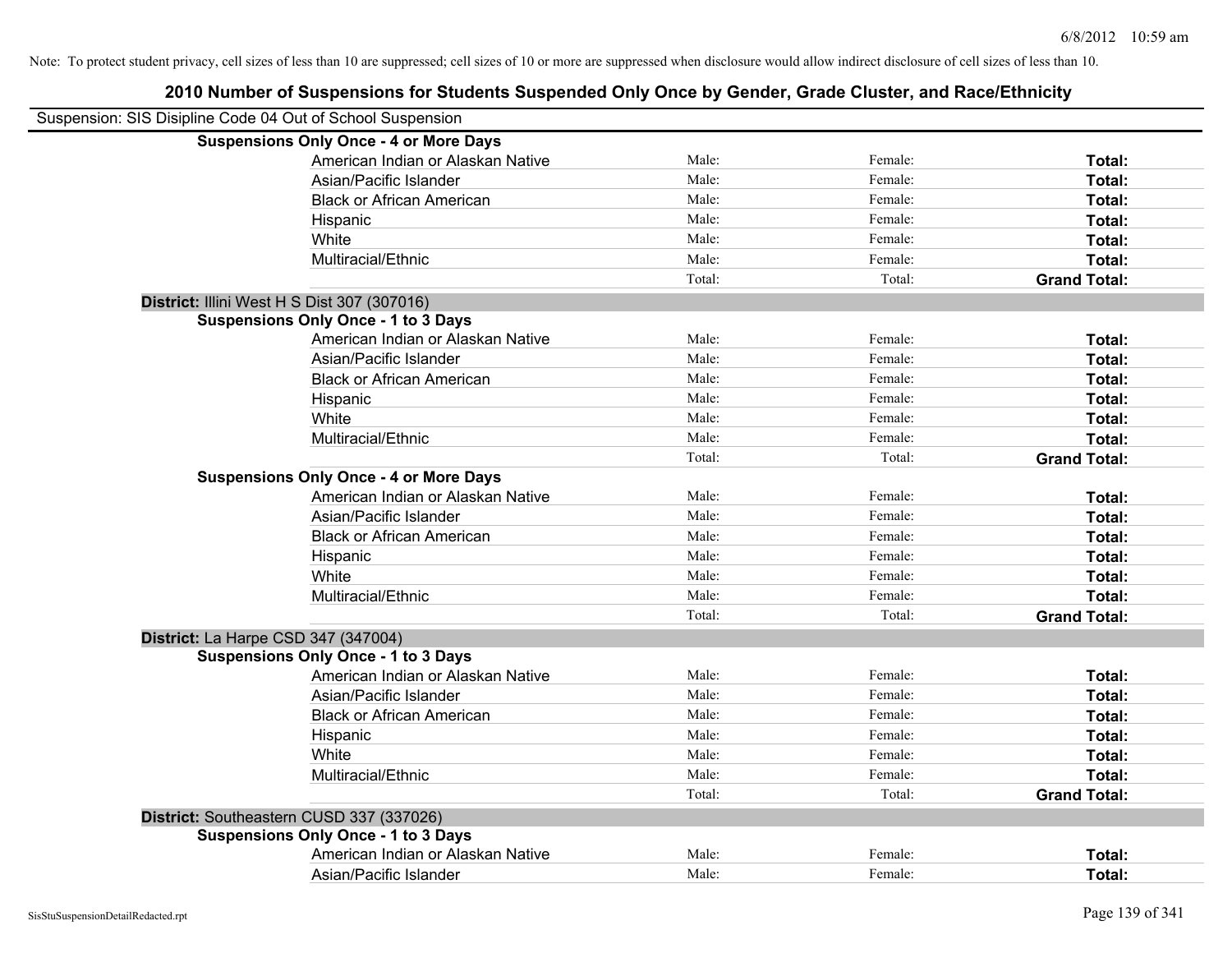| Suspension: SIS Disipline Code 04 Out of School Suspension |                                                   |        |         |                     |    |
|------------------------------------------------------------|---------------------------------------------------|--------|---------|---------------------|----|
|                                                            | <b>Black or African American</b>                  | Male:  | Female: | Total:              |    |
|                                                            | Hispanic                                          | Male:  | Female: | Total:              |    |
|                                                            | White                                             | Male:  | Female: | Total:              |    |
|                                                            | Multiracial/Ethnic                                | Male:  | Female: | Total:              |    |
|                                                            |                                                   | Total: | Total:  | <b>Grand Total:</b> | 10 |
|                                                            | <b>Suspensions Only Once - 4 or More Days</b>     |        |         |                     |    |
|                                                            | American Indian or Alaskan Native                 | Male:  | Female: | Total:              |    |
|                                                            | Asian/Pacific Islander                            | Male:  | Female: | Total:              |    |
|                                                            | <b>Black or African American</b>                  | Male:  | Female: | Total:              |    |
|                                                            | Hispanic                                          | Male:  | Female: | Total:              |    |
|                                                            | White                                             | Male:  | Female: | Total:              |    |
|                                                            | Multiracial/Ethnic                                | Male:  | Female: | Total:              |    |
|                                                            |                                                   | Total: | Total:  | <b>Grand Total:</b> |    |
| District: Warsaw CUSD 316 (316026)                         |                                                   |        |         |                     |    |
|                                                            | <b>Suspensions Only Once - 1 to 3 Days</b>        |        |         |                     |    |
|                                                            | American Indian or Alaskan Native                 | Male:  | Female: | Total:              |    |
|                                                            | Asian/Pacific Islander                            | Male:  | Female: | Total:              |    |
|                                                            | <b>Black or African American</b>                  | Male:  | Female: | Total:              |    |
|                                                            | Hispanic                                          | Male:  | Female: | Total:              |    |
|                                                            | White                                             | Male:  | Female: | Total:              |    |
|                                                            | Multiracial/Ethnic                                | Male:  | Female: | Total:              |    |
|                                                            |                                                   | Total: | Total:  | <b>Grand Total:</b> |    |
|                                                            | <b>Suspensions Only Once - 4 or More Days</b>     |        |         |                     |    |
|                                                            | American Indian or Alaskan Native                 | Male:  | Female: | Total:              |    |
|                                                            | Asian/Pacific Islander                            | Male:  | Female: | Total:              |    |
|                                                            | <b>Black or African American</b>                  | Male:  | Female: | Total:              |    |
|                                                            | Hispanic                                          | Male:  | Female: | Total:              |    |
|                                                            | White                                             | Male:  | Female: | Total:              |    |
|                                                            | Multiracial/Ethnic                                | Male:  | Female: | Total:              |    |
|                                                            |                                                   | Total: | Total:  | <b>Grand Total:</b> |    |
| County: Mcdonough (062)                                    |                                                   |        |         |                     |    |
|                                                            | District: Bushnell Prairie City CUSD 170 (170026) |        |         |                     |    |
|                                                            | <b>Suspensions Only Once - 1 to 3 Days</b>        |        |         |                     |    |
|                                                            | American Indian or Alaskan Native                 | Male:  | Female: | Total:              |    |
|                                                            | Asian/Pacific Islander                            | Male:  | Female: | Total:              |    |
|                                                            | <b>Black or African American</b>                  | Male:  | Female: | Total:              |    |
|                                                            | Hispanic                                          | Male:  | Female: | Total:              |    |
|                                                            | White                                             | Male:  | Female: | Total:              | 16 |
|                                                            | Multiracial/Ethnic                                | Male:  | Female: | Total:              |    |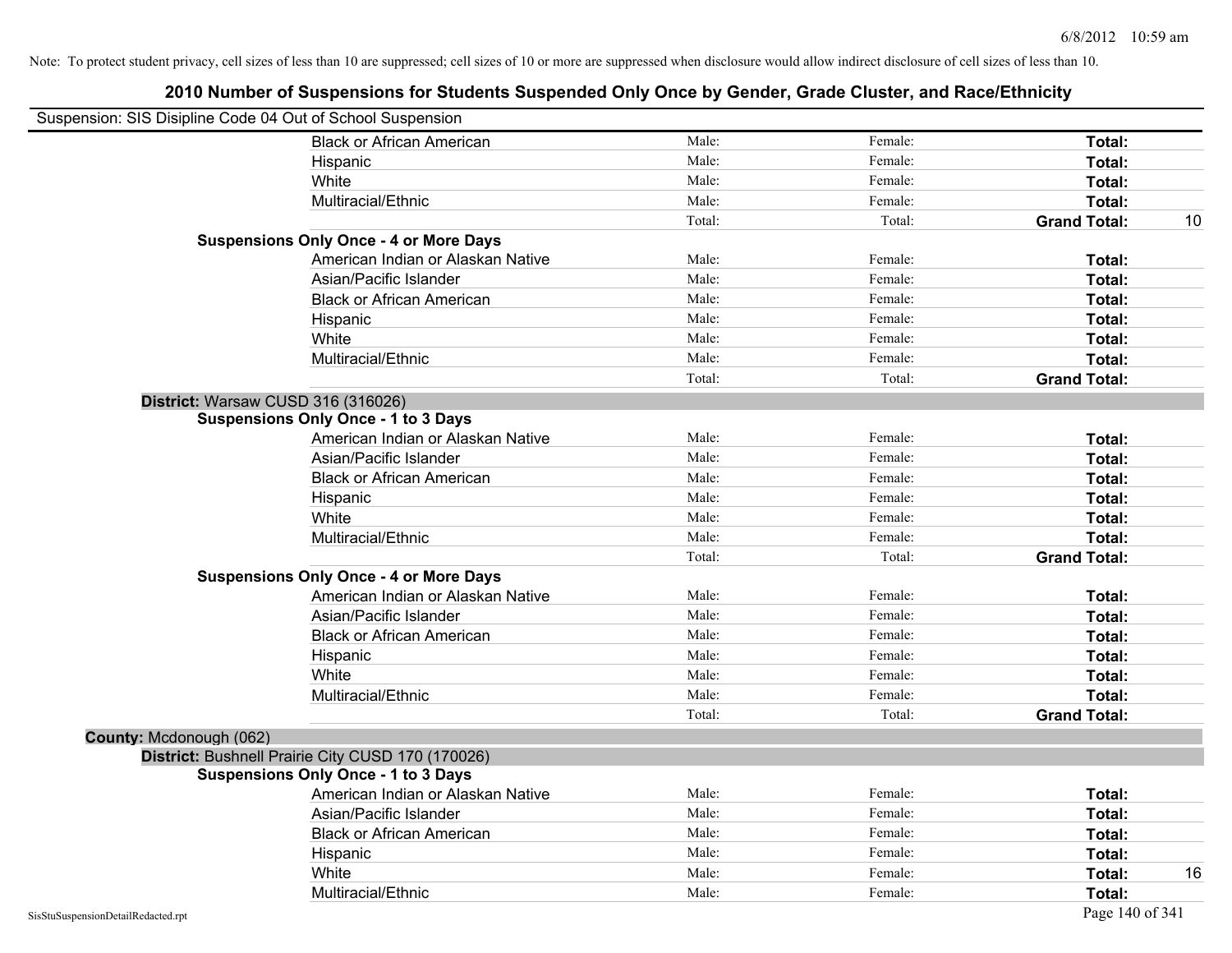| Suspension: SIS Disipline Code 04 Out of School Suspension |        |    |         |    |                     |    |
|------------------------------------------------------------|--------|----|---------|----|---------------------|----|
|                                                            | Total: |    | Total:  |    | <b>Grand Total:</b> |    |
| District: Macomb CUSD 185 (185026)                         |        |    |         |    |                     |    |
| <b>Suspensions Only Once - 1 to 3 Days</b>                 |        |    |         |    |                     |    |
| American Indian or Alaskan Native                          | Male:  |    | Female: |    | Total:              |    |
| Asian/Pacific Islander                                     | Male:  |    | Female: |    | Total:              |    |
| <b>Black or African American</b>                           | Male:  |    | Female: |    | Total:              | 14 |
| Hispanic                                                   | Male:  |    | Female: |    | Total:              |    |
| White                                                      | Male:  | 21 | Female: | 10 | Total:              | 31 |
| Multiracial/Ethnic                                         | Male:  |    | Female: |    | Total:              |    |
|                                                            | Total: |    | Total:  |    | <b>Grand Total:</b> |    |
| <b>Suspensions Only Once - 4 or More Days</b>              |        |    |         |    |                     |    |
| American Indian or Alaskan Native                          | Male:  |    | Female: |    | Total:              |    |
| Asian/Pacific Islander                                     | Male:  |    | Female: |    | Total:              |    |
| <b>Black or African American</b>                           | Male:  |    | Female: |    | Total:              |    |
| Hispanic                                                   | Male:  |    | Female: |    | Total:              |    |
| White                                                      | Male:  |    | Female: |    | Total:              |    |
| Multiracial/Ethnic                                         | Male:  |    | Female: |    | Total:              |    |
|                                                            | Total: |    | Total:  |    | <b>Grand Total:</b> |    |
| District: West Central IL Spec Educ Coop (000061)          |        |    |         |    |                     |    |
| <b>Suspensions Only Once - 1 to 3 Days</b>                 |        |    |         |    |                     |    |
| American Indian or Alaskan Native                          | Male:  |    | Female: |    | Total:              |    |
| Asian/Pacific Islander                                     | Male:  |    | Female: |    | Total:              |    |
| <b>Black or African American</b>                           | Male:  |    | Female: |    | Total:              |    |
| Hispanic                                                   | Male:  |    | Female: |    | Total:              |    |
| White                                                      | Male:  |    | Female: |    | Total:              |    |
| Multiracial/Ethnic                                         | Male:  |    | Female: |    | Total:              |    |
|                                                            | Total: |    | Total:  |    | <b>Grand Total:</b> |    |
| District: West Prairie CUSD 103 (103026)                   |        |    |         |    |                     |    |
| <b>Suspensions Only Once - 1 to 3 Days</b>                 |        |    |         |    |                     |    |
| American Indian or Alaskan Native                          | Male:  |    | Female: |    | Total:              |    |
| Asian/Pacific Islander                                     | Male:  |    | Female: |    | Total:              |    |
| <b>Black or African American</b>                           | Male:  |    | Female: |    | Total:              |    |
| Hispanic                                                   | Male:  |    | Female: |    | Total:              |    |
| White                                                      | Male:  |    | Female: |    | Total:              | 19 |
| Multiracial/Ethnic                                         | Male:  |    | Female: |    | Total:              |    |
|                                                            | Total: |    | Total:  |    | <b>Grand Total:</b> |    |
| <b>Suspensions Only Once - 4 or More Days</b>              |        |    |         |    |                     |    |
| American Indian or Alaskan Native                          | Male:  |    | Female: |    | Total:              |    |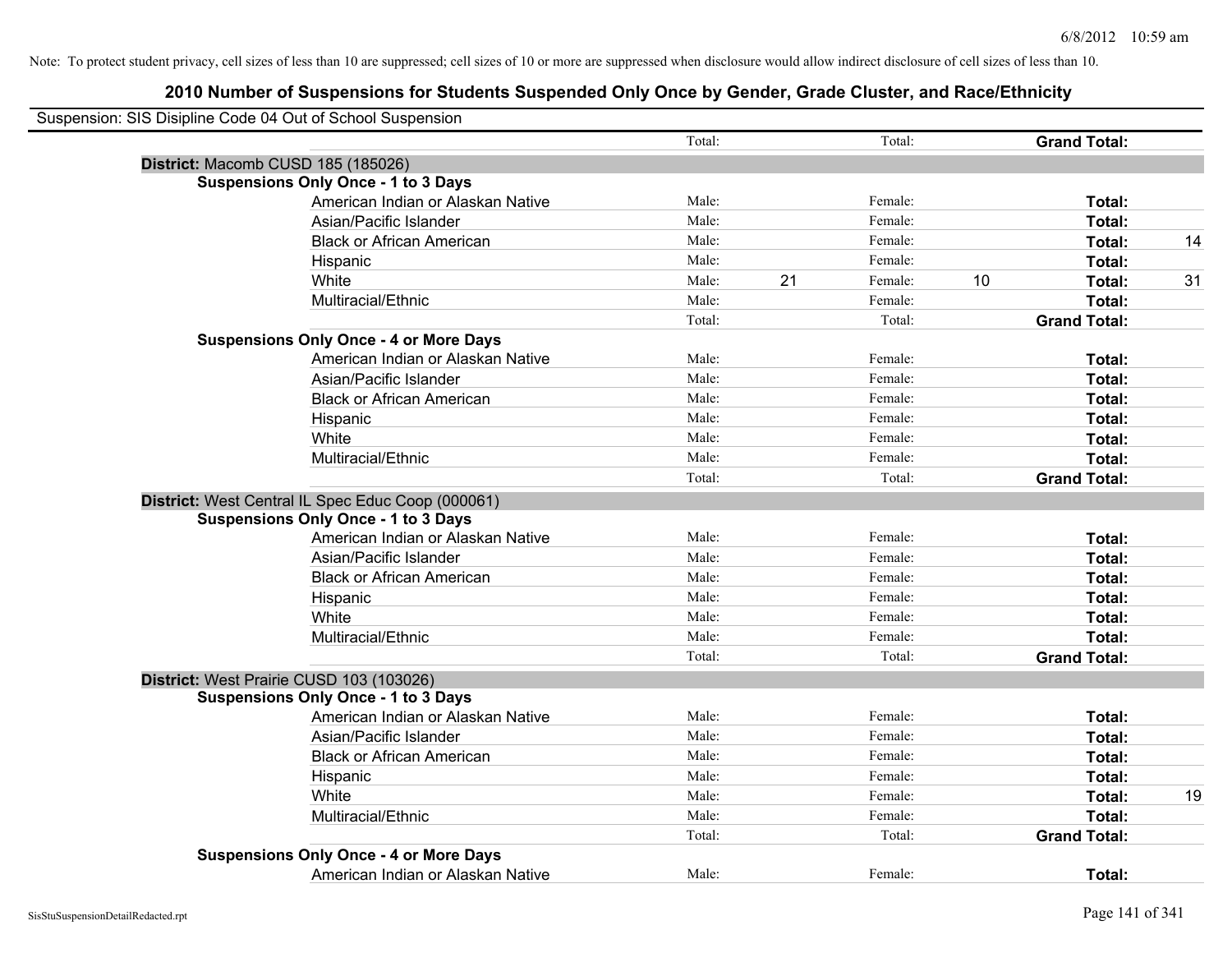|                                          | Suspension: SIS Disipline Code 04 Out of School Suspension |        |    |         |    |                     |    |
|------------------------------------------|------------------------------------------------------------|--------|----|---------|----|---------------------|----|
|                                          | Asian/Pacific Islander                                     | Male:  |    | Female: |    | Total:              |    |
|                                          | <b>Black or African American</b>                           | Male:  |    | Female: |    | Total:              |    |
|                                          | Hispanic                                                   | Male:  |    | Female: |    | Total:              |    |
|                                          | White                                                      | Male:  |    | Female: |    | Total:              |    |
|                                          | Multiracial/Ethnic                                         | Male:  |    | Female: |    | Total:              |    |
|                                          |                                                            | Total: |    | Total:  |    | <b>Grand Total:</b> |    |
| Region: Henderson/Mercer/Warren ROE (27) |                                                            |        |    |         |    |                     |    |
| County: Henderson (036)                  |                                                            |        |    |         |    |                     |    |
|                                          | District: West Central CUSD 235 (235026)                   |        |    |         |    |                     |    |
|                                          | <b>Suspensions Only Once - 1 to 3 Days</b>                 |        |    |         |    |                     |    |
|                                          | American Indian or Alaskan Native                          | Male:  |    | Female: |    | Total:              |    |
|                                          | Asian/Pacific Islander                                     | Male:  |    | Female: |    | Total:              |    |
|                                          | <b>Black or African American</b>                           | Male:  |    | Female: |    | Total:              |    |
|                                          | Hispanic                                                   | Male:  |    | Female: |    | Total:              |    |
|                                          | White                                                      | Male:  | 16 | Female: | 10 | Total:              | 26 |
|                                          | Multiracial/Ethnic                                         | Male:  |    | Female: |    | Total:              |    |
|                                          |                                                            | Total: |    | Total:  |    | <b>Grand Total:</b> |    |
|                                          | <b>Suspensions Only Once - 4 or More Days</b>              |        |    |         |    |                     |    |
|                                          | American Indian or Alaskan Native                          | Male:  |    | Female: |    | Total:              |    |
|                                          | Asian/Pacific Islander                                     | Male:  |    | Female: |    | Total:              |    |
|                                          | <b>Black or African American</b>                           | Male:  |    | Female: |    | Total:              |    |
|                                          | Hispanic                                                   | Male:  |    | Female: |    | Total:              |    |
|                                          | White                                                      | Male:  |    | Female: |    | Total:              |    |
|                                          | Multiracial/Ethnic                                         | Male:  |    | Female: |    | Total:              |    |
|                                          |                                                            | Total: |    | Total:  |    | <b>Grand Total:</b> |    |
| County: Mercer (066)                     |                                                            |        |    |         |    |                     |    |
|                                          | District: Mercer County School District 404 (404026)       |        |    |         |    |                     |    |
|                                          | <b>Suspensions Only Once - 1 to 3 Days</b>                 |        |    |         |    |                     |    |
|                                          | American Indian or Alaskan Native                          | Male:  |    | Female: |    | Total:              |    |
|                                          | Asian/Pacific Islander                                     | Male:  |    | Female: |    | Total:              |    |
|                                          | <b>Black or African American</b>                           | Male:  |    | Female: |    | Total:              |    |
|                                          | Hispanic                                                   | Male:  |    | Female: |    | Total:              |    |
|                                          | White                                                      | Male:  |    | Female: |    | Total:              | 29 |
|                                          | Multiracial/Ethnic                                         | Male:  |    | Female: |    | Total:              |    |
|                                          |                                                            | Total: |    | Total:  |    | <b>Grand Total:</b> |    |
|                                          | <b>Suspensions Only Once - 4 or More Days</b>              |        |    |         |    |                     |    |
|                                          | American Indian or Alaskan Native                          | Male:  |    | Female: |    | Total:              |    |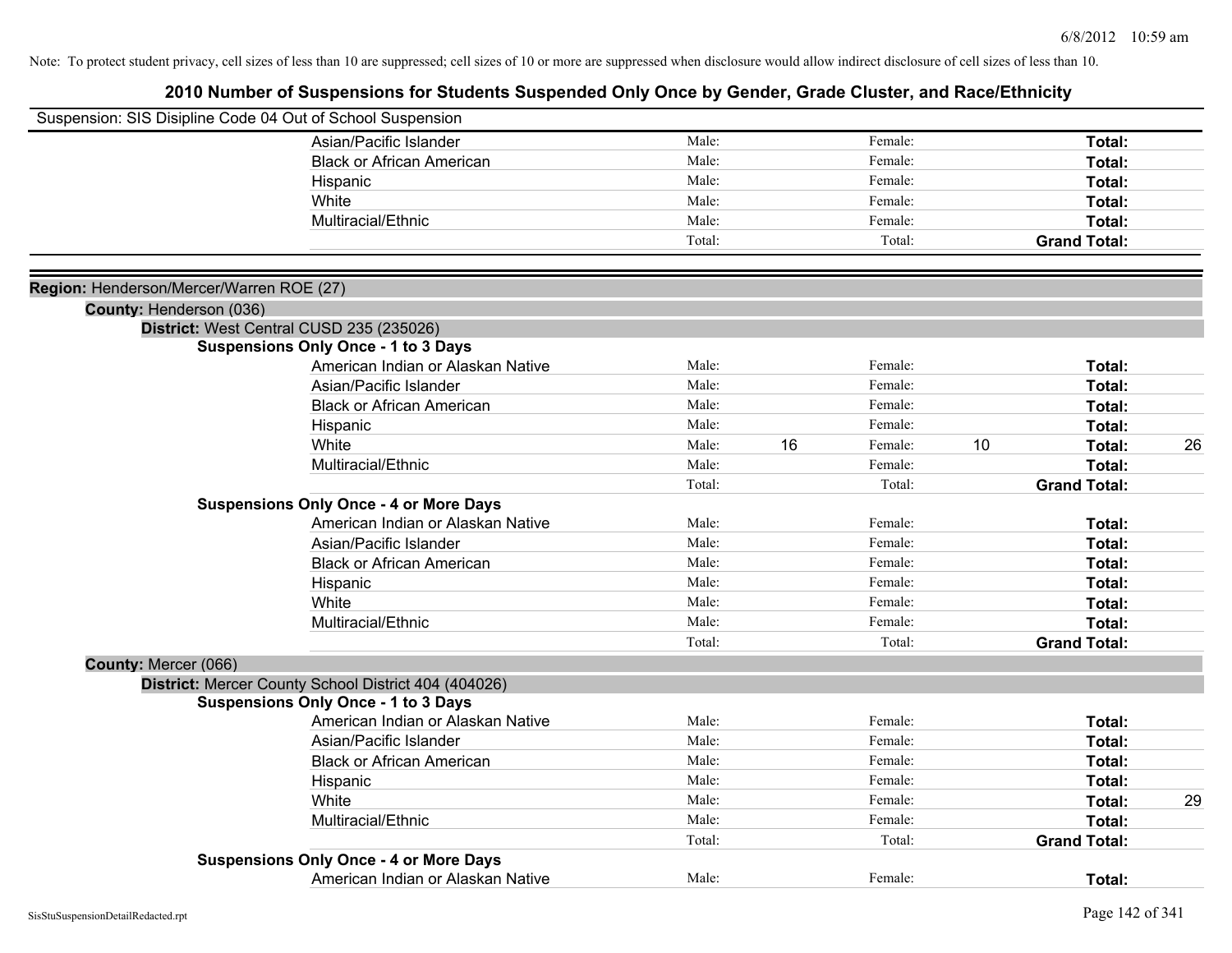# **2010 Number of Suspensions for Students Suspended Only Once by Gender, Grade Cluster, and Race/Ethnicity**

| Male:<br>Female:<br>Asian/Pacific Islander<br>Total:            |    |
|-----------------------------------------------------------------|----|
| Male:<br>Female:<br><b>Black or African American</b><br>Total:  |    |
| Male:<br>Female:<br>Total:<br>Hispanic                          |    |
| Male:<br>Female:<br>White<br>Total:                             |    |
| Multiracial/Ethnic<br>Male:<br>Female:<br>Total:                |    |
| Total:<br>Total:<br><b>Grand Total:</b>                         |    |
| County: Warren (094)                                            |    |
| District: Monmouth-Roseville CUSD 238 (238026)                  |    |
| <b>Suspensions Only Once - 1 to 3 Days</b>                      |    |
| Male:<br>Female:<br>American Indian or Alaskan Native<br>Total: |    |
| Male:<br>Female:<br>Asian/Pacific Islander<br>Total:            |    |
| Male:<br>Female:<br><b>Black or African American</b><br>Total:  |    |
| Male:<br>Female:<br>Hispanic<br>Total:                          |    |
| Male:<br>Female:<br>White<br>Total:                             |    |
| Male:<br>Female:<br>Multiracial/Ethnic<br>Total:                |    |
| Total:<br>Total:<br><b>Grand Total:</b>                         |    |
| District: United CUSD 304 (304026)                              |    |
| <b>Suspensions Only Once - 1 to 3 Days</b>                      |    |
| American Indian or Alaskan Native<br>Male:<br>Female:<br>Total: |    |
| Male:<br>Female:<br>Asian/Pacific Islander<br>Total:            |    |
| Male:<br>Female:<br><b>Black or African American</b><br>Total:  |    |
| Male:<br>Female:<br>Total:<br>Hispanic                          |    |
| White<br>Male:<br>Female:<br>Total:                             | 19 |
| Multiracial/Ethnic<br>Male:<br>Female:<br>Total:                |    |
| Total:<br>Total:<br><b>Grand Total:</b>                         |    |
| <b>Suspensions Only Once - 4 or More Days</b>                   |    |
| American Indian or Alaskan Native<br>Male:<br>Female:<br>Total: |    |
| Male:<br>Female:<br>Asian/Pacific Islander<br>Total:            |    |
| Male:<br>Female:<br><b>Black or African American</b><br>Total:  |    |
| Male:<br>Female:<br>Total:<br>Hispanic                          |    |
| Male:<br>Female:<br>White<br>Total:                             |    |
| Multiracial/Ethnic<br>Male:<br>Female:<br>Total:                |    |
| Total:<br>Total:<br><b>Grand Total:</b>                         |    |

**Region:** Iroquois/Kankakee ROE (32)

**County:** Iroquois (038)

**District:** Central CUSD 4 (004026)

**Suspensions Only Once - 1 to 3 Days**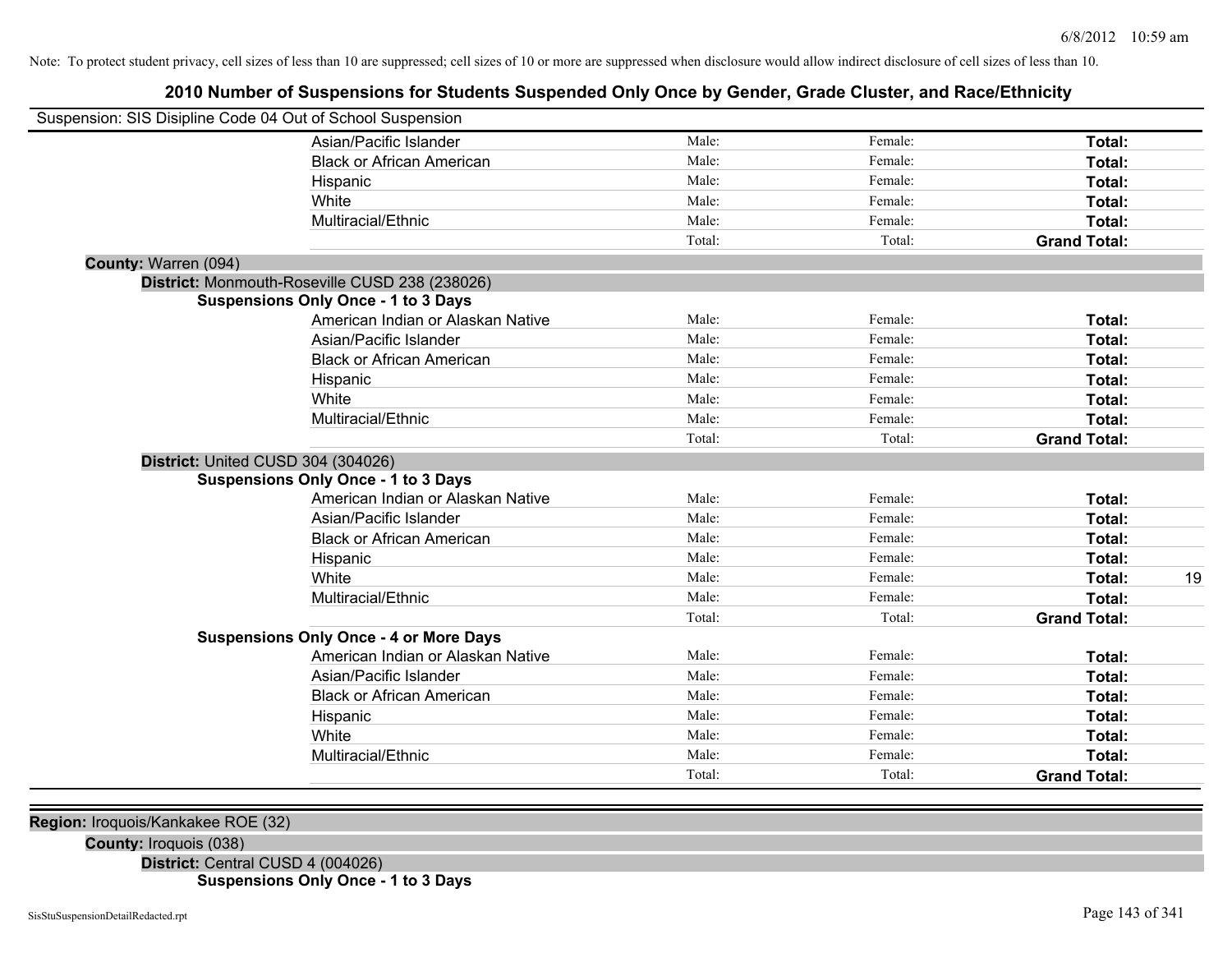|                                                            | 2010 Number of Suspensions for Students Suspended Only Once by Gender, Grade Cluster, and Race/Ethnicity |        |    |         |    |                     |    |
|------------------------------------------------------------|----------------------------------------------------------------------------------------------------------|--------|----|---------|----|---------------------|----|
| Suspension: SIS Disipline Code 04 Out of School Suspension |                                                                                                          |        |    |         |    |                     |    |
|                                                            | American Indian or Alaskan Native                                                                        | Male:  |    | Female: |    | Total:              |    |
|                                                            | Asian/Pacific Islander                                                                                   | Male:  |    | Female: |    | Total:              |    |
|                                                            | <b>Black or African American</b>                                                                         | Male:  |    | Female: |    | Total:              |    |
|                                                            | Hispanic                                                                                                 | Male:  |    | Female: |    | Total:              |    |
|                                                            | White                                                                                                    | Male:  | 11 | Female: | 13 | Total:              | 24 |
|                                                            | Multiracial/Ethnic                                                                                       | Male:  |    | Female: |    | Total:              |    |
|                                                            |                                                                                                          | Total: |    | Total:  |    | <b>Grand Total:</b> |    |
|                                                            | <b>Suspensions Only Once - 4 or More Days</b>                                                            |        |    |         |    |                     |    |
|                                                            | American Indian or Alaskan Native                                                                        | Male:  |    | Female: |    | Total:              |    |
|                                                            | Asian/Pacific Islander                                                                                   | Male:  |    | Female: |    | Total:              |    |
|                                                            | <b>Black or African American</b>                                                                         | Male:  |    | Female: |    | Total:              |    |
|                                                            | Hispanic                                                                                                 | Male:  |    | Female: |    | Total:              |    |
|                                                            | White                                                                                                    | Male:  |    | Female: |    | Total:              |    |
|                                                            | Multiracial/Ethnic                                                                                       | Male:  |    | Female: |    | Total:              |    |
|                                                            |                                                                                                          | Total: |    | Total:  |    | <b>Grand Total:</b> |    |
|                                                            | District: Cissna Park CUSD 6 (006026)                                                                    |        |    |         |    |                     |    |
|                                                            | <b>Suspensions Only Once - 1 to 3 Days</b>                                                               |        |    |         |    |                     |    |
|                                                            | American Indian or Alaskan Native                                                                        | Male:  |    | Female: |    | Total:              |    |
|                                                            | Asian/Pacific Islander                                                                                   | Male:  |    | Female: |    | Total:              |    |
|                                                            | <b>Black or African American</b>                                                                         | Male:  |    | Female: |    | Total:              |    |
|                                                            | Hispanic                                                                                                 | Male:  |    | Female: |    | Total:              |    |
|                                                            | White                                                                                                    | Male:  |    | Female: |    | Total:              |    |
|                                                            | Multiracial/Ethnic                                                                                       | Male:  |    | Female: |    | Total:              |    |
|                                                            |                                                                                                          | Total: |    | Total:  |    | <b>Grand Total:</b> |    |
|                                                            | District: Donovan CUSD 3 (003026)                                                                        |        |    |         |    |                     |    |
|                                                            | <b>Suspensions Only Once - 1 to 3 Days</b>                                                               |        |    |         |    |                     |    |
|                                                            | American Indian or Alaskan Native                                                                        | Male:  |    | Female: |    | Total:              |    |
|                                                            | Asian/Pacific Islander                                                                                   | Male:  |    | Female: |    | Total:              |    |
|                                                            | <b>Black or African American</b>                                                                         | Male:  |    | Female: |    | Total:              |    |
|                                                            | Hispanic                                                                                                 | Male:  |    | Female: |    | Total:              |    |
|                                                            | White                                                                                                    | Male:  |    | Female: |    | Total:              |    |
|                                                            | Multiracial/Ethnic                                                                                       | Male:  |    | Female: |    | Total:              |    |
|                                                            |                                                                                                          | Total: |    | Total:  |    | <b>Grand Total:</b> |    |
|                                                            | <b>Suspensions Only Once - 4 or More Days</b>                                                            |        |    |         |    |                     |    |
|                                                            | American Indian or Alaskan Native                                                                        | Male:  |    | Female: |    | Total:              |    |
|                                                            | Asian/Pacific Islander                                                                                   | Male:  |    | Female: |    | Total:              |    |
|                                                            | <b>Black or African American</b>                                                                         | Male:  |    | Female: |    | Total:              |    |
|                                                            | Hispanic                                                                                                 | Male:  |    | Female: |    | Total:              |    |
|                                                            | White                                                                                                    | Male:  |    | Female: |    | Total:              |    |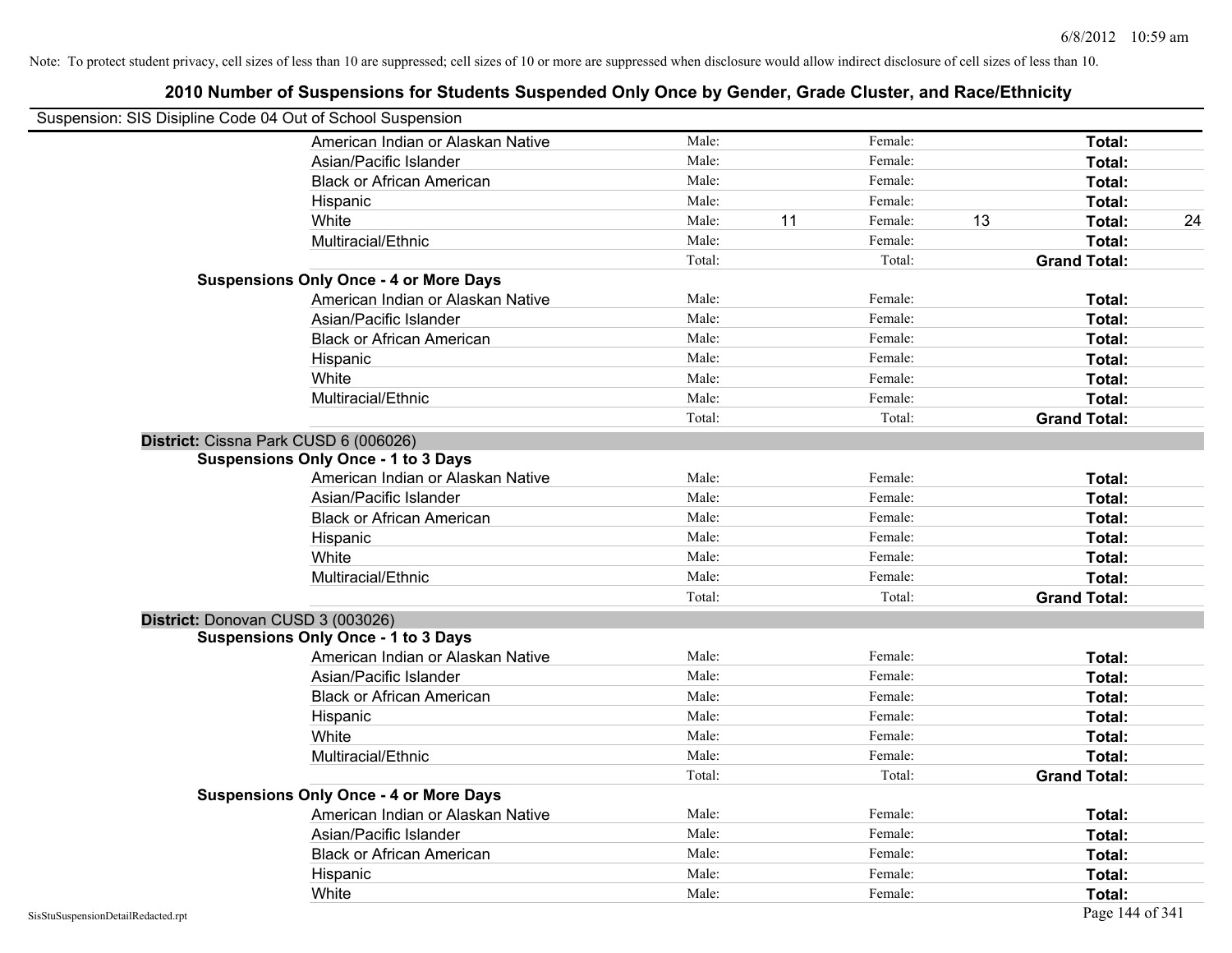| Suspension: SIS Disipline Code 04 Out of School Suspension |                                               |        |         |                     |    |
|------------------------------------------------------------|-----------------------------------------------|--------|---------|---------------------|----|
|                                                            | Multiracial/Ethnic                            | Male:  | Female: | Total:              |    |
|                                                            |                                               | Total: | Total:  | <b>Grand Total:</b> |    |
| District: Iroquois County CUSD 9 (009026)                  |                                               |        |         |                     |    |
| <b>Suspensions Only Once - 1 to 3 Days</b>                 |                                               |        |         |                     |    |
|                                                            | American Indian or Alaskan Native             | Male:  | Female: | Total:              |    |
|                                                            | Asian/Pacific Islander                        | Male:  | Female: | Total:              |    |
|                                                            | <b>Black or African American</b>              | Male:  | Female: | Total:              |    |
|                                                            | Hispanic                                      | Male:  | Female: | Total:              |    |
| White                                                      |                                               | Male:  | Female: | Total:              | 25 |
|                                                            | Multiracial/Ethnic                            | Male:  | Female: | Total:              |    |
|                                                            |                                               | Total: | Total:  | <b>Grand Total:</b> |    |
|                                                            | <b>Suspensions Only Once - 4 or More Days</b> |        |         |                     |    |
|                                                            | American Indian or Alaskan Native             | Male:  | Female: | Total:              |    |
|                                                            | Asian/Pacific Islander                        | Male:  | Female: | Total:              |    |
|                                                            | <b>Black or African American</b>              | Male:  | Female: | Total:              |    |
|                                                            | Hispanic                                      | Male:  | Female: | Total:              |    |
| White                                                      |                                               | Male:  | Female: | Total:              |    |
|                                                            | Multiracial/Ethnic                            | Male:  | Female: | Total:              |    |
|                                                            |                                               | Total: | Total:  | <b>Grand Total:</b> |    |
| District: Iroquois West CUSD 10 (010026)                   |                                               |        |         |                     |    |
| <b>Suspensions Only Once - 1 to 3 Days</b>                 |                                               |        |         |                     |    |
|                                                            | American Indian or Alaskan Native             | Male:  | Female: | Total:              |    |
|                                                            | Asian/Pacific Islander                        | Male:  | Female: | Total:              |    |
|                                                            | <b>Black or African American</b>              | Male:  | Female: | Total:              |    |
|                                                            | Hispanic                                      | Male:  | Female: | Total:              |    |
| White                                                      |                                               | Male:  | Female: | Total:              | 15 |
|                                                            | Multiracial/Ethnic                            | Male:  | Female: | Total:              |    |
|                                                            |                                               | Total: | Total:  | <b>Grand Total:</b> |    |
|                                                            | <b>Suspensions Only Once - 4 or More Days</b> |        |         |                     |    |
|                                                            | American Indian or Alaskan Native             | Male:  | Female: | Total:              |    |
|                                                            | Asian/Pacific Islander                        | Male:  | Female: | Total:              |    |
|                                                            | <b>Black or African American</b>              | Male:  | Female: | Total:              |    |
|                                                            | Hispanic                                      | Male:  | Female: | Total:              |    |
| White                                                      |                                               | Male:  | Female: | Total:              |    |
|                                                            | Multiracial/Ethnic                            | Male:  | Female: | Total:              |    |
|                                                            |                                               | Total: | Total:  | <b>Grand Total:</b> |    |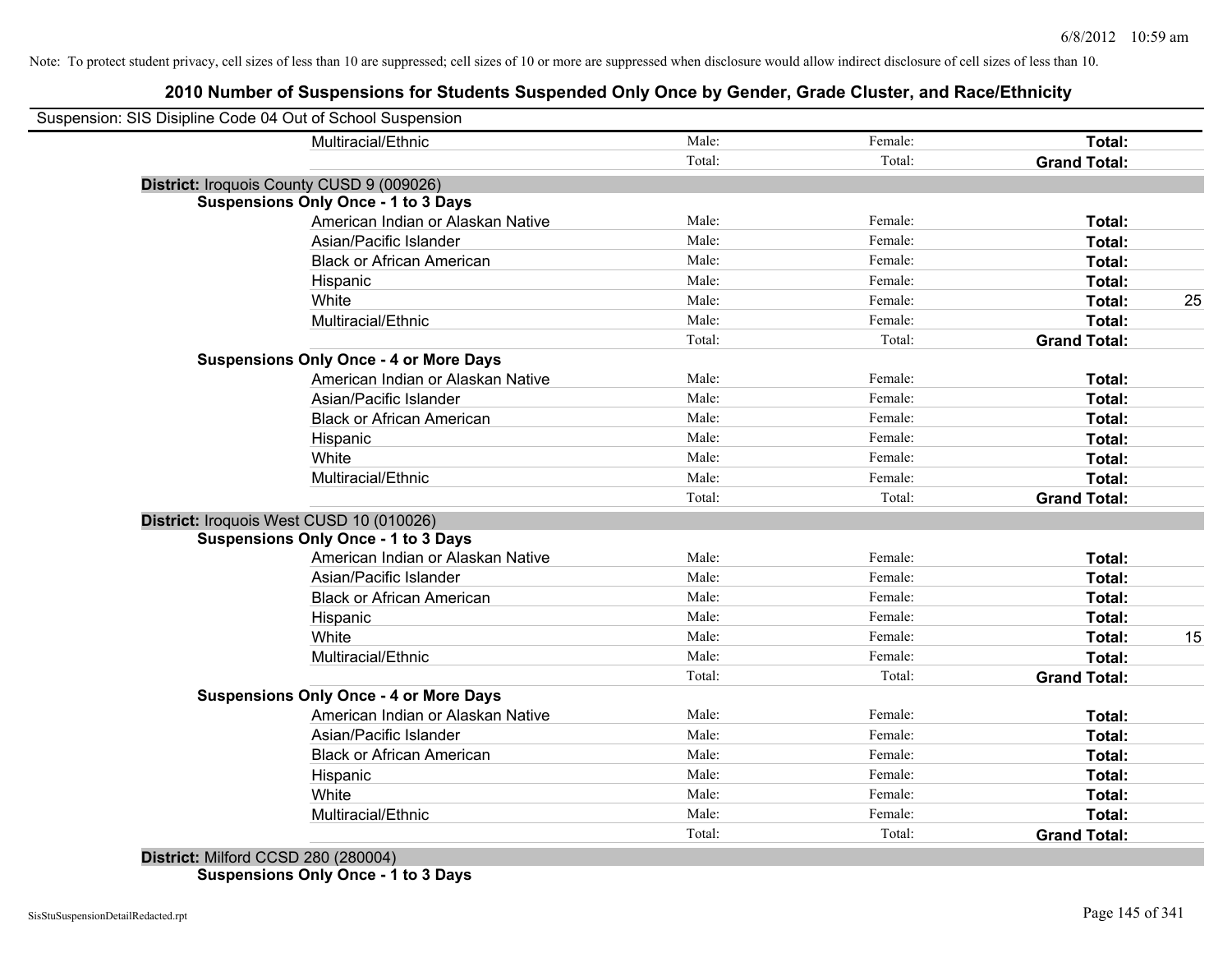|                        | Suspension: SIS Disipline Code 04 Out of School Suspension |        |         |                     |    |
|------------------------|------------------------------------------------------------|--------|---------|---------------------|----|
|                        | American Indian or Alaskan Native                          | Male:  | Female: | Total:              |    |
|                        | Asian/Pacific Islander                                     | Male:  | Female: | Total:              |    |
|                        | <b>Black or African American</b>                           | Male:  | Female: | Total:              |    |
|                        | Hispanic                                                   | Male:  | Female: | Total:              |    |
|                        | White                                                      | Male:  | Female: | Total:              |    |
|                        | Multiracial/Ethnic                                         | Male:  | Female: | Total:              |    |
|                        |                                                            | Total: | Total:  | <b>Grand Total:</b> |    |
|                        | <b>Suspensions Only Once - 4 or More Days</b>              |        |         |                     |    |
|                        | American Indian or Alaskan Native                          | Male:  | Female: | Total:              |    |
|                        | Asian/Pacific Islander                                     | Male:  | Female: | Total:              |    |
|                        | <b>Black or African American</b>                           | Male:  | Female: | Total:              |    |
|                        | Hispanic                                                   | Male:  | Female: | Total:              |    |
|                        | White                                                      | Male:  | Female: | Total:              |    |
|                        | Multiracial/Ethnic                                         | Male:  | Female: | Total:              |    |
|                        |                                                            | Total: | Total:  | <b>Grand Total:</b> |    |
|                        | District: Milford Twp HSD 233 (233017)                     |        |         |                     |    |
|                        | <b>Suspensions Only Once - 1 to 3 Days</b>                 |        |         |                     |    |
|                        | American Indian or Alaskan Native                          | Male:  | Female: | Total:              |    |
|                        | Asian/Pacific Islander                                     | Male:  | Female: | Total:              |    |
|                        | <b>Black or African American</b>                           | Male:  | Female: | Total:              |    |
|                        | Hispanic                                                   | Male:  | Female: | Total:              |    |
|                        | White                                                      | Male:  | Female: | Total:              |    |
|                        | Multiracial/Ethnic                                         | Male:  | Female: | Total:              |    |
|                        |                                                            | Total: | Total:  | <b>Grand Total:</b> |    |
| County: Kankakee (046) |                                                            |        |         |                     |    |
|                        | District: Bourbonnais SD 53 (053002)                       |        |         |                     |    |
|                        | <b>Suspensions Only Once - 1 to 3 Days</b>                 |        |         |                     |    |
|                        | American Indian or Alaskan Native                          | Male:  | Female: | Total:              |    |
|                        | Asian/Pacific Islander                                     | Male:  | Female: | Total:              |    |
|                        | <b>Black or African American</b>                           | Male:  | Female: | Total:              |    |
|                        | Hispanic                                                   | Male:  | Female: | Total:              |    |
|                        | White                                                      | Male:  | Female: | Total:              | 12 |
|                        | Multiracial/Ethnic                                         | Male:  | Female: | Total:              |    |
|                        |                                                            | Total: | Total:  | <b>Grand Total:</b> |    |
|                        | <b>Suspensions Only Once - 4 or More Days</b>              |        |         |                     |    |
|                        | American Indian or Alaskan Native                          | Male:  | Female: | Total:              |    |
|                        | Asian/Pacific Islander                                     | Male:  | Female: | Total:              |    |
|                        | <b>Black or African American</b>                           | Male:  | Female: | Total:              |    |
|                        | Hispanic                                                   | Male:  | Female: | Total:              |    |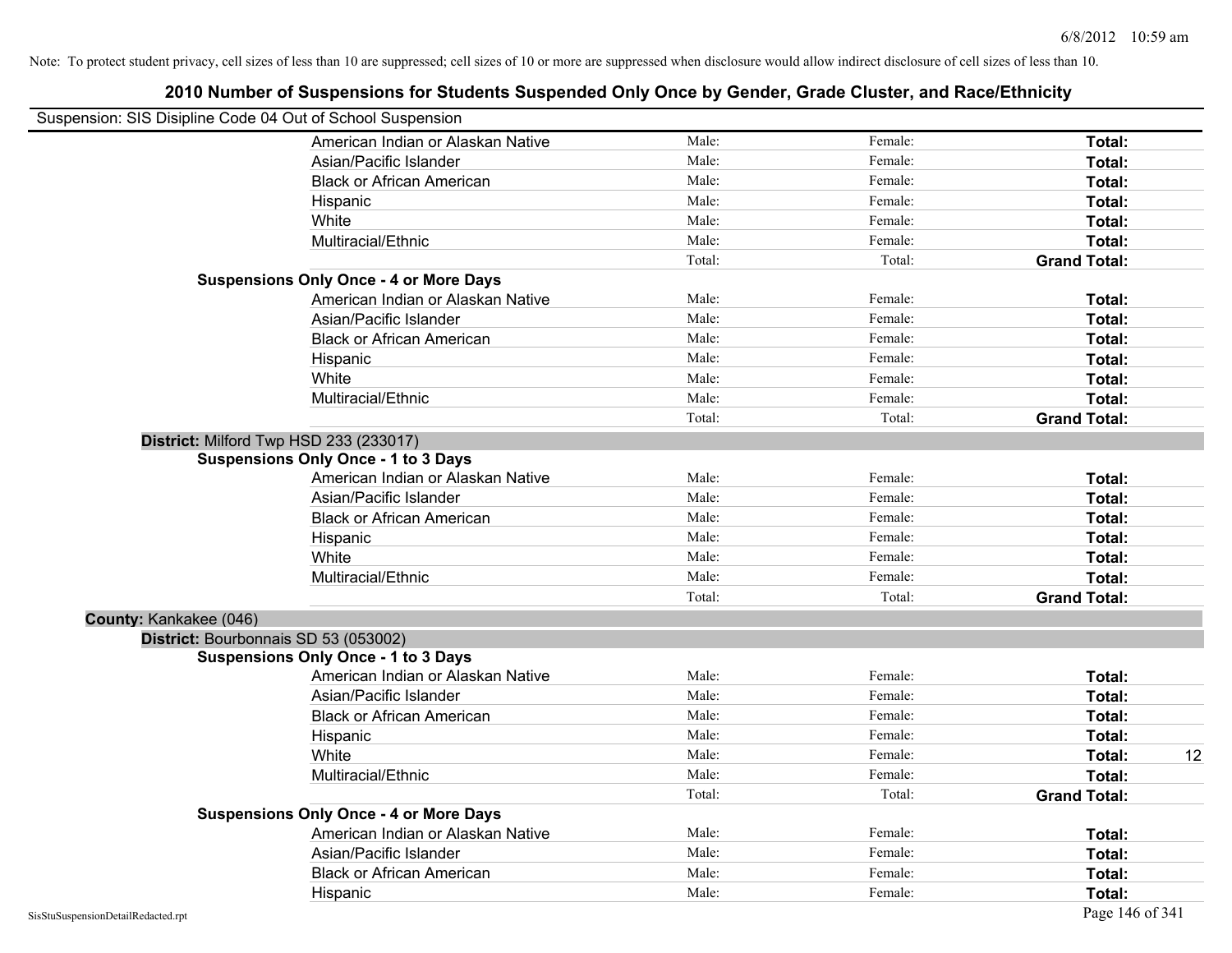# **2010 Number of Suspensions for Students Suspended Only Once by Gender, Grade Cluster, and Race/Ethnicity**

|                                  | Suspension: SIS Disipline Code 04 Out of School Suspension |        |    |         |    |                     |    |
|----------------------------------|------------------------------------------------------------|--------|----|---------|----|---------------------|----|
|                                  | White                                                      | Male:  |    | Female: |    | Total:              | 16 |
|                                  | Multiracial/Ethnic                                         | Male:  |    | Female: |    | Total:              |    |
|                                  |                                                            | Total: |    | Total:  |    | <b>Grand Total:</b> | 26 |
|                                  | District: Bradley Bourbonnais CHSD 307 (307016)            |        |    |         |    |                     |    |
|                                  | <b>Suspensions Only Once - 1 to 3 Days</b>                 |        |    |         |    |                     |    |
|                                  | American Indian or Alaskan Native                          | Male:  |    | Female: |    | Total:              |    |
|                                  | Asian/Pacific Islander                                     | Male:  |    | Female: |    | Total:              |    |
|                                  | <b>Black or African American</b>                           | Male:  |    | Female: |    | Total:              |    |
|                                  | Hispanic                                                   | Male:  |    | Female: |    | Total:              |    |
|                                  | White                                                      | Male:  | 28 | Female: | 14 | Total:              | 42 |
|                                  | Multiracial/Ethnic                                         | Male:  |    | Female: |    | Total:              |    |
|                                  |                                                            | Total: |    | Total:  |    | <b>Grand Total:</b> | 57 |
|                                  | <b>Suspensions Only Once - 4 or More Days</b>              |        |    |         |    |                     |    |
|                                  | American Indian or Alaskan Native                          | Male:  |    | Female: |    | Total:              |    |
|                                  | Asian/Pacific Islander                                     | Male:  |    | Female: |    | Total:              |    |
|                                  | <b>Black or African American</b>                           | Male:  |    | Female: |    | Total:              | 14 |
|                                  | Hispanic                                                   | Male:  |    | Female: |    | Total:              |    |
|                                  | White                                                      | Male:  | 34 | Female: | 13 | Total:              | 47 |
|                                  | Multiracial/Ethnic                                         | Male:  |    | Female: |    | Total:              |    |
|                                  |                                                            | Total: |    | Total:  |    | <b>Grand Total:</b> |    |
| District: Bradley SD 61 (061002) |                                                            |        |    |         |    |                     |    |
|                                  | <b>Suspensions Only Once - 1 to 3 Days</b>                 |        |    |         |    |                     |    |
|                                  | American Indian or Alaskan Native                          | Male:  |    | Female: |    | Total:              |    |
|                                  | Asian/Pacific Islander                                     | Male:  |    | Female: |    | Total:              |    |
|                                  | <b>Black or African American</b>                           | Male:  |    | Female: |    | Total:              |    |
|                                  | Hispanic                                                   | Male:  |    | Female: |    | Total:              |    |
|                                  | White                                                      | Male:  |    | Female: |    | Total:              | 23 |
|                                  | Multiracial/Ethnic                                         | Male:  |    | Female: |    | Total:              |    |
|                                  |                                                            | Total: |    | Total:  |    | <b>Grand Total:</b> |    |
|                                  | <b>Suspensions Only Once - 4 or More Days</b>              |        |    |         |    |                     |    |
|                                  | American Indian or Alaskan Native                          | Male:  |    | Female: |    | Total:              |    |
|                                  | Asian/Pacific Islander                                     | Male:  |    | Female: |    | Total:              |    |
|                                  | <b>Black or African American</b>                           | Male:  |    | Female: |    | Total:              |    |
|                                  | Hispanic                                                   | Male:  |    | Female: |    | Total:              |    |
|                                  | White                                                      | Male:  |    | Female: |    | Total:              |    |
|                                  | Multiracial/Ethnic                                         | Male:  |    | Female: |    | Total:              |    |
|                                  |                                                            | Total: |    | Total:  |    | <b>Grand Total:</b> | 11 |
|                                  |                                                            |        |    |         |    |                     |    |

#### **District:** Grant Park CUSD 6 (006026)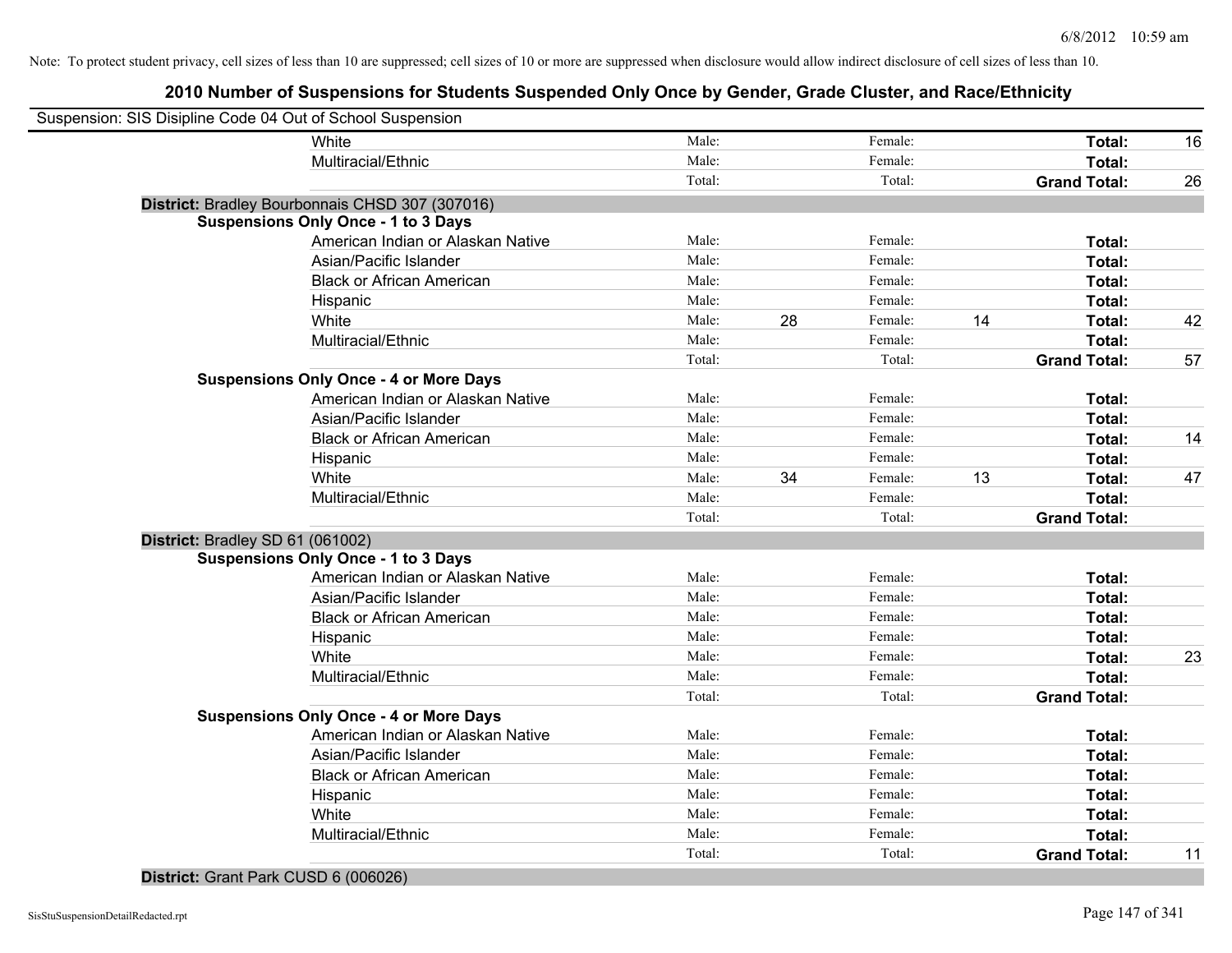|                                    | Suspension: SIS Disipline Code 04 Out of School Suspension |        |     |         |     |                     |     |
|------------------------------------|------------------------------------------------------------|--------|-----|---------|-----|---------------------|-----|
|                                    | <b>Suspensions Only Once - 1 to 3 Days</b>                 |        |     |         |     |                     |     |
|                                    | American Indian or Alaskan Native                          | Male:  |     | Female: |     | Total:              |     |
|                                    | Asian/Pacific Islander                                     | Male:  |     | Female: |     | Total:              |     |
|                                    | <b>Black or African American</b>                           | Male:  |     | Female: |     | Total:              |     |
|                                    | Hispanic                                                   | Male:  |     | Female: |     | Total:              |     |
|                                    | White                                                      | Male:  |     | Female: |     | Total:              | 10  |
|                                    | Multiracial/Ethnic                                         | Male:  |     | Female: |     | Total:              |     |
|                                    |                                                            | Total: |     | Total:  |     | <b>Grand Total:</b> |     |
|                                    | <b>Suspensions Only Once - 4 or More Days</b>              |        |     |         |     |                     |     |
|                                    | American Indian or Alaskan Native                          | Male:  |     | Female: |     | Total:              |     |
|                                    | Asian/Pacific Islander                                     | Male:  |     | Female: |     | Total:              |     |
|                                    | <b>Black or African American</b>                           | Male:  |     | Female: |     | Total:              |     |
|                                    | Hispanic                                                   | Male:  |     | Female: |     | Total:              |     |
|                                    | White                                                      | Male:  |     | Female: |     | Total:              |     |
|                                    | Multiracial/Ethnic                                         | Male:  |     | Female: |     | Total:              |     |
|                                    |                                                            | Total: |     | Total:  |     | <b>Grand Total:</b> |     |
|                                    | District: Herscher CUSD 2 (002026)                         |        |     |         |     |                     |     |
|                                    | <b>Suspensions Only Once - 1 to 3 Days</b>                 |        |     |         |     |                     |     |
|                                    | American Indian or Alaskan Native                          | Male:  |     | Female: |     | Total:              |     |
|                                    | Asian/Pacific Islander                                     | Male:  |     | Female: |     | Total:              |     |
|                                    | <b>Black or African American</b>                           | Male:  |     | Female: |     | Total:              |     |
|                                    | Hispanic                                                   | Male:  |     | Female: |     | Total:              |     |
|                                    | White                                                      | Male:  |     | Female: |     | Total:              |     |
|                                    | Multiracial/Ethnic                                         | Male:  |     | Female: |     | Total:              |     |
|                                    |                                                            | Total: |     | Total:  |     | <b>Grand Total:</b> |     |
|                                    | District: Kankakee SD 111 (111025)                         |        |     |         |     |                     |     |
|                                    | <b>Suspensions Only Once - 1 to 3 Days</b>                 |        |     |         |     |                     |     |
|                                    | American Indian or Alaskan Native                          | Male:  |     | Female: |     | Total:              |     |
|                                    | Asian/Pacific Islander                                     | Male:  |     | Female: |     | Total:              |     |
|                                    | <b>Black or African American</b>                           | Male:  | 155 | Female: | 118 | Total:              | 273 |
|                                    | Hispanic                                                   | Male:  |     | Female: |     | Total:              | 42  |
|                                    | White                                                      | Male:  | 34  | Female: | 11  | Total:              | 45  |
|                                    | Multiracial/Ethnic                                         | Male:  |     | Female: |     | Total:              |     |
|                                    |                                                            | Total: |     | Total:  |     | <b>Grand Total:</b> |     |
|                                    | <b>Suspensions Only Once - 4 or More Days</b>              |        |     |         |     |                     |     |
|                                    | American Indian or Alaskan Native                          | Male:  |     | Female: |     | Total:              |     |
|                                    | Asian/Pacific Islander                                     | Male:  |     | Female: |     | Total:              |     |
|                                    | <b>Black or African American</b>                           | Male:  | 39  | Female: | 23  | Total:              | 62  |
|                                    | Hispanic                                                   | Male:  | 13  | Female: | 11  | Total:              | 24  |
| SisStuSuspensionDetailRedacted.rpt |                                                            |        |     |         |     | Page 148 of 341     |     |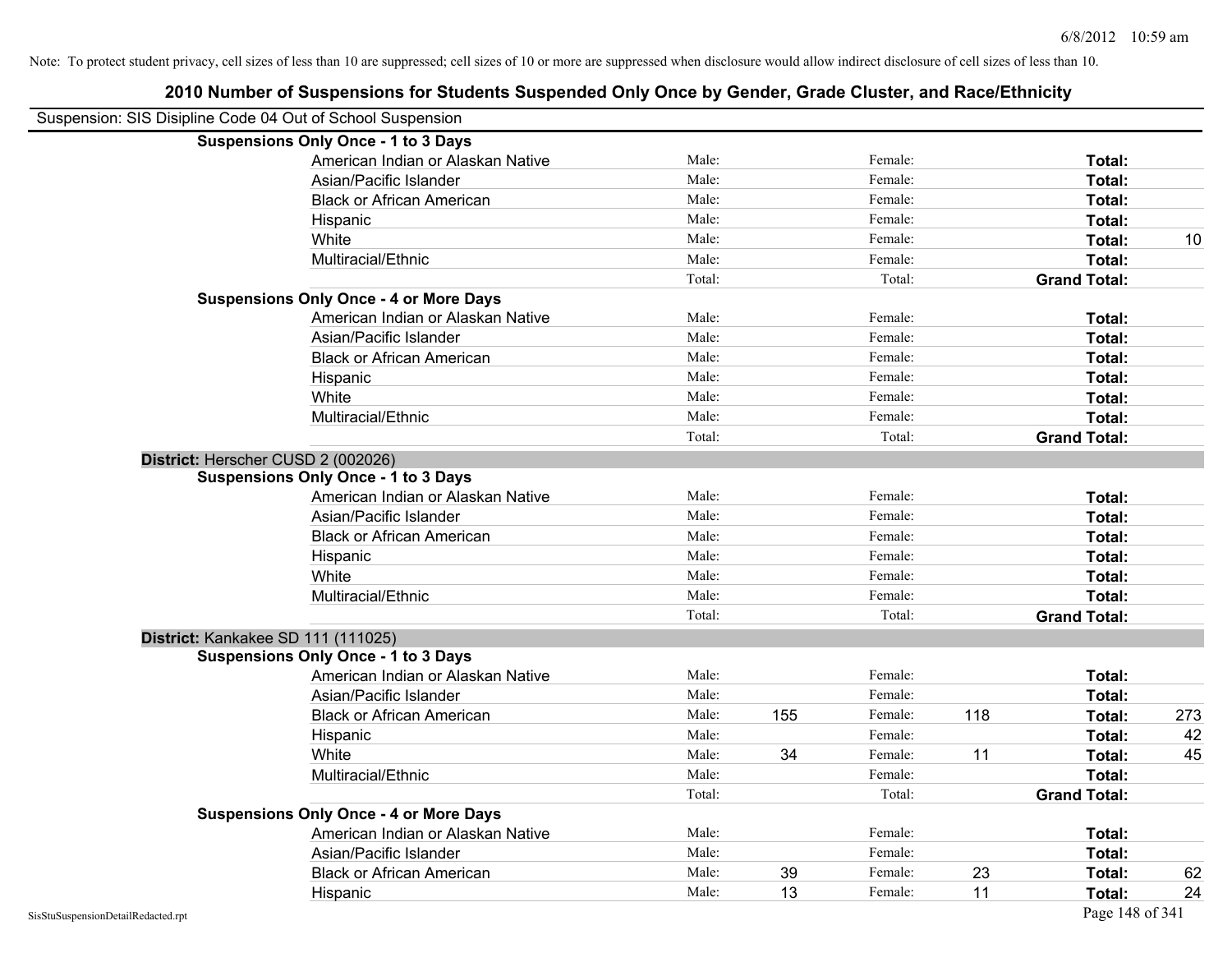| Suspension: SIS Disipline Code 04 Out of School Suspension |                                               |        |         |                     |    |
|------------------------------------------------------------|-----------------------------------------------|--------|---------|---------------------|----|
|                                                            | White                                         | Male:  | Female: | Total:              |    |
|                                                            | Multiracial/Ethnic                            | Male:  | Female: | Total:              |    |
|                                                            |                                               | Total: | Total:  | <b>Grand Total:</b> |    |
|                                                            | District: Manteno CUSD 5 (005026)             |        |         |                     |    |
|                                                            | <b>Suspensions Only Once - 1 to 3 Days</b>    |        |         |                     |    |
|                                                            | American Indian or Alaskan Native             | Male:  | Female: | Total:              |    |
|                                                            | Asian/Pacific Islander                        | Male:  | Female: | Total:              |    |
|                                                            | <b>Black or African American</b>              | Male:  | Female: | Total:              |    |
|                                                            | Hispanic                                      | Male:  | Female: | Total:              |    |
|                                                            | White                                         | Male:  | Female: | Total:              | 25 |
|                                                            | Multiracial/Ethnic                            | Male:  | Female: | Total:              |    |
|                                                            |                                               | Total: | Total:  | <b>Grand Total:</b> |    |
|                                                            | <b>Suspensions Only Once - 4 or More Days</b> |        |         |                     |    |
|                                                            | American Indian or Alaskan Native             | Male:  | Female: | Total:              |    |
|                                                            | Asian/Pacific Islander                        | Male:  | Female: | Total:              |    |
|                                                            | <b>Black or African American</b>              | Male:  | Female: | Total:              |    |
|                                                            | Hispanic                                      | Male:  | Female: | Total:              |    |
|                                                            | White                                         | Male:  | Female: | Total:              |    |
|                                                            | Multiracial/Ethnic                            | Male:  | Female: | Total:              |    |
|                                                            |                                               | Total: | Total:  | <b>Grand Total:</b> |    |
|                                                            | District: Momence CUSD 1 (001026)             |        |         |                     |    |
|                                                            | <b>Suspensions Only Once - 1 to 3 Days</b>    |        |         |                     |    |
|                                                            | American Indian or Alaskan Native             | Male:  | Female: | Total:              |    |
|                                                            | Asian/Pacific Islander                        | Male:  | Female: | Total:              |    |
|                                                            | <b>Black or African American</b>              | Male:  | Female: | Total:              |    |
|                                                            | Hispanic                                      | Male:  | Female: | Total:              |    |
|                                                            | White                                         | Male:  | Female: | Total:              |    |
|                                                            | Multiracial/Ethnic                            | Male:  | Female: | Total:              |    |
|                                                            |                                               | Total: | Total:  | <b>Grand Total:</b> |    |
|                                                            | District: Pembroke CCSD 259 (259004)          |        |         |                     |    |
|                                                            | <b>Suspensions Only Once - 1 to 3 Days</b>    |        |         |                     |    |
|                                                            | American Indian or Alaskan Native             | Male:  | Female: | Total:              |    |
|                                                            | Asian/Pacific Islander                        | Male:  | Female: | Total:              |    |
|                                                            | <b>Black or African American</b>              | Male:  | Female: | Total:              | 15 |
|                                                            | Hispanic                                      | Male:  | Female: | Total:              |    |
|                                                            | White                                         | Male:  | Female: | Total:              |    |
|                                                            | Multiracial/Ethnic                            | Male:  | Female: | Total:              |    |
|                                                            |                                               | Total: | Total:  | <b>Grand Total:</b> |    |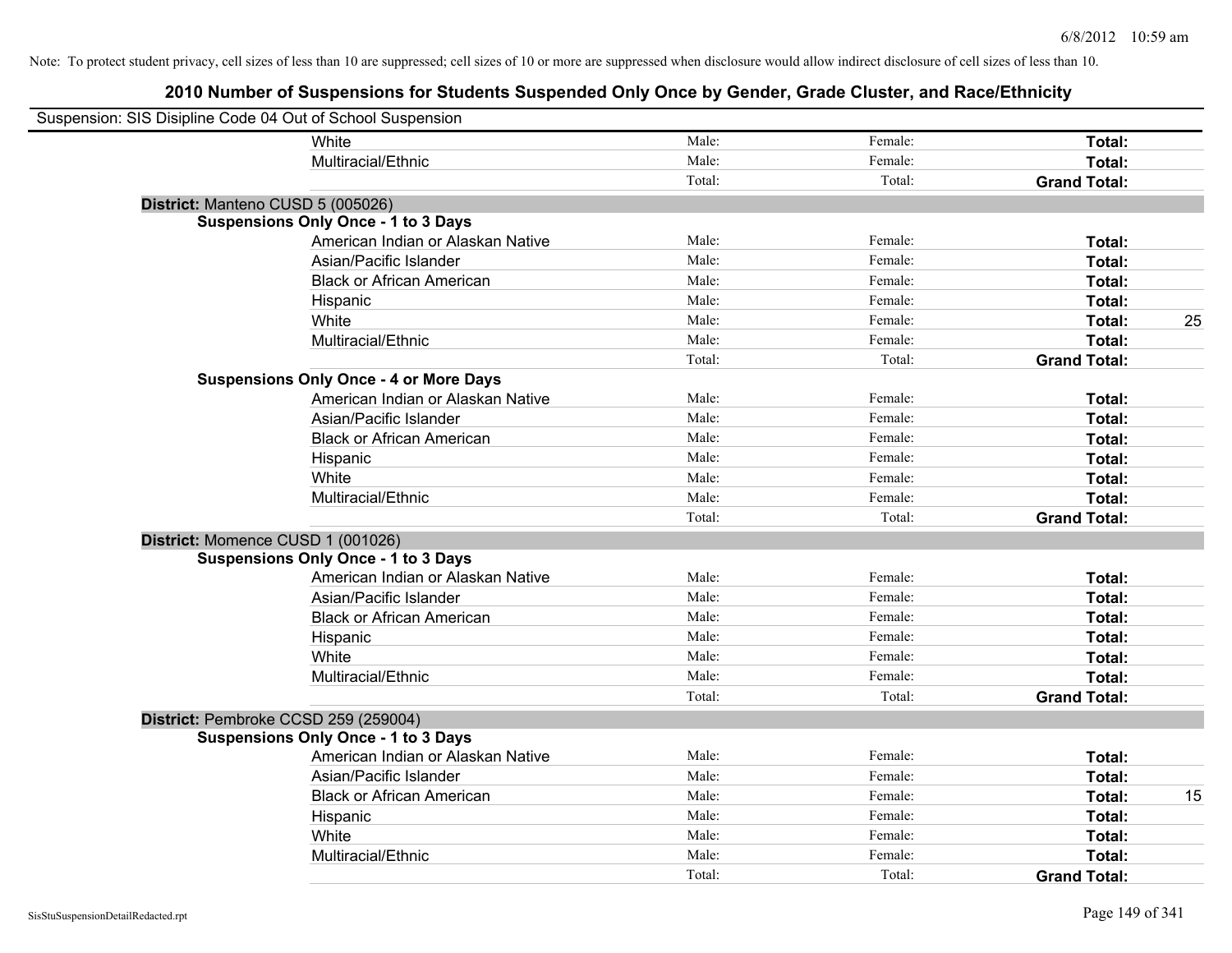| Suspension: SIS Disipline Code 04 Out of School Suspension |                                               |        |         |                     |    |
|------------------------------------------------------------|-----------------------------------------------|--------|---------|---------------------|----|
|                                                            | <b>Suspensions Only Once - 4 or More Days</b> |        |         |                     |    |
|                                                            | American Indian or Alaskan Native             | Male:  | Female: | Total:              |    |
|                                                            | Asian/Pacific Islander                        | Male:  | Female: | Total:              |    |
|                                                            | <b>Black or African American</b>              | Male:  | Female: | Total:              | 14 |
|                                                            | Hispanic                                      | Male:  | Female: | Total:              |    |
|                                                            | White                                         | Male:  | Female: | Total:              |    |
|                                                            | Multiracial/Ethnic                            | Male:  | Female: | Total:              |    |
|                                                            |                                               | Total: | Total:  | <b>Grand Total:</b> |    |
| District: St Anne CCSD 256 (256004)                        |                                               |        |         |                     |    |
|                                                            | <b>Suspensions Only Once - 1 to 3 Days</b>    |        |         |                     |    |
|                                                            | American Indian or Alaskan Native             | Male:  | Female: | Total:              |    |
|                                                            | Asian/Pacific Islander                        | Male:  | Female: | Total:              |    |
|                                                            | <b>Black or African American</b>              | Male:  | Female: | Total:              |    |
|                                                            | Hispanic                                      | Male:  | Female: | Total:              |    |
|                                                            | White                                         | Male:  | Female: | Total:              |    |
|                                                            | Multiracial/Ethnic                            | Male:  | Female: | Total:              |    |
|                                                            |                                               | Total: | Total:  | <b>Grand Total:</b> |    |
|                                                            | <b>Suspensions Only Once - 4 or More Days</b> |        |         |                     |    |
|                                                            | American Indian or Alaskan Native             | Male:  | Female: | Total:              |    |
|                                                            | Asian/Pacific Islander                        | Male:  | Female: | Total:              |    |
|                                                            | <b>Black or African American</b>              | Male:  | Female: | Total:              |    |
|                                                            | Hispanic                                      | Male:  | Female: | Total:              |    |
|                                                            | White                                         | Male:  | Female: | Total:              |    |
|                                                            | Multiracial/Ethnic                            | Male:  | Female: | Total:              |    |
|                                                            |                                               | Total: | Total:  | <b>Grand Total:</b> |    |
| District: St Anne CHSD 302 (302016)                        |                                               |        |         |                     |    |
|                                                            | <b>Suspensions Only Once - 1 to 3 Days</b>    |        |         |                     |    |
|                                                            | American Indian or Alaskan Native             | Male:  | Female: | Total:              |    |
|                                                            | Asian/Pacific Islander                        | Male:  | Female: | Total:              |    |
|                                                            | <b>Black or African American</b>              | Male:  | Female: | Total:              | 10 |
|                                                            | Hispanic                                      | Male:  | Female: | Total:              |    |
|                                                            | White                                         | Male:  | Female: | Total:              |    |
|                                                            | Multiracial/Ethnic                            | Male:  | Female: | Total:              |    |
|                                                            |                                               | Total: | Total:  | <b>Grand Total:</b> |    |
|                                                            | <b>Suspensions Only Once - 4 or More Days</b> |        |         |                     |    |
|                                                            | American Indian or Alaskan Native             | Male:  | Female: | Total:              |    |
|                                                            | Asian/Pacific Islander                        | Male:  | Female: | Total:              |    |
|                                                            | <b>Black or African American</b>              | Male:  | Female: | <b>Total:</b>       |    |
|                                                            | Hispanic                                      | Male:  | Female: | Total:              |    |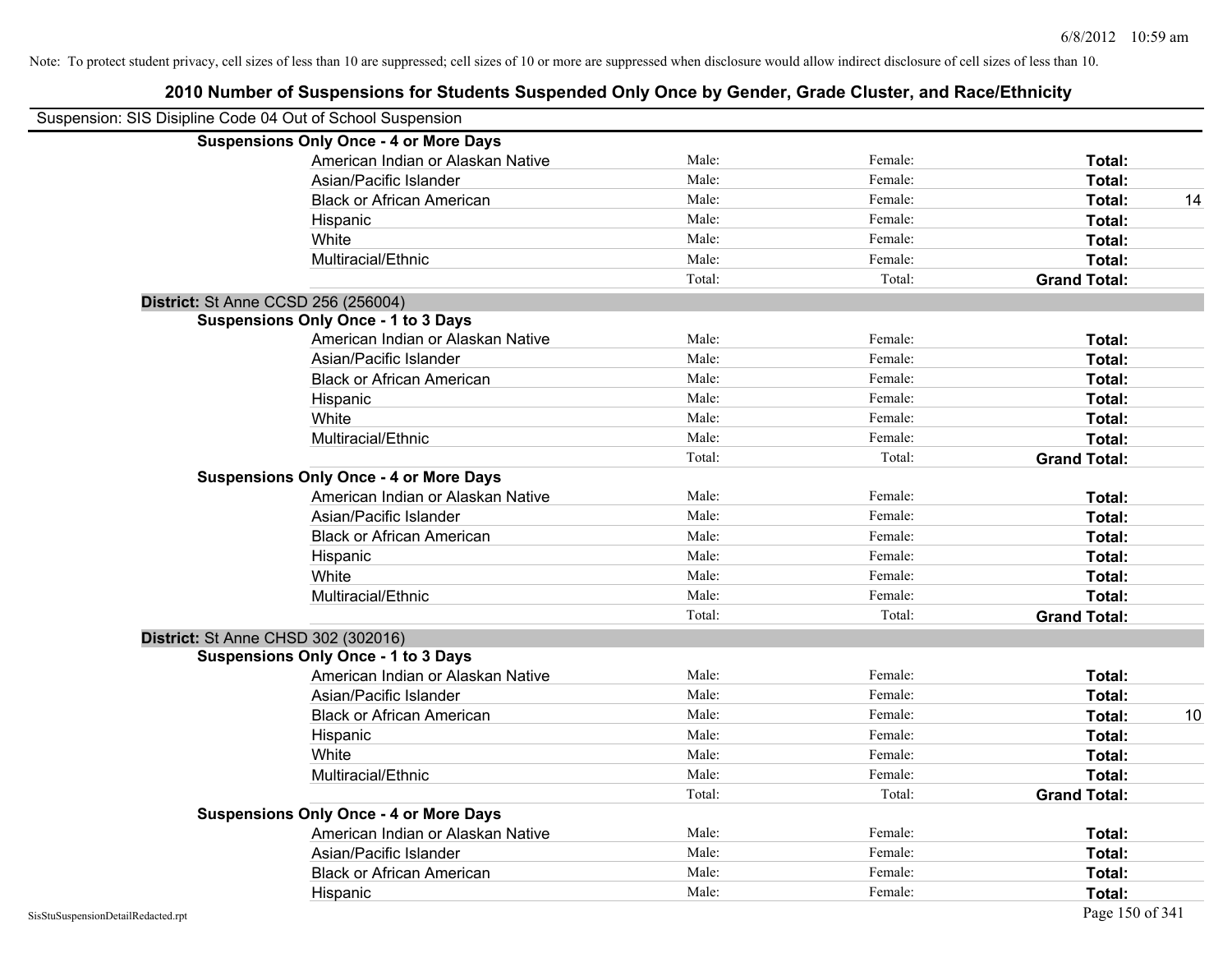| Suspension: SIS Disipline Code 04 Out of School Suspension |                                                                                 |        |               |                     |    |
|------------------------------------------------------------|---------------------------------------------------------------------------------|--------|---------------|---------------------|----|
|                                                            | White                                                                           | Male:  | Female:       | Total:              |    |
|                                                            | Multiracial/Ethnic                                                              | Male:  | Female:       | Total:              |    |
|                                                            |                                                                                 | Total: | Total:        | <b>Grand Total:</b> | 10 |
| District: St George CCSD 258 (258004)                      |                                                                                 |        |               |                     |    |
|                                                            | <b>Suspensions Only Once - 1 to 3 Days</b>                                      |        |               |                     |    |
|                                                            | American Indian or Alaskan Native                                               | Male:  | Female:       | Total:              |    |
|                                                            | Asian/Pacific Islander                                                          | Male:  | Female:       | Total:              |    |
|                                                            | <b>Black or African American</b>                                                | Male:  | Female:       | Total:              |    |
|                                                            | Hispanic                                                                        | Male:  | Female:       | Total:              |    |
|                                                            | White                                                                           | Male:  | Female:       | Total:              |    |
|                                                            | Multiracial/Ethnic                                                              | Male:  | Female:       | Total:              |    |
|                                                            |                                                                                 | Total: | Total:        | <b>Grand Total:</b> |    |
| County: Non-Public School (000)                            |                                                                                 |        |               |                     |    |
|                                                            | District: Iroquois/Kankakee ROE (000000)                                        |        |               |                     |    |
|                                                            | <b>Suspensions Only Once - 1 to 3 Days</b>                                      |        |               |                     |    |
|                                                            | American Indian or Alaskan Native                                               | Male:  | Female:       | Total:              |    |
|                                                            | Asian/Pacific Islander                                                          | Male:  | Female:       | Total:              |    |
|                                                            | <b>Black or African American</b>                                                | Male:  | Female:       | Total:              |    |
|                                                            | Hispanic                                                                        | Male:  | Female:       | Total:              |    |
|                                                            | White                                                                           | Male:  | Female:       | Total:              |    |
|                                                            | Multiracial/Ethnic                                                              | Male:  | Female:       | Total:              |    |
|                                                            |                                                                                 | Total: | Total:        | <b>Grand Total:</b> |    |
|                                                            | <b>Suspensions Only Once - 4 or More Days</b>                                   |        |               |                     |    |
|                                                            | American Indian or Alaskan Native                                               | Male:  | Female:       | Total:              |    |
|                                                            | Asian/Pacific Islander                                                          | Male:  | Female:       | Total:              |    |
|                                                            | <b>Black or African American</b>                                                | Male:  | Female:       | Total:              |    |
|                                                            | Hispanic                                                                        | Male:  | Female:       | Total:              |    |
|                                                            | White                                                                           | Male:  | Female:       | Total:              |    |
|                                                            | Multiracial/Ethnic                                                              | Male:  | Female:       | Total:              |    |
|                                                            |                                                                                 | Total: | Total:        | <b>Grand Total:</b> | 10 |
|                                                            |                                                                                 |        |               |                     |    |
| Region: Jackson/Perry ROE (30)                             |                                                                                 |        |               |                     |    |
| County: Jackson (039)                                      |                                                                                 |        |               |                     |    |
| District: Carbondale CHSD 165 (165016)                     |                                                                                 |        |               |                     |    |
|                                                            | <b>Suspensions Only Once - 1 to 3 Days</b><br>American Indian or Alaskan Native | Male:  | Female:       | Total:              |    |
|                                                            | Asian/Pacific Islander                                                          | Male:  | Female:       |                     |    |
|                                                            |                                                                                 | Male:  | 21<br>Female: | Total:<br>18        |    |
|                                                            | <b>Black or African American</b>                                                |        |               | Total:              | 39 |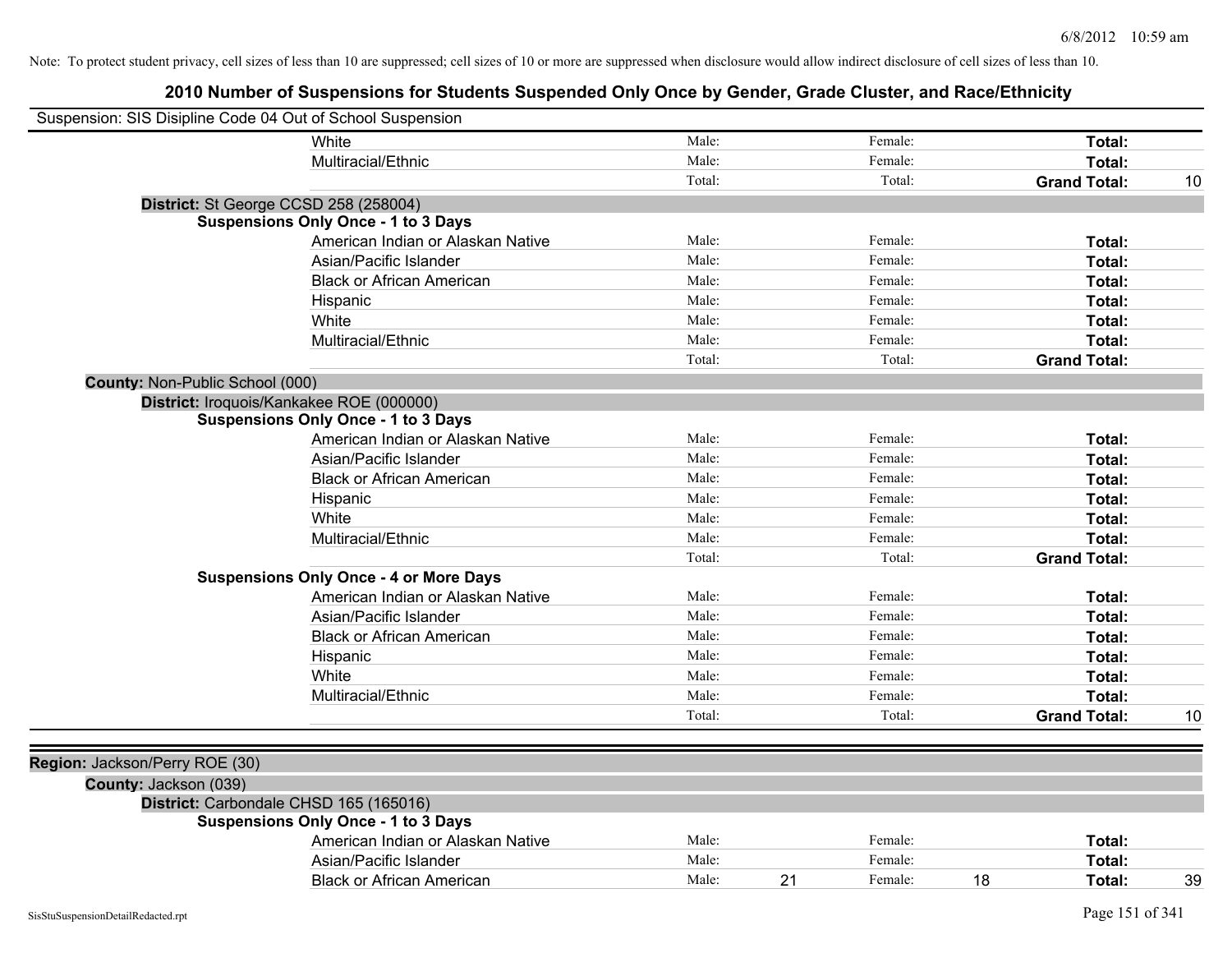| Suspension: SIS Disipline Code 04 Out of School Suspension |        |         |                     |    |
|------------------------------------------------------------|--------|---------|---------------------|----|
| Hispanic                                                   | Male:  | Female: | Total:              |    |
| White                                                      | Male:  | Female: | Total:              | 25 |
| Multiracial/Ethnic                                         | Male:  | Female: | Total:              |    |
|                                                            | Total: | Total:  | <b>Grand Total:</b> |    |
| <b>Suspensions Only Once - 4 or More Days</b>              |        |         |                     |    |
| American Indian or Alaskan Native                          | Male:  | Female: | Total:              |    |
| Asian/Pacific Islander                                     | Male:  | Female: | Total:              |    |
| <b>Black or African American</b>                           | Male:  | Female: | Total:              | 18 |
| Hispanic                                                   | Male:  | Female: | Total:              |    |
| White                                                      | Male:  | Female: | Total:              |    |
| Multiracial/Ethnic                                         | Male:  | Female: | Total:              |    |
|                                                            | Total: | Total:  | <b>Grand Total:</b> |    |
| District: Carbondale ESD 95 (095002)                       |        |         |                     |    |
| <b>Suspensions Only Once - 1 to 3 Days</b>                 |        |         |                     |    |
| American Indian or Alaskan Native                          | Male:  | Female: | Total:              |    |
| Asian/Pacific Islander                                     | Male:  | Female: | Total:              |    |
| <b>Black or African American</b>                           | Male:  | Female: | Total:              | 24 |
| Hispanic                                                   | Male:  | Female: | Total:              |    |
| White                                                      | Male:  | Female: | Total:              |    |
| Multiracial/Ethnic                                         | Male:  | Female: | Total:              |    |
|                                                            | Total: | Total:  | <b>Grand Total:</b> |    |
| <b>Suspensions Only Once - 4 or More Days</b>              |        |         |                     |    |
| American Indian or Alaskan Native                          | Male:  | Female: | Total:              |    |
| Asian/Pacific Islander                                     | Male:  | Female: | Total:              |    |
| <b>Black or African American</b>                           | Male:  | Female: | Total:              |    |
| Hispanic                                                   | Male:  | Female: | Total:              |    |
| White                                                      | Male:  | Female: | Total:              |    |
| Multiracial/Ethnic                                         | Male:  | Female: | Total:              |    |
|                                                            | Total: | Total:  | <b>Grand Total:</b> |    |
| District: Elverado CUSD 196 (196026)                       |        |         |                     |    |
| <b>Suspensions Only Once - 1 to 3 Days</b>                 |        |         |                     |    |
| American Indian or Alaskan Native                          | Male:  | Female: | Total:              |    |
| Asian/Pacific Islander                                     | Male:  | Female: | Total:              |    |
| <b>Black or African American</b>                           | Male:  | Female: | Total:              |    |
| Hispanic                                                   | Male:  | Female: | Total:              |    |
| White                                                      | Male:  | Female: | Total:              | 28 |
| Multiracial/Ethnic                                         | Male:  | Female: | Total:              |    |
|                                                            | Total: | Total:  | <b>Grand Total:</b> |    |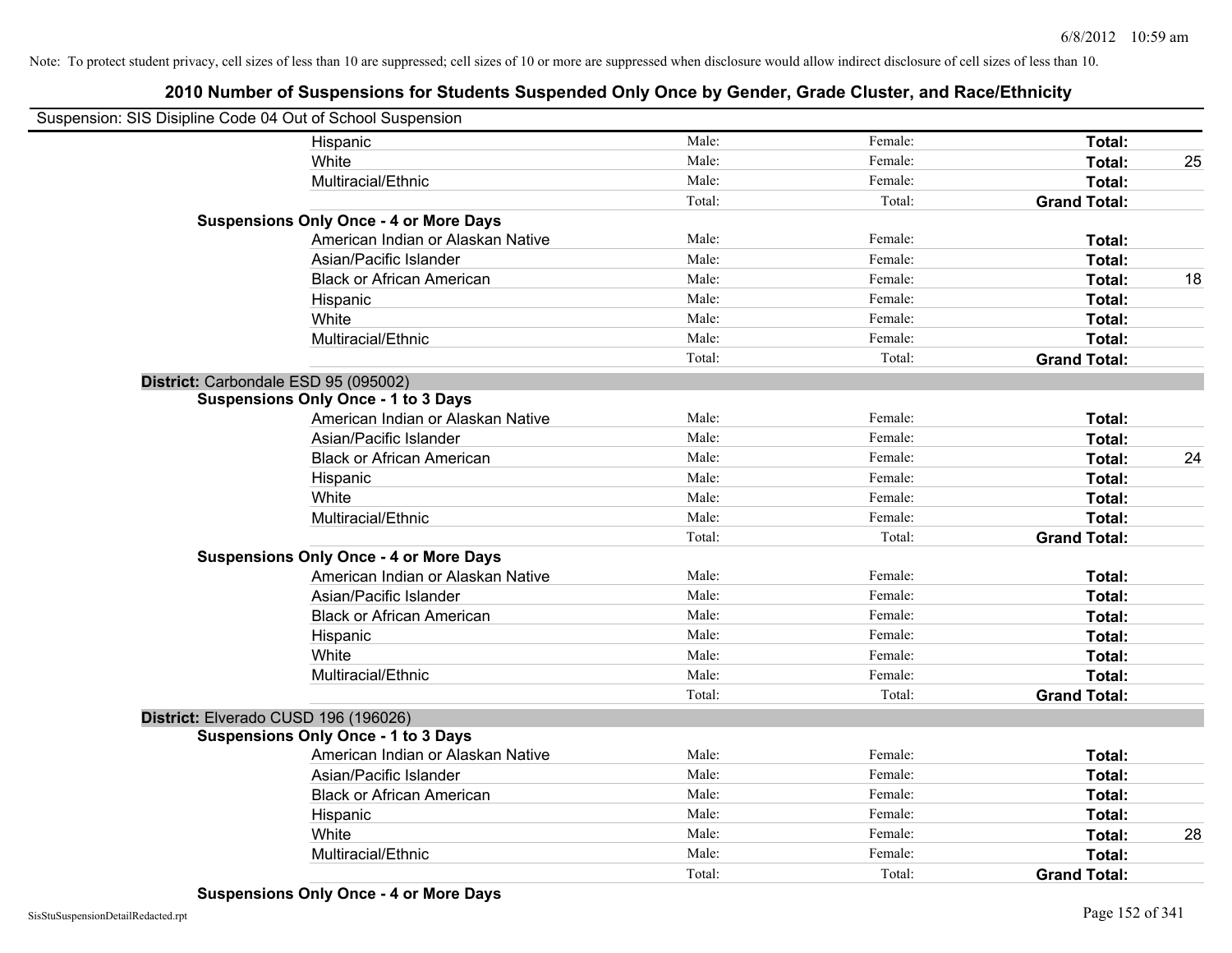| Suspension: SIS Disipline Code 04 Out of School Suspension |        |         |                     |    |
|------------------------------------------------------------|--------|---------|---------------------|----|
| American Indian or Alaskan Native                          | Male:  | Female: | Total:              |    |
| Asian/Pacific Islander                                     | Male:  | Female: | Total:              |    |
| <b>Black or African American</b>                           | Male:  | Female: | Total:              |    |
| Hispanic                                                   | Male:  | Female: | Total:              |    |
| White                                                      | Male:  | Female: | Total:              |    |
| Multiracial/Ethnic                                         | Male:  | Female: | Total:              |    |
|                                                            | Total: | Total:  | <b>Grand Total:</b> |    |
| District: Giant City CCSD 130 (130004)                     |        |         |                     |    |
| <b>Suspensions Only Once - 1 to 3 Days</b>                 |        |         |                     |    |
| American Indian or Alaskan Native                          | Male:  | Female: | Total:              |    |
| Asian/Pacific Islander                                     | Male:  | Female: | Total:              |    |
| <b>Black or African American</b>                           | Male:  | Female: | Total:              |    |
| Hispanic                                                   | Male:  | Female: | Total:              |    |
| White                                                      | Male:  | Female: | Total:              |    |
| Multiracial/Ethnic                                         | Male:  | Female: | Total:              |    |
|                                                            | Total: | Total:  | <b>Grand Total:</b> |    |
| District: Murphysboro CUSD 186 (186026)                    |        |         |                     |    |
| <b>Suspensions Only Once - 1 to 3 Days</b>                 |        |         |                     |    |
| American Indian or Alaskan Native                          | Male:  | Female: | Total:              |    |
| Asian/Pacific Islander                                     | Male:  | Female: | Total:              |    |
| <b>Black or African American</b>                           | Male:  | Female: | Total:              | 17 |
| Hispanic                                                   | Male:  | Female: | Total:              |    |
| White                                                      | Male:  | Female: | Total:              | 36 |
| Multiracial/Ethnic                                         | Male:  | Female: | Total:              |    |
|                                                            | Total: | Total:  | <b>Grand Total:</b> |    |
| <b>Suspensions Only Once - 4 or More Days</b>              |        |         |                     |    |
| American Indian or Alaskan Native                          | Male:  | Female: | Total:              |    |
| Asian/Pacific Islander                                     | Male:  | Female: | Total:              |    |
| <b>Black or African American</b>                           | Male:  | Female: | Total:              |    |
| Hispanic                                                   | Male:  | Female: | Total:              |    |
| White                                                      | Male:  | Female: | Total:              |    |
| Multiracial/Ethnic                                         | Male:  | Female: | <b>Total:</b>       |    |
|                                                            | Total: | Total:  | <b>Grand Total:</b> | 13 |
| District: Trico CUSD 176 (176026)                          |        |         |                     |    |
| <b>Suspensions Only Once - 1 to 3 Days</b>                 |        |         |                     |    |
| American Indian or Alaskan Native                          | Male:  | Female: | Total:              |    |
| Asian/Pacific Islander                                     | Male:  | Female: | Total:              |    |
| <b>Black or African American</b>                           | Male:  | Female: | Total:              |    |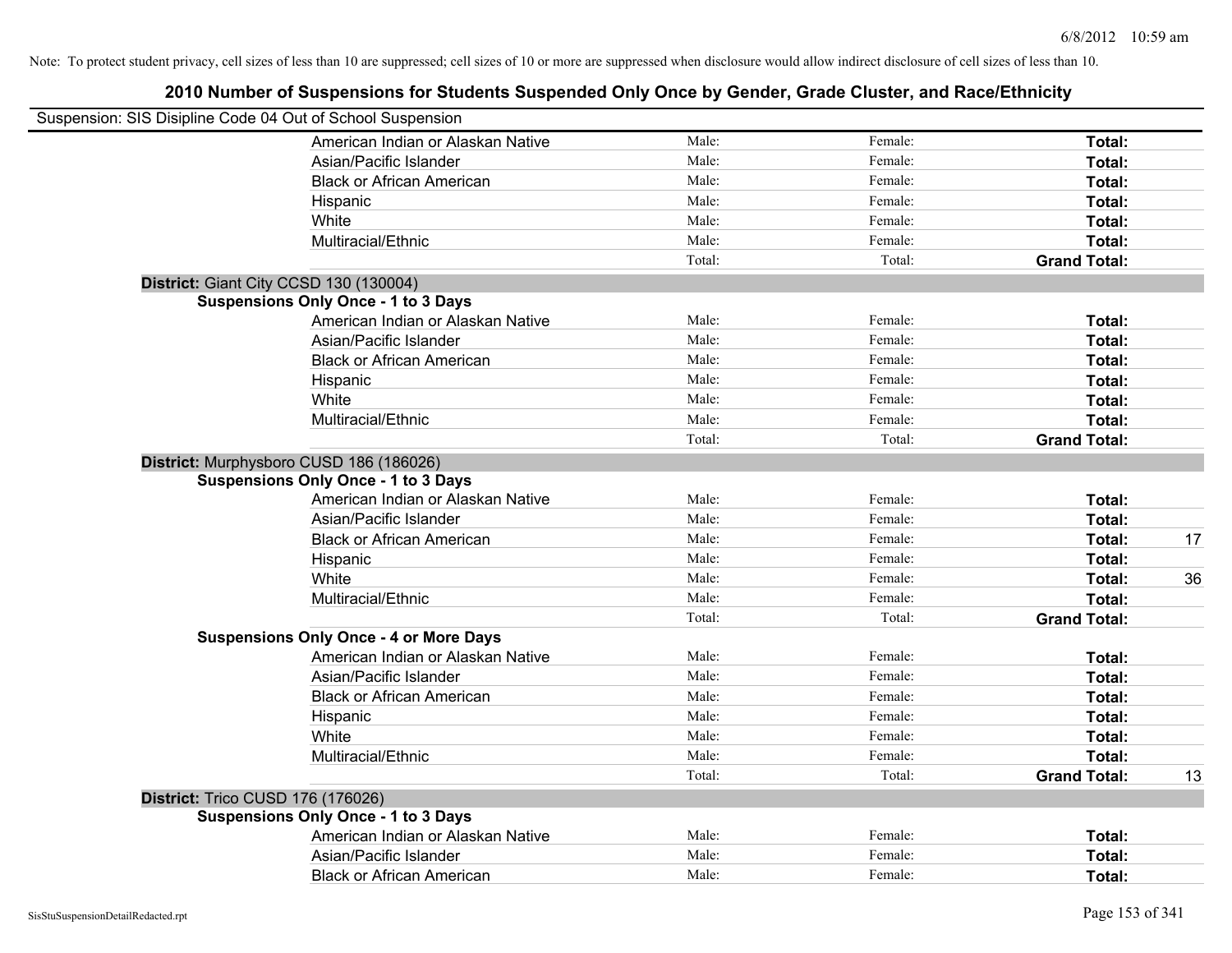| Suspension: SIS Disipline Code 04 Out of School Suspension |        |         |                     |
|------------------------------------------------------------|--------|---------|---------------------|
| Hispanic                                                   | Male:  | Female: | Total:              |
| White                                                      | Male:  | Female: | Total:<br>23        |
| Multiracial/Ethnic                                         | Male:  | Female: | Total:              |
|                                                            | Total: | Total:  | <b>Grand Total:</b> |
| <b>Suspensions Only Once - 4 or More Days</b>              |        |         |                     |
| American Indian or Alaskan Native                          | Male:  | Female: | Total:              |
| Asian/Pacific Islander                                     | Male:  | Female: | Total:              |
| <b>Black or African American</b>                           | Male:  | Female: | Total:              |
| Hispanic                                                   | Male:  | Female: | Total:              |
| White                                                      | Male:  | Female: | Total:              |
| Multiracial/Ethnic                                         | Male:  | Female: | Total:              |
|                                                            | Total: | Total:  | <b>Grand Total:</b> |
| District: Tri-County Sp Ed Jnt Agreement (186061)          |        |         |                     |
| <b>Suspensions Only Once - 1 to 3 Days</b>                 |        |         |                     |
| American Indian or Alaskan Native                          | Male:  | Female: | Total:              |
| Asian/Pacific Islander                                     | Male:  | Female: | Total:              |
| <b>Black or African American</b>                           | Male:  | Female: | Total:              |
| Hispanic                                                   | Male:  | Female: | Total:              |
| White                                                      | Male:  | Female: | Total:              |
| Multiracial/Ethnic                                         | Male:  | Female: | Total:              |
|                                                            | Total: | Total:  | <b>Grand Total:</b> |
| <b>Suspensions Only Once - 4 or More Days</b>              |        |         |                     |
| American Indian or Alaskan Native                          | Male:  | Female: | Total:              |
| Asian/Pacific Islander                                     | Male:  | Female: | Total:              |
| <b>Black or African American</b>                           | Male:  | Female: | Total:              |
| Hispanic                                                   | Male:  | Female: | Total:              |
| White                                                      | Male:  | Female: | Total:              |
| Multiracial/Ethnic                                         | Male:  | Female: | Total:              |
|                                                            | Total: | Total:  | <b>Grand Total:</b> |
| District: Unity Point CCSD 140 (140004)                    |        |         |                     |
| <b>Suspensions Only Once - 1 to 3 Days</b>                 |        |         |                     |
| American Indian or Alaskan Native                          | Male:  | Female: | Total:              |
| Asian/Pacific Islander                                     | Male:  | Female: | Total:              |
| <b>Black or African American</b>                           | Male:  | Female: | Total:              |
| Hispanic                                                   | Male:  | Female: | Total:              |
| White                                                      | Male:  | Female: | Total:              |
| Multiracial/Ethnic                                         | Male:  | Female: | Total:              |
|                                                            | Total: | Total:  | <b>Grand Total:</b> |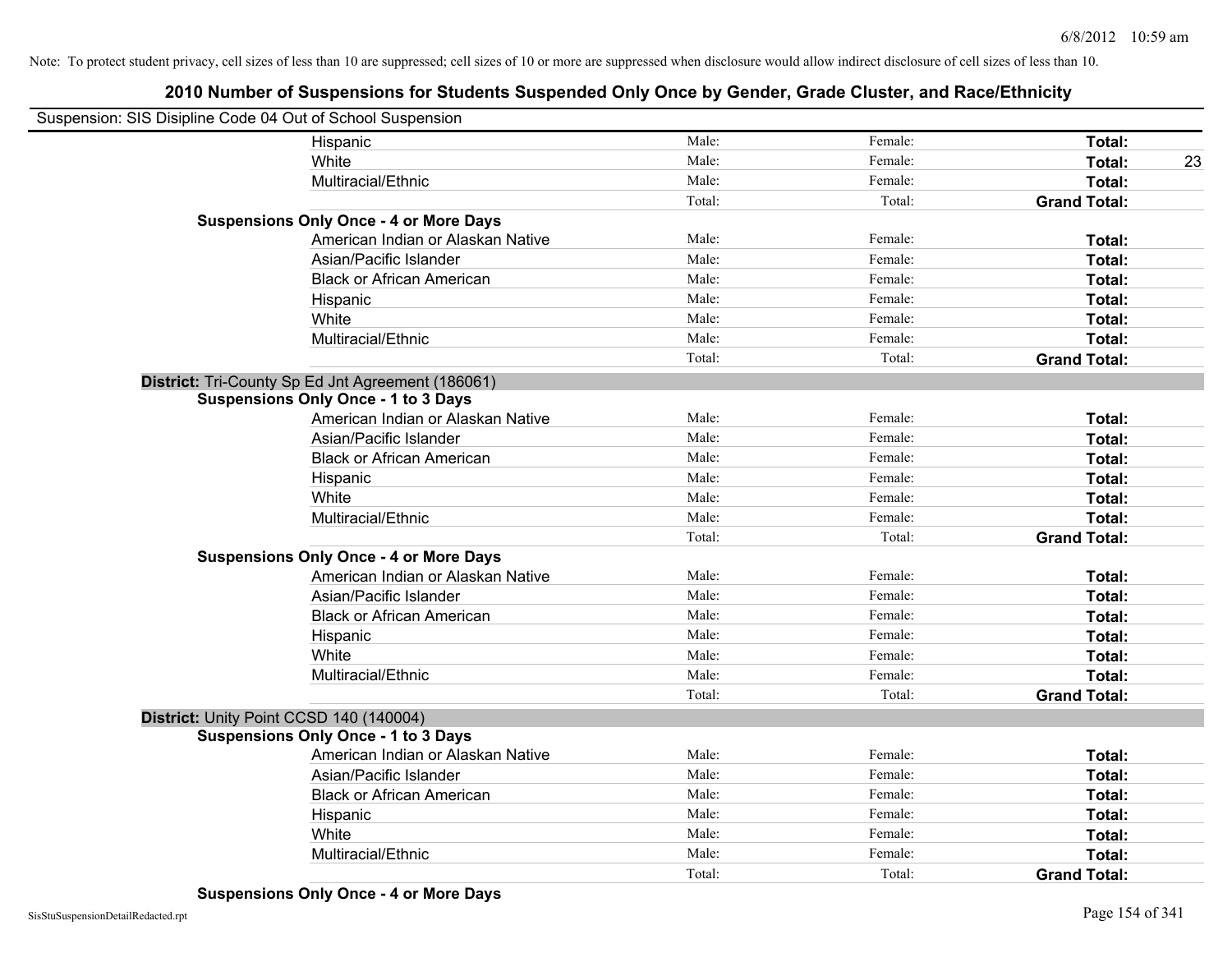|                     | Suspension: SIS Disipline Code 04 Out of School Suspension |        |         |                     |
|---------------------|------------------------------------------------------------|--------|---------|---------------------|
|                     | American Indian or Alaskan Native                          | Male:  | Female: | Total:              |
|                     | Asian/Pacific Islander                                     | Male:  | Female: | Total:              |
|                     | <b>Black or African American</b>                           | Male:  | Female: | Total:              |
|                     | Hispanic                                                   | Male:  | Female: | Total:              |
|                     | White                                                      | Male:  | Female: | Total:              |
|                     | Multiracial/Ethnic                                         | Male:  | Female: | Total:              |
|                     |                                                            | Total: | Total:  | <b>Grand Total:</b> |
| County: Perry (073) |                                                            |        |         |                     |
|                     | District: CCSD 204 (204004)                                |        |         |                     |
|                     | <b>Suspensions Only Once - 1 to 3 Days</b>                 |        |         |                     |
|                     | American Indian or Alaskan Native                          | Male:  | Female: | Total:              |
|                     | Asian/Pacific Islander                                     | Male:  | Female: | Total:              |
|                     | <b>Black or African American</b>                           | Male:  | Female: | Total:              |
|                     | Hispanic                                                   | Male:  | Female: | Total:              |
|                     | White                                                      | Male:  | Female: | Total:              |
|                     | Multiracial/Ethnic                                         | Male:  | Female: | Total:              |
|                     |                                                            | Total: | Total:  | <b>Grand Total:</b> |
|                     | District: Duquoin CUSD 300 (300026)                        |        |         |                     |
|                     | <b>Suspensions Only Once - 1 to 3 Days</b>                 |        |         |                     |
|                     | American Indian or Alaskan Native                          | Male:  | Female: | Total:              |
|                     | Asian/Pacific Islander                                     | Male:  | Female: | Total:              |
|                     | <b>Black or African American</b>                           | Male:  | Female: | Total:              |
|                     | Hispanic                                                   | Male:  | Female: | Total:              |
|                     | White                                                      | Male:  | Female: | Total:              |
|                     | Multiracial/Ethnic                                         | Male:  | Female: | Total:              |
|                     |                                                            | Total: | Total:  | <b>Grand Total:</b> |
|                     | District: Pinckneyville CHSD 101 (101016)                  |        |         |                     |
|                     | <b>Suspensions Only Once - 1 to 3 Days</b>                 |        |         |                     |
|                     | American Indian or Alaskan Native                          | Male:  | Female: | Total:              |
|                     | Asian/Pacific Islander                                     | Male:  | Female: | Total:              |
|                     | <b>Black or African American</b>                           | Male:  | Female: | Total:              |
|                     | Hispanic                                                   | Male:  | Female: | Total:              |
|                     | White                                                      | Male:  | Female: | Total:              |
|                     | Multiracial/Ethnic                                         | Male:  | Female: | Total:              |
|                     |                                                            | Total: | Total:  | <b>Grand Total:</b> |
|                     | <b>Suspensions Only Once - 4 or More Days</b>              |        |         |                     |
|                     | American Indian or Alaskan Native                          | Male:  | Female: | Total:              |
|                     | Asian/Pacific Islander                                     | Male:  | Female: | Total:              |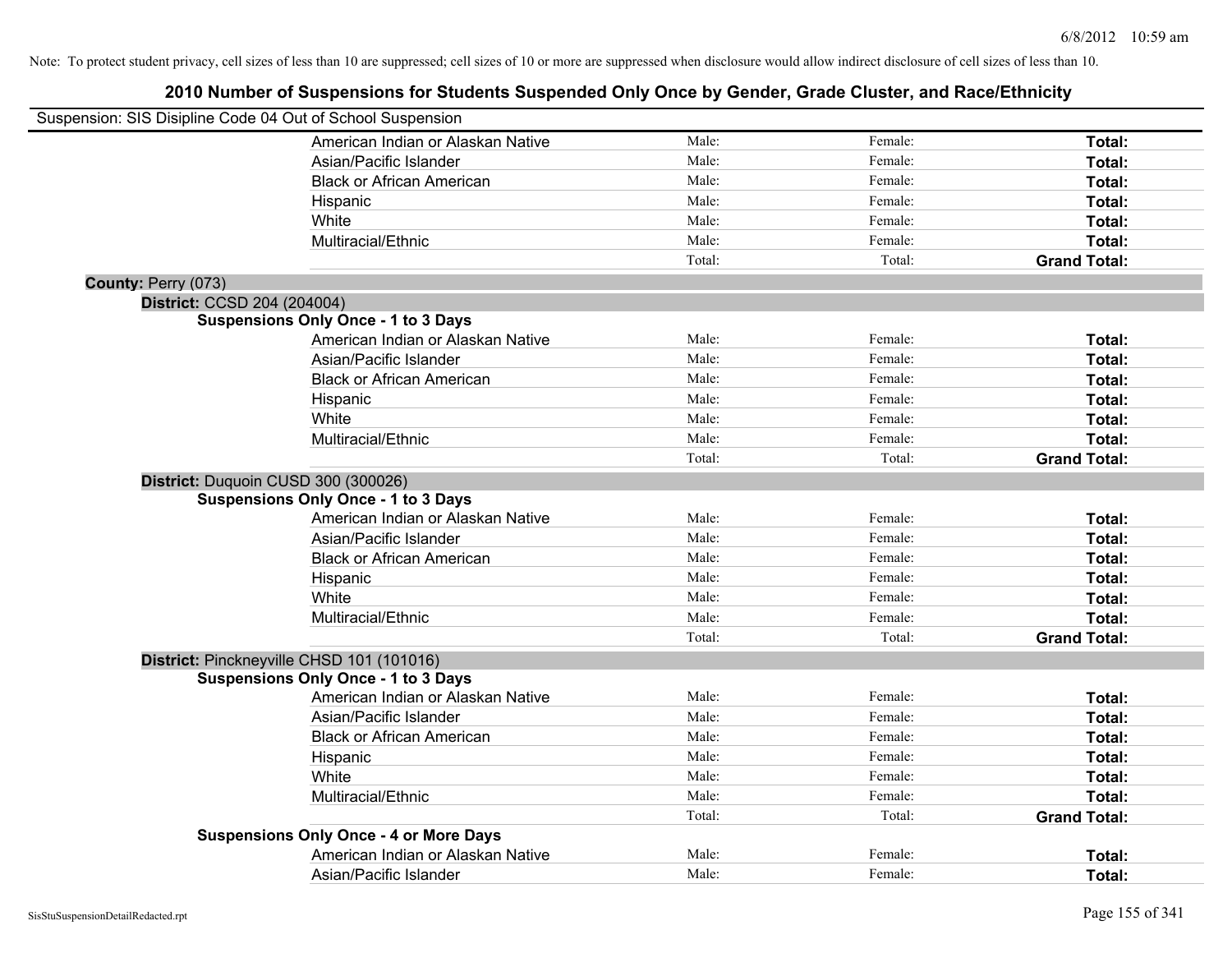| Suspension: SIS Disipline Code 04 Out of School Suspension |                                            |        |     |         |    |                     |     |
|------------------------------------------------------------|--------------------------------------------|--------|-----|---------|----|---------------------|-----|
|                                                            | <b>Black or African American</b>           | Male:  |     | Female: |    | Total:              |     |
|                                                            | Hispanic                                   | Male:  |     | Female: |    | Total:              |     |
|                                                            | White                                      | Male:  |     | Female: |    | Total:              |     |
|                                                            | Multiracial/Ethnic                         | Male:  |     | Female: |    | Total:              |     |
|                                                            |                                            | Total: |     | Total:  |    | <b>Grand Total:</b> |     |
| District: Pinckneyville SD 50 (050002)                     |                                            |        |     |         |    |                     |     |
|                                                            | <b>Suspensions Only Once - 1 to 3 Days</b> |        |     |         |    |                     |     |
|                                                            | American Indian or Alaskan Native          | Male:  |     | Female: |    | Total:              |     |
|                                                            | Asian/Pacific Islander                     | Male:  |     | Female: |    | Total:              |     |
|                                                            | <b>Black or African American</b>           | Male:  |     | Female: |    | Total:              |     |
|                                                            | Hispanic                                   | Male:  |     | Female: |    | Total:              |     |
|                                                            | White                                      | Male:  |     | Female: |    | Total:              | 14  |
|                                                            | Multiracial/Ethnic                         | Male:  |     | Female: |    | Total:              |     |
|                                                            |                                            | Total: |     | Total:  |    | <b>Grand Total:</b> |     |
| District: Tamaroa School Dist 5 (005002)                   |                                            |        |     |         |    |                     |     |
|                                                            | <b>Suspensions Only Once - 1 to 3 Days</b> |        |     |         |    |                     |     |
|                                                            | American Indian or Alaskan Native          | Male:  |     | Female: |    | Total:              |     |
|                                                            | Asian/Pacific Islander                     | Male:  |     | Female: |    | Total:              |     |
|                                                            | <b>Black or African American</b>           | Male:  |     | Female: |    | Total:              |     |
|                                                            | Hispanic                                   | Male:  |     | Female: |    | Total:              |     |
|                                                            | White                                      | Male:  |     | Female: |    | Total:              |     |
|                                                            | Multiracial/Ethnic                         | Male:  |     | Female: |    | Total:              |     |
|                                                            |                                            | Total: |     | Total:  |    | <b>Grand Total:</b> |     |
|                                                            |                                            |        |     |         |    |                     |     |
| Region: Kane ROE (31)                                      |                                            |        |     |         |    |                     |     |
| County: Kane (045)                                         |                                            |        |     |         |    |                     |     |
| District: Aurora East USD 131 (131022)                     |                                            |        |     |         |    |                     |     |
|                                                            | <b>Suspensions Only Once - 1 to 3 Days</b> |        |     |         |    |                     |     |
|                                                            | American Indian or Alaskan Native          | Male:  |     | Female: |    | Total:              |     |
|                                                            | Asian/Pacific Islander                     | Male:  |     | Female: |    | Total:              |     |
|                                                            | <b>Black or African American</b>           | Male:  |     | Female: |    | Total:              | 22  |
|                                                            | Hispanic                                   | Male:  | 100 | Female: | 84 | Total:              | 184 |
|                                                            | White                                      | Male:  |     | Female: |    | Total:              | 12  |
|                                                            | Multiracial/Ethnic                         | Male:  |     | Female: |    | Total:              |     |
|                                                            |                                            | Total: |     | Total:  |    | <b>Grand Total:</b> |     |
| District: Aurora West USD 129 (129022)                     |                                            |        |     |         |    |                     |     |
|                                                            | <b>Suspensions Only Once - 1 to 3 Days</b> |        |     |         |    |                     |     |
|                                                            | American Indian or Alaskan Native          | Male:  |     | Female: |    | Total:              |     |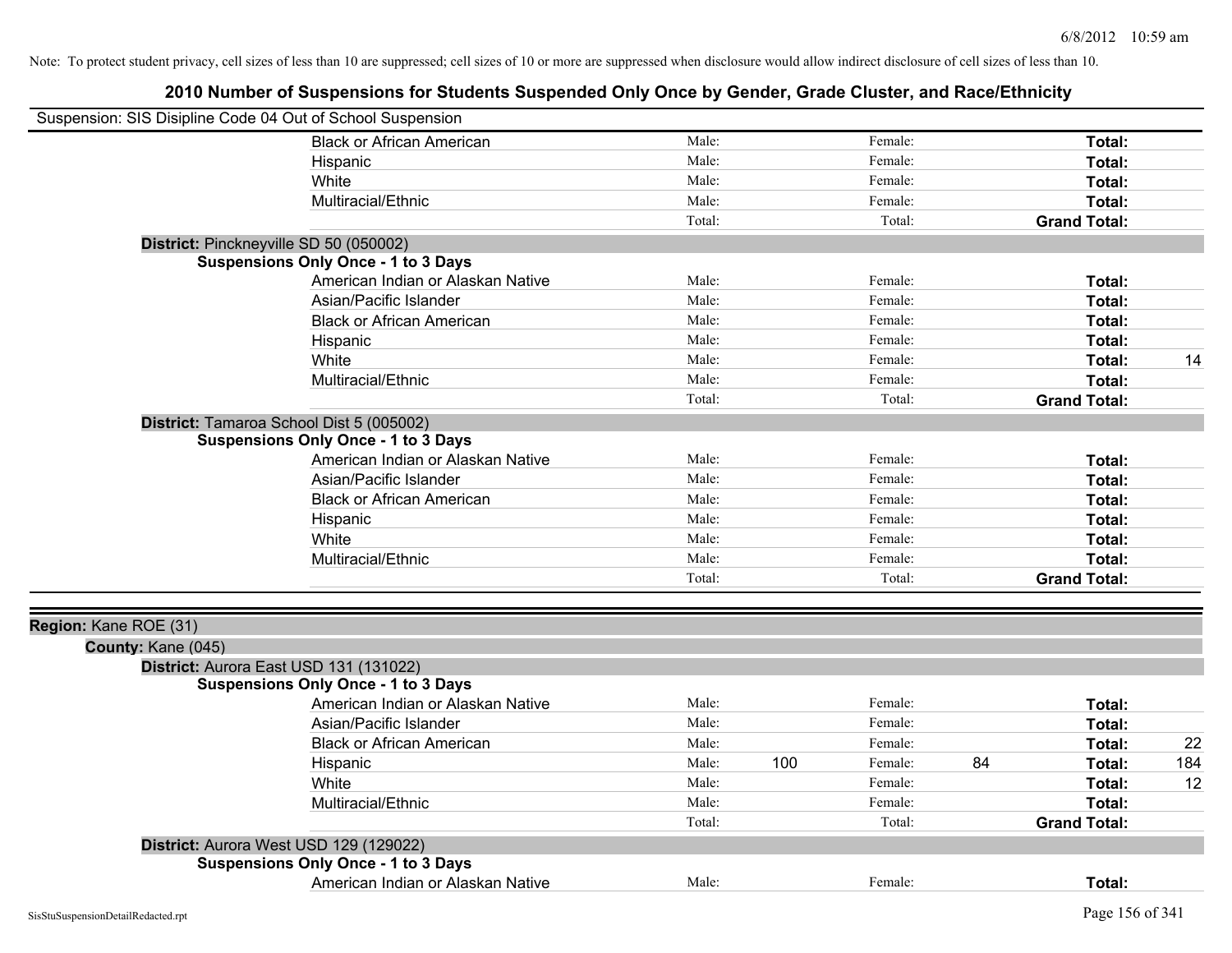| Suspension: SIS Disipline Code 04 Out of School Suspension |                                               |        |     |         |     |                     |     |
|------------------------------------------------------------|-----------------------------------------------|--------|-----|---------|-----|---------------------|-----|
|                                                            | Asian/Pacific Islander                        | Male:  |     | Female: |     | Total:              |     |
|                                                            | <b>Black or African American</b>              | Male:  | 116 | Female: | 102 | Total:              | 218 |
|                                                            | Hispanic                                      | Male:  | 197 | Female: | 161 | Total:              | 358 |
|                                                            | White                                         | Male:  | 108 | Female: | 61  | Total:              | 169 |
|                                                            | Multiracial/Ethnic                            | Male:  |     | Female: |     | Total:              | 18  |
|                                                            |                                               | Total: |     | Total:  |     | <b>Grand Total:</b> |     |
|                                                            | <b>Suspensions Only Once - 4 or More Days</b> |        |     |         |     |                     |     |
|                                                            | American Indian or Alaskan Native             | Male:  |     | Female: |     | Total:              |     |
|                                                            | Asian/Pacific Islander                        | Male:  |     | Female: |     | Total:              |     |
|                                                            | <b>Black or African American</b>              | Male:  | 14  | Female: | 22  | Total:              | 36  |
|                                                            | Hispanic                                      | Male:  | 36  | Female: | 18  | Total:              | 54  |
|                                                            | White                                         | Male:  |     | Female: |     | Total:              | 23  |
|                                                            | Multiracial/Ethnic                            | Male:  |     | Female: |     | Total:              |     |
|                                                            |                                               | Total: |     | Total:  |     | <b>Grand Total:</b> |     |
|                                                            | District: Batavia USD 101 (101022)            |        |     |         |     |                     |     |
|                                                            | <b>Suspensions Only Once - 1 to 3 Days</b>    |        |     |         |     |                     |     |
|                                                            | American Indian or Alaskan Native             | Male:  |     | Female: |     | Total:              |     |
|                                                            | Asian/Pacific Islander                        | Male:  |     | Female: |     | Total:              |     |
|                                                            | <b>Black or African American</b>              | Male:  |     | Female: |     | Total:              |     |
|                                                            | Hispanic                                      | Male:  |     | Female: |     | Total:              |     |
|                                                            | White                                         | Male:  | 23  | Female: | 14  | Total:              | 37  |
|                                                            | Multiracial/Ethnic                            | Male:  |     | Female: |     | Total:              |     |
|                                                            |                                               | Total: |     | Total:  |     | <b>Grand Total:</b> | 57  |
|                                                            | <b>Suspensions Only Once - 4 or More Days</b> |        |     |         |     |                     |     |
|                                                            | American Indian or Alaskan Native             | Male:  |     | Female: |     | Total:              |     |
|                                                            | Asian/Pacific Islander                        | Male:  |     | Female: |     | Total:              |     |
|                                                            | <b>Black or African American</b>              | Male:  |     | Female: |     | Total:              |     |
|                                                            | Hispanic                                      | Male:  |     | Female: |     | Total:              | 11  |
|                                                            | White                                         | Male:  |     | Female: |     | Total:              | 25  |
|                                                            | Multiracial/Ethnic                            | Male:  |     | Female: |     | Total:              |     |
|                                                            |                                               | Total: |     | Total:  |     | <b>Grand Total:</b> |     |
|                                                            | District: Central CUSD 301 (301026)           |        |     |         |     |                     |     |
|                                                            | <b>Suspensions Only Once - 1 to 3 Days</b>    |        |     |         |     |                     |     |
|                                                            | American Indian or Alaskan Native             | Male:  |     | Female: |     | Total:              |     |
|                                                            | Asian/Pacific Islander                        | Male:  |     | Female: |     | Total:              |     |
|                                                            | <b>Black or African American</b>              | Male:  |     | Female: |     | Total:              |     |
|                                                            | Hispanic                                      | Male:  |     | Female: |     | Total:              |     |
|                                                            | White                                         | Male:  |     | Female: |     | Total:              | 10  |
|                                                            | Multiracial/Ethnic                            | Male:  |     | Female: |     | Total:              |     |
| SisStuSuspensionDetailRedacted.rpt                         |                                               |        |     |         |     | Page 157 of 341     |     |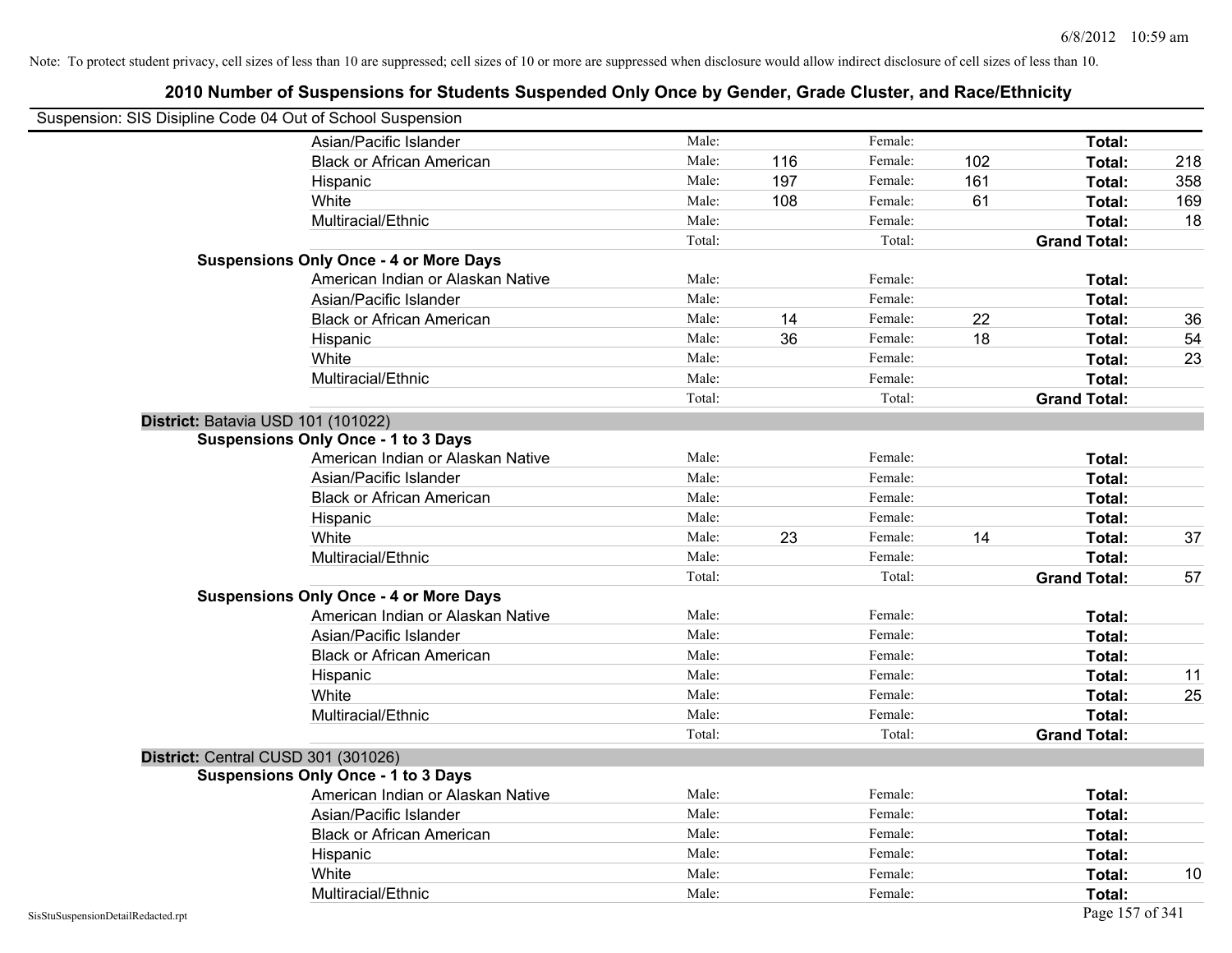| Suspension: SIS Disipline Code 04 Out of School Suspension |        |     |         |    |                     |     |
|------------------------------------------------------------|--------|-----|---------|----|---------------------|-----|
|                                                            | Total: |     | Total:  |    | <b>Grand Total:</b> |     |
| <b>Suspensions Only Once - 4 or More Days</b>              |        |     |         |    |                     |     |
| American Indian or Alaskan Native                          | Male:  |     | Female: |    | Total:              |     |
| Asian/Pacific Islander                                     | Male:  |     | Female: |    | Total:              |     |
| <b>Black or African American</b>                           | Male:  |     | Female: |    | Total:              |     |
| Hispanic                                                   | Male:  |     | Female: |    | Total:              |     |
| White                                                      | Male:  |     | Female: |    | Total:              | 16  |
| Multiracial/Ethnic                                         | Male:  |     | Female: |    | Total:              |     |
|                                                            | Total: |     | Total:  |    | <b>Grand Total:</b> | 27  |
| District: CUSD 300 (300026)                                |        |     |         |    |                     |     |
| <b>Suspensions Only Once - 1 to 3 Days</b>                 |        |     |         |    |                     |     |
| American Indian or Alaskan Native                          | Male:  |     | Female: |    | Total:              |     |
| Asian/Pacific Islander                                     | Male:  |     | Female: |    | Total:              | 10  |
| <b>Black or African American</b>                           | Male:  | 37  | Female: | 30 | Total:              | 67  |
| Hispanic                                                   | Male:  | 130 | Female: | 70 | Total:              | 200 |
| White                                                      | Male:  | 188 | Female: | 65 | Total:              | 253 |
| Multiracial/Ethnic                                         | Male:  |     | Female: |    | Total:              | 17  |
|                                                            | Total: |     | Total:  |    | <b>Grand Total:</b> |     |
| <b>Suspensions Only Once - 4 or More Days</b>              |        |     |         |    |                     |     |
| American Indian or Alaskan Native                          | Male:  |     | Female: |    | Total:              |     |
| Asian/Pacific Islander                                     | Male:  |     | Female: |    | Total:              |     |
| <b>Black or African American</b>                           | Male:  |     | Female: |    | Total:              |     |
| Hispanic                                                   | Male:  |     | Female: |    | Total:              | 24  |
| White                                                      | Male:  |     | Female: |    | Total:              | 28  |
| Multiracial/Ethnic                                         | Male:  |     | Female: |    | Total:              |     |
|                                                            | Total: | 47  | Total:  | 17 | <b>Grand Total:</b> | 64  |
| District: Geneva CUSD 304 (304026)                         |        |     |         |    |                     |     |
| <b>Suspensions Only Once - 1 to 3 Days</b>                 |        |     |         |    |                     |     |
| American Indian or Alaskan Native                          | Male:  |     | Female: |    | Total:              |     |
| Asian/Pacific Islander                                     | Male:  |     | Female: |    | Total:              |     |
| <b>Black or African American</b>                           | Male:  |     | Female: |    | Total:              |     |
| Hispanic                                                   | Male:  |     | Female: |    | Total:              |     |
| White                                                      | Male:  | 35  | Female: | 14 | Total:              | 49  |
| Multiracial/Ethnic                                         | Male:  |     | Female: |    | Total:              |     |
|                                                            | Total: |     | Total:  |    | <b>Grand Total:</b> |     |
| <b>Suspensions Only Once - 4 or More Days</b>              |        |     |         |    |                     |     |
| American Indian or Alaskan Native                          | Male:  |     | Female: |    | Total:              |     |
| Asian/Pacific Islander                                     | Male:  |     | Female: |    | Total:              |     |
| <b>Black or African American</b>                           | Male:  |     | Female: |    | Total:              |     |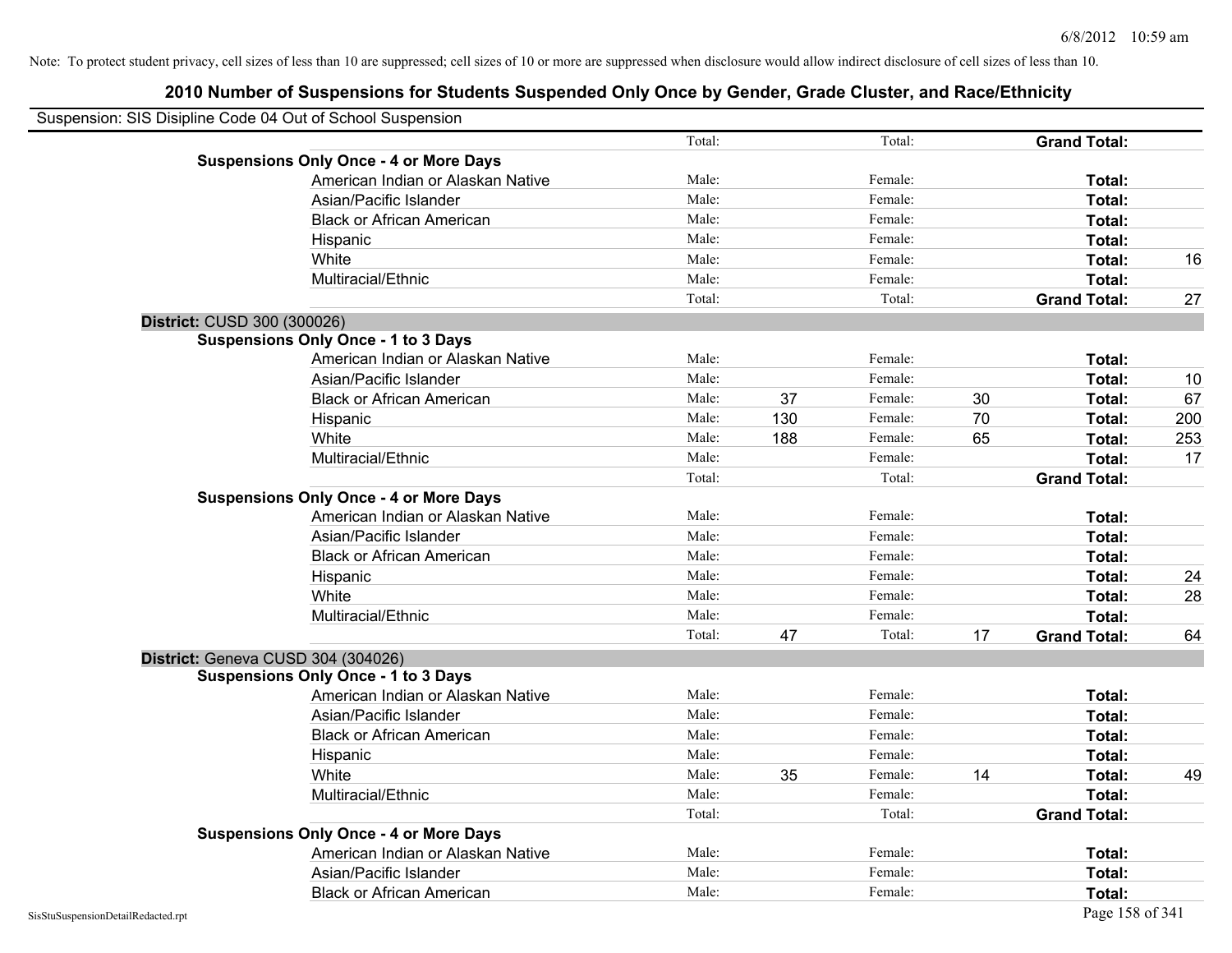| Suspension: SIS Disipline Code 04 Out of School Suspension |                                               |        |    |               |                     |    |
|------------------------------------------------------------|-----------------------------------------------|--------|----|---------------|---------------------|----|
|                                                            | Hispanic                                      | Male:  |    | Female:       | Total:              |    |
|                                                            | White                                         | Male:  |    | Female:       | Total:              |    |
|                                                            | Multiracial/Ethnic                            | Male:  |    | Female:       | Total:              |    |
|                                                            |                                               | Total: |    | Total:        | <b>Grand Total:</b> |    |
| District: Hamilton Academy (010000)                        |                                               |        |    |               |                     |    |
|                                                            | <b>Suspensions Only Once - 1 to 3 Days</b>    |        |    |               |                     |    |
|                                                            | American Indian or Alaskan Native             | Male:  |    | Female:       | Total:              |    |
|                                                            | Asian/Pacific Islander                        | Male:  |    | Female:       | Total:              |    |
|                                                            | <b>Black or African American</b>              | Male:  |    | Female:       | Total:              |    |
|                                                            | Hispanic                                      | Male:  |    | Female:       | Total:              |    |
|                                                            | White                                         | Male:  |    | Female:       | Total:              |    |
|                                                            | Multiracial/Ethnic                            | Male:  |    | Female:       | Total:              |    |
|                                                            |                                               | Total: |    | Total:        | <b>Grand Total:</b> |    |
| District: Kaneland CUSD 302 (302026)                       |                                               |        |    |               |                     |    |
|                                                            | <b>Suspensions Only Once - 1 to 3 Days</b>    |        |    |               |                     |    |
|                                                            | American Indian or Alaskan Native             | Male:  |    | Female:       | Total:              |    |
|                                                            | Asian/Pacific Islander                        | Male:  |    | Female:       | Total:              |    |
|                                                            | <b>Black or African American</b>              | Male:  |    | Female:       | Total:              |    |
|                                                            | Hispanic                                      | Male:  |    | Female:       | Total:              | 16 |
|                                                            | White                                         | Male:  | 36 | Female:<br>15 | Total:              | 51 |
|                                                            | Multiracial/Ethnic                            | Male:  |    | Female:       | Total:              |    |
|                                                            |                                               | Total: |    | Total:        | <b>Grand Total:</b> |    |
|                                                            | <b>Suspensions Only Once - 4 or More Days</b> |        |    |               |                     |    |
|                                                            | American Indian or Alaskan Native             | Male:  |    | Female:       | Total:              |    |
|                                                            | Asian/Pacific Islander                        | Male:  |    | Female:       | Total:              |    |
|                                                            | <b>Black or African American</b>              | Male:  |    | Female:       | Total:              |    |
|                                                            | Hispanic                                      | Male:  |    | Female:       | Total:              |    |
|                                                            | White                                         | Male:  |    | Female:       | Total:              | 14 |
|                                                            | Multiracial/Ethnic                            | Male:  |    | Female:       | Total:              |    |
|                                                            |                                               | Total: |    | Total:        | <b>Grand Total:</b> |    |
| District: Larkin Center (012500)                           |                                               |        |    |               |                     |    |
|                                                            | <b>Suspensions Only Once - 1 to 3 Days</b>    |        |    |               |                     |    |
|                                                            | American Indian or Alaskan Native             | Male:  |    | Female:       | Total:              |    |
|                                                            | Asian/Pacific Islander                        | Male:  |    | Female:       | Total:              |    |
|                                                            | <b>Black or African American</b>              | Male:  |    | Female:       | Total:              |    |
|                                                            | Hispanic                                      | Male:  |    | Female:       | Total:              |    |
|                                                            | White                                         | Male:  |    | Female:       | Total:              |    |
|                                                            | Multiracial/Ethnic                            | Male:  |    | Female:       | Total:              |    |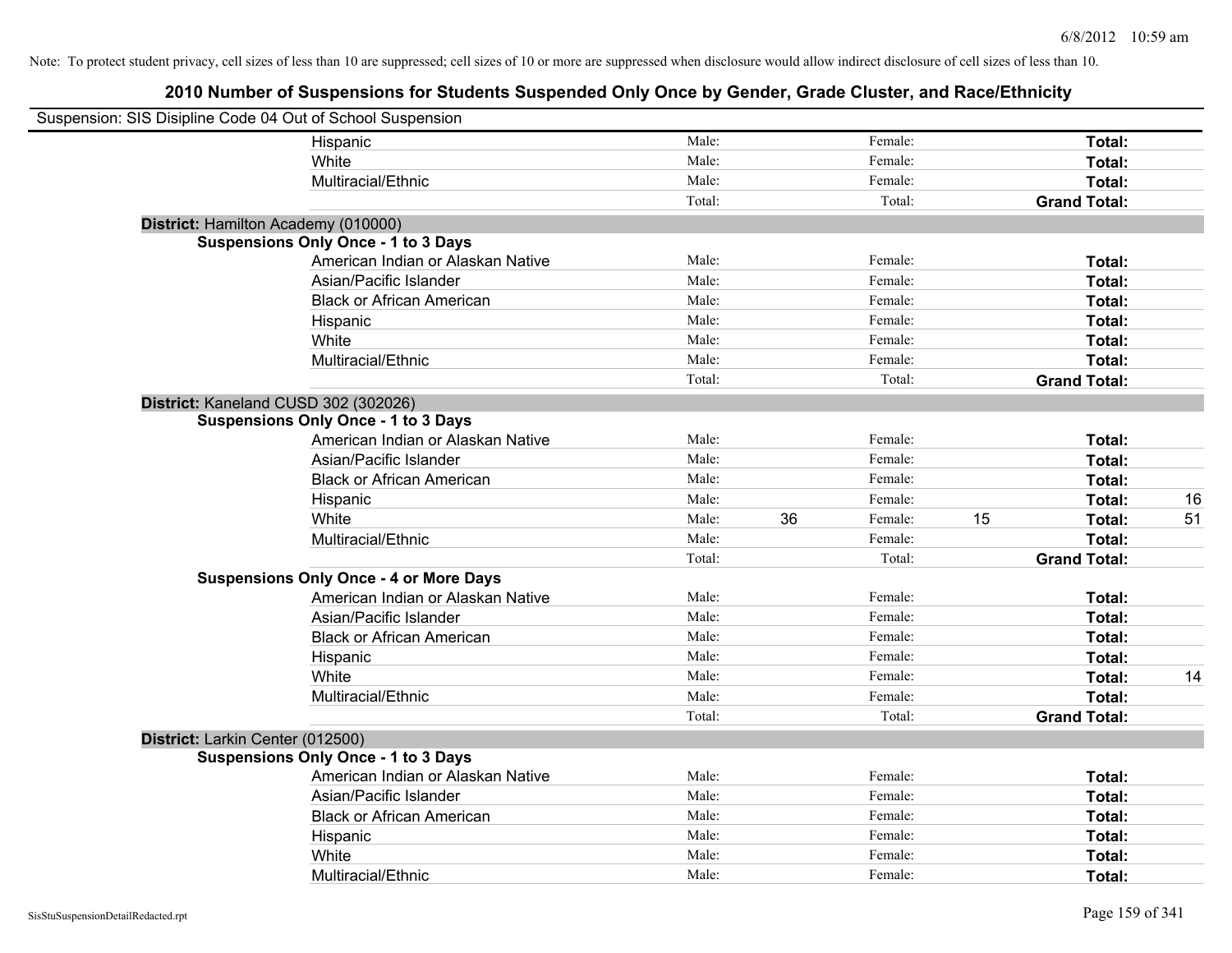|                            | Suspension: SIS Disipline Code 04 Out of School Suspension |        |     |         |     |                     |     |
|----------------------------|------------------------------------------------------------|--------|-----|---------|-----|---------------------|-----|
|                            |                                                            | Total: |     | Total:  |     | <b>Grand Total:</b> |     |
|                            | District: Mid-Valley Special Ed Coop (303061)              |        |     |         |     |                     |     |
|                            | <b>Suspensions Only Once - 1 to 3 Days</b>                 |        |     |         |     |                     |     |
|                            | American Indian or Alaskan Native                          | Male:  |     | Female: |     | Total:              |     |
|                            | Asian/Pacific Islander                                     | Male:  |     | Female: |     | Total:              |     |
|                            | <b>Black or African American</b>                           | Male:  |     | Female: |     | Total:              |     |
|                            | Hispanic                                                   | Male:  |     | Female: |     | Total:              |     |
|                            | White                                                      | Male:  |     | Female: |     | Total:              |     |
|                            | Multiracial/Ethnic                                         | Male:  |     | Female: |     | Total:              |     |
|                            |                                                            | Total: |     | Total:  |     | <b>Grand Total:</b> |     |
| District: SD U-46 (046022) |                                                            |        |     |         |     |                     |     |
|                            | <b>Suspensions Only Once - 1 to 3 Days</b>                 |        |     |         |     |                     |     |
|                            | American Indian or Alaskan Native                          | Male:  |     | Female: |     | Total:              |     |
|                            | Asian/Pacific Islander                                     | Male:  |     | Female: |     | Total:              | 35  |
|                            | <b>Black or African American</b>                           | Male:  | 145 | Female: | 83  | Total:              | 228 |
|                            | Hispanic                                                   | Male:  | 447 | Female: | 196 | Total:              | 643 |
|                            | White                                                      | Male:  | 243 | Female: | 95  | Total:              | 338 |
|                            | Multiracial/Ethnic                                         | Male:  | 38  | Female: | 11  | Total:              | 49  |
|                            |                                                            | Total: |     | Total:  |     | <b>Grand Total:</b> |     |
|                            | <b>Suspensions Only Once - 4 or More Days</b>              |        |     |         |     |                     |     |
|                            | American Indian or Alaskan Native                          | Male:  |     | Female: |     | Total:              |     |
|                            | Asian/Pacific Islander                                     | Male:  |     | Female: |     | Total:              |     |
|                            | <b>Black or African American</b>                           | Male:  | 36  | Female: | 44  | Total:              | 80  |
|                            | Hispanic                                                   | Male:  | 132 | Female: | 86  | Total:              | 218 |
|                            | White                                                      | Male:  | 66  | Female: | 16  | Total:              | 82  |
|                            | Multiracial/Ethnic                                         | Male:  |     | Female: |     | Total:              | 18  |
|                            |                                                            | Total: |     | Total:  |     | <b>Grand Total:</b> |     |
|                            | District: Special Education Services (020200)              |        |     |         |     |                     |     |
|                            | <b>Suspensions Only Once - 1 to 3 Days</b>                 |        |     |         |     |                     |     |
|                            | American Indian or Alaskan Native                          | Male:  |     | Female: |     | Total:              |     |
|                            | Asian/Pacific Islander                                     | Male:  |     | Female: |     | Total:              |     |
|                            | <b>Black or African American</b>                           | Male:  |     | Female: |     | Total:              |     |
|                            | Hispanic                                                   | Male:  |     | Female: |     | Total:              |     |
|                            | White                                                      | Male:  |     | Female: |     | Total:              |     |
|                            | Multiracial/Ethnic                                         | Male:  |     | Female: |     | Total:              |     |
|                            |                                                            | Total: |     | Total:  |     | <b>Grand Total:</b> |     |
|                            | <b>Suspensions Only Once - 4 or More Days</b>              |        |     |         |     |                     |     |
|                            | American Indian or Alaskan Native                          | Male:  |     | Female: |     | Total:              |     |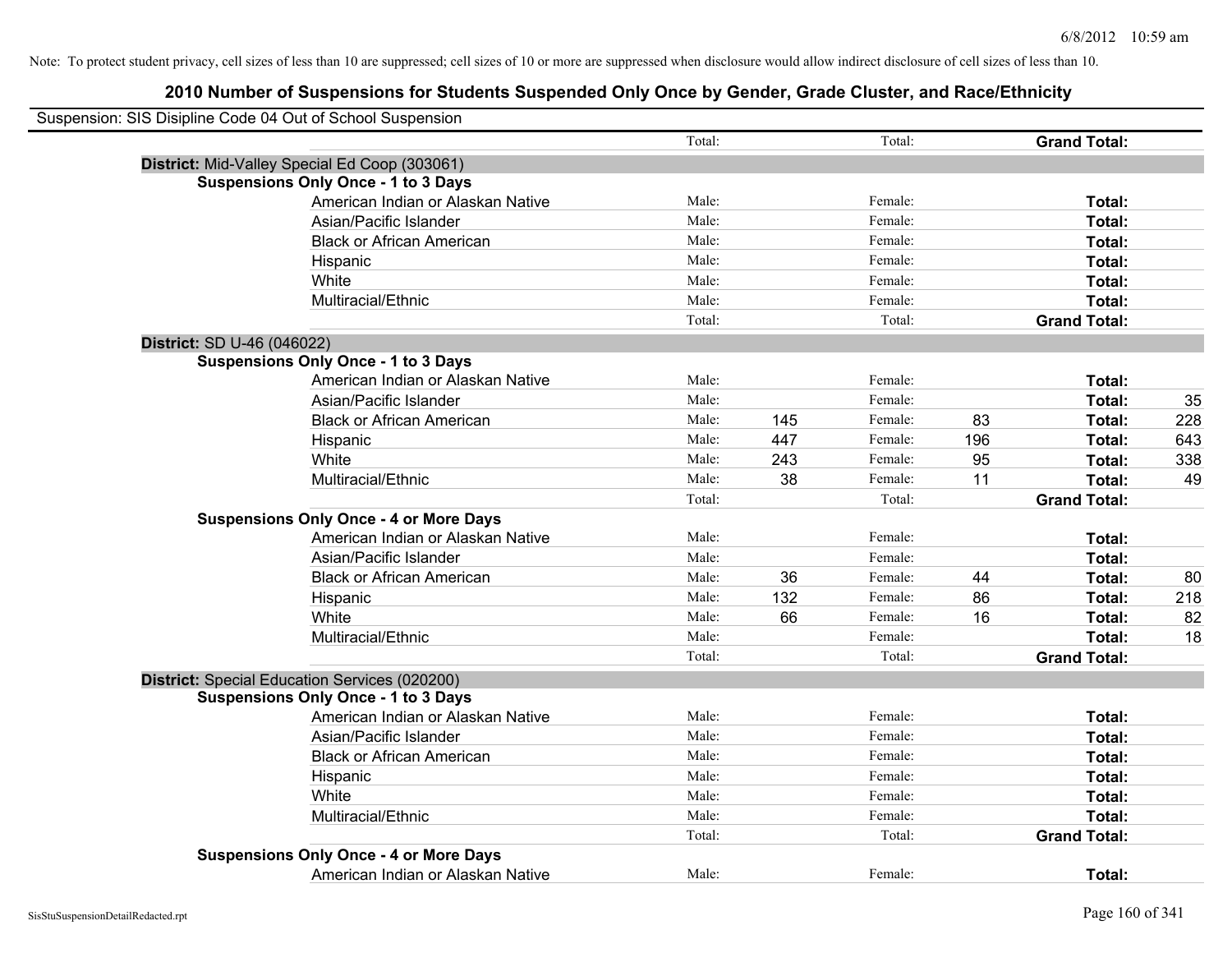| Suspension: SIS Disipline Code 04 Out of School Suspension |                                               |        |     |         |    |                     |     |
|------------------------------------------------------------|-----------------------------------------------|--------|-----|---------|----|---------------------|-----|
|                                                            | Asian/Pacific Islander                        | Male:  |     | Female: |    | Total:              |     |
|                                                            | <b>Black or African American</b>              | Male:  |     | Female: |    | Total:              |     |
|                                                            | Hispanic                                      | Male:  |     | Female: |    | Total:              |     |
|                                                            | White                                         | Male:  |     | Female: |    | Total:              |     |
|                                                            | Multiracial/Ethnic                            | Male:  |     | Female: |    | Total:              |     |
|                                                            |                                               | Total: |     | Total:  |    | <b>Grand Total:</b> |     |
|                                                            | District: St Charles CUSD 303 (303026)        |        |     |         |    |                     |     |
|                                                            | <b>Suspensions Only Once - 1 to 3 Days</b>    |        |     |         |    |                     |     |
|                                                            | American Indian or Alaskan Native             | Male:  |     | Female: |    | Total:              |     |
|                                                            | Asian/Pacific Islander                        | Male:  |     | Female: |    | Total:              |     |
|                                                            | <b>Black or African American</b>              | Male:  |     | Female: |    | Total:              | 10  |
|                                                            | Hispanic                                      | Male:  |     | Female: |    | Total:              | 28  |
|                                                            | White                                         | Male:  | 133 | Female: | 32 | Total:              | 165 |
|                                                            | Multiracial/Ethnic                            | Male:  |     | Female: |    | Total:              |     |
|                                                            |                                               | Total: | 172 | Total:  | 43 | <b>Grand Total:</b> | 215 |
|                                                            | <b>Suspensions Only Once - 4 or More Days</b> |        |     |         |    |                     |     |
|                                                            | American Indian or Alaskan Native             | Male:  |     | Female: |    | Total:              |     |
|                                                            | Asian/Pacific Islander                        | Male:  |     | Female: |    | Total:              |     |
|                                                            | <b>Black or African American</b>              | Male:  |     | Female: |    | Total:              |     |
|                                                            | Hispanic                                      | Male:  |     | Female: |    | Total:              |     |
|                                                            | White                                         | Male:  |     | Female: |    | Total:              | 22  |
|                                                            | Multiracial/Ethnic                            | Male:  |     | Female: |    | Total:              |     |
|                                                            |                                               | Total: |     | Total:  |    | <b>Grand Total:</b> | 32  |
|                                                            | District: Summit School (021700)              |        |     |         |    |                     |     |
|                                                            | <b>Suspensions Only Once - 1 to 3 Days</b>    |        |     |         |    |                     |     |
|                                                            | American Indian or Alaskan Native             | Male:  |     | Female: |    | Total:              |     |
|                                                            | Asian/Pacific Islander                        | Male:  |     | Female: |    | Total:              |     |
|                                                            | <b>Black or African American</b>              | Male:  |     | Female: |    | Total:              |     |
|                                                            | Hispanic                                      | Male:  |     | Female: |    | Total:              |     |
|                                                            | White                                         | Male:  |     | Female: |    | Total:              |     |
|                                                            | Multiracial/Ethnic                            | Male:  |     | Female: |    | Total:              |     |
|                                                            |                                               | Total: |     | Total:  |    | <b>Grand Total:</b> |     |
|                                                            |                                               |        |     |         |    |                     |     |
| Region: Knox ROE (33)                                      |                                               |        |     |         |    |                     |     |
| County: Knox (048)                                         |                                               |        |     |         |    |                     |     |
|                                                            | District: Abingdon CUSD 217 (217026)          |        |     |         |    |                     |     |
|                                                            | <b>Suspensions Only Once - 1 to 3 Days</b>    |        |     |         |    |                     |     |
|                                                            | American Indian or Alaskan Native             | Male:  |     | Female: |    | Total:              |     |
|                                                            |                                               |        |     |         |    | Page 161 of 341     |     |
| SisStuSuspensionDetailRedacted.rpt                         |                                               |        |     |         |    |                     |     |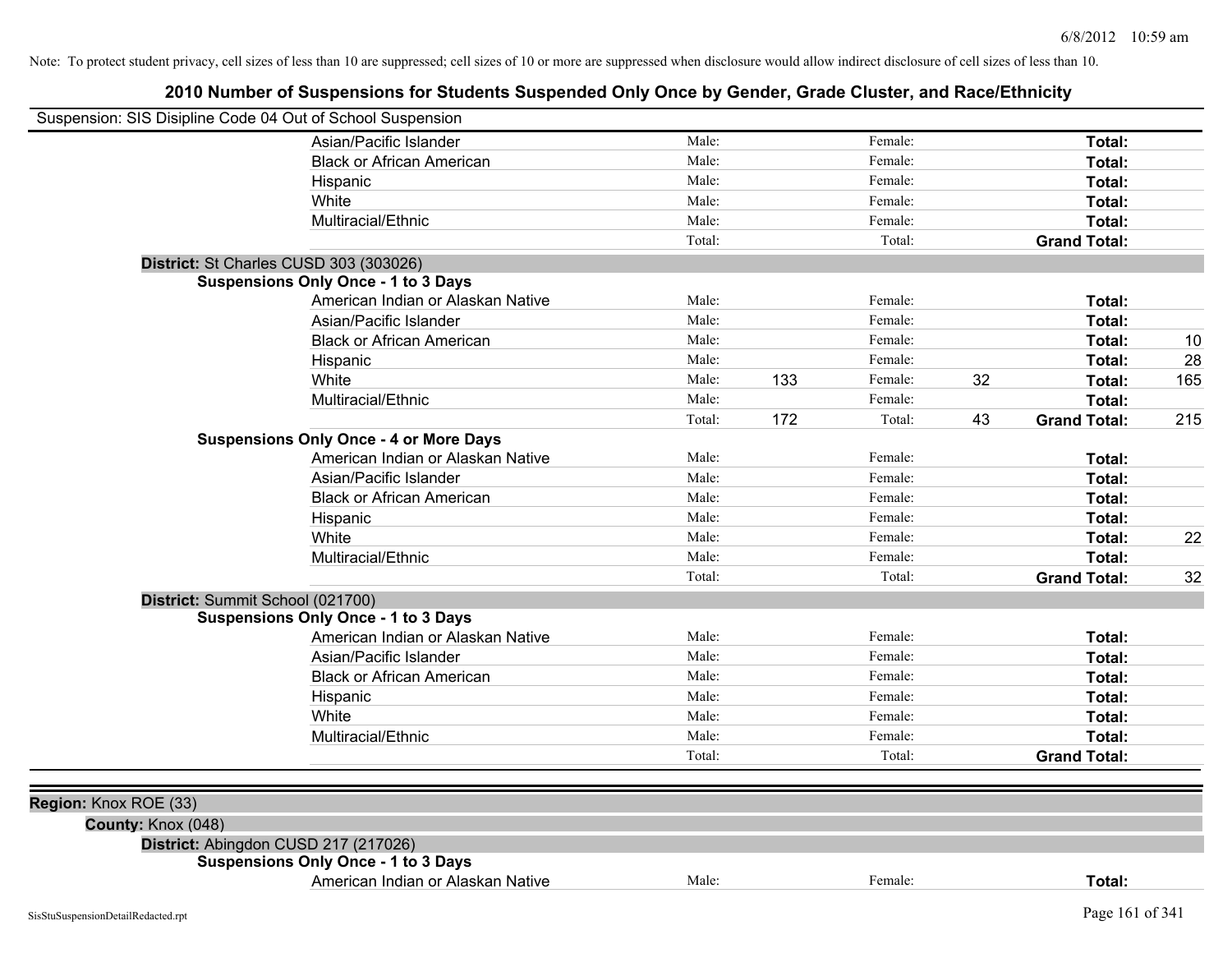| Suspension: SIS Disipline Code 04 Out of School Suspension |                                               |        |    |         |    |                     |    |
|------------------------------------------------------------|-----------------------------------------------|--------|----|---------|----|---------------------|----|
|                                                            | Asian/Pacific Islander                        | Male:  |    | Female: |    | Total:              |    |
|                                                            | <b>Black or African American</b>              | Male:  |    | Female: |    | Total:              |    |
|                                                            | Hispanic                                      | Male:  |    | Female: |    | Total:              |    |
|                                                            | White                                         | Male:  |    | Female: |    | Total:              | 12 |
|                                                            | Multiracial/Ethnic                            | Male:  |    | Female: |    | Total:              |    |
|                                                            |                                               | Total: |    | Total:  |    | <b>Grand Total:</b> |    |
|                                                            | <b>Suspensions Only Once - 4 or More Days</b> |        |    |         |    |                     |    |
|                                                            | American Indian or Alaskan Native             | Male:  |    | Female: |    | Total:              |    |
|                                                            | Asian/Pacific Islander                        | Male:  |    | Female: |    | Total:              |    |
|                                                            | <b>Black or African American</b>              | Male:  |    | Female: |    | Total:              |    |
|                                                            | Hispanic                                      | Male:  |    | Female: |    | Total:              |    |
|                                                            | White                                         | Male:  |    | Female: |    | Total:              |    |
|                                                            | Multiracial/Ethnic                            | Male:  |    | Female: |    | Total:              |    |
|                                                            |                                               | Total: |    | Total:  |    | <b>Grand Total:</b> |    |
|                                                            | District: Galesburg CUSD 205 (205026)         |        |    |         |    |                     |    |
|                                                            | <b>Suspensions Only Once - 1 to 3 Days</b>    |        |    |         |    |                     |    |
|                                                            | American Indian or Alaskan Native             | Male:  |    | Female: |    | Total:              |    |
|                                                            | Asian/Pacific Islander                        | Male:  |    | Female: |    | Total:              |    |
|                                                            | <b>Black or African American</b>              | Male:  | 29 | Female: | 15 | Total:              | 44 |
|                                                            | Hispanic                                      | Male:  |    | Female: |    | Total:              | 11 |
|                                                            | White                                         | Male:  | 74 | Female: | 23 | Total:              | 97 |
|                                                            | Multiracial/Ethnic                            | Male:  |    | Female: |    | Total:              | 23 |
|                                                            |                                               | Total: |    | Total:  |    | <b>Grand Total:</b> |    |
|                                                            | <b>Suspensions Only Once - 4 or More Days</b> |        |    |         |    |                     |    |
|                                                            | American Indian or Alaskan Native             | Male:  |    | Female: |    | Total:              |    |
|                                                            | Asian/Pacific Islander                        | Male:  |    | Female: |    | Total:              |    |
|                                                            | <b>Black or African American</b>              | Male:  |    | Female: |    | Total:              | 24 |
|                                                            | Hispanic                                      | Male:  |    | Female: |    | Total:              |    |
|                                                            | White                                         | Male:  | 23 | Female: | 14 | Total:              | 37 |
|                                                            | Multiracial/Ethnic                            | Male:  |    | Female: |    | Total:              | 10 |
|                                                            |                                               | Total: |    | Total:  |    | <b>Grand Total:</b> |    |
|                                                            | District: Knoxville CUSD 202 (202026)         |        |    |         |    |                     |    |
|                                                            | <b>Suspensions Only Once - 1 to 3 Days</b>    |        |    |         |    |                     |    |
|                                                            | American Indian or Alaskan Native             | Male:  |    | Female: |    | Total:              |    |
|                                                            | Asian/Pacific Islander                        | Male:  |    | Female: |    | Total:              |    |
|                                                            | <b>Black or African American</b>              | Male:  |    | Female: |    | Total:              |    |
|                                                            | Hispanic                                      | Male:  |    | Female: |    | Total:              |    |
|                                                            | White                                         | Male:  |    | Female: |    | Total:              | 15 |
|                                                            | Multiracial/Ethnic                            | Male:  |    | Female: |    | Total:              |    |
| SisStuSuspensionDetailRedacted.rpt                         |                                               |        |    |         |    | Page 162 of 341     |    |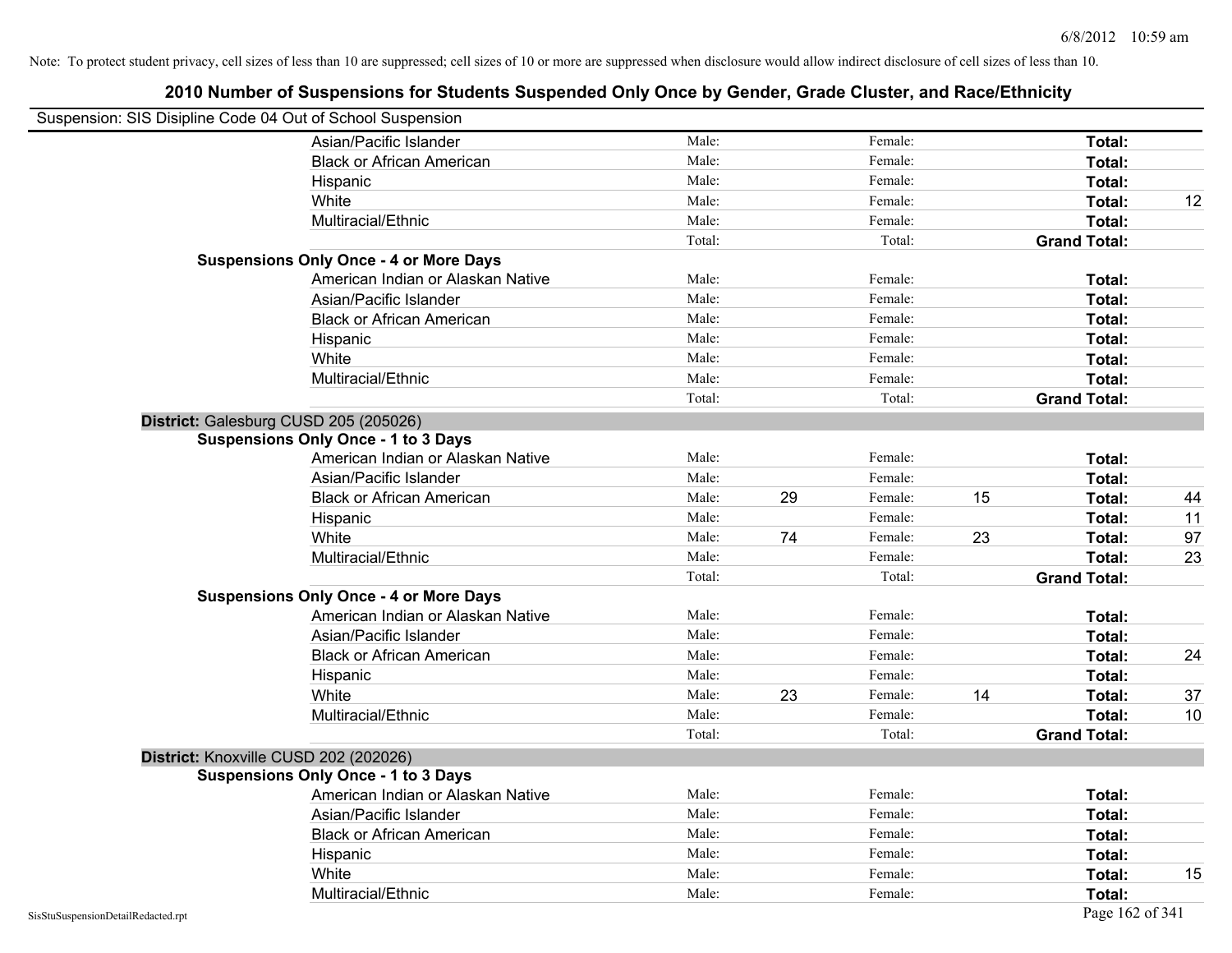| Suspension: SIS Disipline Code 04 Out of School Suspension |        |         |                     |    |
|------------------------------------------------------------|--------|---------|---------------------|----|
|                                                            | Total: | Total:  | <b>Grand Total:</b> |    |
| <b>Suspensions Only Once - 4 or More Days</b>              |        |         |                     |    |
| American Indian or Alaskan Native                          | Male:  | Female: | Total:              |    |
| Asian/Pacific Islander                                     | Male:  | Female: | Total:              |    |
| <b>Black or African American</b>                           | Male:  | Female: | Total:              |    |
| Hispanic                                                   | Male:  | Female: | Total:              |    |
| White                                                      | Male:  | Female: | Total:              |    |
| Multiracial/Ethnic                                         | Male:  | Female: | Total:              |    |
|                                                            | Total: | Total:  | <b>Grand Total:</b> |    |
| <b>District:</b> R O W V A CUSD 208 (208026)               |        |         |                     |    |
| <b>Suspensions Only Once - 1 to 3 Days</b>                 |        |         |                     |    |
| American Indian or Alaskan Native                          | Male:  | Female: | Total:              |    |
| Asian/Pacific Islander                                     | Male:  | Female: | Total:              |    |
| <b>Black or African American</b>                           | Male:  | Female: | Total:              |    |
| Hispanic                                                   | Male:  | Female: | Total:              |    |
| White                                                      | Male:  | Female: | Total:              | 16 |
| Multiracial/Ethnic                                         | Male:  | Female: | Total:              |    |
|                                                            | Total: | Total:  | <b>Grand Total:</b> |    |
| <b>Suspensions Only Once - 4 or More Days</b>              |        |         |                     |    |
| American Indian or Alaskan Native                          | Male:  | Female: | Total:              |    |
| Asian/Pacific Islander                                     | Male:  | Female: | Total:              |    |
| <b>Black or African American</b>                           | Male:  | Female: | Total:              |    |
| Hispanic                                                   | Male:  | Female: | Total:              |    |
| White                                                      | Male:  | Female: | Total:              |    |
| Multiracial/Ethnic                                         | Male:  | Female: | Total:              |    |
|                                                            | Total: | Total:  | <b>Grand Total:</b> |    |
| District: Williamsfield CUSD 210 (210026)                  |        |         |                     |    |
| <b>Suspensions Only Once - 1 to 3 Days</b>                 |        |         |                     |    |
| American Indian or Alaskan Native                          | Male:  | Female: | Total:              |    |
| Asian/Pacific Islander                                     | Male:  | Female: | Total:              |    |
| <b>Black or African American</b>                           | Male:  | Female: | Total:              |    |
| Hispanic                                                   | Male:  | Female: | Total:              |    |
| White                                                      | Male:  | Female: | Total:              |    |
| Multiracial/Ethnic                                         | Male:  | Female: | Total:              |    |
|                                                            | Total: | Total:  | <b>Grand Total:</b> |    |
| <b>Suspensions Only Once - 4 or More Days</b>              |        |         |                     |    |
| American Indian or Alaskan Native                          | Male:  | Female: | Total:              |    |
| Asian/Pacific Islander                                     | Male:  | Female: | Total:              |    |
| <b>Black or African American</b>                           | Male:  | Female: | Total:              |    |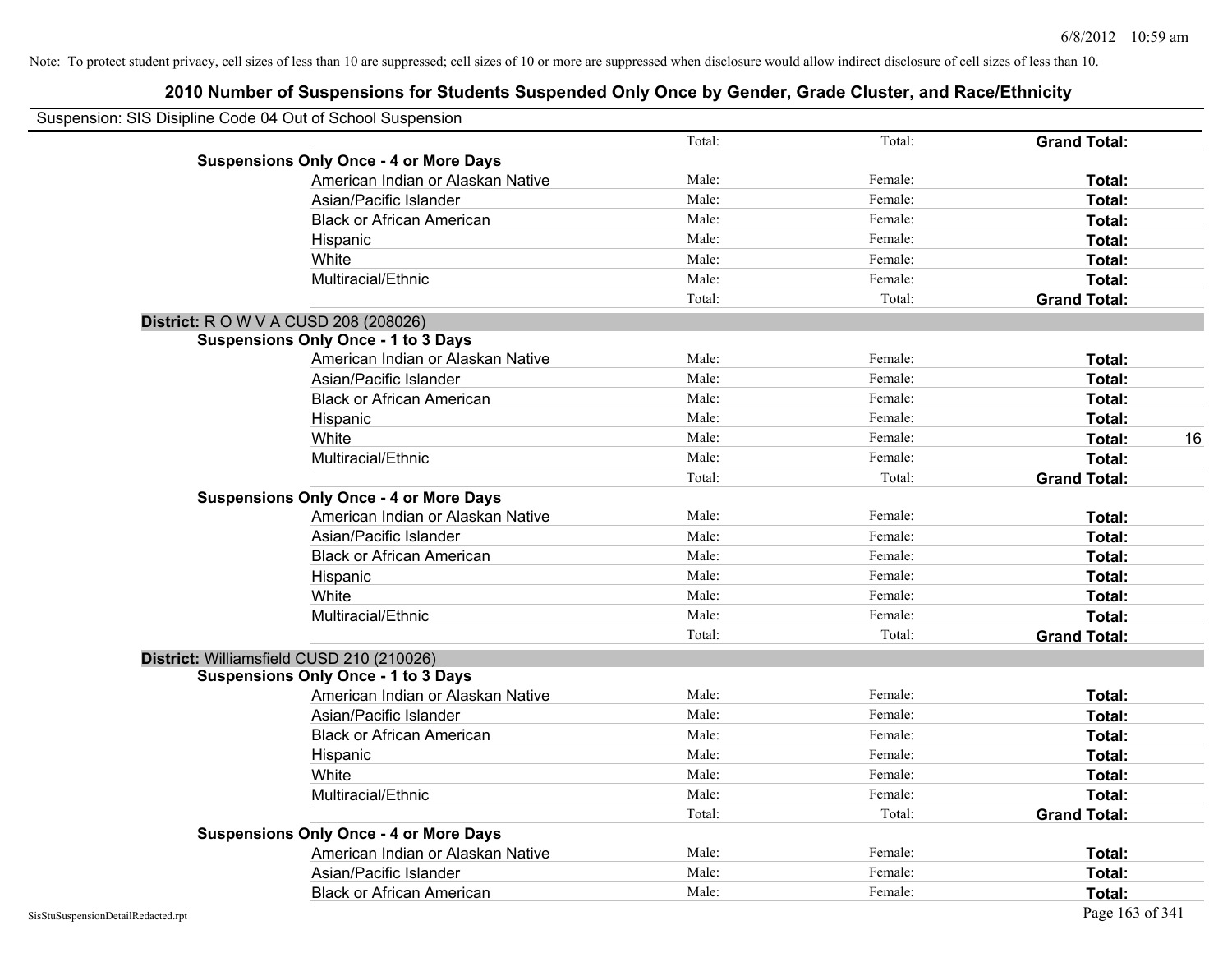| Male:<br>Female:<br>Total:<br>Hispanic<br>Male:<br>Female:<br>White<br>Total:<br>Male:<br>Multiracial/Ethnic<br>Female:<br>Total:<br>Total:<br>Total:<br><b>Grand Total:</b><br>Region: La Salle ROE (35)<br>County: Lasalle (050)<br>District: Earlville CUSD 9 (009026)<br><b>Suspensions Only Once - 1 to 3 Days</b><br>Male:<br>Female:<br>American Indian or Alaskan Native<br>Total:<br>Male:<br>Asian/Pacific Islander<br>Female:<br>Total:<br>Male:<br>Female:<br><b>Black or African American</b><br>Total:<br>Male:<br>Female:<br>Hispanic<br>Total:<br>Male:<br>Female:<br>White<br>Total:<br>Male:<br>Multiracial/Ethnic<br>Female:<br>Total:<br>Total:<br>Total:<br><b>Grand Total:</b><br><b>Suspensions Only Once - 4 or More Days</b><br>American Indian or Alaskan Native<br>Male:<br>Female:<br>Total:<br>Male:<br>Female:<br>Asian/Pacific Islander<br>Total:<br>Male:<br>Female:<br><b>Black or African American</b><br>Total:<br>Male:<br>Female:<br>Total:<br>Hispanic<br>Male:<br>Female:<br>White<br>Total:<br>Male:<br>Female:<br>Total:<br>Multiracial/Ethnic<br>Total:<br>Total:<br><b>Grand Total:</b><br>District: Grand Ridge CCSD 95 (095004)<br><b>Suspensions Only Once - 1 to 3 Days</b><br>American Indian or Alaskan Native<br>Male:<br>Female:<br>Total:<br>Male:<br>Asian/Pacific Islander<br>Female:<br>Total:<br><b>Black or African American</b><br>Male:<br>Female:<br>Total:<br>Male:<br>Female:<br>Hispanic<br>Total:<br>White<br>Male:<br>Female:<br>Total:<br>Multiracial/Ethnic<br>Male:<br>Female:<br>Total:<br>Total:<br>Total:<br><b>Grand Total:</b><br>District: La Salle ESD 122 (122002)<br><b>Suspensions Only Once - 1 to 3 Days</b><br>Male:<br>Female:<br>American Indian or Alaskan Native<br>Total:<br>Male:<br>Asian/Pacific Islander<br>Female:<br>Total:<br>Male:<br>Female:<br><b>Black or African American</b><br>Total: | Suspension: SIS Disipline Code 04 Out of School Suspension |  |    |
|-------------------------------------------------------------------------------------------------------------------------------------------------------------------------------------------------------------------------------------------------------------------------------------------------------------------------------------------------------------------------------------------------------------------------------------------------------------------------------------------------------------------------------------------------------------------------------------------------------------------------------------------------------------------------------------------------------------------------------------------------------------------------------------------------------------------------------------------------------------------------------------------------------------------------------------------------------------------------------------------------------------------------------------------------------------------------------------------------------------------------------------------------------------------------------------------------------------------------------------------------------------------------------------------------------------------------------------------------------------------------------------------------------------------------------------------------------------------------------------------------------------------------------------------------------------------------------------------------------------------------------------------------------------------------------------------------------------------------------------------------------------------------------------------------------------------------------------------------------------------------------------------|------------------------------------------------------------|--|----|
|                                                                                                                                                                                                                                                                                                                                                                                                                                                                                                                                                                                                                                                                                                                                                                                                                                                                                                                                                                                                                                                                                                                                                                                                                                                                                                                                                                                                                                                                                                                                                                                                                                                                                                                                                                                                                                                                                           |                                                            |  |    |
|                                                                                                                                                                                                                                                                                                                                                                                                                                                                                                                                                                                                                                                                                                                                                                                                                                                                                                                                                                                                                                                                                                                                                                                                                                                                                                                                                                                                                                                                                                                                                                                                                                                                                                                                                                                                                                                                                           |                                                            |  |    |
|                                                                                                                                                                                                                                                                                                                                                                                                                                                                                                                                                                                                                                                                                                                                                                                                                                                                                                                                                                                                                                                                                                                                                                                                                                                                                                                                                                                                                                                                                                                                                                                                                                                                                                                                                                                                                                                                                           |                                                            |  |    |
|                                                                                                                                                                                                                                                                                                                                                                                                                                                                                                                                                                                                                                                                                                                                                                                                                                                                                                                                                                                                                                                                                                                                                                                                                                                                                                                                                                                                                                                                                                                                                                                                                                                                                                                                                                                                                                                                                           |                                                            |  |    |
|                                                                                                                                                                                                                                                                                                                                                                                                                                                                                                                                                                                                                                                                                                                                                                                                                                                                                                                                                                                                                                                                                                                                                                                                                                                                                                                                                                                                                                                                                                                                                                                                                                                                                                                                                                                                                                                                                           |                                                            |  |    |
|                                                                                                                                                                                                                                                                                                                                                                                                                                                                                                                                                                                                                                                                                                                                                                                                                                                                                                                                                                                                                                                                                                                                                                                                                                                                                                                                                                                                                                                                                                                                                                                                                                                                                                                                                                                                                                                                                           |                                                            |  |    |
|                                                                                                                                                                                                                                                                                                                                                                                                                                                                                                                                                                                                                                                                                                                                                                                                                                                                                                                                                                                                                                                                                                                                                                                                                                                                                                                                                                                                                                                                                                                                                                                                                                                                                                                                                                                                                                                                                           |                                                            |  |    |
|                                                                                                                                                                                                                                                                                                                                                                                                                                                                                                                                                                                                                                                                                                                                                                                                                                                                                                                                                                                                                                                                                                                                                                                                                                                                                                                                                                                                                                                                                                                                                                                                                                                                                                                                                                                                                                                                                           |                                                            |  |    |
|                                                                                                                                                                                                                                                                                                                                                                                                                                                                                                                                                                                                                                                                                                                                                                                                                                                                                                                                                                                                                                                                                                                                                                                                                                                                                                                                                                                                                                                                                                                                                                                                                                                                                                                                                                                                                                                                                           |                                                            |  |    |
|                                                                                                                                                                                                                                                                                                                                                                                                                                                                                                                                                                                                                                                                                                                                                                                                                                                                                                                                                                                                                                                                                                                                                                                                                                                                                                                                                                                                                                                                                                                                                                                                                                                                                                                                                                                                                                                                                           |                                                            |  |    |
|                                                                                                                                                                                                                                                                                                                                                                                                                                                                                                                                                                                                                                                                                                                                                                                                                                                                                                                                                                                                                                                                                                                                                                                                                                                                                                                                                                                                                                                                                                                                                                                                                                                                                                                                                                                                                                                                                           |                                                            |  |    |
|                                                                                                                                                                                                                                                                                                                                                                                                                                                                                                                                                                                                                                                                                                                                                                                                                                                                                                                                                                                                                                                                                                                                                                                                                                                                                                                                                                                                                                                                                                                                                                                                                                                                                                                                                                                                                                                                                           |                                                            |  |    |
|                                                                                                                                                                                                                                                                                                                                                                                                                                                                                                                                                                                                                                                                                                                                                                                                                                                                                                                                                                                                                                                                                                                                                                                                                                                                                                                                                                                                                                                                                                                                                                                                                                                                                                                                                                                                                                                                                           |                                                            |  | 19 |
|                                                                                                                                                                                                                                                                                                                                                                                                                                                                                                                                                                                                                                                                                                                                                                                                                                                                                                                                                                                                                                                                                                                                                                                                                                                                                                                                                                                                                                                                                                                                                                                                                                                                                                                                                                                                                                                                                           |                                                            |  |    |
|                                                                                                                                                                                                                                                                                                                                                                                                                                                                                                                                                                                                                                                                                                                                                                                                                                                                                                                                                                                                                                                                                                                                                                                                                                                                                                                                                                                                                                                                                                                                                                                                                                                                                                                                                                                                                                                                                           |                                                            |  |    |
|                                                                                                                                                                                                                                                                                                                                                                                                                                                                                                                                                                                                                                                                                                                                                                                                                                                                                                                                                                                                                                                                                                                                                                                                                                                                                                                                                                                                                                                                                                                                                                                                                                                                                                                                                                                                                                                                                           |                                                            |  |    |
|                                                                                                                                                                                                                                                                                                                                                                                                                                                                                                                                                                                                                                                                                                                                                                                                                                                                                                                                                                                                                                                                                                                                                                                                                                                                                                                                                                                                                                                                                                                                                                                                                                                                                                                                                                                                                                                                                           |                                                            |  |    |
|                                                                                                                                                                                                                                                                                                                                                                                                                                                                                                                                                                                                                                                                                                                                                                                                                                                                                                                                                                                                                                                                                                                                                                                                                                                                                                                                                                                                                                                                                                                                                                                                                                                                                                                                                                                                                                                                                           |                                                            |  |    |
|                                                                                                                                                                                                                                                                                                                                                                                                                                                                                                                                                                                                                                                                                                                                                                                                                                                                                                                                                                                                                                                                                                                                                                                                                                                                                                                                                                                                                                                                                                                                                                                                                                                                                                                                                                                                                                                                                           |                                                            |  |    |
|                                                                                                                                                                                                                                                                                                                                                                                                                                                                                                                                                                                                                                                                                                                                                                                                                                                                                                                                                                                                                                                                                                                                                                                                                                                                                                                                                                                                                                                                                                                                                                                                                                                                                                                                                                                                                                                                                           |                                                            |  |    |
|                                                                                                                                                                                                                                                                                                                                                                                                                                                                                                                                                                                                                                                                                                                                                                                                                                                                                                                                                                                                                                                                                                                                                                                                                                                                                                                                                                                                                                                                                                                                                                                                                                                                                                                                                                                                                                                                                           |                                                            |  |    |
|                                                                                                                                                                                                                                                                                                                                                                                                                                                                                                                                                                                                                                                                                                                                                                                                                                                                                                                                                                                                                                                                                                                                                                                                                                                                                                                                                                                                                                                                                                                                                                                                                                                                                                                                                                                                                                                                                           |                                                            |  |    |
|                                                                                                                                                                                                                                                                                                                                                                                                                                                                                                                                                                                                                                                                                                                                                                                                                                                                                                                                                                                                                                                                                                                                                                                                                                                                                                                                                                                                                                                                                                                                                                                                                                                                                                                                                                                                                                                                                           |                                                            |  |    |
|                                                                                                                                                                                                                                                                                                                                                                                                                                                                                                                                                                                                                                                                                                                                                                                                                                                                                                                                                                                                                                                                                                                                                                                                                                                                                                                                                                                                                                                                                                                                                                                                                                                                                                                                                                                                                                                                                           |                                                            |  |    |
|                                                                                                                                                                                                                                                                                                                                                                                                                                                                                                                                                                                                                                                                                                                                                                                                                                                                                                                                                                                                                                                                                                                                                                                                                                                                                                                                                                                                                                                                                                                                                                                                                                                                                                                                                                                                                                                                                           |                                                            |  |    |
|                                                                                                                                                                                                                                                                                                                                                                                                                                                                                                                                                                                                                                                                                                                                                                                                                                                                                                                                                                                                                                                                                                                                                                                                                                                                                                                                                                                                                                                                                                                                                                                                                                                                                                                                                                                                                                                                                           |                                                            |  |    |
|                                                                                                                                                                                                                                                                                                                                                                                                                                                                                                                                                                                                                                                                                                                                                                                                                                                                                                                                                                                                                                                                                                                                                                                                                                                                                                                                                                                                                                                                                                                                                                                                                                                                                                                                                                                                                                                                                           |                                                            |  |    |
|                                                                                                                                                                                                                                                                                                                                                                                                                                                                                                                                                                                                                                                                                                                                                                                                                                                                                                                                                                                                                                                                                                                                                                                                                                                                                                                                                                                                                                                                                                                                                                                                                                                                                                                                                                                                                                                                                           |                                                            |  |    |
|                                                                                                                                                                                                                                                                                                                                                                                                                                                                                                                                                                                                                                                                                                                                                                                                                                                                                                                                                                                                                                                                                                                                                                                                                                                                                                                                                                                                                                                                                                                                                                                                                                                                                                                                                                                                                                                                                           |                                                            |  |    |
|                                                                                                                                                                                                                                                                                                                                                                                                                                                                                                                                                                                                                                                                                                                                                                                                                                                                                                                                                                                                                                                                                                                                                                                                                                                                                                                                                                                                                                                                                                                                                                                                                                                                                                                                                                                                                                                                                           |                                                            |  |    |
|                                                                                                                                                                                                                                                                                                                                                                                                                                                                                                                                                                                                                                                                                                                                                                                                                                                                                                                                                                                                                                                                                                                                                                                                                                                                                                                                                                                                                                                                                                                                                                                                                                                                                                                                                                                                                                                                                           |                                                            |  |    |
|                                                                                                                                                                                                                                                                                                                                                                                                                                                                                                                                                                                                                                                                                                                                                                                                                                                                                                                                                                                                                                                                                                                                                                                                                                                                                                                                                                                                                                                                                                                                                                                                                                                                                                                                                                                                                                                                                           |                                                            |  |    |
|                                                                                                                                                                                                                                                                                                                                                                                                                                                                                                                                                                                                                                                                                                                                                                                                                                                                                                                                                                                                                                                                                                                                                                                                                                                                                                                                                                                                                                                                                                                                                                                                                                                                                                                                                                                                                                                                                           |                                                            |  |    |
|                                                                                                                                                                                                                                                                                                                                                                                                                                                                                                                                                                                                                                                                                                                                                                                                                                                                                                                                                                                                                                                                                                                                                                                                                                                                                                                                                                                                                                                                                                                                                                                                                                                                                                                                                                                                                                                                                           |                                                            |  |    |
|                                                                                                                                                                                                                                                                                                                                                                                                                                                                                                                                                                                                                                                                                                                                                                                                                                                                                                                                                                                                                                                                                                                                                                                                                                                                                                                                                                                                                                                                                                                                                                                                                                                                                                                                                                                                                                                                                           |                                                            |  |    |
|                                                                                                                                                                                                                                                                                                                                                                                                                                                                                                                                                                                                                                                                                                                                                                                                                                                                                                                                                                                                                                                                                                                                                                                                                                                                                                                                                                                                                                                                                                                                                                                                                                                                                                                                                                                                                                                                                           |                                                            |  |    |
|                                                                                                                                                                                                                                                                                                                                                                                                                                                                                                                                                                                                                                                                                                                                                                                                                                                                                                                                                                                                                                                                                                                                                                                                                                                                                                                                                                                                                                                                                                                                                                                                                                                                                                                                                                                                                                                                                           |                                                            |  |    |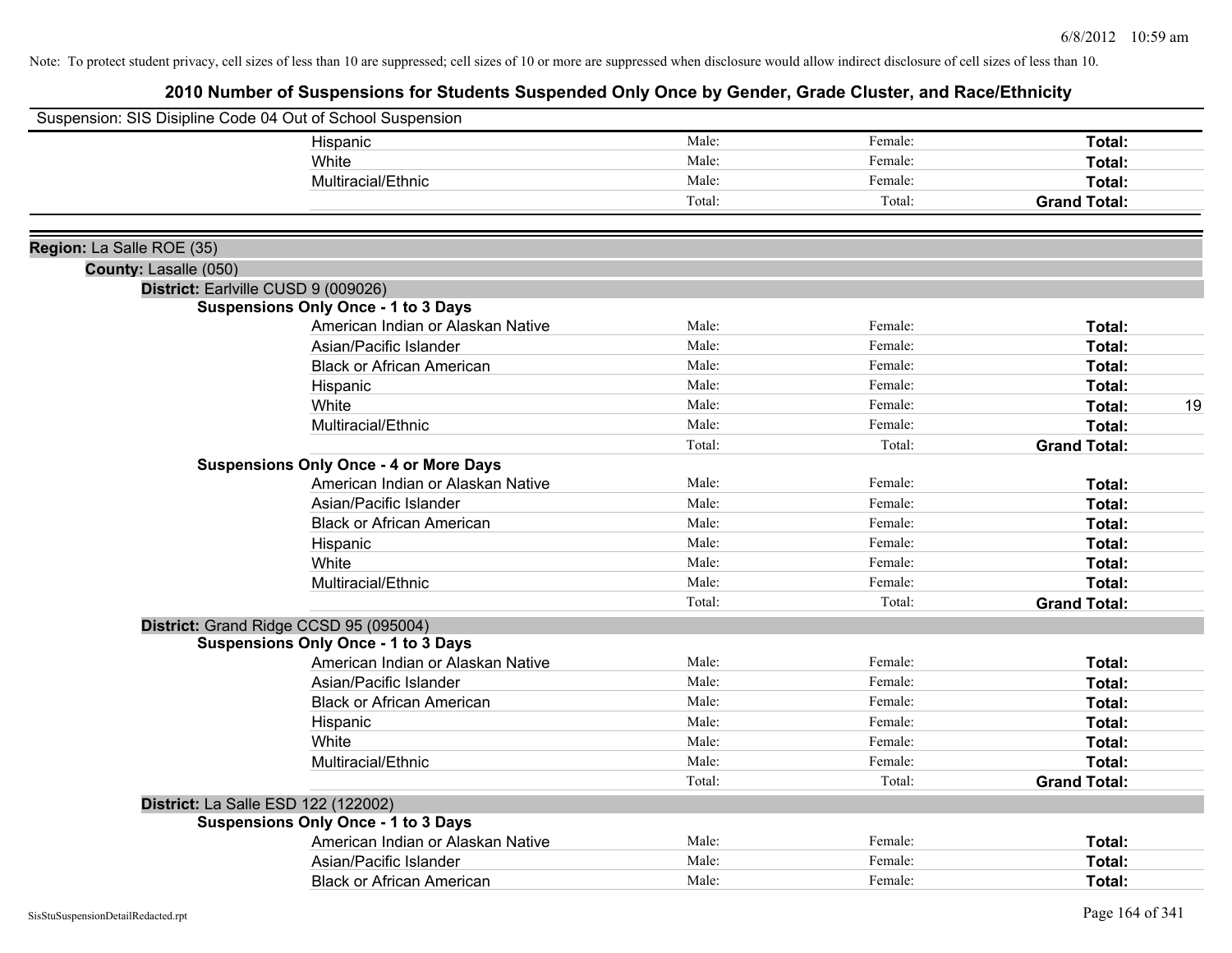| Suspension: SIS Disipline Code 04 Out of School Suspension |        |    |         |    |                     |    |
|------------------------------------------------------------|--------|----|---------|----|---------------------|----|
| Hispanic                                                   | Male:  |    | Female: |    | Total:              |    |
| White                                                      | Male:  |    | Female: |    | Total:              | 15 |
| Multiracial/Ethnic                                         | Male:  |    | Female: |    | Total:              |    |
|                                                            | Total: |    | Total:  |    | <b>Grand Total:</b> |    |
| <b>Suspensions Only Once - 4 or More Days</b>              |        |    |         |    |                     |    |
| American Indian or Alaskan Native                          | Male:  |    | Female: |    | Total:              |    |
| Asian/Pacific Islander                                     | Male:  |    | Female: |    | Total:              |    |
| <b>Black or African American</b>                           | Male:  |    | Female: |    | Total:              |    |
| Hispanic                                                   | Male:  |    | Female: |    | Total:              |    |
| White                                                      | Male:  |    | Female: |    | Total:              |    |
| Multiracial/Ethnic                                         | Male:  |    | Female: |    | Total:              |    |
|                                                            | Total: |    | Total:  |    | <b>Grand Total:</b> |    |
| District: La Salle-Peru Twp HSD 120 (120017)               |        |    |         |    |                     |    |
| <b>Suspensions Only Once - 1 to 3 Days</b>                 |        |    |         |    |                     |    |
| American Indian or Alaskan Native                          | Male:  |    | Female: |    | Total:              |    |
| Asian/Pacific Islander                                     | Male:  |    | Female: |    | Total:              |    |
| <b>Black or African American</b>                           | Male:  |    | Female: |    | Total:              |    |
| Hispanic                                                   | Male:  |    | Female: |    | Total:              | 13 |
| White                                                      | Male:  | 27 | Female: | 19 | Total:              | 46 |
| Multiracial/Ethnic                                         | Male:  |    | Female: |    | Total:              |    |
|                                                            | Total: |    | Total:  |    | <b>Grand Total:</b> |    |
| <b>Suspensions Only Once - 4 or More Days</b>              |        |    |         |    |                     |    |
| American Indian or Alaskan Native                          | Male:  |    | Female: |    | Total:              |    |
| Asian/Pacific Islander                                     | Male:  |    | Female: |    | Total:              |    |
| <b>Black or African American</b>                           | Male:  |    | Female: |    | Total:              |    |
| Hispanic                                                   | Male:  |    | Female: |    | Total:              |    |
| White                                                      | Male:  |    | Female: |    | Total:              |    |
| Multiracial/Ethnic                                         | Male:  |    | Female: |    | Total:              |    |
|                                                            | Total: |    | Total:  |    | <b>Grand Total:</b> |    |
| District: LaSalle Putnam Alliance (000061)                 |        |    |         |    |                     |    |
| <b>Suspensions Only Once - 4 or More Days</b>              |        |    |         |    |                     |    |
| American Indian or Alaskan Native                          | Male:  |    | Female: |    | Total:              |    |
| Asian/Pacific Islander                                     | Male:  |    | Female: |    | Total:              |    |
| <b>Black or African American</b>                           | Male:  |    | Female: |    | Total:              |    |
| Hispanic                                                   | Male:  |    | Female: |    | Total:              |    |
| White                                                      | Male:  |    | Female: |    | Total:              |    |
| Multiracial/Ethnic                                         | Male:  |    | Female: |    | Total:              |    |
|                                                            | Total: |    | Total:  |    | <b>Grand Total:</b> |    |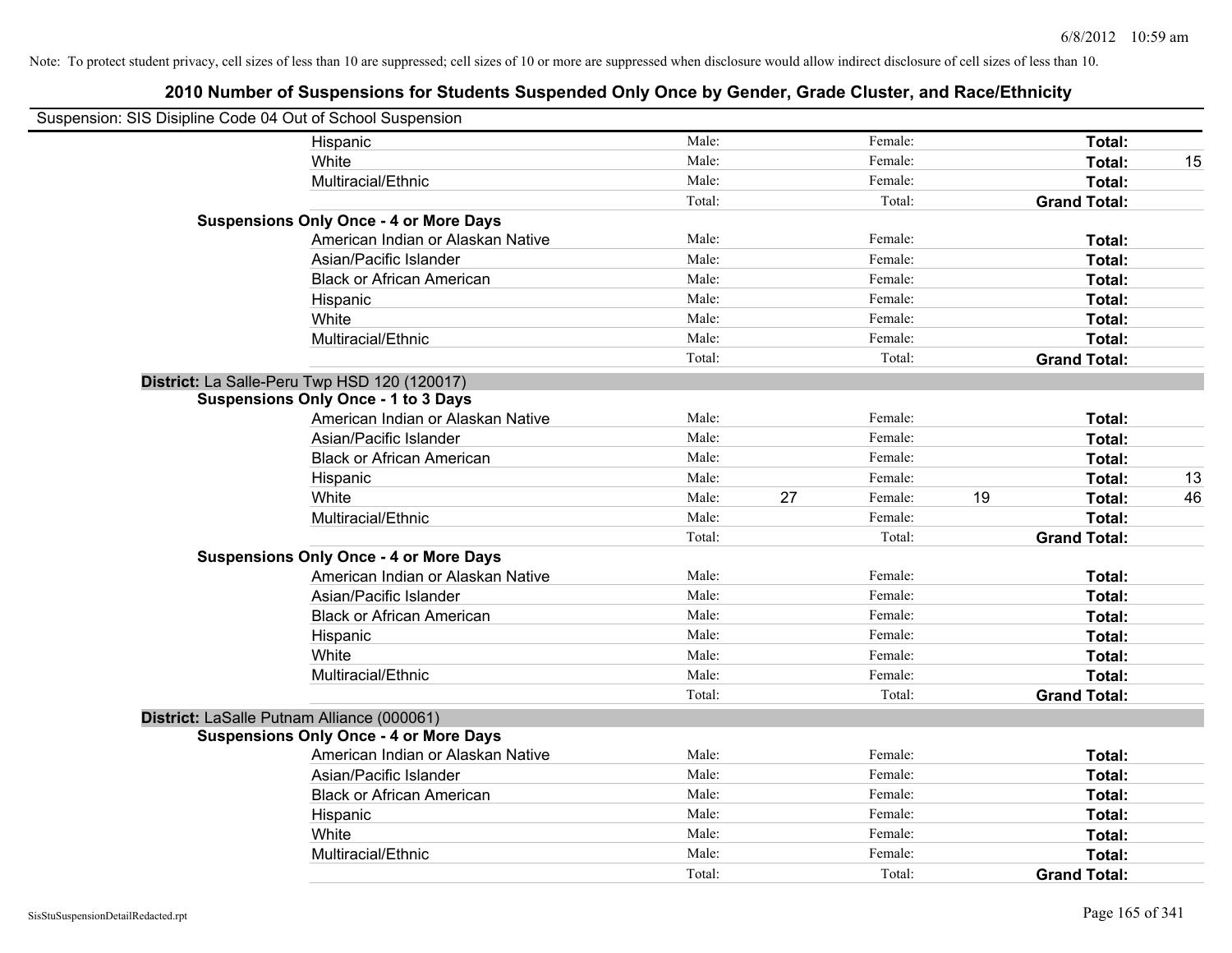| Suspension: SIS Disipline Code 04 Out of School Suspension |                                               |        |         |                     |    |
|------------------------------------------------------------|-----------------------------------------------|--------|---------|---------------------|----|
| District: Leland CUSD 1 (001026)                           |                                               |        |         |                     |    |
|                                                            | <b>Suspensions Only Once - 1 to 3 Days</b>    |        |         |                     |    |
|                                                            | American Indian or Alaskan Native             | Male:  | Female: | Total:              |    |
|                                                            | Asian/Pacific Islander                        | Male:  | Female: | Total:              |    |
|                                                            | <b>Black or African American</b>              | Male:  | Female: | Total:              |    |
|                                                            | Hispanic                                      | Male:  | Female: | Total:              |    |
|                                                            | White                                         | Male:  | Female: | Total:              | 12 |
|                                                            | Multiracial/Ethnic                            | Male:  | Female: | Total:              |    |
|                                                            |                                               | Total: | Total:  | <b>Grand Total:</b> |    |
|                                                            | District: Marseilles ESD 150 (150002)         |        |         |                     |    |
|                                                            | <b>Suspensions Only Once - 1 to 3 Days</b>    |        |         |                     |    |
|                                                            | American Indian or Alaskan Native             | Male:  | Female: | Total:              |    |
|                                                            | Asian/Pacific Islander                        | Male:  | Female: | Total:              |    |
|                                                            | <b>Black or African American</b>              | Male:  | Female: | Total:              |    |
|                                                            | Hispanic                                      | Male:  | Female: | Total:              |    |
|                                                            | White                                         | Male:  | Female: | Total:              | 20 |
|                                                            | Multiracial/Ethnic                            | Male:  | Female: | Total:              |    |
|                                                            |                                               | Total: | Total:  | <b>Grand Total:</b> |    |
|                                                            | District: Mendota CCSD 289 (289004)           |        |         |                     |    |
|                                                            | <b>Suspensions Only Once - 1 to 3 Days</b>    |        |         |                     |    |
|                                                            | American Indian or Alaskan Native             | Male:  | Female: | Total:              |    |
|                                                            | Asian/Pacific Islander                        | Male:  | Female: | Total:              |    |
|                                                            | <b>Black or African American</b>              | Male:  | Female: | Total:              |    |
|                                                            | Hispanic                                      | Male:  | Female: | Total:              |    |
|                                                            | White                                         | Male:  | Female: | Total:              |    |
|                                                            | Multiracial/Ethnic                            | Male:  | Female: | Total:              |    |
|                                                            |                                               | Total: | Total:  | <b>Grand Total:</b> |    |
|                                                            | <b>Suspensions Only Once - 4 or More Days</b> |        |         |                     |    |
|                                                            | American Indian or Alaskan Native             | Male:  | Female: | Total:              |    |
|                                                            | Asian/Pacific Islander                        | Male:  | Female: | Total:              |    |
|                                                            | <b>Black or African American</b>              | Male:  | Female: | Total:              |    |
|                                                            | Hispanic                                      | Male:  | Female: | Total:              |    |
|                                                            | White                                         | Male:  | Female: | Total:              |    |
|                                                            | Multiracial/Ethnic                            | Male:  | Female: | Total:              |    |
|                                                            |                                               | Total: | Total:  | <b>Grand Total:</b> |    |
|                                                            | District: Mendota Twp HSD 280 (280017)        |        |         |                     |    |
|                                                            | <b>Suspensions Only Once - 1 to 3 Days</b>    |        |         |                     |    |
|                                                            | American Indian or Alaskan Native             | Male:  | Female: | Total:              |    |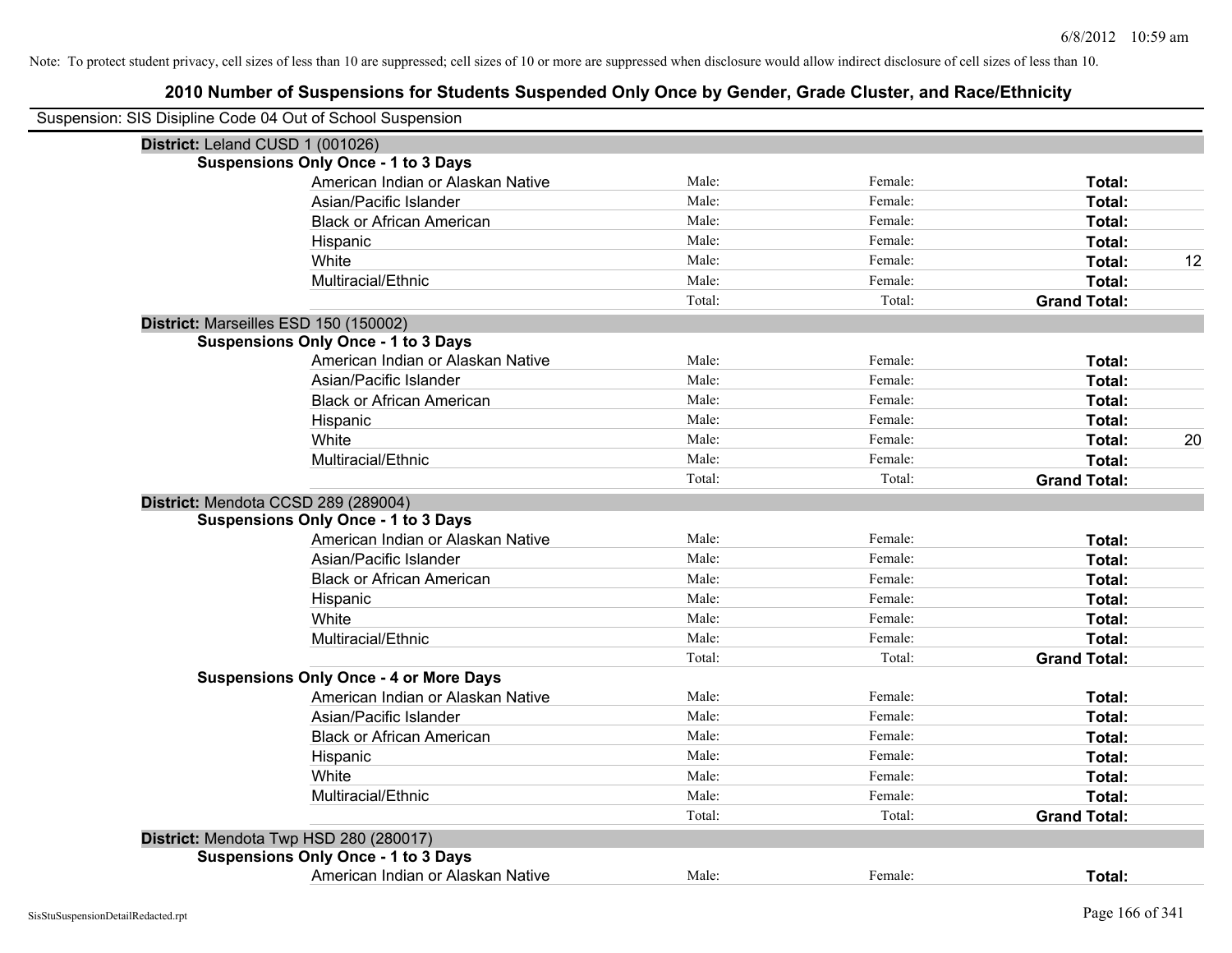| Suspension: SIS Disipline Code 04 Out of School Suspension |                                               |        |              |    |                     |    |
|------------------------------------------------------------|-----------------------------------------------|--------|--------------|----|---------------------|----|
|                                                            | Asian/Pacific Islander                        | Male:  | Female:      |    | Total:              |    |
|                                                            | <b>Black or African American</b>              | Male:  | Female:      |    | Total:              |    |
|                                                            | Hispanic                                      | Male:  | Female:      |    | <b>Total:</b>       |    |
|                                                            | White                                         | Male:  | Female:      |    | Total:              | 16 |
|                                                            | Multiracial/Ethnic                            | Male:  | Female:      |    | Total:              |    |
|                                                            |                                               | Total: | 15<br>Total: | 12 | <b>Grand Total:</b> | 27 |
|                                                            | <b>Suspensions Only Once - 4 or More Days</b> |        |              |    |                     |    |
|                                                            | American Indian or Alaskan Native             | Male:  | Female:      |    | Total:              |    |
|                                                            | Asian/Pacific Islander                        | Male:  | Female:      |    | Total:              |    |
|                                                            | <b>Black or African American</b>              | Male:  | Female:      |    | Total:              |    |
|                                                            | Hispanic                                      | Male:  | Female:      |    | Total:              | 15 |
|                                                            | White                                         | Male:  | Female:      |    | Total:              |    |
|                                                            | Multiracial/Ethnic                            | Male:  | Female:      |    | Total:              |    |
|                                                            |                                               | Total: | Total:       |    | <b>Grand Total:</b> |    |
| District: Miller Twp CCSD 210 (210004)                     |                                               |        |              |    |                     |    |
|                                                            | <b>Suspensions Only Once - 1 to 3 Days</b>    |        |              |    |                     |    |
|                                                            | American Indian or Alaskan Native             | Male:  | Female:      |    | Total:              |    |
|                                                            | Asian/Pacific Islander                        | Male:  | Female:      |    | Total:              |    |
|                                                            | <b>Black or African American</b>              | Male:  | Female:      |    | Total:              |    |
|                                                            | Hispanic                                      | Male:  | Female:      |    | Total:              |    |
|                                                            | White                                         | Male:  | Female:      |    | Total:              |    |
|                                                            | Multiracial/Ethnic                            | Male:  | Female:      |    | Total:              |    |
|                                                            |                                               | Total: | Total:       |    | <b>Grand Total:</b> |    |
| District: Oglesby ESD 125 (125002)                         |                                               |        |              |    |                     |    |
|                                                            | <b>Suspensions Only Once - 1 to 3 Days</b>    |        |              |    |                     |    |
|                                                            | American Indian or Alaskan Native             | Male:  | Female:      |    | Total:              |    |
|                                                            | Asian/Pacific Islander                        | Male:  | Female:      |    | Total:              |    |
|                                                            | <b>Black or African American</b>              | Male:  | Female:      |    | Total:              |    |
|                                                            | Hispanic                                      | Male:  | Female:      |    | Total:              |    |
|                                                            | White                                         | Male:  | Female:      |    | Total:              |    |
|                                                            | Multiracial/Ethnic                            | Male:  | Female:      |    | Total:              |    |
|                                                            |                                               | Total: | Total:       |    | <b>Grand Total:</b> | 10 |
| <b>District: Ottawa ESD 141 (141002)</b>                   |                                               |        |              |    |                     |    |
|                                                            | <b>Suspensions Only Once - 1 to 3 Days</b>    |        |              |    |                     |    |
|                                                            | American Indian or Alaskan Native             | Male:  | Female:      |    | Total:              |    |
|                                                            | Asian/Pacific Islander                        | Male:  | Female:      |    | Total:              |    |
|                                                            | <b>Black or African American</b>              | Male:  | Female:      |    | Total:              |    |
|                                                            | Hispanic                                      | Male:  | Female:      |    | Total:              |    |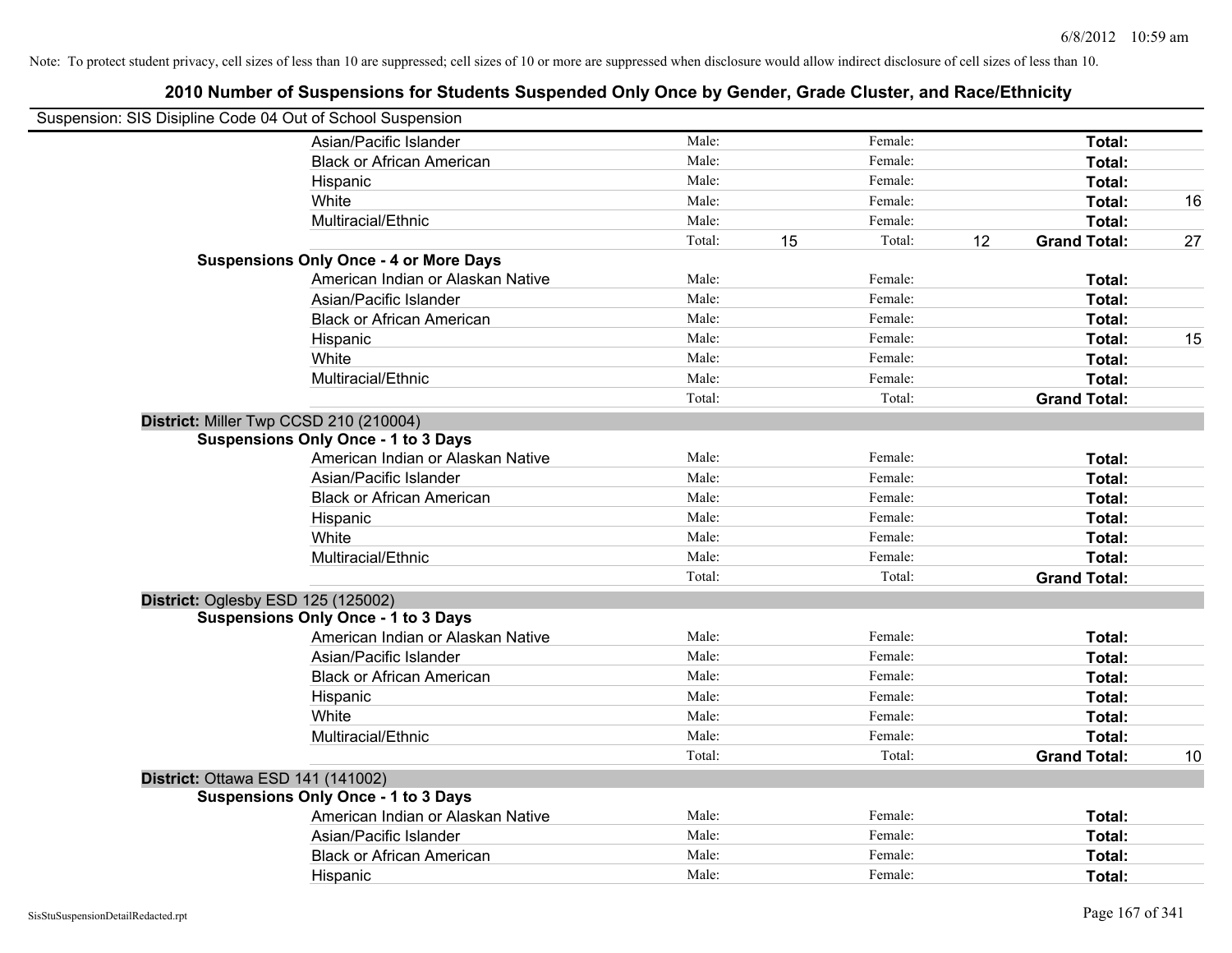| Suspension: SIS Disipline Code 04 Out of School Suspension |        |    |         |    |                     |     |
|------------------------------------------------------------|--------|----|---------|----|---------------------|-----|
| White                                                      | Male:  | 33 | Female: | 10 | Total:              | 43  |
| Multiracial/Ethnic                                         | Male:  |    | Female: |    | Total:              |     |
|                                                            | Total: |    | Total:  |    | <b>Grand Total:</b> |     |
| <b>Suspensions Only Once - 4 or More Days</b>              |        |    |         |    |                     |     |
| American Indian or Alaskan Native                          | Male:  |    | Female: |    | Total:              |     |
| Asian/Pacific Islander                                     | Male:  |    | Female: |    | Total:              |     |
| <b>Black or African American</b>                           | Male:  |    | Female: |    | Total:              |     |
| Hispanic                                                   | Male:  |    | Female: |    | Total:              |     |
| White                                                      | Male:  |    | Female: |    | Total:              |     |
| Multiracial/Ethnic                                         | Male:  |    | Female: |    | Total:              |     |
|                                                            | Total: |    | Total:  |    | <b>Grand Total:</b> |     |
| District: Ottawa Twp HSD 140 (140017)                      |        |    |         |    |                     |     |
| <b>Suspensions Only Once - 1 to 3 Days</b>                 |        |    |         |    |                     |     |
| American Indian or Alaskan Native                          | Male:  |    | Female: |    | Total:              |     |
| Asian/Pacific Islander                                     | Male:  |    | Female: |    | Total:              |     |
| <b>Black or African American</b>                           | Male:  |    | Female: |    | Total:              |     |
| Hispanic                                                   | Male:  |    | Female: |    | Total:              |     |
| White                                                      | Male:  | 58 | Female: | 47 | Total:              | 105 |
| Multiracial/Ethnic                                         | Male:  |    | Female: |    | Total:              |     |
|                                                            | Total: |    | Total:  |    | <b>Grand Total:</b> | 115 |
| <b>Suspensions Only Once - 4 or More Days</b>              |        |    |         |    |                     |     |
| American Indian or Alaskan Native                          | Male:  |    | Female: |    | Total:              |     |
| Asian/Pacific Islander                                     | Male:  |    | Female: |    | Total:              |     |
| <b>Black or African American</b>                           | Male:  |    | Female: |    | Total:              |     |
| Hispanic                                                   | Male:  |    | Female: |    | Total:              |     |
| White                                                      | Male:  |    | Female: |    | Total:              |     |
| Multiracial/Ethnic                                         | Male:  |    | Female: |    | Total:              |     |
|                                                            | Total: |    | Total:  |    | <b>Grand Total:</b> |     |
| District: Peru ESD 124 (124002)                            |        |    |         |    |                     |     |
| <b>Suspensions Only Once - 1 to 3 Days</b>                 |        |    |         |    |                     |     |
| American Indian or Alaskan Native                          | Male:  |    | Female: |    | Total:              |     |
| Asian/Pacific Islander                                     | Male:  |    | Female: |    | Total:              |     |
| <b>Black or African American</b>                           | Male:  |    | Female: |    | Total:              |     |
| Hispanic                                                   | Male:  |    | Female: |    | Total:              |     |
| White                                                      | Male:  |    | Female: |    | Total:              |     |
| Multiracial/Ethnic                                         | Male:  |    | Female: |    | Total:              |     |
|                                                            | Total: |    | Total:  |    | <b>Grand Total:</b> | 11  |
| <b>Suspensions Only Once - 4 or More Days</b>              |        |    |         |    |                     |     |
| American Indian or Alaskan Native                          | Male:  |    | Female: |    | Total:              |     |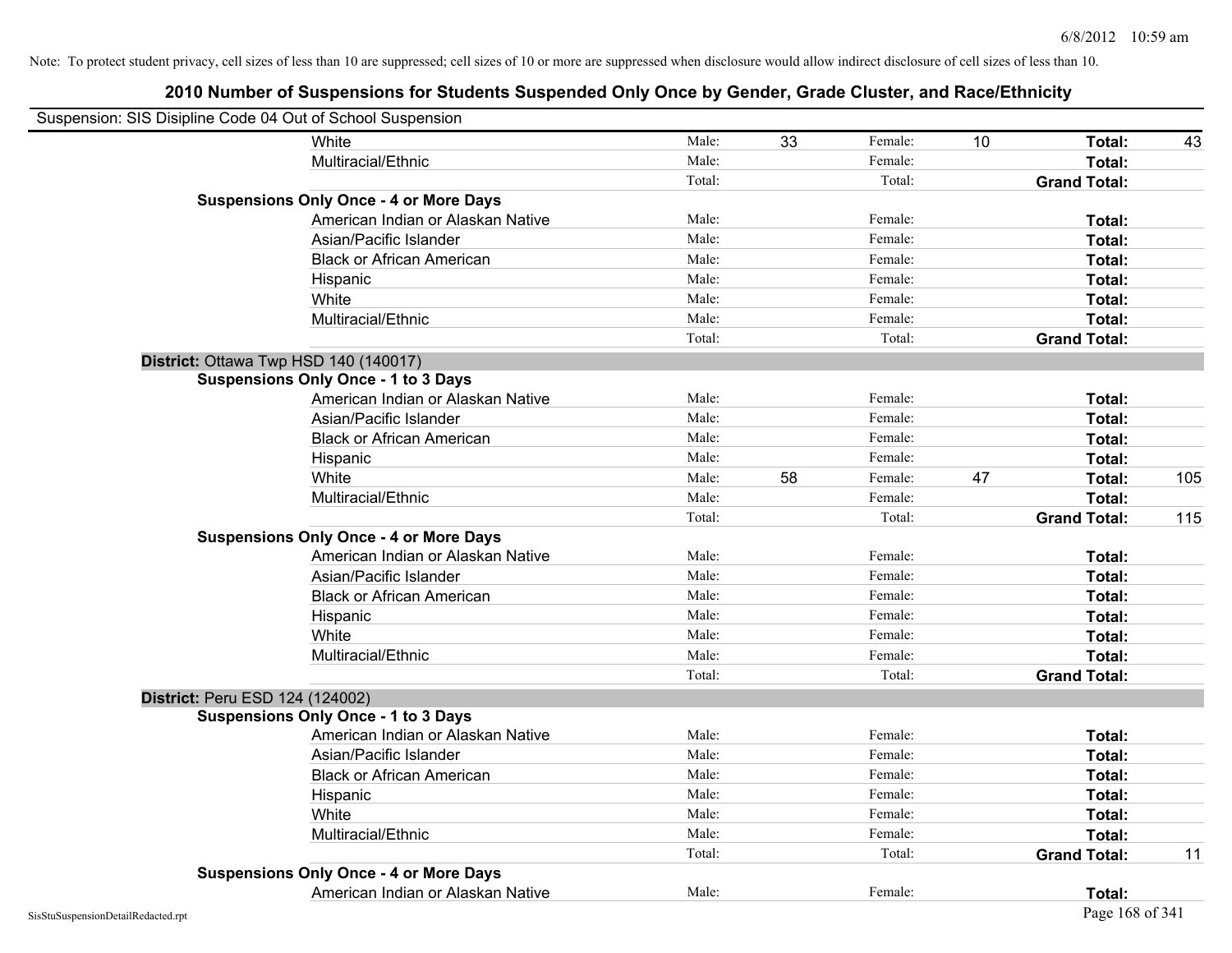| Suspension: SIS Disipline Code 04 Out of School Suspension |                                            |        |         |                     |
|------------------------------------------------------------|--------------------------------------------|--------|---------|---------------------|
|                                                            | Asian/Pacific Islander                     | Male:  | Female: | Total:              |
|                                                            | <b>Black or African American</b>           | Male:  | Female: | Total:              |
|                                                            | Hispanic                                   | Male:  | Female: | Total:              |
|                                                            | White                                      | Male:  | Female: | Total:              |
|                                                            | Multiracial/Ethnic                         | Male:  | Female: | Total:              |
|                                                            |                                            | Total: | Total:  | <b>Grand Total:</b> |
| District: Rutland CCSD 230 (230004)                        |                                            |        |         |                     |
|                                                            | <b>Suspensions Only Once - 1 to 3 Days</b> |        |         |                     |
|                                                            | American Indian or Alaskan Native          | Male:  | Female: | Total:              |
|                                                            | Asian/Pacific Islander                     | Male:  | Female: | Total:              |
|                                                            | <b>Black or African American</b>           | Male:  | Female: | Total:              |
|                                                            | Hispanic                                   | Male:  | Female: | Total:              |
|                                                            | White                                      | Male:  | Female: | Total:              |
|                                                            | Multiracial/Ethnic                         | Male:  | Female: | Total:              |
|                                                            |                                            | Total: | Total:  | <b>Grand Total:</b> |
| District: Seneca CCSD 170 (170004)                         |                                            |        |         |                     |
|                                                            | <b>Suspensions Only Once - 1 to 3 Days</b> |        |         |                     |
|                                                            | American Indian or Alaskan Native          | Male:  | Female: | Total:              |
|                                                            | Asian/Pacific Islander                     | Male:  | Female: | Total:              |
|                                                            | <b>Black or African American</b>           | Male:  | Female: | Total:              |
|                                                            | Hispanic                                   | Male:  | Female: | Total:              |
|                                                            | White                                      | Male:  | Female: | Total:              |
|                                                            | Multiracial/Ethnic                         | Male:  | Female: | Total:              |
|                                                            |                                            | Total: | Total:  | <b>Grand Total:</b> |
| District: Seneca Twp HSD 160 (160017)                      |                                            |        |         |                     |
|                                                            | <b>Suspensions Only Once - 1 to 3 Days</b> |        |         |                     |
|                                                            | American Indian or Alaskan Native          | Male:  | Female: | Total:              |
|                                                            | Asian/Pacific Islander                     | Male:  | Female: | Total:              |
|                                                            | <b>Black or African American</b>           | Male:  | Female: | Total:              |
|                                                            | Hispanic                                   | Male:  | Female: | Total:              |
|                                                            | White                                      | Male:  | Female: | Total:              |
|                                                            | Multiracial/Ethnic                         | Male:  | Female: | Total:              |
|                                                            |                                            | Total: | Total:  | <b>Grand Total:</b> |
| District: Serena CUSD 2 (002026)                           |                                            |        |         |                     |
|                                                            | <b>Suspensions Only Once - 1 to 3 Days</b> |        |         |                     |
|                                                            | American Indian or Alaskan Native          | Male:  | Female: | Total:              |
|                                                            | Asian/Pacific Islander                     | Male:  | Female: | Total:              |
|                                                            | <b>Black or African American</b>           | Male:  | Female: | Total:              |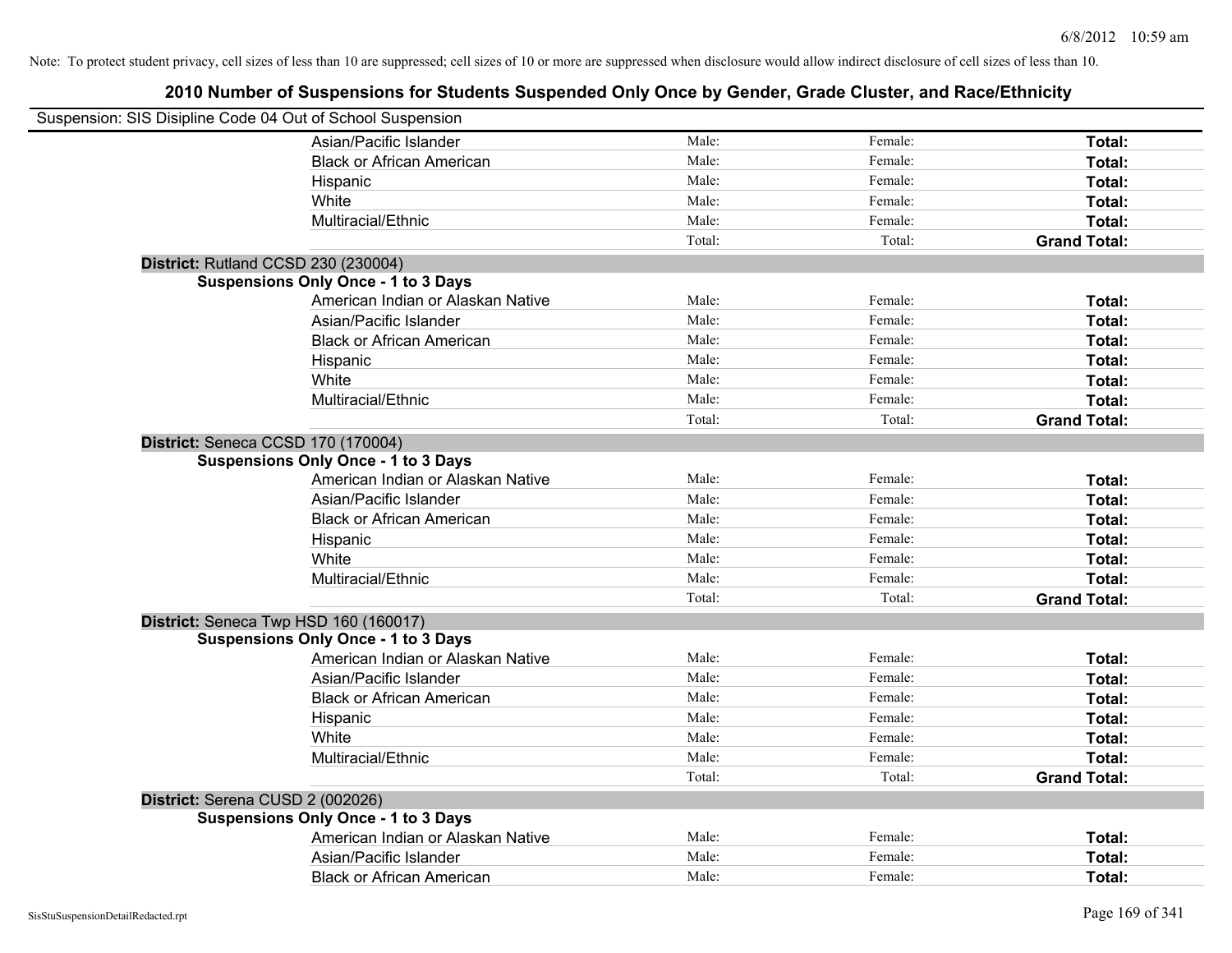| Suspension: SIS Disipline Code 04 Out of School Suspension |        |    |         |    |                     |    |
|------------------------------------------------------------|--------|----|---------|----|---------------------|----|
| Hispanic                                                   | Male:  |    | Female: |    | Total:              |    |
| White                                                      | Male:  |    | Female: |    | Total:              | 15 |
| Multiracial/Ethnic                                         | Male:  |    | Female: |    | Total:              |    |
|                                                            | Total: |    | Total:  |    | <b>Grand Total:</b> |    |
| <b>Suspensions Only Once - 4 or More Days</b>              |        |    |         |    |                     |    |
| American Indian or Alaskan Native                          | Male:  |    | Female: |    | Total:              |    |
| Asian/Pacific Islander                                     | Male:  |    | Female: |    | Total:              |    |
| <b>Black or African American</b>                           | Male:  |    | Female: |    | Total:              |    |
| Hispanic                                                   | Male:  |    | Female: |    | Total:              |    |
| White                                                      | Male:  |    | Female: |    | Total:              |    |
| Multiracial/Ethnic                                         | Male:  |    | Female: |    | Total:              |    |
|                                                            | Total: |    | Total:  |    | <b>Grand Total:</b> |    |
| District: Streator ESD 44 (044002)                         |        |    |         |    |                     |    |
| <b>Suspensions Only Once - 1 to 3 Days</b>                 |        |    |         |    |                     |    |
| American Indian or Alaskan Native                          | Male:  |    | Female: |    | Total:              |    |
| Asian/Pacific Islander                                     | Male:  |    | Female: |    | Total:              |    |
| <b>Black or African American</b>                           | Male:  |    | Female: |    | Total:              |    |
| Hispanic                                                   | Male:  |    | Female: |    | Total:              |    |
| White                                                      | Male:  |    | Female: |    | Total:              | 30 |
| Multiracial/Ethnic                                         | Male:  |    | Female: |    | Total:              |    |
|                                                            | Total: | 32 | Total:  | 13 | <b>Grand Total:</b> | 45 |
| <b>Suspensions Only Once - 4 or More Days</b>              |        |    |         |    |                     |    |
| American Indian or Alaskan Native                          | Male:  |    | Female: |    | Total:              |    |
| Asian/Pacific Islander                                     | Male:  |    | Female: |    | Total:              |    |
| <b>Black or African American</b>                           | Male:  |    | Female: |    | Total:              |    |
| Hispanic                                                   | Male:  |    | Female: |    | Total:              |    |
| White                                                      | Male:  |    | Female: |    | Total:              | 13 |
| Multiracial/Ethnic                                         | Male:  |    | Female: |    | Total:              |    |
|                                                            | Total: |    | Total:  |    | <b>Grand Total:</b> |    |
| District: Streator Twp HSD 40 (040017)                     |        |    |         |    |                     |    |
| <b>Suspensions Only Once - 1 to 3 Days</b>                 |        |    |         |    |                     |    |
| American Indian or Alaskan Native                          | Male:  |    | Female: |    | Total:              |    |
| Asian/Pacific Islander                                     | Male:  |    | Female: |    | Total:              |    |
| <b>Black or African American</b>                           | Male:  |    | Female: |    | Total:              |    |
| Hispanic                                                   | Male:  |    | Female: |    | Total:              | 10 |
| White                                                      | Male:  | 18 | Female: | 17 | Total:              | 35 |
| Multiracial/Ethnic                                         | Male:  |    | Female: |    | Total:              |    |
|                                                            | Total: |    | Total:  |    | <b>Grand Total:</b> | 56 |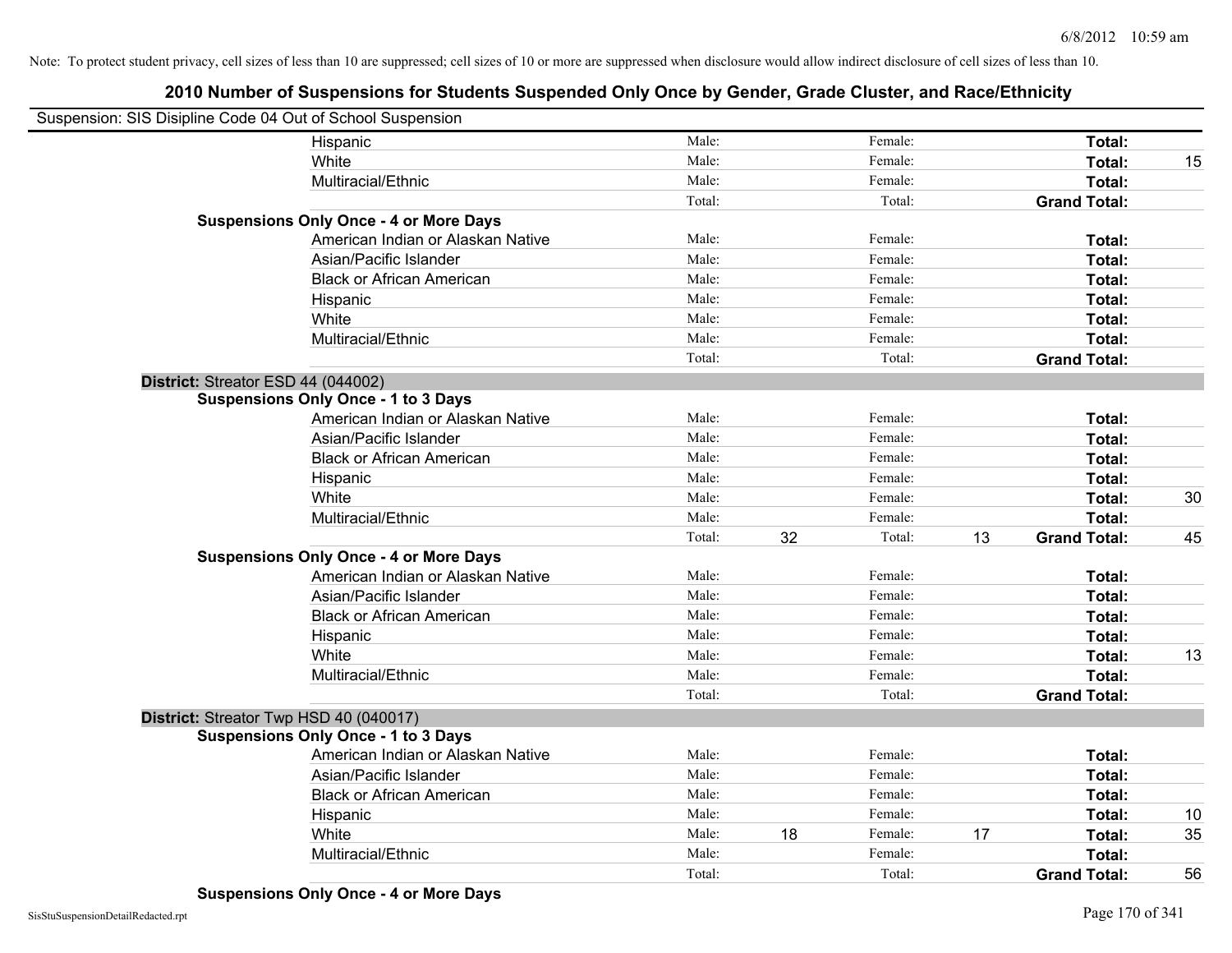# **2010 Number of Suspensions for Students Suspended Only Once by Gender, Grade Cluster, and Race/Ethnicity**

| Suspension: SIS Disipline Code 04 Out of School Suspension |        |         |                     |    |
|------------------------------------------------------------|--------|---------|---------------------|----|
| American Indian or Alaskan Native                          | Male:  | Female: | Total:              |    |
| Asian/Pacific Islander                                     | Male:  | Female: | Total:              |    |
| <b>Black or African American</b>                           | Male:  | Female: | Total:              |    |
| Hispanic                                                   | Male:  | Female: | Total:              |    |
| White                                                      | Male:  | Female: | Total:              | 22 |
| Multiracial/Ethnic                                         | Male:  | Female: | Total:              |    |
|                                                            | Total: | Total:  | <b>Grand Total:</b> |    |
| District: Tonica CCSD 79 (079004)                          |        |         |                     |    |
| <b>Suspensions Only Once - 1 to 3 Days</b>                 |        |         |                     |    |
| American Indian or Alaskan Native                          | Male:  | Female: | Total:              |    |
| Asian/Pacific Islander                                     | Male:  | Female: | Total:              |    |
| <b>Black or African American</b>                           | Male:  | Female: | Total:              |    |
| Hispanic                                                   | Male:  | Female: | Total:              |    |
| White                                                      | Male:  | Female: | Total:              |    |
| Multiracial/Ethnic                                         | Male:  | Female: | Total:              |    |
|                                                            | Total: | Total:  | <b>Grand Total:</b> |    |
| District: Wallace CCSD 195 (195004)                        |        |         |                     |    |
| <b>Suspensions Only Once - 1 to 3 Days</b>                 |        |         |                     |    |
| American Indian or Alaskan Native                          | Male:  | Female: | Total:              |    |
| Asian/Pacific Islander                                     | Male:  | Female: | Total:              |    |
| <b>Black or African American</b>                           | Male:  | Female: | Total:              |    |
| Hispanic                                                   | Male:  | Female: | Total:              |    |
| White                                                      | Male:  | Female: | Total:              |    |
| Multiracial/Ethnic                                         | Male:  | Female: | Total:              |    |
|                                                            | Total: | Total:  | <b>Grand Total:</b> |    |
| District: Waltham CCSD 185 (185004)                        |        |         |                     |    |
| <b>Suspensions Only Once - 1 to 3 Days</b>                 |        |         |                     |    |
| American Indian or Alaskan Native                          | Male:  | Female: | Total:              |    |
| Asian/Pacific Islander                                     | Male:  | Female: | Total:              |    |
| <b>Black or African American</b>                           | Male:  | Female: | Total:              |    |
| Hispanic                                                   | Male:  | Female: | Total:              |    |
| White                                                      | Male:  | Female: | Total:              | 10 |
| Multiracial/Ethnic                                         | Male:  | Female: | Total:              |    |
|                                                            | Total: | Total:  | <b>Grand Total:</b> |    |
|                                                            |        |         |                     |    |

**Region:** Lake ROE (34)

**County:** Lake (049)

**District:** Adlai E Stevenson HSD 125 (125013)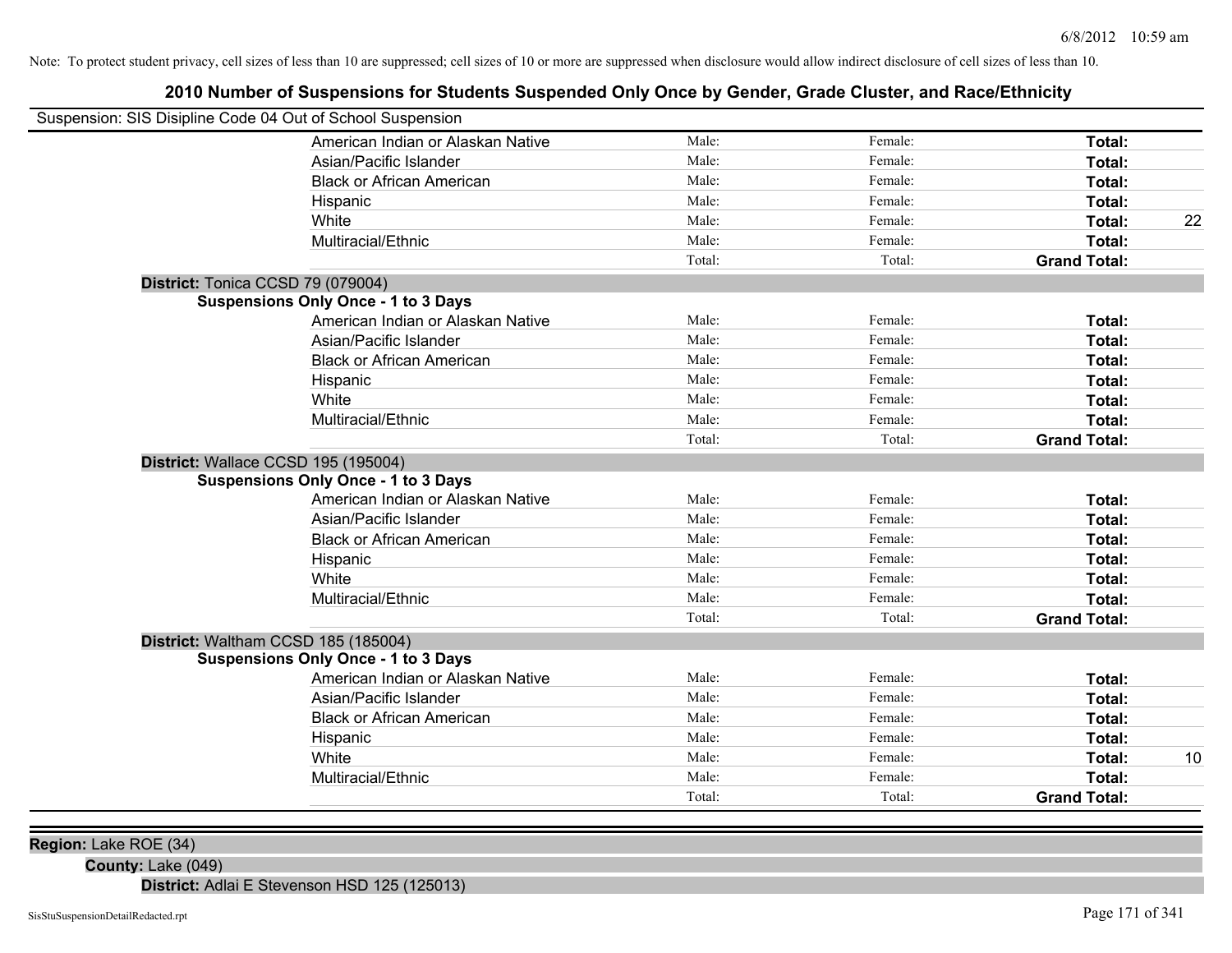|                                                            | 2010 Number of Suspensions for Students Suspended Only Once by Gender, Grade Cluster, and Race/Ethnicity |        |    |         |    |                     |    |
|------------------------------------------------------------|----------------------------------------------------------------------------------------------------------|--------|----|---------|----|---------------------|----|
| Suspension: SIS Disipline Code 04 Out of School Suspension |                                                                                                          |        |    |         |    |                     |    |
|                                                            | <b>Suspensions Only Once - 1 to 3 Days</b>                                                               |        |    |         |    |                     |    |
|                                                            | American Indian or Alaskan Native                                                                        | Male:  |    | Female: |    | Total:              |    |
|                                                            | Asian/Pacific Islander                                                                                   | Male:  |    | Female: |    | Total:              |    |
|                                                            | <b>Black or African American</b>                                                                         | Male:  |    | Female: |    | Total:              |    |
|                                                            | Hispanic                                                                                                 | Male:  |    | Female: |    | Total:              |    |
|                                                            | White                                                                                                    | Male:  |    | Female: |    | Total:              | 14 |
|                                                            | Multiracial/Ethnic                                                                                       | Male:  |    | Female: |    | Total:              |    |
|                                                            |                                                                                                          | Total: | 16 | Total:  | 10 | <b>Grand Total:</b> | 26 |
|                                                            | <b>Suspensions Only Once - 4 or More Days</b>                                                            |        |    |         |    |                     |    |
|                                                            | American Indian or Alaskan Native                                                                        | Male:  |    | Female: |    | Total:              |    |
|                                                            | Asian/Pacific Islander                                                                                   | Male:  |    | Female: |    | Total:              |    |
|                                                            | <b>Black or African American</b>                                                                         | Male:  |    | Female: |    | Total:              |    |
|                                                            | Hispanic                                                                                                 | Male:  |    | Female: |    | Total:              |    |
|                                                            | White                                                                                                    | Male:  |    | Female: |    | Total:              | 22 |
|                                                            | Multiracial/Ethnic                                                                                       | Male:  |    | Female: |    | Total:              |    |
|                                                            |                                                                                                          | Total: |    | Total:  |    | <b>Grand Total:</b> | 32 |
|                                                            | District: Allendale Association (000600)                                                                 |        |    |         |    |                     |    |
|                                                            | <b>Suspensions Only Once - 4 or More Days</b>                                                            |        |    |         |    |                     |    |
|                                                            | American Indian or Alaskan Native                                                                        | Male:  |    | Female: |    | Total:              |    |
|                                                            | Asian/Pacific Islander                                                                                   | Male:  |    | Female: |    | Total:              |    |
|                                                            | <b>Black or African American</b>                                                                         | Male:  |    | Female: |    | Total:              |    |
|                                                            | Hispanic                                                                                                 | Male:  |    | Female: |    | Total:              |    |
|                                                            | White                                                                                                    | Male:  |    | Female: |    | Total:              |    |
|                                                            | Multiracial/Ethnic                                                                                       | Male:  |    | Female: |    | Total:              |    |
|                                                            |                                                                                                          | Total: |    | Total:  |    | <b>Grand Total:</b> |    |
|                                                            | District: Antioch CCSD 34 (034004)                                                                       |        |    |         |    |                     |    |
|                                                            | <b>Suspensions Only Once - 1 to 3 Days</b>                                                               |        |    |         |    |                     |    |
|                                                            | American Indian or Alaskan Native                                                                        | Male:  |    | Female: |    | Total:              |    |
|                                                            | Asian/Pacific Islander                                                                                   | Male:  |    | Female: |    | Total:              |    |
|                                                            | <b>Black or African American</b>                                                                         | Male:  |    | Female: |    | Total:              |    |
|                                                            | Hispanic                                                                                                 | Male:  |    | Female: |    | Total:              |    |
|                                                            | White                                                                                                    | Male:  |    | Female: |    | Total:              | 15 |
|                                                            | Multiracial/Ethnic                                                                                       | Male:  |    | Female: |    | Total:              |    |
|                                                            |                                                                                                          | Total: |    | Total:  |    | <b>Grand Total:</b> |    |
|                                                            | <b>Suspensions Only Once - 4 or More Days</b>                                                            |        |    |         |    |                     |    |
|                                                            | American Indian or Alaskan Native                                                                        | Male:  |    | Female: |    | Total:              |    |
|                                                            | Asian/Pacific Islander                                                                                   | Male:  |    | Female: |    | Total:              |    |
|                                                            | <b>Black or African American</b>                                                                         | Male:  |    | Female: |    | Total:              |    |
|                                                            | Hispanic                                                                                                 | Male:  |    | Female: |    | Total:              |    |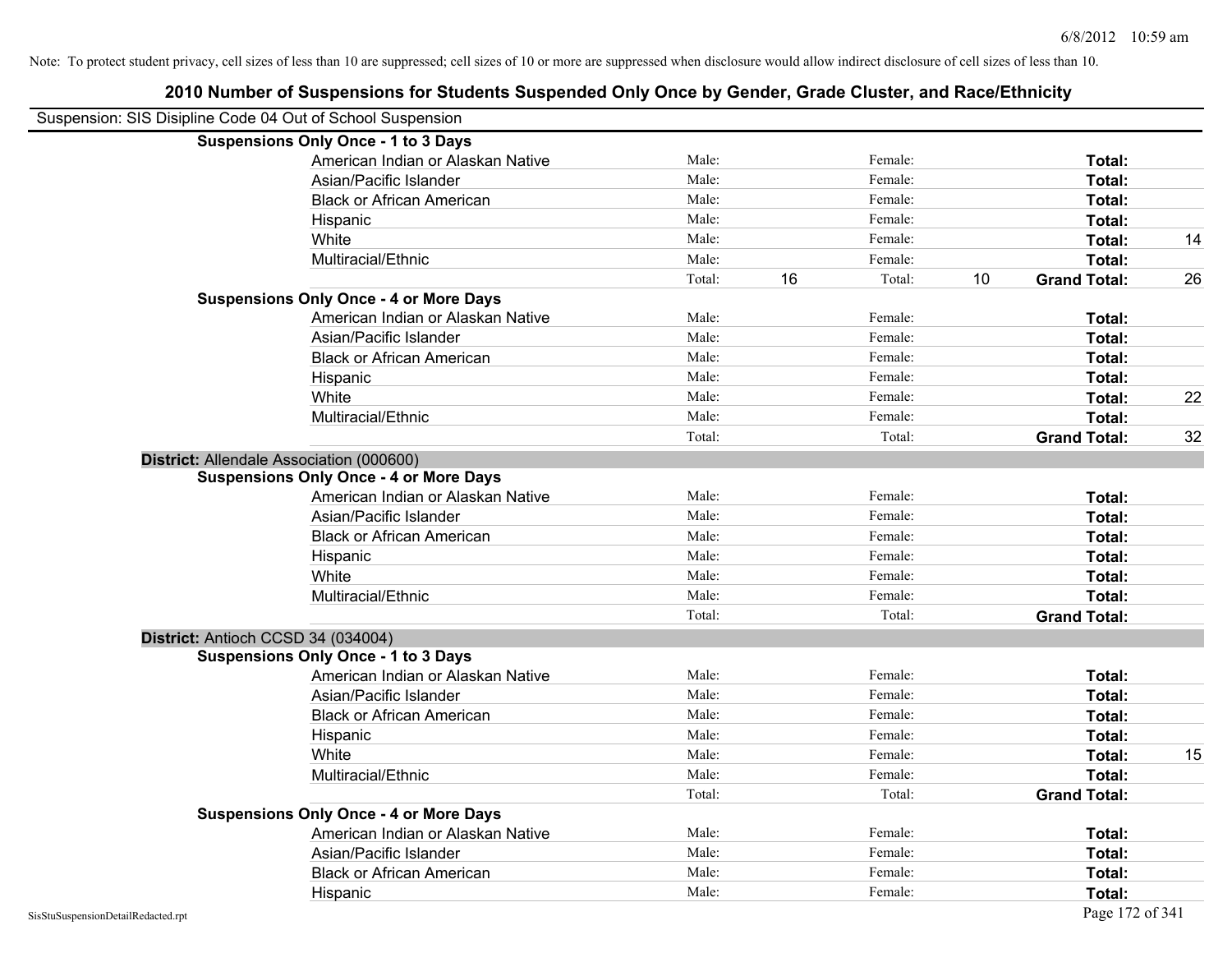# **2010 Number of Suspensions for Students Suspended Only Once by Gender, Grade Cluster, and Race/Ethnicity**

| Suspension: SIS Disipline Code 04 Out of School Suspension |        |     |         |    |                     |     |
|------------------------------------------------------------|--------|-----|---------|----|---------------------|-----|
| White                                                      | Male:  |     | Female: |    | Total:              |     |
| Multiracial/Ethnic                                         | Male:  |     | Female: |    | Total:              |     |
|                                                            | Total: |     | Total:  |    | <b>Grand Total:</b> |     |
| District: Barrington CUSD 220 (220026)                     |        |     |         |    |                     |     |
| <b>Suspensions Only Once - 1 to 3 Days</b>                 |        |     |         |    |                     |     |
| American Indian or Alaskan Native                          | Male:  |     | Female: |    | Total:              |     |
| Asian/Pacific Islander                                     | Male:  |     | Female: |    | Total:              |     |
| <b>Black or African American</b>                           | Male:  |     | Female: |    | Total:              |     |
| Hispanic                                                   | Male:  |     | Female: |    | Total:              | 40  |
| White                                                      | Male:  |     | Female: |    | Total:              | 57  |
| Multiracial/Ethnic                                         | Male:  |     | Female: |    | Total:              |     |
|                                                            | Total: | 101 | Total:  | 19 | <b>Grand Total:</b> | 120 |
| <b>Suspensions Only Once - 4 or More Days</b>              |        |     |         |    |                     |     |
| American Indian or Alaskan Native                          | Male:  |     | Female: |    | Total:              |     |
| Asian/Pacific Islander                                     | Male:  |     | Female: |    | Total:              |     |
| <b>Black or African American</b>                           | Male:  |     | Female: |    | Total:              |     |
| Hispanic                                                   | Male:  |     | Female: |    | Total:              |     |
| White                                                      | Male:  |     | Female: |    | Total:              |     |
| Multiracial/Ethnic                                         | Male:  |     | Female: |    | Total:              |     |
|                                                            | Total: |     | Total:  |    | <b>Grand Total:</b> |     |
| District: Beach Park CCSD 3 (003004)                       |        |     |         |    |                     |     |
| <b>Suspensions Only Once - 1 to 3 Days</b>                 |        |     |         |    |                     |     |
| American Indian or Alaskan Native                          | Male:  |     | Female: |    | Total:              |     |
| Asian/Pacific Islander                                     | Male:  |     | Female: |    | Total:              |     |
| <b>Black or African American</b>                           | Male:  | 23  | Female: | 14 | Total:              | 37  |
| Hispanic                                                   | Male:  |     | Female: |    | Total:              | 33  |
| White                                                      | Male:  |     | Female: |    | Total:              | 28  |
| Multiracial/Ethnic                                         | Male:  |     | Female: |    | Total:              | 16  |
|                                                            | Total: |     | Total:  |    | <b>Grand Total:</b> |     |
| <b>Suspensions Only Once - 4 or More Days</b>              |        |     |         |    |                     |     |
| American Indian or Alaskan Native                          | Male:  |     | Female: |    | Total:              |     |
| Asian/Pacific Islander                                     | Male:  |     | Female: |    | Total:              |     |
| <b>Black or African American</b>                           | Male:  |     | Female: |    | Total:              |     |
| Hispanic                                                   | Male:  |     | Female: |    | Total:              |     |
| White                                                      | Male:  |     | Female: |    | Total:              |     |
| Multiracial/Ethnic                                         | Male:  |     | Female: |    | <b>Total:</b>       |     |
|                                                            | Total: |     | Total:  |    | <b>Grand Total:</b> | 15  |
|                                                            |        |     |         |    |                     |     |

#### **District:** Big Hollow SD 38 (038002)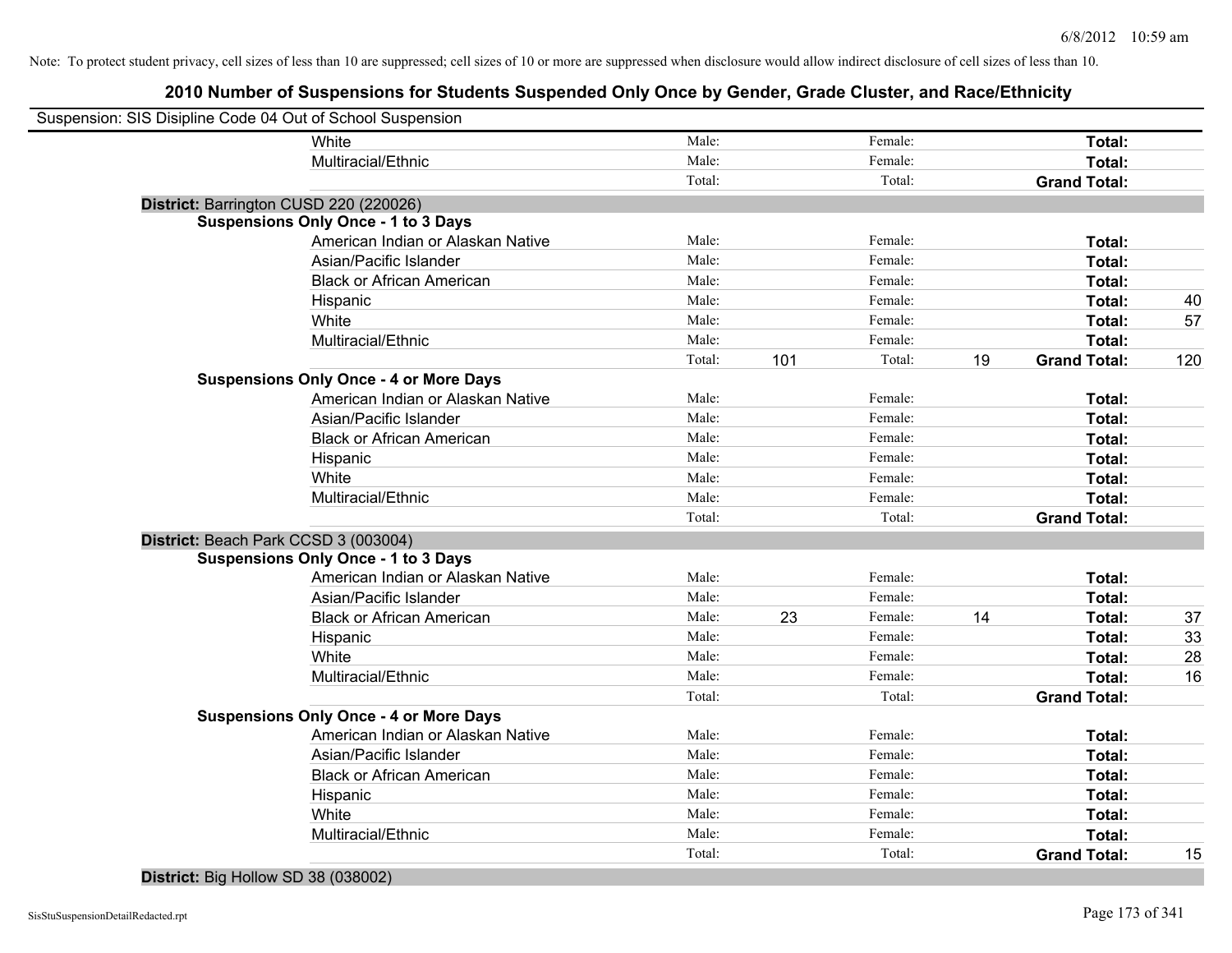|                                    | <b>Suspensions Only Once - 1 to 3 Days</b>    |        |    |         |    |                     |    |
|------------------------------------|-----------------------------------------------|--------|----|---------|----|---------------------|----|
|                                    | American Indian or Alaskan Native             | Male:  |    | Female: |    | Total:              |    |
|                                    | Asian/Pacific Islander                        | Male:  |    | Female: |    | Total:              |    |
|                                    | <b>Black or African American</b>              | Male:  |    | Female: |    | Total:              |    |
|                                    | Hispanic                                      | Male:  |    | Female: |    | Total:              |    |
|                                    | White                                         | Male:  |    | Female: |    | Total:              |    |
|                                    | Multiracial/Ethnic                            | Male:  |    | Female: |    | Total:              |    |
|                                    |                                               | Total: |    | Total:  |    | <b>Grand Total:</b> | 12 |
|                                    | <b>Suspensions Only Once - 4 or More Days</b> |        |    |         |    |                     |    |
|                                    | American Indian or Alaskan Native             | Male:  |    | Female: |    | Total:              |    |
|                                    | Asian/Pacific Islander                        | Male:  |    | Female: |    | Total:              |    |
|                                    | <b>Black or African American</b>              | Male:  |    | Female: |    | Total:              |    |
|                                    | Hispanic                                      | Male:  |    | Female: |    | Total:              |    |
|                                    | White                                         | Male:  |    | Female: |    | Total:              |    |
|                                    | Multiracial/Ethnic                            | Male:  |    | Female: |    | Total:              |    |
|                                    |                                               | Total: |    | Total:  |    | <b>Grand Total:</b> |    |
| District: CHSD 117 (117016)        |                                               |        |    |         |    |                     |    |
|                                    | <b>Suspensions Only Once - 1 to 3 Days</b>    |        |    |         |    |                     |    |
|                                    | American Indian or Alaskan Native             | Male:  |    | Female: |    | Total:              |    |
|                                    | Asian/Pacific Islander                        | Male:  |    | Female: |    | Total:              |    |
|                                    | <b>Black or African American</b>              | Male:  |    | Female: |    | Total:              |    |
|                                    | Hispanic                                      | Male:  |    | Female: |    | Total:              |    |
|                                    | White                                         | Male:  | 33 | Female: | 16 | Total:              | 49 |
|                                    | Multiracial/Ethnic                            | Male:  |    | Female: |    | Total:              |    |
|                                    |                                               | Total: |    | Total:  |    | <b>Grand Total:</b> | 60 |
|                                    | <b>Suspensions Only Once - 4 or More Days</b> |        |    |         |    |                     |    |
|                                    | American Indian or Alaskan Native             | Male:  |    | Female: |    | Total:              |    |
|                                    | Asian/Pacific Islander                        | Male:  |    | Female: |    | Total:              |    |
|                                    | <b>Black or African American</b>              | Male:  |    | Female: |    | Total:              |    |
|                                    | Hispanic                                      | Male:  |    | Female: |    | Total:              |    |
|                                    | White                                         | Male:  | 44 | Female: | 20 | Total:              | 64 |
|                                    | Multiracial/Ethnic                            | Male:  |    | Female: |    | Total:              |    |
|                                    |                                               | Total: |    | Total:  |    | <b>Grand Total:</b> | 82 |
| District: CHSD 128 (128016)        |                                               |        |    |         |    |                     |    |
|                                    | <b>Suspensions Only Once - 1 to 3 Days</b>    |        |    |         |    |                     |    |
|                                    | American Indian or Alaskan Native             | Male:  |    | Female: |    | Total:              |    |
|                                    | Asian/Pacific Islander                        | Male:  |    | Female: |    | Total:              |    |
|                                    | <b>Black or African American</b>              | Male:  |    | Female: |    | Total:              |    |
|                                    | Hispanic                                      | Male:  |    | Female: |    | Total:              |    |
| SisStuSuspensionDetailRedacted.rpt |                                               |        |    |         |    | Page 174 of 341     |    |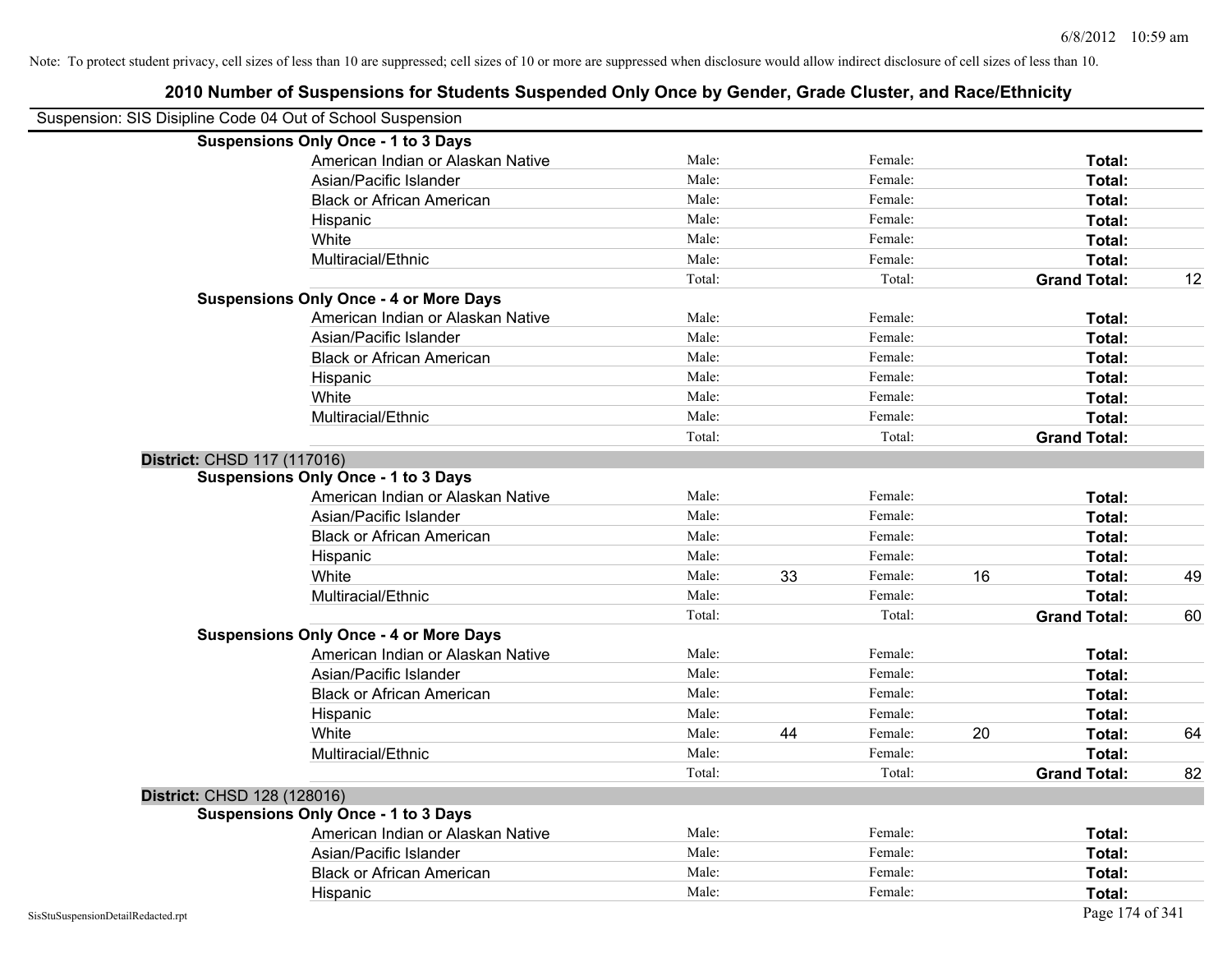# **2010 Number of Suspensions for Students Suspended Only Once by Gender, Grade Cluster, and Race/Ethnicity**

| White<br>Male:<br>Female:<br>Total:<br>Multiracial/Ethnic<br>Male:<br>Female:<br>Total:<br>Total:<br>Total:<br><b>Grand Total:</b><br><b>Suspensions Only Once - 4 or More Days</b><br>Male:<br>American Indian or Alaskan Native<br>Female:<br>Total:<br>Male:<br>Female:<br>Total:<br>Asian/Pacific Islander<br>Male:<br>Female:<br><b>Black or African American</b><br>Total:<br>Male:<br>Female:<br>Total:<br>Hispanic<br>Male:<br>Female:<br>White<br>Total:<br>Male:<br>Female:<br>Multiracial/Ethnic<br>Total:<br>Total:<br>Total:<br><b>Grand Total:</b><br>District: Connections Day School (025200)<br><b>Suspensions Only Once - 4 or More Days</b><br>American Indian or Alaskan Native<br>Female:<br>Male:<br>Total:<br>Asian/Pacific Islander<br>Male:<br>Female:<br>Total:<br>Male:<br>Female:<br><b>Black or African American</b><br>Total:<br>Female:<br>Male:<br>Hispanic<br>Total:<br>White<br>Male:<br>Female:<br>Total:<br>Multiracial/Ethnic<br>Male:<br>Female:<br>Total:<br>Total:<br>Total:<br><b>Grand Total:</b><br>District: Deerfield SD 109 (109002)<br><b>Suspensions Only Once - 1 to 3 Days</b><br>Male:<br>Female:<br>American Indian or Alaskan Native<br>Total:<br>Male:<br>Female:<br>Asian/Pacific Islander<br>Total:<br>Male:<br>Female:<br><b>Black or African American</b><br>Total:<br>Male:<br>Female:<br>Total:<br>Hispanic<br>Male:<br>Female:<br>White<br>Total:<br>Male:<br>Female:<br>Total:<br>Multiracial/Ethnic<br>Total:<br>Total:<br><b>Grand Total:</b><br><b>Suspensions Only Once - 4 or More Days</b><br>Male:<br>Female:<br>American Indian or Alaskan Native<br>Total:<br>Female:<br>Asian/Pacific Islander<br>Male:<br>Total:<br>Male:<br>Female:<br><b>Black or African American</b><br>Total:<br>Male:<br>Female:<br>Total:<br>Hispanic<br>Male:<br>Female:<br>White<br>Total:<br>Male:<br>Female:<br>Multiracial/Ethnic<br>Total:<br>Total:<br>Total:<br><b>Grand Total:</b> | Suspension: SIS Disipline Code 04 Out of School Suspension |  |  |    |
|---------------------------------------------------------------------------------------------------------------------------------------------------------------------------------------------------------------------------------------------------------------------------------------------------------------------------------------------------------------------------------------------------------------------------------------------------------------------------------------------------------------------------------------------------------------------------------------------------------------------------------------------------------------------------------------------------------------------------------------------------------------------------------------------------------------------------------------------------------------------------------------------------------------------------------------------------------------------------------------------------------------------------------------------------------------------------------------------------------------------------------------------------------------------------------------------------------------------------------------------------------------------------------------------------------------------------------------------------------------------------------------------------------------------------------------------------------------------------------------------------------------------------------------------------------------------------------------------------------------------------------------------------------------------------------------------------------------------------------------------------------------------------------------------------------------------------------------------------------------------------------------------------------------------------------------------|------------------------------------------------------------|--|--|----|
|                                                                                                                                                                                                                                                                                                                                                                                                                                                                                                                                                                                                                                                                                                                                                                                                                                                                                                                                                                                                                                                                                                                                                                                                                                                                                                                                                                                                                                                                                                                                                                                                                                                                                                                                                                                                                                                                                                                                             |                                                            |  |  | 32 |
|                                                                                                                                                                                                                                                                                                                                                                                                                                                                                                                                                                                                                                                                                                                                                                                                                                                                                                                                                                                                                                                                                                                                                                                                                                                                                                                                                                                                                                                                                                                                                                                                                                                                                                                                                                                                                                                                                                                                             |                                                            |  |  |    |
|                                                                                                                                                                                                                                                                                                                                                                                                                                                                                                                                                                                                                                                                                                                                                                                                                                                                                                                                                                                                                                                                                                                                                                                                                                                                                                                                                                                                                                                                                                                                                                                                                                                                                                                                                                                                                                                                                                                                             |                                                            |  |  |    |
|                                                                                                                                                                                                                                                                                                                                                                                                                                                                                                                                                                                                                                                                                                                                                                                                                                                                                                                                                                                                                                                                                                                                                                                                                                                                                                                                                                                                                                                                                                                                                                                                                                                                                                                                                                                                                                                                                                                                             |                                                            |  |  |    |
|                                                                                                                                                                                                                                                                                                                                                                                                                                                                                                                                                                                                                                                                                                                                                                                                                                                                                                                                                                                                                                                                                                                                                                                                                                                                                                                                                                                                                                                                                                                                                                                                                                                                                                                                                                                                                                                                                                                                             |                                                            |  |  |    |
|                                                                                                                                                                                                                                                                                                                                                                                                                                                                                                                                                                                                                                                                                                                                                                                                                                                                                                                                                                                                                                                                                                                                                                                                                                                                                                                                                                                                                                                                                                                                                                                                                                                                                                                                                                                                                                                                                                                                             |                                                            |  |  |    |
|                                                                                                                                                                                                                                                                                                                                                                                                                                                                                                                                                                                                                                                                                                                                                                                                                                                                                                                                                                                                                                                                                                                                                                                                                                                                                                                                                                                                                                                                                                                                                                                                                                                                                                                                                                                                                                                                                                                                             |                                                            |  |  |    |
|                                                                                                                                                                                                                                                                                                                                                                                                                                                                                                                                                                                                                                                                                                                                                                                                                                                                                                                                                                                                                                                                                                                                                                                                                                                                                                                                                                                                                                                                                                                                                                                                                                                                                                                                                                                                                                                                                                                                             |                                                            |  |  |    |
|                                                                                                                                                                                                                                                                                                                                                                                                                                                                                                                                                                                                                                                                                                                                                                                                                                                                                                                                                                                                                                                                                                                                                                                                                                                                                                                                                                                                                                                                                                                                                                                                                                                                                                                                                                                                                                                                                                                                             |                                                            |  |  | 17 |
|                                                                                                                                                                                                                                                                                                                                                                                                                                                                                                                                                                                                                                                                                                                                                                                                                                                                                                                                                                                                                                                                                                                                                                                                                                                                                                                                                                                                                                                                                                                                                                                                                                                                                                                                                                                                                                                                                                                                             |                                                            |  |  |    |
|                                                                                                                                                                                                                                                                                                                                                                                                                                                                                                                                                                                                                                                                                                                                                                                                                                                                                                                                                                                                                                                                                                                                                                                                                                                                                                                                                                                                                                                                                                                                                                                                                                                                                                                                                                                                                                                                                                                                             |                                                            |  |  | 27 |
|                                                                                                                                                                                                                                                                                                                                                                                                                                                                                                                                                                                                                                                                                                                                                                                                                                                                                                                                                                                                                                                                                                                                                                                                                                                                                                                                                                                                                                                                                                                                                                                                                                                                                                                                                                                                                                                                                                                                             |                                                            |  |  |    |
|                                                                                                                                                                                                                                                                                                                                                                                                                                                                                                                                                                                                                                                                                                                                                                                                                                                                                                                                                                                                                                                                                                                                                                                                                                                                                                                                                                                                                                                                                                                                                                                                                                                                                                                                                                                                                                                                                                                                             |                                                            |  |  |    |
|                                                                                                                                                                                                                                                                                                                                                                                                                                                                                                                                                                                                                                                                                                                                                                                                                                                                                                                                                                                                                                                                                                                                                                                                                                                                                                                                                                                                                                                                                                                                                                                                                                                                                                                                                                                                                                                                                                                                             |                                                            |  |  |    |
|                                                                                                                                                                                                                                                                                                                                                                                                                                                                                                                                                                                                                                                                                                                                                                                                                                                                                                                                                                                                                                                                                                                                                                                                                                                                                                                                                                                                                                                                                                                                                                                                                                                                                                                                                                                                                                                                                                                                             |                                                            |  |  |    |
|                                                                                                                                                                                                                                                                                                                                                                                                                                                                                                                                                                                                                                                                                                                                                                                                                                                                                                                                                                                                                                                                                                                                                                                                                                                                                                                                                                                                                                                                                                                                                                                                                                                                                                                                                                                                                                                                                                                                             |                                                            |  |  |    |
|                                                                                                                                                                                                                                                                                                                                                                                                                                                                                                                                                                                                                                                                                                                                                                                                                                                                                                                                                                                                                                                                                                                                                                                                                                                                                                                                                                                                                                                                                                                                                                                                                                                                                                                                                                                                                                                                                                                                             |                                                            |  |  |    |
|                                                                                                                                                                                                                                                                                                                                                                                                                                                                                                                                                                                                                                                                                                                                                                                                                                                                                                                                                                                                                                                                                                                                                                                                                                                                                                                                                                                                                                                                                                                                                                                                                                                                                                                                                                                                                                                                                                                                             |                                                            |  |  |    |
|                                                                                                                                                                                                                                                                                                                                                                                                                                                                                                                                                                                                                                                                                                                                                                                                                                                                                                                                                                                                                                                                                                                                                                                                                                                                                                                                                                                                                                                                                                                                                                                                                                                                                                                                                                                                                                                                                                                                             |                                                            |  |  |    |
|                                                                                                                                                                                                                                                                                                                                                                                                                                                                                                                                                                                                                                                                                                                                                                                                                                                                                                                                                                                                                                                                                                                                                                                                                                                                                                                                                                                                                                                                                                                                                                                                                                                                                                                                                                                                                                                                                                                                             |                                                            |  |  |    |
|                                                                                                                                                                                                                                                                                                                                                                                                                                                                                                                                                                                                                                                                                                                                                                                                                                                                                                                                                                                                                                                                                                                                                                                                                                                                                                                                                                                                                                                                                                                                                                                                                                                                                                                                                                                                                                                                                                                                             |                                                            |  |  |    |
|                                                                                                                                                                                                                                                                                                                                                                                                                                                                                                                                                                                                                                                                                                                                                                                                                                                                                                                                                                                                                                                                                                                                                                                                                                                                                                                                                                                                                                                                                                                                                                                                                                                                                                                                                                                                                                                                                                                                             |                                                            |  |  |    |
|                                                                                                                                                                                                                                                                                                                                                                                                                                                                                                                                                                                                                                                                                                                                                                                                                                                                                                                                                                                                                                                                                                                                                                                                                                                                                                                                                                                                                                                                                                                                                                                                                                                                                                                                                                                                                                                                                                                                             |                                                            |  |  |    |
|                                                                                                                                                                                                                                                                                                                                                                                                                                                                                                                                                                                                                                                                                                                                                                                                                                                                                                                                                                                                                                                                                                                                                                                                                                                                                                                                                                                                                                                                                                                                                                                                                                                                                                                                                                                                                                                                                                                                             |                                                            |  |  |    |
|                                                                                                                                                                                                                                                                                                                                                                                                                                                                                                                                                                                                                                                                                                                                                                                                                                                                                                                                                                                                                                                                                                                                                                                                                                                                                                                                                                                                                                                                                                                                                                                                                                                                                                                                                                                                                                                                                                                                             |                                                            |  |  |    |
|                                                                                                                                                                                                                                                                                                                                                                                                                                                                                                                                                                                                                                                                                                                                                                                                                                                                                                                                                                                                                                                                                                                                                                                                                                                                                                                                                                                                                                                                                                                                                                                                                                                                                                                                                                                                                                                                                                                                             |                                                            |  |  |    |
|                                                                                                                                                                                                                                                                                                                                                                                                                                                                                                                                                                                                                                                                                                                                                                                                                                                                                                                                                                                                                                                                                                                                                                                                                                                                                                                                                                                                                                                                                                                                                                                                                                                                                                                                                                                                                                                                                                                                             |                                                            |  |  |    |
|                                                                                                                                                                                                                                                                                                                                                                                                                                                                                                                                                                                                                                                                                                                                                                                                                                                                                                                                                                                                                                                                                                                                                                                                                                                                                                                                                                                                                                                                                                                                                                                                                                                                                                                                                                                                                                                                                                                                             |                                                            |  |  |    |
|                                                                                                                                                                                                                                                                                                                                                                                                                                                                                                                                                                                                                                                                                                                                                                                                                                                                                                                                                                                                                                                                                                                                                                                                                                                                                                                                                                                                                                                                                                                                                                                                                                                                                                                                                                                                                                                                                                                                             |                                                            |  |  |    |
|                                                                                                                                                                                                                                                                                                                                                                                                                                                                                                                                                                                                                                                                                                                                                                                                                                                                                                                                                                                                                                                                                                                                                                                                                                                                                                                                                                                                                                                                                                                                                                                                                                                                                                                                                                                                                                                                                                                                             |                                                            |  |  |    |
|                                                                                                                                                                                                                                                                                                                                                                                                                                                                                                                                                                                                                                                                                                                                                                                                                                                                                                                                                                                                                                                                                                                                                                                                                                                                                                                                                                                                                                                                                                                                                                                                                                                                                                                                                                                                                                                                                                                                             |                                                            |  |  |    |
|                                                                                                                                                                                                                                                                                                                                                                                                                                                                                                                                                                                                                                                                                                                                                                                                                                                                                                                                                                                                                                                                                                                                                                                                                                                                                                                                                                                                                                                                                                                                                                                                                                                                                                                                                                                                                                                                                                                                             |                                                            |  |  |    |
|                                                                                                                                                                                                                                                                                                                                                                                                                                                                                                                                                                                                                                                                                                                                                                                                                                                                                                                                                                                                                                                                                                                                                                                                                                                                                                                                                                                                                                                                                                                                                                                                                                                                                                                                                                                                                                                                                                                                             |                                                            |  |  |    |
|                                                                                                                                                                                                                                                                                                                                                                                                                                                                                                                                                                                                                                                                                                                                                                                                                                                                                                                                                                                                                                                                                                                                                                                                                                                                                                                                                                                                                                                                                                                                                                                                                                                                                                                                                                                                                                                                                                                                             |                                                            |  |  |    |
|                                                                                                                                                                                                                                                                                                                                                                                                                                                                                                                                                                                                                                                                                                                                                                                                                                                                                                                                                                                                                                                                                                                                                                                                                                                                                                                                                                                                                                                                                                                                                                                                                                                                                                                                                                                                                                                                                                                                             |                                                            |  |  |    |
|                                                                                                                                                                                                                                                                                                                                                                                                                                                                                                                                                                                                                                                                                                                                                                                                                                                                                                                                                                                                                                                                                                                                                                                                                                                                                                                                                                                                                                                                                                                                                                                                                                                                                                                                                                                                                                                                                                                                             |                                                            |  |  |    |
|                                                                                                                                                                                                                                                                                                                                                                                                                                                                                                                                                                                                                                                                                                                                                                                                                                                                                                                                                                                                                                                                                                                                                                                                                                                                                                                                                                                                                                                                                                                                                                                                                                                                                                                                                                                                                                                                                                                                             |                                                            |  |  |    |

#### **District:** Diamond Lake SD 76 (076002)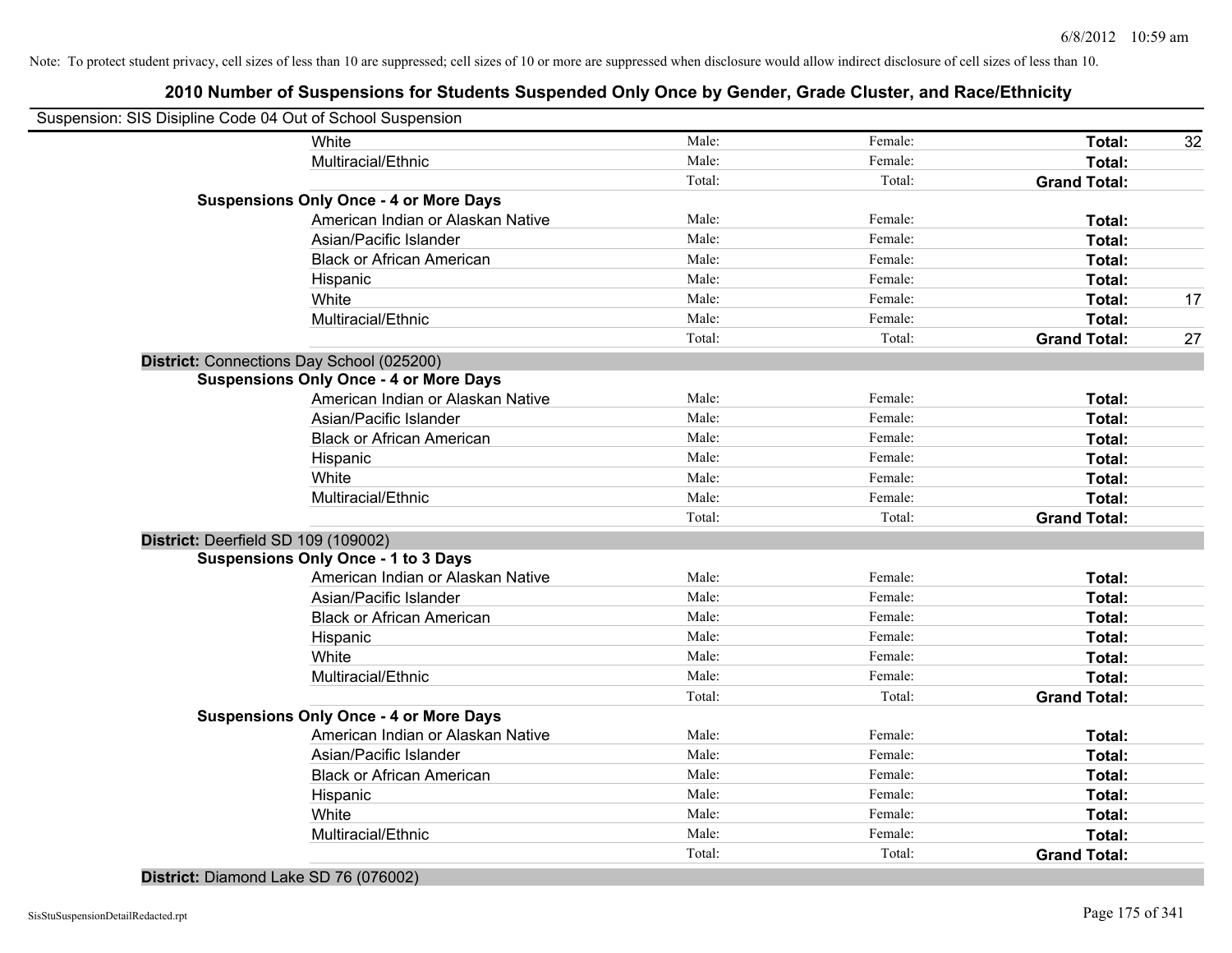| 2010 Number of Suspensions for Students Suspended Only Once by Gender, Grade Cluster, and Race/Ethnicity |        |         |                     |
|----------------------------------------------------------------------------------------------------------|--------|---------|---------------------|
| Suspension: SIS Disipline Code 04 Out of School Suspension                                               |        |         |                     |
| <b>Suspensions Only Once - 1 to 3 Days</b>                                                               |        |         |                     |
| American Indian or Alaskan Native                                                                        | Male:  | Female: | Total:              |
| Asian/Pacific Islander                                                                                   | Male:  | Female: | Total:              |
| <b>Black or African American</b>                                                                         | Male:  | Female: | Total:              |
| Hispanic                                                                                                 | Male:  | Female: | Total:              |
| White                                                                                                    | Male:  | Female: | Total:              |
| Multiracial/Ethnic                                                                                       | Male:  | Female: | Total:              |
|                                                                                                          | Total: | Total:  | <b>Grand Total:</b> |
| <b>Suspensions Only Once - 4 or More Days</b>                                                            |        |         |                     |
| American Indian or Alaskan Native                                                                        | Male:  | Female: | Total:              |
| Asian/Pacific Islander                                                                                   | Male:  | Female: | Total:              |
| <b>Black or African American</b>                                                                         | Male:  | Female: | Total:              |
| Hispanic                                                                                                 | Male:  | Female: | Total:              |
| White                                                                                                    | Male:  | Female: | Total:              |
| Multiracial/Ethnic                                                                                       | Male:  | Female: | Total:              |
|                                                                                                          | Total: | Total:  | <b>Grand Total:</b> |
| District: Emmons SD 33 (033002)                                                                          |        |         |                     |
| <b>Suspensions Only Once - 1 to 3 Days</b>                                                               |        |         |                     |
| American Indian or Alaskan Native                                                                        | Male:  | Female: | Total:              |
| Asian/Pacific Islander                                                                                   | Male:  | Female: | Total:              |
| <b>Black or African American</b>                                                                         | Male:  | Female: | Total:              |
| Hispanic                                                                                                 | Male:  | Female: | Total:              |
| White                                                                                                    | Male:  | Female: | Total:              |
| Multiracial/Ethnic                                                                                       | Male:  | Female: | Total:              |
|                                                                                                          | Total: | Total:  | <b>Grand Total:</b> |
| <b>District:</b> Fox Lake GSD 114 (114002)                                                               |        |         |                     |
| <b>Suspensions Only Once - 1 to 3 Days</b>                                                               |        |         |                     |
| American Indian or Alaskan Native                                                                        | Male:  | Female: | Total:              |
| Asian/Pacific Islander                                                                                   | Male:  | Female: | Total:              |
| <b>Black or African American</b>                                                                         | Male:  | Female: | Total:              |
| Hispanic                                                                                                 | Male:  | Female: | Total:              |
| White                                                                                                    | Male:  | Female: | Total:              |
| Multiracial/Ethnic                                                                                       | Male:  | Female: | Total:              |
|                                                                                                          | Total: | Total:  | <b>Grand Total:</b> |
| District: Fremont SD 79 (079002)                                                                         |        |         |                     |
| <b>Suspensions Only Once - 1 to 3 Days</b>                                                               |        |         |                     |
| American Indian or Alaskan Native                                                                        | Male:  | Female: | Total:              |
| Asian/Pacific Islander                                                                                   | Male:  | Female: | Total:              |
|                                                                                                          |        |         |                     |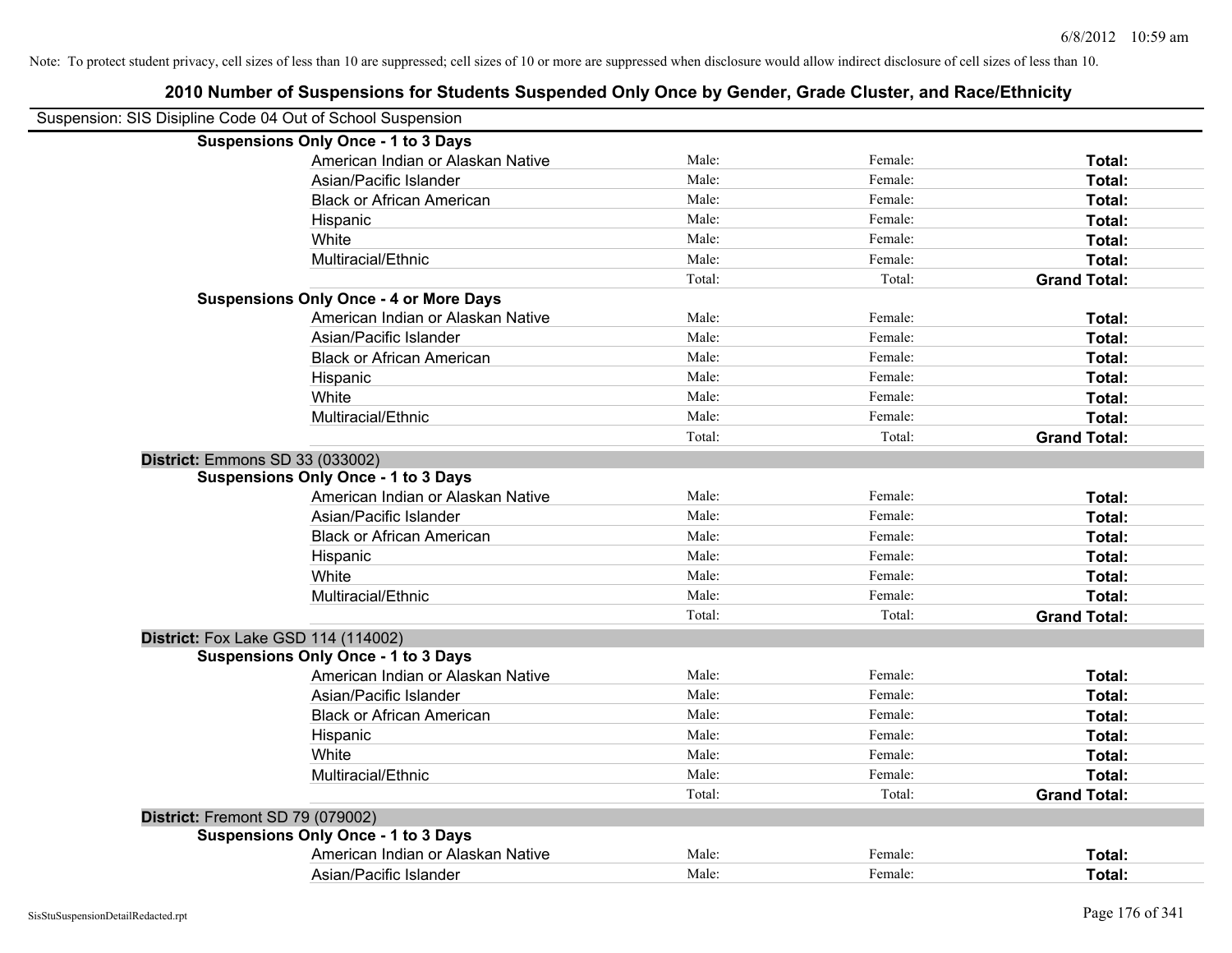| Suspension: SIS Disipline Code 04 Out of School Suspension |                                               |        |    |         |    |                     |    |
|------------------------------------------------------------|-----------------------------------------------|--------|----|---------|----|---------------------|----|
|                                                            | <b>Black or African American</b>              | Male:  |    | Female: |    | Total:              |    |
|                                                            | Hispanic                                      | Male:  |    | Female: |    | Total:              |    |
|                                                            | White                                         | Male:  |    | Female: |    | Total:              |    |
|                                                            | Multiracial/Ethnic                            | Male:  |    | Female: |    | Total:              |    |
|                                                            |                                               | Total: |    | Total:  |    | <b>Grand Total:</b> | 10 |
|                                                            | <b>Suspensions Only Once - 4 or More Days</b> |        |    |         |    |                     |    |
|                                                            | American Indian or Alaskan Native             | Male:  |    | Female: |    | Total:              |    |
|                                                            | Asian/Pacific Islander                        | Male:  |    | Female: |    | Total:              |    |
|                                                            | <b>Black or African American</b>              | Male:  |    | Female: |    | Total:              |    |
|                                                            | Hispanic                                      | Male:  |    | Female: |    | Total:              |    |
|                                                            | White                                         | Male:  |    | Female: |    | Total:              |    |
|                                                            | Multiracial/Ethnic                            | Male:  |    | Female: |    | Total:              |    |
|                                                            |                                               | Total: |    | Total:  |    | <b>Grand Total:</b> |    |
| District: Gavin SD 37 (037002)                             |                                               |        |    |         |    |                     |    |
|                                                            | <b>Suspensions Only Once - 1 to 3 Days</b>    |        |    |         |    |                     |    |
|                                                            | American Indian or Alaskan Native             | Male:  |    | Female: |    | Total:              |    |
|                                                            | Asian/Pacific Islander                        | Male:  |    | Female: |    | Total:              |    |
|                                                            | <b>Black or African American</b>              | Male:  |    | Female: |    | Total:              |    |
|                                                            | Hispanic                                      | Male:  |    | Female: |    | Total:              |    |
|                                                            | White                                         | Male:  |    | Female: |    | Total:              | 13 |
|                                                            | Multiracial/Ethnic                            | Male:  |    | Female: |    | Total:              |    |
|                                                            |                                               | Total: |    | Total:  |    | <b>Grand Total:</b> |    |
|                                                            | <b>Suspensions Only Once - 4 or More Days</b> |        |    |         |    |                     |    |
|                                                            | American Indian or Alaskan Native             | Male:  |    | Female: |    | Total:              |    |
|                                                            | Asian/Pacific Islander                        | Male:  |    | Female: |    | Total:              |    |
|                                                            | <b>Black or African American</b>              | Male:  |    | Female: |    | Total:              |    |
|                                                            | Hispanic                                      | Male:  |    | Female: |    | Total:              |    |
|                                                            | White                                         | Male:  |    | Female: |    | Total:              |    |
|                                                            | Multiracial/Ethnic                            | Male:  |    | Female: |    | Total:              |    |
|                                                            |                                               | Total: |    | Total:  |    | <b>Grand Total:</b> |    |
|                                                            | District: Grant CHSD 124 (124016)             |        |    |         |    |                     |    |
|                                                            | <b>Suspensions Only Once - 1 to 3 Days</b>    |        |    |         |    |                     |    |
|                                                            | American Indian or Alaskan Native             | Male:  |    | Female: |    | Total:              |    |
|                                                            | Asian/Pacific Islander                        | Male:  |    | Female: |    | Total:              |    |
|                                                            | <b>Black or African American</b>              | Male:  |    | Female: |    | Total:              |    |
|                                                            | Hispanic                                      | Male:  |    | Female: |    | Total:              |    |
|                                                            | White                                         | Male:  | 38 | Female: | 13 | Total:              | 51 |
|                                                            | Multiracial/Ethnic                            | Male:  |    | Female: |    | Total:              |    |
|                                                            |                                               | Total: |    | Total:  |    | <b>Grand Total:</b> | 62 |
| SisStuSuspensionDetailRedacted.rpt                         |                                               |        |    |         |    | Page 177 of 341     |    |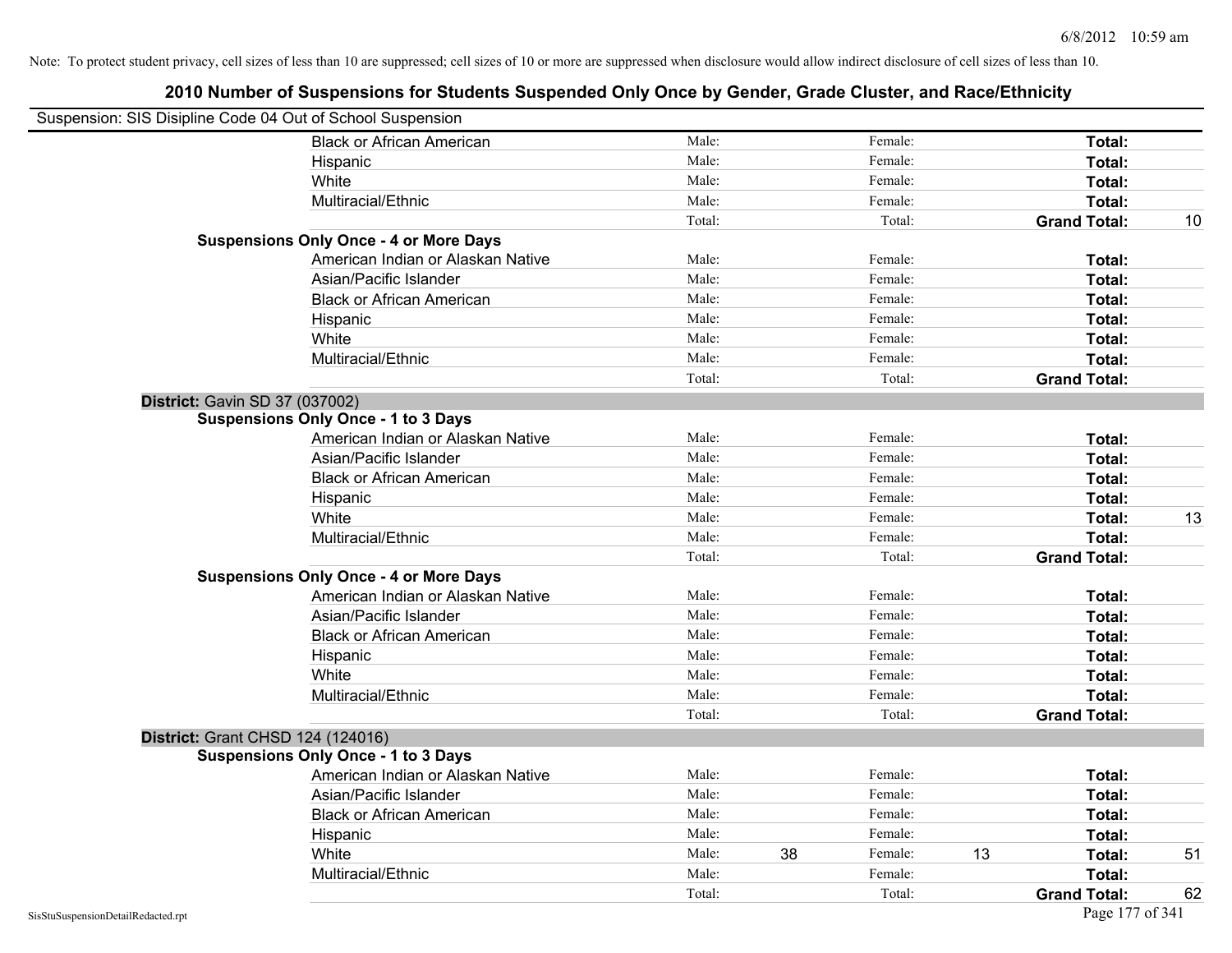| Suspension: SIS Disipline Code 04 Out of School Suspension |                                               |        |         |                     |    |
|------------------------------------------------------------|-----------------------------------------------|--------|---------|---------------------|----|
|                                                            | <b>Suspensions Only Once - 4 or More Days</b> |        |         |                     |    |
|                                                            | American Indian or Alaskan Native             | Male:  | Female: | Total:              |    |
|                                                            | Asian/Pacific Islander                        | Male:  | Female: | Total:              |    |
|                                                            | <b>Black or African American</b>              | Male:  | Female: | Total:              |    |
|                                                            | Hispanic                                      | Male:  | Female: | Total:              |    |
|                                                            | White                                         | Male:  | Female: | Total:              | 16 |
|                                                            | Multiracial/Ethnic                            | Male:  | Female: | Total:              |    |
|                                                            |                                               | Total: | Total:  | <b>Grand Total:</b> |    |
| District: Grayslake CCSD 46 (046004)                       |                                               |        |         |                     |    |
|                                                            | <b>Suspensions Only Once - 1 to 3 Days</b>    |        |         |                     |    |
|                                                            | American Indian or Alaskan Native             | Male:  | Female: | Total:              |    |
|                                                            | Asian/Pacific Islander                        | Male:  | Female: | Total:              |    |
|                                                            | <b>Black or African American</b>              | Male:  | Female: | Total:              |    |
|                                                            | Hispanic                                      | Male:  | Female: | Total:              |    |
|                                                            | White                                         | Male:  | Female: | Total:              | 25 |
|                                                            | Multiracial/Ethnic                            | Male:  | Female: | Total:              |    |
|                                                            |                                               | Total: | Total:  | <b>Grand Total:</b> | 42 |
|                                                            | <b>Suspensions Only Once - 4 or More Days</b> |        |         |                     |    |
|                                                            | American Indian or Alaskan Native             | Male:  | Female: | Total:              |    |
|                                                            | Asian/Pacific Islander                        | Male:  | Female: | Total:              |    |
|                                                            | <b>Black or African American</b>              | Male:  | Female: | Total:              |    |
|                                                            | Hispanic                                      | Male:  | Female: | Total:              |    |
|                                                            | White                                         | Male:  | Female: | Total:              |    |
|                                                            | Multiracial/Ethnic                            | Male:  | Female: | Total:              |    |
|                                                            |                                               | Total: | Total:  | <b>Grand Total:</b> |    |
| District: Grayslake CHSD 127 (127016)                      |                                               |        |         |                     |    |
|                                                            | <b>Suspensions Only Once - 1 to 3 Days</b>    |        |         |                     |    |
|                                                            | American Indian or Alaskan Native             | Male:  | Female: | Total:              |    |
|                                                            | Asian/Pacific Islander                        | Male:  | Female: | Total:              |    |
|                                                            | <b>Black or African American</b>              | Male:  | Female: | Total:              |    |
|                                                            | Hispanic                                      | Male:  | Female: | Total:              |    |
|                                                            | White                                         | Male:  | Female: | Total:              | 23 |
|                                                            | Multiracial/Ethnic                            | Male:  | Female: | Total:              |    |
|                                                            |                                               | Total: | Total:  | <b>Grand Total:</b> | 38 |
|                                                            | <b>Suspensions Only Once - 4 or More Days</b> |        |         |                     |    |
|                                                            | American Indian or Alaskan Native             | Male:  | Female: | Total:              |    |
|                                                            | Asian/Pacific Islander                        | Male:  | Female: | Total:              |    |
|                                                            | <b>Black or African American</b>              | Male:  | Female: | Total:              |    |
|                                                            | Hispanic                                      | Male:  | Female: | Total:              | 13 |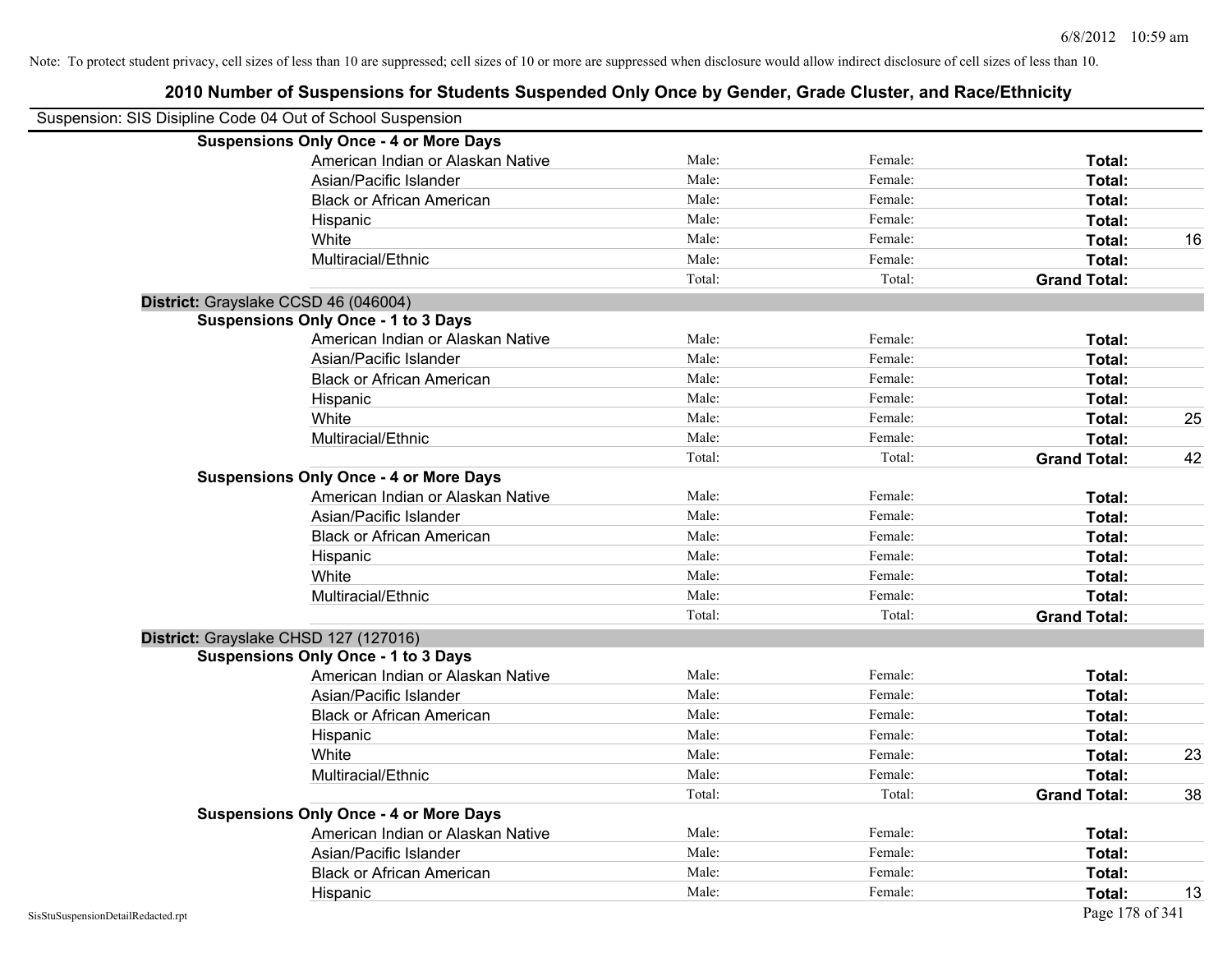| Suspension: SIS Disipline Code 04 Out of School Suspension |                                                |        |         |                     |    |
|------------------------------------------------------------|------------------------------------------------|--------|---------|---------------------|----|
|                                                            | White                                          | Male:  | Female: | Total:              | 29 |
|                                                            | Multiracial/Ethnic                             | Male:  | Female: | Total:              |    |
|                                                            |                                                | Total: | Total:  | <b>Grand Total:</b> |    |
| District: Gurnee SD 56 (056002)                            |                                                |        |         |                     |    |
|                                                            | <b>Suspensions Only Once - 1 to 3 Days</b>     |        |         |                     |    |
|                                                            | American Indian or Alaskan Native              | Male:  | Female: | Total:              |    |
|                                                            | Asian/Pacific Islander                         | Male:  | Female: | Total:              |    |
|                                                            | <b>Black or African American</b>               | Male:  | Female: | Total:              |    |
|                                                            | Hispanic                                       | Male:  | Female: | Total:              |    |
|                                                            | White                                          | Male:  | Female: | Total:              |    |
|                                                            | Multiracial/Ethnic                             | Male:  | Female: | Total:              |    |
|                                                            |                                                | Total: | Total:  | <b>Grand Total:</b> | 16 |
| District: Hawthorn CCSD 73 (073004)                        |                                                |        |         |                     |    |
|                                                            | <b>Suspensions Only Once - 1 to 3 Days</b>     |        |         |                     |    |
|                                                            | American Indian or Alaskan Native              | Male:  | Female: | Total:              |    |
|                                                            | Asian/Pacific Islander                         | Male:  | Female: | Total:              |    |
|                                                            | <b>Black or African American</b>               | Male:  | Female: | Total:              |    |
|                                                            | Hispanic                                       | Male:  | Female: | Total:              |    |
|                                                            | White                                          | Male:  | Female: | Total:              |    |
|                                                            | Multiracial/Ethnic                             | Male:  | Female: | Total:              |    |
|                                                            |                                                | Total: | Total:  | <b>Grand Total:</b> | 12 |
|                                                            | <b>Suspensions Only Once - 4 or More Days</b>  |        |         |                     |    |
|                                                            | American Indian or Alaskan Native              | Male:  | Female: | Total:              |    |
|                                                            | Asian/Pacific Islander                         | Male:  | Female: | Total:              |    |
|                                                            | <b>Black or African American</b>               | Male:  | Female: | Total:              |    |
|                                                            | Hispanic                                       | Male:  | Female: | Total:              |    |
|                                                            | White                                          | Male:  | Female: | Total:              |    |
|                                                            | Multiracial/Ethnic                             | Male:  | Female: | Total:              |    |
|                                                            |                                                | Total: | Total:  | <b>Grand Total:</b> |    |
|                                                            | District: Kildeer Countryside CCSD 96 (096004) |        |         |                     |    |
|                                                            | <b>Suspensions Only Once - 1 to 3 Days</b>     |        |         |                     |    |
|                                                            | American Indian or Alaskan Native              | Male:  | Female: | Total:              |    |
|                                                            | Asian/Pacific Islander                         | Male:  | Female: | Total:              |    |
|                                                            | <b>Black or African American</b>               | Male:  | Female: | Total:              |    |
|                                                            | Hispanic                                       | Male:  | Female: | Total:              |    |
|                                                            | White                                          | Male:  | Female: | Total:              |    |
|                                                            | Multiracial/Ethnic                             | Male:  | Female: | Total:              |    |
|                                                            |                                                | Total: | Total:  | <b>Grand Total:</b> | 14 |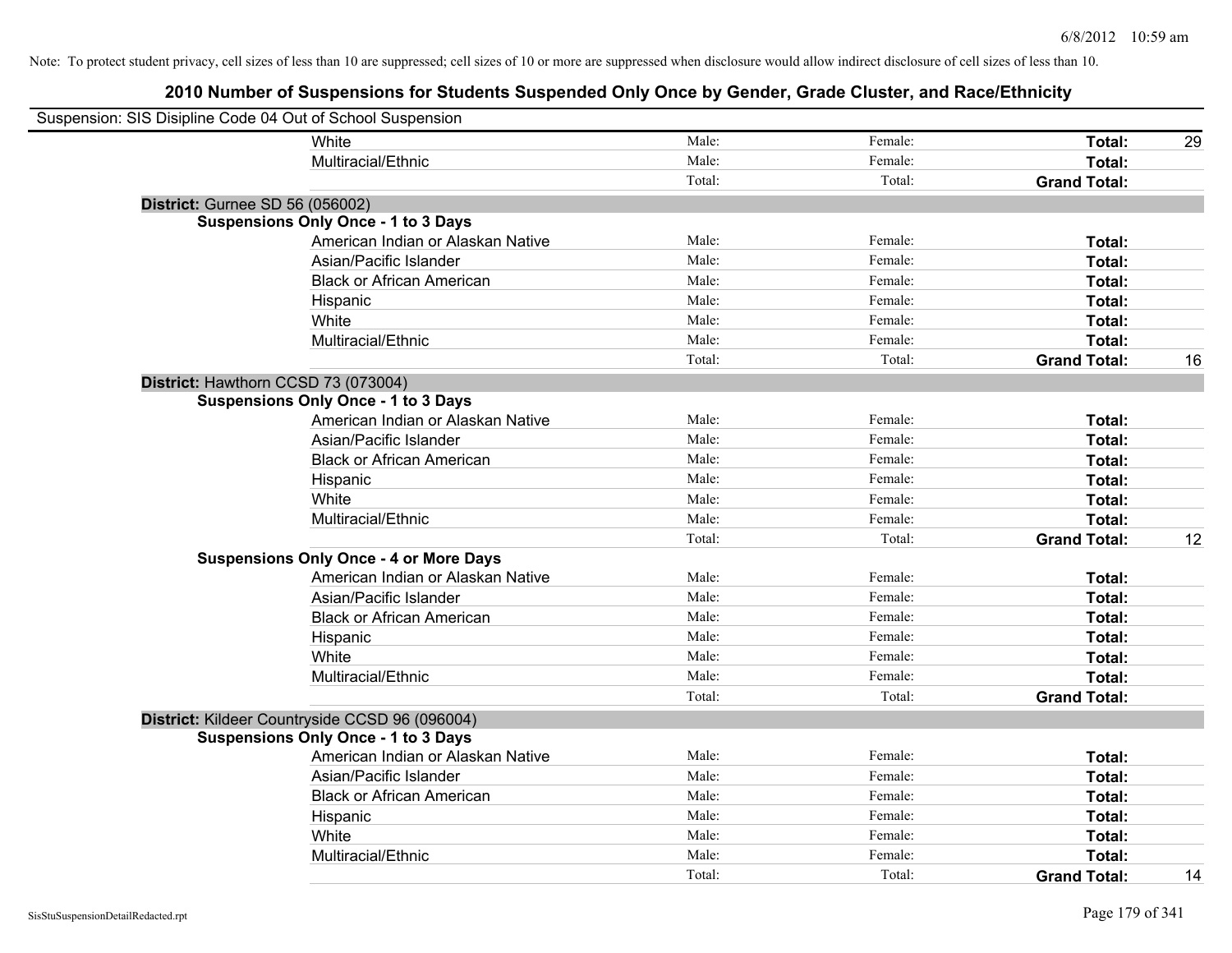| Suspension: SIS Disipline Code 04 Out of School Suspension |        |         |                     |
|------------------------------------------------------------|--------|---------|---------------------|
| District: Lake Bluff ESD 65 (065002)                       |        |         |                     |
| <b>Suspensions Only Once - 1 to 3 Days</b>                 |        |         |                     |
| American Indian or Alaskan Native                          | Male:  | Female: | Total:              |
| Asian/Pacific Islander                                     | Male:  | Female: | Total:              |
| <b>Black or African American</b>                           | Male:  | Female: | Total:              |
| Hispanic                                                   | Male:  | Female: | <b>Total:</b>       |
| White                                                      | Male:  | Female: | Total:              |
| Multiracial/Ethnic                                         | Male:  | Female: | Total:              |
|                                                            | Total: | Total:  | <b>Grand Total:</b> |
| <b>Suspensions Only Once - 4 or More Days</b>              |        |         |                     |
| American Indian or Alaskan Native                          | Male:  | Female: | Total:              |
| Asian/Pacific Islander                                     | Male:  | Female: | Total:              |
| <b>Black or African American</b>                           | Male:  | Female: | Total:              |
| Hispanic                                                   | Male:  | Female: | Total:              |
| White                                                      | Male:  | Female: | Total:              |
| Multiracial/Ethnic                                         | Male:  | Female: | Total:              |
|                                                            | Total: | Total:  | <b>Grand Total:</b> |
| District: Lake Forest CHSD 115 (115016)                    |        |         |                     |
| <b>Suspensions Only Once - 1 to 3 Days</b>                 |        |         |                     |
| American Indian or Alaskan Native                          | Male:  | Female: | Total:              |
| Asian/Pacific Islander                                     | Male:  | Female: | Total:              |
| <b>Black or African American</b>                           | Male:  | Female: | Total:              |
| Hispanic                                                   | Male:  | Female: | Total:              |
| White                                                      | Male:  | Female: | Total:<br>17        |
| Multiracial/Ethnic                                         | Male:  | Female: | Total:              |
|                                                            | Total: | Total:  | <b>Grand Total:</b> |
| <b>Suspensions Only Once - 4 or More Days</b>              |        |         |                     |
| American Indian or Alaskan Native                          | Male:  | Female: | Total:              |
| Asian/Pacific Islander                                     | Male:  | Female: | Total:              |
| <b>Black or African American</b>                           | Male:  | Female: | Total:              |
| Hispanic                                                   | Male:  | Female: | Total:              |
| White                                                      | Male:  | Female: | Total:              |
| Multiracial/Ethnic                                         | Male:  | Female: | Total:              |
|                                                            | Total: | Total:  | <b>Grand Total:</b> |
| District: Lake Forest SD 67 (067005)                       |        |         |                     |
| <b>Suspensions Only Once - 1 to 3 Days</b>                 |        |         |                     |
| American Indian or Alaskan Native                          | Male:  | Female: | Total:              |
| Asian/Pacific Islander                                     | Male:  | Female: | Total:              |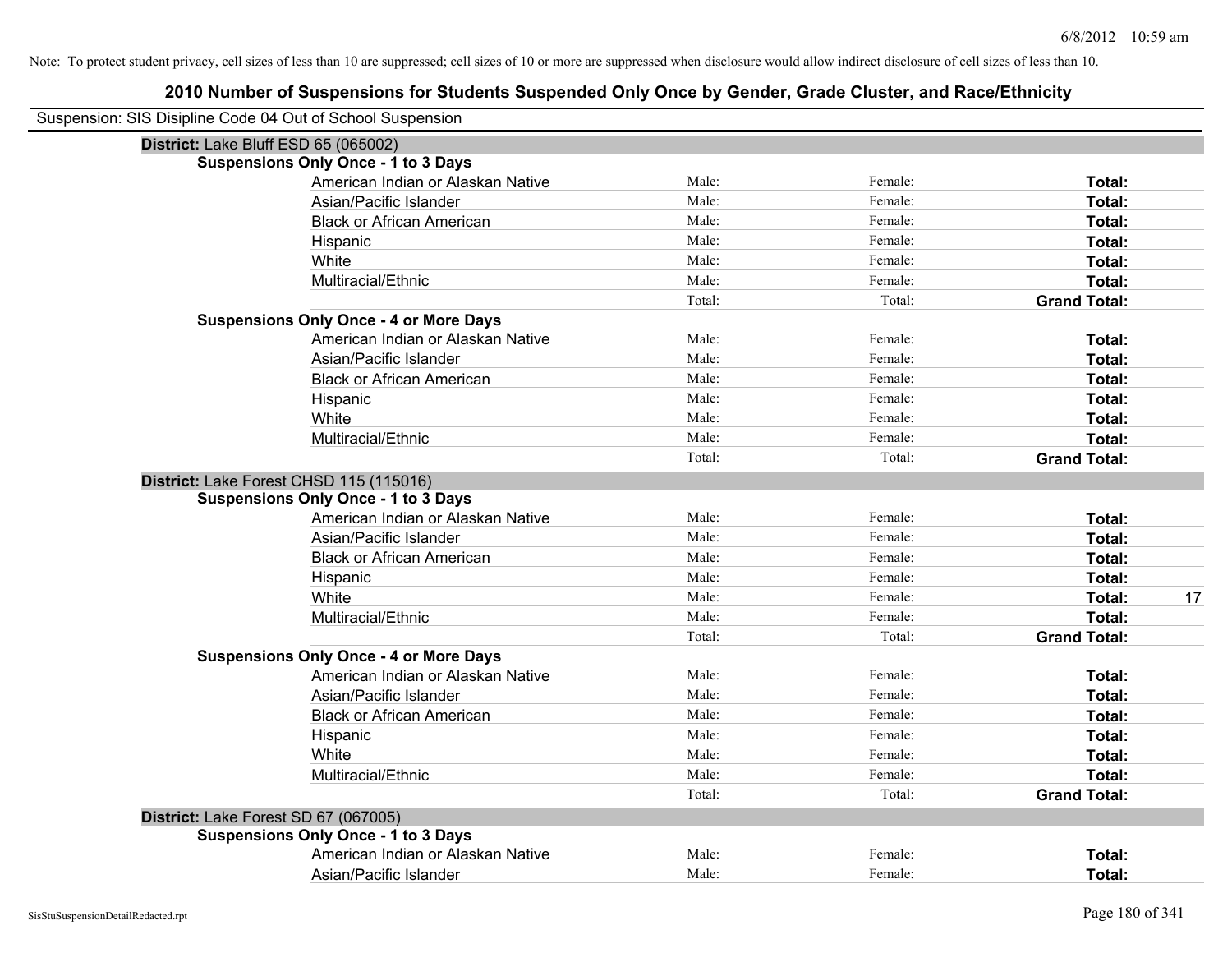| Suspension: SIS Disipline Code 04 Out of School Suspension |                                               |        |         |                     |
|------------------------------------------------------------|-----------------------------------------------|--------|---------|---------------------|
|                                                            | <b>Black or African American</b>              | Male:  | Female: | Total:              |
|                                                            | Hispanic                                      | Male:  | Female: | Total:              |
|                                                            | White                                         | Male:  | Female: | Total:              |
|                                                            | Multiracial/Ethnic                            | Male:  | Female: | Total:              |
|                                                            |                                               | Total: | Total:  | <b>Grand Total:</b> |
|                                                            | <b>Suspensions Only Once - 4 or More Days</b> |        |         |                     |
|                                                            | American Indian or Alaskan Native             | Male:  | Female: | Total:              |
|                                                            | Asian/Pacific Islander                        | Male:  | Female: | Total:              |
|                                                            | <b>Black or African American</b>              | Male:  | Female: | Total:              |
|                                                            | Hispanic                                      | Male:  | Female: | Total:              |
|                                                            | White                                         | Male:  | Female: | Total:              |
|                                                            | Multiracial/Ethnic                            | Male:  | Female: | Total:              |
|                                                            |                                               | Total: | Total:  | <b>Grand Total:</b> |
|                                                            | District: Lake Villa CCSD 41 (041004)         |        |         |                     |
|                                                            | <b>Suspensions Only Once - 1 to 3 Days</b>    |        |         |                     |
|                                                            | American Indian or Alaskan Native             | Male:  | Female: | Total:              |
|                                                            | Asian/Pacific Islander                        | Male:  | Female: | Total:              |
|                                                            | <b>Black or African American</b>              | Male:  | Female: | Total:              |
|                                                            | Hispanic                                      | Male:  | Female: | Total:              |
|                                                            | White                                         | Male:  | Female: | 24<br>Total:        |
|                                                            | Multiracial/Ethnic                            | Male:  | Female: | Total:              |
|                                                            |                                               | Total: | Total:  | <b>Grand Total:</b> |
|                                                            | <b>Suspensions Only Once - 4 or More Days</b> |        |         |                     |
|                                                            | American Indian or Alaskan Native             | Male:  | Female: | Total:              |
|                                                            | Asian/Pacific Islander                        | Male:  | Female: | Total:              |
|                                                            | <b>Black or African American</b>              | Male:  | Female: | Total:              |
|                                                            | Hispanic                                      | Male:  | Female: | Total:              |
|                                                            | White                                         | Male:  | Female: | Total:              |
|                                                            | Multiracial/Ethnic                            | Male:  | Female: | Total:              |
|                                                            |                                               | Total: | Total:  | <b>Grand Total:</b> |
|                                                            | District: Lake Zurich CUSD 95 (095026)        |        |         |                     |
|                                                            | <b>Suspensions Only Once - 1 to 3 Days</b>    |        |         |                     |
|                                                            | American Indian or Alaskan Native             | Male:  | Female: | Total:              |
|                                                            | Asian/Pacific Islander                        | Male:  | Female: | Total:              |
|                                                            | <b>Black or African American</b>              | Male:  | Female: | Total:              |
|                                                            | Hispanic                                      | Male:  | Female: | Total:              |
|                                                            | White                                         | Male:  | Female: | Total:<br>13        |
|                                                            | Multiracial/Ethnic                            | Male:  | Female: | Total:              |
|                                                            |                                               | Total: | Total:  | <b>Grand Total:</b> |
| SisStuSuspensionDetailRedacted.rpt                         |                                               |        |         | Page 181 of 341     |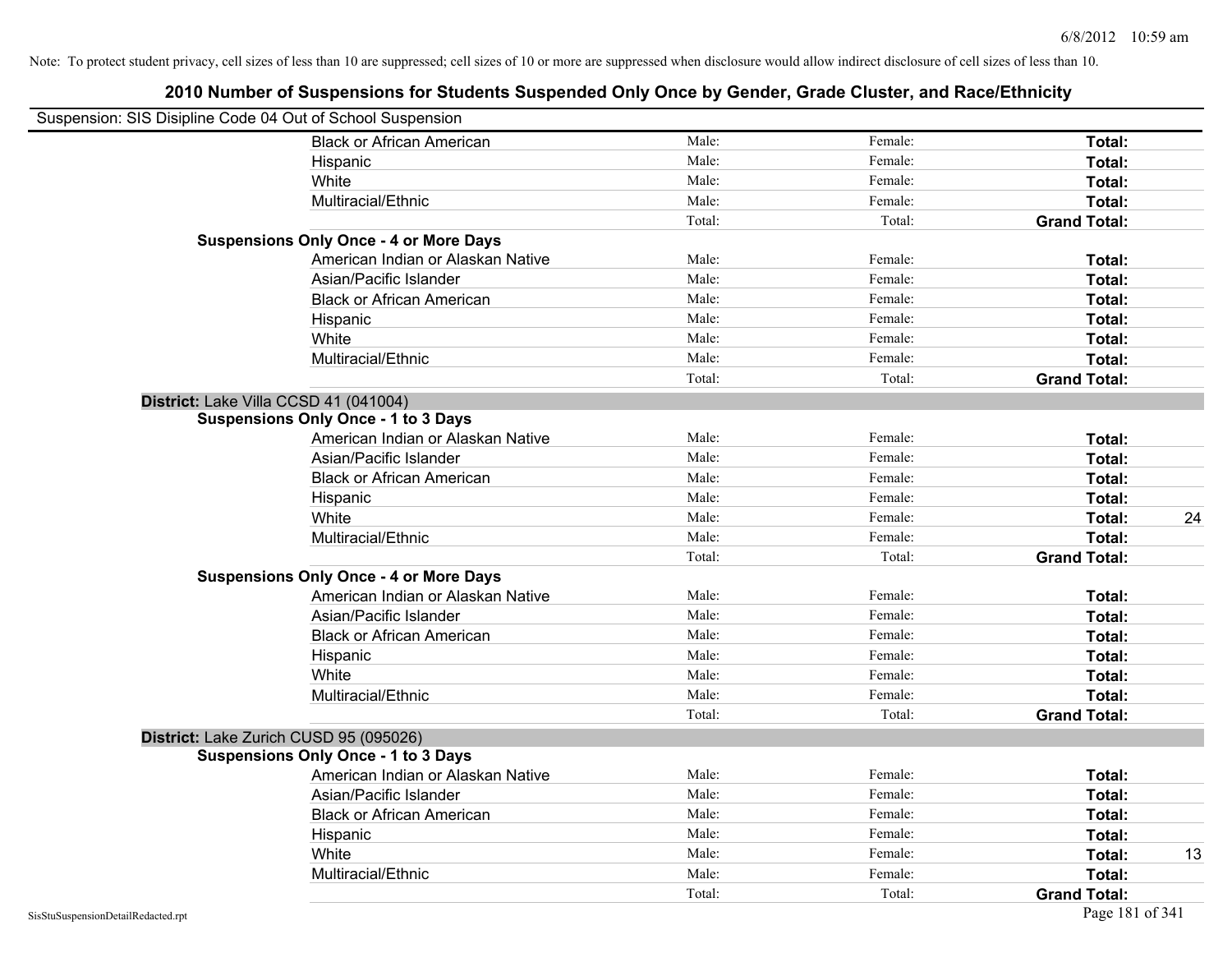| Suspension: SIS Disipline Code 04 Out of School Suspension |                                                    |        |         |                     |    |
|------------------------------------------------------------|----------------------------------------------------|--------|---------|---------------------|----|
|                                                            | <b>Suspensions Only Once - 4 or More Days</b>      |        |         |                     |    |
|                                                            | American Indian or Alaskan Native                  | Male:  | Female: | Total:              |    |
|                                                            | Asian/Pacific Islander                             | Male:  | Female: | Total:              |    |
|                                                            | <b>Black or African American</b>                   | Male:  | Female: | Total:              |    |
|                                                            | Hispanic                                           | Male:  | Female: | Total:              |    |
|                                                            | White                                              | Male:  | Female: | Total:              | 22 |
|                                                            | Multiracial/Ethnic                                 | Male:  | Female: | Total:              |    |
|                                                            |                                                    | Total: | Total:  | <b>Grand Total:</b> |    |
| District: Libertyville SD 70 (070002)                      |                                                    |        |         |                     |    |
|                                                            | <b>Suspensions Only Once - 1 to 3 Days</b>         |        |         |                     |    |
|                                                            | American Indian or Alaskan Native                  | Male:  | Female: | Total:              |    |
|                                                            | Asian/Pacific Islander                             | Male:  | Female: | Total:              |    |
|                                                            | <b>Black or African American</b>                   | Male:  | Female: | Total:              |    |
|                                                            | Hispanic                                           | Male:  | Female: | Total:              |    |
|                                                            | White                                              | Male:  | Female: | Total:              | 11 |
|                                                            | Multiracial/Ethnic                                 | Male:  | Female: | Total:              |    |
|                                                            |                                                    | Total: | Total:  | <b>Grand Total:</b> |    |
|                                                            | <b>Suspensions Only Once - 4 or More Days</b>      |        |         |                     |    |
|                                                            | American Indian or Alaskan Native                  | Male:  | Female: | Total:              |    |
|                                                            | Asian/Pacific Islander                             | Male:  | Female: | Total:              |    |
|                                                            | <b>Black or African American</b>                   | Male:  | Female: | Total:              |    |
|                                                            | Hispanic                                           | Male:  | Female: | Total:              |    |
|                                                            | White                                              | Male:  | Female: | Total:              |    |
|                                                            | Multiracial/Ethnic                                 | Male:  | Female: | Total:              |    |
|                                                            |                                                    | Total: | Total:  | <b>Grand Total:</b> |    |
|                                                            | District: Lincolnshire-Prairieview SD 103 (103002) |        |         |                     |    |
|                                                            | <b>Suspensions Only Once - 1 to 3 Days</b>         |        |         |                     |    |
|                                                            | American Indian or Alaskan Native                  | Male:  | Female: | Total:              |    |
|                                                            | Asian/Pacific Islander                             | Male:  | Female: | Total:              |    |
|                                                            | <b>Black or African American</b>                   | Male:  | Female: | Total:              |    |
|                                                            | Hispanic                                           | Male:  | Female: | Total:              |    |
|                                                            | White                                              | Male:  | Female: | Total:              |    |
|                                                            | Multiracial/Ethnic                                 | Male:  | Female: | Total:              |    |
|                                                            |                                                    | Total: | Total:  | <b>Grand Total:</b> | 10 |
|                                                            | <b>Suspensions Only Once - 4 or More Days</b>      |        |         |                     |    |
|                                                            | American Indian or Alaskan Native                  | Male:  | Female: | Total:              |    |
|                                                            | Asian/Pacific Islander                             | Male:  | Female: | Total:              |    |
|                                                            | <b>Black or African American</b>                   | Male:  | Female: | Total:              |    |
|                                                            | Hispanic                                           | Male:  | Female: | Total:              |    |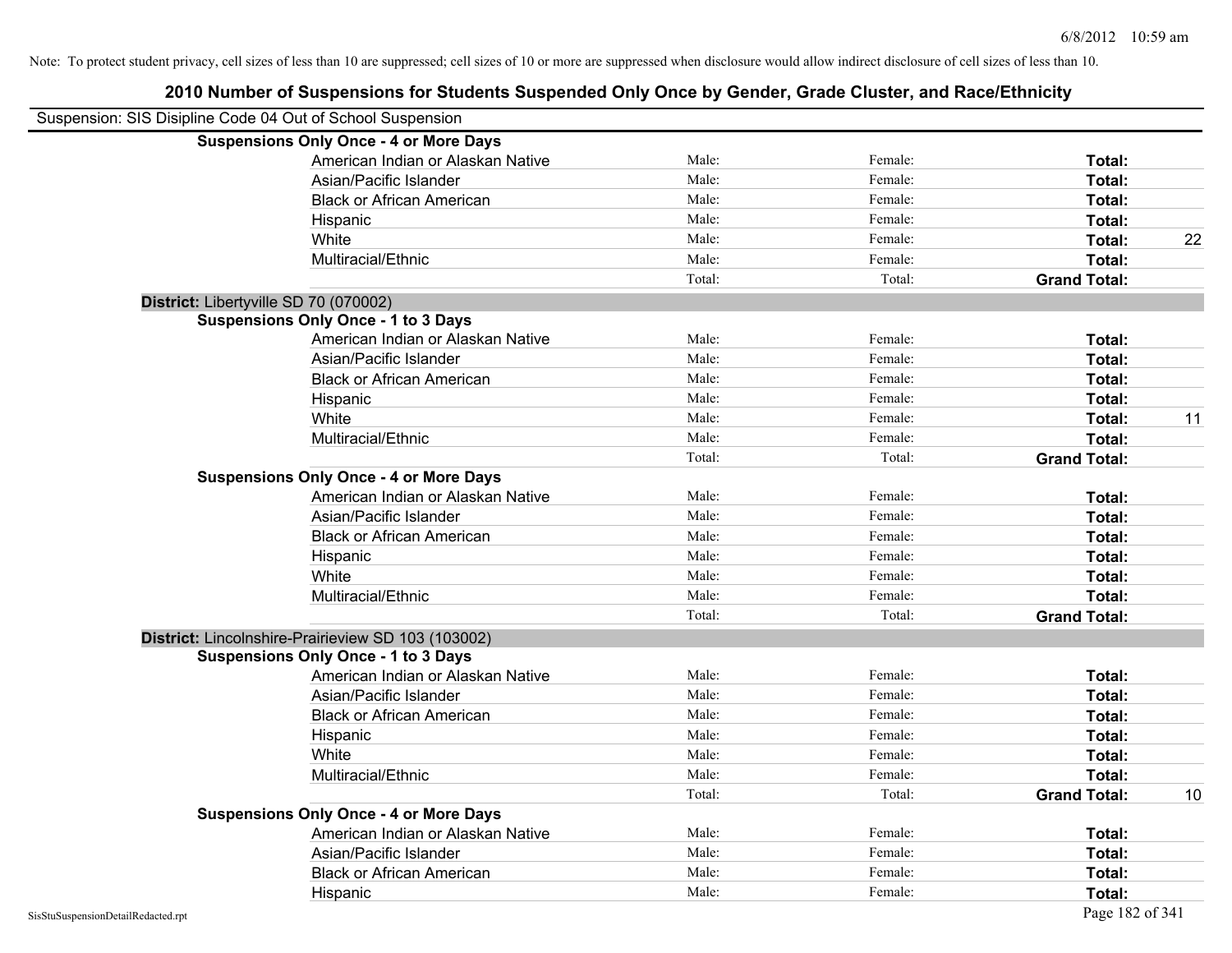# **2010 Number of Suspensions for Students Suspended Only Once by Gender, Grade Cluster, and Race/Ethnicity**

| Suspension: SIS Disipline Code 04 Out of School Suspension |                                               |        |    |         |    |                     |    |
|------------------------------------------------------------|-----------------------------------------------|--------|----|---------|----|---------------------|----|
|                                                            | White                                         | Male:  |    | Female: |    | Total:              |    |
|                                                            | Multiracial/Ethnic                            | Male:  |    | Female: |    | Total:              |    |
|                                                            |                                               | Total: |    | Total:  |    | <b>Grand Total:</b> |    |
|                                                            | District: Millburn CCSD 24 (024004)           |        |    |         |    |                     |    |
|                                                            | <b>Suspensions Only Once - 1 to 3 Days</b>    |        |    |         |    |                     |    |
|                                                            | American Indian or Alaskan Native             | Male:  |    | Female: |    | Total:              |    |
|                                                            | Asian/Pacific Islander                        | Male:  |    | Female: |    | Total:              |    |
|                                                            | <b>Black or African American</b>              | Male:  |    | Female: |    | Total:              |    |
|                                                            | Hispanic                                      | Male:  |    | Female: |    | Total:              |    |
|                                                            | White                                         | Male:  |    | Female: |    | Total:              |    |
|                                                            | Multiracial/Ethnic                            | Male:  |    | Female: |    | Total:              |    |
|                                                            |                                               | Total: |    | Total:  |    | <b>Grand Total:</b> |    |
|                                                            | <b>Suspensions Only Once - 4 or More Days</b> |        |    |         |    |                     |    |
|                                                            | American Indian or Alaskan Native             | Male:  |    | Female: |    | Total:              |    |
|                                                            | Asian/Pacific Islander                        | Male:  |    | Female: |    | Total:              |    |
|                                                            | <b>Black or African American</b>              | Male:  |    | Female: |    | Total:              |    |
|                                                            | Hispanic                                      | Male:  |    | Female: |    | Total:              |    |
|                                                            | White                                         | Male:  |    | Female: |    | Total:              |    |
|                                                            | Multiracial/Ethnic                            | Male:  |    | Female: |    | Total:              |    |
|                                                            |                                               | Total: |    | Total:  |    | <b>Grand Total:</b> |    |
|                                                            | District: Mundelein Cons HSD 120 (120013)     |        |    |         |    |                     |    |
|                                                            | <b>Suspensions Only Once - 1 to 3 Days</b>    |        |    |         |    |                     |    |
|                                                            | American Indian or Alaskan Native             | Male:  |    | Female: |    | Total:              |    |
|                                                            | Asian/Pacific Islander                        | Male:  |    | Female: |    | Total:              |    |
|                                                            | <b>Black or African American</b>              | Male:  |    | Female: |    | Total:              |    |
|                                                            | Hispanic                                      | Male:  |    | Female: |    | Total:              | 21 |
|                                                            | White                                         | Male:  |    | Female: |    | Total:              | 13 |
|                                                            | Multiracial/Ethnic                            | Male:  |    | Female: |    | Total:              |    |
|                                                            |                                               | Total: |    | Total:  |    | <b>Grand Total:</b> |    |
|                                                            | <b>Suspensions Only Once - 4 or More Days</b> |        |    |         |    |                     |    |
|                                                            | American Indian or Alaskan Native             | Male:  |    | Female: |    | Total:              |    |
|                                                            | Asian/Pacific Islander                        | Male:  |    | Female: |    | Total:              |    |
|                                                            | <b>Black or African American</b>              | Male:  |    | Female: |    | Total:              |    |
|                                                            | Hispanic                                      | Male:  |    | Female: |    | Total:              | 28 |
|                                                            | White                                         | Male:  | 13 | Female: | 13 | Total:              | 26 |
|                                                            | Multiracial/Ethnic                            | Male:  |    | Female: |    | Total:              |    |
|                                                            |                                               | Total: |    | Total:  |    | <b>Grand Total:</b> |    |
|                                                            |                                               |        |    |         |    |                     |    |

#### **District:** Mundelein ESD 75 (075002)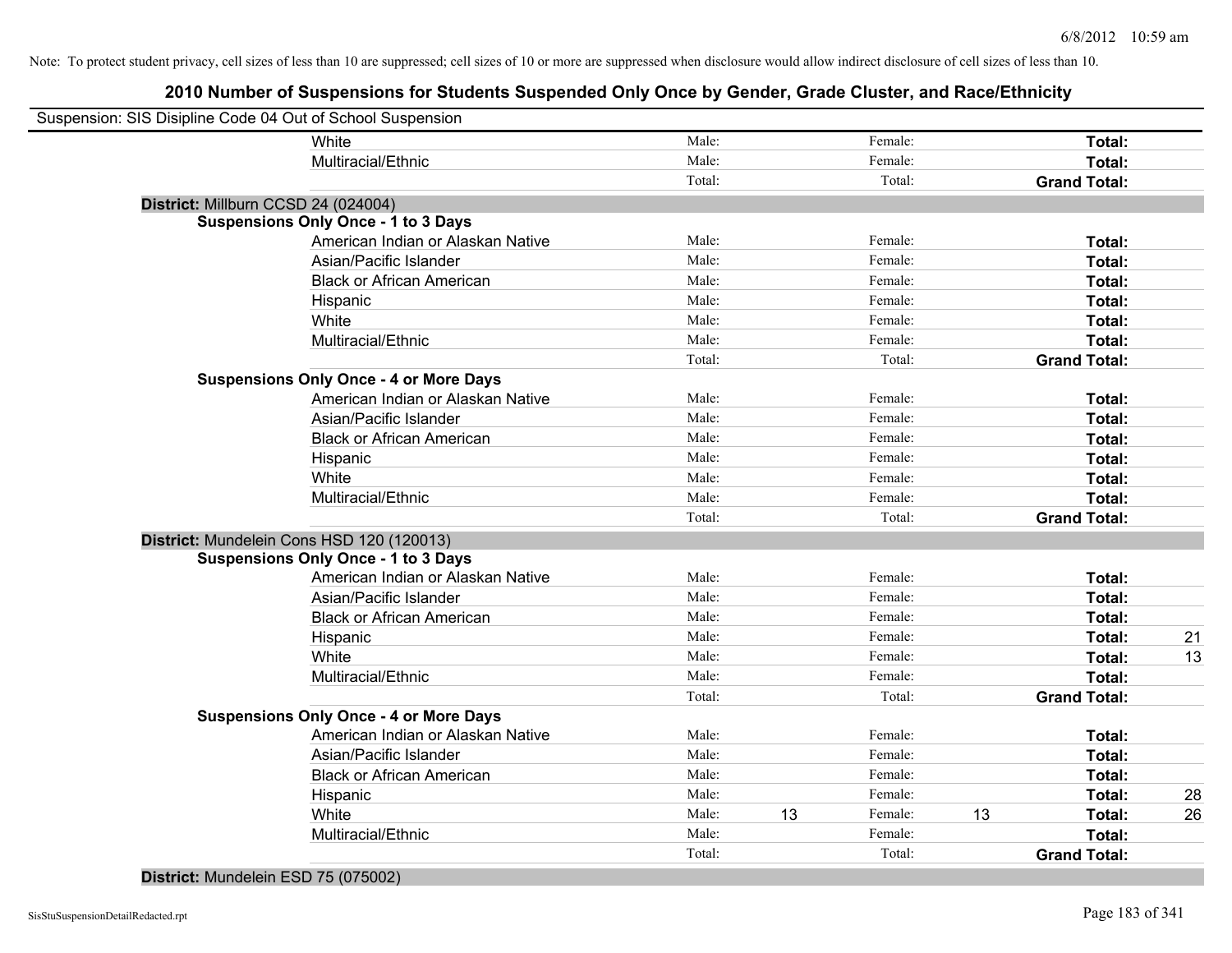| Suspension: SIS Disipline Code 04 Out of School Suspension |                                               |        |         |                     |    |
|------------------------------------------------------------|-----------------------------------------------|--------|---------|---------------------|----|
|                                                            | <b>Suspensions Only Once - 1 to 3 Days</b>    |        |         |                     |    |
|                                                            | American Indian or Alaskan Native             | Male:  | Female: | Total:              |    |
|                                                            | Asian/Pacific Islander                        | Male:  | Female: | Total:              |    |
|                                                            | <b>Black or African American</b>              | Male:  | Female: | Total:              |    |
|                                                            | Hispanic                                      | Male:  | Female: | Total:              | 13 |
|                                                            | White                                         | Male:  | Female: | Total:              | 17 |
|                                                            | Multiracial/Ethnic                            | Male:  | Female: | Total:              |    |
|                                                            |                                               | Total: | Total:  | <b>Grand Total:</b> |    |
| District: Non-Public School (044Z)                         |                                               |        |         |                     |    |
|                                                            | <b>Suspensions Only Once - 1 to 3 Days</b>    |        |         |                     |    |
|                                                            | American Indian or Alaskan Native             | Male:  | Female: | Total:              |    |
|                                                            | Asian/Pacific Islander                        | Male:  | Female: | Total:              |    |
|                                                            | <b>Black or African American</b>              | Male:  | Female: | Total:              |    |
|                                                            | Hispanic                                      | Male:  | Female: | Total:              |    |
|                                                            | White                                         | Male:  | Female: | Total:              |    |
|                                                            | Multiracial/Ethnic                            | Male:  | Female: | Total:              |    |
|                                                            |                                               | Total: | Total:  | <b>Grand Total:</b> |    |
|                                                            | <b>Suspensions Only Once - 4 or More Days</b> |        |         |                     |    |
|                                                            | American Indian or Alaskan Native             | Male:  | Female: | Total:              |    |
|                                                            | Asian/Pacific Islander                        | Male:  | Female: | Total:              |    |
|                                                            | <b>Black or African American</b>              | Male:  | Female: | Total:              |    |
|                                                            | Hispanic                                      | Male:  | Female: | Total:              |    |
|                                                            | White                                         | Male:  | Female: | Total:              |    |
|                                                            | Multiracial/Ethnic                            | Male:  | Female: | Total:              |    |
|                                                            |                                               | Total: | Total:  | <b>Grand Total:</b> |    |
| District: Non-Public School (051S)                         |                                               |        |         |                     |    |
|                                                            | <b>Suspensions Only Once - 1 to 3 Days</b>    |        |         |                     |    |
|                                                            | American Indian or Alaskan Native             | Male:  | Female: | Total:              |    |
|                                                            | Asian/Pacific Islander                        | Male:  | Female: | Total:              |    |
|                                                            | <b>Black or African American</b>              | Male:  | Female: | Total:              |    |
|                                                            | Hispanic                                      | Male:  | Female: | Total:              |    |
|                                                            | White                                         | Male:  | Female: | Total:              |    |
|                                                            | Multiracial/Ethnic                            | Male:  | Female: | Total:              |    |
|                                                            |                                               | Total: | Total:  | <b>Grand Total:</b> |    |
|                                                            | District: North Chicago SD 187 (187026)       |        |         |                     |    |
|                                                            | <b>Suspensions Only Once - 1 to 3 Days</b>    |        |         |                     |    |
|                                                            | American Indian or Alaskan Native             | Male:  | Female: | Total:              |    |
|                                                            | Asian/Pacific Islander                        | Male:  | Female: | Total:              |    |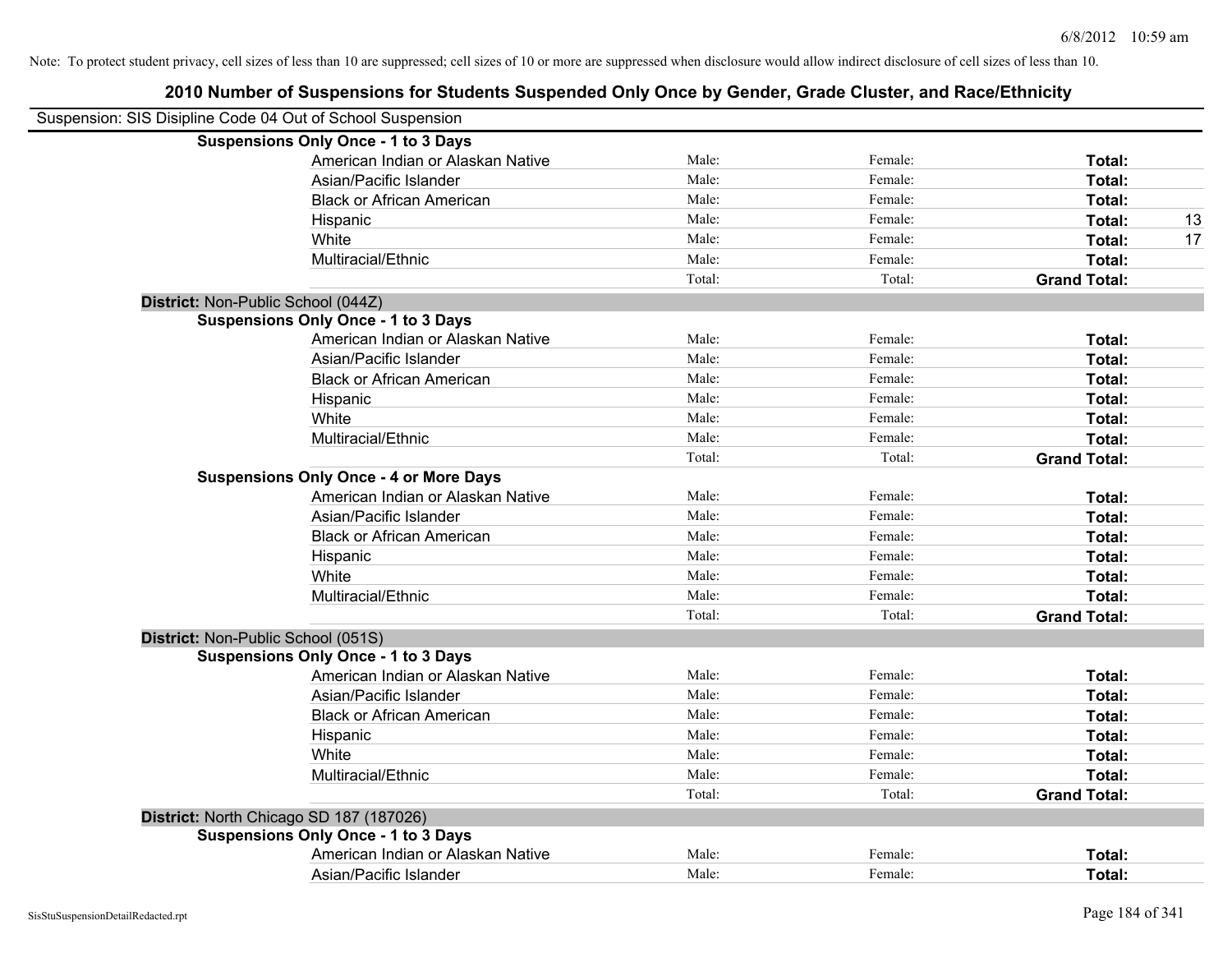| Suspension: SIS Disipline Code 04 Out of School Suspension |                                                   |        |         |                     |
|------------------------------------------------------------|---------------------------------------------------|--------|---------|---------------------|
|                                                            | <b>Black or African American</b>                  | Male:  | Female: | Total:<br>14        |
|                                                            | Hispanic                                          | Male:  | Female: | Total:<br>10        |
|                                                            | White                                             | Male:  | Female: | <b>Total:</b>       |
|                                                            | Multiracial/Ethnic                                | Male:  | Female: | Total:              |
|                                                            |                                                   | Total: | Total:  | <b>Grand Total:</b> |
|                                                            | <b>Suspensions Only Once - 4 or More Days</b>     |        |         |                     |
|                                                            | American Indian or Alaskan Native                 | Male:  | Female: | Total:              |
|                                                            | Asian/Pacific Islander                            | Male:  | Female: | Total:              |
|                                                            | <b>Black or African American</b>                  | Male:  | Female: | Total:              |
|                                                            | Hispanic                                          | Male:  | Female: | Total:              |
|                                                            | White                                             | Male:  | Female: | Total:              |
|                                                            | Multiracial/Ethnic                                | Male:  | Female: | Total:              |
|                                                            |                                                   | Total: | Total:  | <b>Grand Total:</b> |
| District: North Shore SD 112 (112002)                      |                                                   |        |         |                     |
|                                                            | <b>Suspensions Only Once - 1 to 3 Days</b>        |        |         |                     |
|                                                            | American Indian or Alaskan Native                 | Male:  | Female: | Total:              |
|                                                            | Asian/Pacific Islander                            | Male:  | Female: | Total:              |
|                                                            | <b>Black or African American</b>                  | Male:  | Female: | Total:              |
|                                                            | Hispanic                                          | Male:  | Female: | Total:              |
|                                                            | White                                             | Male:  | Female: | Total:              |
|                                                            | Multiracial/Ethnic                                | Male:  | Female: | Total:              |
|                                                            |                                                   | Total: | Total:  | <b>Grand Total:</b> |
|                                                            | <b>Suspensions Only Once - 4 or More Days</b>     |        |         |                     |
|                                                            | American Indian or Alaskan Native                 | Male:  | Female: | Total:              |
|                                                            | Asian/Pacific Islander                            | Male:  | Female: | Total:              |
|                                                            | <b>Black or African American</b>                  | Male:  | Female: | Total:              |
|                                                            | Hispanic                                          | Male:  | Female: | Total:              |
|                                                            | White                                             | Male:  | Female: | Total:              |
|                                                            | Multiracial/Ethnic                                | Male:  | Female: | Total:              |
|                                                            |                                                   | Total: | Total:  | <b>Grand Total:</b> |
|                                                            | District: Northern Suburban Spec Ed Dist (804060) |        |         |                     |
|                                                            | <b>Suspensions Only Once - 1 to 3 Days</b>        |        |         |                     |
|                                                            | American Indian or Alaskan Native                 | Male:  | Female: | Total:              |
|                                                            | Asian/Pacific Islander                            | Male:  | Female: | Total:              |
|                                                            | <b>Black or African American</b>                  | Male:  | Female: | Total:              |
|                                                            | Hispanic                                          | Male:  | Female: | Total:              |
|                                                            | White                                             | Male:  | Female: | Total:              |
|                                                            | Multiracial/Ethnic                                | Male:  | Female: | Total:              |
|                                                            |                                                   | Total: | Total:  | <b>Grand Total:</b> |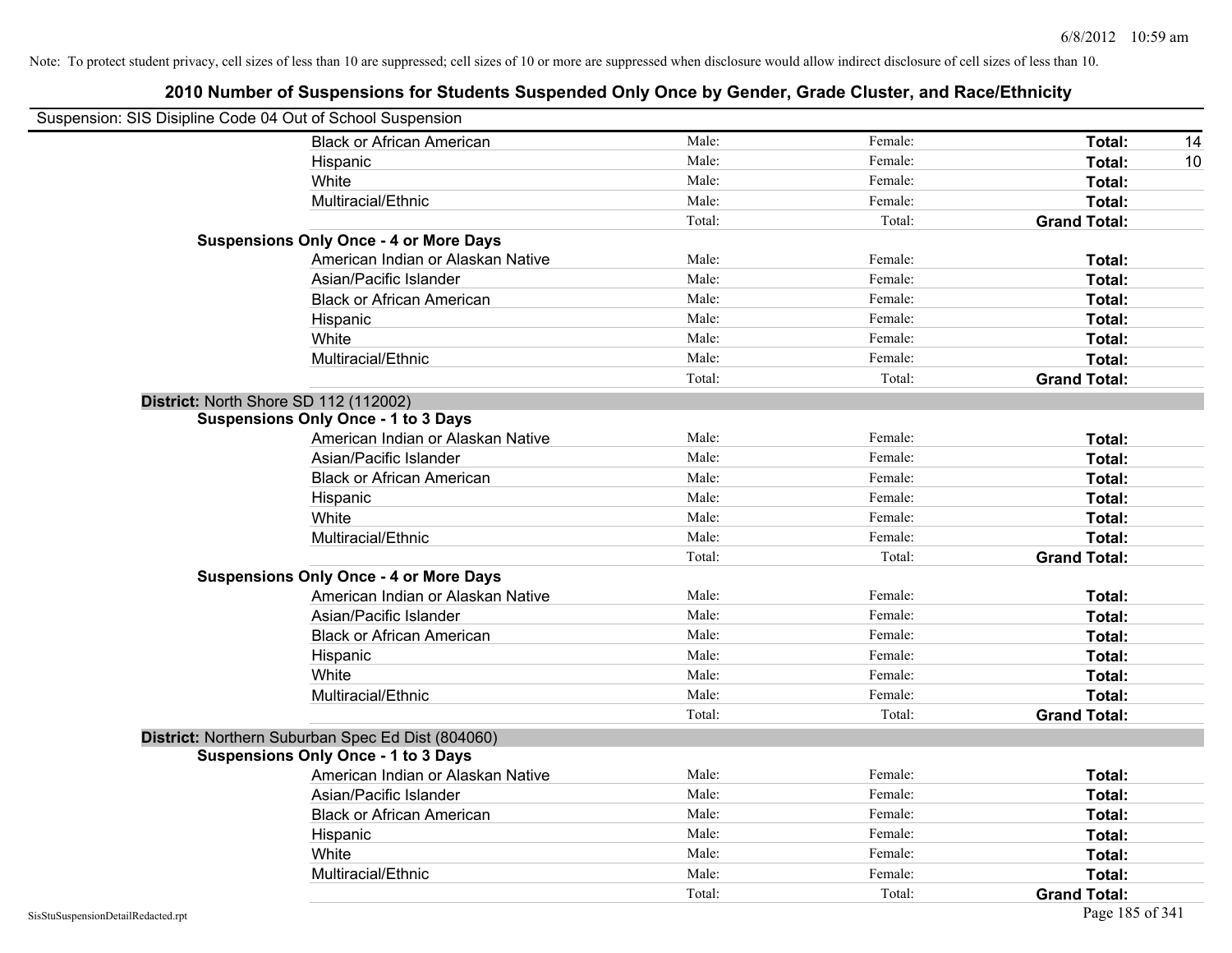| Suspension: SIS Disipline Code 04 Out of School Suspension |        |    |         |    |                     |     |
|------------------------------------------------------------|--------|----|---------|----|---------------------|-----|
| District: Rondout SD 72 (072002)                           |        |    |         |    |                     |     |
| <b>Suspensions Only Once - 1 to 3 Days</b>                 |        |    |         |    |                     |     |
| American Indian or Alaskan Native                          | Male:  |    | Female: |    | Total:              |     |
| Asian/Pacific Islander                                     | Male:  |    | Female: |    | Total:              |     |
| <b>Black or African American</b>                           | Male:  |    | Female: |    | Total:              |     |
| Hispanic                                                   | Male:  |    | Female: |    | Total:              |     |
| White                                                      | Male:  |    | Female: |    | Total:              |     |
| Multiracial/Ethnic                                         | Male:  |    | Female: |    | Total:              |     |
|                                                            | Total: |    | Total:  |    | <b>Grand Total:</b> |     |
| <b>Suspensions Only Once - 4 or More Days</b>              |        |    |         |    |                     |     |
| American Indian or Alaskan Native                          | Male:  |    | Female: |    | Total:              |     |
| Asian/Pacific Islander                                     | Male:  |    | Female: |    | Total:              |     |
| <b>Black or African American</b>                           | Male:  |    | Female: |    | Total:              |     |
| Hispanic                                                   | Male:  |    | Female: |    | Total:              |     |
| White                                                      | Male:  |    | Female: |    | Total:              |     |
| Multiracial/Ethnic                                         | Male:  |    | Female: |    | Total:              |     |
|                                                            | Total: |    | Total:  |    | <b>Grand Total:</b> |     |
| District: Round Lake CUSD 116 (116026)                     |        |    |         |    |                     |     |
| <b>Suspensions Only Once - 1 to 3 Days</b>                 |        |    |         |    |                     |     |
| American Indian or Alaskan Native                          | Male:  |    | Female: |    | Total:              |     |
| Asian/Pacific Islander                                     | Male:  |    | Female: |    | Total:              |     |
| <b>Black or African American</b>                           | Male:  | 25 | Female: | 20 | Total:              | 45  |
| Hispanic                                                   | Male:  | 84 | Female: | 57 | Total:              | 141 |
| White                                                      | Male:  | 43 | Female: | 19 | Total:              | 62  |
| Multiracial/Ethnic                                         | Male:  |    | Female: |    | Total:              |     |
|                                                            | Total: |    | Total:  |    | <b>Grand Total:</b> |     |
| <b>Suspensions Only Once - 4 or More Days</b>              |        |    |         |    |                     |     |
| American Indian or Alaskan Native                          | Male:  |    | Female: |    | Total:              |     |
| Asian/Pacific Islander                                     | Male:  |    | Female: |    | Total:              |     |
| <b>Black or African American</b>                           | Male:  |    | Female: |    | Total:              | 11  |
| Hispanic                                                   | Male:  |    | Female: |    | Total:              | 44  |
| White                                                      | Male:  |    | Female: |    | Total:              | 12  |
| Multiracial/Ethnic                                         | Male:  |    | Female: |    | Total:              |     |
|                                                            | Total: |    | Total:  |    | <b>Grand Total:</b> |     |
| District: Spec Educ Dist Lake County/Sedol (825060)        |        |    |         |    |                     |     |
| <b>Suspensions Only Once - 1 to 3 Days</b>                 |        |    |         |    |                     |     |
| American Indian or Alaskan Native                          | Male:  |    | Female: |    | Total:              |     |
| Asian/Pacific Islander                                     | Male:  |    | Female: |    | Total:              |     |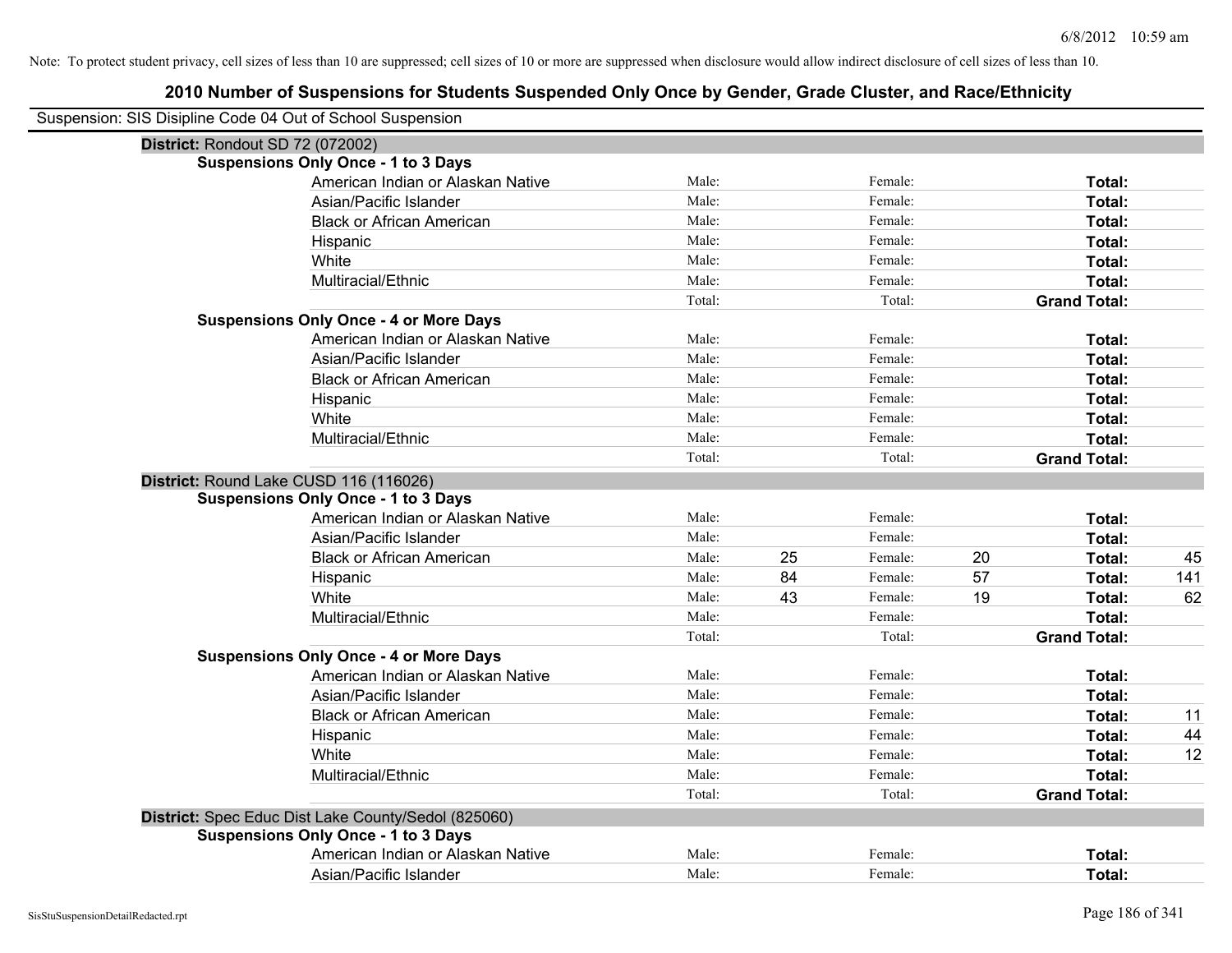| Suspension: SIS Disipline Code 04 Out of School Suspension |                                               |        |    |         |    |                     |     |
|------------------------------------------------------------|-----------------------------------------------|--------|----|---------|----|---------------------|-----|
|                                                            | <b>Black or African American</b>              | Male:  |    | Female: |    | Total:              |     |
|                                                            | Hispanic                                      | Male:  |    | Female: |    | Total:              |     |
|                                                            | White                                         | Male:  |    | Female: |    | Total:              |     |
|                                                            | Multiracial/Ethnic                            | Male:  |    | Female: |    | Total:              |     |
|                                                            |                                               | Total: |    | Total:  |    | <b>Grand Total:</b> |     |
|                                                            | <b>Suspensions Only Once - 4 or More Days</b> |        |    |         |    |                     |     |
|                                                            | American Indian or Alaskan Native             | Male:  |    | Female: |    | Total:              |     |
|                                                            | Asian/Pacific Islander                        | Male:  |    | Female: |    | Total:              |     |
|                                                            | <b>Black or African American</b>              | Male:  |    | Female: |    | Total:              |     |
|                                                            | Hispanic                                      | Male:  |    | Female: |    | Total:              |     |
|                                                            | White                                         | Male:  |    | Female: |    | Total:              |     |
|                                                            | Multiracial/Ethnic                            | Male:  |    | Female: |    | Total:              |     |
|                                                            |                                               | Total: |    | Total:  |    | <b>Grand Total:</b> |     |
|                                                            | <b>District:</b> Twp HSD 113 (113017)         |        |    |         |    |                     |     |
|                                                            | <b>Suspensions Only Once - 1 to 3 Days</b>    |        |    |         |    |                     |     |
|                                                            | American Indian or Alaskan Native             | Male:  |    | Female: |    | Total:              |     |
|                                                            | Asian/Pacific Islander                        | Male:  |    | Female: |    | Total:              |     |
|                                                            | <b>Black or African American</b>              | Male:  |    | Female: |    | Total:              |     |
|                                                            | Hispanic                                      | Male:  |    | Female: |    | Total:              |     |
|                                                            | White                                         | Male:  |    | Female: |    | Total:              |     |
|                                                            | Multiracial/Ethnic                            | Male:  |    | Female: |    | Total:              |     |
|                                                            |                                               | Total: |    | Total:  |    | <b>Grand Total:</b> | 11  |
|                                                            | <b>Suspensions Only Once - 4 or More Days</b> |        |    |         |    |                     |     |
|                                                            | American Indian or Alaskan Native             | Male:  |    | Female: |    | Total:              |     |
|                                                            | Asian/Pacific Islander                        | Male:  |    | Female: |    | Total:              |     |
|                                                            | <b>Black or African American</b>              | Male:  |    | Female: |    | Total:              |     |
|                                                            | Hispanic                                      | Male:  |    | Female: |    | Total:              |     |
|                                                            | White                                         | Male:  |    | Female: |    | Total:              |     |
|                                                            | Multiracial/Ethnic                            | Male:  |    | Female: |    | Total:              |     |
|                                                            |                                               | Total: |    | Total:  |    | <b>Grand Total:</b> |     |
|                                                            | District: Warren Twp HSD 121 (121017)         |        |    |         |    |                     |     |
|                                                            | <b>Suspensions Only Once - 1 to 3 Days</b>    |        |    |         |    |                     |     |
|                                                            | American Indian or Alaskan Native             | Male:  |    | Female: |    | Total:              |     |
|                                                            | Asian/Pacific Islander                        | Male:  |    | Female: |    | Total:              |     |
|                                                            | <b>Black or African American</b>              | Male:  | 19 | Female: | 14 | Total:              | 33  |
|                                                            | Hispanic                                      | Male:  | 24 | Female: | 11 | Total:              | 35  |
|                                                            | White                                         | Male:  | 41 | Female: | 16 | Total:              | 57  |
|                                                            | Multiracial/Ethnic                            | Male:  |    | Female: |    | Total:              |     |
|                                                            |                                               | Total: |    | Total:  |    | <b>Grand Total:</b> | 136 |
| SisStuSuspensionDetailRedacted.rpt                         |                                               |        |    |         |    | Page 187 of 341     |     |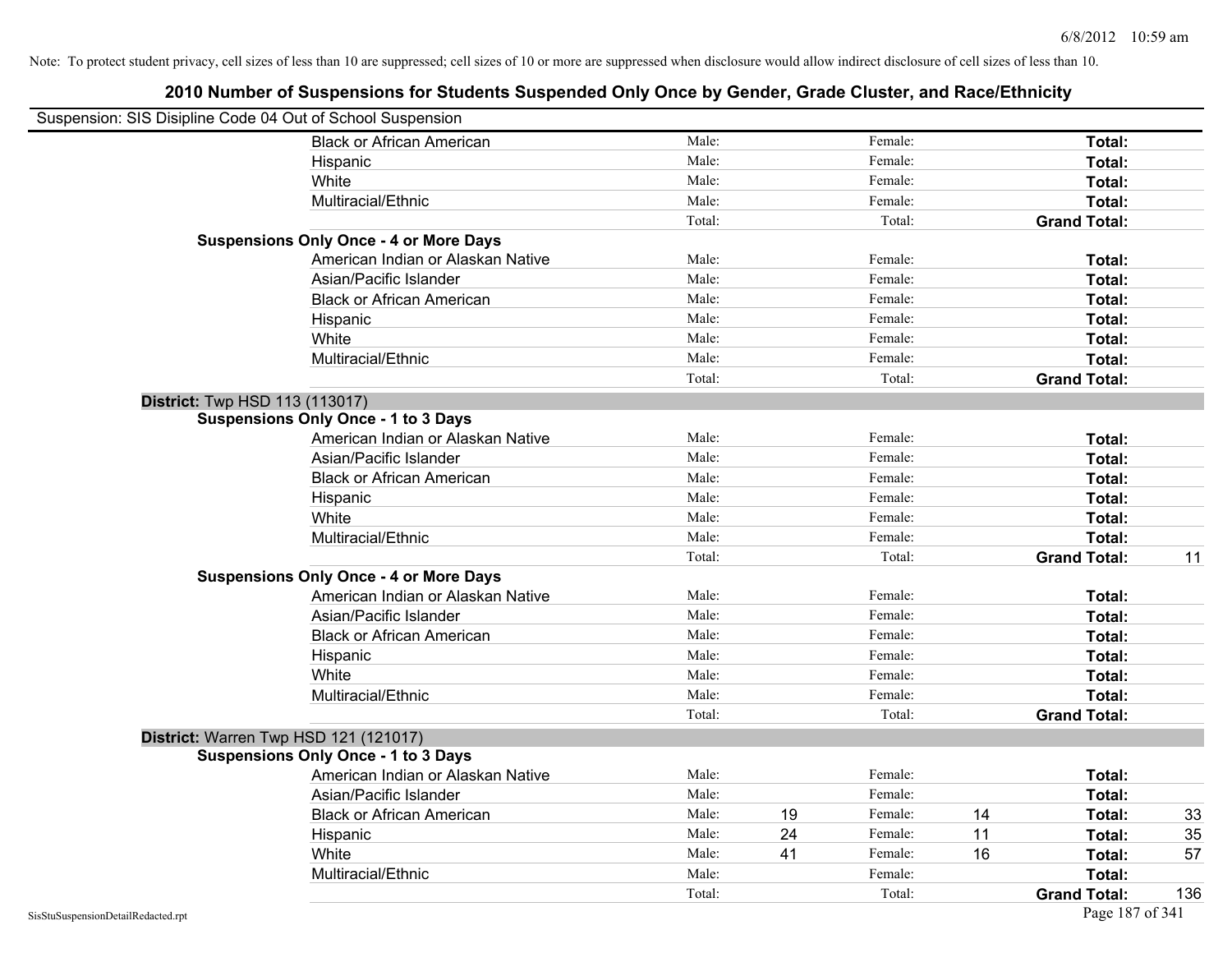| Suspension: SIS Disipline Code 04 Out of School Suspension |                                               |        |     |         |     |                     |     |
|------------------------------------------------------------|-----------------------------------------------|--------|-----|---------|-----|---------------------|-----|
|                                                            | <b>Suspensions Only Once - 4 or More Days</b> |        |     |         |     |                     |     |
|                                                            | American Indian or Alaskan Native             | Male:  |     | Female: |     | Total:              |     |
|                                                            | Asian/Pacific Islander                        | Male:  |     | Female: |     | Total:              |     |
|                                                            | <b>Black or African American</b>              | Male:  |     | Female: |     | Total:              | 14  |
|                                                            | Hispanic                                      | Male:  |     | Female: |     | Total:              | 15  |
|                                                            | White                                         | Male:  |     | Female: |     | Total:              | 14  |
|                                                            | Multiracial/Ethnic                            | Male:  |     | Female: |     | Total:              |     |
|                                                            |                                               | Total: |     | Total:  |     | <b>Grand Total:</b> |     |
| District: Wauconda CUSD 118 (118026)                       |                                               |        |     |         |     |                     |     |
|                                                            | <b>Suspensions Only Once - 1 to 3 Days</b>    |        |     |         |     |                     |     |
|                                                            | American Indian or Alaskan Native             | Male:  |     | Female: |     | Total:              |     |
|                                                            | Asian/Pacific Islander                        | Male:  |     | Female: |     | Total:              |     |
|                                                            | <b>Black or African American</b>              | Male:  |     | Female: |     | Total:              |     |
|                                                            | Hispanic                                      | Male:  |     | Female: |     | Total:              | 18  |
|                                                            | White                                         | Male:  | 33  | Female: | 21  | Total:              | 54  |
|                                                            | Multiracial/Ethnic                            | Male:  |     | Female: |     | Total:              |     |
|                                                            |                                               | Total: |     | Total:  |     | <b>Grand Total:</b> |     |
|                                                            | <b>Suspensions Only Once - 4 or More Days</b> |        |     |         |     |                     |     |
|                                                            | American Indian or Alaskan Native             | Male:  |     | Female: |     | Total:              |     |
|                                                            | Asian/Pacific Islander                        | Male:  |     | Female: |     | Total:              |     |
|                                                            | <b>Black or African American</b>              | Male:  |     | Female: |     | Total:              |     |
|                                                            | Hispanic                                      | Male:  |     | Female: |     | Total:              |     |
|                                                            | White                                         | Male:  |     | Female: |     | Total:              | 28  |
|                                                            | Multiracial/Ethnic                            | Male:  |     | Female: |     | Total:              |     |
|                                                            |                                               | Total: |     | Total:  |     | <b>Grand Total:</b> |     |
| District: Waukegan CUSD 60 (060026)                        |                                               |        |     |         |     |                     |     |
|                                                            | <b>Suspensions Only Once - 1 to 3 Days</b>    |        |     |         |     |                     |     |
|                                                            | American Indian or Alaskan Native             | Male:  |     | Female: |     | Total:              |     |
|                                                            | Asian/Pacific Islander                        | Male:  |     | Female: |     | Total:              |     |
|                                                            | <b>Black or African American</b>              | Male:  | 152 | Female: | 115 | Total:              | 267 |
|                                                            | Hispanic                                      | Male:  | 286 | Female: | 161 | Total:              | 447 |
|                                                            | White                                         | Male:  | 27  | Female: | 12  | Total:              | 39  |
|                                                            | Multiracial/Ethnic                            | Male:  |     | Female: |     | Total:              | 19  |
|                                                            |                                               | Total: |     | Total:  |     | <b>Grand Total:</b> |     |
|                                                            | <b>Suspensions Only Once - 4 or More Days</b> |        |     |         |     |                     |     |
|                                                            | American Indian or Alaskan Native             | Male:  |     | Female: |     | Total:              |     |
|                                                            | Asian/Pacific Islander                        | Male:  |     | Female: |     | Total:              |     |
|                                                            | <b>Black or African American</b>              | Male:  | 27  | Female: | 17  | Total:              | 44  |
|                                                            | Hispanic                                      | Male:  | 51  | Female: | 20  | Total:              | 71  |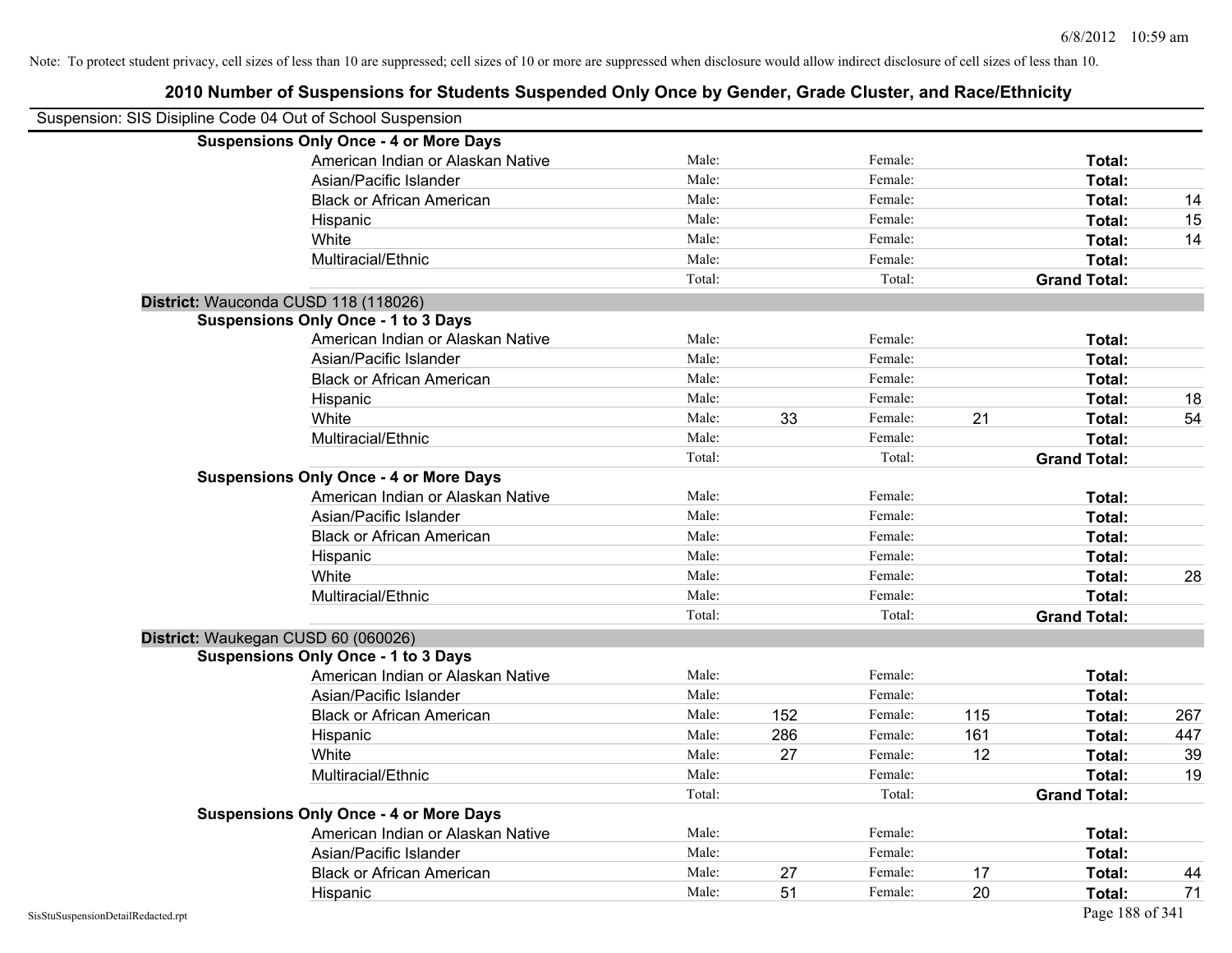# **2010 Number of Suspensions for Students Suspended Only Once by Gender, Grade Cluster, and Race/Ethnicity**

| Suspension: SIS Disipline Code 04 Out of School Suspension |        |         |                     |     |
|------------------------------------------------------------|--------|---------|---------------------|-----|
| White                                                      | Male:  | Female: | Total:              |     |
| Multiracial/Ethnic                                         | Male:  | Female: | Total:              |     |
|                                                            | Total: | Total:  | <b>Grand Total:</b> | 125 |
| District: Winthrop Harbor SD 1 (001002)                    |        |         |                     |     |
| <b>Suspensions Only Once - 1 to 3 Days</b>                 |        |         |                     |     |
| American Indian or Alaskan Native                          | Male:  | Female: | Total:              |     |
| Asian/Pacific Islander                                     | Male:  | Female: | Total:              |     |
| <b>Black or African American</b>                           | Male:  | Female: | Total:              |     |
| Hispanic                                                   | Male:  | Female: | Total:              |     |
| White                                                      | Male:  | Female: | Total:              |     |
| Multiracial/Ethnic                                         | Male:  | Female: | Total:              |     |
|                                                            | Total: | Total:  | <b>Grand Total:</b> | 10  |
| <b>Suspensions Only Once - 4 or More Days</b>              |        |         |                     |     |
| American Indian or Alaskan Native                          | Male:  | Female: | Total:              |     |
| Asian/Pacific Islander                                     | Male:  | Female: | Total:              |     |
| <b>Black or African American</b>                           | Male:  | Female: | Total:              |     |
| Hispanic                                                   | Male:  | Female: | Total:              |     |
| White                                                      | Male:  | Female: | Total:              |     |
| Multiracial/Ethnic                                         | Male:  | Female: | Total:              |     |
|                                                            | Total: | Total:  | <b>Grand Total:</b> |     |
| District: Woodland CCSD 50 (050004)                        |        |         |                     |     |
| <b>Suspensions Only Once - 1 to 3 Days</b>                 |        |         |                     |     |
| American Indian or Alaskan Native                          | Male:  | Female: | Total:              |     |
| Asian/Pacific Islander                                     | Male:  | Female: | Total:              |     |
| <b>Black or African American</b>                           | Male:  | Female: | Total:              |     |
| Hispanic                                                   | Male:  | Female: | Total:              |     |
| White                                                      | Male:  | Female: | Total:              |     |
| Multiracial/Ethnic                                         | Male:  | Female: | Total:              |     |
|                                                            | Total: | Total:  | <b>Grand Total:</b> | 17  |
| <b>Suspensions Only Once - 4 or More Days</b>              |        |         |                     |     |
| American Indian or Alaskan Native                          | Male:  | Female: | Total:              |     |
| Asian/Pacific Islander                                     | Male:  | Female: | Total:              |     |
| <b>Black or African American</b>                           | Male:  | Female: | Total:              |     |
| Hispanic                                                   | Male:  | Female: | Total:              |     |
| White                                                      | Male:  | Female: | Total:              |     |
| Multiracial/Ethnic                                         | Male:  | Female: | Total:              |     |
|                                                            | Total: | Total:  | <b>Grand Total:</b> | 10  |
|                                                            |        |         |                     |     |

### **District:** Zion ESD 6 (006002)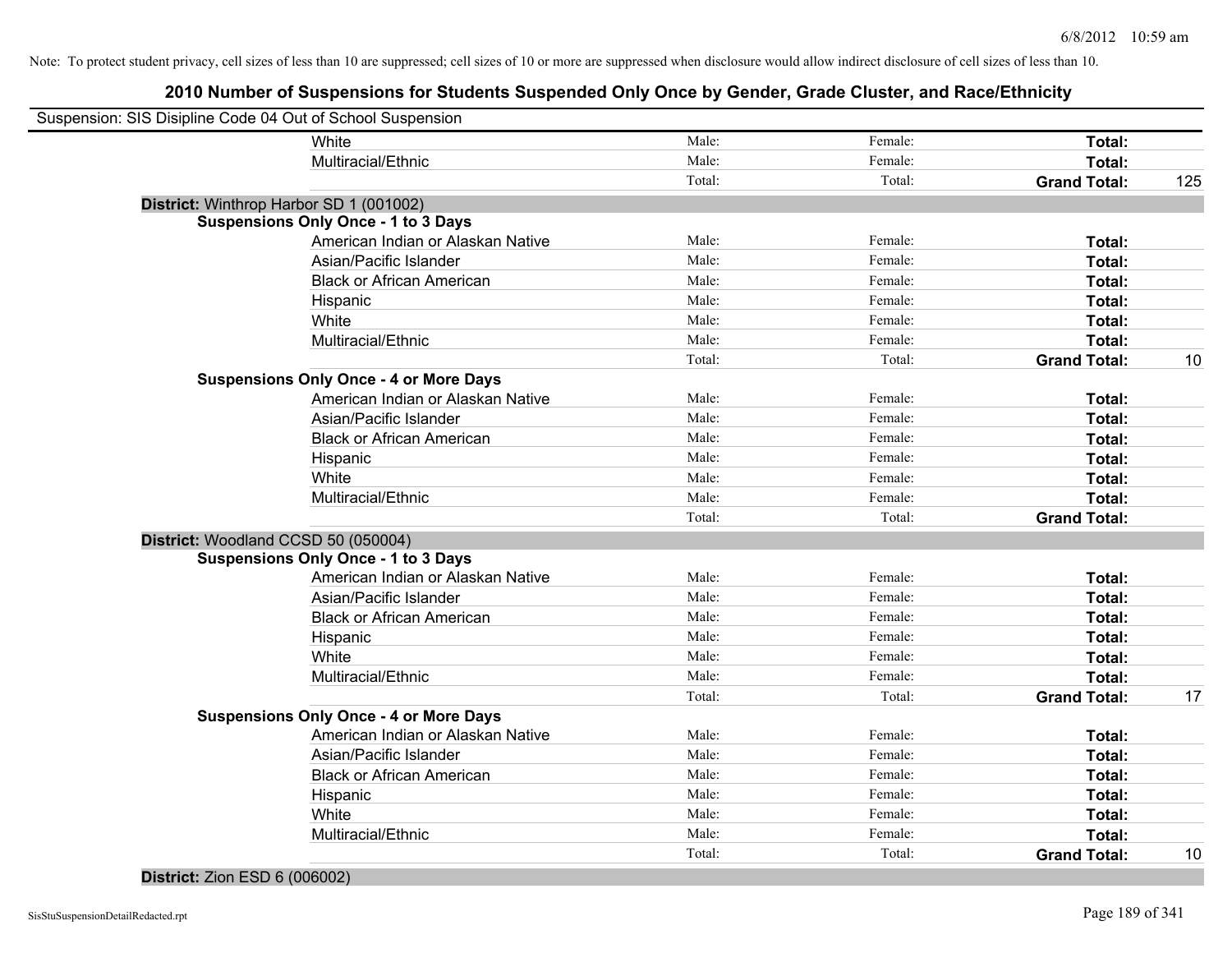| Suspension: SIS Disipline Code 04 Out of School Suspension |                                                             |        |    |                    |    |                     |    |
|------------------------------------------------------------|-------------------------------------------------------------|--------|----|--------------------|----|---------------------|----|
|                                                            | <b>Suspensions Only Once - 1 to 3 Days</b>                  |        |    |                    |    |                     |    |
|                                                            | American Indian or Alaskan Native                           | Male:  |    | Female:            |    | Total:              |    |
|                                                            | Asian/Pacific Islander                                      | Male:  |    | Female:            |    | Total:              |    |
|                                                            | <b>Black or African American</b>                            | Male:  | 49 | Female:            | 21 | Total:              | 70 |
|                                                            | Hispanic                                                    | Male:  |    | Female:            |    | Total:              | 19 |
|                                                            | White                                                       | Male:  |    | Female:            |    | Total:              | 10 |
|                                                            | Multiracial/Ethnic                                          | Male:  |    | Female:            |    | Total:              |    |
|                                                            |                                                             | Total: |    | Total:             |    | <b>Grand Total:</b> |    |
|                                                            | <b>Suspensions Only Once - 4 or More Days</b>               |        |    |                    |    |                     |    |
|                                                            | American Indian or Alaskan Native                           | Male:  |    | Female:            |    | Total:              |    |
|                                                            | Asian/Pacific Islander                                      | Male:  |    | Female:            |    | Total:              |    |
|                                                            | <b>Black or African American</b>                            | Male:  |    | Female:            |    | Total:              | 10 |
|                                                            | Hispanic                                                    | Male:  |    | Female:            |    | Total:              |    |
|                                                            | White                                                       | Male:  |    | Female:            |    | Total:              |    |
|                                                            | Multiracial/Ethnic                                          | Male:  |    | Female:            |    | <b>Total:</b>       |    |
|                                                            |                                                             | Total: |    | Total:             |    | <b>Grand Total:</b> |    |
|                                                            | District: Zion-Benton Twp HSD 126 (126017)                  |        |    |                    |    |                     |    |
|                                                            | <b>Suspensions Only Once - 1 to 3 Days</b>                  |        |    |                    |    |                     |    |
|                                                            | American Indian or Alaskan Native                           | Male:  |    | Female:            |    | Total:              |    |
|                                                            | Asian/Pacific Islander                                      | Male:  |    | Female:            |    | Total:              |    |
|                                                            | <b>Black or African American</b>                            | Male:  |    | Female:            |    | Total:              |    |
|                                                            | Hispanic                                                    | Male:  |    | Female:            |    | <b>Total:</b>       |    |
|                                                            | White                                                       | Male:  |    | Female:            |    | Total:              |    |
|                                                            | Multiracial/Ethnic                                          | Male:  |    | Female:            |    | <b>Total:</b>       |    |
|                                                            |                                                             | Total: | 14 | Total:             | 10 | <b>Grand Total:</b> | 24 |
|                                                            | <b>Suspensions Only Once - 4 or More Days</b>               |        |    |                    |    |                     |    |
|                                                            | American Indian or Alaskan Native                           | Male:  |    | Female:            |    | Total:              |    |
|                                                            | Asian/Pacific Islander                                      | Male:  |    | Female:            |    | Total:              |    |
|                                                            | <b>Black or African American</b>                            | Male:  |    | Female:            |    | Total:              |    |
|                                                            | Hispanic                                                    | Male:  |    | Female:            |    | Total:              |    |
|                                                            | White                                                       | Male:  |    | Female:            |    | Total:              |    |
|                                                            | Multiracial/Ethnic                                          | Male:  |    | Female:            |    | Total:              |    |
|                                                            |                                                             | Total: |    | Total:             |    | <b>Grand Total:</b> | 14 |
| <b>County: Non-Public School (000)</b>                     |                                                             |        |    |                    |    |                     |    |
| District: Lake ROE (000000)                                |                                                             |        |    |                    |    |                     |    |
|                                                            | <b>Suspensions Only Once - 1 to 3 Days</b>                  |        |    |                    |    |                     |    |
|                                                            | American Indian or Alaskan Native<br>Asian/Pacific Islander | Male:  |    | Female:            |    | Total:              |    |
|                                                            |                                                             | Male:  |    | Female:<br>Female: |    | Total:              |    |
|                                                            | <b>Black or African American</b>                            | Male:  |    |                    |    | Total:              |    |
| SisStuSuspensionDetailRedacted.rpt                         |                                                             |        |    |                    |    | Page 190 of 341     |    |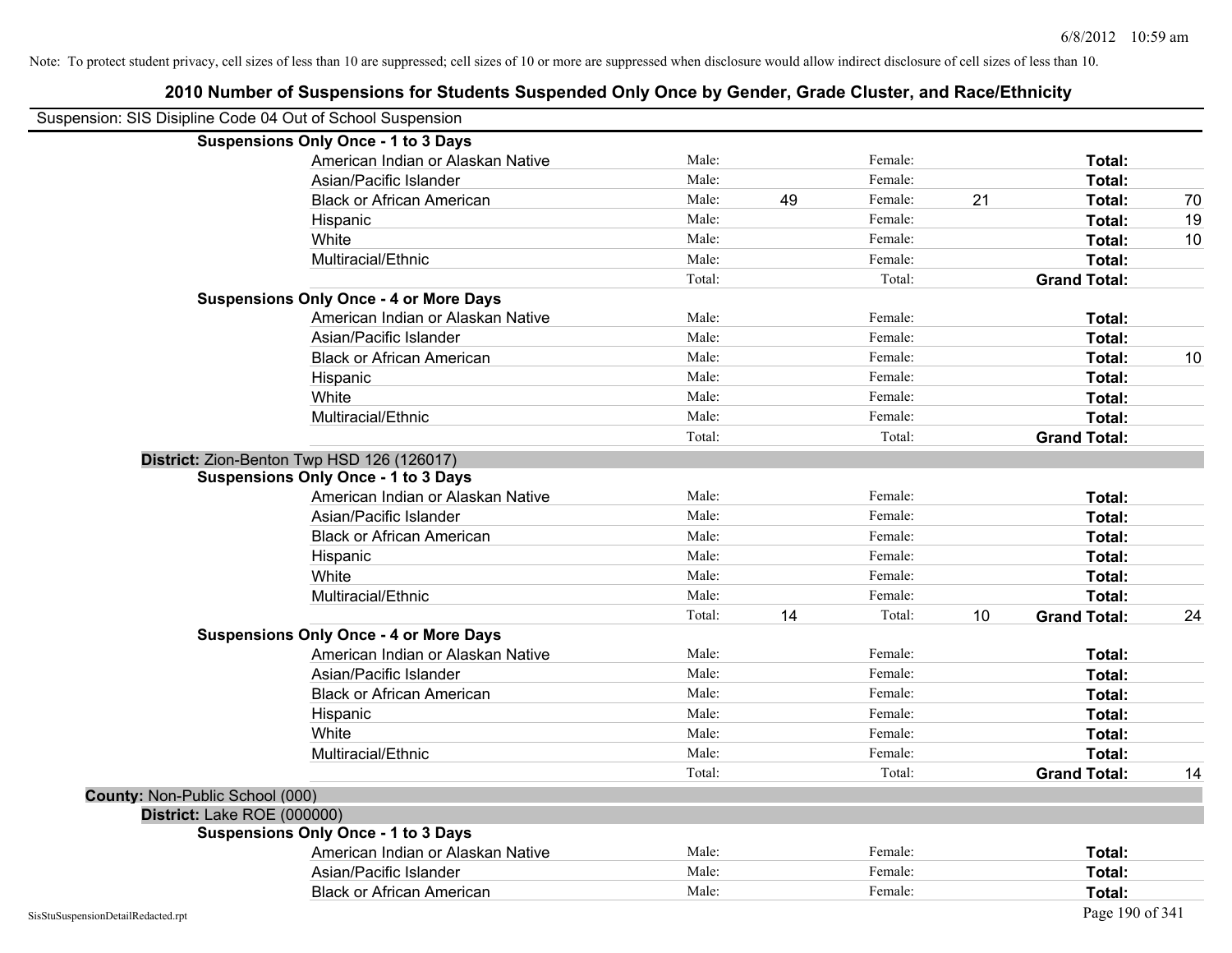|                           | Suspension: SIS Disipline Code 04 Out of School Suspension |        |         |                     |
|---------------------------|------------------------------------------------------------|--------|---------|---------------------|
|                           | Hispanic                                                   | Male:  | Female: | Total:              |
|                           | White                                                      | Male:  | Female: | Total:              |
|                           | Multiracial/Ethnic                                         | Male:  | Female: | Total:              |
|                           |                                                            | Total: | Total:  | <b>Grand Total:</b> |
|                           | <b>Suspensions Only Once - 4 or More Days</b>              |        |         |                     |
|                           | American Indian or Alaskan Native                          | Male:  | Female: | Total:              |
|                           | Asian/Pacific Islander                                     | Male:  | Female: | Total:              |
|                           | <b>Black or African American</b>                           | Male:  | Female: | Total:              |
|                           | Hispanic                                                   | Male:  | Female: | Total:              |
|                           | White                                                      | Male:  | Female: | Total:              |
|                           | Multiracial/Ethnic                                         | Male:  | Female: | Total:              |
|                           |                                                            | Total: | Total:  | <b>Grand Total:</b> |
|                           |                                                            |        |         |                     |
| Region: Lee/Ogle ROE (47) |                                                            |        |         |                     |
| <b>County: Lee (052)</b>  |                                                            |        |         |                     |
|                           | District: Amboy CUSD 272 (272026)                          |        |         |                     |
|                           | <b>Suspensions Only Once - 1 to 3 Days</b>                 |        |         |                     |
|                           | American Indian or Alaskan Native                          | Male:  | Female: | Total:              |
|                           | Asian/Pacific Islander                                     | Male:  | Female: | Total:              |
|                           | <b>Black or African American</b>                           | Male:  | Female: | Total:              |
|                           | Hispanic                                                   | Male:  | Female: | Total:              |
|                           | White                                                      | Male:  | Female: | Total:<br>23        |
|                           | Multiracial/Ethnic                                         | Male:  | Female: | Total:              |
|                           |                                                            | Total: | Total:  | <b>Grand Total:</b> |
|                           | <b>Suspensions Only Once - 4 or More Days</b>              |        |         |                     |
|                           | American Indian or Alaskan Native                          | Male:  | Female: | Total:              |
|                           | Asian/Pacific Islander                                     | Male:  | Female: | Total:              |
|                           | <b>Black or African American</b>                           | Male:  | Female: | Total:              |
|                           | Hispanic                                                   | Male:  | Female: | Total:              |
|                           | White                                                      | Male:  | Female: | Total:              |
|                           | Multiracial/Ethnic                                         | Male:  | Female: | Total:              |
|                           |                                                            | Total: | Total:  | <b>Grand Total:</b> |
|                           | District: Ashton-Franklin Center CUSD 275 (275026)         |        |         |                     |
|                           | <b>Suspensions Only Once - 1 to 3 Days</b>                 |        |         |                     |
|                           | American Indian or Alaskan Native                          | Male:  | Female: | Total:              |
|                           | Asian/Pacific Islander                                     | Male:  | Female: | Total:              |
|                           | <b>Black or African American</b>                           | Male:  | Female: | Total:              |
|                           | Hispanic                                                   | Male:  | Female: | Total:              |
|                           |                                                            |        |         |                     |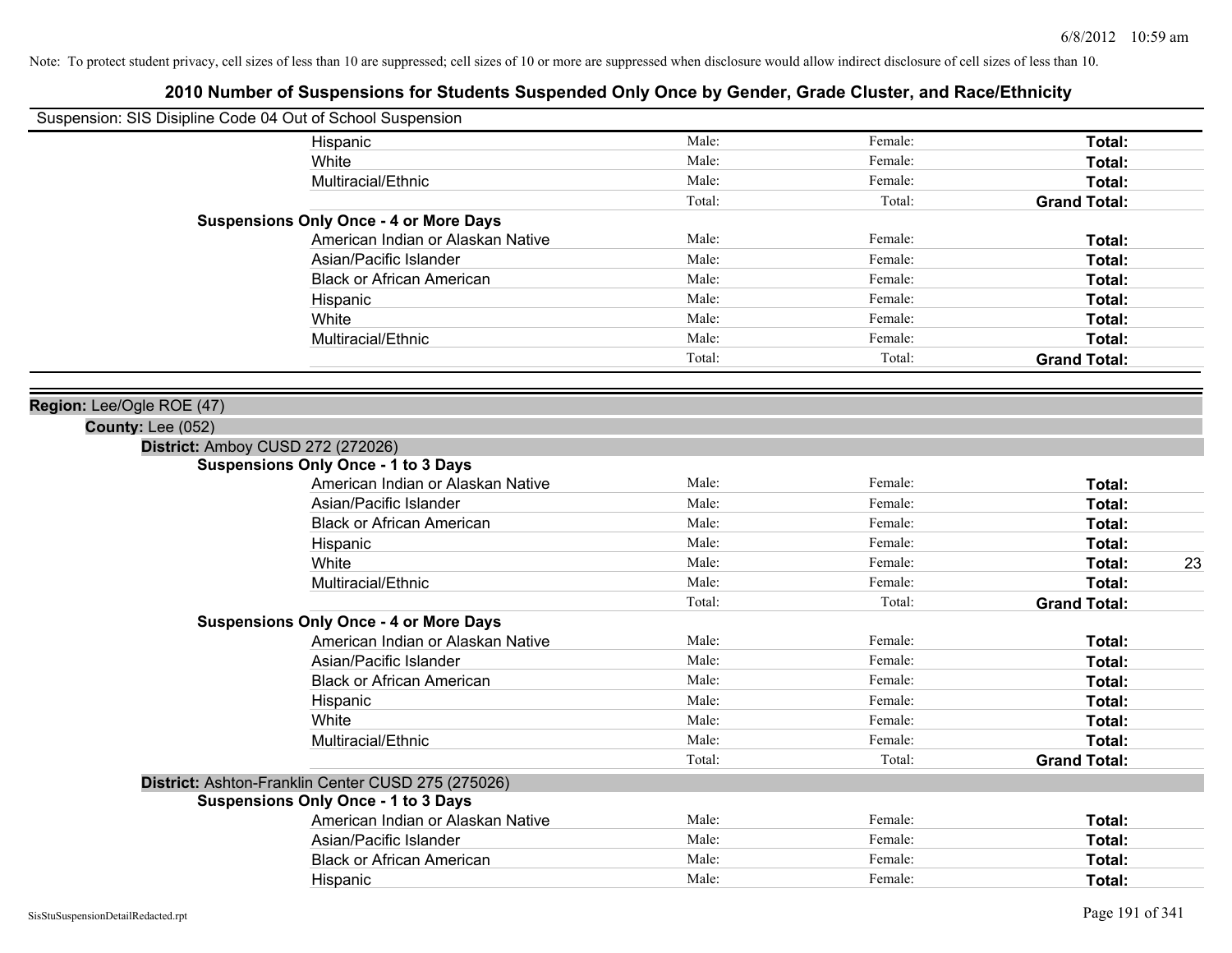| Suspension: SIS Disipline Code 04 Out of School Suspension |        |               |        |                     |     |
|------------------------------------------------------------|--------|---------------|--------|---------------------|-----|
| White                                                      | Male:  | Female:       |        | Total:              | 13  |
| Multiracial/Ethnic                                         | Male:  | Female:       |        | Total:              |     |
|                                                            | Total: |               | Total: | <b>Grand Total:</b> |     |
| <b>Suspensions Only Once - 4 or More Days</b>              |        |               |        |                     |     |
| American Indian or Alaskan Native                          | Male:  | Female:       |        | Total:              |     |
| Asian/Pacific Islander                                     | Male:  | Female:       |        | Total:              |     |
| <b>Black or African American</b>                           | Male:  | Female:       |        | Total:              |     |
| Hispanic                                                   | Male:  | Female:       |        | Total:              |     |
| White                                                      | Male:  | Female:       |        | Total:              |     |
| Multiracial/Ethnic                                         | Male:  | Female:       |        | Total:              |     |
|                                                            | Total: |               | Total: | <b>Grand Total:</b> |     |
| District: Dixon USD 170 (170022)                           |        |               |        |                     |     |
| <b>Suspensions Only Once - 1 to 3 Days</b>                 |        |               |        |                     |     |
| American Indian or Alaskan Native                          | Male:  | Female:       |        | Total:              |     |
| Asian/Pacific Islander                                     | Male:  | Female:       |        | Total:              |     |
| <b>Black or African American</b>                           | Male:  | Female:       |        | Total:              |     |
| Hispanic                                                   | Male:  | Female:       |        | Total:              |     |
| White                                                      | Male:  | 69<br>Female: | 40     | Total:              | 109 |
| Multiracial/Ethnic                                         | Male:  | Female:       |        | Total:              | 12  |
|                                                            | Total: |               | Total: | <b>Grand Total:</b> | 132 |
| <b>Suspensions Only Once - 4 or More Days</b>              |        |               |        |                     |     |
| American Indian or Alaskan Native                          | Male:  | Female:       |        | Total:              |     |
| Asian/Pacific Islander                                     | Male:  | Female:       |        | Total:              |     |
| <b>Black or African American</b>                           | Male:  | Female:       |        | <b>Total:</b>       |     |
| Hispanic                                                   | Male:  | Female:       |        | Total:              |     |
| White                                                      | Male:  | Female:       |        | Total:              | 10  |
| Multiracial/Ethnic                                         | Male:  | Female:       |        | Total:              |     |
|                                                            | Total: |               | Total: | <b>Grand Total:</b> |     |
| District: Paw Paw CUSD 271 (271026)                        |        |               |        |                     |     |
| <b>Suspensions Only Once - 1 to 3 Days</b>                 |        |               |        |                     |     |
| American Indian or Alaskan Native                          | Male:  | Female:       |        | Total:              |     |
| Asian/Pacific Islander                                     | Male:  | Female:       |        | Total:              |     |
| <b>Black or African American</b>                           | Male:  | Female:       |        | Total:              |     |
| Hispanic                                                   | Male:  | Female:       |        | Total:              |     |
| White                                                      | Male:  | Female:       |        | Total:              |     |
| Multiracial/Ethnic                                         | Male:  | Female:       |        | Total:              |     |
|                                                            | Total: |               | Total: | <b>Grand Total:</b> |     |

**District:** Steward ESD 220 (220002)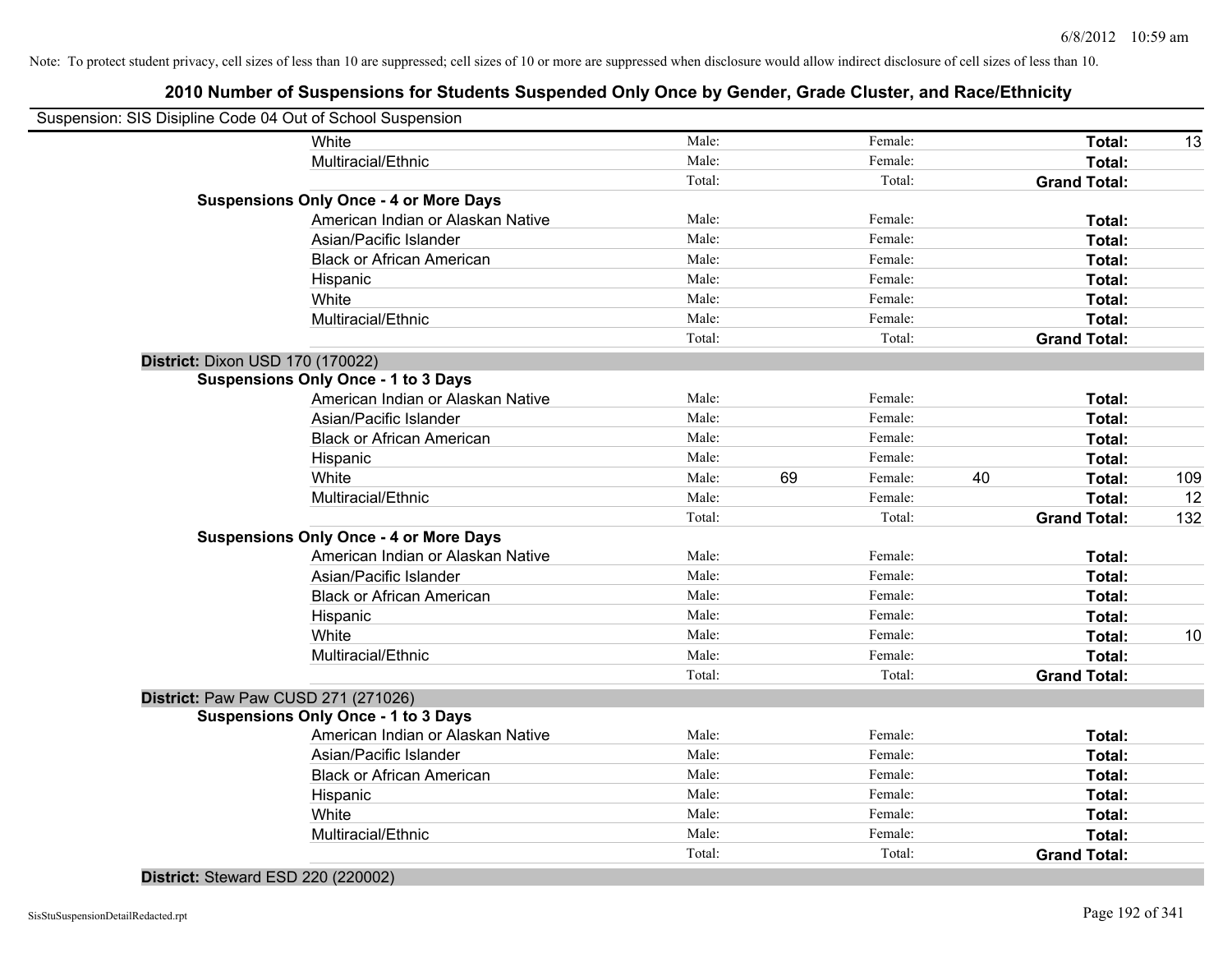| Suspension: SIS Disipline Code 04 Out of School Suspension |                                                 |        |         |                     |
|------------------------------------------------------------|-------------------------------------------------|--------|---------|---------------------|
|                                                            | <b>Suspensions Only Once - 1 to 3 Days</b>      |        |         |                     |
|                                                            | American Indian or Alaskan Native               | Male:  | Female: | Total:              |
|                                                            | Asian/Pacific Islander                          | Male:  | Female: | Total:              |
|                                                            | <b>Black or African American</b>                | Male:  | Female: | Total:              |
|                                                            | Hispanic                                        | Male:  | Female: | Total:              |
|                                                            | White                                           | Male:  | Female: | Total:              |
|                                                            | Multiracial/Ethnic                              | Male:  | Female: | Total:              |
|                                                            |                                                 | Total: | Total:  | <b>Grand Total:</b> |
| County: Non-Public School (000)                            |                                                 |        |         |                     |
| District: Lee/Ogle ROE (000000)                            |                                                 |        |         |                     |
|                                                            | <b>Suspensions Only Once - 1 to 3 Days</b>      |        |         |                     |
|                                                            | American Indian or Alaskan Native               | Male:  | Female: | Total:              |
|                                                            | Asian/Pacific Islander                          | Male:  | Female: | Total:              |
|                                                            | <b>Black or African American</b>                | Male:  | Female: | Total:              |
|                                                            | Hispanic                                        | Male:  | Female: | Total:              |
|                                                            | White                                           | Male:  | Female: | Total:              |
|                                                            | Multiracial/Ethnic                              | Male:  | Female: | Total:              |
|                                                            |                                                 | Total: | Total:  | <b>Grand Total:</b> |
| County: Ogle (071)                                         |                                                 |        |         |                     |
|                                                            | District: Forrestville Valley CUSD 221 (221026) |        |         |                     |
|                                                            | <b>Suspensions Only Once - 1 to 3 Days</b>      |        |         |                     |
|                                                            | American Indian or Alaskan Native               | Male:  | Female: | Total:              |
|                                                            | Asian/Pacific Islander                          | Male:  | Female: | Total:              |
|                                                            | <b>Black or African American</b>                | Male:  | Female: | Total:              |
|                                                            | Hispanic                                        | Male:  | Female: | Total:              |
|                                                            | White                                           | Male:  | Female: | Total:              |
|                                                            | Multiracial/Ethnic                              | Male:  | Female: | Total:              |
|                                                            |                                                 | Total: | Total:  | <b>Grand Total:</b> |
|                                                            | <b>Suspensions Only Once - 4 or More Days</b>   |        |         |                     |
|                                                            | American Indian or Alaskan Native               | Male:  | Female: | Total:              |
|                                                            | Asian/Pacific Islander                          | Male:  | Female: | Total:              |
|                                                            | <b>Black or African American</b>                | Male:  | Female: | Total:              |
|                                                            | Hispanic                                        | Male:  | Female: | Total:              |
|                                                            | White                                           | Male:  | Female: | Total:              |
|                                                            | Multiracial/Ethnic                              | Male:  | Female: | Total:              |
|                                                            |                                                 | Total: | Total:  | <b>Grand Total:</b> |
| District: Meridian CUSD 223 (223026)                       |                                                 |        |         |                     |
|                                                            | <b>Suspensions Only Once - 1 to 3 Days</b>      |        |         |                     |
|                                                            | American Indian or Alaskan Native               | Male:  | Female: | Total:              |
| SisStuSuspensionDetailRedacted.rpt                         |                                                 |        |         | Page 193 of 341     |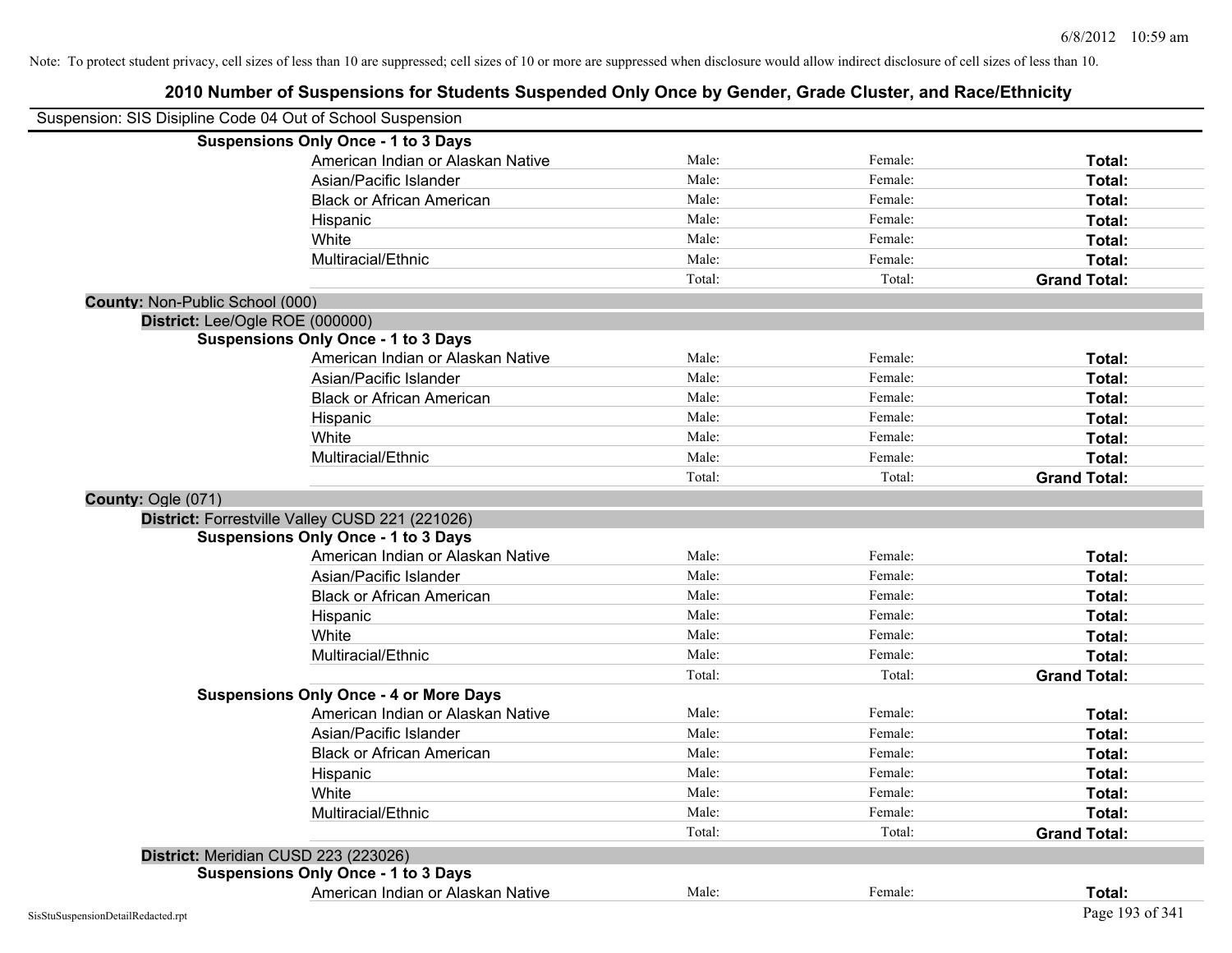| Suspension: SIS Disipline Code 04 Out of School Suspension |                                                  |        |         |                     |    |
|------------------------------------------------------------|--------------------------------------------------|--------|---------|---------------------|----|
|                                                            | Asian/Pacific Islander                           | Male:  | Female: | Total:              |    |
|                                                            | <b>Black or African American</b>                 | Male:  | Female: | Total:              |    |
|                                                            | Hispanic                                         | Male:  | Female: | Total:              |    |
|                                                            | White                                            | Male:  | Female: | Total:              | 20 |
|                                                            | Multiracial/Ethnic                               | Male:  | Female: | Total:              |    |
|                                                            |                                                  | Total: | Total:  | <b>Grand Total:</b> |    |
|                                                            | <b>Suspensions Only Once - 4 or More Days</b>    |        |         |                     |    |
|                                                            | American Indian or Alaskan Native                | Male:  | Female: | Total:              |    |
|                                                            | Asian/Pacific Islander                           | Male:  | Female: | Total:              |    |
|                                                            | <b>Black or African American</b>                 | Male:  | Female: | Total:              |    |
|                                                            | Hispanic                                         | Male:  | Female: | Total:              |    |
|                                                            | White                                            | Male:  | Female: | Total:              |    |
|                                                            | Multiracial/Ethnic                               | Male:  | Female: | Total:              |    |
|                                                            |                                                  | Total: | Total:  | <b>Grand Total:</b> |    |
|                                                            | District: Ogle Co Education Cooperative (801060) |        |         |                     |    |
|                                                            | <b>Suspensions Only Once - 4 or More Days</b>    |        |         |                     |    |
|                                                            | American Indian or Alaskan Native                | Male:  | Female: | Total:              |    |
|                                                            | Asian/Pacific Islander                           | Male:  | Female: | Total:              |    |
|                                                            | <b>Black or African American</b>                 | Male:  | Female: | Total:              |    |
|                                                            | Hispanic                                         | Male:  | Female: | Total:              |    |
|                                                            | White                                            | Male:  | Female: | Total:              |    |
|                                                            | Multiracial/Ethnic                               | Male:  | Female: | Total:              |    |
|                                                            |                                                  | Total: | Total:  | <b>Grand Total:</b> |    |
|                                                            | District: Oregon CUSD 220 (220026)               |        |         |                     |    |
|                                                            | <b>Suspensions Only Once - 1 to 3 Days</b>       |        |         |                     |    |
|                                                            | American Indian or Alaskan Native                | Male:  | Female: | Total:              |    |
|                                                            | Asian/Pacific Islander                           | Male:  | Female: | Total:              |    |
|                                                            | <b>Black or African American</b>                 | Male:  | Female: | Total:              |    |
|                                                            | Hispanic                                         | Male:  | Female: | Total:              |    |
|                                                            | White                                            | Male:  | Female: | Total:              | 23 |
|                                                            | Multiracial/Ethnic                               | Male:  | Female: | Total:              |    |
|                                                            |                                                  | Total: | Total:  | <b>Grand Total:</b> |    |
|                                                            | <b>Suspensions Only Once - 4 or More Days</b>    |        |         |                     |    |
|                                                            | American Indian or Alaskan Native                | Male:  | Female: | Total:              |    |
|                                                            | Asian/Pacific Islander                           | Male:  | Female: | Total:              |    |
|                                                            | <b>Black or African American</b>                 | Male:  | Female: | Total:              |    |
|                                                            | Hispanic                                         | Male:  | Female: | Total:              |    |
|                                                            | White                                            | Male:  | Female: | Total:              | 10 |
|                                                            | Multiracial/Ethnic                               | Male:  | Female: | Total:              |    |
| SisStuSuspensionDetailRedacted.rpt                         |                                                  |        |         | Page 194 of 341     |    |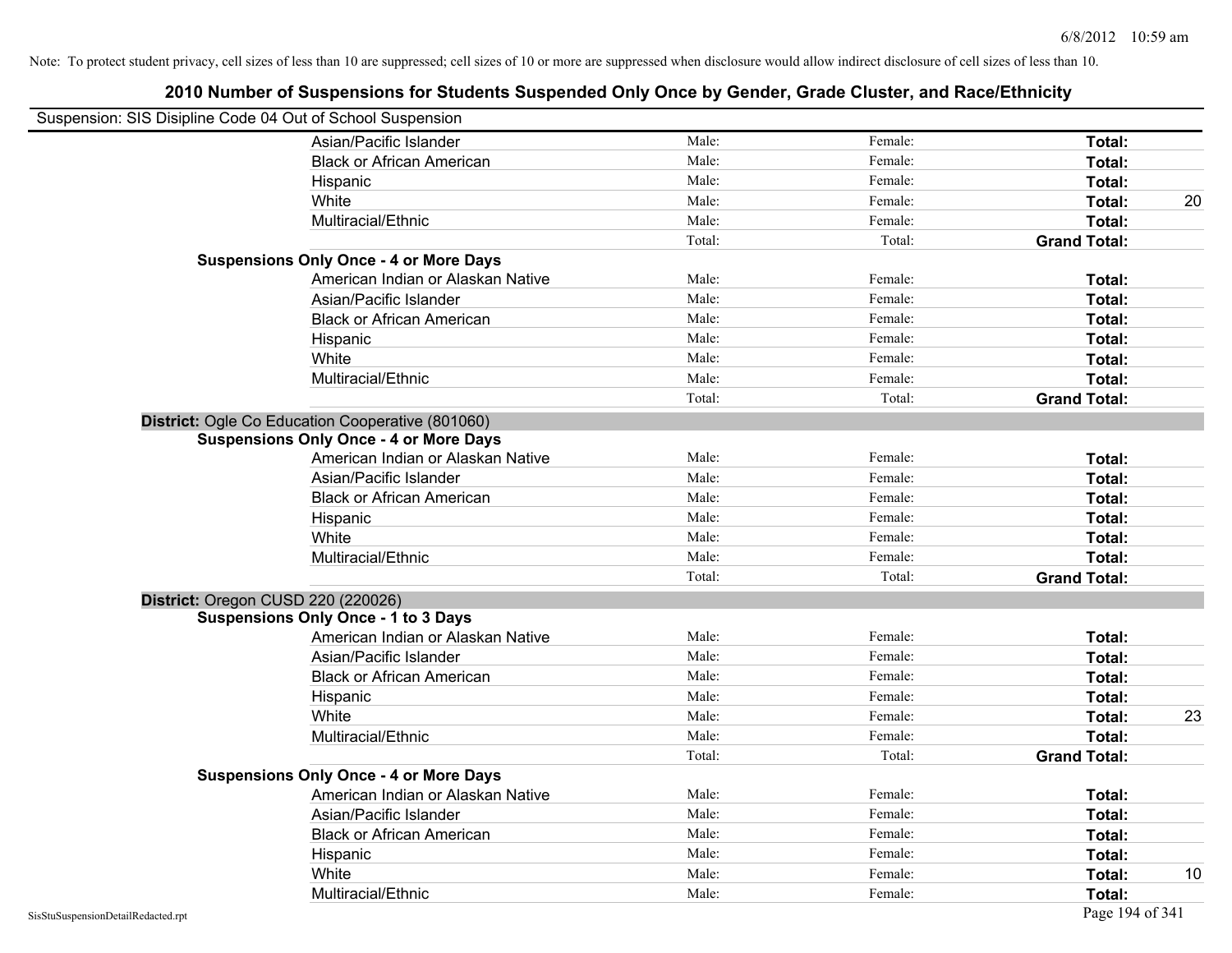| Suspension: SIS Disipline Code 04 Out of School Suspension |        |         |                     |    |
|------------------------------------------------------------|--------|---------|---------------------|----|
|                                                            | Total: | Total:  | <b>Grand Total:</b> |    |
| District: Polo CUSD 222 (222026)                           |        |         |                     |    |
| <b>Suspensions Only Once - 1 to 3 Days</b>                 |        |         |                     |    |
| American Indian or Alaskan Native                          | Male:  | Female: | Total:              |    |
| Asian/Pacific Islander                                     | Male:  | Female: | Total:              |    |
| <b>Black or African American</b>                           | Male:  | Female: | Total:              |    |
| Hispanic                                                   | Male:  | Female: | Total:              |    |
| White                                                      | Male:  | Female: | Total:              |    |
| Multiracial/Ethnic                                         | Male:  | Female: | Total:              |    |
|                                                            | Total: | Total:  | <b>Grand Total:</b> | 10 |
| <b>Suspensions Only Once - 4 or More Days</b>              |        |         |                     |    |
| American Indian or Alaskan Native                          | Male:  | Female: | Total:              |    |
| Asian/Pacific Islander                                     | Male:  | Female: | Total:              |    |
| <b>Black or African American</b>                           | Male:  | Female: | Total:              |    |
| Hispanic                                                   | Male:  | Female: | Total:              |    |
| White                                                      | Male:  | Female: | Total:              |    |
| Multiracial/Ethnic                                         | Male:  | Female: | Total:              |    |
|                                                            | Total: | Total:  | <b>Grand Total:</b> |    |
| District: Rochelle CCSD 231 (231004)                       |        |         |                     |    |
| <b>Suspensions Only Once - 1 to 3 Days</b>                 |        |         |                     |    |
| American Indian or Alaskan Native                          | Male:  | Female: | Total:              |    |
| Asian/Pacific Islander                                     | Male:  | Female: | Total:              |    |
| <b>Black or African American</b>                           | Male:  | Female: | Total:              |    |
| Hispanic                                                   | Male:  | Female: | Total:              | 11 |
| White                                                      | Male:  | Female: | Total:              | 19 |
| Multiracial/Ethnic                                         | Male:  | Female: | Total:              |    |
|                                                            | Total: | Total:  | <b>Grand Total:</b> |    |
| <b>Suspensions Only Once - 4 or More Days</b>              |        |         |                     |    |
| American Indian or Alaskan Native                          | Male:  | Female: | Total:              |    |
| Asian/Pacific Islander                                     | Male:  | Female: | Total:              |    |
| <b>Black or African American</b>                           | Male:  | Female: | Total:              |    |
| Hispanic                                                   | Male:  | Female: | Total:              |    |
| White                                                      | Male:  | Female: | Total:              |    |
| Multiracial/Ethnic                                         | Male:  | Female: | Total:              |    |
|                                                            | Total: | Total:  | <b>Grand Total:</b> |    |
| District: Rochelle Twp HSD 212 (212017)                    |        |         |                     |    |
| <b>Suspensions Only Once - 4 or More Days</b>              |        |         |                     |    |
| American Indian or Alaskan Native                          | Male:  | Female: | Total:              |    |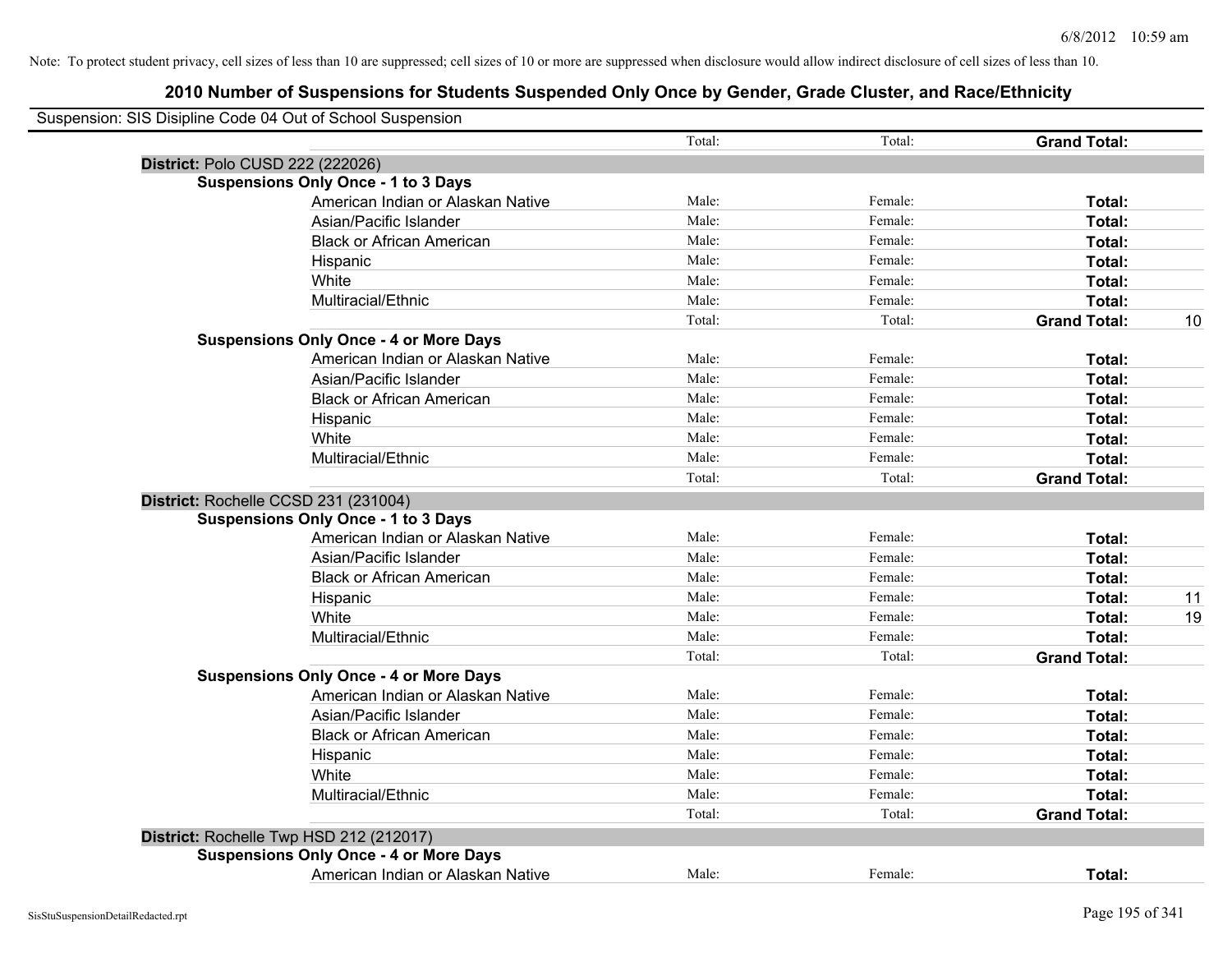| Suspension: SIS Disipline Code 04 Out of School Suspension |                                                 |        |    |         |    |                     |    |
|------------------------------------------------------------|-------------------------------------------------|--------|----|---------|----|---------------------|----|
|                                                            | Asian/Pacific Islander                          | Male:  |    | Female: |    | Total:              |    |
|                                                            | <b>Black or African American</b>                | Male:  |    | Female: |    | Total:              |    |
|                                                            | Hispanic                                        | Male:  |    | Female: |    | Total:              |    |
|                                                            | White                                           | Male:  |    | Female: |    | Total:              |    |
|                                                            | Multiracial/Ethnic                              | Male:  |    | Female: |    | Total:              |    |
|                                                            |                                                 | Total: |    | Total:  |    | <b>Grand Total:</b> |    |
|                                                            |                                                 |        |    |         |    |                     |    |
| Region: Logan/Mason/Menard ROE (38)                        |                                                 |        |    |         |    |                     |    |
| County: Logan (054)                                        |                                                 |        |    |         |    |                     |    |
|                                                            | District: Chester-East Lincoln CCSD 61 (061004) |        |    |         |    |                     |    |
|                                                            | <b>Suspensions Only Once - 1 to 3 Days</b>      |        |    |         |    |                     |    |
|                                                            | American Indian or Alaskan Native               | Male:  |    | Female: |    | Total:              |    |
|                                                            | Asian/Pacific Islander                          | Male:  |    | Female: |    | Total:              |    |
|                                                            | <b>Black or African American</b>                | Male:  |    | Female: |    | Total:              |    |
|                                                            | Hispanic                                        | Male:  |    | Female: |    | Total:              |    |
|                                                            | White                                           | Male:  |    | Female: |    | Total:              |    |
|                                                            | Multiracial/Ethnic                              | Male:  |    | Female: |    | Total:              |    |
|                                                            |                                                 | Total: |    | Total:  |    | <b>Grand Total:</b> |    |
|                                                            | District: Lincoln CHSD 404 (404016)             |        |    |         |    |                     |    |
|                                                            | <b>Suspensions Only Once - 1 to 3 Days</b>      |        |    |         |    |                     |    |
|                                                            | American Indian or Alaskan Native               | Male:  |    | Female: |    | Total:              |    |
|                                                            | Asian/Pacific Islander                          | Male:  |    | Female: |    | Total:              |    |
|                                                            | <b>Black or African American</b>                | Male:  |    | Female: |    | Total:              |    |
|                                                            | Hispanic                                        | Male:  |    | Female: |    | Total:              |    |
|                                                            | White                                           | Male:  | 28 | Female: | 24 | Total:              | 52 |
|                                                            | Multiracial/Ethnic                              | Male:  |    | Female: |    | Total:              |    |
|                                                            |                                                 | Total: |    | Total:  |    | <b>Grand Total:</b> |    |
|                                                            | <b>Suspensions Only Once - 4 or More Days</b>   |        |    |         |    |                     |    |
|                                                            | American Indian or Alaskan Native               | Male:  |    | Female: |    | Total:              |    |
|                                                            | Asian/Pacific Islander                          | Male:  |    | Female: |    | Total:              |    |
|                                                            | <b>Black or African American</b>                | Male:  |    | Female: |    | Total:              |    |
|                                                            | Hispanic                                        | Male:  |    | Female: |    | Total:              |    |
|                                                            | White                                           | Male:  |    | Female: |    | Total:              | 12 |
|                                                            | Multiracial/Ethnic                              | Male:  |    | Female: |    | Total:              |    |
|                                                            |                                                 | Total: |    | Total:  |    | <b>Grand Total:</b> |    |
|                                                            | District: Lincoln ESD 27 (027002)               |        |    |         |    |                     |    |
|                                                            | <b>Suspensions Only Once - 1 to 3 Days</b>      |        |    |         |    |                     |    |
|                                                            | American Indian or Alaskan Native               | Male:  |    | Female: |    | Total:              |    |
|                                                            |                                                 |        |    |         |    |                     |    |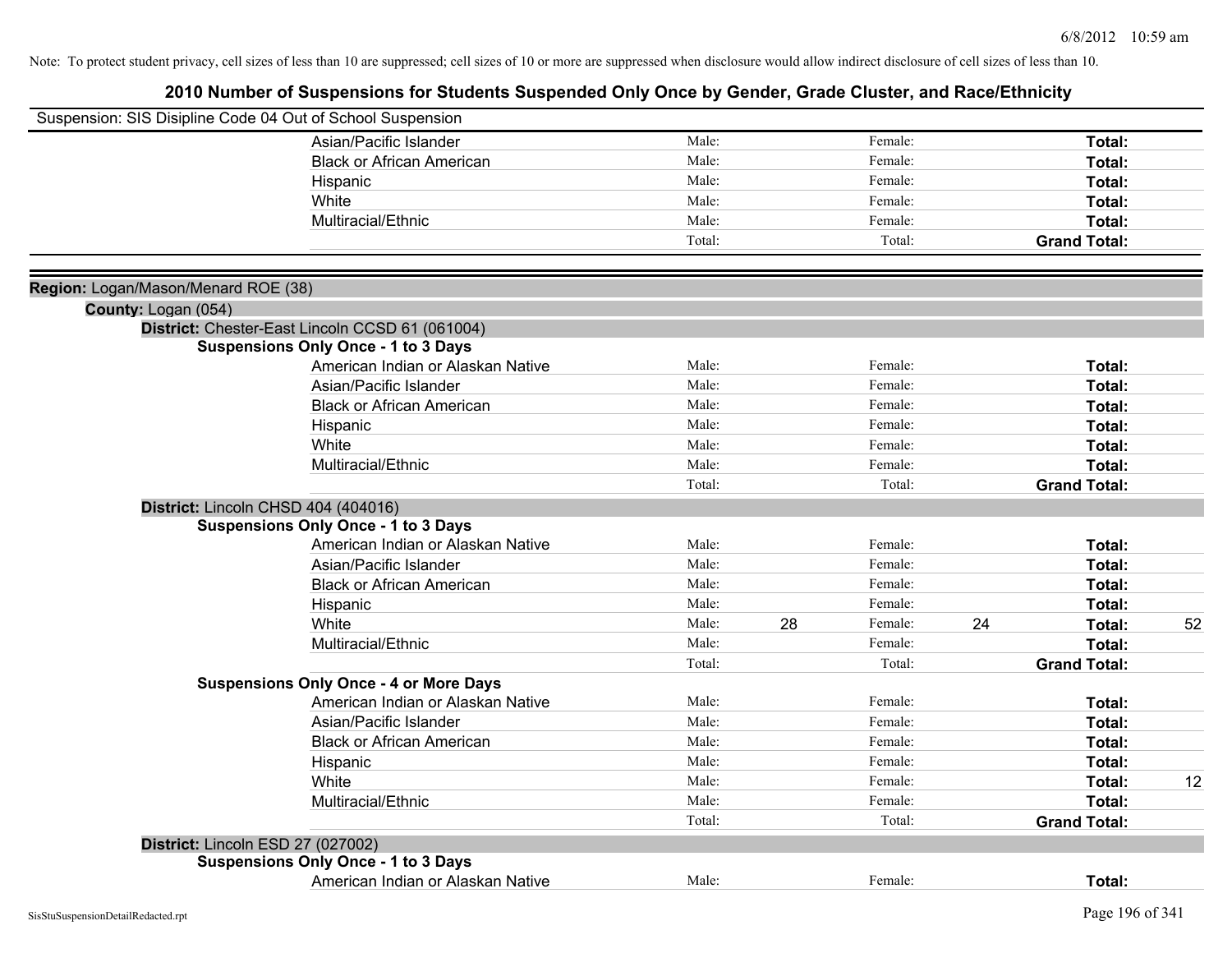| Suspension: SIS Disipline Code 04 Out of School Suspension |                                                 |        |         |                     |    |
|------------------------------------------------------------|-------------------------------------------------|--------|---------|---------------------|----|
|                                                            | Asian/Pacific Islander                          | Male:  | Female: | Total:              |    |
|                                                            | <b>Black or African American</b>                | Male:  | Female: | Total:              |    |
|                                                            | Hispanic                                        | Male:  | Female: | Total:              |    |
|                                                            | White                                           | Male:  | Female: | Total:              |    |
|                                                            | Multiracial/Ethnic                              | Male:  | Female: | Total:              |    |
|                                                            |                                                 | Total: | Total:  | <b>Grand Total:</b> | 10 |
|                                                            | <b>Suspensions Only Once - 4 or More Days</b>   |        |         |                     |    |
|                                                            | American Indian or Alaskan Native               | Male:  | Female: | Total:              |    |
|                                                            | Asian/Pacific Islander                          | Male:  | Female: | Total:              |    |
|                                                            | <b>Black or African American</b>                | Male:  | Female: | Total:              |    |
|                                                            | Hispanic                                        | Male:  | Female: | Total:              |    |
|                                                            | White                                           | Male:  | Female: | Total:              |    |
|                                                            | Multiracial/Ethnic                              | Male:  | Female: | Total:              |    |
|                                                            |                                                 | Total: | Total:  | <b>Grand Total:</b> |    |
| District: Mt Pulaski CUSD 23 (023026)                      |                                                 |        |         |                     |    |
|                                                            | <b>Suspensions Only Once - 1 to 3 Days</b>      |        |         |                     |    |
|                                                            | American Indian or Alaskan Native               | Male:  | Female: | Total:              |    |
|                                                            | Asian/Pacific Islander                          | Male:  | Female: | Total:              |    |
|                                                            | <b>Black or African American</b>                | Male:  | Female: | Total:              |    |
|                                                            | Hispanic                                        | Male:  | Female: | Total:              |    |
|                                                            | White                                           | Male:  | Female: | Total:              | 20 |
|                                                            | Multiracial/Ethnic                              | Male:  | Female: | Total:              |    |
|                                                            |                                                 | Total: | Total:  | <b>Grand Total:</b> |    |
|                                                            | <b>Suspensions Only Once - 4 or More Days</b>   |        |         |                     |    |
|                                                            | American Indian or Alaskan Native               | Male:  | Female: | Total:              |    |
|                                                            | Asian/Pacific Islander                          | Male:  | Female: | Total:              |    |
|                                                            | <b>Black or African American</b>                | Male:  | Female: | Total:              |    |
|                                                            | Hispanic                                        | Male:  | Female: | Total:              |    |
|                                                            | White                                           | Male:  | Female: | Total:              |    |
|                                                            | Multiracial/Ethnic                              | Male:  | Female: | Total:              |    |
|                                                            |                                                 | Total: | Total:  | <b>Grand Total:</b> |    |
|                                                            | District: New Holland-Middletown Ed 88 (088002) |        |         |                     |    |
|                                                            | <b>Suspensions Only Once - 1 to 3 Days</b>      |        |         |                     |    |
|                                                            | American Indian or Alaskan Native               | Male:  | Female: | Total:              |    |
|                                                            | Asian/Pacific Islander                          | Male:  | Female: | Total:              |    |
|                                                            | <b>Black or African American</b>                | Male:  | Female: | Total:              |    |
|                                                            | Hispanic                                        | Male:  | Female: | Total:              |    |
|                                                            | White                                           | Male:  | Female: | Total:              |    |
|                                                            | Multiracial/Ethnic                              | Male:  | Female: | Total:              |    |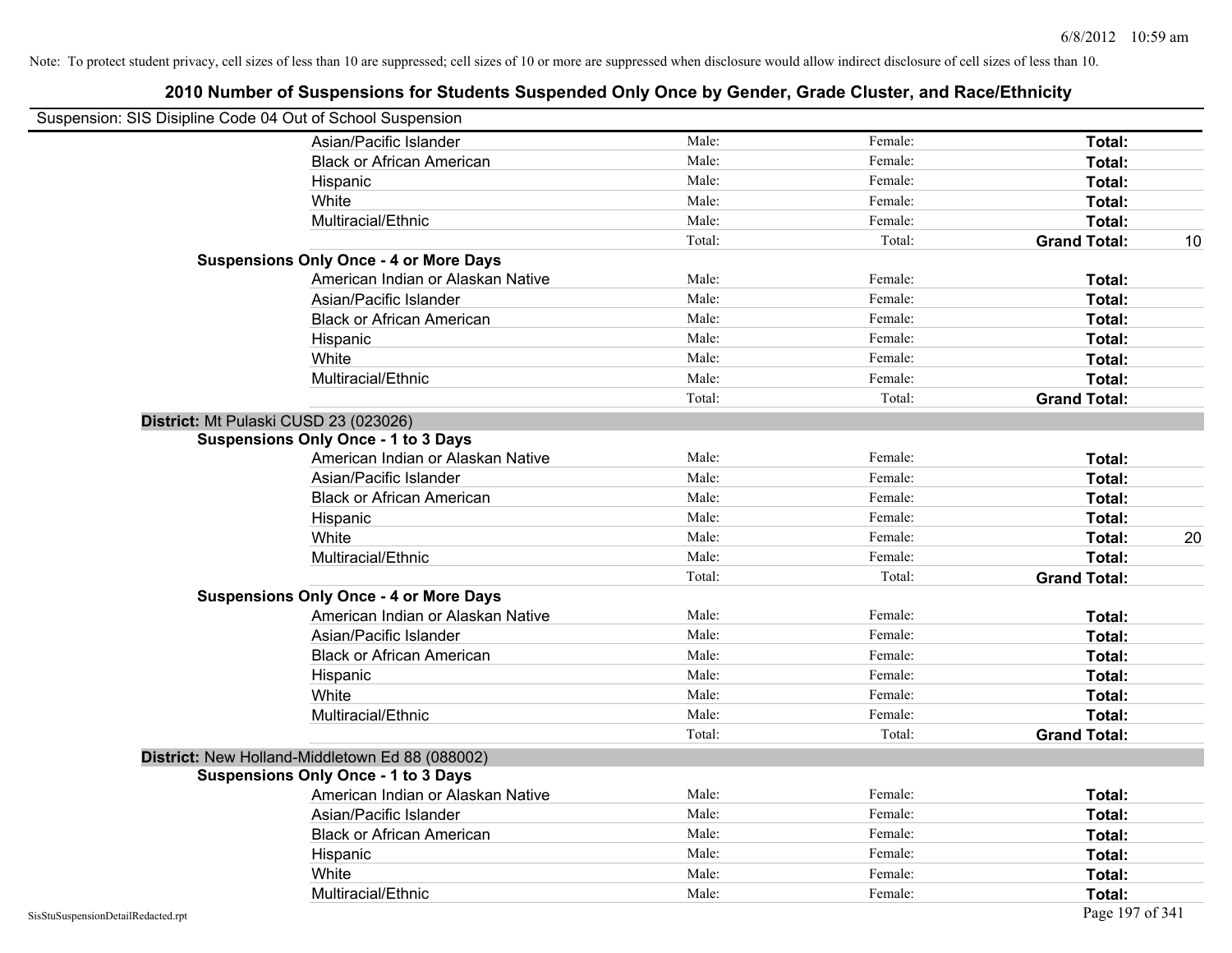|                     | Suspension: SIS Disipline Code 04 Out of School Suspension |        |         |                     |    |
|---------------------|------------------------------------------------------------|--------|---------|---------------------|----|
|                     |                                                            | Total: | Total:  | <b>Grand Total:</b> |    |
| County: Mason (060) |                                                            |        |         |                     |    |
|                     | District: Havana CUSD 126 (126026)                         |        |         |                     |    |
|                     | <b>Suspensions Only Once - 1 to 3 Days</b>                 |        |         |                     |    |
|                     | American Indian or Alaskan Native                          | Male:  | Female: | Total:              |    |
|                     | Asian/Pacific Islander                                     | Male:  | Female: | Total:              |    |
|                     | <b>Black or African American</b>                           | Male:  | Female: | Total:              |    |
|                     | Hispanic                                                   | Male:  | Female: | Total:              |    |
|                     | White                                                      | Male:  | Female: | Total:              |    |
|                     | Multiracial/Ethnic                                         | Male:  | Female: | Total:              |    |
|                     |                                                            | Total: | Total:  | <b>Grand Total:</b> |    |
|                     | District: Illini Central CUSD 189 (189026)                 |        |         |                     |    |
|                     | <b>Suspensions Only Once - 1 to 3 Days</b>                 |        |         |                     |    |
|                     | American Indian or Alaskan Native                          | Male:  | Female: | Total:              |    |
|                     | Asian/Pacific Islander                                     | Male:  | Female: | Total:              |    |
|                     | <b>Black or African American</b>                           | Male:  | Female: | Total:              |    |
|                     | Hispanic                                                   | Male:  | Female: | Total:              |    |
|                     | White                                                      | Male:  | Female: | Total:              | 22 |
|                     | Multiracial/Ethnic                                         | Male:  | Female: | Total:              |    |
|                     |                                                            | Total: | Total:  | <b>Grand Total:</b> |    |
|                     | <b>Suspensions Only Once - 4 or More Days</b>              |        |         |                     |    |
|                     | American Indian or Alaskan Native                          | Male:  | Female: | Total:              |    |
|                     | Asian/Pacific Islander                                     | Male:  | Female: | Total:              |    |
|                     | <b>Black or African American</b>                           | Male:  | Female: | Total:              |    |
|                     | Hispanic                                                   | Male:  | Female: | Total:              |    |
|                     | White                                                      | Male:  | Female: | Total:              |    |
|                     | Multiracial/Ethnic                                         | Male:  | Female: | Total:              |    |
|                     |                                                            | Total: | Total:  | <b>Grand Total:</b> |    |
|                     | District: Midwest Central CUSD 191 (191026)                |        |         |                     |    |
|                     | <b>Suspensions Only Once - 1 to 3 Days</b>                 |        |         |                     |    |
|                     | American Indian or Alaskan Native                          | Male:  | Female: | Total:              |    |
|                     | Asian/Pacific Islander                                     | Male:  | Female: | Total:              |    |
|                     | <b>Black or African American</b>                           | Male:  | Female: | Total:              |    |
|                     | Hispanic                                                   | Male:  | Female: | Total:              |    |
|                     | White                                                      | Male:  | Female: | Total:              | 30 |
|                     | Multiracial/Ethnic                                         | Male:  | Female: | Total:              |    |
|                     |                                                            | Total: | Total:  | <b>Grand Total:</b> |    |
|                     | <b>Suspensions Only Once - 4 or More Days</b>              |        |         |                     |    |
|                     | American Indian or Alaskan Native                          | Male:  | Female: | Total:              |    |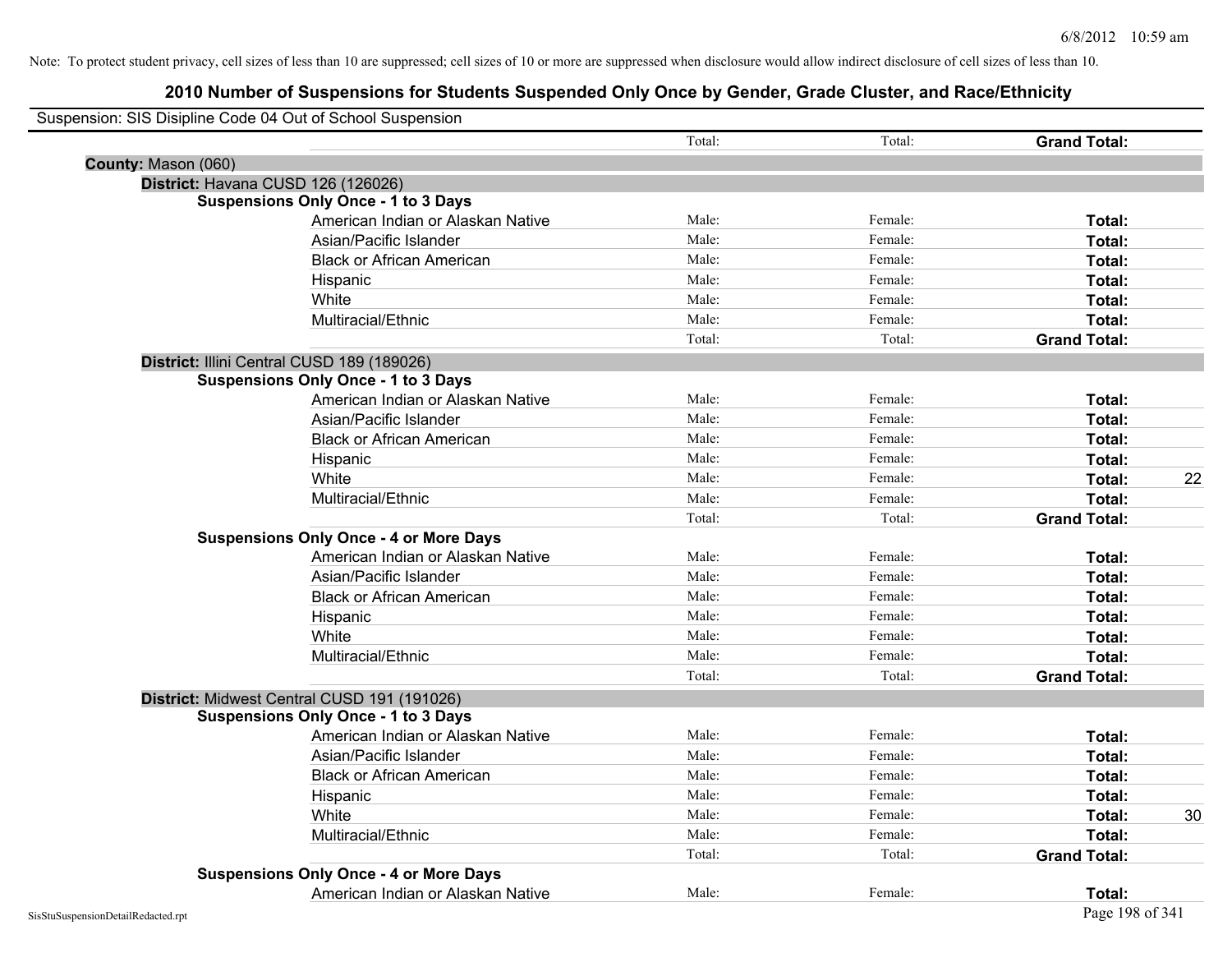# **2010 Number of Suspensions for Students Suspended Only Once by Gender, Grade Cluster, and Race/Ethnicity**

|                      | Suspension: SIS Disipline Code 04 Out of School Suspension |        |         |                     |    |
|----------------------|------------------------------------------------------------|--------|---------|---------------------|----|
|                      | Asian/Pacific Islander                                     | Male:  | Female: | Total:              |    |
|                      | <b>Black or African American</b>                           | Male:  | Female: | Total:              |    |
|                      | Hispanic                                                   | Male:  | Female: | Total:              |    |
|                      | White                                                      | Male:  | Female: | Total:              |    |
|                      | Multiracial/Ethnic                                         | Male:  | Female: | Total:              |    |
|                      |                                                            | Total: | Total:  | <b>Grand Total:</b> |    |
| County: Menard (065) |                                                            |        |         |                     |    |
|                      | District: Athens CUSD 213 (213026)                         |        |         |                     |    |
|                      | <b>Suspensions Only Once - 1 to 3 Days</b>                 |        |         |                     |    |
|                      | American Indian or Alaskan Native                          | Male:  | Female: | Total:              |    |
|                      | Asian/Pacific Islander                                     | Male:  | Female: | Total:              |    |
|                      | <b>Black or African American</b>                           | Male:  | Female: | Total:              |    |
|                      | Hispanic                                                   | Male:  | Female: | Total:              |    |
|                      | White                                                      | Male:  | Female: | Total:              | 19 |
|                      | Multiracial/Ethnic                                         | Male:  | Female: | Total:              |    |
|                      |                                                            | Total: | Total:  | <b>Grand Total:</b> |    |
|                      | <b>Suspensions Only Once - 4 or More Days</b>              |        |         |                     |    |
|                      | American Indian or Alaskan Native                          | Male:  | Female: | Total:              |    |
|                      | Asian/Pacific Islander                                     | Male:  | Female: | Total:              |    |
|                      | <b>Black or African American</b>                           | Male:  | Female: | Total:              |    |
|                      | Hispanic                                                   | Male:  | Female: | Total:              |    |
|                      | White                                                      | Male:  | Female: | Total:              |    |
|                      | Multiracial/Ethnic                                         | Male:  | Female: | Total:              |    |
|                      |                                                            | Total: | Total:  | <b>Grand Total:</b> |    |
|                      | District: Greenview CUSD 200 (200026)                      |        |         |                     |    |
|                      | <b>Suspensions Only Once - 1 to 3 Days</b>                 |        |         |                     |    |
|                      | American Indian or Alaskan Native                          | Male:  | Female: | Total:              |    |
|                      | Asian/Pacific Islander                                     | Male:  | Female: | Total:              |    |
|                      | <b>Black or African American</b>                           | Male:  | Female: | Total:              |    |
|                      | Hispanic                                                   | Male:  | Female: | Total:              |    |
|                      | White                                                      | Male:  | Female: | Total:              |    |
|                      | Multiracial/Ethnic                                         | Male:  | Female: | Total:              |    |
|                      |                                                            | Total: | Total:  | <b>Grand Total:</b> |    |
|                      |                                                            |        |         |                     |    |
|                      |                                                            |        |         |                     |    |

**Region:** Macon/Piatt ROE (39)

**County:** Macon (055)

**District:** Argenta-Oreana CUSD 1 (001026) **Suspensions Only Once - 1 to 3 Days**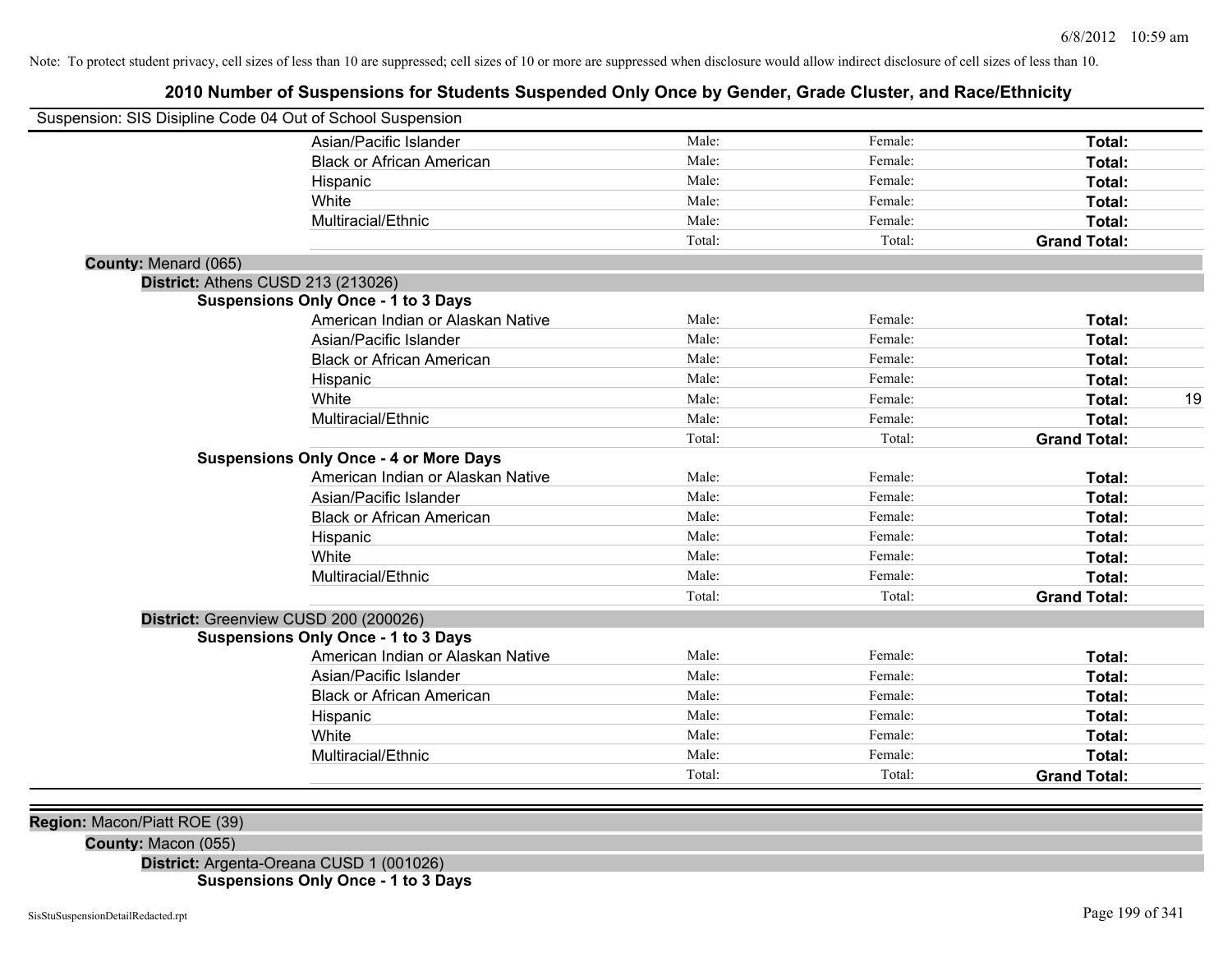| Suspension: SIS Disipline Code 04 Out of School Suspension |                                               |        |     |         |     |                     |     |
|------------------------------------------------------------|-----------------------------------------------|--------|-----|---------|-----|---------------------|-----|
|                                                            | American Indian or Alaskan Native             | Male:  |     | Female: |     | Total:              |     |
|                                                            | Asian/Pacific Islander                        | Male:  |     | Female: |     | Total:              |     |
|                                                            | <b>Black or African American</b>              | Male:  |     | Female: |     | Total:              |     |
|                                                            | Hispanic                                      | Male:  |     | Female: |     | Total:              |     |
|                                                            | White                                         | Male:  |     | Female: |     | Total:              | 27  |
|                                                            | Multiracial/Ethnic                            | Male:  |     | Female: |     | Total:              |     |
|                                                            |                                               | Total: |     | Total:  |     | <b>Grand Total:</b> |     |
|                                                            | <b>Suspensions Only Once - 4 or More Days</b> |        |     |         |     |                     |     |
|                                                            | American Indian or Alaskan Native             | Male:  |     | Female: |     | Total:              |     |
|                                                            | Asian/Pacific Islander                        | Male:  |     | Female: |     | Total:              |     |
|                                                            | <b>Black or African American</b>              | Male:  |     | Female: |     | Total:              |     |
|                                                            | Hispanic                                      | Male:  |     | Female: |     | Total:              |     |
|                                                            | White                                         | Male:  |     | Female: |     | Total:              |     |
|                                                            | Multiracial/Ethnic                            | Male:  |     | Female: |     | Total:              |     |
|                                                            |                                               | Total: |     | Total:  |     | <b>Grand Total:</b> |     |
|                                                            | District: Decatur SD 61 (061025)              |        |     |         |     |                     |     |
|                                                            | <b>Suspensions Only Once - 1 to 3 Days</b>    |        |     |         |     |                     |     |
|                                                            | American Indian or Alaskan Native             | Male:  |     | Female: |     | Total:              |     |
|                                                            | Asian/Pacific Islander                        | Male:  |     | Female: |     | Total:              |     |
|                                                            | <b>Black or African American</b>              | Male:  | 215 | Female: | 142 | Total:              | 357 |
|                                                            | Hispanic                                      | Male:  |     | Female: |     | Total:              |     |
|                                                            | White                                         | Male:  | 116 | Female: | 58  | Total:              | 174 |
|                                                            | Multiracial/Ethnic                            | Male:  | 32  | Female: | 14  | Total:              | 46  |
|                                                            |                                               | Total: |     | Total:  |     | <b>Grand Total:</b> | 588 |
|                                                            | <b>Suspensions Only Once - 4 or More Days</b> |        |     |         |     |                     |     |
|                                                            | American Indian or Alaskan Native             | Male:  |     | Female: |     | Total:              |     |
|                                                            | Asian/Pacific Islander                        | Male:  |     | Female: |     | Total:              |     |
|                                                            | <b>Black or African American</b>              | Male:  | 32  | Female: | 24  | Total:              | 56  |
|                                                            | Hispanic                                      | Male:  |     | Female: |     | Total:              |     |
|                                                            | White                                         | Male:  |     | Female: |     | Total:              | 22  |
|                                                            | Multiracial/Ethnic                            | Male:  |     | Female: |     | Total:              | 10  |
|                                                            |                                               | Total: |     | Total:  |     | <b>Grand Total:</b> |     |
|                                                            | District: Maroa Forsyth CUSD 2 (002026)       |        |     |         |     |                     |     |
|                                                            | <b>Suspensions Only Once - 1 to 3 Days</b>    |        |     |         |     |                     |     |
|                                                            | American Indian or Alaskan Native             | Male:  |     | Female: |     | Total:              |     |
|                                                            | Asian/Pacific Islander                        | Male:  |     | Female: |     | Total:              |     |
|                                                            | <b>Black or African American</b>              | Male:  |     | Female: |     | Total:              |     |
|                                                            | Hispanic                                      | Male:  |     | Female: |     | Total:              |     |
|                                                            | White                                         | Male:  |     | Female: |     | Total:              | 23  |
| SisStuSuspensionDetailRedacted.rpt                         |                                               |        |     |         |     | Page 200 of 341     |     |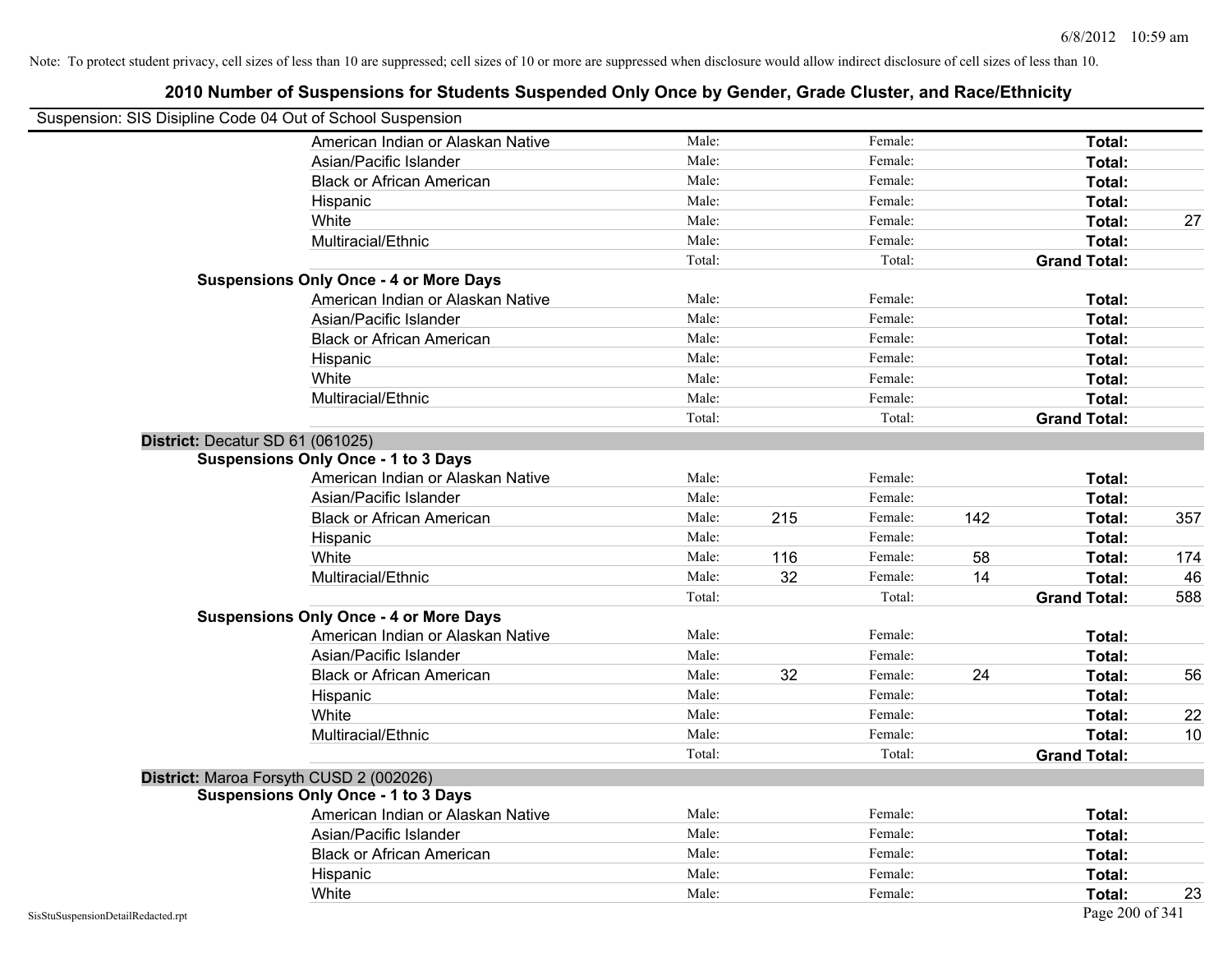| Suspension: SIS Disipline Code 04 Out of School Suspension |                                               |        |         |                     |    |
|------------------------------------------------------------|-----------------------------------------------|--------|---------|---------------------|----|
|                                                            | Multiracial/Ethnic                            | Male:  | Female: | Total:              |    |
|                                                            |                                               | Total: | Total:  | <b>Grand Total:</b> |    |
|                                                            | <b>Suspensions Only Once - 4 or More Days</b> |        |         |                     |    |
|                                                            | American Indian or Alaskan Native             | Male:  | Female: | Total:              |    |
|                                                            | Asian/Pacific Islander                        | Male:  | Female: | Total:              |    |
|                                                            | <b>Black or African American</b>              | Male:  | Female: | Total:              |    |
|                                                            | Hispanic                                      | Male:  | Female: | Total:              |    |
|                                                            | White                                         | Male:  | Female: | Total:              |    |
|                                                            | Multiracial/Ethnic                            | Male:  | Female: | Total:              |    |
|                                                            |                                               | Total: | Total:  | <b>Grand Total:</b> |    |
| District: Meridian CUSD 15 (015026)                        |                                               |        |         |                     |    |
|                                                            | <b>Suspensions Only Once - 1 to 3 Days</b>    |        |         |                     |    |
|                                                            | American Indian or Alaskan Native             | Male:  | Female: | Total:              |    |
|                                                            | Asian/Pacific Islander                        | Male:  | Female: | Total:              |    |
|                                                            | <b>Black or African American</b>              | Male:  | Female: | Total:              |    |
|                                                            | Hispanic                                      | Male:  | Female: | Total:              |    |
|                                                            | White                                         | Male:  | Female: | Total:              | 27 |
|                                                            | Multiracial/Ethnic                            | Male:  | Female: | Total:              |    |
|                                                            |                                               | Total: | Total:  | <b>Grand Total:</b> |    |
|                                                            | <b>Suspensions Only Once - 4 or More Days</b> |        |         |                     |    |
|                                                            | American Indian or Alaskan Native             | Male:  | Female: | Total:              |    |
|                                                            | Asian/Pacific Islander                        | Male:  | Female: | Total:              |    |
|                                                            | <b>Black or African American</b>              | Male:  | Female: | Total:              |    |
|                                                            | Hispanic                                      | Male:  | Female: | Total:              |    |
|                                                            | White                                         | Male:  | Female: | Total:              |    |
|                                                            | Multiracial/Ethnic                            | Male:  | Female: | Total:              |    |
|                                                            |                                               | Total: | Total:  | <b>Grand Total:</b> |    |
| District: Mt Zion CUSD 3 (003026)                          |                                               |        |         |                     |    |
|                                                            | <b>Suspensions Only Once - 1 to 3 Days</b>    |        |         |                     |    |
|                                                            | American Indian or Alaskan Native             | Male:  | Female: | Total:              |    |
|                                                            | Asian/Pacific Islander                        | Male:  | Female: | Total:              |    |
|                                                            | <b>Black or African American</b>              | Male:  | Female: | Total:              |    |
|                                                            | Hispanic                                      | Male:  | Female: | Total:              |    |
|                                                            | White                                         | Male:  | Female: | Total:              | 27 |
|                                                            | Multiracial/Ethnic                            | Male:  | Female: | Total:              |    |
|                                                            |                                               | Total: | Total:  | <b>Grand Total:</b> |    |
|                                                            | <b>Suspensions Only Once - 4 or More Days</b> |        |         |                     |    |
|                                                            | American Indian or Alaskan Native             | Male:  | Female: | Total:              |    |
|                                                            | Asian/Pacific Islander                        | Male:  | Female: | Total:              |    |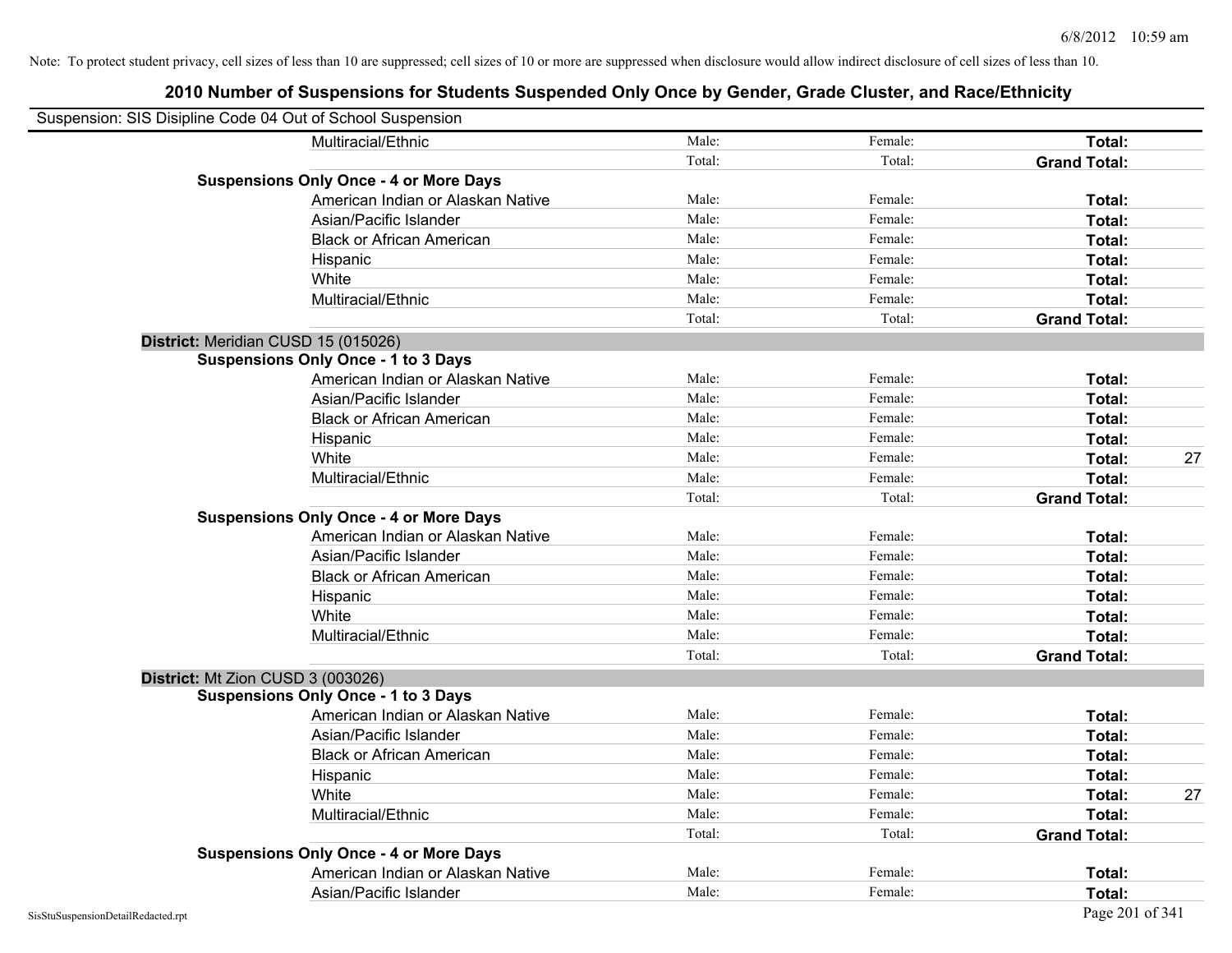| Suspension: SIS Disipline Code 04 Out of School Suspension |                                               |        |    |         |    |                     |    |
|------------------------------------------------------------|-----------------------------------------------|--------|----|---------|----|---------------------|----|
|                                                            | <b>Black or African American</b>              | Male:  |    | Female: |    | Total:              |    |
|                                                            | Hispanic                                      | Male:  |    | Female: |    | Total:              |    |
|                                                            | White                                         | Male:  |    | Female: |    | Total:              | 10 |
|                                                            | Multiracial/Ethnic                            | Male:  |    | Female: |    | Total:              |    |
|                                                            |                                               | Total: |    | Total:  |    | <b>Grand Total:</b> |    |
| District: Sangamon Valley CUSD 9 (009026)                  |                                               |        |    |         |    |                     |    |
|                                                            | <b>Suspensions Only Once - 1 to 3 Days</b>    |        |    |         |    |                     |    |
|                                                            | American Indian or Alaskan Native             | Male:  |    | Female: |    | Total:              |    |
|                                                            | Asian/Pacific Islander                        | Male:  |    | Female: |    | Total:              |    |
|                                                            | <b>Black or African American</b>              | Male:  |    | Female: |    | Total:              |    |
|                                                            | Hispanic                                      | Male:  |    | Female: |    | Total:              |    |
|                                                            | White                                         | Male:  | 18 | Female: | 12 | Total:              | 30 |
|                                                            | Multiracial/Ethnic                            | Male:  |    | Female: |    | Total:              |    |
|                                                            |                                               | Total: |    | Total:  |    | <b>Grand Total:</b> |    |
|                                                            | <b>Suspensions Only Once - 4 or More Days</b> |        |    |         |    |                     |    |
|                                                            | American Indian or Alaskan Native             | Male:  |    | Female: |    | Total:              |    |
|                                                            | Asian/Pacific Islander                        | Male:  |    | Female: |    | Total:              |    |
|                                                            | <b>Black or African American</b>              | Male:  |    | Female: |    | Total:              |    |
|                                                            | Hispanic                                      | Male:  |    | Female: |    | Total:              |    |
|                                                            | White                                         | Male:  |    | Female: |    | Total:              |    |
|                                                            | Multiracial/Ethnic                            | Male:  |    | Female: |    | Total:              |    |
|                                                            |                                               | Total: |    | Total:  |    | <b>Grand Total:</b> |    |
|                                                            | District: Warrensburg-Latham CUSD 11 (011026) |        |    |         |    |                     |    |
|                                                            | <b>Suspensions Only Once - 1 to 3 Days</b>    |        |    |         |    |                     |    |
|                                                            | American Indian or Alaskan Native             | Male:  |    | Female: |    | Total:              |    |
|                                                            | Asian/Pacific Islander                        | Male:  |    | Female: |    | Total:              |    |
|                                                            | <b>Black or African American</b>              | Male:  |    | Female: |    | Total:              |    |
|                                                            | Hispanic                                      | Male:  |    | Female: |    | Total:              |    |
|                                                            | White                                         | Male:  |    | Female: |    | Total:              | 29 |
|                                                            | Multiracial/Ethnic                            | Male:  |    | Female: |    | Total:              |    |
|                                                            |                                               | Total: |    | Total:  |    | <b>Grand Total:</b> |    |
|                                                            | <b>Suspensions Only Once - 4 or More Days</b> |        |    |         |    |                     |    |
|                                                            | American Indian or Alaskan Native             | Male:  |    | Female: |    | Total:              |    |
|                                                            | Asian/Pacific Islander                        | Male:  |    | Female: |    | Total:              |    |
|                                                            | <b>Black or African American</b>              | Male:  |    | Female: |    | Total:              |    |
|                                                            | Hispanic                                      | Male:  |    | Female: |    | Total:              |    |
|                                                            | White                                         | Male:  |    | Female: |    | Total:              |    |
|                                                            | Multiracial/Ethnic                            | Male:  |    | Female: |    | Total:              |    |
|                                                            |                                               | Total: |    | Total:  |    | <b>Grand Total:</b> |    |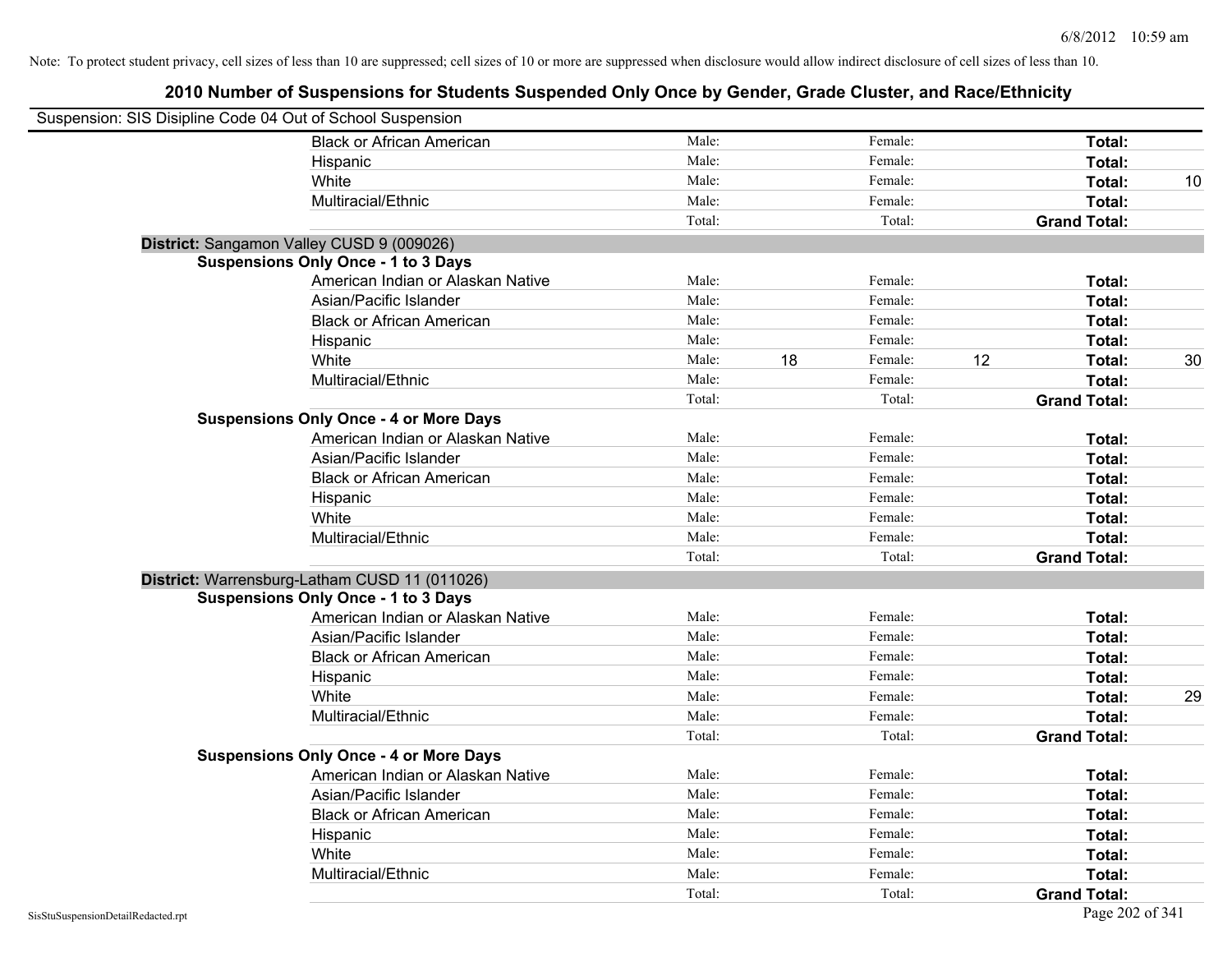| Suspension: SIS Disipline Code 04 Out of School Suspension |        |         |                     |
|------------------------------------------------------------|--------|---------|---------------------|
| County: Piatt (074)                                        |        |         |                     |
| District: Atwood Hammond CUSD 39 (039026)                  |        |         |                     |
| <b>Suspensions Only Once - 1 to 3 Days</b>                 |        |         |                     |
| American Indian or Alaskan Native                          | Male:  | Female: | Total:              |
| Asian/Pacific Islander                                     | Male:  | Female: | Total:              |
| <b>Black or African American</b>                           | Male:  | Female: | Total:              |
| Hispanic                                                   | Male:  | Female: | Total:              |
| White                                                      | Male:  | Female: | Total:              |
| Multiracial/Ethnic                                         | Male:  | Female: | Total:              |
|                                                            | Total: | Total:  | <b>Grand Total:</b> |
| District: Bement CUSD 5 (005026)                           |        |         |                     |
| <b>Suspensions Only Once - 1 to 3 Days</b>                 |        |         |                     |
| American Indian or Alaskan Native                          | Male:  | Female: | Total:              |
| Asian/Pacific Islander                                     | Male:  | Female: | Total:              |
| <b>Black or African American</b>                           | Male:  | Female: | Total:              |
| Hispanic                                                   | Male:  | Female: | Total:              |
| White                                                      | Male:  | Female: | 14<br>Total:        |
| Multiracial/Ethnic                                         | Male:  | Female: | Total:              |
|                                                            | Total: | Total:  | <b>Grand Total:</b> |
| <b>Suspensions Only Once - 4 or More Days</b>              |        |         |                     |
| American Indian or Alaskan Native                          | Male:  | Female: | Total:              |
| Asian/Pacific Islander                                     | Male:  | Female: | Total:              |
| <b>Black or African American</b>                           | Male:  | Female: | Total:              |
| Hispanic                                                   | Male:  | Female: | Total:              |
| White                                                      | Male:  | Female: | Total:              |
| Multiracial/Ethnic                                         | Male:  | Female: | Total:              |
|                                                            | Total: | Total:  | <b>Grand Total:</b> |
| District: Cerro Gordo CUSD 100 (100026)                    |        |         |                     |
| <b>Suspensions Only Once - 1 to 3 Days</b>                 |        |         |                     |
| American Indian or Alaskan Native                          | Male:  | Female: | Total:              |
| Asian/Pacific Islander                                     | Male:  | Female: | Total:              |
| <b>Black or African American</b>                           | Male:  | Female: | Total:              |
| Hispanic                                                   | Male:  | Female: | <b>Total:</b>       |
| White                                                      | Male:  | Female: | 14<br>Total:        |
| Multiracial/Ethnic                                         | Male:  | Female: | Total:              |
|                                                            | Total: | Total:  | <b>Grand Total:</b> |
| <b>Suspensions Only Once - 4 or More Days</b>              |        |         |                     |
| American Indian or Alaskan Native                          | Male:  | Female: | Total:              |
| Asian/Pacific Islander                                     | Male:  | Female: | Total:              |
| SisStuSuspensionDetailRedacted.rpt                         |        |         | Page 203 of 341     |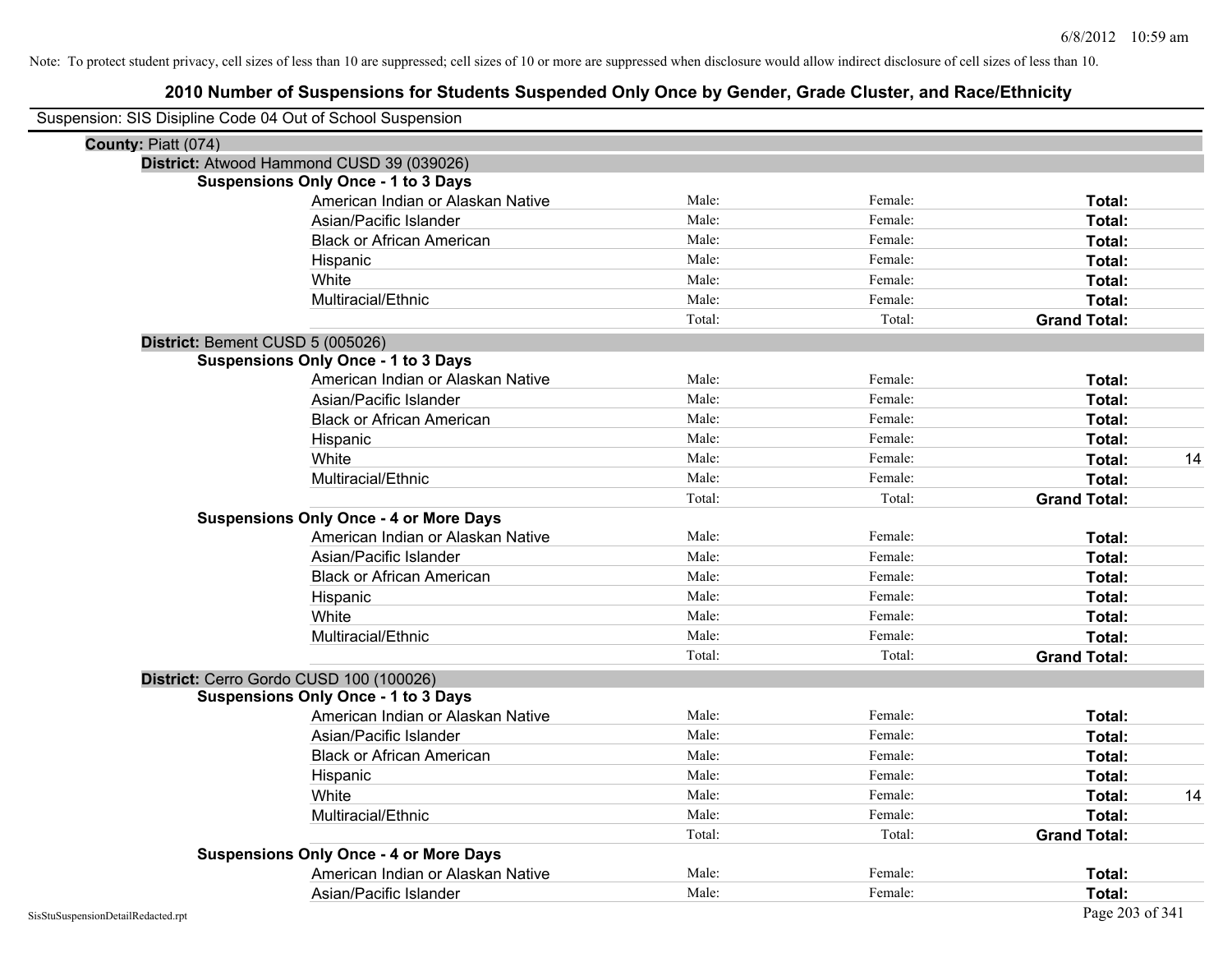| Suspension: SIS Disipline Code 04 Out of School Suspension |                                               |        |         |                           |
|------------------------------------------------------------|-----------------------------------------------|--------|---------|---------------------------|
|                                                            | <b>Black or African American</b>              | Male:  | Female: | Total:                    |
|                                                            | Hispanic                                      | Male:  | Female: | Total:                    |
|                                                            | White                                         | Male:  | Female: | Total:                    |
|                                                            | Multiracial/Ethnic                            | Male:  | Female: | Total:                    |
|                                                            |                                               | Total: | Total:  | <b>Grand Total:</b>       |
|                                                            | District: Deland-Weldon CUSD 57 (057026)      |        |         |                           |
|                                                            | <b>Suspensions Only Once - 1 to 3 Days</b>    |        |         |                           |
|                                                            | American Indian or Alaskan Native             | Male:  | Female: | Total:                    |
|                                                            | Asian/Pacific Islander                        | Male:  | Female: | Total:                    |
|                                                            | <b>Black or African American</b>              | Male:  | Female: | Total:                    |
|                                                            | Hispanic                                      | Male:  | Female: | Total:                    |
|                                                            | White                                         | Male:  | Female: | Total:                    |
|                                                            | Multiracial/Ethnic                            | Male:  | Female: | Total:                    |
|                                                            |                                               | Total: | Total:  | <b>Grand Total:</b>       |
| District: Monticello CUSD 25 (025026)                      |                                               |        |         |                           |
|                                                            | <b>Suspensions Only Once - 1 to 3 Days</b>    |        |         |                           |
|                                                            | American Indian or Alaskan Native             | Male:  | Female: | Total:                    |
|                                                            | Asian/Pacific Islander                        | Male:  | Female: | Total:                    |
|                                                            | <b>Black or African American</b>              | Male:  | Female: | Total:                    |
|                                                            | Hispanic                                      | Male:  | Female: | Total:                    |
|                                                            | White                                         | Male:  | Female: | Total:                    |
|                                                            | Multiracial/Ethnic                            | Male:  | Female: | Total:                    |
|                                                            |                                               | Total: | Total:  | <b>Grand Total:</b><br>11 |
|                                                            | <b>Suspensions Only Once - 4 or More Days</b> |        |         |                           |
|                                                            | American Indian or Alaskan Native             | Male:  | Female: | Total:                    |
|                                                            | Asian/Pacific Islander                        | Male:  | Female: | Total:                    |
|                                                            | <b>Black or African American</b>              | Male:  | Female: | Total:                    |
|                                                            | Hispanic                                      | Male:  | Female: | Total:                    |
|                                                            | White                                         | Male:  | Female: | Total:                    |
|                                                            | Multiracial/Ethnic                            | Male:  | Female: | Total:                    |
|                                                            |                                               | Total: | Total:  | <b>Grand Total:</b>       |
|                                                            |                                               |        |         |                           |
| Region: Madison ROE (41)                                   |                                               |        |         |                           |
| County: Madison (057)                                      |                                               |        |         |                           |
| District: Alton CUSD 11 (011026)                           |                                               |        |         |                           |
|                                                            | <b>Suspensions Only Once - 1 to 3 Days</b>    |        |         |                           |
|                                                            | American Indian or Alaskan Native             | Male:  | Female: | Total:                    |
|                                                            | Asian/Pacific Islander                        | Male:  | Female: | Total:                    |
|                                                            |                                               |        |         |                           |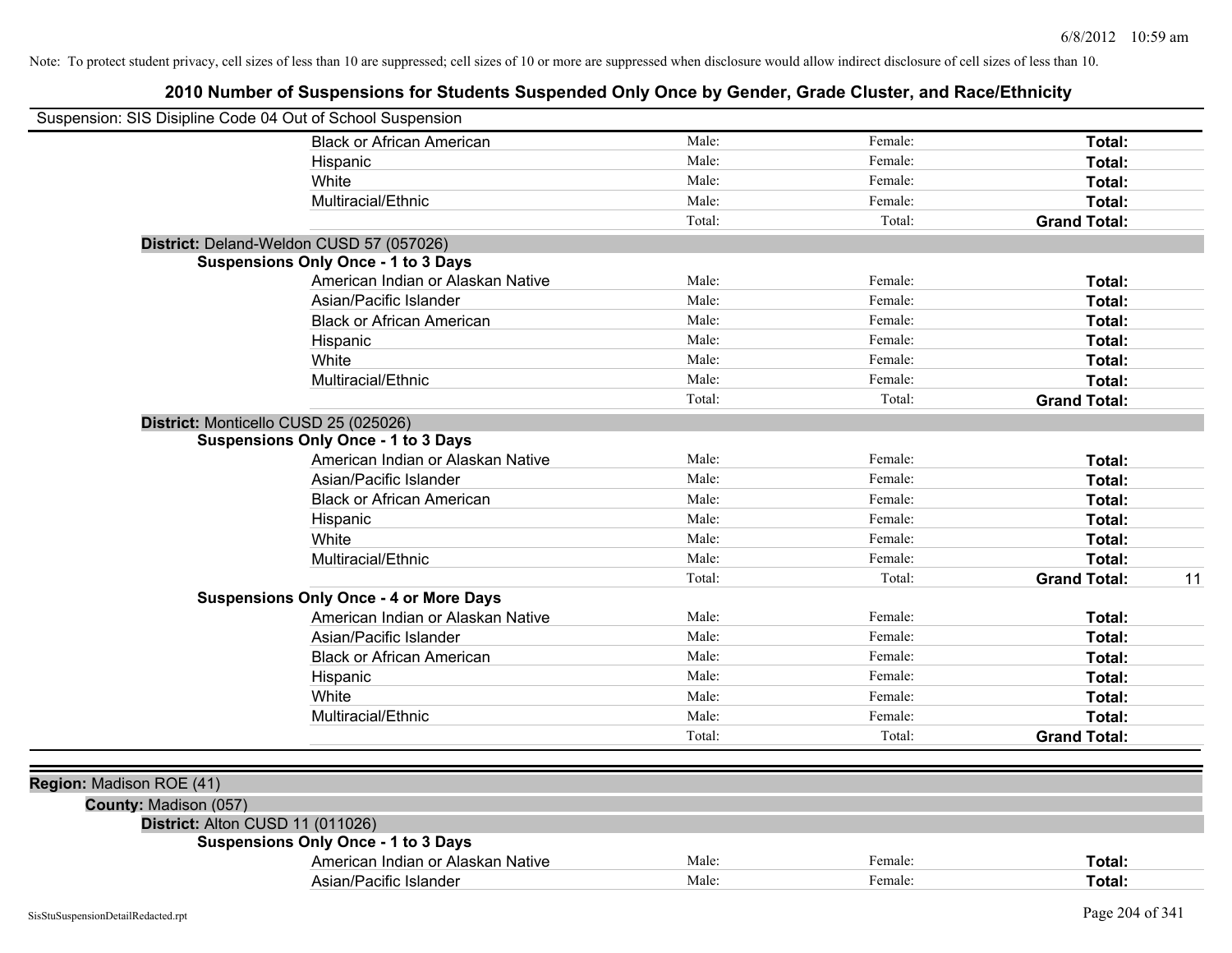|                                    | Suspension: SIS Disipline Code 04 Out of School Suspension |        |    |         |    |                     |     |
|------------------------------------|------------------------------------------------------------|--------|----|---------|----|---------------------|-----|
|                                    | <b>Black or African American</b>                           | Male:  | 92 | Female: | 63 | Total:              | 155 |
|                                    | Hispanic                                                   | Male:  |    | Female: |    | Total:              |     |
|                                    | White                                                      | Male:  | 86 | Female: | 21 | Total:              | 107 |
|                                    | Multiracial/Ethnic                                         | Male:  |    | Female: |    | Total:              | 16  |
|                                    |                                                            | Total: |    | Total:  |    | <b>Grand Total:</b> |     |
|                                    | <b>Suspensions Only Once - 4 or More Days</b>              |        |    |         |    |                     |     |
|                                    | American Indian or Alaskan Native                          | Male:  |    | Female: |    | Total:              |     |
|                                    | Asian/Pacific Islander                                     | Male:  |    | Female: |    | Total:              |     |
|                                    | <b>Black or African American</b>                           | Male:  | 36 | Female: | 23 | Total:              | 59  |
|                                    | Hispanic                                                   | Male:  |    | Female: |    | Total:              |     |
|                                    | White                                                      | Male:  |    | Female: |    | Total:              | 37  |
|                                    | Multiracial/Ethnic                                         | Male:  |    | Female: |    | Total:              |     |
|                                    |                                                            | Total: |    | Total:  |    | <b>Grand Total:</b> |     |
|                                    | District: Bethalto CUSD 8 (008026)                         |        |    |         |    |                     |     |
|                                    | <b>Suspensions Only Once - 1 to 3 Days</b>                 |        |    |         |    |                     |     |
|                                    | American Indian or Alaskan Native                          | Male:  |    | Female: |    | Total:              |     |
|                                    | Asian/Pacific Islander                                     | Male:  |    | Female: |    | Total:              |     |
|                                    | <b>Black or African American</b>                           | Male:  |    | Female: |    | Total:              |     |
|                                    | Hispanic                                                   | Male:  |    | Female: |    | Total:              |     |
|                                    | White                                                      | Male:  | 76 | Female: | 26 | Total:              | 102 |
|                                    | Multiracial/Ethnic                                         | Male:  |    | Female: |    | Total:              |     |
|                                    |                                                            | Total: |    | Total:  |    | <b>Grand Total:</b> |     |
|                                    | <b>Suspensions Only Once - 4 or More Days</b>              |        |    |         |    |                     |     |
|                                    | American Indian or Alaskan Native                          | Male:  |    | Female: |    | Total:              |     |
|                                    | Asian/Pacific Islander                                     | Male:  |    | Female: |    | Total:              |     |
|                                    | <b>Black or African American</b>                           | Male:  |    | Female: |    | Total:              |     |
|                                    | Hispanic                                                   | Male:  |    | Female: |    | Total:              |     |
|                                    | White                                                      | Male:  |    | Female: |    | Total:              | 11  |
|                                    | Multiracial/Ethnic                                         | Male:  |    | Female: |    | Total:              |     |
|                                    |                                                            | Total: |    | Total:  |    | <b>Grand Total:</b> |     |
|                                    | District: Collinsville CUSD 10 (010026)                    |        |    |         |    |                     |     |
|                                    | <b>Suspensions Only Once - 1 to 3 Days</b>                 |        |    |         |    |                     |     |
|                                    | American Indian or Alaskan Native                          | Male:  |    | Female: |    | Total:              |     |
|                                    | Asian/Pacific Islander                                     | Male:  |    | Female: |    | Total:              |     |
|                                    | <b>Black or African American</b>                           | Male:  | 19 | Female: | 19 | Total:              | 38  |
|                                    | Hispanic                                                   | Male:  | 18 | Female: | 10 | Total:              | 28  |
|                                    | White                                                      | Male:  | 97 | Female: | 43 | Total:              | 140 |
|                                    | Multiracial/Ethnic                                         | Male:  |    | Female: |    | Total:              |     |
|                                    |                                                            | Total: |    | Total:  |    | <b>Grand Total:</b> |     |
| SisStuSuspensionDetailRedacted.rpt |                                                            |        |    |         |    | Page 205 of 341     |     |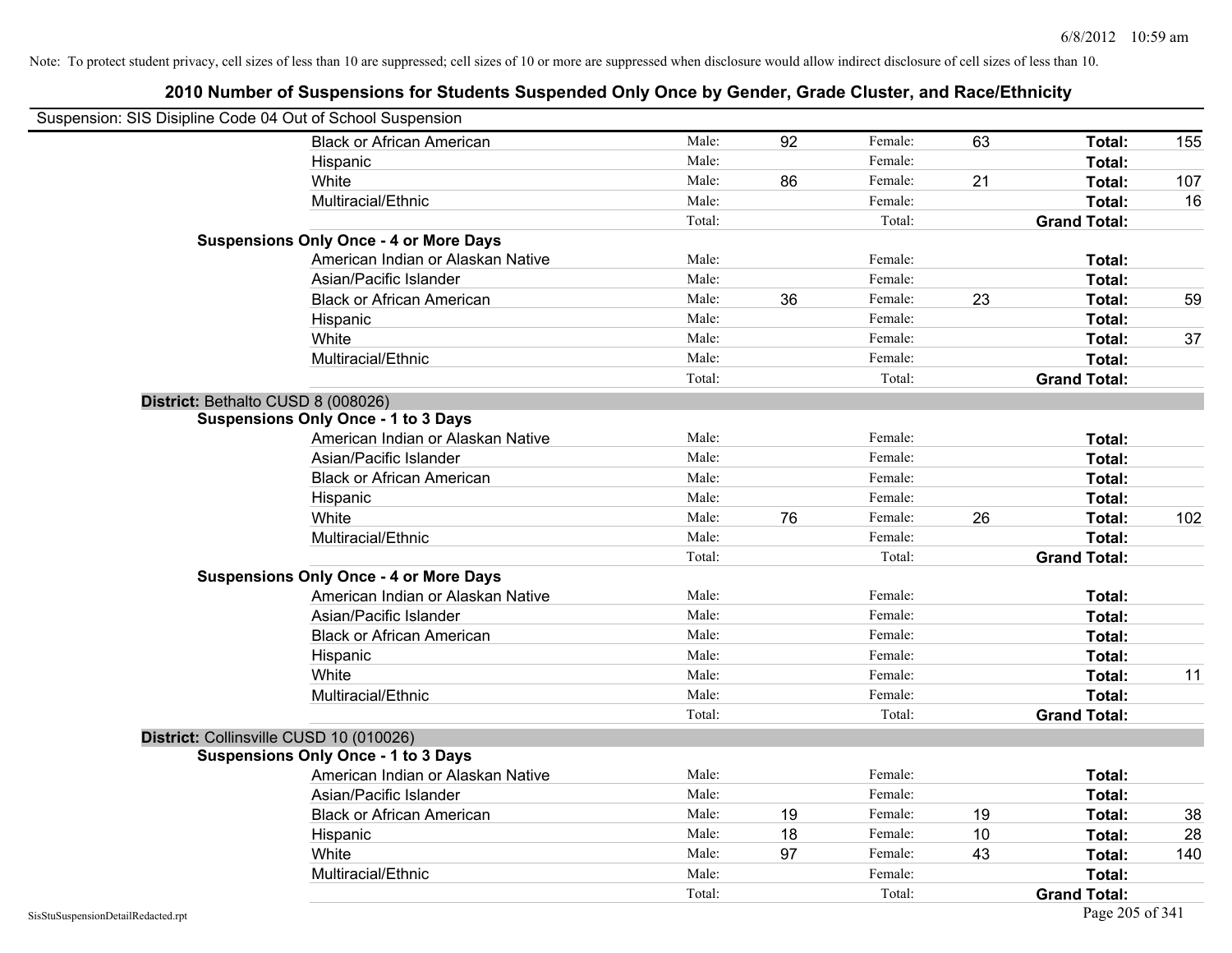| Suspension: SIS Disipline Code 04 Out of School Suspension |                                                      |        |         |                     |    |
|------------------------------------------------------------|------------------------------------------------------|--------|---------|---------------------|----|
|                                                            | <b>Suspensions Only Once - 4 or More Days</b>        |        |         |                     |    |
|                                                            | American Indian or Alaskan Native                    | Male:  | Female: | Total:              |    |
|                                                            | Asian/Pacific Islander                               | Male:  | Female: | Total:              |    |
|                                                            | <b>Black or African American</b>                     | Male:  | Female: | Total:              | 19 |
|                                                            | Hispanic                                             | Male:  | Female: | Total:              | 12 |
|                                                            | White                                                | Male:  | Female: | Total:              | 24 |
|                                                            | Multiracial/Ethnic                                   | Male:  | Female: | Total:              |    |
|                                                            |                                                      | Total: | Total:  | <b>Grand Total:</b> |    |
|                                                            | District: Coordinated Youth & Human Service (006000) |        |         |                     |    |
|                                                            | <b>Suspensions Only Once - 1 to 3 Days</b>           |        |         |                     |    |
|                                                            | American Indian or Alaskan Native                    | Male:  | Female: | Total:              |    |
|                                                            | Asian/Pacific Islander                               | Male:  | Female: | Total:              |    |
|                                                            | <b>Black or African American</b>                     | Male:  | Female: | Total:              |    |
|                                                            | Hispanic                                             | Male:  | Female: | Total:              |    |
|                                                            | White                                                | Male:  | Female: | Total:              |    |
|                                                            | Multiracial/Ethnic                                   | Male:  | Female: | Total:              |    |
|                                                            |                                                      | Total: | Total:  | <b>Grand Total:</b> |    |
| District: East Alton SD 13 (013002)                        |                                                      |        |         |                     |    |
|                                                            | <b>Suspensions Only Once - 1 to 3 Days</b>           |        |         |                     |    |
|                                                            | American Indian or Alaskan Native                    | Male:  | Female: | Total:              |    |
|                                                            | Asian/Pacific Islander                               | Male:  | Female: | Total:              |    |
|                                                            | <b>Black or African American</b>                     | Male:  | Female: | Total:              |    |
|                                                            | Hispanic                                             | Male:  | Female: | Total:              |    |
|                                                            | White                                                | Male:  | Female: | Total:              |    |
|                                                            | Multiracial/Ethnic                                   | Male:  | Female: | Total:              |    |
|                                                            |                                                      | Total: | Total:  | <b>Grand Total:</b> |    |
|                                                            | <b>Suspensions Only Once - 4 or More Days</b>        |        |         |                     |    |
|                                                            | American Indian or Alaskan Native                    | Male:  | Female: | Total:              |    |
|                                                            | Asian/Pacific Islander                               | Male:  | Female: | Total:              |    |
|                                                            | <b>Black or African American</b>                     | Male:  | Female: | Total:              |    |
|                                                            | Hispanic                                             | Male:  | Female: | Total:              |    |
|                                                            | White                                                | Male:  | Female: | Total:              |    |
|                                                            | Multiracial/Ethnic                                   | Male:  | Female: | Total:              |    |
|                                                            |                                                      | Total: | Total:  | <b>Grand Total:</b> |    |
|                                                            | District: East Alton-Wood River CHSD 14 (014016)     |        |         |                     |    |
|                                                            | <b>Suspensions Only Once - 1 to 3 Days</b>           |        |         |                     |    |
|                                                            | American Indian or Alaskan Native                    | Male:  | Female: | Total:              |    |
|                                                            | Asian/Pacific Islander                               | Male:  | Female: | Total:              |    |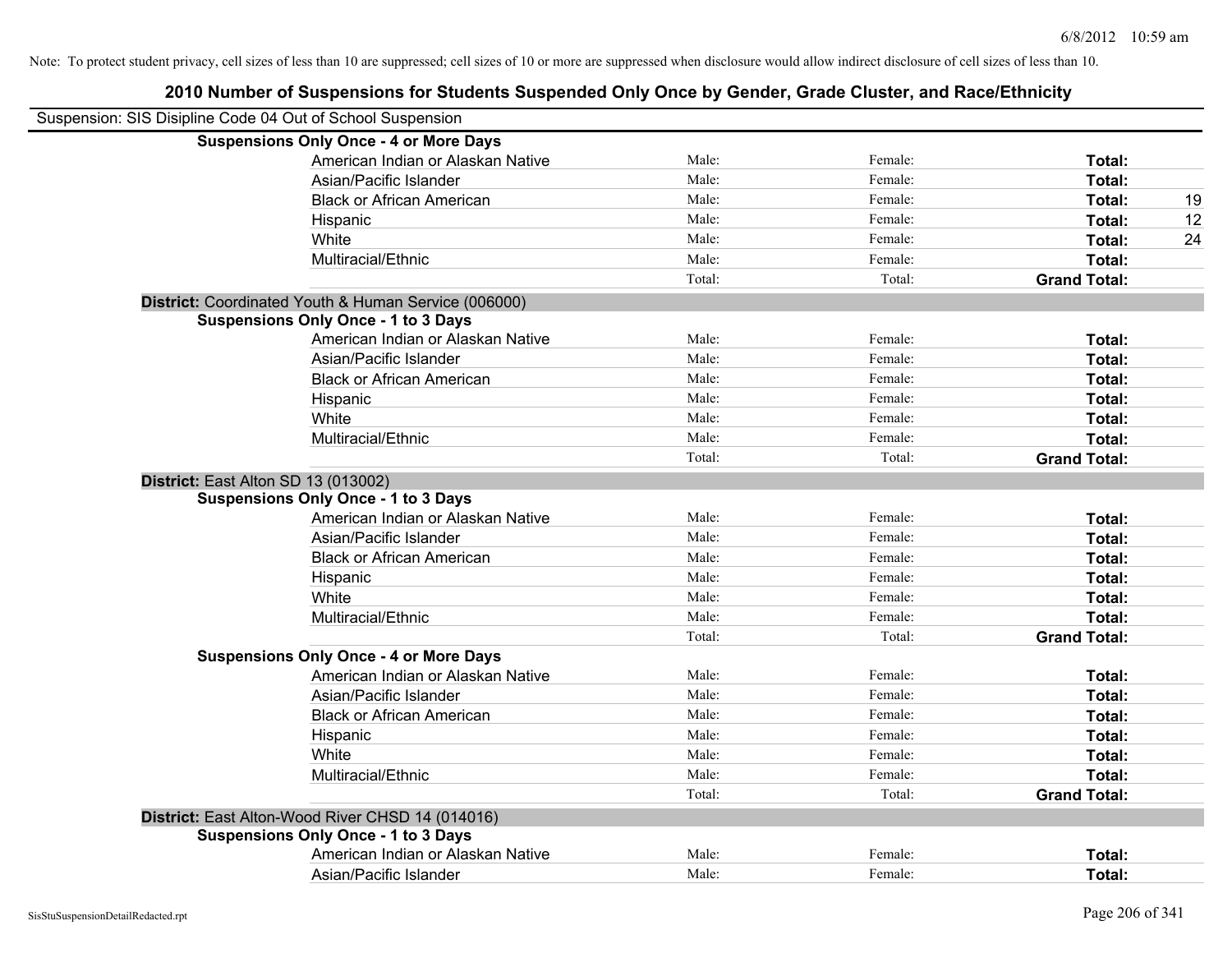| Suspension: SIS Disipline Code 04 Out of School Suspension |                                               |        |    |         |    |                     |     |
|------------------------------------------------------------|-----------------------------------------------|--------|----|---------|----|---------------------|-----|
|                                                            | <b>Black or African American</b>              | Male:  |    | Female: |    | Total:              |     |
|                                                            | Hispanic                                      | Male:  |    | Female: |    | Total:              |     |
|                                                            | White                                         | Male:  |    | Female: |    | Total:              | 24  |
|                                                            | Multiracial/Ethnic                            | Male:  |    | Female: |    | Total:              |     |
|                                                            |                                               | Total: |    | Total:  |    | <b>Grand Total:</b> |     |
|                                                            | <b>Suspensions Only Once - 4 or More Days</b> |        |    |         |    |                     |     |
|                                                            | American Indian or Alaskan Native             | Male:  |    | Female: |    | Total:              |     |
|                                                            | Asian/Pacific Islander                        | Male:  |    | Female: |    | Total:              |     |
|                                                            | <b>Black or African American</b>              | Male:  |    | Female: |    | Total:              |     |
|                                                            | Hispanic                                      | Male:  |    | Female: |    | Total:              |     |
|                                                            | White                                         | Male:  |    | Female: |    | Total:              | 20  |
|                                                            | Multiracial/Ethnic                            | Male:  |    | Female: |    | Total:              |     |
|                                                            |                                               | Total: |    | Total:  |    | <b>Grand Total:</b> |     |
| District: Edwardsville CUSD 7 (007026)                     |                                               |        |    |         |    |                     |     |
|                                                            | <b>Suspensions Only Once - 1 to 3 Days</b>    |        |    |         |    |                     |     |
|                                                            | American Indian or Alaskan Native             | Male:  |    | Female: |    | Total:              |     |
|                                                            | Asian/Pacific Islander                        | Male:  |    | Female: |    | Total:              |     |
|                                                            | <b>Black or African American</b>              | Male:  |    | Female: |    | Total:              | 30  |
|                                                            | Hispanic                                      | Male:  |    | Female: |    | Total:              |     |
|                                                            | White                                         | Male:  | 88 | Female: | 22 | Total:              | 110 |
|                                                            | Multiracial/Ethnic                            | Male:  |    | Female: |    | Total:              |     |
|                                                            |                                               | Total: |    | Total:  |    | <b>Grand Total:</b> | 151 |
|                                                            | <b>Suspensions Only Once - 4 or More Days</b> |        |    |         |    |                     |     |
|                                                            | American Indian or Alaskan Native             | Male:  |    | Female: |    | Total:              |     |
|                                                            | Asian/Pacific Islander                        | Male:  |    | Female: |    | Total:              |     |
|                                                            | <b>Black or African American</b>              | Male:  |    | Female: |    | Total:              |     |
|                                                            | Hispanic                                      | Male:  |    | Female: |    | Total:              |     |
|                                                            | White                                         | Male:  |    | Female: |    | Total:              | 29  |
|                                                            | Multiracial/Ethnic                            | Male:  |    | Female: |    | Total:              |     |
|                                                            |                                               | Total: |    | Total:  |    | <b>Grand Total:</b> | 39  |
| District: Granite City CUSD 9 (009026)                     |                                               |        |    |         |    |                     |     |
|                                                            | <b>Suspensions Only Once - 1 to 3 Days</b>    |        |    |         |    |                     |     |
|                                                            | American Indian or Alaskan Native             | Male:  |    | Female: |    | Total:              |     |
|                                                            | Asian/Pacific Islander                        | Male:  |    | Female: |    | Total:              |     |
|                                                            | <b>Black or African American</b>              | Male:  | 27 | Female: | 15 | Total:              | 42  |
|                                                            | Hispanic                                      | Male:  |    | Female: |    | Total:              | 10  |
|                                                            | White                                         | Male:  | 74 | Female: | 27 | <b>Total:</b>       | 101 |
|                                                            | Multiracial/Ethnic                            | Male:  |    | Female: |    | Total:              |     |
|                                                            |                                               | Total: |    | Total:  |    | <b>Grand Total:</b> |     |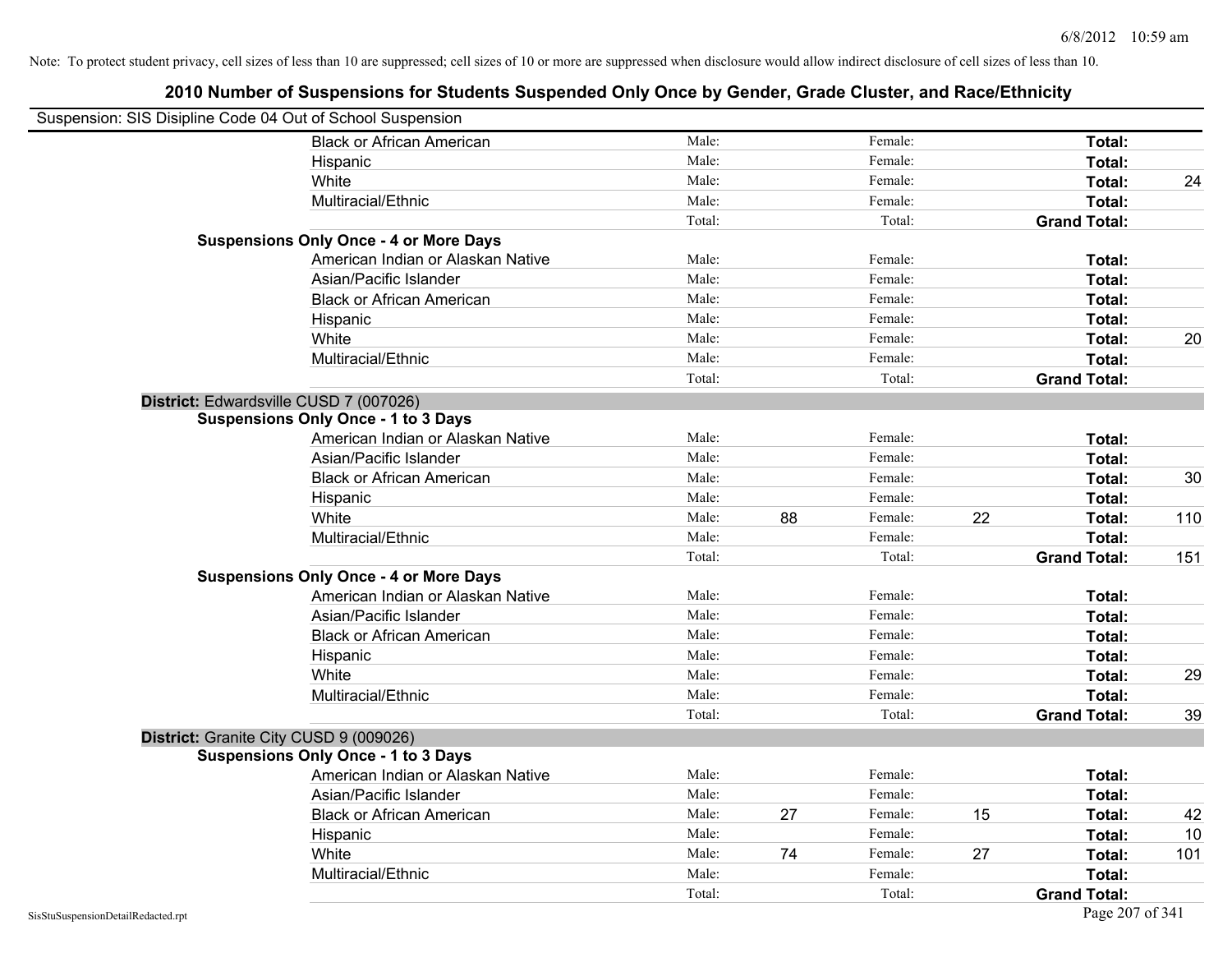| Suspension: SIS Disipline Code 04 Out of School Suspension |                                                     |        |    |         |    |                     |    |
|------------------------------------------------------------|-----------------------------------------------------|--------|----|---------|----|---------------------|----|
|                                                            | <b>Suspensions Only Once - 4 or More Days</b>       |        |    |         |    |                     |    |
|                                                            | American Indian or Alaskan Native                   | Male:  |    | Female: |    | Total:              |    |
|                                                            | Asian/Pacific Islander                              | Male:  |    | Female: |    | Total:              |    |
|                                                            | <b>Black or African American</b>                    | Male:  |    | Female: |    | Total:              | 18 |
|                                                            | Hispanic                                            | Male:  |    | Female: |    | Total:              | 10 |
|                                                            | White                                               | Male:  | 31 | Female: | 28 | Total:              | 59 |
|                                                            | Multiracial/Ethnic                                  | Male:  |    | Female: |    | Total:              |    |
|                                                            |                                                     | Total: |    | Total:  |    | <b>Grand Total:</b> |    |
| District: Highland CUSD 5 (005026)                         |                                                     |        |    |         |    |                     |    |
|                                                            | <b>Suspensions Only Once - 1 to 3 Days</b>          |        |    |         |    |                     |    |
|                                                            | American Indian or Alaskan Native                   | Male:  |    | Female: |    | Total:              |    |
|                                                            | Asian/Pacific Islander                              | Male:  |    | Female: |    | Total:              |    |
|                                                            | <b>Black or African American</b>                    | Male:  |    | Female: |    | Total:              |    |
|                                                            | Hispanic                                            | Male:  |    | Female: |    | Total:              |    |
|                                                            | White                                               | Male:  |    | Female: |    | Total:              | 17 |
|                                                            | Multiracial/Ethnic                                  | Male:  |    | Female: |    | Total:              |    |
|                                                            |                                                     | Total: |    | Total:  |    | <b>Grand Total:</b> |    |
|                                                            | <b>Suspensions Only Once - 4 or More Days</b>       |        |    |         |    |                     |    |
|                                                            | American Indian or Alaskan Native                   | Male:  |    | Female: |    | Total:              |    |
|                                                            | Asian/Pacific Islander                              | Male:  |    | Female: |    | Total:              |    |
|                                                            | <b>Black or African American</b>                    | Male:  |    | Female: |    | Total:              |    |
|                                                            | Hispanic                                            | Male:  |    | Female: |    | Total:              |    |
|                                                            | White                                               | Male:  |    | Female: |    | Total:              | 17 |
|                                                            | Multiracial/Ethnic                                  | Male:  |    | Female: |    | Total:              |    |
|                                                            |                                                     | Total: |    | Total:  |    | <b>Grand Total:</b> |    |
|                                                            | District: Madison Co Regional Office of Ed (028400) |        |    |         |    |                     |    |
|                                                            | <b>Suspensions Only Once - 4 or More Days</b>       |        |    |         |    |                     |    |
|                                                            | American Indian or Alaskan Native                   | Male:  |    | Female: |    | Total:              |    |
|                                                            | Asian/Pacific Islander                              | Male:  |    | Female: |    | Total:              |    |
|                                                            | <b>Black or African American</b>                    | Male:  |    | Female: |    | Total:              |    |
|                                                            | Hispanic                                            | Male:  |    | Female: |    | Total:              |    |
|                                                            | White                                               | Male:  |    | Female: |    | Total:              |    |
|                                                            | Multiracial/Ethnic                                  | Male:  |    | Female: |    | Total:              |    |
|                                                            |                                                     | Total: |    | Total:  |    | <b>Grand Total:</b> |    |
|                                                            | District: Madison CUSD 12 (012026)                  |        |    |         |    |                     |    |
|                                                            | <b>Suspensions Only Once - 1 to 3 Days</b>          |        |    |         |    |                     |    |
|                                                            | American Indian or Alaskan Native                   | Male:  |    | Female: |    | Total:              |    |
|                                                            | Asian/Pacific Islander                              | Male:  |    | Female: |    | Total:              |    |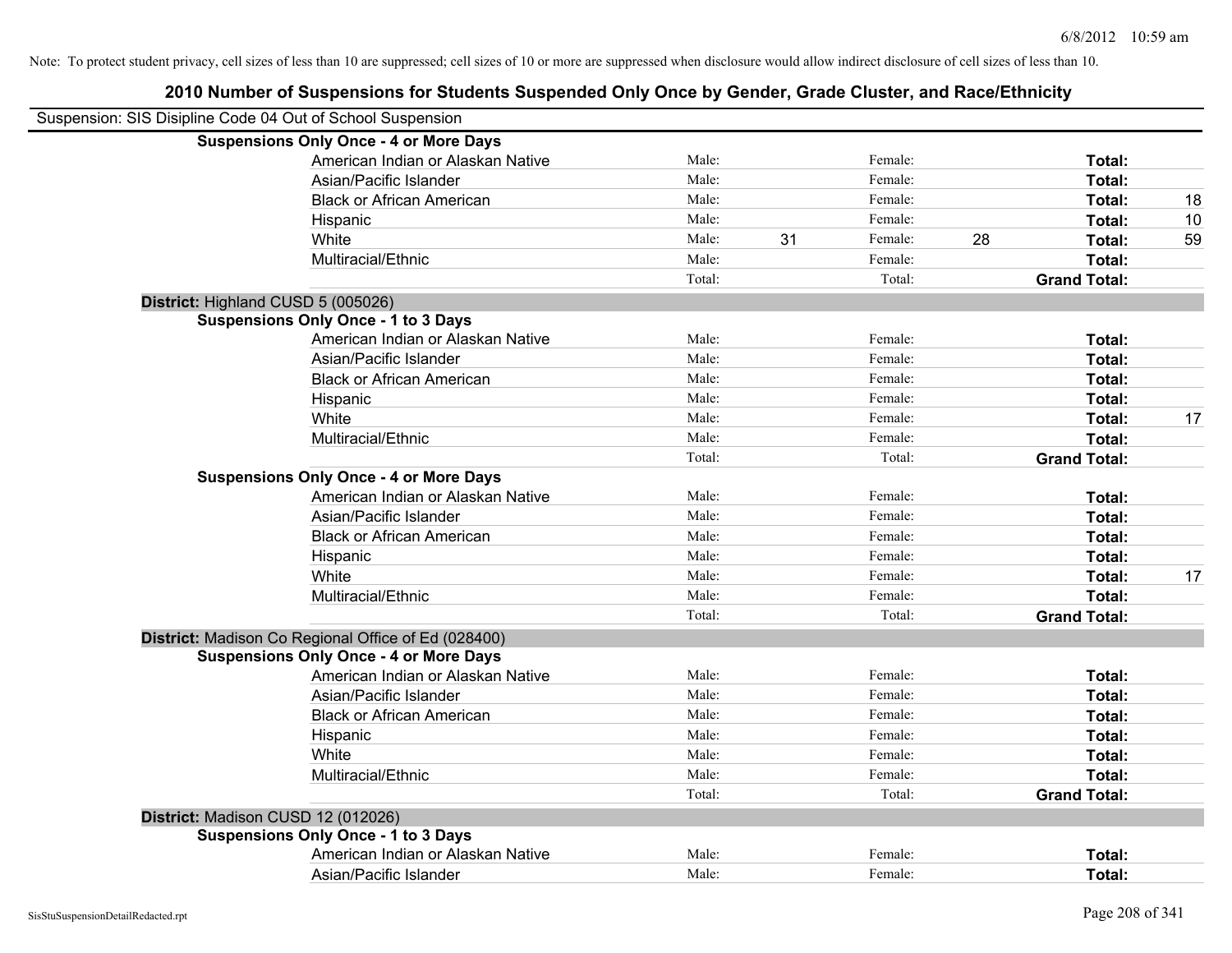| Suspension: SIS Disipline Code 04 Out of School Suspension |                                               |        |         |                     |
|------------------------------------------------------------|-----------------------------------------------|--------|---------|---------------------|
|                                                            | <b>Black or African American</b>              | Male:  | Female: | Total:<br>12        |
|                                                            | Hispanic                                      | Male:  | Female: | <b>Total:</b>       |
|                                                            | White                                         | Male:  | Female: | Total:              |
|                                                            | Multiracial/Ethnic                            | Male:  | Female: | Total:              |
|                                                            |                                               | Total: | Total:  | <b>Grand Total:</b> |
|                                                            | <b>Suspensions Only Once - 4 or More Days</b> |        |         |                     |
|                                                            | American Indian or Alaskan Native             | Male:  | Female: | Total:              |
|                                                            | Asian/Pacific Islander                        | Male:  | Female: | Total:              |
|                                                            | <b>Black or African American</b>              | Male:  | Female: | Total:              |
|                                                            | Hispanic                                      | Male:  | Female: | Total:              |
|                                                            | White                                         | Male:  | Female: | Total:              |
|                                                            | Multiracial/Ethnic                            | Male:  | Female: | Total:              |
|                                                            |                                               | Total: | Total:  | <b>Grand Total:</b> |
| District: Non-Public School (0100)                         |                                               |        |         |                     |
|                                                            | <b>Suspensions Only Once - 1 to 3 Days</b>    |        |         |                     |
|                                                            | American Indian or Alaskan Native             | Male:  | Female: | Total:              |
|                                                            | Asian/Pacific Islander                        | Male:  | Female: | Total:              |
|                                                            | <b>Black or African American</b>              | Male:  | Female: | Total:              |
|                                                            | Hispanic                                      | Male:  | Female: | Total:              |
|                                                            | White                                         | Male:  | Female: | Total:              |
|                                                            | Multiracial/Ethnic                            | Male:  | Female: | Total:              |
|                                                            |                                               | Total: | Total:  | <b>Grand Total:</b> |
|                                                            | <b>Suspensions Only Once - 4 or More Days</b> |        |         |                     |
|                                                            | American Indian or Alaskan Native             | Male:  | Female: | Total:              |
|                                                            | Asian/Pacific Islander                        | Male:  | Female: | Total:              |
|                                                            | <b>Black or African American</b>              | Male:  | Female: | Total:              |
|                                                            | Hispanic                                      | Male:  | Female: | Total:              |
|                                                            | White                                         | Male:  | Female: | Total:              |
|                                                            | Multiracial/Ethnic                            | Male:  | Female: | Total:              |
|                                                            |                                               | Total: | Total:  | <b>Grand Total:</b> |
| District: Non-Public School (055S)                         |                                               |        |         |                     |
|                                                            | <b>Suspensions Only Once - 1 to 3 Days</b>    |        |         |                     |
|                                                            | American Indian or Alaskan Native             | Male:  | Female: | Total:              |
|                                                            | Asian/Pacific Islander                        | Male:  | Female: | Total:              |
|                                                            | <b>Black or African American</b>              | Male:  | Female: | Total:              |
|                                                            | Hispanic                                      | Male:  | Female: | Total:              |
|                                                            | White                                         | Male:  | Female: | Total:              |
|                                                            | Multiracial/Ethnic                            | Male:  | Female: | Total:              |
|                                                            |                                               | Total: | Total:  | <b>Grand Total:</b> |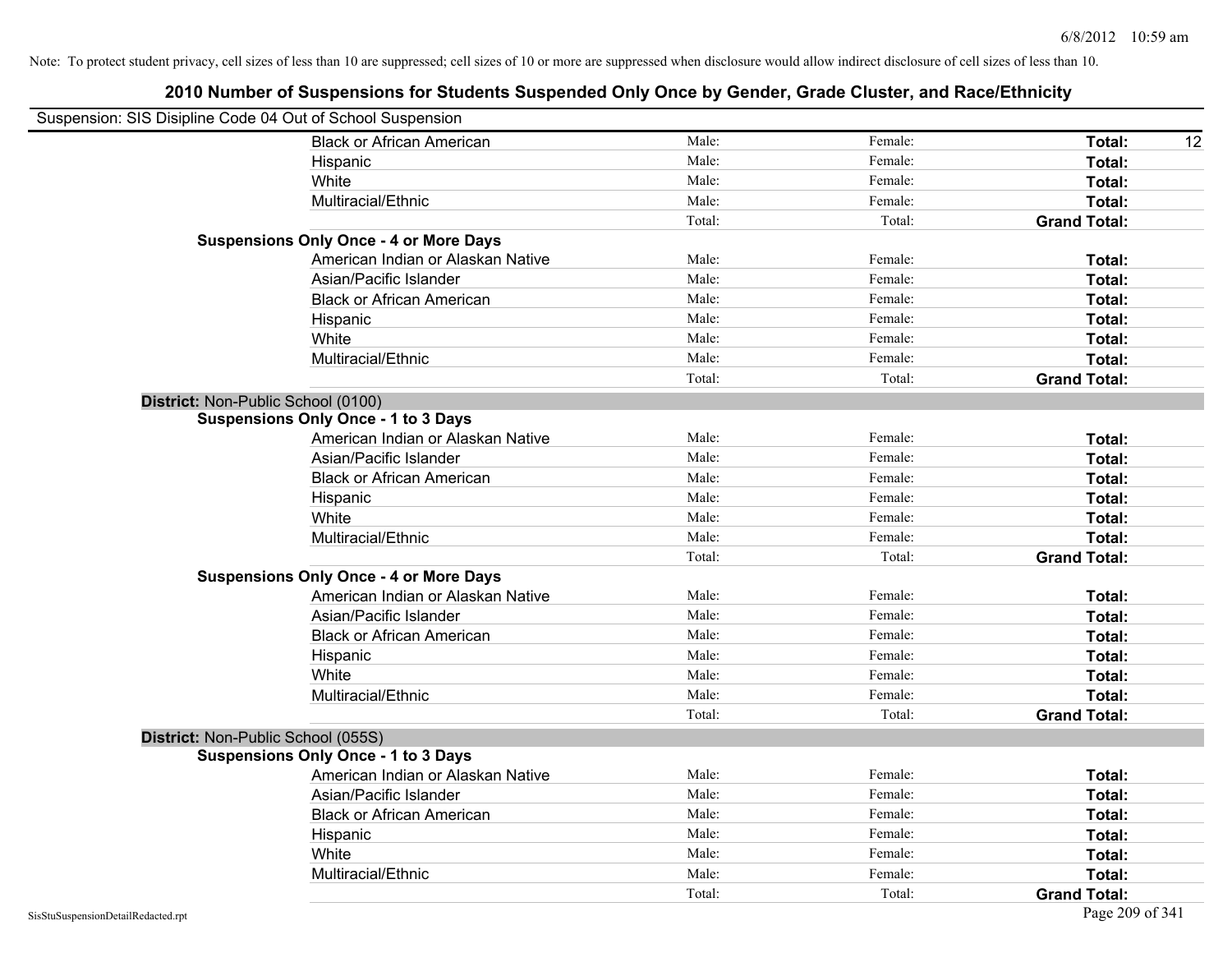| Suspension: SIS Disipline Code 04 Out of School Suspension |                                               |        |    |         |    |                     |    |
|------------------------------------------------------------|-----------------------------------------------|--------|----|---------|----|---------------------|----|
| District: Roxana CUSD 1 (001026)                           |                                               |        |    |         |    |                     |    |
|                                                            | <b>Suspensions Only Once - 1 to 3 Days</b>    |        |    |         |    |                     |    |
|                                                            | American Indian or Alaskan Native             | Male:  |    | Female: |    | Total:              |    |
|                                                            | Asian/Pacific Islander                        | Male:  |    | Female: |    | Total:              |    |
|                                                            | <b>Black or African American</b>              | Male:  |    | Female: |    | Total:              |    |
|                                                            | Hispanic                                      | Male:  |    | Female: |    | Total:              |    |
|                                                            | White                                         | Male:  | 50 | Female: | 10 | Total:              | 60 |
|                                                            | Multiracial/Ethnic                            | Male:  |    | Female: |    | Total:              |    |
|                                                            |                                               | Total: |    | Total:  |    | <b>Grand Total:</b> |    |
|                                                            | <b>Suspensions Only Once - 4 or More Days</b> |        |    |         |    |                     |    |
|                                                            | American Indian or Alaskan Native             | Male:  |    | Female: |    | Total:              |    |
|                                                            | Asian/Pacific Islander                        | Male:  |    | Female: |    | Total:              |    |
|                                                            | <b>Black or African American</b>              | Male:  |    | Female: |    | Total:              |    |
|                                                            | Hispanic                                      | Male:  |    | Female: |    | Total:              |    |
|                                                            | White                                         | Male:  |    | Female: |    | Total:              | 13 |
|                                                            | Multiracial/Ethnic                            | Male:  |    | Female: |    | Total:              |    |
|                                                            |                                               | Total: |    | Total:  |    | <b>Grand Total:</b> |    |
| District: Triad CUSD 2 (002026)                            |                                               |        |    |         |    |                     |    |
|                                                            | <b>Suspensions Only Once - 1 to 3 Days</b>    |        |    |         |    |                     |    |
|                                                            | American Indian or Alaskan Native             | Male:  |    | Female: |    | Total:              |    |
|                                                            | Asian/Pacific Islander                        | Male:  |    | Female: |    | Total:              |    |
|                                                            | <b>Black or African American</b>              | Male:  |    | Female: |    | Total:              |    |
|                                                            | Hispanic                                      | Male:  |    | Female: |    | Total:              |    |
|                                                            | White                                         | Male:  |    | Female: |    | Total:              | 17 |
|                                                            | Multiracial/Ethnic                            | Male:  |    | Female: |    | Total:              |    |
|                                                            |                                               | Total: |    | Total:  |    | <b>Grand Total:</b> |    |
|                                                            | <b>Suspensions Only Once - 4 or More Days</b> |        |    |         |    |                     |    |
|                                                            | American Indian or Alaskan Native             | Male:  |    | Female: |    | Total:              |    |
|                                                            | Asian/Pacific Islander                        | Male:  |    | Female: |    | Total:              |    |
|                                                            | <b>Black or African American</b>              | Male:  |    | Female: |    | Total:              |    |
|                                                            | Hispanic                                      | Male:  |    | Female: |    | Total:              |    |
|                                                            | White                                         | Male:  |    | Female: |    | Total:              |    |
|                                                            | Multiracial/Ethnic                            | Male:  |    | Female: |    | Total:              |    |
|                                                            |                                               | Total: |    | Total:  |    | <b>Grand Total:</b> | 11 |
| District: Venice CUSD 3 (003026)                           |                                               |        |    |         |    |                     |    |
|                                                            | <b>Suspensions Only Once - 1 to 3 Days</b>    |        |    |         |    |                     |    |
|                                                            | American Indian or Alaskan Native             | Male:  |    | Female: |    | Total:              |    |
|                                                            | Asian/Pacific Islander                        | Male:  |    | Female: |    | Total:              |    |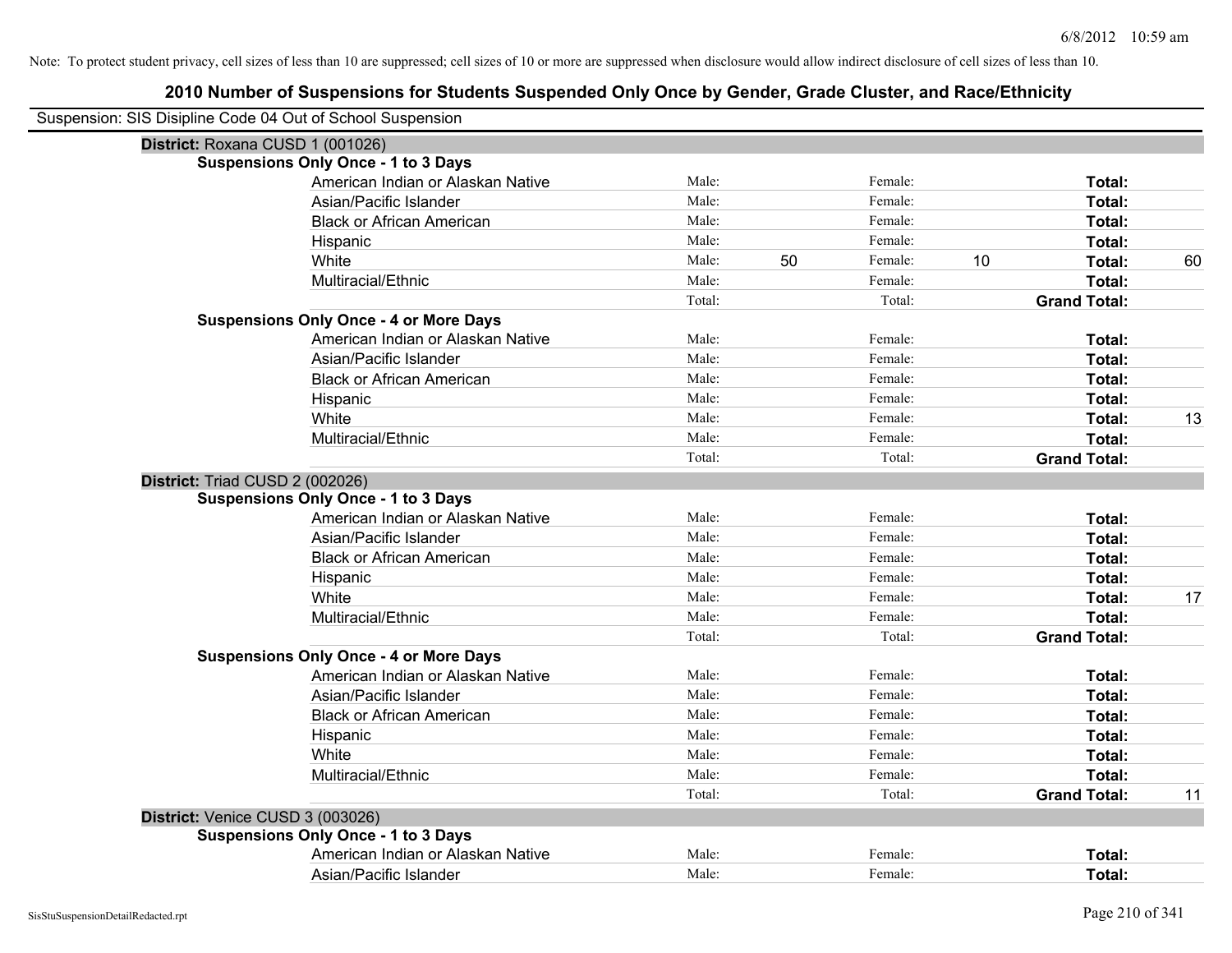| Suspension: SIS Disipline Code 04 Out of School Suspension |                                               |        |         |                     |
|------------------------------------------------------------|-----------------------------------------------|--------|---------|---------------------|
|                                                            | <b>Black or African American</b>              | Male:  | Female: | Total:              |
|                                                            | Hispanic                                      | Male:  | Female: | Total:              |
|                                                            | White                                         | Male:  | Female: | Total:              |
|                                                            | Multiracial/Ethnic                            | Male:  | Female: | Total:              |
|                                                            |                                               | Total: | Total:  | <b>Grand Total:</b> |
|                                                            | District: Wood River-Hartford ESD 15 (015003) |        |         |                     |
|                                                            | <b>Suspensions Only Once - 1 to 3 Days</b>    |        |         |                     |
|                                                            | American Indian or Alaskan Native             | Male:  | Female: | Total:              |
|                                                            | Asian/Pacific Islander                        | Male:  | Female: | Total:              |
|                                                            | <b>Black or African American</b>              | Male:  | Female: | Total:              |
|                                                            | Hispanic                                      | Male:  | Female: | Total:              |
|                                                            | White                                         | Male:  | Female: | Total:<br>11        |
|                                                            | Multiracial/Ethnic                            | Male:  | Female: | Total:              |
|                                                            |                                               | Total: | Total:  | <b>Grand Total:</b> |
|                                                            | <b>Suspensions Only Once - 4 or More Days</b> |        |         |                     |
|                                                            | American Indian or Alaskan Native             | Male:  | Female: | Total:              |
|                                                            | Asian/Pacific Islander                        | Male:  | Female: | Total:              |
|                                                            | <b>Black or African American</b>              | Male:  | Female: | Total:              |
|                                                            | Hispanic                                      | Male:  | Female: | Total:              |
|                                                            | White                                         | Male:  | Female: | Total:              |
|                                                            | Multiracial/Ethnic                            | Male:  | Female: | Total:              |
|                                                            |                                               | Total: | Total:  | <b>Grand Total:</b> |
| County: Non-Public School (000)                            |                                               |        |         |                     |
| District: Madison ROE (000000)                             |                                               |        |         |                     |
|                                                            | <b>Suspensions Only Once - 1 to 3 Days</b>    |        |         |                     |
|                                                            | American Indian or Alaskan Native             | Male:  | Female: | Total:              |
|                                                            | Asian/Pacific Islander                        | Male:  | Female: | Total:              |
|                                                            | <b>Black or African American</b>              | Male:  | Female: | Total:              |
|                                                            | Hispanic                                      | Male:  | Female: | Total:              |
|                                                            | White                                         | Male:  | Female: | Total:              |
|                                                            | Multiracial/Ethnic                            | Male:  | Female: | Total:              |
|                                                            |                                               | Total: | Total:  | <b>Grand Total:</b> |
|                                                            |                                               |        |         |                     |
| Region: Marshall/Putnam/Woodford ROE (43)                  |                                               |        |         |                     |
| County: Marshall (059)                                     |                                               |        |         |                     |
|                                                            | District: Henry-Senachwine CUSD 5 (005026)    |        |         |                     |
|                                                            | <b>Suspensions Only Once - 1 to 3 Days</b>    |        |         |                     |
|                                                            | American Indian or Alaskan Native             | Male:  | Female: | Total:              |
|                                                            |                                               |        |         |                     |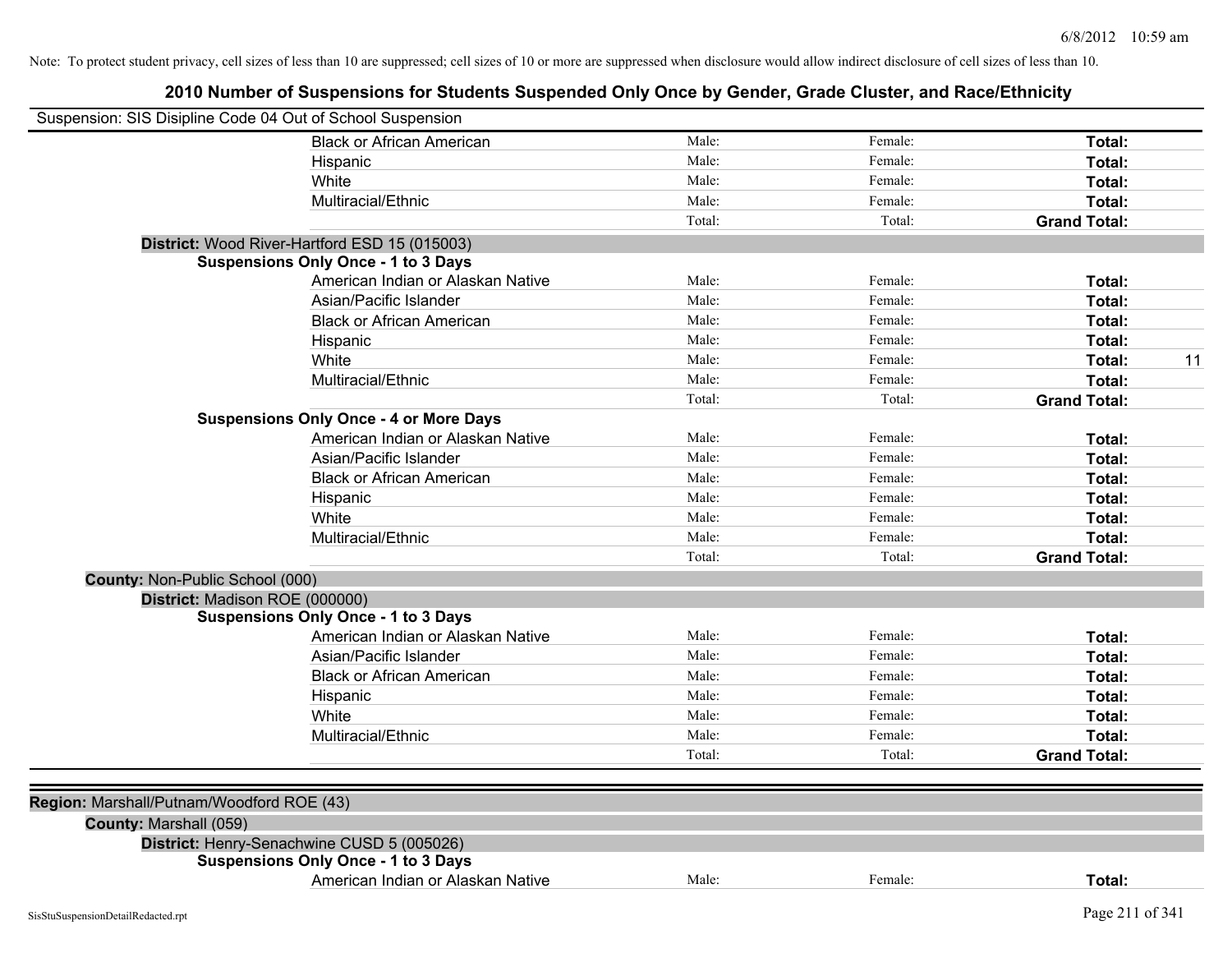| Suspension: SIS Disipline Code 04 Out of School Suspension |                                               |        |         |                     |
|------------------------------------------------------------|-----------------------------------------------|--------|---------|---------------------|
|                                                            | Asian/Pacific Islander                        | Male:  | Female: | Total:              |
|                                                            | <b>Black or African American</b>              | Male:  | Female: | Total:              |
|                                                            | Hispanic                                      | Male:  | Female: | Total:              |
|                                                            | White                                         | Male:  | Female: | Total:              |
|                                                            | Multiracial/Ethnic                            | Male:  | Female: | Total:              |
|                                                            |                                               | Total: | Total:  | <b>Grand Total:</b> |
|                                                            | <b>Suspensions Only Once - 4 or More Days</b> |        |         |                     |
|                                                            | American Indian or Alaskan Native             | Male:  | Female: | Total:              |
|                                                            | Asian/Pacific Islander                        | Male:  | Female: | Total:              |
|                                                            | <b>Black or African American</b>              | Male:  | Female: | Total:              |
|                                                            | Hispanic                                      | Male:  | Female: | Total:              |
|                                                            | White                                         | Male:  | Female: | Total:              |
|                                                            | Multiracial/Ethnic                            | Male:  | Female: | Total:              |
|                                                            |                                               | Total: | Total:  | <b>Grand Total:</b> |
|                                                            | District: Midland CUSD 7 (007026)             |        |         |                     |
|                                                            | <b>Suspensions Only Once - 1 to 3 Days</b>    |        |         |                     |
|                                                            | American Indian or Alaskan Native             | Male:  | Female: | Total:              |
|                                                            | Asian/Pacific Islander                        | Male:  | Female: | Total:              |
|                                                            | <b>Black or African American</b>              | Male:  | Female: | Total:              |
|                                                            | Hispanic                                      | Male:  | Female: | Total:              |
|                                                            | White                                         | Male:  | Female: | 27<br>Total:        |
|                                                            | Multiracial/Ethnic                            | Male:  | Female: | Total:              |
|                                                            |                                               | Total: | Total:  | <b>Grand Total:</b> |
|                                                            | <b>Suspensions Only Once - 4 or More Days</b> |        |         |                     |
|                                                            | American Indian or Alaskan Native             | Male:  | Female: | Total:              |
|                                                            | Asian/Pacific Islander                        | Male:  | Female: | Total:              |
|                                                            | <b>Black or African American</b>              | Male:  | Female: | Total:              |
|                                                            | Hispanic                                      | Male:  | Female: | Total:              |
|                                                            | White                                         | Male:  | Female: | Total:              |
|                                                            | Multiracial/Ethnic                            | Male:  | Female: | Total:              |
|                                                            |                                               | Total: | Total:  | <b>Grand Total:</b> |
| County: Putnam (078)                                       |                                               |        |         |                     |
|                                                            | District: Putnam County CUSD 535 (535026)     |        |         |                     |
|                                                            | <b>Suspensions Only Once - 1 to 3 Days</b>    |        |         |                     |
|                                                            | American Indian or Alaskan Native             | Male:  | Female: | Total:              |
|                                                            | Asian/Pacific Islander                        | Male:  | Female: | Total:              |
|                                                            | <b>Black or African American</b>              | Male:  | Female: | Total:              |
|                                                            | Hispanic                                      | Male:  | Female: | Total:              |
|                                                            | White                                         | Male:  | Female: | 16<br>Total:        |
| SisStuSuspensionDetailRedacted.rpt                         |                                               |        |         | Page 212 of 341     |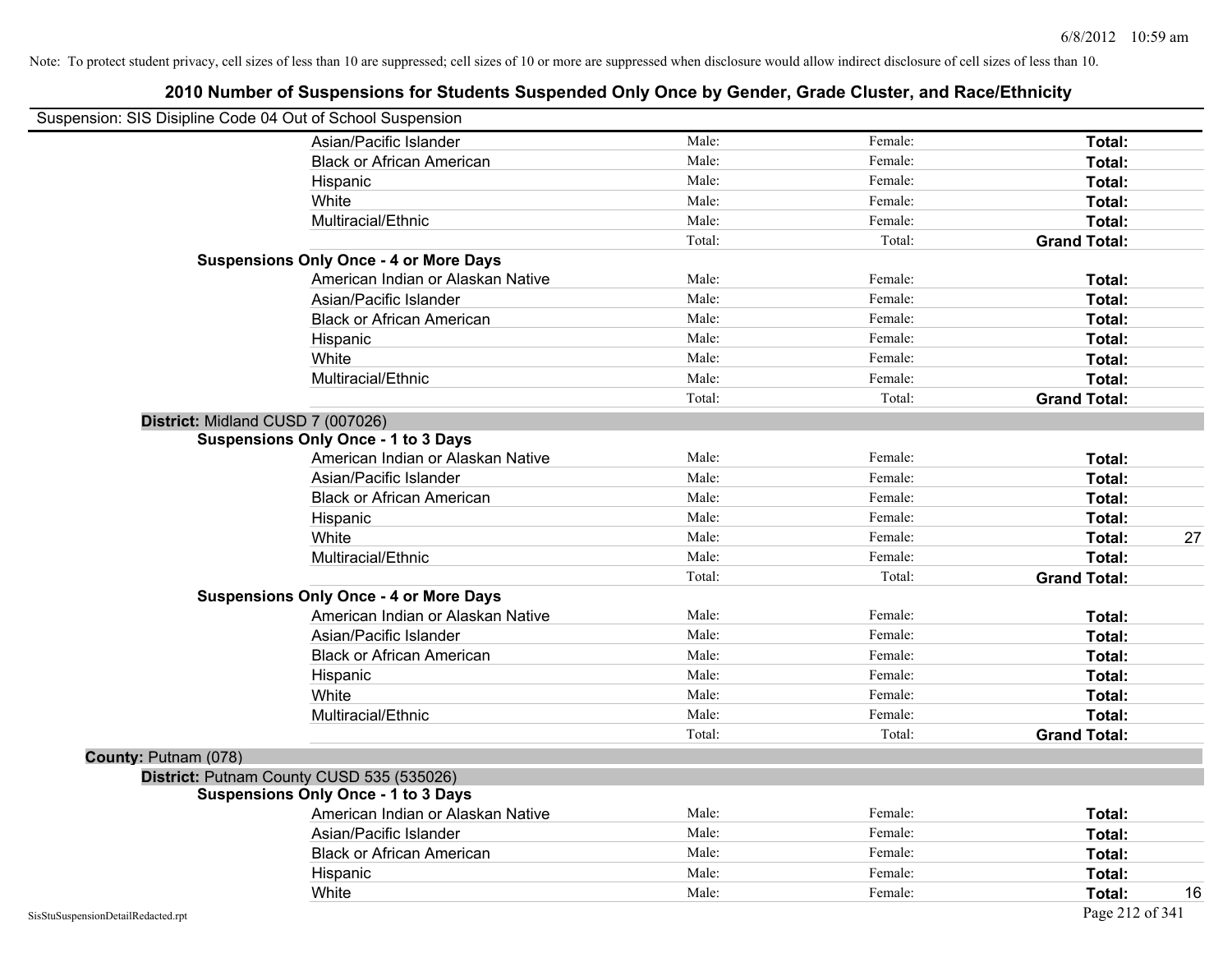|                        | Suspension: SIS Disipline Code 04 Out of School Suspension |        |    |         |    |                     |    |
|------------------------|------------------------------------------------------------|--------|----|---------|----|---------------------|----|
|                        | Multiracial/Ethnic                                         | Male:  |    | Female: |    | Total:              |    |
|                        |                                                            | Total: |    | Total:  |    | <b>Grand Total:</b> |    |
|                        | <b>Suspensions Only Once - 4 or More Days</b>              |        |    |         |    |                     |    |
|                        | American Indian or Alaskan Native                          | Male:  |    | Female: |    | Total:              |    |
|                        | Asian/Pacific Islander                                     | Male:  |    | Female: |    | Total:              |    |
|                        | <b>Black or African American</b>                           | Male:  |    | Female: |    | Total:              |    |
|                        | Hispanic                                                   | Male:  |    | Female: |    | Total:              |    |
|                        | White                                                      | Male:  |    | Female: |    | Total:              |    |
|                        | Multiracial/Ethnic                                         | Male:  |    | Female: |    | Total:              |    |
|                        |                                                            | Total: |    | Total:  |    | <b>Grand Total:</b> |    |
| County: Woodford (102) |                                                            |        |    |         |    |                     |    |
|                        | District: County of Woodford School (122017)               |        |    |         |    |                     |    |
|                        | <b>Suspensions Only Once - 1 to 3 Days</b>                 |        |    |         |    |                     |    |
|                        | American Indian or Alaskan Native                          | Male:  |    | Female: |    | Total:              |    |
|                        | Asian/Pacific Islander                                     | Male:  |    | Female: |    | Total:              |    |
|                        | <b>Black or African American</b>                           | Male:  |    | Female: |    | Total:              |    |
|                        | Hispanic                                                   | Male:  |    | Female: |    | Total:              |    |
|                        | White                                                      | Male:  | 36 | Female: | 16 | Total:              | 52 |
|                        | Multiracial/Ethnic                                         | Male:  |    | Female: |    | Total:              |    |
|                        |                                                            | Total: |    | Total:  |    | <b>Grand Total:</b> |    |
|                        | <b>Suspensions Only Once - 4 or More Days</b>              |        |    |         |    |                     |    |
|                        | American Indian or Alaskan Native                          | Male:  |    | Female: |    | Total:              |    |
|                        | Asian/Pacific Islander                                     | Male:  |    | Female: |    | Total:              |    |
|                        | <b>Black or African American</b>                           | Male:  |    | Female: |    | Total:              |    |
|                        | Hispanic                                                   | Male:  |    | Female: |    | Total:              |    |
|                        | White                                                      | Male:  |    | Female: |    | Total:              |    |
|                        | Multiracial/Ethnic                                         | Male:  |    | Female: |    | Total:              |    |
|                        |                                                            | Total: |    | Total:  |    | <b>Grand Total:</b> |    |
|                        | District: El Paso-Gridley CUSD 11 (011026)                 |        |    |         |    |                     |    |
|                        | <b>Suspensions Only Once - 1 to 3 Days</b>                 |        |    |         |    |                     |    |
|                        | American Indian or Alaskan Native                          | Male:  |    | Female: |    | Total:              |    |
|                        | Asian/Pacific Islander                                     | Male:  |    | Female: |    | Total:              |    |
|                        | <b>Black or African American</b>                           | Male:  |    | Female: |    | Total:              |    |
|                        | Hispanic                                                   | Male:  |    | Female: |    | Total:              |    |
|                        | White                                                      | Male:  |    | Female: |    | Total:              | 15 |
|                        | Multiracial/Ethnic                                         | Male:  |    | Female: |    | Total:              |    |
|                        |                                                            | Total: |    | Total:  |    | <b>Grand Total:</b> |    |
|                        | <b>Suspensions Only Once - 4 or More Days</b>              |        |    |         |    |                     |    |
|                        | American Indian or Alaskan Native                          | Male:  |    | Female: |    | Total:              |    |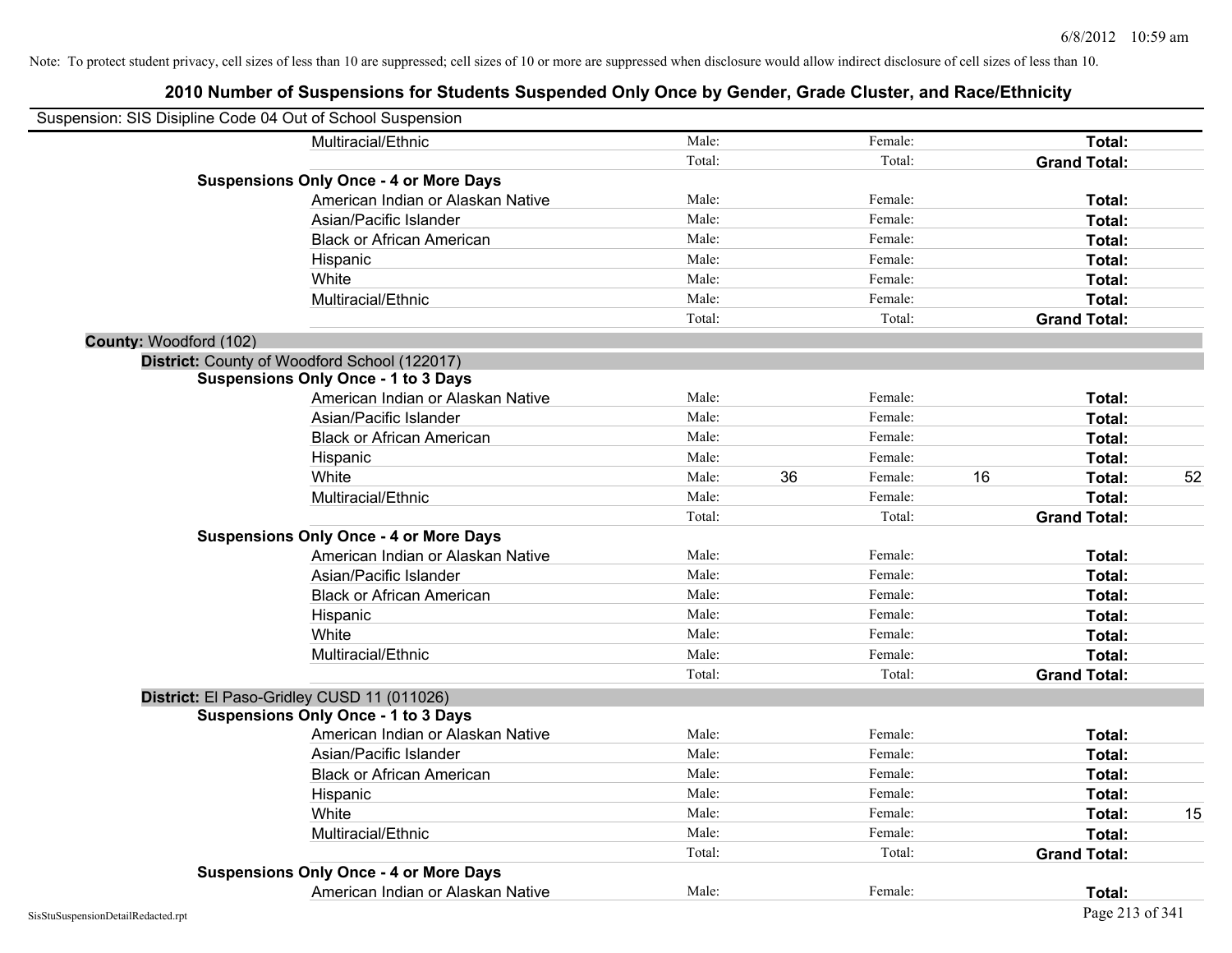| Suspension: SIS Disipline Code 04 Out of School Suspension |                                               |        |         |                     |    |
|------------------------------------------------------------|-----------------------------------------------|--------|---------|---------------------|----|
|                                                            | Asian/Pacific Islander                        | Male:  | Female: | Total:              |    |
|                                                            | <b>Black or African American</b>              | Male:  | Female: | Total:              |    |
|                                                            | Hispanic                                      | Male:  | Female: | Total:              |    |
|                                                            | White                                         | Male:  | Female: | Total:              |    |
|                                                            | Multiracial/Ethnic                            | Male:  | Female: | Total:              |    |
|                                                            |                                               | Total: | Total:  | <b>Grand Total:</b> |    |
| District: Eureka CUD 140 (140026)                          |                                               |        |         |                     |    |
|                                                            | <b>Suspensions Only Once - 1 to 3 Days</b>    |        |         |                     |    |
|                                                            | American Indian or Alaskan Native             | Male:  | Female: | Total:              |    |
|                                                            | Asian/Pacific Islander                        | Male:  | Female: | Total:              |    |
|                                                            | <b>Black or African American</b>              | Male:  | Female: | Total:              |    |
|                                                            | Hispanic                                      | Male:  | Female: | Total:              |    |
|                                                            | White                                         | Male:  | Female: | Total:              | 25 |
|                                                            | Multiracial/Ethnic                            | Male:  | Female: | Total:              |    |
|                                                            |                                               | Total: | Total:  | <b>Grand Total:</b> |    |
|                                                            | <b>Suspensions Only Once - 4 or More Days</b> |        |         |                     |    |
|                                                            | American Indian or Alaskan Native             | Male:  | Female: | Total:              |    |
|                                                            | Asian/Pacific Islander                        | Male:  | Female: | Total:              |    |
|                                                            | <b>Black or African American</b>              | Male:  | Female: | Total:              |    |
|                                                            | Hispanic                                      | Male:  | Female: | Total:              |    |
|                                                            | White                                         | Male:  | Female: | Total:              |    |
|                                                            | Multiracial/Ethnic                            | Male:  | Female: | Total:              |    |
|                                                            |                                               | Total: | Total:  | <b>Grand Total:</b> |    |
| District: Fieldcrest CUSD 6 (006026)                       |                                               |        |         |                     |    |
|                                                            | <b>Suspensions Only Once - 1 to 3 Days</b>    |        |         |                     |    |
|                                                            | American Indian or Alaskan Native             | Male:  | Female: | Total:              |    |
|                                                            | Asian/Pacific Islander                        | Male:  | Female: | Total:              |    |
|                                                            | <b>Black or African American</b>              | Male:  | Female: | Total:              |    |
|                                                            | Hispanic                                      | Male:  | Female: | Total:              |    |
|                                                            | White                                         | Male:  | Female: | Total:              | 21 |
|                                                            | Multiracial/Ethnic                            | Male:  | Female: | Total:              |    |
|                                                            |                                               | Total: | Total:  | <b>Grand Total:</b> |    |
|                                                            | <b>Suspensions Only Once - 4 or More Days</b> |        |         |                     |    |
|                                                            | American Indian or Alaskan Native             | Male:  | Female: | Total:              |    |
|                                                            | Asian/Pacific Islander                        | Male:  | Female: | Total:              |    |
|                                                            | <b>Black or African American</b>              | Male:  | Female: | Total:              |    |
|                                                            | Hispanic                                      | Male:  | Female: | Total:              |    |
|                                                            | White                                         | Male:  | Female: | Total:              |    |
|                                                            | Multiracial/Ethnic                            | Male:  | Female: | Total:              |    |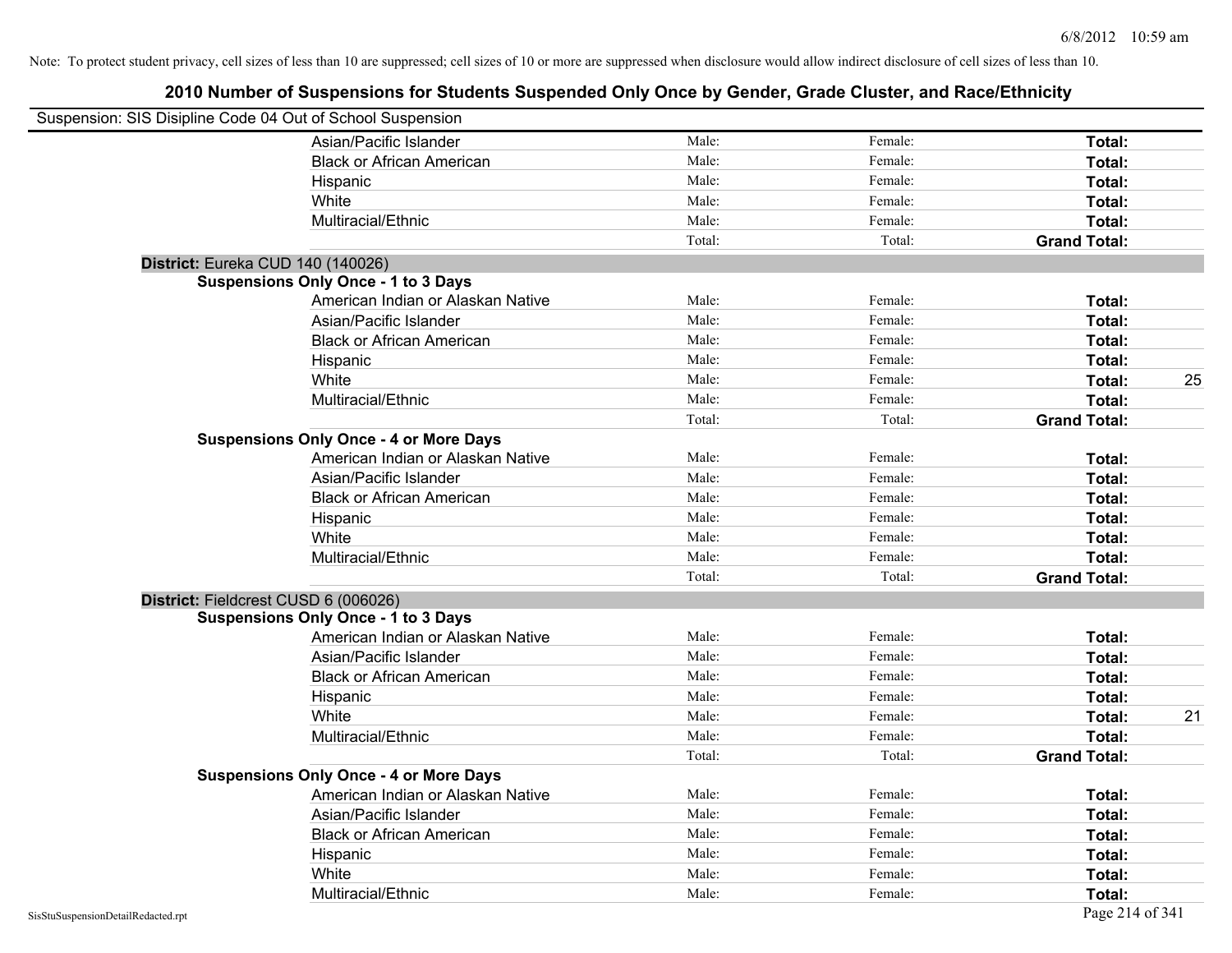| Suspension: SIS Disipline Code 04 Out of School Suspension |                                               |        |         |                     |
|------------------------------------------------------------|-----------------------------------------------|--------|---------|---------------------|
|                                                            |                                               | Total: | Total:  | <b>Grand Total:</b> |
|                                                            | District: Lowpoint-Washburn CUSD 21 (021026)  |        |         |                     |
|                                                            | <b>Suspensions Only Once - 1 to 3 Days</b>    |        |         |                     |
|                                                            | American Indian or Alaskan Native             | Male:  | Female: | Total:              |
|                                                            | Asian/Pacific Islander                        | Male:  | Female: | Total:              |
|                                                            | <b>Black or African American</b>              | Male:  | Female: | Total:              |
|                                                            | Hispanic                                      | Male:  | Female: | Total:              |
|                                                            | White                                         | Male:  | Female: | Total:              |
|                                                            | Multiracial/Ethnic                            | Male:  | Female: | Total:              |
|                                                            |                                               | Total: | Total:  | <b>Grand Total:</b> |
|                                                            | <b>Suspensions Only Once - 4 or More Days</b> |        |         |                     |
|                                                            | American Indian or Alaskan Native             | Male:  | Female: | Total:              |
|                                                            | Asian/Pacific Islander                        | Male:  | Female: | Total:              |
|                                                            | <b>Black or African American</b>              | Male:  | Female: | Total:              |
|                                                            | Hispanic                                      | Male:  | Female: | Total:              |
|                                                            | White                                         | Male:  | Female: | Total:              |
|                                                            | Multiracial/Ethnic                            | Male:  | Female: | Total:              |
|                                                            |                                               | Total: | Total:  | <b>Grand Total:</b> |
| District: Metamora CCSD 1 (001004)                         |                                               |        |         |                     |
|                                                            | <b>Suspensions Only Once - 1 to 3 Days</b>    |        |         |                     |
|                                                            | American Indian or Alaskan Native             | Male:  | Female: | Total:              |
|                                                            | Asian/Pacific Islander                        | Male:  | Female: | Total:              |
|                                                            | <b>Black or African American</b>              | Male:  | Female: | Total:              |
|                                                            | Hispanic                                      | Male:  | Female: | Total:              |
|                                                            | White                                         | Male:  | Female: | Total:              |
|                                                            | Multiracial/Ethnic                            | Male:  | Female: | Total:              |
|                                                            |                                               | Total: | Total:  | <b>Grand Total:</b> |
|                                                            | <b>Suspensions Only Once - 4 or More Days</b> |        |         |                     |
|                                                            | American Indian or Alaskan Native             | Male:  | Female: | Total:              |
|                                                            | Asian/Pacific Islander                        | Male:  | Female: | Total:              |
|                                                            | <b>Black or African American</b>              | Male:  | Female: | Total:              |
|                                                            | Hispanic                                      | Male:  | Female: | Total:              |
|                                                            | White                                         | Male:  | Female: | Total:              |
|                                                            | Multiracial/Ethnic                            | Male:  | Female: | Total:              |
|                                                            |                                               | Total: | Total:  | <b>Grand Total:</b> |
| District: Riverview CCSD 2 (002004)                        |                                               |        |         |                     |
|                                                            | <b>Suspensions Only Once - 1 to 3 Days</b>    |        |         |                     |
|                                                            | American Indian or Alaskan Native             | Male:  | Female: | Total:              |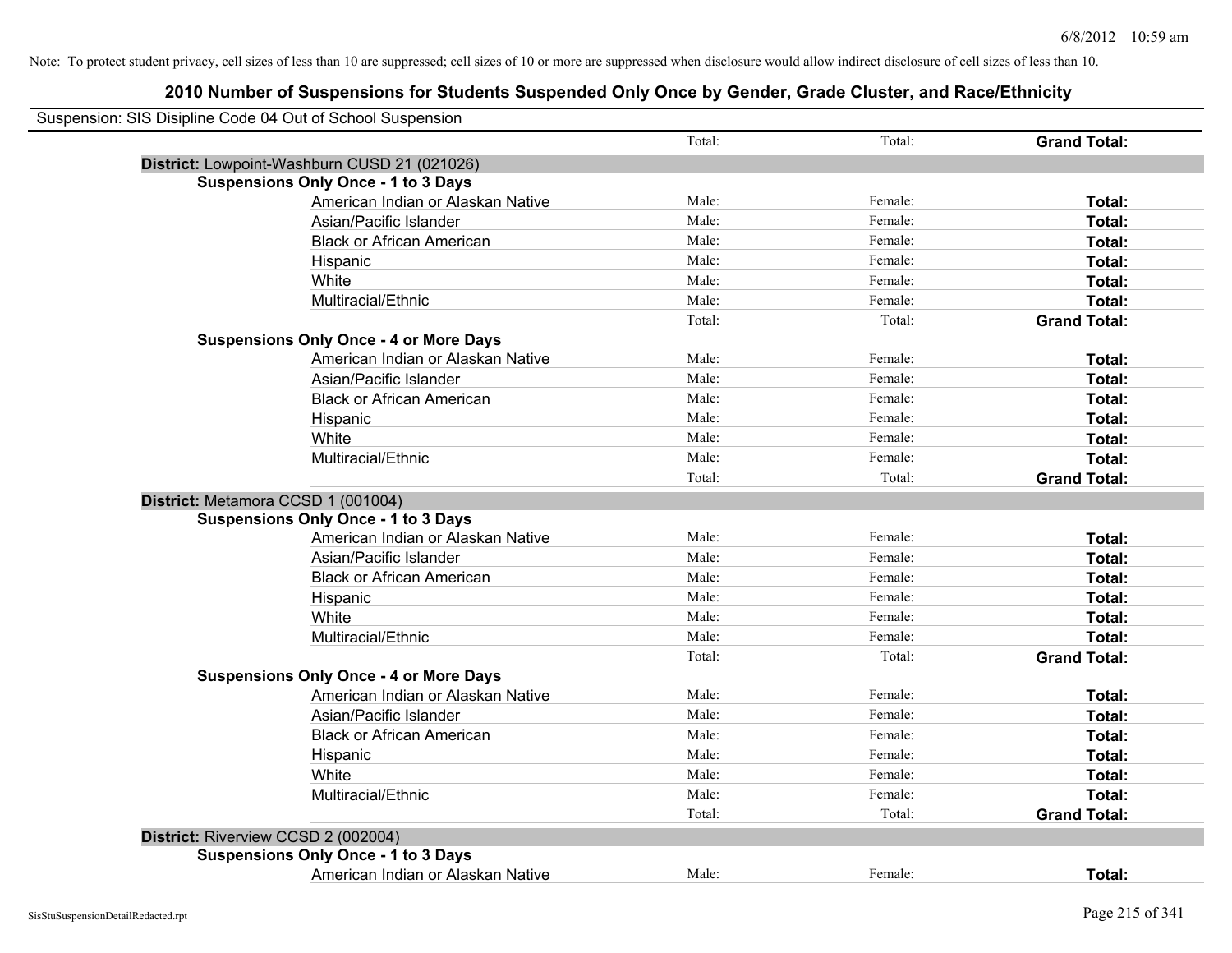| Suspension: SIS Disipline Code 04 Out of School Suspension |                                               |        |         |                     |
|------------------------------------------------------------|-----------------------------------------------|--------|---------|---------------------|
|                                                            | Asian/Pacific Islander                        | Male:  | Female: | Total:              |
|                                                            | <b>Black or African American</b>              | Male:  | Female: | Total:              |
|                                                            | Hispanic                                      | Male:  | Female: | Total:              |
|                                                            | White                                         | Male:  | Female: | Total:              |
|                                                            | Multiracial/Ethnic                            | Male:  | Female: | Total:              |
|                                                            |                                               | Total: | Total:  | <b>Grand Total:</b> |
|                                                            | District: Roanoke Benson CUSD 60 (060026)     |        |         |                     |
|                                                            | <b>Suspensions Only Once - 1 to 3 Days</b>    |        |         |                     |
|                                                            | American Indian or Alaskan Native             | Male:  | Female: | Total:              |
|                                                            | Asian/Pacific Islander                        | Male:  | Female: | Total:              |
|                                                            | <b>Black or African American</b>              | Male:  | Female: | Total:              |
|                                                            | Hispanic                                      | Male:  | Female: | Total:              |
|                                                            | White                                         | Male:  | Female: | Total:              |
|                                                            | Multiracial/Ethnic                            | Male:  | Female: | Total:              |
|                                                            |                                               | Total: | Total:  | <b>Grand Total:</b> |
|                                                            | <b>Suspensions Only Once - 4 or More Days</b> |        |         |                     |
|                                                            | American Indian or Alaskan Native             | Male:  | Female: | Total:              |
|                                                            | Asian/Pacific Islander                        | Male:  | Female: | Total:              |
|                                                            | <b>Black or African American</b>              | Male:  | Female: | Total:              |
|                                                            | Hispanic                                      | Male:  | Female: | Total:              |
|                                                            | White                                         | Male:  | Female: | Total:              |
|                                                            | Multiracial/Ethnic                            | Male:  | Female: | Total:              |
|                                                            |                                               | Total: | Total:  | <b>Grand Total:</b> |
|                                                            |                                               |        |         |                     |
| Region: McHenry ROE (44)                                   |                                               |        |         |                     |
| County: Mchenry (063)                                      |                                               |        |         |                     |
|                                                            | District: Alden Hebron SD 19 (019024)         |        |         |                     |
|                                                            | <b>Suspensions Only Once - 1 to 3 Days</b>    |        |         |                     |
|                                                            | American Indian or Alaskan Native             | Male:  | Female: | Total:              |
|                                                            | Asian/Pacific Islander                        | Male:  | Female: | Total:              |
|                                                            | <b>Black or African American</b>              | Male:  | Female: | Total:              |
|                                                            | Hispanic                                      | Male:  | Female: | Total:              |
|                                                            | White                                         | Male:  | Female: | Total:              |
|                                                            | Multiracial/Ethnic                            | Male:  | Female: | Total:              |
|                                                            |                                               | Total: | Total:  | <b>Grand Total:</b> |
| District: Cary CCSD 26 (026004)                            |                                               |        |         |                     |
|                                                            | <b>Suspensions Only Once - 1 to 3 Days</b>    |        |         |                     |
|                                                            | American Indian or Alaskan Native             | Male:  | Female: | Total:              |
|                                                            |                                               |        |         |                     |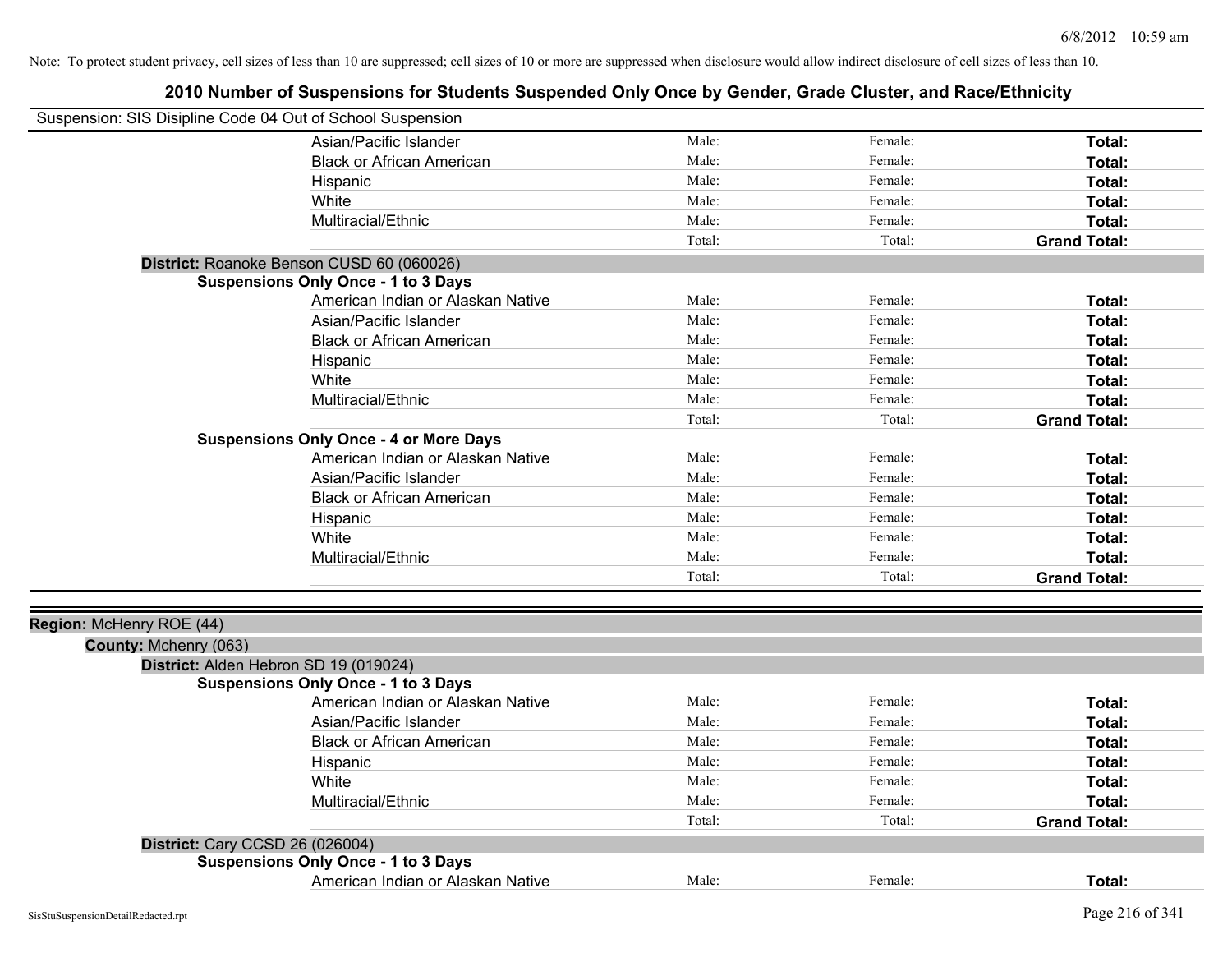| Suspension: SIS Disipline Code 04 Out of School Suspension |                                               |        |     |         |    |                     |     |
|------------------------------------------------------------|-----------------------------------------------|--------|-----|---------|----|---------------------|-----|
|                                                            | Asian/Pacific Islander                        | Male:  |     | Female: |    | Total:              |     |
|                                                            | <b>Black or African American</b>              | Male:  |     | Female: |    | Total:              |     |
|                                                            | Hispanic                                      | Male:  |     | Female: |    | Total:              |     |
|                                                            | White                                         | Male:  |     | Female: |    | Total:              |     |
|                                                            | Multiracial/Ethnic                            | Male:  |     | Female: |    | Total:              |     |
|                                                            |                                               | Total: |     | Total:  |    | <b>Grand Total:</b> |     |
| District: CHSD 155 (155016)                                |                                               |        |     |         |    |                     |     |
|                                                            | <b>Suspensions Only Once - 1 to 3 Days</b>    |        |     |         |    |                     |     |
|                                                            | American Indian or Alaskan Native             | Male:  |     | Female: |    | Total:              |     |
|                                                            | Asian/Pacific Islander                        | Male:  |     | Female: |    | Total:              |     |
|                                                            | <b>Black or African American</b>              | Male:  |     | Female: |    | Total:              |     |
|                                                            | Hispanic                                      | Male:  | 14  | Female: | 12 | Total:              | 26  |
|                                                            | White                                         | Male:  | 118 | Female: | 40 | Total:              | 158 |
|                                                            | Multiracial/Ethnic                            | Male:  |     | Female: |    | Total:              |     |
|                                                            |                                               | Total: |     | Total:  |    | <b>Grand Total:</b> | 202 |
|                                                            | <b>Suspensions Only Once - 4 or More Days</b> |        |     |         |    |                     |     |
|                                                            | American Indian or Alaskan Native             | Male:  |     | Female: |    | Total:              |     |
|                                                            | Asian/Pacific Islander                        | Male:  |     | Female: |    | Total:              |     |
|                                                            | <b>Black or African American</b>              | Male:  |     | Female: |    | Total:              |     |
|                                                            | Hispanic                                      | Male:  |     | Female: |    | Total:              |     |
|                                                            | White                                         | Male:  | 55  | Female: | 23 | Total:              | 78  |
|                                                            | Multiracial/Ethnic                            | Male:  |     | Female: |    | Total:              |     |
|                                                            |                                               | Total: |     | Total:  |    | <b>Grand Total:</b> | 90  |
| <b>District: Cons SD 158 (158022)</b>                      |                                               |        |     |         |    |                     |     |
|                                                            | <b>Suspensions Only Once - 1 to 3 Days</b>    |        |     |         |    |                     |     |
|                                                            | American Indian or Alaskan Native             | Male:  |     | Female: |    | Total:              |     |
|                                                            | Asian/Pacific Islander                        | Male:  |     | Female: |    | Total:              |     |
|                                                            | <b>Black or African American</b>              | Male:  |     | Female: |    | Total:              |     |
|                                                            | Hispanic                                      | Male:  |     | Female: |    | Total:              |     |
|                                                            | White                                         | Male:  |     | Female: |    | Total:              | 15  |
|                                                            | Multiracial/Ethnic                            | Male:  |     | Female: |    | Total:              |     |
|                                                            |                                               | Total: |     | Total:  |    | <b>Grand Total:</b> | 25  |
|                                                            | <b>Suspensions Only Once - 4 or More Days</b> |        |     |         |    |                     |     |
|                                                            | American Indian or Alaskan Native             | Male:  |     | Female: |    | Total:              |     |
|                                                            | Asian/Pacific Islander                        | Male:  |     | Female: |    | Total:              |     |
|                                                            | <b>Black or African American</b>              | Male:  |     | Female: |    | Total:              |     |
|                                                            | Hispanic                                      | Male:  |     | Female: |    | Total:              |     |
|                                                            | White                                         | Male:  |     | Female: |    | <b>Total:</b>       | 19  |
|                                                            | Multiracial/Ethnic                            | Male:  |     | Female: |    | Total:              |     |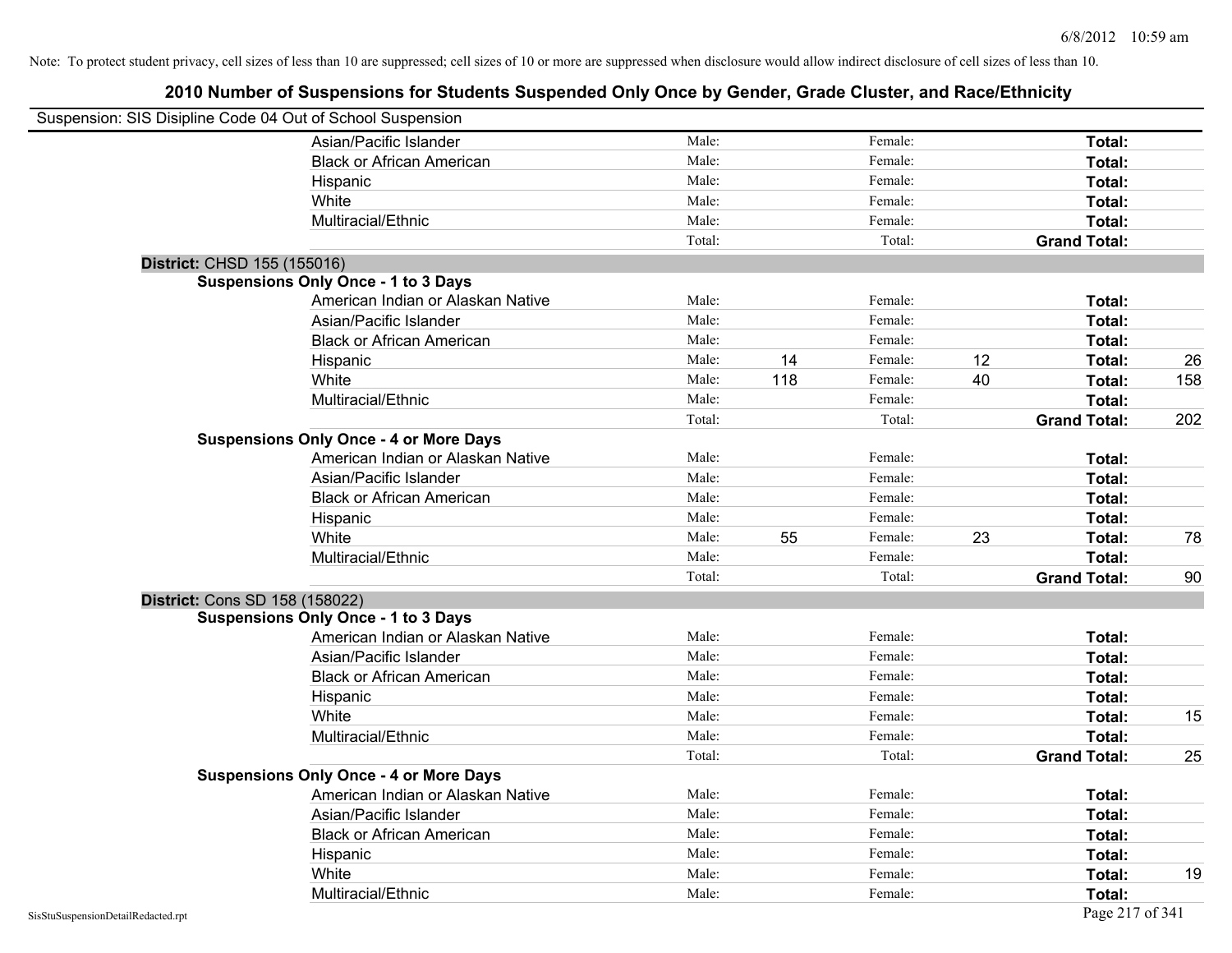# **2010 Number of Suspensions for Students Suspended Only Once by Gender, Grade Cluster, and Race/Ethnicity**

|                                               | Total: | Total:  | <b>Grand Total:</b> |
|-----------------------------------------------|--------|---------|---------------------|
| District: Crystal Lake CCSD 47 (047004)       |        |         |                     |
| <b>Suspensions Only Once - 1 to 3 Days</b>    |        |         |                     |
| American Indian or Alaskan Native             | Male:  | Female: | Total:              |
| Asian/Pacific Islander                        | Male:  | Female: | Total:              |
| <b>Black or African American</b>              | Male:  | Female: | Total:              |
| Hispanic                                      | Male:  | Female: | Total:              |
| White                                         | Male:  | Female: | Total:              |
| Multiracial/Ethnic                            | Male:  | Female: | Total:              |
|                                               | Total: | Total:  | <b>Grand Total:</b> |
| <b>Suspensions Only Once - 4 or More Days</b> |        |         |                     |
| American Indian or Alaskan Native             | Male:  | Female: | Total:              |
| Asian/Pacific Islander                        | Male:  | Female: | Total:              |
| <b>Black or African American</b>              | Male:  | Female: | Total:              |
| Hispanic                                      | Male:  | Female: | Total:              |
| White                                         | Male:  | Female: | Total:              |
| Multiracial/Ethnic                            | Male:  | Female: | <b>Total:</b>       |
|                                               | Total: | Total:  | <b>Grand Total:</b> |
| District: Fox River Grove Cons SD 3 (003003)  |        |         |                     |
| <b>Suspensions Only Once - 1 to 3 Days</b>    |        |         |                     |
| American Indian or Alaskan Native             | Male:  | Female: | Total:              |
| Asian/Pacific Islander                        | Male:  | Female: | Total:              |
| <b>Black or African American</b>              | Male:  | Female: | Total:              |
| Hispanic                                      | Male:  | Female: | Total:              |
| White                                         | Male:  | Female: | Total:              |
| Multiracial/Ethnic                            | Male:  | Female: | Total:              |
|                                               | Total: | Total:  | <b>Grand Total:</b> |
| District: Harrison SD 36 (036002)             |        |         |                     |
| <b>Suspensions Only Once - 1 to 3 Days</b>    |        |         |                     |
| American Indian or Alaskan Native             | Male:  | Female: | Total:              |
| Asian/Pacific Islander                        | Male:  | Female: | Total:              |
| <b>Black or African American</b>              | Male:  | Female: | Total:              |
| Hispanic                                      | Male:  | Female: | Total:              |
| White                                         | Male:  | Female: | Total:              |
| Multiracial/Ethnic                            | Male:  | Female: | <b>Total:</b>       |
|                                               | Total: | Total:  | <b>Grand Total:</b> |

**Suspensions Only Once - 1 to 3 Days**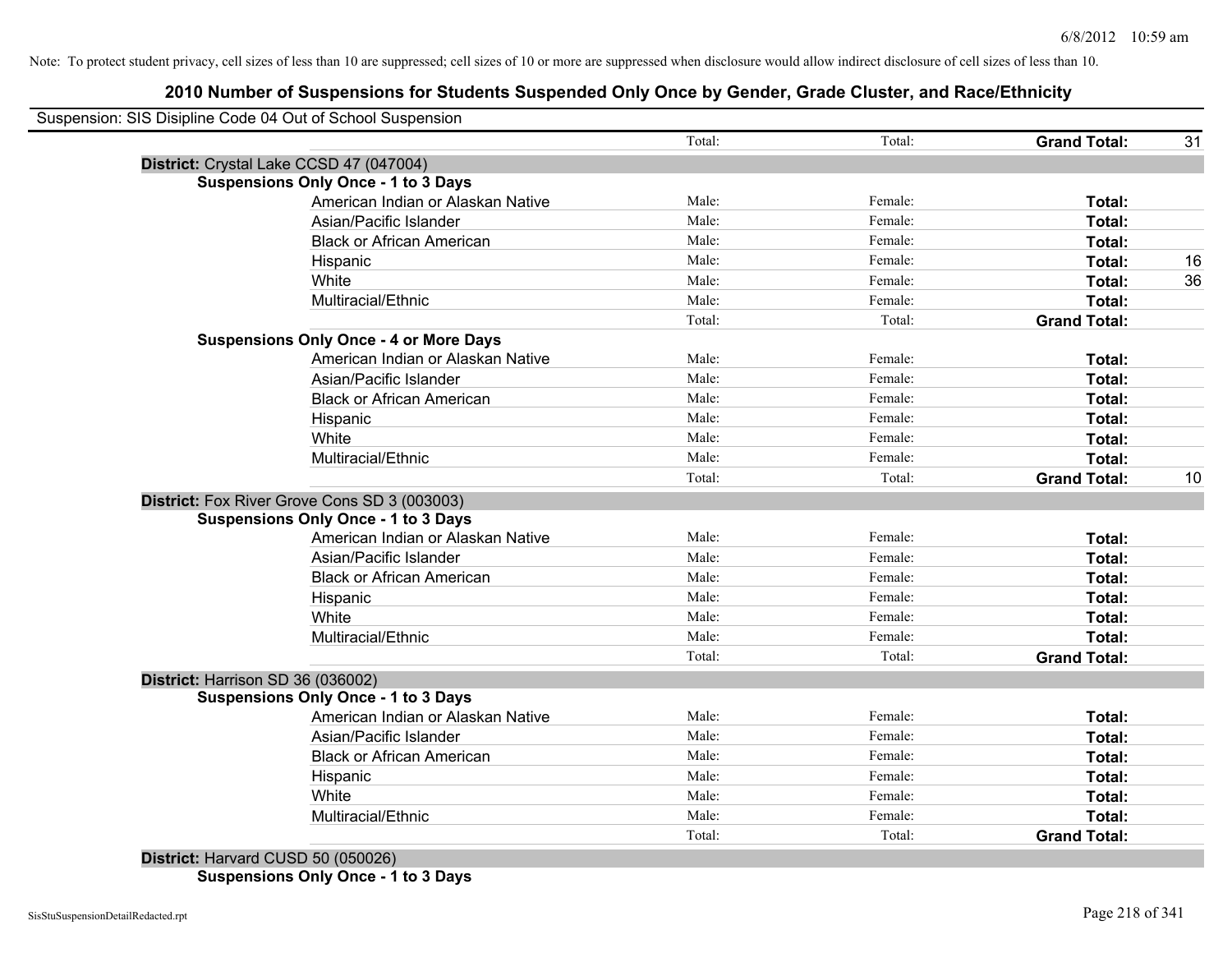| Suspension: SIS Disipline Code 04 Out of School Suspension |                                               |        |         |                     |    |
|------------------------------------------------------------|-----------------------------------------------|--------|---------|---------------------|----|
|                                                            | American Indian or Alaskan Native             | Male:  | Female: | Total:              |    |
|                                                            | Asian/Pacific Islander                        | Male:  | Female: | Total:              |    |
|                                                            | <b>Black or African American</b>              | Male:  | Female: | Total:              |    |
| Hispanic                                                   |                                               | Male:  | Female: | Total:              | 17 |
| White                                                      |                                               | Male:  | Female: | Total:              | 17 |
|                                                            | Multiracial/Ethnic                            | Male:  | Female: | Total:              |    |
|                                                            |                                               | Total: | Total:  | <b>Grand Total:</b> |    |
|                                                            | <b>Suspensions Only Once - 4 or More Days</b> |        |         |                     |    |
|                                                            | American Indian or Alaskan Native             | Male:  | Female: | Total:              |    |
|                                                            | Asian/Pacific Islander                        | Male:  | Female: | Total:              |    |
|                                                            | <b>Black or African American</b>              | Male:  | Female: | Total:              |    |
| Hispanic                                                   |                                               | Male:  | Female: | Total:              |    |
| White                                                      |                                               | Male:  | Female: | Total:              |    |
|                                                            | Multiracial/Ethnic                            | Male:  | Female: | Total:              |    |
|                                                            |                                               | Total: | Total:  | <b>Grand Total:</b> | 14 |
| District: Johnsburg CUSD 12 (012026)                       |                                               |        |         |                     |    |
| <b>Suspensions Only Once - 1 to 3 Days</b>                 |                                               |        |         |                     |    |
|                                                            | American Indian or Alaskan Native             | Male:  | Female: | Total:              |    |
|                                                            | Asian/Pacific Islander                        | Male:  | Female: | Total:              |    |
|                                                            | <b>Black or African American</b>              | Male:  | Female: | Total:              |    |
| Hispanic                                                   |                                               | Male:  | Female: | Total:              |    |
| White                                                      |                                               | Male:  | Female: | Total:              | 47 |
|                                                            | Multiracial/Ethnic                            | Male:  | Female: | Total:              |    |
|                                                            |                                               | Total: | Total:  | <b>Grand Total:</b> |    |
|                                                            | <b>Suspensions Only Once - 4 or More Days</b> |        |         |                     |    |
|                                                            | American Indian or Alaskan Native             | Male:  | Female: | Total:              |    |
|                                                            | Asian/Pacific Islander                        | Male:  | Female: | Total:              |    |
|                                                            | <b>Black or African American</b>              | Male:  | Female: | Total:              |    |
| Hispanic                                                   |                                               | Male:  | Female: | Total:              |    |
| White                                                      |                                               | Male:  | Female: | Total:              | 26 |
|                                                            | Multiracial/Ethnic                            | Male:  | Female: | Total:              |    |
|                                                            |                                               | Total: | Total:  | <b>Grand Total:</b> |    |
| District: Marengo CHSD 154 (154016)                        |                                               |        |         |                     |    |
| <b>Suspensions Only Once - 1 to 3 Days</b>                 |                                               |        |         |                     |    |
|                                                            | American Indian or Alaskan Native             | Male:  | Female: | Total:              |    |
|                                                            | Asian/Pacific Islander                        | Male:  | Female: | Total:              |    |
|                                                            | <b>Black or African American</b>              | Male:  | Female: | Total:              |    |
| Hispanic                                                   |                                               | Male:  | Female: | Total:              |    |
| White                                                      |                                               | Male:  | Female: | Total:              |    |
| SisStuSuspensionDetailRedacted.rpt                         |                                               |        |         | Page 219 of 341     |    |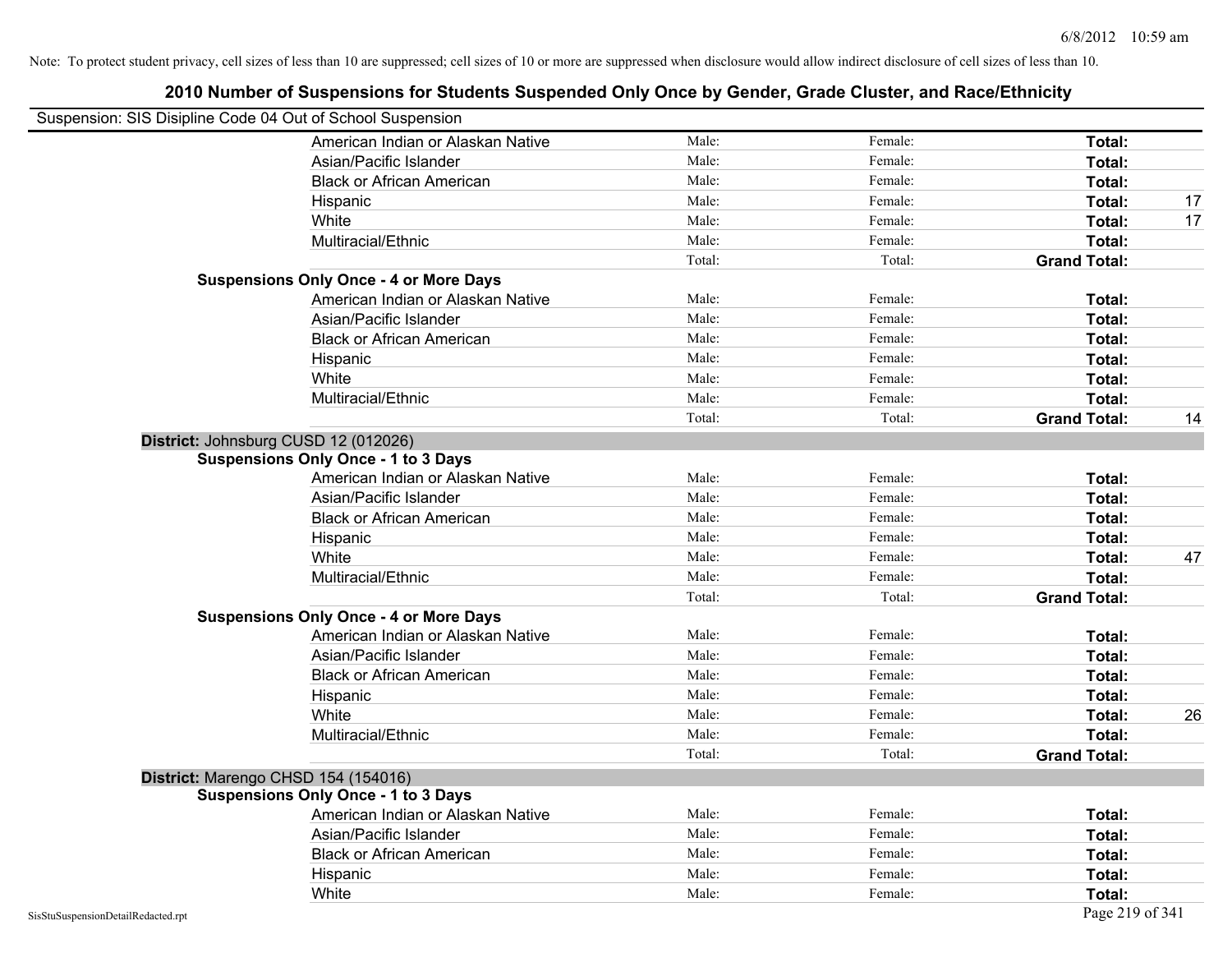| Suspension: SIS Disipline Code 04 Out of School Suspension |                                               |        |         |                     |                 |
|------------------------------------------------------------|-----------------------------------------------|--------|---------|---------------------|-----------------|
|                                                            | Multiracial/Ethnic                            | Male:  | Female: | Total:              |                 |
|                                                            |                                               | Total: | Total:  | <b>Grand Total:</b> |                 |
|                                                            | <b>Suspensions Only Once - 4 or More Days</b> |        |         |                     |                 |
|                                                            | American Indian or Alaskan Native             | Male:  | Female: | Total:              |                 |
|                                                            | Asian/Pacific Islander                        | Male:  | Female: | Total:              |                 |
|                                                            | <b>Black or African American</b>              | Male:  | Female: | Total:              |                 |
|                                                            | Hispanic                                      | Male:  | Female: | Total:              |                 |
|                                                            | White                                         | Male:  | Female: | Total:              |                 |
|                                                            | Multiracial/Ethnic                            | Male:  | Female: | Total:              |                 |
|                                                            |                                               | Total: | Total:  | <b>Grand Total:</b> | 13              |
|                                                            | District: Marengo-Union E Cons D 165 (165003) |        |         |                     |                 |
|                                                            | <b>Suspensions Only Once - 1 to 3 Days</b>    |        |         |                     |                 |
|                                                            | American Indian or Alaskan Native             | Male:  | Female: | Total:              |                 |
|                                                            | Asian/Pacific Islander                        | Male:  | Female: | Total:              |                 |
|                                                            | <b>Black or African American</b>              | Male:  | Female: | Total:              |                 |
|                                                            | Hispanic                                      | Male:  | Female: | Total:              |                 |
|                                                            | White                                         | Male:  | Female: | Total:              | 11              |
|                                                            | Multiracial/Ethnic                            | Male:  | Female: | Total:              |                 |
|                                                            |                                               | Total: | Total:  | <b>Grand Total:</b> |                 |
|                                                            | <b>Suspensions Only Once - 4 or More Days</b> |        |         |                     |                 |
|                                                            | American Indian or Alaskan Native             | Male:  | Female: | Total:              |                 |
|                                                            | Asian/Pacific Islander                        | Male:  | Female: | Total:              |                 |
|                                                            | <b>Black or African American</b>              | Male:  | Female: | Total:              |                 |
|                                                            | Hispanic                                      | Male:  | Female: | Total:              |                 |
|                                                            | White                                         | Male:  | Female: | Total:              |                 |
|                                                            | Multiracial/Ethnic                            | Male:  | Female: | Total:              |                 |
|                                                            |                                               | Total: | Total:  | <b>Grand Total:</b> |                 |
| District: McHenry CCSD 15 (015004)                         |                                               |        |         |                     |                 |
|                                                            | <b>Suspensions Only Once - 1 to 3 Days</b>    |        |         |                     |                 |
|                                                            | American Indian or Alaskan Native             | Male:  | Female: | Total:              |                 |
|                                                            | Asian/Pacific Islander                        | Male:  | Female: | Total:              |                 |
|                                                            | <b>Black or African American</b>              | Male:  | Female: | Total:              |                 |
|                                                            | Hispanic                                      | Male:  | Female: | Total:              |                 |
|                                                            | White                                         | Male:  | Female: | Total:              | 10 <sup>°</sup> |
|                                                            | Multiracial/Ethnic                            | Male:  | Female: | Total:              |                 |
|                                                            |                                               | Total: | Total:  | <b>Grand Total:</b> |                 |
|                                                            | <b>Suspensions Only Once - 4 or More Days</b> |        |         |                     |                 |
|                                                            | American Indian or Alaskan Native             | Male:  | Female: | Total:              |                 |
|                                                            | Asian/Pacific Islander                        | Male:  | Female: | Total:              |                 |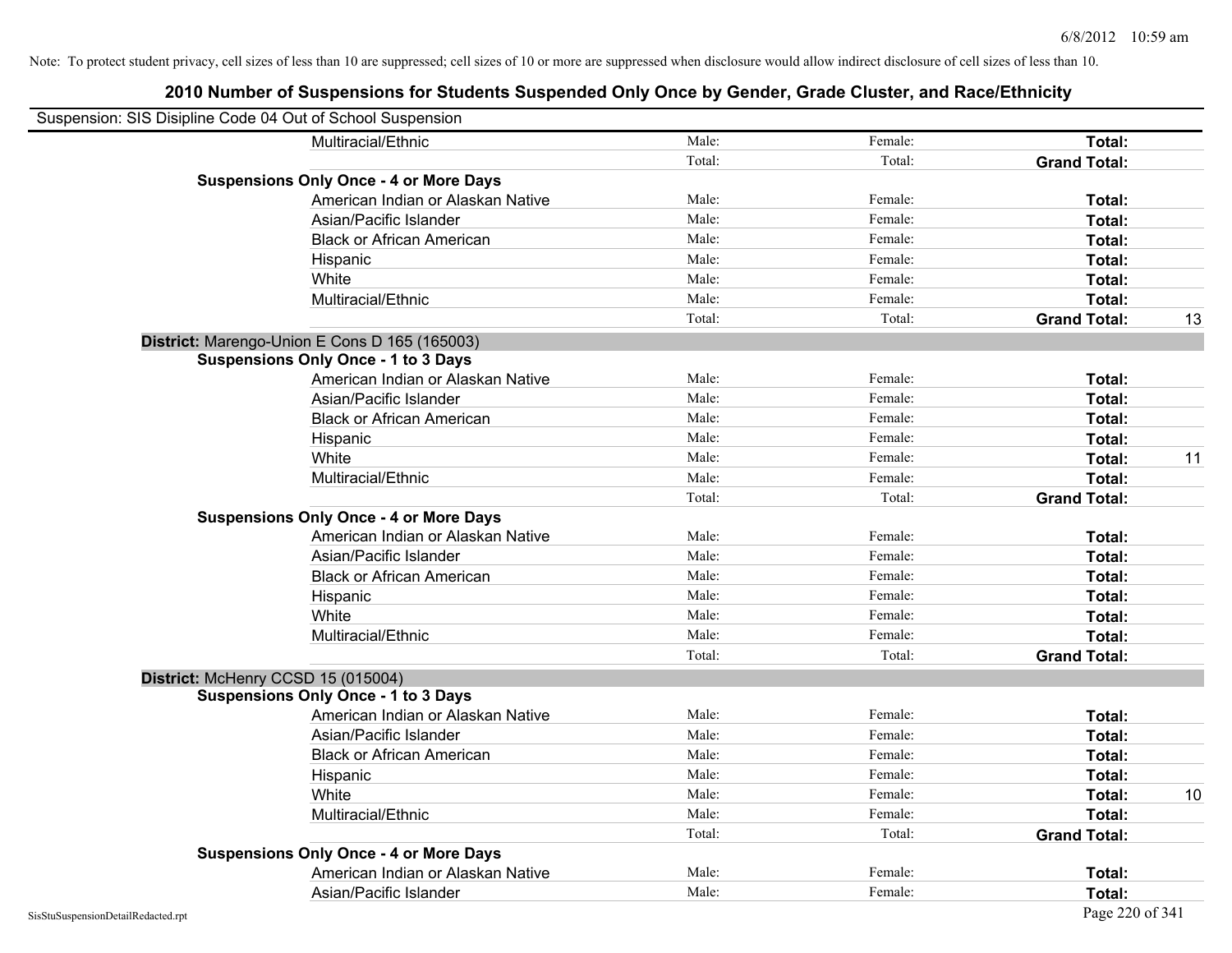| Suspension: SIS Disipline Code 04 Out of School Suspension |                                               |        |    |         |    |                     |    |
|------------------------------------------------------------|-----------------------------------------------|--------|----|---------|----|---------------------|----|
|                                                            | <b>Black or African American</b>              | Male:  |    | Female: |    | Total:              |    |
|                                                            | Hispanic                                      | Male:  |    | Female: |    | Total:              |    |
|                                                            | White                                         | Male:  |    | Female: |    | Total:              |    |
|                                                            | Multiracial/Ethnic                            | Male:  |    | Female: |    | Total:              |    |
|                                                            |                                               | Total: |    | Total:  |    | <b>Grand Total:</b> |    |
| District: McHenry CHSD 156 (156016)                        |                                               |        |    |         |    |                     |    |
|                                                            | <b>Suspensions Only Once - 1 to 3 Days</b>    |        |    |         |    |                     |    |
|                                                            | American Indian or Alaskan Native             | Male:  |    | Female: |    | Total:              |    |
|                                                            | Asian/Pacific Islander                        | Male:  |    | Female: |    | Total:              |    |
|                                                            | <b>Black or African American</b>              | Male:  |    | Female: |    | Total:              |    |
|                                                            | Hispanic                                      | Male:  |    | Female: |    | Total:              |    |
|                                                            | White                                         | Male:  | 18 | Female: | 15 | Total:              | 33 |
|                                                            | Multiracial/Ethnic                            | Male:  |    | Female: |    | Total:              |    |
|                                                            |                                               | Total: |    | Total:  |    | <b>Grand Total:</b> |    |
|                                                            | <b>Suspensions Only Once - 4 or More Days</b> |        |    |         |    |                     |    |
|                                                            | American Indian or Alaskan Native             | Male:  |    | Female: |    | Total:              |    |
|                                                            | Asian/Pacific Islander                        | Male:  |    | Female: |    | Total:              |    |
|                                                            | <b>Black or African American</b>              | Male:  |    | Female: |    | Total:              |    |
|                                                            | Hispanic                                      | Male:  |    | Female: |    | Total:              | 19 |
|                                                            | White                                         | Male:  | 47 | Female: | 18 | Total:              | 65 |
|                                                            | Multiracial/Ethnic                            | Male:  |    | Female: |    | Total:              |    |
|                                                            |                                               | Total: |    | Total:  |    | <b>Grand Total:</b> |    |
| District: Nippersink SD 2 (002003)                         |                                               |        |    |         |    |                     |    |
|                                                            | <b>Suspensions Only Once - 1 to 3 Days</b>    |        |    |         |    |                     |    |
|                                                            | American Indian or Alaskan Native             | Male:  |    | Female: |    | Total:              |    |
|                                                            | Asian/Pacific Islander                        | Male:  |    | Female: |    | Total:              |    |
|                                                            | <b>Black or African American</b>              | Male:  |    | Female: |    | Total:              |    |
|                                                            | Hispanic                                      | Male:  |    | Female: |    | Total:              |    |
|                                                            | White                                         | Male:  |    | Female: |    | Total:              |    |
|                                                            | Multiracial/Ethnic                            | Male:  |    | Female: |    | Total:              |    |
|                                                            |                                               | Total: |    | Total:  |    | <b>Grand Total:</b> |    |
|                                                            | <b>Suspensions Only Once - 4 or More Days</b> |        |    |         |    |                     |    |
|                                                            | American Indian or Alaskan Native             | Male:  |    | Female: |    | Total:              |    |
|                                                            | Asian/Pacific Islander                        | Male:  |    | Female: |    | Total:              |    |
|                                                            | <b>Black or African American</b>              | Male:  |    | Female: |    | Total:              |    |
|                                                            | Hispanic                                      | Male:  |    | Female: |    | Total:              |    |
|                                                            | White                                         | Male:  |    | Female: |    | Total:              |    |
|                                                            | Multiracial/Ethnic                            | Male:  |    | Female: |    | Total:              |    |
|                                                            |                                               | Total: |    | Total:  |    | <b>Grand Total:</b> |    |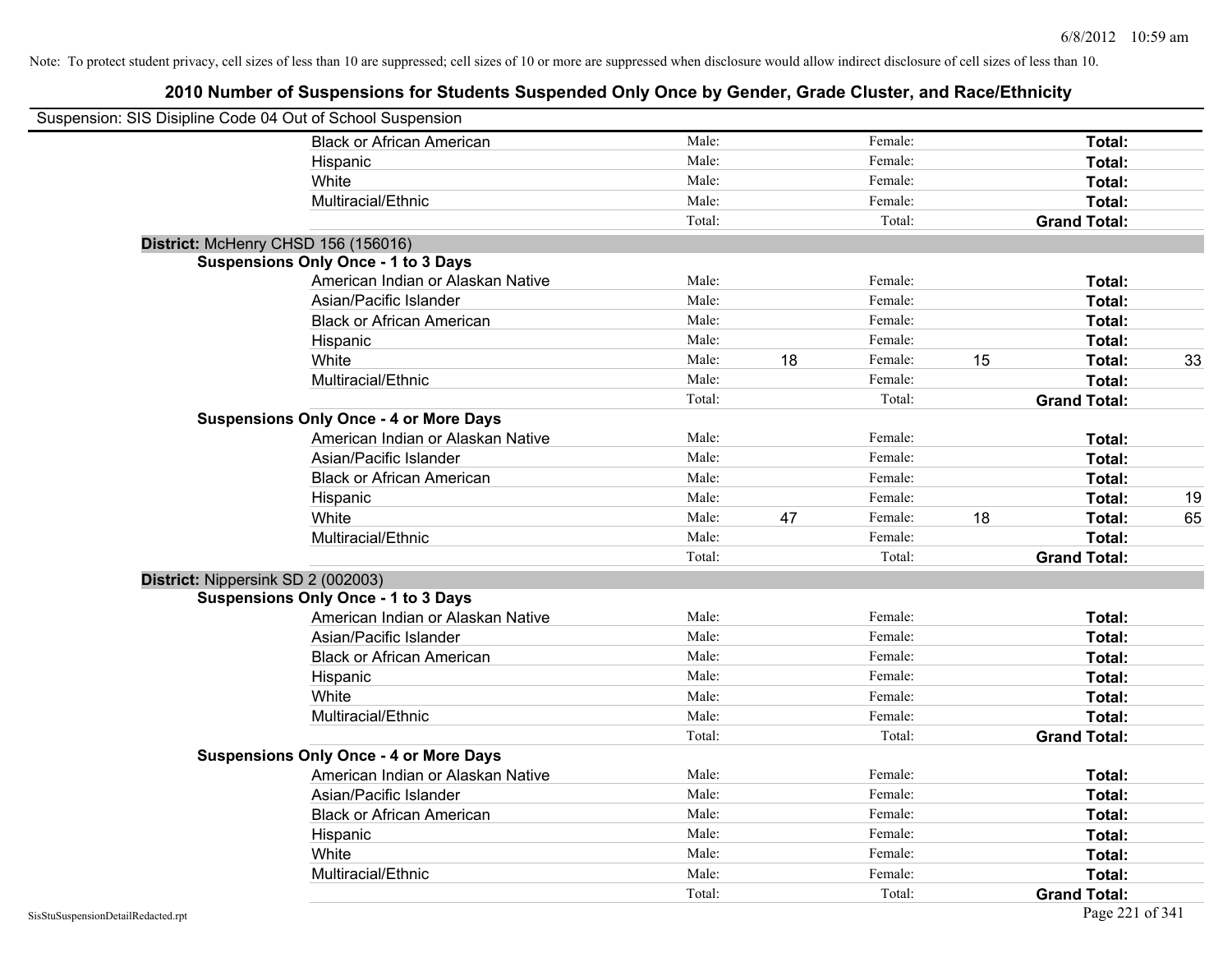| Suspension: SIS Disipline Code 04 Out of School Suspension |        |     |         |    |                     |     |
|------------------------------------------------------------|--------|-----|---------|----|---------------------|-----|
| District: Prairie Grove CSD 46 (046003)                    |        |     |         |    |                     |     |
| <b>Suspensions Only Once - 1 to 3 Days</b>                 |        |     |         |    |                     |     |
| American Indian or Alaskan Native                          | Male:  |     | Female: |    | Total:              |     |
| Asian/Pacific Islander                                     | Male:  |     | Female: |    | Total:              |     |
| <b>Black or African American</b>                           | Male:  |     | Female: |    | Total:              |     |
| Hispanic                                                   | Male:  |     | Female: |    | Total:              |     |
| White                                                      | Male:  |     | Female: |    | Total:              |     |
| Multiracial/Ethnic                                         | Male:  |     | Female: |    | Total:              |     |
|                                                            | Total: |     | Total:  |    | <b>Grand Total:</b> |     |
| District: Richmond-Burton CHSD 157 (157016)                |        |     |         |    |                     |     |
| <b>Suspensions Only Once - 1 to 3 Days</b>                 |        |     |         |    |                     |     |
| American Indian or Alaskan Native                          | Male:  |     | Female: |    | Total:              |     |
| Asian/Pacific Islander                                     | Male:  |     | Female: |    | Total:              |     |
| <b>Black or African American</b>                           | Male:  |     | Female: |    | Total:              |     |
| Hispanic                                                   | Male:  |     | Female: |    | Total:              |     |
| White                                                      | Male:  |     | Female: |    | Total:              | 19  |
| Multiracial/Ethnic                                         | Male:  |     | Female: |    | Total:              |     |
|                                                            | Total: |     | Total:  |    | <b>Grand Total:</b> |     |
| <b>Suspensions Only Once - 4 or More Days</b>              |        |     |         |    |                     |     |
| American Indian or Alaskan Native                          | Male:  |     | Female: |    | Total:              |     |
| Asian/Pacific Islander                                     | Male:  |     | Female: |    | Total:              |     |
| <b>Black or African American</b>                           | Male:  |     | Female: |    | Total:              |     |
| Hispanic                                                   | Male:  |     | Female: |    | Total:              |     |
| White                                                      | Male:  |     | Female: |    | Total:              | 11  |
| Multiracial/Ethnic                                         | Male:  |     | Female: |    | Total:              |     |
|                                                            | Total: |     | Total:  |    | <b>Grand Total:</b> |     |
| District: Woodstock CUSD 200 (200026)                      |        |     |         |    |                     |     |
| <b>Suspensions Only Once - 1 to 3 Days</b>                 |        |     |         |    |                     |     |
| American Indian or Alaskan Native                          | Male:  |     | Female: |    | Total:              |     |
| Asian/Pacific Islander                                     | Male:  |     | Female: |    | Total:              |     |
| <b>Black or African American</b>                           | Male:  |     | Female: |    | Total:              |     |
| Hispanic                                                   | Male:  |     | Female: |    | Total:              | 48  |
| White                                                      | Male:  | 81  | Female: | 28 | Total:              | 109 |
| Multiracial/Ethnic                                         | Male:  |     | Female: |    | Total:              |     |
|                                                            | Total: | 135 | Total:  | 38 | <b>Grand Total:</b> | 173 |
| <b>Suspensions Only Once - 4 or More Days</b>              |        |     |         |    |                     |     |
| American Indian or Alaskan Native                          | Male:  |     | Female: |    | <b>Total:</b>       |     |
| Asian/Pacific Islander                                     | Male:  |     | Female: |    | Total:              |     |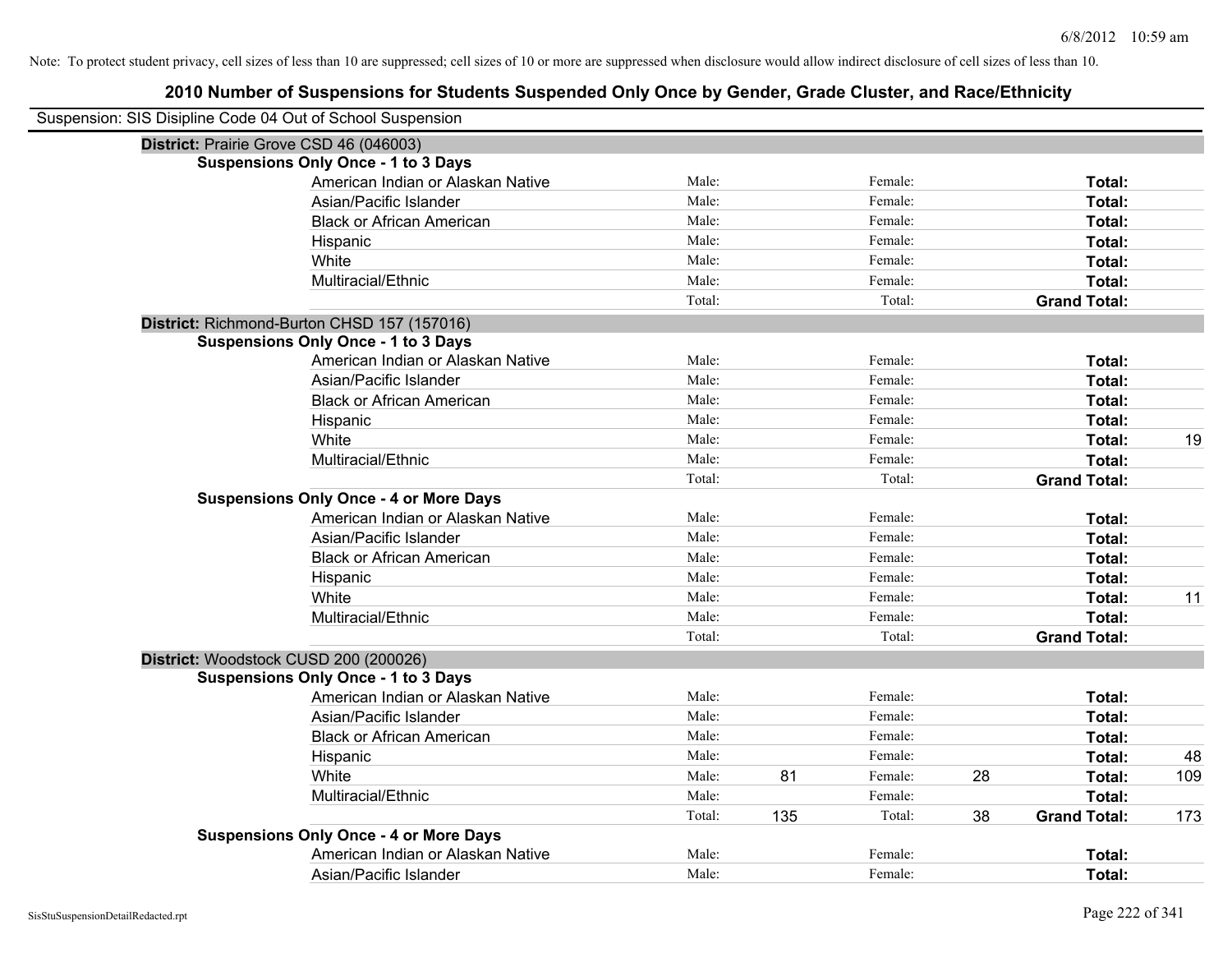|                                  | Suspension: SIS Disipline Code 04 Out of School Suspension |        |    |         |                     |    |
|----------------------------------|------------------------------------------------------------|--------|----|---------|---------------------|----|
|                                  | <b>Black or African American</b>                           | Male:  |    | Female: | Total:              |    |
|                                  | Hispanic                                                   | Male:  |    | Female: | Total:              |    |
|                                  | White                                                      | Male:  |    | Female: | Total:              | 18 |
|                                  | Multiracial/Ethnic                                         | Male:  |    | Female: | Total:              |    |
|                                  |                                                            | Total: |    | Total:  | <b>Grand Total:</b> |    |
| Region: Monroe/Randolph ROE (45) |                                                            |        |    |         |                     |    |
| County: Monroe (067)             |                                                            |        |    |         |                     |    |
|                                  | District: Columbia CUSD 4 (004026)                         |        |    |         |                     |    |
|                                  | <b>Suspensions Only Once - 1 to 3 Days</b>                 |        |    |         |                     |    |
|                                  | American Indian or Alaskan Native                          | Male:  |    | Female: | Total:              |    |
|                                  | Asian/Pacific Islander                                     | Male:  |    | Female: | Total:              |    |
|                                  | <b>Black or African American</b>                           | Male:  |    | Female: | Total:              |    |
|                                  | Hispanic                                                   | Male:  |    | Female: | Total:              |    |
|                                  | White                                                      | Male:  | 27 | Female: | 12<br>Total:        | 39 |
|                                  | Multiracial/Ethnic                                         | Male:  |    | Female: | Total:              |    |
|                                  |                                                            | Total: |    | Total:  | <b>Grand Total:</b> |    |
|                                  | <b>Suspensions Only Once - 4 or More Days</b>              |        |    |         |                     |    |
|                                  | American Indian or Alaskan Native                          | Male:  |    | Female: | Total:              |    |
|                                  | Asian/Pacific Islander                                     | Male:  |    | Female: | Total:              |    |
|                                  | <b>Black or African American</b>                           | Male:  |    | Female: | Total:              |    |
|                                  | Hispanic                                                   | Male:  |    | Female: | Total:              |    |
|                                  | White                                                      | Male:  |    | Female: | Total:              |    |
|                                  | Multiracial/Ethnic                                         | Male:  |    | Female: | Total:              |    |
|                                  |                                                            | Total: |    | Total:  | <b>Grand Total:</b> |    |
|                                  | District: Valmeyer CUSD 3 (003026)                         |        |    |         |                     |    |
|                                  | <b>Suspensions Only Once - 1 to 3 Days</b>                 |        |    |         |                     |    |
|                                  | American Indian or Alaskan Native                          | Male:  |    | Female: | Total:              |    |
|                                  | Asian/Pacific Islander                                     | Male:  |    | Female: | Total:              |    |
|                                  | <b>Black or African American</b>                           | Male:  |    | Female: | Total:              |    |
|                                  | Hispanic                                                   | Male:  |    | Female: | Total:              |    |
|                                  | White                                                      | Male:  |    | Female: | Total:              |    |
|                                  | Multiracial/Ethnic                                         | Male:  |    | Female: | Total:              |    |
|                                  |                                                            | Total: |    | Total:  | <b>Grand Total:</b> |    |
|                                  | District: Waterloo CUSD 5 (005026)                         |        |    |         |                     |    |
|                                  | <b>Suspensions Only Once - 1 to 3 Days</b>                 |        |    |         |                     |    |
|                                  | American Indian or Alaskan Native                          | Male:  |    | Female: | Total:              |    |
|                                  | Asian/Pacific Islander                                     | Male:  |    | Female: | Total:              |    |
|                                  |                                                            |        |    |         |                     |    |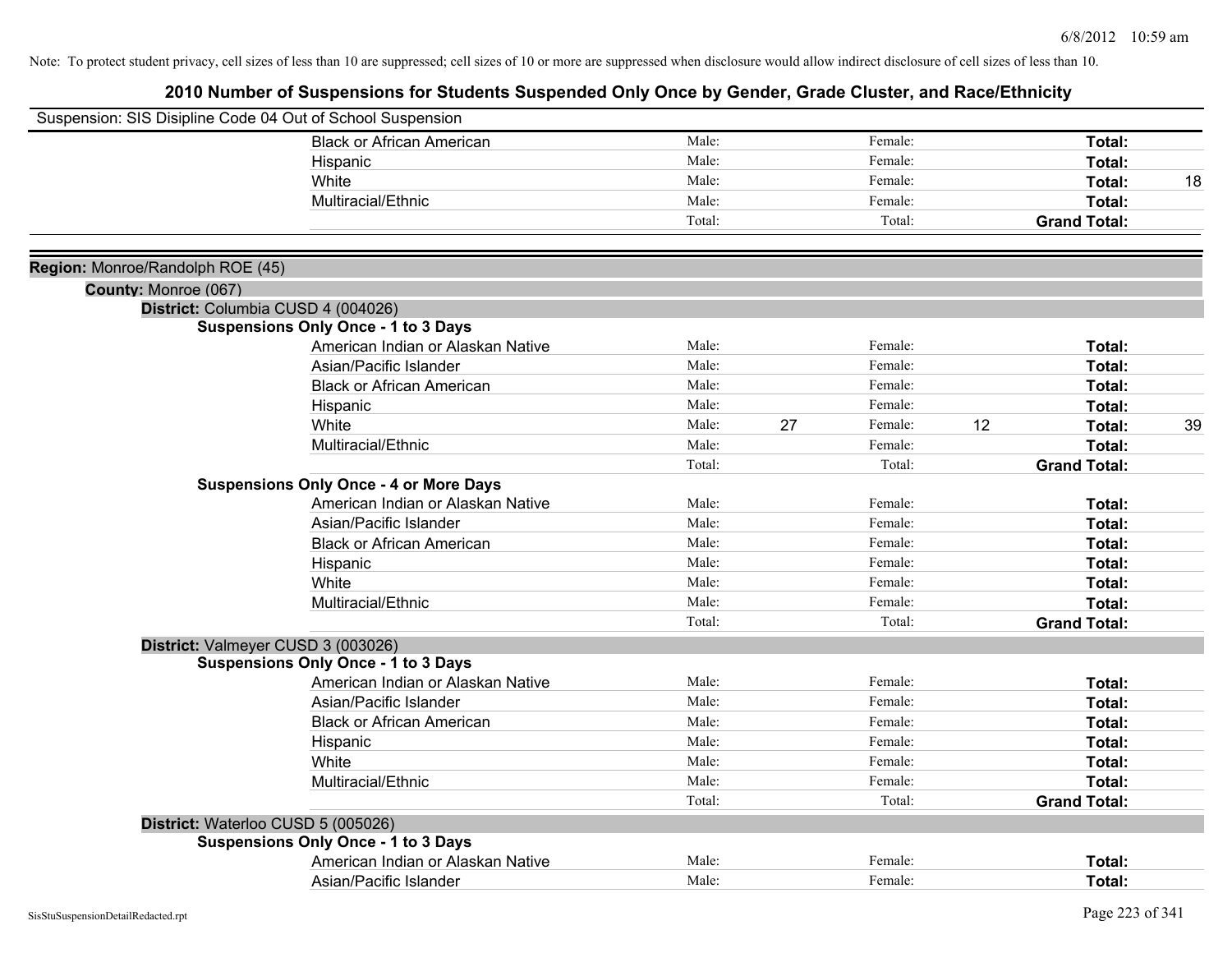|                                        | Suspension: SIS Disipline Code 04 Out of School Suspension |        |    |         |    |                     |    |
|----------------------------------------|------------------------------------------------------------|--------|----|---------|----|---------------------|----|
|                                        | <b>Black or African American</b>                           | Male:  |    | Female: |    | Total:              |    |
|                                        | Hispanic                                                   | Male:  |    | Female: |    | Total:              |    |
|                                        | White                                                      | Male:  | 21 | Female: | 16 | Total:              | 37 |
|                                        | Multiracial/Ethnic                                         | Male:  |    | Female: |    | Total:              |    |
|                                        |                                                            | Total: |    | Total:  |    | <b>Grand Total:</b> |    |
|                                        | <b>Suspensions Only Once - 4 or More Days</b>              |        |    |         |    |                     |    |
|                                        | American Indian or Alaskan Native                          | Male:  |    | Female: |    | Total:              |    |
|                                        | Asian/Pacific Islander                                     | Male:  |    | Female: |    | Total:              |    |
|                                        | <b>Black or African American</b>                           | Male:  |    | Female: |    | Total:              |    |
|                                        | Hispanic                                                   | Male:  |    | Female: |    | Total:              |    |
|                                        | White                                                      | Male:  |    | Female: |    | Total:              |    |
|                                        | Multiracial/Ethnic                                         | Male:  |    | Female: |    | Total:              |    |
|                                        |                                                            | Total: |    | Total:  |    | <b>Grand Total:</b> |    |
| <b>County: Non-Public School (000)</b> |                                                            |        |    |         |    |                     |    |
|                                        | District: Monroe/Randolph ROE (000000)                     |        |    |         |    |                     |    |
|                                        | <b>Suspensions Only Once - 1 to 3 Days</b>                 |        |    |         |    |                     |    |
|                                        | American Indian or Alaskan Native                          | Male:  |    | Female: |    | Total:              |    |
|                                        | Asian/Pacific Islander                                     | Male:  |    | Female: |    | Total:              |    |
|                                        | <b>Black or African American</b>                           | Male:  |    | Female: |    | Total:              |    |
|                                        | Hispanic                                                   | Male:  |    | Female: |    | Total:              |    |
|                                        | White                                                      | Male:  |    | Female: |    | Total:              |    |
|                                        | Multiracial/Ethnic                                         | Male:  |    | Female: |    | Total:              |    |
|                                        |                                                            | Total: |    | Total:  |    | <b>Grand Total:</b> |    |
|                                        | <b>Suspensions Only Once - 4 or More Days</b>              |        |    |         |    |                     |    |
|                                        | American Indian or Alaskan Native                          | Male:  |    | Female: |    | Total:              |    |
|                                        | Asian/Pacific Islander                                     | Male:  |    | Female: |    | Total:              |    |
|                                        | <b>Black or African American</b>                           | Male:  |    | Female: |    | Total:              |    |
|                                        | Hispanic                                                   | Male:  |    | Female: |    | Total:              |    |
|                                        | White                                                      | Male:  |    | Female: |    | Total:              |    |
|                                        | Multiracial/Ethnic                                         | Male:  |    | Female: |    | Total:              |    |
|                                        |                                                            | Total: |    | Total:  |    | <b>Grand Total:</b> |    |
| County: Randolph (079)                 |                                                            |        |    |         |    |                     |    |
|                                        | District: Chester CUSD 139 (139026)                        |        |    |         |    |                     |    |
|                                        | <b>Suspensions Only Once - 1 to 3 Days</b>                 |        |    |         |    |                     |    |
|                                        | American Indian or Alaskan Native                          | Male:  |    | Female: |    | Total:              |    |
|                                        | Asian/Pacific Islander                                     | Male:  |    | Female: |    | Total:              |    |
|                                        | <b>Black or African American</b>                           | Male:  |    | Female: |    | Total:              |    |
|                                        | Hispanic                                                   | Male:  |    | Female: |    | Total:              |    |
|                                        | White                                                      | Male:  | 24 | Female: | 10 | Total:              | 34 |
| SisStuSuspensionDetailRedacted.rpt     |                                                            |        |    |         |    | Page 224 of 341     |    |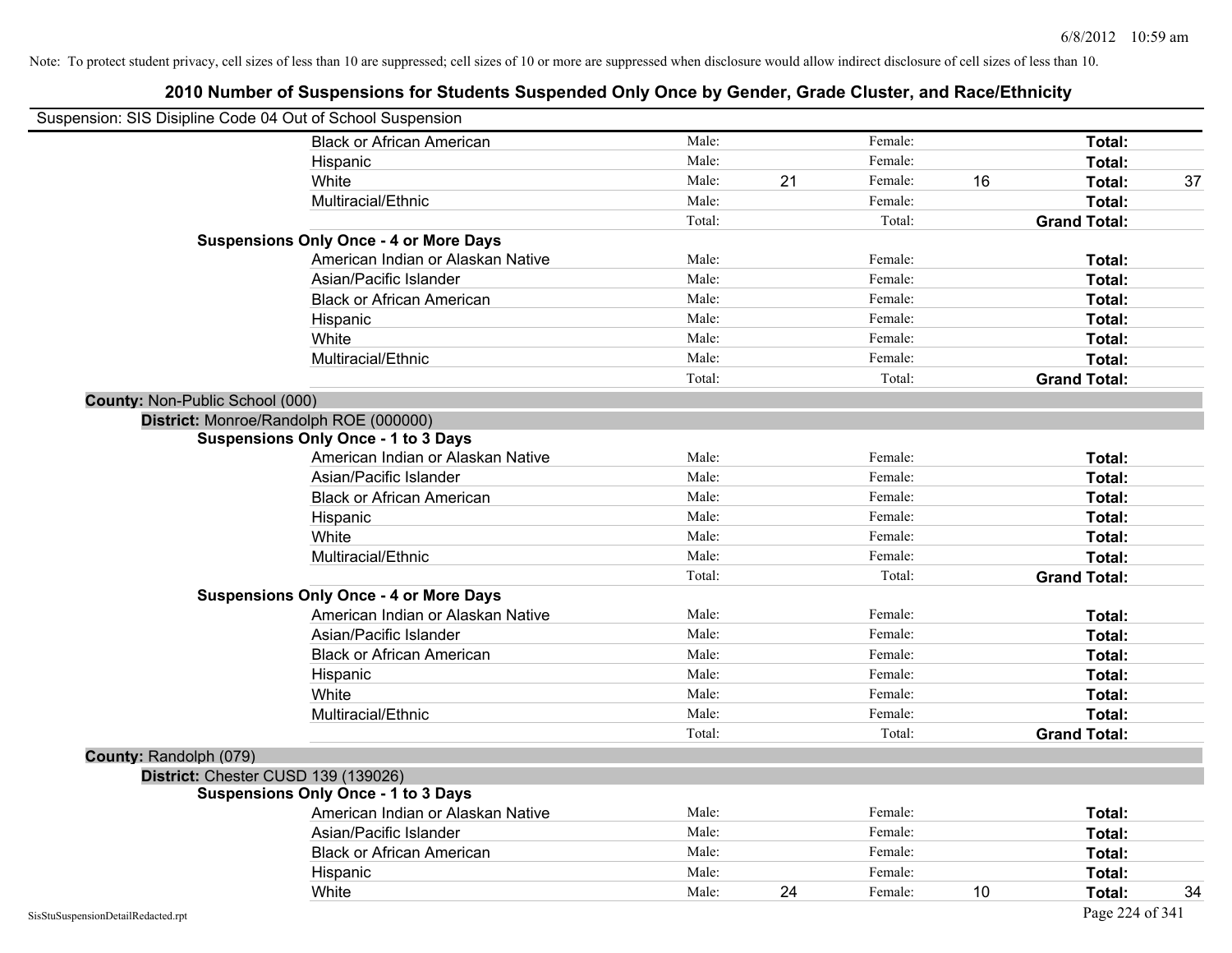# **2010 Number of Suspensions for Students Suspended Only Once by Gender, Grade Cluster, and Race/Ethnicity**

| Suspension: SIS Disipline Code 04 Out of School Suspension |                                                |        |         |                     |    |
|------------------------------------------------------------|------------------------------------------------|--------|---------|---------------------|----|
|                                                            |                                                |        |         |                     |    |
|                                                            | Multiracial/Ethnic                             | Male:  | Female: | Total:              |    |
|                                                            |                                                | Total: | Total:  | <b>Grand Total:</b> |    |
|                                                            | <b>Suspensions Only Once - 4 or More Days</b>  |        |         |                     |    |
|                                                            | American Indian or Alaskan Native              | Male:  | Female: | Total:              |    |
|                                                            | Asian/Pacific Islander                         | Male:  | Female: | Total:              |    |
|                                                            | <b>Black or African American</b>               | Male:  | Female: | Total:              |    |
|                                                            | Hispanic                                       | Male:  | Female: | Total:              |    |
|                                                            | White                                          | Male:  | Female: | Total:              |    |
|                                                            | Multiracial/Ethnic                             | Male:  | Female: | Total:              |    |
|                                                            |                                                | Total: | Total:  | <b>Grand Total:</b> |    |
|                                                            | District: Coulterville USD 1 (001022)          |        |         |                     |    |
|                                                            | <b>Suspensions Only Once - 1 to 3 Days</b>     |        |         |                     |    |
|                                                            | American Indian or Alaskan Native              | Male:  | Female: | Total:              |    |
|                                                            | Asian/Pacific Islander                         | Male:  | Female: | Total:              |    |
|                                                            | <b>Black or African American</b>               | Male:  | Female: | Total:              |    |
|                                                            | Hispanic                                       | Male:  | Female: | Total:              |    |
|                                                            | White                                          | Male:  | Female: | <b>Total:</b>       | 10 |
|                                                            | Multiracial/Ethnic                             | Male:  | Female: | <b>Total:</b>       |    |
|                                                            |                                                | Total: | Total:  | <b>Grand Total:</b> |    |
|                                                            | District: Perandoe Spec Educ District (132061) |        |         |                     |    |
|                                                            | <b>Suspensions Only Once - 4 or More Days</b>  |        |         |                     |    |
|                                                            | American Indian or Alaskan Native              | Male:  | Female: | Total:              |    |
|                                                            | Asian/Pacific Islander                         | Male:  | Female: | <b>Total:</b>       |    |
|                                                            | <b>Black or African American</b>               | Male:  | Female: | Total:              |    |
|                                                            | Hispanic                                       | Male:  | Female: | Total:              |    |
|                                                            | White                                          | Male:  | Female: | Total:              |    |
|                                                            | Multiracial/Ethnic                             | Male:  | Female: | Total:              |    |
|                                                            |                                                | Total: | Total:  | <b>Grand Total:</b> |    |
|                                                            | District: Prairie Du Rocher CCSD 134 (134004)  |        |         |                     |    |
|                                                            | <b>Suspensions Only Once - 1 to 3 Days</b>     |        |         |                     |    |
|                                                            | American Indian or Alaskan Native              | Male:  | Female: | Total:              |    |
|                                                            | Asian/Pacific Islander                         | Male:  | Female: | Total:              |    |
|                                                            | <b>Black or African American</b>               | Male:  | Female: | Total:              |    |
|                                                            | Hispanic                                       | Male:  | Female: | Total:              |    |
|                                                            | White                                          | Male:  | Female: | Total:              |    |
|                                                            | Multiracial/Ethnic                             | Male:  | Female: | Total:              |    |
|                                                            |                                                | Total: | Total:  | <b>Grand Total:</b> |    |
|                                                            |                                                |        |         |                     |    |

#### **District:** Red Bud CUSD 132 (132026)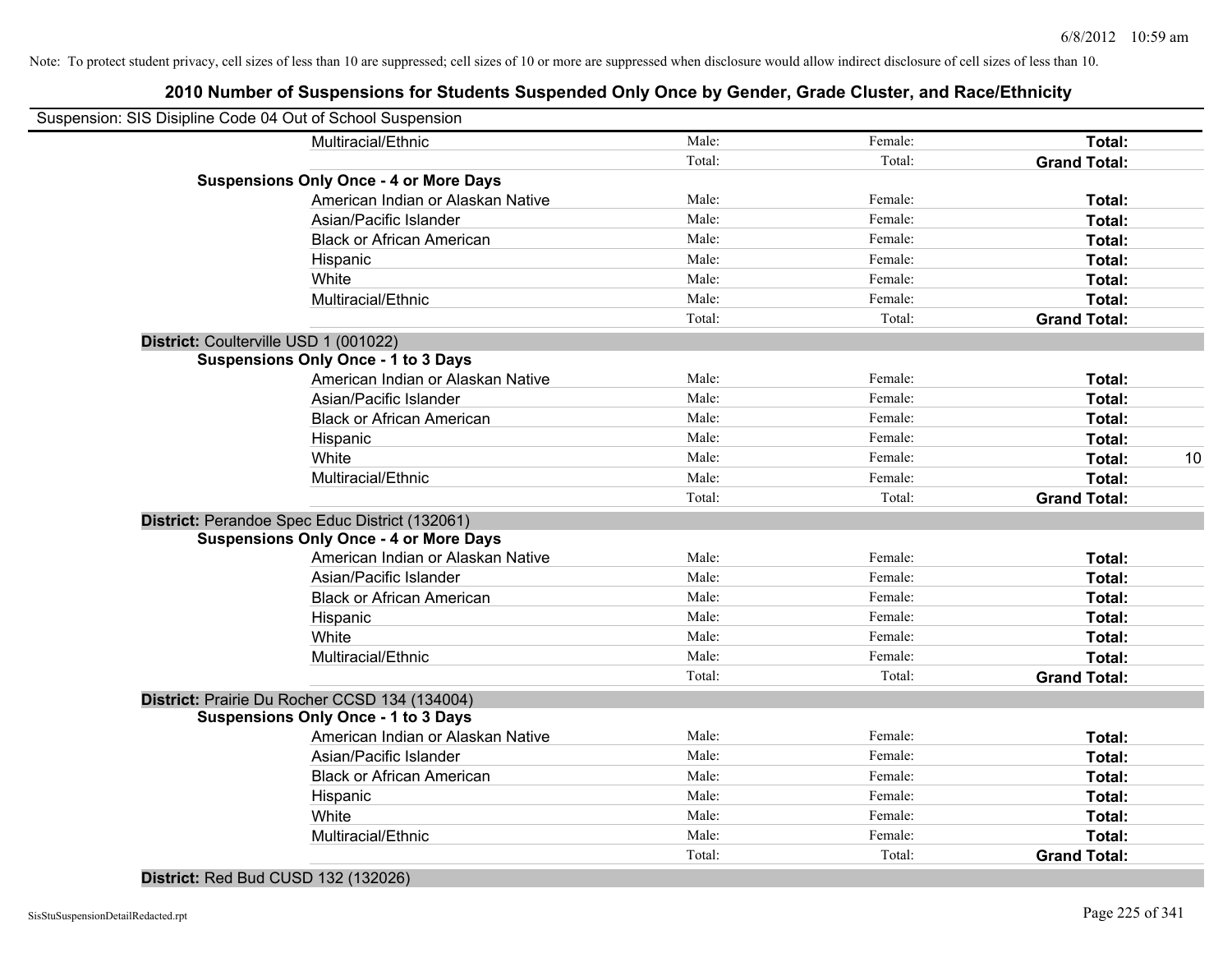| Suspension: SIS Disipline Code 04 Out of School Suspension |                                               |        |         |                     |    |
|------------------------------------------------------------|-----------------------------------------------|--------|---------|---------------------|----|
|                                                            | <b>Suspensions Only Once - 1 to 3 Days</b>    |        |         |                     |    |
|                                                            | American Indian or Alaskan Native             | Male:  | Female: | Total:              |    |
|                                                            | Asian/Pacific Islander                        | Male:  | Female: | Total:              |    |
|                                                            | <b>Black or African American</b>              | Male:  | Female: | Total:              |    |
|                                                            | Hispanic                                      | Male:  | Female: | Total:              |    |
|                                                            | White                                         | Male:  | Female: | Total:              | 23 |
|                                                            | Multiracial/Ethnic                            | Male:  | Female: | Total:              |    |
|                                                            |                                               | Total: | Total:  | <b>Grand Total:</b> |    |
| District: Sparta CUSD 140 (140026)                         |                                               |        |         |                     |    |
|                                                            | <b>Suspensions Only Once - 1 to 3 Days</b>    |        |         |                     |    |
|                                                            | American Indian or Alaskan Native             | Male:  | Female: | Total:              |    |
|                                                            | Asian/Pacific Islander                        | Male:  | Female: | Total:              |    |
|                                                            | <b>Black or African American</b>              | Male:  | Female: | Total:              |    |
|                                                            | Hispanic                                      | Male:  | Female: | Total:              |    |
|                                                            | White                                         | Male:  | Female: | Total:              | 18 |
|                                                            | Multiracial/Ethnic                            | Male:  | Female: | Total:              |    |
|                                                            |                                               | Total: | Total:  | <b>Grand Total:</b> |    |
|                                                            | <b>Suspensions Only Once - 4 or More Days</b> |        |         |                     |    |
|                                                            | American Indian or Alaskan Native             | Male:  | Female: | Total:              |    |
|                                                            | Asian/Pacific Islander                        | Male:  | Female: | Total:              |    |
|                                                            | <b>Black or African American</b>              | Male:  | Female: | Total:              |    |
|                                                            | Hispanic                                      | Male:  | Female: | Total:              |    |
|                                                            | White                                         | Male:  | Female: | Total:              |    |
|                                                            | Multiracial/Ethnic                            | Male:  | Female: | Total:              |    |
|                                                            |                                               | Total: | Total:  | <b>Grand Total:</b> | 11 |
|                                                            | District: Steeleville CUSD 138 (138026)       |        |         |                     |    |
|                                                            | <b>Suspensions Only Once - 1 to 3 Days</b>    |        |         |                     |    |
|                                                            | American Indian or Alaskan Native             | Male:  | Female: | Total:              |    |
|                                                            | Asian/Pacific Islander                        | Male:  | Female: | Total:              |    |
|                                                            | <b>Black or African American</b>              | Male:  | Female: | Total:              |    |
|                                                            | Hispanic                                      | Male:  | Female: | Total:              |    |
|                                                            | White                                         | Male:  | Female: | Total:              |    |
|                                                            | Multiracial/Ethnic                            | Male:  | Female: | Total:              |    |
|                                                            |                                               | Total: | Total:  | <b>Grand Total:</b> |    |
|                                                            | <b>Suspensions Only Once - 4 or More Days</b> |        |         |                     |    |
|                                                            | American Indian or Alaskan Native             | Male:  | Female: | Total:              |    |
|                                                            | Asian/Pacific Islander                        | Male:  | Female: | Total:              |    |
|                                                            | <b>Black or African American</b>              | Male:  | Female: | Total:              |    |
|                                                            | Hispanic                                      | Male:  | Female: | Total:              |    |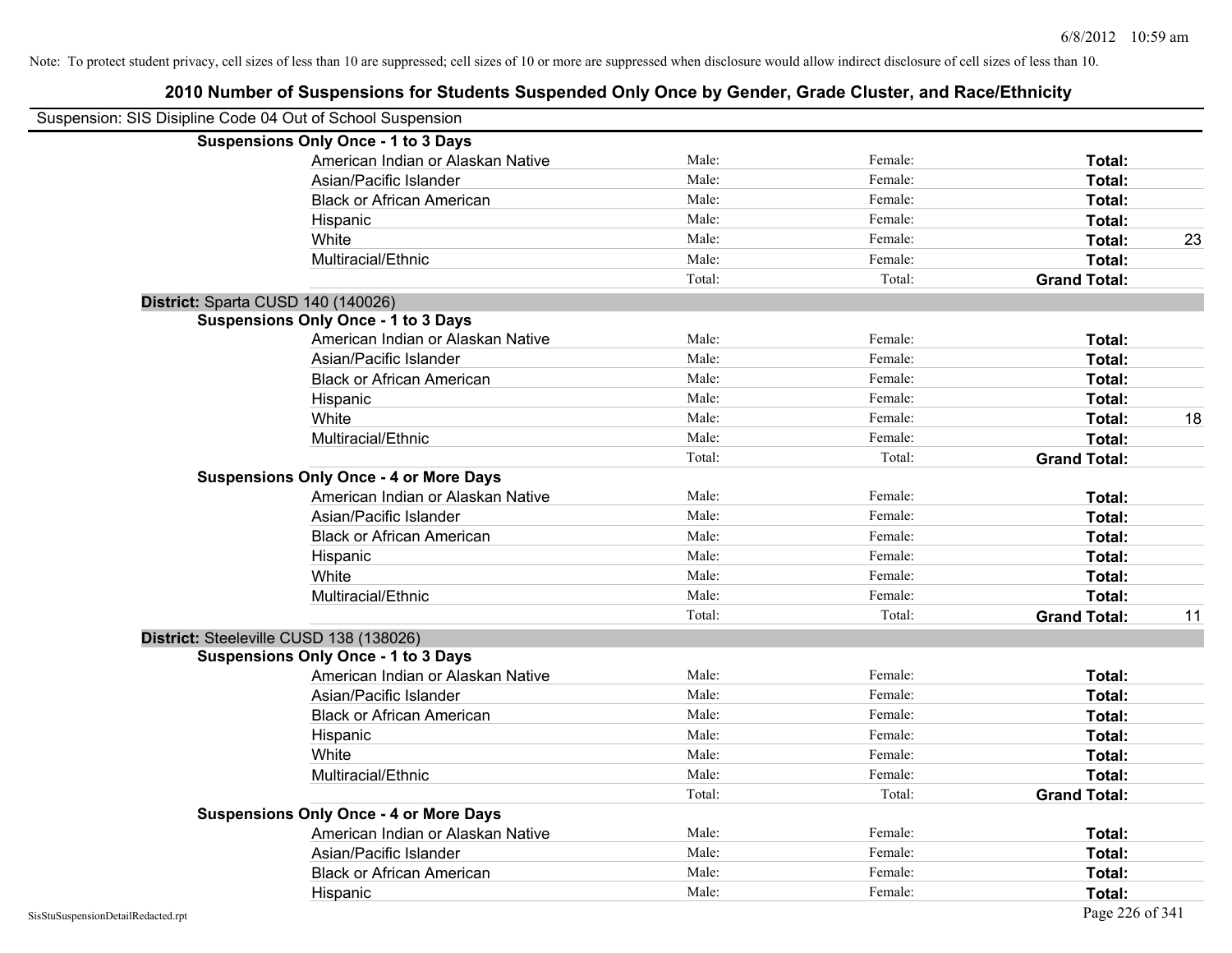| Suspension: SIS Disipline Code 04 Out of School Suspension |                                               |                |         |                     |
|------------------------------------------------------------|-----------------------------------------------|----------------|---------|---------------------|
|                                                            | White                                         | Male:          | Female: | Total:              |
|                                                            | Multiracial/Ethnic                            | Male:          | Female: | Total:              |
|                                                            |                                               | Total:         | Total:  | <b>Grand Total:</b> |
|                                                            |                                               |                |         |                     |
| Region: Non-Public School (77)                             |                                               |                |         |                     |
| County: Non-Public School (777)                            |                                               |                |         |                     |
|                                                            | District: Abraxas Education Group (032000)    |                |         |                     |
|                                                            | <b>Suspensions Only Once - 1 to 3 Days</b>    |                |         |                     |
|                                                            | American Indian or Alaskan Native             | Male:<br>Male: | Female: | Total:              |
|                                                            | Asian/Pacific Islander                        |                | Female: | Total:              |
|                                                            | <b>Black or African American</b>              | Male:          | Female: | Total:              |
|                                                            | Hispanic                                      | Male:          | Female: | Total:              |
|                                                            | White                                         | Male:          | Female: | Total:              |
|                                                            | Multiracial/Ethnic                            | Male:          | Female: | Total:              |
|                                                            |                                               | Total:         | Total:  | <b>Grand Total:</b> |
|                                                            | District: Camelot Schools (027000)            |                |         |                     |
|                                                            | <b>Suspensions Only Once - 1 to 3 Days</b>    |                |         |                     |
|                                                            | American Indian or Alaskan Native             | Male:          | Female: | Total:              |
|                                                            | Asian/Pacific Islander                        | Male:          | Female: | Total:              |
|                                                            | <b>Black or African American</b>              | Male:          | Female: | Total:              |
|                                                            | Hispanic                                      | Male:          | Female: | Total:              |
|                                                            | White                                         | Male:          | Female: | <b>Total:</b>       |
|                                                            | Multiracial/Ethnic                            | Male:          | Female: | Total:              |
|                                                            |                                               | Total:         | Total:  | <b>Grand Total:</b> |
|                                                            | <b>Suspensions Only Once - 4 or More Days</b> |                |         |                     |
|                                                            | American Indian or Alaskan Native             | Male:          | Female: | Total:              |
|                                                            | Asian/Pacific Islander                        | Male:          | Female: | Total:              |
|                                                            | <b>Black or African American</b>              | Male:          | Female: | Total:              |
|                                                            | Hispanic                                      | Male:          | Female: | Total:              |
|                                                            | White                                         | Male:          | Female: | Total:              |
|                                                            | Multiracial/Ethnic                            | Male:          | Female: | Total:              |
|                                                            |                                               | Total:         | Total:  | <b>Grand Total:</b> |
|                                                            | District: Edgewood Childrens Center (027600)  |                |         |                     |
|                                                            | <b>Suspensions Only Once - 1 to 3 Days</b>    |                |         |                     |
|                                                            | American Indian or Alaskan Native             | Male:          | Female: | Total:              |
|                                                            | Asian/Pacific Islander                        | Male:          | Female: | Total:              |
|                                                            | <b>Black or African American</b>              | Male:          | Female: | Total:              |
|                                                            | Hispanic                                      | Male:          | Female: | Total:              |
|                                                            |                                               |                |         |                     |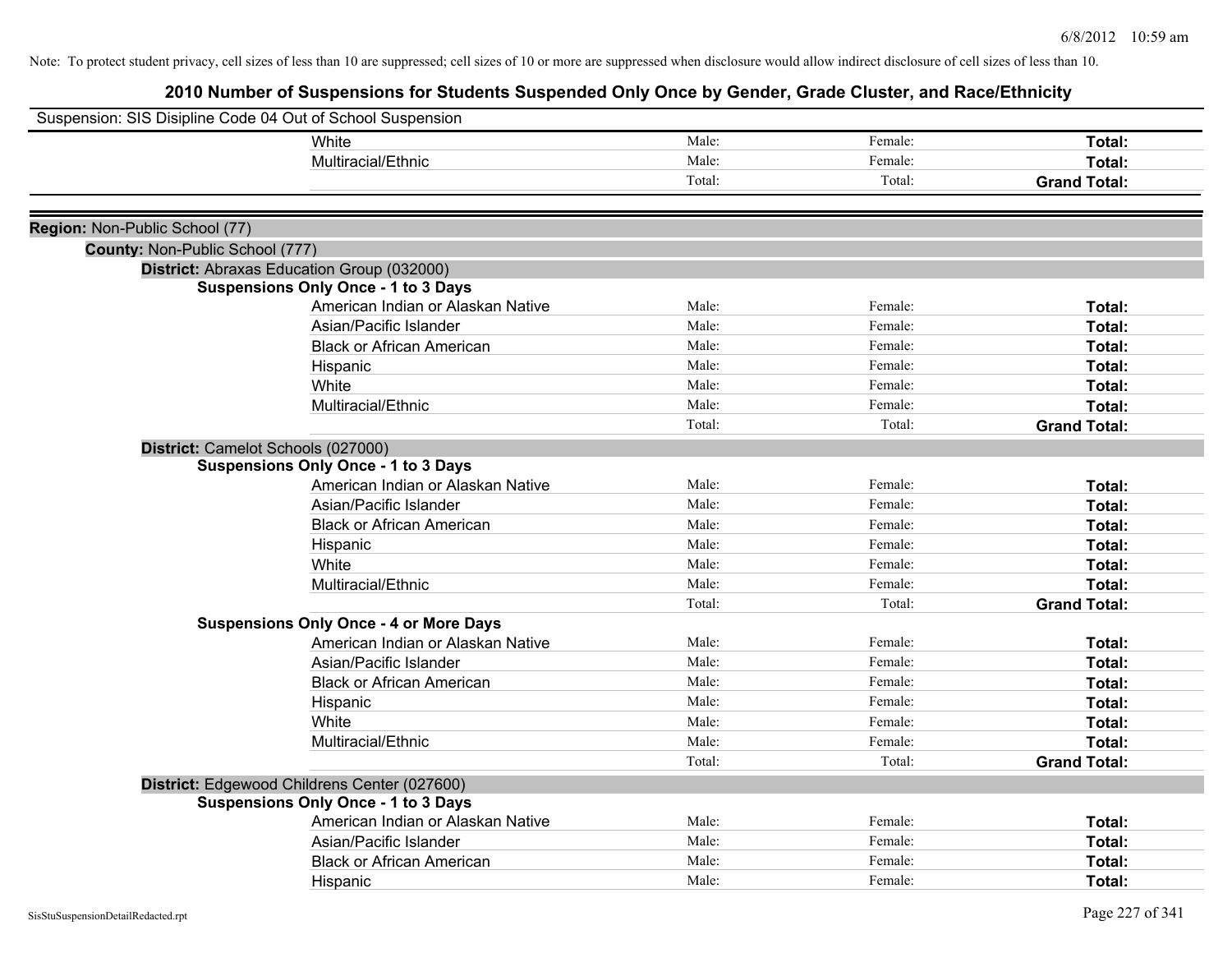| Suspension: SIS Disipline Code 04 Out of School Suspension |                                                    |        |         |                     |
|------------------------------------------------------------|----------------------------------------------------|--------|---------|---------------------|
|                                                            | White                                              | Male:  | Female: | Total:              |
|                                                            | Multiracial/Ethnic                                 | Male:  | Female: | Total:              |
|                                                            |                                                    | Total: | Total:  | <b>Grand Total:</b> |
|                                                            | District: Epworth Child & Family Services (008200) |        |         |                     |
|                                                            | <b>Suspensions Only Once - 1 to 3 Days</b>         |        |         |                     |
|                                                            | American Indian or Alaskan Native                  | Male:  | Female: | Total:              |
|                                                            | Asian/Pacific Islander                             | Male:  | Female: | Total:              |
|                                                            | <b>Black or African American</b>                   | Male:  | Female: | Total:              |
|                                                            | Hispanic                                           | Male:  | Female: | Total:              |
|                                                            | White                                              | Male:  | Female: | Total:              |
|                                                            | Multiracial/Ethnic                                 | Male:  | Female: | Total:              |
|                                                            |                                                    | Total: | Total:  | <b>Grand Total:</b> |
|                                                            | District: German St Vincent Orphan Assoc (032400)  |        |         |                     |
|                                                            | <b>Suspensions Only Once - 1 to 3 Days</b>         |        |         |                     |
|                                                            | American Indian or Alaskan Native                  | Male:  | Female: | Total:              |
|                                                            | Asian/Pacific Islander                             | Male:  | Female: | Total:              |
|                                                            | <b>Black or African American</b>                   | Male:  | Female: | Total:              |
|                                                            | Hispanic                                           | Male:  | Female: | Total:              |
|                                                            | White                                              | Male:  | Female: | Total:              |
|                                                            | Multiracial/Ethnic                                 | Male:  | Female: | Total:              |
|                                                            |                                                    | Total: | Total:  | <b>Grand Total:</b> |
| District: Logos School (026800)                            |                                                    |        |         |                     |
|                                                            | <b>Suspensions Only Once - 1 to 3 Days</b>         |        |         |                     |
|                                                            | American Indian or Alaskan Native                  | Male:  | Female: | Total:              |
|                                                            | Asian/Pacific Islander                             | Male:  | Female: | Total:              |
|                                                            | <b>Black or African American</b>                   | Male:  | Female: | Total:              |
|                                                            | Hispanic                                           | Male:  | Female: | Total:              |
|                                                            | White                                              | Male:  | Female: | Total:              |
|                                                            | Multiracial/Ethnic                                 | Male:  | Female: | Total:              |
|                                                            |                                                    | Total: | Total:  | <b>Grand Total:</b> |
|                                                            | District: Yellowstone Boys & Girls Ranch (023700)  |        |         |                     |
|                                                            | <b>Suspensions Only Once - 1 to 3 Days</b>         |        |         |                     |
|                                                            | American Indian or Alaskan Native                  | Male:  | Female: | Total:              |
|                                                            | Asian/Pacific Islander                             | Male:  | Female: | Total:              |
|                                                            | <b>Black or African American</b>                   | Male:  | Female: | Total:              |
|                                                            | Hispanic                                           | Male:  | Female: | Total:              |
|                                                            | White                                              | Male:  | Female: | Total:              |
|                                                            | Multiracial/Ethnic                                 | Male:  | Female: | Total:              |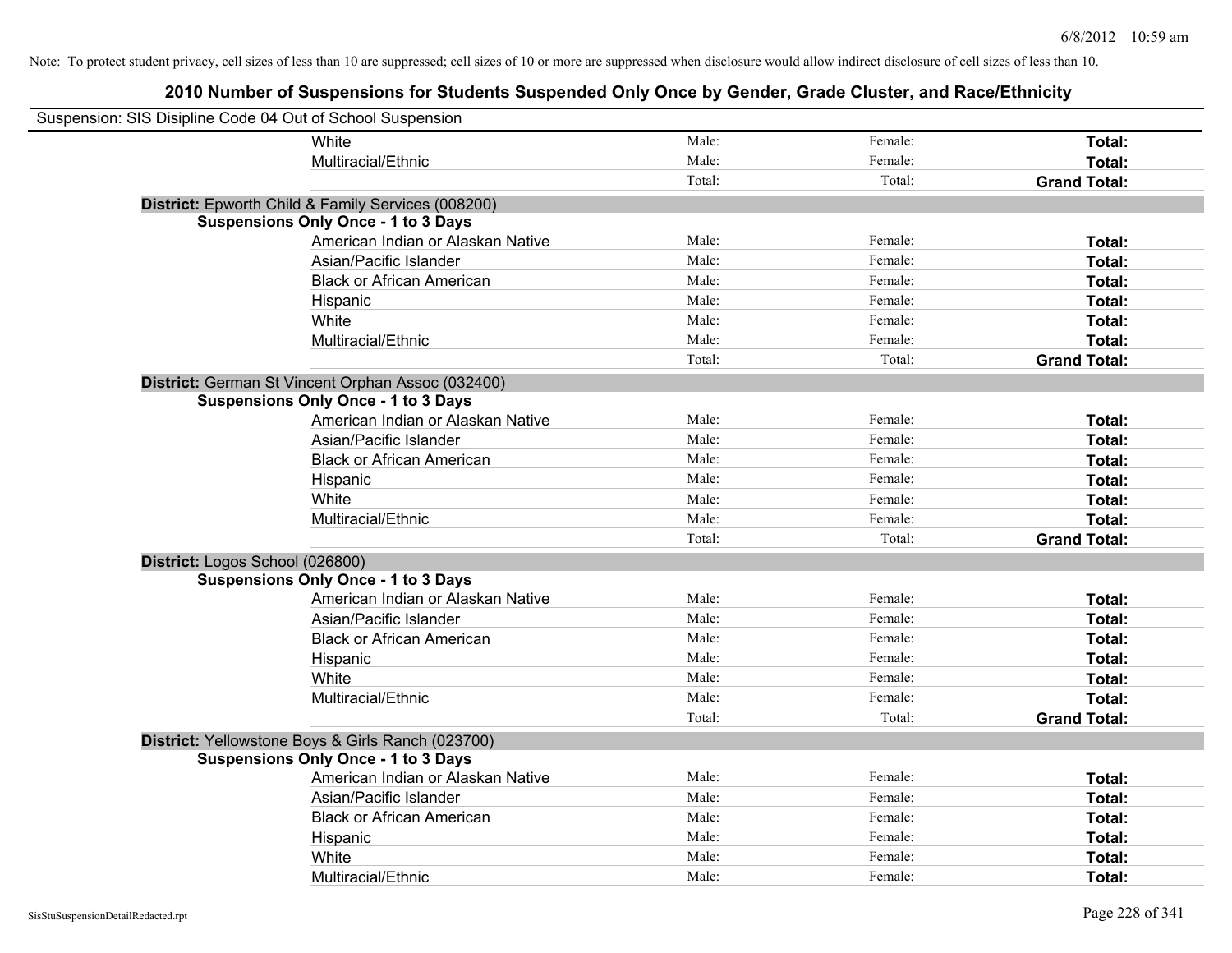|                                 | Suspension: SIS Disipline Code 04 Out of School Suspension |        |         |                     |
|---------------------------------|------------------------------------------------------------|--------|---------|---------------------|
|                                 |                                                            | Total: | Total:  | <b>Grand Total:</b> |
| Region: Peoria ROE (48)         |                                                            |        |         |                     |
| County: Non-Public School (000) |                                                            |        |         |                     |
|                                 | District: Peoria ROE (000000)                              |        |         |                     |
|                                 | <b>Suspensions Only Once - 1 to 3 Days</b>                 |        |         |                     |
|                                 | American Indian or Alaskan Native                          | Male:  | Female: | Total:              |
|                                 | Asian/Pacific Islander                                     | Male:  | Female: | <b>Total:</b>       |
|                                 | <b>Black or African American</b>                           | Male:  | Female: | Total:<br>11        |
|                                 | Hispanic                                                   | Male:  | Female: | Total:              |
|                                 | White                                                      | Male:  | Female: | Total:              |
|                                 | Multiracial/Ethnic                                         | Male:  | Female: | Total:              |
|                                 |                                                            | Total: | Total:  | <b>Grand Total:</b> |
|                                 | <b>Suspensions Only Once - 4 or More Days</b>              |        |         |                     |
|                                 | American Indian or Alaskan Native                          | Male:  | Female: | Total:              |
|                                 | Asian/Pacific Islander                                     | Male:  | Female: | Total:              |
|                                 | <b>Black or African American</b>                           | Male:  | Female: | Total:              |
|                                 | Hispanic                                                   | Male:  | Female: | Total:              |
|                                 | White                                                      | Male:  | Female: | Total:              |
|                                 | Multiracial/Ethnic                                         | Male:  | Female: | Total:              |
|                                 |                                                            | Total: | Total:  | <b>Grand Total:</b> |
| County: Peoria (072)            |                                                            |        |         |                     |
|                                 | District: Bartonville SD 66 (066002)                       |        |         |                     |
|                                 | <b>Suspensions Only Once - 1 to 3 Days</b>                 |        |         |                     |
|                                 | American Indian or Alaskan Native                          | Male:  | Female: | Total:              |
|                                 | Asian/Pacific Islander                                     | Male:  | Female: | Total:              |
|                                 | <b>Black or African American</b>                           | Male:  | Female: | Total:              |
|                                 | Hispanic                                                   | Male:  | Female: | Total:              |
|                                 | White                                                      | Male:  | Female: | Total:              |
|                                 | Multiracial/Ethnic                                         | Male:  | Female: | <b>Total:</b>       |
|                                 |                                                            | Total: | Total:  | <b>Grand Total:</b> |
|                                 | <b>Suspensions Only Once - 4 or More Days</b>              |        |         |                     |
|                                 | American Indian or Alaskan Native                          | Male:  | Female: | Total:              |
|                                 | Asian/Pacific Islander                                     | Male:  | Female: | Total:              |
|                                 | <b>Black or African American</b>                           | Male:  | Female: | Total:              |
|                                 | Hispanic                                                   | Male:  | Female: | Total:              |
|                                 | White                                                      | Male:  | Female: | <b>Total:</b>       |
|                                 | Multiracial/Ethnic                                         | Male:  | Female: | Total:              |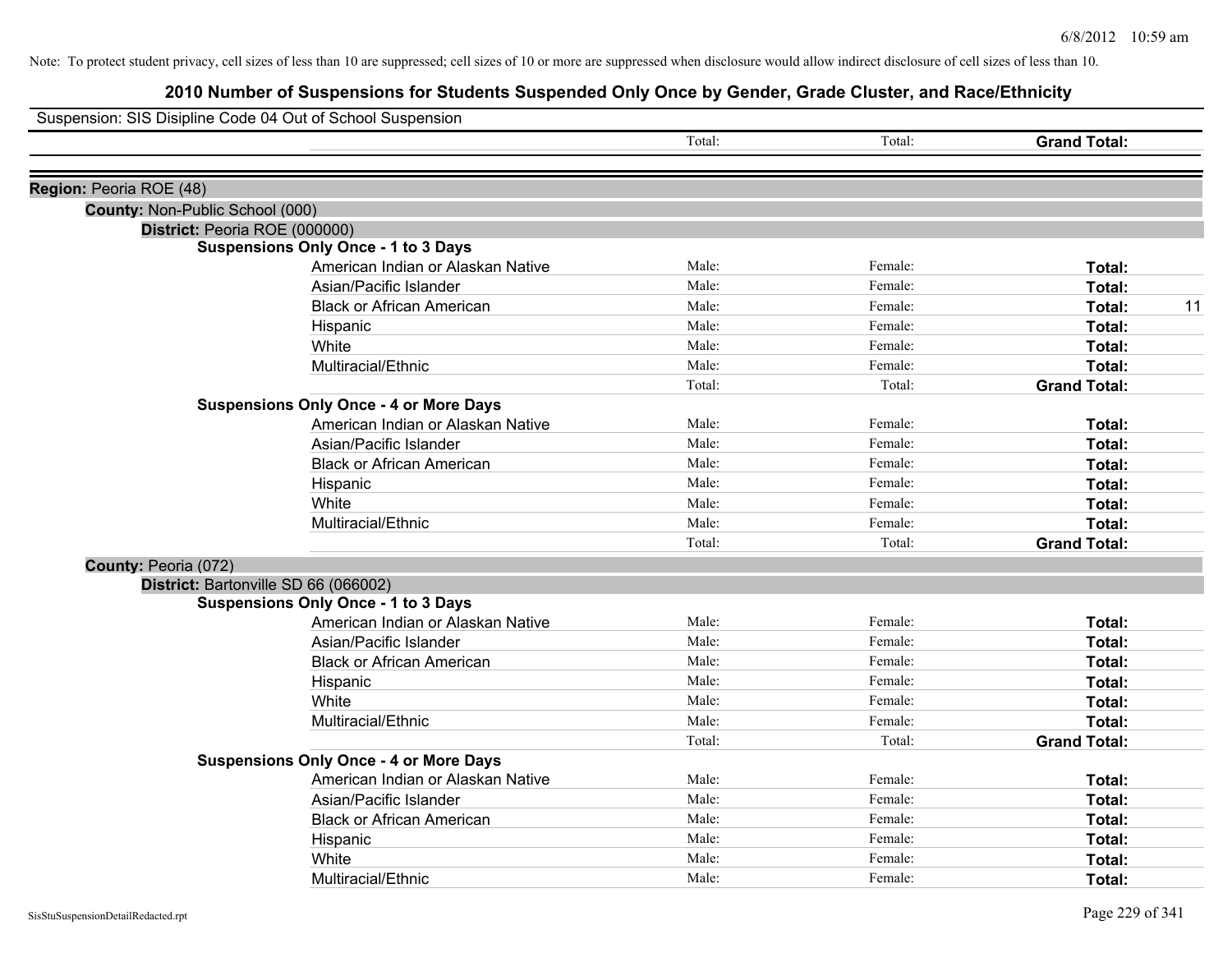| Suspension: SIS Disipline Code 04 Out of School Suspension | Total:          | Total:       |    | <b>Grand Total:</b> |    |
|------------------------------------------------------------|-----------------|--------------|----|---------------------|----|
| District: Brimfield CUSD 309 (309026)                      |                 |              |    |                     |    |
| <b>Suspensions Only Once - 4 or More Days</b>              |                 |              |    |                     |    |
| American Indian or Alaskan Native                          | Male:           | Female:      |    | Total:              |    |
| Asian/Pacific Islander                                     | Male:           | Female:      |    | Total:              |    |
| <b>Black or African American</b>                           | Male:           | Female:      |    | Total:              |    |
| Hispanic                                                   | Male:           | Female:      |    | Total:              |    |
| White                                                      | Male:           | Female:      |    | Total:              |    |
| Multiracial/Ethnic                                         | Male:           | Female:      |    | Total:              |    |
|                                                            | Total:          | Total:       |    | <b>Grand Total:</b> |    |
| District: Dunlap CUSD 323 (323026)                         |                 |              |    |                     |    |
| <b>Suspensions Only Once - 1 to 3 Days</b>                 |                 |              |    |                     |    |
| American Indian or Alaskan Native                          | Male:           | Female:      |    | Total:              |    |
| Asian/Pacific Islander                                     | Male:           | Female:      |    | Total:              |    |
| <b>Black or African American</b>                           | Male:           | Female:      |    | Total:              |    |
| Hispanic                                                   | Male:           | Female:      |    | Total:              |    |
| White                                                      | Male:           | Female:      |    | Total:              | 31 |
| Multiracial/Ethnic                                         | Male:           | Female:      |    | Total:              |    |
|                                                            | Total:          | 29<br>Total: | 12 | <b>Grand Total:</b> | 41 |
| <b>Suspensions Only Once - 4 or More Days</b>              |                 |              |    |                     |    |
| American Indian or Alaskan Native                          | Male:           | Female:      |    | Total:              |    |
| Asian/Pacific Islander                                     | Male:           | Female:      |    | Total:              |    |
| <b>Black or African American</b>                           | Male:           | Female:      |    | Total:              |    |
| Hispanic                                                   | Male:           | Female:      |    | Total:              |    |
| White                                                      | Male:           | Female:      |    | Total:              | 18 |
| Multiracial/Ethnic                                         | Male:           | Female:      |    | Total:              |    |
|                                                            | Total:          | Total:       |    | <b>Grand Total:</b> |    |
| District: Elmwood CUSD 322 (322026)                        |                 |              |    |                     |    |
| <b>Suspensions Only Once - 1 to 3 Days</b>                 |                 |              |    |                     |    |
| American Indian or Alaskan Native                          | Male:           | Female:      |    | Total:              |    |
| Asian/Pacific Islander                                     | Male:           | Female:      |    | Total:              |    |
| <b>Black or African American</b>                           | Male:           | Female:      |    | Total:              |    |
| Hispanic                                                   | Male:           | Female:      |    | Total:              |    |
| White                                                      | Male:           | Female:      |    | Total:              | 10 |
|                                                            |                 | Female:      |    | Total:              |    |
| Multiracial/Ethnic                                         | Male:<br>Total: | Total:       |    | <b>Grand Total:</b> |    |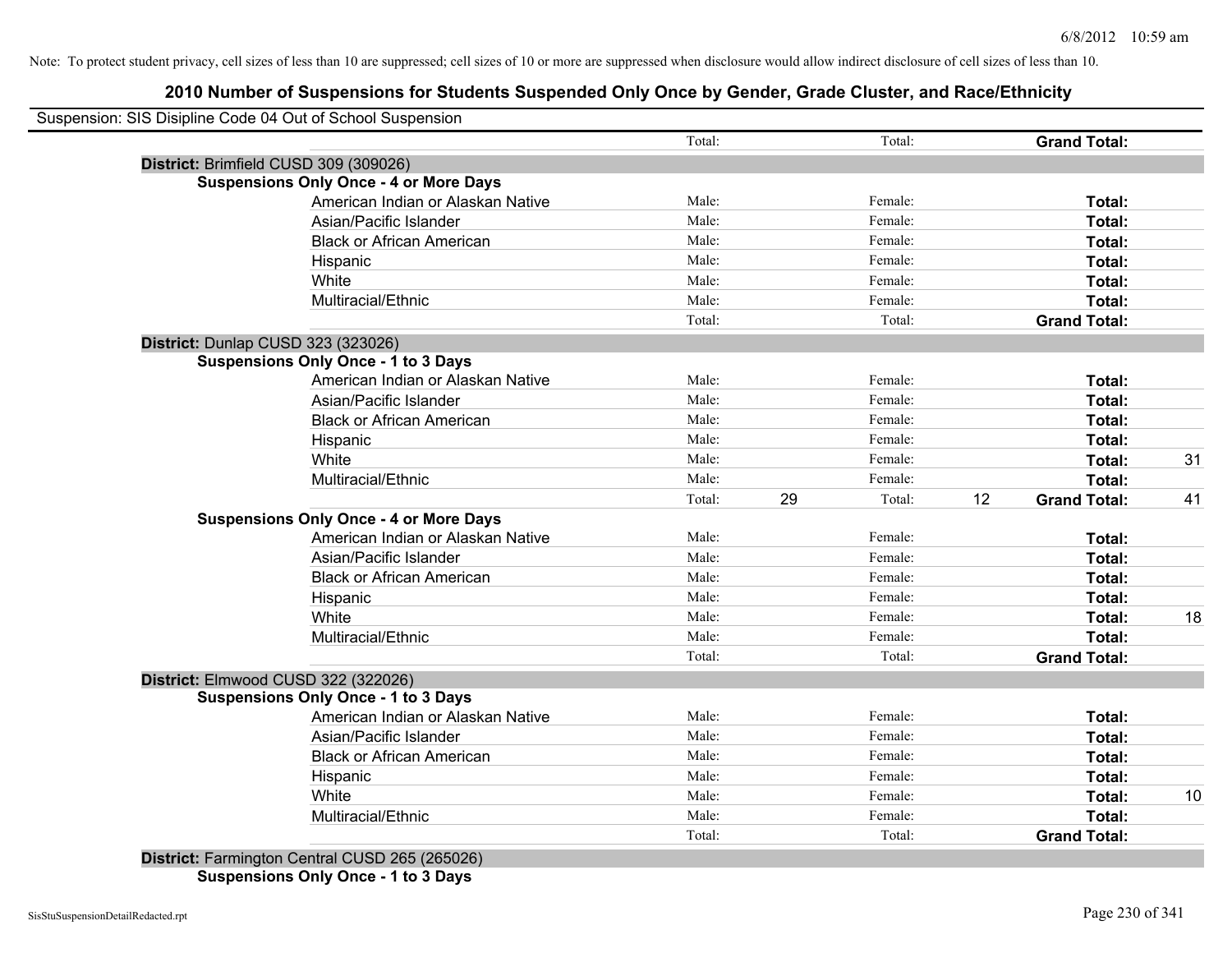| Suspension: SIS Disipline Code 04 Out of School Suspension |        |         |                     |
|------------------------------------------------------------|--------|---------|---------------------|
| American Indian or Alaskan Native                          | Male:  | Female: | Total:              |
| Asian/Pacific Islander                                     | Male:  | Female: | Total:              |
| <b>Black or African American</b>                           | Male:  | Female: | Total:              |
| Hispanic                                                   | Male:  | Female: | Total:              |
| White                                                      | Male:  | Female: | Total:              |
| Multiracial/Ethnic                                         | Male:  | Female: | Total:              |
|                                                            | Total: | Total:  | <b>Grand Total:</b> |
| <b>Suspensions Only Once - 4 or More Days</b>              |        |         |                     |
| American Indian or Alaskan Native                          | Male:  | Female: | Total:              |
| Asian/Pacific Islander                                     | Male:  | Female: | Total:              |
| <b>Black or African American</b>                           | Male:  | Female: | Total:              |
| Hispanic                                                   | Male:  | Female: | Total:              |
| White                                                      | Male:  | Female: | Total:              |
| Multiracial/Ethnic                                         | Male:  | Female: | Total:              |
|                                                            | Total: | Total:  | <b>Grand Total:</b> |
| District: Il Valley Central USD 321 (321026)               |        |         |                     |
| <b>Suspensions Only Once - 1 to 3 Days</b>                 |        |         |                     |
| American Indian or Alaskan Native                          | Male:  | Female: | Total:              |
| Asian/Pacific Islander                                     | Male:  | Female: | Total:              |
| <b>Black or African American</b>                           | Male:  | Female: | Total:              |
| Hispanic                                                   | Male:  | Female: | Total:              |
| White                                                      | Male:  | Female: | Total:              |
| Multiracial/Ethnic                                         | Male:  | Female: | Total:              |
|                                                            | Total: | Total:  | <b>Grand Total:</b> |
| <b>Suspensions Only Once - 4 or More Days</b>              |        |         |                     |
| American Indian or Alaskan Native                          | Male:  | Female: | Total:              |
| Asian/Pacific Islander                                     | Male:  | Female: | Total:              |
| <b>Black or African American</b>                           | Male:  | Female: | Total:              |
| Hispanic                                                   | Male:  | Female: | Total:              |
| White                                                      | Male:  | Female: | Total:              |
| Multiracial/Ethnic                                         | Male:  | Female: | Total:              |
|                                                            | Total: | Total:  | <b>Grand Total:</b> |
| District: Illini Bluffs CUSD 327 (327026)                  |        |         |                     |
| <b>Suspensions Only Once - 1 to 3 Days</b>                 |        |         |                     |
| American Indian or Alaskan Native                          | Male:  | Female: | Total:              |
| Asian/Pacific Islander                                     | Male:  | Female: | Total:              |
| <b>Black or African American</b>                           | Male:  | Female: | Total:              |
| Hispanic                                                   | Male:  | Female: | Total:              |
| White                                                      | Male:  | Female: | Total:              |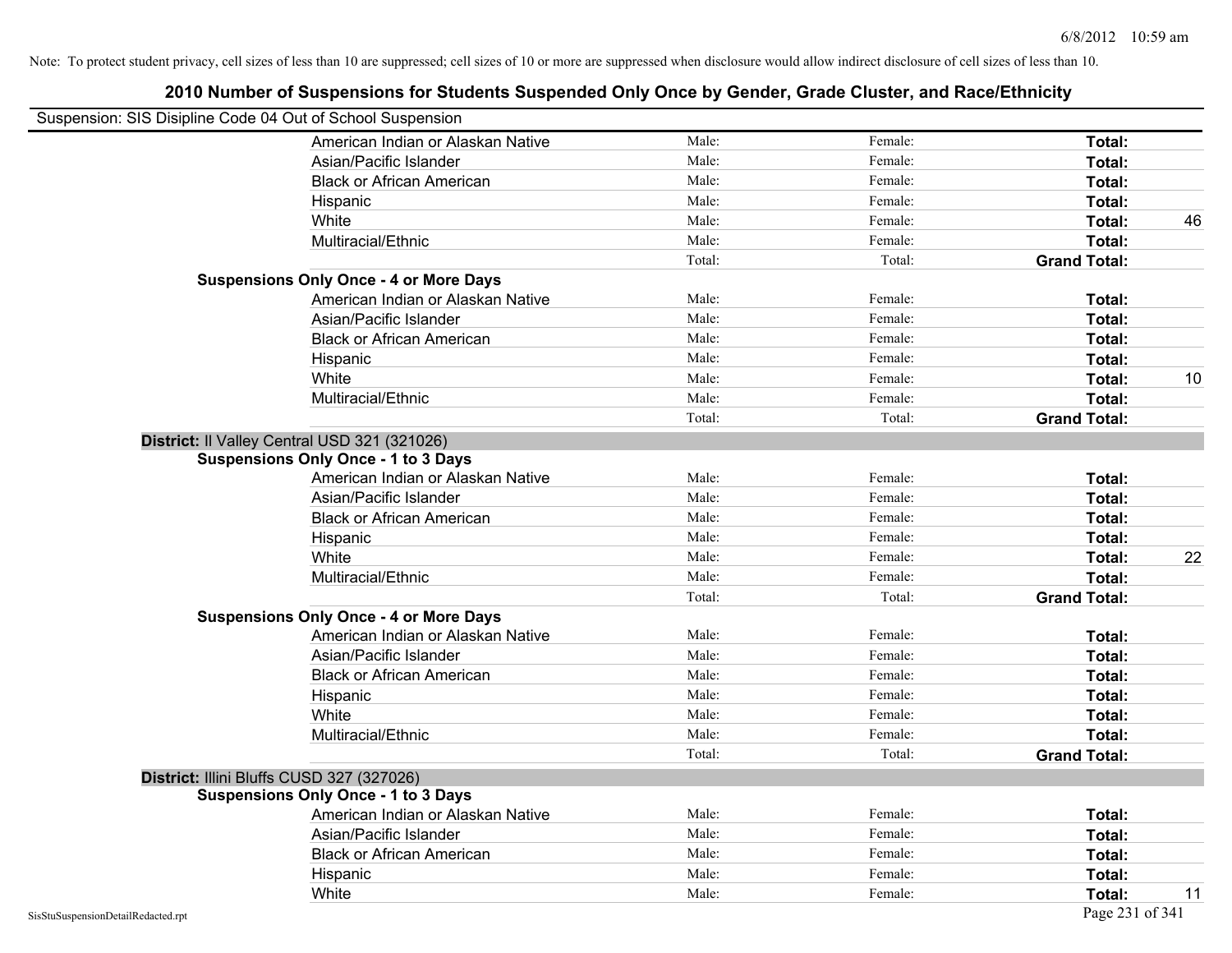| Suspension: SIS Disipline Code 04 Out of School Suspension |                                               |        |               |    |                     |    |
|------------------------------------------------------------|-----------------------------------------------|--------|---------------|----|---------------------|----|
|                                                            | Multiracial/Ethnic                            | Male:  | Female:       |    | Total:              |    |
|                                                            |                                               | Total: | Total:        |    | <b>Grand Total:</b> |    |
|                                                            | <b>Suspensions Only Once - 4 or More Days</b> |        |               |    |                     |    |
|                                                            | American Indian or Alaskan Native             | Male:  | Female:       |    | Total:              |    |
|                                                            | Asian/Pacific Islander                        | Male:  | Female:       |    | Total:              |    |
|                                                            | <b>Black or African American</b>              | Male:  | Female:       |    | Total:              |    |
|                                                            | Hispanic                                      | Male:  | Female:       |    | Total:              |    |
|                                                            | White                                         | Male:  | Female:       |    | Total:              |    |
|                                                            | Multiracial/Ethnic                            | Male:  | Female:       |    | Total:              |    |
|                                                            |                                               | Total: | Total:        |    | <b>Grand Total:</b> |    |
| District: Limestone CHSD 310 (310016)                      |                                               |        |               |    |                     |    |
|                                                            | <b>Suspensions Only Once - 1 to 3 Days</b>    |        |               |    |                     |    |
|                                                            | American Indian or Alaskan Native             | Male:  | Female:       |    | Total:              |    |
|                                                            | Asian/Pacific Islander                        | Male:  | Female:       |    | Total:              |    |
|                                                            | <b>Black or African American</b>              | Male:  | Female:       |    | Total:              |    |
|                                                            | Hispanic                                      | Male:  | Female:       |    | Total:              |    |
|                                                            | White                                         | Male:  | 19<br>Female: | 20 | Total:              | 39 |
|                                                            | Multiracial/Ethnic                            | Male:  | Female:       |    | Total:              |    |
|                                                            |                                               | Total: | Total:        |    | <b>Grand Total:</b> | 49 |
|                                                            | <b>Suspensions Only Once - 4 or More Days</b> |        |               |    |                     |    |
|                                                            | American Indian or Alaskan Native             | Male:  | Female:       |    | Total:              |    |
|                                                            | Asian/Pacific Islander                        | Male:  | Female:       |    | Total:              |    |
|                                                            | <b>Black or African American</b>              | Male:  | Female:       |    | Total:              |    |
|                                                            | Hispanic                                      | Male:  | Female:       |    | Total:              |    |
|                                                            | White                                         | Male:  | Female:       |    | Total:              | 15 |
|                                                            | Multiracial/Ethnic                            | Male:  | Female:       |    | Total:              |    |
|                                                            |                                               | Total: | Total:        |    | <b>Grand Total:</b> |    |
| District: Monroe SD 70 (070002)                            |                                               |        |               |    |                     |    |
|                                                            | <b>Suspensions Only Once - 1 to 3 Days</b>    |        |               |    |                     |    |
|                                                            | American Indian or Alaskan Native             | Male:  | Female:       |    | Total:              |    |
|                                                            | Asian/Pacific Islander                        | Male:  | Female:       |    | Total:              |    |
|                                                            | <b>Black or African American</b>              | Male:  | Female:       |    | Total:              |    |
|                                                            | Hispanic                                      | Male:  | Female:       |    | Total:              |    |
|                                                            | White                                         | Male:  | Female:       |    | Total:              |    |
|                                                            | Multiracial/Ethnic                            | Male:  | Female:       |    | Total:              |    |
|                                                            |                                               | Total: | Total:        |    | <b>Grand Total:</b> |    |
|                                                            | <b>Suspensions Only Once - 4 or More Days</b> |        |               |    |                     |    |
|                                                            | American Indian or Alaskan Native             | Male:  | Female:       |    | Total:              |    |
|                                                            | Asian/Pacific Islander                        | Male:  | Female:       |    | Total:              |    |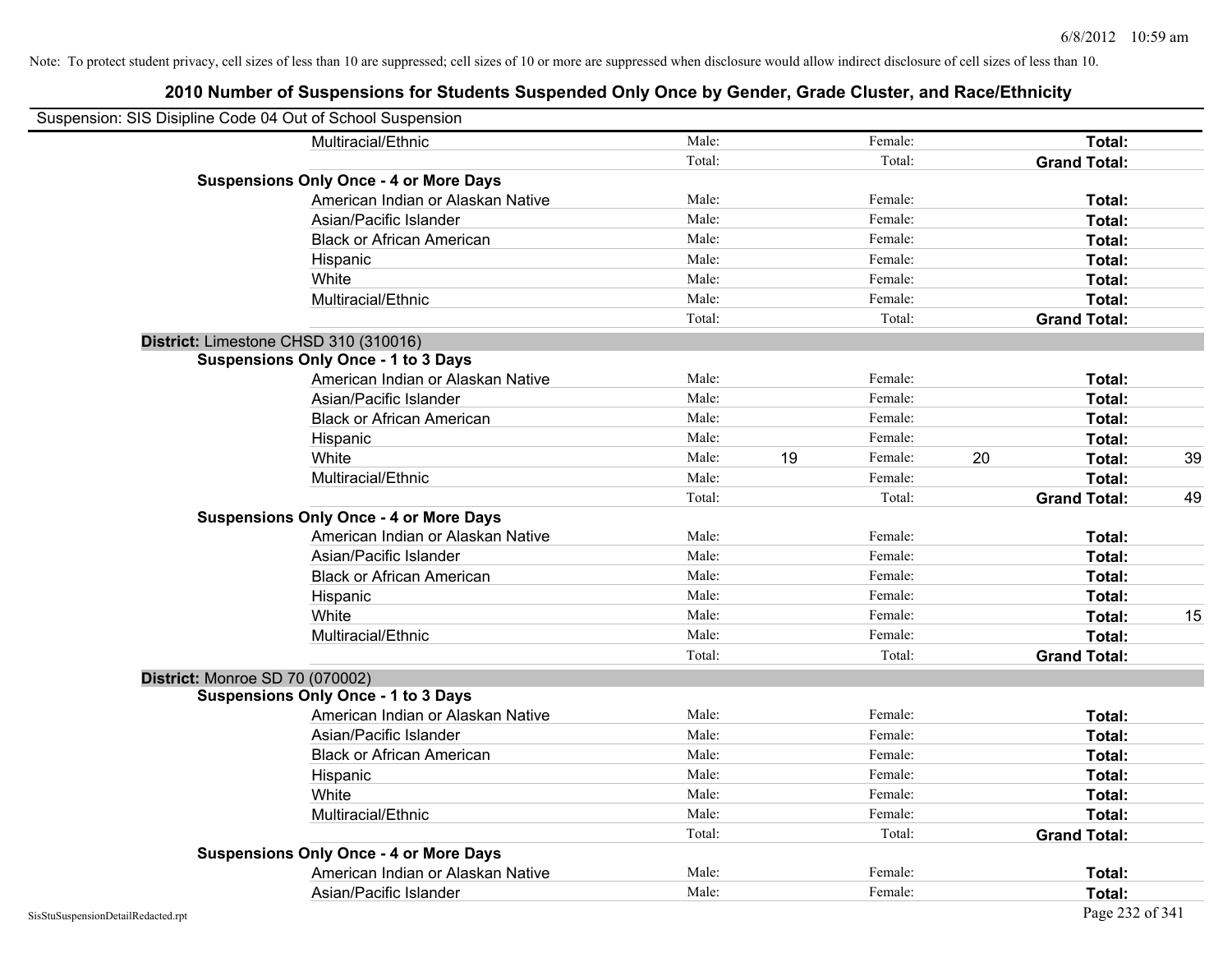| Suspension: SIS Disipline Code 04 Out of School Suspension |                                               |        |         |                     |
|------------------------------------------------------------|-----------------------------------------------|--------|---------|---------------------|
|                                                            | <b>Black or African American</b>              | Male:  | Female: | Total:              |
|                                                            | Hispanic                                      | Male:  | Female: | Total:              |
|                                                            | White                                         | Male:  | Female: | Total:              |
|                                                            | Multiracial/Ethnic                            | Male:  | Female: | Total:              |
|                                                            |                                               | Total: | Total:  | <b>Grand Total:</b> |
| District: Norwood ESD 63 (063002)                          |                                               |        |         |                     |
|                                                            | <b>Suspensions Only Once - 1 to 3 Days</b>    |        |         |                     |
|                                                            | American Indian or Alaskan Native             | Male:  | Female: | Total:              |
|                                                            | Asian/Pacific Islander                        | Male:  | Female: | Total:              |
|                                                            | <b>Black or African American</b>              | Male:  | Female: | Total:              |
|                                                            | Hispanic                                      | Male:  | Female: | Total:              |
|                                                            | White                                         | Male:  | Female: | 12<br>Total:        |
|                                                            | Multiracial/Ethnic                            | Male:  | Female: | Total:              |
|                                                            |                                               | Total: | Total:  | <b>Grand Total:</b> |
|                                                            | <b>Suspensions Only Once - 4 or More Days</b> |        |         |                     |
|                                                            | American Indian or Alaskan Native             | Male:  | Female: | Total:              |
|                                                            | Asian/Pacific Islander                        | Male:  | Female: | Total:              |
|                                                            | <b>Black or African American</b>              | Male:  | Female: | Total:              |
|                                                            | Hispanic                                      | Male:  | Female: | Total:              |
|                                                            | White                                         | Male:  | Female: | Total:              |
|                                                            | Multiracial/Ethnic                            | Male:  | Female: | Total:              |
|                                                            |                                               | Total: | Total:  | <b>Grand Total:</b> |
| District: Oak Grove SD 68 (068002)                         |                                               |        |         |                     |
|                                                            | <b>Suspensions Only Once - 1 to 3 Days</b>    |        |         |                     |
|                                                            | American Indian or Alaskan Native             | Male:  | Female: | Total:              |
|                                                            | Asian/Pacific Islander                        | Male:  | Female: | Total:              |
|                                                            | <b>Black or African American</b>              | Male:  | Female: | Total:              |
|                                                            | Hispanic                                      | Male:  | Female: | Total:              |
|                                                            | White                                         | Male:  | Female: | Total:              |
|                                                            | Multiracial/Ethnic                            | Male:  | Female: | Total:              |
|                                                            |                                               | Total: | Total:  | <b>Grand Total:</b> |
|                                                            | District: Peoria Heights CUSD 325 (325026)    |        |         |                     |
|                                                            | <b>Suspensions Only Once - 1 to 3 Days</b>    |        |         |                     |
|                                                            | American Indian or Alaskan Native             | Male:  | Female: | Total:              |
|                                                            | Asian/Pacific Islander                        | Male:  | Female: | Total:              |
|                                                            | <b>Black or African American</b>              | Male:  | Female: | Total:              |
|                                                            | Hispanic                                      | Male:  | Female: | Total:              |
|                                                            | White                                         | Male:  | Female: | 32<br>Total:        |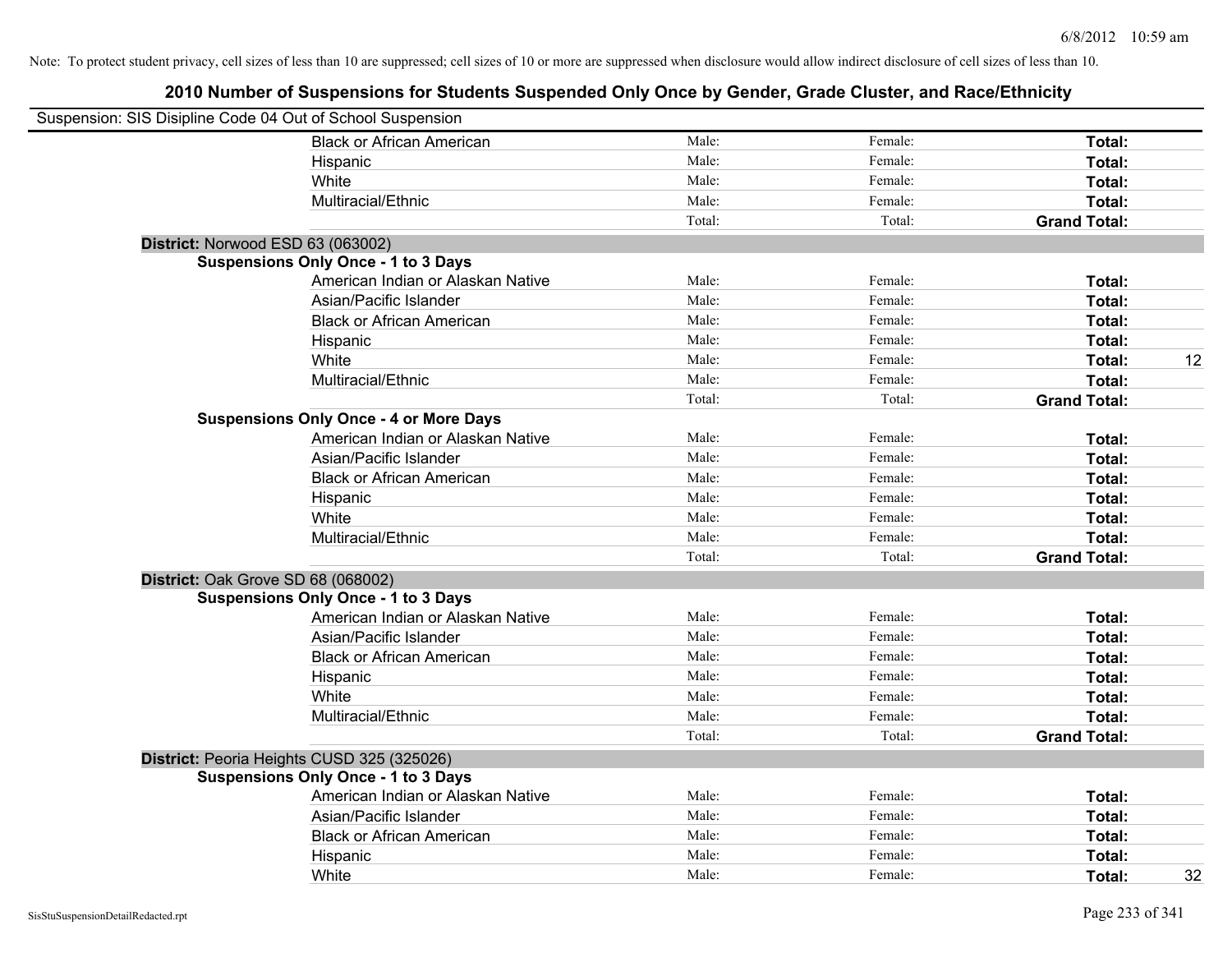# **2010 Number of Suspensions for Students Suspended Only Once by Gender, Grade Cluster, and Race/Ethnicity**

| Suspension: SIS Disipline Code 04 Out of School Suspension |        |     |         |     |                     |     |
|------------------------------------------------------------|--------|-----|---------|-----|---------------------|-----|
| Multiracial/Ethnic                                         | Male:  |     | Female: |     | Total:              |     |
|                                                            | Total: |     | Total:  |     | <b>Grand Total:</b> | 44  |
| <b>Suspensions Only Once - 4 or More Days</b>              |        |     |         |     |                     |     |
| American Indian or Alaskan Native                          | Male:  |     | Female: |     | Total:              |     |
| Asian/Pacific Islander                                     | Male:  |     | Female: |     | Total:              |     |
| <b>Black or African American</b>                           | Male:  |     | Female: |     | Total:              |     |
| Hispanic                                                   | Male:  |     | Female: |     | Total:              |     |
| White                                                      | Male:  |     | Female: |     | Total:              |     |
| Multiracial/Ethnic                                         | Male:  |     | Female: |     | Total:              |     |
|                                                            | Total: |     | Total:  |     | <b>Grand Total:</b> |     |
| <b>District: Peoria SD 150 (150025)</b>                    |        |     |         |     |                     |     |
| <b>Suspensions Only Once - 1 to 3 Days</b>                 |        |     |         |     |                     |     |
| American Indian or Alaskan Native                          | Male:  |     | Female: |     | Total:              |     |
| Asian/Pacific Islander                                     | Male:  |     | Female: |     | Total:              |     |
| <b>Black or African American</b>                           | Male:  | 398 | Female: | 347 | Total:              | 745 |
| Hispanic                                                   | Male:  | 18  | Female: | 10  | Total:              | 28  |
| White                                                      | Male:  | 75  | Female: | 34  | Total:              | 109 |
| Multiracial/Ethnic                                         | Male:  |     | Female: |     | Total:              |     |
|                                                            | Total: |     | Total:  |     | <b>Grand Total:</b> |     |
| <b>Suspensions Only Once - 4 or More Days</b>              |        |     |         |     |                     |     |
| American Indian or Alaskan Native                          | Male:  |     | Female: |     | Total:              |     |
| Asian/Pacific Islander                                     | Male:  |     | Female: |     | Total:              |     |
| <b>Black or African American</b>                           | Male:  | 60  | Female: | 79  | Total:              | 139 |
| Hispanic                                                   | Male:  |     | Female: |     | Total:              | 11  |
| White                                                      | Male:  |     | Female: |     | Total:              | 21  |
| Multiracial/Ethnic                                         | Male:  |     | Female: |     | Total:              |     |
|                                                            | Total: |     | Total:  |     | <b>Grand Total:</b> |     |
| District: Pleasant Hill SD 69 (069002)                     |        |     |         |     |                     |     |
| <b>Suspensions Only Once - 1 to 3 Days</b>                 |        |     |         |     |                     |     |
| American Indian or Alaskan Native                          | Male:  |     | Female: |     | Total:              |     |
| Asian/Pacific Islander                                     | Male:  |     | Female: |     | Total:              |     |
| <b>Black or African American</b>                           | Male:  |     | Female: |     | Total:              |     |
| Hispanic                                                   | Male:  |     | Female: |     | Total:              |     |
| White                                                      | Male:  |     | Female: |     | Total:              |     |
| Multiracial/Ethnic                                         | Male:  |     | Female: |     | Total:              |     |
|                                                            | Total: |     | Total:  |     | <b>Grand Total:</b> | 16  |
| $D_{i}$ $(0.00000)$                                        |        |     |         |     |                     |     |

**District:** Pleasant Valley SD 62 (062002) **Suspensions Only Once - 1 to 3 Days**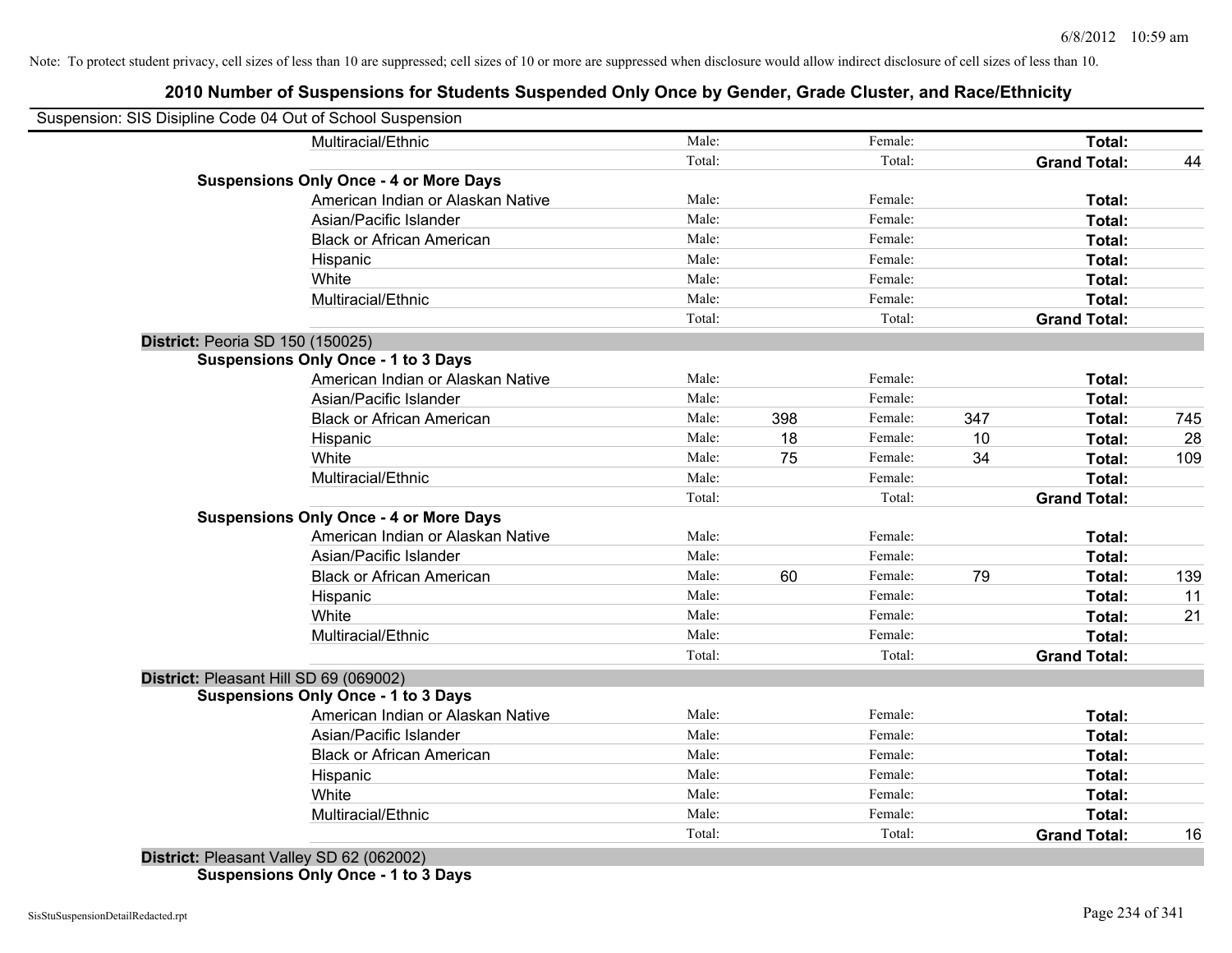| Suspension: SIS Disipline Code 04 Out of School Suspension | zu iu number of Suspensions for Students Suspended Only Once by Gender, Grade Cluster, and Nace/Lumicity |        |         |                     |    |
|------------------------------------------------------------|----------------------------------------------------------------------------------------------------------|--------|---------|---------------------|----|
|                                                            | American Indian or Alaskan Native                                                                        | Male:  | Female: | Total:              |    |
|                                                            | Asian/Pacific Islander                                                                                   | Male:  | Female: | Total:              |    |
|                                                            | <b>Black or African American</b>                                                                         | Male:  | Female: | Total:              | 16 |
|                                                            | Hispanic                                                                                                 | Male:  | Female: | Total:              |    |
|                                                            | White                                                                                                    | Male:  | Female: | Total:              |    |
|                                                            | Multiracial/Ethnic                                                                                       | Male:  | Female: | Total:              |    |
|                                                            |                                                                                                          | Total: | Total:  | <b>Grand Total:</b> | 30 |
|                                                            | <b>Suspensions Only Once - 4 or More Days</b>                                                            |        |         |                     |    |
|                                                            | American Indian or Alaskan Native                                                                        | Male:  | Female: | Total:              |    |
|                                                            | Asian/Pacific Islander                                                                                   | Male:  | Female: | Total:              |    |
|                                                            | <b>Black or African American</b>                                                                         | Male:  | Female: | Total:              |    |
|                                                            | Hispanic                                                                                                 | Male:  | Female: | Total:              |    |
|                                                            | White                                                                                                    | Male:  | Female: | Total:              |    |
|                                                            | Multiracial/Ethnic                                                                                       | Male:  | Female: | Total:              |    |
|                                                            |                                                                                                          | Total: | Total:  | <b>Grand Total:</b> |    |
| District: Princeville CUSD 326 (326026)                    |                                                                                                          |        |         |                     |    |
|                                                            | <b>Suspensions Only Once - 1 to 3 Days</b>                                                               |        |         |                     |    |
|                                                            | American Indian or Alaskan Native                                                                        | Male:  | Female: | Total:              |    |
|                                                            | Asian/Pacific Islander                                                                                   | Male:  | Female: | Total:              |    |
|                                                            | <b>Black or African American</b>                                                                         | Male:  | Female: | Total:              |    |
|                                                            | Hispanic                                                                                                 | Male:  | Female: | Total:              |    |
|                                                            | White                                                                                                    | Male:  | Female: | Total:              |    |
|                                                            | Multiracial/Ethnic                                                                                       | Male:  | Female: | Total:              |    |
|                                                            |                                                                                                          | Total: | Total:  | <b>Grand Total:</b> |    |
|                                                            | <b>Suspensions Only Once - 4 or More Days</b>                                                            |        |         |                     |    |
|                                                            | American Indian or Alaskan Native                                                                        | Male:  | Female: | Total:              |    |
|                                                            | Asian/Pacific Islander                                                                                   | Male:  | Female: | Total:              |    |
|                                                            | <b>Black or African American</b>                                                                         | Male:  | Female: | Total:              |    |
|                                                            | Hispanic                                                                                                 | Male:  | Female: | Total:              |    |
|                                                            | White                                                                                                    | Male:  | Female: | Total:              |    |
|                                                            | Multiracial/Ethnic                                                                                       | Male:  | Female: | Total:              |    |
|                                                            |                                                                                                          | Total: | Total:  | <b>Grand Total:</b> |    |
| Region: Region 05 North Cook ISC 1 (05)                    |                                                                                                          |        |         |                     |    |
| County: Cook (016)                                         |                                                                                                          |        |         |                     |    |
| District: Arlington Heights SD 25 (025002)                 |                                                                                                          |        |         |                     |    |
|                                                            | <b>Suspensions Only Once - 1 to 3 Days</b>                                                               |        |         |                     |    |
|                                                            | American Indian or Alaskan Native                                                                        | Male:  | Female: | Total:              |    |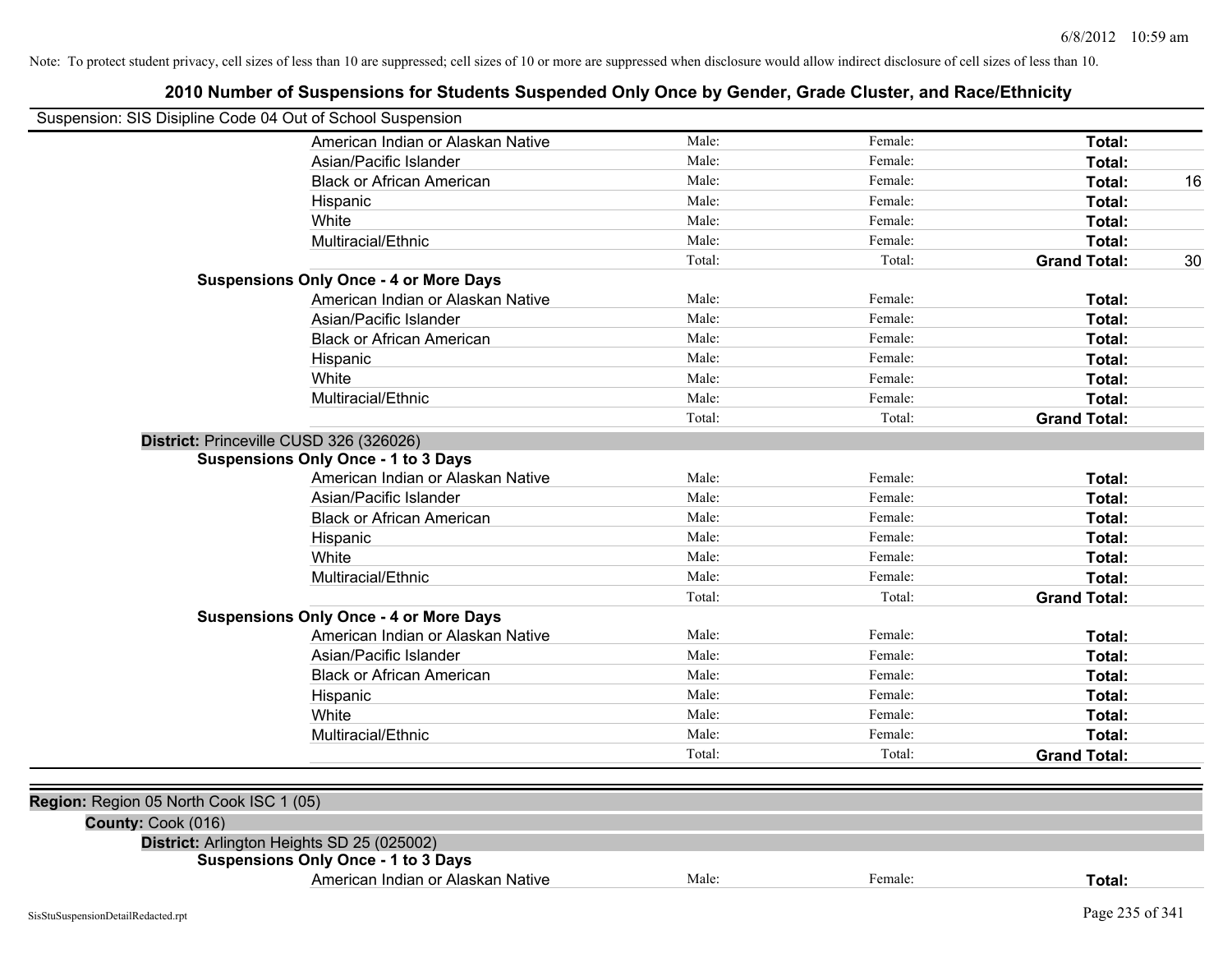| Suspension: SIS Disipline Code 04 Out of School Suspension |                                               |        |         |                     |    |
|------------------------------------------------------------|-----------------------------------------------|--------|---------|---------------------|----|
|                                                            | Asian/Pacific Islander                        | Male:  | Female: | Total:              |    |
|                                                            | <b>Black or African American</b>              | Male:  | Female: | Total:              |    |
|                                                            | Hispanic                                      | Male:  | Female: | Total:              |    |
|                                                            | White                                         | Male:  | Female: | Total:              |    |
|                                                            | Multiracial/Ethnic                            | Male:  | Female: | Total:              |    |
|                                                            |                                               | Total: | Total:  | <b>Grand Total:</b> |    |
|                                                            | <b>Suspensions Only Once - 4 or More Days</b> |        |         |                     |    |
|                                                            | American Indian or Alaskan Native             | Male:  | Female: | Total:              |    |
|                                                            | Asian/Pacific Islander                        | Male:  | Female: | Total:              |    |
|                                                            | <b>Black or African American</b>              | Male:  | Female: | Total:              |    |
|                                                            | Hispanic                                      | Male:  | Female: | Total:              |    |
|                                                            | White                                         | Male:  | Female: | Total:              |    |
|                                                            | Multiracial/Ethnic                            | Male:  | Female: | Total:              |    |
|                                                            |                                               | Total: | Total:  | <b>Grand Total:</b> |    |
| District: Avoca SD 37 (037002)                             |                                               |        |         |                     |    |
|                                                            | <b>Suspensions Only Once - 1 to 3 Days</b>    |        |         |                     |    |
|                                                            | American Indian or Alaskan Native             | Male:  | Female: | Total:              |    |
|                                                            | Asian/Pacific Islander                        | Male:  | Female: | Total:              |    |
|                                                            | <b>Black or African American</b>              | Male:  | Female: | Total:              |    |
|                                                            | Hispanic                                      | Male:  | Female: | Total:              |    |
|                                                            | White                                         | Male:  | Female: | Total:              |    |
|                                                            | Multiracial/Ethnic                            | Male:  | Female: | Total:              |    |
|                                                            |                                               | Total: | Total:  | <b>Grand Total:</b> |    |
| District: CCSD 62 (062004)                                 |                                               |        |         |                     |    |
|                                                            | <b>Suspensions Only Once - 1 to 3 Days</b>    |        |         |                     |    |
|                                                            | American Indian or Alaskan Native             | Male:  | Female: | Total:              |    |
|                                                            | Asian/Pacific Islander                        | Male:  | Female: | Total:              |    |
|                                                            | <b>Black or African American</b>              | Male:  | Female: | Total:              |    |
|                                                            | Hispanic                                      | Male:  | Female: | Total:              |    |
|                                                            | White                                         | Male:  | Female: | Total:              | 15 |
|                                                            | Multiracial/Ethnic                            | Male:  | Female: | Total:              |    |
|                                                            |                                               | Total: | Total:  | <b>Grand Total:</b> | 29 |
|                                                            | <b>Suspensions Only Once - 4 or More Days</b> |        |         |                     |    |
|                                                            | American Indian or Alaskan Native             | Male:  | Female: | Total:              |    |
|                                                            | Asian/Pacific Islander                        | Male:  | Female: | Total:              |    |
|                                                            | <b>Black or African American</b>              | Male:  | Female: | Total:              |    |
|                                                            | Hispanic                                      | Male:  | Female: | Total:              |    |
|                                                            | White                                         | Male:  | Female: | Total:              |    |
|                                                            | Multiracial/Ethnic                            | Male:  | Female: | Total:              |    |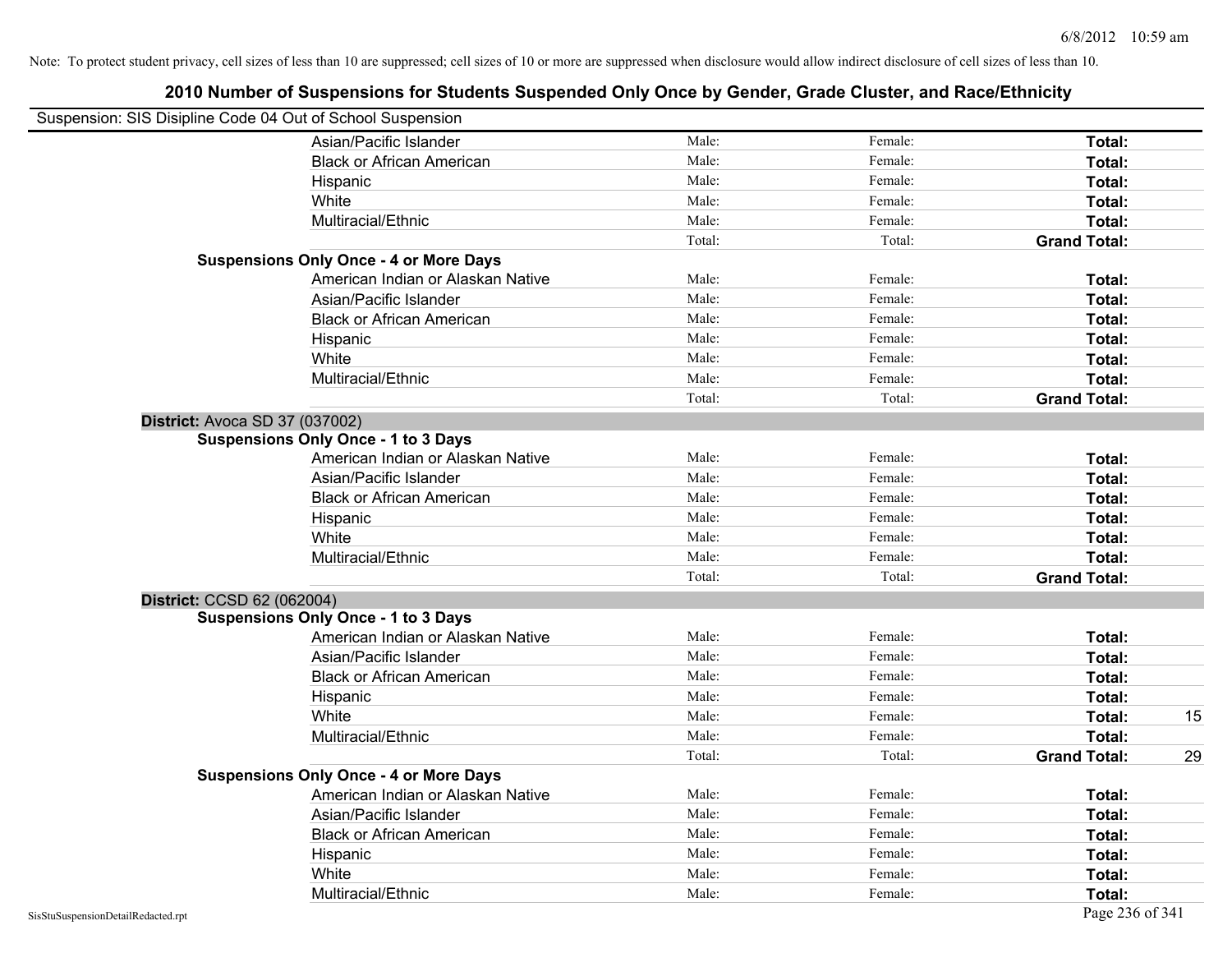| Suspension: SIS Disipline Code 04 Out of School Suspension |                                               |        |    |         |    |                     |    |
|------------------------------------------------------------|-----------------------------------------------|--------|----|---------|----|---------------------|----|
|                                                            |                                               | Total: |    | Total:  |    | <b>Grand Total:</b> | 11 |
| District: Comm Cons SD 59 (059004)                         |                                               |        |    |         |    |                     |    |
|                                                            | <b>Suspensions Only Once - 1 to 3 Days</b>    |        |    |         |    |                     |    |
|                                                            | American Indian or Alaskan Native             | Male:  |    | Female: |    | Total:              |    |
|                                                            | Asian/Pacific Islander                        | Male:  |    | Female: |    | Total:              |    |
|                                                            | <b>Black or African American</b>              | Male:  |    | Female: |    | Total:              |    |
|                                                            | Hispanic                                      | Male:  |    | Female: |    | Total:              | 24 |
|                                                            | White                                         | Male:  |    | Female: |    | Total:              | 14 |
|                                                            | Multiracial/Ethnic                            | Male:  |    | Female: |    | Total:              |    |
|                                                            |                                               | Total: | 35 | Total:  | 13 | <b>Grand Total:</b> | 48 |
|                                                            | <b>Suspensions Only Once - 4 or More Days</b> |        |    |         |    |                     |    |
|                                                            | American Indian or Alaskan Native             | Male:  |    | Female: |    | Total:              |    |
|                                                            | Asian/Pacific Islander                        | Male:  |    | Female: |    | Total:              |    |
|                                                            | <b>Black or African American</b>              | Male:  |    | Female: |    | Total:              |    |
|                                                            | Hispanic                                      | Male:  |    | Female: |    | Total:              |    |
|                                                            | White                                         | Male:  |    | Female: |    | Total:              | 10 |
|                                                            | Multiracial/Ethnic                            | Male:  |    | Female: |    | Total:              |    |
|                                                            |                                               | Total: |    | Total:  |    | <b>Grand Total:</b> | 24 |
| District: East Maine SD 63 (063002)                        |                                               |        |    |         |    |                     |    |
|                                                            | <b>Suspensions Only Once - 1 to 3 Days</b>    |        |    |         |    |                     |    |
|                                                            | American Indian or Alaskan Native             | Male:  |    | Female: |    | Total:              |    |
|                                                            | Asian/Pacific Islander                        | Male:  |    | Female: |    | Total:              |    |
|                                                            | <b>Black or African American</b>              | Male:  |    | Female: |    | Total:              |    |
|                                                            | Hispanic                                      | Male:  |    | Female: |    | Total:              |    |
|                                                            | White                                         | Male:  |    | Female: |    | Total:              |    |
|                                                            | Multiracial/Ethnic                            | Male:  |    | Female: |    | Total:              |    |
|                                                            |                                               | Total: |    | Total:  |    | <b>Grand Total:</b> | 15 |
|                                                            | <b>Suspensions Only Once - 4 or More Days</b> |        |    |         |    |                     |    |
|                                                            | American Indian or Alaskan Native             | Male:  |    | Female: |    | Total:              |    |
|                                                            | Asian/Pacific Islander                        | Male:  |    | Female: |    | Total:              |    |
|                                                            | <b>Black or African American</b>              | Male:  |    | Female: |    | Total:              |    |
|                                                            | Hispanic                                      | Male:  |    | Female: |    | Total:              |    |
|                                                            | White                                         | Male:  |    | Female: |    | Total:              |    |
|                                                            | Multiracial/Ethnic                            | Male:  |    | Female: |    | Total:              |    |
|                                                            |                                               | Total: |    | Total:  |    | <b>Grand Total:</b> | 24 |
| District: Evanston CCSD 65 (065004)                        |                                               |        |    |         |    |                     |    |
|                                                            | <b>Suspensions Only Once - 1 to 3 Days</b>    |        |    |         |    |                     |    |
|                                                            | American Indian or Alaskan Native             | Male:  |    | Female: |    | Total:              |    |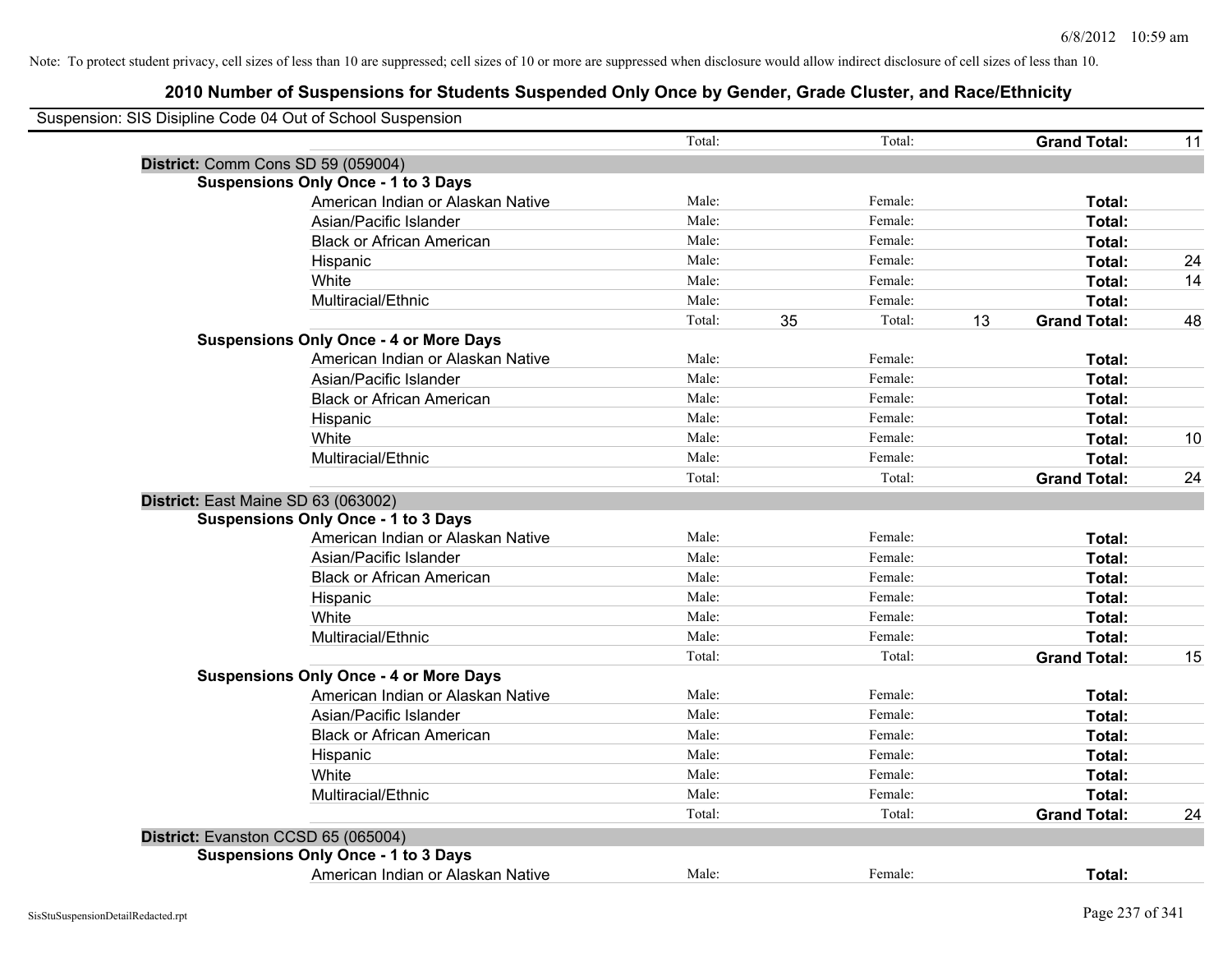| Suspension: SIS Disipline Code 04 Out of School Suspension |                                               |        |    |         |    |                     |     |
|------------------------------------------------------------|-----------------------------------------------|--------|----|---------|----|---------------------|-----|
|                                                            | Asian/Pacific Islander                        | Male:  |    | Female: |    | Total:              |     |
|                                                            | <b>Black or African American</b>              | Male:  | 61 | Female: | 40 | Total:              | 101 |
|                                                            | Hispanic                                      | Male:  |    | Female: |    | Total:              | 13  |
|                                                            | White                                         | Male:  |    | Female: |    | Total:              | 20  |
|                                                            | Multiracial/Ethnic                            | Male:  |    | Female: |    | Total:              | 12  |
|                                                            |                                               | Total: |    | Total:  |    | <b>Grand Total:</b> |     |
|                                                            | <b>Suspensions Only Once - 4 or More Days</b> |        |    |         |    |                     |     |
|                                                            | American Indian or Alaskan Native             | Male:  |    | Female: |    | Total:              |     |
|                                                            | Asian/Pacific Islander                        | Male:  |    | Female: |    | Total:              |     |
|                                                            | <b>Black or African American</b>              | Male:  |    | Female: |    | Total:              | 19  |
|                                                            | Hispanic                                      | Male:  |    | Female: |    | Total:              |     |
|                                                            | White                                         | Male:  |    | Female: |    | Total:              |     |
|                                                            | Multiracial/Ethnic                            | Male:  |    | Female: |    | Total:              |     |
|                                                            |                                               | Total: |    | Total:  |    | <b>Grand Total:</b> |     |
|                                                            | District: Evanston Twp HSD 202 (202017)       |        |    |         |    |                     |     |
|                                                            | <b>Suspensions Only Once - 1 to 3 Days</b>    |        |    |         |    |                     |     |
|                                                            | American Indian or Alaskan Native             | Male:  |    | Female: |    | Total:              |     |
|                                                            | Asian/Pacific Islander                        | Male:  |    | Female: |    | Total:              |     |
|                                                            | <b>Black or African American</b>              | Male:  | 30 | Female: | 21 | Total:              | 51  |
|                                                            | Hispanic                                      | Male:  |    | Female: |    | Total:              | 14  |
|                                                            | White                                         | Male:  |    | Female: |    | Total:              | 15  |
|                                                            | Multiracial/Ethnic                            | Male:  |    | Female: |    | Total:              |     |
|                                                            |                                               | Total: |    | Total:  |    | <b>Grand Total:</b> |     |
|                                                            | <b>Suspensions Only Once - 4 or More Days</b> |        |    |         |    |                     |     |
|                                                            | American Indian or Alaskan Native             | Male:  |    | Female: |    | Total:              |     |
|                                                            | Asian/Pacific Islander                        | Male:  |    | Female: |    | Total:              |     |
|                                                            | <b>Black or African American</b>              | Male:  | 20 | Female: | 27 | Total:              | 47  |
|                                                            | Hispanic                                      | Male:  |    | Female: |    | Total:              |     |
|                                                            | White                                         | Male:  |    | Female: |    | Total:              | 16  |
|                                                            | Multiracial/Ethnic                            | Male:  |    | Female: |    | Total:              |     |
|                                                            |                                               | Total: |    | Total:  |    | <b>Grand Total:</b> | 76  |
| District: Glenview CCSD 34 (034004)                        |                                               |        |    |         |    |                     |     |
|                                                            | <b>Suspensions Only Once - 1 to 3 Days</b>    |        |    |         |    |                     |     |
|                                                            | American Indian or Alaskan Native             | Male:  |    | Female: |    | Total:              |     |
|                                                            | Asian/Pacific Islander                        | Male:  |    | Female: |    | Total:              |     |
|                                                            | <b>Black or African American</b>              | Male:  |    | Female: |    | Total:              |     |
|                                                            | Hispanic                                      | Male:  |    | Female: |    | Total:              |     |
|                                                            | White                                         | Male:  |    | Female: |    | Total:              |     |
|                                                            | Multiracial/Ethnic                            | Male:  |    | Female: |    | Total:              |     |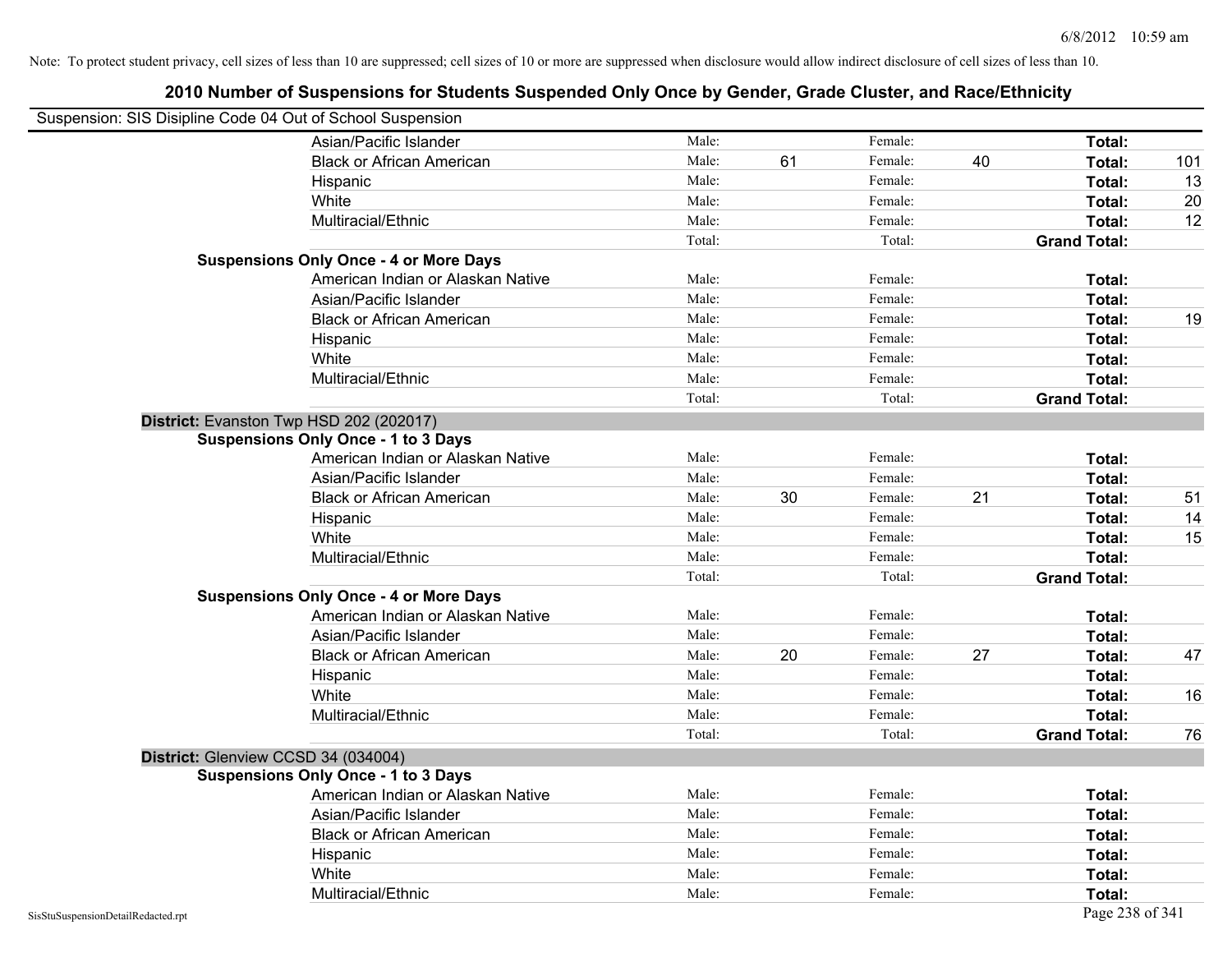# **2010 Number of Suspensions for Students Suspended Only Once by Gender, Grade Cluster, and Race/Ethnicity**

| Suspension: SIS Disipline Code 04 Out of School Suspension |        |         |                     |
|------------------------------------------------------------|--------|---------|---------------------|
|                                                            | Total: | Total:  | <b>Grand Total:</b> |
| <b>Suspensions Only Once - 4 or More Days</b>              |        |         |                     |
| American Indian or Alaskan Native                          | Male:  | Female: | Total:              |
| Asian/Pacific Islander                                     | Male:  | Female: | Total:              |
| <b>Black or African American</b>                           | Male:  | Female: | Total:              |
| Hispanic                                                   | Male:  | Female: | Total:              |
| White                                                      | Male:  | Female: | Total:              |
| Multiracial/Ethnic                                         | Male:  | Female: | Total:              |
|                                                            | Total: | Total:  | <b>Grand Total:</b> |
| District: Golf ESD 67 (067002)                             |        |         |                     |
| <b>Suspensions Only Once - 1 to 3 Days</b>                 |        |         |                     |
| American Indian or Alaskan Native                          | Male:  | Female: | Total:              |
| Asian/Pacific Islander                                     | Male:  | Female: | Total:              |
| <b>Black or African American</b>                           | Male:  | Female: | Total:              |
| Hispanic                                                   | Male:  | Female: | Total:              |
| White                                                      | Male:  | Female: | Total:              |
| Multiracial/Ethnic                                         | Male:  | Female: | Total:              |
|                                                            | Total: | Total:  | <b>Grand Total:</b> |
| District: Keystone Ed Management Services (030500)         |        |         |                     |
| <b>Suspensions Only Once - 1 to 3 Days</b>                 |        |         |                     |
| American Indian or Alaskan Native                          | Male:  | Female: | Total:              |
| Asian/Pacific Islander                                     | Male:  | Female: | Total:              |
| <b>Black or African American</b>                           | Male:  | Female: | Total:              |
| Hispanic                                                   | Male:  | Female: | Total:              |
| White                                                      | Male:  | Female: | Total:              |
| Multiracial/Ethnic                                         | Male:  | Female: | Total:              |
|                                                            | Total: | Total:  | <b>Grand Total:</b> |
| District: Learning House (012800)                          |        |         |                     |
| <b>Suspensions Only Once - 1 to 3 Days</b>                 |        |         |                     |
| American Indian or Alaskan Native                          | Male:  | Female: | Total:              |
| Asian/Pacific Islander                                     | Male:  | Female: | Total:              |
| <b>Black or African American</b>                           | Male:  | Female: | Total:              |
| Hispanic                                                   | Male:  | Female: | Total:              |
| White                                                      | Male:  | Female: | <b>Total:</b>       |
| Multiracial/Ethnic                                         | Male:  | Female: | Total:              |
|                                                            | Total: | Total:  | <b>Grand Total:</b> |

**Suspensions Only Once - 1 to 3 Days**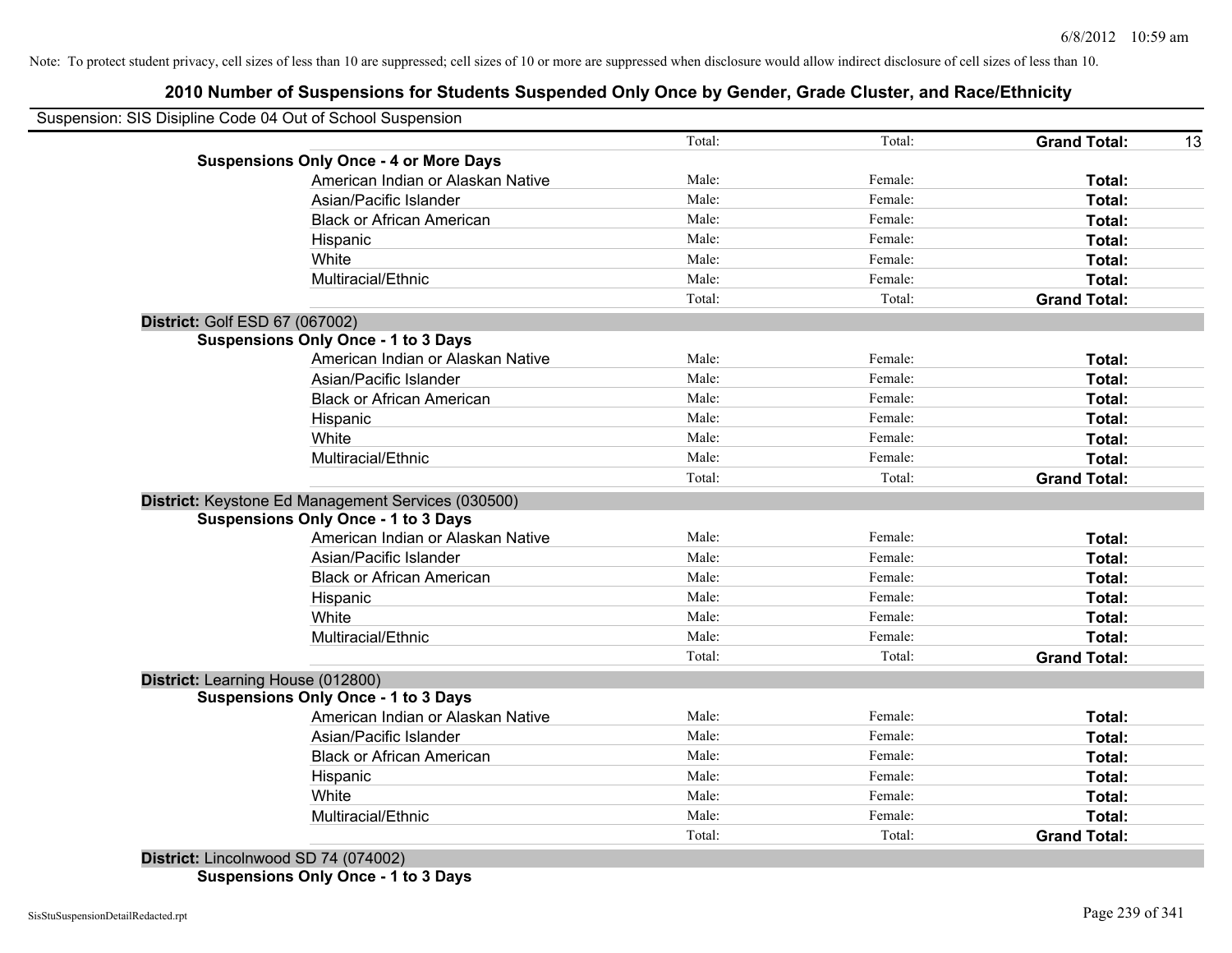| Suspension: SIS Disipline Code 04 Out of School Suspension |                                               |        |    |         |    |                     |    |
|------------------------------------------------------------|-----------------------------------------------|--------|----|---------|----|---------------------|----|
|                                                            | American Indian or Alaskan Native             | Male:  |    | Female: |    | Total:              |    |
|                                                            | Asian/Pacific Islander                        | Male:  |    | Female: |    | Total:              |    |
|                                                            | <b>Black or African American</b>              | Male:  |    | Female: |    | Total:              |    |
|                                                            | Hispanic                                      | Male:  |    | Female: |    | Total:              |    |
|                                                            | White                                         | Male:  |    | Female: |    | Total:              |    |
|                                                            | Multiracial/Ethnic                            | Male:  |    | Female: |    | Total:              |    |
|                                                            |                                               | Total: |    | Total:  |    | <b>Grand Total:</b> | 12 |
|                                                            | <b>Suspensions Only Once - 4 or More Days</b> |        |    |         |    |                     |    |
|                                                            | American Indian or Alaskan Native             | Male:  |    | Female: |    | Total:              |    |
|                                                            | Asian/Pacific Islander                        | Male:  |    | Female: |    | Total:              |    |
|                                                            | <b>Black or African American</b>              | Male:  |    | Female: |    | Total:              |    |
|                                                            | Hispanic                                      | Male:  |    | Female: |    | Total:              |    |
|                                                            | White                                         | Male:  |    | Female: |    | Total:              |    |
|                                                            | Multiracial/Ethnic                            | Male:  |    | Female: |    | Total:              |    |
|                                                            |                                               | Total: |    | Total:  |    | <b>Grand Total:</b> |    |
|                                                            | District: Maine Township HSD 207 (207017)     |        |    |         |    |                     |    |
|                                                            | <b>Suspensions Only Once - 1 to 3 Days</b>    |        |    |         |    |                     |    |
|                                                            | American Indian or Alaskan Native             | Male:  |    | Female: |    | Total:              |    |
|                                                            | Asian/Pacific Islander                        | Male:  |    | Female: |    | Total:              | 11 |
|                                                            | <b>Black or African American</b>              | Male:  |    | Female: |    | Total:              | 13 |
|                                                            | Hispanic                                      | Male:  | 19 | Female: | 12 | Total:              | 31 |
|                                                            | White                                         | Male:  | 31 | Female: | 10 | Total:              | 41 |
|                                                            | Multiracial/Ethnic                            | Male:  |    | Female: |    | Total:              |    |
|                                                            |                                               | Total: |    | Total:  |    | <b>Grand Total:</b> |    |
|                                                            | <b>Suspensions Only Once - 4 or More Days</b> |        |    |         |    |                     |    |
|                                                            | American Indian or Alaskan Native             | Male:  |    | Female: |    | Total:              |    |
|                                                            | Asian/Pacific Islander                        | Male:  |    | Female: |    | Total:              |    |
|                                                            | <b>Black or African American</b>              | Male:  |    | Female: |    | Total:              |    |
|                                                            | Hispanic                                      | Male:  |    | Female: |    | Total:              | 14 |
|                                                            | White                                         | Male:  |    | Female: |    | Total:              | 24 |
|                                                            | Multiracial/Ethnic                            | Male:  |    | Female: |    | Total:              |    |
|                                                            |                                               | Total: | 35 | Total:  | 19 | <b>Grand Total:</b> | 54 |
|                                                            | District: Morton Grove SD 70 (070002)         |        |    |         |    |                     |    |
|                                                            | <b>Suspensions Only Once - 1 to 3 Days</b>    |        |    |         |    |                     |    |
|                                                            | American Indian or Alaskan Native             | Male:  |    | Female: |    | Total:              |    |
|                                                            | Asian/Pacific Islander                        | Male:  |    | Female: |    | Total:              |    |
|                                                            | <b>Black or African American</b>              | Male:  |    | Female: |    | Total:              |    |
|                                                            | Hispanic                                      | Male:  |    | Female: |    | Total:              |    |
|                                                            | White                                         | Male:  |    | Female: |    | Total:              |    |
| SisStuSuspensionDetailRedacted.rpt                         |                                               |        |    |         |    | Page 240 of 341     |    |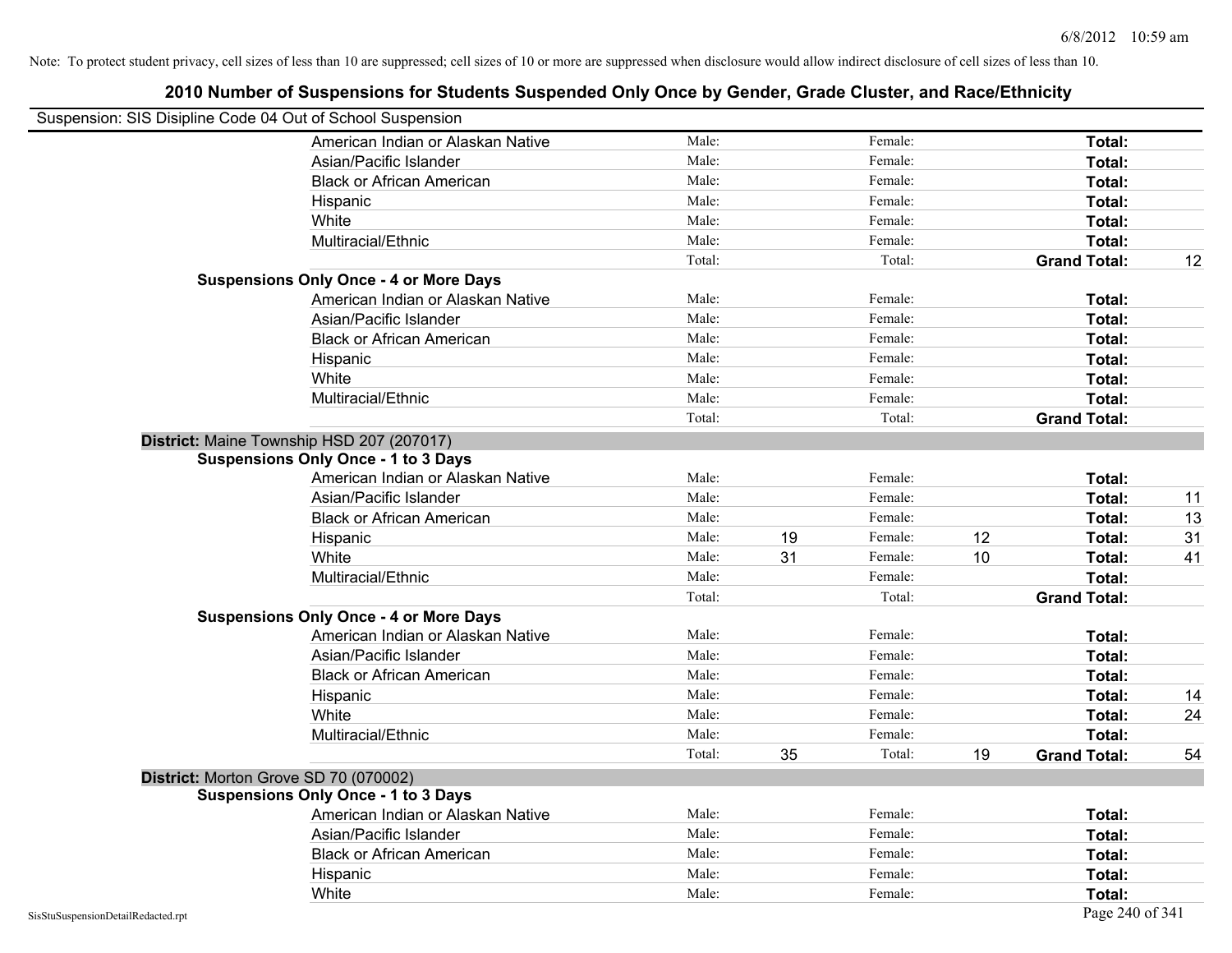| Suspension: SIS Disipline Code 04 Out of School Suspension |                                               |        |    |         |    |                     |    |
|------------------------------------------------------------|-----------------------------------------------|--------|----|---------|----|---------------------|----|
|                                                            | Multiracial/Ethnic                            | Male:  |    | Female: |    | Total:              |    |
|                                                            |                                               | Total: |    | Total:  |    | <b>Grand Total:</b> |    |
| District: Mount Prospect SD 57 (057002)                    |                                               |        |    |         |    |                     |    |
|                                                            | <b>Suspensions Only Once - 1 to 3 Days</b>    |        |    |         |    |                     |    |
|                                                            | American Indian or Alaskan Native             | Male:  |    | Female: |    | Total:              |    |
|                                                            | Asian/Pacific Islander                        | Male:  |    | Female: |    | Total:              |    |
|                                                            | <b>Black or African American</b>              | Male:  |    | Female: |    | Total:              |    |
|                                                            | Hispanic                                      | Male:  |    | Female: |    | Total:              |    |
|                                                            | White                                         | Male:  |    | Female: |    | Total:              |    |
|                                                            | Multiracial/Ethnic                            | Male:  |    | Female: |    | Total:              |    |
|                                                            |                                               | Total: |    | Total:  |    | <b>Grand Total:</b> |    |
|                                                            | <b>Suspensions Only Once - 4 or More Days</b> |        |    |         |    |                     |    |
|                                                            | American Indian or Alaskan Native             | Male:  |    | Female: |    | Total:              |    |
|                                                            | Asian/Pacific Islander                        | Male:  |    | Female: |    | Total:              |    |
|                                                            | <b>Black or African American</b>              | Male:  |    | Female: |    | Total:              |    |
|                                                            | Hispanic                                      | Male:  |    | Female: |    | Total:              |    |
|                                                            | White                                         | Male:  |    | Female: |    | Total:              |    |
|                                                            | Multiracial/Ethnic                            | Male:  |    | Female: |    | Total:              |    |
|                                                            |                                               | Total: |    | Total:  |    | <b>Grand Total:</b> |    |
| District: New Trier Twp HSD 203 (203017)                   |                                               |        |    |         |    |                     |    |
|                                                            | <b>Suspensions Only Once - 1 to 3 Days</b>    |        |    |         |    |                     |    |
|                                                            | American Indian or Alaskan Native             | Male:  |    | Female: |    | Total:              |    |
|                                                            | Asian/Pacific Islander                        | Male:  |    | Female: |    | Total:              |    |
|                                                            | <b>Black or African American</b>              | Male:  |    | Female: |    | Total:              |    |
|                                                            | Hispanic                                      | Male:  |    | Female: |    | Total:              |    |
|                                                            | White                                         | Male:  | 38 | Female: | 16 | Total:              | 54 |
|                                                            | Multiracial/Ethnic                            | Male:  |    | Female: |    | Total:              |    |
|                                                            |                                               | Total: |    | Total:  |    | <b>Grand Total:</b> |    |
|                                                            | <b>Suspensions Only Once - 4 or More Days</b> |        |    |         |    |                     |    |
|                                                            | American Indian or Alaskan Native             | Male:  |    | Female: |    | Total:              |    |
|                                                            | Asian/Pacific Islander                        | Male:  |    | Female: |    | Total:              |    |
|                                                            | <b>Black or African American</b>              | Male:  |    | Female: |    | Total:              |    |
|                                                            | Hispanic                                      | Male:  |    | Female: |    | Total:              |    |
|                                                            | White                                         | Male:  |    | Female: |    | Total:              |    |
|                                                            | Multiracial/Ethnic                            | Male:  |    | Female: |    | Total:              |    |
|                                                            |                                               | Total: |    | Total:  |    | <b>Grand Total:</b> |    |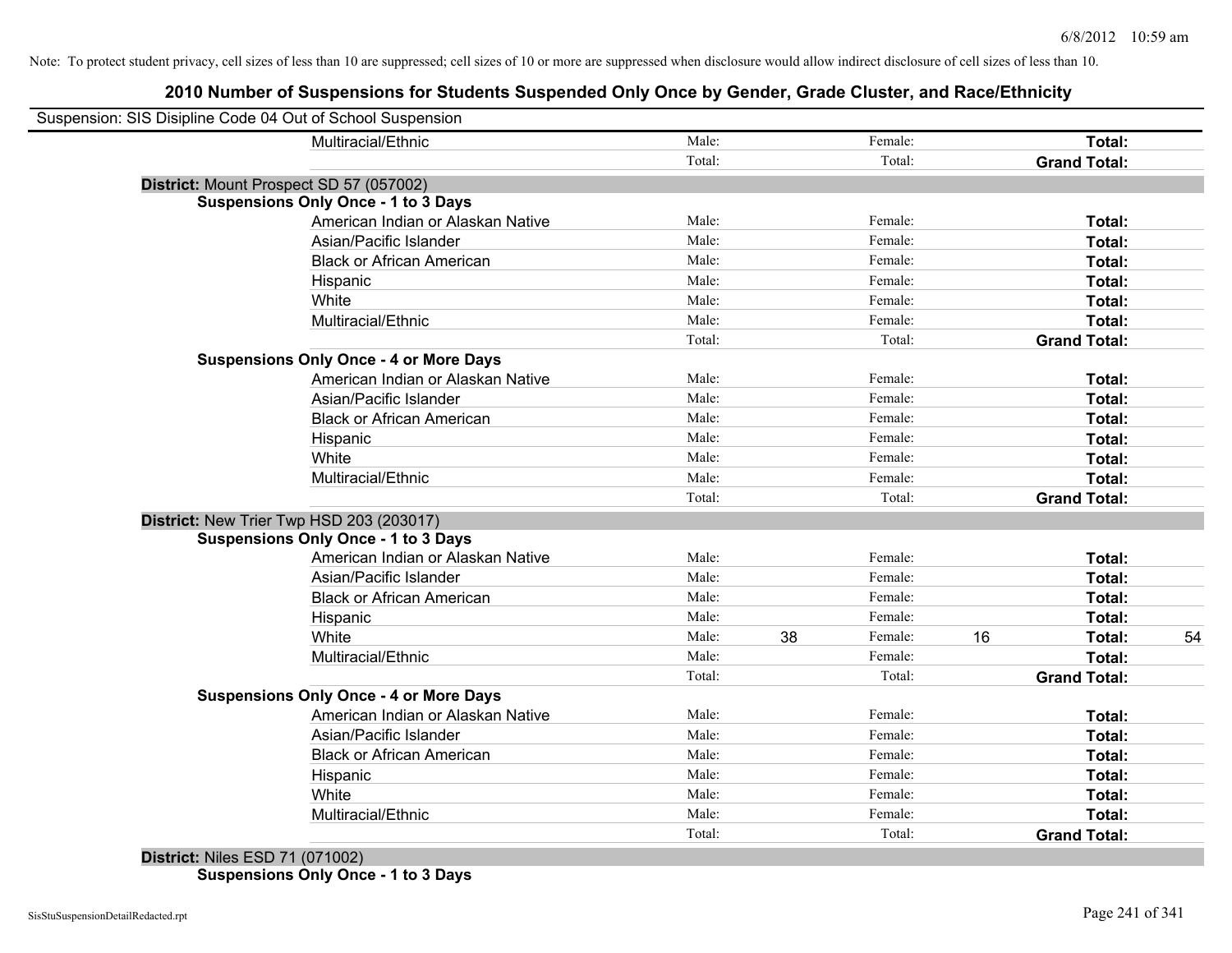| Suspension: SIS Disipline Code 04 Out of School Suspension |                                               |        |    |         |                     |    |
|------------------------------------------------------------|-----------------------------------------------|--------|----|---------|---------------------|----|
|                                                            | American Indian or Alaskan Native             | Male:  |    | Female: | Total:              |    |
|                                                            | Asian/Pacific Islander                        | Male:  |    | Female: | Total:              |    |
|                                                            | <b>Black or African American</b>              | Male:  |    | Female: | Total:              |    |
|                                                            | Hispanic                                      | Male:  |    | Female: | Total:              |    |
|                                                            | White                                         | Male:  |    | Female: | Total:              |    |
|                                                            | Multiracial/Ethnic                            | Male:  |    | Female: | Total:              |    |
|                                                            |                                               | Total: |    | Total:  | <b>Grand Total:</b> |    |
|                                                            | <b>Suspensions Only Once - 4 or More Days</b> |        |    |         |                     |    |
|                                                            | American Indian or Alaskan Native             | Male:  |    | Female: | Total:              |    |
|                                                            | Asian/Pacific Islander                        | Male:  |    | Female: | Total:              |    |
|                                                            | <b>Black or African American</b>              | Male:  |    | Female: | Total:              |    |
|                                                            | Hispanic                                      | Male:  |    | Female: | Total:              |    |
|                                                            | White                                         | Male:  |    | Female: | Total:              |    |
|                                                            | Multiracial/Ethnic                            | Male:  |    | Female: | Total:              |    |
|                                                            |                                               | Total: |    | Total:  | <b>Grand Total:</b> |    |
| District: Niles Twp CHSD 219 (219017)                      |                                               |        |    |         |                     |    |
|                                                            | <b>Suspensions Only Once - 1 to 3 Days</b>    |        |    |         |                     |    |
|                                                            | American Indian or Alaskan Native             | Male:  |    | Female: | Total:              |    |
|                                                            | Asian/Pacific Islander                        | Male:  |    | Female: | Total:              | 16 |
|                                                            | <b>Black or African American</b>              | Male:  |    | Female: | Total:              | 19 |
|                                                            | Hispanic                                      | Male:  |    | Female: | Total:              | 16 |
|                                                            | White                                         | Male:  | 30 | Female: | 10<br>Total:        |    |
|                                                            | Multiracial/Ethnic                            | Male:  |    | Female: | Total:              |    |
|                                                            |                                               | Total: |    | Total:  | <b>Grand Total:</b> |    |
|                                                            | <b>Suspensions Only Once - 4 or More Days</b> |        |    |         |                     |    |
|                                                            | American Indian or Alaskan Native             | Male:  |    | Female: | Total:              |    |
|                                                            | Asian/Pacific Islander                        | Male:  |    | Female: | Total:              |    |
|                                                            | <b>Black or African American</b>              | Male:  |    | Female: | Total:              |    |
|                                                            | Hispanic                                      | Male:  |    | Female: | Total:              |    |
|                                                            | White                                         | Male:  |    | Female: | Total:              |    |
|                                                            | Multiracial/Ethnic                            | Male:  |    | Female: | Total:              |    |
|                                                            |                                               | Total: |    | Total:  | <b>Grand Total:</b> |    |
| District: Northfield Twp HSD 225 (225017)                  |                                               |        |    |         |                     |    |
|                                                            | <b>Suspensions Only Once - 1 to 3 Days</b>    |        |    |         |                     |    |
|                                                            | American Indian or Alaskan Native             | Male:  |    | Female: | Total:              |    |
|                                                            | Asian/Pacific Islander                        | Male:  |    | Female: | Total:              |    |
|                                                            | <b>Black or African American</b>              | Male:  |    | Female: | Total:              |    |
|                                                            | Hispanic                                      | Male:  |    | Female: | Total:              |    |
|                                                            | White                                         | Male:  |    | Female: | Total:              |    |
| SisStuSuspensionDetailRedacted.rpt                         |                                               |        |    |         | Page 242 of 341     |    |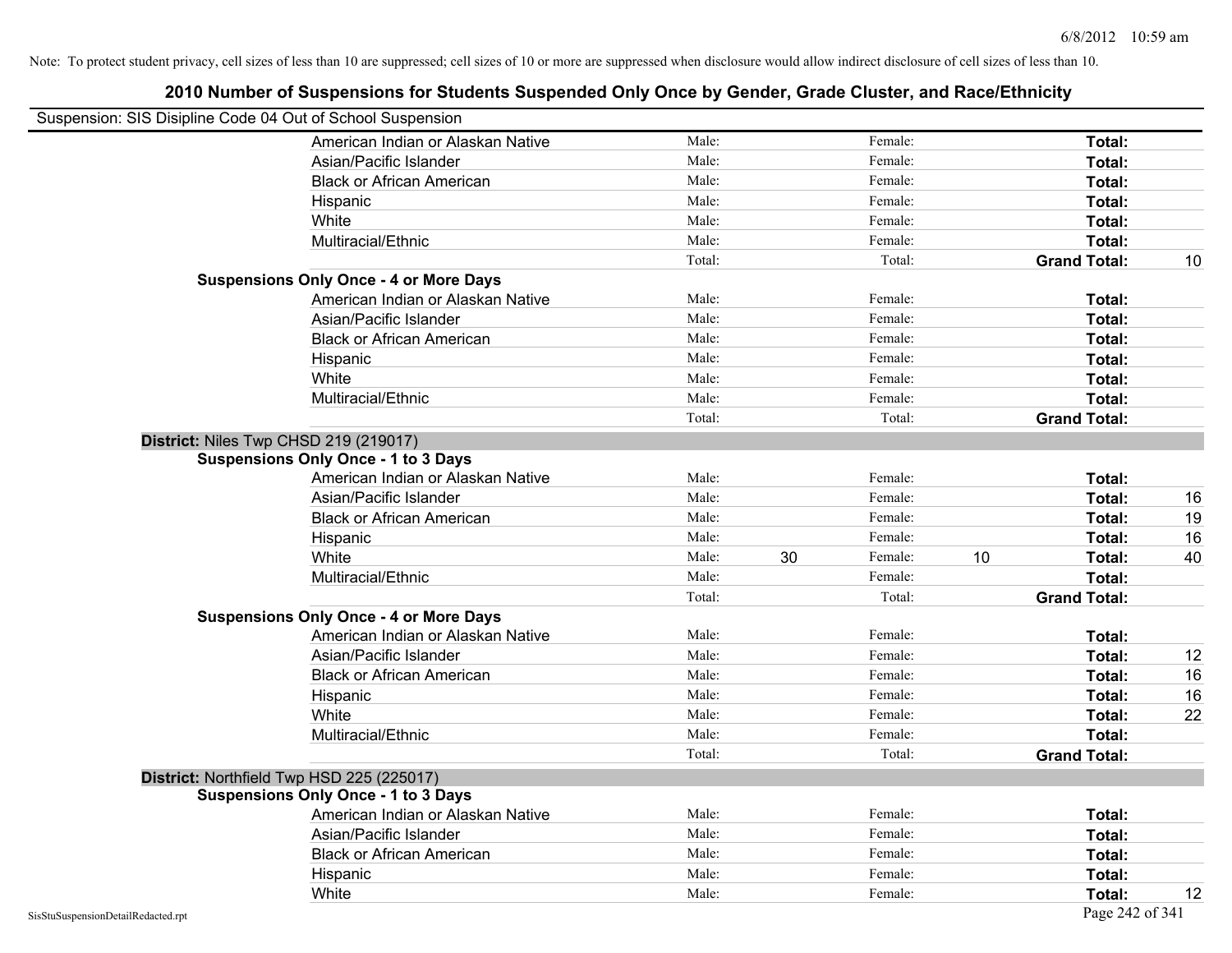| Suspension: SIS Disipline Code 04 Out of School Suspension |                                               |        |         |                     |    |
|------------------------------------------------------------|-----------------------------------------------|--------|---------|---------------------|----|
|                                                            | Multiracial/Ethnic                            | Male:  | Female: | Total:              |    |
|                                                            |                                               | Total: | Total:  | <b>Grand Total:</b> | 24 |
|                                                            | <b>Suspensions Only Once - 4 or More Days</b> |        |         |                     |    |
|                                                            | American Indian or Alaskan Native             | Male:  | Female: | Total:              |    |
|                                                            | Asian/Pacific Islander                        | Male:  | Female: | Total:              |    |
|                                                            | <b>Black or African American</b>              | Male:  | Female: | Total:              |    |
|                                                            | Hispanic                                      | Male:  | Female: | Total:              |    |
|                                                            | White                                         | Male:  | Female: | Total:              | 24 |
|                                                            | Multiracial/Ethnic                            | Male:  | Female: | Total:              |    |
|                                                            |                                               | Total: | Total:  | <b>Grand Total:</b> |    |
| District: Palatine CCSD 15 (015004)                        |                                               |        |         |                     |    |
|                                                            | <b>Suspensions Only Once - 1 to 3 Days</b>    |        |         |                     |    |
|                                                            | American Indian or Alaskan Native             | Male:  | Female: | Total:              |    |
|                                                            | Asian/Pacific Islander                        | Male:  | Female: | Total:              |    |
|                                                            | <b>Black or African American</b>              | Male:  | Female: | Total:              |    |
|                                                            | Hispanic                                      | Male:  | Female: | Total:              | 11 |
|                                                            | White                                         | Male:  | Female: | Total:              | 12 |
|                                                            | Multiracial/Ethnic                            | Male:  | Female: | Total:              |    |
|                                                            |                                               | Total: | Total:  | <b>Grand Total:</b> | 34 |
|                                                            | <b>Suspensions Only Once - 4 or More Days</b> |        |         |                     |    |
|                                                            | American Indian or Alaskan Native             | Male:  | Female: | Total:              |    |
|                                                            | Asian/Pacific Islander                        | Male:  | Female: | Total:              |    |
|                                                            | <b>Black or African American</b>              | Male:  | Female: | Total:              |    |
|                                                            | Hispanic                                      | Male:  | Female: | Total:              |    |
|                                                            | White                                         | Male:  | Female: | Total:              |    |
|                                                            | Multiracial/Ethnic                            | Male:  | Female: | Total:              |    |
|                                                            |                                               | Total: | Total:  | <b>Grand Total:</b> |    |
| District: Park Ridge CCSD 64 (064004)                      |                                               |        |         |                     |    |
|                                                            | <b>Suspensions Only Once - 1 to 3 Days</b>    |        |         |                     |    |
|                                                            | American Indian or Alaskan Native             | Male:  | Female: | Total:              |    |
|                                                            | Asian/Pacific Islander                        | Male:  | Female: | Total:              |    |
|                                                            | <b>Black or African American</b>              | Male:  | Female: | Total:              |    |
|                                                            | Hispanic                                      | Male:  | Female: | Total:              |    |
|                                                            | White                                         | Male:  | Female: | Total:              |    |
|                                                            | Multiracial/Ethnic                            | Male:  | Female: | Total:              |    |
|                                                            |                                               | Total: | Total:  | <b>Grand Total:</b> |    |
|                                                            | <b>Suspensions Only Once - 4 or More Days</b> |        |         |                     |    |
|                                                            | American Indian or Alaskan Native             | Male:  | Female: | Total:              |    |
|                                                            | Asian/Pacific Islander                        | Male:  | Female: | Total:              |    |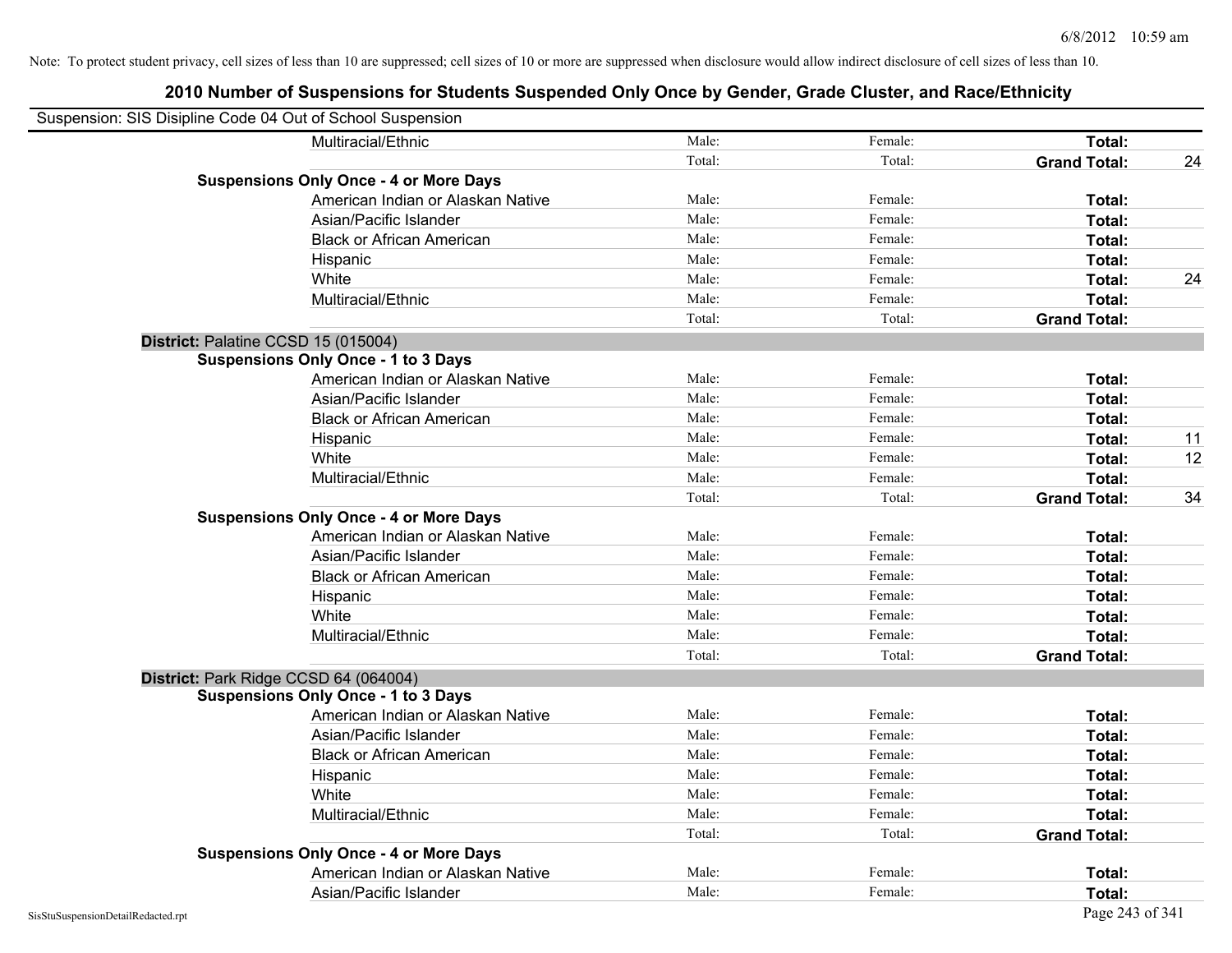| Suspension: SIS Disipline Code 04 Out of School Suspension |                                               |        |         |                     |    |
|------------------------------------------------------------|-----------------------------------------------|--------|---------|---------------------|----|
|                                                            | <b>Black or African American</b>              | Male:  | Female: | Total:              |    |
|                                                            | Hispanic                                      | Male:  | Female: | Total:              |    |
|                                                            | White                                         | Male:  | Female: | Total:              |    |
|                                                            | Multiracial/Ethnic                            | Male:  | Female: | Total:              |    |
|                                                            |                                               | Total: | Total:  | <b>Grand Total:</b> |    |
| District: Prospect Heights SD 23 (023002)                  |                                               |        |         |                     |    |
|                                                            | <b>Suspensions Only Once - 1 to 3 Days</b>    |        |         |                     |    |
|                                                            | American Indian or Alaskan Native             | Male:  | Female: | Total:              |    |
|                                                            | Asian/Pacific Islander                        | Male:  | Female: | Total:              |    |
|                                                            | <b>Black or African American</b>              | Male:  | Female: | Total:              |    |
|                                                            | Hispanic                                      | Male:  | Female: | Total:              |    |
|                                                            | White                                         | Male:  | Female: | Total:              |    |
|                                                            | Multiracial/Ethnic                            | Male:  | Female: | Total:              |    |
|                                                            |                                               | Total: | Total:  | <b>Grand Total:</b> |    |
|                                                            | <b>Suspensions Only Once - 4 or More Days</b> |        |         |                     |    |
|                                                            | American Indian or Alaskan Native             | Male:  | Female: | Total:              |    |
|                                                            | Asian/Pacific Islander                        | Male:  | Female: | Total:              |    |
|                                                            | <b>Black or African American</b>              | Male:  | Female: | Total:              |    |
|                                                            | Hispanic                                      | Male:  | Female: | Total:              |    |
|                                                            | White                                         | Male:  | Female: | Total:              |    |
|                                                            | Multiracial/Ethnic                            | Male:  | Female: | Total:              |    |
|                                                            |                                               | Total: | Total:  | <b>Grand Total:</b> |    |
| District: River Trails SD 26 (026002)                      |                                               |        |         |                     |    |
|                                                            | <b>Suspensions Only Once - 1 to 3 Days</b>    |        |         |                     |    |
|                                                            | American Indian or Alaskan Native             | Male:  | Female: | Total:              |    |
|                                                            | Asian/Pacific Islander                        | Male:  | Female: | Total:              |    |
|                                                            | <b>Black or African American</b>              | Male:  | Female: | Total:              |    |
|                                                            | Hispanic                                      | Male:  | Female: | Total:              |    |
|                                                            | White                                         | Male:  | Female: | Total:              |    |
|                                                            | Multiracial/Ethnic                            | Male:  | Female: | Total:              |    |
|                                                            |                                               | Total: | Total:  | <b>Grand Total:</b> | 15 |
|                                                            | <b>Suspensions Only Once - 4 or More Days</b> |        |         |                     |    |
|                                                            | American Indian or Alaskan Native             | Male:  | Female: | Total:              |    |
|                                                            | Asian/Pacific Islander                        | Male:  | Female: | Total:              |    |
|                                                            | <b>Black or African American</b>              | Male:  | Female: | Total:              |    |
|                                                            | Hispanic                                      | Male:  | Female: | Total:              |    |
|                                                            | White                                         | Male:  | Female: | Total:              |    |
|                                                            | Multiracial/Ethnic                            | Male:  | Female: | Total:              |    |
|                                                            |                                               | Total: | Total:  | <b>Grand Total:</b> |    |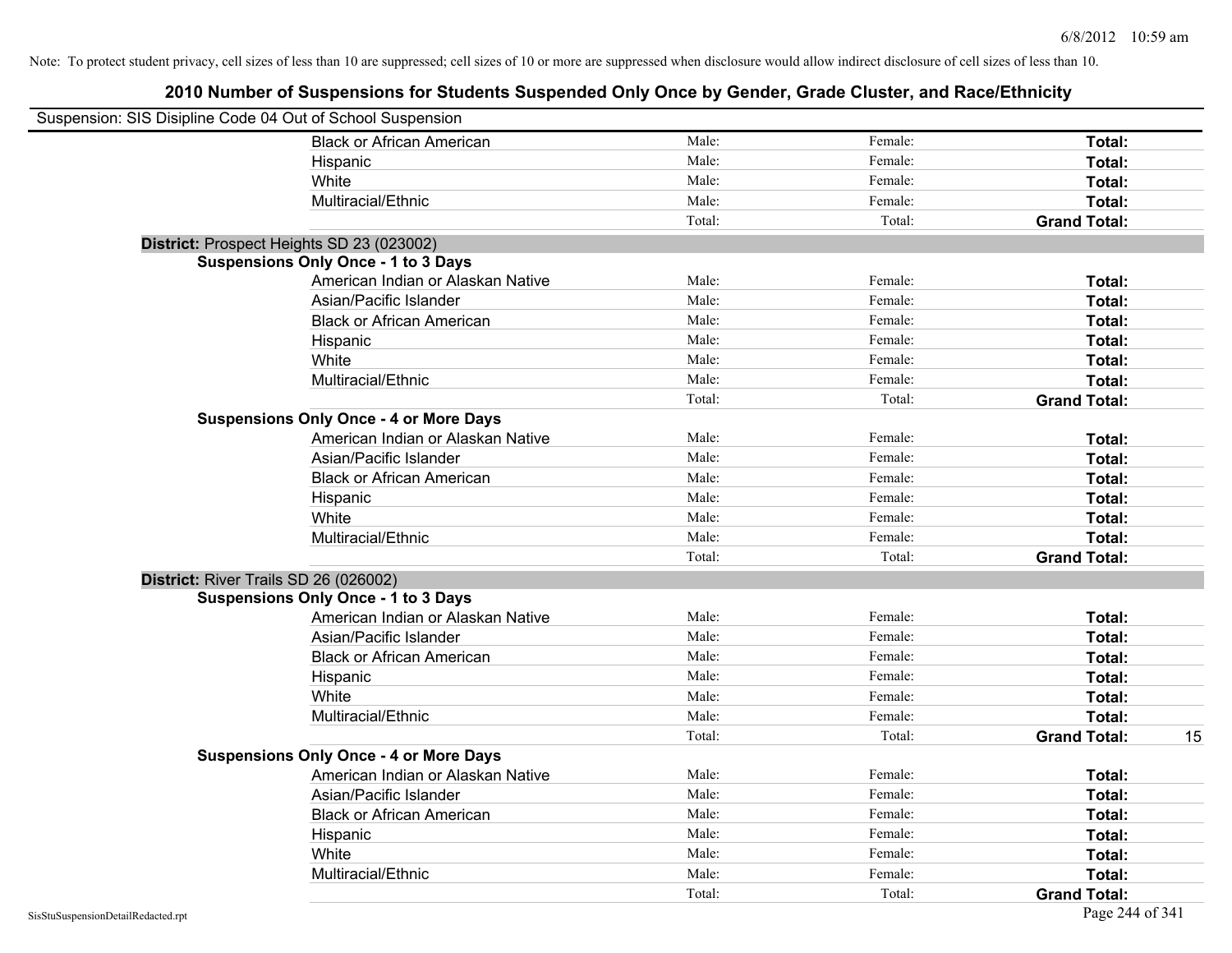| Suspension: SIS Disipline Code 04 Out of School Suspension |                                               |        |    |         |    |                     |    |
|------------------------------------------------------------|-----------------------------------------------|--------|----|---------|----|---------------------|----|
|                                                            | District: Schaumburg CCSD 54 (054004)         |        |    |         |    |                     |    |
|                                                            | <b>Suspensions Only Once - 1 to 3 Days</b>    |        |    |         |    |                     |    |
|                                                            | American Indian or Alaskan Native             | Male:  |    | Female: |    | Total:              |    |
|                                                            | Asian/Pacific Islander                        | Male:  |    | Female: |    | Total:              |    |
|                                                            | <b>Black or African American</b>              | Male:  |    | Female: |    | Total:              | 17 |
|                                                            | Hispanic                                      | Male:  |    | Female: |    | Total:              | 25 |
|                                                            | White                                         | Male:  |    | Female: |    | Total:              | 28 |
|                                                            | Multiracial/Ethnic                            | Male:  |    | Female: |    | Total:              |    |
|                                                            |                                               | Total: | 65 | Total:  | 15 | <b>Grand Total:</b> | 80 |
|                                                            | <b>Suspensions Only Once - 4 or More Days</b> |        |    |         |    |                     |    |
|                                                            | American Indian or Alaskan Native             | Male:  |    | Female: |    | Total:              |    |
|                                                            | Asian/Pacific Islander                        | Male:  |    | Female: |    | Total:              |    |
|                                                            | <b>Black or African American</b>              | Male:  |    | Female: |    | Total:              |    |
|                                                            | Hispanic                                      | Male:  |    | Female: |    | <b>Total:</b>       |    |
|                                                            | White                                         | Male:  |    | Female: |    | Total:              |    |
|                                                            | Multiracial/Ethnic                            | Male:  |    | Female: |    | Total:              |    |
|                                                            |                                               | Total: |    | Total:  |    | <b>Grand Total:</b> |    |
| District: Skokie SD 68 (068002)                            |                                               |        |    |         |    |                     |    |
|                                                            | <b>Suspensions Only Once - 1 to 3 Days</b>    |        |    |         |    |                     |    |
|                                                            | American Indian or Alaskan Native             | Male:  |    | Female: |    | Total:              |    |
|                                                            | Asian/Pacific Islander                        | Male:  |    | Female: |    | Total:              |    |
|                                                            | <b>Black or African American</b>              | Male:  |    | Female: |    | Total:              |    |
|                                                            | Hispanic                                      | Male:  |    | Female: |    | Total:              |    |
|                                                            | White                                         | Male:  |    | Female: |    | Total:              |    |
|                                                            | Multiracial/Ethnic                            | Male:  |    | Female: |    | Total:              |    |
|                                                            |                                               | Total: |    | Total:  |    | <b>Grand Total:</b> | 10 |
|                                                            | <b>Suspensions Only Once - 4 or More Days</b> |        |    |         |    |                     |    |
|                                                            | American Indian or Alaskan Native             | Male:  |    | Female: |    | Total:              |    |
|                                                            | Asian/Pacific Islander                        | Male:  |    | Female: |    | Total:              |    |
|                                                            | <b>Black or African American</b>              | Male:  |    | Female: |    | Total:              |    |
|                                                            | Hispanic                                      | Male:  |    | Female: |    | Total:              |    |
|                                                            | White                                         | Male:  |    | Female: |    | Total:              |    |
|                                                            | Multiracial/Ethnic                            | Male:  |    | Female: |    | Total:              |    |
|                                                            |                                               | Total: |    | Total:  |    | <b>Grand Total:</b> |    |
| District: Skokie SD 69 (069002)                            |                                               |        |    |         |    |                     |    |
|                                                            | <b>Suspensions Only Once - 1 to 3 Days</b>    |        |    |         |    |                     |    |
|                                                            | American Indian or Alaskan Native             | Male:  |    | Female: |    | Total:              |    |
|                                                            | Asian/Pacific Islander                        | Male:  |    | Female: |    | Total:              |    |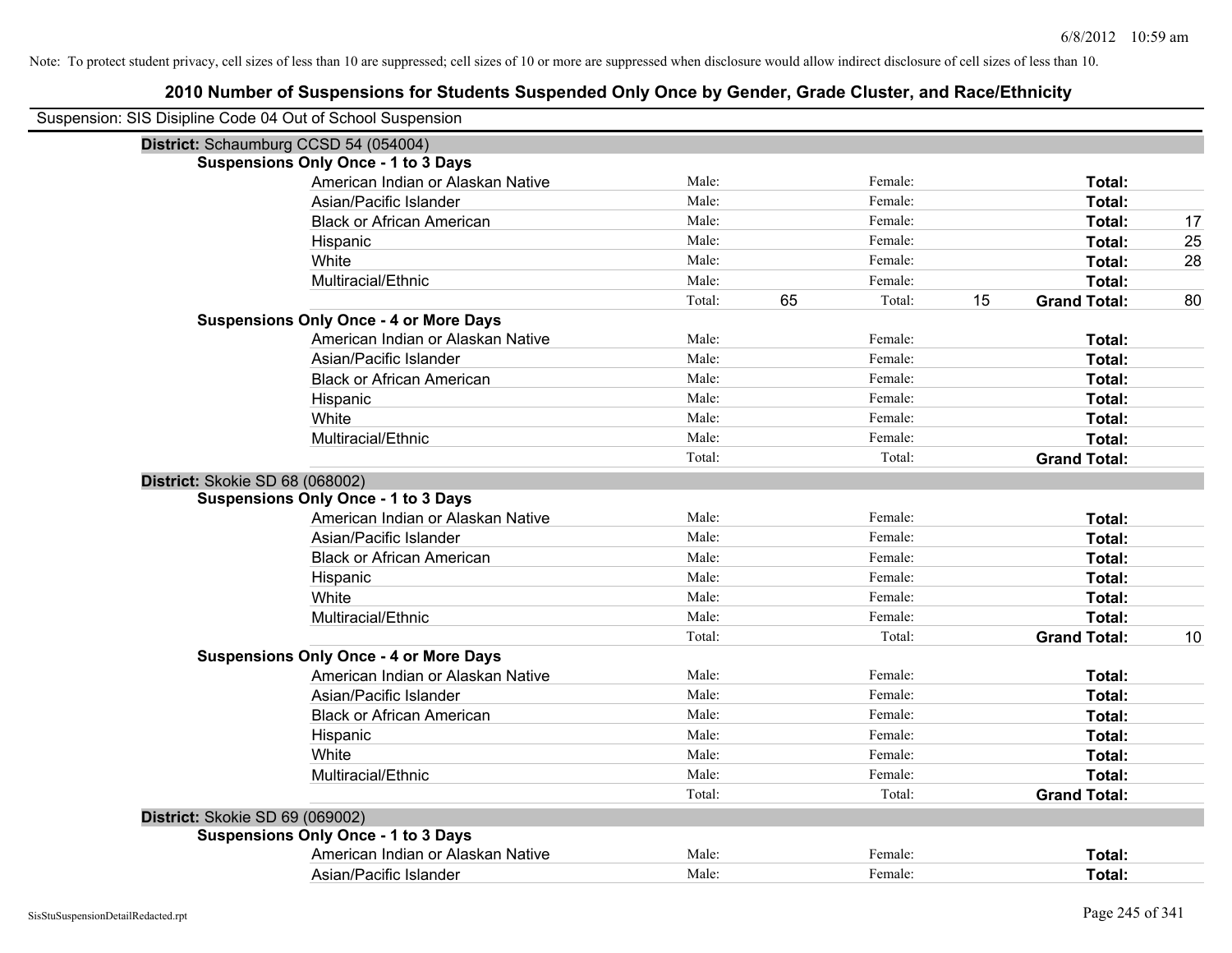| Suspension: SIS Disipline Code 04 Out of School Suspension |                                               |        |         |                           |
|------------------------------------------------------------|-----------------------------------------------|--------|---------|---------------------------|
|                                                            | <b>Black or African American</b>              | Male:  | Female: | Total:<br>15              |
|                                                            | Hispanic                                      | Male:  | Female: | Total:                    |
|                                                            | White                                         | Male:  | Female: | Total:                    |
|                                                            | Multiracial/Ethnic                            | Male:  | Female: | Total:                    |
|                                                            |                                               | Total: | Total:  | <b>Grand Total:</b>       |
|                                                            | <b>Suspensions Only Once - 4 or More Days</b> |        |         |                           |
|                                                            | American Indian or Alaskan Native             | Male:  | Female: | Total:                    |
|                                                            | Asian/Pacific Islander                        | Male:  | Female: | Total:                    |
|                                                            | <b>Black or African American</b>              | Male:  | Female: | Total:                    |
|                                                            | Hispanic                                      | Male:  | Female: | Total:                    |
|                                                            | White                                         | Male:  | Female: | Total:                    |
|                                                            | Multiracial/Ethnic                            | Male:  | Female: | Total:                    |
|                                                            |                                               | Total: | Total:  | <b>Grand Total:</b>       |
| District: Skokie SD 73-5 (073502)                          |                                               |        |         |                           |
|                                                            | <b>Suspensions Only Once - 1 to 3 Days</b>    |        |         |                           |
|                                                            | American Indian or Alaskan Native             | Male:  | Female: | Total:                    |
|                                                            | Asian/Pacific Islander                        | Male:  | Female: | <b>Total:</b>             |
|                                                            | <b>Black or African American</b>              | Male:  | Female: | Total:                    |
|                                                            | Hispanic                                      | Male:  | Female: | Total:                    |
|                                                            | White                                         | Male:  | Female: | Total:                    |
|                                                            | Multiracial/Ethnic                            | Male:  | Female: | Total:                    |
|                                                            |                                               | Total: | Total:  | 15<br><b>Grand Total:</b> |
|                                                            | <b>Suspensions Only Once - 4 or More Days</b> |        |         |                           |
|                                                            | American Indian or Alaskan Native             | Male:  | Female: | Total:                    |
|                                                            | Asian/Pacific Islander                        | Male:  | Female: | Total:                    |
|                                                            | <b>Black or African American</b>              | Male:  | Female: | Total:                    |
|                                                            | Hispanic                                      | Male:  | Female: | Total:                    |
|                                                            | White                                         | Male:  | Female: | Total:                    |
|                                                            | Multiracial/Ethnic                            | Male:  | Female: | Total:                    |
|                                                            |                                               | Total: | Total:  | <b>Grand Total:</b>       |
| District: South Campus (019700)                            |                                               |        |         |                           |
|                                                            | <b>Suspensions Only Once - 1 to 3 Days</b>    |        |         |                           |
|                                                            | American Indian or Alaskan Native             | Male:  | Female: | Total:                    |
|                                                            | Asian/Pacific Islander                        | Male:  | Female: | Total:                    |
|                                                            | <b>Black or African American</b>              | Male:  | Female: | Total:                    |
|                                                            | Hispanic                                      | Male:  | Female: | Total:                    |
|                                                            | White                                         | Male:  | Female: | Total:                    |
|                                                            | Multiracial/Ethnic                            | Male:  | Female: | Total:                    |
|                                                            |                                               | Total: | Total:  | <b>Grand Total:</b>       |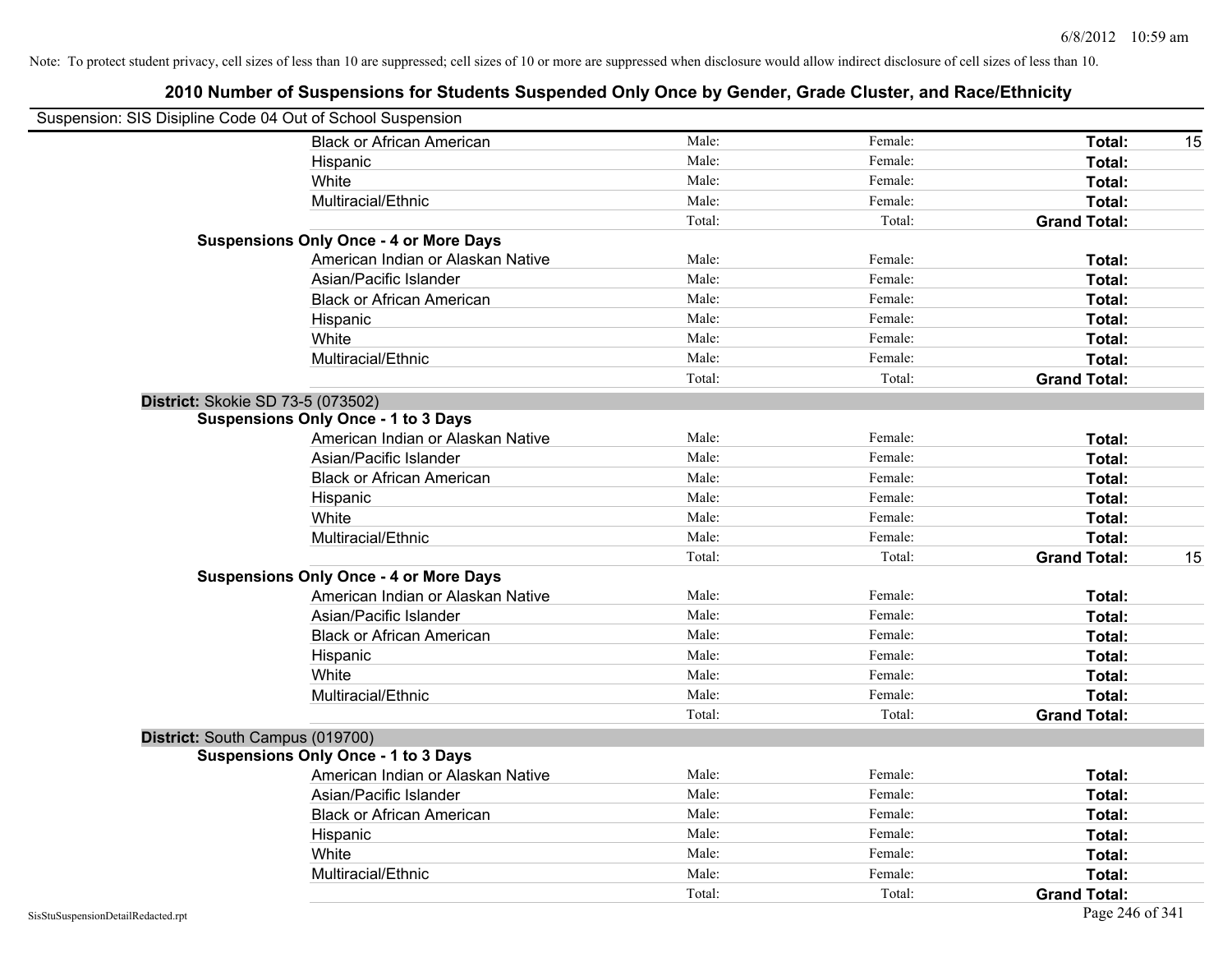| Suspension: SIS Disipline Code 04 Out of School Suspension |                                               |        |     |         |     |                     |     |
|------------------------------------------------------------|-----------------------------------------------|--------|-----|---------|-----|---------------------|-----|
|                                                            | District: Township HSD 211 (211017)           |        |     |         |     |                     |     |
|                                                            | <b>Suspensions Only Once - 1 to 3 Days</b>    |        |     |         |     |                     |     |
|                                                            | American Indian or Alaskan Native             | Male:  |     | Female: |     | Total:              |     |
|                                                            | Asian/Pacific Islander                        | Male:  |     | Female: |     | Total:              | 16  |
|                                                            | <b>Black or African American</b>              | Male:  | 37  | Female: | 30  | Total:              | 67  |
|                                                            | Hispanic                                      | Male:  | 76  | Female: | 37  | Total:              | 113 |
|                                                            | White                                         | Male:  | 121 | Female: | 41  | Total:              | 162 |
|                                                            | Multiracial/Ethnic                            | Male:  |     | Female: |     | Total:              | 18  |
|                                                            |                                               | Total: |     | Total:  |     | <b>Grand Total:</b> |     |
|                                                            | <b>Suspensions Only Once - 4 or More Days</b> |        |     |         |     |                     |     |
|                                                            | American Indian or Alaskan Native             | Male:  |     | Female: |     | Total:              |     |
|                                                            | Asian/Pacific Islander                        | Male:  |     | Female: |     | Total:              |     |
|                                                            | <b>Black or African American</b>              | Male:  |     | Female: |     | Total:              | 23  |
|                                                            | Hispanic                                      | Male:  | 35  | Female: | 19  | Total:              | 54  |
|                                                            | White                                         | Male:  | 24  | Female: | 12  | Total:              | 36  |
|                                                            | Multiracial/Ethnic                            | Male:  |     | Female: |     | Total:              |     |
|                                                            |                                               | Total: |     | Total:  |     | <b>Grand Total:</b> | 123 |
|                                                            | District: Township HSD 214 (214017)           |        |     |         |     |                     |     |
|                                                            | <b>Suspensions Only Once - 1 to 3 Days</b>    |        |     |         |     |                     |     |
|                                                            | American Indian or Alaskan Native             | Male:  |     | Female: |     | Total:              |     |
|                                                            | Asian/Pacific Islander                        | Male:  |     | Female: |     | Total:              | 11  |
|                                                            | <b>Black or African American</b>              | Male:  |     | Female: |     | Total:              | 18  |
|                                                            | Hispanic                                      | Male:  | 86  | Female: | 51  | Total:              | 137 |
|                                                            | White                                         | Male:  | 94  | Female: | 45  | Total:              | 139 |
|                                                            | Multiracial/Ethnic                            | Male:  |     | Female: |     | Total:              |     |
|                                                            |                                               | Total: | 204 | Total:  | 111 | <b>Grand Total:</b> | 315 |
|                                                            | <b>Suspensions Only Once - 4 or More Days</b> |        |     |         |     |                     |     |
|                                                            | American Indian or Alaskan Native             | Male:  |     | Female: |     | Total:              |     |
|                                                            | Asian/Pacific Islander                        | Male:  |     | Female: |     | Total:              |     |
|                                                            | <b>Black or African American</b>              | Male:  |     | Female: |     | Total:              |     |
|                                                            | Hispanic                                      | Male:  | 28  | Female: | 22  | Total:              | 50  |
|                                                            | White                                         | Male:  | 52  | Female: | 19  | Total:              | 71  |
|                                                            | Multiracial/Ethnic                            | Male:  |     | Female: |     | Total:              |     |
|                                                            |                                               | Total: |     | Total:  |     | <b>Grand Total:</b> |     |
|                                                            | District: West Northfield SD 31 (031002)      |        |     |         |     |                     |     |
|                                                            | <b>Suspensions Only Once - 1 to 3 Days</b>    |        |     |         |     |                     |     |
|                                                            | American Indian or Alaskan Native             | Male:  |     | Female: |     | Total:              |     |
|                                                            | Asian/Pacific Islander                        | Male:  |     | Female: |     | Total:              |     |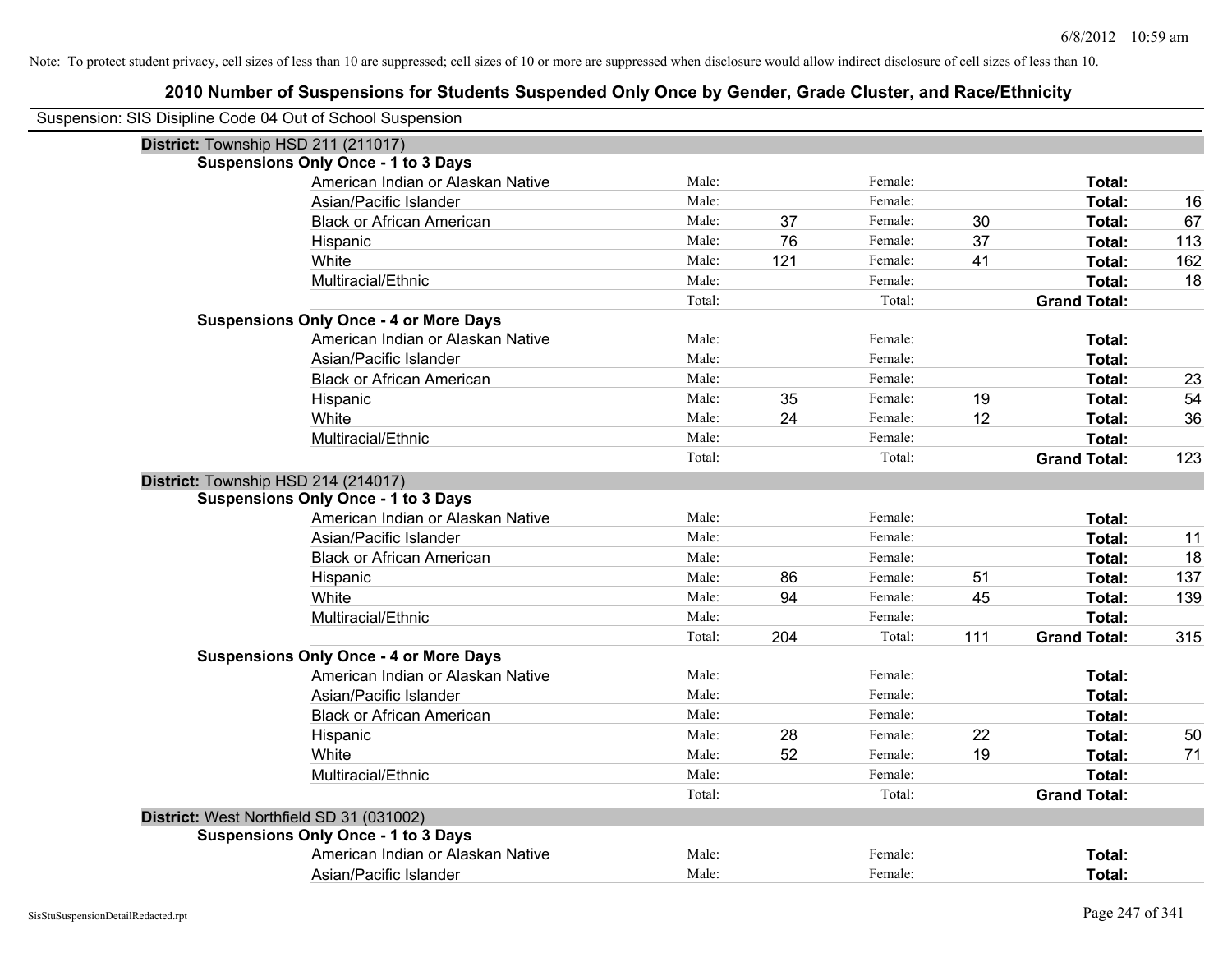| Suspension: SIS Disipline Code 04 Out of School Suspension |                                            |        |         |                     |    |
|------------------------------------------------------------|--------------------------------------------|--------|---------|---------------------|----|
|                                                            | <b>Black or African American</b>           | Male:  | Female: | Total:              |    |
|                                                            | Hispanic                                   | Male:  | Female: | Total:              |    |
|                                                            | White                                      | Male:  | Female: | Total:              |    |
|                                                            | Multiracial/Ethnic                         | Male:  | Female: | Total:              |    |
|                                                            |                                            | Total: | Total:  | <b>Grand Total:</b> |    |
| District: Wheeling CCSD 21 (021004)                        |                                            |        |         |                     |    |
|                                                            | <b>Suspensions Only Once - 1 to 3 Days</b> |        |         |                     |    |
|                                                            | American Indian or Alaskan Native          | Male:  | Female: | Total:              |    |
|                                                            | Asian/Pacific Islander                     | Male:  | Female: | Total:              |    |
|                                                            | <b>Black or African American</b>           | Male:  | Female: | Total:              |    |
|                                                            | Hispanic                                   | Male:  | Female: | Total:              | 15 |
|                                                            | White                                      | Male:  | Female: | Total:              |    |
|                                                            | Multiracial/Ethnic                         | Male:  | Female: | Total:              |    |
|                                                            |                                            | Total: | Total:  | <b>Grand Total:</b> | 27 |
| District: Wilmette SD 39 (039002)                          |                                            |        |         |                     |    |
|                                                            | <b>Suspensions Only Once - 1 to 3 Days</b> |        |         |                     |    |
|                                                            | American Indian or Alaskan Native          | Male:  | Female: | Total:              |    |
|                                                            | Asian/Pacific Islander                     | Male:  | Female: | Total:              |    |
|                                                            | <b>Black or African American</b>           | Male:  | Female: | Total:              |    |
|                                                            | Hispanic                                   | Male:  | Female: | Total:              |    |
|                                                            | White                                      | Male:  | Female: | Total:              |    |
|                                                            | Multiracial/Ethnic                         | Male:  | Female: | Total:              |    |
|                                                            |                                            | Total: | Total:  | <b>Grand Total:</b> |    |
| District: Winnetka SD 36 (036002)                          |                                            |        |         |                     |    |
|                                                            | <b>Suspensions Only Once - 1 to 3 Days</b> |        |         |                     |    |
|                                                            | American Indian or Alaskan Native          | Male:  | Female: | Total:              |    |
|                                                            | Asian/Pacific Islander                     | Male:  | Female: | Total:              |    |
|                                                            | <b>Black or African American</b>           | Male:  | Female: | Total:              |    |
|                                                            | Hispanic                                   | Male:  | Female: | Total:              |    |
|                                                            | White                                      | Male:  | Female: | Total:              |    |
|                                                            | Multiracial/Ethnic                         | Male:  | Female: | Total:              |    |
|                                                            |                                            | Total: | Total:  | <b>Grand Total:</b> |    |
| <b>County: Non-Public School (000)</b>                     |                                            |        |         |                     |    |
| District: Region 05 North Cook ISC 1 (000000)              |                                            |        |         |                     |    |
|                                                            | <b>Suspensions Only Once - 1 to 3 Days</b> |        |         |                     |    |
|                                                            | American Indian or Alaskan Native          | Male:  | Female: | Total:              |    |
|                                                            | Asian/Pacific Islander                     | Male:  | Female: | Total:              |    |
|                                                            | <b>Black or African American</b>           | Male:  | Female: | Total:              |    |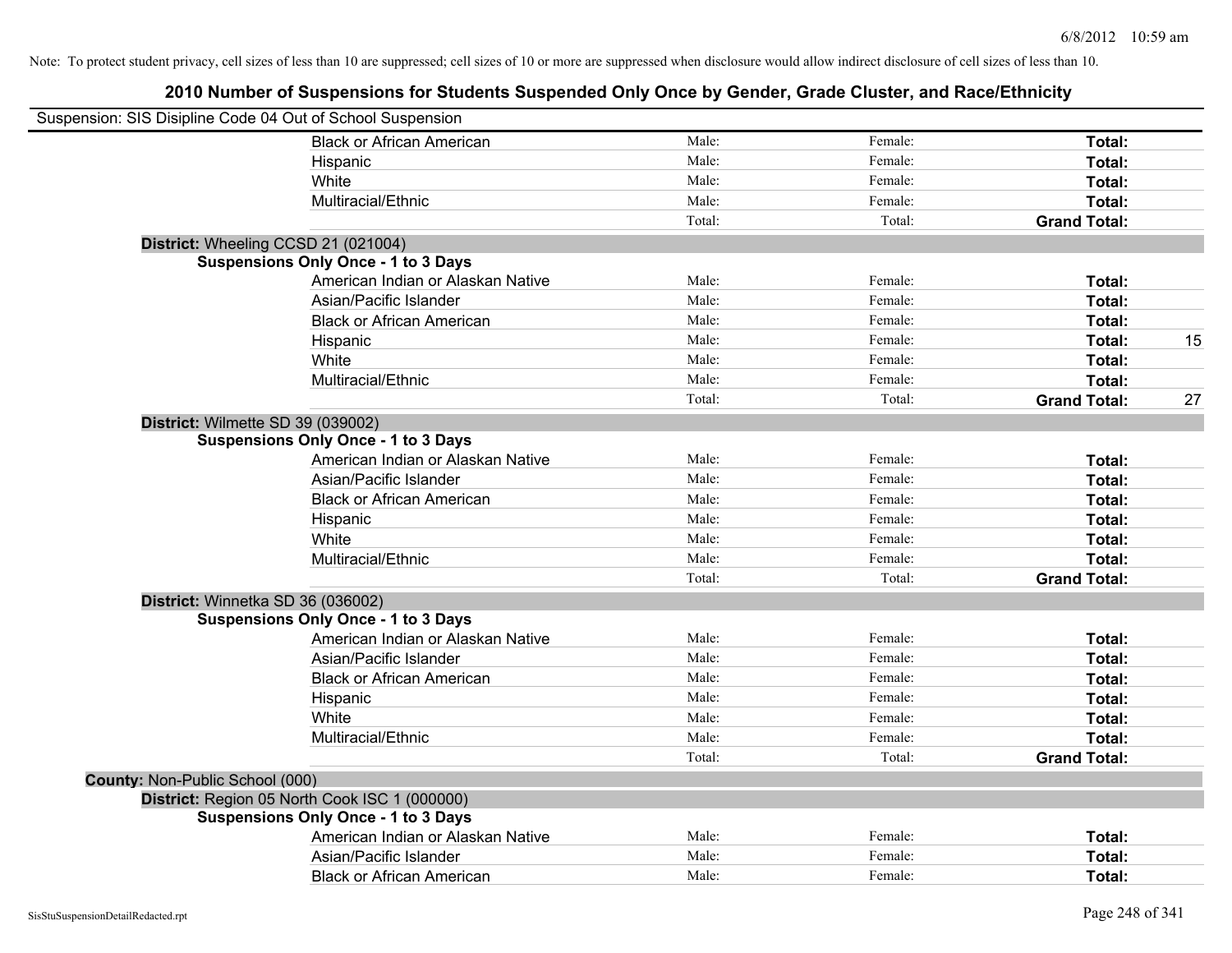|                                        | Suspension: SIS Disipline Code 04 Out of School Suspension |        |    |         |    |                     |     |
|----------------------------------------|------------------------------------------------------------|--------|----|---------|----|---------------------|-----|
|                                        | Hispanic                                                   | Male:  |    | Female: |    | Total:              |     |
|                                        | White                                                      | Male:  |    | Female: |    | Total:              |     |
|                                        | Multiracial/Ethnic                                         | Male:  |    | Female: |    | Total:              |     |
|                                        |                                                            | Total: |    | Total:  |    | <b>Grand Total:</b> |     |
|                                        |                                                            |        |    |         |    |                     |     |
| Region: Region 06 West Cook ISC 2 (06) |                                                            |        |    |         |    |                     |     |
| County: Cook (016)                     |                                                            |        |    |         |    |                     |     |
|                                        | District: Bellwood SD 88 (088002)                          |        |    |         |    |                     |     |
|                                        | <b>Suspensions Only Once - 1 to 3 Days</b>                 | Male:  |    | Female: |    |                     |     |
|                                        | American Indian or Alaskan Native                          |        |    |         |    | Total:              |     |
|                                        | Asian/Pacific Islander                                     | Male:  |    | Female: |    | Total:              |     |
|                                        | <b>Black or African American</b>                           | Male:  | 76 | Female: | 43 | Total:              | 119 |
|                                        | Hispanic                                                   | Male:  |    | Female: |    | Total:              | 41  |
|                                        | White                                                      | Male:  |    | Female: |    | Total:              |     |
|                                        | Multiracial/Ethnic                                         | Male:  |    | Female: |    | Total:              |     |
|                                        |                                                            | Total: |    | Total:  |    | <b>Grand Total:</b> |     |
|                                        | <b>Suspensions Only Once - 4 or More Days</b>              |        |    |         |    |                     |     |
|                                        | American Indian or Alaskan Native                          | Male:  |    | Female: |    | Total:              |     |
|                                        | Asian/Pacific Islander                                     | Male:  |    | Female: |    | Total:              |     |
|                                        | <b>Black or African American</b>                           | Male:  |    | Female: |    | Total:              | 12  |
|                                        | Hispanic                                                   | Male:  |    | Female: |    | Total:              |     |
|                                        | White                                                      | Male:  |    | Female: |    | Total:              |     |
|                                        | Multiracial/Ethnic                                         | Male:  |    | Female: |    | Total:              |     |
|                                        |                                                            | Total: |    | Total:  |    | <b>Grand Total:</b> |     |
|                                        | District: Berkeley SD 87 (087002)                          |        |    |         |    |                     |     |
|                                        | <b>Suspensions Only Once - 1 to 3 Days</b>                 |        |    |         |    |                     |     |
|                                        | American Indian or Alaskan Native                          | Male:  |    | Female: |    | Total:              |     |
|                                        | Asian/Pacific Islander                                     | Male:  |    | Female: |    | Total:              |     |
|                                        | <b>Black or African American</b>                           | Male:  | 39 | Female: | 19 | Total:              | 58  |
|                                        | Hispanic                                                   | Male:  | 28 | Female: | 11 | Total:              | 39  |
|                                        | White                                                      | Male:  |    | Female: |    | Total:              |     |
|                                        | Multiracial/Ethnic                                         | Male:  |    | Female: |    | Total:              |     |
|                                        |                                                            | Total: |    | Total:  |    | <b>Grand Total:</b> | 108 |
|                                        | <b>Suspensions Only Once - 4 or More Days</b>              |        |    |         |    |                     |     |
|                                        | American Indian or Alaskan Native                          | Male:  |    | Female: |    | Total:              |     |
|                                        | Asian/Pacific Islander                                     | Male:  |    | Female: |    | Total:              |     |
|                                        | <b>Black or African American</b>                           | Male:  |    | Female: |    | Total:              |     |
|                                        | Hispanic                                                   | Male:  |    | Female: |    | Total:              |     |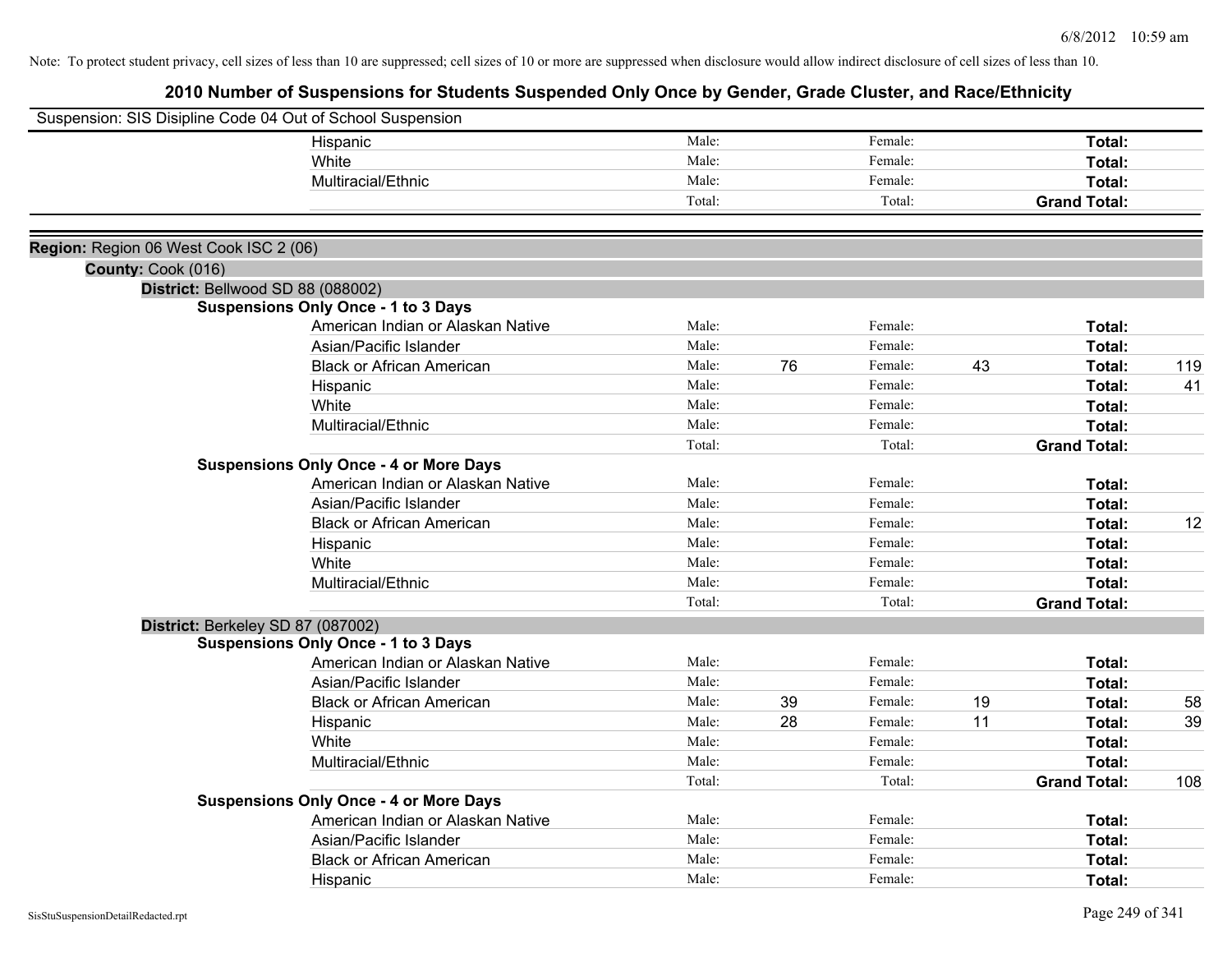# **2010 Number of Suspensions for Students Suspended Only Once by Gender, Grade Cluster, and Race/Ethnicity**

| Suspension: SIS Disipline Code 04 Out of School Suspension |        |    |         |    |                     |    |
|------------------------------------------------------------|--------|----|---------|----|---------------------|----|
| White                                                      | Male:  |    | Female: |    | Total:              |    |
| Multiracial/Ethnic                                         | Male:  |    | Female: |    | Total:              |    |
|                                                            | Total: |    | Total:  |    | <b>Grand Total:</b> | 14 |
| District: Berwyn North SD 98 (098002)                      |        |    |         |    |                     |    |
| <b>Suspensions Only Once - 1 to 3 Days</b>                 |        |    |         |    |                     |    |
| American Indian or Alaskan Native                          | Male:  |    | Female: |    | Total:              |    |
| Asian/Pacific Islander                                     | Male:  |    | Female: |    | Total:              |    |
| <b>Black or African American</b>                           | Male:  |    | Female: |    | Total:              |    |
| Hispanic                                                   | Male:  |    | Female: |    | Total:              | 19 |
| White                                                      | Male:  |    | Female: |    | Total:              |    |
| Multiracial/Ethnic                                         | Male:  |    | Female: |    | <b>Total:</b>       |    |
|                                                            | Total: |    | Total:  |    | <b>Grand Total:</b> | 30 |
| <b>Suspensions Only Once - 4 or More Days</b>              |        |    |         |    |                     |    |
| American Indian or Alaskan Native                          | Male:  |    | Female: |    | Total:              |    |
| Asian/Pacific Islander                                     | Male:  |    | Female: |    | Total:              |    |
| <b>Black or African American</b>                           | Male:  |    | Female: |    | Total:              |    |
| Hispanic                                                   | Male:  |    | Female: |    | Total:              |    |
| White                                                      | Male:  |    | Female: |    | Total:              |    |
| Multiracial/Ethnic                                         | Male:  |    | Female: |    | Total:              |    |
|                                                            | Total: |    | Total:  |    | <b>Grand Total:</b> | 15 |
| District: Berwyn South SD 100 (100002)                     |        |    |         |    |                     |    |
| <b>Suspensions Only Once - 1 to 3 Days</b>                 |        |    |         |    |                     |    |
| American Indian or Alaskan Native                          | Male:  |    | Female: |    | Total:              |    |
| Asian/Pacific Islander                                     | Male:  |    | Female: |    | Total:              |    |
| <b>Black or African American</b>                           | Male:  |    | Female: |    | Total:              |    |
| Hispanic                                                   | Male:  | 42 | Female: | 11 | Total:              | 53 |
| White                                                      | Male:  |    | Female: |    | Total:              | 20 |
| Multiracial/Ethnic                                         | Male:  |    | Female: |    | Total:              |    |
|                                                            | Total: |    | Total:  |    | <b>Grand Total:</b> | 84 |
| <b>Suspensions Only Once - 4 or More Days</b>              |        |    |         |    |                     |    |
| American Indian or Alaskan Native                          | Male:  |    | Female: |    | Total:              |    |
| Asian/Pacific Islander                                     | Male:  |    | Female: |    | Total:              |    |
| <b>Black or African American</b>                           | Male:  |    | Female: |    | Total:              |    |
| Hispanic                                                   | Male:  |    | Female: |    | Total:              |    |
| White                                                      | Male:  |    | Female: |    | Total:              |    |
| Multiracial/Ethnic                                         | Male:  |    | Female: |    | Total:              |    |
|                                                            | Total: |    | Total:  |    | <b>Grand Total:</b> | 13 |

#### **District:** Cicero SD 99 (099002)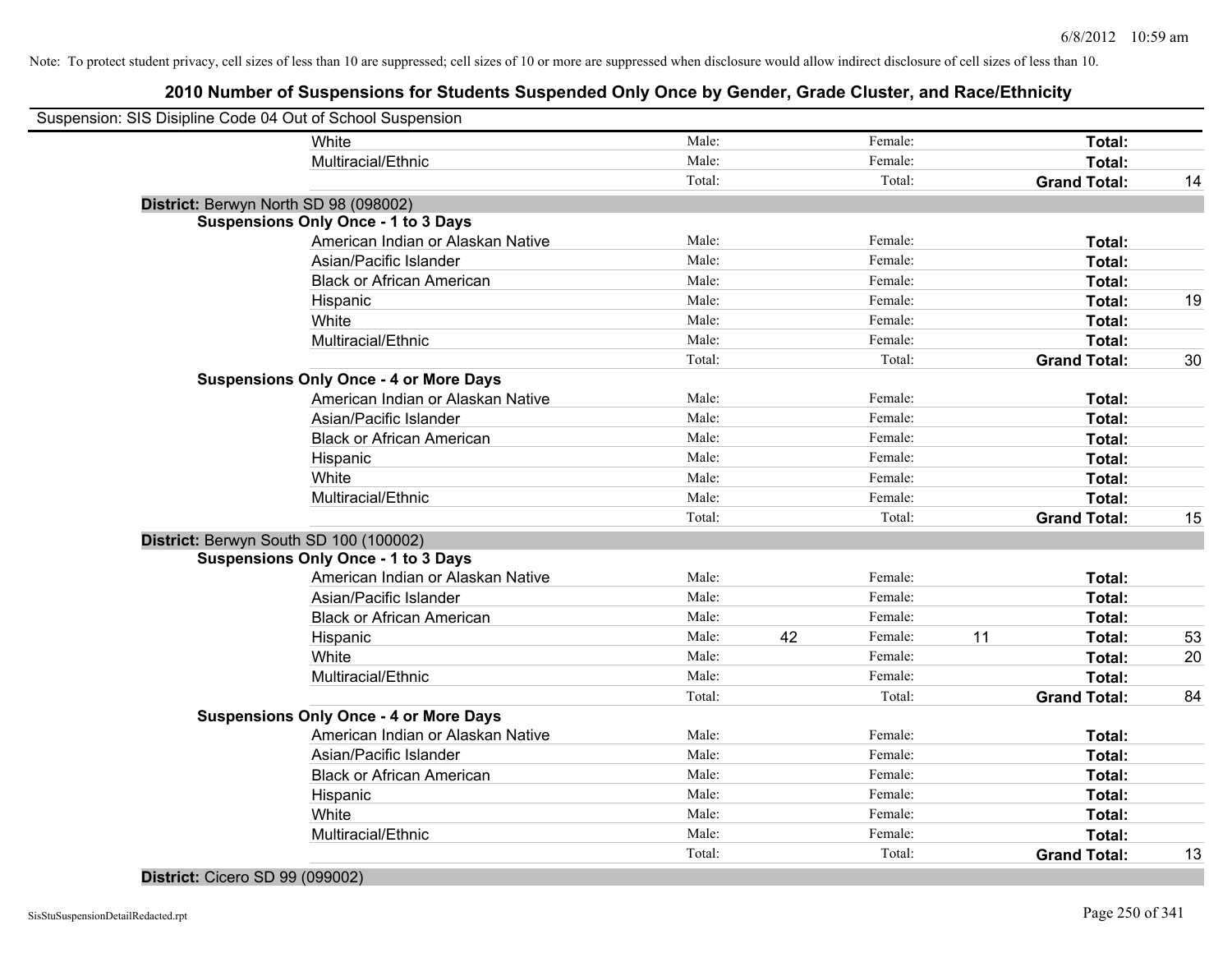| Suspension: SIS Disipline Code 04 Out of School Suspension |                                               |        |     |         |     |                     |     |
|------------------------------------------------------------|-----------------------------------------------|--------|-----|---------|-----|---------------------|-----|
|                                                            | <b>Suspensions Only Once - 1 to 3 Days</b>    |        |     |         |     |                     |     |
|                                                            | American Indian or Alaskan Native             | Male:  |     | Female: |     | Total:              |     |
|                                                            | Asian/Pacific Islander                        | Male:  |     | Female: |     | Total:              |     |
|                                                            | <b>Black or African American</b>              | Male:  |     | Female: |     | Total:              | 31  |
|                                                            | Hispanic                                      | Male:  | 295 | Female: | 113 | Total:              | 408 |
|                                                            | White                                         | Male:  |     | Female: |     | Total:              | 17  |
|                                                            | Multiracial/Ethnic                            | Male:  |     | Female: |     | Total:              |     |
|                                                            |                                               | Total: |     | Total:  |     | <b>Grand Total:</b> |     |
|                                                            | <b>Suspensions Only Once - 4 or More Days</b> |        |     |         |     |                     |     |
|                                                            | American Indian or Alaskan Native             | Male:  |     | Female: |     | Total:              |     |
|                                                            | Asian/Pacific Islander                        | Male:  |     | Female: |     | Total:              |     |
|                                                            | <b>Black or African American</b>              | Male:  |     | Female: |     | Total:              |     |
|                                                            | Hispanic                                      | Male:  |     | Female: |     | Total:              | 41  |
|                                                            | White                                         | Male:  |     | Female: |     | Total:              |     |
|                                                            | Multiracial/Ethnic                            | Male:  |     | Female: |     | Total:              |     |
|                                                            |                                               | Total: |     | Total:  |     | <b>Grand Total:</b> |     |
|                                                            | District: Elmwood Park CUSD 401 (401026)      |        |     |         |     |                     |     |
|                                                            | <b>Suspensions Only Once - 1 to 3 Days</b>    |        |     |         |     |                     |     |
|                                                            | American Indian or Alaskan Native             | Male:  |     | Female: |     | Total:              |     |
|                                                            | Asian/Pacific Islander                        | Male:  |     | Female: |     | Total:              |     |
|                                                            | <b>Black or African American</b>              | Male:  |     | Female: |     | Total:              |     |
|                                                            | Hispanic                                      | Male:  |     | Female: |     | Total:              | 10  |
|                                                            | White                                         | Male:  |     | Female: |     | Total:              | 12  |
|                                                            | Multiracial/Ethnic                            | Male:  |     | Female: |     | Total:              |     |
|                                                            |                                               | Total: |     | Total:  |     | <b>Grand Total:</b> |     |
|                                                            | <b>Suspensions Only Once - 4 or More Days</b> |        |     |         |     |                     |     |
|                                                            | American Indian or Alaskan Native             | Male:  |     | Female: |     | Total:              |     |
|                                                            | Asian/Pacific Islander                        | Male:  |     | Female: |     | Total:              |     |
|                                                            | <b>Black or African American</b>              | Male:  |     | Female: |     | Total:              |     |
|                                                            | Hispanic                                      | Male:  |     | Female: |     | Total:              |     |
|                                                            | White                                         | Male:  |     | Female: |     | Total:              |     |
|                                                            | Multiracial/Ethnic                            | Male:  |     | Female: |     | Total:              |     |
|                                                            |                                               | Total: |     | Total:  |     | <b>Grand Total:</b> |     |
|                                                            | District: Forest Park SD 91 (091002)          |        |     |         |     |                     |     |
|                                                            | <b>Suspensions Only Once - 1 to 3 Days</b>    |        |     |         |     |                     |     |
|                                                            | American Indian or Alaskan Native             | Male:  |     | Female: |     | Total:              |     |
|                                                            | Asian/Pacific Islander                        | Male:  |     | Female: |     | Total:              |     |
|                                                            | <b>Black or African American</b>              | Male:  | 24  | Female: | 11  | Total:              | 35  |
|                                                            | Hispanic                                      | Male:  |     | Female: |     | Total:              |     |
| SisStuSuspensionDetailRedacted.rpt                         |                                               |        |     |         |     | Page 251 of 341     |     |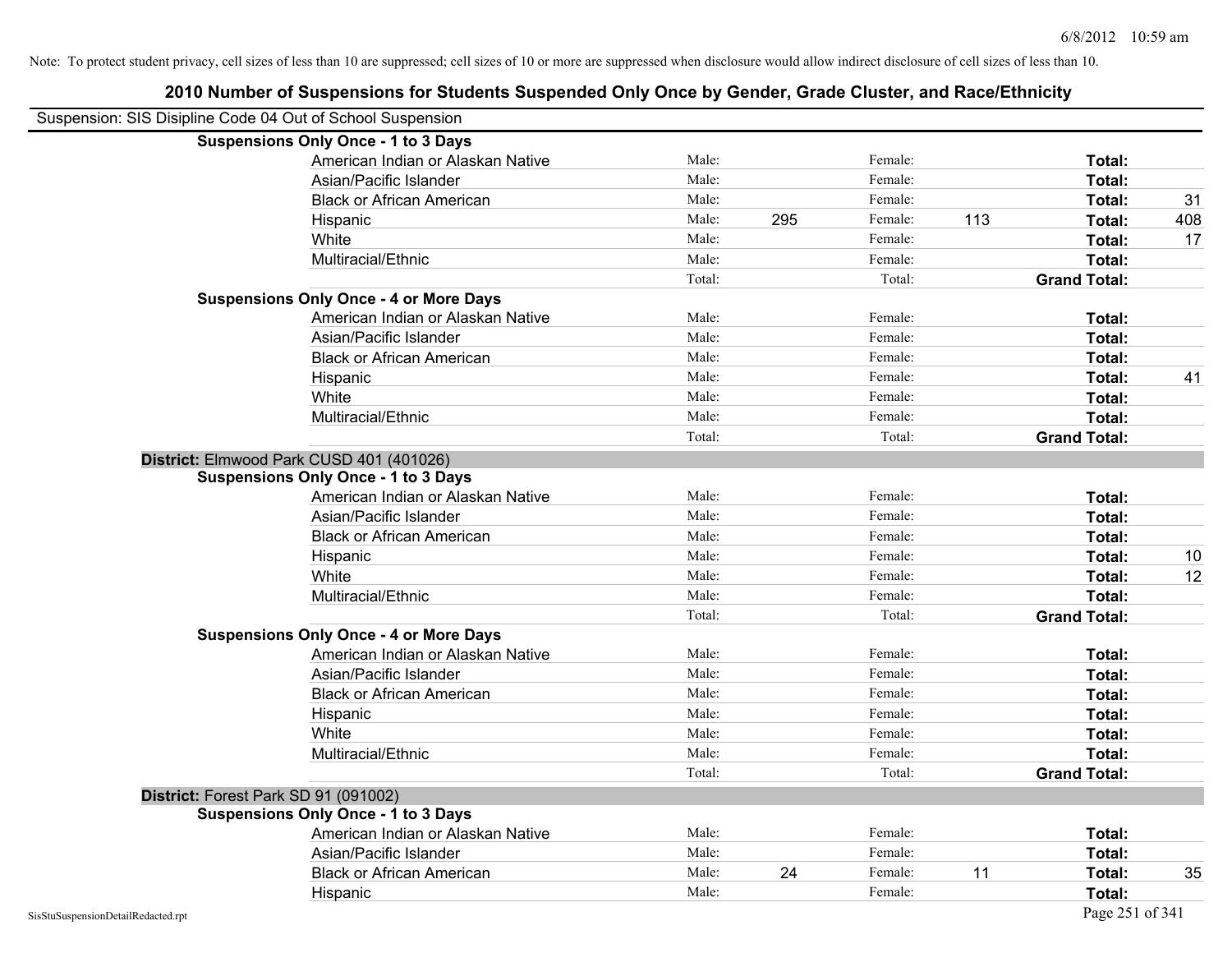| Suspension: SIS Disipline Code 04 Out of School Suspension |                                               |        |     |         |     |                     |     |
|------------------------------------------------------------|-----------------------------------------------|--------|-----|---------|-----|---------------------|-----|
|                                                            | White                                         | Male:  |     | Female: |     | Total:              |     |
|                                                            | Multiracial/Ethnic                            | Male:  |     | Female: |     | Total:              |     |
|                                                            |                                               | Total: |     | Total:  |     | <b>Grand Total:</b> | 47  |
|                                                            | <b>Suspensions Only Once - 4 or More Days</b> |        |     |         |     |                     |     |
|                                                            | American Indian or Alaskan Native             | Male:  |     | Female: |     | Total:              |     |
|                                                            | Asian/Pacific Islander                        | Male:  |     | Female: |     | Total:              |     |
|                                                            | <b>Black or African American</b>              | Male:  |     | Female: |     | Total:              |     |
|                                                            | Hispanic                                      | Male:  |     | Female: |     | Total:              |     |
|                                                            | White                                         | Male:  |     | Female: |     | Total:              |     |
|                                                            | Multiracial/Ethnic                            | Male:  |     | Female: |     | Total:              |     |
|                                                            |                                               | Total: |     | Total:  |     | <b>Grand Total:</b> |     |
| District: Franklin Park SD 84 (084002)                     |                                               |        |     |         |     |                     |     |
|                                                            | <b>Suspensions Only Once - 1 to 3 Days</b>    |        |     |         |     |                     |     |
|                                                            | American Indian or Alaskan Native             | Male:  |     | Female: |     | Total:              |     |
|                                                            | Asian/Pacific Islander                        | Male:  |     | Female: |     | Total:              |     |
|                                                            | <b>Black or African American</b>              | Male:  |     | Female: |     | Total:              |     |
|                                                            | Hispanic                                      | Male:  |     | Female: |     | Total:              |     |
|                                                            | White                                         | Male:  |     | Female: |     | Total:              |     |
|                                                            | Multiracial/Ethnic                            | Male:  |     | Female: |     | Total:              |     |
|                                                            |                                               | Total: |     | Total:  |     | <b>Grand Total:</b> |     |
| District: Hillside SD 93 (093002)                          |                                               |        |     |         |     |                     |     |
|                                                            | <b>Suspensions Only Once - 1 to 3 Days</b>    |        |     |         |     |                     |     |
|                                                            | American Indian or Alaskan Native             | Male:  |     | Female: |     | <b>Total:</b>       |     |
|                                                            | Asian/Pacific Islander                        | Male:  |     | Female: |     | Total:              |     |
|                                                            | <b>Black or African American</b>              | Male:  |     | Female: |     | Total:              | 15  |
|                                                            | Hispanic                                      | Male:  |     | Female: |     | Total:              |     |
|                                                            | White                                         | Male:  |     | Female: |     | Total:              |     |
|                                                            | Multiracial/Ethnic                            | Male:  |     | Female: |     | Total:              |     |
|                                                            |                                               | Total: |     | Total:  |     | <b>Grand Total:</b> |     |
| <b>District: J S Morton HSD 201 (201017)</b>               |                                               |        |     |         |     |                     |     |
|                                                            | <b>Suspensions Only Once - 1 to 3 Days</b>    |        |     |         |     |                     |     |
|                                                            | American Indian or Alaskan Native             | Male:  |     | Female: |     | Total:              |     |
|                                                            | Asian/Pacific Islander                        | Male:  |     | Female: |     | Total:              |     |
|                                                            | <b>Black or African American</b>              | Male:  | 27  | Female: | 34  | Total:              | 61  |
|                                                            | Hispanic                                      | Male:  | 397 | Female: | 220 | Total:              | 617 |
|                                                            | White                                         | Male:  | 24  | Female: | 12  | Total:              | 36  |
|                                                            | Multiracial/Ethnic                            | Male:  |     | Female: |     | Total:              |     |
|                                                            |                                               | Total: |     | Total:  |     | <b>Grand Total:</b> |     |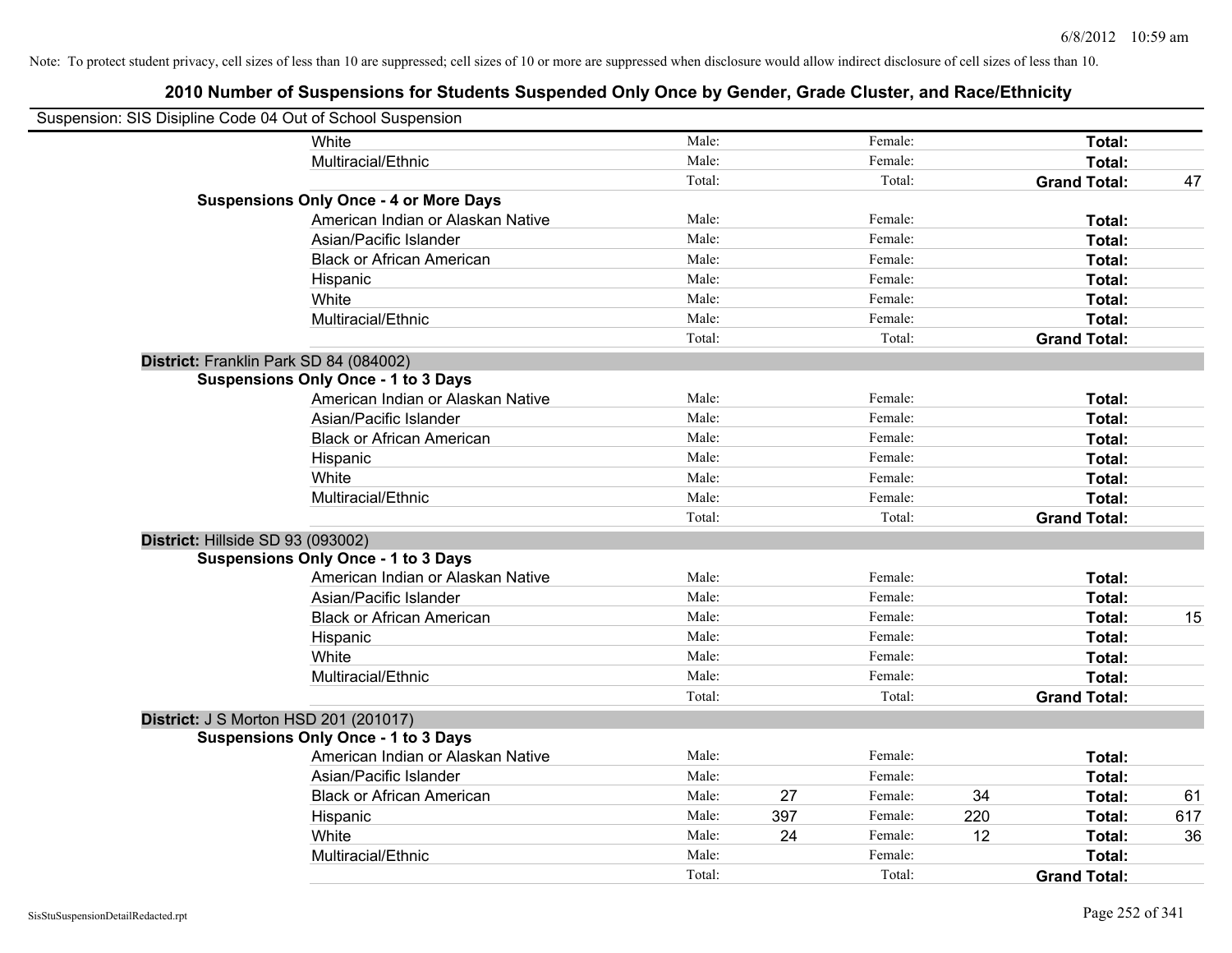| Suspension: SIS Disipline Code 04 Out of School Suspension |                                               |        |    |         |    |                     |    |
|------------------------------------------------------------|-----------------------------------------------|--------|----|---------|----|---------------------|----|
|                                                            | <b>Suspensions Only Once - 4 or More Days</b> |        |    |         |    |                     |    |
|                                                            | American Indian or Alaskan Native             | Male:  |    | Female: |    | Total:              |    |
|                                                            | Asian/Pacific Islander                        | Male:  |    | Female: |    | Total:              |    |
|                                                            | <b>Black or African American</b>              | Male:  |    | Female: |    | Total:              | 10 |
|                                                            | Hispanic                                      | Male:  | 51 | Female: | 31 | Total:              | 82 |
|                                                            | White                                         | Male:  |    | Female: |    | Total:              | 10 |
|                                                            | Multiracial/Ethnic                            | Male:  |    | Female: |    | Total:              |    |
|                                                            |                                               | Total: |    | Total:  |    | <b>Grand Total:</b> |    |
| District: Komarek SD 94 (094002)                           |                                               |        |    |         |    |                     |    |
|                                                            | <b>Suspensions Only Once - 1 to 3 Days</b>    |        |    |         |    |                     |    |
|                                                            | American Indian or Alaskan Native             | Male:  |    | Female: |    | Total:              |    |
|                                                            | Asian/Pacific Islander                        | Male:  |    | Female: |    | Total:              |    |
|                                                            | <b>Black or African American</b>              | Male:  |    | Female: |    | Total:              |    |
|                                                            | Hispanic                                      | Male:  |    | Female: |    | Total:              |    |
|                                                            | White                                         | Male:  |    | Female: |    | Total:              |    |
|                                                            | Multiracial/Ethnic                            | Male:  |    | Female: |    | <b>Total:</b>       |    |
|                                                            |                                               | Total: |    | Total:  |    | <b>Grand Total:</b> | 14 |
|                                                            | <b>Suspensions Only Once - 4 or More Days</b> |        |    |         |    |                     |    |
|                                                            | American Indian or Alaskan Native             | Male:  |    | Female: |    | Total:              |    |
|                                                            | Asian/Pacific Islander                        | Male:  |    | Female: |    | Total:              |    |
|                                                            | <b>Black or African American</b>              | Male:  |    | Female: |    | Total:              |    |
|                                                            | Hispanic                                      | Male:  |    | Female: |    | Total:              |    |
|                                                            | White                                         | Male:  |    | Female: |    | Total:              |    |
|                                                            | Multiracial/Ethnic                            | Male:  |    | Female: |    | Total:              |    |
|                                                            |                                               | Total: |    | Total:  |    | <b>Grand Total:</b> |    |
| District: La Grange SD 102 (102002)                        |                                               |        |    |         |    |                     |    |
|                                                            | <b>Suspensions Only Once - 1 to 3 Days</b>    |        |    |         |    |                     |    |
|                                                            | American Indian or Alaskan Native             | Male:  |    | Female: |    | Total:              |    |
|                                                            | Asian/Pacific Islander                        | Male:  |    | Female: |    | Total:              |    |
|                                                            | <b>Black or African American</b>              | Male:  |    | Female: |    | Total:              |    |
|                                                            | Hispanic                                      | Male:  |    | Female: |    | Total:              |    |
|                                                            | White                                         | Male:  |    | Female: |    | Total:              |    |
|                                                            | Multiracial/Ethnic                            | Male:  |    | Female: |    | Total:              |    |
|                                                            |                                               | Total: |    | Total:  |    | <b>Grand Total:</b> | 12 |
|                                                            | <b>Suspensions Only Once - 4 or More Days</b> |        |    |         |    |                     |    |
|                                                            | American Indian or Alaskan Native             | Male:  |    | Female: |    | Total:              |    |
|                                                            | Asian/Pacific Islander                        | Male:  |    | Female: |    | Total:              |    |
|                                                            | <b>Black or African American</b>              | Male:  |    | Female: |    | Total:              |    |
|                                                            | Hispanic                                      | Male:  |    | Female: |    | Total:              |    |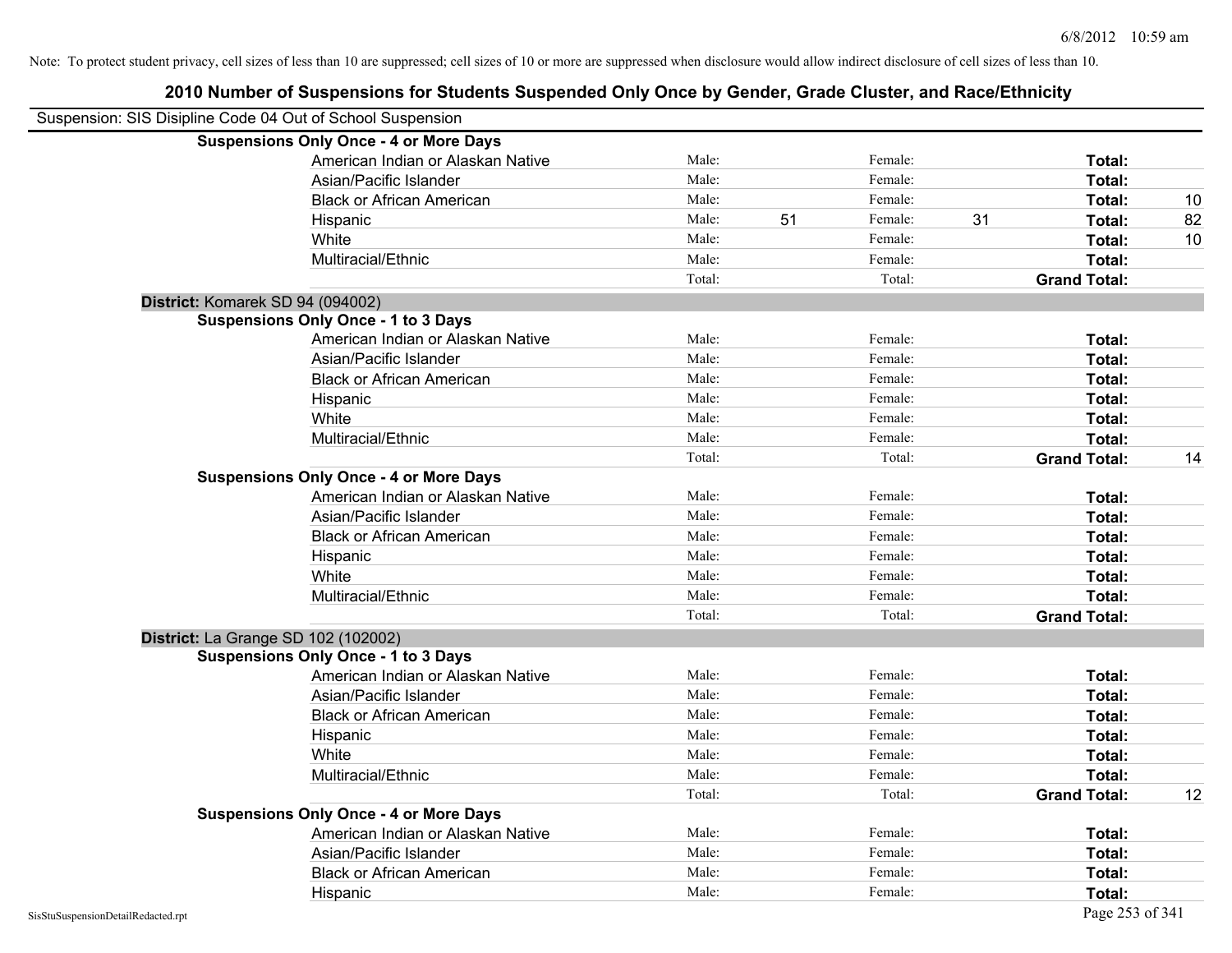| Suspension: SIS Disipline Code 04 Out of School Suspension |                                               |        |    |         |    |                     |     |
|------------------------------------------------------------|-----------------------------------------------|--------|----|---------|----|---------------------|-----|
|                                                            | White                                         | Male:  |    | Female: |    | Total:              |     |
|                                                            | Multiracial/Ethnic                            | Male:  |    | Female: |    | Total:              |     |
|                                                            |                                               | Total: |    | Total:  |    | <b>Grand Total:</b> |     |
|                                                            | District: La Grange SD 105 South (105002)     |        |    |         |    |                     |     |
|                                                            | <b>Suspensions Only Once - 1 to 3 Days</b>    |        |    |         |    |                     |     |
|                                                            | American Indian or Alaskan Native             | Male:  |    | Female: |    | Total:              |     |
|                                                            | Asian/Pacific Islander                        | Male:  |    | Female: |    | Total:              |     |
|                                                            | <b>Black or African American</b>              | Male:  |    | Female: |    | Total:              |     |
|                                                            | Hispanic                                      | Male:  |    | Female: |    | Total:              |     |
|                                                            | White                                         | Male:  |    | Female: |    | Total:              |     |
|                                                            | Multiracial/Ethnic                            | Male:  |    | Female: |    | Total:              |     |
|                                                            |                                               | Total: |    | Total:  |    | <b>Grand Total:</b> |     |
|                                                            | District: LaGrange Highlands SD 106 (106002)  |        |    |         |    |                     |     |
|                                                            | <b>Suspensions Only Once - 1 to 3 Days</b>    |        |    |         |    |                     |     |
|                                                            | American Indian or Alaskan Native             | Male:  |    | Female: |    | Total:              |     |
|                                                            | Asian/Pacific Islander                        | Male:  |    | Female: |    | Total:              |     |
|                                                            | <b>Black or African American</b>              | Male:  |    | Female: |    | Total:              |     |
|                                                            | Hispanic                                      | Male:  |    | Female: |    | Total:              |     |
|                                                            | White                                         | Male:  |    | Female: |    | Total:              |     |
|                                                            | Multiracial/Ethnic                            | Male:  |    | Female: |    | Total:              |     |
|                                                            |                                               | Total: |    | Total:  |    | <b>Grand Total:</b> |     |
|                                                            | <b>Suspensions Only Once - 4 or More Days</b> |        |    |         |    |                     |     |
|                                                            | American Indian or Alaskan Native             | Male:  |    | Female: |    | Total:              |     |
|                                                            | Asian/Pacific Islander                        | Male:  |    | Female: |    | Total:              |     |
|                                                            | <b>Black or African American</b>              | Male:  |    | Female: |    | Total:              |     |
|                                                            | Hispanic                                      | Male:  |    | Female: |    | Total:              |     |
|                                                            | White                                         | Male:  |    | Female: |    | Total:              |     |
|                                                            | Multiracial/Ethnic                            | Male:  |    | Female: |    | Total:              |     |
|                                                            |                                               | Total: |    | Total:  |    | <b>Grand Total:</b> |     |
| District: Leyden CHSD 212 (212016)                         |                                               |        |    |         |    |                     |     |
|                                                            | <b>Suspensions Only Once - 1 to 3 Days</b>    |        |    |         |    |                     |     |
|                                                            | American Indian or Alaskan Native             | Male:  |    | Female: |    | Total:              |     |
|                                                            | Asian/Pacific Islander                        | Male:  |    | Female: |    | Total:              |     |
|                                                            | <b>Black or African American</b>              | Male:  |    | Female: |    | Total:              |     |
|                                                            | Hispanic                                      | Male:  | 84 | Female: | 44 | Total:              | 128 |
|                                                            | White                                         | Male:  | 39 | Female: | 16 | Total:              | 55  |
|                                                            | Multiracial/Ethnic                            | Male:  |    | Female: |    | Total:              |     |
|                                                            |                                               | Total: |    | Total:  |    | <b>Grand Total:</b> | 197 |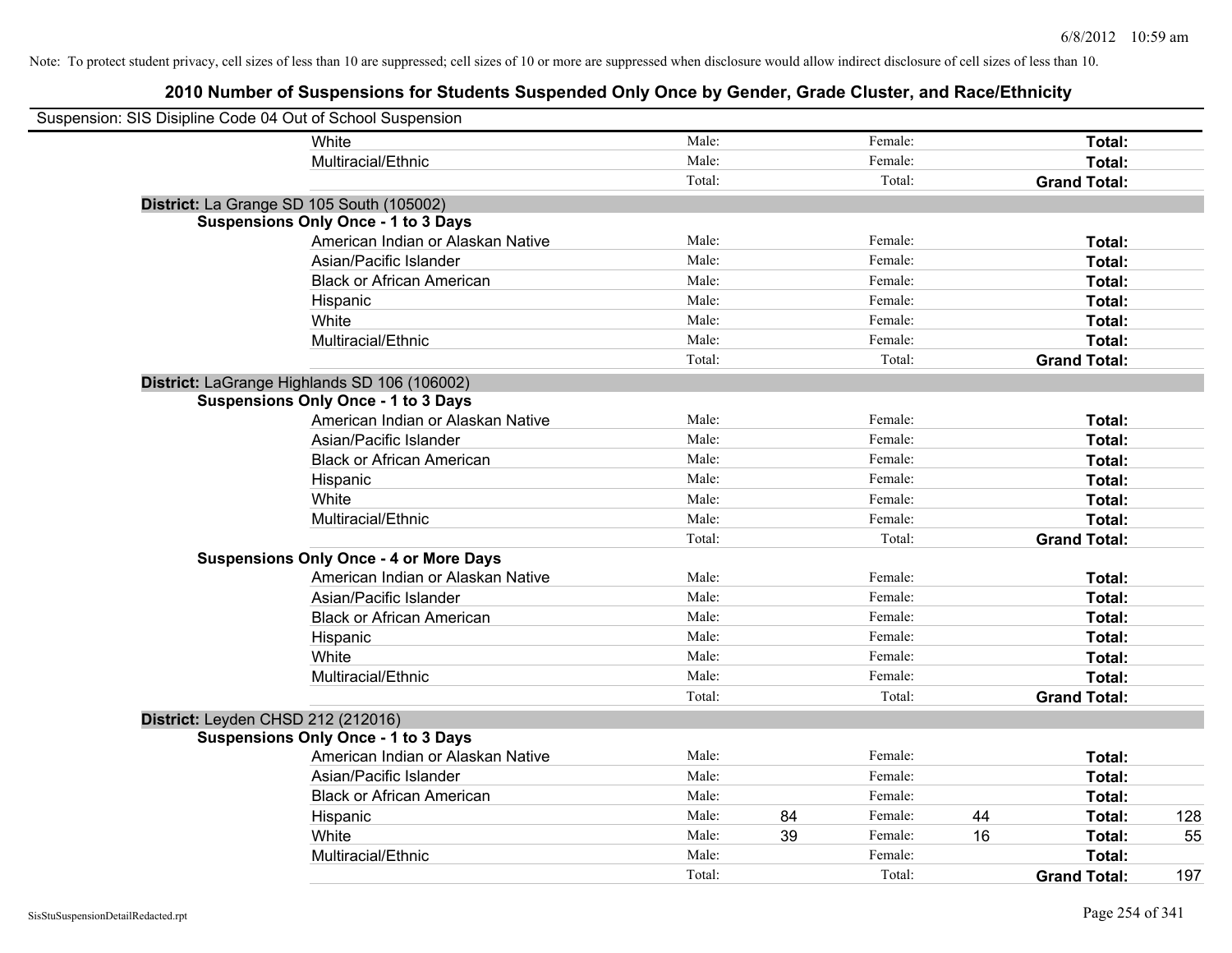| Suspension: SIS Disipline Code 04 Out of School Suspension |                                               |        |    |         |    |                     |    |
|------------------------------------------------------------|-----------------------------------------------|--------|----|---------|----|---------------------|----|
|                                                            | <b>Suspensions Only Once - 4 or More Days</b> |        |    |         |    |                     |    |
|                                                            | American Indian or Alaskan Native             | Male:  |    | Female: |    | Total:              |    |
|                                                            | Asian/Pacific Islander                        | Male:  |    | Female: |    | Total:              |    |
|                                                            | <b>Black or African American</b>              | Male:  |    | Female: |    | Total:              |    |
|                                                            | Hispanic                                      | Male:  | 15 | Female: | 11 | Total:              | 26 |
|                                                            | White                                         | Male:  |    | Female: |    | Total:              |    |
|                                                            | Multiracial/Ethnic                            | Male:  |    | Female: |    | Total:              |    |
|                                                            |                                               | Total: |    | Total:  |    | <b>Grand Total:</b> |    |
| District: Lindop SD 92 (092002)                            |                                               |        |    |         |    |                     |    |
|                                                            | <b>Suspensions Only Once - 1 to 3 Days</b>    |        |    |         |    |                     |    |
|                                                            | American Indian or Alaskan Native             | Male:  |    | Female: |    | Total:              |    |
|                                                            | Asian/Pacific Islander                        | Male:  |    | Female: |    | Total:              |    |
|                                                            | <b>Black or African American</b>              | Male:  |    | Female: |    | Total:              | 12 |
|                                                            | Hispanic                                      | Male:  |    | Female: |    | Total:              |    |
|                                                            | White                                         | Male:  |    | Female: |    | Total:              |    |
|                                                            | Multiracial/Ethnic                            | Male:  |    | Female: |    | Total:              |    |
|                                                            |                                               | Total: |    | Total:  |    | <b>Grand Total:</b> |    |
|                                                            | <b>Suspensions Only Once - 4 or More Days</b> |        |    |         |    |                     |    |
|                                                            | American Indian or Alaskan Native             | Male:  |    | Female: |    | Total:              |    |
|                                                            | Asian/Pacific Islander                        | Male:  |    | Female: |    | Total:              |    |
|                                                            | <b>Black or African American</b>              | Male:  |    | Female: |    | Total:              |    |
|                                                            | Hispanic                                      | Male:  |    | Female: |    | Total:              |    |
|                                                            | White                                         | Male:  |    | Female: |    | Total:              |    |
|                                                            | Multiracial/Ethnic                            | Male:  |    | Female: |    | Total:              |    |
|                                                            |                                               | Total: |    | Total:  |    | <b>Grand Total:</b> |    |
| District: Lyons SD 103 (103002)                            |                                               |        |    |         |    |                     |    |
|                                                            | <b>Suspensions Only Once - 1 to 3 Days</b>    |        |    |         |    |                     |    |
|                                                            | American Indian or Alaskan Native             | Male:  |    | Female: |    | Total:              |    |
|                                                            | Asian/Pacific Islander                        | Male:  |    | Female: |    | Total:              |    |
|                                                            | <b>Black or African American</b>              | Male:  |    | Female: |    | Total:              |    |
|                                                            | Hispanic                                      | Male:  |    | Female: |    | Total:              |    |
|                                                            | White                                         | Male:  |    | Female: |    | Total:              |    |
|                                                            | Multiracial/Ethnic                            | Male:  |    | Female: |    | Total:              |    |
|                                                            |                                               | Total: |    | Total:  |    | <b>Grand Total:</b> |    |
|                                                            | <b>Suspensions Only Once - 4 or More Days</b> |        |    |         |    |                     |    |
|                                                            | American Indian or Alaskan Native             | Male:  |    | Female: |    | Total:              |    |
|                                                            | Asian/Pacific Islander                        | Male:  |    | Female: |    | Total:              |    |
|                                                            | <b>Black or African American</b>              | Male:  |    | Female: |    | Total:              |    |
|                                                            | Hispanic                                      | Male:  |    | Female: |    | Total:              |    |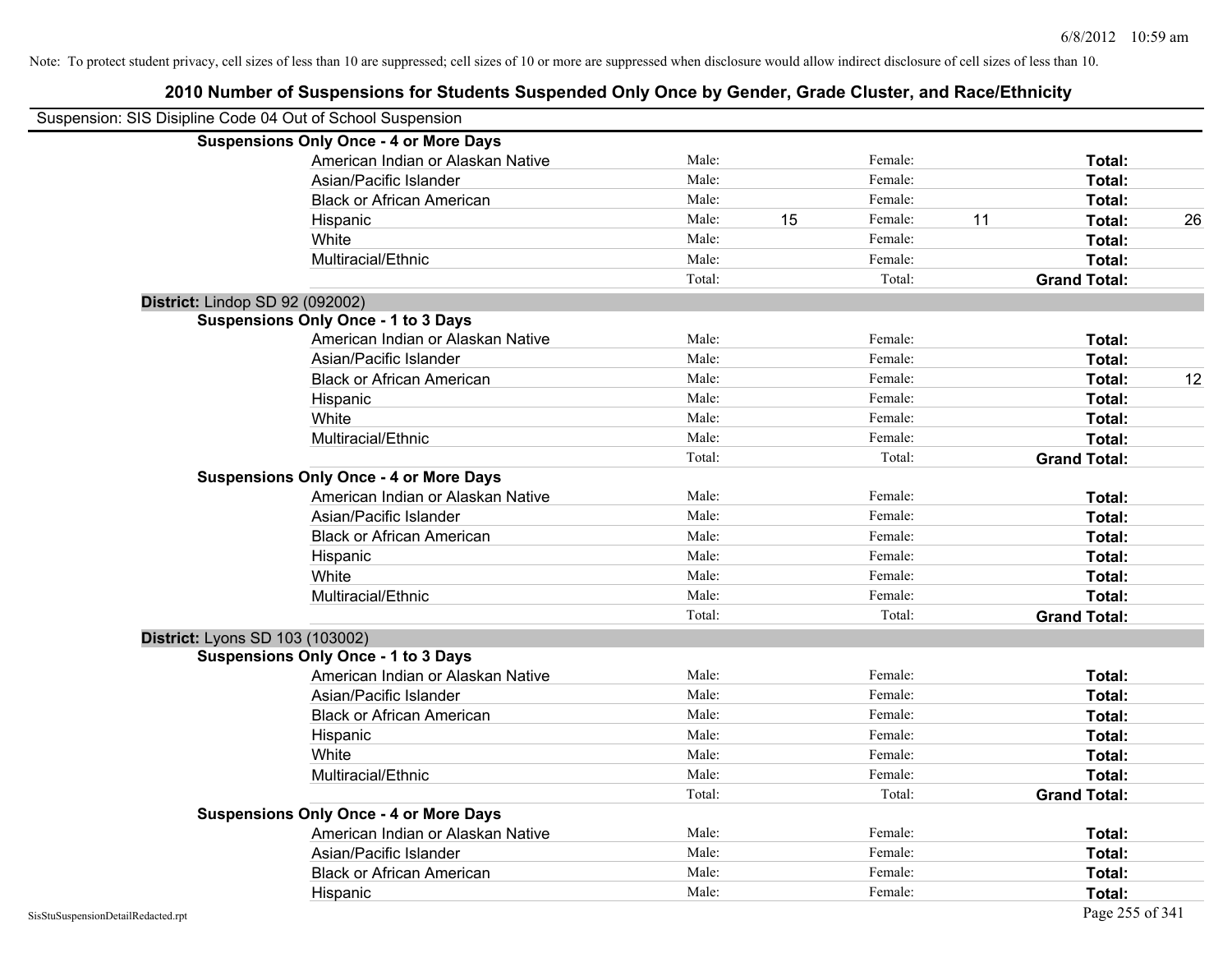# **2010 Number of Suspensions for Students Suspended Only Once by Gender, Grade Cluster, and Race/Ethnicity**

| Suspension: SIS Disipline Code 04 Out of School Suspension |                                               |        |    |         |    |                     |    |
|------------------------------------------------------------|-----------------------------------------------|--------|----|---------|----|---------------------|----|
|                                                            | White                                         | Male:  |    | Female: |    | Total:              |    |
|                                                            | Multiracial/Ethnic                            | Male:  |    | Female: |    | Total:              |    |
|                                                            |                                               | Total: |    | Total:  |    | <b>Grand Total:</b> |    |
|                                                            | District: Lyons Twp HSD 204 (204017)          |        |    |         |    |                     |    |
|                                                            | <b>Suspensions Only Once - 1 to 3 Days</b>    |        |    |         |    |                     |    |
|                                                            | American Indian or Alaskan Native             | Male:  |    | Female: |    | Total:              |    |
|                                                            | Asian/Pacific Islander                        | Male:  |    | Female: |    | Total:              |    |
|                                                            | <b>Black or African American</b>              | Male:  |    | Female: |    | Total:              | 11 |
|                                                            | Hispanic                                      | Male:  |    | Female: |    | Total:              | 24 |
|                                                            | White                                         | Male:  | 53 | Female: | 14 | Total:              | 67 |
|                                                            | Multiracial/Ethnic                            | Male:  |    | Female: |    | Total:              |    |
|                                                            |                                               | Total: |    | Total:  |    | <b>Grand Total:</b> |    |
|                                                            | <b>Suspensions Only Once - 4 or More Days</b> |        |    |         |    |                     |    |
|                                                            | American Indian or Alaskan Native             | Male:  |    | Female: |    | Total:              |    |
|                                                            | Asian/Pacific Islander                        | Male:  |    | Female: |    | Total:              |    |
|                                                            | <b>Black or African American</b>              | Male:  |    | Female: |    | Total:              |    |
|                                                            | Hispanic                                      | Male:  |    | Female: |    | Total:              | 12 |
|                                                            | White                                         | Male:  |    | Female: |    | Total:              | 34 |
|                                                            | Multiracial/Ethnic                            | Male:  |    | Female: |    | Total:              |    |
|                                                            |                                               | Total: | 43 | Total:  | 14 | <b>Grand Total:</b> | 57 |
| District: Mannheim SD 83 (083002)                          |                                               |        |    |         |    |                     |    |
|                                                            | <b>Suspensions Only Once - 1 to 3 Days</b>    |        |    |         |    |                     |    |
|                                                            | American Indian or Alaskan Native             | Male:  |    | Female: |    | Total:              |    |
|                                                            | Asian/Pacific Islander                        | Male:  |    | Female: |    | Total:              |    |
|                                                            | <b>Black or African American</b>              | Male:  |    | Female: |    | Total:              |    |
|                                                            | Hispanic                                      | Male:  | 40 | Female: | 13 | Total:              | 53 |
|                                                            | White                                         | Male:  |    | Female: |    | Total:              | 11 |
|                                                            | Multiracial/Ethnic                            | Male:  |    | Female: |    | Total:              |    |
|                                                            |                                               | Total: |    | Total:  |    | <b>Grand Total:</b> |    |
|                                                            | <b>Suspensions Only Once - 4 or More Days</b> |        |    |         |    |                     |    |
|                                                            | American Indian or Alaskan Native             | Male:  |    | Female: |    | Total:              |    |
|                                                            | Asian/Pacific Islander                        | Male:  |    | Female: |    | Total:              |    |
|                                                            | <b>Black or African American</b>              | Male:  |    | Female: |    | Total:              |    |
|                                                            | Hispanic                                      | Male:  |    | Female: |    | Total:              |    |
|                                                            | White                                         | Male:  |    | Female: |    | <b>Total:</b>       |    |
|                                                            | Multiracial/Ethnic                            | Male:  |    | Female: |    | Total:              |    |
|                                                            |                                               | Total: |    | Total:  |    | <b>Grand Total:</b> |    |
|                                                            |                                               |        |    |         |    |                     |    |

**District:** Maywood-Melrose Park-Broadview 89 (089002)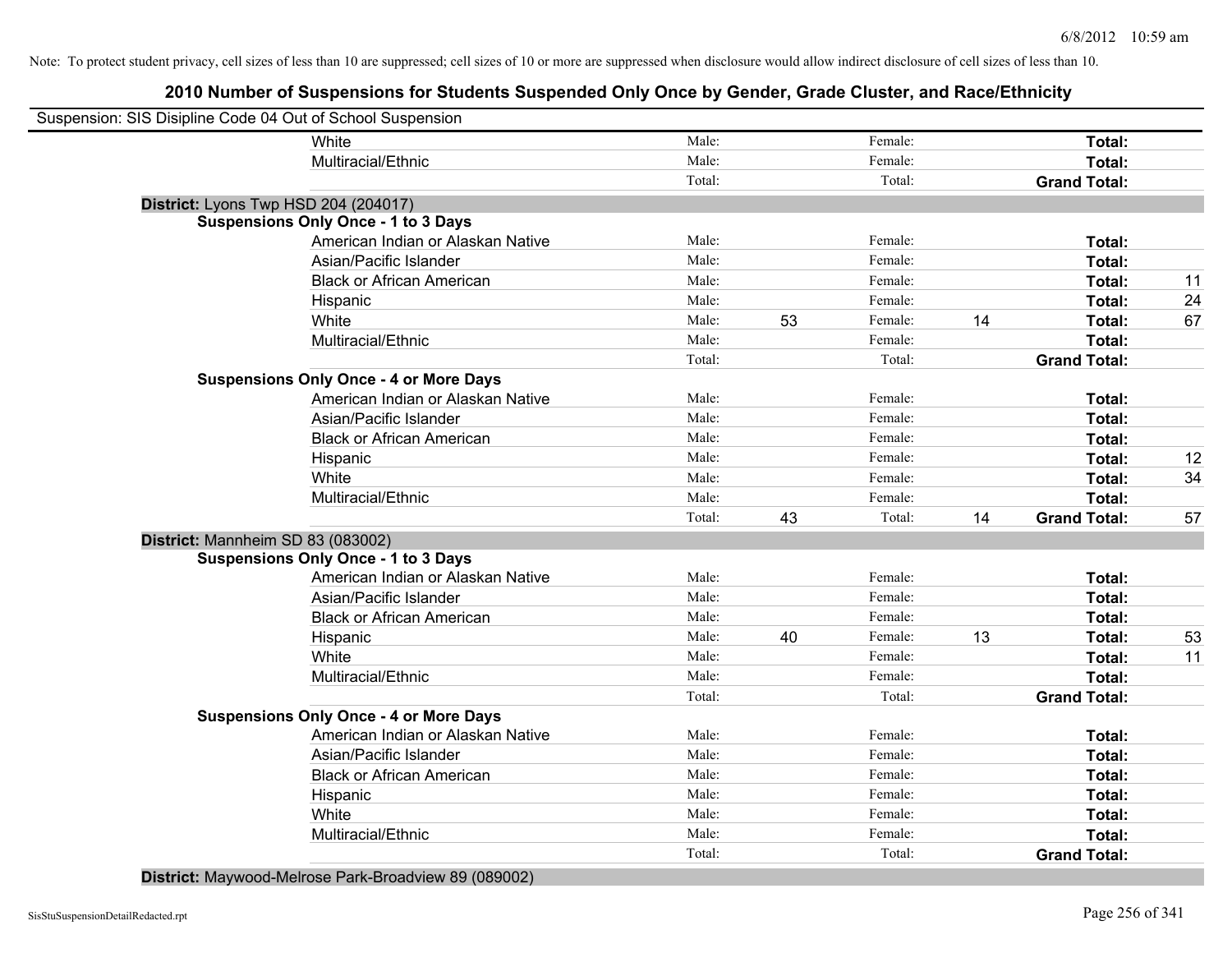|                                    | <b>Suspensions Only Once - 1 to 3 Days</b>        |        |     |         |    |                     |     |
|------------------------------------|---------------------------------------------------|--------|-----|---------|----|---------------------|-----|
|                                    | American Indian or Alaskan Native                 | Male:  |     | Female: |    | Total:              |     |
|                                    | Asian/Pacific Islander                            | Male:  |     | Female: |    | Total:              |     |
|                                    | <b>Black or African American</b>                  | Male:  | 135 | Female: | 96 | Total:              | 231 |
|                                    | Hispanic                                          | Male:  | 39  | Female: | 24 | Total:              | 63  |
|                                    | White                                             | Male:  |     | Female: |    | Total:              |     |
|                                    | Multiracial/Ethnic                                | Male:  |     | Female: |    | Total:              |     |
|                                    |                                                   | Total: |     | Total:  |    | <b>Grand Total:</b> |     |
|                                    | <b>Suspensions Only Once - 4 or More Days</b>     |        |     |         |    |                     |     |
|                                    | American Indian or Alaskan Native                 | Male:  |     | Female: |    | Total:              |     |
|                                    | Asian/Pacific Islander                            | Male:  |     | Female: |    | Total:              |     |
|                                    | <b>Black or African American</b>                  | Male:  |     | Female: |    | Total:              | 11  |
|                                    | Hispanic                                          | Male:  |     | Female: |    | Total:              |     |
|                                    | White                                             | Male:  |     | Female: |    | Total:              |     |
|                                    | Multiracial/Ethnic                                | Male:  |     | Female: |    | Total:              |     |
|                                    |                                                   | Total: |     | Total:  |    | <b>Grand Total:</b> |     |
|                                    | District: Norridge SD 80 (080002)                 |        |     |         |    |                     |     |
|                                    | <b>Suspensions Only Once - 1 to 3 Days</b>        |        |     |         |    |                     |     |
|                                    | American Indian or Alaskan Native                 | Male:  |     | Female: |    | Total:              |     |
|                                    | Asian/Pacific Islander                            | Male:  |     | Female: |    | Total:              |     |
|                                    | <b>Black or African American</b>                  | Male:  |     | Female: |    | Total:              |     |
|                                    | Hispanic                                          | Male:  |     | Female: |    | Total:              |     |
|                                    | White                                             | Male:  |     | Female: |    | Total:              |     |
|                                    | Multiracial/Ethnic                                | Male:  |     | Female: |    | Total:              |     |
|                                    |                                                   | Total: |     | Total:  |    | <b>Grand Total:</b> |     |
|                                    | <b>Suspensions Only Once - 4 or More Days</b>     |        |     |         |    |                     |     |
|                                    | American Indian or Alaskan Native                 | Male:  |     | Female: |    | Total:              |     |
|                                    | Asian/Pacific Islander                            | Male:  |     | Female: |    | Total:              |     |
|                                    | <b>Black or African American</b>                  | Male:  |     | Female: |    | Total:              |     |
|                                    | Hispanic                                          | Male:  |     | Female: |    | Total:              |     |
|                                    | White                                             | Male:  |     | Female: |    | Total:              |     |
|                                    | Multiracial/Ethnic                                | Male:  |     | Female: |    | Total:              |     |
|                                    |                                                   | Total: |     | Total:  |    | <b>Grand Total:</b> |     |
|                                    | District: Oak Park - River Forest SD 200 (200013) |        |     |         |    |                     |     |
|                                    | <b>Suspensions Only Once - 1 to 3 Days</b>        |        |     |         |    |                     |     |
|                                    | American Indian or Alaskan Native                 | Male:  |     | Female: |    | Total:              |     |
|                                    | Asian/Pacific Islander                            | Male:  |     | Female: |    | Total:              |     |
|                                    | <b>Black or African American</b>                  | Male:  | 23  | Female: | 17 | Total:              | 40  |
|                                    | Hispanic                                          | Male:  |     | Female: |    | Total:              |     |
| SisStuSuspensionDetailRedacted.rpt |                                                   |        |     |         |    | Page 257 of 341     |     |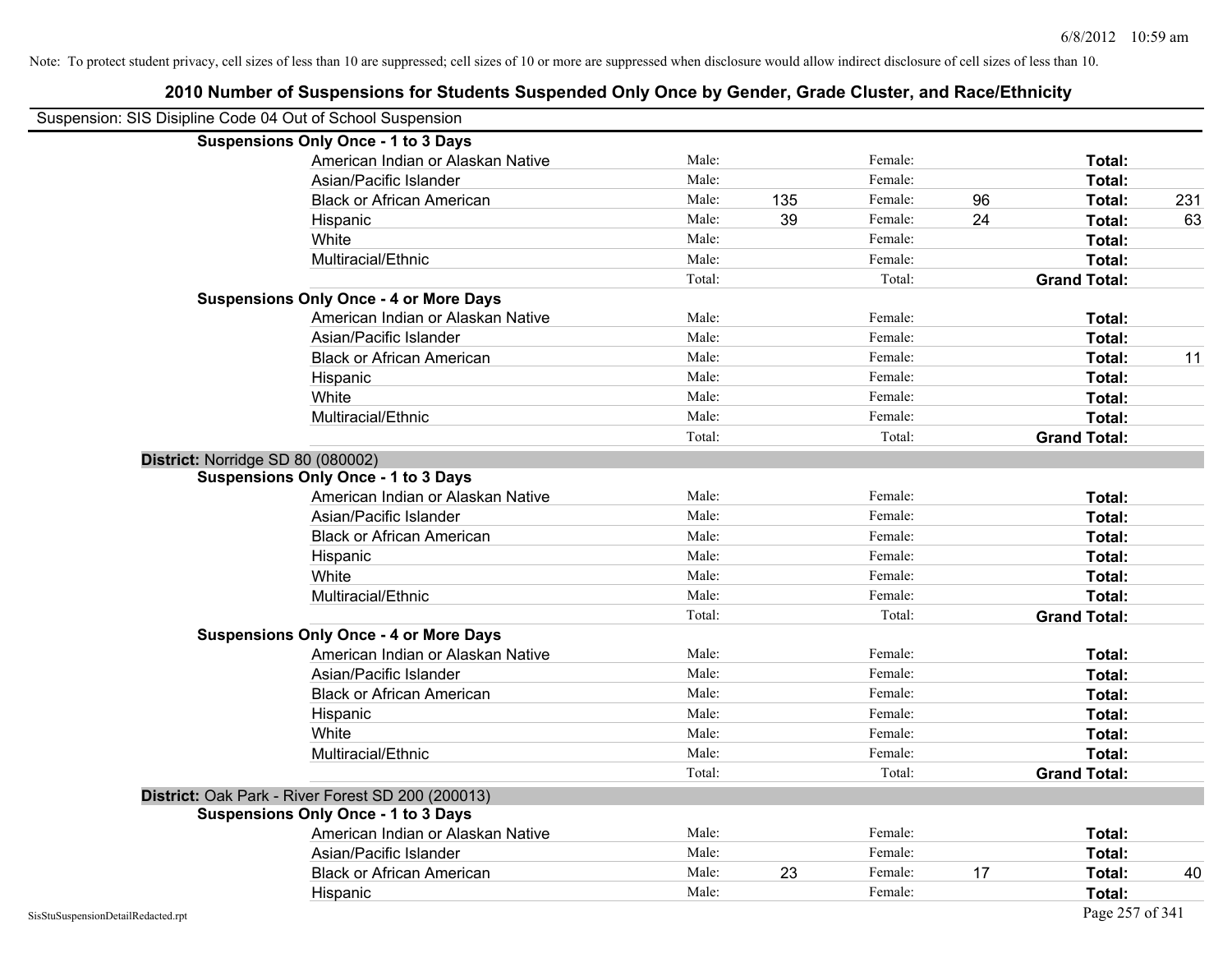| Suspension: SIS Disipline Code 04 Out of School Suspension |        |    |         |    |                     |    |
|------------------------------------------------------------|--------|----|---------|----|---------------------|----|
| White                                                      | Male:  |    | Female: |    | Total:              |    |
| Multiracial/Ethnic                                         | Male:  |    | Female: |    | Total:              |    |
|                                                            | Total: |    | Total:  |    | <b>Grand Total:</b> |    |
| <b>Suspensions Only Once - 4 or More Days</b>              |        |    |         |    |                     |    |
| American Indian or Alaskan Native                          | Male:  |    | Female: |    | Total:              |    |
| Asian/Pacific Islander                                     | Male:  |    | Female: |    | Total:              |    |
| <b>Black or African American</b>                           | Male:  | 23 | Female: | 13 | Total:              | 36 |
| Hispanic                                                   | Male:  |    | Female: |    | Total:              |    |
| White                                                      | Male:  |    | Female: |    | Total:              | 15 |
| Multiracial/Ethnic                                         | Male:  |    | Female: |    | Total:              |    |
|                                                            | Total: |    | Total:  |    | <b>Grand Total:</b> |    |
| District: Oak Park ESD 97 (097002)                         |        |    |         |    |                     |    |
| <b>Suspensions Only Once - 1 to 3 Days</b>                 |        |    |         |    |                     |    |
| American Indian or Alaskan Native                          | Male:  |    | Female: |    | Total:              |    |
| Asian/Pacific Islander                                     | Male:  |    | Female: |    | Total:              |    |
| <b>Black or African American</b>                           | Male:  |    | Female: |    | Total:              | 22 |
| Hispanic                                                   | Male:  |    | Female: |    | Total:              |    |
| White                                                      | Male:  |    | Female: |    | Total:              |    |
| Multiracial/Ethnic                                         | Male:  |    | Female: |    | Total:              |    |
|                                                            | Total: |    | Total:  |    | <b>Grand Total:</b> | 32 |
| <b>Suspensions Only Once - 4 or More Days</b>              |        |    |         |    |                     |    |
| American Indian or Alaskan Native                          | Male:  |    | Female: |    | Total:              |    |
| Asian/Pacific Islander                                     | Male:  |    | Female: |    | Total:              |    |
| <b>Black or African American</b>                           | Male:  |    | Female: |    | Total:              |    |
| Hispanic                                                   | Male:  |    | Female: |    | Total:              |    |
| White                                                      | Male:  |    | Female: |    | Total:              |    |
| Multiracial/Ethnic                                         | Male:  |    | Female: |    | Total:              |    |
|                                                            | Total: |    | Total:  |    | <b>Grand Total:</b> | 11 |
| District: Pennoyer SD 79 (079002)                          |        |    |         |    |                     |    |
| <b>Suspensions Only Once - 1 to 3 Days</b>                 |        |    |         |    |                     |    |
| American Indian or Alaskan Native                          | Male:  |    | Female: |    | Total:              |    |
| Asian/Pacific Islander                                     | Male:  |    | Female: |    | Total:              |    |
| <b>Black or African American</b>                           | Male:  |    | Female: |    | Total:              |    |
| Hispanic                                                   | Male:  |    | Female: |    | Total:              |    |
| White                                                      | Male:  |    | Female: |    | Total:              |    |
| Multiracial/Ethnic                                         | Male:  |    | Female: |    | Total:              |    |
|                                                            | Total: |    | Total:  |    | <b>Grand Total:</b> |    |

**District:** Pleasantdale SD 107 (107002)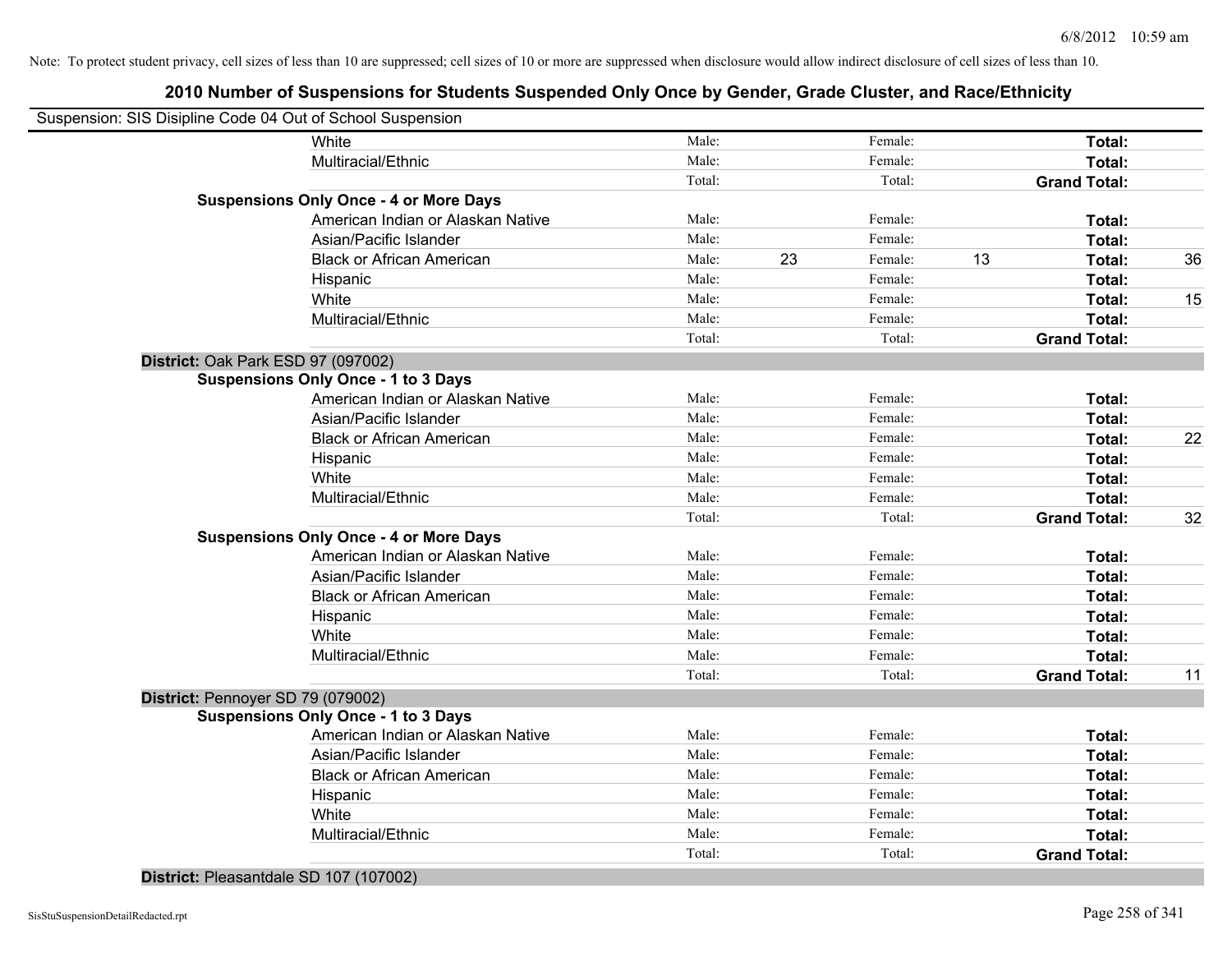| Suspension: SIS Disipline Code 04 Out of School Suspension |                                               |        |     |         |    |                     |     |
|------------------------------------------------------------|-----------------------------------------------|--------|-----|---------|----|---------------------|-----|
|                                                            | <b>Suspensions Only Once - 1 to 3 Days</b>    |        |     |         |    |                     |     |
|                                                            | American Indian or Alaskan Native             | Male:  |     | Female: |    | Total:              |     |
|                                                            | Asian/Pacific Islander                        | Male:  |     | Female: |    | Total:              |     |
|                                                            | <b>Black or African American</b>              | Male:  |     | Female: |    | Total:              |     |
|                                                            | Hispanic                                      | Male:  |     | Female: |    | Total:              |     |
|                                                            | White                                         | Male:  |     | Female: |    | Total:              |     |
|                                                            | Multiracial/Ethnic                            | Male:  |     | Female: |    | Total:              |     |
|                                                            |                                               | Total: |     | Total:  |    | <b>Grand Total:</b> |     |
| District: Proviso Twp HSD 209 (209017)                     |                                               |        |     |         |    |                     |     |
|                                                            | <b>Suspensions Only Once - 1 to 3 Days</b>    |        |     |         |    |                     |     |
|                                                            | American Indian or Alaskan Native             | Male:  |     | Female: |    | Total:              |     |
|                                                            | Asian/Pacific Islander                        | Male:  |     | Female: |    | Total:              |     |
|                                                            | <b>Black or African American</b>              | Male:  | 112 | Female: | 98 | Total:              | 210 |
|                                                            | Hispanic                                      | Male:  | 72  | Female: | 54 | Total:              | 126 |
|                                                            | White                                         | Male:  |     | Female: |    | Total:              |     |
|                                                            | Multiracial/Ethnic                            | Male:  |     | Female: |    | Total:              |     |
|                                                            |                                               | Total: |     | Total:  |    | <b>Grand Total:</b> | 350 |
|                                                            | <b>Suspensions Only Once - 4 or More Days</b> |        |     |         |    |                     |     |
|                                                            | American Indian or Alaskan Native             | Male:  |     | Female: |    | Total:              |     |
|                                                            | Asian/Pacific Islander                        | Male:  |     | Female: |    | Total:              |     |
|                                                            | <b>Black or African American</b>              | Male:  | 18  | Female: | 29 | Total:              | 47  |
|                                                            | Hispanic                                      | Male:  |     | Female: |    | Total:              | 17  |
|                                                            | White                                         | Male:  |     | Female: |    | Total:              |     |
|                                                            | Multiracial/Ethnic                            | Male:  |     | Female: |    | Total:              |     |
|                                                            |                                               | Total: |     | Total:  |    | <b>Grand Total:</b> |     |
| District: Rhodes SD 84-5 (084502)                          |                                               |        |     |         |    |                     |     |
|                                                            | <b>Suspensions Only Once - 1 to 3 Days</b>    |        |     |         |    |                     |     |
|                                                            | American Indian or Alaskan Native             | Male:  |     | Female: |    | Total:              |     |
|                                                            | Asian/Pacific Islander                        | Male:  |     | Female: |    | Total:              |     |
|                                                            | <b>Black or African American</b>              | Male:  |     | Female: |    | Total:              |     |
|                                                            | Hispanic                                      | Male:  |     | Female: |    | Total:              |     |
|                                                            | White                                         | Male:  |     | Female: |    | Total:              |     |
|                                                            | Multiracial/Ethnic                            | Male:  |     | Female: |    | Total:              |     |
|                                                            |                                               | Total: |     | Total:  |    | <b>Grand Total:</b> |     |
|                                                            | <b>Suspensions Only Once - 4 or More Days</b> |        |     |         |    |                     |     |
|                                                            | American Indian or Alaskan Native             | Male:  |     | Female: |    | Total:              |     |
|                                                            | Asian/Pacific Islander                        | Male:  |     | Female: |    | Total:              |     |
|                                                            | <b>Black or African American</b>              | Male:  |     | Female: |    | Total:              |     |
|                                                            | Hispanic                                      | Male:  |     | Female: |    | Total:              |     |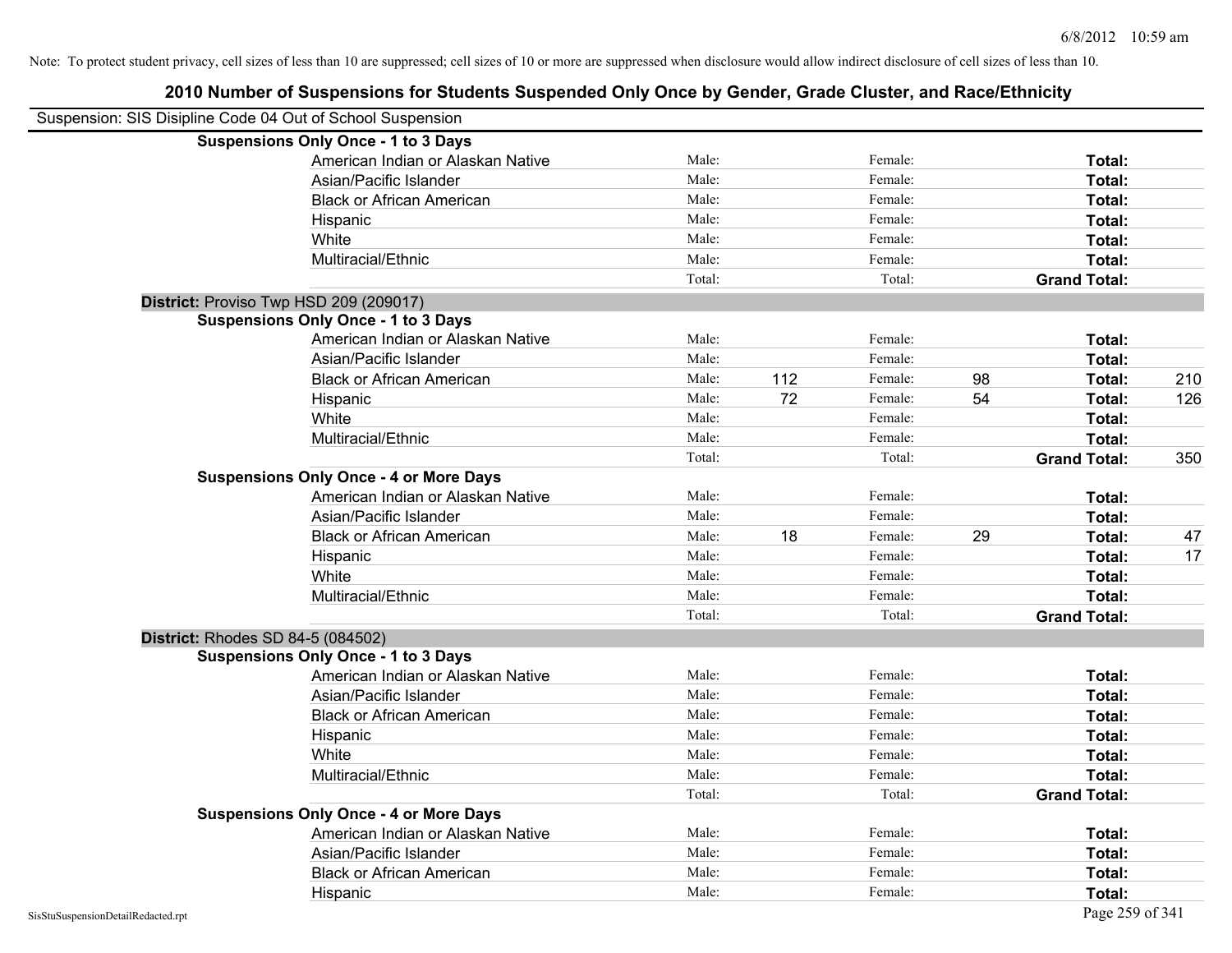| Suspension: SIS Disipline Code 04 Out of School Suspension |                                               |        |    |         |    |                     |    |
|------------------------------------------------------------|-----------------------------------------------|--------|----|---------|----|---------------------|----|
|                                                            | <b>White</b>                                  | Male:  |    | Female: |    | Total:              |    |
|                                                            | Multiracial/Ethnic                            | Male:  |    | Female: |    | Total:              |    |
|                                                            |                                               | Total: |    | Total:  |    | <b>Grand Total:</b> |    |
| District: Ridgewood CHSD 234 (234016)                      |                                               |        |    |         |    |                     |    |
|                                                            | <b>Suspensions Only Once - 1 to 3 Days</b>    |        |    |         |    |                     |    |
|                                                            | American Indian or Alaskan Native             | Male:  |    | Female: |    | Total:              |    |
|                                                            | Asian/Pacific Islander                        | Male:  |    | Female: |    | Total:              |    |
|                                                            | <b>Black or African American</b>              | Male:  |    | Female: |    | Total:              |    |
|                                                            | Hispanic                                      | Male:  |    | Female: |    | Total:              |    |
|                                                            | White                                         | Male:  | 17 | Female: | 21 | Total:              | 38 |
|                                                            | Multiracial/Ethnic                            | Male:  |    | Female: |    | Total:              |    |
|                                                            |                                               | Total: |    | Total:  |    | <b>Grand Total:</b> |    |
|                                                            | <b>Suspensions Only Once - 4 or More Days</b> |        |    |         |    |                     |    |
|                                                            | American Indian or Alaskan Native             | Male:  |    | Female: |    | Total:              |    |
|                                                            | Asian/Pacific Islander                        | Male:  |    | Female: |    | Total:              |    |
|                                                            | <b>Black or African American</b>              | Male:  |    | Female: |    | Total:              |    |
|                                                            | Hispanic                                      | Male:  |    | Female: |    | Total:              |    |
|                                                            | White                                         | Male:  |    | Female: |    | Total:              |    |
|                                                            | Multiracial/Ethnic                            | Male:  |    | Female: |    | Total:              |    |
|                                                            |                                               | Total: |    | Total:  |    | <b>Grand Total:</b> | 10 |
| District: River Forest SD 90 (090002)                      |                                               |        |    |         |    |                     |    |
|                                                            | <b>Suspensions Only Once - 1 to 3 Days</b>    |        |    |         |    |                     |    |
|                                                            | American Indian or Alaskan Native             | Male:  |    | Female: |    | Total:              |    |
|                                                            | Asian/Pacific Islander                        | Male:  |    | Female: |    | Total:              |    |
|                                                            | <b>Black or African American</b>              | Male:  |    | Female: |    | Total:              |    |
|                                                            | Hispanic                                      | Male:  |    | Female: |    | Total:              |    |
|                                                            | White                                         | Male:  |    | Female: |    | Total:              |    |
|                                                            | Multiracial/Ethnic                            | Male:  |    | Female: |    | Total:              |    |
|                                                            |                                               | Total: |    | Total:  |    | <b>Grand Total:</b> |    |
| District: River Grove SD 85-5 (085502)                     |                                               |        |    |         |    |                     |    |
|                                                            | <b>Suspensions Only Once - 1 to 3 Days</b>    |        |    |         |    |                     |    |
|                                                            | American Indian or Alaskan Native             | Male:  |    | Female: |    | Total:              |    |
|                                                            | Asian/Pacific Islander                        | Male:  |    | Female: |    | Total:              |    |
|                                                            | <b>Black or African American</b>              | Male:  |    | Female: |    | Total:              |    |
|                                                            | Hispanic                                      | Male:  |    | Female: |    | Total:              |    |
|                                                            | White                                         | Male:  |    | Female: |    | Total:              |    |
|                                                            | Multiracial/Ethnic                            | Male:  |    | Female: |    | Total:              |    |
|                                                            |                                               | Total: |    | Total:  |    | <b>Grand Total:</b> |    |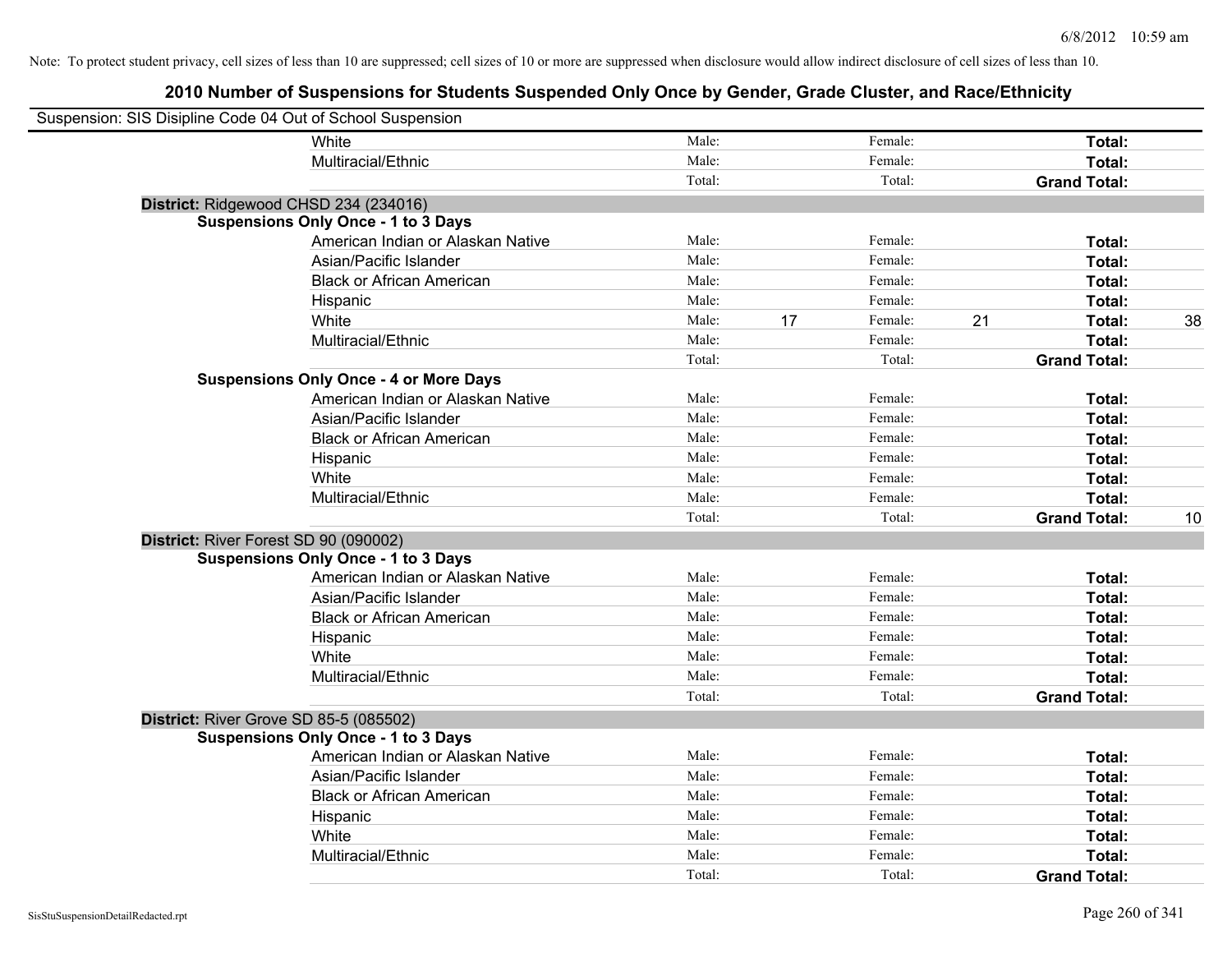| Suspension: SIS Disipline Code 04 Out of School Suspension |                                                    |        |    |         |    |                     |    |
|------------------------------------------------------------|----------------------------------------------------|--------|----|---------|----|---------------------|----|
|                                                            | <b>Suspensions Only Once - 4 or More Days</b>      |        |    |         |    |                     |    |
|                                                            | American Indian or Alaskan Native                  | Male:  |    | Female: |    | Total:              |    |
|                                                            | Asian/Pacific Islander                             | Male:  |    | Female: |    | Total:              |    |
|                                                            | <b>Black or African American</b>                   | Male:  |    | Female: |    | Total:              |    |
|                                                            | Hispanic                                           | Male:  |    | Female: |    | Total:              |    |
|                                                            | White                                              | Male:  |    | Female: |    | Total:              |    |
|                                                            | Multiracial/Ethnic                                 | Male:  |    | Female: |    | Total:              |    |
|                                                            |                                                    | Total: |    | Total:  |    | <b>Grand Total:</b> |    |
| District: Riverside SD 96 (096002)                         |                                                    |        |    |         |    |                     |    |
|                                                            | <b>Suspensions Only Once - 1 to 3 Days</b>         |        |    |         |    |                     |    |
|                                                            | American Indian or Alaskan Native                  | Male:  |    | Female: |    | Total:              |    |
|                                                            | Asian/Pacific Islander                             | Male:  |    | Female: |    | Total:              |    |
|                                                            | <b>Black or African American</b>                   | Male:  |    | Female: |    | Total:              |    |
|                                                            | Hispanic                                           | Male:  |    | Female: |    | Total:              |    |
|                                                            | White                                              | Male:  |    | Female: |    | Total:              |    |
|                                                            | Multiracial/Ethnic                                 | Male:  |    | Female: |    | Total:              |    |
|                                                            |                                                    | Total: |    | Total:  |    | <b>Grand Total:</b> | 10 |
|                                                            | District: Riverside-Brookfield Twp SD 208 (208017) |        |    |         |    |                     |    |
|                                                            | <b>Suspensions Only Once - 1 to 3 Days</b>         |        |    |         |    |                     |    |
|                                                            | American Indian or Alaskan Native                  | Male:  |    | Female: |    | Total:              |    |
|                                                            | Asian/Pacific Islander                             | Male:  |    | Female: |    | Total:              |    |
|                                                            | <b>Black or African American</b>                   | Male:  |    | Female: |    | Total:              |    |
|                                                            | Hispanic                                           | Male:  |    | Female: |    | Total:              | 14 |
|                                                            | White                                              | Male:  | 25 | Female: | 13 | Total:              | 38 |
|                                                            | Multiracial/Ethnic                                 | Male:  |    | Female: |    | Total:              |    |
|                                                            |                                                    | Total: |    | Total:  |    | <b>Grand Total:</b> |    |
|                                                            | <b>Suspensions Only Once - 4 or More Days</b>      |        |    |         |    |                     |    |
|                                                            | American Indian or Alaskan Native                  | Male:  |    | Female: |    | Total:              |    |
|                                                            | Asian/Pacific Islander                             | Male:  |    | Female: |    | Total:              |    |
|                                                            | <b>Black or African American</b>                   | Male:  |    | Female: |    | Total:              |    |
|                                                            | Hispanic                                           | Male:  |    | Female: |    | Total:              |    |
|                                                            | White                                              | Male:  |    | Female: |    | Total:              | 11 |
|                                                            | Multiracial/Ethnic                                 | Male:  |    | Female: |    | Total:              |    |
|                                                            |                                                    | Total: |    | Total:  |    | <b>Grand Total:</b> | 28 |
|                                                            | District: Schiller Park SD 81 (081002)             |        |    |         |    |                     |    |
|                                                            | <b>Suspensions Only Once - 1 to 3 Days</b>         |        |    |         |    |                     |    |
|                                                            | American Indian or Alaskan Native                  | Male:  |    | Female: |    | Total:              |    |
|                                                            | Asian/Pacific Islander                             | Male:  |    | Female: |    | Total:              |    |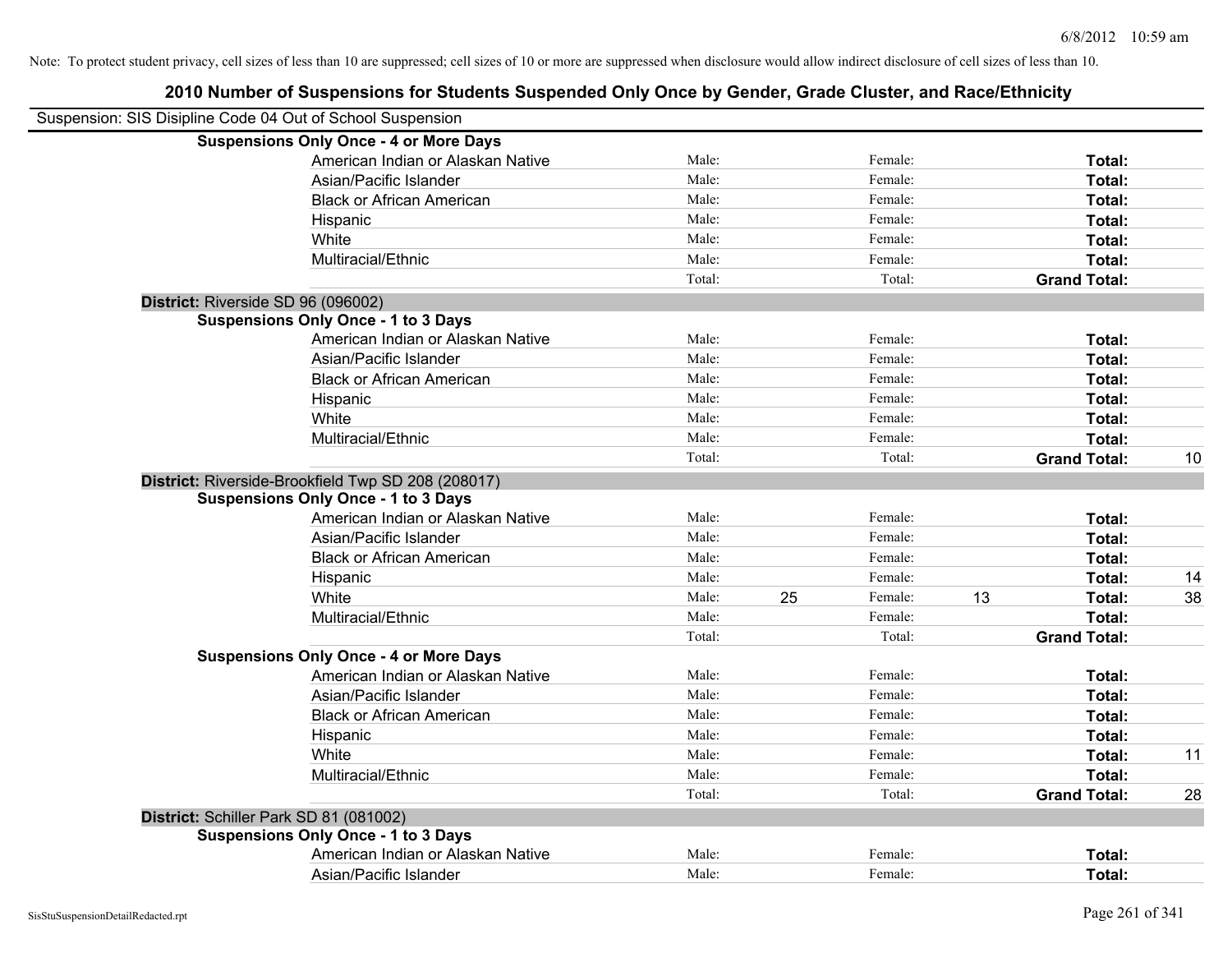| Suspension: SIS Disipline Code 04 Out of School Suspension |                                                     |        |         |                     |
|------------------------------------------------------------|-----------------------------------------------------|--------|---------|---------------------|
|                                                            | <b>Black or African American</b>                    | Male:  | Female: | Total:              |
|                                                            | Hispanic                                            | Male:  | Female: | Total:<br>10        |
|                                                            | White                                               | Male:  | Female: | Total:<br>15        |
|                                                            | Multiracial/Ethnic                                  | Male:  | Female: | Total:              |
|                                                            |                                                     | Total: | Total:  | <b>Grand Total:</b> |
|                                                            | <b>Suspensions Only Once - 4 or More Days</b>       |        |         |                     |
|                                                            | American Indian or Alaskan Native                   | Male:  | Female: | Total:              |
|                                                            | Asian/Pacific Islander                              | Male:  | Female: | Total:              |
|                                                            | <b>Black or African American</b>                    | Male:  | Female: | Total:              |
|                                                            | Hispanic                                            | Male:  | Female: | Total:              |
|                                                            | White                                               | Male:  | Female: | Total:              |
|                                                            | Multiracial/Ethnic                                  | Male:  | Female: | Total:              |
|                                                            |                                                     | Total: | Total:  | <b>Grand Total:</b> |
|                                                            | District: Streamwood Behavioral Healthcare (021500) |        |         |                     |
|                                                            | <b>Suspensions Only Once - 4 or More Days</b>       |        |         |                     |
|                                                            | American Indian or Alaskan Native                   | Male:  | Female: | Total:              |
|                                                            | Asian/Pacific Islander                              | Male:  | Female: | Total:              |
|                                                            | <b>Black or African American</b>                    | Male:  | Female: | Total:              |
|                                                            | Hispanic                                            | Male:  | Female: | Total:              |
|                                                            | White                                               | Male:  | Female: | Total:              |
|                                                            | Multiracial/Ethnic                                  | Male:  | Female: | Total:              |
|                                                            |                                                     | Total: | Total:  | <b>Grand Total:</b> |
|                                                            | District: Union Ridge SD 86 (086002)                |        |         |                     |
|                                                            | <b>Suspensions Only Once - 1 to 3 Days</b>          |        |         |                     |
|                                                            | American Indian or Alaskan Native                   | Male:  | Female: | Total:              |
|                                                            | Asian/Pacific Islander                              | Male:  | Female: | Total:              |
|                                                            | <b>Black or African American</b>                    | Male:  | Female: | Total:              |
|                                                            | Hispanic                                            | Male:  | Female: | Total:              |
|                                                            | White                                               | Male:  | Female: | Total:              |
|                                                            | Multiracial/Ethnic                                  | Male:  | Female: | Total:              |
|                                                            |                                                     | Total: | Total:  | <b>Grand Total:</b> |
|                                                            | District: Westchester SD 92-5 (092502)              |        |         |                     |
|                                                            | <b>Suspensions Only Once - 1 to 3 Days</b>          |        |         |                     |
|                                                            | American Indian or Alaskan Native                   | Male:  | Female: | Total:              |
|                                                            | Asian/Pacific Islander                              | Male:  | Female: | Total:              |
|                                                            | <b>Black or African American</b>                    | Male:  | Female: | Total:              |
|                                                            | Hispanic                                            | Male:  | Female: | Total:              |
|                                                            | White                                               | Male:  | Female: | Total:              |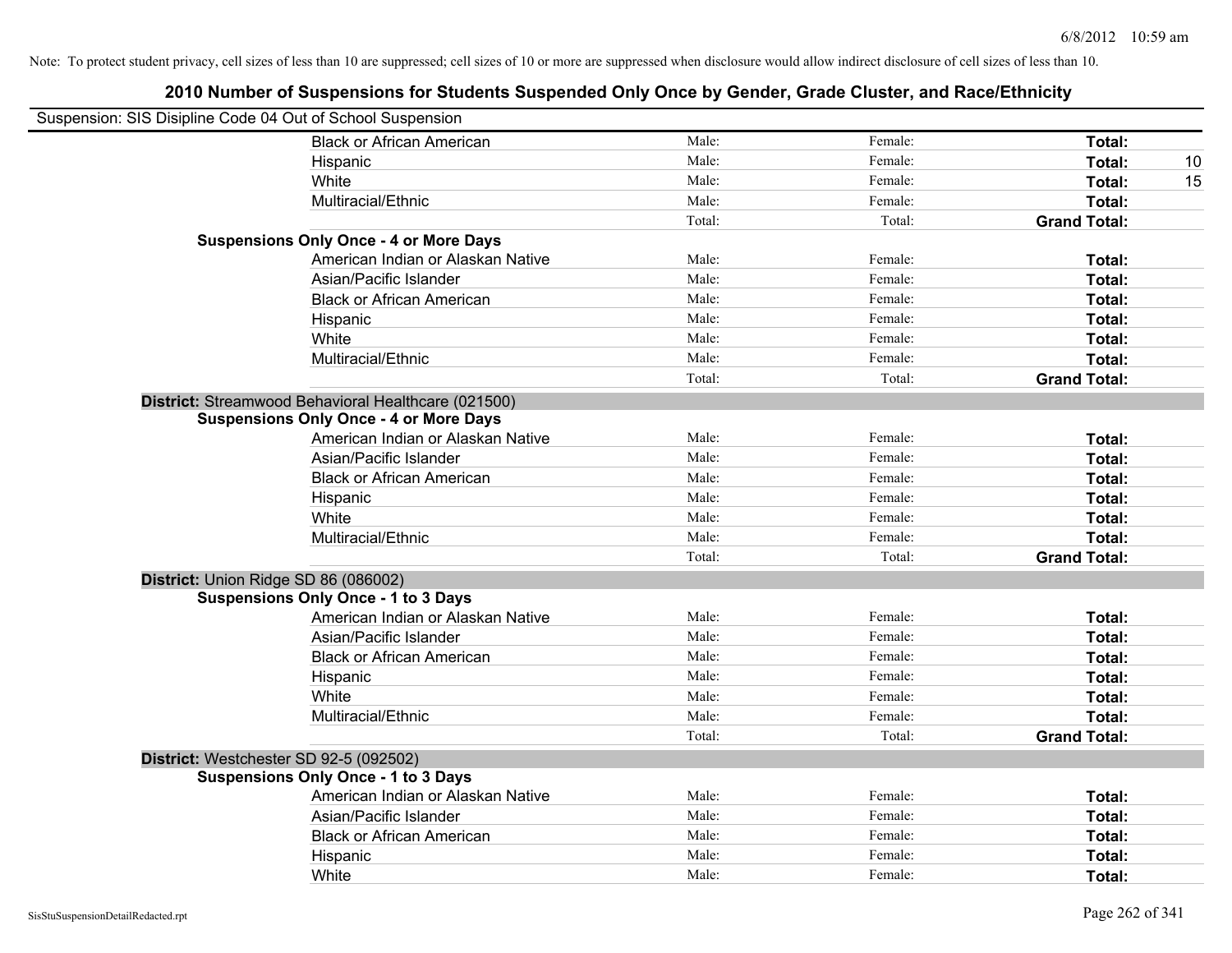|                                         | Suspension: SIS Disipline Code 04 Out of School Suspension |        |         |                     |    |
|-----------------------------------------|------------------------------------------------------------|--------|---------|---------------------|----|
|                                         | Multiracial/Ethnic                                         | Male:  | Female: | Total:              |    |
|                                         |                                                            | Total: | Total:  | <b>Grand Total:</b> | 14 |
|                                         | <b>Suspensions Only Once - 4 or More Days</b>              |        |         |                     |    |
|                                         | American Indian or Alaskan Native                          | Male:  | Female: | Total:              |    |
|                                         | Asian/Pacific Islander                                     | Male:  | Female: | Total:              |    |
|                                         | <b>Black or African American</b>                           | Male:  | Female: | Total:              |    |
|                                         | Hispanic                                                   | Male:  | Female: | Total:              |    |
|                                         | White                                                      | Male:  | Female: | Total:              |    |
|                                         | Multiracial/Ethnic                                         | Male:  | Female: | Total:              |    |
|                                         |                                                            | Total: | Total:  | <b>Grand Total:</b> |    |
|                                         | District: Western Springs SD 101 (101002)                  |        |         |                     |    |
|                                         | <b>Suspensions Only Once - 1 to 3 Days</b>                 |        |         |                     |    |
|                                         | American Indian or Alaskan Native                          | Male:  | Female: | Total:              |    |
|                                         | Asian/Pacific Islander                                     | Male:  | Female: | Total:              |    |
|                                         | <b>Black or African American</b>                           | Male:  | Female: | Total:              |    |
|                                         | Hispanic                                                   | Male:  | Female: | Total:              |    |
|                                         | White                                                      | Male:  | Female: | Total:              |    |
|                                         | Multiracial/Ethnic                                         | Male:  | Female: | Total:              |    |
|                                         |                                                            | Total: | Total:  | <b>Grand Total:</b> |    |
| County: Non-Public School (000)         |                                                            |        |         |                     |    |
|                                         | District: Region 06 West Cook ISC 2 (000000)               |        |         |                     |    |
|                                         | <b>Suspensions Only Once - 4 or More Days</b>              |        |         |                     |    |
|                                         | American Indian or Alaskan Native                          | Male:  | Female: | Total:              |    |
|                                         | Asian/Pacific Islander                                     | Male:  | Female: | Total:              |    |
|                                         | <b>Black or African American</b>                           | Male:  | Female: | Total:              |    |
|                                         | Hispanic                                                   | Male:  | Female: | Total:              |    |
|                                         | White                                                      | Male:  | Female: | Total:              |    |
|                                         | Multiracial/Ethnic                                         | Male:  | Female: | Total:              |    |
|                                         |                                                            | Total: | Total:  | <b>Grand Total:</b> |    |
|                                         |                                                            |        |         |                     |    |
| Region: Region 07 South Cook ISC 4 (07) |                                                            |        |         |                     |    |
| County: Cook (016)                      |                                                            |        |         |                     |    |
|                                         | District: A E R O Spec Educ Coop (806060)                  |        |         |                     |    |
|                                         | <b>Suspensions Only Once - 4 or More Days</b>              |        |         |                     |    |
|                                         | American Indian or Alaskan Native                          | Male:  | Female: | Total:              |    |
|                                         | Asian/Pacific Islander                                     | Male:  | Female: | Total:              |    |
|                                         | <b>Black or African American</b>                           | Male:  | Female: | Total:              |    |
|                                         | Hispanic                                                   | Male:  | Female: | Total:              |    |
|                                         |                                                            |        |         |                     |    |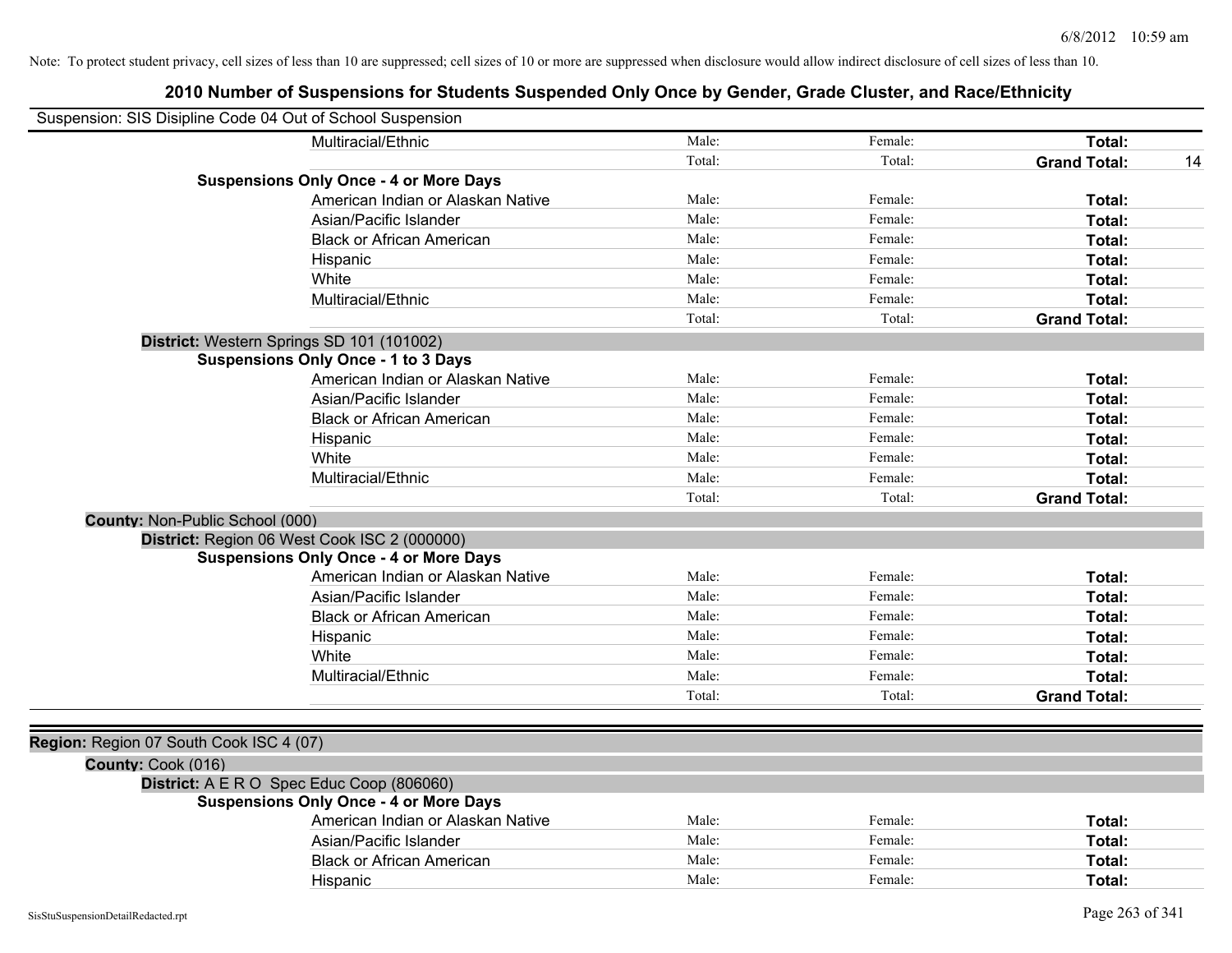# **2010 Number of Suspensions for Students Suspended Only Once by Gender, Grade Cluster, and Race/Ethnicity**

| Suspension: SIS Disipline Code 04 Out of School Suspension |                                                |        |         |                     |    |
|------------------------------------------------------------|------------------------------------------------|--------|---------|---------------------|----|
|                                                            | White                                          | Male:  | Female: | Total:              |    |
|                                                            | Multiracial/Ethnic                             | Male:  | Female: | Total:              |    |
|                                                            |                                                | Total: | Total:  | <b>Grand Total:</b> |    |
|                                                            | District: Alsip-Hazlgrn-Oaklwn SD 126 (126002) |        |         |                     |    |
|                                                            | <b>Suspensions Only Once - 1 to 3 Days</b>     |        |         |                     |    |
|                                                            | American Indian or Alaskan Native              | Male:  | Female: | Total:              |    |
|                                                            | Asian/Pacific Islander                         | Male:  | Female: | Total:              |    |
|                                                            | <b>Black or African American</b>               | Male:  | Female: | Total:              |    |
|                                                            | Hispanic                                       | Male:  | Female: | Total:              |    |
|                                                            | White                                          | Male:  | Female: | Total:              | 10 |
|                                                            | Multiracial/Ethnic                             | Male:  | Female: | Total:              |    |
|                                                            |                                                | Total: | Total:  | <b>Grand Total:</b> | 25 |
|                                                            | <b>Suspensions Only Once - 4 or More Days</b>  |        |         |                     |    |
|                                                            | American Indian or Alaskan Native              | Male:  | Female: | Total:              |    |
|                                                            | Asian/Pacific Islander                         | Male:  | Female: | Total:              |    |
|                                                            | <b>Black or African American</b>               | Male:  | Female: | Total:              |    |
|                                                            | Hispanic                                       | Male:  | Female: | Total:              |    |
|                                                            | White                                          | Male:  | Female: | Total:              |    |
|                                                            | Multiracial/Ethnic                             | Male:  | Female: | Total:              |    |
|                                                            |                                                | Total: | Total:  | <b>Grand Total:</b> |    |
|                                                            | District: Arbor Park SD 145 (145002)           |        |         |                     |    |
|                                                            | <b>Suspensions Only Once - 1 to 3 Days</b>     |        |         |                     |    |
|                                                            | American Indian or Alaskan Native              | Male:  | Female: | Total:              |    |
|                                                            | Asian/Pacific Islander                         | Male:  | Female: | Total:              |    |
|                                                            | <b>Black or African American</b>               | Male:  | Female: | Total:              |    |
|                                                            | Hispanic                                       | Male:  | Female: | Total:              |    |
|                                                            | White                                          | Male:  | Female: | Total:              |    |
|                                                            | Multiracial/Ethnic                             | Male:  | Female: | Total:              |    |
|                                                            |                                                | Total: | Total:  | <b>Grand Total:</b> |    |
|                                                            | <b>Suspensions Only Once - 4 or More Days</b>  |        |         |                     |    |
|                                                            | American Indian or Alaskan Native              | Male:  | Female: | Total:              |    |
|                                                            | Asian/Pacific Islander                         | Male:  | Female: | Total:              |    |
|                                                            | <b>Black or African American</b>               | Male:  | Female: | Total:              |    |
|                                                            | Hispanic                                       | Male:  | Female: | Total:              |    |
|                                                            | White                                          | Male:  | Female: | Total:              |    |
|                                                            | Multiracial/Ethnic                             | Male:  | Female: | Total:              |    |
|                                                            |                                                | Total: | Total:  | <b>Grand Total:</b> |    |
|                                                            |                                                |        |         |                     |    |

### **District:** Argo CHSD 217 (217016)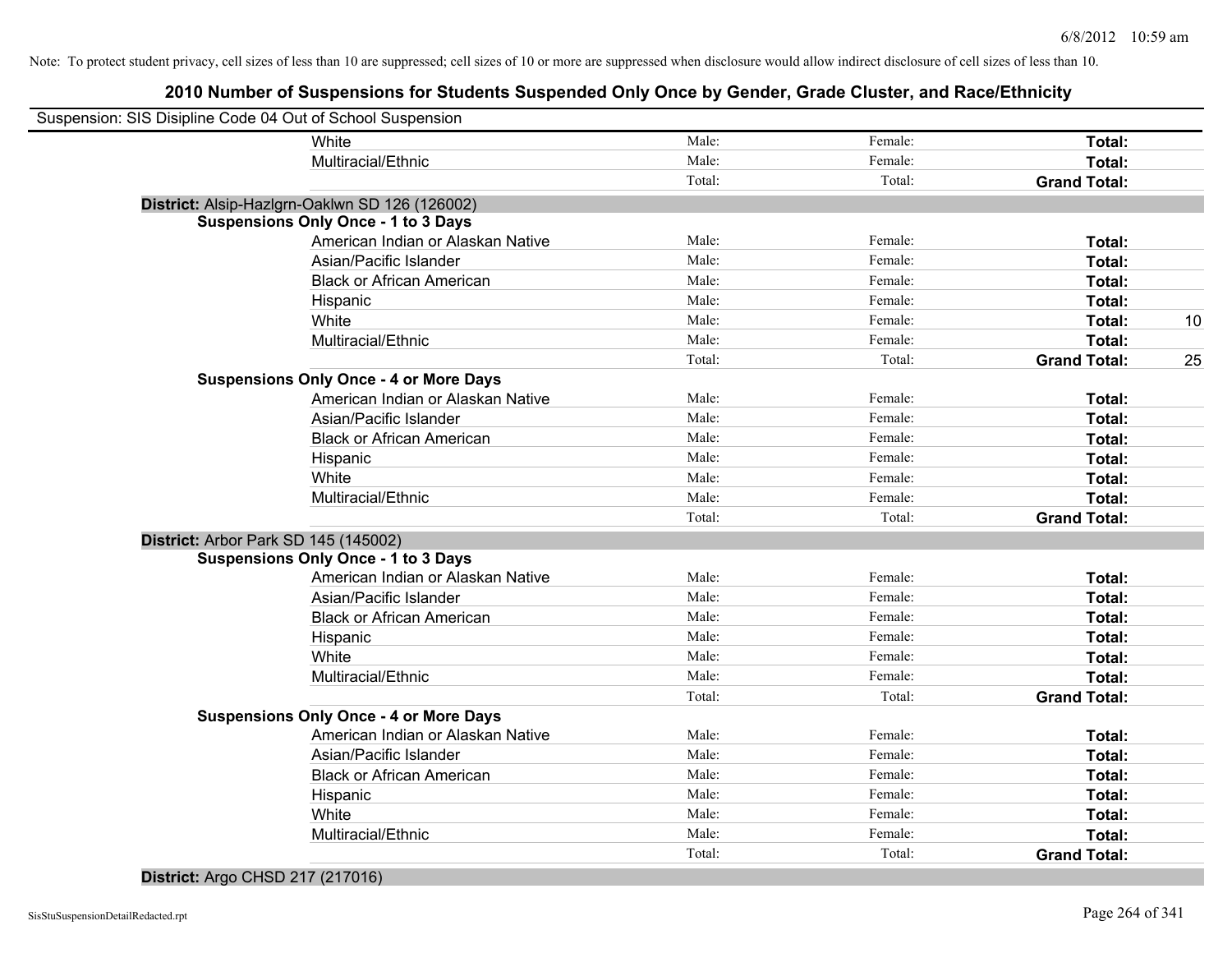| Suspension: SIS Disipline Code 04 Out of School Suspension | <b>Suspensions Only Once - 1 to 3 Days</b>    |        |     |         |    |                     |     |
|------------------------------------------------------------|-----------------------------------------------|--------|-----|---------|----|---------------------|-----|
|                                                            | American Indian or Alaskan Native             | Male:  |     | Female: |    | Total:              |     |
|                                                            | Asian/Pacific Islander                        | Male:  |     | Female: |    | Total:              |     |
|                                                            | <b>Black or African American</b>              | Male:  | 12  | Female: | 15 | Total:              | 27  |
|                                                            | Hispanic                                      | Male:  | 31  | Female: | 12 | Total:              | 43  |
|                                                            | White                                         | Male:  | 37  | Female: | 16 | Total:              | 53  |
|                                                            | Multiracial/Ethnic                            | Male:  |     | Female: |    | Total:              |     |
|                                                            |                                               | Total: |     | Total:  |    | <b>Grand Total:</b> |     |
|                                                            | <b>Suspensions Only Once - 4 or More Days</b> |        |     |         |    |                     |     |
|                                                            | American Indian or Alaskan Native             | Male:  |     | Female: |    | Total:              |     |
|                                                            | Asian/Pacific Islander                        | Male:  |     | Female: |    | Total:              |     |
|                                                            | <b>Black or African American</b>              | Male:  |     | Female: |    | Total:              | 14  |
|                                                            | Hispanic                                      | Male:  |     | Female: |    | Total:              | 19  |
|                                                            | White                                         | Male:  |     | Female: |    | Total:              | 13  |
|                                                            | Multiracial/Ethnic                            | Male:  |     | Female: |    | Total:              |     |
|                                                            |                                               | Total: |     | Total:  |    | <b>Grand Total:</b> |     |
|                                                            | District: Atwood Heights SD 125 (125002)      |        |     |         |    |                     |     |
|                                                            | <b>Suspensions Only Once - 1 to 3 Days</b>    |        |     |         |    |                     |     |
|                                                            | American Indian or Alaskan Native             | Male:  |     | Female: |    | Total:              |     |
|                                                            | Asian/Pacific Islander                        | Male:  |     | Female: |    | Total:              |     |
|                                                            | <b>Black or African American</b>              | Male:  |     | Female: |    | Total:              |     |
|                                                            | Hispanic                                      | Male:  |     | Female: |    | Total:              |     |
|                                                            | White                                         | Male:  |     | Female: |    | Total:              |     |
|                                                            | Multiracial/Ethnic                            | Male:  |     | Female: |    | Total:              |     |
|                                                            |                                               | Total: |     | Total:  |    | <b>Grand Total:</b> |     |
|                                                            | District: Bloom Twp HSD 206 (206017)          |        |     |         |    |                     |     |
|                                                            | <b>Suspensions Only Once - 1 to 3 Days</b>    |        |     |         |    |                     |     |
|                                                            | American Indian or Alaskan Native             | Male:  |     | Female: |    | Total:              |     |
|                                                            | Asian/Pacific Islander                        | Male:  |     | Female: |    | Total:              |     |
|                                                            | <b>Black or African American</b>              | Male:  | 119 | Female: | 95 | Total:              | 214 |
|                                                            | Hispanic                                      | Male:  | 25  | Female: | 27 | Total:              | 52  |
|                                                            | White                                         | Male:  |     | Female: |    | Total:              | 28  |
|                                                            | Multiracial/Ethnic                            | Male:  | 10  | Female: | 10 | Total:              | 20  |
|                                                            |                                               | Total: |     | Total:  |    | <b>Grand Total:</b> |     |
|                                                            | <b>Suspensions Only Once - 4 or More Days</b> |        |     |         |    |                     |     |
|                                                            | American Indian or Alaskan Native             | Male:  |     | Female: |    | Total:              |     |
|                                                            | Asian/Pacific Islander                        | Male:  |     | Female: |    | Total:              |     |
|                                                            | <b>Black or African American</b>              | Male:  | 33  | Female: | 43 | Total:              | 76  |
|                                                            | Hispanic                                      | Male:  |     | Female: |    | Total:              | 15  |
| SisStuSuspensionDetailRedacted.rpt                         |                                               |        |     |         |    | Page 265 of 341     |     |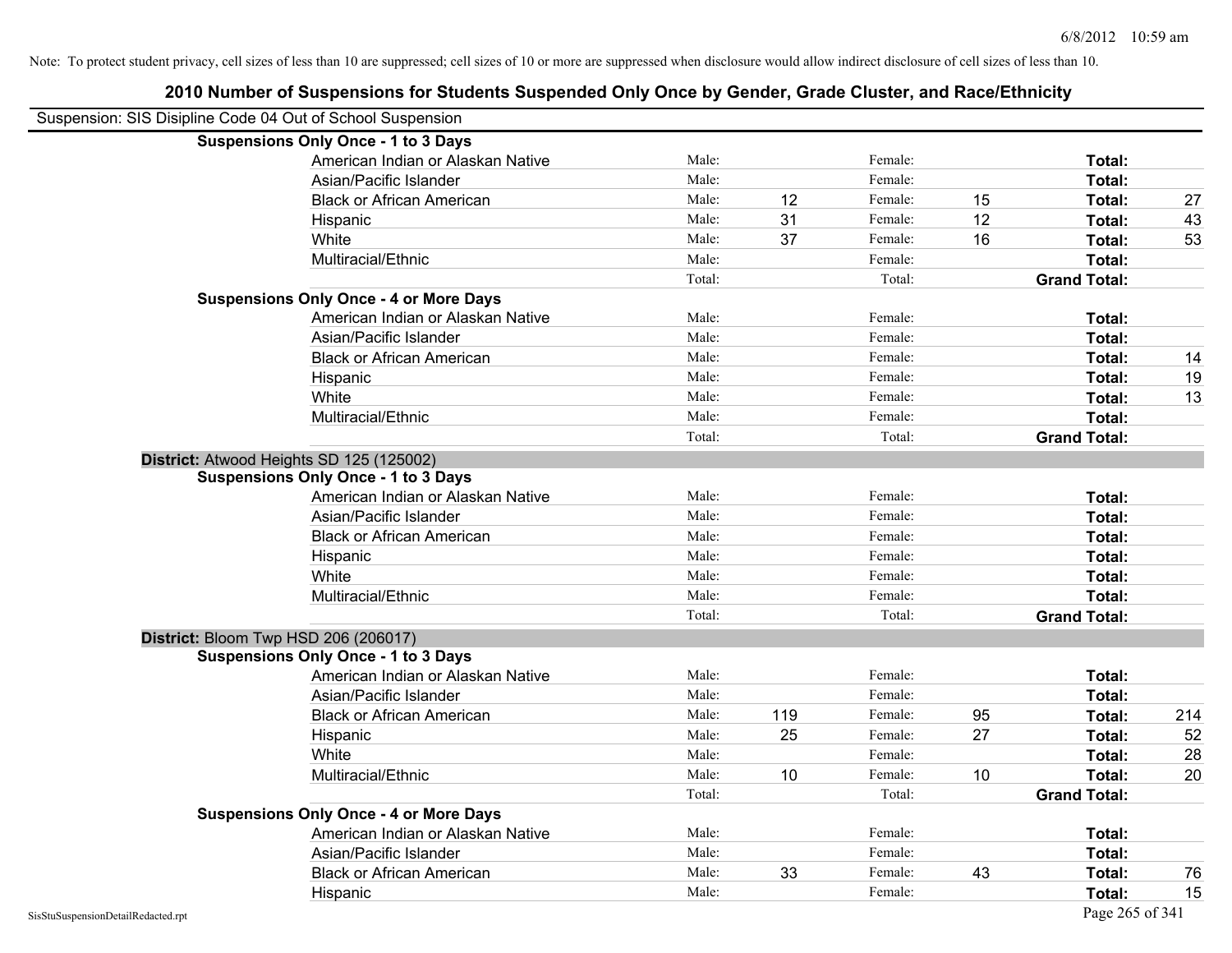# **2010 Number of Suspensions for Students Suspended Only Once by Gender, Grade Cluster, and Race/Ethnicity**

| Suspension: SIS Disipline Code 04 Out of School Suspension |        |     |         |     |                     |     |
|------------------------------------------------------------|--------|-----|---------|-----|---------------------|-----|
| White                                                      | Male:  |     | Female: |     | Total:              |     |
| Multiracial/Ethnic                                         | Male:  |     | Female: |     | Total:              |     |
|                                                            | Total: |     | Total:  |     | <b>Grand Total:</b> | 105 |
| District: Bremen CHSD 228 (228016)                         |        |     |         |     |                     |     |
| <b>Suspensions Only Once - 1 to 3 Days</b>                 |        |     |         |     |                     |     |
| American Indian or Alaskan Native                          | Male:  |     | Female: |     | Total:              |     |
| Asian/Pacific Islander                                     | Male:  |     | Female: |     | Total:              |     |
| <b>Black or African American</b>                           | Male:  | 117 | Female: | 138 | Total:              | 255 |
| Hispanic                                                   | Male:  | 27  | Female: | 22  | Total:              | 49  |
| White                                                      | Male:  | 63  | Female: | 28  | Total:              | 91  |
| Multiracial/Ethnic                                         | Male:  |     | Female: |     | Total:              | 16  |
|                                                            | Total: |     | Total:  |     | <b>Grand Total:</b> |     |
| <b>Suspensions Only Once - 4 or More Days</b>              |        |     |         |     |                     |     |
| American Indian or Alaskan Native                          | Male:  |     | Female: |     | Total:              |     |
| Asian/Pacific Islander                                     | Male:  |     | Female: |     | Total:              |     |
| <b>Black or African American</b>                           | Male:  | 37  | Female: | 28  | Total:              | 65  |
| Hispanic                                                   | Male:  |     | Female: |     | Total:              | 18  |
| White                                                      | Male:  |     | Female: |     | Total:              | 12  |
| Multiracial/Ethnic                                         | Male:  |     | Female: |     | Total:              |     |
|                                                            | Total: |     | Total:  |     | <b>Grand Total:</b> |     |
| District: Brookwood SD 167 (167002)                        |        |     |         |     |                     |     |
| <b>Suspensions Only Once - 1 to 3 Days</b>                 |        |     |         |     |                     |     |
| American Indian or Alaskan Native                          | Male:  |     | Female: |     | Total:              |     |
| Asian/Pacific Islander                                     | Male:  |     | Female: |     | Total:              |     |
| <b>Black or African American</b>                           | Male:  |     | Female: |     | Total:              | 31  |
| Hispanic                                                   | Male:  |     | Female: |     | Total:              |     |
| White                                                      | Male:  |     | Female: |     | Total:              |     |
| Multiracial/Ethnic                                         | Male:  |     | Female: |     | Total:              |     |
|                                                            | Total: |     | Total:  |     | <b>Grand Total:</b> |     |
| <b>Suspensions Only Once - 4 or More Days</b>              |        |     |         |     |                     |     |
| American Indian or Alaskan Native                          | Male:  |     | Female: |     | Total:              |     |
| Asian/Pacific Islander                                     | Male:  |     | Female: |     | Total:              |     |
| <b>Black or African American</b>                           | Male:  |     | Female: |     | Total:              |     |
| Hispanic                                                   | Male:  |     | Female: |     | Total:              |     |
| White                                                      | Male:  |     | Female: |     | Total:              |     |
| Multiracial/Ethnic                                         | Male:  |     | Female: |     | Total:              |     |
|                                                            | Total: |     | Total:  |     | <b>Grand Total:</b> | 10  |
|                                                            |        |     |         |     |                     |     |

### **District:** Burbank SD 111 (111002)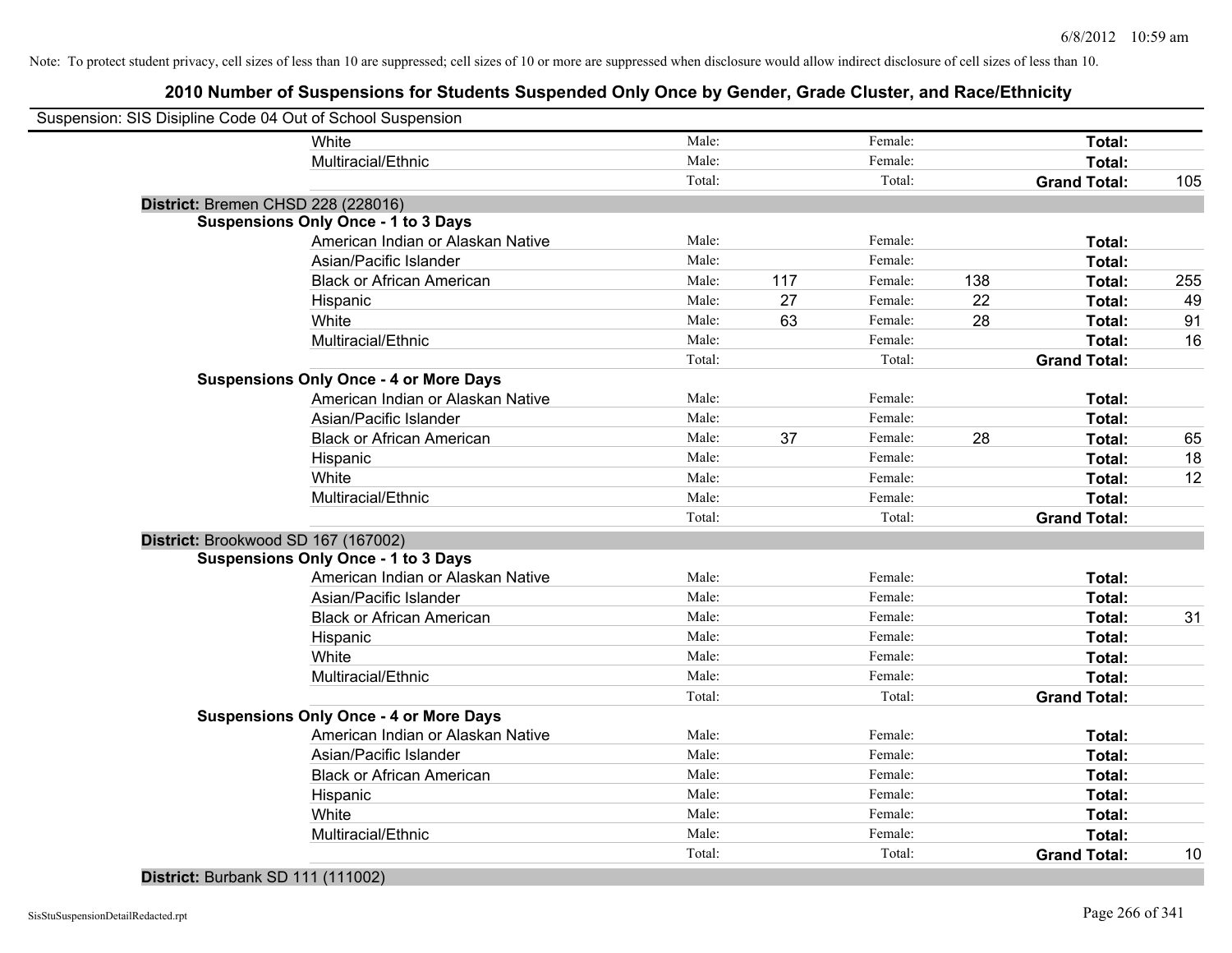| Suspension: SIS Disipline Code 04 Out of School Suspension |                                               |        |    |         |    |                     |    |
|------------------------------------------------------------|-----------------------------------------------|--------|----|---------|----|---------------------|----|
| <b>Suspensions Only Once - 1 to 3 Days</b>                 |                                               |        |    |         |    |                     |    |
|                                                            | American Indian or Alaskan Native             | Male:  |    | Female: |    | Total:              |    |
|                                                            | Asian/Pacific Islander                        | Male:  |    | Female: |    | Total:              |    |
|                                                            | <b>Black or African American</b>              | Male:  |    | Female: |    | Total:              |    |
| Hispanic                                                   |                                               | Male:  | 12 | Female: | 13 | Total:              | 25 |
| White                                                      |                                               | Male:  |    | Female: |    | Total:              | 36 |
|                                                            | Multiracial/Ethnic                            | Male:  |    | Female: |    | Total:              |    |
|                                                            |                                               | Total: |    | Total:  |    | <b>Grand Total:</b> |    |
|                                                            | <b>Suspensions Only Once - 4 or More Days</b> |        |    |         |    |                     |    |
|                                                            | American Indian or Alaskan Native             | Male:  |    | Female: |    | Total:              |    |
|                                                            | Asian/Pacific Islander                        | Male:  |    | Female: |    | Total:              |    |
|                                                            | <b>Black or African American</b>              | Male:  |    | Female: |    | Total:              |    |
| Hispanic                                                   |                                               | Male:  |    | Female: |    | Total:              |    |
| White                                                      |                                               | Male:  |    | Female: |    | Total:              |    |
|                                                            | Multiracial/Ethnic                            | Male:  |    | Female: |    | Total:              |    |
|                                                            |                                               | Total: |    | Total:  |    | <b>Grand Total:</b> |    |
| District: Burnham SD 154-5 (154502)                        |                                               |        |    |         |    |                     |    |
| <b>Suspensions Only Once - 1 to 3 Days</b>                 |                                               |        |    |         |    |                     |    |
|                                                            | American Indian or Alaskan Native             | Male:  |    | Female: |    | Total:              |    |
|                                                            | Asian/Pacific Islander                        | Male:  |    | Female: |    | Total:              |    |
|                                                            | <b>Black or African American</b>              | Male:  |    | Female: |    | Total:              |    |
| Hispanic                                                   |                                               | Male:  |    | Female: |    | Total:              |    |
| White                                                      |                                               | Male:  |    | Female: |    | Total:              |    |
|                                                            | Multiracial/Ethnic                            | Male:  |    | Female: |    | Total:              |    |
|                                                            |                                               | Total: |    | Total:  |    | <b>Grand Total:</b> | 10 |
| District: Calumet City SD 155 (155002)                     |                                               |        |    |         |    |                     |    |
| <b>Suspensions Only Once - 1 to 3 Days</b>                 |                                               |        |    |         |    |                     |    |
|                                                            | American Indian or Alaskan Native             | Male:  |    | Female: |    | Total:              |    |
|                                                            | Asian/Pacific Islander                        | Male:  |    | Female: |    | Total:              |    |
|                                                            | <b>Black or African American</b>              | Male:  | 41 | Female: | 22 | Total:              | 63 |
| Hispanic                                                   |                                               | Male:  |    | Female: |    | Total:              |    |
| White                                                      |                                               | Male:  |    | Female: |    | Total:              |    |
|                                                            | Multiracial/Ethnic                            | Male:  |    | Female: |    | Total:              |    |
|                                                            |                                               | Total: |    | Total:  |    | <b>Grand Total:</b> | 75 |
|                                                            | <b>Suspensions Only Once - 4 or More Days</b> |        |    |         |    |                     |    |
|                                                            | American Indian or Alaskan Native             | Male:  |    | Female: |    | Total:              |    |
|                                                            | Asian/Pacific Islander                        | Male:  |    | Female: |    | Total:              |    |
|                                                            | <b>Black or African American</b>              | Male:  |    | Female: |    | Total:              | 17 |
| Hispanic                                                   |                                               | Male:  |    | Female: |    | Total:              |    |
| SisStuSuspensionDetailRedacted.rpt                         |                                               |        |    |         |    | Page 267 of 341     |    |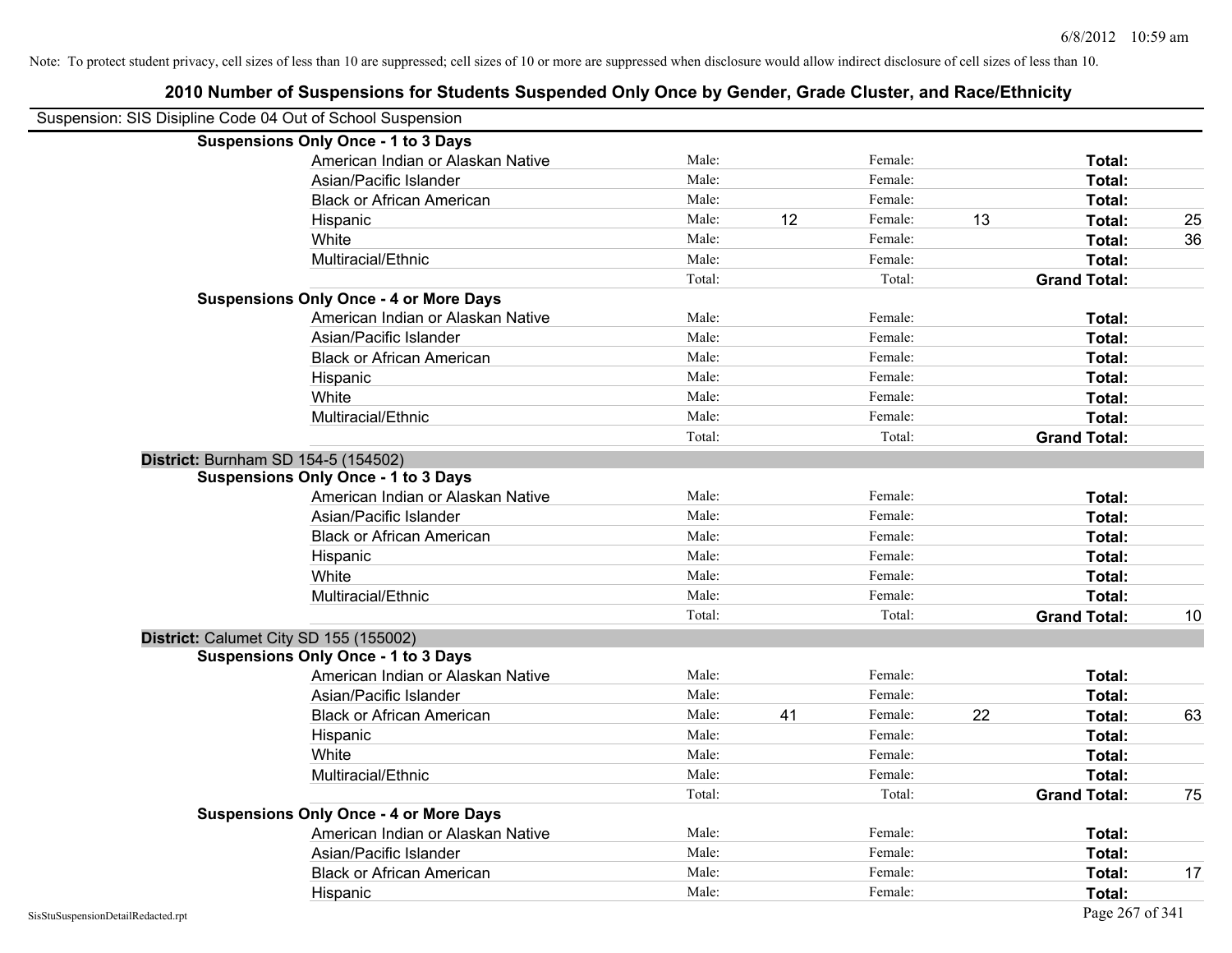# **2010 Number of Suspensions for Students Suspended Only Once by Gender, Grade Cluster, and Race/Ethnicity**

| Suspension: SIS Disipline Code 04 Out of School Suspension |                                   |        |    |         |    |                     |     |
|------------------------------------------------------------|-----------------------------------|--------|----|---------|----|---------------------|-----|
| White                                                      |                                   | Male:  |    | Female: |    | Total:              |     |
|                                                            | Multiracial/Ethnic                | Male:  |    | Female: |    | Total:              |     |
|                                                            |                                   | Total: |    | Total:  |    | <b>Grand Total:</b> |     |
| District: Calumet Public SD 132 (132002)                   |                                   |        |    |         |    |                     |     |
| <b>Suspensions Only Once - 1 to 3 Days</b>                 |                                   |        |    |         |    |                     |     |
|                                                            | American Indian or Alaskan Native | Male:  |    | Female: |    | Total:              |     |
|                                                            | Asian/Pacific Islander            | Male:  |    | Female: |    | Total:              |     |
|                                                            | <b>Black or African American</b>  | Male:  | 31 | Female: | 20 | Total:              | 51  |
| Hispanic                                                   |                                   | Male:  |    | Female: |    | Total:              |     |
| White                                                      |                                   | Male:  |    | Female: |    | Total:              |     |
|                                                            | Multiracial/Ethnic                | Male:  |    | Female: |    | Total:              |     |
|                                                            |                                   | Total: |    | Total:  |    | <b>Grand Total:</b> |     |
| <b>Suspensions Only Once - 4 or More Days</b>              |                                   |        |    |         |    |                     |     |
|                                                            | American Indian or Alaskan Native | Male:  |    | Female: |    | Total:              |     |
|                                                            | Asian/Pacific Islander            | Male:  |    | Female: |    | Total:              |     |
|                                                            | <b>Black or African American</b>  | Male:  |    | Female: |    | Total:              | 14  |
| Hispanic                                                   |                                   | Male:  |    | Female: |    | Total:              |     |
| White                                                      |                                   | Male:  |    | Female: |    | Total:              |     |
|                                                            | Multiracial/Ethnic                | Male:  |    | Female: |    | Total:              |     |
|                                                            |                                   | Total: |    | Total:  |    | <b>Grand Total:</b> |     |
| District: CCSD 168 (168004)                                |                                   |        |    |         |    |                     |     |
| <b>Suspensions Only Once - 1 to 3 Days</b>                 |                                   |        |    |         |    |                     |     |
|                                                            | American Indian or Alaskan Native | Male:  |    | Female: |    | Total:              |     |
|                                                            | Asian/Pacific Islander            | Male:  |    | Female: |    | Total:              |     |
|                                                            | <b>Black or African American</b>  | Male:  | 68 | Female: | 32 | Total:              | 100 |
| Hispanic                                                   |                                   | Male:  |    | Female: |    | Total:              |     |
| White                                                      |                                   | Male:  |    | Female: |    | Total:              |     |
|                                                            | Multiracial/Ethnic                | Male:  |    | Female: |    | Total:              |     |
|                                                            |                                   | Total: |    | Total:  |    | <b>Grand Total:</b> | 113 |
| <b>Suspensions Only Once - 4 or More Days</b>              |                                   |        |    |         |    |                     |     |
|                                                            | American Indian or Alaskan Native | Male:  |    | Female: |    | Total:              |     |
|                                                            | Asian/Pacific Islander            | Male:  |    | Female: |    | Total:              |     |
|                                                            | <b>Black or African American</b>  | Male:  |    | Female: |    | Total:              | 18  |
| Hispanic                                                   |                                   | Male:  |    | Female: |    | Total:              |     |
| White                                                      |                                   | Male:  |    | Female: |    | Total:              |     |
|                                                            | Multiracial/Ethnic                | Male:  |    | Female: |    | Total:              |     |
|                                                            |                                   | Total: |    | Total:  |    | <b>Grand Total:</b> |     |

### **District:** Central Stickney SD 110 (110002)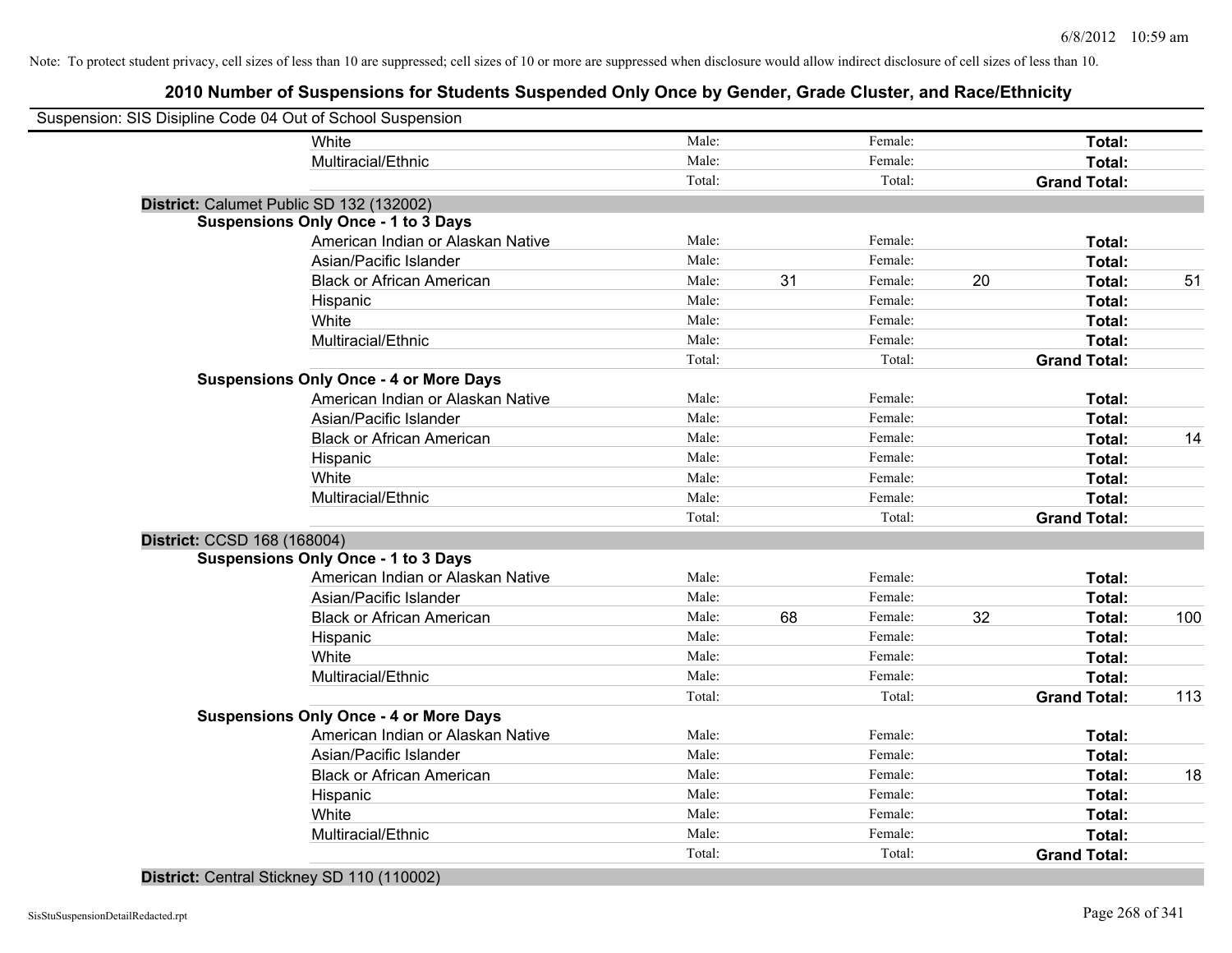| Suspension: SIS Disipline Code 04 Out of School Suspension |                                               |        |    |         |    |                     |     |
|------------------------------------------------------------|-----------------------------------------------|--------|----|---------|----|---------------------|-----|
|                                                            | <b>Suspensions Only Once - 1 to 3 Days</b>    |        |    |         |    |                     |     |
|                                                            | American Indian or Alaskan Native             | Male:  |    | Female: |    | Total:              |     |
|                                                            | Asian/Pacific Islander                        | Male:  |    | Female: |    | Total:              |     |
|                                                            | <b>Black or African American</b>              | Male:  |    | Female: |    | Total:              |     |
|                                                            | Hispanic                                      | Male:  |    | Female: |    | Total:              |     |
|                                                            | White                                         | Male:  |    | Female: |    | Total:              |     |
|                                                            | Multiracial/Ethnic                            | Male:  |    | Female: |    | Total:              |     |
|                                                            |                                               | Total: |    | Total:  |    | <b>Grand Total:</b> | 11  |
|                                                            | District: Chicago Heights SD 170 (170002)     |        |    |         |    |                     |     |
|                                                            | <b>Suspensions Only Once - 1 to 3 Days</b>    |        |    |         |    |                     |     |
|                                                            | American Indian or Alaskan Native             | Male:  |    | Female: |    | Total:              |     |
|                                                            | Asian/Pacific Islander                        | Male:  |    | Female: |    | Total:              |     |
|                                                            | <b>Black or African American</b>              | Male:  | 78 | Female: | 49 | Total:              | 127 |
|                                                            | Hispanic                                      | Male:  | 37 | Female: | 14 | Total:              | 51  |
|                                                            | White                                         | Male:  |    | Female: |    | Total:              |     |
|                                                            | Multiracial/Ethnic                            | Male:  |    | Female: |    | Total:              |     |
|                                                            |                                               | Total: |    | Total:  |    | <b>Grand Total:</b> | 192 |
|                                                            | <b>Suspensions Only Once - 4 or More Days</b> |        |    |         |    |                     |     |
|                                                            | American Indian or Alaskan Native             | Male:  |    | Female: |    | Total:              |     |
|                                                            | Asian/Pacific Islander                        | Male:  |    | Female: |    | Total:              |     |
|                                                            | <b>Black or African American</b>              | Male:  | 10 | Female: | 13 | Total:              | 23  |
|                                                            | Hispanic                                      | Male:  |    | Female: |    | Total:              |     |
|                                                            | White                                         | Male:  |    | Female: |    | Total:              |     |
|                                                            | Multiracial/Ethnic                            | Male:  |    | Female: |    | Total:              |     |
|                                                            |                                               | Total: |    | Total:  |    | <b>Grand Total:</b> |     |
|                                                            | District: Chicago Ridge SD 127-5 (127502)     |        |    |         |    |                     |     |
|                                                            | <b>Suspensions Only Once - 1 to 3 Days</b>    |        |    |         |    |                     |     |
|                                                            | American Indian or Alaskan Native             | Male:  |    | Female: |    | Total:              |     |
|                                                            | Asian/Pacific Islander                        | Male:  |    | Female: |    | Total:              |     |
|                                                            | <b>Black or African American</b>              | Male:  |    | Female: |    | Total:              |     |
|                                                            | Hispanic                                      | Male:  |    | Female: |    | Total:              |     |
|                                                            | White                                         | Male:  |    | Female: |    | Total:              |     |
|                                                            | Multiracial/Ethnic                            | Male:  |    | Female: |    | Total:              |     |
|                                                            |                                               | Total: |    | Total:  |    | <b>Grand Total:</b> | 14  |
|                                                            | <b>Suspensions Only Once - 4 or More Days</b> |        |    |         |    |                     |     |
|                                                            | American Indian or Alaskan Native             | Male:  |    | Female: |    | Total:              |     |
|                                                            | Asian/Pacific Islander                        | Male:  |    | Female: |    | Total:              |     |
|                                                            | <b>Black or African American</b>              | Male:  |    | Female: |    | Total:              |     |
|                                                            | Hispanic                                      | Male:  |    | Female: |    | Total:              |     |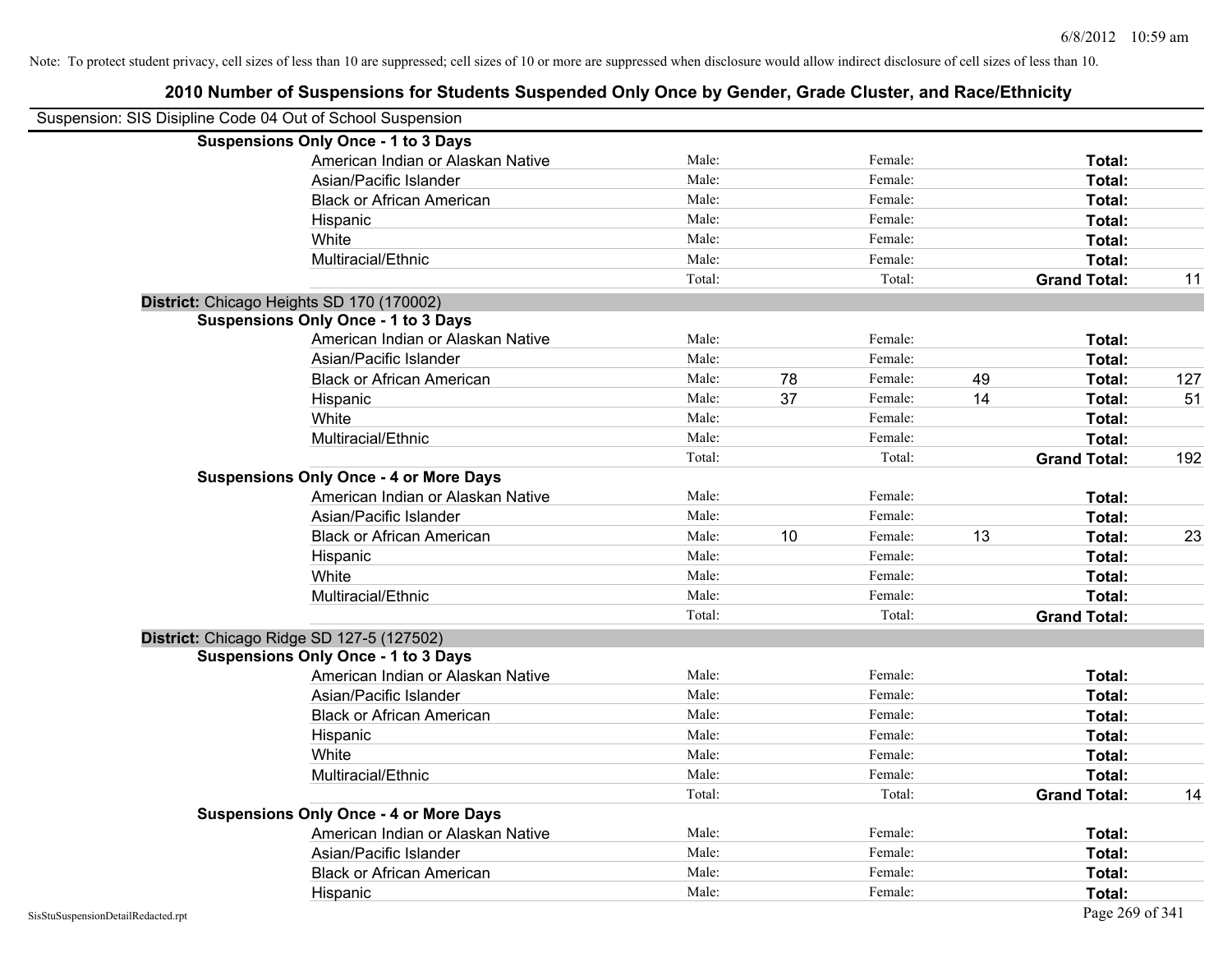| Suspension: SIS Disipline Code 04 Out of School Suspension |        |     |         |     |                     |     |
|------------------------------------------------------------|--------|-----|---------|-----|---------------------|-----|
| White                                                      | Male:  |     | Female: |     | Total:              |     |
| Multiracial/Ethnic                                         | Male:  |     | Female: |     | Total:              |     |
|                                                            | Total: |     | Total:  |     | <b>Grand Total:</b> |     |
| District: CHSD 218 (218016)                                |        |     |         |     |                     |     |
| <b>Suspensions Only Once - 1 to 3 Days</b>                 |        |     |         |     |                     |     |
| American Indian or Alaskan Native                          | Male:  |     | Female: |     | Total:              |     |
| Asian/Pacific Islander                                     | Male:  |     | Female: |     | Total:              |     |
| <b>Black or African American</b>                           | Male:  | 40  | Female: | 20  | Total:              | 60  |
| Hispanic                                                   | Male:  | 27  | Female: | 16  | Total:              | 43  |
| White                                                      | Male:  |     | Female: |     | Total:              |     |
| Multiracial/Ethnic                                         | Male:  |     | Female: |     | Total:              |     |
|                                                            | Total: |     | Total:  |     | <b>Grand Total:</b> |     |
| <b>Suspensions Only Once - 4 or More Days</b>              |        |     |         |     |                     |     |
| American Indian or Alaskan Native                          | Male:  |     | Female: |     | Total:              |     |
| Asian/Pacific Islander                                     | Male:  |     | Female: |     | Total:              |     |
| <b>Black or African American</b>                           | Male:  |     | Female: |     | Total:              | 19  |
| Hispanic                                                   | Male:  |     | Female: |     | Total:              | 14  |
| White                                                      | Male:  |     | Female: |     | Total:              |     |
| Multiracial/Ethnic                                         | Male:  |     | Female: |     | Total:              |     |
|                                                            | Total: |     | Total:  |     | <b>Grand Total:</b> |     |
| District: Cons HSD 230 (230013)                            |        |     |         |     |                     |     |
| <b>Suspensions Only Once - 1 to 3 Days</b>                 |        |     |         |     |                     |     |
| American Indian or Alaskan Native                          | Male:  |     | Female: |     | Total:              |     |
| Asian/Pacific Islander                                     | Male:  |     | Female: |     | Total:              |     |
| <b>Black or African American</b>                           | Male:  |     | Female: |     | Total:              | 22  |
| Hispanic                                                   | Male:  | 17  | Female: | 28  | Total:              | 45  |
| White                                                      | Male:  | 195 | Female: | 84  | Total:              | 279 |
| Multiracial/Ethnic                                         | Male:  |     | Female: |     | Total:              |     |
|                                                            | Total: | 236 | Total:  | 123 | <b>Grand Total:</b> | 359 |
| <b>Suspensions Only Once - 4 or More Days</b>              |        |     |         |     |                     |     |
| American Indian or Alaskan Native                          | Male:  |     | Female: |     | Total:              |     |
| Asian/Pacific Islander                                     | Male:  |     | Female: |     | Total:              |     |
| <b>Black or African American</b>                           | Male:  |     | Female: |     | Total:              |     |
| Hispanic                                                   | Male:  |     | Female: |     | Total:              |     |
| White                                                      | Male:  | 46  | Female: | 25  | Total:              | 71  |
| Multiracial/Ethnic                                         | Male:  |     | Female: |     | Total:              |     |
|                                                            | Total: |     | Total:  |     | <b>Grand Total:</b> | 92  |
|                                                            |        |     |         |     |                     |     |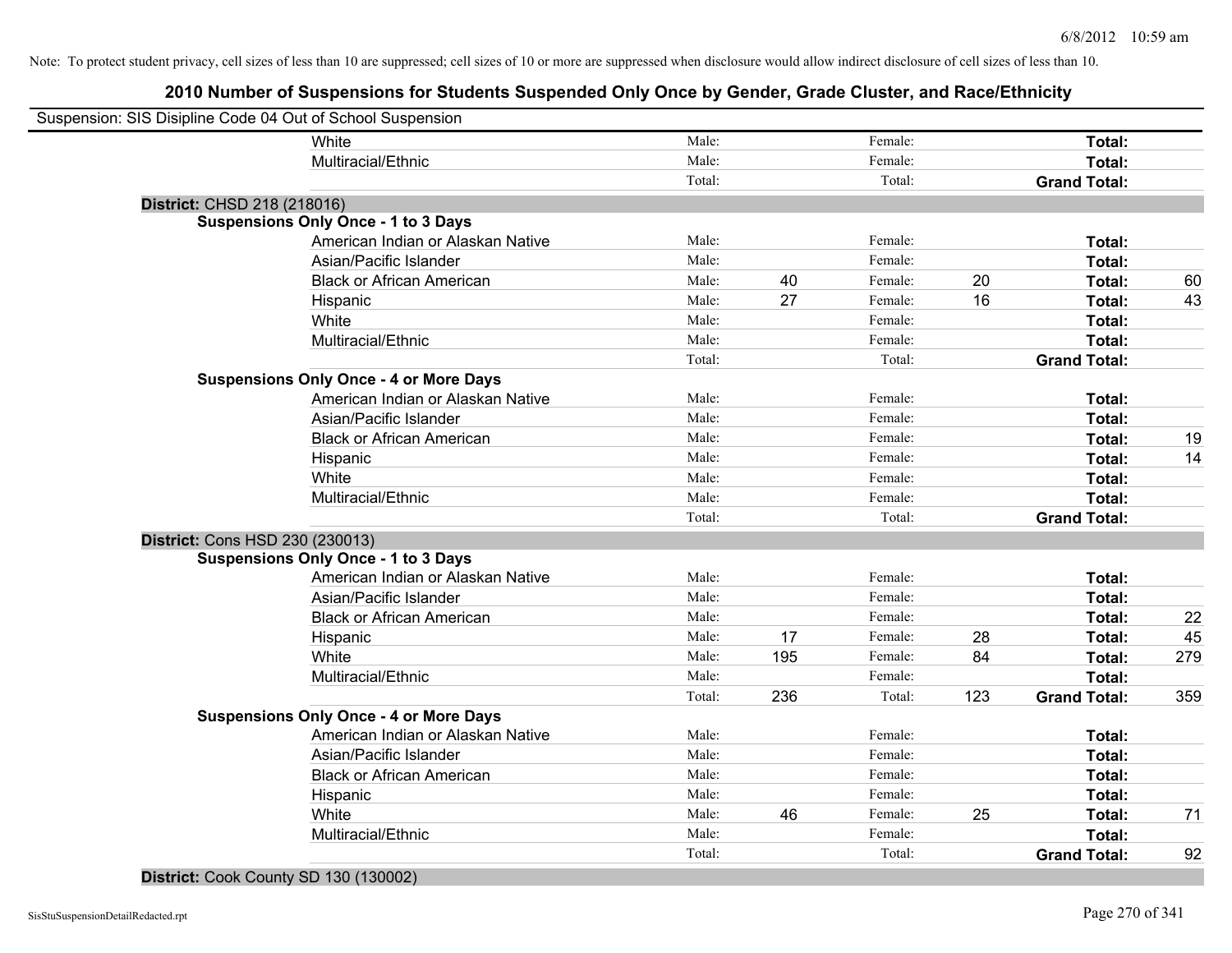| Suspension: SIS Disipline Code 04 Out of School Suspension |                                               |        |     |         |    |                     |     |
|------------------------------------------------------------|-----------------------------------------------|--------|-----|---------|----|---------------------|-----|
|                                                            | <b>Suspensions Only Once - 1 to 3 Days</b>    |        |     |         |    |                     |     |
|                                                            | American Indian or Alaskan Native             | Male:  |     | Female: |    | Total:              |     |
|                                                            | Asian/Pacific Islander                        | Male:  |     | Female: |    | Total:              |     |
|                                                            | <b>Black or African American</b>              | Male:  |     | Female: |    | Total:              | 18  |
|                                                            | Hispanic                                      | Male:  |     | Female: |    | Total:              |     |
|                                                            | White                                         | Male:  |     | Female: |    | Total:              |     |
|                                                            | Multiracial/Ethnic                            | Male:  |     | Female: |    | Total:              |     |
|                                                            |                                               | Total: |     | Total:  |    | <b>Grand Total:</b> |     |
|                                                            | <b>Suspensions Only Once - 4 or More Days</b> |        |     |         |    |                     |     |
|                                                            | American Indian or Alaskan Native             | Male:  |     | Female: |    | Total:              |     |
|                                                            | Asian/Pacific Islander                        | Male:  |     | Female: |    | Total:              |     |
|                                                            | <b>Black or African American</b>              | Male:  |     | Female: |    | Total:              |     |
|                                                            | Hispanic                                      | Male:  |     | Female: |    | Total:              |     |
|                                                            | White                                         | Male:  |     | Female: |    | Total:              |     |
|                                                            | Multiracial/Ethnic                            | Male:  |     | Female: |    | <b>Total:</b>       |     |
|                                                            |                                               | Total: |     | Total:  |    | <b>Grand Total:</b> | 13  |
|                                                            | District: Country Club Hills SD 160 (160002)  |        |     |         |    |                     |     |
|                                                            | <b>Suspensions Only Once - 1 to 3 Days</b>    |        |     |         |    |                     |     |
|                                                            | American Indian or Alaskan Native             | Male:  |     | Female: |    | Total:              |     |
|                                                            | Asian/Pacific Islander                        | Male:  |     | Female: |    | Total:              |     |
|                                                            | <b>Black or African American</b>              | Male:  |     | Female: |    | Total:              | 25  |
|                                                            | Hispanic                                      | Male:  |     | Female: |    | Total:              |     |
|                                                            | White                                         | Male:  |     | Female: |    | Total:              |     |
|                                                            | Multiracial/Ethnic                            | Male:  |     | Female: |    | <b>Total:</b>       |     |
|                                                            |                                               | Total: |     | Total:  |    | <b>Grand Total:</b> |     |
|                                                            | <b>Suspensions Only Once - 4 or More Days</b> |        |     |         |    |                     |     |
|                                                            | American Indian or Alaskan Native             | Male:  |     | Female: |    | Total:              |     |
|                                                            | Asian/Pacific Islander                        | Male:  |     | Female: |    | Total:              |     |
|                                                            | <b>Black or African American</b>              | Male:  | 73  | Female: | 21 | Total:              | 94  |
|                                                            | Hispanic                                      | Male:  |     | Female: |    | Total:              |     |
|                                                            | White                                         | Male:  |     | Female: |    | Total:              |     |
|                                                            | Multiracial/Ethnic                            | Male:  |     | Female: |    | <b>Total:</b>       |     |
|                                                            |                                               | Total: |     | Total:  |    | <b>Grand Total:</b> |     |
|                                                            | District: Dolton SD 148 (148002)              |        |     |         |    |                     |     |
|                                                            | <b>Suspensions Only Once - 1 to 3 Days</b>    |        |     |         |    |                     |     |
|                                                            | American Indian or Alaskan Native             | Male:  |     | Female: |    | Total:              |     |
|                                                            | Asian/Pacific Islander                        | Male:  |     | Female: |    | Total:              |     |
|                                                            | <b>Black or African American</b>              | Male:  | 102 | Female: | 53 | Total:              | 155 |
|                                                            | Hispanic                                      | Male:  |     | Female: |    | Total:              |     |
| SisStuSuspensionDetailRedacted.rpt                         |                                               |        |     |         |    | Page 271 of 341     |     |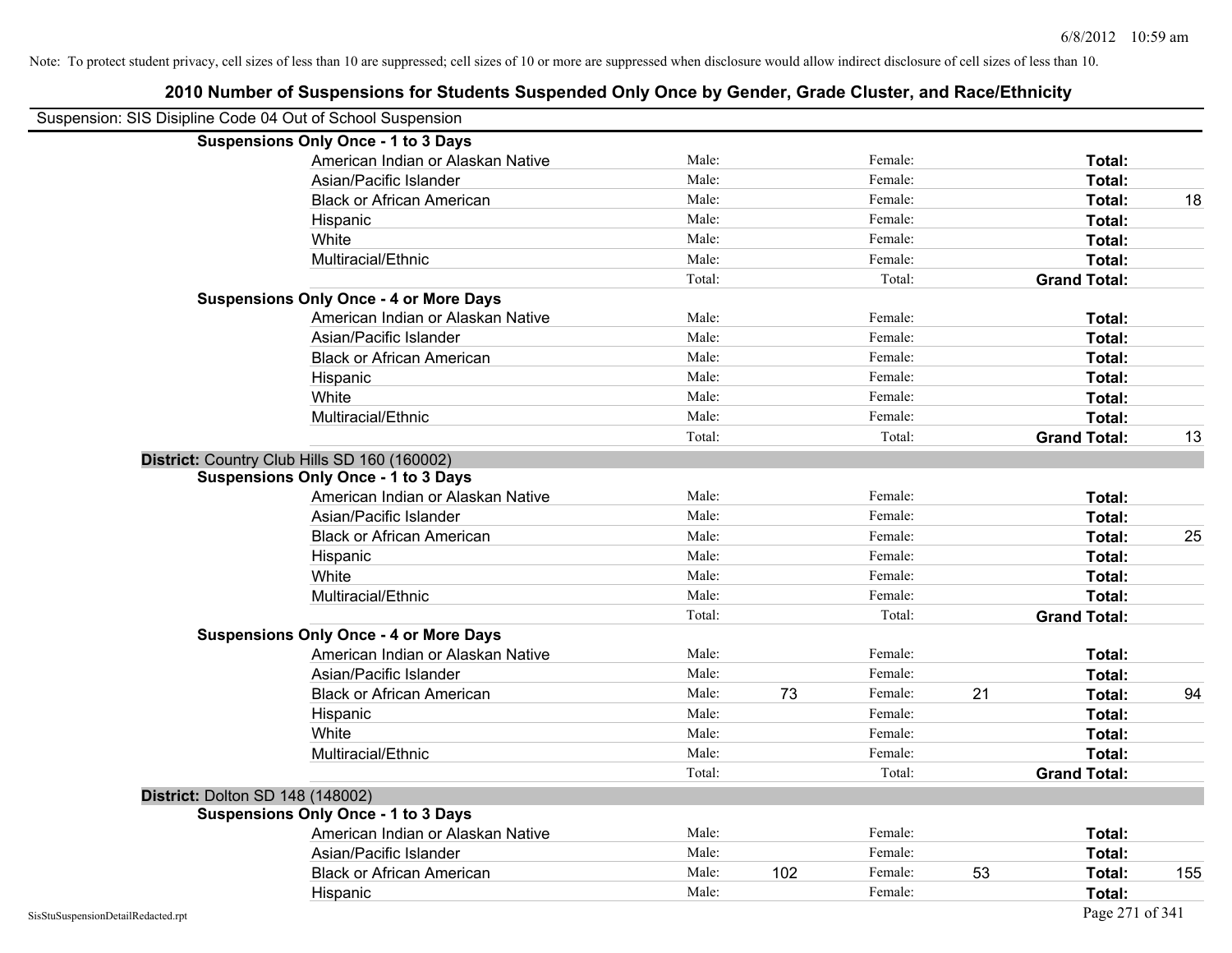|                                  | Suspension: SIS Disipline Code 04 Out of School Suspension |        |    |         |    |                     |    |
|----------------------------------|------------------------------------------------------------|--------|----|---------|----|---------------------|----|
|                                  | White                                                      | Male:  |    | Female: |    | Total:              |    |
|                                  | Multiracial/Ethnic                                         | Male:  |    | Female: |    | Total:              |    |
|                                  |                                                            | Total: |    | Total:  |    | <b>Grand Total:</b> |    |
|                                  | <b>Suspensions Only Once - 4 or More Days</b>              |        |    |         |    |                     |    |
|                                  | American Indian or Alaskan Native                          | Male:  |    | Female: |    | Total:              |    |
|                                  | Asian/Pacific Islander                                     | Male:  |    | Female: |    | Total:              |    |
|                                  | <b>Black or African American</b>                           | Male:  | 29 | Female: | 13 | Total:              | 42 |
|                                  | Hispanic                                                   | Male:  |    | Female: |    | Total:              |    |
|                                  | White                                                      | Male:  |    | Female: |    | Total:              |    |
|                                  | Multiracial/Ethnic                                         | Male:  |    | Female: |    | Total:              |    |
|                                  |                                                            | Total: |    | Total:  |    | <b>Grand Total:</b> |    |
| District: Dolton SD 149 (149002) |                                                            |        |    |         |    |                     |    |
|                                  | <b>Suspensions Only Once - 1 to 3 Days</b>                 |        |    |         |    |                     |    |
|                                  | American Indian or Alaskan Native                          | Male:  |    | Female: |    | Total:              |    |
|                                  | Asian/Pacific Islander                                     | Male:  |    | Female: |    | Total:              |    |
|                                  | <b>Black or African American</b>                           | Male:  |    | Female: |    | Total:              | 17 |
|                                  | Hispanic                                                   | Male:  |    | Female: |    | Total:              |    |
|                                  | White                                                      | Male:  |    | Female: |    | Total:              |    |
|                                  | Multiracial/Ethnic                                         | Male:  |    | Female: |    | Total:              |    |
|                                  |                                                            | Total: |    | Total:  |    | <b>Grand Total:</b> |    |
|                                  | <b>Suspensions Only Once - 4 or More Days</b>              |        |    |         |    |                     |    |
|                                  | American Indian or Alaskan Native                          | Male:  |    | Female: |    | Total:              |    |
|                                  | Asian/Pacific Islander                                     | Male:  |    | Female: |    | Total:              |    |
|                                  | <b>Black or African American</b>                           | Male:  |    | Female: |    | Total:              |    |
|                                  | Hispanic                                                   | Male:  |    | Female: |    | Total:              |    |
|                                  | White                                                      | Male:  |    | Female: |    | Total:              |    |
|                                  | Multiracial/Ethnic                                         | Male:  |    | Female: |    | Total:              |    |
|                                  |                                                            | Total: |    | Total:  |    | <b>Grand Total:</b> |    |
|                                  | District: Eisenhower Cooperative (127561)                  |        |    |         |    |                     |    |
|                                  | <b>Suspensions Only Once - 1 to 3 Days</b>                 |        |    |         |    |                     |    |
|                                  | American Indian or Alaskan Native                          | Male:  |    | Female: |    | Total:              |    |
|                                  | Asian/Pacific Islander                                     | Male:  |    | Female: |    | Total:              |    |
|                                  | <b>Black or African American</b>                           | Male:  |    | Female: |    | Total:              |    |
|                                  | Hispanic                                                   | Male:  |    | Female: |    | Total:              |    |
|                                  | White                                                      | Male:  |    | Female: |    | Total:              |    |
|                                  | Multiracial/Ethnic                                         | Male:  |    | Female: |    | Total:              |    |
|                                  |                                                            | Total: |    | Total:  |    | <b>Grand Total:</b> |    |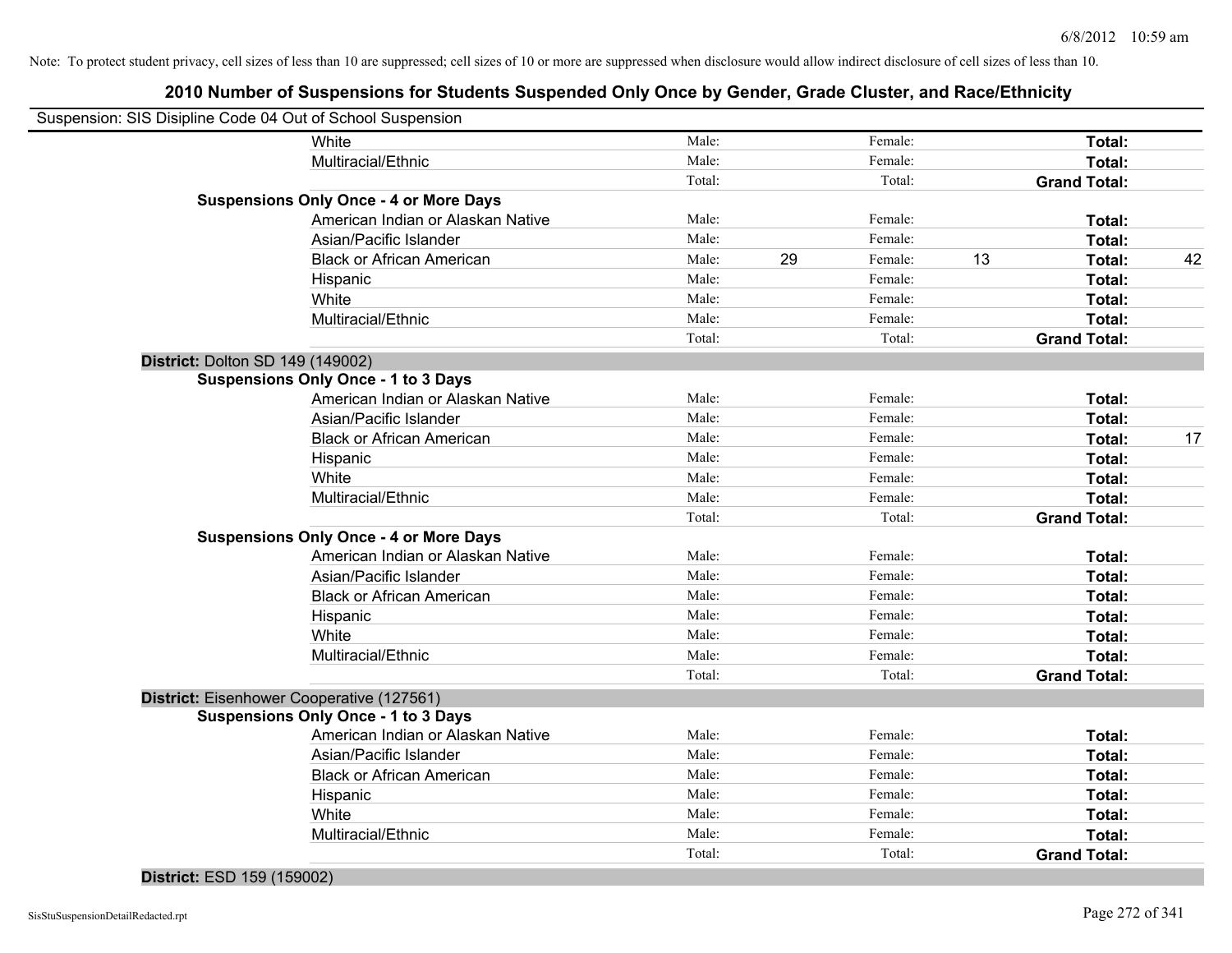|                                    | <b>Suspensions Only Once - 1 to 3 Days</b>    |        |    |         |    |                     |     |
|------------------------------------|-----------------------------------------------|--------|----|---------|----|---------------------|-----|
|                                    | American Indian or Alaskan Native             | Male:  |    | Female: |    | Total:              |     |
|                                    | Asian/Pacific Islander                        | Male:  |    | Female: |    | Total:              |     |
|                                    | <b>Black or African American</b>              | Male:  | 75 | Female: | 60 | Total:              | 135 |
|                                    | Hispanic                                      | Male:  |    | Female: |    | Total:              |     |
|                                    | White                                         | Male:  |    | Female: |    | Total:              |     |
|                                    | Multiracial/Ethnic                            | Male:  |    | Female: |    | Total:              |     |
|                                    |                                               | Total: |    | Total:  |    | <b>Grand Total:</b> |     |
|                                    | <b>Suspensions Only Once - 4 or More Days</b> |        |    |         |    |                     |     |
|                                    | American Indian or Alaskan Native             | Male:  |    | Female: |    | Total:              |     |
|                                    | Asian/Pacific Islander                        | Male:  |    | Female: |    | <b>Total:</b>       |     |
|                                    | <b>Black or African American</b>              | Male:  |    | Female: |    | <b>Total:</b>       |     |
|                                    | Hispanic                                      | Male:  |    | Female: |    | Total:              |     |
|                                    | White                                         | Male:  |    | Female: |    | Total:              |     |
|                                    | Multiracial/Ethnic                            | Male:  |    | Female: |    | Total:              |     |
|                                    |                                               | Total: |    | Total:  |    | <b>Grand Total:</b> |     |
|                                    | District: Evergreen Park CHSD 231 (231016)    |        |    |         |    |                     |     |
|                                    | <b>Suspensions Only Once - 1 to 3 Days</b>    |        |    |         |    |                     |     |
|                                    | American Indian or Alaskan Native             | Male:  |    | Female: |    | Total:              |     |
|                                    | Asian/Pacific Islander                        | Male:  |    | Female: |    | Total:              |     |
|                                    | <b>Black or African American</b>              | Male:  |    | Female: |    | Total:              | 21  |
|                                    | Hispanic                                      | Male:  |    | Female: |    | Total:              |     |
|                                    | White                                         | Male:  | 12 | Female: | 12 | Total:              | 24  |
|                                    | Multiracial/Ethnic                            | Male:  |    | Female: |    | Total:              |     |
|                                    |                                               | Total: |    | Total:  |    | <b>Grand Total:</b> |     |
|                                    | <b>Suspensions Only Once - 4 or More Days</b> |        |    |         |    |                     |     |
|                                    | American Indian or Alaskan Native             | Male:  |    | Female: |    | Total:              |     |
|                                    | Asian/Pacific Islander                        | Male:  |    | Female: |    | Total:              |     |
|                                    | <b>Black or African American</b>              | Male:  |    | Female: |    | Total:              | 13  |
|                                    | Hispanic                                      | Male:  |    | Female: |    | Total:              |     |
|                                    | White                                         | Male:  |    | Female: |    | Total:              |     |
|                                    | Multiracial/Ethnic                            | Male:  |    | Female: |    | Total:              |     |
|                                    |                                               | Total: |    | Total:  |    | <b>Grand Total:</b> |     |
|                                    | District: Evergreen Park ESD 124 (124002)     |        |    |         |    |                     |     |
|                                    | <b>Suspensions Only Once - 1 to 3 Days</b>    |        |    |         |    |                     |     |
|                                    | American Indian or Alaskan Native             | Male:  |    | Female: |    | Total:              |     |
|                                    | Asian/Pacific Islander                        | Male:  |    | Female: |    | Total:              |     |
|                                    | <b>Black or African American</b>              | Male:  |    | Female: |    | Total:              | 11  |
|                                    | Hispanic                                      | Male:  |    | Female: |    | Total:              |     |
| SisStuSuspensionDetailRedacted.rpt |                                               |        |    |         |    | Page 273 of 341     |     |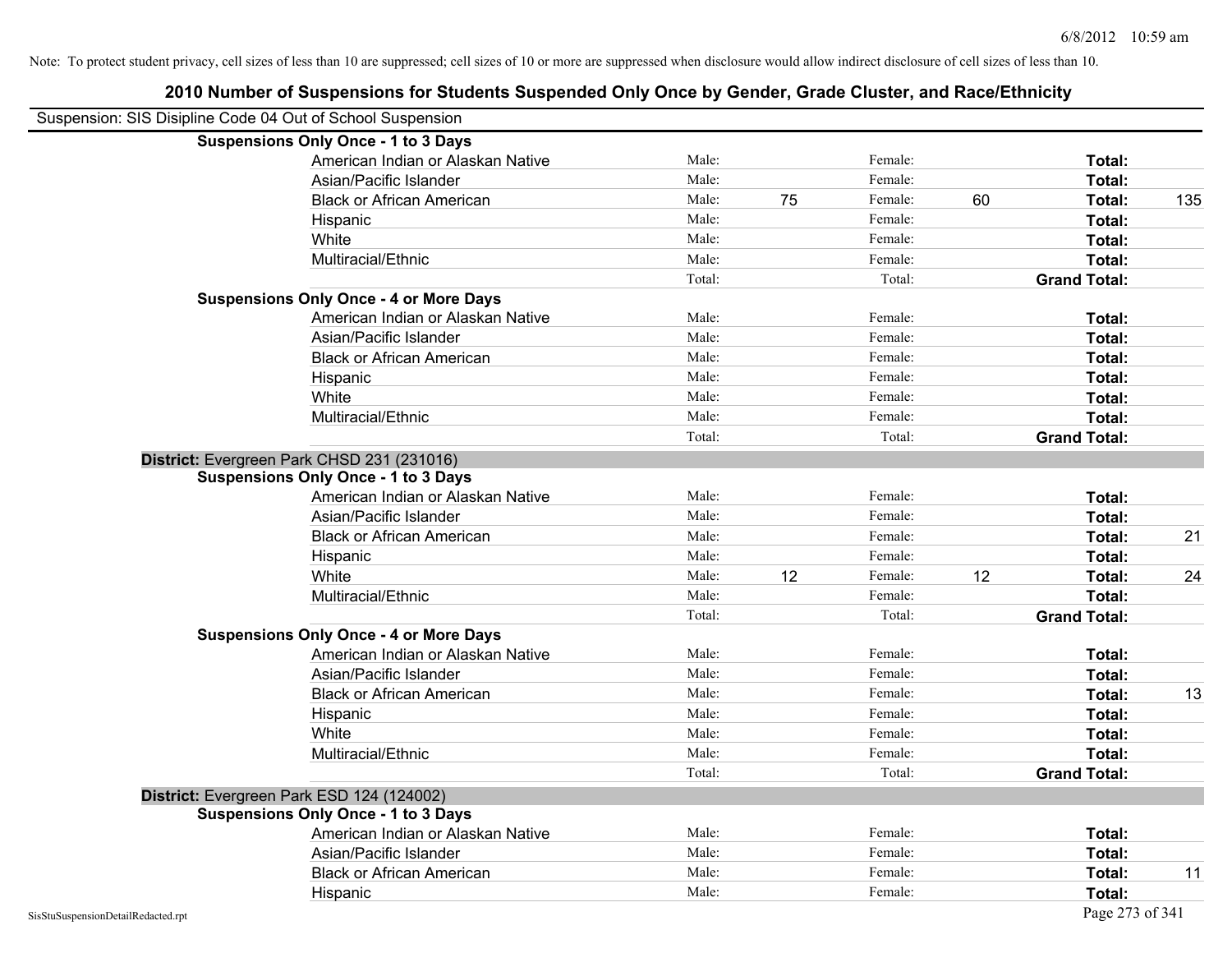|                | Suspension: SIS Disipline Code 04 Out of School Suspension |        |    |         |    |                     |     |
|----------------|------------------------------------------------------------|--------|----|---------|----|---------------------|-----|
|                | White                                                      | Male:  |    | Female: |    | Total:              | 13  |
|                | Multiracial/Ethnic                                         | Male:  |    | Female: |    | Total:              |     |
|                |                                                            | Total: |    | Total:  |    | <b>Grand Total:</b> |     |
|                | <b>Suspensions Only Once - 4 or More Days</b>              |        |    |         |    |                     |     |
|                | American Indian or Alaskan Native                          | Male:  |    | Female: |    | Total:              |     |
|                | Asian/Pacific Islander                                     | Male:  |    | Female: |    | Total:              |     |
|                | <b>Black or African American</b>                           | Male:  |    | Female: |    | Total:              |     |
|                | Hispanic                                                   | Male:  |    | Female: |    | Total:              |     |
|                | White                                                      | Male:  |    | Female: |    | Total:              |     |
|                | Multiracial/Ethnic                                         | Male:  |    | Female: |    | Total:              |     |
|                |                                                            | Total: |    | Total:  |    | <b>Grand Total:</b> |     |
|                | District: Exc Children Have Opportunities (151061)         |        |    |         |    |                     |     |
|                | <b>Suspensions Only Once - 1 to 3 Days</b>                 |        |    |         |    |                     |     |
|                | American Indian or Alaskan Native                          | Male:  |    | Female: |    | Total:              |     |
|                | Asian/Pacific Islander                                     | Male:  |    | Female: |    | Total:              |     |
|                | <b>Black or African American</b>                           | Male:  |    | Female: |    | Total:              | 15  |
|                | Hispanic                                                   | Male:  |    | Female: |    | Total:              |     |
|                | White                                                      | Male:  |    | Female: |    | Total:              |     |
|                | Multiracial/Ethnic                                         | Male:  |    | Female: |    | Total:              |     |
|                |                                                            | Total: |    | Total:  |    | <b>Grand Total:</b> |     |
|                | District: Flossmoor SD 161 (161002)                        |        |    |         |    |                     |     |
|                | <b>Suspensions Only Once - 1 to 3 Days</b>                 |        |    |         |    |                     |     |
|                | American Indian or Alaskan Native                          | Male:  |    | Female: |    | Total:              |     |
|                | Asian/Pacific Islander                                     | Male:  |    | Female: |    | Total:              |     |
|                | <b>Black or African American</b>                           | Male:  | 90 | Female: | 36 | Total:              | 126 |
|                | Hispanic                                                   | Male:  |    | Female: |    | Total:              |     |
|                | White                                                      | Male:  |    | Female: |    | Total:              | 11  |
|                | Multiracial/Ethnic                                         | Male:  |    | Female: |    | Total:              |     |
|                |                                                            | Total: |    | Total:  |    | <b>Grand Total:</b> |     |
|                | <b>Suspensions Only Once - 4 or More Days</b>              |        |    |         |    |                     |     |
|                | American Indian or Alaskan Native                          | Male:  |    | Female: |    | Total:              |     |
|                | Asian/Pacific Islander                                     | Male:  |    | Female: |    | Total:              |     |
|                | <b>Black or African American</b>                           | Male:  |    | Female: |    | Total:              |     |
|                | Hispanic                                                   | Male:  |    | Female: |    | Total:              |     |
|                | White                                                      | Male:  |    | Female: |    | Total:              |     |
|                | Multiracial/Ethnic                                         | Male:  |    | Female: |    | Total:              |     |
|                |                                                            | Total: |    | Total:  |    | <b>Grand Total:</b> |     |
| . <del>.</del> |                                                            |        |    |         |    |                     |     |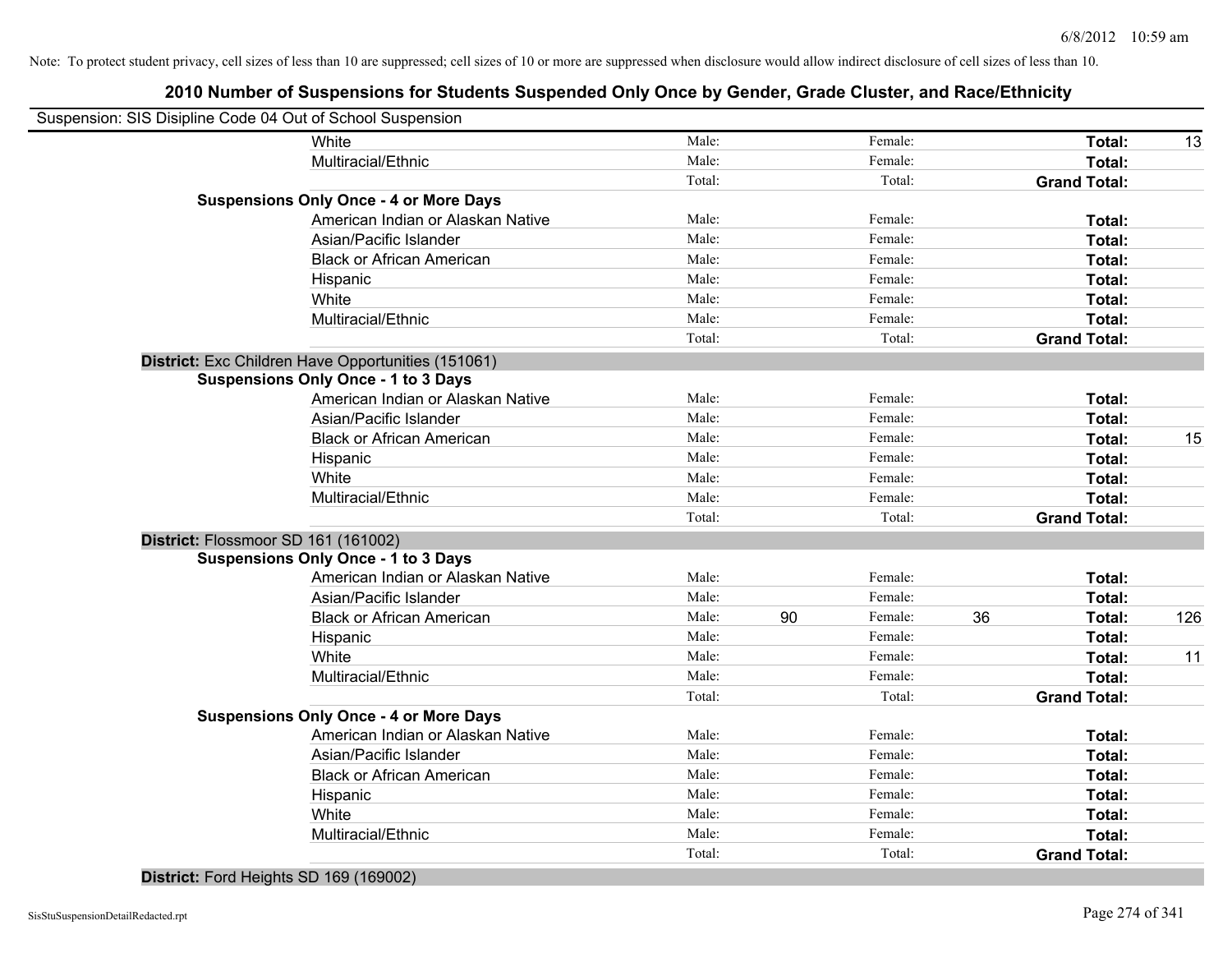|                                    | <b>Suspensions Only Once - 1 to 3 Days</b>    |        |    |         |    |                     |    |
|------------------------------------|-----------------------------------------------|--------|----|---------|----|---------------------|----|
|                                    | American Indian or Alaskan Native             | Male:  |    | Female: |    | Total:              |    |
|                                    | Asian/Pacific Islander                        | Male:  |    | Female: |    | Total:              |    |
|                                    | <b>Black or African American</b>              | Male:  | 21 | Female: | 13 | Total:              | 34 |
|                                    | Hispanic                                      | Male:  |    | Female: |    | Total:              |    |
|                                    | White                                         | Male:  |    | Female: |    | Total:              |    |
|                                    | Multiracial/Ethnic                            | Male:  |    | Female: |    | Total:              |    |
|                                    |                                               | Total: |    | Total:  |    | <b>Grand Total:</b> |    |
|                                    | <b>Suspensions Only Once - 4 or More Days</b> |        |    |         |    |                     |    |
|                                    | American Indian or Alaskan Native             | Male:  |    | Female: |    | Total:              |    |
|                                    | Asian/Pacific Islander                        | Male:  |    | Female: |    | Total:              |    |
|                                    | <b>Black or African American</b>              | Male:  |    | Female: |    | Total:              |    |
|                                    | Hispanic                                      | Male:  |    | Female: |    | Total:              |    |
|                                    | White                                         | Male:  |    | Female: |    | Total:              |    |
|                                    | Multiracial/Ethnic                            | Male:  |    | Female: |    | Total:              |    |
|                                    |                                               | Total: |    | Total:  |    | <b>Grand Total:</b> |    |
|                                    | District: Forest Ridge SD 142 (142002)        |        |    |         |    |                     |    |
|                                    | <b>Suspensions Only Once - 1 to 3 Days</b>    |        |    |         |    |                     |    |
|                                    | American Indian or Alaskan Native             | Male:  |    | Female: |    | Total:              |    |
|                                    | Asian/Pacific Islander                        | Male:  |    | Female: |    | Total:              |    |
|                                    | <b>Black or African American</b>              | Male:  |    | Female: |    | Total:              |    |
|                                    | Hispanic                                      | Male:  |    | Female: |    | Total:              |    |
|                                    | White                                         | Male:  |    | Female: |    | Total:              |    |
|                                    | Multiracial/Ethnic                            | Male:  |    | Female: |    | Total:              |    |
|                                    |                                               | Total: |    | Total:  |    | <b>Grand Total:</b> | 12 |
|                                    | <b>Suspensions Only Once - 4 or More Days</b> |        |    |         |    |                     |    |
|                                    | American Indian or Alaskan Native             | Male:  |    | Female: |    | Total:              |    |
|                                    | Asian/Pacific Islander                        | Male:  |    | Female: |    | Total:              |    |
|                                    | <b>Black or African American</b>              | Male:  |    | Female: |    | Total:              |    |
|                                    | Hispanic                                      | Male:  |    | Female: |    | Total:              |    |
|                                    | White                                         | Male:  |    | Female: |    | Total:              |    |
|                                    | Multiracial/Ethnic                            | Male:  |    | Female: |    | Total:              |    |
|                                    |                                               | Total: |    | Total:  |    | <b>Grand Total:</b> |    |
|                                    | District: Gen George Patton SD 133 (133002)   |        |    |         |    |                     |    |
|                                    | <b>Suspensions Only Once - 1 to 3 Days</b>    |        |    |         |    |                     |    |
|                                    | American Indian or Alaskan Native             | Male:  |    | Female: |    | Total:              |    |
|                                    | Asian/Pacific Islander                        | Male:  |    | Female: |    | Total:              |    |
|                                    | <b>Black or African American</b>              | Male:  | 30 | Female: | 18 | Total:              | 48 |
|                                    | Hispanic                                      | Male:  |    | Female: |    | Total:              |    |
| SisStuSuspensionDetailRedacted.rpt |                                               |        |    |         |    | Page 275 of 341     |    |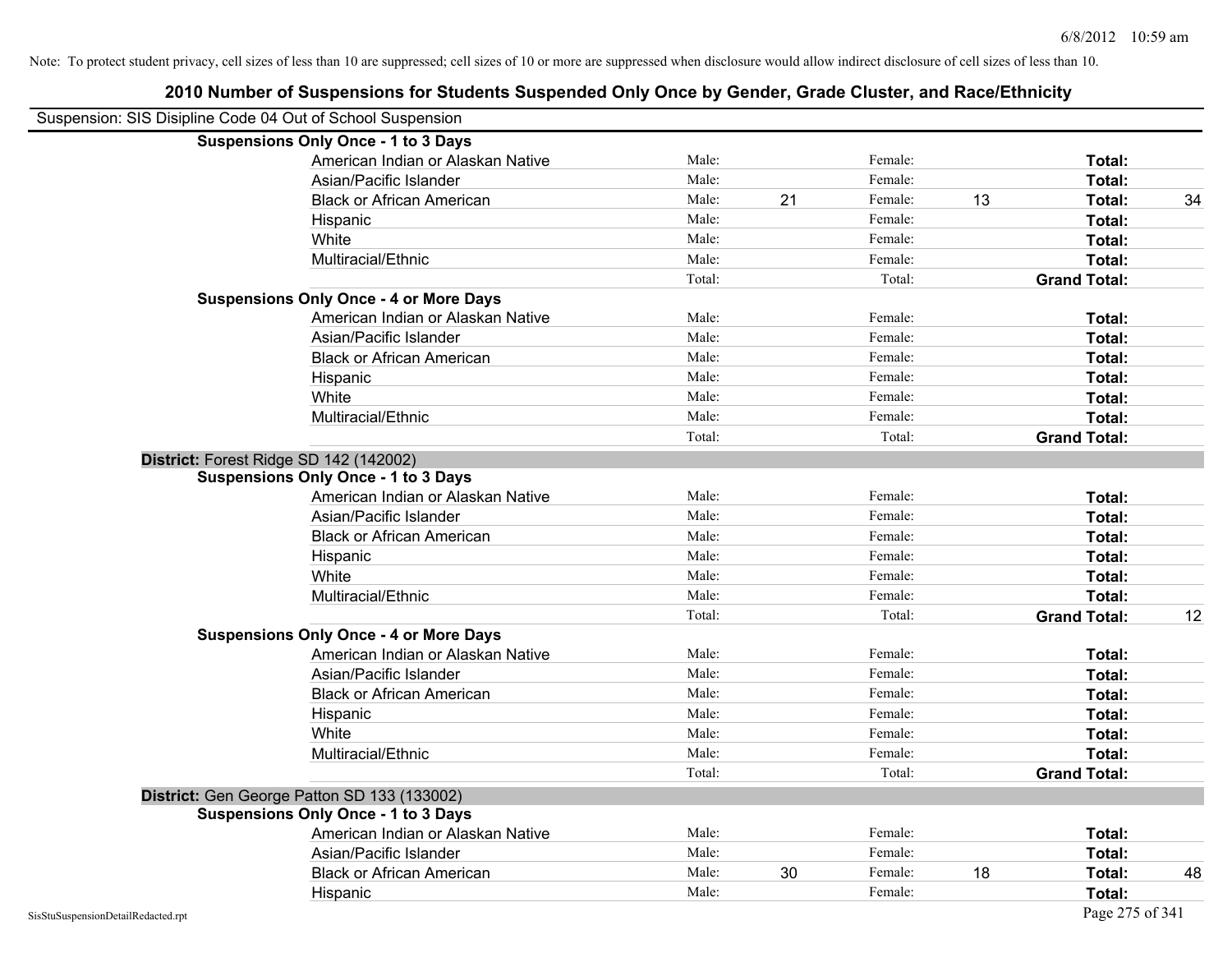| Suspension: SIS Disipline Code 04 Out of School Suspension |                                   |        |     |         |    |                     |     |
|------------------------------------------------------------|-----------------------------------|--------|-----|---------|----|---------------------|-----|
| White                                                      |                                   | Male:  |     | Female: |    | Total:              |     |
|                                                            | Multiracial/Ethnic                | Male:  |     | Female: |    | Total:              |     |
|                                                            |                                   | Total: |     | Total:  |    | <b>Grand Total:</b> |     |
| <b>Suspensions Only Once - 4 or More Days</b>              |                                   |        |     |         |    |                     |     |
|                                                            | American Indian or Alaskan Native | Male:  |     | Female: |    | Total:              |     |
|                                                            | Asian/Pacific Islander            | Male:  |     | Female: |    | Total:              |     |
|                                                            | <b>Black or African American</b>  | Male:  |     | Female: |    | Total:              |     |
| Hispanic                                                   |                                   | Male:  |     | Female: |    | Total:              |     |
| White                                                      |                                   | Male:  |     | Female: |    | Total:              |     |
|                                                            | Multiracial/Ethnic                | Male:  |     | Female: |    | Total:              |     |
|                                                            |                                   | Total: |     | Total:  |    | <b>Grand Total:</b> |     |
| District: Harvey SD 152 (152002)                           |                                   |        |     |         |    |                     |     |
| <b>Suspensions Only Once - 1 to 3 Days</b>                 |                                   |        |     |         |    |                     |     |
|                                                            | American Indian or Alaskan Native | Male:  |     | Female: |    | Total:              |     |
|                                                            | Asian/Pacific Islander            | Male:  |     | Female: |    | Total:              |     |
|                                                            | <b>Black or African American</b>  | Male:  | 120 | Female: | 92 | Total:              | 212 |
| Hispanic                                                   |                                   | Male:  |     | Female: |    | Total:              |     |
| White                                                      |                                   | Male:  |     | Female: |    | Total:              |     |
|                                                            | Multiracial/Ethnic                | Male:  |     | Female: |    | Total:              |     |
|                                                            |                                   | Total: |     | Total:  |    | <b>Grand Total:</b> |     |
| <b>Suspensions Only Once - 4 or More Days</b>              |                                   |        |     |         |    |                     |     |
|                                                            | American Indian or Alaskan Native | Male:  |     | Female: |    | Total:              |     |
|                                                            | Asian/Pacific Islander            | Male:  |     | Female: |    | Total:              |     |
|                                                            | <b>Black or African American</b>  | Male:  |     | Female: |    | Total:              | 14  |
| Hispanic                                                   |                                   | Male:  |     | Female: |    | Total:              |     |
| White                                                      |                                   | Male:  |     | Female: |    | Total:              |     |
|                                                            | Multiracial/Ethnic                | Male:  |     | Female: |    | Total:              |     |
|                                                            |                                   | Total: |     | Total:  |    | <b>Grand Total:</b> |     |
| District: Hazel Crest SD 152-5 (152502)                    |                                   |        |     |         |    |                     |     |
| <b>Suspensions Only Once - 1 to 3 Days</b>                 |                                   |        |     |         |    |                     |     |
|                                                            | American Indian or Alaskan Native | Male:  |     | Female: |    | Total:              |     |
|                                                            | Asian/Pacific Islander            | Male:  |     | Female: |    | Total:              |     |
|                                                            | <b>Black or African American</b>  | Male:  | 55  | Female: | 21 | Total:              | 76  |
| Hispanic                                                   |                                   | Male:  |     | Female: |    | Total:              |     |
| White                                                      |                                   | Male:  |     | Female: |    | Total:              |     |
|                                                            | Multiracial/Ethnic                | Male:  |     | Female: |    | Total:              |     |
|                                                            |                                   | Total: |     | Total:  |    | <b>Grand Total:</b> |     |
| <b>Suspensions Only Once - 4 or More Days</b>              |                                   |        |     |         |    |                     |     |
|                                                            | American Indian or Alaskan Native | Male:  |     | Female: |    | Total:              |     |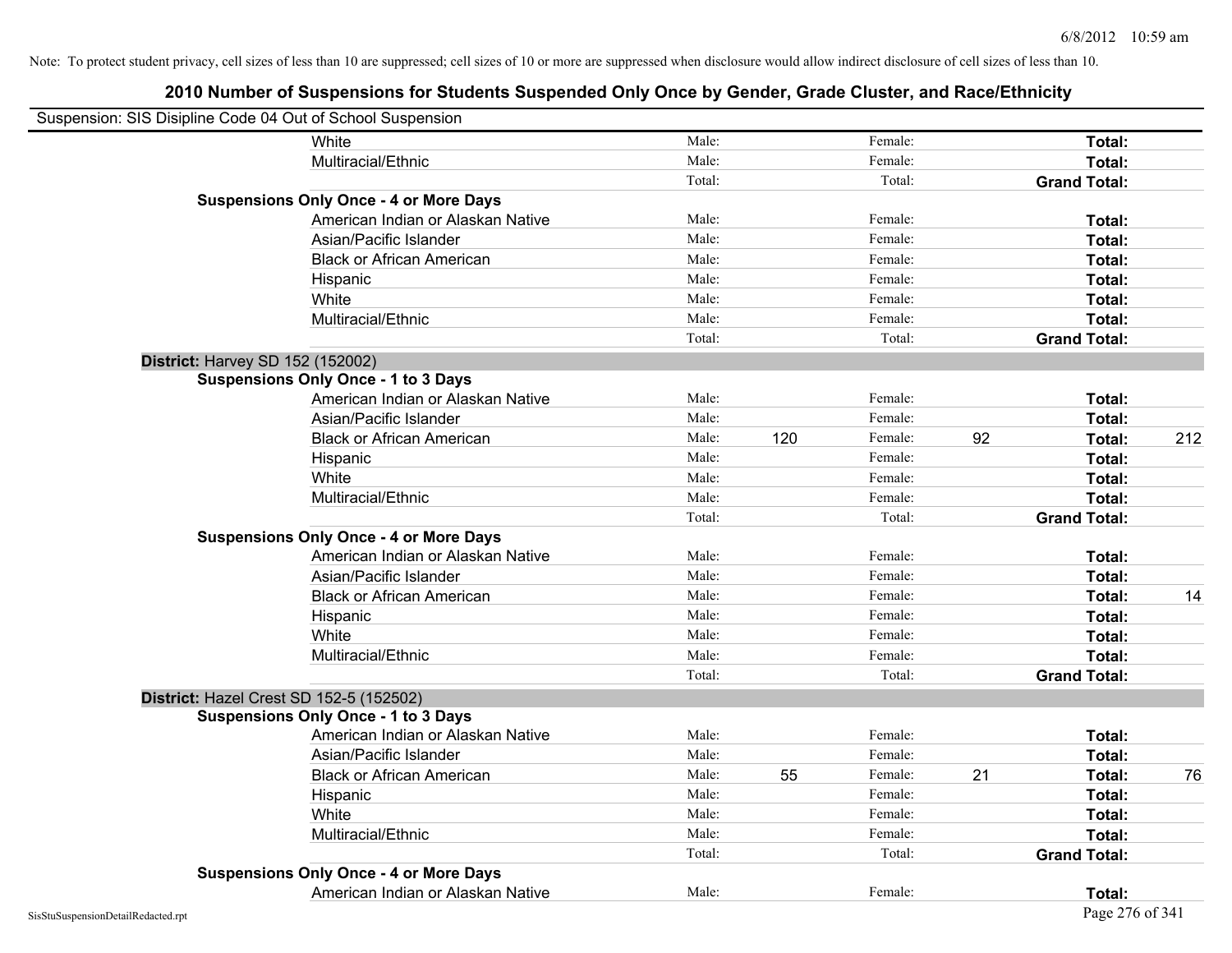| Suspension: SIS Disipline Code 04 Out of School Suspension |                                                |        |    |         |    |                     |     |
|------------------------------------------------------------|------------------------------------------------|--------|----|---------|----|---------------------|-----|
|                                                            | Asian/Pacific Islander                         | Male:  |    | Female: |    | Total:              |     |
|                                                            | <b>Black or African American</b>               | Male:  |    | Female: |    | Total:              |     |
|                                                            | Hispanic                                       | Male:  |    | Female: |    | Total:              |     |
|                                                            | White                                          | Male:  |    | Female: |    | Total:              |     |
|                                                            | Multiracial/Ethnic                             | Male:  |    | Female: |    | Total:              |     |
|                                                            |                                                | Total: |    | Total:  |    | <b>Grand Total:</b> |     |
|                                                            | District: Homewood Flossmoor CHSD 233 (233016) |        |    |         |    |                     |     |
|                                                            | <b>Suspensions Only Once - 1 to 3 Days</b>     |        |    |         |    |                     |     |
|                                                            | American Indian or Alaskan Native              | Male:  |    | Female: |    | Total:              |     |
|                                                            | Asian/Pacific Islander                         | Male:  |    | Female: |    | Total:              |     |
|                                                            | <b>Black or African American</b>               | Male:  | 75 | Female: | 56 | Total:              | 131 |
|                                                            | Hispanic                                       | Male:  |    | Female: |    | Total:              |     |
|                                                            | White                                          | Male:  |    | Female: |    | Total:              | 18  |
|                                                            | Multiracial/Ethnic                             | Male:  |    | Female: |    | Total:              |     |
|                                                            |                                                | Total: |    | Total:  |    | <b>Grand Total:</b> |     |
|                                                            | <b>Suspensions Only Once - 4 or More Days</b>  |        |    |         |    |                     |     |
|                                                            | American Indian or Alaskan Native              | Male:  |    | Female: |    | Total:              |     |
|                                                            | Asian/Pacific Islander                         | Male:  |    | Female: |    | Total:              |     |
|                                                            | <b>Black or African American</b>               | Male:  | 38 | Female: | 24 | Total:              | 62  |
|                                                            | Hispanic                                       | Male:  |    | Female: |    | Total:              |     |
|                                                            | White                                          | Male:  |    | Female: |    | Total:              |     |
|                                                            | Multiracial/Ethnic                             | Male:  |    | Female: |    | Total:              |     |
|                                                            |                                                | Total: |    | Total:  |    | <b>Grand Total:</b> | 78  |
|                                                            | District: Homewood SD 153 (153002)             |        |    |         |    |                     |     |
|                                                            | <b>Suspensions Only Once - 1 to 3 Days</b>     |        |    |         |    |                     |     |
|                                                            | American Indian or Alaskan Native              | Male:  |    | Female: |    | Total:              |     |
|                                                            | Asian/Pacific Islander                         | Male:  |    | Female: |    | Total:              |     |
|                                                            | <b>Black or African American</b>               | Male:  | 19 | Female: | 11 | Total:              | 30  |
|                                                            | Hispanic                                       | Male:  |    | Female: |    | Total:              |     |
|                                                            | White                                          | Male:  |    | Female: |    | Total:              |     |
|                                                            | Multiracial/Ethnic                             | Male:  |    | Female: |    | Total:              |     |
|                                                            |                                                | Total: |    | Total:  |    | <b>Grand Total:</b> | 43  |
|                                                            | <b>Suspensions Only Once - 4 or More Days</b>  |        |    |         |    |                     |     |
|                                                            | American Indian or Alaskan Native              | Male:  |    | Female: |    | Total:              |     |
|                                                            | Asian/Pacific Islander                         | Male:  |    | Female: |    | Total:              |     |
|                                                            | <b>Black or African American</b>               | Male:  |    | Female: |    | Total:              |     |
|                                                            | Hispanic                                       | Male:  |    | Female: |    | Total:              |     |
|                                                            | White                                          | Male:  |    | Female: |    | Total:              |     |
|                                                            | Multiracial/Ethnic                             | Male:  |    | Female: |    | Total:              |     |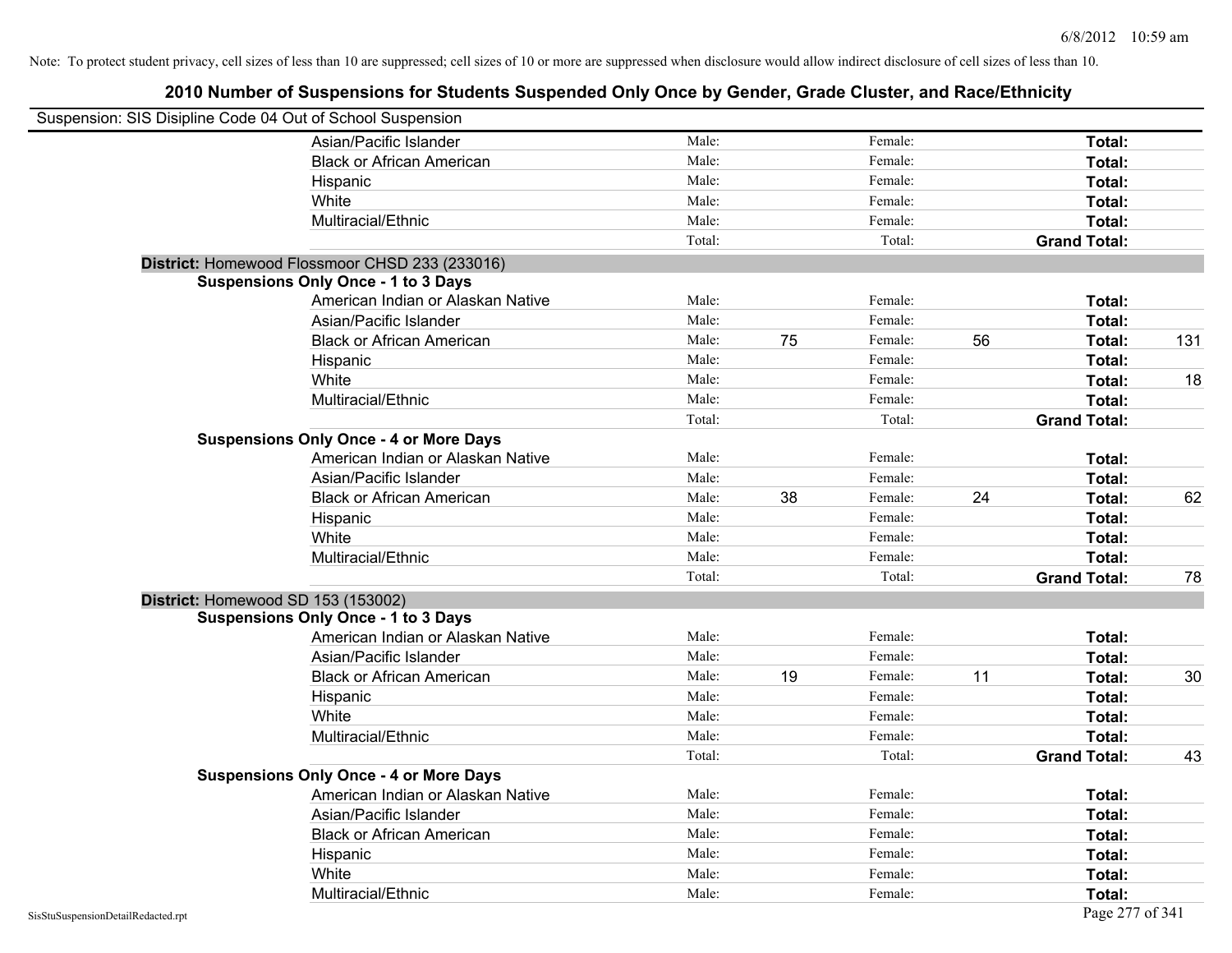|                                          | Suspension: SIS Disipline Code 04 Out of School Suspension |        |    |         |    |                     |    |
|------------------------------------------|------------------------------------------------------------|--------|----|---------|----|---------------------|----|
|                                          |                                                            | Total: |    | Total:  |    | <b>Grand Total:</b> |    |
|                                          | District: Hoover-Schrum Memorial SD 157 (157002)           |        |    |         |    |                     |    |
|                                          | <b>Suspensions Only Once - 1 to 3 Days</b>                 |        |    |         |    |                     |    |
|                                          | American Indian or Alaskan Native                          | Male:  |    | Female: |    | Total:              |    |
|                                          | Asian/Pacific Islander                                     | Male:  |    | Female: |    | Total:              |    |
|                                          | <b>Black or African American</b>                           | Male:  | 51 | Female: | 37 | Total:              | 88 |
|                                          | Hispanic                                                   | Male:  |    | Female: |    | Total:              | 17 |
|                                          | White                                                      | Male:  |    | Female: |    | Total:              |    |
|                                          | Multiracial/Ethnic                                         | Male:  |    | Female: |    | Total:              |    |
|                                          |                                                            | Total: |    | Total:  |    | <b>Grand Total:</b> |    |
|                                          | <b>Suspensions Only Once - 4 or More Days</b>              |        |    |         |    |                     |    |
|                                          | American Indian or Alaskan Native                          | Male:  |    | Female: |    | Total:              |    |
|                                          | Asian/Pacific Islander                                     | Male:  |    | Female: |    | Total:              |    |
|                                          | <b>Black or African American</b>                           | Male:  | 12 | Female: | 10 | Total:              | 22 |
|                                          | Hispanic                                                   | Male:  |    | Female: |    | Total:              |    |
|                                          | White                                                      | Male:  |    | Female: |    | Total:              |    |
|                                          | Multiracial/Ethnic                                         | Male:  |    | Female: |    | Total:              |    |
|                                          |                                                            | Total: |    | Total:  |    | <b>Grand Total:</b> |    |
| District: Indian Springs SD 109 (109002) |                                                            |        |    |         |    |                     |    |
|                                          | <b>Suspensions Only Once - 1 to 3 Days</b>                 |        |    |         |    |                     |    |
|                                          | American Indian or Alaskan Native                          | Male:  |    | Female: |    | Total:              |    |
|                                          | Asian/Pacific Islander                                     | Male:  |    | Female: |    | Total:              |    |
|                                          | <b>Black or African American</b>                           | Male:  |    | Female: |    | Total:              | 24 |
|                                          | Hispanic                                                   | Male:  |    | Female: |    | Total:              |    |
|                                          | White                                                      | Male:  |    | Female: |    | Total:              |    |
|                                          | Multiracial/Ethnic                                         | Male:  |    | Female: |    | Total:              |    |
|                                          |                                                            | Total: |    | Total:  |    | <b>Grand Total:</b> | 34 |
|                                          | <b>Suspensions Only Once - 4 or More Days</b>              |        |    |         |    |                     |    |
|                                          | American Indian or Alaskan Native                          | Male:  |    | Female: |    | Total:              |    |
|                                          | Asian/Pacific Islander                                     | Male:  |    | Female: |    | Total:              |    |
|                                          | <b>Black or African American</b>                           | Male:  |    | Female: |    | Total:              |    |
|                                          | Hispanic                                                   | Male:  |    | Female: |    | Total:              |    |
|                                          | White                                                      | Male:  |    | Female: |    | Total:              |    |
|                                          | Multiracial/Ethnic                                         | Male:  |    | Female: |    | Total:              |    |
|                                          |                                                            | Total: |    | Total:  |    | <b>Grand Total:</b> | 17 |
| District: Kirby SD 140 (140002)          |                                                            |        |    |         |    |                     |    |
|                                          | <b>Suspensions Only Once - 1 to 3 Days</b>                 |        |    |         |    |                     |    |
|                                          | American Indian or Alaskan Native                          | Male:  |    | Female: |    | Total:              |    |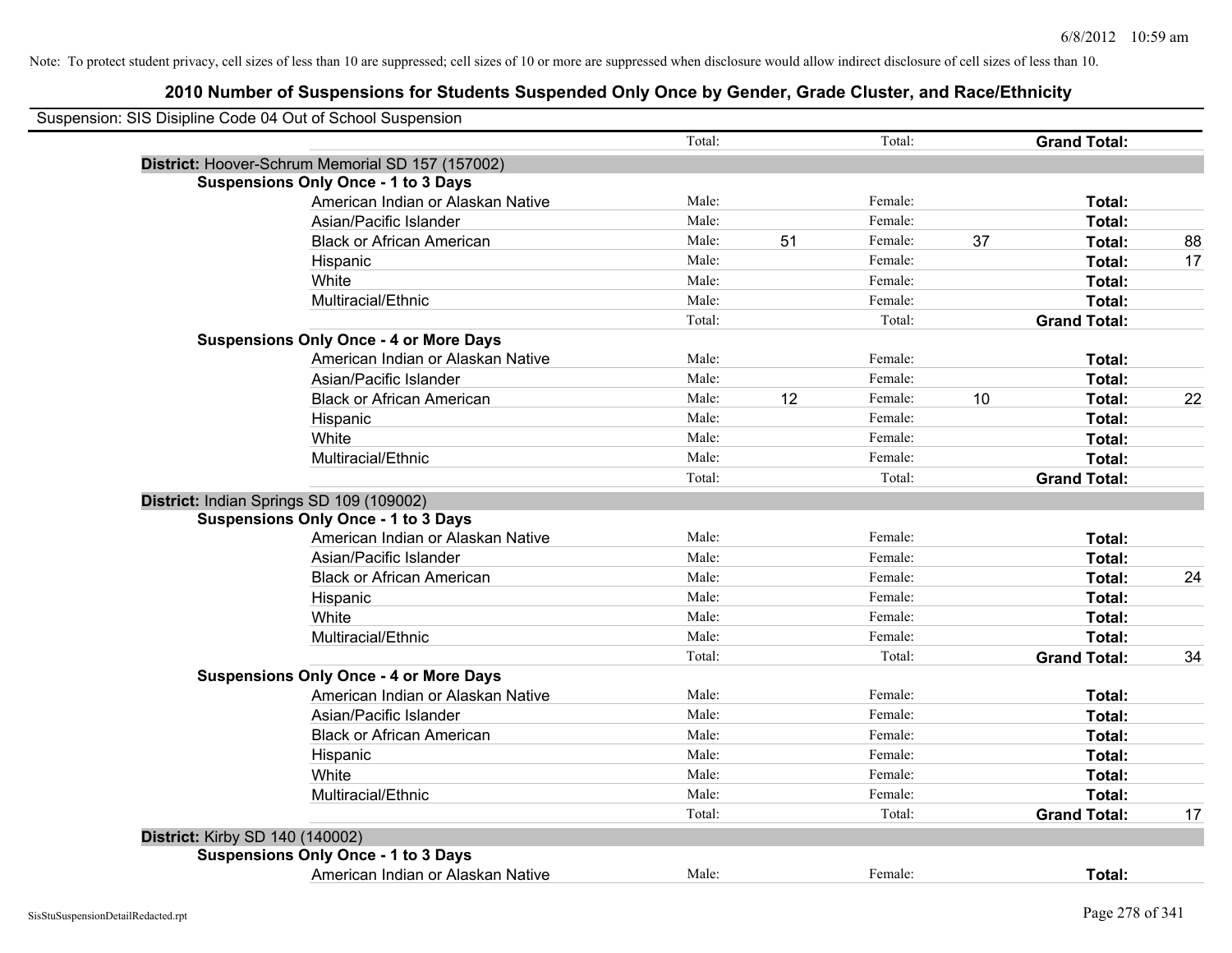| Suspension: SIS Disipline Code 04 Out of School Suspension |                                               |        |    |         |    |                     |    |
|------------------------------------------------------------|-----------------------------------------------|--------|----|---------|----|---------------------|----|
|                                                            | Asian/Pacific Islander                        | Male:  |    | Female: |    | Total:              |    |
|                                                            | <b>Black or African American</b>              | Male:  |    | Female: |    | Total:              |    |
|                                                            | Hispanic                                      | Male:  |    | Female: |    | Total:              |    |
|                                                            | White                                         | Male:  |    | Female: |    | Total:              | 10 |
|                                                            | Multiracial/Ethnic                            | Male:  |    | Female: |    | Total:              |    |
|                                                            |                                               | Total: |    | Total:  |    | <b>Grand Total:</b> |    |
|                                                            | <b>Suspensions Only Once - 4 or More Days</b> |        |    |         |    |                     |    |
|                                                            | American Indian or Alaskan Native             | Male:  |    | Female: |    | Total:              |    |
|                                                            | Asian/Pacific Islander                        | Male:  |    | Female: |    | Total:              |    |
|                                                            | <b>Black or African American</b>              | Male:  |    | Female: |    | Total:              |    |
|                                                            | Hispanic                                      | Male:  |    | Female: |    | Total:              |    |
|                                                            | White                                         | Male:  |    | Female: |    | Total:              |    |
|                                                            | Multiracial/Ethnic                            | Male:  |    | Female: |    | Total:              |    |
|                                                            |                                               | Total: |    | Total:  |    | <b>Grand Total:</b> |    |
| <b>District: Lansing SD 158 (158002)</b>                   |                                               |        |    |         |    |                     |    |
|                                                            | <b>Suspensions Only Once - 1 to 3 Days</b>    |        |    |         |    |                     |    |
|                                                            | American Indian or Alaskan Native             | Male:  |    | Female: |    | Total:              |    |
|                                                            | Asian/Pacific Islander                        | Male:  |    | Female: |    | Total:              |    |
|                                                            | <b>Black or African American</b>              | Male:  | 47 | Female: | 22 | Total:              | 69 |
|                                                            | Hispanic                                      | Male:  |    | Female: |    | Total:              | 11 |
|                                                            | White                                         | Male:  |    | Female: |    | Total:              | 15 |
|                                                            | Multiracial/Ethnic                            | Male:  |    | Female: |    | Total:              |    |
|                                                            |                                               | Total: |    | Total:  |    | <b>Grand Total:</b> |    |
| District: Lemont Twp HSD 210 (210017)                      |                                               |        |    |         |    |                     |    |
|                                                            | <b>Suspensions Only Once - 1 to 3 Days</b>    |        |    |         |    |                     |    |
|                                                            | American Indian or Alaskan Native             | Male:  |    | Female: |    | Total:              |    |
|                                                            | Asian/Pacific Islander                        | Male:  |    | Female: |    | Total:              |    |
|                                                            | <b>Black or African American</b>              | Male:  |    | Female: |    | Total:              |    |
|                                                            | Hispanic                                      | Male:  |    | Female: |    | Total:              |    |
|                                                            | White                                         | Male:  |    | Female: |    | Total:              | 23 |
|                                                            | Multiracial/Ethnic                            | Male:  |    | Female: |    | Total:              |    |
|                                                            |                                               | Total: |    | Total:  |    | <b>Grand Total:</b> |    |
|                                                            | <b>Suspensions Only Once - 4 or More Days</b> |        |    |         |    |                     |    |
|                                                            | American Indian or Alaskan Native             | Male:  |    | Female: |    | Total:              |    |
|                                                            | Asian/Pacific Islander                        | Male:  |    | Female: |    | Total:              |    |
|                                                            | <b>Black or African American</b>              | Male:  |    | Female: |    | Total:              |    |
|                                                            | Hispanic                                      | Male:  |    | Female: |    | Total:              |    |
|                                                            | White                                         | Male:  |    | Female: |    | Total:              |    |
|                                                            | Multiracial/Ethnic                            | Male:  |    | Female: |    | Total:              |    |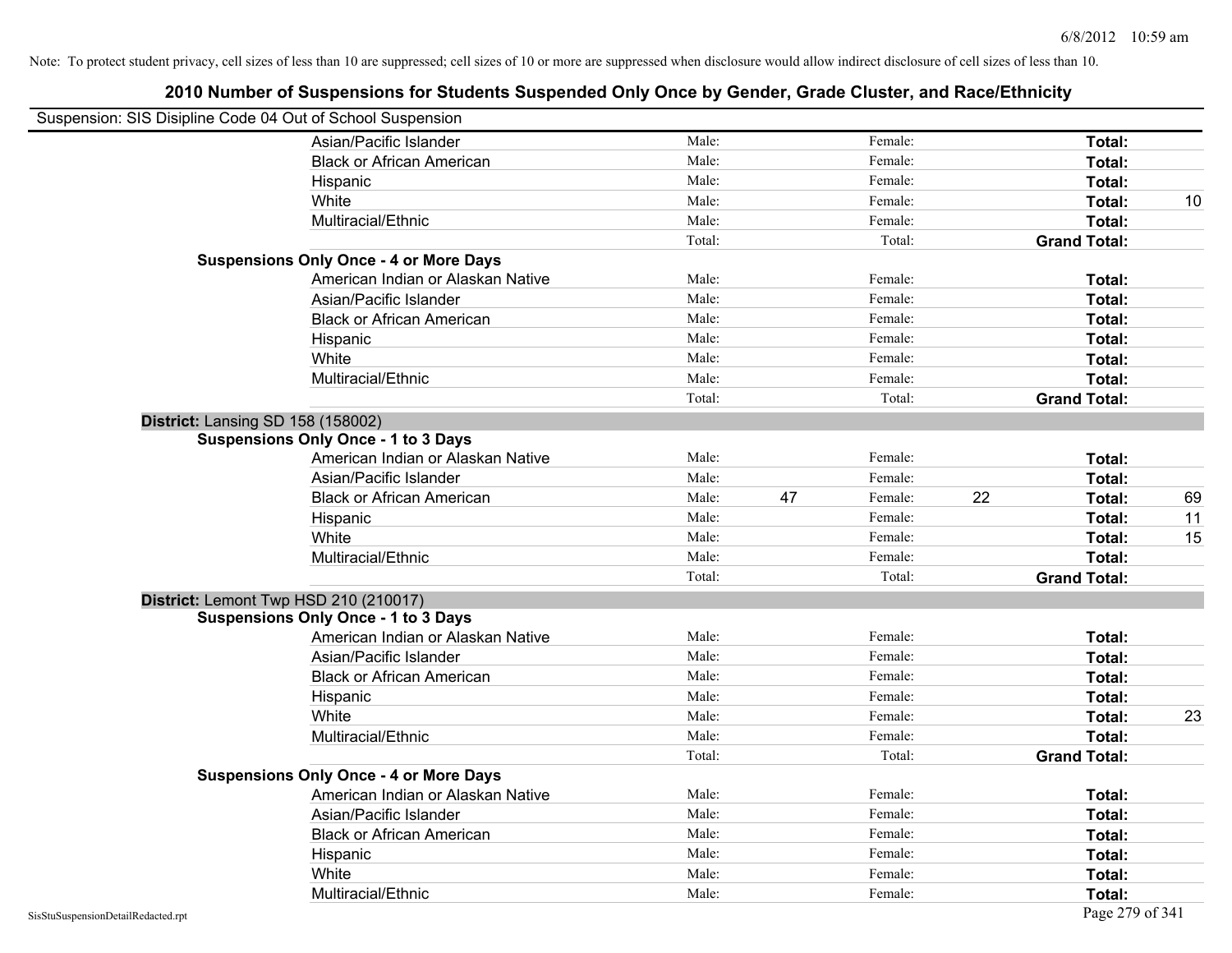|                                     | Suspension: SIS Disipline Code 04 Out of School Suspension |        |    |         |    |                     |    |
|-------------------------------------|------------------------------------------------------------|--------|----|---------|----|---------------------|----|
|                                     |                                                            | Total: |    | Total:  |    | <b>Grand Total:</b> | 10 |
|                                     | District: Lemont-Bromberek CSD 113A (113A02)               |        |    |         |    |                     |    |
|                                     | <b>Suspensions Only Once - 1 to 3 Days</b>                 |        |    |         |    |                     |    |
|                                     | American Indian or Alaskan Native                          | Male:  |    | Female: |    | Total:              |    |
|                                     | Asian/Pacific Islander                                     | Male:  |    | Female: |    | Total:              |    |
|                                     | <b>Black or African American</b>                           | Male:  |    | Female: |    | Total:              |    |
|                                     | Hispanic                                                   | Male:  |    | Female: |    | Total:              |    |
|                                     | White                                                      | Male:  |    | Female: |    | Total:              | 27 |
|                                     | Multiracial/Ethnic                                         | Male:  |    | Female: |    | Total:              |    |
|                                     |                                                            | Total: |    | Total:  |    | <b>Grand Total:</b> |    |
|                                     | <b>Suspensions Only Once - 4 or More Days</b>              |        |    |         |    |                     |    |
|                                     | American Indian or Alaskan Native                          | Male:  |    | Female: |    | Total:              |    |
|                                     | Asian/Pacific Islander                                     | Male:  |    | Female: |    | Total:              |    |
|                                     | <b>Black or African American</b>                           | Male:  |    | Female: |    | Total:              |    |
|                                     | Hispanic                                                   | Male:  |    | Female: |    | Total:              |    |
|                                     | White                                                      | Male:  |    | Female: |    | Total:              | 10 |
|                                     | Multiracial/Ethnic                                         | Male:  |    | Female: |    | Total:              |    |
|                                     |                                                            | Total: |    | Total:  |    | <b>Grand Total:</b> |    |
| District: Lincoln ESD 156 (156002)  |                                                            |        |    |         |    |                     |    |
|                                     | <b>Suspensions Only Once - 1 to 3 Days</b>                 |        |    |         |    |                     |    |
|                                     | American Indian or Alaskan Native                          | Male:  |    | Female: |    | Total:              |    |
|                                     | Asian/Pacific Islander                                     | Male:  |    | Female: |    | Total:              |    |
|                                     | <b>Black or African American</b>                           | Male:  | 27 | Female: | 21 | Total:              | 48 |
|                                     | Hispanic                                                   | Male:  |    | Female: |    | <b>Total:</b>       |    |
|                                     | White                                                      | Male:  |    | Female: |    | Total:              |    |
|                                     | Multiracial/Ethnic                                         | Male:  |    | Female: |    | Total:              |    |
|                                     |                                                            | Total: |    | Total:  |    | <b>Grand Total:</b> | 58 |
|                                     | <b>Suspensions Only Once - 4 or More Days</b>              |        |    |         |    |                     |    |
|                                     | American Indian or Alaskan Native                          | Male:  |    | Female: |    | Total:              |    |
|                                     | Asian/Pacific Islander                                     | Male:  |    | Female: |    | Total:              |    |
|                                     | <b>Black or African American</b>                           | Male:  |    | Female: |    | Total:              | 11 |
|                                     | Hispanic                                                   | Male:  |    | Female: |    | Total:              |    |
|                                     | White                                                      | Male:  |    | Female: |    | Total:              |    |
|                                     | Multiracial/Ethnic                                         | Male:  |    | Female: |    | Total:              |    |
|                                     |                                                            | Total: |    | Total:  |    | <b>Grand Total:</b> |    |
| District: Matteson ESD 162 (162002) |                                                            |        |    |         |    |                     |    |
|                                     | <b>Suspensions Only Once - 1 to 3 Days</b>                 |        |    |         |    |                     |    |
|                                     | American Indian or Alaskan Native                          | Male:  |    | Female: |    | Total:              |    |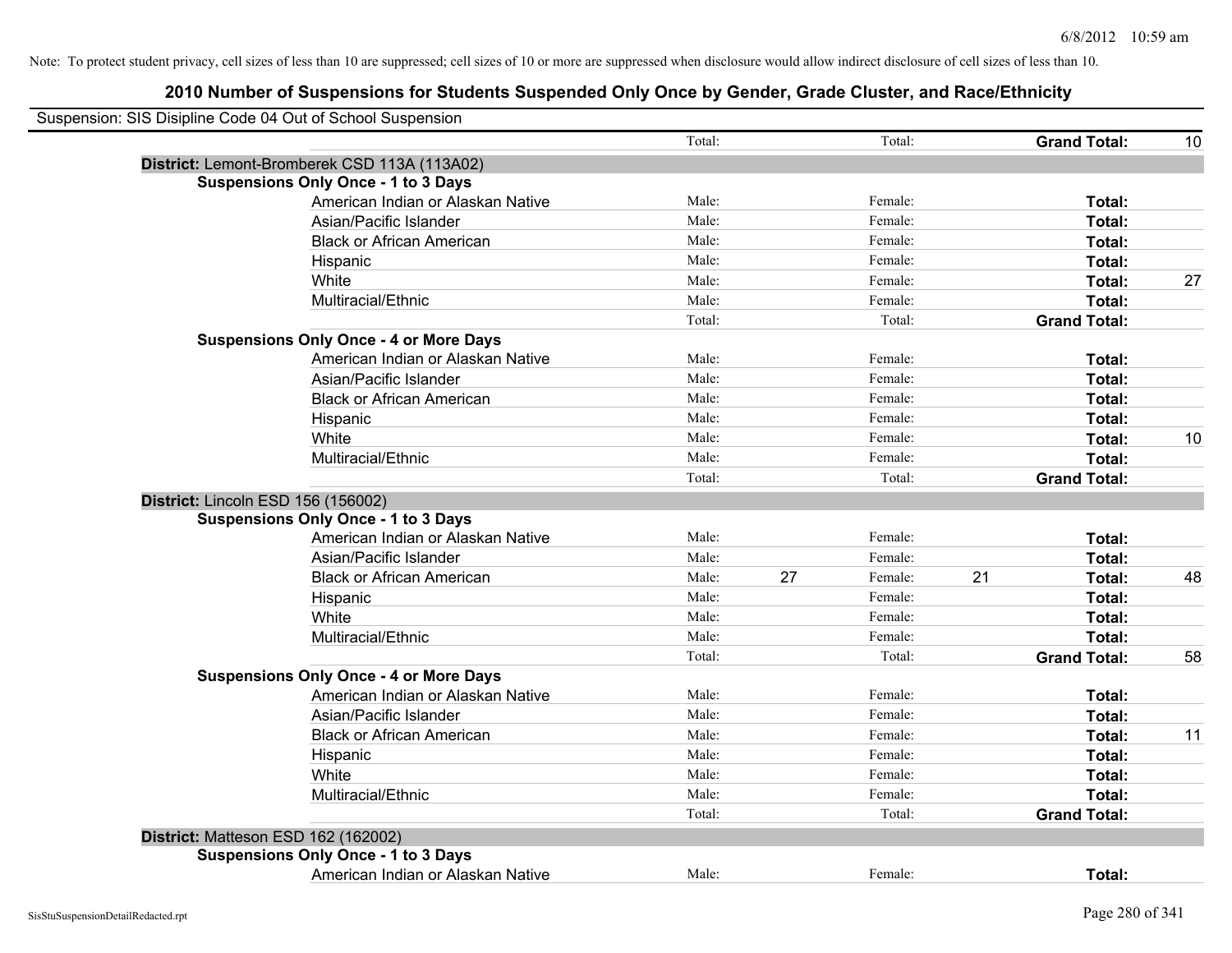| Suspension: SIS Disipline Code 04 Out of School Suspension |                                               |        |     |         |    |                     |      |
|------------------------------------------------------------|-----------------------------------------------|--------|-----|---------|----|---------------------|------|
|                                                            | Asian/Pacific Islander                        | Male:  |     | Female: |    | Total:              |      |
|                                                            | <b>Black or African American</b>              | Male:  | 124 | Female: | 63 | Total:              | 187  |
|                                                            | Hispanic                                      | Male:  |     | Female: |    | Total:              |      |
|                                                            | White                                         | Male:  |     | Female: |    | Total:              |      |
|                                                            | Multiracial/Ethnic                            | Male:  |     | Female: |    | Total:              |      |
|                                                            |                                               | Total: |     | Total:  |    | <b>Grand Total:</b> |      |
|                                                            | <b>Suspensions Only Once - 4 or More Days</b> |        |     |         |    |                     |      |
|                                                            | American Indian or Alaskan Native             | Male:  |     | Female: |    | Total:              |      |
|                                                            | Asian/Pacific Islander                        | Male:  |     | Female: |    | Total:              |      |
|                                                            | <b>Black or African American</b>              | Male:  |     | Female: |    | Total:              | 21   |
|                                                            | Hispanic                                      | Male:  |     | Female: |    | Total:              |      |
|                                                            | White                                         | Male:  |     | Female: |    | Total:              |      |
|                                                            | Multiracial/Ethnic                            | Male:  |     | Female: |    | Total:              |      |
|                                                            |                                               | Total: |     | Total:  |    | <b>Grand Total:</b> |      |
|                                                            | District: North Palos SD 117 (117002)         |        |     |         |    |                     |      |
|                                                            | <b>Suspensions Only Once - 1 to 3 Days</b>    |        |     |         |    |                     |      |
|                                                            | American Indian or Alaskan Native             | Male:  |     | Female: |    | Total:              |      |
|                                                            | Asian/Pacific Islander                        | Male:  |     | Female: |    | Total:              |      |
|                                                            | <b>Black or African American</b>              | Male:  |     | Female: |    | Total:              | 11   |
|                                                            | Hispanic                                      | Male:  |     | Female: |    | Total:              |      |
|                                                            | White                                         | Male:  |     | Female: |    | Total:              | 24   |
|                                                            | Multiracial/Ethnic                            | Male:  |     | Female: |    | Total:              |      |
|                                                            |                                               | Total: |     | Total:  |    | <b>Grand Total:</b> |      |
|                                                            | <b>Suspensions Only Once - 4 or More Days</b> |        |     |         |    |                     |      |
|                                                            | American Indian or Alaskan Native             | Male:  |     | Female: |    | Total:              |      |
|                                                            | Asian/Pacific Islander                        | Male:  |     | Female: |    | Total:              |      |
|                                                            | <b>Black or African American</b>              | Male:  |     | Female: |    | Total:              |      |
|                                                            | Hispanic                                      | Male:  |     | Female: |    | Total:              |      |
|                                                            | White                                         | Male:  |     | Female: |    | Total:              |      |
|                                                            | Multiracial/Ethnic                            | Male:  |     | Female: |    | Total:              |      |
|                                                            |                                               | Total: |     | Total:  |    | <b>Grand Total:</b> |      |
|                                                            | District: Oak Lawn CHSD 229 (229016)          |        |     |         |    |                     |      |
|                                                            | <b>Suspensions Only Once - 1 to 3 Days</b>    |        |     |         |    |                     |      |
|                                                            | American Indian or Alaskan Native             | Male:  |     | Female: |    | Total:              |      |
|                                                            | Asian/Pacific Islander                        | Male:  |     | Female: |    | Total:              |      |
|                                                            | <b>Black or African American</b>              | Male:  |     | Female: |    | Total:              | $10$ |
|                                                            | Hispanic                                      | Male:  | 16  | Female: | 16 | Total:              | 32   |
|                                                            | White                                         | Male:  | 49  | Female: | 30 | Total:              | 79   |
|                                                            | Multiracial/Ethnic                            | Male:  |     | Female: |    | Total:              |      |
| SisStuSuspensionDetailRedacted.rpt                         |                                               |        |     |         |    | Page 281 of 341     |      |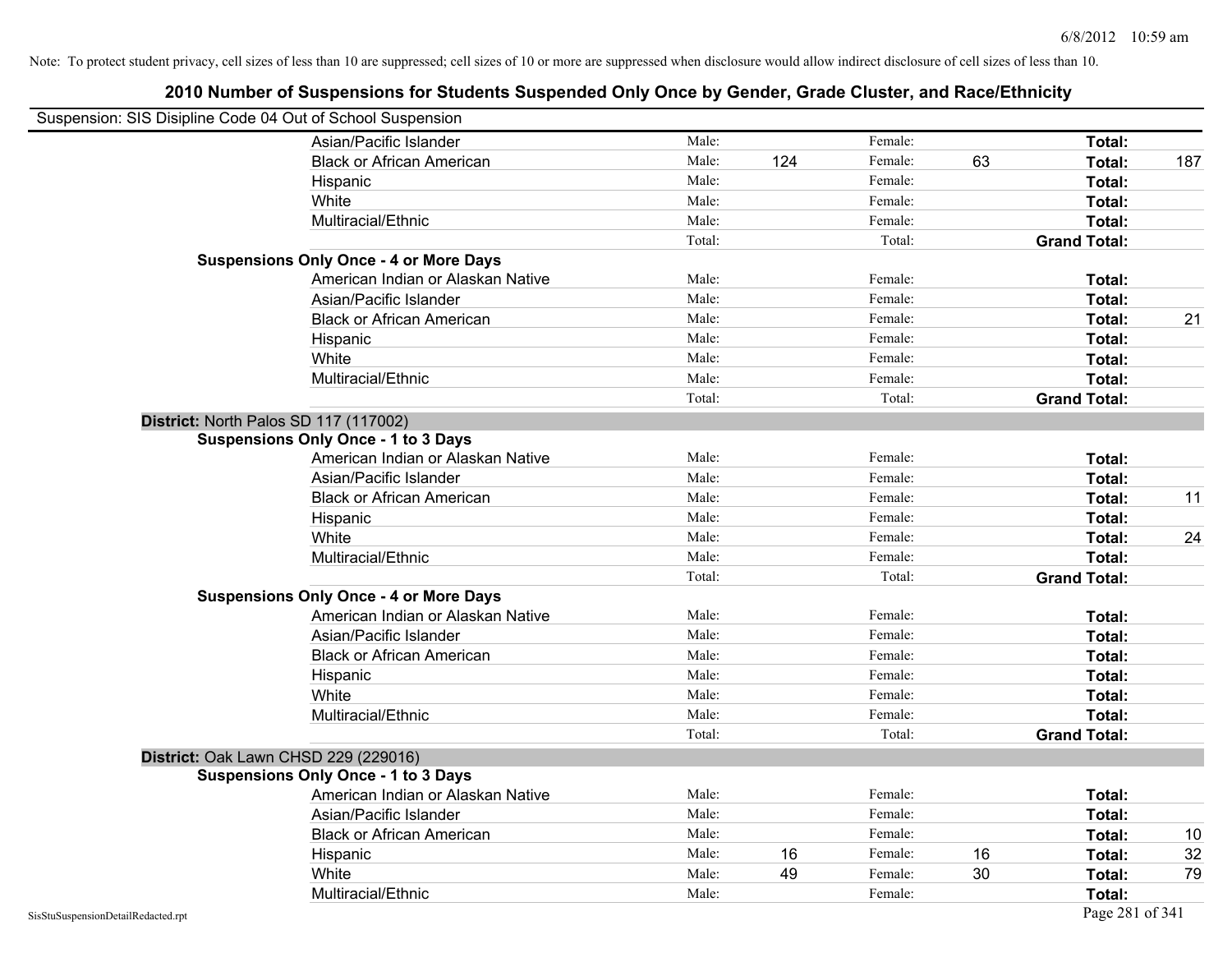| Suspension: SIS Disipline Code 04 Out of School Suspension |        |    |         |    |                     |    |
|------------------------------------------------------------|--------|----|---------|----|---------------------|----|
|                                                            | Total: |    | Total:  |    | <b>Grand Total:</b> |    |
| <b>Suspensions Only Once - 4 or More Days</b>              |        |    |         |    |                     |    |
| American Indian or Alaskan Native                          | Male:  |    | Female: |    | Total:              |    |
| Asian/Pacific Islander                                     | Male:  |    | Female: |    | Total:              |    |
| <b>Black or African American</b>                           | Male:  |    | Female: |    | Total:              |    |
| Hispanic                                                   | Male:  |    | Female: |    | Total:              |    |
| White                                                      | Male:  |    | Female: |    | Total:              | 17 |
| Multiracial/Ethnic                                         | Male:  |    | Female: |    | Total:              |    |
|                                                            | Total: | 13 | Total:  | 17 | <b>Grand Total:</b> | 30 |
| District: Oak Lawn-Hometown SD 123 (123002)                |        |    |         |    |                     |    |
| <b>Suspensions Only Once - 1 to 3 Days</b>                 |        |    |         |    |                     |    |
| American Indian or Alaskan Native                          | Male:  |    | Female: |    | Total:              |    |
| Asian/Pacific Islander                                     | Male:  |    | Female: |    | Total:              |    |
| <b>Black or African American</b>                           | Male:  |    | Female: |    | Total:              |    |
| Hispanic                                                   | Male:  |    | Female: |    | Total:              | 10 |
| White                                                      | Male:  |    | Female: |    | <b>Total:</b>       | 14 |
| Multiracial/Ethnic                                         | Male:  |    | Female: |    | Total:              |    |
|                                                            | Total: |    | Total:  |    | <b>Grand Total:</b> |    |
| <b>Suspensions Only Once - 4 or More Days</b>              |        |    |         |    |                     |    |
| American Indian or Alaskan Native                          | Male:  |    | Female: |    | Total:              |    |
| Asian/Pacific Islander                                     | Male:  |    | Female: |    | Total:              |    |
| <b>Black or African American</b>                           | Male:  |    | Female: |    | Total:              |    |
| Hispanic                                                   | Male:  |    | Female: |    | Total:              |    |
| White                                                      | Male:  |    | Female: |    | Total:              |    |
| Multiracial/Ethnic                                         | Male:  |    | Female: |    | Total:              |    |
|                                                            | Total: |    | Total:  |    | <b>Grand Total:</b> |    |
| District: Orland SD 135 (135002)                           |        |    |         |    |                     |    |
| <b>Suspensions Only Once - 1 to 3 Days</b>                 |        |    |         |    |                     |    |
| American Indian or Alaskan Native                          | Male:  |    | Female: |    | Total:              |    |
| Asian/Pacific Islander                                     | Male:  |    | Female: |    | Total:              |    |
| <b>Black or African American</b>                           | Male:  |    | Female: |    | Total:              | 10 |
| Hispanic                                                   | Male:  |    | Female: |    | Total:              |    |
| White                                                      | Male:  | 35 | Female: | 11 | Total:              | 46 |
| Multiracial/Ethnic                                         | Male:  |    | Female: |    | Total:              |    |
|                                                            | Total: |    | Total:  |    | <b>Grand Total:</b> |    |
| <b>Suspensions Only Once - 4 or More Days</b>              |        |    |         |    |                     |    |
| American Indian or Alaskan Native                          | Male:  |    | Female: |    | Total:              |    |
| Asian/Pacific Islander                                     | Male:  |    | Female: |    | Total:              |    |
| <b>Black or African American</b>                           | Male:  |    | Female: |    | Total:              |    |
|                                                            |        |    |         |    |                     |    |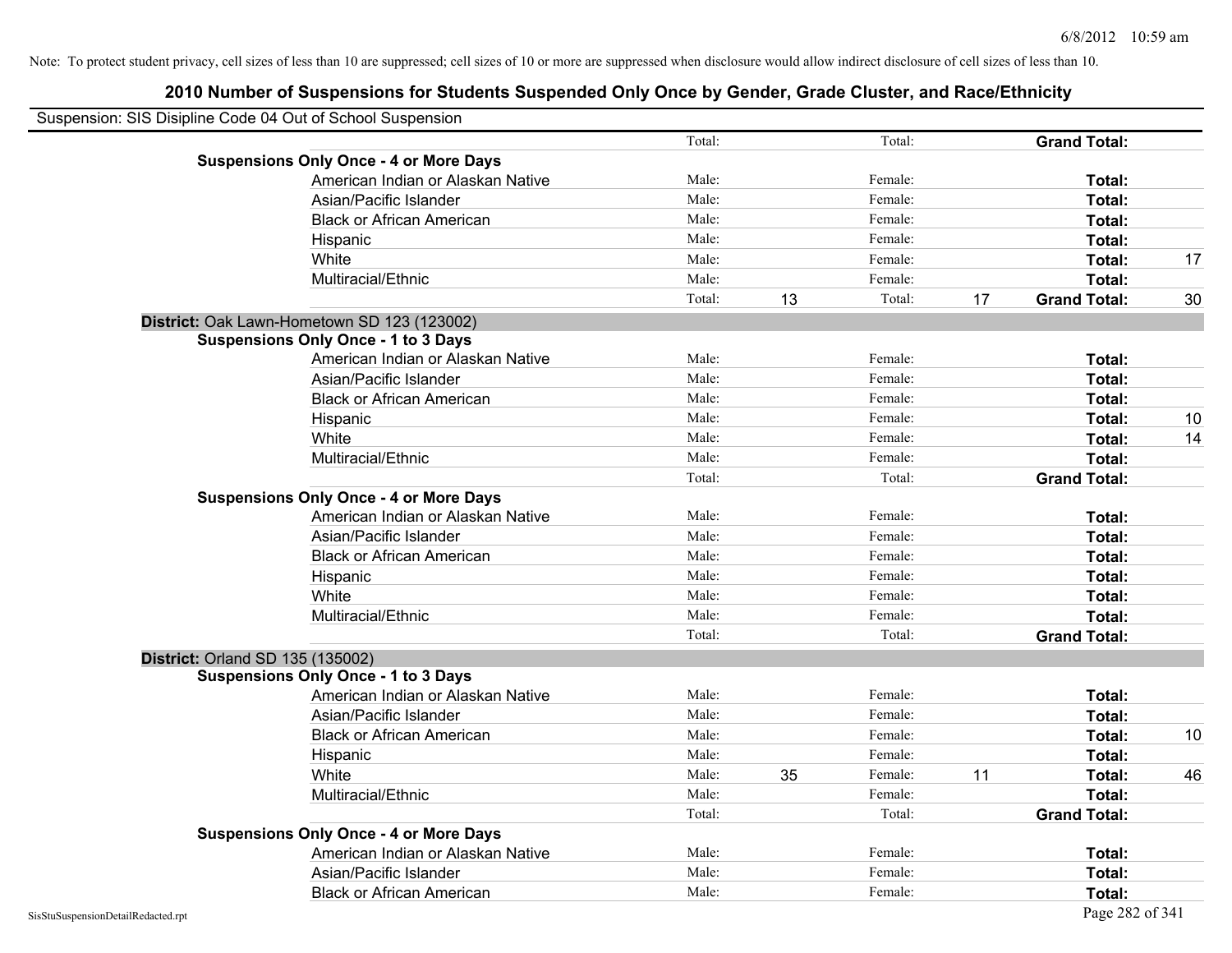| Suspension: SIS Disipline Code 04 Out of School Suspension |                                               |        |    |         |    |                     |     |
|------------------------------------------------------------|-----------------------------------------------|--------|----|---------|----|---------------------|-----|
|                                                            | Hispanic                                      | Male:  |    | Female: |    | Total:              |     |
|                                                            | White                                         | Male:  |    | Female: |    | Total:              |     |
|                                                            | Multiracial/Ethnic                            | Male:  |    | Female: |    | Total:              |     |
|                                                            |                                               | Total: |    | Total:  |    | <b>Grand Total:</b> |     |
| District: Palos CCSD 118 (118004)                          |                                               |        |    |         |    |                     |     |
|                                                            | <b>Suspensions Only Once - 1 to 3 Days</b>    |        |    |         |    |                     |     |
|                                                            | American Indian or Alaskan Native             | Male:  |    | Female: |    | Total:              |     |
|                                                            | Asian/Pacific Islander                        | Male:  |    | Female: |    | Total:              |     |
|                                                            | <b>Black or African American</b>              | Male:  |    | Female: |    | Total:              |     |
|                                                            | Hispanic                                      | Male:  |    | Female: |    | Total:              |     |
|                                                            | White                                         | Male:  |    | Female: |    | Total:              | 13  |
|                                                            | Multiracial/Ethnic                            | Male:  |    | Female: |    | Total:              |     |
|                                                            |                                               | Total: |    | Total:  |    | <b>Grand Total:</b> |     |
| District: Palos Heights SD 128 (128002)                    |                                               |        |    |         |    |                     |     |
|                                                            | <b>Suspensions Only Once - 1 to 3 Days</b>    |        |    |         |    |                     |     |
|                                                            | American Indian or Alaskan Native             | Male:  |    | Female: |    | Total:              |     |
|                                                            | Asian/Pacific Islander                        | Male:  |    | Female: |    | Total:              |     |
|                                                            | <b>Black or African American</b>              | Male:  |    | Female: |    | Total:              |     |
|                                                            | Hispanic                                      | Male:  |    | Female: |    | Total:              |     |
|                                                            | White                                         | Male:  |    | Female: |    | Total:              |     |
|                                                            | Multiracial/Ethnic                            | Male:  |    | Female: |    | Total:              |     |
|                                                            |                                               | Total: |    | Total:  |    | <b>Grand Total:</b> |     |
|                                                            | <b>Suspensions Only Once - 4 or More Days</b> |        |    |         |    |                     |     |
|                                                            | American Indian or Alaskan Native             | Male:  |    | Female: |    | Total:              |     |
|                                                            | Asian/Pacific Islander                        | Male:  |    | Female: |    | Total:              |     |
|                                                            | <b>Black or African American</b>              | Male:  |    | Female: |    | Total:              |     |
|                                                            | Hispanic                                      | Male:  |    | Female: |    | Total:              |     |
|                                                            | White                                         | Male:  |    | Female: |    | Total:              |     |
|                                                            | Multiracial/Ethnic                            | Male:  |    | Female: |    | Total:              |     |
|                                                            |                                               | Total: |    | Total:  |    | <b>Grand Total:</b> |     |
| District: Park Forest SD 163 (163002)                      |                                               |        |    |         |    |                     |     |
|                                                            | <b>Suspensions Only Once - 1 to 3 Days</b>    |        |    |         |    |                     |     |
|                                                            | American Indian or Alaskan Native             | Male:  |    | Female: |    | Total:              |     |
|                                                            | Asian/Pacific Islander                        | Male:  |    | Female: |    | Total:              |     |
|                                                            | <b>Black or African American</b>              | Male:  | 82 | Female: | 39 | Total:              | 121 |
|                                                            | Hispanic                                      | Male:  |    | Female: |    | Total:              |     |
|                                                            | White                                         | Male:  |    | Female: |    | Total:              |     |
|                                                            | Multiracial/Ethnic                            | Male:  |    | Female: |    | Total:              |     |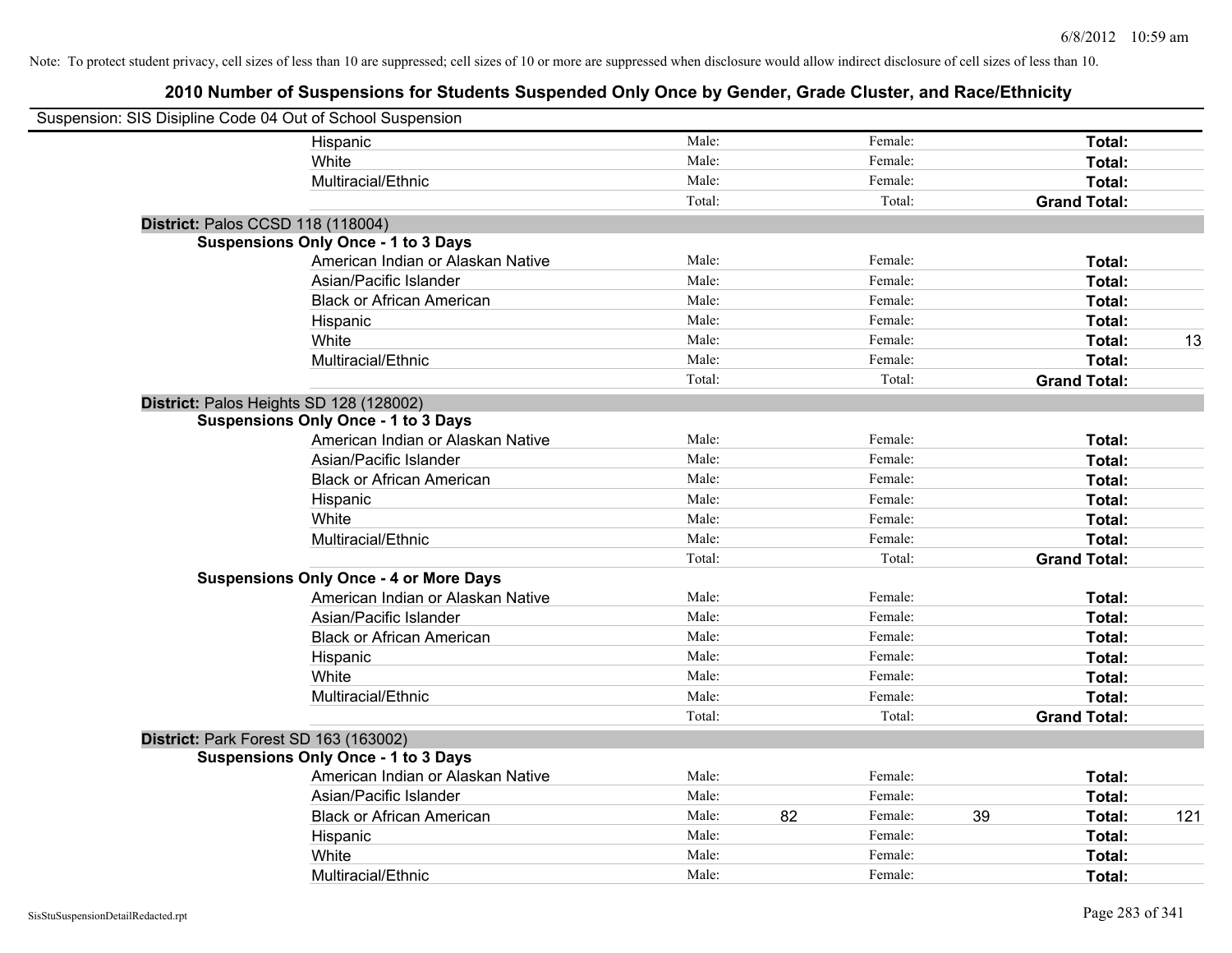| Suspension: SIS Disipline Code 04 Out of School Suspension |        |     |         |     |                     |     |
|------------------------------------------------------------|--------|-----|---------|-----|---------------------|-----|
|                                                            | Total: |     | Total:  |     | <b>Grand Total:</b> | 134 |
| <b>Suspensions Only Once - 4 or More Days</b>              |        |     |         |     |                     |     |
| American Indian or Alaskan Native                          | Male:  |     | Female: |     | Total:              |     |
| Asian/Pacific Islander                                     | Male:  |     | Female: |     | Total:              |     |
| <b>Black or African American</b>                           | Male:  | 11  | Female: | 13  | Total:              | 24  |
| Hispanic                                                   | Male:  |     | Female: |     | Total:              |     |
| White                                                      | Male:  |     | Female: |     | Total:              |     |
| Multiracial/Ethnic                                         | Male:  |     | Female: |     | Total:              |     |
|                                                            | Total: |     | Total:  |     | <b>Grand Total:</b> |     |
| District: Posen-Robbins ESD 143-5 (143502)                 |        |     |         |     |                     |     |
| <b>Suspensions Only Once - 1 to 3 Days</b>                 |        |     |         |     |                     |     |
| American Indian or Alaskan Native                          | Male:  |     | Female: |     | Total:              |     |
| Asian/Pacific Islander                                     | Male:  |     | Female: |     | Total:              |     |
| <b>Black or African American</b>                           | Male:  |     | Female: |     | Total:              | 24  |
| Hispanic                                                   | Male:  |     | Female: |     | Total:              |     |
| White                                                      | Male:  |     | Female: |     | Total:              |     |
| Multiracial/Ethnic                                         | Male:  |     | Female: |     | Total:              |     |
|                                                            | Total: |     | Total:  |     | <b>Grand Total:</b> |     |
| <b>Suspensions Only Once - 4 or More Days</b>              |        |     |         |     |                     |     |
| American Indian or Alaskan Native                          | Male:  |     | Female: |     | Total:              |     |
| Asian/Pacific Islander                                     | Male:  |     | Female: |     | Total:              |     |
| <b>Black or African American</b>                           | Male:  |     | Female: |     | Total:              |     |
| Hispanic                                                   | Male:  |     | Female: |     | Total:              |     |
| White                                                      | Male:  |     | Female: |     | Total:              |     |
| Multiracial/Ethnic                                         | Male:  |     | Female: |     | Total:              |     |
|                                                            | Total: |     | Total:  |     | <b>Grand Total:</b> | 11  |
| District: Prairie-Hills ESD 144 (144002)                   |        |     |         |     |                     |     |
| <b>Suspensions Only Once - 1 to 3 Days</b>                 |        |     |         |     |                     |     |
| American Indian or Alaskan Native                          | Male:  |     | Female: |     | Total:              |     |
| Asian/Pacific Islander                                     | Male:  |     | Female: |     | Total:              |     |
| <b>Black or African American</b>                           | Male:  | 159 | Female: | 100 | Total:              | 259 |
| Hispanic                                                   | Male:  |     | Female: |     | Total:              |     |
| White                                                      | Male:  |     | Female: |     | Total:              |     |
| Multiracial/Ethnic                                         | Male:  |     | Female: |     | Total:              |     |
|                                                            | Total: |     | Total:  |     | <b>Grand Total:</b> | 272 |
| <b>Suspensions Only Once - 4 or More Days</b>              |        |     |         |     |                     |     |
| American Indian or Alaskan Native                          | Male:  |     | Female: |     | Total:              |     |
| Asian/Pacific Islander                                     | Male:  |     | Female: |     | Total:              |     |
| <b>Black or African American</b>                           | Male:  | 22  | Female: | 12  | Total:              | 34  |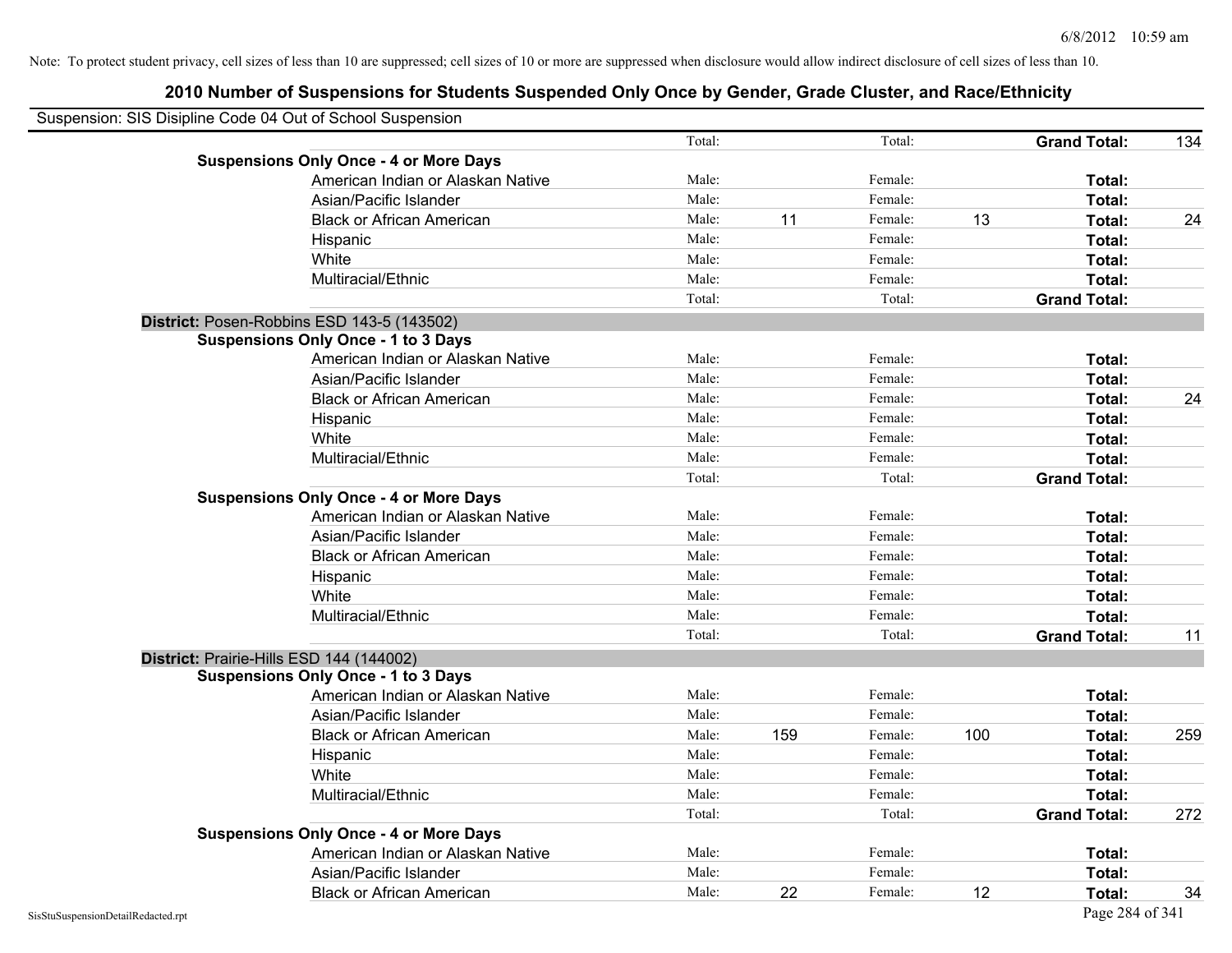| Suspension: SIS Disipline Code 04 Out of School Suspension |                                               |        |     |         |     |                     |     |
|------------------------------------------------------------|-----------------------------------------------|--------|-----|---------|-----|---------------------|-----|
|                                                            | Hispanic                                      | Male:  |     | Female: |     | Total:              |     |
|                                                            | White                                         | Male:  |     | Female: |     | Total:              |     |
|                                                            | Multiracial/Ethnic                            | Male:  |     | Female: |     | Total:              |     |
|                                                            |                                               | Total: |     | Total:  |     | <b>Grand Total:</b> |     |
| District: Reavis Twp HSD 220 (220017)                      |                                               |        |     |         |     |                     |     |
|                                                            | <b>Suspensions Only Once - 1 to 3 Days</b>    |        |     |         |     |                     |     |
|                                                            | American Indian or Alaskan Native             | Male:  |     | Female: |     | Total:              |     |
|                                                            | Asian/Pacific Islander                        | Male:  |     | Female: |     | Total:              |     |
|                                                            | <b>Black or African American</b>              | Male:  |     | Female: |     | Total:              |     |
|                                                            | Hispanic                                      | Male:  |     | Female: |     | Total:              | 28  |
|                                                            | White                                         | Male:  | 24  | Female: | 16  | Total:              | 40  |
|                                                            | Multiracial/Ethnic                            | Male:  |     | Female: |     | Total:              |     |
|                                                            |                                               | Total: |     | Total:  |     | <b>Grand Total:</b> |     |
|                                                            | <b>Suspensions Only Once - 4 or More Days</b> |        |     |         |     |                     |     |
|                                                            | American Indian or Alaskan Native             | Male:  |     | Female: |     | Total:              |     |
|                                                            | Asian/Pacific Islander                        | Male:  |     | Female: |     | Total:              |     |
|                                                            | <b>Black or African American</b>              | Male:  |     | Female: |     | Total:              |     |
|                                                            | Hispanic                                      | Male:  |     | Female: |     | Total:              | 22  |
|                                                            | White                                         | Male:  |     | Female: |     | Total:              | 11  |
|                                                            | Multiracial/Ethnic                            | Male:  |     | Female: |     | Total:              |     |
|                                                            |                                               | Total: |     | Total:  |     | <b>Grand Total:</b> |     |
| <b>District: Rich Twp HSD 227 (227017)</b>                 |                                               |        |     |         |     |                     |     |
|                                                            | <b>Suspensions Only Once - 1 to 3 Days</b>    |        |     |         |     |                     |     |
|                                                            | American Indian or Alaskan Native             | Male:  |     | Female: |     | Total:              |     |
|                                                            | Asian/Pacific Islander                        | Male:  |     | Female: |     | Total:              |     |
|                                                            | <b>Black or African American</b>              | Male:  | 155 | Female: | 123 | Total:              | 278 |
|                                                            | Hispanic                                      | Male:  |     | Female: |     | Total:              |     |
|                                                            | White                                         | Male:  |     | Female: |     | Total:              |     |
|                                                            | Multiracial/Ethnic                            | Male:  |     | Female: |     | Total:              |     |
|                                                            |                                               | Total: | 166 | Total:  | 133 | <b>Grand Total:</b> | 299 |
|                                                            | <b>Suspensions Only Once - 4 or More Days</b> |        |     |         |     |                     |     |
|                                                            | American Indian or Alaskan Native             | Male:  |     | Female: |     | Total:              |     |
|                                                            | Asian/Pacific Islander                        | Male:  |     | Female: |     | <b>Total:</b>       |     |
|                                                            | <b>Black or African American</b>              | Male:  | 95  | Female: | 68  | Total:              | 163 |
|                                                            | Hispanic                                      | Male:  |     | Female: |     | Total:              |     |
|                                                            | White                                         | Male:  |     | Female: |     | <b>Total:</b>       |     |
|                                                            | Multiracial/Ethnic                            | Male:  |     | Female: |     | Total:              |     |
|                                                            |                                               | Total: |     | Total:  |     | <b>Grand Total:</b> | 177 |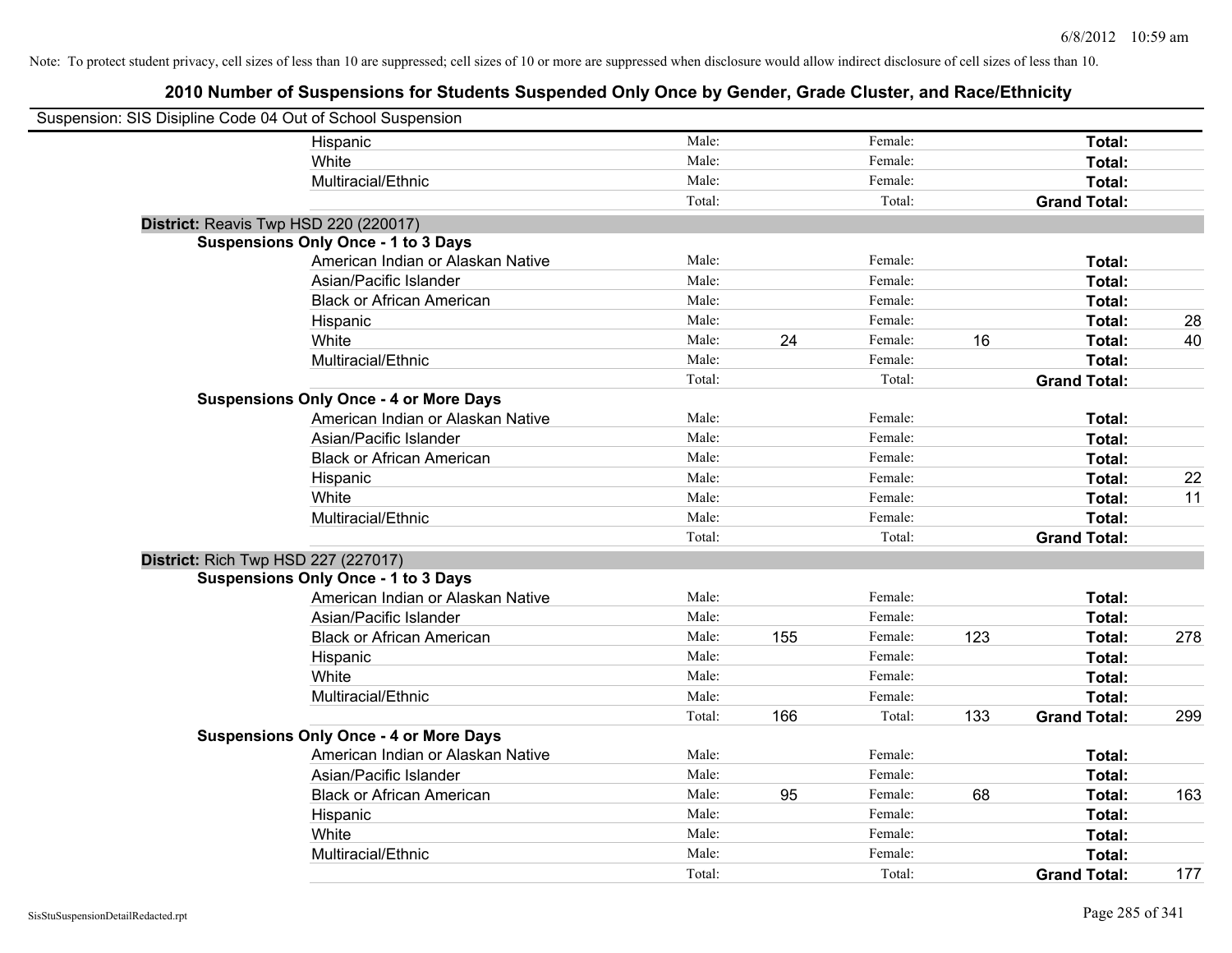| Suspension: SIS Disipline Code 04 Out of School Suspension |                                               |        |         |                     |    |
|------------------------------------------------------------|-----------------------------------------------|--------|---------|---------------------|----|
|                                                            | District: Ridgeland SD 122 (122002)           |        |         |                     |    |
|                                                            | <b>Suspensions Only Once - 1 to 3 Days</b>    |        |         |                     |    |
|                                                            | American Indian or Alaskan Native             | Male:  | Female: | Total:              |    |
|                                                            | Asian/Pacific Islander                        | Male:  | Female: | Total:              |    |
|                                                            | <b>Black or African American</b>              | Male:  | Female: | Total:              |    |
|                                                            | Hispanic                                      | Male:  | Female: | Total:              |    |
|                                                            | White                                         | Male:  | Female: | Total:              |    |
|                                                            | Multiracial/Ethnic                            | Male:  | Female: | Total:              |    |
|                                                            |                                               | Total: | Total:  | <b>Grand Total:</b> |    |
|                                                            | <b>Suspensions Only Once - 4 or More Days</b> |        |         |                     |    |
|                                                            | American Indian or Alaskan Native             | Male:  | Female: | Total:              |    |
|                                                            | Asian/Pacific Islander                        | Male:  | Female: | Total:              |    |
|                                                            | <b>Black or African American</b>              | Male:  | Female: | Total:              |    |
|                                                            | Hispanic                                      | Male:  | Female: | Total:              |    |
|                                                            | White                                         | Male:  | Female: | Total:              |    |
|                                                            | Multiracial/Ethnic                            | Male:  | Female: | Total:              |    |
|                                                            |                                               | Total: | Total:  | <b>Grand Total:</b> |    |
|                                                            | District: Sandridge SD 172 (172002)           |        |         |                     |    |
|                                                            | <b>Suspensions Only Once - 1 to 3 Days</b>    |        |         |                     |    |
|                                                            | American Indian or Alaskan Native             | Male:  | Female: | Total:              |    |
|                                                            | Asian/Pacific Islander                        | Male:  | Female: | Total:              |    |
|                                                            | <b>Black or African American</b>              | Male:  | Female: | Total:              |    |
|                                                            | Hispanic                                      | Male:  | Female: | Total:              |    |
|                                                            | White                                         | Male:  | Female: | Total:              |    |
|                                                            | Multiracial/Ethnic                            | Male:  | Female: | Total:              |    |
|                                                            |                                               | Total: | Total:  | <b>Grand Total:</b> | 14 |
|                                                            | <b>Suspensions Only Once - 4 or More Days</b> |        |         |                     |    |
|                                                            | American Indian or Alaskan Native             | Male:  | Female: | Total:              |    |
|                                                            | Asian/Pacific Islander                        | Male:  | Female: | Total:              |    |
|                                                            | <b>Black or African American</b>              | Male:  | Female: | Total:              |    |
|                                                            | Hispanic                                      | Male:  | Female: | Total:              |    |
|                                                            | White                                         | Male:  | Female: | Total:              |    |
|                                                            | Multiracial/Ethnic                            | Male:  | Female: | Total:              |    |
|                                                            |                                               | Total: | Total:  | <b>Grand Total:</b> |    |
|                                                            | District: South Holland SD 150 (150002)       |        |         |                     |    |
|                                                            | <b>Suspensions Only Once - 1 to 3 Days</b>    |        |         |                     |    |
|                                                            | American Indian or Alaskan Native             | Male:  | Female: | Total:              |    |
|                                                            | Asian/Pacific Islander                        | Male:  | Female: | Total:              |    |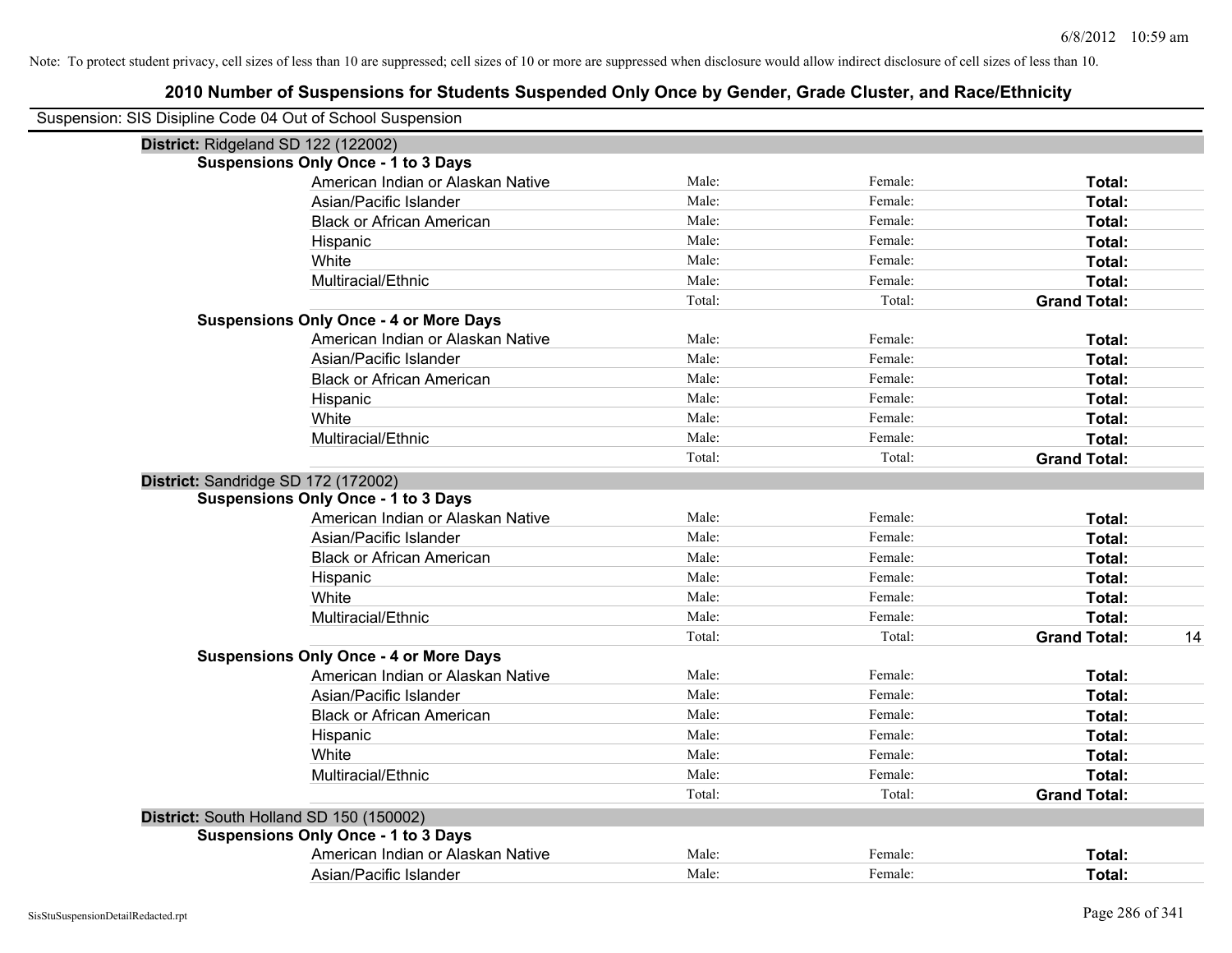| Suspension: SIS Disipline Code 04 Out of School Suspension |                                                |        |    |         |    |                     |    |
|------------------------------------------------------------|------------------------------------------------|--------|----|---------|----|---------------------|----|
|                                                            | <b>Black or African American</b>               | Male:  | 55 | Female: | 20 | Total:              | 75 |
|                                                            | Hispanic                                       | Male:  |    | Female: |    | Total:              |    |
|                                                            | White                                          | Male:  |    | Female: |    | <b>Total:</b>       |    |
|                                                            | Multiracial/Ethnic                             | Male:  |    | Female: |    | Total:              |    |
|                                                            |                                                | Total: |    | Total:  |    | <b>Grand Total:</b> |    |
|                                                            | <b>Suspensions Only Once - 4 or More Days</b>  |        |    |         |    |                     |    |
|                                                            | American Indian or Alaskan Native              | Male:  |    | Female: |    | Total:              |    |
|                                                            | Asian/Pacific Islander                         | Male:  |    | Female: |    | Total:              |    |
|                                                            | <b>Black or African American</b>               | Male:  |    | Female: |    | Total:              |    |
|                                                            | Hispanic                                       | Male:  |    | Female: |    | Total:              |    |
|                                                            | White                                          | Male:  |    | Female: |    | Total:              |    |
|                                                            | Multiracial/Ethnic                             | Male:  |    | Female: |    | Total:              |    |
|                                                            |                                                | Total: |    | Total:  |    | <b>Grand Total:</b> |    |
|                                                            | District: South Holland SD 151 (151002)        |        |    |         |    |                     |    |
|                                                            | <b>Suspensions Only Once - 1 to 3 Days</b>     |        |    |         |    |                     |    |
|                                                            | American Indian or Alaskan Native              | Male:  |    | Female: |    | Total:              |    |
|                                                            | Asian/Pacific Islander                         | Male:  |    | Female: |    | Total:              |    |
|                                                            | <b>Black or African American</b>               | Male:  | 62 | Female: | 26 | Total:              | 88 |
|                                                            | Hispanic                                       | Male:  |    | Female: |    | Total:              | 13 |
|                                                            | White                                          | Male:  |    | Female: |    | Total:              |    |
|                                                            | Multiracial/Ethnic                             | Male:  |    | Female: |    | Total:              |    |
|                                                            |                                                | Total: |    | Total:  |    | <b>Grand Total:</b> |    |
|                                                            | <b>Suspensions Only Once - 4 or More Days</b>  |        |    |         |    |                     |    |
|                                                            | American Indian or Alaskan Native              | Male:  |    | Female: |    | Total:              |    |
|                                                            | Asian/Pacific Islander                         | Male:  |    | Female: |    | Total:              |    |
|                                                            | <b>Black or African American</b>               | Male:  |    | Female: |    | Total:              |    |
|                                                            | Hispanic                                       | Male:  |    | Female: |    | Total:              |    |
|                                                            | White                                          | Male:  |    | Female: |    | Total:              |    |
|                                                            | Multiracial/Ethnic                             | Male:  |    | Female: |    | Total:              |    |
|                                                            |                                                | Total: |    | Total:  |    | <b>Grand Total:</b> |    |
|                                                            | District: Southwest Cook Coop Spec Ed (142061) |        |    |         |    |                     |    |
|                                                            | <b>Suspensions Only Once - 1 to 3 Days</b>     |        |    |         |    |                     |    |
|                                                            | American Indian or Alaskan Native              | Male:  |    | Female: |    | Total:              |    |
|                                                            | Asian/Pacific Islander                         | Male:  |    | Female: |    | Total:              |    |
|                                                            | <b>Black or African American</b>               | Male:  |    | Female: |    | Total:              |    |
|                                                            | Hispanic                                       | Male:  |    | Female: |    | Total:              |    |
|                                                            | White                                          | Male:  |    | Female: |    | Total:              |    |
|                                                            | Multiracial/Ethnic                             | Male:  |    | Female: |    | Total:              |    |
|                                                            |                                                | Total: |    | Total:  |    | <b>Grand Total:</b> |    |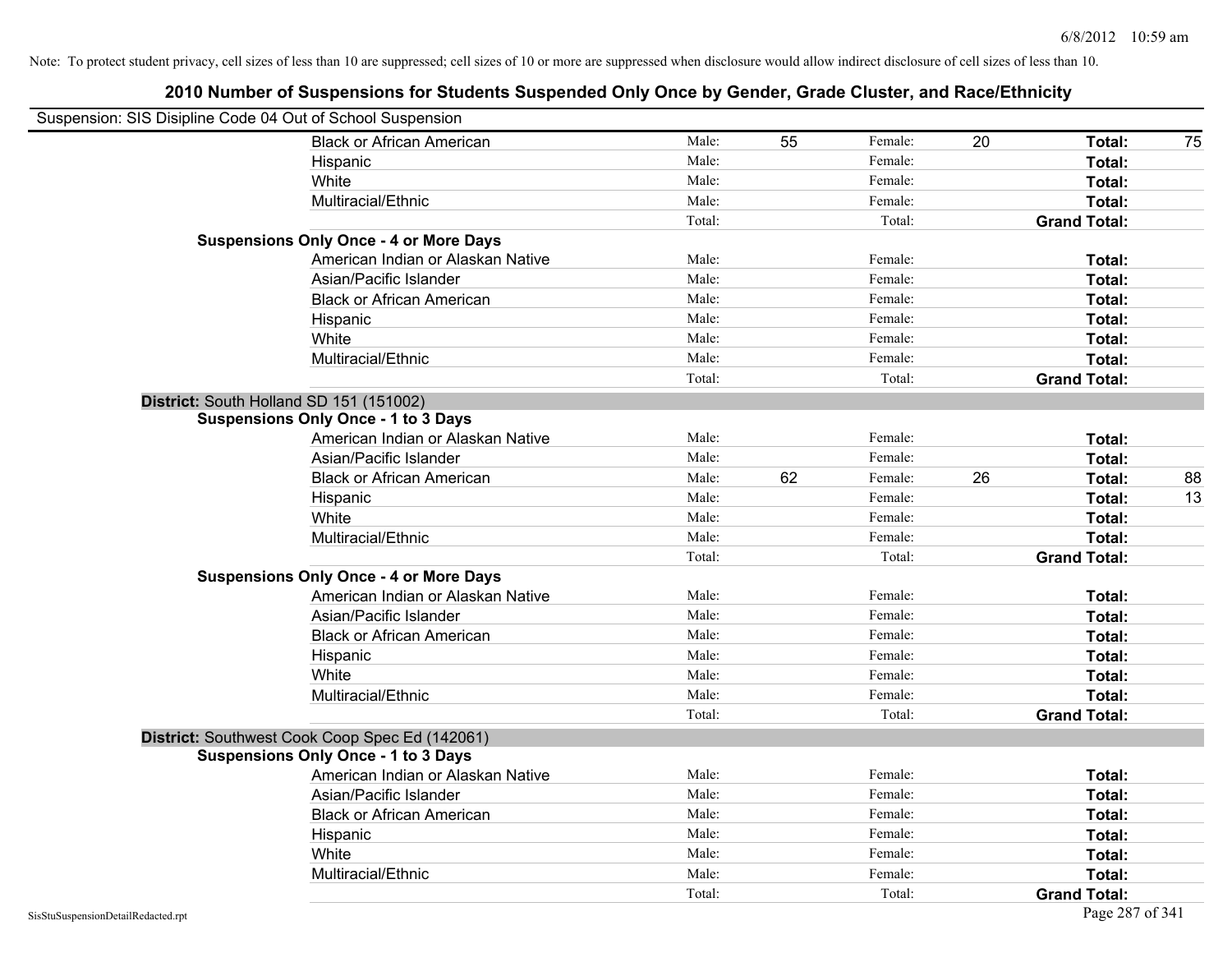|                                  | Suspension: SIS Disipline Code 04 Out of School Suspension |        |    |         |    |                     |    |
|----------------------------------|------------------------------------------------------------|--------|----|---------|----|---------------------|----|
|                                  | <b>Suspensions Only Once - 4 or More Days</b>              |        |    |         |    |                     |    |
|                                  | American Indian or Alaskan Native                          | Male:  |    | Female: |    | Total:              |    |
|                                  | Asian/Pacific Islander                                     | Male:  |    | Female: |    | Total:              |    |
|                                  | <b>Black or African American</b>                           | Male:  |    | Female: |    | Total:              |    |
|                                  | Hispanic                                                   | Male:  |    | Female: |    | Total:              |    |
|                                  | White                                                      | Male:  |    | Female: |    | Total:              |    |
|                                  | Multiracial/Ethnic                                         | Male:  |    | Female: |    | Total:              |    |
|                                  |                                                            | Total: |    | Total:  |    | <b>Grand Total:</b> |    |
|                                  | District: Speed SEJA #802 (802060)                         |        |    |         |    |                     |    |
|                                  | <b>Suspensions Only Once - 1 to 3 Days</b>                 |        |    |         |    |                     |    |
|                                  | American Indian or Alaskan Native                          | Male:  |    | Female: |    | Total:              |    |
|                                  | Asian/Pacific Islander                                     | Male:  |    | Female: |    | Total:              |    |
|                                  | <b>Black or African American</b>                           | Male:  |    | Female: |    | Total:              |    |
|                                  | Hispanic                                                   | Male:  |    | Female: |    | Total:              |    |
|                                  | White                                                      | Male:  |    | Female: |    | Total:              |    |
|                                  | Multiracial/Ethnic                                         | Male:  |    | Female: |    | Total:              |    |
|                                  |                                                            | Total: |    | Total:  |    | <b>Grand Total:</b> |    |
| District: Steger SD 194 (194002) |                                                            |        |    |         |    |                     |    |
|                                  | <b>Suspensions Only Once - 1 to 3 Days</b>                 |        |    |         |    |                     |    |
|                                  | American Indian or Alaskan Native                          | Male:  |    | Female: |    | Total:              |    |
|                                  | Asian/Pacific Islander                                     | Male:  |    | Female: |    | Total:              |    |
|                                  | <b>Black or African American</b>                           | Male:  |    | Female: |    | Total:              | 17 |
|                                  | Hispanic                                                   | Male:  |    | Female: |    | Total:              |    |
|                                  | White                                                      | Male:  |    | Female: |    | Total:              | 25 |
|                                  | Multiracial/Ethnic                                         | Male:  |    | Female: |    | Total:              |    |
|                                  |                                                            | Total: | 46 | Total:  | 13 | <b>Grand Total:</b> | 59 |
|                                  | <b>Suspensions Only Once - 4 or More Days</b>              |        |    |         |    |                     |    |
|                                  | American Indian or Alaskan Native                          | Male:  |    | Female: |    | Total:              |    |
|                                  | Asian/Pacific Islander                                     | Male:  |    | Female: |    | Total:              |    |
|                                  | <b>Black or African American</b>                           | Male:  |    | Female: |    | Total:              |    |
|                                  | Hispanic                                                   | Male:  |    | Female: |    | Total:              |    |
|                                  | White                                                      | Male:  |    | Female: |    | Total:              |    |
|                                  | Multiracial/Ethnic                                         | Male:  |    | Female: |    | Total:              |    |
|                                  |                                                            | Total: |    | Total:  |    | <b>Grand Total:</b> | 20 |
| District: Summit SD 104 (104002) |                                                            |        |    |         |    |                     |    |
|                                  | <b>Suspensions Only Once - 1 to 3 Days</b>                 |        |    |         |    |                     |    |
|                                  | American Indian or Alaskan Native                          | Male:  |    | Female: |    | Total:              |    |
|                                  | Asian/Pacific Islander                                     | Male:  |    | Female: |    | Total:              |    |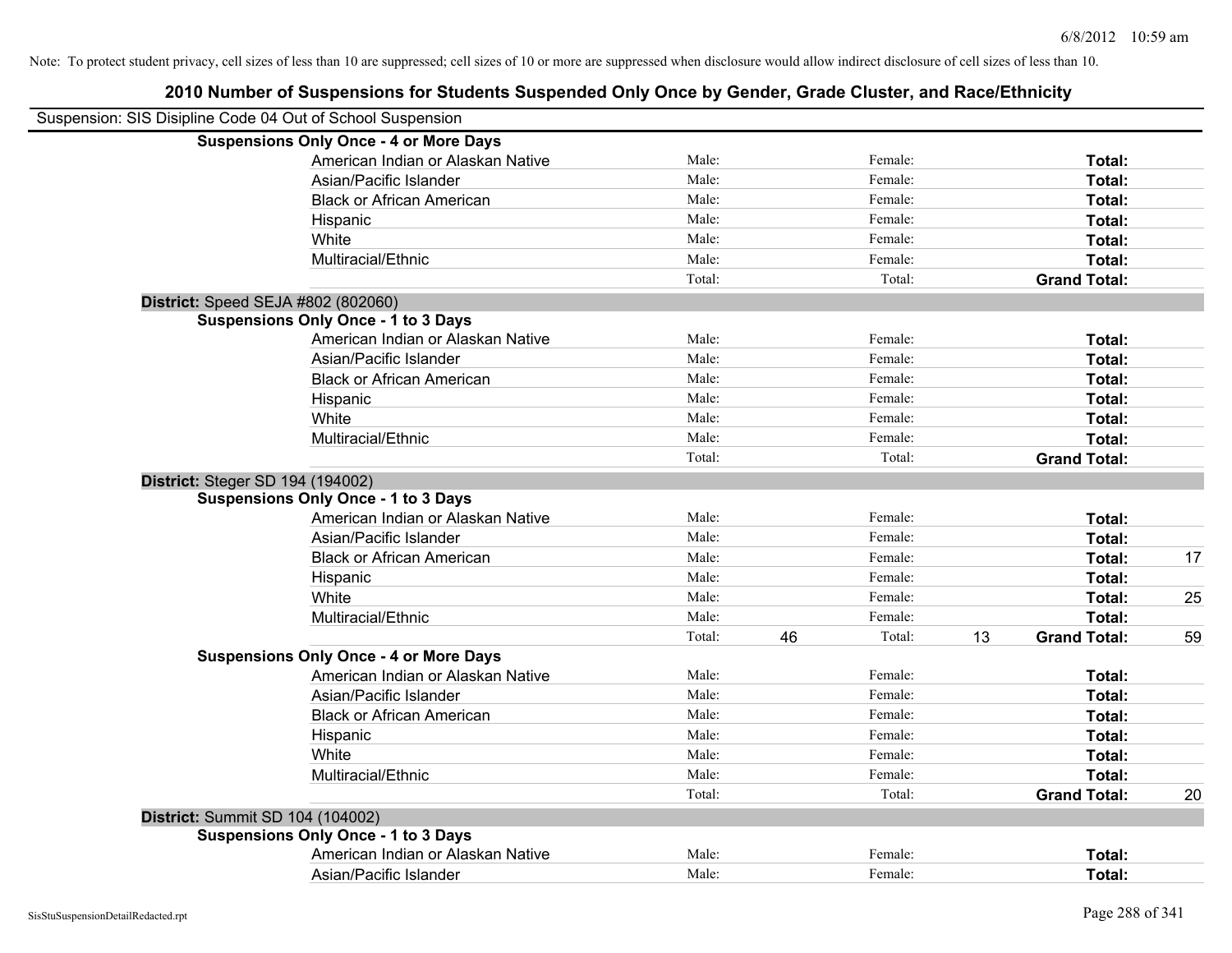| Suspension: SIS Disipline Code 04 Out of School Suspension |                                                    |        |     |         |     |                     |     |
|------------------------------------------------------------|----------------------------------------------------|--------|-----|---------|-----|---------------------|-----|
|                                                            | <b>Black or African American</b>                   | Male:  |     | Female: |     | Total:              |     |
|                                                            | Hispanic                                           | Male:  |     | Female: |     | Total:              | 13  |
|                                                            | White                                              | Male:  |     | Female: |     | Total:              |     |
|                                                            | Multiracial/Ethnic                                 | Male:  |     | Female: |     | Total:              |     |
|                                                            |                                                    | Total: |     | Total:  |     | <b>Grand Total:</b> |     |
|                                                            | <b>Suspensions Only Once - 4 or More Days</b>      |        |     |         |     |                     |     |
|                                                            | American Indian or Alaskan Native                  | Male:  |     | Female: |     | Total:              |     |
|                                                            | Asian/Pacific Islander                             | Male:  |     | Female: |     | Total:              |     |
|                                                            | <b>Black or African American</b>                   | Male:  |     | Female: |     | Total:              |     |
|                                                            | Hispanic                                           | Male:  |     | Female: |     | Total:              |     |
|                                                            | White                                              | Male:  |     | Female: |     | Total:              |     |
|                                                            | Multiracial/Ethnic                                 | Male:  |     | Female: |     | Total:              |     |
|                                                            |                                                    | Total: |     | Total:  |     | <b>Grand Total:</b> |     |
|                                                            | District: Thornton Fractional Twp HSD 215 (215017) |        |     |         |     |                     |     |
|                                                            | <b>Suspensions Only Once - 1 to 3 Days</b>         |        |     |         |     |                     |     |
|                                                            | American Indian or Alaskan Native                  | Male:  |     | Female: |     | Total:              |     |
|                                                            | Asian/Pacific Islander                             | Male:  |     | Female: |     | Total:              |     |
|                                                            | <b>Black or African American</b>                   | Male:  | 176 | Female: | 158 | Total:              | 334 |
|                                                            | Hispanic                                           | Male:  | 25  | Female: | 16  | Total:              | 41  |
|                                                            | White                                              | Male:  | 20  | Female: | 15  | Total:              | 35  |
|                                                            | Multiracial/Ethnic                                 | Male:  |     | Female: |     | Total:              |     |
|                                                            |                                                    | Total: |     | Total:  |     | <b>Grand Total:</b> | 422 |
|                                                            | <b>Suspensions Only Once - 4 or More Days</b>      |        |     |         |     |                     |     |
|                                                            | American Indian or Alaskan Native                  | Male:  |     | Female: |     | Total:              |     |
|                                                            | Asian/Pacific Islander                             | Male:  |     | Female: |     | Total:              |     |
|                                                            | <b>Black or African American</b>                   | Male:  | 30  | Female: | 35  | Total:              | 65  |
|                                                            | Hispanic                                           | Male:  |     | Female: |     | Total:              |     |
|                                                            | White                                              | Male:  |     | Female: |     | Total:              |     |
|                                                            | Multiracial/Ethnic                                 | Male:  |     | Female: |     | Total:              |     |
|                                                            |                                                    | Total: |     | Total:  |     | <b>Grand Total:</b> | 81  |
|                                                            | District: Thornton SD 154 (154002)                 |        |     |         |     |                     |     |
|                                                            | <b>Suspensions Only Once - 1 to 3 Days</b>         |        |     |         |     |                     |     |
|                                                            | American Indian or Alaskan Native                  | Male:  |     | Female: |     | Total:              |     |
|                                                            | Asian/Pacific Islander                             | Male:  |     | Female: |     | Total:              |     |
|                                                            | <b>Black or African American</b>                   | Male:  |     | Female: |     | Total:              |     |
|                                                            | Hispanic                                           | Male:  |     | Female: |     | Total:              |     |
|                                                            | White                                              | Male:  |     | Female: |     | Total:              |     |
|                                                            | Multiracial/Ethnic                                 | Male:  |     | Female: |     | Total:              |     |
|                                                            |                                                    | Total: |     | Total:  |     | <b>Grand Total:</b> | 17  |
| SisStuSuspensionDetailRedacted.rpt                         |                                                    |        |     |         |     | Page 289 of 341     |     |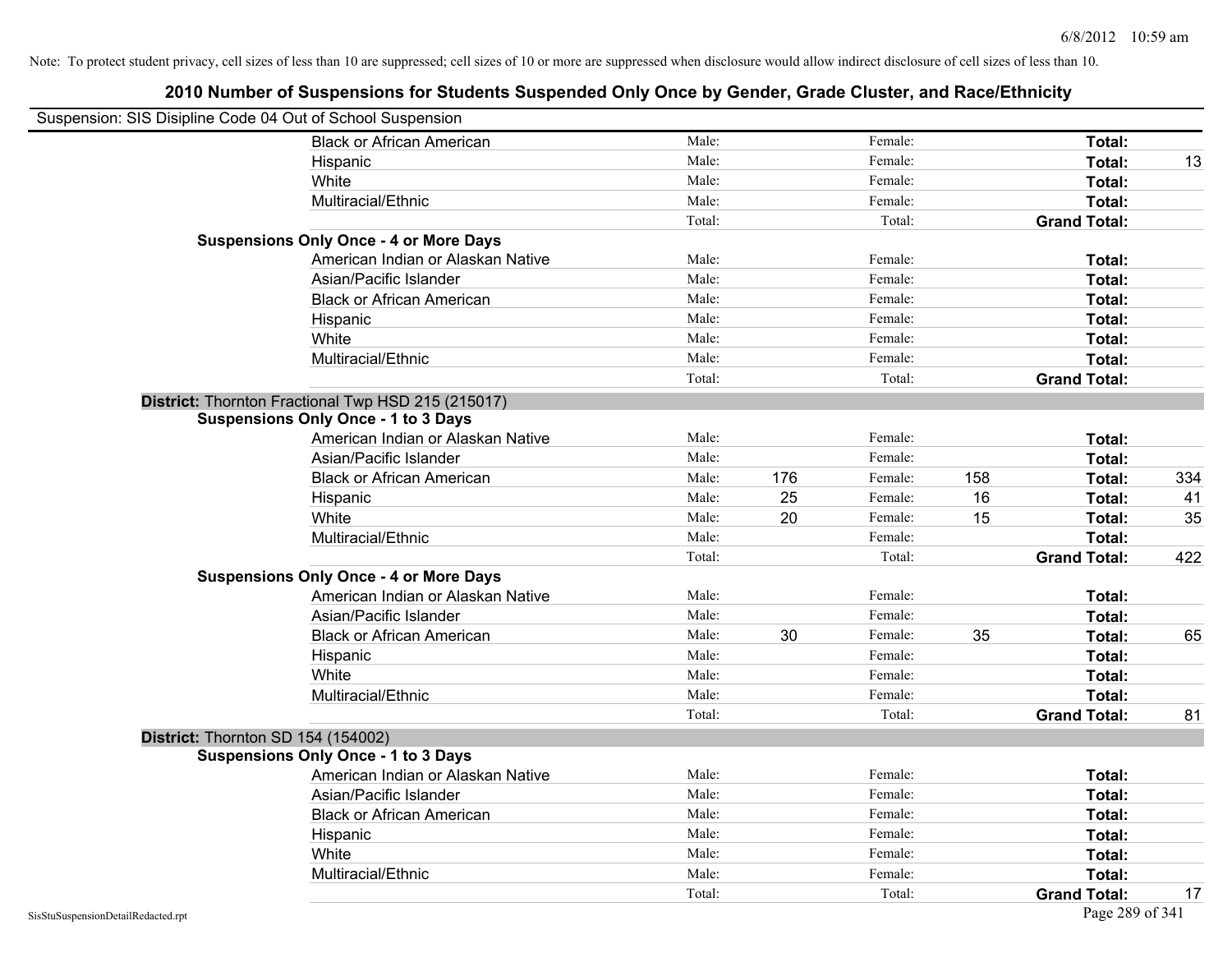| Suspension: SIS Disipline Code 04 Out of School Suspension |                                               |        |     |         |     |                     |     |
|------------------------------------------------------------|-----------------------------------------------|--------|-----|---------|-----|---------------------|-----|
|                                                            | <b>Suspensions Only Once - 4 or More Days</b> |        |     |         |     |                     |     |
|                                                            | American Indian or Alaskan Native             | Male:  |     | Female: |     | Total:              |     |
|                                                            | Asian/Pacific Islander                        | Male:  |     | Female: |     | Total:              |     |
|                                                            | <b>Black or African American</b>              | Male:  |     | Female: |     | Total:              |     |
|                                                            | Hispanic                                      | Male:  |     | Female: |     | Total:              |     |
|                                                            | White                                         | Male:  |     | Female: |     | Total:              |     |
|                                                            | Multiracial/Ethnic                            | Male:  |     | Female: |     | Total:              |     |
|                                                            |                                               | Total: |     | Total:  |     | <b>Grand Total:</b> |     |
| District: Thornton Twp HSD 205 (205017)                    |                                               |        |     |         |     |                     |     |
|                                                            | <b>Suspensions Only Once - 1 to 3 Days</b>    |        |     |         |     |                     |     |
|                                                            | American Indian or Alaskan Native             | Male:  |     | Female: |     | Total:              |     |
|                                                            | Asian/Pacific Islander                        | Male:  |     | Female: |     | Total:              |     |
|                                                            | <b>Black or African American</b>              | Male:  | 263 | Female: | 265 | Total:              | 528 |
|                                                            | Hispanic                                      | Male:  | 17  | Female: | 20  | Total:              | 37  |
|                                                            | White                                         | Male:  |     | Female: |     | Total:              |     |
|                                                            | Multiracial/Ethnic                            | Male:  |     | Female: |     | Total:              |     |
|                                                            |                                               | Total: |     | Total:  |     | <b>Grand Total:</b> |     |
|                                                            | <b>Suspensions Only Once - 4 or More Days</b> |        |     |         |     |                     |     |
|                                                            | American Indian or Alaskan Native             | Male:  |     | Female: |     | Total:              |     |
|                                                            | Asian/Pacific Islander                        | Male:  |     | Female: |     | Total:              |     |
|                                                            | <b>Black or African American</b>              | Male:  | 42  | Female: | 61  | Total:              | 103 |
|                                                            | Hispanic                                      | Male:  |     | Female: |     | Total:              |     |
|                                                            | White                                         | Male:  |     | Female: |     | Total:              |     |
|                                                            | Multiracial/Ethnic                            | Male:  |     | Female: |     | Total:              |     |
|                                                            |                                               | Total: |     | Total:  |     | <b>Grand Total:</b> |     |
| District: Tinley Park CCSD 146 (146004)                    |                                               |        |     |         |     |                     |     |
|                                                            | <b>Suspensions Only Once - 1 to 3 Days</b>    |        |     |         |     |                     |     |
|                                                            | American Indian or Alaskan Native             | Male:  |     | Female: |     | Total:              |     |
|                                                            | Asian/Pacific Islander                        | Male:  |     | Female: |     | Total:              |     |
|                                                            | <b>Black or African American</b>              | Male:  |     | Female: |     | Total:              |     |
|                                                            | Hispanic                                      | Male:  |     | Female: |     | Total:              |     |
|                                                            | White                                         | Male:  |     | Female: |     | Total:              | 22  |
|                                                            | Multiracial/Ethnic                            | Male:  |     | Female: |     | Total:              |     |
|                                                            |                                               | Total: |     | Total:  |     | <b>Grand Total:</b> |     |
|                                                            | <b>Suspensions Only Once - 4 or More Days</b> |        |     |         |     |                     |     |
|                                                            | American Indian or Alaskan Native             | Male:  |     | Female: |     | Total:              |     |
|                                                            | Asian/Pacific Islander                        | Male:  |     | Female: |     | Total:              |     |
|                                                            | <b>Black or African American</b>              | Male:  |     | Female: |     | Total:              |     |
|                                                            | Hispanic                                      | Male:  |     | Female: |     | Total:              |     |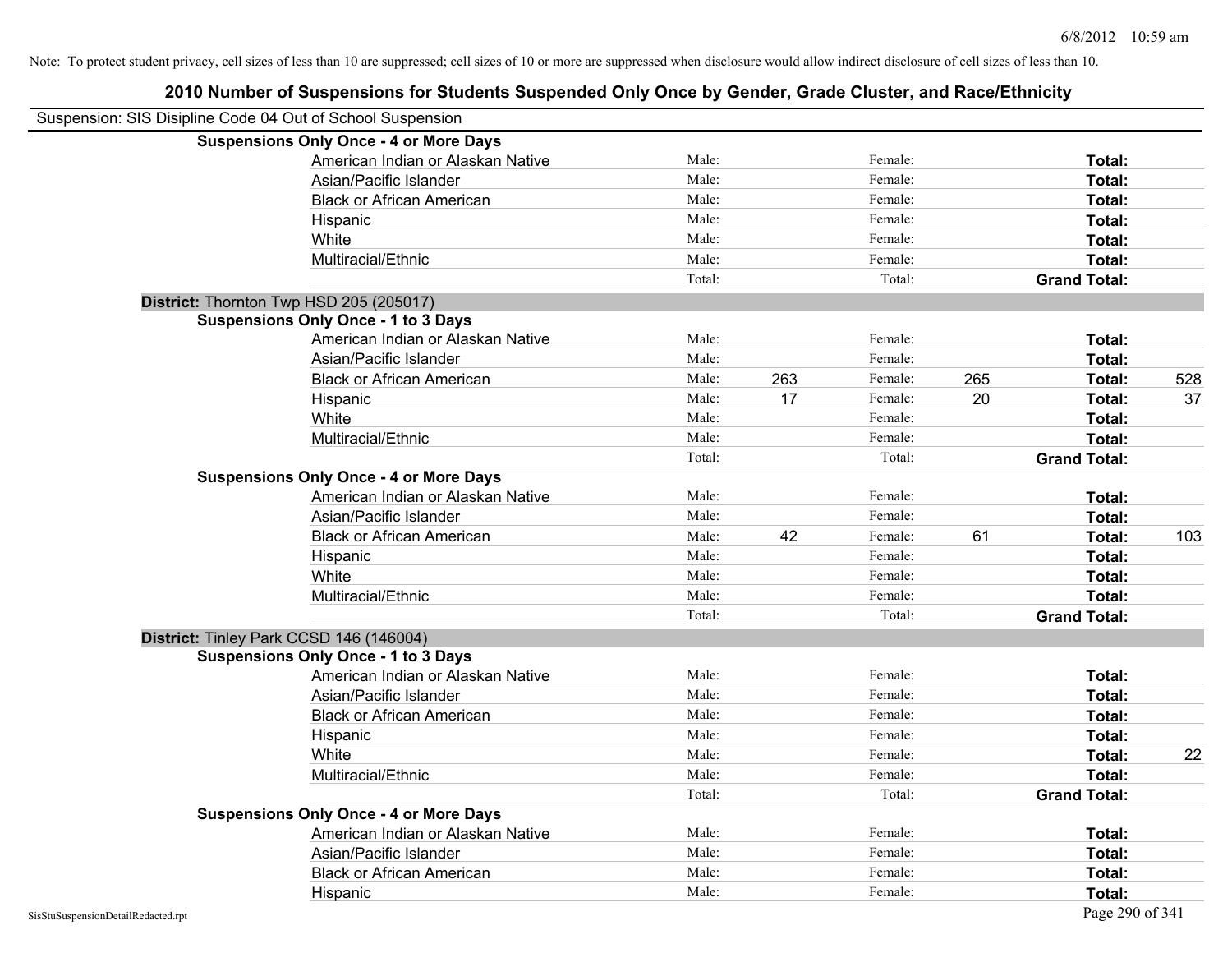| Suspension: SIS Disipline Code 04 Out of School Suspension |        |    |         |    |                     |    |
|------------------------------------------------------------|--------|----|---------|----|---------------------|----|
| White                                                      | Male:  |    | Female: |    | Total:              | 14 |
| Multiracial/Ethnic                                         | Male:  |    | Female: |    | Total:              |    |
|                                                            | Total: | 16 | Total:  | 10 | <b>Grand Total:</b> | 26 |
| District: W Harvey-Dixmoor PSD 147 (147002)                |        |    |         |    |                     |    |
| <b>Suspensions Only Once - 1 to 3 Days</b>                 |        |    |         |    |                     |    |
| American Indian or Alaskan Native                          | Male:  |    | Female: |    | Total:              |    |
| Asian/Pacific Islander                                     | Male:  |    | Female: |    | Total:              |    |
| <b>Black or African American</b>                           | Male:  |    | Female: |    | Total:              | 41 |
| Hispanic                                                   | Male:  |    | Female: |    | Total:              |    |
| White                                                      | Male:  |    | Female: |    | Total:              |    |
| Multiracial/Ethnic                                         | Male:  |    | Female: |    | Total:              |    |
|                                                            | Total: |    | Total:  |    | <b>Grand Total:</b> |    |
| <b>Suspensions Only Once - 4 or More Days</b>              |        |    |         |    |                     |    |
| American Indian or Alaskan Native                          | Male:  |    | Female: |    | Total:              |    |
| Asian/Pacific Islander                                     | Male:  |    | Female: |    | Total:              |    |
| <b>Black or African American</b>                           | Male:  | 18 | Female: | 23 | Total:              | 41 |
| Hispanic                                                   | Male:  |    | Female: |    | Total:              |    |
| White                                                      | Male:  |    | Female: |    | Total:              |    |
| Multiracial/Ethnic                                         | Male:  |    | Female: |    | Total:              |    |
|                                                            | Total: |    | Total:  |    | <b>Grand Total:</b> |    |
| District: Willow Springs SD 108 (108002)                   |        |    |         |    |                     |    |
| <b>Suspensions Only Once - 1 to 3 Days</b>                 |        |    |         |    |                     |    |
| American Indian or Alaskan Native                          | Male:  |    | Female: |    | Total:              |    |
| Asian/Pacific Islander                                     | Male:  |    | Female: |    | Total:              |    |
| <b>Black or African American</b>                           | Male:  |    | Female: |    | Total:              |    |
| Hispanic                                                   | Male:  |    | Female: |    | Total:              |    |
| White                                                      | Male:  |    | Female: |    | Total:              |    |
| Multiracial/Ethnic                                         | Male:  |    | Female: |    | Total:              |    |
|                                                            | Total: |    | Total:  |    | <b>Grand Total:</b> |    |
| District: Worth SD 127 (127002)                            |        |    |         |    |                     |    |
| <b>Suspensions Only Once - 1 to 3 Days</b>                 |        |    |         |    |                     |    |
| American Indian or Alaskan Native                          | Male:  |    | Female: |    | Total:              |    |
| Asian/Pacific Islander                                     | Male:  |    | Female: |    | Total:              |    |
| <b>Black or African American</b>                           | Male:  |    | Female: |    | Total:              |    |
| Hispanic                                                   | Male:  |    | Female: |    | Total:              |    |
| White                                                      | Male:  |    | Female: |    | Total:              |    |
| Multiracial/Ethnic                                         | Male:  |    | Female: |    | Total:              |    |
|                                                            | Total: |    | Total:  |    | <b>Grand Total:</b> | 12 |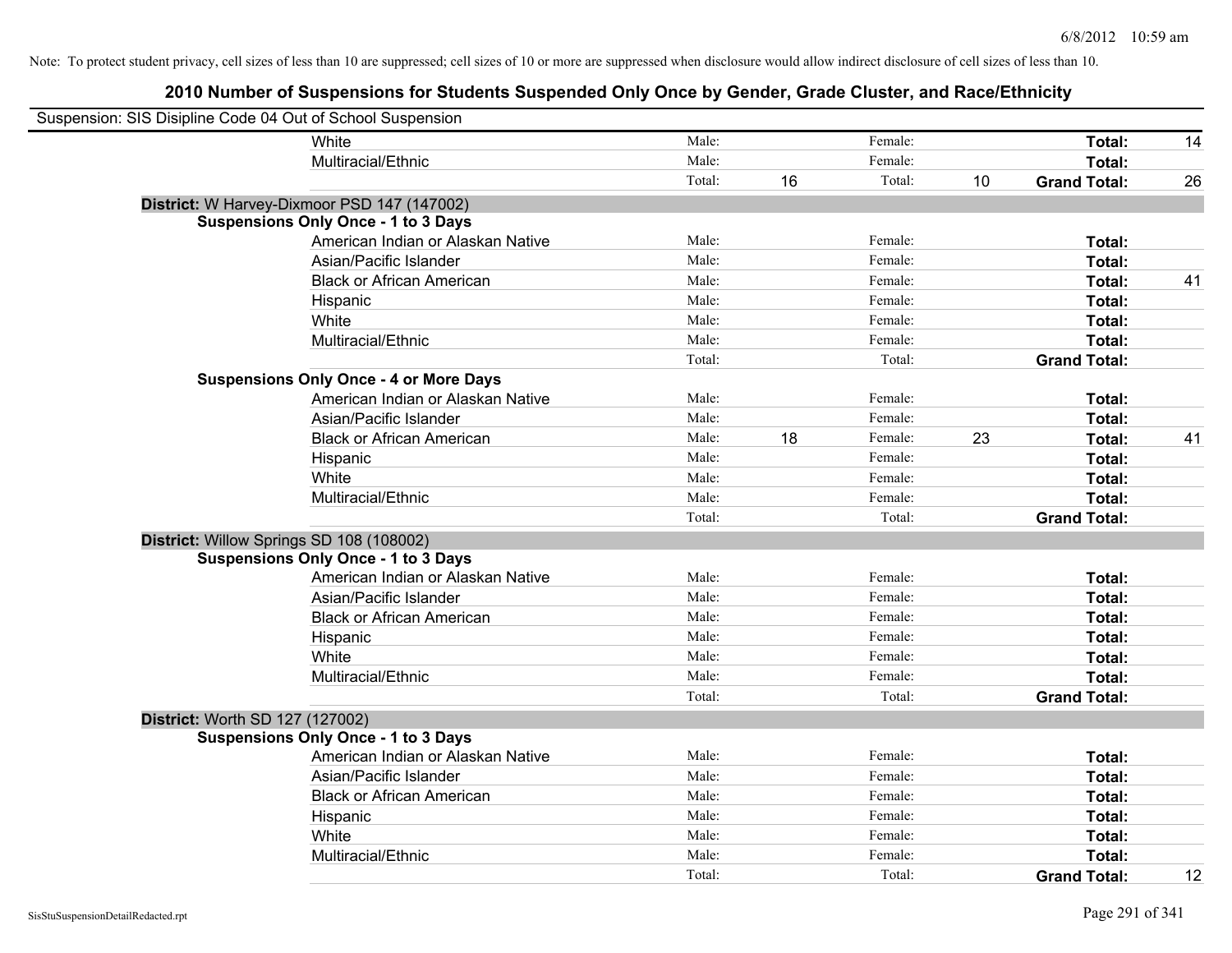|                                 | Suspension: SIS Disipline Code 04 Out of School Suspension |        |         |                     |    |
|---------------------------------|------------------------------------------------------------|--------|---------|---------------------|----|
|                                 | <b>Suspensions Only Once - 4 or More Days</b>              |        |         |                     |    |
|                                 | American Indian or Alaskan Native                          | Male:  | Female: | <b>Total:</b>       |    |
|                                 | Asian/Pacific Islander                                     | Male:  | Female: | <b>Total:</b>       |    |
|                                 | <b>Black or African American</b>                           | Male:  | Female: | Total:              |    |
|                                 | Hispanic                                                   | Male:  | Female: | Total:              |    |
|                                 | White                                                      | Male:  | Female: | Total:              |    |
|                                 | Multiracial/Ethnic                                         | Male:  | Female: | <b>Total:</b>       |    |
|                                 |                                                            | Total: | Total:  | <b>Grand Total:</b> |    |
| County: Non-Public School (000) |                                                            |        |         |                     |    |
|                                 | District: Region 07 South Cook ISC 4 (000000)              |        |         |                     |    |
|                                 | <b>Suspensions Only Once - 1 to 3 Days</b>                 |        |         |                     |    |
|                                 | American Indian or Alaskan Native                          | Male:  | Female: | Total:              |    |
|                                 | Asian/Pacific Islander                                     | Male:  | Female: | Total:              |    |
|                                 | <b>Black or African American</b>                           | Male:  | Female: | <b>Total:</b>       |    |
|                                 | Hispanic                                                   | Male:  | Female: | Total:              |    |
|                                 | White                                                      | Male:  | Female: | <b>Total:</b>       |    |
|                                 | Multiracial/Ethnic                                         | Male:  | Female: | Total:              |    |
|                                 |                                                            | Total: | Total:  | <b>Grand Total:</b> |    |
|                                 |                                                            |        |         |                     |    |
| Region: Rock Island ROE (49)    |                                                            |        |         |                     |    |
| County: Rock Island (081)       |                                                            |        |         |                     |    |
|                                 | District: Carbon Cliff-Barstow SD 36 (036002)              |        |         |                     |    |
|                                 | <b>Suspensions Only Once - 1 to 3 Days</b>                 |        |         |                     |    |
|                                 | American Indian or Alaskan Native                          | Male:  | Female: | <b>Total:</b>       |    |
|                                 | Asian/Pacific Islander                                     | Male:  | Female: | Total:              |    |
|                                 | <b>Black or African American</b>                           | Male:  | Female: | Total:              | 11 |
|                                 | Hispanic                                                   | Male:  | Female: | Total:              |    |
|                                 | White                                                      | Male:  | Female: | <b>Total:</b>       | 18 |
|                                 | Multiracial/Ethnic                                         | Male:  | Female: | <b>Total:</b>       |    |
|                                 |                                                            | Total: | Total:  | <b>Grand Total:</b> |    |
|                                 | <b>Suspensions Only Once - 4 or More Days</b>              |        |         |                     |    |
|                                 | American Indian or Alaskan Native                          | Male:  | Female: | Total:              |    |
|                                 | Asian/Pacific Islander                                     | Male:  | Female: | <b>Total:</b>       |    |
|                                 | <b>Black or African American</b>                           | Male:  | Female: | Total:              |    |
|                                 | Hispanic                                                   | Male:  | Female: | Total:              |    |
|                                 | White                                                      | Male:  | Female: | Total:              |    |
|                                 | Multiracial/Ethnic                                         | Male:  | Female: | <b>Total:</b>       |    |
|                                 |                                                            | Total: | Total:  | <b>Grand Total:</b> |    |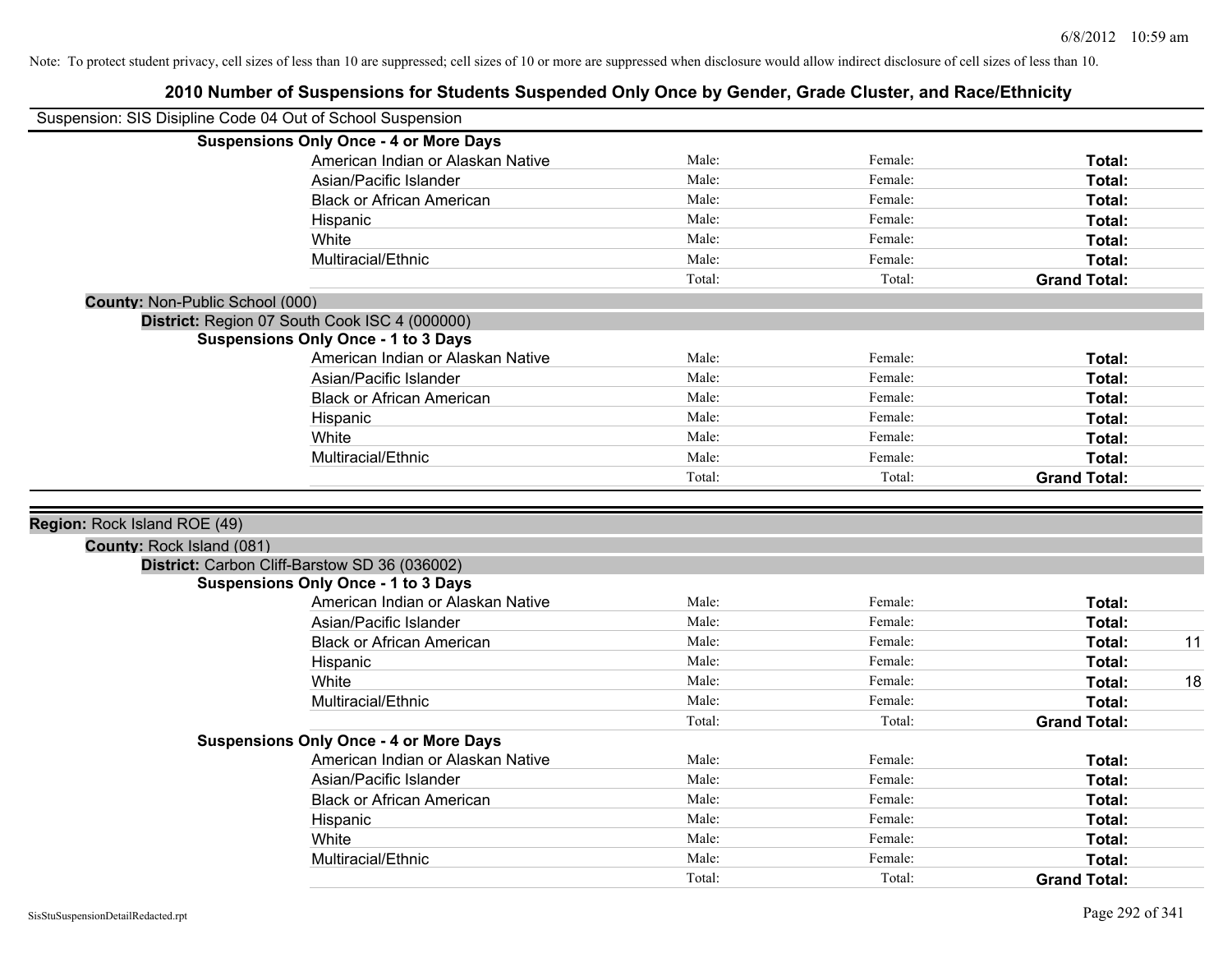| Suspension: SIS Disipline Code 04 Out of School Suspension |                                               |        |    |         |    |                     |     |
|------------------------------------------------------------|-----------------------------------------------|--------|----|---------|----|---------------------|-----|
| District: East Moline SD 37 (037002)                       |                                               |        |    |         |    |                     |     |
|                                                            | <b>Suspensions Only Once - 1 to 3 Days</b>    |        |    |         |    |                     |     |
|                                                            | American Indian or Alaskan Native             | Male:  |    | Female: |    | Total:              |     |
|                                                            | Asian/Pacific Islander                        | Male:  |    | Female: |    | Total:              |     |
|                                                            | <b>Black or African American</b>              | Male:  |    | Female: |    | Total:              | 22  |
|                                                            | Hispanic                                      | Male:  |    | Female: |    | Total:              | 16  |
|                                                            | White                                         | Male:  |    | Female: |    | Total:              | 42  |
|                                                            | Multiracial/Ethnic                            | Male:  |    | Female: |    | Total:              |     |
|                                                            |                                               | Total: |    | Total:  |    | <b>Grand Total:</b> |     |
|                                                            | <b>Suspensions Only Once - 4 or More Days</b> |        |    |         |    |                     |     |
|                                                            | American Indian or Alaskan Native             | Male:  |    | Female: |    | Total:              |     |
|                                                            | Asian/Pacific Islander                        | Male:  |    | Female: |    | Total:              |     |
|                                                            | <b>Black or African American</b>              | Male:  |    | Female: |    | Total:              |     |
|                                                            | Hispanic                                      | Male:  |    | Female: |    | Total:              |     |
|                                                            | White                                         | Male:  |    | Female: |    | Total:              |     |
|                                                            | Multiracial/Ethnic                            | Male:  |    | Female: |    | Total:              |     |
|                                                            |                                               | Total: |    | Total:  |    | <b>Grand Total:</b> | 16  |
| District: Hampton SD 29 (029002)                           |                                               |        |    |         |    |                     |     |
|                                                            | <b>Suspensions Only Once - 1 to 3 Days</b>    |        |    |         |    |                     |     |
|                                                            | American Indian or Alaskan Native             | Male:  |    | Female: |    | Total:              |     |
|                                                            | Asian/Pacific Islander                        | Male:  |    | Female: |    | Total:              |     |
|                                                            | <b>Black or African American</b>              | Male:  |    | Female: |    | Total:              |     |
|                                                            | Hispanic                                      | Male:  |    | Female: |    | Total:              |     |
|                                                            | White                                         | Male:  |    | Female: |    | Total:              |     |
|                                                            | Multiracial/Ethnic                            | Male:  |    | Female: |    | Total:              |     |
|                                                            |                                               | Total: |    | Total:  |    | <b>Grand Total:</b> |     |
| District: Moline USD 40 (040022)                           |                                               |        |    |         |    |                     |     |
|                                                            | <b>Suspensions Only Once - 1 to 3 Days</b>    |        |    |         |    |                     |     |
|                                                            | American Indian or Alaskan Native             | Male:  |    | Female: |    | Total:              |     |
|                                                            | Asian/Pacific Islander                        | Male:  |    | Female: |    | Total:              |     |
|                                                            | <b>Black or African American</b>              | Male:  | 27 | Female: | 13 | Total:              | 40  |
|                                                            | Hispanic                                      | Male:  | 31 | Female: | 11 | Total:              | 42  |
|                                                            | White                                         | Male:  | 72 | Female: | 28 | Total:              | 100 |
|                                                            | Multiracial/Ethnic                            | Male:  |    | Female: |    | Total:              |     |
|                                                            |                                               | Total: |    | Total:  |    | <b>Grand Total:</b> |     |
|                                                            | <b>Suspensions Only Once - 4 or More Days</b> |        |    |         |    |                     |     |
|                                                            | American Indian or Alaskan Native             | Male:  |    | Female: |    | Total:              |     |
|                                                            | Asian/Pacific Islander                        | Male:  |    | Female: |    | Total:              |     |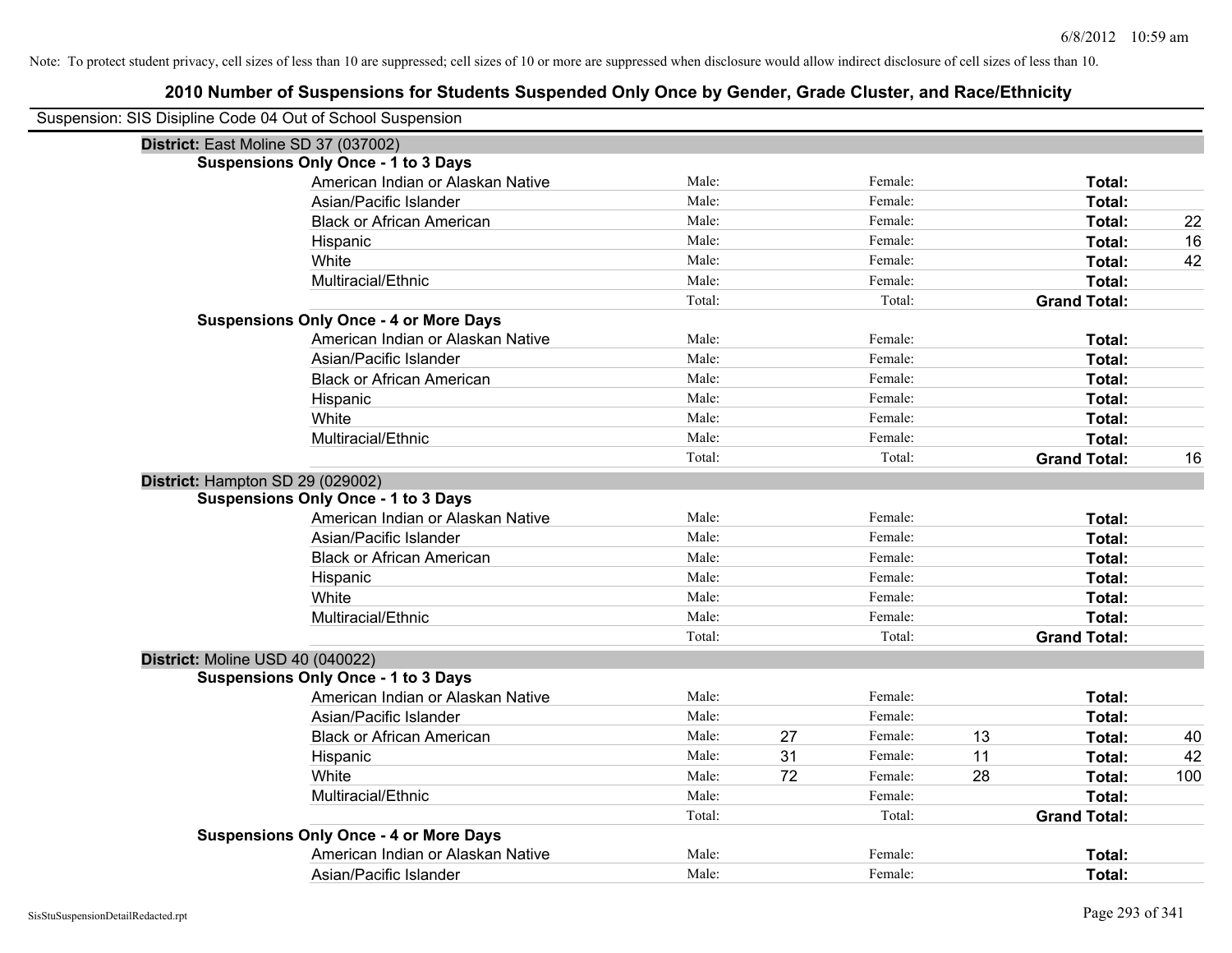| Suspension: SIS Disipline Code 04 Out of School Suspension |                                               |        |     |         |    |                     |     |
|------------------------------------------------------------|-----------------------------------------------|--------|-----|---------|----|---------------------|-----|
|                                                            | <b>Black or African American</b>              | Male:  |     | Female: |    | Total:              | 11  |
|                                                            | Hispanic                                      | Male:  |     | Female: |    | Total:              | 16  |
|                                                            | White                                         | Male:  | 22  | Female: | 14 | Total:              | 36  |
|                                                            | Multiracial/Ethnic                            | Male:  |     | Female: |    | Total:              |     |
|                                                            |                                               | Total: |     | Total:  |    | <b>Grand Total:</b> |     |
| District: Riverdale CUSD 100 (100026)                      |                                               |        |     |         |    |                     |     |
|                                                            | <b>Suspensions Only Once - 1 to 3 Days</b>    |        |     |         |    |                     |     |
|                                                            | American Indian or Alaskan Native             | Male:  |     | Female: |    | Total:              |     |
|                                                            | Asian/Pacific Islander                        | Male:  |     | Female: |    | Total:              |     |
|                                                            | <b>Black or African American</b>              | Male:  |     | Female: |    | Total:              |     |
|                                                            | Hispanic                                      | Male:  |     | Female: |    | Total:              |     |
|                                                            | White                                         | Male:  |     | Female: |    | Total:              |     |
|                                                            | Multiracial/Ethnic                            | Male:  |     | Female: |    | Total:              |     |
|                                                            |                                               | Total: |     | Total:  |    | <b>Grand Total:</b> |     |
|                                                            | <b>Suspensions Only Once - 4 or More Days</b> |        |     |         |    |                     |     |
|                                                            | American Indian or Alaskan Native             | Male:  |     | Female: |    | Total:              |     |
|                                                            | Asian/Pacific Islander                        | Male:  |     | Female: |    | Total:              |     |
|                                                            | <b>Black or African American</b>              | Male:  |     | Female: |    | Total:              |     |
|                                                            | Hispanic                                      | Male:  |     | Female: |    | Total:              |     |
|                                                            | White                                         | Male:  |     | Female: |    | Total:              |     |
|                                                            | Multiracial/Ethnic                            | Male:  |     | Female: |    | Total:              |     |
|                                                            |                                               | Total: |     | Total:  |    | <b>Grand Total:</b> |     |
| District: Rock Island SD 41 (041025)                       |                                               |        |     |         |    |                     |     |
|                                                            | <b>Suspensions Only Once - 1 to 3 Days</b>    |        |     |         |    |                     |     |
|                                                            | American Indian or Alaskan Native             | Male:  |     | Female: |    | Total:              |     |
|                                                            | Asian/Pacific Islander                        | Male:  |     | Female: |    | Total:              |     |
|                                                            | <b>Black or African American</b>              | Male:  | 113 | Female: | 61 | Total:              | 174 |
|                                                            | Hispanic                                      | Male:  |     | Female: |    | Total:              | 23  |
|                                                            | White                                         | Male:  | 68  | Female: | 30 | Total:              | 98  |
|                                                            | Multiracial/Ethnic                            | Male:  |     | Female: |    | Total:              | 34  |
|                                                            |                                               | Total: |     | Total:  |    | <b>Grand Total:</b> |     |
|                                                            | <b>Suspensions Only Once - 4 or More Days</b> |        |     |         |    |                     |     |
|                                                            | American Indian or Alaskan Native             | Male:  |     | Female: |    | Total:              |     |
|                                                            | Asian/Pacific Islander                        | Male:  |     | Female: |    | Total:              |     |
|                                                            | <b>Black or African American</b>              | Male:  |     | Female: |    | Total:              | 16  |
|                                                            | Hispanic                                      | Male:  |     | Female: |    | Total:              |     |
|                                                            | White                                         | Male:  |     | Female: |    | Total:              | 18  |
|                                                            | Multiracial/Ethnic                            | Male:  |     | Female: |    | Total:              |     |
|                                                            |                                               | Total: |     | Total:  |    | <b>Grand Total:</b> |     |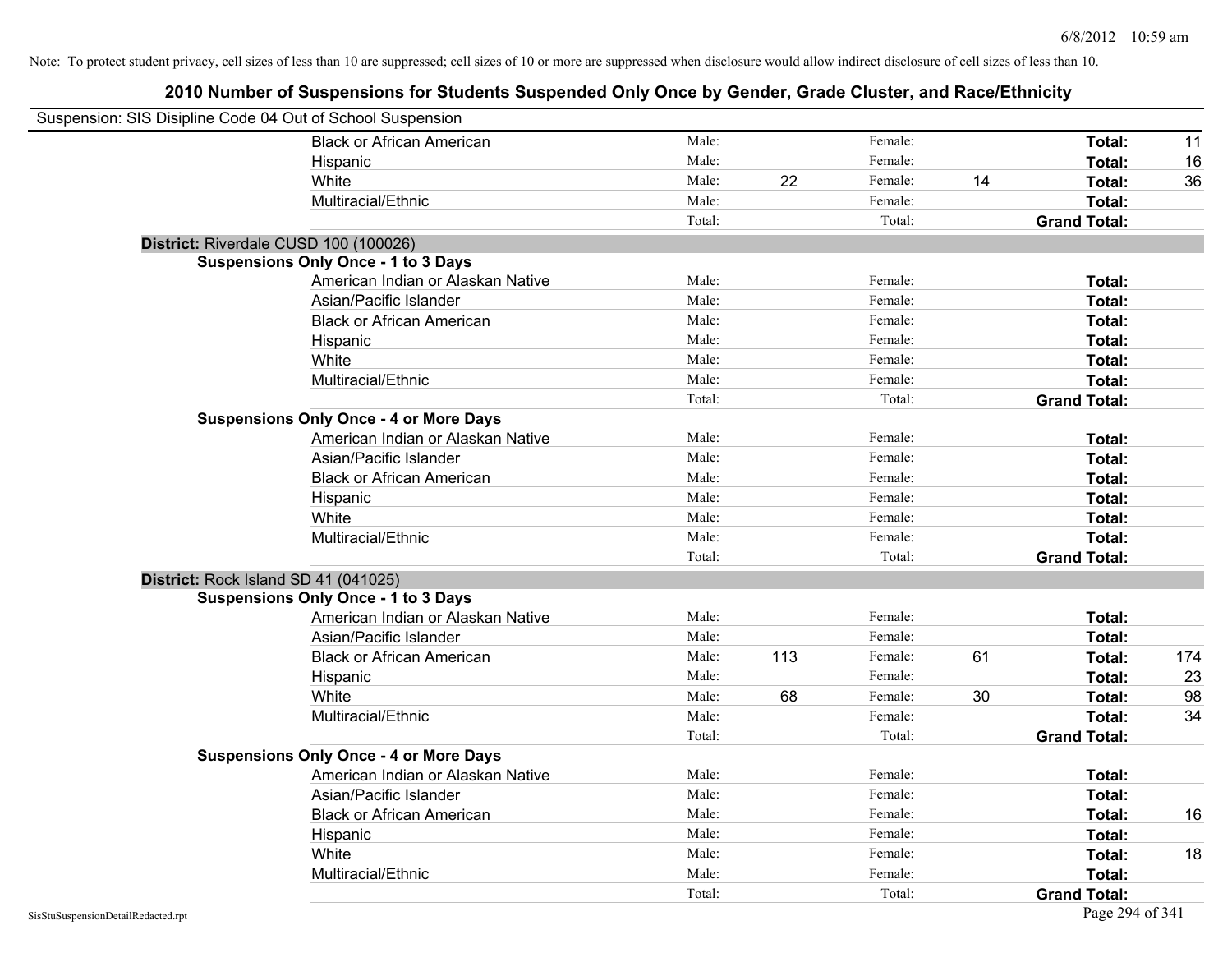|                                        | Suspension: SIS Disipline Code 04 Out of School Suspension |        |         |                     |    |
|----------------------------------------|------------------------------------------------------------|--------|---------|---------------------|----|
|                                        | District: Rockridge CUSD 300 (300026)                      |        |         |                     |    |
|                                        | <b>Suspensions Only Once - 1 to 3 Days</b>                 |        |         |                     |    |
|                                        | American Indian or Alaskan Native                          | Male:  | Female: | Total:              |    |
|                                        | Asian/Pacific Islander                                     | Male:  | Female: | Total:              |    |
|                                        | <b>Black or African American</b>                           | Male:  | Female: | <b>Total:</b>       |    |
|                                        | Hispanic                                                   | Male:  | Female: | Total:              |    |
|                                        | White                                                      | Male:  | Female: | Total:              | 34 |
|                                        | Multiracial/Ethnic                                         | Male:  | Female: | Total:              |    |
|                                        |                                                            | Total: | Total:  | <b>Grand Total:</b> |    |
|                                        | <b>Suspensions Only Once - 4 or More Days</b>              |        |         |                     |    |
|                                        | American Indian or Alaskan Native                          | Male:  | Female: | Total:              |    |
|                                        | Asian/Pacific Islander                                     | Male:  | Female: | Total:              |    |
|                                        | <b>Black or African American</b>                           | Male:  | Female: | Total:              |    |
|                                        | Hispanic                                                   | Male:  | Female: | Total:              |    |
|                                        | White                                                      | Male:  | Female: | Total:              |    |
|                                        | Multiracial/Ethnic                                         | Male:  | Female: | Total:              |    |
|                                        |                                                            | Total: | Total:  | <b>Grand Total:</b> |    |
|                                        | District: Sherrard CUSD 200 (200026)                       |        |         |                     |    |
|                                        | <b>Suspensions Only Once - 1 to 3 Days</b>                 |        |         |                     |    |
|                                        | American Indian or Alaskan Native                          | Male:  | Female: | Total:              |    |
|                                        | Asian/Pacific Islander                                     | Male:  | Female: | Total:              |    |
|                                        | <b>Black or African American</b>                           | Male:  | Female: | Total:              |    |
|                                        | Hispanic                                                   | Male:  | Female: | Total:              |    |
|                                        | White                                                      | Male:  | Female: | Total:              | 28 |
|                                        | Multiracial/Ethnic                                         | Male:  | Female: | Total:              |    |
|                                        |                                                            | Total: | Total:  | <b>Grand Total:</b> |    |
|                                        | <b>Suspensions Only Once - 4 or More Days</b>              |        |         |                     |    |
|                                        | American Indian or Alaskan Native                          | Male:  | Female: | Total:              |    |
|                                        | Asian/Pacific Islander                                     | Male:  | Female: | Total:              |    |
|                                        | <b>Black or African American</b>                           | Male:  | Female: | Total:              |    |
|                                        | Hispanic                                                   | Male:  | Female: | Total:              |    |
|                                        | White                                                      | Male:  | Female: | Total:              |    |
|                                        | Multiracial/Ethnic                                         | Male:  | Female: | Total:              |    |
|                                        |                                                            | Total: | Total:  | <b>Grand Total:</b> |    |
| <b>District: Silvis SD 34 (034002)</b> |                                                            |        |         |                     |    |
|                                        | <b>Suspensions Only Once - 1 to 3 Days</b>                 |        |         |                     |    |
|                                        | American Indian or Alaskan Native                          | Male:  | Female: | Total:              |    |
|                                        | Asian/Pacific Islander                                     | Male:  | Female: | Total:              |    |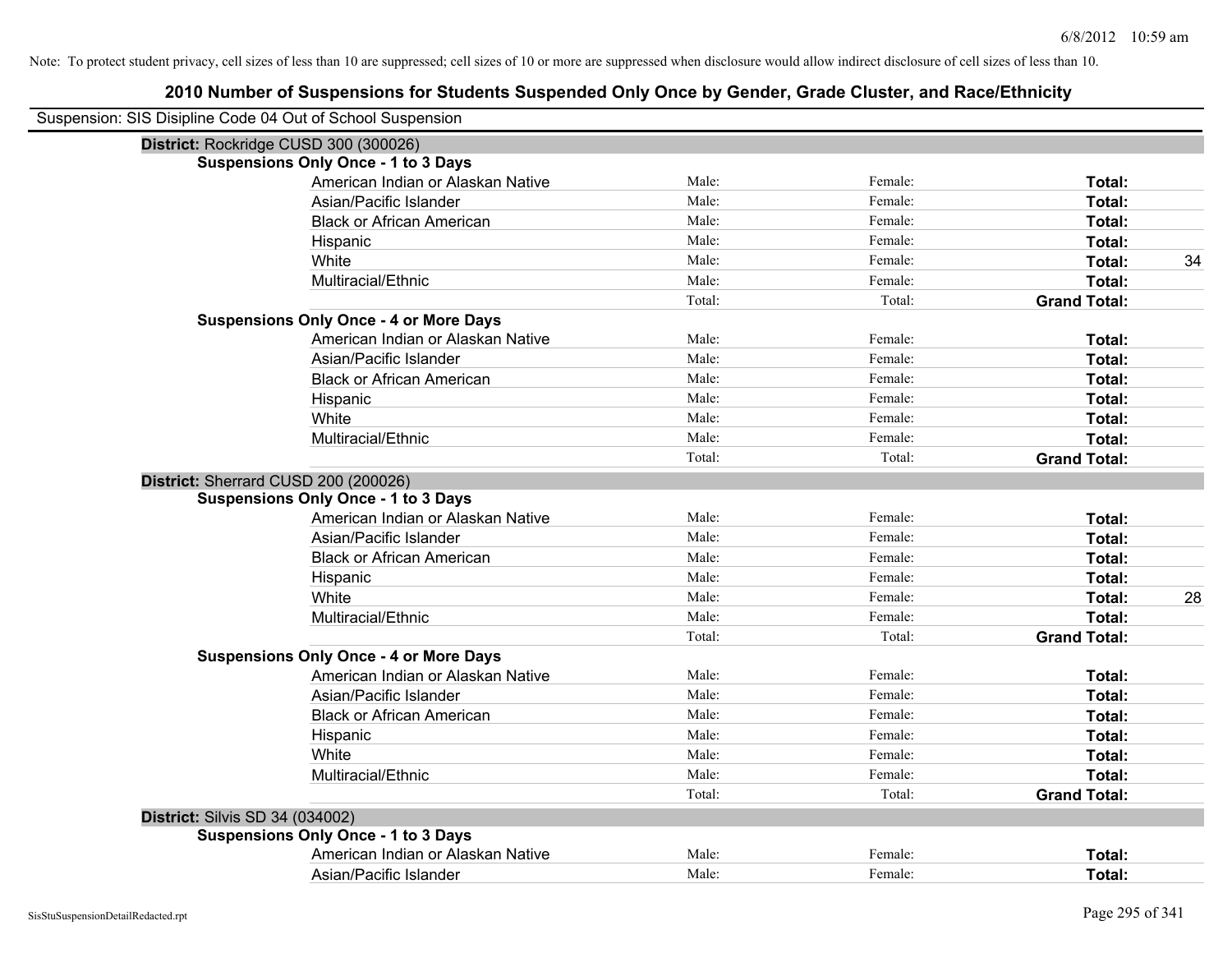| Suspension: SIS Disipline Code 04 Out of School Suspension |                                               |        |    |         |    |                     |    |
|------------------------------------------------------------|-----------------------------------------------|--------|----|---------|----|---------------------|----|
|                                                            | <b>Black or African American</b>              | Male:  |    | Female: |    | Total:              |    |
|                                                            | Hispanic                                      | Male:  |    | Female: |    | Total:              |    |
|                                                            | White                                         | Male:  |    | Female: |    | <b>Total:</b>       |    |
|                                                            | Multiracial/Ethnic                            | Male:  |    | Female: |    | <b>Total:</b>       |    |
|                                                            |                                               | Total: |    | Total:  |    | <b>Grand Total:</b> |    |
| District: United Twp HSD 30 (030017)                       |                                               |        |    |         |    |                     |    |
|                                                            | <b>Suspensions Only Once - 1 to 3 Days</b>    |        |    |         |    |                     |    |
|                                                            | American Indian or Alaskan Native             | Male:  |    | Female: |    | Total:              |    |
|                                                            | Asian/Pacific Islander                        | Male:  |    | Female: |    | <b>Total:</b>       |    |
|                                                            | <b>Black or African American</b>              | Male:  |    | Female: |    | <b>Total:</b>       | 14 |
|                                                            | Hispanic                                      | Male:  | 15 | Female: | 11 | <b>Total:</b>       | 26 |
|                                                            | White                                         | Male:  | 41 | Female: | 24 | <b>Total:</b>       | 65 |
|                                                            | Multiracial/Ethnic                            | Male:  | 12 | Female: | 10 | Total:              | 22 |
|                                                            |                                               | Total: |    | Total:  |    | <b>Grand Total:</b> |    |
|                                                            | <b>Suspensions Only Once - 4 or More Days</b> |        |    |         |    |                     |    |
|                                                            | American Indian or Alaskan Native             | Male:  |    | Female: |    | Total:              |    |
|                                                            | Asian/Pacific Islander                        | Male:  |    | Female: |    | <b>Total:</b>       |    |
|                                                            | <b>Black or African American</b>              | Male:  |    | Female: |    | Total:              |    |
|                                                            | Hispanic                                      | Male:  |    | Female: |    | <b>Total:</b>       |    |
|                                                            | White                                         | Male:  |    | Female: |    | <b>Total:</b>       | 13 |
|                                                            | Multiracial/Ethnic                            | Male:  |    | Female: |    | Total:              |    |
|                                                            |                                               | Total: | 14 | Total:  | 12 | <b>Grand Total:</b> | 26 |
|                                                            |                                               |        |    |         |    |                     |    |
| Region: Sangamon ROE (51)                                  |                                               |        |    |         |    |                     |    |
| County: Non-Public School (000)                            |                                               |        |    |         |    |                     |    |
| District: Sangamon ROE (000000)                            |                                               |        |    |         |    |                     |    |
|                                                            | <b>Suspensions Only Once - 1 to 3 Days</b>    |        |    |         |    |                     |    |
|                                                            | American Indian or Alaskan Native             | Male:  |    | Female: |    | Total:              |    |
|                                                            | Asian/Pacific Islander                        | Male:  |    | Female: |    | Total:              |    |
|                                                            | <b>Black or African American</b>              | Male:  |    | Female: |    | Total:              |    |
|                                                            | Hispanic                                      | Male:  |    | Female: |    | Total:              |    |
|                                                            | White                                         | Male:  |    | Female: |    | <b>Total:</b>       |    |
|                                                            | Multiracial/Ethnic                            | Male:  |    | Female: |    | <b>Total:</b>       |    |
|                                                            |                                               | Total: |    | Total:  |    | <b>Grand Total:</b> |    |
| County: Sangamon (084)                                     |                                               |        |    |         |    |                     |    |
| District: Auburn CUSD 10 (010026)                          |                                               |        |    |         |    |                     |    |
|                                                            | <b>Suspensions Only Once - 1 to 3 Days</b>    |        |    |         |    |                     |    |
|                                                            | American Indian or Alaskan Native             | Male:  |    | Female: |    | Total:              |    |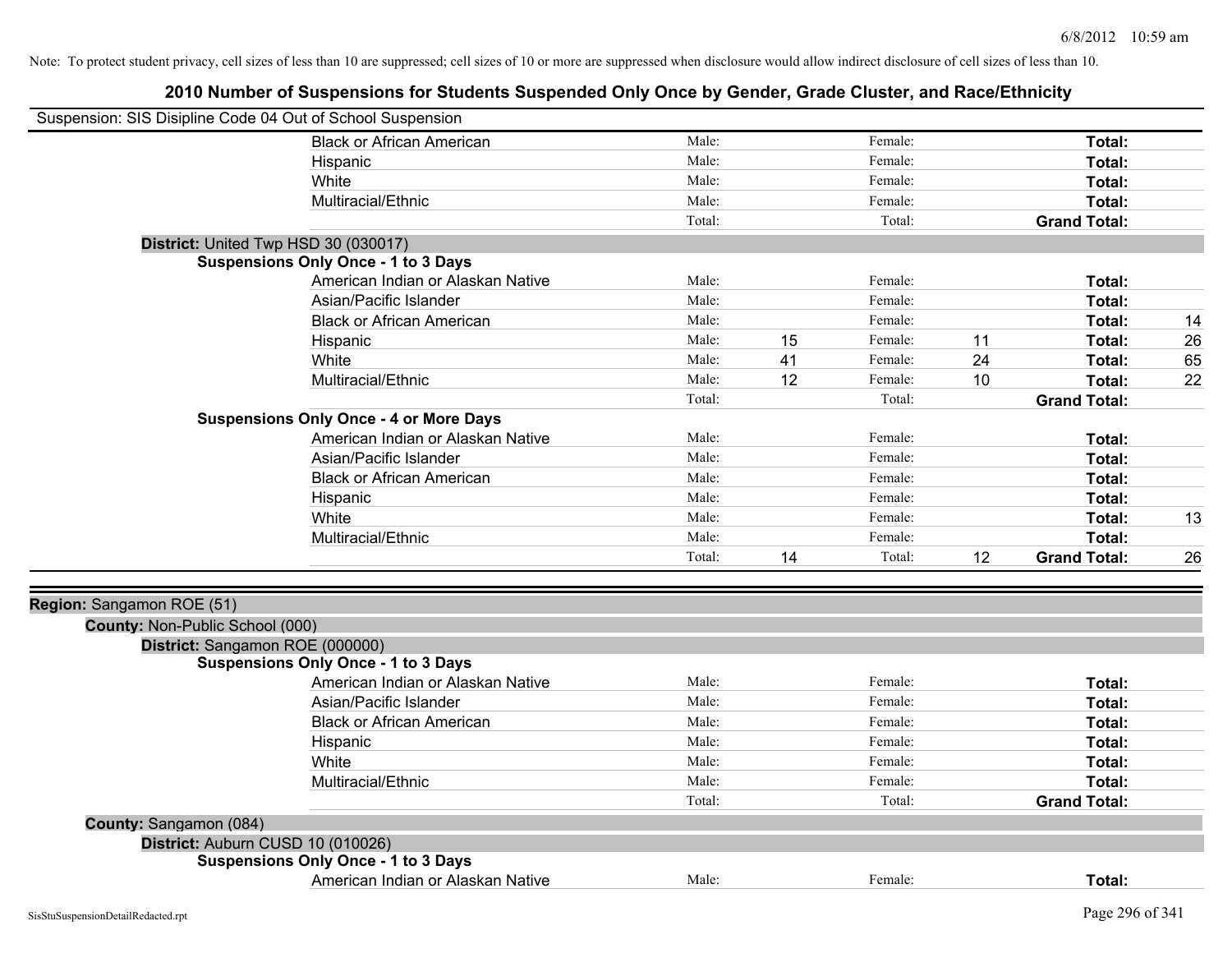| Suspension: SIS Disipline Code 04 Out of School Suspension |                                               |        |         |                     |    |
|------------------------------------------------------------|-----------------------------------------------|--------|---------|---------------------|----|
|                                                            | Asian/Pacific Islander                        | Male:  | Female: | Total:              |    |
|                                                            | <b>Black or African American</b>              | Male:  | Female: | Total:              |    |
|                                                            | Hispanic                                      | Male:  | Female: | Total:              |    |
|                                                            | White                                         | Male:  | Female: | Total:              | 26 |
|                                                            | Multiracial/Ethnic                            | Male:  | Female: | Total:              |    |
|                                                            |                                               | Total: | Total:  | <b>Grand Total:</b> |    |
|                                                            | <b>Suspensions Only Once - 4 or More Days</b> |        |         |                     |    |
|                                                            | American Indian or Alaskan Native             | Male:  | Female: | Total:              |    |
|                                                            | Asian/Pacific Islander                        | Male:  | Female: | Total:              |    |
|                                                            | <b>Black or African American</b>              | Male:  | Female: | Total:              |    |
|                                                            | Hispanic                                      | Male:  | Female: | Total:              |    |
|                                                            | White                                         | Male:  | Female: | Total:              |    |
|                                                            | Multiracial/Ethnic                            | Male:  | Female: | Total:              |    |
|                                                            |                                               | Total: | Total:  | <b>Grand Total:</b> |    |
| District: Ball Chatham CUSD 5 (005026)                     |                                               |        |         |                     |    |
|                                                            | <b>Suspensions Only Once - 1 to 3 Days</b>    |        |         |                     |    |
|                                                            | American Indian or Alaskan Native             | Male:  | Female: | Total:              |    |
|                                                            | Asian/Pacific Islander                        | Male:  | Female: | Total:              |    |
|                                                            | <b>Black or African American</b>              | Male:  | Female: | Total:              |    |
|                                                            | Hispanic                                      | Male:  | Female: | Total:              |    |
|                                                            | White                                         | Male:  | Female: | Total:              | 30 |
|                                                            | Multiracial/Ethnic                            | Male:  | Female: | Total:              |    |
|                                                            |                                               | Total: | Total:  | <b>Grand Total:</b> |    |
|                                                            | <b>Suspensions Only Once - 4 or More Days</b> |        |         |                     |    |
|                                                            | American Indian or Alaskan Native             | Male:  | Female: | Total:              |    |
|                                                            | Asian/Pacific Islander                        | Male:  | Female: | Total:              |    |
|                                                            | <b>Black or African American</b>              | Male:  | Female: | Total:              |    |
|                                                            | Hispanic                                      | Male:  | Female: | Total:              |    |
|                                                            | White                                         | Male:  | Female: | Total:              | 28 |
|                                                            | Multiracial/Ethnic                            | Male:  | Female: | Total:              |    |
|                                                            |                                               | Total: | Total:  | <b>Grand Total:</b> |    |
| District: Pawnee CUSD 11 (011026)                          |                                               |        |         |                     |    |
|                                                            | <b>Suspensions Only Once - 1 to 3 Days</b>    |        |         |                     |    |
|                                                            | American Indian or Alaskan Native             | Male:  | Female: | Total:              |    |
|                                                            | Asian/Pacific Islander                        | Male:  | Female: | Total:              |    |
|                                                            | <b>Black or African American</b>              | Male:  | Female: | Total:              |    |
|                                                            | Hispanic                                      | Male:  | Female: | Total:              |    |
|                                                            | White                                         | Male:  | Female: | Total:              | 20 |
|                                                            | Multiracial/Ethnic                            | Male:  | Female: | Total:              |    |
| SisStuSuspensionDetailRedacted.rpt                         |                                               |        |         | Page 297 of 341     |    |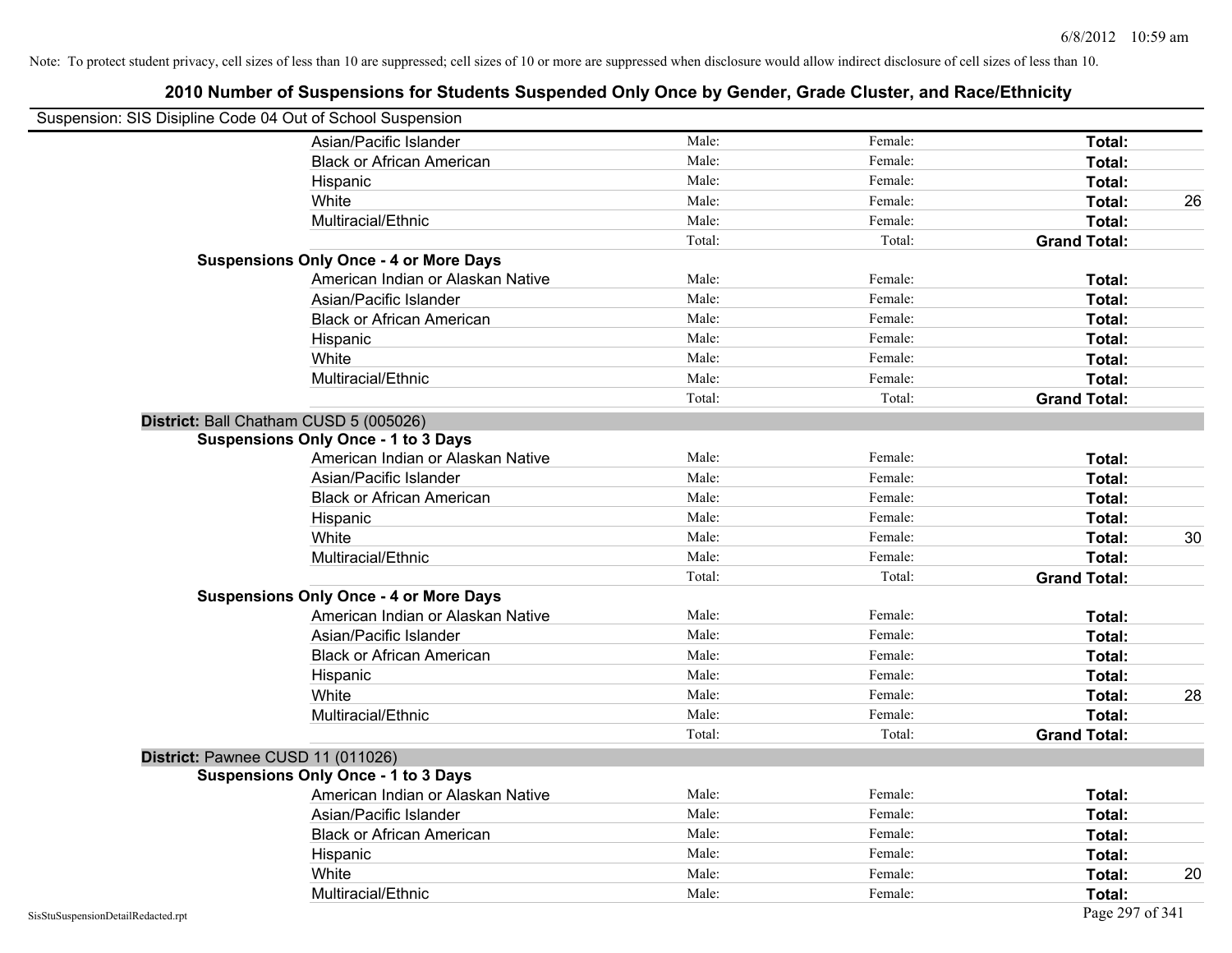| Suspension: SIS Disipline Code 04 Out of School Suspension |        |         |                     |    |
|------------------------------------------------------------|--------|---------|---------------------|----|
|                                                            | Total: | Total:  | <b>Grand Total:</b> |    |
| <b>Suspensions Only Once - 4 or More Days</b>              |        |         |                     |    |
| American Indian or Alaskan Native                          | Male:  | Female: | Total:              |    |
| Asian/Pacific Islander                                     | Male:  | Female: | Total:              |    |
| <b>Black or African American</b>                           | Male:  | Female: | Total:              |    |
| Hispanic                                                   | Male:  | Female: | Total:              |    |
| White                                                      | Male:  | Female: | Total:              |    |
| Multiracial/Ethnic                                         | Male:  | Female: | Total:              |    |
|                                                            | Total: | Total:  | <b>Grand Total:</b> |    |
| District: Pleasant Plains CUSD 8 (008026)                  |        |         |                     |    |
| <b>Suspensions Only Once - 1 to 3 Days</b>                 |        |         |                     |    |
| American Indian or Alaskan Native                          | Male:  | Female: | Total:              |    |
| Asian/Pacific Islander                                     | Male:  | Female: | Total:              |    |
| <b>Black or African American</b>                           | Male:  | Female: | Total:              |    |
| Hispanic                                                   | Male:  | Female: | Total:              |    |
| White                                                      | Male:  | Female: | Total:              | 19 |
| Multiracial/Ethnic                                         | Male:  | Female: | Total:              |    |
|                                                            | Total: | Total:  | <b>Grand Total:</b> |    |
| <b>Suspensions Only Once - 4 or More Days</b>              |        |         |                     |    |
| American Indian or Alaskan Native                          | Male:  | Female: | Total:              |    |
| Asian/Pacific Islander                                     | Male:  | Female: | Total:              |    |
| <b>Black or African American</b>                           | Male:  | Female: | Total:              |    |
| Hispanic                                                   | Male:  | Female: | Total:              |    |
| White                                                      | Male:  | Female: | Total:              |    |
| Multiracial/Ethnic                                         | Male:  | Female: | Total:              |    |
|                                                            | Total: | Total:  | <b>Grand Total:</b> |    |
| District: Riverton CUSD 14 (014026)                        |        |         |                     |    |
| <b>Suspensions Only Once - 1 to 3 Days</b>                 |        |         |                     |    |
| American Indian or Alaskan Native                          | Male:  | Female: | Total:              |    |
| Asian/Pacific Islander                                     | Male:  | Female: | Total:              |    |
| <b>Black or African American</b>                           | Male:  | Female: | Total:              |    |
| Hispanic                                                   | Male:  | Female: | Total:              |    |
| White                                                      | Male:  | Female: | Total:              | 41 |
| Multiracial/Ethnic                                         | Male:  | Female: | Total:              |    |
|                                                            | Total: | Total:  | <b>Grand Total:</b> |    |
| <b>Suspensions Only Once - 4 or More Days</b>              |        |         |                     |    |
| American Indian or Alaskan Native                          | Male:  | Female: | Total:              |    |
| Asian/Pacific Islander                                     | Male:  | Female: | Total:              |    |
| <b>Black or African American</b>                           | Male:  | Female: | Total:              |    |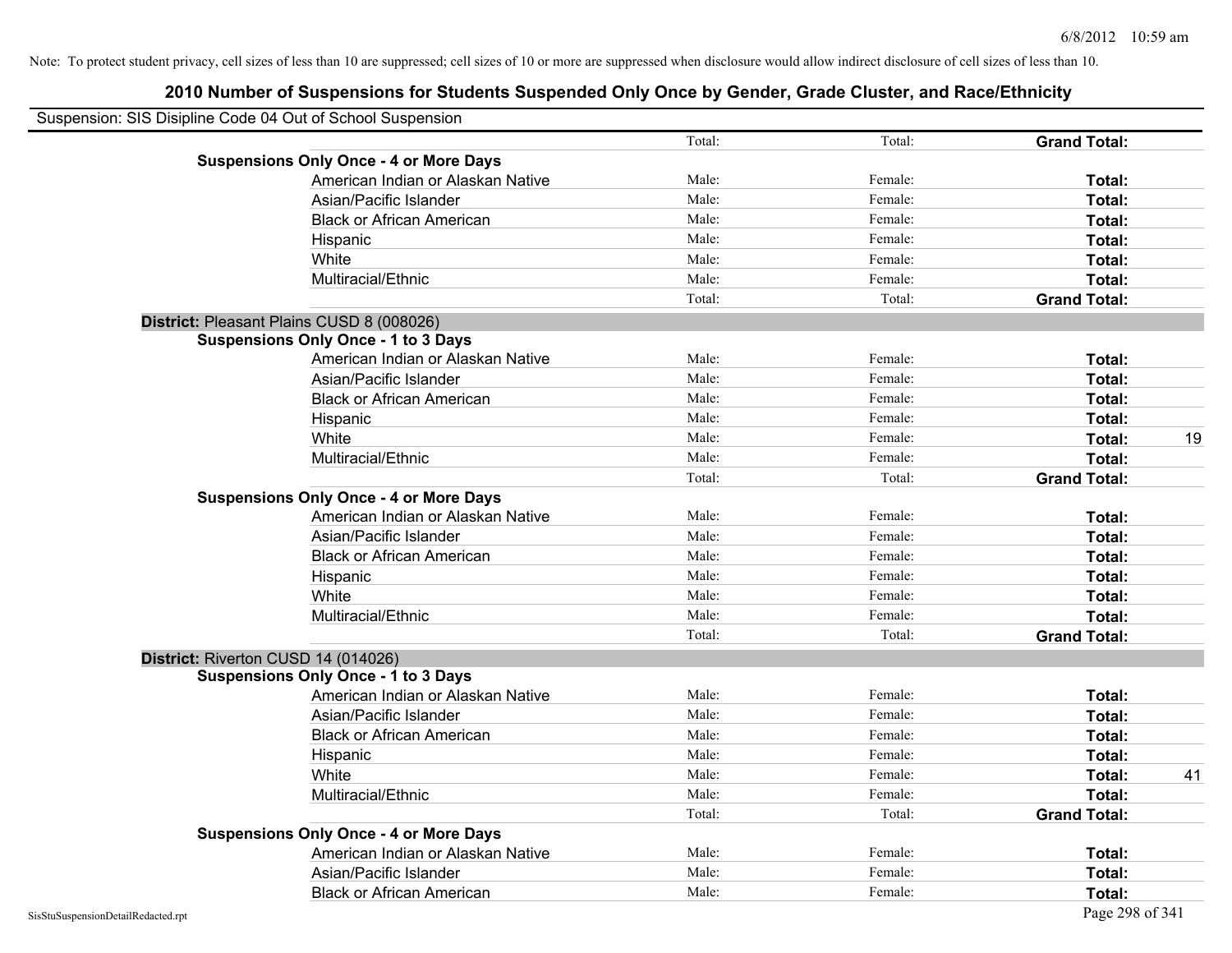| Suspension: SIS Disipline Code 04 Out of School Suspension |                                                     |        |         |                     |
|------------------------------------------------------------|-----------------------------------------------------|--------|---------|---------------------|
|                                                            | Hispanic                                            | Male:  | Female: | Total:              |
|                                                            | White                                               | Male:  | Female: | Total:              |
|                                                            | Multiracial/Ethnic                                  | Male:  | Female: | Total:              |
|                                                            |                                                     | Total: | Total:  | <b>Grand Total:</b> |
| District: Rochester CUSD 3A (003A26)                       |                                                     |        |         |                     |
|                                                            | <b>Suspensions Only Once - 1 to 3 Days</b>          |        |         |                     |
|                                                            | American Indian or Alaskan Native                   | Male:  | Female: | Total:              |
|                                                            | Asian/Pacific Islander                              | Male:  | Female: | Total:              |
|                                                            | <b>Black or African American</b>                    | Male:  | Female: | Total:              |
|                                                            | Hispanic                                            | Male:  | Female: | Total:              |
|                                                            | White                                               | Male:  | Female: | 23<br>Total:        |
|                                                            | Multiracial/Ethnic                                  | Male:  | Female: | Total:              |
|                                                            |                                                     | Total: | Total:  | <b>Grand Total:</b> |
|                                                            | <b>Suspensions Only Once - 4 or More Days</b>       |        |         |                     |
|                                                            | American Indian or Alaskan Native                   | Male:  | Female: | Total:              |
|                                                            | Asian/Pacific Islander                              | Male:  | Female: | Total:              |
|                                                            | <b>Black or African American</b>                    | Male:  | Female: | Total:              |
|                                                            | Hispanic                                            | Male:  | Female: | Total:              |
|                                                            | White                                               | Male:  | Female: | Total:              |
|                                                            | Multiracial/Ethnic                                  | Male:  | Female: | Total:              |
|                                                            |                                                     | Total: | Total:  | <b>Grand Total:</b> |
|                                                            | District: Sangamon Area Spec Ed Dist (010061)       |        |         |                     |
|                                                            | <b>Suspensions Only Once - 1 to 3 Days</b>          |        |         |                     |
|                                                            | American Indian or Alaskan Native                   | Male:  | Female: | Total:              |
|                                                            | Asian/Pacific Islander                              | Male:  | Female: | Total:              |
|                                                            | <b>Black or African American</b>                    | Male:  | Female: | Total:              |
|                                                            | Hispanic                                            | Male:  | Female: | Total:              |
|                                                            | White                                               | Male:  | Female: | Total:              |
|                                                            | Multiracial/Ethnic                                  | Male:  | Female: | Total:              |
|                                                            |                                                     | Total: | Total:  | <b>Grand Total:</b> |
|                                                            | District: Spfld Diocese Catholic Charities (020400) |        |         |                     |
|                                                            | <b>Suspensions Only Once - 1 to 3 Days</b>          |        |         |                     |
|                                                            | American Indian or Alaskan Native                   | Male:  | Female: | Total:              |
|                                                            | Asian/Pacific Islander                              | Male:  | Female: | Total:              |
|                                                            | <b>Black or African American</b>                    | Male:  | Female: | Total:              |
|                                                            | Hispanic                                            | Male:  | Female: | Total:              |
|                                                            | White                                               | Male:  | Female: | <b>Total:</b>       |
|                                                            | Multiracial/Ethnic                                  | Male:  | Female: | Total:              |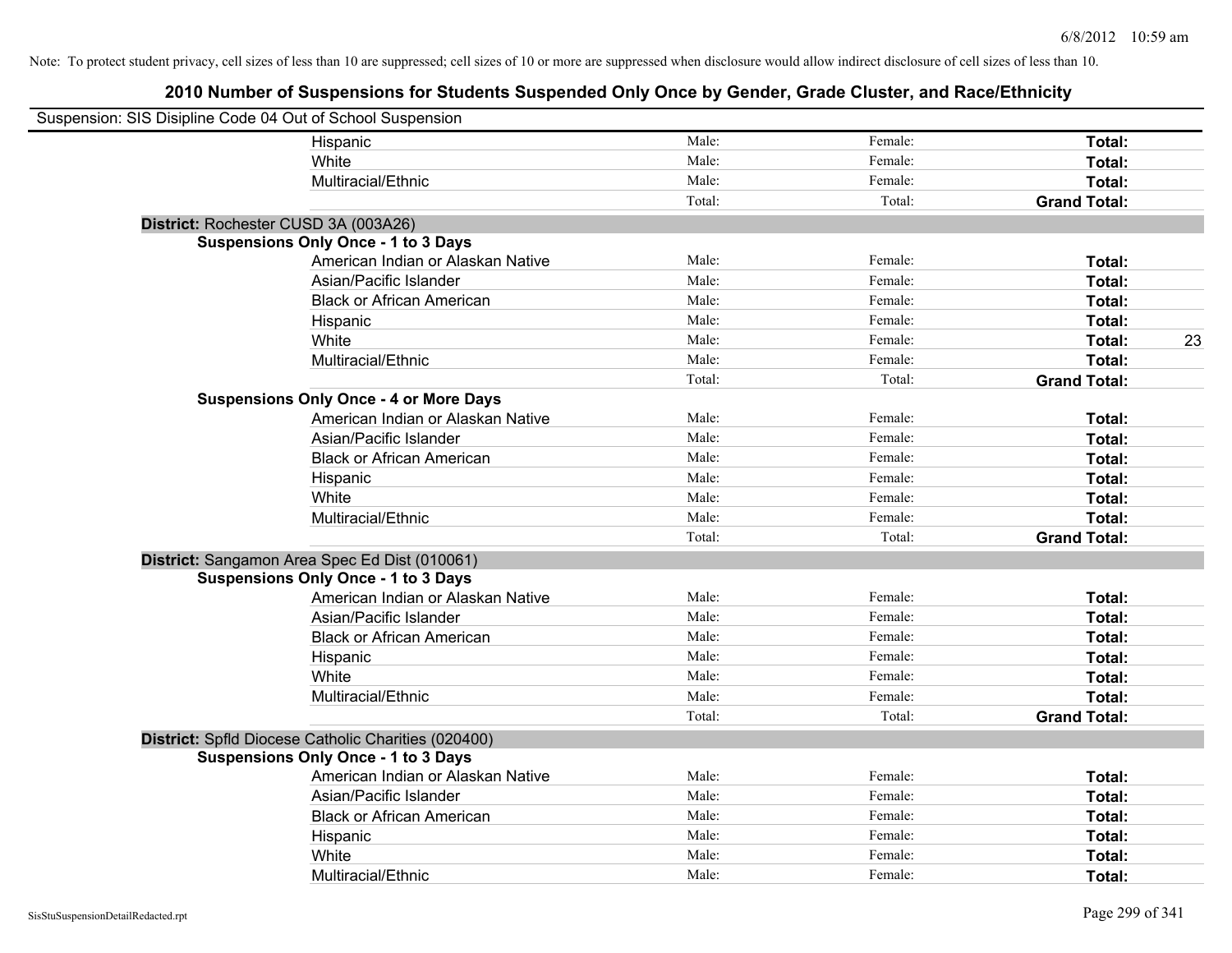# **2010 Number of Suspensions for Students Suspended Only Once by Gender, Grade Cluster, and Race/Ethnicity**

| Total:<br>Total:<br><b>Grand Total:</b><br>District: Springfield SD 186 (186025)<br><b>Suspensions Only Once - 1 to 3 Days</b><br>American Indian or Alaskan Native<br>Male:<br>Female:<br>Total:<br>Male:<br>Female:<br>Asian/Pacific Islander<br>Total:<br>Male:<br>314<br>Female:<br><b>Black or African American</b><br>220<br>Total:<br>534<br>Male:<br>Female:<br>11<br>Hispanic<br>Total:<br>White<br>Male:<br>222<br>Female:<br>141<br>363<br>Total:<br>Multiracial/Ethnic<br>Male:<br>61<br>Female:<br>20<br>Total:<br>Total:<br>Total:<br><b>Grand Total:</b><br><b>Suspensions Only Once - 4 or More Days</b><br>American Indian or Alaskan Native<br>Male:<br>Female:<br>Total:<br>Male:<br>Asian/Pacific Islander<br>Female:<br>Total:<br>Male:<br>100<br>Female:<br>81<br><b>Black or African American</b><br>Total:<br>Male:<br>Female:<br>Hispanic<br>Total:<br>69<br>32<br>White<br>Male:<br>Female:<br>Total:<br>101<br>Multiracial/Ethnic<br>Male:<br>Female:<br>Total:<br>Total:<br>Total:<br><b>Grand Total:</b><br>District: Williamsville CUSD 15 (015026)<br><b>Suspensions Only Once - 1 to 3 Days</b><br>American Indian or Alaskan Native<br>Male:<br>Female:<br>Total:<br>Asian/Pacific Islander<br>Male:<br>Female:<br>Total:<br>Male:<br>Female:<br><b>Black or African American</b><br>Total:<br>Female:<br>Male:<br>Total:<br>Hispanic<br>Male:<br>Female:<br>White<br>Total:<br>Female:<br>Multiracial/Ethnic<br>Male:<br>Total:<br>Total:<br>Total:<br><b>Grand Total:</b><br><b>Suspensions Only Once - 4 or More Days</b><br>American Indian or Alaskan Native<br>Male:<br>Female:<br>Total:<br>Asian/Pacific Islander<br>Male:<br>Female:<br>Total:<br>Male:<br>Female:<br><b>Black or African American</b><br>Total:<br>Male:<br>Female:<br>Total:<br>Hispanic<br>Male:<br>Female:<br>White<br>Total:<br>Multiracial/Ethnic<br>Male:<br>Female:<br>Total:<br>Total:<br>Total:<br><b>Grand Total:</b> | Suspension: SIS Disipline Code 04 Out of School Suspension |  |  |  |
|--------------------------------------------------------------------------------------------------------------------------------------------------------------------------------------------------------------------------------------------------------------------------------------------------------------------------------------------------------------------------------------------------------------------------------------------------------------------------------------------------------------------------------------------------------------------------------------------------------------------------------------------------------------------------------------------------------------------------------------------------------------------------------------------------------------------------------------------------------------------------------------------------------------------------------------------------------------------------------------------------------------------------------------------------------------------------------------------------------------------------------------------------------------------------------------------------------------------------------------------------------------------------------------------------------------------------------------------------------------------------------------------------------------------------------------------------------------------------------------------------------------------------------------------------------------------------------------------------------------------------------------------------------------------------------------------------------------------------------------------------------------------------------------------------------------------------------------------------------------------------------------------------------------------------------------------|------------------------------------------------------------|--|--|--|
| 81<br>181<br>17<br>18                                                                                                                                                                                                                                                                                                                                                                                                                                                                                                                                                                                                                                                                                                                                                                                                                                                                                                                                                                                                                                                                                                                                                                                                                                                                                                                                                                                                                                                                                                                                                                                                                                                                                                                                                                                                                                                                                                                      |                                                            |  |  |  |
|                                                                                                                                                                                                                                                                                                                                                                                                                                                                                                                                                                                                                                                                                                                                                                                                                                                                                                                                                                                                                                                                                                                                                                                                                                                                                                                                                                                                                                                                                                                                                                                                                                                                                                                                                                                                                                                                                                                                            |                                                            |  |  |  |
|                                                                                                                                                                                                                                                                                                                                                                                                                                                                                                                                                                                                                                                                                                                                                                                                                                                                                                                                                                                                                                                                                                                                                                                                                                                                                                                                                                                                                                                                                                                                                                                                                                                                                                                                                                                                                                                                                                                                            |                                                            |  |  |  |
|                                                                                                                                                                                                                                                                                                                                                                                                                                                                                                                                                                                                                                                                                                                                                                                                                                                                                                                                                                                                                                                                                                                                                                                                                                                                                                                                                                                                                                                                                                                                                                                                                                                                                                                                                                                                                                                                                                                                            |                                                            |  |  |  |
|                                                                                                                                                                                                                                                                                                                                                                                                                                                                                                                                                                                                                                                                                                                                                                                                                                                                                                                                                                                                                                                                                                                                                                                                                                                                                                                                                                                                                                                                                                                                                                                                                                                                                                                                                                                                                                                                                                                                            |                                                            |  |  |  |
|                                                                                                                                                                                                                                                                                                                                                                                                                                                                                                                                                                                                                                                                                                                                                                                                                                                                                                                                                                                                                                                                                                                                                                                                                                                                                                                                                                                                                                                                                                                                                                                                                                                                                                                                                                                                                                                                                                                                            |                                                            |  |  |  |
|                                                                                                                                                                                                                                                                                                                                                                                                                                                                                                                                                                                                                                                                                                                                                                                                                                                                                                                                                                                                                                                                                                                                                                                                                                                                                                                                                                                                                                                                                                                                                                                                                                                                                                                                                                                                                                                                                                                                            |                                                            |  |  |  |
|                                                                                                                                                                                                                                                                                                                                                                                                                                                                                                                                                                                                                                                                                                                                                                                                                                                                                                                                                                                                                                                                                                                                                                                                                                                                                                                                                                                                                                                                                                                                                                                                                                                                                                                                                                                                                                                                                                                                            |                                                            |  |  |  |
|                                                                                                                                                                                                                                                                                                                                                                                                                                                                                                                                                                                                                                                                                                                                                                                                                                                                                                                                                                                                                                                                                                                                                                                                                                                                                                                                                                                                                                                                                                                                                                                                                                                                                                                                                                                                                                                                                                                                            |                                                            |  |  |  |
|                                                                                                                                                                                                                                                                                                                                                                                                                                                                                                                                                                                                                                                                                                                                                                                                                                                                                                                                                                                                                                                                                                                                                                                                                                                                                                                                                                                                                                                                                                                                                                                                                                                                                                                                                                                                                                                                                                                                            |                                                            |  |  |  |
|                                                                                                                                                                                                                                                                                                                                                                                                                                                                                                                                                                                                                                                                                                                                                                                                                                                                                                                                                                                                                                                                                                                                                                                                                                                                                                                                                                                                                                                                                                                                                                                                                                                                                                                                                                                                                                                                                                                                            |                                                            |  |  |  |
|                                                                                                                                                                                                                                                                                                                                                                                                                                                                                                                                                                                                                                                                                                                                                                                                                                                                                                                                                                                                                                                                                                                                                                                                                                                                                                                                                                                                                                                                                                                                                                                                                                                                                                                                                                                                                                                                                                                                            |                                                            |  |  |  |
|                                                                                                                                                                                                                                                                                                                                                                                                                                                                                                                                                                                                                                                                                                                                                                                                                                                                                                                                                                                                                                                                                                                                                                                                                                                                                                                                                                                                                                                                                                                                                                                                                                                                                                                                                                                                                                                                                                                                            |                                                            |  |  |  |
|                                                                                                                                                                                                                                                                                                                                                                                                                                                                                                                                                                                                                                                                                                                                                                                                                                                                                                                                                                                                                                                                                                                                                                                                                                                                                                                                                                                                                                                                                                                                                                                                                                                                                                                                                                                                                                                                                                                                            |                                                            |  |  |  |
|                                                                                                                                                                                                                                                                                                                                                                                                                                                                                                                                                                                                                                                                                                                                                                                                                                                                                                                                                                                                                                                                                                                                                                                                                                                                                                                                                                                                                                                                                                                                                                                                                                                                                                                                                                                                                                                                                                                                            |                                                            |  |  |  |
|                                                                                                                                                                                                                                                                                                                                                                                                                                                                                                                                                                                                                                                                                                                                                                                                                                                                                                                                                                                                                                                                                                                                                                                                                                                                                                                                                                                                                                                                                                                                                                                                                                                                                                                                                                                                                                                                                                                                            |                                                            |  |  |  |
|                                                                                                                                                                                                                                                                                                                                                                                                                                                                                                                                                                                                                                                                                                                                                                                                                                                                                                                                                                                                                                                                                                                                                                                                                                                                                                                                                                                                                                                                                                                                                                                                                                                                                                                                                                                                                                                                                                                                            |                                                            |  |  |  |
|                                                                                                                                                                                                                                                                                                                                                                                                                                                                                                                                                                                                                                                                                                                                                                                                                                                                                                                                                                                                                                                                                                                                                                                                                                                                                                                                                                                                                                                                                                                                                                                                                                                                                                                                                                                                                                                                                                                                            |                                                            |  |  |  |
|                                                                                                                                                                                                                                                                                                                                                                                                                                                                                                                                                                                                                                                                                                                                                                                                                                                                                                                                                                                                                                                                                                                                                                                                                                                                                                                                                                                                                                                                                                                                                                                                                                                                                                                                                                                                                                                                                                                                            |                                                            |  |  |  |
|                                                                                                                                                                                                                                                                                                                                                                                                                                                                                                                                                                                                                                                                                                                                                                                                                                                                                                                                                                                                                                                                                                                                                                                                                                                                                                                                                                                                                                                                                                                                                                                                                                                                                                                                                                                                                                                                                                                                            |                                                            |  |  |  |
|                                                                                                                                                                                                                                                                                                                                                                                                                                                                                                                                                                                                                                                                                                                                                                                                                                                                                                                                                                                                                                                                                                                                                                                                                                                                                                                                                                                                                                                                                                                                                                                                                                                                                                                                                                                                                                                                                                                                            |                                                            |  |  |  |
|                                                                                                                                                                                                                                                                                                                                                                                                                                                                                                                                                                                                                                                                                                                                                                                                                                                                                                                                                                                                                                                                                                                                                                                                                                                                                                                                                                                                                                                                                                                                                                                                                                                                                                                                                                                                                                                                                                                                            |                                                            |  |  |  |
|                                                                                                                                                                                                                                                                                                                                                                                                                                                                                                                                                                                                                                                                                                                                                                                                                                                                                                                                                                                                                                                                                                                                                                                                                                                                                                                                                                                                                                                                                                                                                                                                                                                                                                                                                                                                                                                                                                                                            |                                                            |  |  |  |
|                                                                                                                                                                                                                                                                                                                                                                                                                                                                                                                                                                                                                                                                                                                                                                                                                                                                                                                                                                                                                                                                                                                                                                                                                                                                                                                                                                                                                                                                                                                                                                                                                                                                                                                                                                                                                                                                                                                                            |                                                            |  |  |  |
|                                                                                                                                                                                                                                                                                                                                                                                                                                                                                                                                                                                                                                                                                                                                                                                                                                                                                                                                                                                                                                                                                                                                                                                                                                                                                                                                                                                                                                                                                                                                                                                                                                                                                                                                                                                                                                                                                                                                            |                                                            |  |  |  |
|                                                                                                                                                                                                                                                                                                                                                                                                                                                                                                                                                                                                                                                                                                                                                                                                                                                                                                                                                                                                                                                                                                                                                                                                                                                                                                                                                                                                                                                                                                                                                                                                                                                                                                                                                                                                                                                                                                                                            |                                                            |  |  |  |
|                                                                                                                                                                                                                                                                                                                                                                                                                                                                                                                                                                                                                                                                                                                                                                                                                                                                                                                                                                                                                                                                                                                                                                                                                                                                                                                                                                                                                                                                                                                                                                                                                                                                                                                                                                                                                                                                                                                                            |                                                            |  |  |  |
|                                                                                                                                                                                                                                                                                                                                                                                                                                                                                                                                                                                                                                                                                                                                                                                                                                                                                                                                                                                                                                                                                                                                                                                                                                                                                                                                                                                                                                                                                                                                                                                                                                                                                                                                                                                                                                                                                                                                            |                                                            |  |  |  |
|                                                                                                                                                                                                                                                                                                                                                                                                                                                                                                                                                                                                                                                                                                                                                                                                                                                                                                                                                                                                                                                                                                                                                                                                                                                                                                                                                                                                                                                                                                                                                                                                                                                                                                                                                                                                                                                                                                                                            |                                                            |  |  |  |
|                                                                                                                                                                                                                                                                                                                                                                                                                                                                                                                                                                                                                                                                                                                                                                                                                                                                                                                                                                                                                                                                                                                                                                                                                                                                                                                                                                                                                                                                                                                                                                                                                                                                                                                                                                                                                                                                                                                                            |                                                            |  |  |  |
|                                                                                                                                                                                                                                                                                                                                                                                                                                                                                                                                                                                                                                                                                                                                                                                                                                                                                                                                                                                                                                                                                                                                                                                                                                                                                                                                                                                                                                                                                                                                                                                                                                                                                                                                                                                                                                                                                                                                            |                                                            |  |  |  |
|                                                                                                                                                                                                                                                                                                                                                                                                                                                                                                                                                                                                                                                                                                                                                                                                                                                                                                                                                                                                                                                                                                                                                                                                                                                                                                                                                                                                                                                                                                                                                                                                                                                                                                                                                                                                                                                                                                                                            |                                                            |  |  |  |
|                                                                                                                                                                                                                                                                                                                                                                                                                                                                                                                                                                                                                                                                                                                                                                                                                                                                                                                                                                                                                                                                                                                                                                                                                                                                                                                                                                                                                                                                                                                                                                                                                                                                                                                                                                                                                                                                                                                                            |                                                            |  |  |  |
|                                                                                                                                                                                                                                                                                                                                                                                                                                                                                                                                                                                                                                                                                                                                                                                                                                                                                                                                                                                                                                                                                                                                                                                                                                                                                                                                                                                                                                                                                                                                                                                                                                                                                                                                                                                                                                                                                                                                            |                                                            |  |  |  |
|                                                                                                                                                                                                                                                                                                                                                                                                                                                                                                                                                                                                                                                                                                                                                                                                                                                                                                                                                                                                                                                                                                                                                                                                                                                                                                                                                                                                                                                                                                                                                                                                                                                                                                                                                                                                                                                                                                                                            |                                                            |  |  |  |

**Region:** St Clair ROE (50)

**County:** Saint clair (082)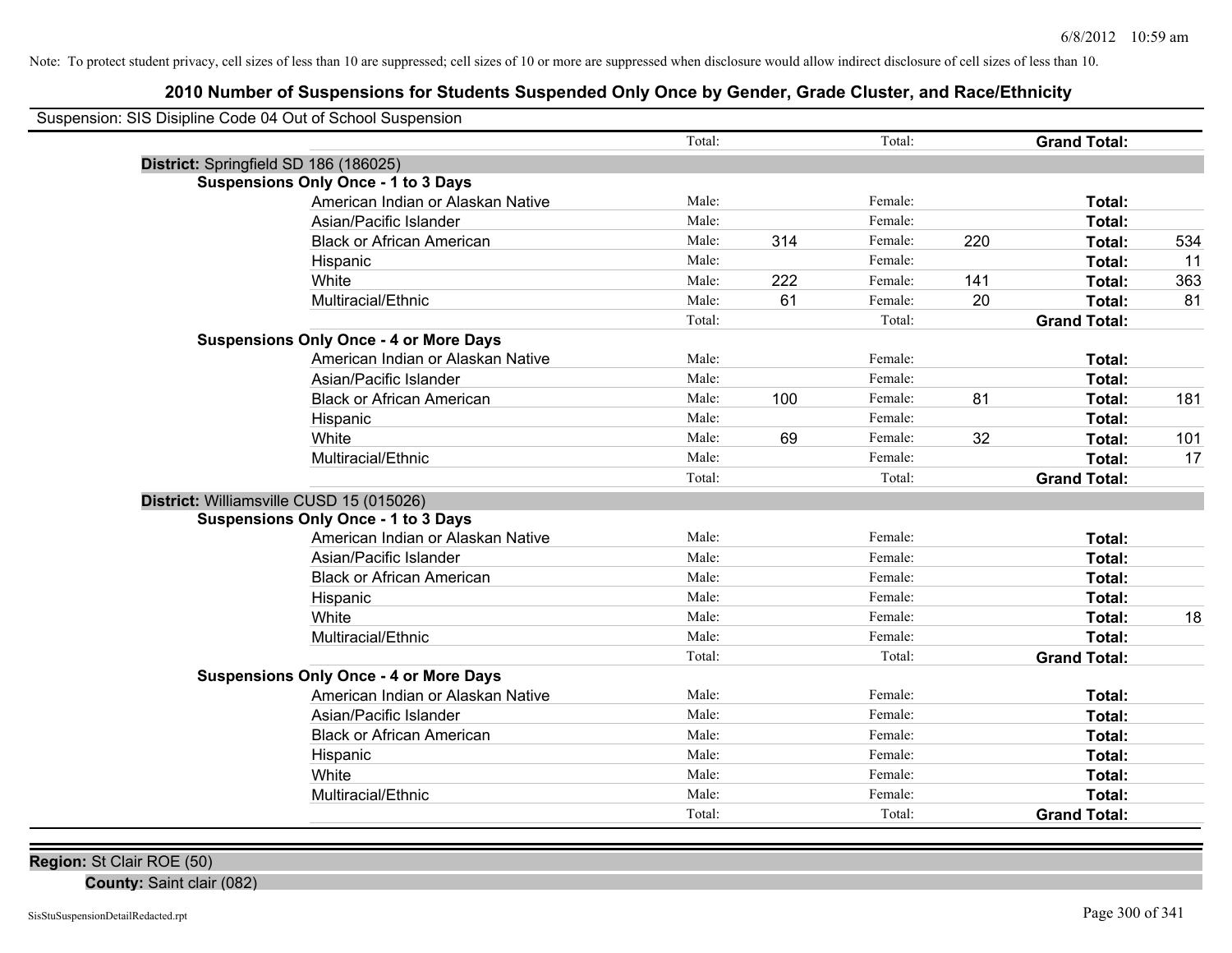| Suspension: SIS Disipline Code 04 Out of School Suspension |        |         |                           |
|------------------------------------------------------------|--------|---------|---------------------------|
| District: Belle Valley SD 119 (119002)                     |        |         |                           |
| <b>Suspensions Only Once - 1 to 3 Days</b>                 |        |         |                           |
| American Indian or Alaskan Native                          | Male:  | Female: | Total:                    |
| Asian/Pacific Islander                                     | Male:  | Female: | Total:                    |
| <b>Black or African American</b>                           | Male:  | Female: | Total:                    |
| Hispanic                                                   | Male:  | Female: | Total:                    |
| White                                                      | Male:  | Female: | Total:                    |
| Multiracial/Ethnic                                         | Male:  | Female: | Total:                    |
|                                                            | Total: | Total:  | <b>Grand Total:</b><br>10 |
| <b>Suspensions Only Once - 4 or More Days</b>              |        |         |                           |
| American Indian or Alaskan Native                          | Male:  | Female: | Total:                    |
| Asian/Pacific Islander                                     | Male:  | Female: | Total:                    |
| <b>Black or African American</b>                           | Male:  | Female: | Total:                    |
| Hispanic                                                   | Male:  | Female: | Total:                    |
| White                                                      | Male:  | Female: | Total:                    |
| Multiracial/Ethnic                                         | Male:  | Female: | Total:                    |
|                                                            | Total: | Total:  | <b>Grand Total:</b>       |
| District: Belleville Area Special Services (801060)        |        |         |                           |
| <b>Suspensions Only Once - 1 to 3 Days</b>                 |        |         |                           |
| American Indian or Alaskan Native                          | Male:  | Female: | Total:                    |
| Asian/Pacific Islander                                     | Male:  | Female: | Total:                    |
| <b>Black or African American</b>                           | Male:  | Female: | Total:                    |
| Hispanic                                                   | Male:  | Female: | Total:                    |
| White                                                      | Male:  | Female: | Total:                    |
| Multiracial/Ethnic                                         | Male:  | Female: | Total:                    |
|                                                            | Total: | Total:  | <b>Grand Total:</b>       |
| <b>Suspensions Only Once - 4 or More Days</b>              |        |         |                           |
| American Indian or Alaskan Native                          | Male:  | Female: | Total:                    |
| Asian/Pacific Islander                                     | Male:  | Female: | Total:                    |
| <b>Black or African American</b>                           | Male:  | Female: | Total:                    |
| Hispanic                                                   | Male:  | Female: | Total:                    |
| White                                                      | Male:  | Female: | Total:                    |
| Multiracial/Ethnic                                         | Male:  | Female: | Total:                    |
|                                                            | Total: | Total:  | <b>Grand Total:</b>       |
| District: Belleville SD 118 (118002)                       |        |         |                           |
| <b>Suspensions Only Once - 1 to 3 Days</b>                 |        |         |                           |
| American Indian or Alaskan Native                          | Male:  | Female: | Total:                    |
| Asian/Pacific Islander                                     | Male:  | Female: | Total:                    |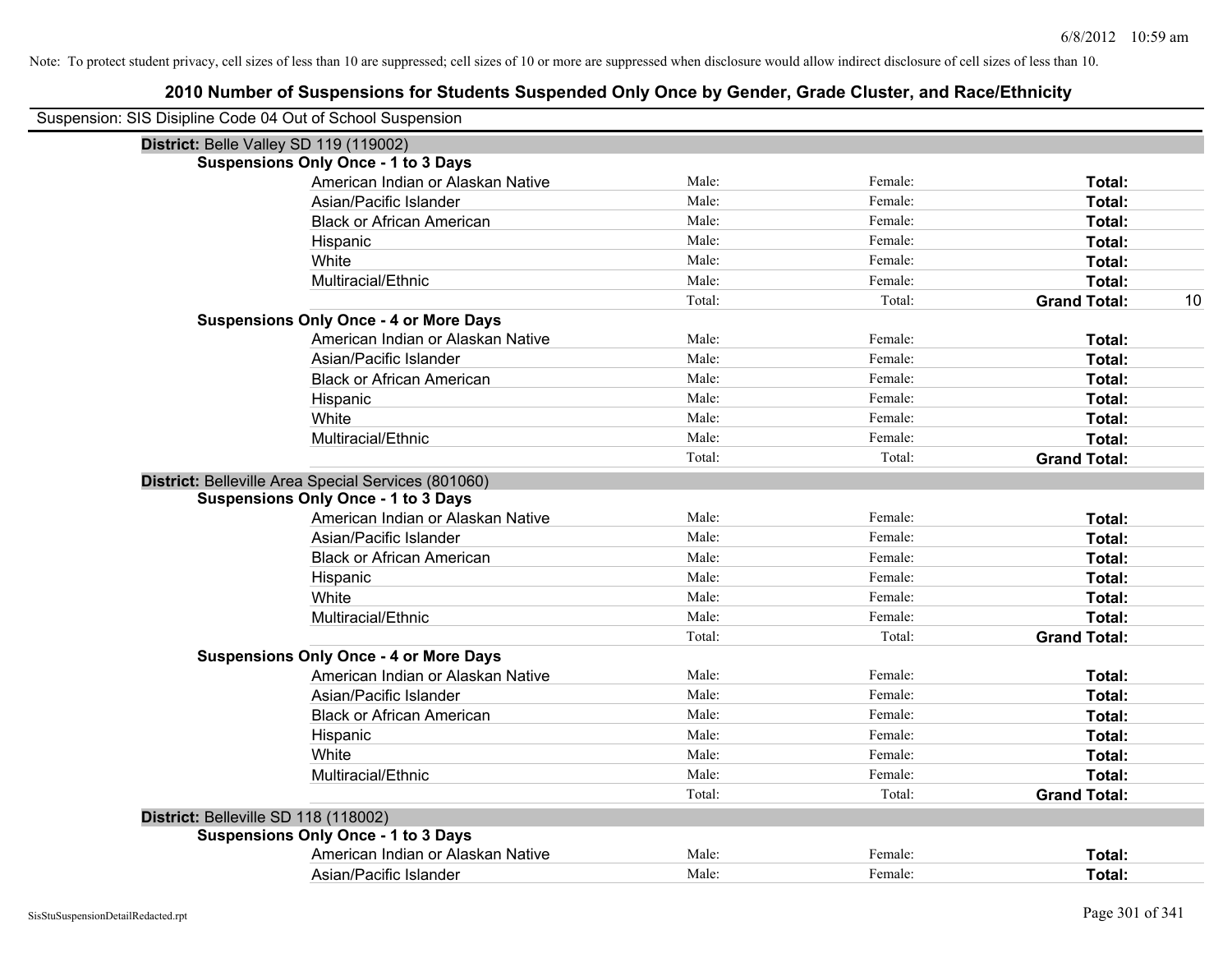| Suspension: SIS Disipline Code 04 Out of School Suspension |                                               |        |     |         |     |                     |     |
|------------------------------------------------------------|-----------------------------------------------|--------|-----|---------|-----|---------------------|-----|
|                                                            | <b>Black or African American</b>              | Male:  |     | Female: |     | Total:              | 21  |
|                                                            | Hispanic                                      | Male:  |     | Female: |     | Total:              |     |
|                                                            | White                                         | Male:  |     | Female: |     | Total:              | 12  |
|                                                            | Multiracial/Ethnic                            | Male:  |     | Female: |     | Total:              |     |
|                                                            |                                               | Total: |     | Total:  |     | <b>Grand Total:</b> |     |
|                                                            | <b>Suspensions Only Once - 4 or More Days</b> |        |     |         |     |                     |     |
|                                                            | American Indian or Alaskan Native             | Male:  |     | Female: |     | Total:              |     |
|                                                            | Asian/Pacific Islander                        | Male:  |     | Female: |     | Total:              |     |
|                                                            | <b>Black or African American</b>              | Male:  |     | Female: |     | Total:              |     |
|                                                            | Hispanic                                      | Male:  |     | Female: |     | Total:              |     |
|                                                            | White                                         | Male:  |     | Female: |     | Total:              |     |
|                                                            | Multiracial/Ethnic                            | Male:  |     | Female: |     | Total:              |     |
|                                                            |                                               | Total: |     | Total:  |     | <b>Grand Total:</b> |     |
|                                                            | District: Belleville Twp HSD 201 (201017)     |        |     |         |     |                     |     |
|                                                            | <b>Suspensions Only Once - 1 to 3 Days</b>    |        |     |         |     |                     |     |
|                                                            | American Indian or Alaskan Native             | Male:  |     | Female: |     | Total:              |     |
|                                                            | Asian/Pacific Islander                        | Male:  |     | Female: |     | Total:              |     |
|                                                            | <b>Black or African American</b>              | Male:  | 113 | Female: | 96  | Total:              | 209 |
|                                                            | Hispanic                                      | Male:  |     | Female: |     | Total:              |     |
|                                                            | White                                         | Male:  | 75  | Female: | 40  | Total:              | 115 |
|                                                            | Multiracial/Ethnic                            | Male:  |     | Female: |     | <b>Total:</b>       | 18  |
|                                                            |                                               | Total: | 207 | Total:  | 146 | <b>Grand Total:</b> | 353 |
|                                                            | <b>Suspensions Only Once - 4 or More Days</b> |        |     |         |     |                     |     |
|                                                            | American Indian or Alaskan Native             | Male:  |     | Female: |     | Total:              |     |
|                                                            | Asian/Pacific Islander                        | Male:  |     | Female: |     | Total:              |     |
|                                                            | <b>Black or African American</b>              | Male:  | 39  | Female: | 19  | Total:              | 58  |
|                                                            | Hispanic                                      | Male:  |     | Female: |     | Total:              |     |
|                                                            | White                                         | Male:  | 26  | Female: | 18  | Total:              | 44  |
|                                                            | Multiracial/Ethnic                            | Male:  |     | Female: |     | Total:              |     |
|                                                            |                                               | Total: |     | Total:  |     | <b>Grand Total:</b> | 114 |
|                                                            | District: Brooklyn UD 188 (188022)            |        |     |         |     |                     |     |
|                                                            | <b>Suspensions Only Once - 1 to 3 Days</b>    |        |     |         |     |                     |     |
|                                                            | American Indian or Alaskan Native             | Male:  |     | Female: |     | Total:              |     |
|                                                            | Asian/Pacific Islander                        | Male:  |     | Female: |     | Total:              |     |
|                                                            | <b>Black or African American</b>              | Male:  |     | Female: |     | Total:              | 19  |
|                                                            | Hispanic                                      | Male:  |     | Female: |     | Total:              |     |
|                                                            | White                                         | Male:  |     | Female: |     | Total:              |     |
|                                                            | Multiracial/Ethnic                            | Male:  |     | Female: |     | Total:              |     |
|                                                            |                                               | Total: |     | Total:  |     | <b>Grand Total:</b> |     |
| SisStuSuspensionDetailRedacted.rpt                         |                                               |        |     |         |     | Page 302 of 341     |     |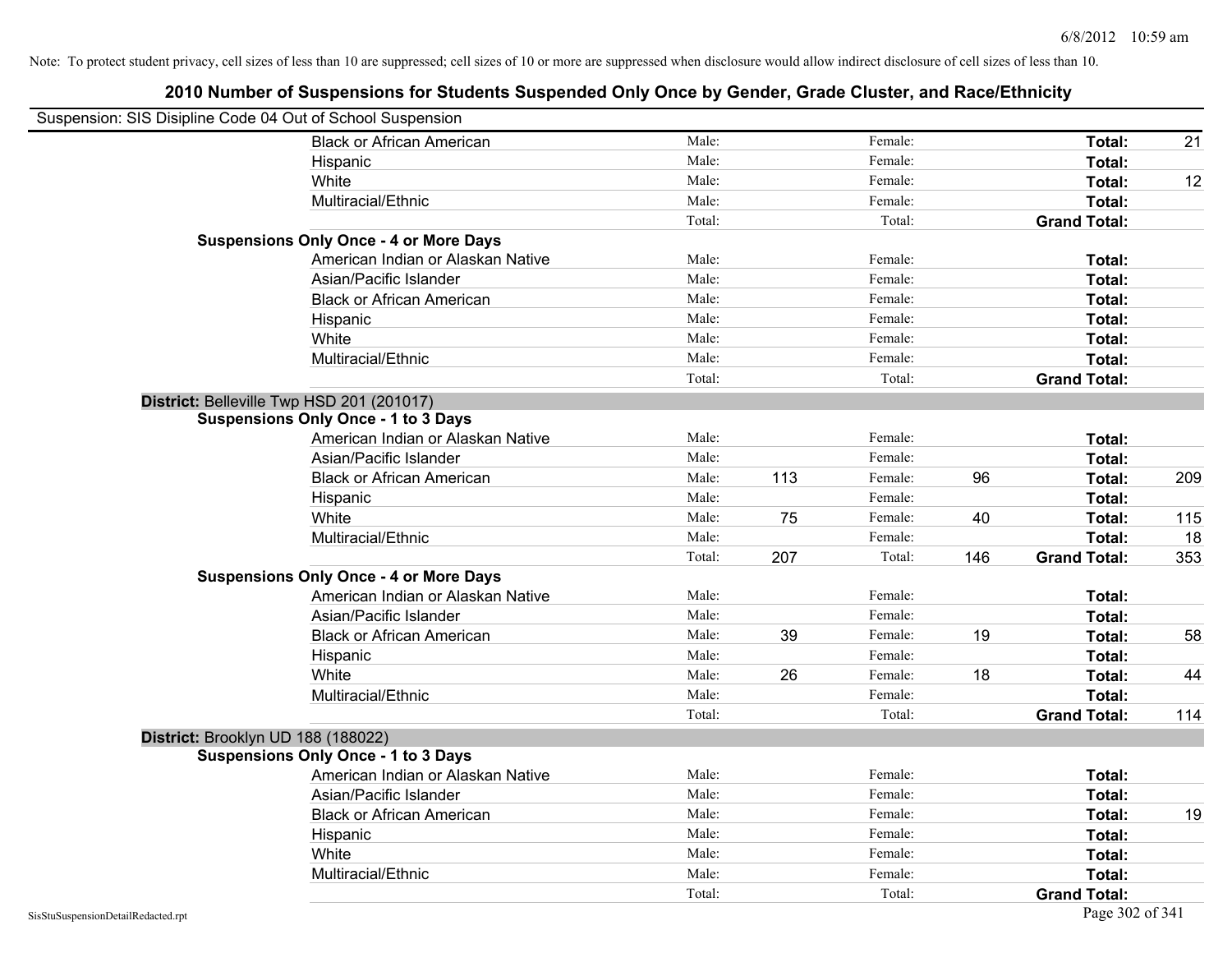| Suspension: SIS Disipline Code 04 Out of School Suspension |        |     |         |     |                     |     |
|------------------------------------------------------------|--------|-----|---------|-----|---------------------|-----|
| <b>Suspensions Only Once - 4 or More Days</b>              |        |     |         |     |                     |     |
| American Indian or Alaskan Native                          | Male:  |     | Female: |     | Total:              |     |
| Asian/Pacific Islander                                     | Male:  |     | Female: |     | Total:              |     |
| <b>Black or African American</b>                           | Male:  |     | Female: |     | Total:              |     |
| Hispanic                                                   | Male:  |     | Female: |     | Total:              |     |
| White                                                      | Male:  |     | Female: |     | Total:              |     |
| Multiracial/Ethnic                                         | Male:  |     | Female: |     | Total:              |     |
|                                                            | Total: |     | Total:  |     | <b>Grand Total:</b> |     |
| District: Cahokia CUSD 187 (187026)                        |        |     |         |     |                     |     |
| <b>Suspensions Only Once - 1 to 3 Days</b>                 |        |     |         |     |                     |     |
| American Indian or Alaskan Native                          | Male:  |     | Female: |     | Total:              |     |
| Asian/Pacific Islander                                     | Male:  |     | Female: |     | Total:              |     |
| <b>Black or African American</b>                           | Male:  | 310 | Female: | 276 | Total:              | 586 |
| Hispanic                                                   | Male:  |     | Female: |     | Total:              |     |
| White                                                      | Male:  | 19  | Female: | 12  | Total:              | 31  |
| Multiracial/Ethnic                                         | Male:  |     | Female: |     | Total:              |     |
|                                                            | Total: |     | Total:  |     | <b>Grand Total:</b> |     |
| <b>Suspensions Only Once - 4 or More Days</b>              |        |     |         |     |                     |     |
| American Indian or Alaskan Native                          | Male:  |     | Female: |     | Total:              |     |
| Asian/Pacific Islander                                     | Male:  |     | Female: |     | Total:              |     |
| <b>Black or African American</b>                           | Male:  | 37  | Female: | 49  | Total:              | 86  |
| Hispanic                                                   | Male:  |     | Female: |     | Total:              |     |
| White                                                      | Male:  |     | Female: |     | Total:              |     |
| Multiracial/Ethnic                                         | Male:  |     | Female: |     | Total:              |     |
|                                                            | Total: |     | Total:  |     | <b>Grand Total:</b> |     |
| <b>District: Central SD 104 (104002)</b>                   |        |     |         |     |                     |     |
| <b>Suspensions Only Once - 1 to 3 Days</b>                 |        |     |         |     |                     |     |
| American Indian or Alaskan Native                          | Male:  |     | Female: |     | Total:              |     |
| Asian/Pacific Islander                                     | Male:  |     | Female: |     | Total:              |     |
| <b>Black or African American</b>                           | Male:  |     | Female: |     | Total:              |     |
| Hispanic                                                   | Male:  |     | Female: |     | Total:              |     |
| White                                                      | Male:  |     | Female: |     | Total:              |     |
| Multiracial/Ethnic                                         | Male:  |     | Female: |     | Total:              |     |
|                                                            | Total: |     | Total:  |     | <b>Grand Total:</b> | 19  |
| District: Childrens Center for BD (004700)                 |        |     |         |     |                     |     |
| <b>Suspensions Only Once - 1 to 3 Days</b>                 |        |     |         |     |                     |     |
| American Indian or Alaskan Native                          | Male:  |     | Female: |     | Total:              |     |
| Asian/Pacific Islander                                     | Male:  |     | Female: |     | Total:              |     |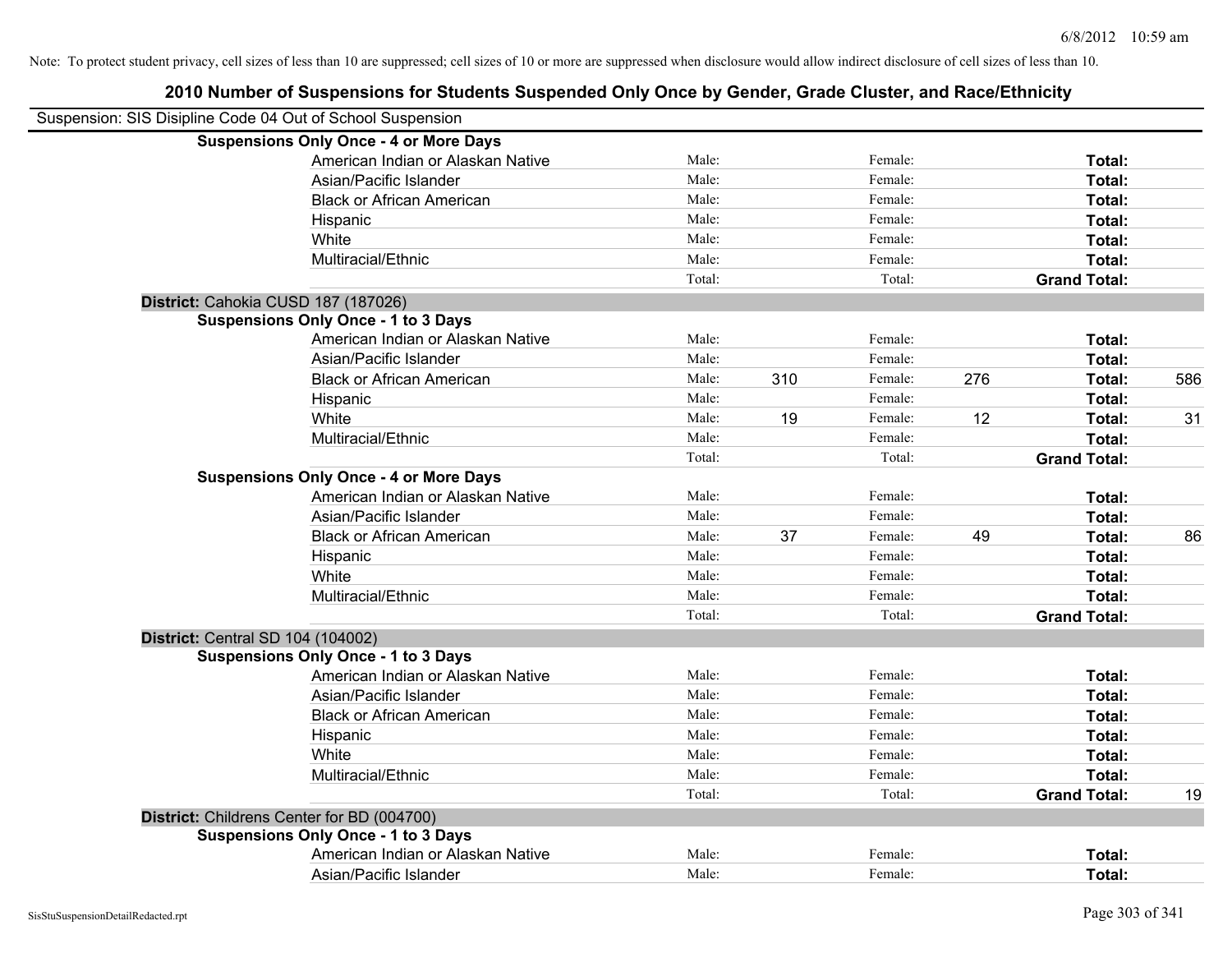| Suspension: SIS Disipline Code 04 Out of School Suspension |                                               |        |     |         |     |                     |     |
|------------------------------------------------------------|-----------------------------------------------|--------|-----|---------|-----|---------------------|-----|
|                                                            | <b>Black or African American</b>              | Male:  |     | Female: |     | Total:              |     |
|                                                            | Hispanic                                      | Male:  |     | Female: |     | Total:              |     |
|                                                            | White                                         | Male:  |     | Female: |     | Total:              |     |
|                                                            | Multiracial/Ethnic                            | Male:  |     | Female: |     | Total:              |     |
|                                                            |                                               | Total: |     | Total:  |     | <b>Grand Total:</b> |     |
| District: Dupo CUSD 196 (196026)                           |                                               |        |     |         |     |                     |     |
|                                                            | <b>Suspensions Only Once - 1 to 3 Days</b>    |        |     |         |     |                     |     |
|                                                            | American Indian or Alaskan Native             | Male:  |     | Female: |     | Total:              |     |
|                                                            | Asian/Pacific Islander                        | Male:  |     | Female: |     | Total:              |     |
|                                                            | <b>Black or African American</b>              | Male:  |     | Female: |     | Total:              |     |
|                                                            | Hispanic                                      | Male:  |     | Female: |     | Total:              |     |
|                                                            | White                                         | Male:  | 28  | Female: | 26  | Total:              | 54  |
|                                                            | Multiracial/Ethnic                            | Male:  |     | Female: |     | Total:              |     |
|                                                            |                                               | Total: |     | Total:  |     | <b>Grand Total:</b> |     |
|                                                            | <b>Suspensions Only Once - 4 or More Days</b> |        |     |         |     |                     |     |
|                                                            | American Indian or Alaskan Native             | Male:  |     | Female: |     | Total:              |     |
|                                                            | Asian/Pacific Islander                        | Male:  |     | Female: |     | Total:              |     |
|                                                            | <b>Black or African American</b>              | Male:  |     | Female: |     | Total:              |     |
|                                                            | Hispanic                                      | Male:  |     | Female: |     | Total:              |     |
|                                                            | White                                         | Male:  |     | Female: |     | Total:              | 10  |
|                                                            | Multiracial/Ethnic                            | Male:  |     | Female: |     | Total:              |     |
|                                                            |                                               | Total: |     | Total:  |     | <b>Grand Total:</b> |     |
| District: East St Louis SD 189 (189022)                    |                                               |        |     |         |     |                     |     |
|                                                            | <b>Suspensions Only Once - 1 to 3 Days</b>    |        |     |         |     |                     |     |
|                                                            | American Indian or Alaskan Native             | Male:  |     | Female: |     | Total:              |     |
|                                                            | Asian/Pacific Islander                        | Male:  |     | Female: |     | Total:              |     |
|                                                            | <b>Black or African American</b>              | Male:  | 392 | Female: | 353 | Total:              | 745 |
|                                                            | Hispanic                                      | Male:  |     | Female: |     | Total:              |     |
|                                                            | White                                         | Male:  |     | Female: |     | Total:              |     |
|                                                            | Multiracial/Ethnic                            | Male:  |     | Female: |     | Total:              |     |
|                                                            |                                               | Total: |     | Total:  |     | <b>Grand Total:</b> |     |
|                                                            | <b>Suspensions Only Once - 4 or More Days</b> |        |     |         |     |                     |     |
|                                                            | American Indian or Alaskan Native             | Male:  |     | Female: |     | Total:              |     |
|                                                            | Asian/Pacific Islander                        | Male:  |     | Female: |     | Total:              |     |
|                                                            | <b>Black or African American</b>              | Male:  | 110 | Female: | 104 | Total:              | 214 |
|                                                            | Hispanic                                      | Male:  |     | Female: |     | Total:              |     |
|                                                            | White                                         | Male:  |     | Female: |     | Total:              |     |
|                                                            | Multiracial/Ethnic                            | Male:  |     | Female: |     | Total:              |     |
|                                                            |                                               | Total: |     | Total:  |     | <b>Grand Total:</b> |     |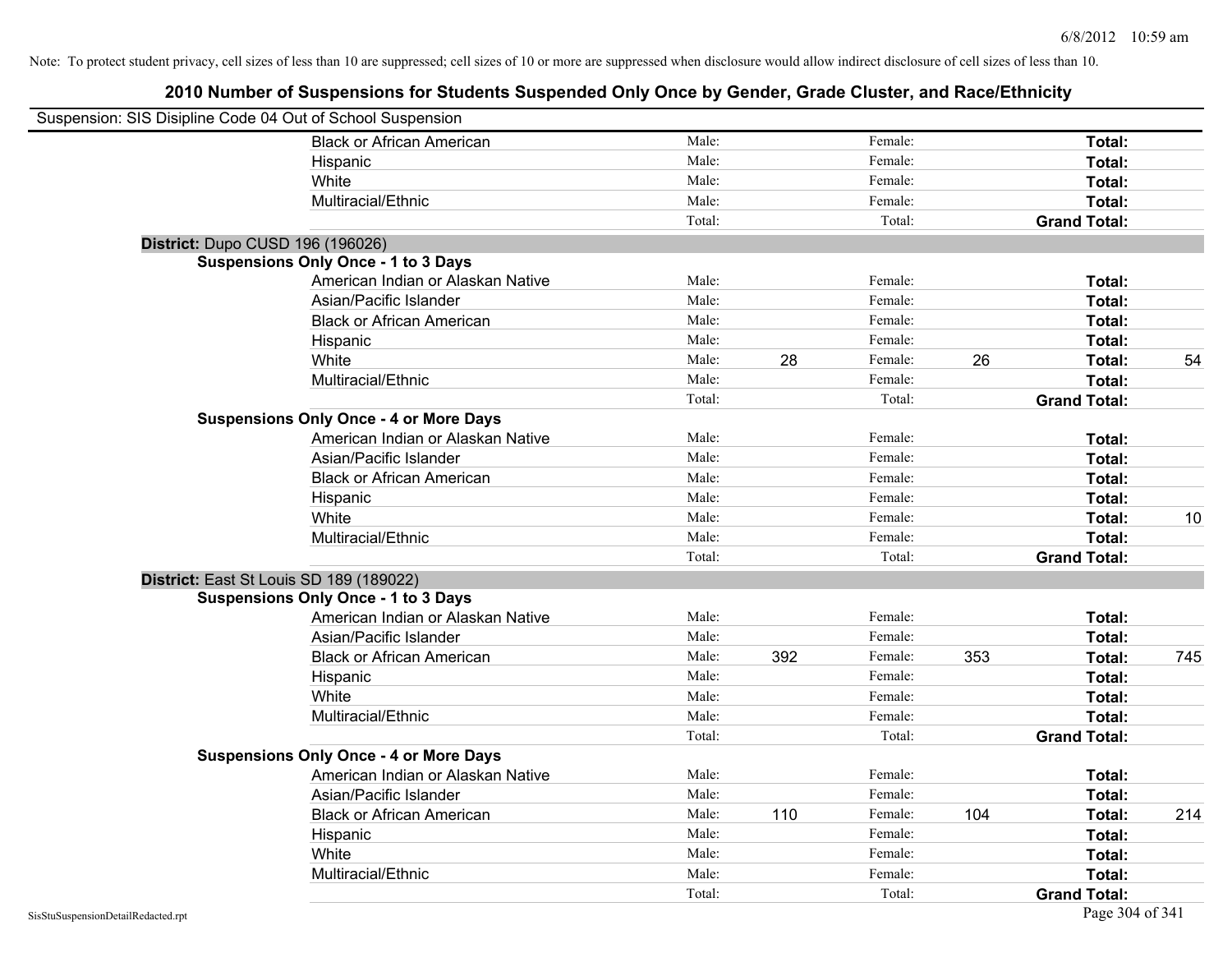| Suspension: SIS Disipline Code 04 Out of School Suspension |        |         |                     |    |
|------------------------------------------------------------|--------|---------|---------------------|----|
| District: Freeburg CHSD 77 (077016)                        |        |         |                     |    |
| <b>Suspensions Only Once - 1 to 3 Days</b>                 |        |         |                     |    |
| American Indian or Alaskan Native                          | Male:  | Female: | Total:              |    |
| Asian/Pacific Islander                                     | Male:  | Female: | Total:              |    |
| <b>Black or African American</b>                           | Male:  | Female: | Total:              |    |
| Hispanic                                                   | Male:  | Female: | Total:              |    |
| White                                                      | Male:  | Female: | Total:              | 19 |
| Multiracial/Ethnic                                         | Male:  | Female: | Total:              |    |
|                                                            | Total: | Total:  | <b>Grand Total:</b> |    |
| <b>Suspensions Only Once - 4 or More Days</b>              |        |         |                     |    |
| American Indian or Alaskan Native                          | Male:  | Female: | Total:              |    |
| Asian/Pacific Islander                                     | Male:  | Female: | Total:              |    |
| <b>Black or African American</b>                           | Male:  | Female: | Total:              |    |
| Hispanic                                                   | Male:  | Female: | Total:              |    |
| White                                                      | Male:  | Female: | Total:              |    |
| Multiracial/Ethnic                                         | Male:  | Female: | Total:              |    |
|                                                            | Total: | Total:  | <b>Grand Total:</b> |    |
| <b>District: Grant CCSD 110 (110004)</b>                   |        |         |                     |    |
| <b>Suspensions Only Once - 1 to 3 Days</b>                 |        |         |                     |    |
| American Indian or Alaskan Native                          | Male:  | Female: | Total:              |    |
| Asian/Pacific Islander                                     | Male:  | Female: | Total:              |    |
| <b>Black or African American</b>                           | Male:  | Female: | Total:              |    |
| Hispanic                                                   | Male:  | Female: | Total:              |    |
| White                                                      | Male:  | Female: | Total:              | 14 |
| Multiracial/Ethnic                                         | Male:  | Female: | Total:              |    |
|                                                            | Total: | Total:  | <b>Grand Total:</b> | 25 |
| <b>Suspensions Only Once - 4 or More Days</b>              |        |         |                     |    |
| American Indian or Alaskan Native                          | Male:  | Female: | Total:              |    |
| Asian/Pacific Islander                                     | Male:  | Female: | Total:              |    |
| <b>Black or African American</b>                           | Male:  | Female: | Total:              |    |
| Hispanic                                                   | Male:  | Female: | Total:              |    |
| White                                                      | Male:  | Female: | Total:              |    |
| Multiracial/Ethnic                                         | Male:  | Female: | Total:              |    |
|                                                            | Total: | Total:  | <b>Grand Total:</b> |    |
| District: Harmony Emge SD 175 (175002)                     |        |         |                     |    |
| <b>Suspensions Only Once - 1 to 3 Days</b>                 |        |         |                     |    |
| American Indian or Alaskan Native                          | Male:  | Female: | Total:              |    |
| Asian/Pacific Islander                                     | Male:  | Female: | Total:              |    |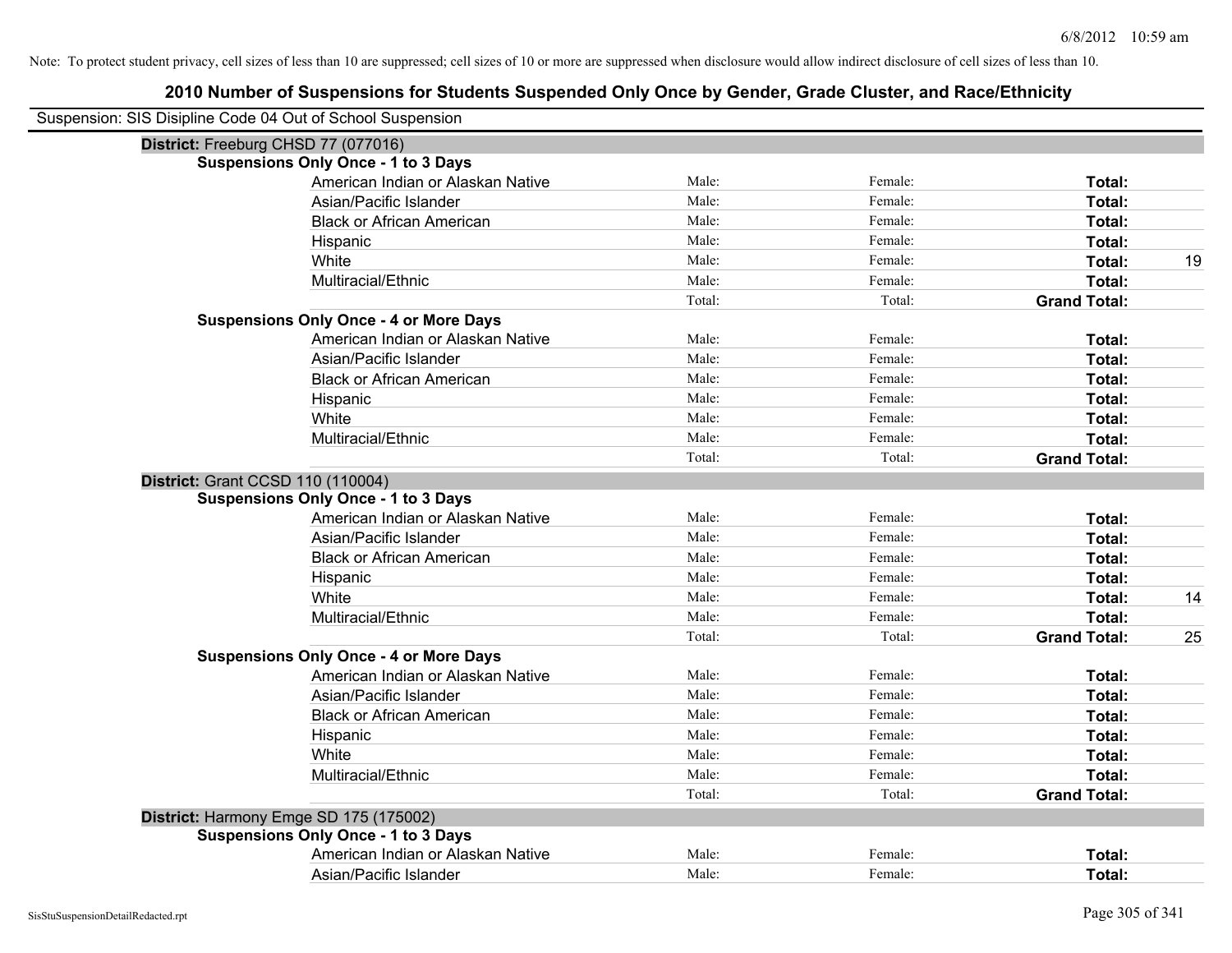| Suspension: SIS Disipline Code 04 Out of School Suspension |                                               |        |         |                     |    |
|------------------------------------------------------------|-----------------------------------------------|--------|---------|---------------------|----|
|                                                            | <b>Black or African American</b>              | Male:  | Female: | Total:              |    |
|                                                            | Hispanic                                      | Male:  | Female: | Total:              |    |
|                                                            | White                                         | Male:  | Female: | Total:              |    |
|                                                            | Multiracial/Ethnic                            | Male:  | Female: | Total:              |    |
|                                                            |                                               | Total: | Total:  | <b>Grand Total:</b> | 21 |
| District: High Mount SD 116 (116002)                       |                                               |        |         |                     |    |
|                                                            | <b>Suspensions Only Once - 1 to 3 Days</b>    |        |         |                     |    |
|                                                            | American Indian or Alaskan Native             | Male:  | Female: | Total:              |    |
|                                                            | Asian/Pacific Islander                        | Male:  | Female: | Total:              |    |
|                                                            | <b>Black or African American</b>              | Male:  | Female: | Total:              |    |
|                                                            | Hispanic                                      | Male:  | Female: | Total:              |    |
|                                                            | White                                         | Male:  | Female: | Total:              |    |
|                                                            | Multiracial/Ethnic                            | Male:  | Female: | Total:              |    |
|                                                            |                                               | Total: | Total:  | <b>Grand Total:</b> | 12 |
|                                                            | <b>Suspensions Only Once - 4 or More Days</b> |        |         |                     |    |
|                                                            | American Indian or Alaskan Native             | Male:  | Female: | Total:              |    |
|                                                            | Asian/Pacific Islander                        | Male:  | Female: | Total:              |    |
|                                                            | <b>Black or African American</b>              | Male:  | Female: | Total:              |    |
|                                                            | Hispanic                                      | Male:  | Female: | Total:              |    |
|                                                            | White                                         | Male:  | Female: | Total:              |    |
|                                                            | Multiracial/Ethnic                            | Male:  | Female: | Total:              |    |
|                                                            |                                               | Total: | Total:  | <b>Grand Total:</b> |    |
| District: Illinois Center for Autism (025400)              |                                               |        |         |                     |    |
|                                                            | <b>Suspensions Only Once - 1 to 3 Days</b>    |        |         |                     |    |
|                                                            | American Indian or Alaskan Native             | Male:  | Female: | Total:              |    |
|                                                            | Asian/Pacific Islander                        | Male:  | Female: | Total:              |    |
|                                                            | <b>Black or African American</b>              | Male:  | Female: | Total:              |    |
|                                                            | Hispanic                                      | Male:  | Female: | Total:              |    |
|                                                            | White                                         | Male:  | Female: | Total:              |    |
|                                                            | Multiracial/Ethnic                            | Male:  | Female: | Total:              |    |
|                                                            |                                               | Total: | Total:  | <b>Grand Total:</b> |    |
| District: Lebanon CUSD 9 (009026)                          |                                               |        |         |                     |    |
|                                                            | <b>Suspensions Only Once - 1 to 3 Days</b>    |        |         |                     |    |
|                                                            | American Indian or Alaskan Native             | Male:  | Female: | Total:              |    |
|                                                            | Asian/Pacific Islander                        | Male:  | Female: | Total:              |    |
|                                                            | <b>Black or African American</b>              | Male:  | Female: | Total:              | 11 |
|                                                            | Hispanic                                      | Male:  | Female: | Total:              |    |
|                                                            | White                                         | Male:  | Female: | Total:              |    |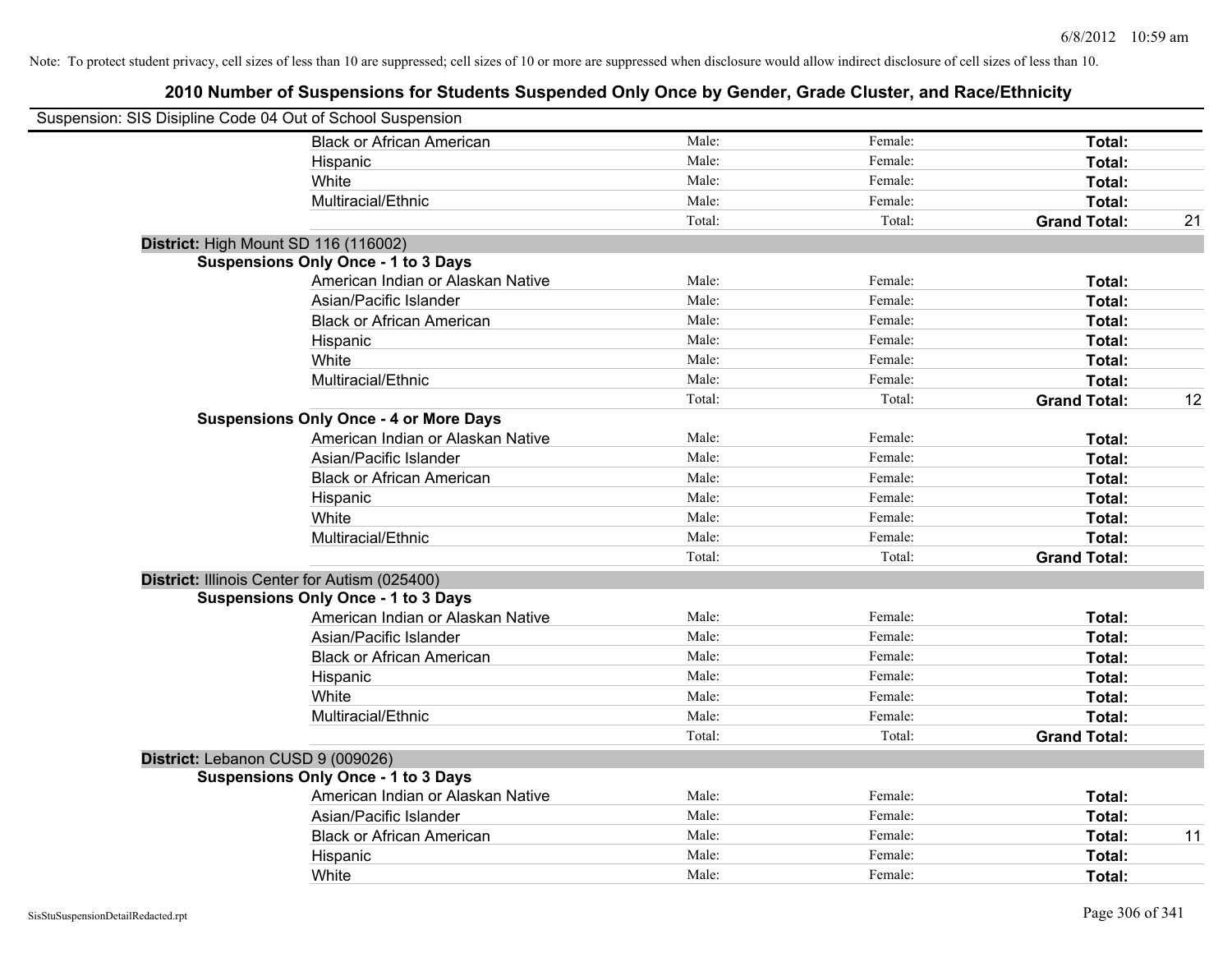| Suspension: SIS Disipline Code 04 Out of School Suspension |                                               |        |    |         |    |                     |     |
|------------------------------------------------------------|-----------------------------------------------|--------|----|---------|----|---------------------|-----|
|                                                            | Multiracial/Ethnic                            | Male:  |    | Female: |    | Total:              |     |
|                                                            |                                               | Total: |    | Total:  |    | <b>Grand Total:</b> |     |
|                                                            | <b>Suspensions Only Once - 4 or More Days</b> |        |    |         |    |                     |     |
|                                                            | American Indian or Alaskan Native             | Male:  |    | Female: |    | Total:              |     |
|                                                            | Asian/Pacific Islander                        | Male:  |    | Female: |    | Total:              |     |
|                                                            | <b>Black or African American</b>              | Male:  |    | Female: |    | Total:              |     |
|                                                            | Hispanic                                      | Male:  |    | Female: |    | Total:              |     |
|                                                            | White                                         | Male:  |    | Female: |    | Total:              |     |
|                                                            | Multiracial/Ethnic                            | Male:  |    | Female: |    | Total:              |     |
|                                                            |                                               | Total: |    | Total:  |    | <b>Grand Total:</b> |     |
| District: Marissa CUSD 40 (040026)                         |                                               |        |    |         |    |                     |     |
|                                                            | <b>Suspensions Only Once - 1 to 3 Days</b>    |        |    |         |    |                     |     |
|                                                            | American Indian or Alaskan Native             | Male:  |    | Female: |    | Total:              |     |
|                                                            | Asian/Pacific Islander                        | Male:  |    | Female: |    | Total:              |     |
|                                                            | <b>Black or African American</b>              | Male:  |    | Female: |    | Total:              |     |
|                                                            | Hispanic                                      | Male:  |    | Female: |    | Total:              |     |
|                                                            | White                                         | Male:  |    | Female: |    | Total:              | 22  |
|                                                            | Multiracial/Ethnic                            | Male:  |    | Female: |    | Total:              |     |
|                                                            |                                               | Total: |    | Total:  |    | <b>Grand Total:</b> |     |
|                                                            | <b>Suspensions Only Once - 4 or More Days</b> |        |    |         |    |                     |     |
|                                                            | American Indian or Alaskan Native             | Male:  |    | Female: |    | Total:              |     |
|                                                            | Asian/Pacific Islander                        | Male:  |    | Female: |    | Total:              |     |
|                                                            | <b>Black or African American</b>              | Male:  |    | Female: |    | Total:              |     |
|                                                            | Hispanic                                      | Male:  |    | Female: |    | Total:              |     |
|                                                            | White                                         | Male:  |    | Female: |    | Total:              |     |
|                                                            | Multiracial/Ethnic                            | Male:  |    | Female: |    | Total:              |     |
|                                                            |                                               | Total: |    | Total:  |    | <b>Grand Total:</b> |     |
|                                                            | District: Mascoutah CUD 19 (019026)           |        |    |         |    |                     |     |
|                                                            | <b>Suspensions Only Once - 1 to 3 Days</b>    |        |    |         |    |                     |     |
|                                                            | American Indian or Alaskan Native             | Male:  |    | Female: |    | Total:              |     |
|                                                            | Asian/Pacific Islander                        | Male:  |    | Female: |    | Total:              |     |
|                                                            | <b>Black or African American</b>              | Male:  |    | Female: |    | Total:              | 19  |
|                                                            | Hispanic                                      | Male:  |    | Female: |    | Total:              |     |
|                                                            | White                                         | Male:  | 47 | Female: | 20 | Total:              | 67  |
|                                                            | Multiracial/Ethnic                            | Male:  |    | Female: |    | Total:              |     |
|                                                            |                                               | Total: | 65 | Total:  | 35 | <b>Grand Total:</b> | 100 |
|                                                            | <b>Suspensions Only Once - 4 or More Days</b> |        |    |         |    |                     |     |
|                                                            | American Indian or Alaskan Native             | Male:  |    | Female: |    | Total:              |     |
|                                                            | Asian/Pacific Islander                        | Male:  |    | Female: |    | Total:              |     |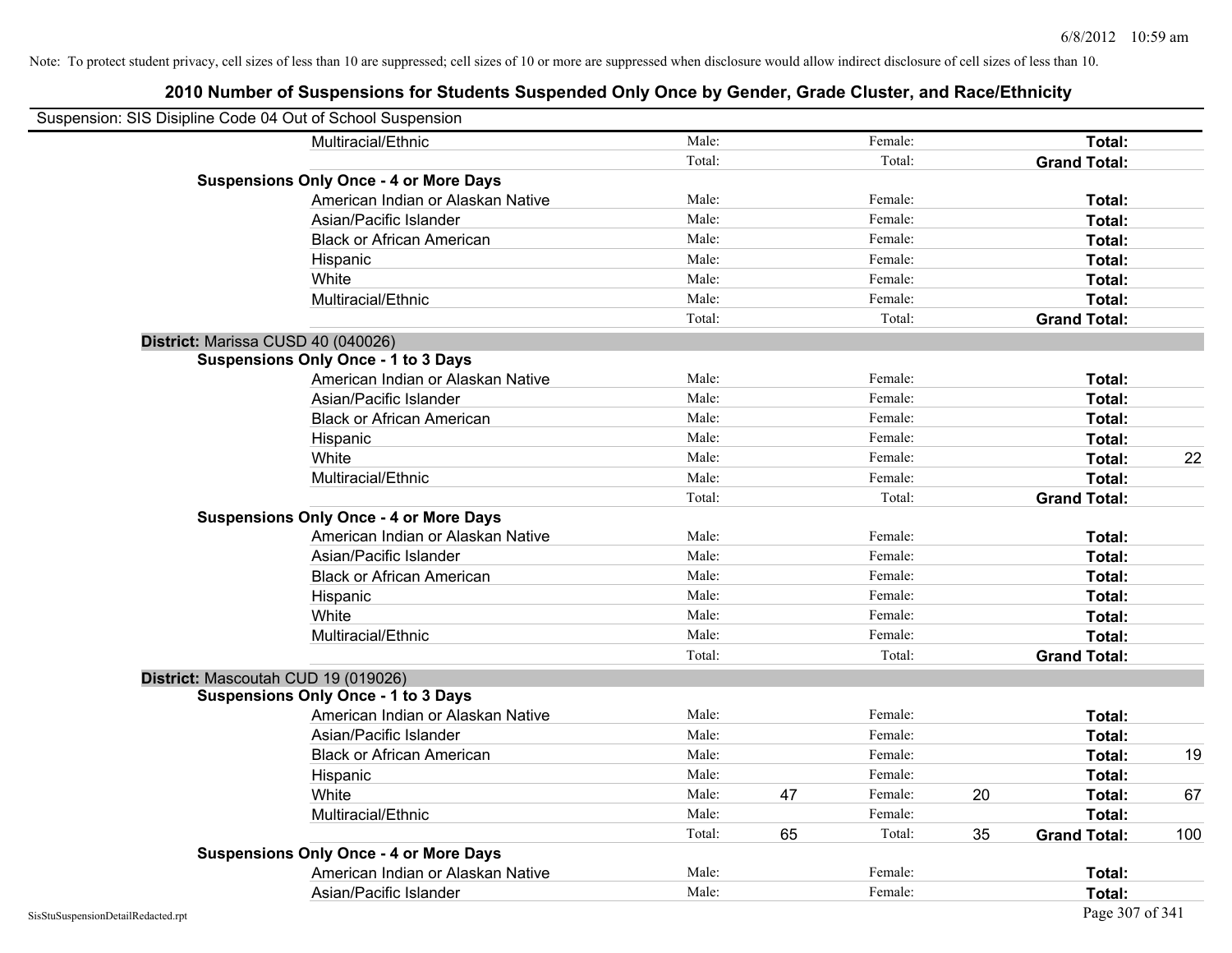| Suspension: SIS Disipline Code 04 Out of School Suspension |                                               |        |         |                     |    |
|------------------------------------------------------------|-----------------------------------------------|--------|---------|---------------------|----|
|                                                            | <b>Black or African American</b>              | Male:  | Female: | Total:              |    |
|                                                            | Hispanic                                      | Male:  | Female: | Total:              |    |
|                                                            | White                                         | Male:  | Female: | Total:              |    |
|                                                            | Multiracial/Ethnic                            | Male:  | Female: | Total:              |    |
|                                                            |                                               | Total: | Total:  | <b>Grand Total:</b> | 10 |
| District: Millstadt CCSD 160 (160004)                      |                                               |        |         |                     |    |
|                                                            | <b>Suspensions Only Once - 1 to 3 Days</b>    |        |         |                     |    |
|                                                            | American Indian or Alaskan Native             | Male:  | Female: | Total:              |    |
|                                                            | Asian/Pacific Islander                        | Male:  | Female: | Total:              |    |
|                                                            | <b>Black or African American</b>              | Male:  | Female: | Total:              |    |
|                                                            | Hispanic                                      | Male:  | Female: | Total:              |    |
|                                                            | White                                         | Male:  | Female: | Total:              |    |
|                                                            | Multiracial/Ethnic                            | Male:  | Female: | Total:              |    |
|                                                            |                                               | Total: | Total:  | <b>Grand Total:</b> |    |
|                                                            | <b>Suspensions Only Once - 4 or More Days</b> |        |         |                     |    |
|                                                            | American Indian or Alaskan Native             | Male:  | Female: | Total:              |    |
|                                                            | Asian/Pacific Islander                        | Male:  | Female: | Total:              |    |
|                                                            | <b>Black or African American</b>              | Male:  | Female: | Total:              |    |
|                                                            | Hispanic                                      | Male:  | Female: | Total:              |    |
|                                                            | White                                         | Male:  | Female: | Total:              |    |
|                                                            | Multiracial/Ethnic                            | Male:  | Female: | Total:              |    |
|                                                            |                                               | Total: | Total:  | <b>Grand Total:</b> |    |
| District: New Athens CUSD 60 (060026)                      |                                               |        |         |                     |    |
|                                                            | <b>Suspensions Only Once - 1 to 3 Days</b>    |        |         |                     |    |
|                                                            | American Indian or Alaskan Native             | Male:  | Female: | Total:              |    |
|                                                            | Asian/Pacific Islander                        | Male:  | Female: | Total:              |    |
|                                                            | <b>Black or African American</b>              | Male:  | Female: | Total:              |    |
|                                                            | Hispanic                                      | Male:  | Female: | Total:              |    |
|                                                            | White                                         | Male:  | Female: | Total:              |    |
|                                                            | Multiracial/Ethnic                            | Male:  | Female: | Total:              |    |
|                                                            |                                               | Total: | Total:  | <b>Grand Total:</b> |    |
|                                                            | <b>Suspensions Only Once - 4 or More Days</b> |        |         |                     |    |
|                                                            | American Indian or Alaskan Native             | Male:  | Female: | Total:              |    |
|                                                            | Asian/Pacific Islander                        | Male:  | Female: | Total:              |    |
|                                                            | <b>Black or African American</b>              | Male:  | Female: | Total:              |    |
|                                                            | Hispanic                                      | Male:  | Female: | Total:              |    |
|                                                            | White                                         | Male:  | Female: | Total:              |    |
|                                                            | Multiracial/Ethnic                            | Male:  | Female: | Total:              |    |
|                                                            |                                               | Total: | Total:  | <b>Grand Total:</b> |    |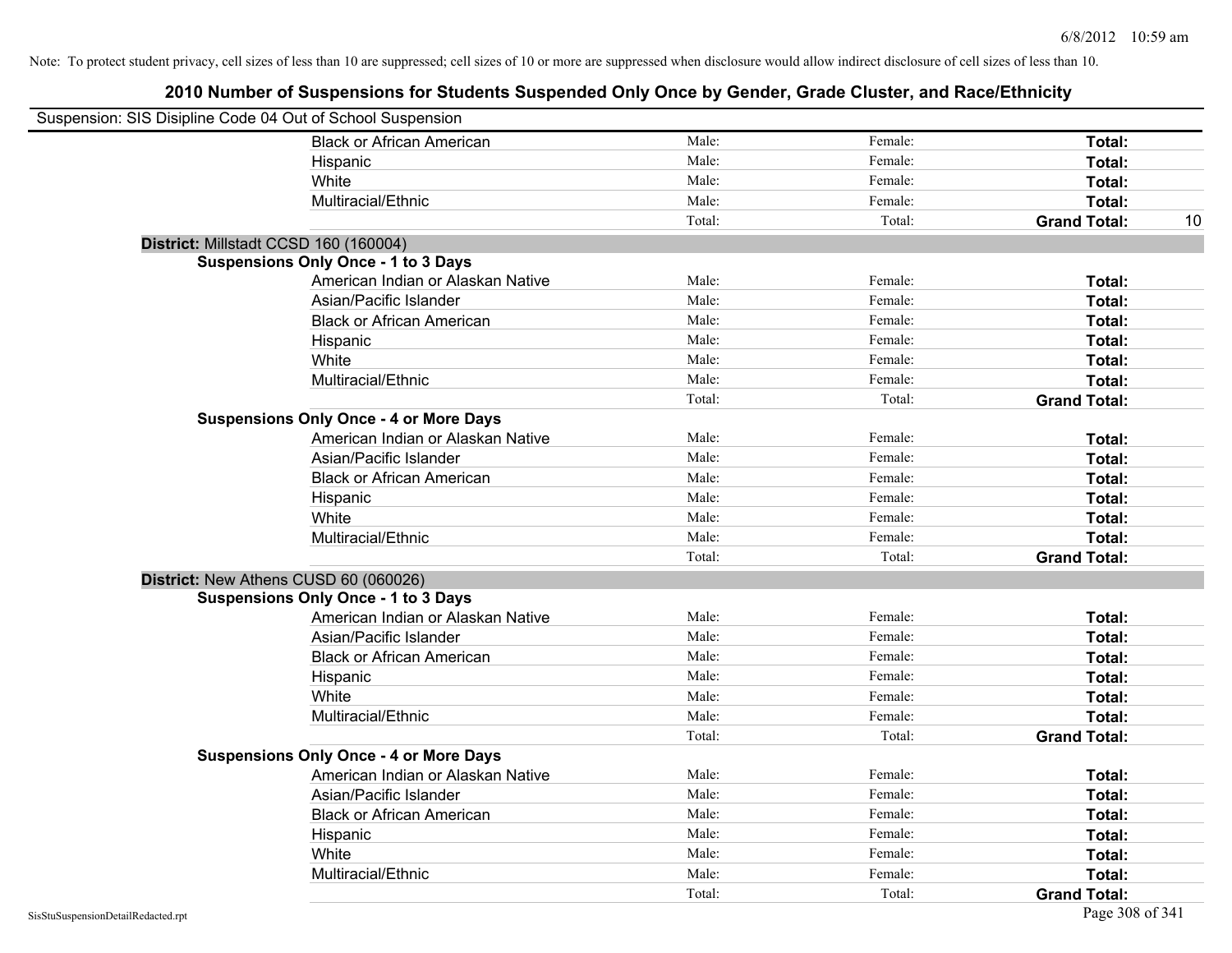| Suspension: SIS Disipline Code 04 Out of School Suspension |                                               |        |    |         |    |                     |    |
|------------------------------------------------------------|-----------------------------------------------|--------|----|---------|----|---------------------|----|
| District: Non-Public School (063S)                         |                                               |        |    |         |    |                     |    |
|                                                            | <b>Suspensions Only Once - 1 to 3 Days</b>    |        |    |         |    |                     |    |
|                                                            | American Indian or Alaskan Native             | Male:  |    | Female: |    | Total:              |    |
|                                                            | Asian/Pacific Islander                        | Male:  |    | Female: |    | Total:              |    |
|                                                            | <b>Black or African American</b>              | Male:  |    | Female: |    | Total:              |    |
|                                                            | Hispanic                                      | Male:  |    | Female: |    | <b>Total:</b>       |    |
|                                                            | White                                         | Male:  |    | Female: |    | Total:              |    |
|                                                            | Multiracial/Ethnic                            | Male:  |    | Female: |    | Total:              |    |
|                                                            |                                               | Total: |    | Total:  |    | <b>Grand Total:</b> |    |
| District: O Fallon CCSD 90 (090004)                        |                                               |        |    |         |    |                     |    |
|                                                            | <b>Suspensions Only Once - 1 to 3 Days</b>    |        |    |         |    |                     |    |
|                                                            | American Indian or Alaskan Native             | Male:  |    | Female: |    | Total:              |    |
|                                                            | Asian/Pacific Islander                        | Male:  |    | Female: |    | Total:              |    |
|                                                            | <b>Black or African American</b>              | Male:  |    | Female: |    | Total:              | 19 |
|                                                            | Hispanic                                      | Male:  |    | Female: |    | Total:              |    |
|                                                            | White                                         | Male:  |    | Female: |    | Total:              | 27 |
|                                                            | Multiracial/Ethnic                            | Male:  |    | Female: |    | Total:              |    |
|                                                            |                                               | Total: |    | Total:  |    | <b>Grand Total:</b> |    |
|                                                            | <b>Suspensions Only Once - 4 or More Days</b> |        |    |         |    |                     |    |
|                                                            | American Indian or Alaskan Native             | Male:  |    | Female: |    | Total:              |    |
|                                                            | Asian/Pacific Islander                        | Male:  |    | Female: |    | Total:              |    |
|                                                            | <b>Black or African American</b>              | Male:  |    | Female: |    | Total:              |    |
|                                                            | Hispanic                                      | Male:  |    | Female: |    | Total:              |    |
|                                                            | White                                         | Male:  |    | Female: |    | Total:              |    |
|                                                            | Multiracial/Ethnic                            | Male:  |    | Female: |    | Total:              |    |
|                                                            |                                               | Total: |    | Total:  |    | <b>Grand Total:</b> |    |
|                                                            | District: O Fallon Twp HSD 203 (203017)       |        |    |         |    |                     |    |
|                                                            | <b>Suspensions Only Once - 1 to 3 Days</b>    |        |    |         |    |                     |    |
|                                                            | American Indian or Alaskan Native             | Male:  |    | Female: |    | Total:              |    |
|                                                            | Asian/Pacific Islander                        | Male:  |    | Female: |    | Total:              |    |
|                                                            | <b>Black or African American</b>              | Male:  | 19 | Female: | 20 | Total:              | 39 |
|                                                            | Hispanic                                      | Male:  |    | Female: |    | Total:              |    |
|                                                            | White                                         | Male:  | 22 | Female: | 16 | Total:              | 38 |
|                                                            | Multiracial/Ethnic                            | Male:  |    | Female: |    | Total:              |    |
|                                                            |                                               | Total: |    | Total:  |    | <b>Grand Total:</b> |    |
|                                                            | <b>Suspensions Only Once - 4 or More Days</b> |        |    |         |    |                     |    |
|                                                            | American Indian or Alaskan Native             | Male:  |    | Female: |    | Total:              |    |
|                                                            | Asian/Pacific Islander                        | Male:  |    | Female: |    | Total:              |    |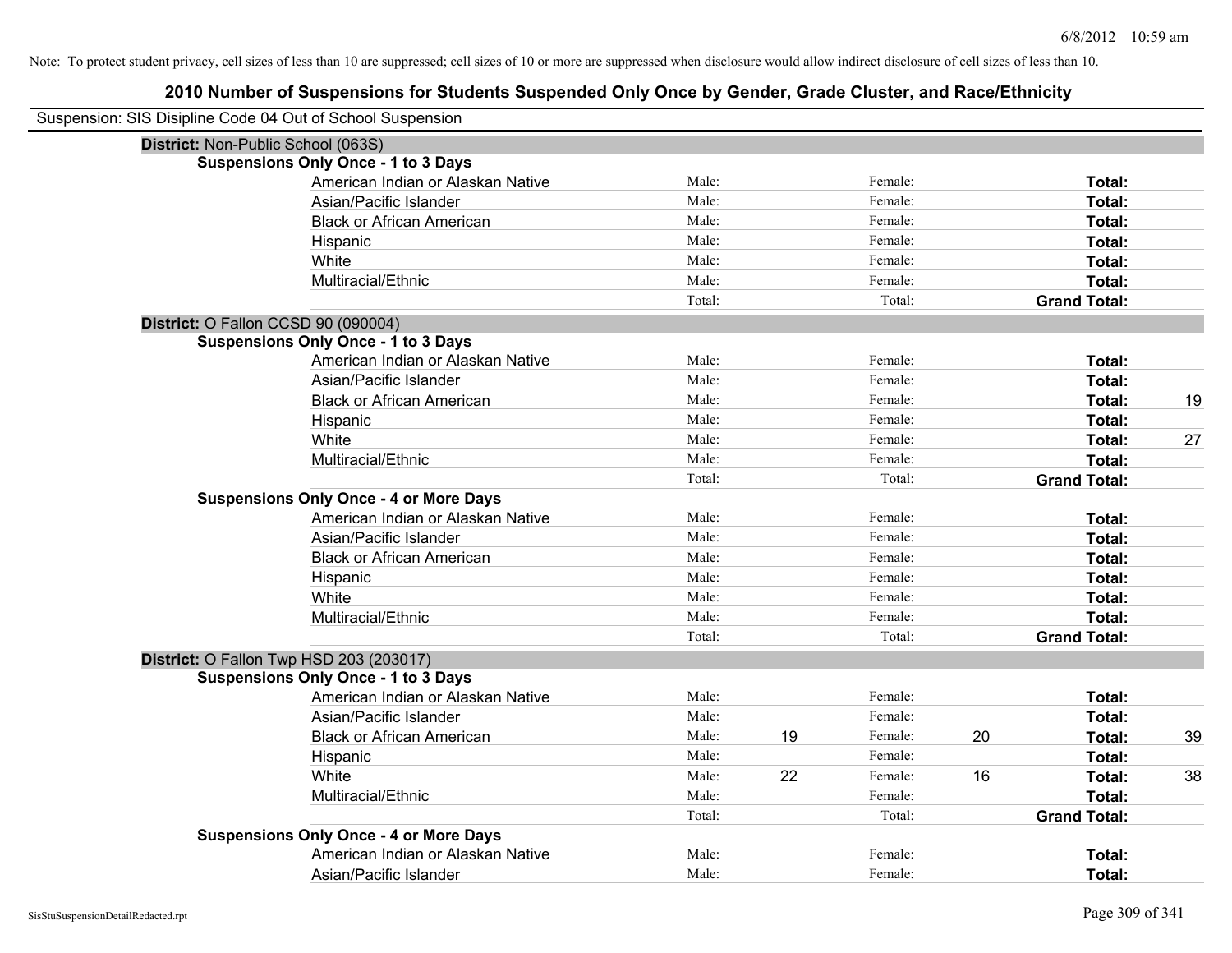| Suspension: SIS Disipline Code 04 Out of School Suspension |                                               |        |         |                     |    |
|------------------------------------------------------------|-----------------------------------------------|--------|---------|---------------------|----|
|                                                            | <b>Black or African American</b>              | Male:  | Female: | Total:              |    |
|                                                            | Hispanic                                      | Male:  | Female: | Total:              |    |
|                                                            | White                                         | Male:  | Female: | Total:              |    |
|                                                            | Multiracial/Ethnic                            | Male:  | Female: | Total:              |    |
|                                                            |                                               | Total: | Total:  | <b>Grand Total:</b> | 12 |
|                                                            | District: Pontiac-W Holliday SD 105 (105002)  |        |         |                     |    |
|                                                            | <b>Suspensions Only Once - 1 to 3 Days</b>    |        |         |                     |    |
|                                                            | American Indian or Alaskan Native             | Male:  | Female: | Total:              |    |
|                                                            | Asian/Pacific Islander                        | Male:  | Female: | Total:              |    |
|                                                            | <b>Black or African American</b>              | Male:  | Female: | Total:              |    |
|                                                            | Hispanic                                      | Male:  | Female: | Total:              |    |
|                                                            | White                                         | Male:  | Female: | Total:              |    |
|                                                            | Multiracial/Ethnic                            | Male:  | Female: | Total:              |    |
|                                                            |                                               | Total: | Total:  | <b>Grand Total:</b> |    |
| District: Shiloh Village SD 85 (085002)                    |                                               |        |         |                     |    |
|                                                            | <b>Suspensions Only Once - 1 to 3 Days</b>    |        |         |                     |    |
|                                                            | American Indian or Alaskan Native             | Male:  | Female: | Total:              |    |
|                                                            | Asian/Pacific Islander                        | Male:  | Female: | Total:              |    |
|                                                            | <b>Black or African American</b>              | Male:  | Female: | Total:              |    |
|                                                            | Hispanic                                      | Male:  | Female: | Total:              |    |
|                                                            | White                                         | Male:  | Female: | Total:              | 10 |
|                                                            | Multiracial/Ethnic                            | Male:  | Female: | Total:              |    |
|                                                            |                                               | Total: | Total:  | <b>Grand Total:</b> |    |
|                                                            | <b>Suspensions Only Once - 4 or More Days</b> |        |         |                     |    |
|                                                            | American Indian or Alaskan Native             | Male:  | Female: | Total:              |    |
|                                                            | Asian/Pacific Islander                        | Male:  | Female: | Total:              |    |
|                                                            | <b>Black or African American</b>              | Male:  | Female: | Total:              |    |
|                                                            | Hispanic                                      | Male:  | Female: | Total:              |    |
|                                                            | White                                         | Male:  | Female: | Total:              |    |
|                                                            | Multiracial/Ethnic                            | Male:  | Female: | Total:              |    |
|                                                            |                                               | Total: | Total:  | <b>Grand Total:</b> |    |
| District: Signal Hill SD 181 (181002)                      |                                               |        |         |                     |    |
|                                                            | <b>Suspensions Only Once - 1 to 3 Days</b>    |        |         |                     |    |
|                                                            | American Indian or Alaskan Native             | Male:  | Female: | Total:              |    |
|                                                            | Asian/Pacific Islander                        | Male:  | Female: | Total:              |    |
|                                                            | <b>Black or African American</b>              | Male:  | Female: | Total:              |    |
|                                                            | Hispanic                                      | Male:  | Female: | Total:              |    |
|                                                            | White                                         | Male:  | Female: | Total:              |    |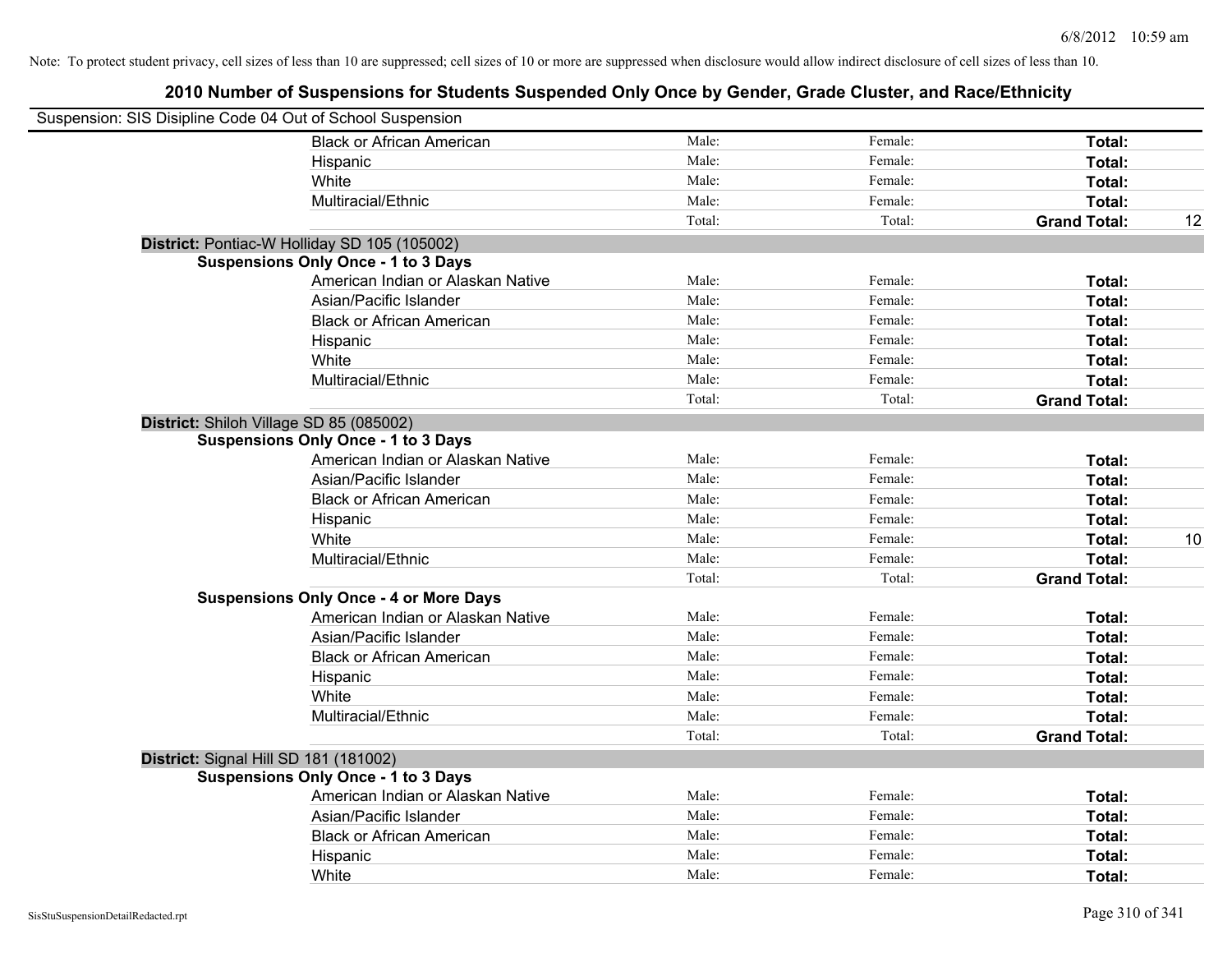# **2010 Number of Suspensions for Students Suspended Only Once by Gender, Grade Cluster, and Race/Ethnicity**

| Suspension: SIS Disipline Code 04 Out of School Suspension |                                               |        |         |                     |    |
|------------------------------------------------------------|-----------------------------------------------|--------|---------|---------------------|----|
|                                                            | Multiracial/Ethnic                            | Male:  | Female: | Total:              |    |
|                                                            |                                               | Total: | Total:  | <b>Grand Total:</b> | 11 |
|                                                            | <b>Suspensions Only Once - 4 or More Days</b> |        |         |                     |    |
|                                                            | American Indian or Alaskan Native             | Male:  | Female: | Total:              |    |
|                                                            | Asian/Pacific Islander                        | Male:  | Female: | Total:              |    |
|                                                            | <b>Black or African American</b>              | Male:  | Female: | Total:              |    |
|                                                            | Hispanic                                      | Male:  | Female: | Total:              |    |
|                                                            | White                                         | Male:  | Female: | Total:              |    |
|                                                            | Multiracial/Ethnic                            | Male:  | Female: | Total:              |    |
|                                                            |                                               | Total: | Total:  | <b>Grand Total:</b> |    |
| District: Smithton CCSD 130 (130004)                       |                                               |        |         |                     |    |
|                                                            | <b>Suspensions Only Once - 1 to 3 Days</b>    |        |         |                     |    |
|                                                            | American Indian or Alaskan Native             | Male:  | Female: | Total:              |    |
|                                                            | Asian/Pacific Islander                        | Male:  | Female: | Total:              |    |
|                                                            | <b>Black or African American</b>              | Male:  | Female: | Total:              |    |
|                                                            | Hispanic                                      | Male:  | Female: | Total:              |    |
|                                                            | White                                         | Male:  | Female: | Total:              |    |
|                                                            | Multiracial/Ethnic                            | Male:  | Female: | Total:              |    |
|                                                            |                                               | Total: | Total:  | <b>Grand Total:</b> |    |
| District: Whiteside SD 115 (115002)                        |                                               |        |         |                     |    |
|                                                            | <b>Suspensions Only Once - 4 or More Days</b> |        |         |                     |    |
|                                                            | American Indian or Alaskan Native             | Male:  | Female: | Total:              |    |
|                                                            | Asian/Pacific Islander                        | Male:  | Female: | Total:              |    |
|                                                            | <b>Black or African American</b>              | Male:  | Female: | Total:              |    |
|                                                            | Hispanic                                      | Male:  | Female: | Total:              |    |
|                                                            | White                                         | Male:  | Female: | Total:              |    |
|                                                            | Multiracial/Ethnic                            | Male:  | Female: | Total:              |    |
|                                                            |                                               | Total: | Total:  | <b>Grand Total:</b> |    |
| District: Wolf Branch SD 113 (113002)                      |                                               |        |         |                     |    |
|                                                            | <b>Suspensions Only Once - 1 to 3 Days</b>    |        |         |                     |    |
|                                                            | American Indian or Alaskan Native             | Male:  | Female: | Total:              |    |
|                                                            | Asian/Pacific Islander                        | Male:  | Female: | Total:              |    |
|                                                            | <b>Black or African American</b>              | Male:  | Female: | Total:              |    |
|                                                            | Hispanic                                      | Male:  | Female: | Total:              |    |
|                                                            | White                                         | Male:  | Female: | Total:              |    |
|                                                            | Multiracial/Ethnic                            | Male:  | Female: | Total:              |    |
|                                                            |                                               | Total: | Total:  | <b>Grand Total:</b> |    |

**Suspensions Only Once - 4 or More Days**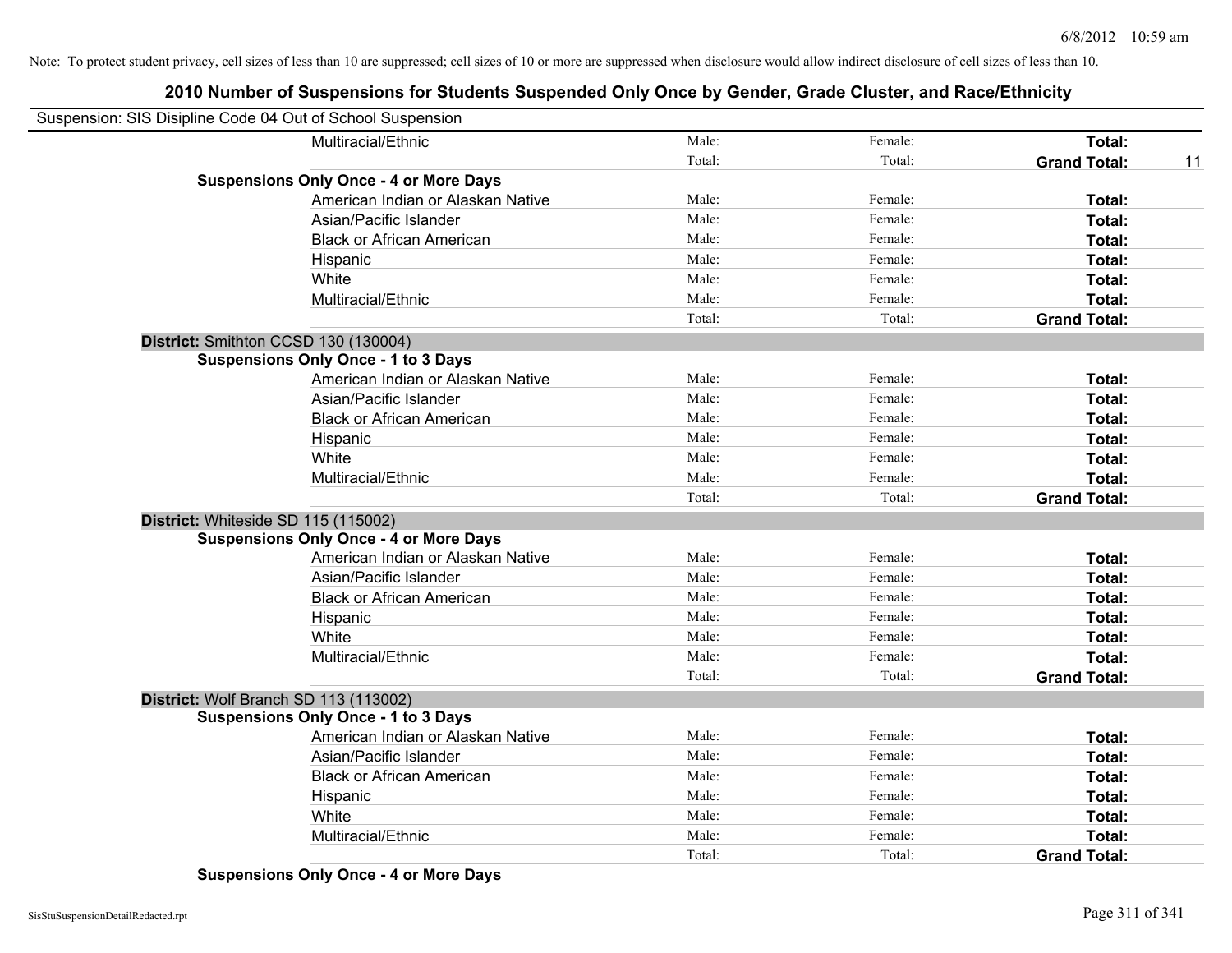| Suspension: SIS Disipline Code 04 Out of School Suspension |                                               |        |    |         |    |                     |    |
|------------------------------------------------------------|-----------------------------------------------|--------|----|---------|----|---------------------|----|
|                                                            | American Indian or Alaskan Native             | Male:  |    | Female: |    | Total:              |    |
|                                                            | Asian/Pacific Islander                        | Male:  |    | Female: |    | <b>Total:</b>       |    |
|                                                            | <b>Black or African American</b>              | Male:  |    | Female: |    | Total:              |    |
|                                                            | Hispanic                                      | Male:  |    | Female: |    | Total:              |    |
|                                                            | White                                         | Male:  |    | Female: |    | Total:              |    |
|                                                            | Multiracial/Ethnic                            | Male:  |    | Female: |    | Total:              |    |
|                                                            |                                               | Total: |    | Total:  |    | <b>Grand Total:</b> |    |
| Region: State of ILlinois (65)                             |                                               |        |    |         |    |                     |    |
| County: State Of II (108)                                  |                                               |        |    |         |    |                     |    |
|                                                            | District: Non-Public School (9030)            |        |    |         |    |                     |    |
|                                                            | <b>Suspensions Only Once - 1 to 3 Days</b>    |        |    |         |    |                     |    |
|                                                            | American Indian or Alaskan Native             | Male:  |    | Female: |    | <b>Total:</b>       |    |
|                                                            | Asian/Pacific Islander                        | Male:  |    | Female: |    | Total:              | 15 |
|                                                            | <b>Black or African American</b>              | Male:  |    | Female: |    | Total:              |    |
|                                                            | Hispanic                                      | Male:  |    | Female: |    | Total:              |    |
|                                                            | White                                         | Male:  |    | Female: |    | Total:              |    |
|                                                            | Multiracial/Ethnic                            | Male:  |    | Female: |    | Total:              |    |
|                                                            |                                               | Total: | 15 | Total:  | 12 | <b>Grand Total:</b> | 27 |
|                                                            | <b>Suspensions Only Once - 4 or More Days</b> |        |    |         |    |                     |    |
|                                                            | American Indian or Alaskan Native             | Male:  |    | Female: |    | Total:              |    |
|                                                            | Asian/Pacific Islander                        | Male:  |    | Female: |    | Total:              | 10 |
|                                                            | <b>Black or African American</b>              | Male:  |    | Female: |    | Total:              |    |
|                                                            | Hispanic                                      | Male:  |    | Female: |    | Total:              |    |
|                                                            | White                                         | Male:  |    | Female: |    | Total:              |    |
|                                                            | Multiracial/Ethnic                            | Male:  |    | Female: |    | Total:              |    |
|                                                            |                                               | Total: |    | Total:  |    | <b>Grand Total:</b> |    |
| Region: Tazewell ROE (53)                                  |                                               |        |    |         |    |                     |    |
| County: Tazewell (090)                                     |                                               |        |    |         |    |                     |    |
|                                                            | District: Central SD 51 (051002)              |        |    |         |    |                     |    |
|                                                            | <b>Suspensions Only Once - 1 to 3 Days</b>    |        |    |         |    |                     |    |
|                                                            | American Indian or Alaskan Native             | Male:  |    | Female: |    | Total:              |    |
|                                                            | Asian/Pacific Islander                        | Male:  |    | Female: |    | Total:              |    |
|                                                            | <b>Black or African American</b>              | Male:  |    | Female: |    | Total:              |    |
|                                                            | Hispanic                                      | Male:  |    | Female: |    | Total:              |    |
|                                                            | White                                         | Male:  |    | Female: |    | Total:              |    |
|                                                            | Multiracial/Ethnic                            | Male:  |    | Female: |    | Total:              |    |
|                                                            |                                               |        |    |         |    |                     |    |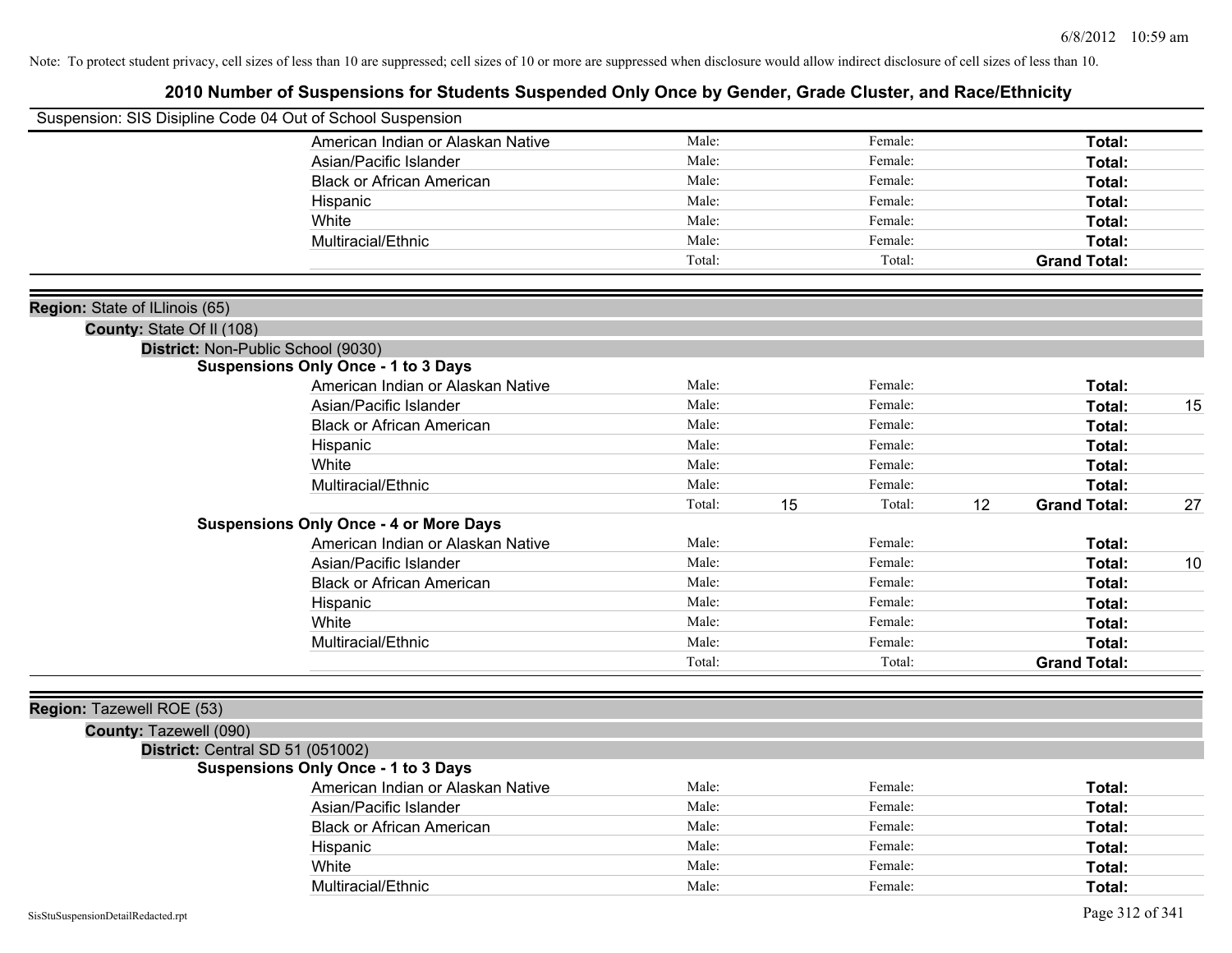| Suspension: SIS Disipline Code 04 Out of School Suspension |        |         |                     |
|------------------------------------------------------------|--------|---------|---------------------|
|                                                            | Total: | Total:  | <b>Grand Total:</b> |
| District: Creve Coeur SD 76 (076002)                       |        |         |                     |
| <b>Suspensions Only Once - 1 to 3 Days</b>                 |        |         |                     |
| American Indian or Alaskan Native                          | Male:  | Female: | Total:              |
| Asian/Pacific Islander                                     | Male:  | Female: | Total:              |
| <b>Black or African American</b>                           | Male:  | Female: | Total:              |
| Hispanic                                                   | Male:  | Female: | Total:              |
| White                                                      | Male:  | Female: | Total:              |
| Multiracial/Ethnic                                         | Male:  | Female: | Total:              |
|                                                            | Total: | Total:  | <b>Grand Total:</b> |
| <b>Suspensions Only Once - 4 or More Days</b>              |        |         |                     |
| American Indian or Alaskan Native                          | Male:  | Female: | Total:              |
| Asian/Pacific Islander                                     | Male:  | Female: | Total:              |
| <b>Black or African American</b>                           | Male:  | Female: | Total:              |
| Hispanic                                                   | Male:  | Female: | Total:              |
| White                                                      | Male:  | Female: | Total:              |
| Multiracial/Ethnic                                         | Male:  | Female: | Total:              |
|                                                            | Total: | Total:  | <b>Grand Total:</b> |
| District: Deer Creek-Mackinaw CUSD 701 (701026)            |        |         |                     |
| <b>Suspensions Only Once - 1 to 3 Days</b>                 |        |         |                     |
| American Indian or Alaskan Native                          | Male:  | Female: | Total:              |
| Asian/Pacific Islander                                     | Male:  | Female: | Total:              |
| <b>Black or African American</b>                           | Male:  | Female: | Total:              |
| Hispanic                                                   | Male:  | Female: | Total:              |
| White                                                      | Male:  | Female: | Total:              |
| Multiracial/Ethnic                                         | Male:  | Female: | Total:              |
|                                                            | Total: | Total:  | <b>Grand Total:</b> |
| <b>Suspensions Only Once - 4 or More Days</b>              |        |         |                     |
| American Indian or Alaskan Native                          | Male:  | Female: | Total:              |
| Asian/Pacific Islander                                     | Male:  | Female: | Total:              |
| <b>Black or African American</b>                           | Male:  | Female: | Total:              |
| Hispanic                                                   | Male:  | Female: | Total:              |
| White                                                      | Male:  | Female: | Total:              |
| Multiracial/Ethnic                                         | Male:  | Female: | Total:              |
|                                                            | Total: | Total:  | <b>Grand Total:</b> |
| District: Delavan CUSD 703 (703026)                        |        |         |                     |
| <b>Suspensions Only Once - 1 to 3 Days</b>                 |        |         |                     |
| American Indian or Alaskan Native                          | Male:  | Female: | <b>Total:</b>       |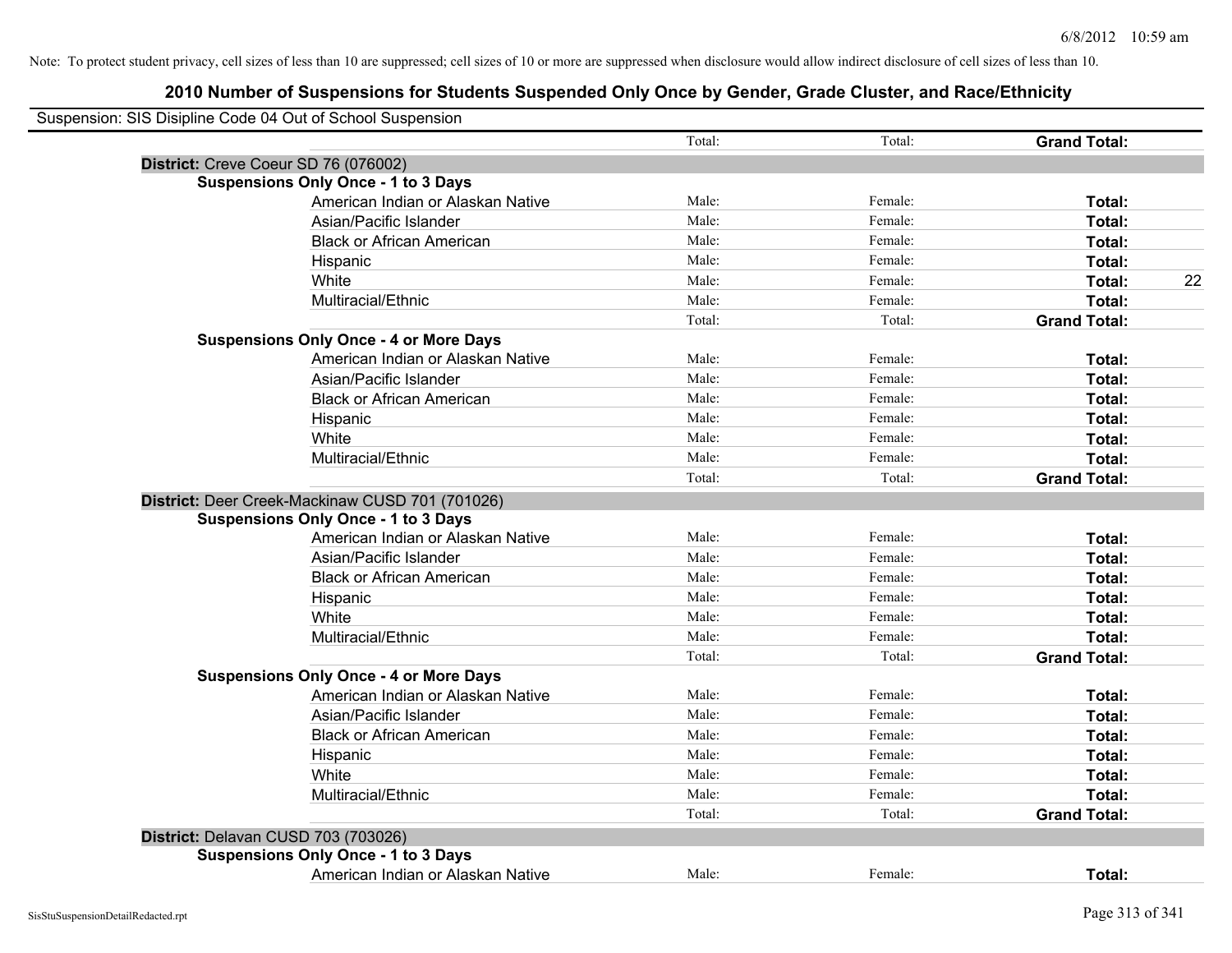| Suspension: SIS Disipline Code 04 Out of School Suspension |                                               |        |    |         |    |                     |    |
|------------------------------------------------------------|-----------------------------------------------|--------|----|---------|----|---------------------|----|
|                                                            | Asian/Pacific Islander                        | Male:  |    | Female: |    | Total:              |    |
|                                                            | <b>Black or African American</b>              | Male:  |    | Female: |    | Total:              |    |
|                                                            | Hispanic                                      | Male:  |    | Female: |    | Total:              |    |
|                                                            | White                                         | Male:  |    | Female: |    | Total:              |    |
|                                                            | Multiracial/Ethnic                            | Male:  |    | Female: |    | Total:              |    |
|                                                            |                                               | Total: |    | Total:  |    | <b>Grand Total:</b> |    |
|                                                            | <b>Suspensions Only Once - 4 or More Days</b> |        |    |         |    |                     |    |
|                                                            | American Indian or Alaskan Native             | Male:  |    | Female: |    | Total:              |    |
|                                                            | Asian/Pacific Islander                        | Male:  |    | Female: |    | Total:              |    |
|                                                            | <b>Black or African American</b>              | Male:  |    | Female: |    | Total:              |    |
|                                                            | Hispanic                                      | Male:  |    | Female: |    | Total:              |    |
|                                                            | White                                         | Male:  |    | Female: |    | Total:              |    |
|                                                            | Multiracial/Ethnic                            | Male:  |    | Female: |    | Total:              |    |
|                                                            |                                               | Total: |    | Total:  |    | <b>Grand Total:</b> |    |
| District: District 50 Schools (050002)                     |                                               |        |    |         |    |                     |    |
|                                                            | <b>Suspensions Only Once - 1 to 3 Days</b>    |        |    |         |    |                     |    |
|                                                            | American Indian or Alaskan Native             | Male:  |    | Female: |    | Total:              |    |
|                                                            | Asian/Pacific Islander                        | Male:  |    | Female: |    | Total:              |    |
|                                                            | <b>Black or African American</b>              | Male:  |    | Female: |    | Total:              |    |
|                                                            | Hispanic                                      | Male:  |    | Female: |    | Total:              |    |
|                                                            | White                                         | Male:  |    | Female: |    | Total:              | 14 |
|                                                            | Multiracial/Ethnic                            | Male:  |    | Female: |    | Total:              |    |
|                                                            |                                               | Total: |    | Total:  |    | <b>Grand Total:</b> |    |
|                                                            | <b>Suspensions Only Once - 4 or More Days</b> |        |    |         |    |                     |    |
|                                                            | American Indian or Alaskan Native             | Male:  |    | Female: |    | Total:              |    |
|                                                            | Asian/Pacific Islander                        | Male:  |    | Female: |    | Total:              |    |
|                                                            | <b>Black or African American</b>              | Male:  |    | Female: |    | Total:              |    |
|                                                            | Hispanic                                      | Male:  |    | Female: |    | Total:              |    |
|                                                            | White                                         | Male:  |    | Female: |    | Total:              |    |
|                                                            | Multiracial/Ethnic                            | Male:  |    | Female: |    | Total:              |    |
|                                                            |                                               | Total: |    | Total:  |    | <b>Grand Total:</b> |    |
|                                                            | District: East Peoria CHSD 309 (309016)       |        |    |         |    |                     |    |
|                                                            | <b>Suspensions Only Once - 1 to 3 Days</b>    |        |    |         |    |                     |    |
|                                                            | American Indian or Alaskan Native             | Male:  |    | Female: |    | Total:              |    |
|                                                            | Asian/Pacific Islander                        | Male:  |    | Female: |    | Total:              |    |
|                                                            | <b>Black or African American</b>              | Male:  |    | Female: |    | Total:              |    |
|                                                            | Hispanic                                      | Male:  |    | Female: |    | Total:              |    |
|                                                            | White                                         | Male:  | 56 | Female: | 30 | Total:              | 86 |
|                                                            | Multiracial/Ethnic                            | Male:  |    | Female: |    | Total:              |    |
| SisStuSuspensionDetailRedacted.rpt                         |                                               |        |    |         |    | Page 314 of 341     |    |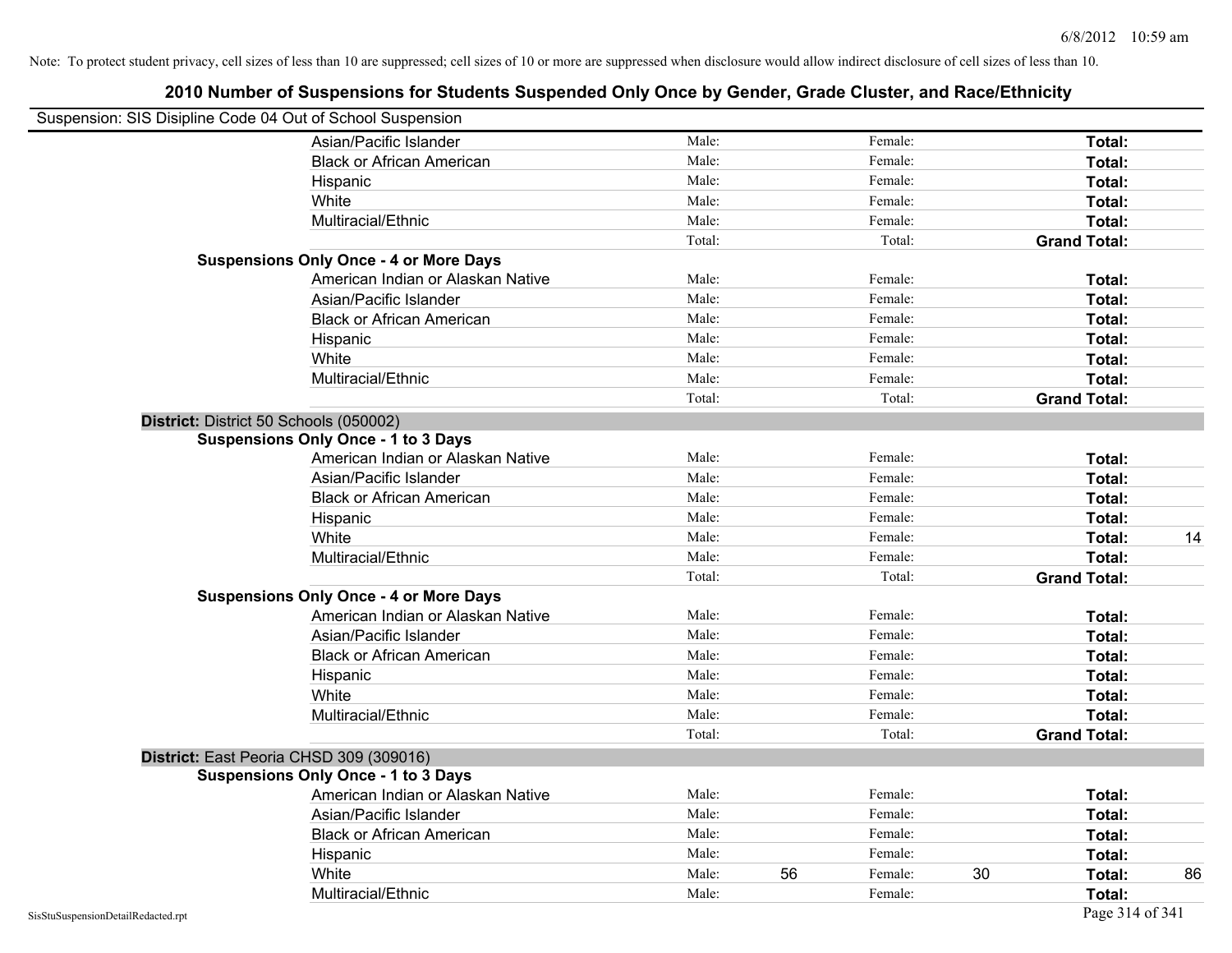| Suspension: SIS Disipline Code 04 Out of School Suspension |                                                    |        |    |         |    |                     |    |
|------------------------------------------------------------|----------------------------------------------------|--------|----|---------|----|---------------------|----|
|                                                            |                                                    | Total: |    | Total:  |    | <b>Grand Total:</b> |    |
|                                                            | <b>Suspensions Only Once - 4 or More Days</b>      |        |    |         |    |                     |    |
|                                                            | American Indian or Alaskan Native                  | Male:  |    | Female: |    | Total:              |    |
|                                                            | Asian/Pacific Islander                             | Male:  |    | Female: |    | Total:              |    |
|                                                            | <b>Black or African American</b>                   | Male:  |    | Female: |    | Total:              |    |
|                                                            | Hispanic                                           | Male:  |    | Female: |    | Total:              |    |
|                                                            | White                                              | Male:  | 24 | Female: | 19 | Total:              | 43 |
|                                                            | Multiracial/Ethnic                                 | Male:  |    | Female: |    | Total:              |    |
|                                                            |                                                    | Total: |    | Total:  |    | <b>Grand Total:</b> |    |
| District: East Peoria SD 86 (086002)                       |                                                    |        |    |         |    |                     |    |
|                                                            | <b>Suspensions Only Once - 1 to 3 Days</b>         |        |    |         |    |                     |    |
|                                                            | American Indian or Alaskan Native                  | Male:  |    | Female: |    | Total:              |    |
|                                                            | Asian/Pacific Islander                             | Male:  |    | Female: |    | Total:              |    |
|                                                            | <b>Black or African American</b>                   | Male:  |    | Female: |    | Total:              |    |
|                                                            | Hispanic                                           | Male:  |    | Female: |    | Total:              |    |
|                                                            | White                                              | Male:  |    | Female: |    | Total:              | 28 |
|                                                            | Multiracial/Ethnic                                 | Male:  |    | Female: |    | Total:              |    |
|                                                            |                                                    | Total: |    | Total:  |    | <b>Grand Total:</b> |    |
| District: Morton CUSD 709 (709026)                         |                                                    |        |    |         |    |                     |    |
|                                                            | <b>Suspensions Only Once - 1 to 3 Days</b>         |        |    |         |    |                     |    |
|                                                            | American Indian or Alaskan Native                  | Male:  |    | Female: |    | Total:              |    |
|                                                            | Asian/Pacific Islander                             | Male:  |    | Female: |    | Total:              |    |
|                                                            | <b>Black or African American</b>                   | Male:  |    | Female: |    | Total:              |    |
|                                                            | Hispanic                                           | Male:  |    | Female: |    | Total:              |    |
|                                                            | White                                              | Male:  |    | Female: |    | Total:              | 14 |
|                                                            | Multiracial/Ethnic                                 | Male:  |    | Female: |    | Total:              |    |
|                                                            |                                                    | Total: |    | Total:  |    | <b>Grand Total:</b> |    |
|                                                            | <b>Suspensions Only Once - 4 or More Days</b>      |        |    |         |    |                     |    |
|                                                            | American Indian or Alaskan Native                  | Male:  |    | Female: |    | Total:              |    |
|                                                            | Asian/Pacific Islander                             | Male:  |    | Female: |    | Total:              |    |
|                                                            | <b>Black or African American</b>                   | Male:  |    | Female: |    | Total:              |    |
|                                                            | Hispanic                                           | Male:  |    | Female: |    | Total:              |    |
|                                                            | White                                              | Male:  |    | Female: |    | Total:              | 13 |
|                                                            | Multiracial/Ethnic                                 | Male:  |    | Female: |    | Total:              |    |
|                                                            |                                                    | Total: |    | Total:  |    | <b>Grand Total:</b> |    |
|                                                            | District: N Pekin & Marquette Hght SD 102 (102002) |        |    |         |    |                     |    |
|                                                            | <b>Suspensions Only Once - 1 to 3 Days</b>         |        |    |         |    |                     |    |
|                                                            | American Indian or Alaskan Native                  | Male:  |    | Female: |    | Total:              |    |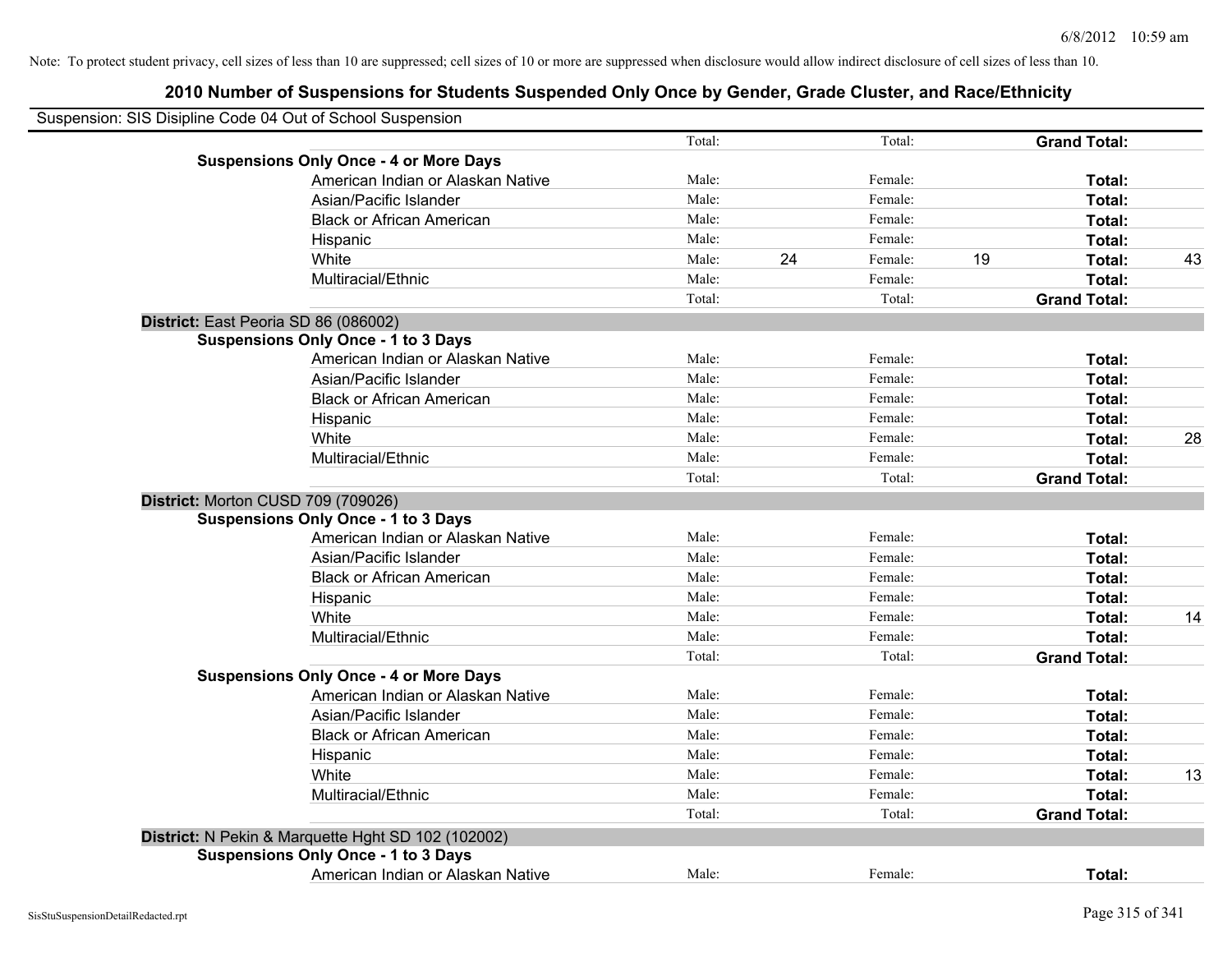| Suspension: SIS Disipline Code 04 Out of School Suspension |                                               |        |    |         |    |                     |     |
|------------------------------------------------------------|-----------------------------------------------|--------|----|---------|----|---------------------|-----|
|                                                            | Asian/Pacific Islander                        | Male:  |    | Female: |    | Total:              |     |
|                                                            | <b>Black or African American</b>              | Male:  |    | Female: |    | Total:              |     |
|                                                            | Hispanic                                      | Male:  |    | Female: |    | Total:              |     |
|                                                            | White                                         | Male:  |    | Female: |    | Total:              | 12  |
|                                                            | Multiracial/Ethnic                            | Male:  |    | Female: |    | Total:              |     |
|                                                            |                                               | Total: |    | Total:  |    | <b>Grand Total:</b> |     |
|                                                            | <b>Suspensions Only Once - 4 or More Days</b> |        |    |         |    |                     |     |
|                                                            | American Indian or Alaskan Native             | Male:  |    | Female: |    | Total:              |     |
|                                                            | Asian/Pacific Islander                        | Male:  |    | Female: |    | Total:              |     |
|                                                            | <b>Black or African American</b>              | Male:  |    | Female: |    | Total:              |     |
|                                                            | Hispanic                                      | Male:  |    | Female: |    | Total:              |     |
|                                                            | White                                         | Male:  |    | Female: |    | Total:              |     |
|                                                            | Multiracial/Ethnic                            | Male:  |    | Female: |    | Total:              |     |
|                                                            |                                               | Total: |    | Total:  |    | <b>Grand Total:</b> |     |
| District: Pekin CSD 303 (303016)                           |                                               |        |    |         |    |                     |     |
|                                                            | <b>Suspensions Only Once - 1 to 3 Days</b>    |        |    |         |    |                     |     |
|                                                            | American Indian or Alaskan Native             | Male:  |    | Female: |    | Total:              |     |
|                                                            | Asian/Pacific Islander                        | Male:  |    | Female: |    | Total:              |     |
|                                                            | <b>Black or African American</b>              | Male:  |    | Female: |    | Total:              |     |
|                                                            | Hispanic                                      | Male:  |    | Female: |    | Total:              |     |
|                                                            | White                                         | Male:  | 92 | Female: | 58 | Total:              | 150 |
|                                                            | Multiracial/Ethnic                            | Male:  |    | Female: |    | Total:              |     |
|                                                            |                                               | Total: |    | Total:  |    | <b>Grand Total:</b> |     |
|                                                            | <b>Suspensions Only Once - 4 or More Days</b> |        |    |         |    |                     |     |
|                                                            | American Indian or Alaskan Native             | Male:  |    | Female: |    | Total:              |     |
|                                                            | Asian/Pacific Islander                        | Male:  |    | Female: |    | Total:              |     |
|                                                            | <b>Black or African American</b>              | Male:  |    | Female: |    | Total:              |     |
|                                                            | Hispanic                                      | Male:  |    | Female: |    | Total:              |     |
|                                                            | White                                         | Male:  | 24 | Female: | 17 | Total:              | 41  |
|                                                            | Multiracial/Ethnic                            | Male:  |    | Female: |    | Total:              |     |
|                                                            |                                               | Total: |    | Total:  |    | <b>Grand Total:</b> |     |
| District: Pekin PSD 108 (108002)                           |                                               |        |    |         |    |                     |     |
|                                                            | <b>Suspensions Only Once - 1 to 3 Days</b>    |        |    |         |    |                     |     |
|                                                            | American Indian or Alaskan Native             | Male:  |    | Female: |    | Total:              |     |
|                                                            | Asian/Pacific Islander                        | Male:  |    | Female: |    | Total:              |     |
|                                                            | <b>Black or African American</b>              | Male:  |    | Female: |    | Total:              |     |
|                                                            | Hispanic                                      | Male:  |    | Female: |    | Total:              |     |
|                                                            | White                                         | Male:  | 46 | Female: | 15 | Total:              | 61  |
|                                                            | Multiracial/Ethnic                            | Male:  |    | Female: |    | Total:              |     |
| SisStuSuspensionDetailRedacted.rpt                         |                                               |        |    |         |    | Page 316 of 341     |     |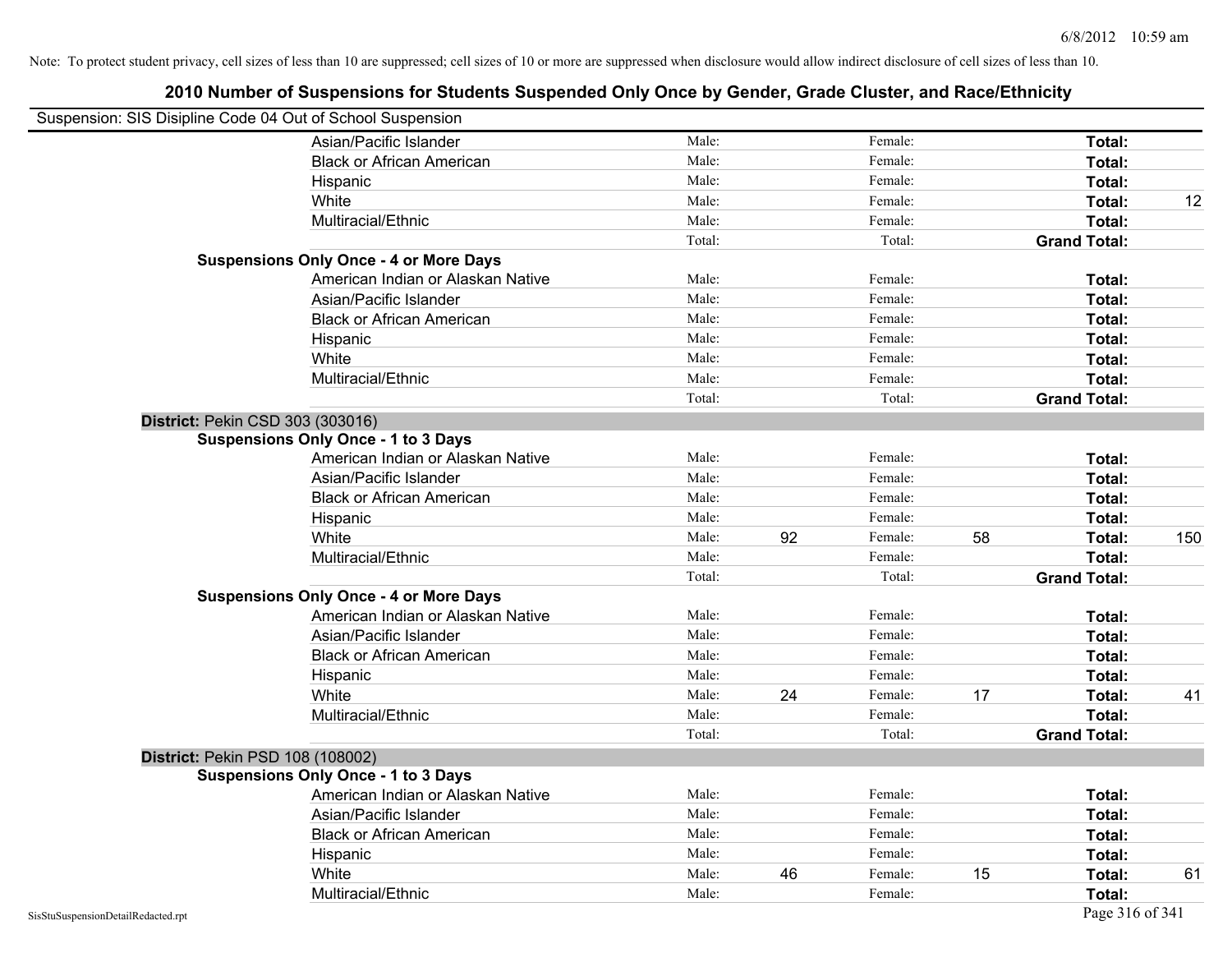|                                  | Suspension: SIS Disipline Code 04 Out of School Suspension |        |         |                     |    |
|----------------------------------|------------------------------------------------------------|--------|---------|---------------------|----|
|                                  |                                                            | Total: | Total:  | <b>Grand Total:</b> |    |
|                                  | <b>Suspensions Only Once - 4 or More Days</b>              |        |         |                     |    |
|                                  | American Indian or Alaskan Native                          | Male:  | Female: | Total:              |    |
|                                  | Asian/Pacific Islander                                     | Male:  | Female: | Total:              |    |
|                                  | <b>Black or African American</b>                           | Male:  | Female: | Total:              |    |
|                                  | Hispanic                                                   | Male:  | Female: | Total:              |    |
|                                  | White                                                      | Male:  | Female: | Total:              |    |
|                                  | Multiracial/Ethnic                                         | Male:  | Female: | Total:              |    |
|                                  |                                                            | Total: | Total:  | <b>Grand Total:</b> |    |
| District: Rankin CSD 98 (098002) |                                                            |        |         |                     |    |
|                                  | <b>Suspensions Only Once - 1 to 3 Days</b>                 |        |         |                     |    |
|                                  | American Indian or Alaskan Native                          | Male:  | Female: | Total:              |    |
|                                  | Asian/Pacific Islander                                     | Male:  | Female: | Total:              |    |
|                                  | <b>Black or African American</b>                           | Male:  | Female: | Total:              |    |
|                                  | Hispanic                                                   | Male:  | Female: | Total:              |    |
|                                  | White                                                      | Male:  | Female: | Total:              |    |
|                                  | Multiracial/Ethnic                                         | Male:  | Female: | Total:              |    |
|                                  |                                                            | Total: | Total:  | <b>Grand Total:</b> |    |
| District: Robein SD 85 (085002)  |                                                            |        |         |                     |    |
|                                  | <b>Suspensions Only Once - 1 to 3 Days</b>                 |        |         |                     |    |
|                                  | American Indian or Alaskan Native                          | Male:  | Female: | Total:              |    |
|                                  | Asian/Pacific Islander                                     | Male:  | Female: | Total:              |    |
|                                  | <b>Black or African American</b>                           | Male:  | Female: | Total:              |    |
|                                  | Hispanic                                                   | Male:  | Female: | <b>Total:</b>       |    |
|                                  | White                                                      | Male:  | Female: | Total:              | 12 |
|                                  | Multiracial/Ethnic                                         | Male:  | Female: | <b>Total:</b>       |    |
|                                  |                                                            | Total: | Total:  | <b>Grand Total:</b> |    |
|                                  | District: South Pekin SD 137 (137002)                      |        |         |                     |    |
|                                  | <b>Suspensions Only Once - 1 to 3 Days</b>                 |        |         |                     |    |
|                                  | American Indian or Alaskan Native                          | Male:  | Female: | Total:              |    |
|                                  | Asian/Pacific Islander                                     | Male:  | Female: | Total:              |    |
|                                  | <b>Black or African American</b>                           | Male:  | Female: | Total:              |    |
|                                  | Hispanic                                                   | Male:  | Female: | Total:              |    |
|                                  | White                                                      | Male:  | Female: | Total:              |    |
|                                  | Multiracial/Ethnic                                         | Male:  | Female: | Total:              |    |
|                                  |                                                            | Total: | Total:  | <b>Grand Total:</b> |    |
|                                  | <b>Suspensions Only Once - 4 or More Days</b>              |        |         |                     |    |
|                                  | American Indian or Alaskan Native                          | Male:  | Female: | Total:              |    |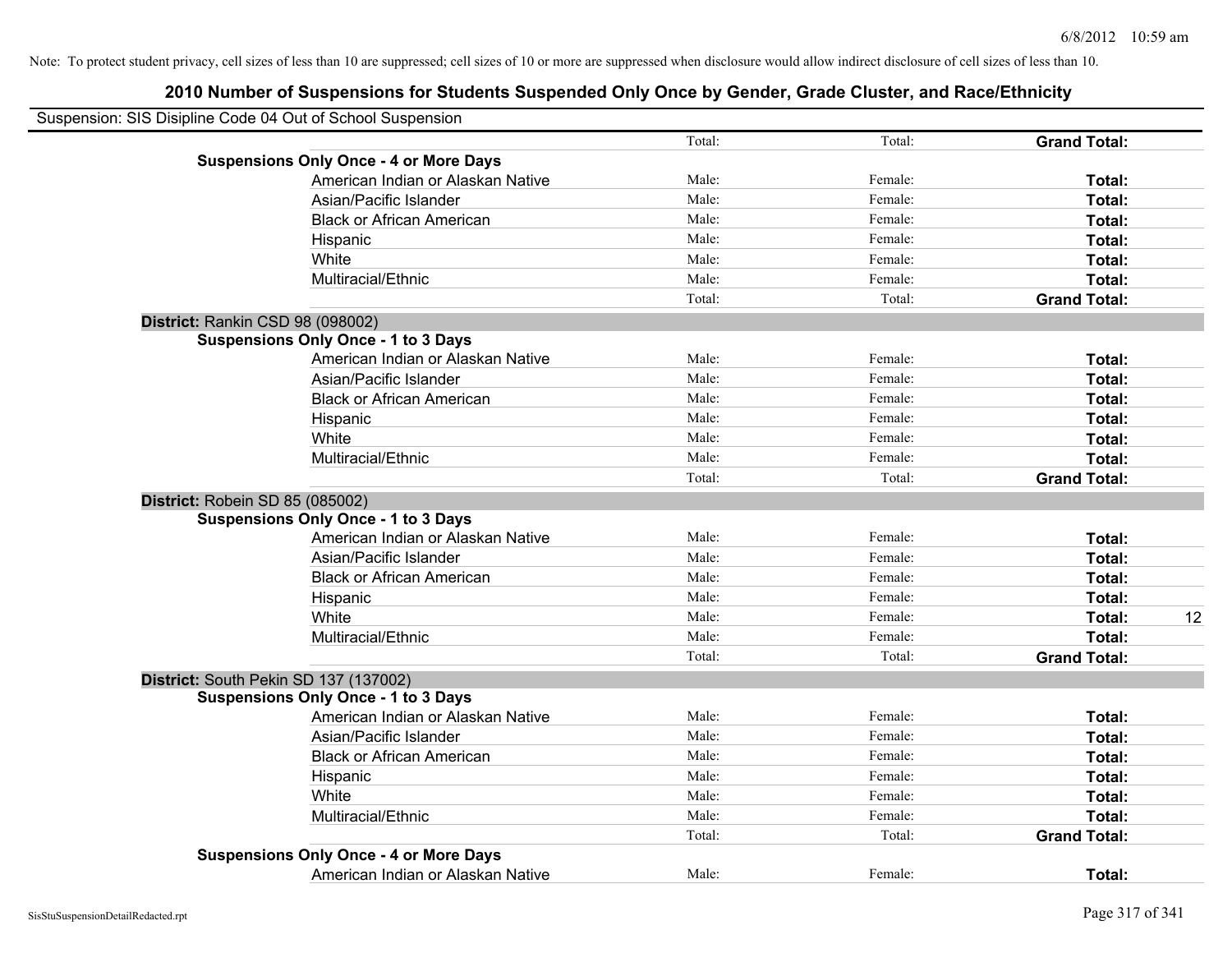| Suspension: SIS Disipline Code 04 Out of School Suspension |                                               |        |    |         |    |                     |    |
|------------------------------------------------------------|-----------------------------------------------|--------|----|---------|----|---------------------|----|
|                                                            | Asian/Pacific Islander                        | Male:  |    | Female: |    | Total:              |    |
|                                                            | <b>Black or African American</b>              | Male:  |    | Female: |    | Total:              |    |
|                                                            | Hispanic                                      | Male:  |    | Female: |    | Total:              |    |
|                                                            | White                                         | Male:  |    | Female: |    | Total:              |    |
|                                                            | Multiracial/Ethnic                            | Male:  |    | Female: |    | Total:              |    |
|                                                            |                                               | Total: |    | Total:  |    | <b>Grand Total:</b> |    |
| District: Spring Lake CCSD 606 (606004)                    |                                               |        |    |         |    |                     |    |
|                                                            | <b>Suspensions Only Once - 1 to 3 Days</b>    |        |    |         |    |                     |    |
|                                                            | American Indian or Alaskan Native             | Male:  |    | Female: |    | Total:              |    |
|                                                            | Asian/Pacific Islander                        | Male:  |    | Female: |    | Total:              |    |
|                                                            | <b>Black or African American</b>              | Male:  |    | Female: |    | Total:              |    |
|                                                            | Hispanic                                      | Male:  |    | Female: |    | Total:              |    |
|                                                            | White                                         | Male:  |    | Female: |    | Total:              |    |
|                                                            | Multiracial/Ethnic                            | Male:  |    | Female: |    | Total:              |    |
|                                                            |                                               | Total: |    | Total:  |    | <b>Grand Total:</b> |    |
| District: Tremont CUSD 702 (702026)                        |                                               |        |    |         |    |                     |    |
|                                                            | <b>Suspensions Only Once - 1 to 3 Days</b>    |        |    |         |    |                     |    |
|                                                            | American Indian or Alaskan Native             | Male:  |    | Female: |    | Total:              |    |
|                                                            | Asian/Pacific Islander                        | Male:  |    | Female: |    | Total:              |    |
|                                                            | <b>Black or African American</b>              | Male:  |    | Female: |    | Total:              |    |
|                                                            | Hispanic                                      | Male:  |    | Female: |    | Total:              |    |
|                                                            | White                                         | Male:  |    | Female: |    | Total:              |    |
|                                                            | Multiracial/Ethnic                            | Male:  |    | Female: |    | Total:              |    |
|                                                            |                                               | Total: |    | Total:  |    | <b>Grand Total:</b> |    |
| District: Washington CHSD 308 (308016)                     |                                               |        |    |         |    |                     |    |
|                                                            | <b>Suspensions Only Once - 1 to 3 Days</b>    |        |    |         |    |                     |    |
|                                                            | American Indian or Alaskan Native             | Male:  |    | Female: |    | Total:              |    |
|                                                            | Asian/Pacific Islander                        | Male:  |    | Female: |    | Total:              |    |
|                                                            | <b>Black or African American</b>              | Male:  |    | Female: |    | Total:              |    |
|                                                            | Hispanic                                      | Male:  |    | Female: |    | Total:              |    |
|                                                            | White                                         | Male:  | 28 | Female: | 14 | Total:              | 42 |
|                                                            | Multiracial/Ethnic                            | Male:  |    | Female: |    | Total:              |    |
|                                                            |                                               | Total: |    | Total:  |    | <b>Grand Total:</b> |    |
|                                                            | <b>Suspensions Only Once - 4 or More Days</b> |        |    |         |    |                     |    |
|                                                            | American Indian or Alaskan Native             | Male:  |    | Female: |    | Total:              |    |
|                                                            | Asian/Pacific Islander                        | Male:  |    | Female: |    | Total:              |    |
|                                                            | <b>Black or African American</b>              | Male:  |    | Female: |    | Total:              |    |
|                                                            | Hispanic                                      | Male:  |    | Female: |    | Total:              |    |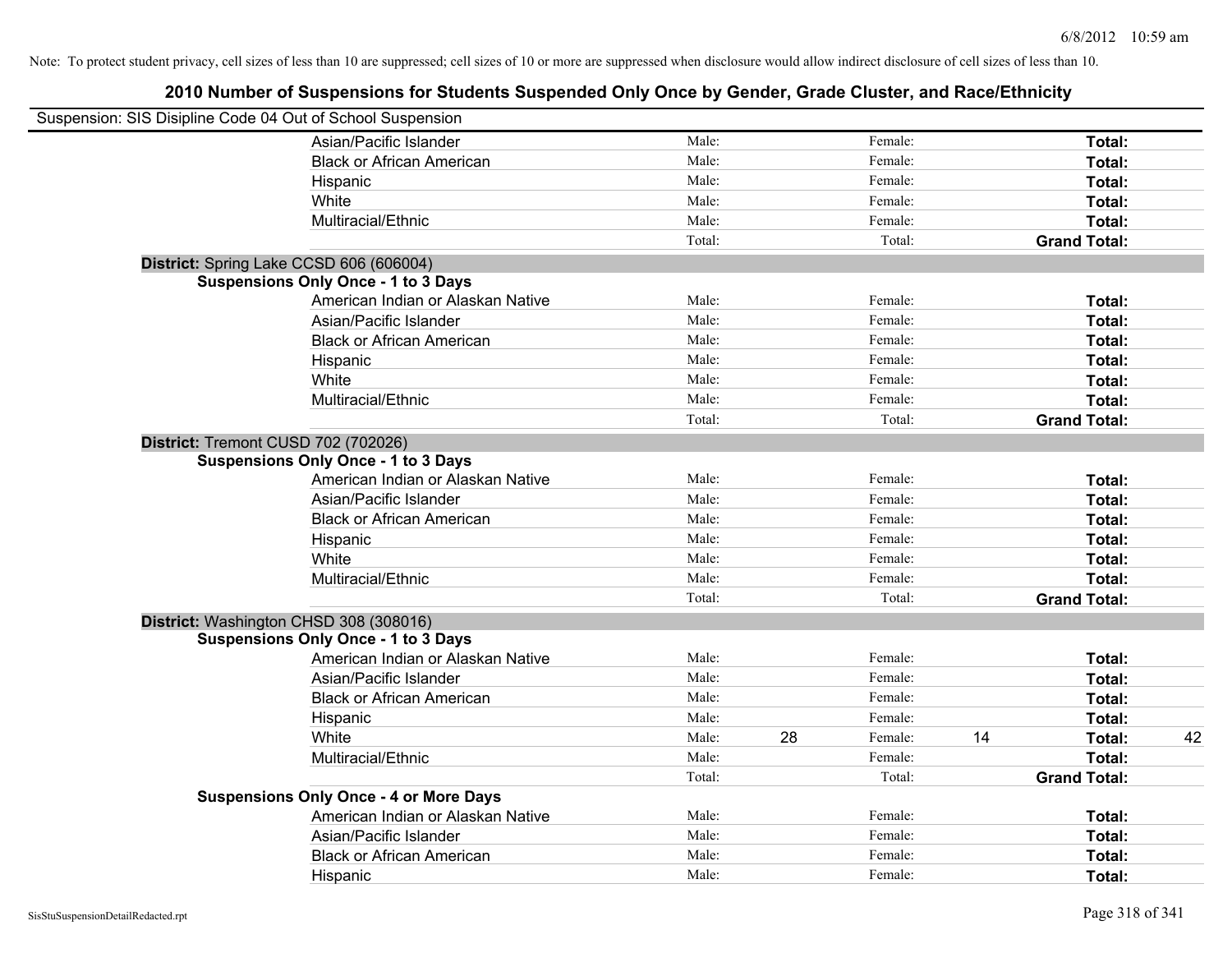| Suspension: SIS Disipline Code 04 Out of School Suspension |                                               |        |         |                     |
|------------------------------------------------------------|-----------------------------------------------|--------|---------|---------------------|
|                                                            | White                                         | Male:  | Female: | Total:<br>17        |
|                                                            | Multiracial/Ethnic                            | Male:  | Female: | Total:              |
|                                                            |                                               | Total: | Total:  | <b>Grand Total:</b> |
| District: Washington SD 52 (052002)                        |                                               |        |         |                     |
|                                                            | <b>Suspensions Only Once - 1 to 3 Days</b>    |        |         |                     |
|                                                            | American Indian or Alaskan Native             | Male:  | Female: | Total:              |
|                                                            | Asian/Pacific Islander                        | Male:  | Female: | Total:              |
|                                                            | <b>Black or African American</b>              | Male:  | Female: | Total:              |
|                                                            | Hispanic                                      | Male:  | Female: | Total:              |
|                                                            | White                                         | Male:  | Female: | Total:              |
|                                                            | Multiracial/Ethnic                            | Male:  | Female: | Total:              |
|                                                            |                                               | Total: | Total:  | <b>Grand Total:</b> |
|                                                            | <b>Suspensions Only Once - 4 or More Days</b> |        |         |                     |
|                                                            | American Indian or Alaskan Native             | Male:  | Female: | Total:              |
|                                                            | Asian/Pacific Islander                        | Male:  | Female: | Total:              |
|                                                            | <b>Black or African American</b>              | Male:  | Female: | Total:              |
|                                                            | Hispanic                                      | Male:  | Female: | Total:              |
|                                                            | White                                         | Male:  | Female: | Total:              |
|                                                            | Multiracial/Ethnic                            | Male:  | Female: | Total:              |
|                                                            |                                               | Total: | Total:  | <b>Grand Total:</b> |
|                                                            |                                               |        |         |                     |
| Region: Vermilion ROE (54)                                 |                                               |        |         |                     |
| County: Vermilion (092)                                    |                                               |        |         |                     |
|                                                            | District: Armstrong Twp HSD 225 (225017)      |        |         |                     |
|                                                            | <b>Suspensions Only Once - 1 to 3 Days</b>    |        |         |                     |
|                                                            | American Indian or Alaskan Native             | Male:  | Female: | Total:              |
|                                                            | Asian/Pacific Islander                        | Male:  | Female: | Total:              |
|                                                            | <b>Black or African American</b>              | Male:  | Female: | Total:              |
|                                                            | Hispanic                                      | Male:  | Female: | Total:              |
|                                                            | White                                         | Male:  | Female: | Total:              |
|                                                            | Multiracial/Ethnic                            | Male:  | Female: | Total:              |
|                                                            |                                               | Total: | Total:  | <b>Grand Total:</b> |
|                                                            | <b>Suspensions Only Once - 4 or More Days</b> |        |         |                     |
|                                                            | American Indian or Alaskan Native             | Male:  | Female: | Total:              |
|                                                            | Asian/Pacific Islander                        | Male:  | Female: | Total:              |
|                                                            | <b>Black or African American</b>              | Male:  | Female: | Total:              |
|                                                            | Hispanic                                      | Male:  | Female: | Total:              |
|                                                            | White                                         | Male:  | Female: | Total:              |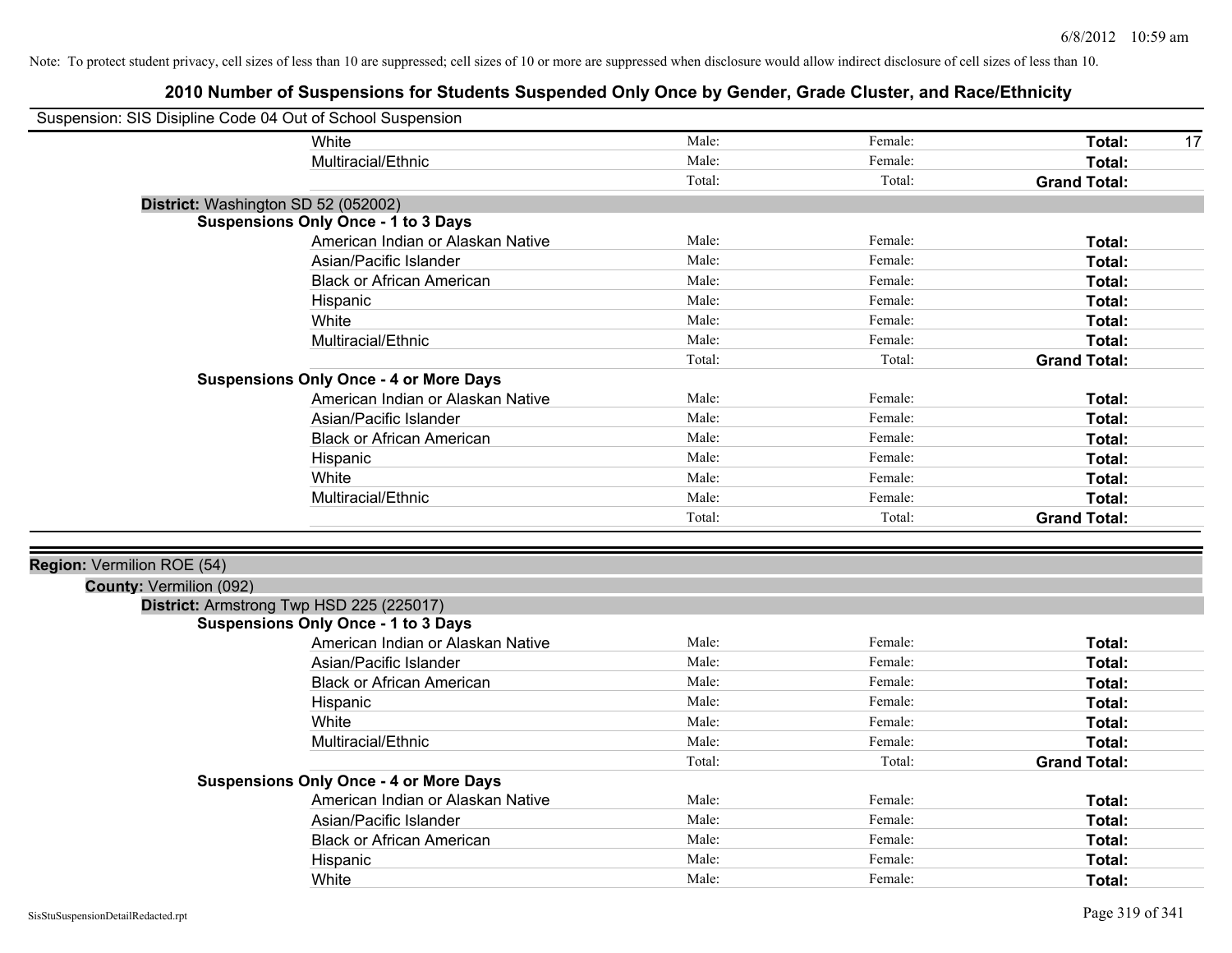# **2010 Number of Suspensions for Students Suspended Only Once by Gender, Grade Cluster, and Race/Ethnicity**

| Suspension: SIS Disipline Code 04 Out of School Suspension |        |         |                     |    |
|------------------------------------------------------------|--------|---------|---------------------|----|
| Multiracial/Ethnic                                         | Male:  | Female: | Total:              |    |
|                                                            | Total: | Total:  | <b>Grand Total:</b> |    |
| District: Armstrong-Ellis Cons SD 61 (061003)              |        |         |                     |    |
| <b>Suspensions Only Once - 1 to 3 Days</b>                 |        |         |                     |    |
| American Indian or Alaskan Native                          | Male:  | Female: | Total:              |    |
| Asian/Pacific Islander                                     | Male:  | Female: | Total:              |    |
| <b>Black or African American</b>                           | Male:  | Female: | Total:              |    |
| Hispanic                                                   | Male:  | Female: | Total:              |    |
| White                                                      | Male:  | Female: | Total:              |    |
| Multiracial/Ethnic                                         | Male:  | Female: | Total:              |    |
|                                                            | Total: | Total:  | <b>Grand Total:</b> |    |
| District: Bismarck Henning CUSD (001026)                   |        |         |                     |    |
| <b>Suspensions Only Once - 1 to 3 Days</b>                 |        |         |                     |    |
| American Indian or Alaskan Native                          | Male:  | Female: | Total:              |    |
| Asian/Pacific Islander                                     | Male:  | Female: | Total:              |    |
| <b>Black or African American</b>                           | Male:  | Female: | Total:              |    |
| Hispanic                                                   | Male:  | Female: | Total:              |    |
| White                                                      | Male:  | Female: | Total:              | 19 |
| Multiracial/Ethnic                                         | Male:  | Female: | Total:              |    |
|                                                            | Total: | Total:  | <b>Grand Total:</b> |    |
| <b>Suspensions Only Once - 4 or More Days</b>              |        |         |                     |    |
| American Indian or Alaskan Native                          | Male:  | Female: | Total:              |    |
| Asian/Pacific Islander                                     | Male:  | Female: | Total:              |    |
| <b>Black or African American</b>                           | Male:  | Female: | Total:              |    |
| Hispanic                                                   | Male:  | Female: | Total:              |    |
| White                                                      | Male:  | Female: | Total:              |    |
| Multiracial/Ethnic                                         | Male:  | Female: | Total:              |    |
|                                                            | Total: | Total:  | <b>Grand Total:</b> |    |
| District: Catlin CUSD 5 (005026)                           |        |         |                     |    |
| <b>Suspensions Only Once - 1 to 3 Days</b>                 |        |         |                     |    |
| American Indian or Alaskan Native                          | Male:  | Female: | Total:              |    |
| Asian/Pacific Islander                                     | Male:  | Female: | Total:              |    |
| <b>Black or African American</b>                           | Male:  | Female: | Total:              |    |
| Hispanic                                                   | Male:  | Female: | Total:              |    |
| White                                                      | Male:  | Female: | Total:              | 15 |
| Multiracial/Ethnic                                         | Male:  | Female: | Total:              |    |
|                                                            | Total: | Total:  | <b>Grand Total:</b> |    |

**Suspensions Only Once - 4 or More Days**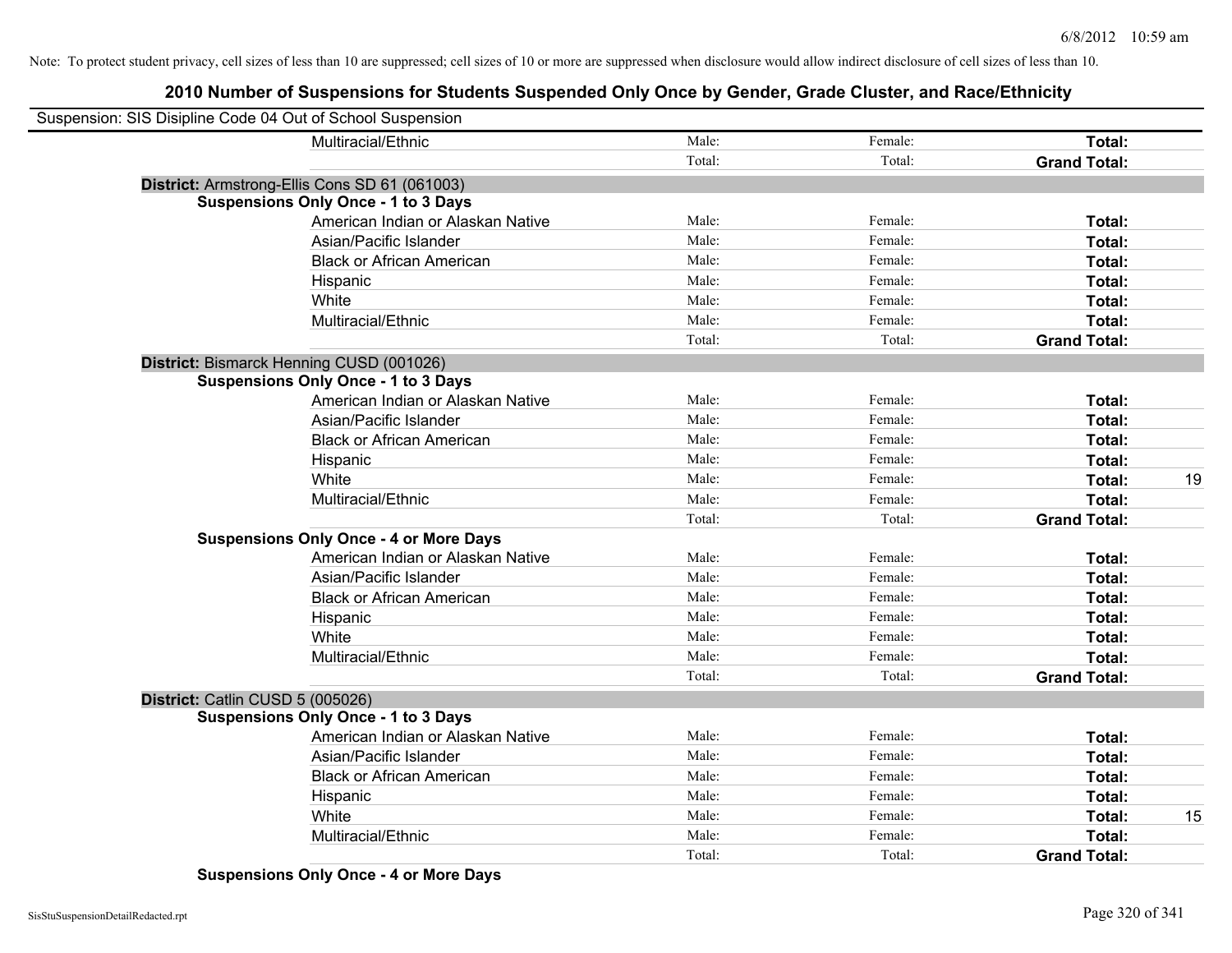| Suspension: SIS Disipline Code 04 Out of School Suspension |        |     |         |    |                     |     |
|------------------------------------------------------------|--------|-----|---------|----|---------------------|-----|
| American Indian or Alaskan Native                          | Male:  |     | Female: |    | Total:              |     |
| Asian/Pacific Islander                                     | Male:  |     | Female: |    | Total:              |     |
| <b>Black or African American</b>                           | Male:  |     | Female: |    | Total:              |     |
| Hispanic                                                   | Male:  |     | Female: |    | Total:              |     |
| White                                                      | Male:  |     | Female: |    | Total:              |     |
| Multiracial/Ethnic                                         | Male:  |     | Female: |    | Total:              |     |
|                                                            | Total: |     | Total:  |    | <b>Grand Total:</b> |     |
| District: Danville CCSD 118 (118024)                       |        |     |         |    |                     |     |
| <b>Suspensions Only Once - 1 to 3 Days</b>                 |        |     |         |    |                     |     |
| American Indian or Alaskan Native                          | Male:  |     | Female: |    | Total:              |     |
| Asian/Pacific Islander                                     | Male:  |     | Female: |    | Total:              |     |
| <b>Black or African American</b>                           | Male:  | 130 | Female: | 91 | Total:              | 221 |
| Hispanic                                                   | Male:  |     | Female: |    | Total:              | 18  |
| White                                                      | Male:  | 82  | Female: | 34 | Total:              | 116 |
| Multiracial/Ethnic                                         | Male:  |     | Female: |    | Total:              |     |
|                                                            | Total: |     | Total:  |    | <b>Grand Total:</b> |     |
| <b>Suspensions Only Once - 4 or More Days</b>              |        |     |         |    |                     |     |
| American Indian or Alaskan Native                          | Male:  |     | Female: |    | Total:              |     |
| Asian/Pacific Islander                                     | Male:  |     | Female: |    | Total:              |     |
| <b>Black or African American</b>                           | Male:  | 54  | Female: | 37 | Total:              | 91  |
| Hispanic                                                   | Male:  |     | Female: |    | Total:              |     |
| White                                                      | Male:  | 34  | Female: | 23 | Total:              | 57  |
| Multiracial/Ethnic                                         | Male:  |     | Female: |    | Total:              |     |
|                                                            | Total: |     | Total:  |    | <b>Grand Total:</b> | 159 |
| District: Georgetown-Ridge Farm CUD 4 (004026)             |        |     |         |    |                     |     |
| <b>Suspensions Only Once - 1 to 3 Days</b>                 |        |     |         |    |                     |     |
| American Indian or Alaskan Native                          | Male:  |     | Female: |    | Total:              |     |
| Asian/Pacific Islander                                     | Male:  |     | Female: |    | Total:              |     |
| <b>Black or African American</b>                           | Male:  |     | Female: |    | Total:              |     |
| Hispanic                                                   | Male:  |     | Female: |    | Total:              |     |
| White                                                      | Male:  |     | Female: |    | Total:              | 34  |
| Multiracial/Ethnic                                         | Male:  |     | Female: |    | Total:              |     |
|                                                            | Total: |     | Total:  |    | <b>Grand Total:</b> |     |
| <b>Suspensions Only Once - 4 or More Days</b>              |        |     |         |    |                     |     |
| American Indian or Alaskan Native                          | Male:  |     | Female: |    | Total:              |     |
| Asian/Pacific Islander                                     | Male:  |     | Female: |    | Total:              |     |
| <b>Black or African American</b>                           | Male:  |     | Female: |    | Total:              |     |
| Hispanic                                                   | Male:  |     | Female: |    | Total:              |     |
| White                                                      | Male:  |     | Female: |    | Total:              | 19  |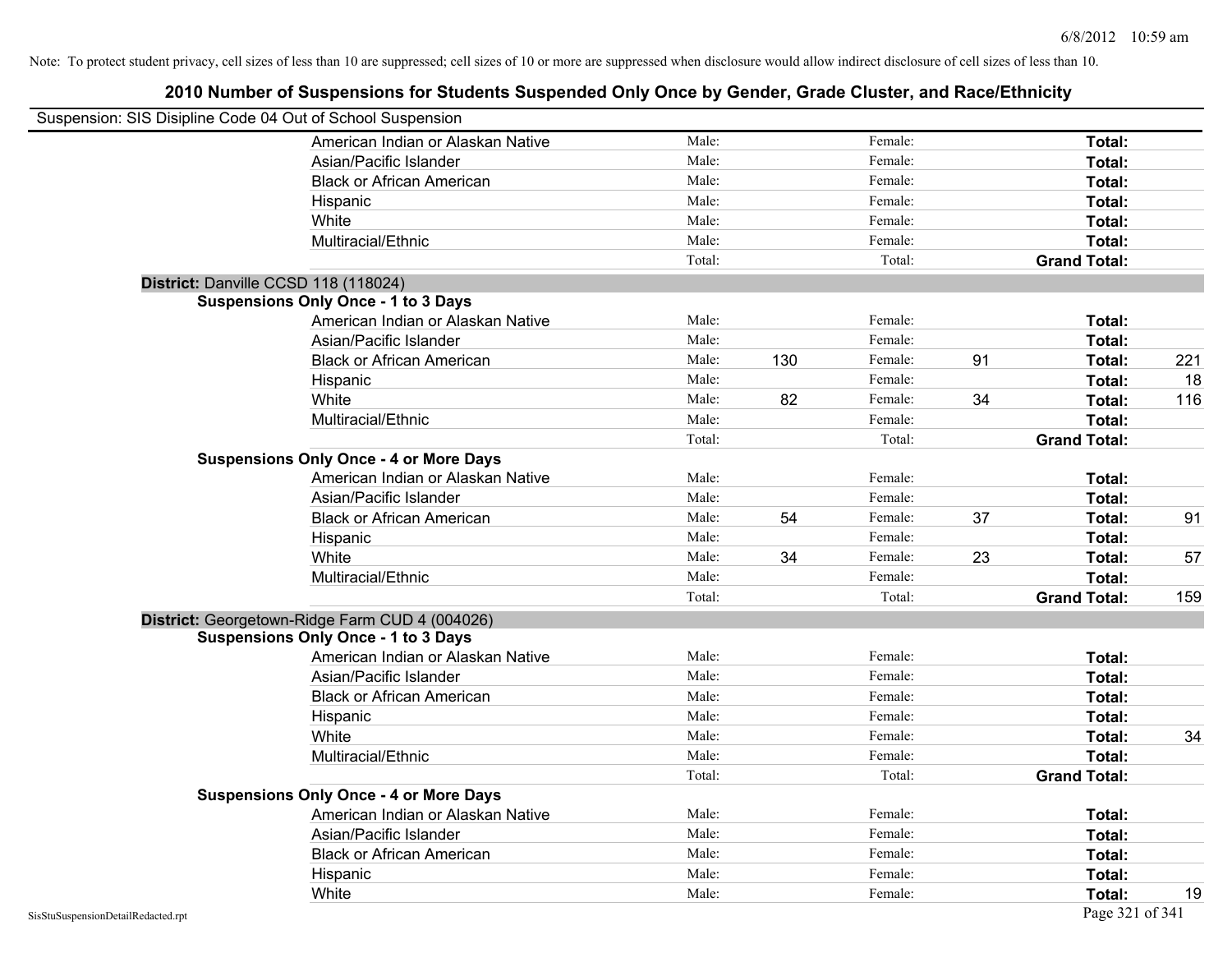# **2010 Number of Suspensions for Students Suspended Only Once by Gender, Grade Cluster, and Race/Ethnicity**

| Suspension: SIS Disipline Code 04 Out of School Suspension |        |    |         |    |                     |    |
|------------------------------------------------------------|--------|----|---------|----|---------------------|----|
| Multiracial/Ethnic                                         | Male:  |    | Female: |    | Total:              |    |
|                                                            | Total: |    | Total:  |    | <b>Grand Total:</b> |    |
| District: Hoopeston Area CUSD 11 (011026)                  |        |    |         |    |                     |    |
| <b>Suspensions Only Once - 1 to 3 Days</b>                 |        |    |         |    |                     |    |
| American Indian or Alaskan Native                          | Male:  |    | Female: |    | Total:              |    |
| Asian/Pacific Islander                                     | Male:  |    | Female: |    | Total:              |    |
| <b>Black or African American</b>                           | Male:  |    | Female: |    | Total:              |    |
| Hispanic                                                   | Male:  |    | Female: |    | Total:              |    |
| White                                                      | Male:  | 20 | Female: | 10 | Total:              | 30 |
| Multiracial/Ethnic                                         | Male:  |    | Female: |    | Total:              |    |
|                                                            | Total: |    | Total:  |    | <b>Grand Total:</b> |    |
| <b>Suspensions Only Once - 4 or More Days</b>              |        |    |         |    |                     |    |
| American Indian or Alaskan Native                          | Male:  |    | Female: |    | Total:              |    |
| Asian/Pacific Islander                                     | Male:  |    | Female: |    | Total:              |    |
| <b>Black or African American</b>                           | Male:  |    | Female: |    | Total:              |    |
| Hispanic                                                   | Male:  |    | Female: |    | Total:              |    |
| White                                                      | Male:  |    | Female: |    | Total:              | 26 |
| Multiracial/Ethnic                                         | Male:  |    | Female: |    | Total:              |    |
|                                                            | Total: |    | Total:  |    | <b>Grand Total:</b> |    |
| District: Jamaica CUSD 12 (012026)                         |        |    |         |    |                     |    |
| <b>Suspensions Only Once - 1 to 3 Days</b>                 |        |    |         |    |                     |    |
| American Indian or Alaskan Native                          | Male:  |    | Female: |    | Total:              |    |
| Asian/Pacific Islander                                     | Male:  |    | Female: |    | Total:              |    |
| <b>Black or African American</b>                           | Male:  |    | Female: |    | Total:              |    |
| Hispanic                                                   | Male:  |    | Female: |    | Total:              |    |
| White                                                      | Male:  |    | Female: |    | Total:              |    |
| Multiracial/Ethnic                                         | Male:  |    | Female: |    | Total:              |    |
|                                                            | Total: |    | Total:  |    | <b>Grand Total:</b> |    |
| District: Oakwood CUSD 76 (076026)                         |        |    |         |    |                     |    |
| <b>Suspensions Only Once - 1 to 3 Days</b>                 |        |    |         |    |                     |    |
| American Indian or Alaskan Native                          | Male:  |    | Female: |    | Total:              |    |
| Asian/Pacific Islander                                     | Male:  |    | Female: |    | Total:              |    |
| <b>Black or African American</b>                           | Male:  |    | Female: |    | Total:              |    |
| Hispanic                                                   | Male:  |    | Female: |    | Total:              |    |
| White                                                      | Male:  | 19 | Female: | 10 | Total:              | 29 |
| Multiracial/Ethnic                                         | Male:  |    | Female: |    | Total:              |    |
|                                                            | Total: |    | Total:  |    | <b>Grand Total:</b> |    |

**Suspensions Only Once - 4 or More Days**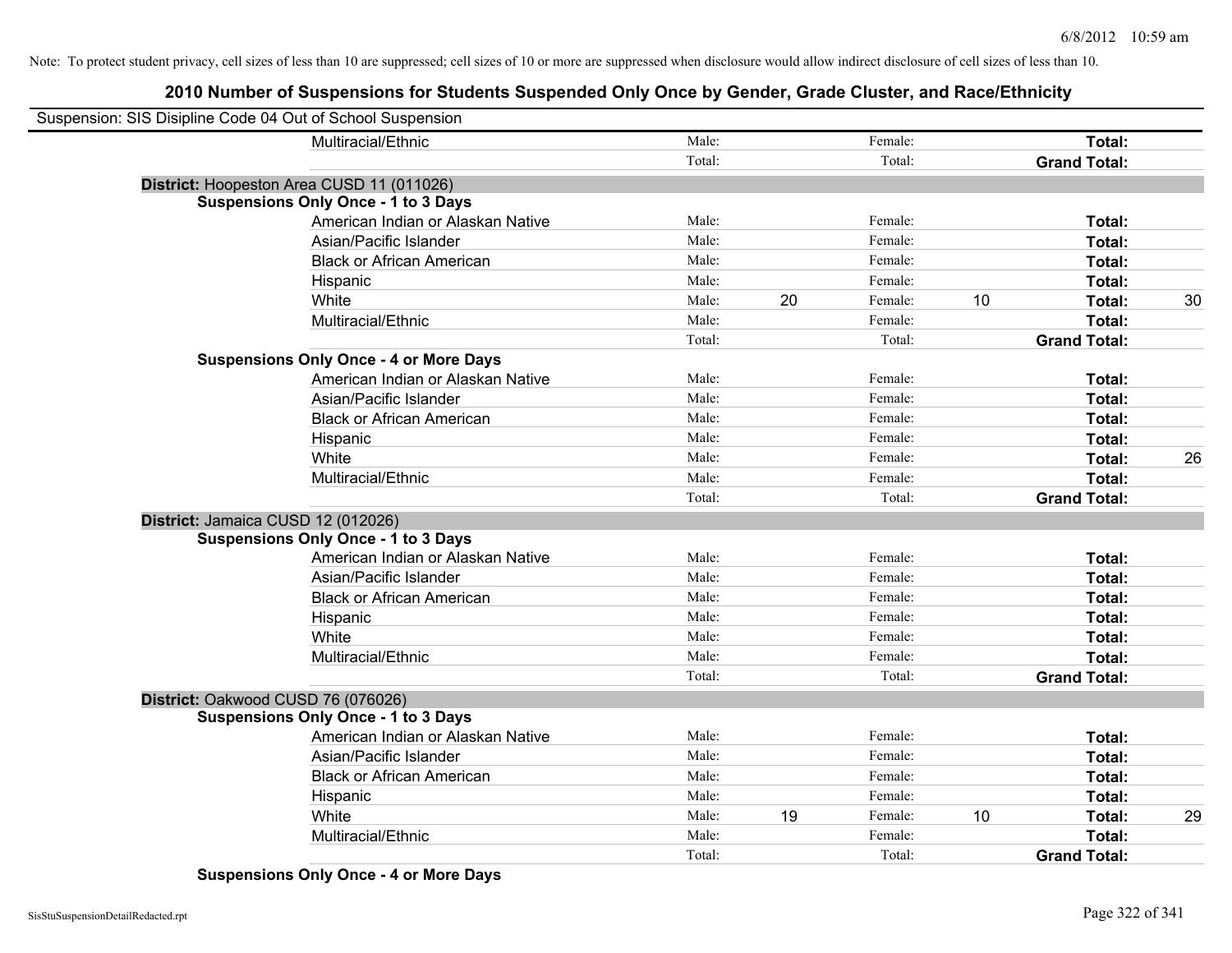| Suspension: SIS Disipline Code 04 Out of School Suspension |        |         |                     |    |
|------------------------------------------------------------|--------|---------|---------------------|----|
| American Indian or Alaskan Native                          | Male:  | Female: | Total:              |    |
| Asian/Pacific Islander                                     | Male:  | Female: | Total:              |    |
| <b>Black or African American</b>                           | Male:  | Female: | Total:              |    |
| Hispanic                                                   | Male:  | Female: | Total:              |    |
| White                                                      | Male:  | Female: | Total:              |    |
| Multiracial/Ethnic                                         | Male:  | Female: | Total:              |    |
|                                                            | Total: | Total:  | <b>Grand Total:</b> | 11 |
| District: Potomac CUSD 10 (010026)                         |        |         |                     |    |
| <b>Suspensions Only Once - 1 to 3 Days</b>                 |        |         |                     |    |
| American Indian or Alaskan Native                          | Male:  | Female: | Total:              |    |
| Asian/Pacific Islander                                     | Male:  | Female: | Total:              |    |
| <b>Black or African American</b>                           | Male:  | Female: | Total:              |    |
| Hispanic                                                   | Male:  | Female: | Total:              |    |
| White                                                      | Male:  | Female: | Total:              |    |
| Multiracial/Ethnic                                         | Male:  | Female: | Total:              |    |
|                                                            | Total: | Total:  | <b>Grand Total:</b> |    |
| District: Rossville-Alvin CUSD 7 (007026)                  |        |         |                     |    |
| <b>Suspensions Only Once - 1 to 3 Days</b>                 |        |         |                     |    |
| American Indian or Alaskan Native                          | Male:  | Female: | Total:              |    |
| Asian/Pacific Islander                                     | Male:  | Female: | Total:              |    |
| <b>Black or African American</b>                           | Male:  | Female: | Total:              |    |
| Hispanic                                                   | Male:  | Female: | Total:              |    |
| White                                                      | Male:  | Female: | Total:              |    |
| Multiracial/Ethnic                                         | Male:  | Female: | Total:              |    |
|                                                            | Total: | Total:  | <b>Grand Total:</b> |    |
| District: Westville CUSD 2 (002026)                        |        |         |                     |    |
| <b>Suspensions Only Once - 1 to 3 Days</b>                 |        |         |                     |    |
| American Indian or Alaskan Native                          | Male:  | Female: | Total:              |    |
| Asian/Pacific Islander                                     | Male:  | Female: | Total:              |    |
| <b>Black or African American</b>                           | Male:  | Female: | Total:              |    |
| Hispanic                                                   | Male:  | Female: | Total:              |    |
| White                                                      | Male:  | Female: | Total:              | 26 |
| Multiracial/Ethnic                                         | Male:  | Female: | Total:              |    |
|                                                            | Total: | Total:  | <b>Grand Total:</b> |    |
| <b>Suspensions Only Once - 4 or More Days</b>              |        |         |                     |    |
| American Indian or Alaskan Native                          | Male:  | Female: | Total:              |    |
| Asian/Pacific Islander                                     | Male:  | Female: | Total:              |    |
| <b>Black or African American</b>                           | Male:  | Female: | Total:              |    |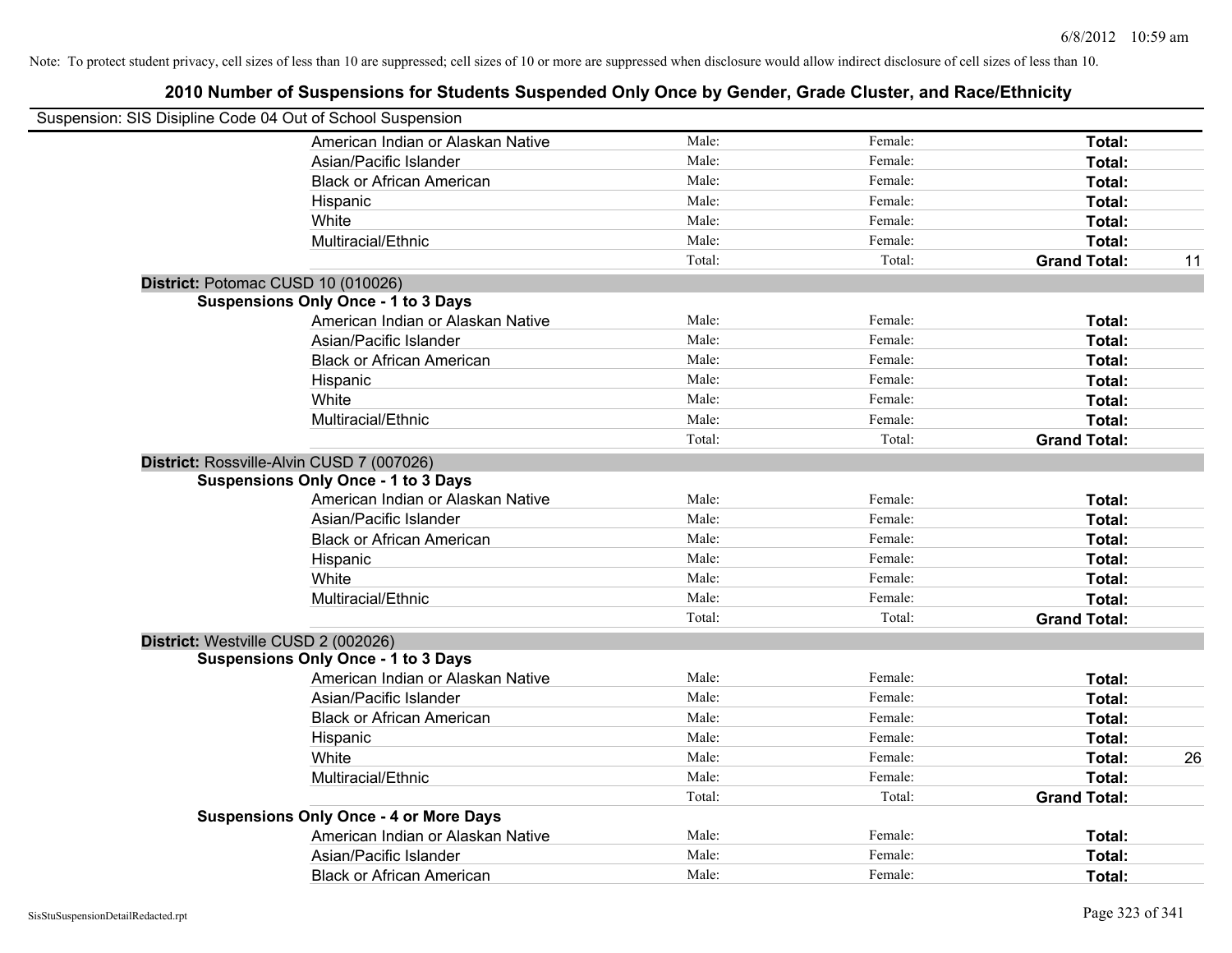|                                 | Suspension: SIS Disipline Code 04 Out of School Suspension |        |         |                     |
|---------------------------------|------------------------------------------------------------|--------|---------|---------------------|
|                                 | Hispanic                                                   | Male:  | Female: | Total:              |
|                                 | White                                                      | Male:  | Female: | Total:<br>21        |
|                                 | Multiracial/Ethnic                                         | Male:  | Female: | Total:              |
|                                 |                                                            | Total: | Total:  | <b>Grand Total:</b> |
|                                 |                                                            |        |         |                     |
| Region: Whiteside ROE (55)      |                                                            |        |         |                     |
| County: Non-Public School (000) |                                                            |        |         |                     |
|                                 | District: Whiteside ROE (000000)                           |        |         |                     |
|                                 | <b>Suspensions Only Once - 1 to 3 Days</b>                 |        |         |                     |
|                                 | American Indian or Alaskan Native                          | Male:  | Female: | Total:              |
|                                 | Asian/Pacific Islander                                     | Male:  | Female: | Total:              |
|                                 | <b>Black or African American</b>                           | Male:  | Female: | Total:              |
|                                 | Hispanic                                                   | Male:  | Female: | Total:              |
|                                 | White                                                      | Male:  | Female: | Total:              |
|                                 | Multiracial/Ethnic                                         | Male:  | Female: | Total:              |
|                                 |                                                            | Total: | Total:  | <b>Grand Total:</b> |
|                                 | <b>Suspensions Only Once - 4 or More Days</b>              |        |         |                     |
|                                 | American Indian or Alaskan Native                          | Male:  | Female: | Total:              |
|                                 | Asian/Pacific Islander                                     | Male:  | Female: | Total:              |
|                                 | <b>Black or African American</b>                           | Male:  | Female: | Total:              |
|                                 | Hispanic                                                   | Male:  | Female: | Total:              |
|                                 | White                                                      | Male:  | Female: | Total:              |
|                                 | Multiracial/Ethnic                                         | Male:  | Female: | Total:              |
|                                 |                                                            | Total: | Total:  | <b>Grand Total:</b> |
| County: Whiteside (098)         |                                                            |        |         |                     |
|                                 | District: Bi-County Special Educ Coop (000061)             |        |         |                     |
|                                 | <b>Suspensions Only Once - 4 or More Days</b>              |        |         |                     |
|                                 | American Indian or Alaskan Native                          | Male:  | Female: | Total:              |
|                                 | Asian/Pacific Islander                                     | Male:  | Female: | Total:              |
|                                 | <b>Black or African American</b>                           | Male:  | Female: | Total:              |
|                                 | Hispanic                                                   | Male:  | Female: | Total:              |
|                                 | White                                                      | Male:  | Female: | Total:              |
|                                 | Multiracial/Ethnic                                         | Male:  | Female: | Total:              |
|                                 |                                                            | Total: | Total:  | <b>Grand Total:</b> |
|                                 | District: East Coloma SD 12 (012002)                       |        |         |                     |
|                                 | <b>Suspensions Only Once - 1 to 3 Days</b>                 |        |         |                     |
|                                 | American Indian or Alaskan Native                          | Male:  | Female: | Total:              |
|                                 | Asian/Pacific Islander                                     | Male:  | Female: | Total:              |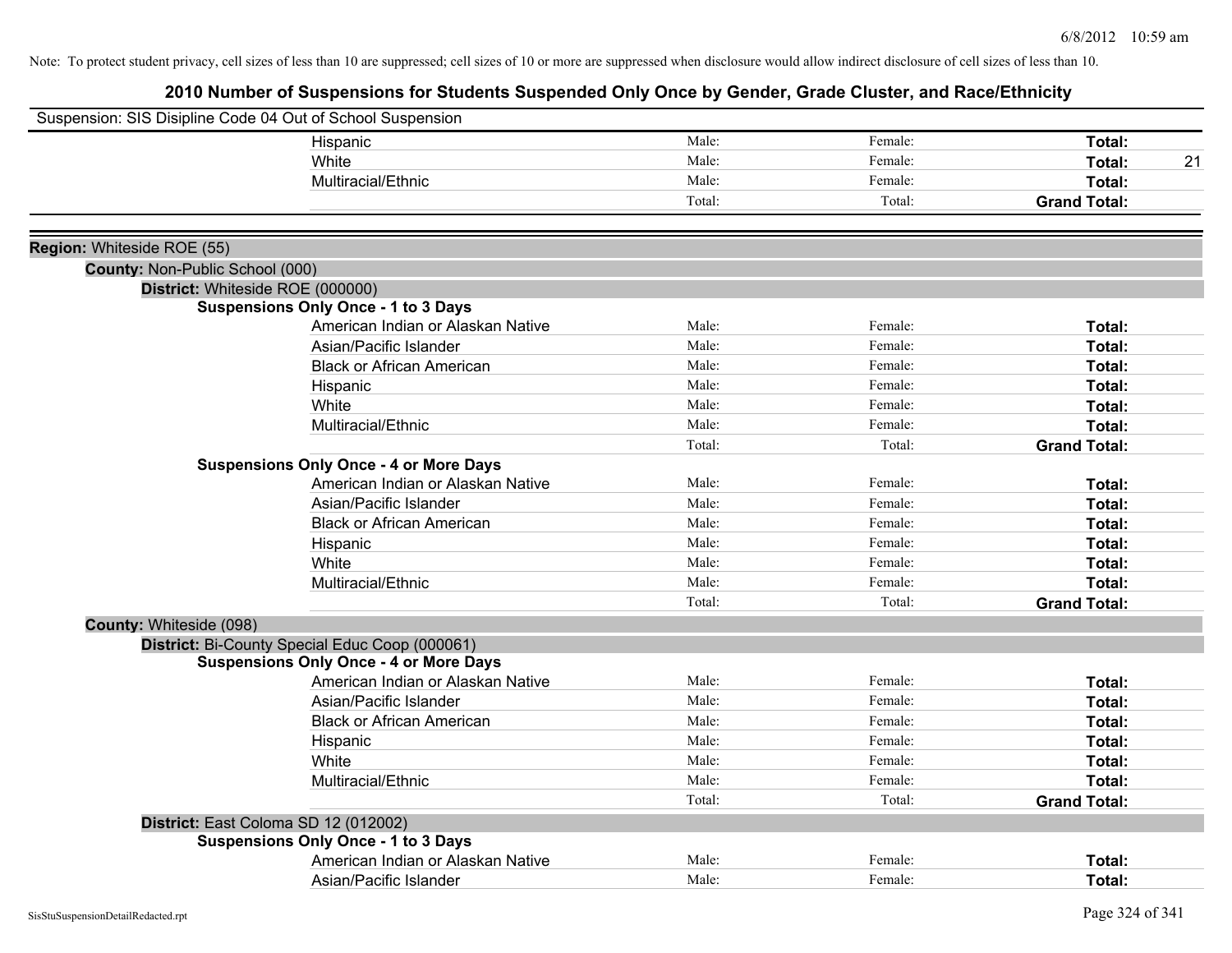| Suspension: SIS Disipline Code 04 Out of School Suspension |                                               |        |         |                     |
|------------------------------------------------------------|-----------------------------------------------|--------|---------|---------------------|
|                                                            | <b>Black or African American</b>              | Male:  | Female: | Total:              |
|                                                            | Hispanic                                      | Male:  | Female: | Total:              |
|                                                            | White                                         | Male:  | Female: | Total:              |
|                                                            | Multiracial/Ethnic                            | Male:  | Female: | Total:              |
|                                                            |                                               | Total: | Total:  | <b>Grand Total:</b> |
|                                                            | <b>Suspensions Only Once - 4 or More Days</b> |        |         |                     |
|                                                            | American Indian or Alaskan Native             | Male:  | Female: | Total:              |
|                                                            | Asian/Pacific Islander                        | Male:  | Female: | Total:              |
|                                                            | <b>Black or African American</b>              | Male:  | Female: | Total:              |
|                                                            | Hispanic                                      | Male:  | Female: | Total:              |
|                                                            | White                                         | Male:  | Female: | Total:              |
|                                                            | Multiracial/Ethnic                            | Male:  | Female: | Total:              |
|                                                            |                                               | Total: | Total:  | <b>Grand Total:</b> |
| District: Erie CUSD 1 (001026)                             |                                               |        |         |                     |
|                                                            | <b>Suspensions Only Once - 1 to 3 Days</b>    |        |         |                     |
|                                                            | American Indian or Alaskan Native             | Male:  | Female: | Total:              |
|                                                            | Asian/Pacific Islander                        | Male:  | Female: | Total:              |
|                                                            | <b>Black or African American</b>              | Male:  | Female: | Total:              |
|                                                            | Hispanic                                      | Male:  | Female: | Total:              |
|                                                            | White                                         | Male:  | Female: | Total:              |
|                                                            | Multiracial/Ethnic                            | Male:  | Female: | Total:              |
|                                                            |                                               | Total: | Total:  | <b>Grand Total:</b> |
|                                                            | District: Montmorency CCSD 145 (145004)       |        |         |                     |
|                                                            | <b>Suspensions Only Once - 1 to 3 Days</b>    |        |         |                     |
|                                                            | American Indian or Alaskan Native             | Male:  | Female: | Total:              |
|                                                            | Asian/Pacific Islander                        | Male:  | Female: | Total:              |
|                                                            | <b>Black or African American</b>              | Male:  | Female: | Total:              |
|                                                            | Hispanic                                      | Male:  | Female: | Total:              |
|                                                            | White                                         | Male:  | Female: | Total:              |
|                                                            | Multiracial/Ethnic                            | Male:  | Female: | Total:              |
|                                                            |                                               | Total: | Total:  | <b>Grand Total:</b> |
|                                                            | District: Morrison CUSD 6 (006026)            |        |         |                     |
|                                                            | <b>Suspensions Only Once - 1 to 3 Days</b>    |        |         |                     |
|                                                            | American Indian or Alaskan Native             | Male:  | Female: | Total:              |
|                                                            | Asian/Pacific Islander                        | Male:  | Female: | Total:              |
|                                                            | <b>Black or African American</b>              | Male:  | Female: | Total:              |
|                                                            | Hispanic                                      | Male:  | Female: | Total:              |
|                                                            | White                                         | Male:  | Female: | 21<br>Total:        |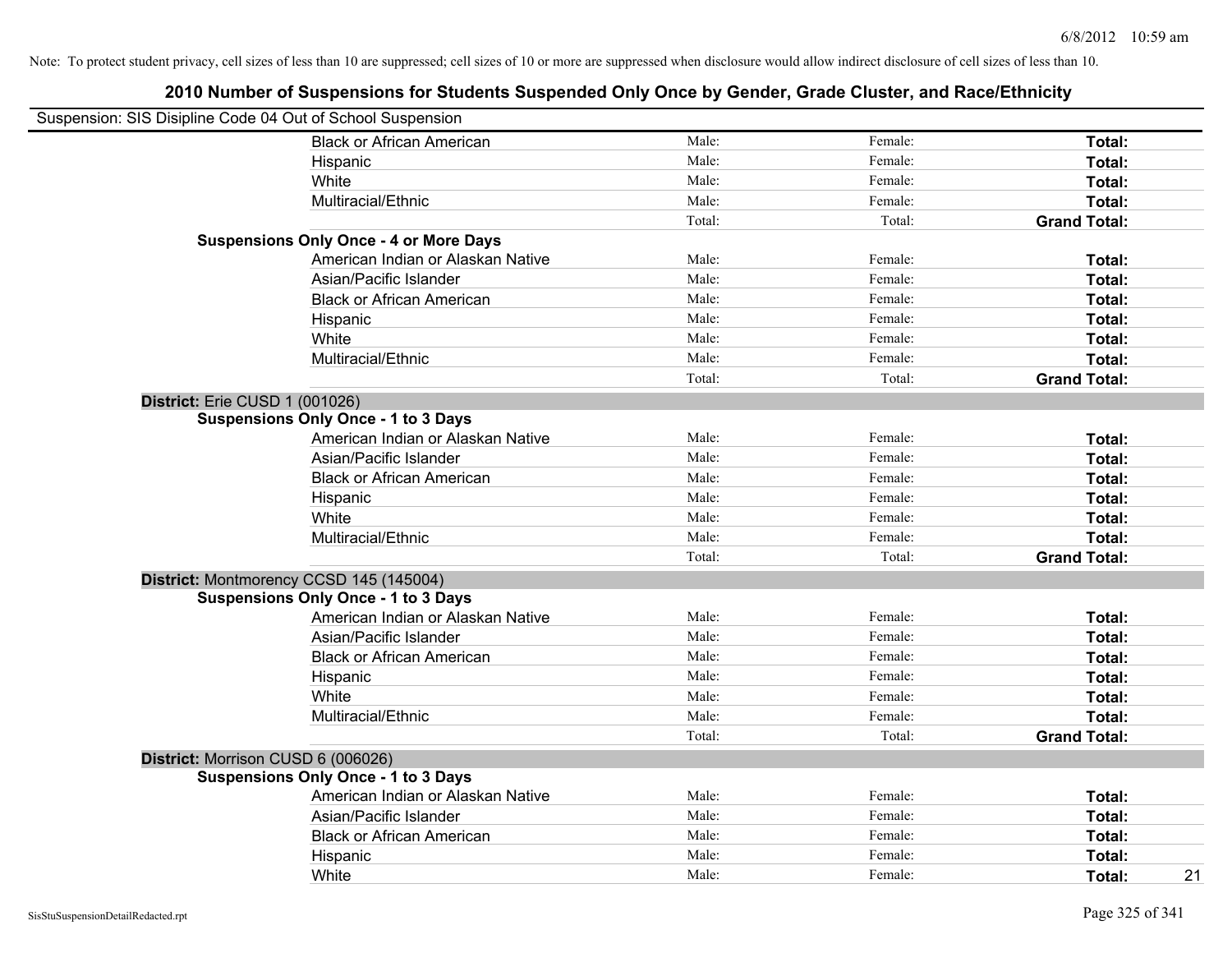# **2010 Number of Suspensions for Students Suspended Only Once by Gender, Grade Cluster, and Race/Ethnicity**

| Suspension: SIS Disipline Code 04 Out of School Suspension |                                                      |        |         |                     |    |
|------------------------------------------------------------|------------------------------------------------------|--------|---------|---------------------|----|
|                                                            | Multiracial/Ethnic                                   | Male:  | Female: | Total:              |    |
|                                                            |                                                      | Total: | Total:  | <b>Grand Total:</b> |    |
|                                                            | <b>Suspensions Only Once - 4 or More Days</b>        |        |         |                     |    |
|                                                            | American Indian or Alaskan Native                    | Male:  | Female: | Total:              |    |
|                                                            | Asian/Pacific Islander                               | Male:  | Female: | Total:              |    |
|                                                            | <b>Black or African American</b>                     | Male:  | Female: | Total:              |    |
|                                                            | Hispanic                                             | Male:  | Female: | Total:              |    |
|                                                            | White                                                | Male:  | Female: | Total:              |    |
|                                                            | Multiracial/Ethnic                                   | Male:  | Female: | Total:              |    |
|                                                            |                                                      | Total: | Total:  | <b>Grand Total:</b> |    |
| District: Non-Public School (0050)                         |                                                      |        |         |                     |    |
|                                                            | <b>Suspensions Only Once - 1 to 3 Days</b>           |        |         |                     |    |
|                                                            | American Indian or Alaskan Native                    | Male:  | Female: | Total:              |    |
|                                                            | Asian/Pacific Islander                               | Male:  | Female: | Total:              |    |
|                                                            | <b>Black or African American</b>                     | Male:  | Female: | Total:              |    |
|                                                            | Hispanic                                             | Male:  | Female: | Total:              |    |
|                                                            | White                                                | Male:  | Female: | Total:              |    |
|                                                            | Multiracial/Ethnic                                   | Male:  | Female: | Total:              |    |
|                                                            |                                                      | Total: | Total:  | <b>Grand Total:</b> |    |
|                                                            | District: Prophetstown-Lyndon-Tampico CUSD3 (003026) |        |         |                     |    |
|                                                            | <b>Suspensions Only Once - 1 to 3 Days</b>           |        |         |                     |    |
|                                                            | American Indian or Alaskan Native                    | Male:  | Female: | Total:              |    |
|                                                            | Asian/Pacific Islander                               | Male:  | Female: | Total:              |    |
|                                                            | <b>Black or African American</b>                     | Male:  | Female: | Total:              |    |
|                                                            | Hispanic                                             | Male:  | Female: | Total:              |    |
|                                                            | White                                                | Male:  | Female: | Total:              | 17 |
|                                                            | Multiracial/Ethnic                                   | Male:  | Female: | Total:              |    |
|                                                            |                                                      | Total: | Total:  | <b>Grand Total:</b> |    |
|                                                            | <b>Suspensions Only Once - 4 or More Days</b>        |        |         |                     |    |
|                                                            | American Indian or Alaskan Native                    | Male:  | Female: | Total:              |    |
|                                                            | Asian/Pacific Islander                               | Male:  | Female: | Total:              |    |
|                                                            | <b>Black or African American</b>                     | Male:  | Female: | Total:              |    |
|                                                            | Hispanic                                             | Male:  | Female: | Total:              |    |
|                                                            | White                                                | Male:  | Female: | Total:              |    |
|                                                            | Multiracial/Ethnic                                   | Male:  | Female: | Total:              |    |
|                                                            |                                                      | Total: | Total:  | <b>Grand Total:</b> |    |

**District:** River Bend CUSD 2 (002026) **Suspensions Only Once - 1 to 3 Days**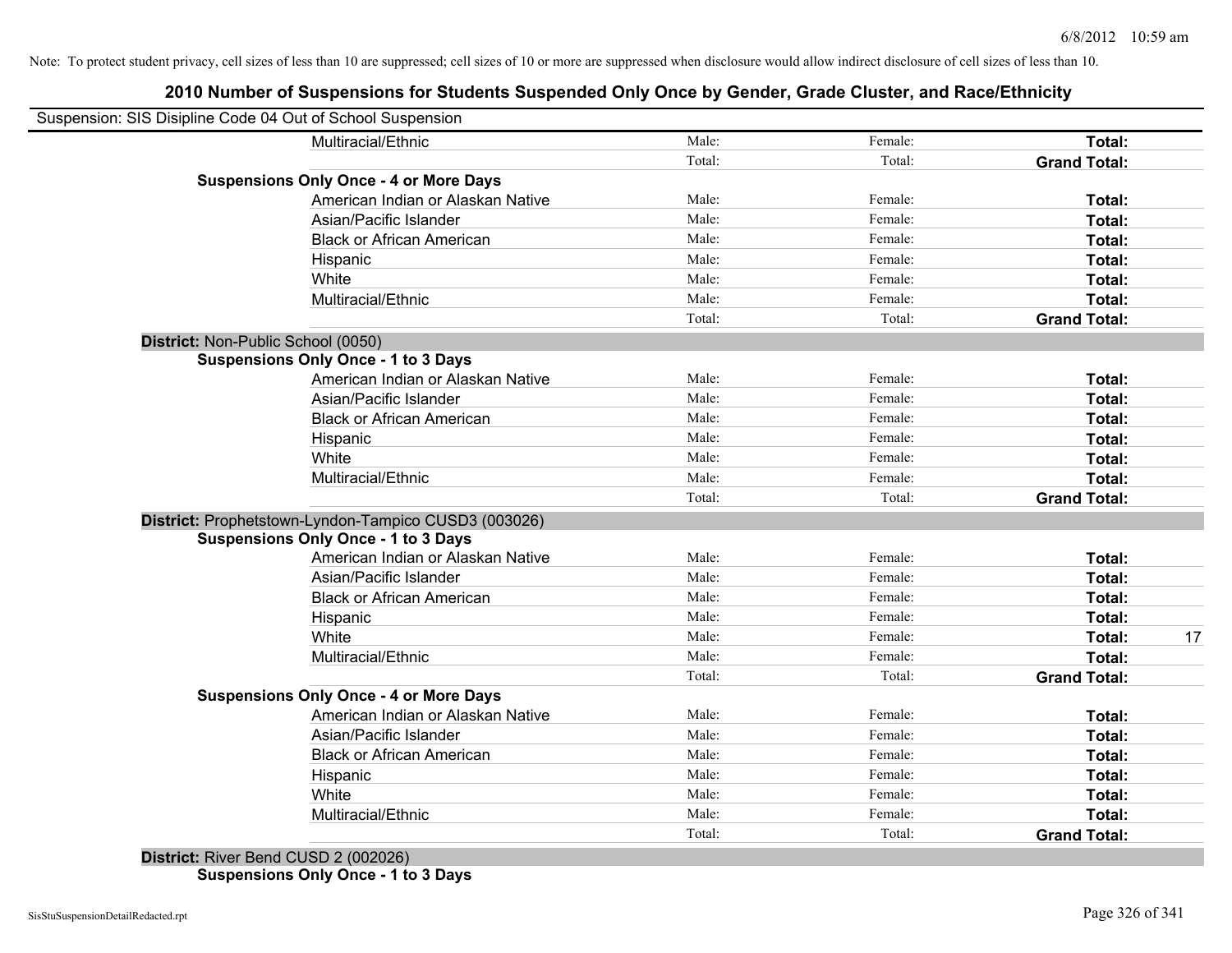|                                                            | 2010 Number of Suspensions for Students Suspended Only Once by Gender, Grade Cluster, and Race/Ethnicity |        |         |                     |
|------------------------------------------------------------|----------------------------------------------------------------------------------------------------------|--------|---------|---------------------|
| Suspension: SIS Disipline Code 04 Out of School Suspension |                                                                                                          |        |         |                     |
|                                                            | American Indian or Alaskan Native                                                                        | Male:  | Female: | Total:              |
|                                                            | Asian/Pacific Islander                                                                                   | Male:  | Female: | Total:              |
|                                                            | <b>Black or African American</b>                                                                         | Male:  | Female: | Total:              |
| Hispanic                                                   |                                                                                                          | Male:  | Female: | Total:              |
| White                                                      |                                                                                                          | Male:  | Female: | Total:<br>38        |
|                                                            | Multiracial/Ethnic                                                                                       | Male:  | Female: | Total:              |
|                                                            |                                                                                                          | Total: | Total:  | <b>Grand Total:</b> |
| <b>Suspensions Only Once - 4 or More Days</b>              |                                                                                                          |        |         |                     |
|                                                            | American Indian or Alaskan Native                                                                        | Male:  | Female: | Total:              |
|                                                            | Asian/Pacific Islander                                                                                   | Male:  | Female: | Total:              |
|                                                            | <b>Black or African American</b>                                                                         | Male:  | Female: | Total:              |
| Hispanic                                                   |                                                                                                          | Male:  | Female: | Total:              |
| White                                                      |                                                                                                          | Male:  | Female: | Total:              |
|                                                            | Multiracial/Ethnic                                                                                       | Male:  | Female: | Total:              |
|                                                            |                                                                                                          | Total: | Total:  | <b>Grand Total:</b> |
| District: Riverdale SD 14 (014002)                         |                                                                                                          |        |         |                     |
| <b>Suspensions Only Once - 1 to 3 Days</b>                 |                                                                                                          |        |         |                     |
|                                                            | American Indian or Alaskan Native                                                                        | Male:  | Female: | Total:              |
|                                                            | Asian/Pacific Islander                                                                                   | Male:  | Female: | Total:              |
|                                                            | <b>Black or African American</b>                                                                         | Male:  | Female: | Total:              |
| Hispanic                                                   |                                                                                                          | Male:  | Female: | Total:              |
| White                                                      |                                                                                                          | Male:  | Female: | Total:              |
|                                                            | Multiracial/Ethnic                                                                                       | Male:  | Female: | <b>Total:</b>       |
|                                                            |                                                                                                          | Total: | Total:  | <b>Grand Total:</b> |
| <b>Suspensions Only Once - 4 or More Days</b>              |                                                                                                          |        |         |                     |
|                                                            | American Indian or Alaskan Native                                                                        | Male:  | Female: | Total:              |
|                                                            | Asian/Pacific Islander                                                                                   | Male:  | Female: | Total:              |
|                                                            | <b>Black or African American</b>                                                                         | Male:  | Female: | Total:              |
| Hispanic                                                   |                                                                                                          | Male:  | Female: | Total:              |
| White                                                      |                                                                                                          | Male:  | Female: | Total:              |
|                                                            | Multiracial/Ethnic                                                                                       | Male:  | Female: | Total:              |
|                                                            |                                                                                                          | Total: | Total:  | <b>Grand Total:</b> |
| District: Rock Falls ESD 13 (013002)                       |                                                                                                          |        |         |                     |
| <b>Suspensions Only Once - 1 to 3 Days</b>                 |                                                                                                          |        |         |                     |
|                                                            | American Indian or Alaskan Native                                                                        | Male:  | Female: | Total:              |
|                                                            | Asian/Pacific Islander                                                                                   | Male:  | Female: | Total:              |
|                                                            | <b>Black or African American</b>                                                                         | Male:  | Female: | Total:              |
| Hispanic                                                   |                                                                                                          | Male:  | Female: | Total:              |
| White                                                      |                                                                                                          | Male:  | Female: | Total:              |
| SisStuSuspensionDetailRedacted.rpt                         |                                                                                                          |        |         | Page 327 of 341     |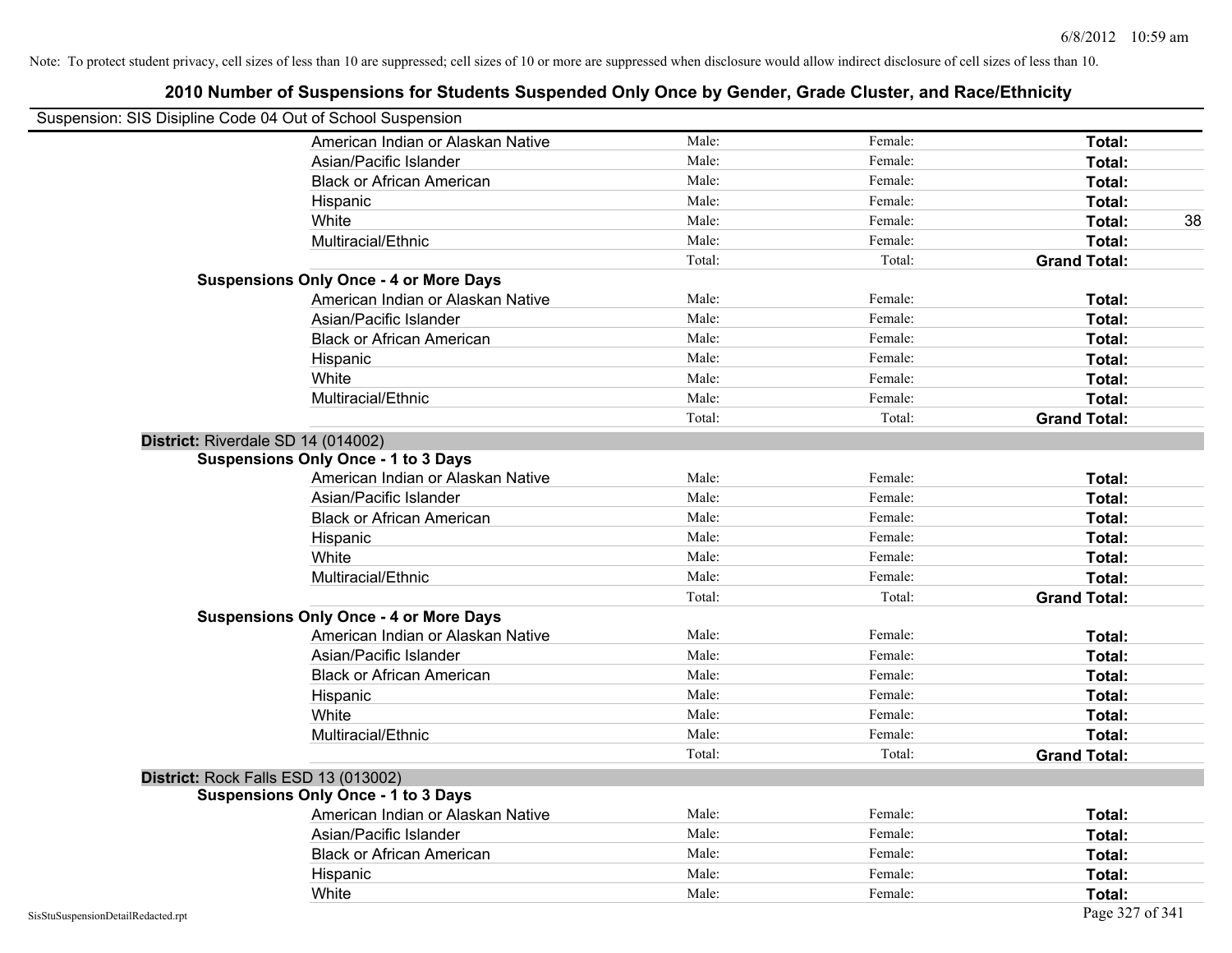| Suspension: SIS Disipline Code 04 Out of School Suspension |                                               |        |    |               |                     |    |
|------------------------------------------------------------|-----------------------------------------------|--------|----|---------------|---------------------|----|
|                                                            | Multiracial/Ethnic                            | Male:  |    | Female:       | Total:              |    |
|                                                            |                                               | Total: |    | Total:        | <b>Grand Total:</b> |    |
|                                                            | <b>Suspensions Only Once - 4 or More Days</b> |        |    |               |                     |    |
|                                                            | American Indian or Alaskan Native             | Male:  |    | Female:       | Total:              |    |
|                                                            | Asian/Pacific Islander                        | Male:  |    | Female:       | Total:              |    |
|                                                            | <b>Black or African American</b>              | Male:  |    | Female:       | Total:              |    |
|                                                            | Hispanic                                      | Male:  |    | Female:       | Total:              |    |
|                                                            | White                                         | Male:  |    | Female:       | Total:              |    |
|                                                            | Multiracial/Ethnic                            | Male:  |    | Female:       | Total:              |    |
|                                                            |                                               | Total: |    | Total:        | <b>Grand Total:</b> |    |
|                                                            | District: Rock Falls Twp HSD 301 (301017)     |        |    |               |                     |    |
|                                                            | <b>Suspensions Only Once - 1 to 3 Days</b>    |        |    |               |                     |    |
|                                                            | American Indian or Alaskan Native             | Male:  |    | Female:       | Total:              |    |
|                                                            | Asian/Pacific Islander                        | Male:  |    | Female:       | Total:              |    |
|                                                            | <b>Black or African American</b>              | Male:  |    | Female:       | Total:              |    |
|                                                            | Hispanic                                      | Male:  |    | Female:       | Total:              |    |
|                                                            | White                                         | Male:  |    | Female:       | Total:              | 18 |
|                                                            | Multiracial/Ethnic                            | Male:  |    | Female:       | Total:              |    |
|                                                            |                                               | Total: | 18 | 10<br>Total:  | <b>Grand Total:</b> | 28 |
|                                                            | <b>Suspensions Only Once - 4 or More Days</b> |        |    |               |                     |    |
|                                                            | American Indian or Alaskan Native             | Male:  |    | Female:       | Total:              |    |
|                                                            | Asian/Pacific Islander                        | Male:  |    | Female:       | Total:              |    |
|                                                            | <b>Black or African American</b>              | Male:  |    | Female:       | Total:              |    |
|                                                            | Hispanic                                      | Male:  |    | Female:       | Total:              |    |
|                                                            | White                                         | Male:  |    | Female:       | Total:              |    |
|                                                            | Multiracial/Ethnic                            | Male:  |    | Female:       | Total:              |    |
|                                                            |                                               | Total: |    | Total:        | <b>Grand Total:</b> | 10 |
| District: Sterling CUSD 5 (005026)                         |                                               |        |    |               |                     |    |
|                                                            | <b>Suspensions Only Once - 1 to 3 Days</b>    |        |    |               |                     |    |
|                                                            | American Indian or Alaskan Native             | Male:  |    | Female:       | Total:              |    |
|                                                            | Asian/Pacific Islander                        | Male:  |    | Female:       | Total:              |    |
|                                                            | <b>Black or African American</b>              | Male:  |    | Female:       | Total:              |    |
|                                                            | Hispanic                                      | Male:  |    | Female:       | Total:              | 19 |
|                                                            | White                                         | Male:  | 39 | 13<br>Female: | Total:              | 52 |
|                                                            | Multiracial/Ethnic                            | Male:  |    | Female:       | Total:              | 14 |
|                                                            |                                               | Total: |    | Total:        | <b>Grand Total:</b> |    |
|                                                            | <b>Suspensions Only Once - 4 or More Days</b> |        |    |               |                     |    |
|                                                            | American Indian or Alaskan Native             | Male:  |    | Female:       | Total:              |    |
|                                                            | Asian/Pacific Islander                        | Male:  |    | Female:       | Total:              |    |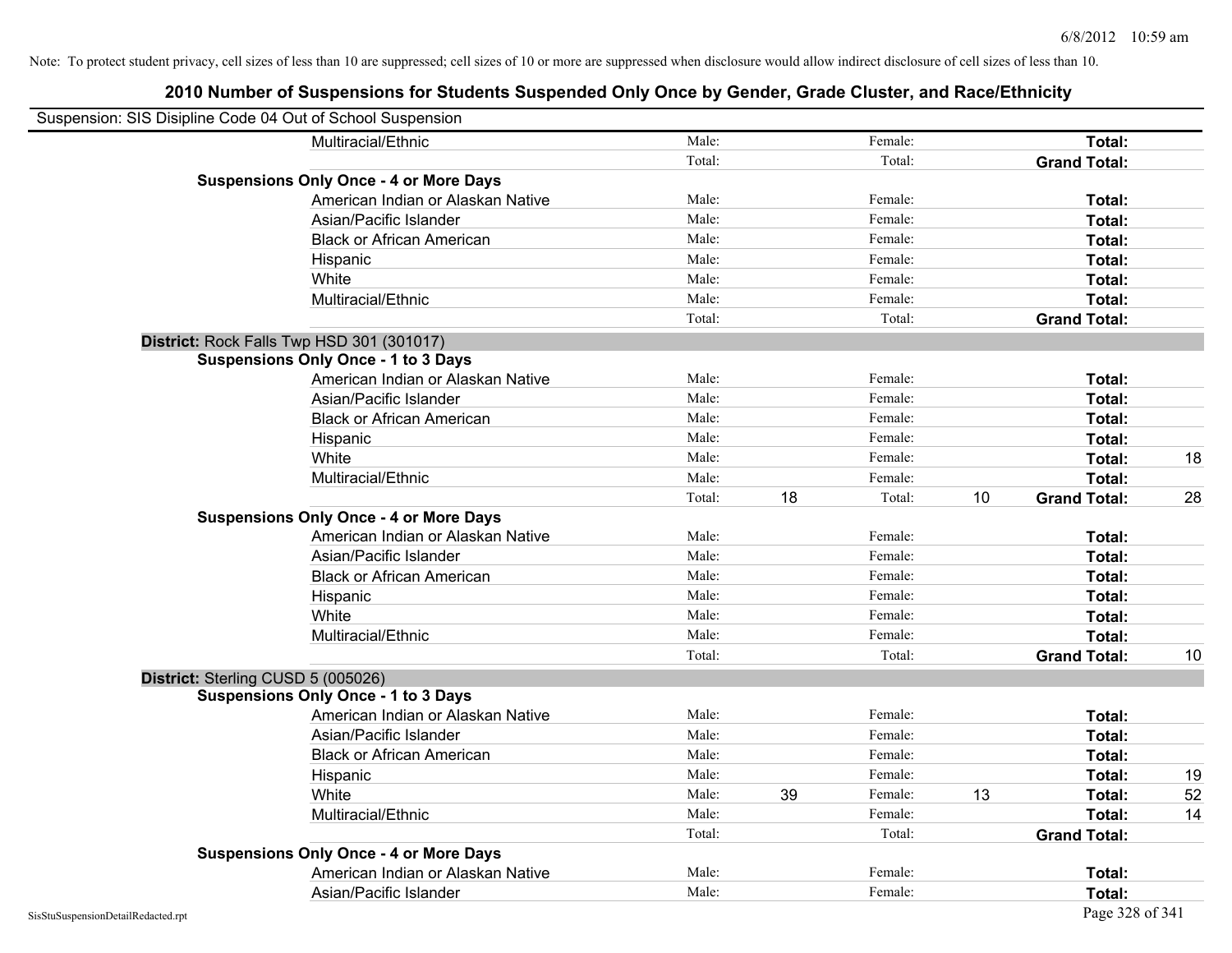|                                 | Suspension: SIS Disipline Code 04 Out of School Suspension |        |              |                           |    |
|---------------------------------|------------------------------------------------------------|--------|--------------|---------------------------|----|
|                                 | <b>Black or African American</b>                           | Male:  | Female:      | Total:                    |    |
|                                 | Hispanic                                                   | Male:  | Female:      | Total:                    |    |
|                                 | White                                                      | Male:  | Female:      | Total:                    | 15 |
|                                 | Multiracial/Ethnic                                         | Male:  | Female:      | Total:                    |    |
|                                 |                                                            | Total: | 17<br>Total: | 12<br><b>Grand Total:</b> | 29 |
| Region: Will ROE (56)           |                                                            |        |              |                           |    |
| County: Non-Public School (000) |                                                            |        |              |                           |    |
| District: Will ROE (000000)     |                                                            |        |              |                           |    |
|                                 | <b>Suspensions Only Once - 1 to 3 Days</b>                 |        |              |                           |    |
|                                 | American Indian or Alaskan Native                          | Male:  | Female:      | Total:                    |    |
|                                 | Asian/Pacific Islander                                     | Male:  | Female:      | Total:                    |    |
|                                 | <b>Black or African American</b>                           | Male:  | Female:      | Total:                    | 12 |
|                                 | Hispanic                                                   | Male:  | Female:      | Total:                    |    |
|                                 | White                                                      | Male:  | Female:      | Total:                    |    |
|                                 | Multiracial/Ethnic                                         | Male:  | Female:      | Total:                    |    |
|                                 |                                                            | Total: | Total:       | <b>Grand Total:</b>       | 24 |
|                                 | <b>Suspensions Only Once - 4 or More Days</b>              |        |              |                           |    |
|                                 | American Indian or Alaskan Native                          | Male:  | Female:      | Total:                    |    |
|                                 | Asian/Pacific Islander                                     | Male:  | Female:      | Total:                    |    |
|                                 | <b>Black or African American</b>                           | Male:  | Female:      | Total:                    |    |
|                                 | Hispanic                                                   | Male:  | Female:      | Total:                    |    |
|                                 | White                                                      | Male:  | Female:      | Total:                    |    |
|                                 | Multiracial/Ethnic                                         | Male:  | Female:      | Total:                    |    |
|                                 |                                                            | Total: | Total:       | <b>Grand Total:</b>       | 11 |
| <b>County: Will (099)</b>       |                                                            |        |              |                           |    |
|                                 | District: Beecher CUSD 200U (200U26)                       |        |              |                           |    |
|                                 | <b>Suspensions Only Once - 1 to 3 Days</b>                 |        |              |                           |    |
|                                 | American Indian or Alaskan Native                          | Male:  | Female:      | Total:                    |    |
|                                 | Asian/Pacific Islander                                     | Male:  | Female:      | Total:                    |    |
|                                 | <b>Black or African American</b>                           | Male:  | Female:      | Total:                    |    |
|                                 | Hispanic                                                   | Male:  | Female:      | Total:                    |    |
|                                 | White                                                      | Male:  | Female:      | Total:                    | 17 |
|                                 | Multiracial/Ethnic                                         | Male:  | Female:      | Total:                    |    |
|                                 |                                                            | Total: | Total:       | <b>Grand Total:</b>       |    |
|                                 | <b>Suspensions Only Once - 4 or More Days</b>              |        |              |                           |    |
|                                 | American Indian or Alaskan Native                          | Male:  | Female:      | Total:                    |    |
|                                 | Asian/Pacific Islander                                     | Male:  | Female:      | Total:                    |    |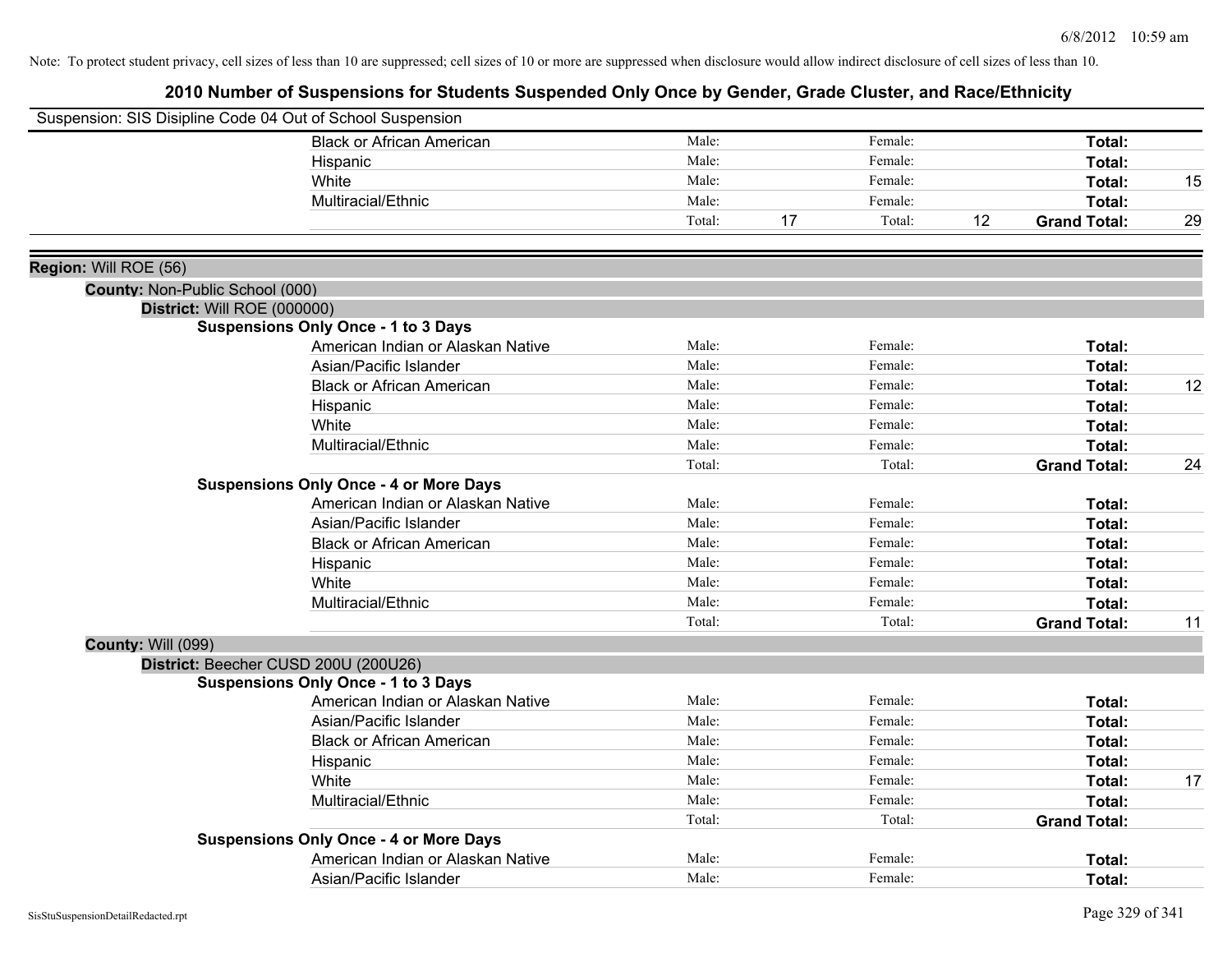| Suspension: SIS Disipline Code 04 Out of School Suspension |                                               |        |         |                     |
|------------------------------------------------------------|-----------------------------------------------|--------|---------|---------------------|
|                                                            | <b>Black or African American</b>              | Male:  | Female: | Total:              |
|                                                            | Hispanic                                      | Male:  | Female: | Total:              |
|                                                            | White                                         | Male:  | Female: | Total:              |
|                                                            | Multiracial/Ethnic                            | Male:  | Female: | Total:              |
|                                                            |                                               | Total: | Total:  | <b>Grand Total:</b> |
| District: Chaney-Monge SD 88 (088002)                      |                                               |        |         |                     |
|                                                            | <b>Suspensions Only Once - 1 to 3 Days</b>    |        |         |                     |
|                                                            | American Indian or Alaskan Native             | Male:  | Female: | Total:              |
|                                                            | Asian/Pacific Islander                        | Male:  | Female: | Total:              |
|                                                            | <b>Black or African American</b>              | Male:  | Female: | Total:              |
|                                                            | Hispanic                                      | Male:  | Female: | Total:              |
|                                                            | White                                         | Male:  | Female: | Total:              |
|                                                            | Multiracial/Ethnic                            | Male:  | Female: | Total:              |
|                                                            |                                               | Total: | Total:  | <b>Grand Total:</b> |
|                                                            | <b>Suspensions Only Once - 4 or More Days</b> |        |         |                     |
|                                                            | American Indian or Alaskan Native             | Male:  | Female: | Total:              |
|                                                            | Asian/Pacific Islander                        | Male:  | Female: | Total:              |
|                                                            | <b>Black or African American</b>              | Male:  | Female: | Total:              |
|                                                            | Hispanic                                      | Male:  | Female: | Total:              |
|                                                            | White                                         | Male:  | Female: | Total:              |
|                                                            | Multiracial/Ethnic                            | Male:  | Female: | Total:              |
|                                                            |                                               | Total: | Total:  | <b>Grand Total:</b> |
| District: Channahon SD 17 (017002)                         |                                               |        |         |                     |
|                                                            | <b>Suspensions Only Once - 1 to 3 Days</b>    |        |         |                     |
|                                                            | American Indian or Alaskan Native             | Male:  | Female: | Total:              |
|                                                            | Asian/Pacific Islander                        | Male:  | Female: | Total:              |
|                                                            | <b>Black or African American</b>              | Male:  | Female: | Total:              |
|                                                            | Hispanic                                      | Male:  | Female: | Total:              |
|                                                            | White                                         | Male:  | Female: | Total:              |
|                                                            | Multiracial/Ethnic                            | Male:  | Female: | Total:              |
|                                                            |                                               | Total: | Total:  | <b>Grand Total:</b> |
|                                                            | <b>Suspensions Only Once - 4 or More Days</b> |        |         |                     |
|                                                            | American Indian or Alaskan Native             | Male:  | Female: | Total:              |
|                                                            | Asian/Pacific Islander                        | Male:  | Female: | Total:              |
|                                                            | <b>Black or African American</b>              | Male:  | Female: | Total:              |
|                                                            | Hispanic                                      | Male:  | Female: | Total:              |
|                                                            | White                                         | Male:  | Female: | Total:              |
|                                                            | Multiracial/Ethnic                            | Male:  | Female: | Total:              |
|                                                            |                                               | Total: | Total:  | <b>Grand Total:</b> |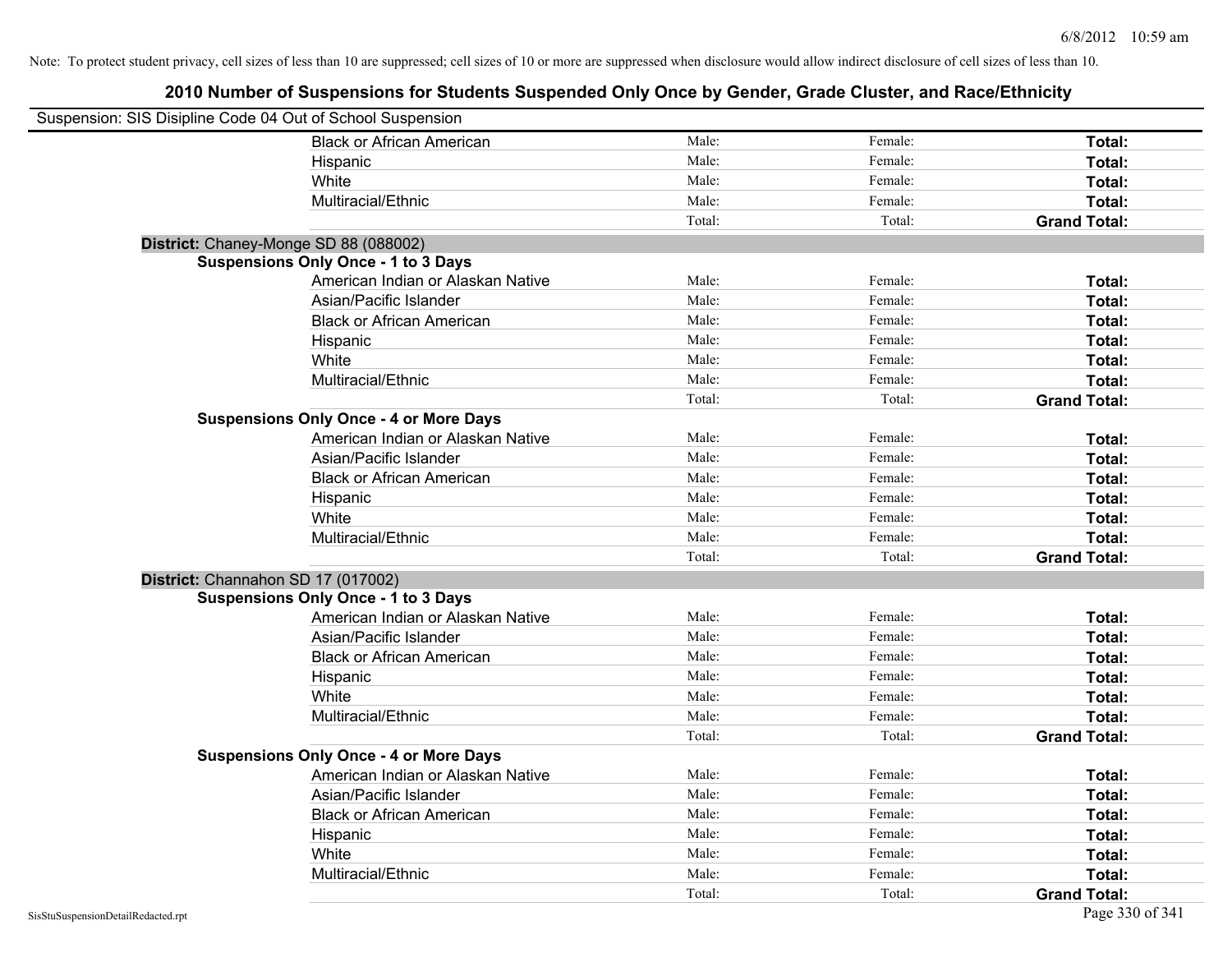| Suspension: SIS Disipline Code 04 Out of School Suspension |                                               |        |     |         |     |                     |     |
|------------------------------------------------------------|-----------------------------------------------|--------|-----|---------|-----|---------------------|-----|
|                                                            | District: Crete Monee CUSD 201U (201U26)      |        |     |         |     |                     |     |
|                                                            | <b>Suspensions Only Once - 1 to 3 Days</b>    |        |     |         |     |                     |     |
|                                                            | American Indian or Alaskan Native             | Male:  |     | Female: |     | Total:              |     |
|                                                            | Asian/Pacific Islander                        | Male:  |     | Female: |     | Total:              |     |
|                                                            | <b>Black or African American</b>              | Male:  | 226 | Female: | 137 | Total:              | 363 |
|                                                            | Hispanic                                      | Male:  | 12  | Female: | 10  | Total:              | 22  |
|                                                            | White                                         | Male:  | 49  | Female: | 22  | Total:              | 71  |
|                                                            | Multiracial/Ethnic                            | Male:  |     | Female: |     | Total:              |     |
|                                                            |                                               | Total: |     | Total:  |     | <b>Grand Total:</b> | 467 |
|                                                            | <b>Suspensions Only Once - 4 or More Days</b> |        |     |         |     |                     |     |
|                                                            | American Indian or Alaskan Native             | Male:  |     | Female: |     | Total:              |     |
|                                                            | Asian/Pacific Islander                        | Male:  |     | Female: |     | Total:              |     |
|                                                            | <b>Black or African American</b>              | Male:  | 24  | Female: | 29  | Total:              | 53  |
|                                                            | Hispanic                                      | Male:  |     | Female: |     | Total:              |     |
|                                                            | White                                         | Male:  |     | Female: |     | Total:              |     |
|                                                            | Multiracial/Ethnic                            | Male:  |     | Female: |     | Total:              |     |
|                                                            |                                               | Total: |     | Total:  |     | <b>Grand Total:</b> | 67  |
| District: Elwood CCSD 203 (203004)                         |                                               |        |     |         |     |                     |     |
|                                                            | <b>Suspensions Only Once - 1 to 3 Days</b>    |        |     |         |     |                     |     |
|                                                            | American Indian or Alaskan Native             | Male:  |     | Female: |     | Total:              |     |
|                                                            | Asian/Pacific Islander                        | Male:  |     | Female: |     | Total:              |     |
|                                                            | <b>Black or African American</b>              | Male:  |     | Female: |     | Total:              |     |
|                                                            | Hispanic                                      | Male:  |     | Female: |     | Total:              |     |
|                                                            | White                                         | Male:  |     | Female: |     | Total:              |     |
|                                                            | Multiracial/Ethnic                            | Male:  |     | Female: |     | Total:              |     |
|                                                            |                                               | Total: |     | Total:  |     | <b>Grand Total:</b> |     |
| District: Fairmont SD 89 (089002)                          |                                               |        |     |         |     |                     |     |
|                                                            | <b>Suspensions Only Once - 1 to 3 Days</b>    |        |     |         |     |                     |     |
|                                                            | American Indian or Alaskan Native             | Male:  |     | Female: |     | Total:              |     |
|                                                            | Asian/Pacific Islander                        | Male:  |     | Female: |     | Total:              |     |
|                                                            | <b>Black or African American</b>              | Male:  |     | Female: |     | Total:              | 10  |
|                                                            | Hispanic                                      | Male:  |     | Female: |     | Total:              |     |
|                                                            | White                                         | Male:  |     | Female: |     | Total:              |     |
|                                                            | Multiracial/Ethnic                            | Male:  |     | Female: |     | Total:              |     |
|                                                            |                                               | Total: |     | Total:  |     | <b>Grand Total:</b> |     |
|                                                            | <b>Suspensions Only Once - 4 or More Days</b> |        |     |         |     |                     |     |
|                                                            | American Indian or Alaskan Native             | Male:  |     | Female: |     | <b>Total:</b>       |     |
|                                                            | Asian/Pacific Islander                        | Male:  |     | Female: |     | Total:              |     |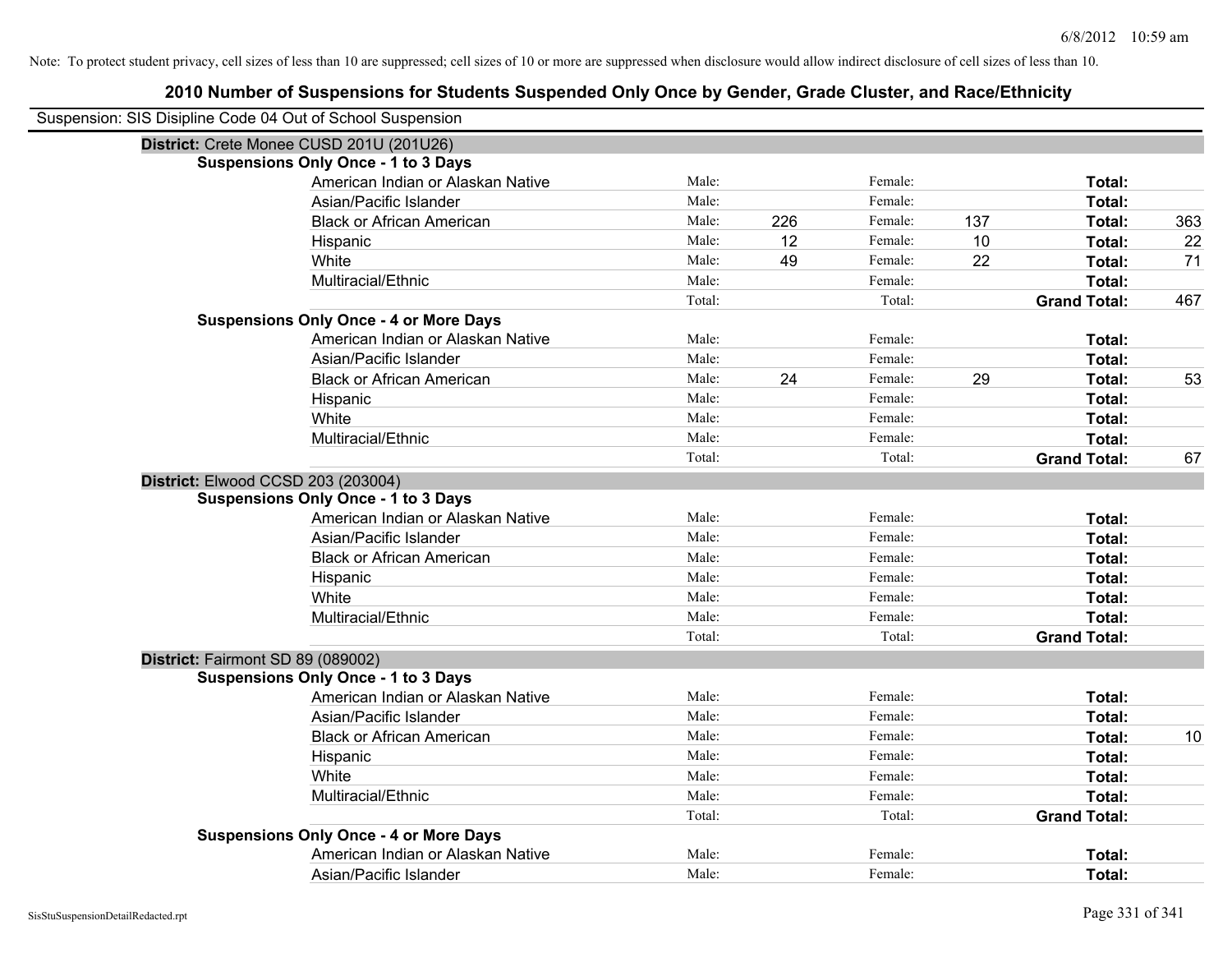| Suspension: SIS Disipline Code 04 Out of School Suspension |                                                      |        |         |                           |
|------------------------------------------------------------|------------------------------------------------------|--------|---------|---------------------------|
|                                                            | <b>Black or African American</b>                     | Male:  | Female: | Total:                    |
|                                                            | Hispanic                                             | Male:  | Female: | Total:                    |
|                                                            | White                                                | Male:  | Female: | Total:                    |
|                                                            | Multiracial/Ethnic                                   | Male:  | Female: | Total:                    |
|                                                            |                                                      | Total: | Total:  | <b>Grand Total:</b>       |
| District: Frankfort CCSD 157C (157C04)                     |                                                      |        |         |                           |
|                                                            | <b>Suspensions Only Once - 1 to 3 Days</b>           |        |         |                           |
|                                                            | American Indian or Alaskan Native                    | Male:  | Female: | Total:                    |
|                                                            | Asian/Pacific Islander                               | Male:  | Female: | Total:                    |
|                                                            | <b>Black or African American</b>                     | Male:  | Female: | Total:                    |
|                                                            | Hispanic                                             | Male:  | Female: | Total:                    |
|                                                            | White                                                | Male:  | Female: | Total:                    |
|                                                            | Multiracial/Ethnic                                   | Male:  | Female: | Total:                    |
|                                                            |                                                      | Total: | Total:  | <b>Grand Total:</b><br>11 |
|                                                            | <b>Suspensions Only Once - 4 or More Days</b>        |        |         |                           |
|                                                            | American Indian or Alaskan Native                    | Male:  | Female: | Total:                    |
|                                                            | Asian/Pacific Islander                               | Male:  | Female: | Total:                    |
|                                                            | <b>Black or African American</b>                     | Male:  | Female: | Total:                    |
|                                                            | Hispanic                                             | Male:  | Female: | Total:                    |
|                                                            | White                                                | Male:  | Female: | Total:                    |
|                                                            | Multiracial/Ethnic                                   | Male:  | Female: | Total:                    |
|                                                            |                                                      | Total: | Total:  | <b>Grand Total:</b>       |
|                                                            | District: Guardian Angel Community Services (009900) |        |         |                           |
|                                                            | <b>Suspensions Only Once - 1 to 3 Days</b>           |        |         |                           |
|                                                            | American Indian or Alaskan Native                    | Male:  | Female: | Total:                    |
|                                                            | Asian/Pacific Islander                               | Male:  | Female: | Total:                    |
|                                                            | <b>Black or African American</b>                     | Male:  | Female: | Total:                    |
|                                                            | Hispanic                                             | Male:  | Female: | Total:                    |
|                                                            | White                                                | Male:  | Female: | Total:                    |
|                                                            | Multiracial/Ethnic                                   | Male:  | Female: | Total:                    |
|                                                            |                                                      | Total: | Total:  | <b>Grand Total:</b>       |
| District: Homer CCSD 33C (033C04)                          |                                                      |        |         |                           |
|                                                            | <b>Suspensions Only Once - 1 to 3 Days</b>           |        |         |                           |
|                                                            | American Indian or Alaskan Native                    | Male:  | Female: | Total:                    |
|                                                            | Asian/Pacific Islander                               | Male:  | Female: | Total:                    |
|                                                            | <b>Black or African American</b>                     | Male:  | Female: | Total:                    |
|                                                            | Hispanic                                             | Male:  | Female: | Total:                    |
|                                                            | White                                                | Male:  | Female: | 62<br>Total:              |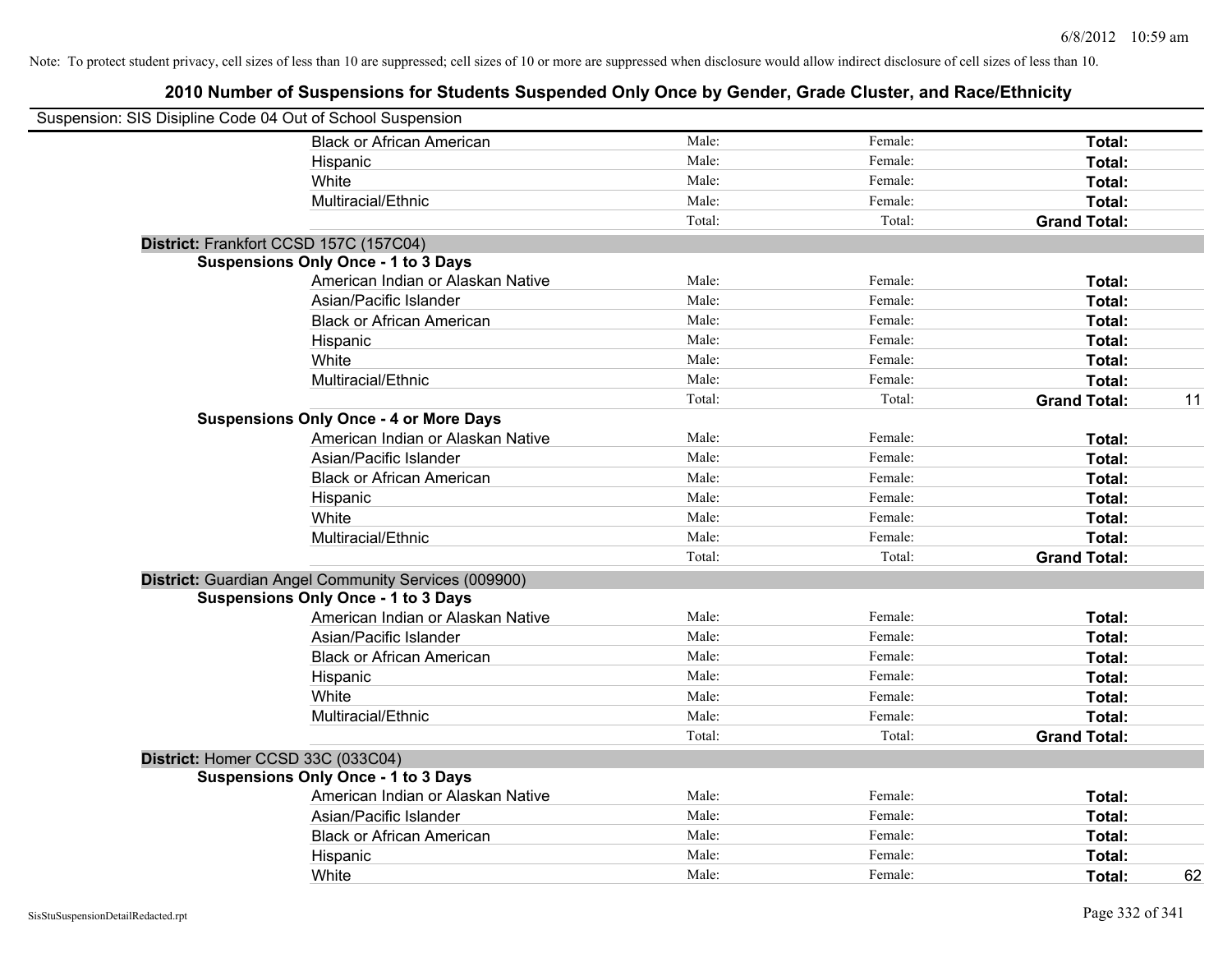| Suspension: SIS Disipline Code 04 Out of School Suspension |                                               |        |     |         |     |                     |     |
|------------------------------------------------------------|-----------------------------------------------|--------|-----|---------|-----|---------------------|-----|
|                                                            | Multiracial/Ethnic                            | Male:  |     | Female: |     | Total:              |     |
|                                                            |                                               | Total: | 62  | Total:  | 11  | <b>Grand Total:</b> | 73  |
|                                                            | <b>Suspensions Only Once - 4 or More Days</b> |        |     |         |     |                     |     |
|                                                            | American Indian or Alaskan Native             | Male:  |     | Female: |     | Total:              |     |
|                                                            | Asian/Pacific Islander                        | Male:  |     | Female: |     | Total:              |     |
|                                                            | <b>Black or African American</b>              | Male:  |     | Female: |     | Total:              |     |
|                                                            | Hispanic                                      | Male:  |     | Female: |     | Total:              |     |
|                                                            | White                                         | Male:  |     | Female: |     | Total:              |     |
|                                                            | Multiracial/Ethnic                            | Male:  |     | Female: |     | Total:              |     |
|                                                            |                                               | Total: |     | Total:  |     | <b>Grand Total:</b> |     |
| District: Joliet PSD 86 (086005)                           |                                               |        |     |         |     |                     |     |
|                                                            | <b>Suspensions Only Once - 1 to 3 Days</b>    |        |     |         |     |                     |     |
|                                                            | American Indian or Alaskan Native             | Male:  |     | Female: |     | Total:              |     |
|                                                            | Asian/Pacific Islander                        | Male:  |     | Female: |     | Total:              |     |
|                                                            | <b>Black or African American</b>              | Male:  | 108 | Female: | 54  | Total:              | 162 |
|                                                            | Hispanic                                      | Male:  | 64  | Female: | 39  | Total:              | 103 |
|                                                            | White                                         | Male:  | 36  | Female: | 19  | Total:              | 55  |
|                                                            | Multiracial/Ethnic                            | Male:  |     | Female: |     | Total:              | 23  |
|                                                            |                                               | Total: |     | Total:  |     | <b>Grand Total:</b> |     |
|                                                            | <b>Suspensions Only Once - 4 or More Days</b> |        |     |         |     |                     |     |
|                                                            | American Indian or Alaskan Native             | Male:  |     | Female: |     | Total:              |     |
|                                                            | Asian/Pacific Islander                        | Male:  |     | Female: |     | Total:              |     |
|                                                            | <b>Black or African American</b>              | Male:  |     | Female: |     | Total:              | 48  |
|                                                            | Hispanic                                      | Male:  | 29  | Female: | 11  | Total:              | 40  |
|                                                            | White                                         | Male:  |     | Female: |     | Total:              | 11  |
|                                                            | Multiracial/Ethnic                            | Male:  |     | Female: |     | Total:              |     |
|                                                            |                                               | Total: |     | Total:  |     | <b>Grand Total:</b> |     |
| District: Joliet Twp HSD 204 (204017)                      |                                               |        |     |         |     |                     |     |
|                                                            | <b>Suspensions Only Once - 1 to 3 Days</b>    |        |     |         |     |                     |     |
|                                                            | American Indian or Alaskan Native             | Male:  |     | Female: |     | Total:              |     |
|                                                            | Asian/Pacific Islander                        | Male:  |     | Female: |     | Total:              |     |
|                                                            | <b>Black or African American</b>              | Male:  | 111 | Female: | 102 | Total:              | 213 |
|                                                            | Hispanic                                      | Male:  | 67  | Female: | 38  | Total:              | 105 |
|                                                            | White                                         | Male:  | 57  | Female: | 20  | Total:              | 77  |
|                                                            | Multiracial/Ethnic                            | Male:  |     | Female: |     | Total:              |     |
|                                                            |                                               | Total: |     | Total:  |     | <b>Grand Total:</b> | 407 |
|                                                            | <b>Suspensions Only Once - 4 or More Days</b> |        |     |         |     |                     |     |
|                                                            | American Indian or Alaskan Native             | Male:  |     | Female: |     | Total:              |     |
|                                                            | Asian/Pacific Islander                        | Male:  |     | Female: |     | Total:              |     |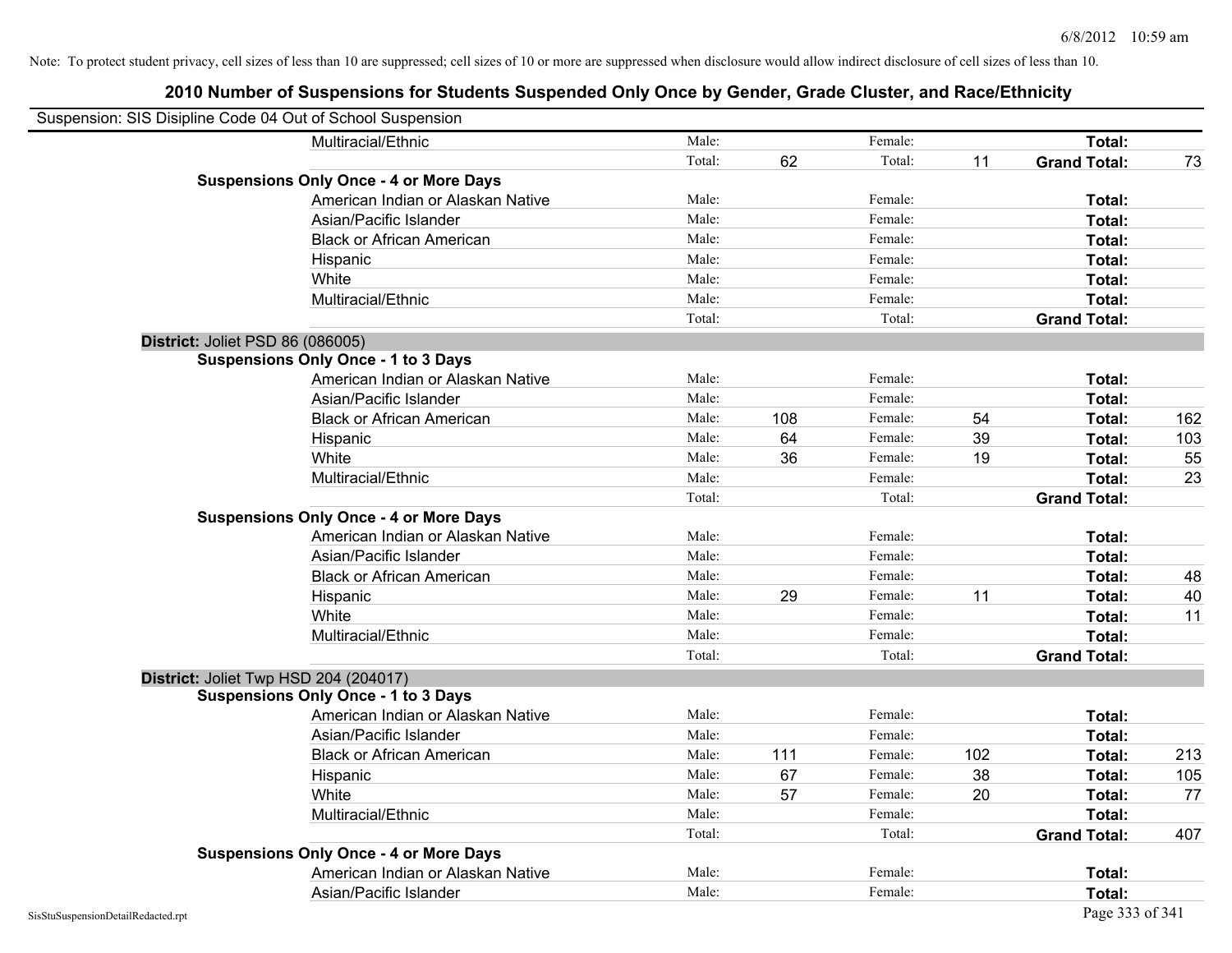| Suspension: SIS Disipline Code 04 Out of School Suspension |                                               |        |         |                     |    |
|------------------------------------------------------------|-----------------------------------------------|--------|---------|---------------------|----|
|                                                            | <b>Black or African American</b>              | Male:  | Female: | Total:              | 22 |
|                                                            | Hispanic                                      | Male:  | Female: | Total:              | 21 |
|                                                            | White                                         | Male:  | Female: | Total:              | 11 |
|                                                            | Multiracial/Ethnic                            | Male:  | Female: | Total:              |    |
|                                                            |                                               | Total: | Total:  | <b>Grand Total:</b> |    |
| District: Laraway CCSD 70C (070C04)                        |                                               |        |         |                     |    |
|                                                            | <b>Suspensions Only Once - 1 to 3 Days</b>    |        |         |                     |    |
|                                                            | American Indian or Alaskan Native             | Male:  | Female: | Total:              |    |
|                                                            | Asian/Pacific Islander                        | Male:  | Female: | Total:              |    |
|                                                            | <b>Black or African American</b>              | Male:  | Female: | Total:              |    |
|                                                            | Hispanic                                      | Male:  | Female: | Total:              |    |
|                                                            | White                                         | Male:  | Female: | Total:              |    |
|                                                            | Multiracial/Ethnic                            | Male:  | Female: | Total:              |    |
|                                                            |                                               | Total: | Total:  | <b>Grand Total:</b> |    |
|                                                            | <b>Suspensions Only Once - 4 or More Days</b> |        |         |                     |    |
|                                                            | American Indian or Alaskan Native             | Male:  | Female: | Total:              |    |
|                                                            | Asian/Pacific Islander                        | Male:  | Female: | Total:              |    |
|                                                            | <b>Black or African American</b>              | Male:  | Female: | Total:              |    |
|                                                            | Hispanic                                      | Male:  | Female: | Total:              |    |
|                                                            | White                                         | Male:  | Female: | Total:              |    |
|                                                            | Multiracial/Ethnic                            | Male:  | Female: | Total:              |    |
|                                                            |                                               | Total: | Total:  | <b>Grand Total:</b> |    |
| District: Lincoln Way CHSD 210 (210016)                    |                                               |        |         |                     |    |
|                                                            | <b>Suspensions Only Once - 1 to 3 Days</b>    |        |         |                     |    |
|                                                            | American Indian or Alaskan Native             | Male:  | Female: | Total:              |    |
|                                                            | Asian/Pacific Islander                        | Male:  | Female: | Total:              |    |
|                                                            | <b>Black or African American</b>              | Male:  | Female: | Total:              |    |
|                                                            | Hispanic                                      | Male:  | Female: | Total:              |    |
|                                                            | White                                         | Male:  | Female: | Total:              | 42 |
|                                                            | Multiracial/Ethnic                            | Male:  | Female: | Total:              |    |
|                                                            |                                               | Total: | Total:  | <b>Grand Total:</b> |    |
|                                                            | <b>Suspensions Only Once - 4 or More Days</b> |        |         |                     |    |
|                                                            | American Indian or Alaskan Native             | Male:  | Female: | Total:              |    |
|                                                            | Asian/Pacific Islander                        | Male:  | Female: | Total:              |    |
|                                                            | <b>Black or African American</b>              | Male:  | Female: | Total:              |    |
|                                                            | Hispanic                                      | Male:  | Female: | Total:              |    |
|                                                            | White                                         | Male:  | Female: | Total:              | 19 |
|                                                            | Multiracial/Ethnic                            | Male:  | Female: | Total:              |    |
|                                                            |                                               | Total: | Total:  | <b>Grand Total:</b> |    |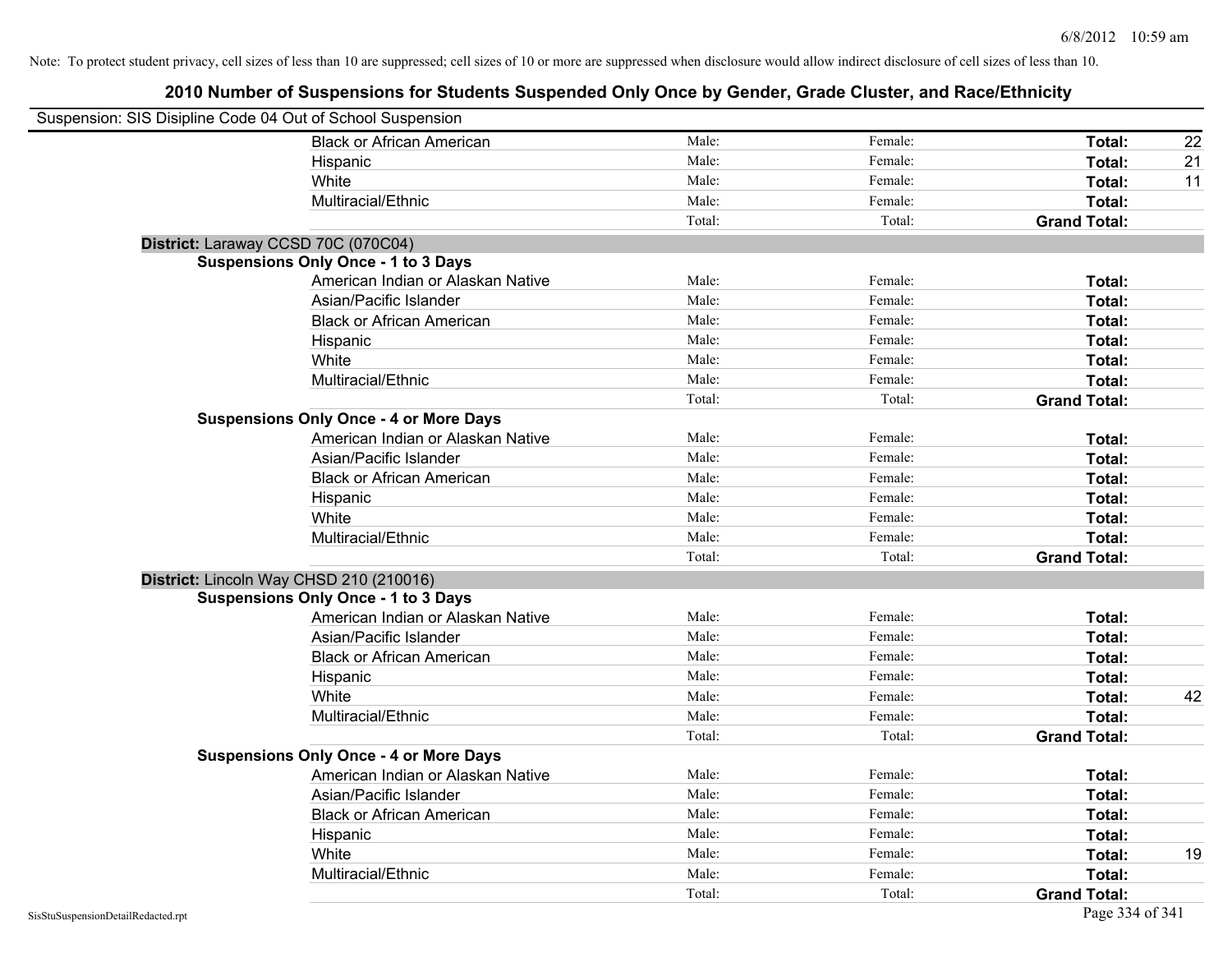| Suspension: SIS Disipline Code 04 Out of School Suspension |                                               |        |    |         |    |                     |     |
|------------------------------------------------------------|-----------------------------------------------|--------|----|---------|----|---------------------|-----|
| District: Lockport SD 91 (091002)                          |                                               |        |    |         |    |                     |     |
|                                                            | <b>Suspensions Only Once - 1 to 3 Days</b>    |        |    |         |    |                     |     |
|                                                            | American Indian or Alaskan Native             | Male:  |    | Female: |    | Total:              |     |
|                                                            | Asian/Pacific Islander                        | Male:  |    | Female: |    | Total:              |     |
|                                                            | <b>Black or African American</b>              | Male:  |    | Female: |    | Total:              |     |
|                                                            | Hispanic                                      | Male:  |    | Female: |    | Total:              |     |
|                                                            | White                                         | Male:  |    | Female: |    | Total:              |     |
|                                                            | Multiracial/Ethnic                            | Male:  |    | Female: |    | Total:              |     |
|                                                            |                                               | Total: |    | Total:  |    | <b>Grand Total:</b> | 11  |
|                                                            | District: Lockport Twp HSD 205 (205017)       |        |    |         |    |                     |     |
|                                                            | <b>Suspensions Only Once - 1 to 3 Days</b>    |        |    |         |    |                     |     |
|                                                            | American Indian or Alaskan Native             | Male:  |    | Female: |    | Total:              |     |
|                                                            | Asian/Pacific Islander                        | Male:  |    | Female: |    | Total:              |     |
|                                                            | <b>Black or African American</b>              | Male:  | 11 | Female: | 14 | Total:              | 25  |
|                                                            | Hispanic                                      | Male:  |    | Female: |    | Total:              | 25  |
|                                                            | White                                         | Male:  | 77 | Female: | 35 | Total:              | 112 |
|                                                            | Multiracial/Ethnic                            | Male:  |    | Female: |    | Total:              |     |
|                                                            |                                               | Total: |    | Total:  |    | <b>Grand Total:</b> |     |
|                                                            | <b>Suspensions Only Once - 4 or More Days</b> |        |    |         |    |                     |     |
|                                                            | American Indian or Alaskan Native             | Male:  |    | Female: |    | Total:              |     |
|                                                            | Asian/Pacific Islander                        | Male:  |    | Female: |    | Total:              |     |
|                                                            | <b>Black or African American</b>              | Male:  |    | Female: |    | Total:              | 13  |
|                                                            | Hispanic                                      | Male:  |    | Female: |    | Total:              | 14  |
|                                                            | White                                         | Male:  | 40 | Female: | 23 | Total:              | 63  |
|                                                            | Multiracial/Ethnic                            | Male:  |    | Female: |    | Total:              |     |
|                                                            |                                               | Total: | 67 | Total:  | 34 | <b>Grand Total:</b> | 101 |
|                                                            | District: Manhattan SD 114 (114002)           |        |    |         |    |                     |     |
|                                                            | <b>Suspensions Only Once - 1 to 3 Days</b>    |        |    |         |    |                     |     |
|                                                            | American Indian or Alaskan Native             | Male:  |    | Female: |    | Total:              |     |
|                                                            | Asian/Pacific Islander                        | Male:  |    | Female: |    | Total:              |     |
|                                                            | <b>Black or African American</b>              | Male:  |    | Female: |    | Total:              |     |
|                                                            | Hispanic                                      | Male:  |    | Female: |    | Total:              |     |
|                                                            | White                                         | Male:  |    | Female: |    | Total:              |     |
|                                                            | Multiracial/Ethnic                            | Male:  |    | Female: |    | Total:              |     |
|                                                            |                                               | Total: |    | Total:  |    | <b>Grand Total:</b> |     |
| District: Mokena SD 159 (159002)                           |                                               |        |    |         |    |                     |     |
|                                                            | <b>Suspensions Only Once - 1 to 3 Days</b>    |        |    |         |    |                     |     |
|                                                            | American Indian or Alaskan Native             | Male:  |    | Female: |    | Total:              |     |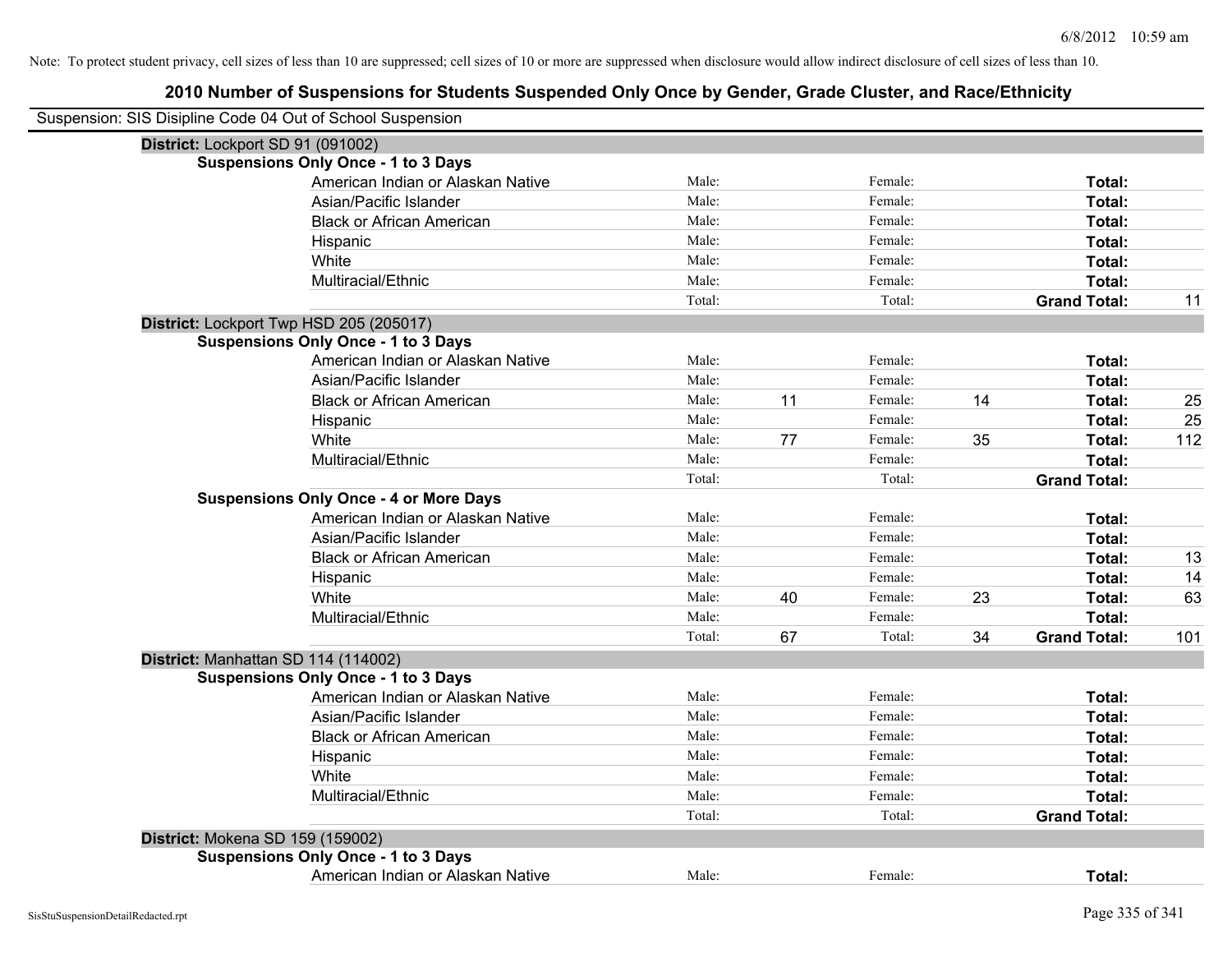| Suspension: SIS Disipline Code 04 Out of School Suspension |                                               |        |         |                     |    |
|------------------------------------------------------------|-----------------------------------------------|--------|---------|---------------------|----|
|                                                            | Asian/Pacific Islander                        | Male:  | Female: | Total:              |    |
|                                                            | <b>Black or African American</b>              | Male:  | Female: | Total:              |    |
|                                                            | Hispanic                                      | Male:  | Female: | Total:              |    |
|                                                            | White                                         | Male:  | Female: | Total:              | 18 |
|                                                            | Multiracial/Ethnic                            | Male:  | Female: | Total:              |    |
|                                                            |                                               | Total: | Total:  | <b>Grand Total:</b> |    |
|                                                            | District: New Lenox SD 122 (122002)           |        |         |                     |    |
|                                                            | <b>Suspensions Only Once - 1 to 3 Days</b>    |        |         |                     |    |
|                                                            | American Indian or Alaskan Native             | Male:  | Female: | Total:              |    |
|                                                            | Asian/Pacific Islander                        | Male:  | Female: | Total:              |    |
|                                                            | <b>Black or African American</b>              | Male:  | Female: | Total:              |    |
|                                                            | Hispanic                                      | Male:  | Female: | Total:              |    |
|                                                            | White                                         | Male:  | Female: | Total:              | 24 |
|                                                            | Multiracial/Ethnic                            | Male:  | Female: | Total:              |    |
|                                                            |                                               | Total: | Total:  | <b>Grand Total:</b> |    |
|                                                            | <b>Suspensions Only Once - 4 or More Days</b> |        |         |                     |    |
|                                                            | American Indian or Alaskan Native             | Male:  | Female: | Total:              |    |
|                                                            | Asian/Pacific Islander                        | Male:  | Female: | Total:              |    |
|                                                            | <b>Black or African American</b>              | Male:  | Female: | Total:              |    |
|                                                            | Hispanic                                      | Male:  | Female: | Total:              |    |
|                                                            | White                                         | Male:  | Female: | Total:              |    |
|                                                            | Multiracial/Ethnic                            | Male:  | Female: | Total:              |    |
|                                                            |                                               | Total: | Total:  | <b>Grand Total:</b> |    |
|                                                            | District: Peotone CUSD 207U (207U26)          |        |         |                     |    |
|                                                            | <b>Suspensions Only Once - 1 to 3 Days</b>    |        |         |                     |    |
|                                                            | American Indian or Alaskan Native             | Male:  | Female: | Total:              |    |
|                                                            | Asian/Pacific Islander                        | Male:  | Female: | Total:              |    |
|                                                            | <b>Black or African American</b>              | Male:  | Female: | Total:              |    |
|                                                            | Hispanic                                      | Male:  | Female: | Total:              |    |
|                                                            | White                                         | Male:  | Female: | Total:              | 15 |
|                                                            | Multiracial/Ethnic                            | Male:  | Female: | Total:              |    |
|                                                            |                                               | Total: | Total:  | <b>Grand Total:</b> |    |
|                                                            | <b>Suspensions Only Once - 4 or More Days</b> |        |         |                     |    |
|                                                            | American Indian or Alaskan Native             | Male:  | Female: | Total:              |    |
|                                                            | Asian/Pacific Islander                        | Male:  | Female: | Total:              |    |
|                                                            | <b>Black or African American</b>              | Male:  | Female: | Total:              |    |
|                                                            | Hispanic                                      | Male:  | Female: | Total:              |    |
|                                                            | White                                         | Male:  | Female: | <b>Total:</b>       |    |
|                                                            | Multiracial/Ethnic                            | Male:  | Female: | Total:              |    |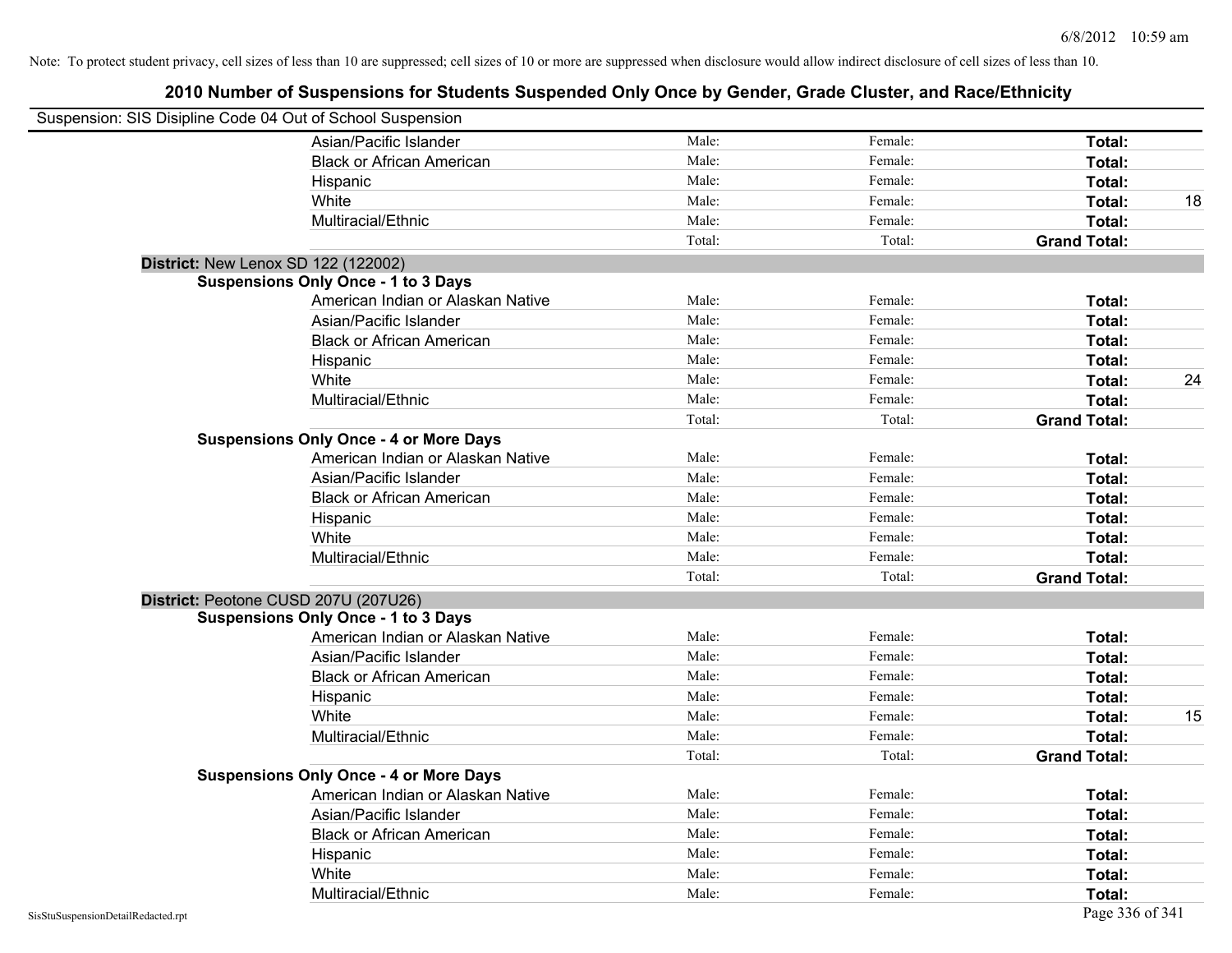| Suspension: SIS Disipline Code 04 Out of School Suspension |                                               |        |     |         |    |                     |     |
|------------------------------------------------------------|-----------------------------------------------|--------|-----|---------|----|---------------------|-----|
|                                                            |                                               | Total: |     | Total:  |    | <b>Grand Total:</b> |     |
| District: Plainfield SD 202 (202022)                       |                                               |        |     |         |    |                     |     |
|                                                            | <b>Suspensions Only Once - 1 to 3 Days</b>    |        |     |         |    |                     |     |
|                                                            | American Indian or Alaskan Native             | Male:  |     | Female: |    | Total:              |     |
|                                                            | Asian/Pacific Islander                        | Male:  |     | Female: |    | Total:              | 18  |
|                                                            | <b>Black or African American</b>              | Male:  | 76  | Female: | 31 | Total:              | 107 |
|                                                            | Hispanic                                      | Male:  | 105 | Female: | 42 | Total:              | 147 |
|                                                            | White                                         | Male:  | 233 | Female: | 66 | Total:              | 299 |
|                                                            | Multiracial/Ethnic                            | Male:  |     | Female: |    | Total:              | 30  |
|                                                            |                                               | Total: |     | Total:  |    | <b>Grand Total:</b> |     |
|                                                            | <b>Suspensions Only Once - 4 or More Days</b> |        |     |         |    |                     |     |
|                                                            | American Indian or Alaskan Native             | Male:  |     | Female: |    | Total:              |     |
|                                                            | Asian/Pacific Islander                        | Male:  |     | Female: |    | Total:              |     |
|                                                            | <b>Black or African American</b>              | Male:  |     | Female: |    | Total:              | 22  |
|                                                            | Hispanic                                      | Male:  | 26  | Female: | 15 | Total:              | 41  |
|                                                            | White                                         | Male:  | 46  | Female: | 15 | Total:              | 61  |
|                                                            | Multiracial/Ethnic                            | Male:  |     | Female: |    | Total:              |     |
|                                                            |                                               | Total: |     | Total:  |    | <b>Grand Total:</b> | 140 |
|                                                            | District: Reed Custer CUSD 255U (255U26)      |        |     |         |    |                     |     |
|                                                            | <b>Suspensions Only Once - 1 to 3 Days</b>    |        |     |         |    |                     |     |
|                                                            | American Indian or Alaskan Native             | Male:  |     | Female: |    | Total:              |     |
|                                                            | Asian/Pacific Islander                        | Male:  |     | Female: |    | Total:              |     |
|                                                            | <b>Black or African American</b>              | Male:  |     | Female: |    | Total:              |     |
|                                                            | Hispanic                                      | Male:  |     | Female: |    | Total:              |     |
|                                                            | White                                         | Male:  | 32  | Female: | 12 | Total:              | 44  |
|                                                            | Multiracial/Ethnic                            | Male:  |     | Female: |    | Total:              |     |
|                                                            |                                               | Total: |     | Total:  |    | <b>Grand Total:</b> |     |
|                                                            | <b>Suspensions Only Once - 4 or More Days</b> |        |     |         |    |                     |     |
|                                                            | American Indian or Alaskan Native             | Male:  |     | Female: |    | Total:              |     |
|                                                            | Asian/Pacific Islander                        | Male:  |     | Female: |    | Total:              |     |
|                                                            | <b>Black or African American</b>              | Male:  |     | Female: |    | Total:              |     |
|                                                            | Hispanic                                      | Male:  |     | Female: |    | Total:              |     |
|                                                            | White                                         | Male:  |     | Female: |    | Total:              |     |
|                                                            | Multiracial/Ethnic                            | Male:  |     | Female: |    | Total:              |     |
|                                                            |                                               | Total: |     | Total:  |    | <b>Grand Total:</b> |     |
|                                                            | District: Richland GSD 88A (088A02)           |        |     |         |    |                     |     |
|                                                            | <b>Suspensions Only Once - 1 to 3 Days</b>    |        |     |         |    |                     |     |
|                                                            | American Indian or Alaskan Native             | Male:  |     | Female: |    | Total:              |     |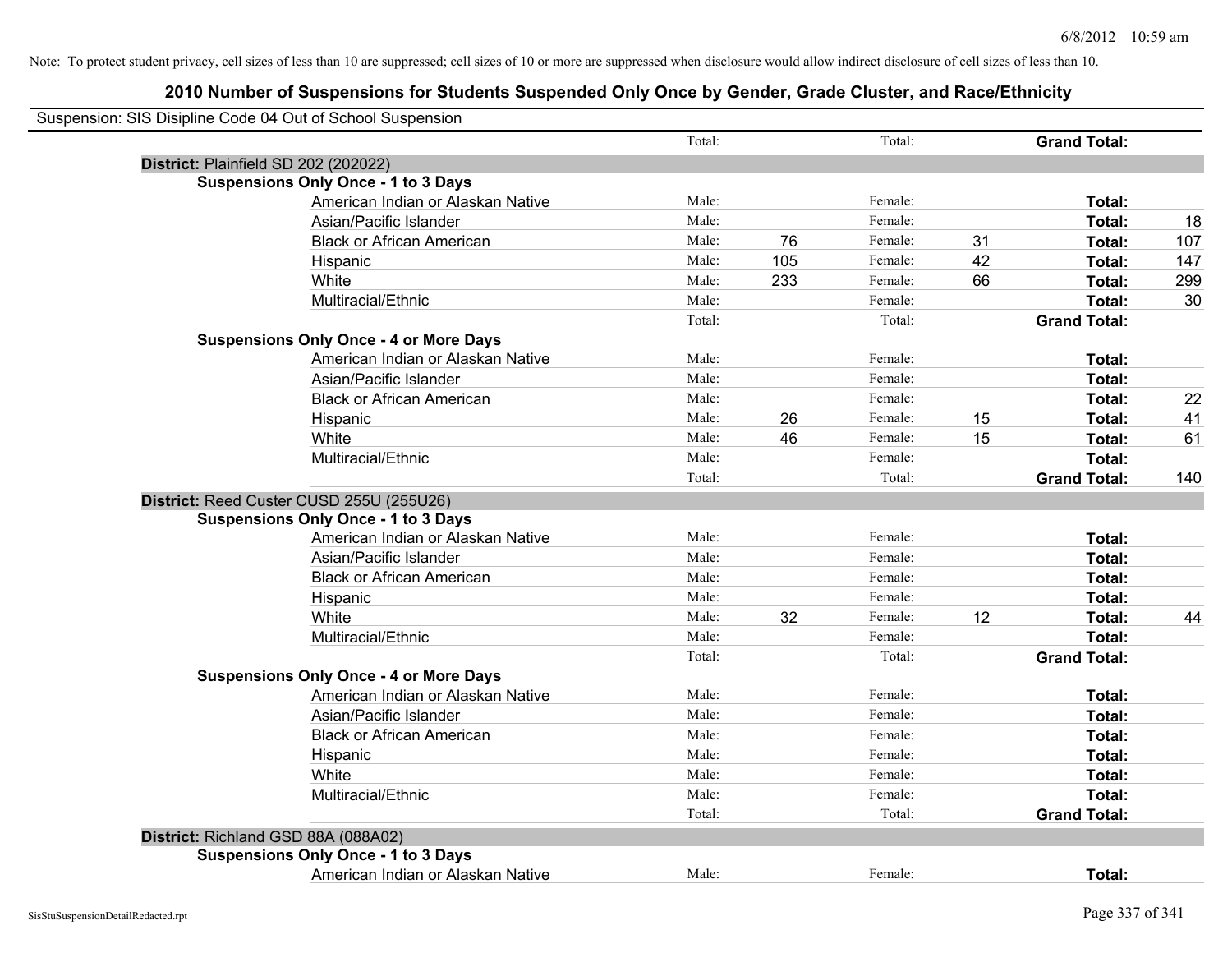| Suspension: SIS Disipline Code 04 Out of School Suspension |                                               |        |         |                           |
|------------------------------------------------------------|-----------------------------------------------|--------|---------|---------------------------|
|                                                            | Asian/Pacific Islander                        | Male:  | Female: | Total:                    |
|                                                            | <b>Black or African American</b>              | Male:  | Female: | Total:                    |
|                                                            | Hispanic                                      | Male:  | Female: | Total:                    |
|                                                            | White                                         | Male:  | Female: | Total:                    |
|                                                            | Multiracial/Ethnic                            | Male:  | Female: | Total:                    |
|                                                            |                                               | Total: | Total:  | <b>Grand Total:</b><br>16 |
|                                                            | <b>Suspensions Only Once - 4 or More Days</b> |        |         |                           |
|                                                            | American Indian or Alaskan Native             | Male:  | Female: | Total:                    |
|                                                            | Asian/Pacific Islander                        | Male:  | Female: | Total:                    |
|                                                            | <b>Black or African American</b>              | Male:  | Female: | Total:                    |
|                                                            | Hispanic                                      | Male:  | Female: | Total:                    |
|                                                            | White                                         | Male:  | Female: | Total:                    |
|                                                            | Multiracial/Ethnic                            | Male:  | Female: | Total:                    |
|                                                            |                                               | Total: | Total:  | <b>Grand Total:</b>       |
|                                                            | District: Rockdale SD 84 (084002)             |        |         |                           |
|                                                            | <b>Suspensions Only Once - 1 to 3 Days</b>    |        |         |                           |
|                                                            | American Indian or Alaskan Native             | Male:  | Female: | Total:                    |
|                                                            | Asian/Pacific Islander                        | Male:  | Female: | Total:                    |
|                                                            | <b>Black or African American</b>              | Male:  | Female: | Total:                    |
|                                                            | Hispanic                                      | Male:  | Female: | Total:                    |
|                                                            | White                                         | Male:  | Female: | Total:                    |
|                                                            | Multiracial/Ethnic                            | Male:  | Female: | Total:                    |
|                                                            |                                               | Total: | Total:  | <b>Grand Total:</b>       |
|                                                            | District: S Will Co Coop for Spec Ed (255U61) |        |         |                           |
|                                                            | <b>Suspensions Only Once - 1 to 3 Days</b>    |        |         |                           |
|                                                            | American Indian or Alaskan Native             | Male:  | Female: | Total:                    |
|                                                            | Asian/Pacific Islander                        | Male:  | Female: | Total:                    |
|                                                            | <b>Black or African American</b>              | Male:  | Female: | Total:                    |
|                                                            | Hispanic                                      | Male:  | Female: | Total:                    |
|                                                            | White                                         | Male:  | Female: | Total:                    |
|                                                            | Multiracial/Ethnic                            | Male:  | Female: | Total:                    |
|                                                            |                                               | Total: | Total:  | <b>Grand Total:</b>       |
|                                                            | <b>Suspensions Only Once - 4 or More Days</b> |        |         |                           |
|                                                            | American Indian or Alaskan Native             | Male:  | Female: | Total:                    |
|                                                            | Asian/Pacific Islander                        | Male:  | Female: | Total:                    |
|                                                            | <b>Black or African American</b>              | Male:  | Female: | Total:                    |
|                                                            | Hispanic                                      | Male:  | Female: | Total:                    |
|                                                            | White                                         | Male:  | Female: | Total:                    |
|                                                            | Multiracial/Ethnic                            | Male:  | Female: | Total:                    |
| SisStuSuspensionDetailRedacted.rpt                         |                                               |        |         | Page 338 of 341           |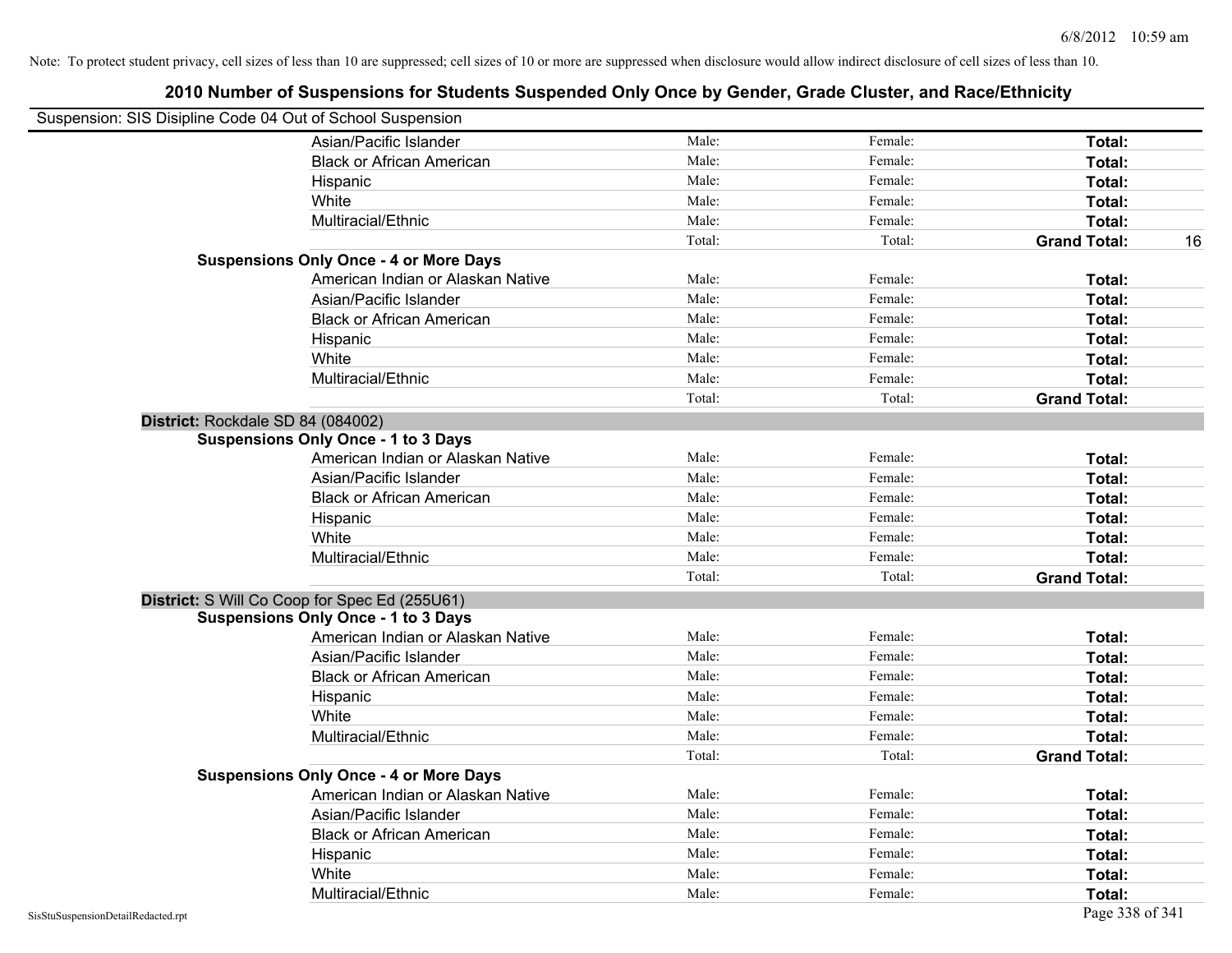| Suspension: SIS Disipline Code 04 Out of School Suspension |        |    |         |    |                     |    |
|------------------------------------------------------------|--------|----|---------|----|---------------------|----|
|                                                            | Total: |    | Total:  |    | <b>Grand Total:</b> |    |
| District: Summit Hill SD 161 (161002)                      |        |    |         |    |                     |    |
| <b>Suspensions Only Once - 1 to 3 Days</b>                 |        |    |         |    |                     |    |
| American Indian or Alaskan Native                          | Male:  |    | Female: |    | Total:              |    |
| Asian/Pacific Islander                                     | Male:  |    | Female: |    | Total:              |    |
| <b>Black or African American</b>                           | Male:  |    | Female: |    | Total:              |    |
| Hispanic                                                   | Male:  |    | Female: |    | Total:              |    |
| White                                                      | Male:  |    | Female: |    | Total:              | 42 |
| Multiracial/Ethnic                                         | Male:  |    | Female: |    | Total:              |    |
|                                                            | Total: | 43 | Total:  | 10 | <b>Grand Total:</b> | 53 |
| <b>Suspensions Only Once - 4 or More Days</b>              |        |    |         |    |                     |    |
| American Indian or Alaskan Native                          | Male:  |    | Female: |    | Total:              |    |
| Asian/Pacific Islander                                     | Male:  |    | Female: |    | Total:              |    |
| <b>Black or African American</b>                           | Male:  |    | Female: |    | Total:              |    |
| Hispanic                                                   | Male:  |    | Female: |    | Total:              |    |
| White                                                      | Male:  |    | Female: |    | Total:              |    |
| Multiracial/Ethnic                                         | Male:  |    | Female: |    | Total:              |    |
|                                                            | Total: |    | Total:  |    | <b>Grand Total:</b> | 10 |
| District: Taft SD 90 (090002)                              |        |    |         |    |                     |    |
| <b>Suspensions Only Once - 1 to 3 Days</b>                 |        |    |         |    |                     |    |
| American Indian or Alaskan Native                          | Male:  |    | Female: |    | Total:              |    |
| Asian/Pacific Islander                                     | Male:  |    | Female: |    | Total:              |    |
| <b>Black or African American</b>                           | Male:  |    | Female: |    | <b>Total:</b>       |    |
| Hispanic                                                   | Male:  |    | Female: |    | Total:              |    |
| White                                                      | Male:  |    | Female: |    | Total:              | 14 |
| Multiracial/Ethnic                                         | Male:  |    | Female: |    | Total:              |    |
|                                                            | Total: |    | Total:  |    | <b>Grand Total:</b> |    |
| <b>Suspensions Only Once - 4 or More Days</b>              |        |    |         |    |                     |    |
| American Indian or Alaskan Native                          | Male:  |    | Female: |    | Total:              |    |
| Asian/Pacific Islander                                     | Male:  |    | Female: |    | Total:              |    |
| <b>Black or African American</b>                           | Male:  |    | Female: |    | Total:              |    |
| Hispanic                                                   | Male:  |    | Female: |    | Total:              |    |
| White                                                      | Male:  |    | Female: |    | Total:              |    |
| Multiracial/Ethnic                                         | Male:  |    | Female: |    | Total:              |    |
|                                                            | Total: |    | Total:  |    | <b>Grand Total:</b> |    |
| District: Troy CCSD 30C (030C04)                           |        |    |         |    |                     |    |
| <b>Suspensions Only Once - 1 to 3 Days</b>                 |        |    |         |    |                     |    |
| American Indian or Alaskan Native                          | Male:  |    | Female: |    | Total:              |    |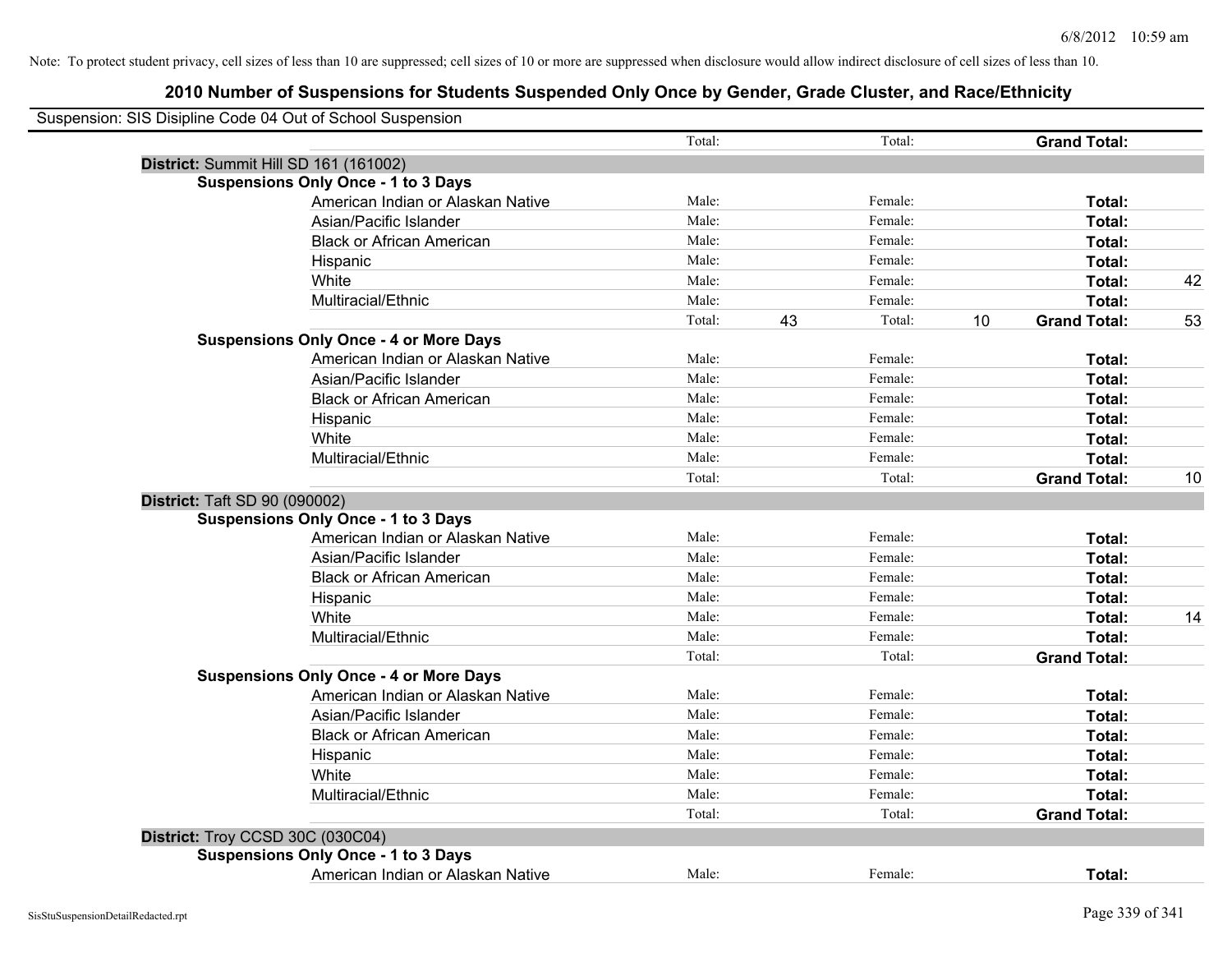| Suspension: SIS Disipline Code 04 Out of School Suspension |                                               |        |     |         |    |                     |     |
|------------------------------------------------------------|-----------------------------------------------|--------|-----|---------|----|---------------------|-----|
|                                                            | Asian/Pacific Islander                        | Male:  |     | Female: |    | Total:              |     |
|                                                            | <b>Black or African American</b>              | Male:  |     | Female: |    | Total:              | 10  |
|                                                            | Hispanic                                      | Male:  |     | Female: |    | Total:              | 10  |
|                                                            | White                                         | Male:  |     | Female: |    | Total:              | 18  |
|                                                            | Multiracial/Ethnic                            | Male:  |     | Female: |    | Total:              |     |
|                                                            |                                               | Total: |     | Total:  |    | <b>Grand Total:</b> |     |
|                                                            | <b>Suspensions Only Once - 4 or More Days</b> |        |     |         |    |                     |     |
|                                                            | American Indian or Alaskan Native             | Male:  |     | Female: |    | Total:              |     |
|                                                            | Asian/Pacific Islander                        | Male:  |     | Female: |    | Total:              |     |
|                                                            | <b>Black or African American</b>              | Male:  |     | Female: |    | Total:              |     |
|                                                            | Hispanic                                      | Male:  |     | Female: |    | Total:              |     |
|                                                            | White                                         | Male:  |     | Female: |    | Total:              |     |
|                                                            | Multiracial/Ethnic                            | Male:  |     | Female: |    | Total:              |     |
|                                                            |                                               | Total: |     | Total:  |    | <b>Grand Total:</b> |     |
| <b>District: Union SD 81 (081002)</b>                      |                                               |        |     |         |    |                     |     |
|                                                            | <b>Suspensions Only Once - 1 to 3 Days</b>    |        |     |         |    |                     |     |
|                                                            | American Indian or Alaskan Native             | Male:  |     | Female: |    | Total:              |     |
|                                                            | Asian/Pacific Islander                        | Male:  |     | Female: |    | Total:              |     |
|                                                            | <b>Black or African American</b>              | Male:  |     | Female: |    | Total:              |     |
|                                                            | Hispanic                                      | Male:  |     | Female: |    | Total:              |     |
|                                                            | White                                         | Male:  |     | Female: |    | Total:              |     |
|                                                            | Multiracial/Ethnic                            | Male:  |     | Female: |    | Total:              |     |
|                                                            |                                               | Total: |     | Total:  |    | <b>Grand Total:</b> |     |
|                                                            | District: Valley View CUSD 365U (365U26)      |        |     |         |    |                     |     |
|                                                            | <b>Suspensions Only Once - 1 to 3 Days</b>    |        |     |         |    |                     |     |
|                                                            | American Indian or Alaskan Native             | Male:  |     | Female: |    | Total:              |     |
|                                                            | Asian/Pacific Islander                        | Male:  |     | Female: |    | Total:              | 11  |
|                                                            | <b>Black or African American</b>              | Male:  | 129 | Female: | 87 | Total:              | 216 |
|                                                            | Hispanic                                      | Male:  | 131 | Female: | 66 | Total:              | 197 |
|                                                            | White                                         | Male:  | 91  | Female: | 34 | <b>Total:</b>       | 125 |
|                                                            | Multiracial/Ethnic                            | Male:  |     | Female: |    | Total:              | 13  |
|                                                            |                                               | Total: |     | Total:  |    | <b>Grand Total:</b> |     |
|                                                            | <b>Suspensions Only Once - 4 or More Days</b> |        |     |         |    |                     |     |
|                                                            | American Indian or Alaskan Native             | Male:  |     | Female: |    | Total:              |     |
|                                                            | Asian/Pacific Islander                        | Male:  |     | Female: |    | Total:              |     |
|                                                            | <b>Black or African American</b>              | Male:  | 28  | Female: | 17 | Total:              | 45  |
|                                                            | Hispanic                                      | Male:  | 36  | Female: | 26 | Total:              | 62  |
|                                                            | White                                         | Male:  |     | Female: |    | Total:              | 14  |
|                                                            | Multiracial/Ethnic                            | Male:  |     | Female: |    | Total:              |     |